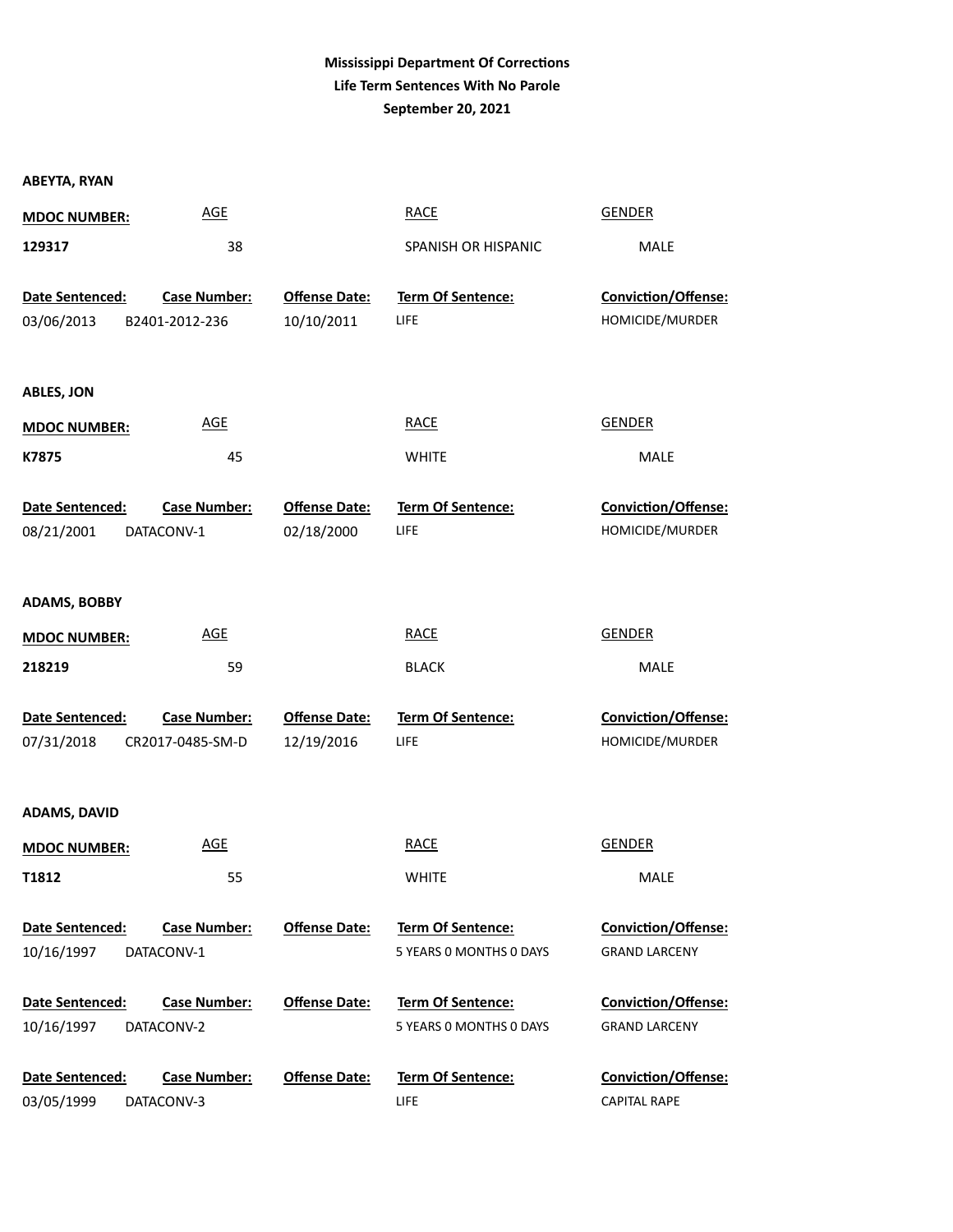| <b>ADAMS, MARY</b>            |                                   |                                    |                                  |                                        |
|-------------------------------|-----------------------------------|------------------------------------|----------------------------------|----------------------------------------|
| <b>MDOC NUMBER:</b>           | <b>AGE</b>                        |                                    | <b>RACE</b>                      | <b>GENDER</b>                          |
| K5568                         | 71                                |                                    | <b>WHITE</b>                     | <b>FEMALE</b>                          |
| Date Sentenced:<br>02/12/2001 | <b>Case Number:</b><br>DATACONV-1 | <b>Offense Date:</b><br>06/07/1998 | Term Of Sentence:<br>LIFE        | Conviction/Offense:<br>HOMICIDE/MURDER |
| <b>ADAMS, MICHAEL</b>         |                                   |                                    |                                  |                                        |
| <b>MDOC NUMBER:</b>           | <b>AGE</b>                        |                                    | <b>RACE</b>                      | <b>GENDER</b>                          |
| W0291                         | 53                                |                                    | <b>BLACK</b>                     | MALE                                   |
| Date Sentenced:<br>01/13/2000 | <b>Case Number:</b><br>LK99-132   | <b>Offense Date:</b><br>01/26/1999 | <b>Term Of Sentence:</b><br>LIFE | Conviction/Offense:<br>SEXUAL BATTERY  |
| <b>ADAMS, MILTON</b>          |                                   |                                    |                                  |                                        |
| <b>MDOC NUMBER:</b>           | <b>AGE</b>                        |                                    | <b>RACE</b>                      | <b>GENDER</b>                          |
| 71477                         | 51                                |                                    | <b>BLACK</b>                     | MALE                                   |
| Date Sentenced:<br>09/26/2014 | <b>Case Number:</b><br>14-0021    | <b>Offense Date:</b><br>09/16/2013 | Term Of Sentence:<br>LIFE        | Conviction/Offense:<br>HOMICIDE/MURDER |
| <b>ADAMS, RILEY</b>           |                                   |                                    |                                  |                                        |
| <b>MDOC NUMBER:</b>           | <b>AGE</b>                        |                                    | <b>RACE</b>                      | <b>GENDER</b>                          |
| 152428                        | 65                                |                                    | <b>WHITE</b>                     | MALE                                   |
| Date Sentenced:<br>08/27/2009 | <b>Case Number:</b><br>2008 105   | <b>Offense Date:</b><br>04/02/2008 | <b>Term Of Sentence:</b><br>LIFE | Conviction/Offense:<br>HOMICIDE/MURDER |
| <b>ADELE, DAVID</b>           |                                   |                                    |                                  |                                        |
| <b>MDOC NUMBER:</b>           | <b>AGE</b>                        |                                    | <b>RACE</b>                      | <b>GENDER</b>                          |
| 200344                        | 57                                |                                    | <b>WHITE</b>                     | MALE                                   |
| Date Sentenced:               | <b>Case Number:</b>               | <b>Offense Date:</b>               | Term Of Sentence:                | Conviction/Offense:                    |
| 10/29/2015                    | 2013-10,036                       | 07/06/2012                         | <b>LIFE</b>                      | AGGRAVATED ASSLT-DOMESTIC INVOLVEMENT  |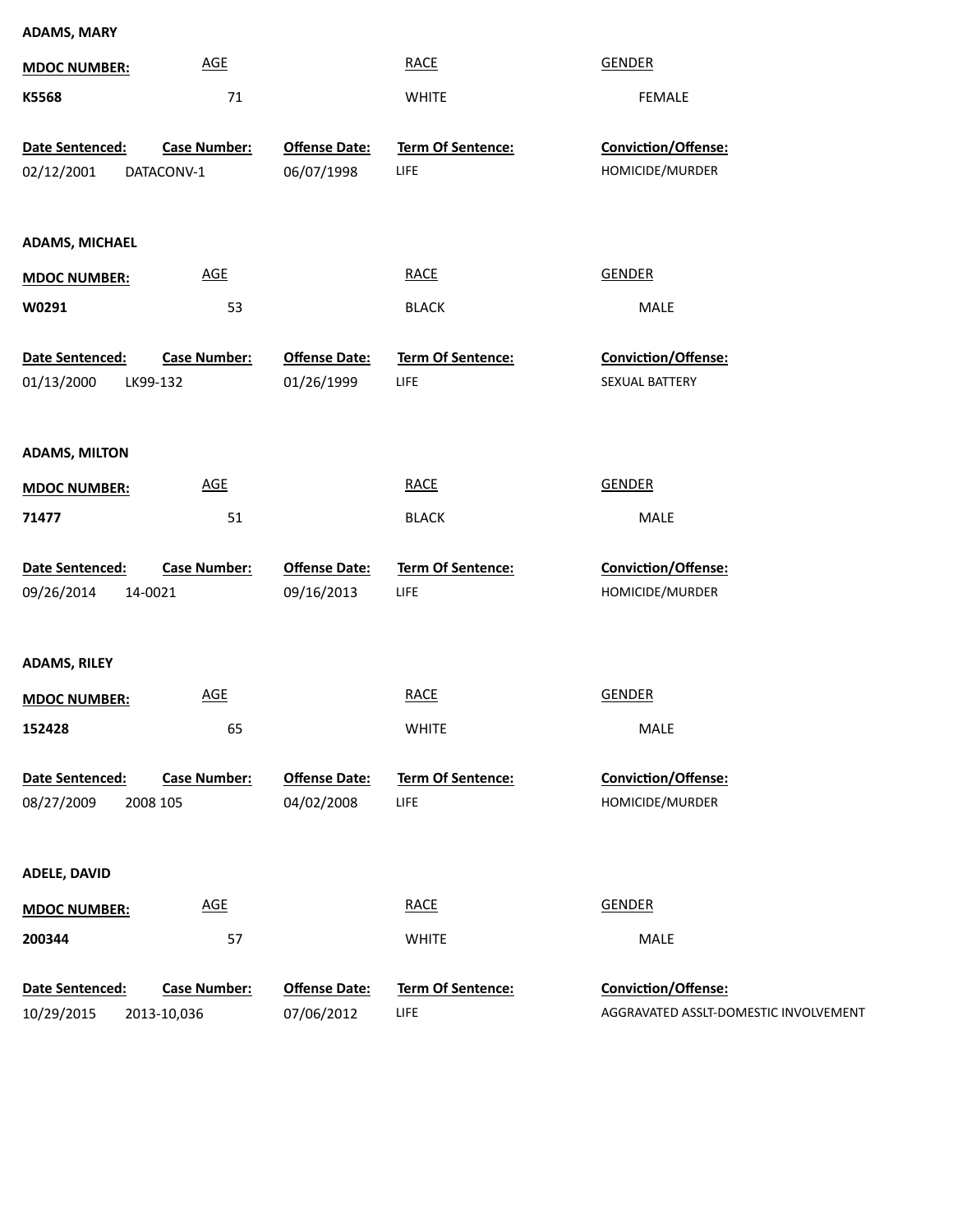| <b>AGEE, MARK</b>                         |                                    |                                    |                                              |                                              |
|-------------------------------------------|------------------------------------|------------------------------------|----------------------------------------------|----------------------------------------------|
| <b>MDOC NUMBER:</b>                       | <b>AGE</b>                         |                                    | <b>RACE</b>                                  | <b>GENDER</b>                                |
| R4711                                     | 49                                 |                                    | <b>BLACK</b>                                 | MALE                                         |
| Date Sentenced:                           | <b>Case Number:</b>                | <b>Offense Date:</b>               | Term Of Sentence:                            | <b>Conviction/Offense:</b>                   |
| 02/26/2016                                | 2013-10,402                        | 09/27/2012                         | <b>LIFE</b>                                  | ARMED CARJACKING                             |
| Date Sentenced:<br>02/26/2016             | <b>Case Number:</b><br>2013-10,402 | <b>Offense Date:</b><br>09/27/2012 | Term Of Sentence:<br><b>LIFE</b>             | <b>Conviction/Offense:</b><br>ARMED ROBBERY  |
| <b>AGNEW, ERIC</b>                        |                                    |                                    |                                              |                                              |
| <b>MDOC NUMBER:</b>                       | <b>AGE</b>                         |                                    | <b>RACE</b>                                  | <b>GENDER</b>                                |
| R9902                                     | 51                                 |                                    | <b>BLACK</b>                                 | MALE                                         |
| Date Sentenced:<br>08/31/1999             | <b>Case Number:</b><br>DATACONV-1  | <b>Offense Date:</b><br>02/27/1998 | Term Of Sentence:<br><b>LIFE</b>             | Conviction/Offense:<br>HOMICIDE/MURDER       |
| <b>AKRIDGE, KENNETH</b>                   |                                    |                                    |                                              |                                              |
| <b>MDOC NUMBER:</b>                       | <b>AGE</b>                         |                                    | <b>RACE</b>                                  | <b>GENDER</b>                                |
| 209558                                    | 31                                 |                                    | <b>WHITE</b>                                 | MALE                                         |
| Date Sentenced:<br>04/21/2017             | <b>Case Number:</b><br>16-0006-CR2 | <b>Offense Date:</b><br>08/17/2015 | Term Of Sentence:<br><b>LIFE</b>             | Conviction/Offense:<br>CAPITAL MURDER        |
| <b>ALEXANDER, NORRIS</b>                  |                                    |                                    |                                              |                                              |
| <b>MDOC NUMBER:</b>                       | <b>AGE</b>                         |                                    | <b>RACE</b>                                  | <b>GENDER</b>                                |
| R0029                                     | 45                                 |                                    | <b>WHITE</b>                                 | MALE                                         |
| Date Sentenced:<br>03/27/1998<br>CR97-136 | <b>Case Number:</b>                | <b>Offense Date:</b><br>07/22/1993 | Term Of Sentence:<br>LIFE                    | Conviction/Offense:<br><b>CAPITAL MURDER</b> |
| Date Sentenced:<br>03/20/1997<br>CR96-99  | <b>Case Number:</b>                | <b>Offense Date:</b><br>04/01/1996 | Term Of Sentence:<br>3 YEARS O MONTHS O DAYS | Conviction/Offense:<br>MARIJUANA-SELL        |
| ALEXANDER, SHAFFEZ<br><b>MDOC NUMBER:</b> | <b>AGE</b>                         |                                    | <b>RACE</b>                                  | <b>GENDER</b>                                |

29 BLACK MALE

**167360**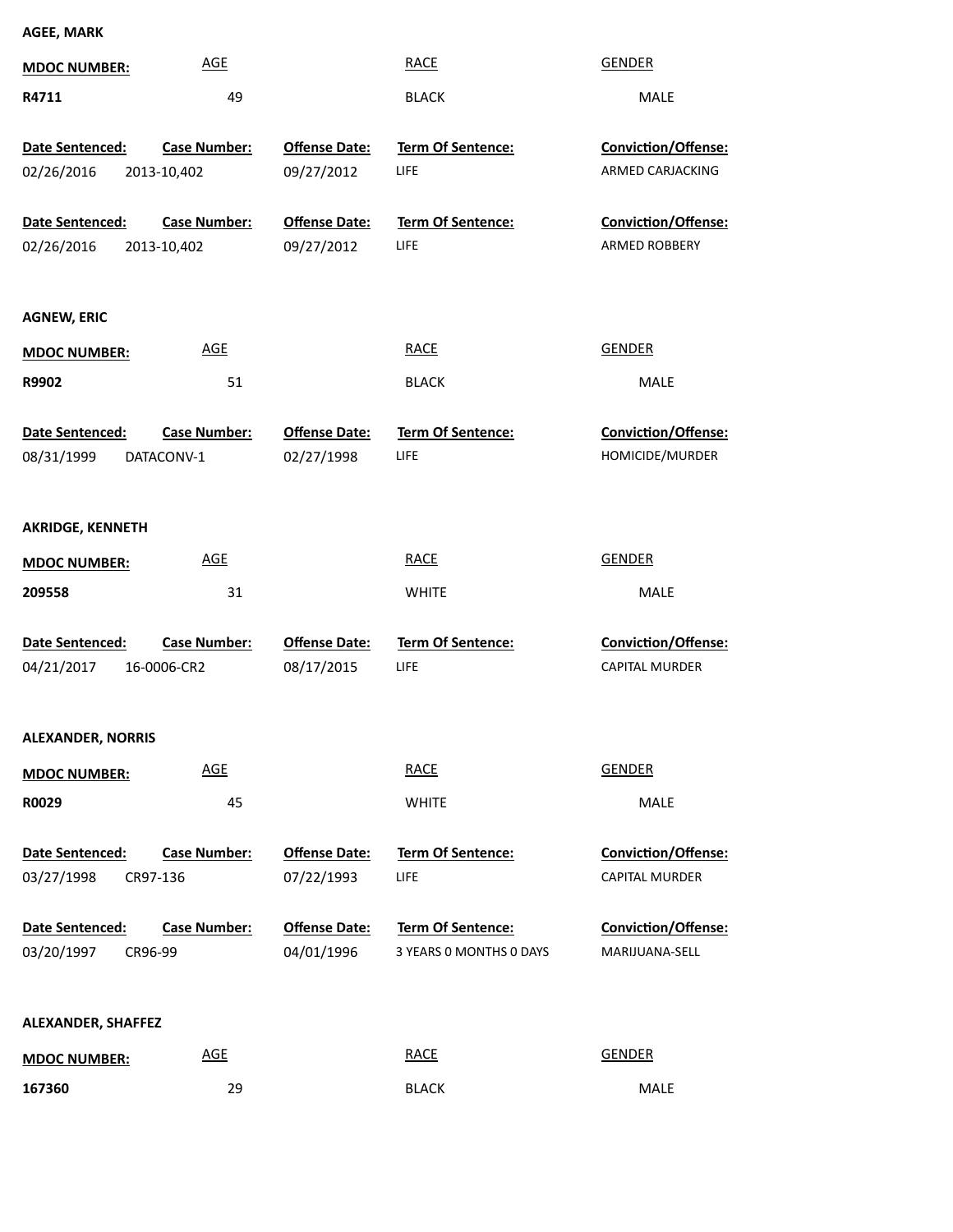| Date Sentenced:          | <b>Case Number:</b> | <b>Offense Date:</b> | Term Of Sentence:        | Conviction/Offense:                      |
|--------------------------|---------------------|----------------------|--------------------------|------------------------------------------|
| 05/02/2011               | 201044              | 03/25/2010           | <b>LIFE</b>              | HOMICIDE/MURDER                          |
|                          |                     |                      |                          |                                          |
| <b>ALFORD, GERALDINE</b> |                     |                      |                          |                                          |
|                          |                     |                      |                          |                                          |
| <b>MDOC NUMBER:</b>      | <b>AGE</b>          |                      | <b>RACE</b>              | <b>GENDER</b>                            |
| R4974                    | 62                  |                      | <b>WHITE</b>             | <b>FEMALE</b>                            |
| Date Sentenced:          | <b>Case Number:</b> | <b>Offense Date:</b> | Term Of Sentence:        | Conviction/Offense:                      |
| 06/26/1998               | CK97-059            | 03/10/1997           | <b>LIFE</b>              | HOMICIDE/MURDER                          |
|                          |                     |                      |                          |                                          |
|                          |                     |                      |                          |                                          |
| <b>ALFORD, LASHARIS</b>  |                     |                      |                          |                                          |
| <b>MDOC NUMBER:</b>      | AGE                 |                      | <b>RACE</b>              | <b>GENDER</b>                            |
| R5888                    | 41                  |                      | <b>BLACK</b>             | MALE                                     |
|                          |                     |                      |                          |                                          |
| Date Sentenced:          | <b>Case Number:</b> | <b>Offense Date:</b> | Term Of Sentence:        | Conviction/Offense:                      |
| 01/18/2007<br>8974       |                     | 06/23/2006           | 3 YEARS O MONTHS O DAYS  | POSSESSION OF FIREARM BY CONVICTED FELON |
| Date Sentenced:          | <b>Case Number:</b> | <b>Offense Date:</b> | Term Of Sentence:        | Conviction/Offense:                      |
| 01/18/2007<br>8974       |                     | 06/23/2006           | <b>LIFE</b>              | HOMICIDE/MURDER                          |
|                          |                     |                      |                          |                                          |
|                          |                     |                      |                          |                                          |
| <b>ALFORD, SPARTACUS</b> |                     |                      |                          |                                          |
| <b>MDOC NUMBER:</b>      | <b>AGE</b>          |                      | <b>RACE</b>              | <b>GENDER</b>                            |
| 206393                   | 50                  |                      | <b>WHITE</b>             | MALE                                     |
|                          |                     |                      |                          |                                          |
| Date Sentenced:          | <b>Case Number:</b> | <b>Offense Date:</b> | <b>Term Of Sentence:</b> | Conviction/Offense:                      |
| 10/11/2016               | 2013-10,591         | 03/01/2010           | 15 YEARS 0 MONTHS 0 DAYS | UNLAWFUL TOUCHING/CHILD                  |
| Date Sentenced:          | <b>Case Number:</b> | <b>Offense Date:</b> | <b>Term Of Sentence:</b> | Conviction/Offense:                      |
| 10/11/2016               | 2013-10,591         | 03/01/2010           | <b>LIFE</b>              | SEXUAL BATTERY                           |
|                          |                     |                      |                          |                                          |
| <b>ALLEN, CHRISTIAN</b>  |                     |                      |                          |                                          |
|                          |                     |                      |                          |                                          |
| <b>MDOC NUMBER:</b>      | AGE                 |                      | <b>RACE</b>              | <b>GENDER</b>                            |
| 211504                   | 26                  |                      | <b>BLACK</b>             | MALE                                     |
| Date Sentenced:          | <b>Case Number:</b> | <b>Offense Date:</b> | Term Of Sentence:        | Conviction/Offense:                      |
| 08/04/2017               | 2015-0013           | 12/23/2014           | 25 YEARS 0 MONTHS 0 DAYS | AGGRAVATED ASSAULT                       |
|                          |                     |                      |                          |                                          |
| Date Sentenced:          | <b>Case Number:</b> | <b>Offense Date:</b> | Term Of Sentence:        | Conviction/Offense:                      |
| 08/04/2017               | 2015-0013           | 12/23/2014           | <b>LIFE</b>              | HOMICIDE/MURDER                          |
|                          |                     |                      |                          |                                          |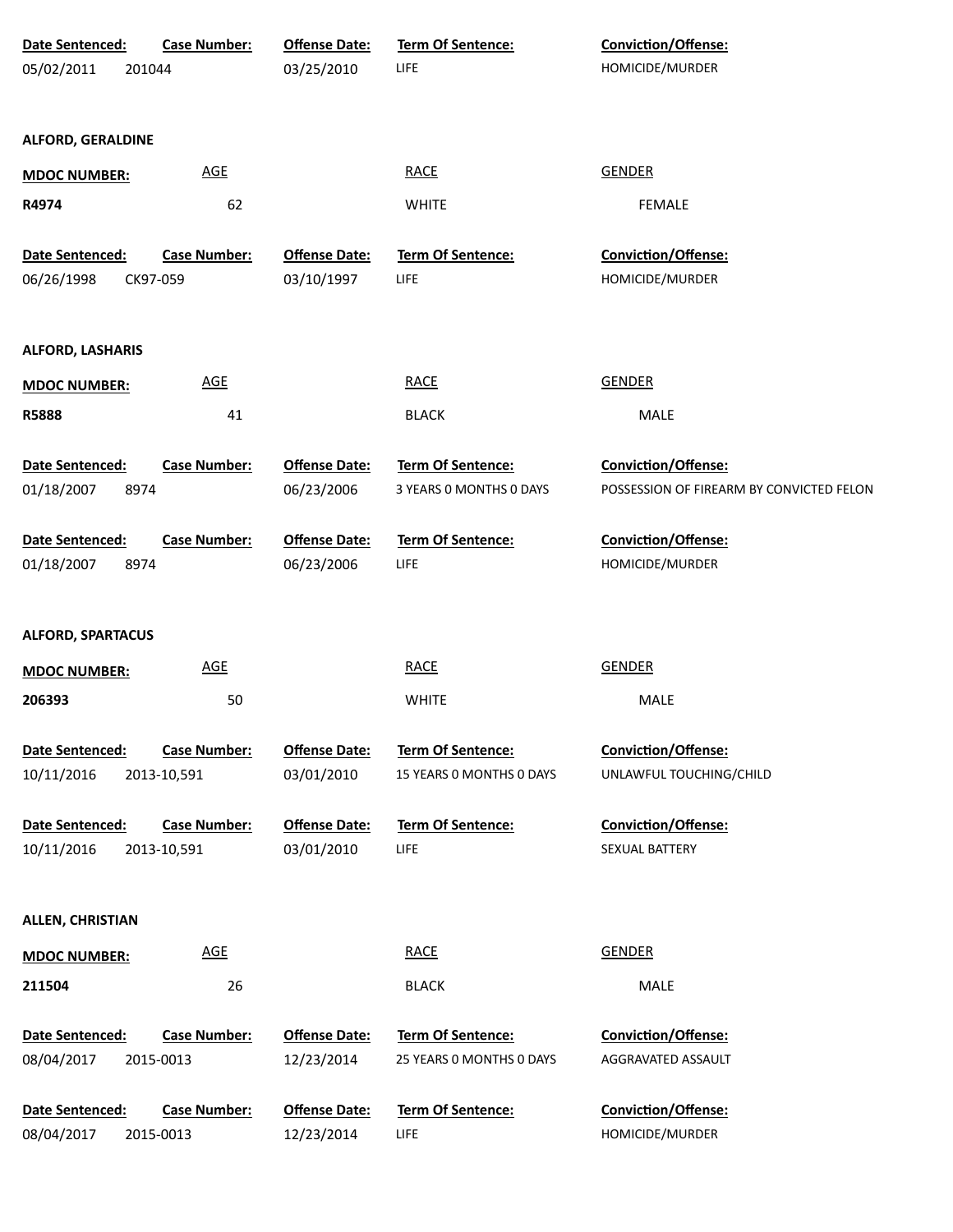### **ALLEN, EARNEST**

| <b>MDOC NUMBER:</b>                       | <b>AGE</b>                          |                                    | <b>RACE</b>                      | <b>GENDER</b>                                   |
|-------------------------------------------|-------------------------------------|------------------------------------|----------------------------------|-------------------------------------------------|
| 00054                                     | 64                                  |                                    | <b>BLACK</b>                     | <b>MALE</b>                                     |
| Date Sentenced:<br>09/04/1996<br>8907     | <b>Case Number:</b>                 | <b>Offense Date:</b><br>03/30/1996 | <b>Term Of Sentence:</b><br>LIFE | <b>Conviction/Offense:</b><br>CHILD MOLESTATION |
| Date Sentenced:                           | <b>Case Number:</b>                 | <b>Offense Date:</b>               | Term Of Sentence:                | Conviction/Offense:                             |
| 09/04/1996<br>8907                        |                                     | 03/30/1996                         | LIFE                             | <b>KIDNAP MINOR</b>                             |
| <b>ALVARADO, HECTOR</b>                   | <b>AGE</b>                          |                                    | <b>RACE</b>                      | <b>GENDER</b>                                   |
| <b>MDOC NUMBER:</b>                       |                                     |                                    |                                  |                                                 |
| 232565                                    | 33                                  |                                    | SPANISH OR HISPANIC              | MALE                                            |
| Date Sentenced:                           | <b>Case Number:</b>                 | <b>Offense Date:</b>               | Term Of Sentence:                | Conviction/Offense:                             |
| 03/11/2021<br>18-0-082                    |                                     | 02/08/2018                         | 20 YEARS 0 MONTHS 0 DAYS         | HOMICIDE/MURDER                                 |
| Date Sentenced:<br>03/11/2021<br>18-0-082 | <b>Case Number:</b>                 | <b>Offense Date:</b><br>02/08/2018 | Term Of Sentence:<br><b>LIFE</b> | Conviction/Offense:<br>HOMICIDE/MURDER          |
| <b>AMBROSE, MICHAEL</b>                   |                                     |                                    |                                  |                                                 |
| <b>MDOC NUMBER:</b>                       | <b>AGE</b>                          |                                    | <b>RACE</b>                      | <b>GENDER</b>                                   |
| L5295                                     | 37                                  |                                    | <b>BLACK</b>                     | MALE                                            |
| Date Sentenced:<br>08/14/2012             | <b>Case Number:</b><br>B24022010103 | <b>Offense Date:</b><br>04/03/2009 | <b>Term Of Sentence:</b><br>LIFE | <b>Conviction/Offense:</b><br>HOMICIDE/MURDER   |
| <b>AMBROSE, STEVIE</b>                    |                                     |                                    |                                  |                                                 |
| <b>MDOC NUMBER:</b>                       | <b>AGE</b>                          |                                    | <b>RACE</b>                      | <b>GENDER</b>                                   |
| 201989                                    | 35                                  |                                    | <b>BLACK</b>                     | <b>MALE</b>                                     |
| Date Sentenced:<br>01/08/2016             | Case Number:<br>B2401-2013-800      | <b>Offense Date:</b><br>04/07/2013 | Term Of Sentence:<br><b>LIFE</b> | Conviction/Offense:<br>HOMICIDE/MURDER          |
| AMOS, ROMMEL                              |                                     |                                    |                                  |                                                 |
| <b>MDOC NUMBER:</b>                       | <b>AGE</b>                          |                                    | <b>RACE</b>                      | <b>GENDER</b>                                   |
| L6177                                     | 45                                  |                                    | <b>BLACK</b>                     | MALE                                            |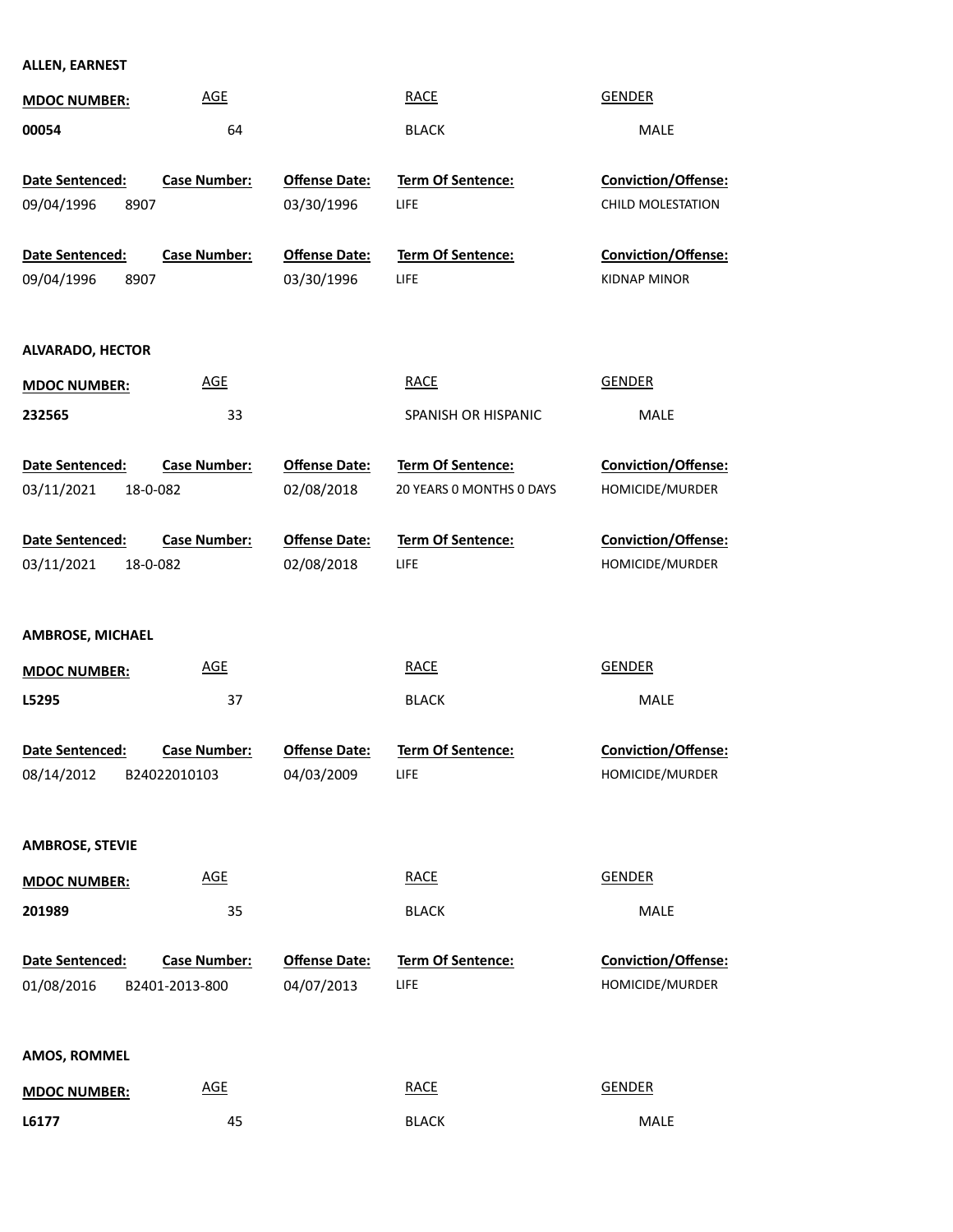| Date Sentenced:         | <b>Case Number:</b> | <b>Offense Date:</b> | Term Of Sentence:        | Conviction/Offense:        |
|-------------------------|---------------------|----------------------|--------------------------|----------------------------|
| 05/02/2003              | DATACONV-1          | 10/31/2001           | LIFE                     | HOMICIDE/MURDER            |
| AMOS, SAMUEL            |                     |                      |                          |                            |
| <b>MDOC NUMBER:</b>     | <b>AGE</b>          |                      | <b>RACE</b>              | <b>GENDER</b>              |
| 36653                   | 47                  |                      | <b>BLACK</b>             | MALE                       |
| Date Sentenced:         | Case Number:        | <b>Offense Date:</b> | Term Of Sentence:        | Conviction/Offense:        |
| 08/08/2016              | 15-CR-0060-NS-G     | 05/19/2014           | LIFE                     | HOMICIDE/MURDER            |
| <b>ANDERSON, DAMIEN</b> |                     |                      |                          |                            |
| <b>MDOC NUMBER:</b>     | <b>AGE</b>          |                      | <b>RACE</b>              | <b>GENDER</b>              |
| 129994                  | 36                  |                      | <b>BLACK</b>             | MALE                       |
| Date Sentenced:         | <b>Case Number:</b> | <b>Offense Date:</b> | Term Of Sentence:        | Conviction/Offense:        |
| 05/11/2010              | 09 12 246           | 08/16/2009           | LIFE                     | HOMICIDE/MURDER            |
| Date Sentenced:         | <b>Case Number:</b> | <b>Offense Date:</b> | Term Of Sentence:        | Conviction/Offense:        |
| 09/28/2010              | 1000021             | 01/15/2010           | 0 YEARS 1 MONTHS 0 DAYS  | POSS CONTRABAND IN PRISON  |
| ANDERSON, DAVID         |                     |                      |                          |                            |
| <b>MDOC NUMBER:</b>     | <b>AGE</b>          |                      | <b>RACE</b>              | <b>GENDER</b>              |
| 150830                  | 60                  |                      | <b>WHITE</b>             | MALE                       |
| Date Sentenced:         | <b>Case Number:</b> | <b>Offense Date:</b> | <b>Term Of Sentence:</b> | Conviction/Offense:        |
| 07/13/2009              | B2401-2007-838      | 11/01/2006           | LIFE                     | STATUTORY RAPE             |
| Date Sentenced:         | <b>Case Number:</b> | <b>Offense Date:</b> | <b>Term Of Sentence:</b> | <b>Conviction/Offense:</b> |
| 07/13/2009              | B2401-2007-838      | 11/25/2006           | LIFE                     | STATUTORY RAPE             |
| Date Sentenced:         | <b>Case Number:</b> | <b>Offense Date:</b> | <b>Term Of Sentence:</b> | <b>Conviction/Offense:</b> |
| 07/13/2009              | B2401-2007-838      | 12/02/2006           | 30 YEARS 0 MONTHS 0 DAYS | SEXUAL BATTERY             |
| ANDERSON, DAVID         |                     |                      |                          |                            |
| <b>MDOC NUMBER:</b>     | <u>AGE</u>          |                      | <b>RACE</b>              | <b>GENDER</b>              |
| 169610                  | 40                  |                      | <b>BLACK</b>             | MALE                       |
| Date Sentenced:         | <b>Case Number:</b> | <b>Offense Date:</b> | Term Of Sentence:        | Conviction/Offense:        |
| 08/18/2011              | B2401201065         | 04/12/2009           | 15 YEARS O MONTHS O DAYS | AGGRAVATED ASSAULT         |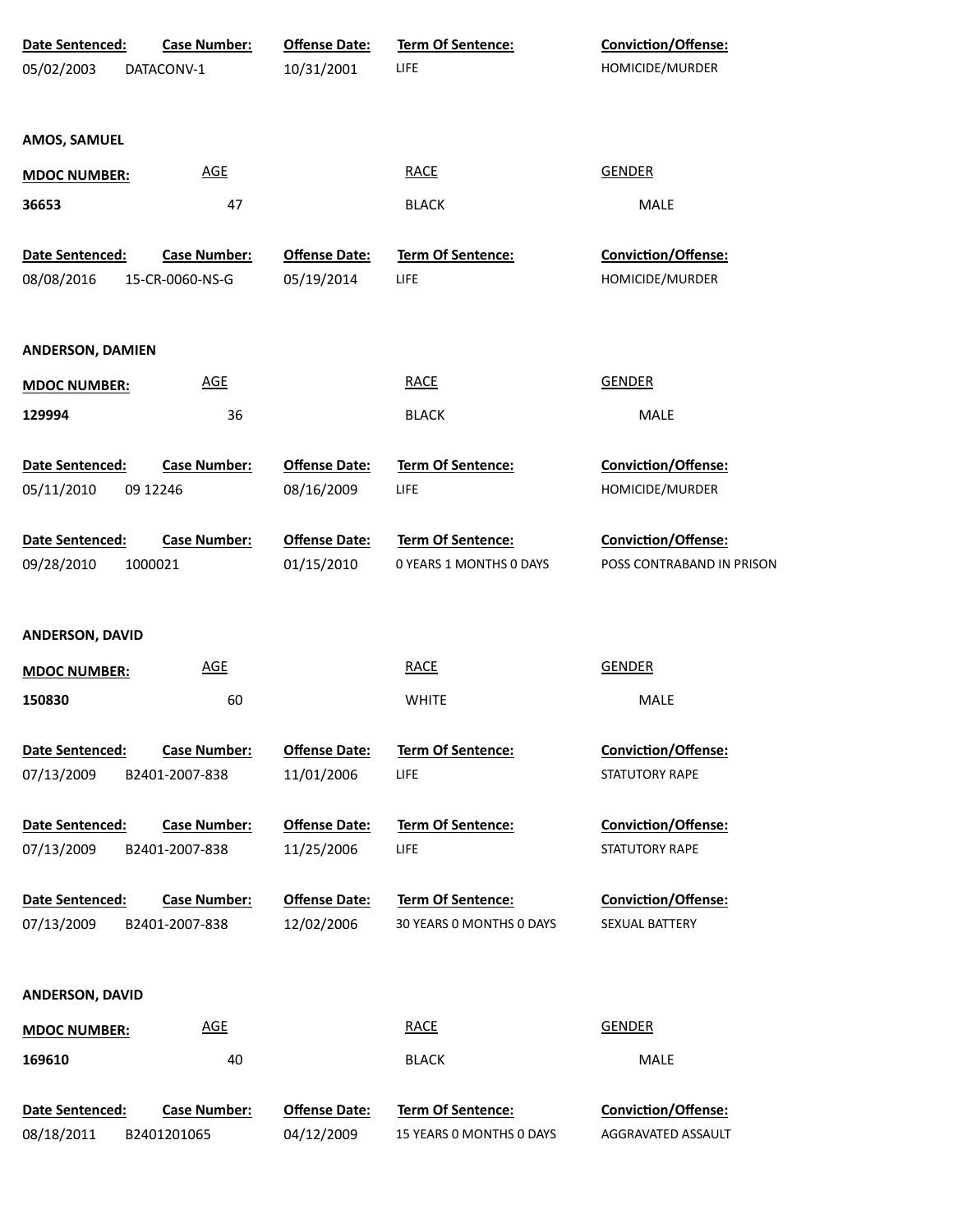| Date Sentenced:         | <b>Case Number:</b> | <b>Offense Date:</b> | Term Of Sentence:        | Conviction/Offense:        |
|-------------------------|---------------------|----------------------|--------------------------|----------------------------|
| 08/18/2011              | B2401201065         | 04/12/2009           | LIFE                     | HOMICIDE/MURDER            |
|                         |                     |                      |                          |                            |
| <b>ANDERSON, HUBERT</b> |                     |                      |                          |                            |
| <b>MDOC NUMBER:</b>     | <b>AGE</b>          |                      | <b>RACE</b>              | <b>GENDER</b>              |
| M2789                   | 40                  |                      | <b>BLACK</b>             | MALE                       |
| Date Sentenced:         | <b>Case Number:</b> | <b>Offense Date:</b> | Term Of Sentence:        | Conviction/Offense:        |
| 02/15/2019              | 2016-10704          | 03/22/2016           | <b>LIFE</b>              | <b>CAPITAL MURDER</b>      |
|                         |                     |                      |                          |                            |
| ANDERSON, JOHNATHAN     |                     |                      |                          |                            |
| <b>MDOC NUMBER:</b>     | <b>AGE</b>          |                      | <b>RACE</b>              | <b>GENDER</b>              |
| R6470                   | 41                  |                      | <b>WHITE</b>             | MALE                       |
|                         |                     |                      |                          |                            |
| Date Sentenced:         | <b>Case Number:</b> | <b>Offense Date:</b> | Term Of Sentence:        | Conviction/Offense:        |
| 03/23/2004              | 2003-267-K          | 02/08/2003           | LIFE                     | HOMICIDE/MURDER            |
|                         |                     |                      |                          |                            |
| <b>ANDERSON, MARCUS</b> |                     |                      |                          |                            |
| <b>MDOC NUMBER:</b>     | <b>AGE</b>          |                      | <b>RACE</b>              | <b>GENDER</b>              |
| 158837                  | 31                  |                      | <b>BLACK</b>             | MALE                       |
| Date Sentenced:         | <b>Case Number:</b> | <b>Offense Date:</b> | Term Of Sentence:        | Conviction/Offense:        |
| 05/24/2010<br>638-09    |                     | 06/29/2009           | LIFE                     | HOMICIDE/MURDER            |
|                         |                     |                      |                          |                            |
| <b>ANDERSON, MELVIN</b> |                     |                      |                          |                            |
| <b>MDOC NUMBER:</b>     | <b>AGE</b>          |                      | <b>RACE</b>              | <b>GENDER</b>              |
| R5983                   | 43                  |                      | <b>BLACK</b>             | MALE                       |
| <b>Date Sentenced:</b>  | <b>Case Number:</b> | <b>Offense Date:</b> | <b>Term Of Sentence:</b> | <b>Conviction/Offense:</b> |
| 03/05/1999              | 97-10,018           | 12/04/1996           | 3 YEARS 6 MONTHS 0 DAYS  | <b>BURGLARY-VEHICLE</b>    |
|                         |                     |                      |                          |                            |
| Date Sentenced:         | <b>Case Number:</b> | <b>Offense Date:</b> | <b>Term Of Sentence:</b> | <b>Conviction/Offense:</b> |
| 03/05/1999              | 97-10,259           | 02/15/1997           | 3 YEARS 6 MONTHS 0 DAYS  | <b>ROBBERY</b>             |
| Date Sentenced:         | <b>Case Number:</b> | <b>Offense Date:</b> | <b>Term Of Sentence:</b> | <b>Conviction/Offense:</b> |
| 10/04/2001              | K99-0029E           | 11/14/1998           | <b>LIFE</b>              | HOMICIDE/MURDER            |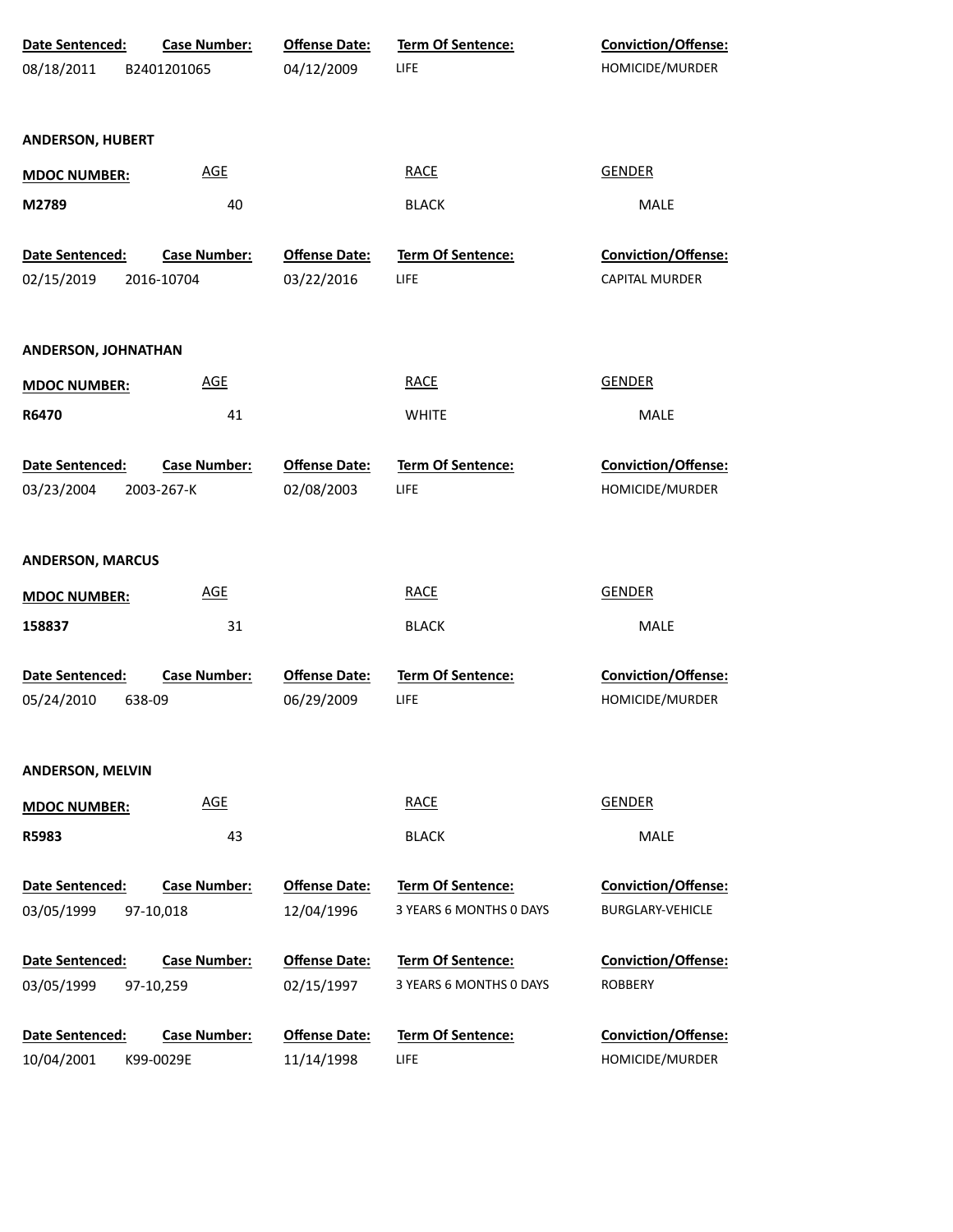#### **ANDERSON, MICHAEL**

| <b>MDOC NUMBER:</b>                   | <b>AGE</b>                         |                                    | <b>RACE</b>                                   | <b>GENDER</b>                                                          |
|---------------------------------------|------------------------------------|------------------------------------|-----------------------------------------------|------------------------------------------------------------------------|
| 17634                                 | 60                                 |                                    | <b>BLACK</b>                                  | MALE                                                                   |
| Date Sentenced:<br>03/30/2012         | <b>Case Number:</b><br>11101201WLK | <b>Offense Date:</b><br>04/10/2009 | Term Of Sentence:<br>LIFE                     | Conviction/Offense:<br>HOMICIDE/MURDER                                 |
| Date Sentenced:                       | <b>Case Number:</b>                | <b>Offense Date:</b>               | Term Of Sentence:                             | Conviction/Offense:                                                    |
| 03/30/2012                            | 11101202WLK                        | 04/10/2009                         | LIFE                                          | AGGRAVATED ASSAULT                                                     |
| Date Sentenced:<br>03/30/2012         | <b>Case Number:</b><br>11101203WLK | <b>Offense Date:</b><br>04/10/2009 | Term Of Sentence:<br>LIFE                     | <b>Conviction/Offense:</b><br>POSSESSION OF FIREARM BY CONVICTED FELON |
| <b>ANDERSON, RANDY</b>                |                                    |                                    |                                               |                                                                        |
| <b>MDOC NUMBER:</b>                   | <b>AGE</b>                         |                                    | <b>RACE</b>                                   | <b>GENDER</b>                                                          |
| R0734                                 | 44                                 |                                    | <b>BLACK</b>                                  | MALE                                                                   |
| Date Sentenced:<br>05/05/1997<br>7351 | <b>Case Number:</b>                | <b>Offense Date:</b><br>06/15/1996 | <b>Term Of Sentence:</b><br>LIFE              | Conviction/Offense:<br>HOMICIDE/MURDER                                 |
| <b>ANDERSON, W</b>                    |                                    |                                    |                                               |                                                                        |
| <b>MDOC NUMBER:</b>                   | <b>AGE</b>                         |                                    | <b>RACE</b>                                   | <b>GENDER</b>                                                          |
| 38675                                 | 60                                 |                                    | <b>BLACK</b>                                  | MALE                                                                   |
| Date Sentenced:<br>10/12/1992<br>9541 | <b>Case Number:</b>                | <b>Offense Date:</b><br>08/15/1992 | Term Of Sentence:<br>10 YEARS O MONTHS O DAYS | Conviction/Offense:<br>ROBBERY                                         |
| Date Sentenced:                       | <b>Case Number:</b>                | <b>Offense Date:</b>               | <b>Term Of Sentence:</b>                      | Conviction/Offense:                                                    |
| 05/19/2003                            | 10,994                             | 08/11/2001                         | LIFE                                          | AGGRAVATED ASSAULT                                                     |
| Date Sentenced:<br>05/19/2003         | <b>Case Number:</b><br>10,994      | <b>Offense Date:</b><br>08/11/2001 | <b>Term Of Sentence:</b><br>LIFE              | <b>Conviction/Offense:</b><br><b>ROBBERY</b>                           |
| ANDERSON, WESLEY                      |                                    |                                    |                                               |                                                                        |
| <b>MDOC NUMBER:</b>                   | <b>AGE</b>                         |                                    | <b>RACE</b>                                   | <b>GENDER</b>                                                          |
| 123433                                | 36                                 |                                    | <b>BLACK</b>                                  | MALE                                                                   |
| Date Sentenced:<br>09/19/2006         | <b>Case Number:</b><br>CR06-100-GM | <b>Offense Date:</b><br>07/30/2005 | Term Of Sentence:<br>LIFE                     | <b>Conviction/Offense:</b><br>HOMICIDE/MURDER                          |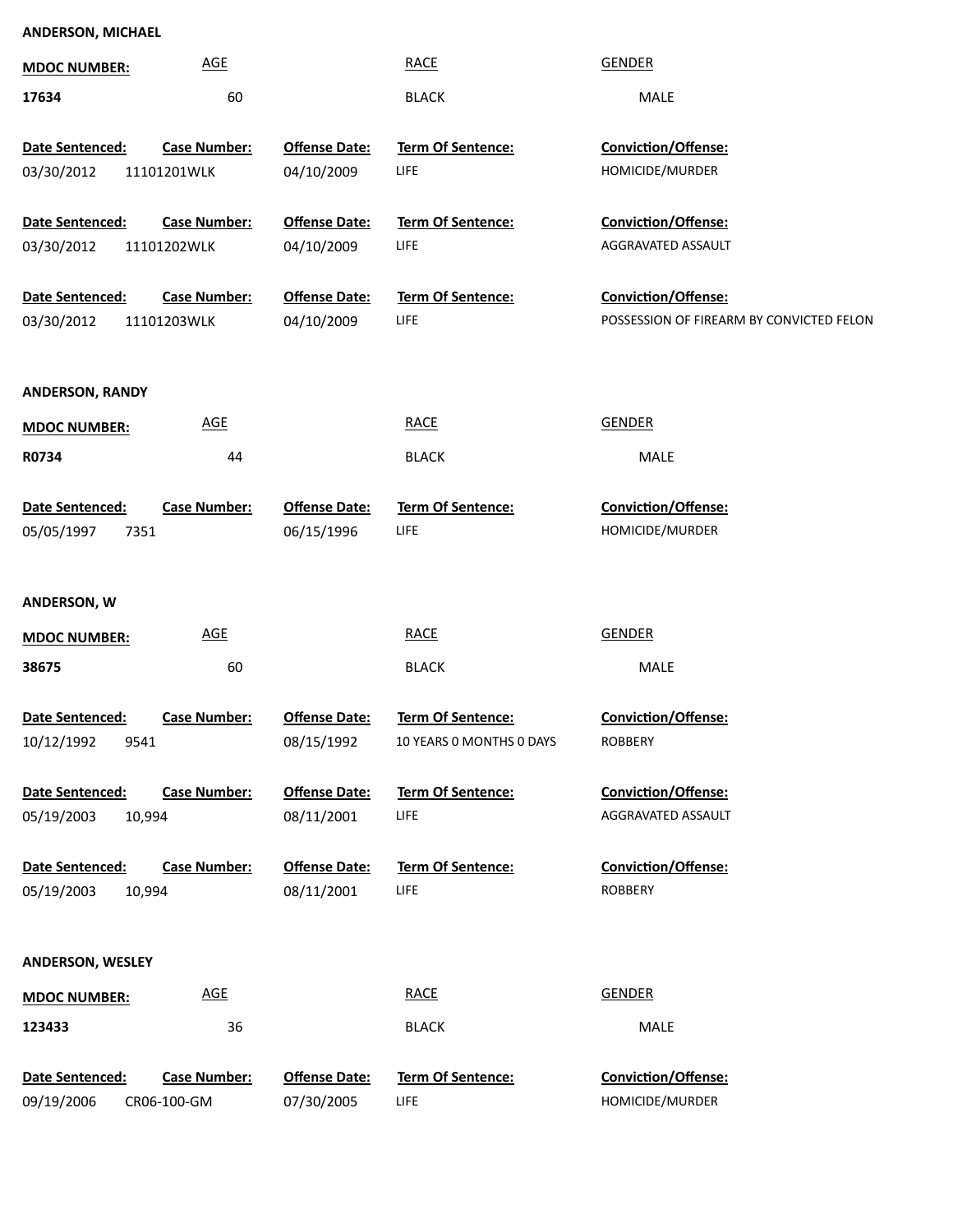| <b>MDOC NUMBER:</b>                         | <b>AGE</b>          |                                    | <b>RACE</b>                                   | <b>GENDER</b>                                |
|---------------------------------------------|---------------------|------------------------------------|-----------------------------------------------|----------------------------------------------|
| 66995                                       | 46                  |                                    | <b>BLACK</b>                                  | <b>MALE</b>                                  |
| Date Sentenced:<br>11/22/1996<br>23010      | <b>Case Number:</b> | <b>Offense Date:</b><br>01/13/1996 | Term Of Sentence:<br>30 YEARS 0 MONTHS 0 DAYS | Conviction/Offense:<br>ARMED ROBBERY         |
| Date Sentenced:<br>11/22/1996<br>23010      | <b>Case Number:</b> | <b>Offense Date:</b><br>01/13/1996 | Term Of Sentence:<br>LIFE                     | Conviction/Offense:<br>HOMICIDE/MURDER       |
| <b>ANTHONY, ROBERT</b>                      |                     |                                    |                                               |                                              |
| <b>MDOC NUMBER:</b>                         | <b>AGE</b>          |                                    | <b>RACE</b>                                   | <b>GENDER</b>                                |
| 39552                                       | 64                  |                                    | <b>BLACK</b>                                  | <b>MALE</b>                                  |
| Date Sentenced:<br>05/23/2001<br>DATACONV-1 | <b>Case Number:</b> | <b>Offense Date:</b><br>03/23/1999 | Term Of Sentence:<br><b>LIFE</b>              | Conviction/Offense:<br>HOMICIDE/MURDER       |
| <b>ARMON, MARK</b>                          |                     |                                    |                                               |                                              |
| <b>MDOC NUMBER:</b>                         | <b>AGE</b>          |                                    | <b>RACE</b>                                   | <b>GENDER</b>                                |
| 160263                                      | 35                  |                                    | <b>BLACK</b>                                  | <b>MALE</b>                                  |
| Date Sentenced:<br>07/28/2010<br>080113     | <b>Case Number:</b> | <b>Offense Date:</b><br>09/14/2007 | Term Of Sentence:<br><b>LIFE</b>              | Conviction/Offense:<br>HOMICIDE/MURDER       |
| <b>ARMSTEAD, ROOSEVELT</b>                  |                     |                                    |                                               |                                              |
| <b>MDOC NUMBER:</b>                         | <b>AGE</b>          |                                    | <b>RACE</b>                                   | <b>GENDER</b>                                |
| 30047                                       | 62                  |                                    | <b>BLACK</b>                                  | MALE                                         |
| Date Sentenced:<br>02/08/2002<br>CR2001-404 | <b>Case Number:</b> | <b>Offense Date:</b><br>03/14/2001 | Term Of Sentence:<br>LIFE                     | <b>Conviction/Offense:</b><br><b>ROBBERY</b> |
| <b>ARMSTRONG, ALLEN</b>                     |                     |                                    |                                               |                                              |
| <b>MDOC NUMBER:</b>                         | <b>AGE</b>          |                                    | <b>RACE</b>                                   | <b>GENDER</b>                                |
| 143149                                      | 36                  |                                    | <b>BLACK</b>                                  | MALE                                         |
| Date Sentenced:<br>10/03/2008<br>08090CR    | <b>Case Number:</b> | <b>Offense Date:</b><br>04/28/2006 | Term Of Sentence:<br>LIFE                     | Conviction/Offense:<br><b>CAPITAL MURDER</b> |

**ANDREWS, CEDRIC**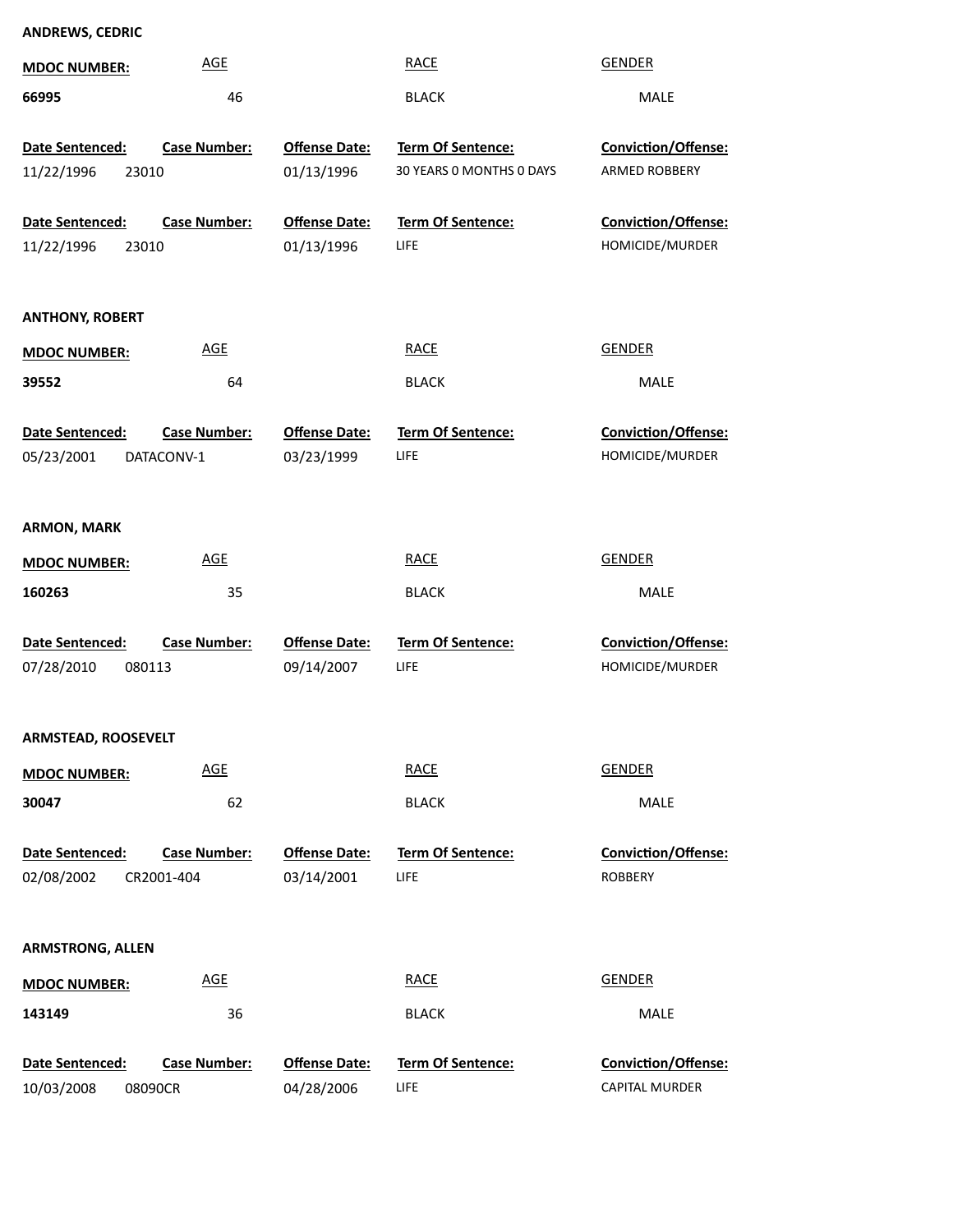## **ARMSTRONG, BYRON**

| <b>MDOC NUMBER:</b>                   | <b>AGE</b>                           |                                    | <b>RACE</b>                                  | <b>GENDER</b>                                  |
|---------------------------------------|--------------------------------------|------------------------------------|----------------------------------------------|------------------------------------------------|
| 146463                                | 31                                   |                                    | <b>BLACK</b>                                 | <b>MALE</b>                                    |
| Date Sentenced:<br>02/15/2017<br>5441 | <b>Case Number:</b>                  | <b>Offense Date:</b><br>05/09/2008 | Term Of Sentence:<br>0 YEARS O MONTHS O DAYS | Conviction/Offense:<br>COCAINE-SELL            |
| Date Sentenced:<br>02/15/2017<br>5984 | <b>Case Number:</b>                  | <b>Offense Date:</b><br>09/10/2014 | Term Of Sentence:<br><b>LIFE</b>             | Conviction/Offense:<br>POSSESSION WEAPON/FELON |
| Date Sentenced:<br>02/15/2017<br>5984 | <b>Case Number:</b>                  | <b>Offense Date:</b><br>09/20/2014 | <b>Term Of Sentence:</b><br>LIFE             | Conviction/Offense:<br>HOMICIDE/MURDER         |
| <b>ARMSTRONG, JOE</b>                 |                                      |                                    |                                              |                                                |
| <b>MDOC NUMBER:</b>                   | <b>AGE</b>                           |                                    | <b>RACE</b>                                  | <b>GENDER</b>                                  |
| R4333                                 | 44                                   |                                    | <b>BLACK</b>                                 | <b>MALE</b>                                    |
| Date Sentenced:<br>03/11/1998         | <b>Case Number:</b><br>CR970017-B-Y1 | <b>Offense Date:</b><br>02/28/1997 | Term Of Sentence:<br>3 YEARS O MONTHS O DAYS | <b>Conviction/Offense:</b><br>COCAINE-POSSESS  |
| Date Sentenced:                       | <b>Case Number:</b>                  | <b>Offense Date:</b>               | Term Of Sentence:                            | <b>Conviction/Offense:</b>                     |
| 05/26/1999                            | CR98-1-B(Y1)                         | 09/01/1997                         | <b>LIFE</b>                                  | HOMICIDE/MURDER                                |
| <b>ASHMORE, ROBERT</b>                |                                      |                                    |                                              |                                                |
| <b>MDOC NUMBER:</b>                   | <u>AGE</u>                           |                                    | <b>RACE</b>                                  | <b>GENDER</b>                                  |
| 224755                                | 26                                   |                                    | <b>WHITE</b>                                 | MALE                                           |
| Date Sentenced:<br>07/25/2019         | <b>Case Number:</b><br>2016-0048     | <b>Offense Date:</b><br>04/09/2016 | Term Of Sentence:<br><b>LIFE</b>             | Conviction/Offense:<br>HOMICIDE/MURDER         |
| <b>ASKEW, MICHAEL</b>                 |                                      |                                    |                                              |                                                |
| <b>MDOC NUMBER:</b>                   | <b>AGE</b>                           |                                    | <b>RACE</b>                                  | <b>GENDER</b>                                  |
| 211861                                | 53                                   |                                    | <b>WHITE</b>                                 | MALE                                           |
| Date Sentenced:<br>03/15/2021         | <b>Case Number:</b><br>2021-31-KR2   | <b>Offense Date:</b><br>02/17/2020 | <b>Term Of Sentence:</b><br><b>LIFE</b>      | Conviction/Offense:<br><b>CAPITAL MURDER</b>   |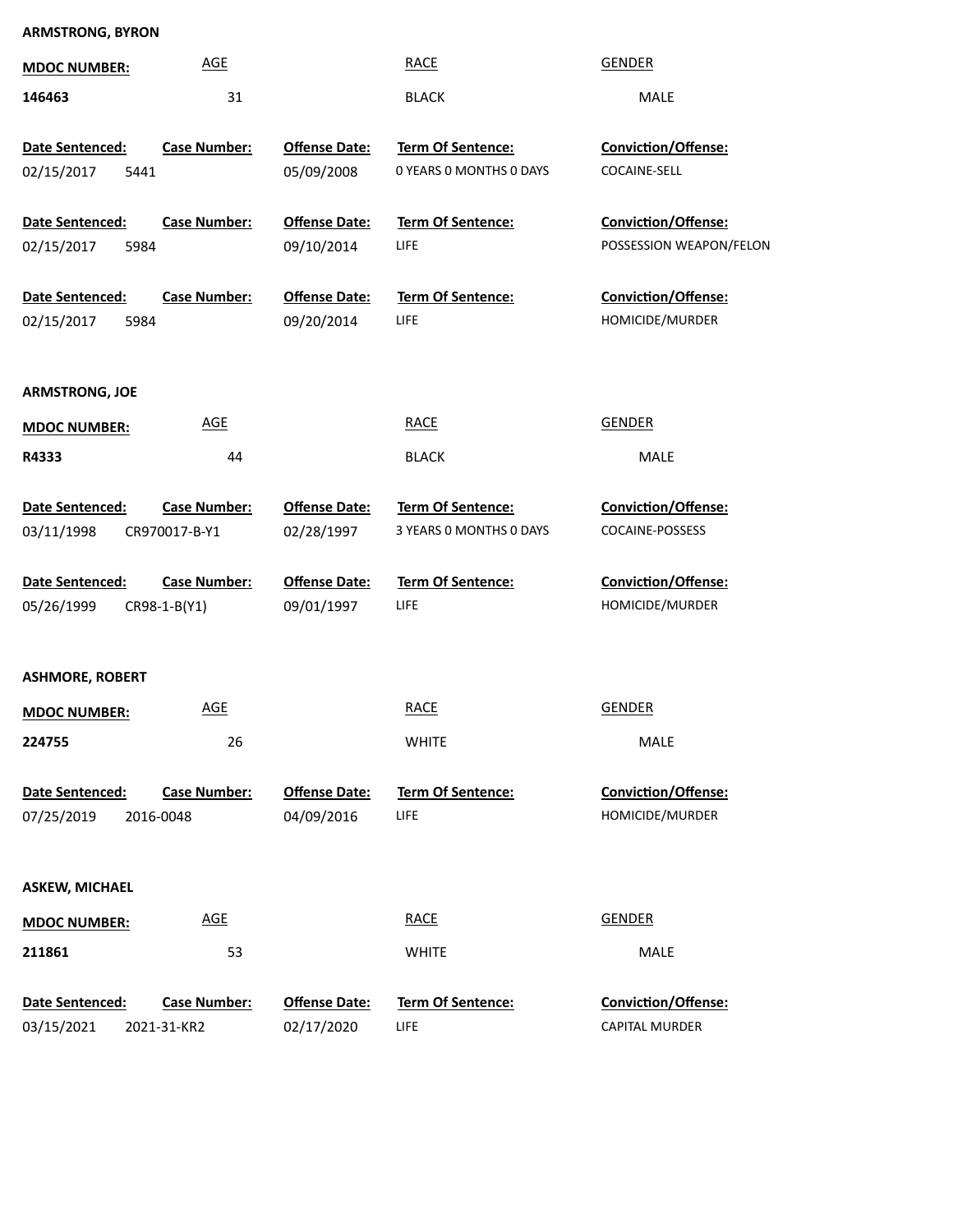| <b>AGE</b><br><b>RACE</b><br><b>GENDER</b><br><b>MDOC NUMBER:</b><br>29<br>187708<br><b>BLACK</b><br>MALE<br>Date Sentenced:<br>Case Number:<br><b>Offense Date:</b><br>Term Of Sentence:<br>Conviction/Offense:<br>HOMICIDE/MURDER<br>08/02/2010<br>LIFE<br>12/09/2013<br>115006<br><b>AUSTIN, ARTIS</b><br><b>AGE</b><br><b>RACE</b><br><b>GENDER</b><br><b>MDOC NUMBER:</b><br>R9757<br>48<br><b>BLACK</b><br>MALE<br>Date Sentenced:<br><b>Offense Date:</b><br>Term Of Sentence:<br>Conviction/Offense:<br><b>Case Number:</b><br>08/29/1997<br>LIFE<br>CAPITAL MURDER<br>09/03/1999<br>9251<br>Date Sentenced:<br><b>Case Number:</b><br><b>Offense Date:</b><br>Term Of Sentence:<br>Conviction/Offense:<br>10/17/2012<br>01/01/2009<br>3 YEARS 0 MONTHS 0 DAYS<br>CONSPIRACY<br>2009-0243-K<br><b>AUSTIN, MCKENNSEY</b><br><b>AGE</b><br><b>RACE</b><br><b>GENDER</b><br><b>MDOC NUMBER:</b><br>K6961<br>42<br>MALE<br><b>BLACK</b><br>Case Number:<br>Term Of Sentence:<br>Conviction/Offense:<br>Date Sentenced:<br><b>Offense Date:</b><br>LIFE<br>05/29/2001<br>20-0061<br>08/26/2000<br>HOMICIDE/MURDER<br><b>BAGGETT, SHANNON</b><br><b>AGE</b><br><b>GENDER</b><br><b>RACE</b><br><b>MDOC NUMBER:</b><br>MALE<br>76777<br>52<br><b>WHITE</b><br><b>Case Number:</b><br><b>Offense Date:</b><br>Term Of Sentence:<br>Conviction/Offense:<br>Date Sentenced:<br>HOMICIDE/MURDER<br>10/03/1998<br>LIFE<br>12/01/1999<br>DATACONV-1<br><b>BAILEY, DERIC</b><br><b>AGE</b><br><b>RACE</b><br><b>GENDER</b><br><b>MDOC NUMBER:</b><br>103821<br>41<br><b>BLACK</b><br>MALE<br>Date Sentenced:<br><b>Case Number:</b><br><b>Offense Date:</b><br>Term Of Sentence:<br>Conviction/Offense:<br>05/13/2004<br>10/24/2001<br>LIFE<br>HOMICIDE/MURDER<br>02 0 717 00 WSY | <b>ATKINSON, JAMES</b> |  |  |
|-----------------------------------------------------------------------------------------------------------------------------------------------------------------------------------------------------------------------------------------------------------------------------------------------------------------------------------------------------------------------------------------------------------------------------------------------------------------------------------------------------------------------------------------------------------------------------------------------------------------------------------------------------------------------------------------------------------------------------------------------------------------------------------------------------------------------------------------------------------------------------------------------------------------------------------------------------------------------------------------------------------------------------------------------------------------------------------------------------------------------------------------------------------------------------------------------------------------------------------------------------------------------------------------------------------------------------------------------------------------------------------------------------------------------------------------------------------------------------------------------------------------------------------------------------------------------------------------------------------------------------------------------------------------------------------------------------------------------------------------------------------------------------|------------------------|--|--|
|                                                                                                                                                                                                                                                                                                                                                                                                                                                                                                                                                                                                                                                                                                                                                                                                                                                                                                                                                                                                                                                                                                                                                                                                                                                                                                                                                                                                                                                                                                                                                                                                                                                                                                                                                                             |                        |  |  |
|                                                                                                                                                                                                                                                                                                                                                                                                                                                                                                                                                                                                                                                                                                                                                                                                                                                                                                                                                                                                                                                                                                                                                                                                                                                                                                                                                                                                                                                                                                                                                                                                                                                                                                                                                                             |                        |  |  |
|                                                                                                                                                                                                                                                                                                                                                                                                                                                                                                                                                                                                                                                                                                                                                                                                                                                                                                                                                                                                                                                                                                                                                                                                                                                                                                                                                                                                                                                                                                                                                                                                                                                                                                                                                                             |                        |  |  |
|                                                                                                                                                                                                                                                                                                                                                                                                                                                                                                                                                                                                                                                                                                                                                                                                                                                                                                                                                                                                                                                                                                                                                                                                                                                                                                                                                                                                                                                                                                                                                                                                                                                                                                                                                                             |                        |  |  |
|                                                                                                                                                                                                                                                                                                                                                                                                                                                                                                                                                                                                                                                                                                                                                                                                                                                                                                                                                                                                                                                                                                                                                                                                                                                                                                                                                                                                                                                                                                                                                                                                                                                                                                                                                                             |                        |  |  |
|                                                                                                                                                                                                                                                                                                                                                                                                                                                                                                                                                                                                                                                                                                                                                                                                                                                                                                                                                                                                                                                                                                                                                                                                                                                                                                                                                                                                                                                                                                                                                                                                                                                                                                                                                                             |                        |  |  |
|                                                                                                                                                                                                                                                                                                                                                                                                                                                                                                                                                                                                                                                                                                                                                                                                                                                                                                                                                                                                                                                                                                                                                                                                                                                                                                                                                                                                                                                                                                                                                                                                                                                                                                                                                                             |                        |  |  |
|                                                                                                                                                                                                                                                                                                                                                                                                                                                                                                                                                                                                                                                                                                                                                                                                                                                                                                                                                                                                                                                                                                                                                                                                                                                                                                                                                                                                                                                                                                                                                                                                                                                                                                                                                                             |                        |  |  |
|                                                                                                                                                                                                                                                                                                                                                                                                                                                                                                                                                                                                                                                                                                                                                                                                                                                                                                                                                                                                                                                                                                                                                                                                                                                                                                                                                                                                                                                                                                                                                                                                                                                                                                                                                                             |                        |  |  |
|                                                                                                                                                                                                                                                                                                                                                                                                                                                                                                                                                                                                                                                                                                                                                                                                                                                                                                                                                                                                                                                                                                                                                                                                                                                                                                                                                                                                                                                                                                                                                                                                                                                                                                                                                                             |                        |  |  |
|                                                                                                                                                                                                                                                                                                                                                                                                                                                                                                                                                                                                                                                                                                                                                                                                                                                                                                                                                                                                                                                                                                                                                                                                                                                                                                                                                                                                                                                                                                                                                                                                                                                                                                                                                                             |                        |  |  |
|                                                                                                                                                                                                                                                                                                                                                                                                                                                                                                                                                                                                                                                                                                                                                                                                                                                                                                                                                                                                                                                                                                                                                                                                                                                                                                                                                                                                                                                                                                                                                                                                                                                                                                                                                                             |                        |  |  |
|                                                                                                                                                                                                                                                                                                                                                                                                                                                                                                                                                                                                                                                                                                                                                                                                                                                                                                                                                                                                                                                                                                                                                                                                                                                                                                                                                                                                                                                                                                                                                                                                                                                                                                                                                                             |                        |  |  |
|                                                                                                                                                                                                                                                                                                                                                                                                                                                                                                                                                                                                                                                                                                                                                                                                                                                                                                                                                                                                                                                                                                                                                                                                                                                                                                                                                                                                                                                                                                                                                                                                                                                                                                                                                                             |                        |  |  |
|                                                                                                                                                                                                                                                                                                                                                                                                                                                                                                                                                                                                                                                                                                                                                                                                                                                                                                                                                                                                                                                                                                                                                                                                                                                                                                                                                                                                                                                                                                                                                                                                                                                                                                                                                                             |                        |  |  |
|                                                                                                                                                                                                                                                                                                                                                                                                                                                                                                                                                                                                                                                                                                                                                                                                                                                                                                                                                                                                                                                                                                                                                                                                                                                                                                                                                                                                                                                                                                                                                                                                                                                                                                                                                                             |                        |  |  |
|                                                                                                                                                                                                                                                                                                                                                                                                                                                                                                                                                                                                                                                                                                                                                                                                                                                                                                                                                                                                                                                                                                                                                                                                                                                                                                                                                                                                                                                                                                                                                                                                                                                                                                                                                                             |                        |  |  |
|                                                                                                                                                                                                                                                                                                                                                                                                                                                                                                                                                                                                                                                                                                                                                                                                                                                                                                                                                                                                                                                                                                                                                                                                                                                                                                                                                                                                                                                                                                                                                                                                                                                                                                                                                                             |                        |  |  |
|                                                                                                                                                                                                                                                                                                                                                                                                                                                                                                                                                                                                                                                                                                                                                                                                                                                                                                                                                                                                                                                                                                                                                                                                                                                                                                                                                                                                                                                                                                                                                                                                                                                                                                                                                                             |                        |  |  |
|                                                                                                                                                                                                                                                                                                                                                                                                                                                                                                                                                                                                                                                                                                                                                                                                                                                                                                                                                                                                                                                                                                                                                                                                                                                                                                                                                                                                                                                                                                                                                                                                                                                                                                                                                                             |                        |  |  |
|                                                                                                                                                                                                                                                                                                                                                                                                                                                                                                                                                                                                                                                                                                                                                                                                                                                                                                                                                                                                                                                                                                                                                                                                                                                                                                                                                                                                                                                                                                                                                                                                                                                                                                                                                                             |                        |  |  |
|                                                                                                                                                                                                                                                                                                                                                                                                                                                                                                                                                                                                                                                                                                                                                                                                                                                                                                                                                                                                                                                                                                                                                                                                                                                                                                                                                                                                                                                                                                                                                                                                                                                                                                                                                                             |                        |  |  |
|                                                                                                                                                                                                                                                                                                                                                                                                                                                                                                                                                                                                                                                                                                                                                                                                                                                                                                                                                                                                                                                                                                                                                                                                                                                                                                                                                                                                                                                                                                                                                                                                                                                                                                                                                                             |                        |  |  |
|                                                                                                                                                                                                                                                                                                                                                                                                                                                                                                                                                                                                                                                                                                                                                                                                                                                                                                                                                                                                                                                                                                                                                                                                                                                                                                                                                                                                                                                                                                                                                                                                                                                                                                                                                                             |                        |  |  |
|                                                                                                                                                                                                                                                                                                                                                                                                                                                                                                                                                                                                                                                                                                                                                                                                                                                                                                                                                                                                                                                                                                                                                                                                                                                                                                                                                                                                                                                                                                                                                                                                                                                                                                                                                                             |                        |  |  |
|                                                                                                                                                                                                                                                                                                                                                                                                                                                                                                                                                                                                                                                                                                                                                                                                                                                                                                                                                                                                                                                                                                                                                                                                                                                                                                                                                                                                                                                                                                                                                                                                                                                                                                                                                                             |                        |  |  |
|                                                                                                                                                                                                                                                                                                                                                                                                                                                                                                                                                                                                                                                                                                                                                                                                                                                                                                                                                                                                                                                                                                                                                                                                                                                                                                                                                                                                                                                                                                                                                                                                                                                                                                                                                                             |                        |  |  |
|                                                                                                                                                                                                                                                                                                                                                                                                                                                                                                                                                                                                                                                                                                                                                                                                                                                                                                                                                                                                                                                                                                                                                                                                                                                                                                                                                                                                                                                                                                                                                                                                                                                                                                                                                                             |                        |  |  |
|                                                                                                                                                                                                                                                                                                                                                                                                                                                                                                                                                                                                                                                                                                                                                                                                                                                                                                                                                                                                                                                                                                                                                                                                                                                                                                                                                                                                                                                                                                                                                                                                                                                                                                                                                                             |                        |  |  |
|                                                                                                                                                                                                                                                                                                                                                                                                                                                                                                                                                                                                                                                                                                                                                                                                                                                                                                                                                                                                                                                                                                                                                                                                                                                                                                                                                                                                                                                                                                                                                                                                                                                                                                                                                                             |                        |  |  |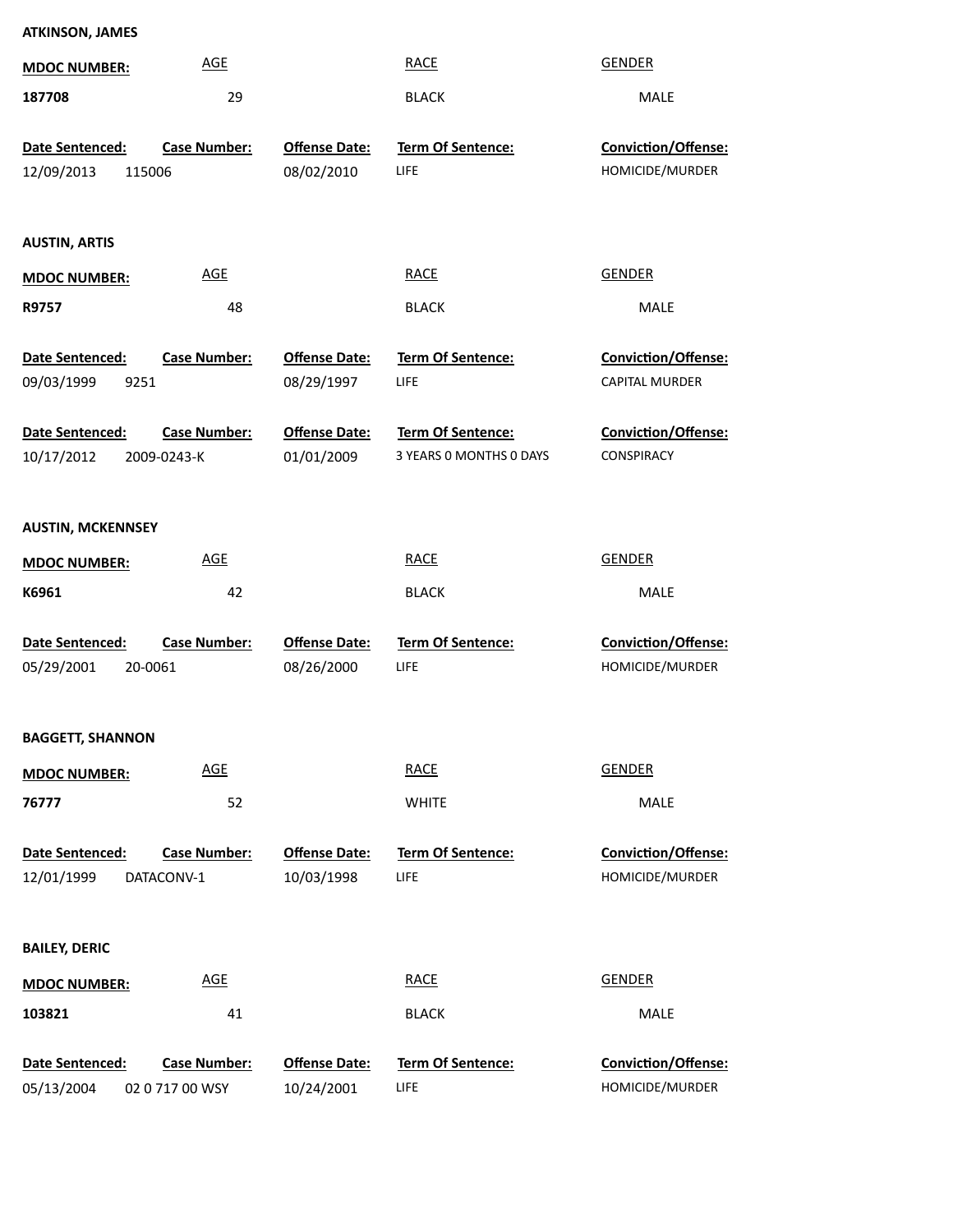| <b>BAILEY, MICHAEL</b> |                            |                      |                                              |                            |  |
|------------------------|----------------------------|----------------------|----------------------------------------------|----------------------------|--|
| <b>MDOC NUMBER:</b>    | <b>AGE</b>                 |                      | <b>RACE</b>                                  | <b>GENDER</b>              |  |
| 21117                  | 57                         |                      | <b>BLACK</b>                                 | MALE                       |  |
| Date Sentenced:        | <b>Case Number:</b>        | <b>Offense Date:</b> | Term Of Sentence:                            | Conviction/Offense:        |  |
| 11/06/2003             | DATACONV-1                 | 08/10/2000           | LIFE                                         | HOMICIDE/MURDER            |  |
|                        |                            |                      |                                              |                            |  |
| <b>BAILEY, NELSON</b>  |                            |                      |                                              |                            |  |
| <b>MDOC NUMBER:</b>    | <b>AGE</b>                 |                      | <b>RACE</b>                                  | <b>GENDER</b>              |  |
| R2572                  | 53                         |                      | <b>BLACK</b>                                 | MALE                       |  |
| Date Sentenced:        | <b>Case Number:</b>        | <b>Offense Date:</b> | <b>Term Of Sentence:</b>                     | Conviction/Offense:        |  |
| 10/22/1997             | 97102100LBH                | 11/21/1996           | <b>LIFE</b>                                  | HOMICIDE/MURDER            |  |
|                        |                            |                      |                                              |                            |  |
| Date Sentenced:        | <b>Case Number:</b>        | <b>Offense Date:</b> | Term Of Sentence:                            | Conviction/Offense:        |  |
| 03/06/2007             | 20060261K                  | 09/06/2006           | 3 YEARS 0 MONTHS 0 DAYS                      | POSS CONTRABAND IN PRISON  |  |
|                        |                            |                      |                                              |                            |  |
| <b>BAILEY, TRABIS</b>  |                            |                      |                                              |                            |  |
| <b>MDOC NUMBER:</b>    | <b>AGE</b>                 |                      | <b>RACE</b>                                  | <b>GENDER</b>              |  |
| L6610                  | 38                         |                      | <b>BLACK</b>                                 | MALE                       |  |
|                        |                            |                      |                                              |                            |  |
| Date Sentenced:        | <b>Case Number:</b>        | <b>Offense Date:</b> | Term Of Sentence:<br>9 YEARS 0 MONTHS 0 DAYS | <b>Conviction/Offense:</b> |  |
| 02/19/2019             | B2401-2016-312             | 09/02/2015           |                                              | RECEIVE STOLEN PROPERTY    |  |
| <b>Date Sentenced:</b> | <b>Case Number:</b>        | <b>Offense Date:</b> | <b>Term Of Sentence:</b>                     | <b>Conviction/Offense:</b> |  |
| 02/03/2021             | B2401-2019-698             | 12/25/2018           | <b>LIFE</b>                                  | UNLAWFUL TOUCHING/CHILD    |  |
|                        |                            |                      |                                              |                            |  |
| <b>BAKER, ANDRE</b>    |                            |                      |                                              |                            |  |
| <b>MDOC NUMBER:</b>    | $\underline{\mathsf{AGE}}$ |                      | <b>RACE</b>                                  | <b>GENDER</b>              |  |
| 206800                 | 29                         |                      | <b>BLACK</b>                                 | MALE                       |  |
| Date Sentenced:        | <b>Case Number:</b>        | <b>Offense Date:</b> | Term Of Sentence:                            | Conviction/Offense:        |  |
| 02/06/2019             | 18-382 W                   | 05/30/2016           | LIFE                                         | HOMICIDE/MURDER            |  |
|                        |                            |                      |                                              |                            |  |
| <b>BAKER, BUTCH</b>    |                            |                      |                                              |                            |  |
|                        |                            |                      |                                              |                            |  |
| <b>MDOC NUMBER:</b>    | $\underline{\mathsf{AGE}}$ |                      | <b>RACE</b>                                  | <b>GENDER</b>              |  |

72 WHITE WHITE MALE

**34381**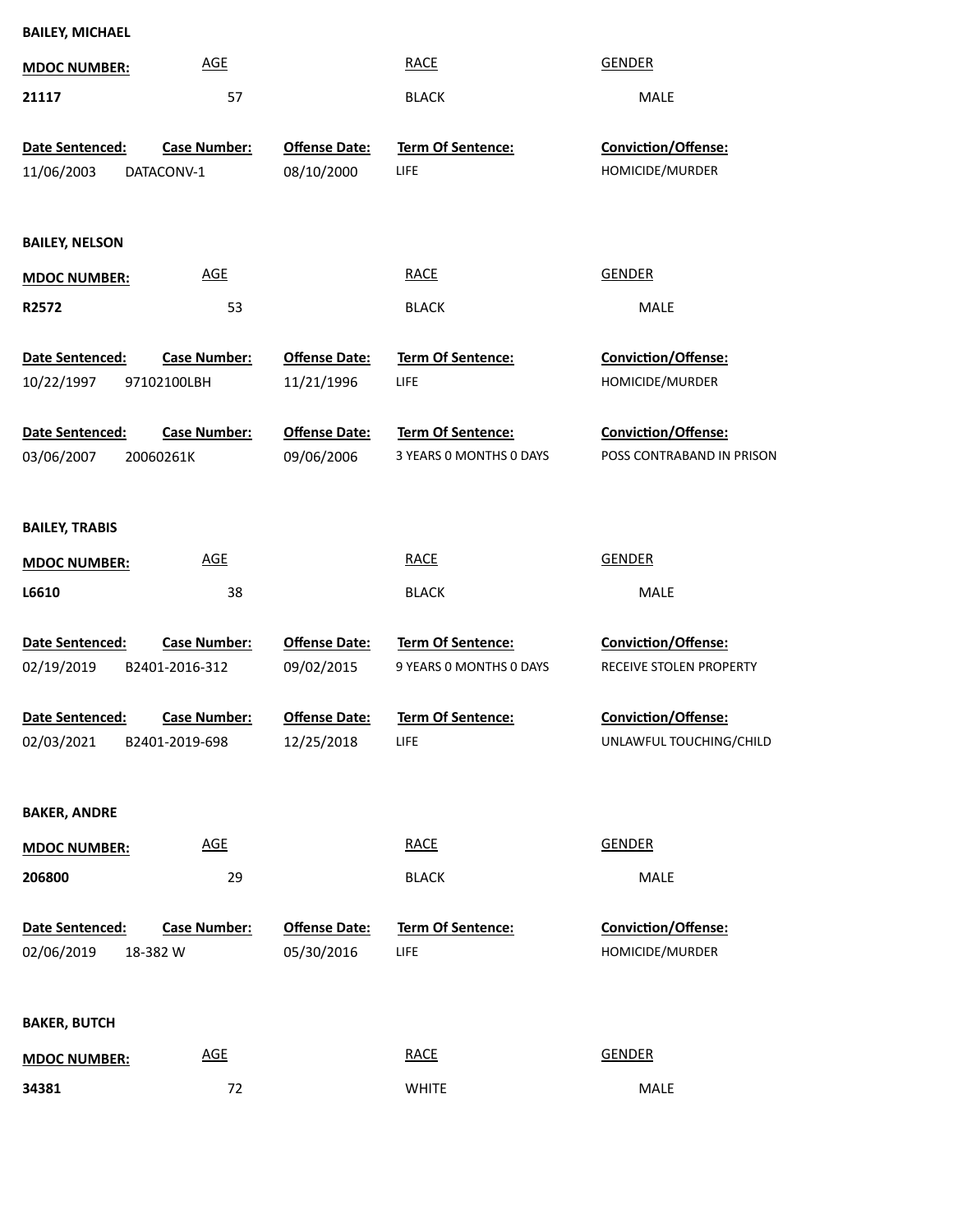| Date Sentenced:        | <b>Case Number:</b> | <b>Offense Date:</b> | Term Of Sentence:        | Conviction/Offense:        |
|------------------------|---------------------|----------------------|--------------------------|----------------------------|
| 07/10/1979             | 16965               | 01/10/1979           | <b>LIFE</b>              | CARRY CONCEALED WEAPON     |
|                        |                     |                      |                          |                            |
|                        |                     |                      |                          |                            |
| <b>BAKER, CRAIG</b>    |                     |                      |                          |                            |
| <b>MDOC NUMBER:</b>    | <b>AGE</b>          |                      | <b>RACE</b>              | <b>GENDER</b>              |
| 157120                 | 29                  |                      | <b>BLACK</b>             | MALE                       |
|                        |                     |                      |                          |                            |
| Date Sentenced:        | <b>Case Number:</b> | <b>Offense Date:</b> | <b>Term Of Sentence:</b> | <b>Conviction/Offense:</b> |
| 03/15/2012             | UK2009275           | 07/26/2009           | 8 YEARS O MONTHS O DAYS  | BURGLARY-RESIDENTIAL       |
| Date Sentenced:        | <b>Case Number:</b> | <b>Offense Date:</b> | <b>Term Of Sentence:</b> | <b>Conviction/Offense:</b> |
| 07/03/2013             | CR2012-109          | 12/05/2011           | 10 YEARS 0 MONTHS 0 DAYS | POSSESSION WEAPON/FELON    |
|                        |                     |                      |                          |                            |
| Date Sentenced:        | <b>Case Number:</b> | <b>Offense Date:</b> | <b>Term Of Sentence:</b> | <b>Conviction/Offense:</b> |
| 07/03/2013             | CR2012-109          | 12/05/2011           | 20 YEARS 0 MONTHS 0 DAYS | AGGRAVATED ASSAULT         |
|                        |                     |                      |                          |                            |
| Date Sentenced:        | <b>Case Number:</b> | <b>Offense Date:</b> | Term Of Sentence:        | <b>Conviction/Offense:</b> |
| 07/03/2013             | CR2012-109          | 12/05/2011           | 7 YEARS O MONTHS O DAYS  | <b>BURGLARY-VEHICLE</b>    |
|                        |                     |                      |                          |                            |
| Date Sentenced:        | <b>Case Number:</b> | <b>Offense Date:</b> | Term Of Sentence:        | <b>Conviction/Offense:</b> |
| 07/03/2013             | CR2012-109          | 12/05/2011           | LIFE                     | <b>CAPITAL MURDER</b>      |
|                        |                     |                      |                          |                            |
| <b>BAKER, DARRIOUS</b> |                     |                      |                          |                            |
| <b>MDOC NUMBER:</b>    | <b>AGE</b>          |                      | <b>RACE</b>              | <b>GENDER</b>              |
| 139663                 | 34                  |                      | <b>BLACK</b>             | MALE                       |
|                        |                     |                      |                          |                            |
| <b>Date Sentenced:</b> | <b>Case Number:</b> | <b>Offense Date:</b> | <b>Term Of Sentence:</b> | Conviction/Offense:        |
| 06/02/2008             | 40107               | 04/01/2007           | <b>LIFE</b>              | HOMICIDE/MURDER            |
|                        |                     |                      |                          |                            |
|                        |                     |                      |                          |                            |
| <b>BAKER, EDWARD</b>   |                     |                      |                          |                            |
| <b>MDOC NUMBER:</b>    | <b>AGE</b>          |                      | <b>RACE</b>              | <b>GENDER</b>              |
| K1967                  | 61                  |                      | <b>BLACK</b>             | MALE                       |
|                        |                     |                      |                          |                            |
| Date Sentenced:        | <b>Case Number:</b> | <b>Offense Date:</b> | <b>Term Of Sentence:</b> | <b>Conviction/Offense:</b> |
| 03/23/2000             | DATACONV-1          | 05/03/1997           | LIFE                     | HOMICIDE/MURDER            |
|                        |                     |                      |                          |                            |
| <b>BALDWIN, CLINT</b>  |                     |                      |                          |                            |
|                        | <b>AGE</b>          |                      | <b>RACE</b>              | <b>GENDER</b>              |
| <b>MDOC NUMBER:</b>    |                     |                      |                          |                            |
| R1210                  | 58                  |                      | <b>BLACK</b>             | MALE                       |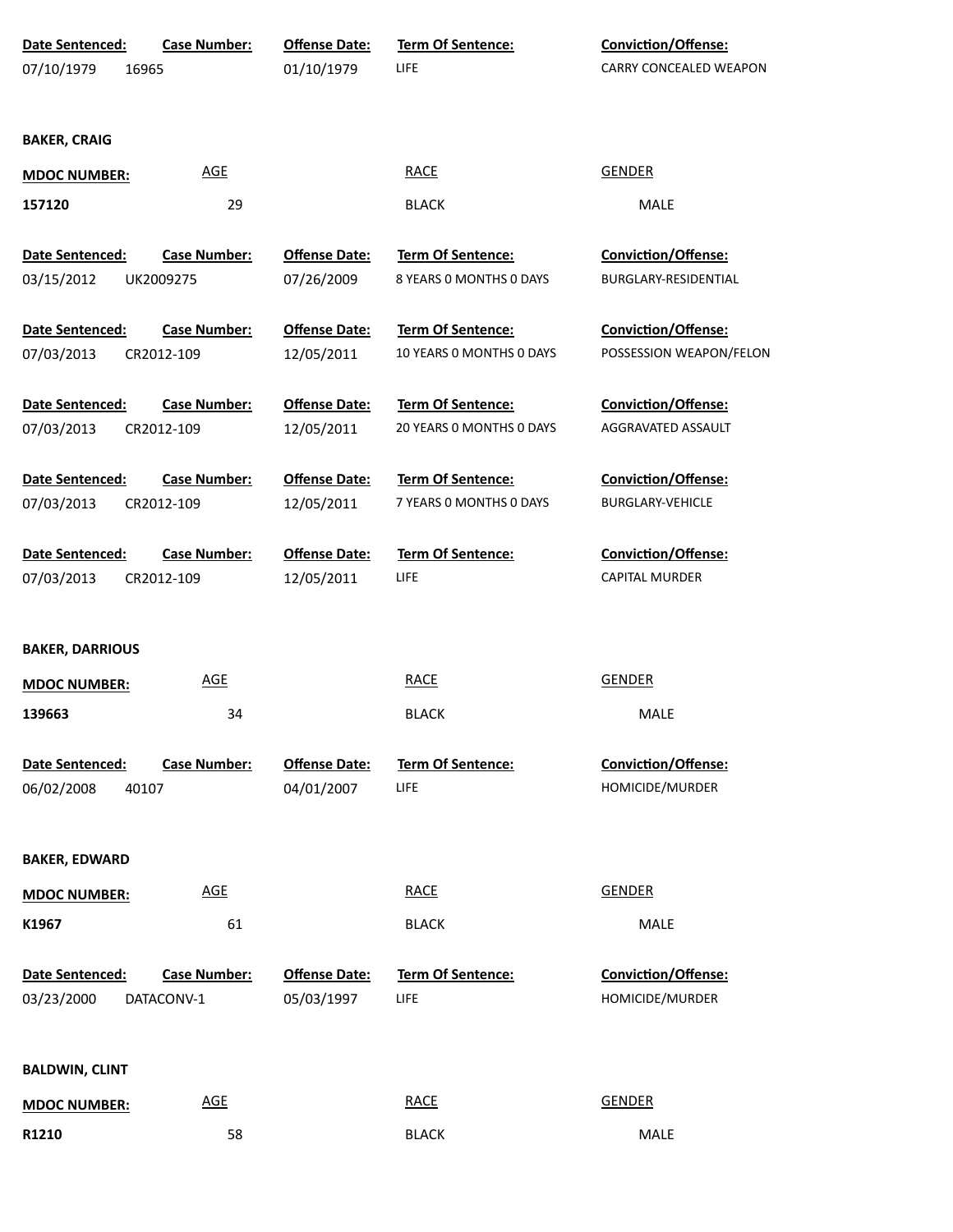| Date Sentenced:          | <b>Case Number:</b> | <b>Offense Date:</b> | Term Of Sentence:        | Conviction/Offense:        |
|--------------------------|---------------------|----------------------|--------------------------|----------------------------|
| 05/14/1997               | DATACONV-1          | 03/27/1996           | 28 YEARS 0 MONTHS 0 DAYS | COCAINE-SELL               |
| Date Sentenced:          | <b>Case Number:</b> | <b>Offense Date:</b> | <b>Term Of Sentence:</b> | Conviction/Offense:        |
| 03/27/1999               | DATACONV-2          | 04/05/1996           | LIFE                     | CAPITAL MURDER             |
| <b>BALDWIN, DARNELL</b>  |                     |                      |                          |                            |
| <b>MDOC NUMBER:</b>      | <b>AGE</b>          |                      | <b>RACE</b>              | <b>GENDER</b>              |
| R5564                    | 63                  |                      | <b>BLACK</b>             | MALE                       |
| Date Sentenced:          | <b>Case Number:</b> | <b>Offense Date:</b> | Term Of Sentence:        | <b>Conviction/Offense:</b> |
| 07/20/1998               | DATACONV-1          | 04/05/1996           | LIFE                     | HOMICIDE/MURDER            |
| <b>BALL, DEANDRE</b>     |                     |                      |                          |                            |
| <b>MDOC NUMBER:</b>      | AGE                 |                      | <b>RACE</b>              | <b>GENDER</b>              |
| 223326                   | 24                  |                      | <b>BLACK</b>             | MALE                       |
| Date Sentenced:          | <b>Case Number:</b> | <b>Offense Date:</b> | Term Of Sentence:        | Conviction/Offense:        |
| 05/15/2019               | B2401-2017-357      | 09/13/2016           | LIFE                     | HOMICIDE/MURDER            |
| <b>BALLE, MICHAEL</b>    |                     |                      |                          |                            |
| <b>MDOC NUMBER:</b>      | <b>AGE</b>          |                      | <b>RACE</b>              | <b>GENDER</b>              |
| L2262                    | 44                  |                      | <b>WHITE</b>             | MALE                       |
| Date Sentenced:          | <b>Case Number:</b> | <b>Offense Date:</b> | <b>Term Of Sentence:</b> | Conviction/Offense:        |
| 08/01/2002               | DATACONV-1          | 04/19/2000           | LIFE                     | <b>CAPITAL MURDER</b>      |
| <b>BANKHEAD, DERRICK</b> |                     |                      |                          |                            |
| <b>MDOC NUMBER:</b>      | AGE                 |                      | <b>RACE</b>              | <b>GENDER</b>              |
| 66997                    | 44                  |                      | <b>BLACK</b>             | MALE                       |
| Date Sentenced:          | <b>Case Number:</b> | <b>Offense Date:</b> | Term Of Sentence:        | Conviction/Offense:        |
| 08/24/2018               | 2012-0063-CR        | 07/11/2011           | LIFE                     | <b>CAPITAL MURDER</b>      |
| <b>BANKS, CALVIN</b>     |                     |                      |                          |                            |
| <b>MDOC NUMBER:</b>      | <b>AGE</b>          |                      | <b>RACE</b>              | <b>GENDER</b>              |
| 23801                    | 57                  |                      | <b>BLACK</b>             | MALE                       |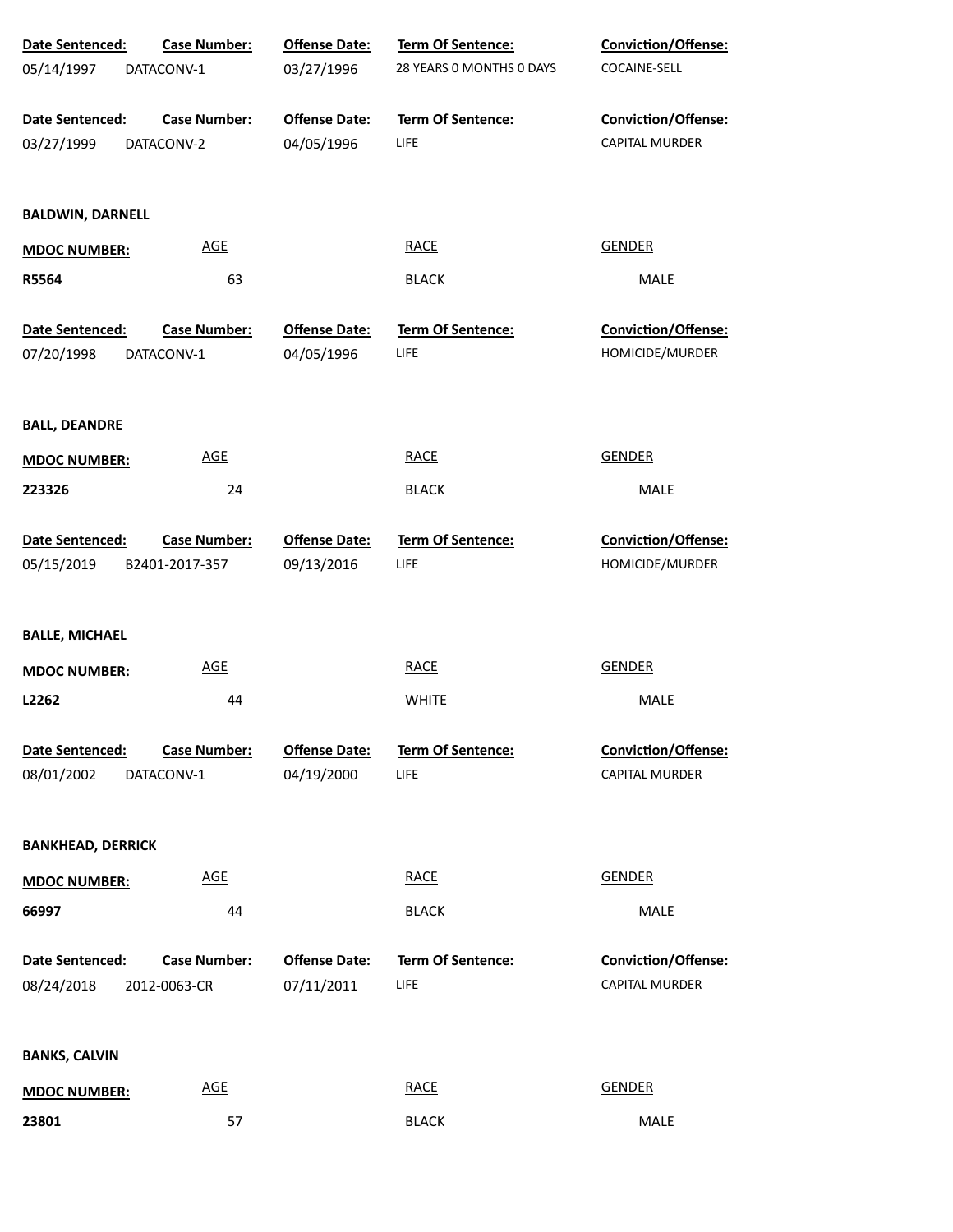| Date Sentenced:<br>01/19/1999 | <b>Case Number:</b><br>DATACONV-1   | <b>Offense Date:</b>               | Term Of Sentence:<br>LIFE | Conviction/Offense:<br>CAPITAL MURDER         |  |
|-------------------------------|-------------------------------------|------------------------------------|---------------------------|-----------------------------------------------|--|
|                               |                                     |                                    |                           |                                               |  |
| <b>BARBER, DANIEL</b>         |                                     |                                    |                           |                                               |  |
| <b>MDOC NUMBER:</b>           | <b>AGE</b>                          |                                    | <b>RACE</b>               | <b>GENDER</b>                                 |  |
| 135017                        | 34                                  |                                    | <b>BLACK</b>              | <b>MALE</b>                                   |  |
| Date Sentenced:               | <b>Case Number:</b>                 | <b>Offense Date:</b>               | Term Of Sentence:         | Conviction/Offense:                           |  |
| 02/04/2008<br>17,482          |                                     | 05/28/2005                         | 5 YEARS 0 MONTHS 0 DAYS   | <b>VEHICLE THEFT</b>                          |  |
| Date Sentenced:<br>11/20/2009 | <b>Case Number:</b><br>20025R       | <b>Offense Date:</b><br>12/20/2007 | Term Of Sentence:<br>LIFE | Conviction/Offense:<br>HOMICIDE/MURDER        |  |
| <b>BARBER, DEMETRIUS</b>      |                                     |                                    |                           |                                               |  |
| <b>MDOC NUMBER:</b>           | <b>AGE</b>                          |                                    | <b>RACE</b>               | <b>GENDER</b>                                 |  |
| K6330                         | 42                                  |                                    | <b>BLACK</b>              | <b>MALE</b>                                   |  |
| Date Sentenced:<br>04/13/2001 | <b>Case Number:</b><br>DATACONV-1   | <b>Offense Date:</b><br>05/23/1998 | Term Of Sentence:<br>LIFE | Conviction/Offense:<br>CAPITAL MURDER         |  |
| <b>BARKER, JAYLEN</b>         |                                     |                                    |                           |                                               |  |
| <b>MDOC NUMBER:</b>           | <b>AGE</b>                          |                                    | <b>RACE</b>               | <b>GENDER</b>                                 |  |
| 222470                        | 24                                  |                                    | <b>BLACK</b>              | <b>MALE</b>                                   |  |
| Date Sentenced:               | <b>Case Number:</b>                 | <b>Offense Date:</b>               | <b>Term Of Sentence:</b>  | <b>Conviction/Offense:</b>                    |  |
| 04/09/2019                    | 2017-0271-CRK                       | 11/06/2016                         | LIFE                      | HOMICIDE/MURDER                               |  |
| <b>BARNES, CEARIC</b>         |                                     |                                    |                           |                                               |  |
| <b>MDOC NUMBER:</b>           | <b>AGE</b>                          |                                    | <b>RACE</b>               | <b>GENDER</b>                                 |  |
| L6514                         | 37                                  |                                    | <b>BLACK</b>              | MALE                                          |  |
| Date Sentenced:<br>06/10/2003 | <b>Case Number:</b><br>02-250-MS-KS | <b>Offense Date:</b><br>06/18/2002 | Term Of Sentence:<br>LIFE | <b>Conviction/Offense:</b><br>HOMICIDE/MURDER |  |
| <b>BARNES, EDWARD</b>         |                                     |                                    |                           |                                               |  |
| <b>MDOC NUMBER:</b>           | <b>AGE</b>                          |                                    | <b>RACE</b>               | <b>GENDER</b>                                 |  |
| 47267                         | 47                                  |                                    | <b>BLACK</b>              | MALE                                          |  |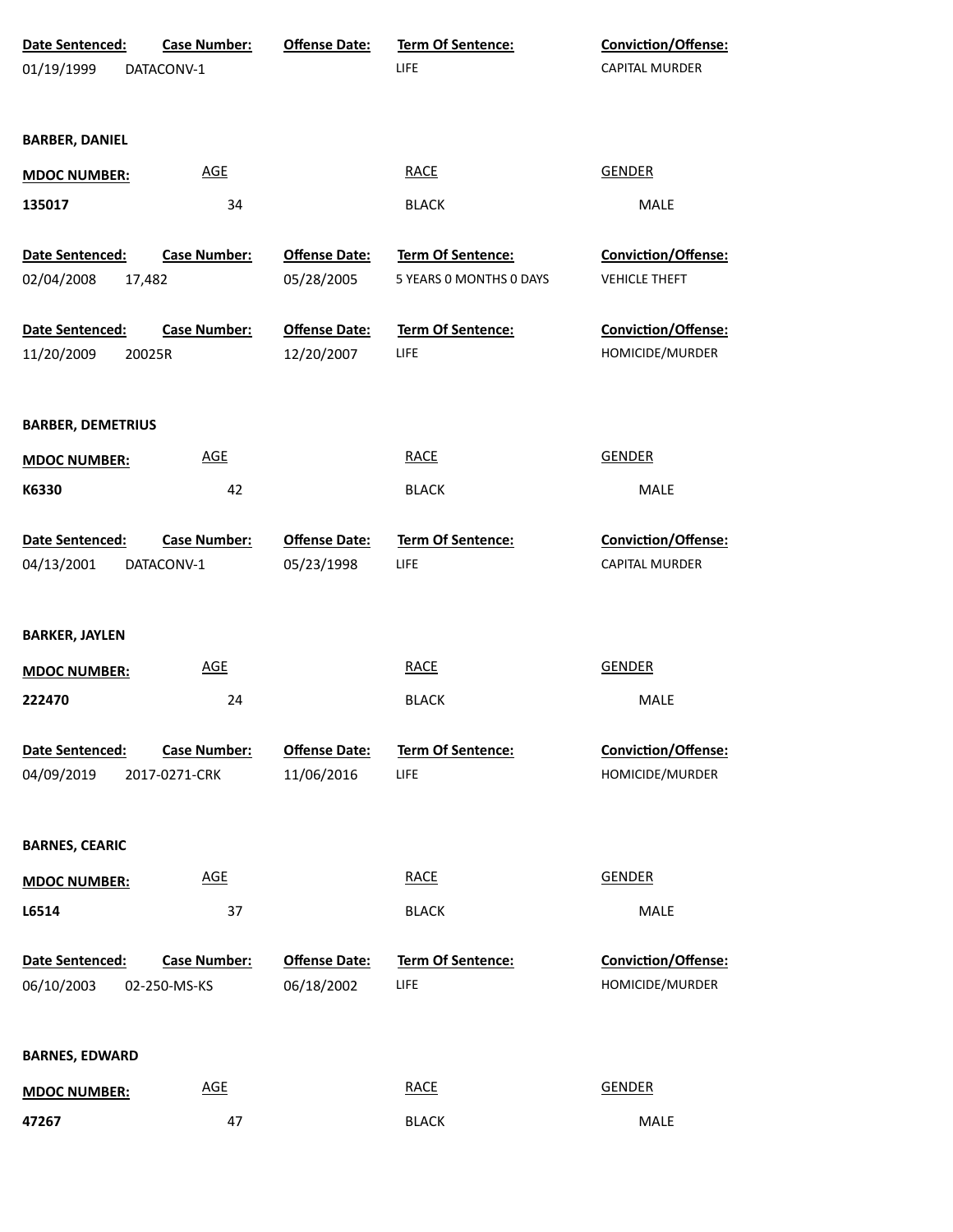| Date Sentenced:          | <b>Case Number:</b> | <b>Offense Date:</b> | Term Of Sentence:                            | Conviction/Offense:                                |
|--------------------------|---------------------|----------------------|----------------------------------------------|----------------------------------------------------|
| 03/23/2015               | B2401-2010-807      | 06/11/2010           | 8 YEARS O MONTHS O DAYS                      | BURGLARY LARCENY-UNOCCUPIED DWELLING               |
|                          |                     |                      |                                              |                                                    |
| Date Sentenced:          | <b>Case Number:</b> | <b>Offense Date:</b> | Term Of Sentence:                            | Conviction/Offense:                                |
| 09/21/2016               | B2401-2015-322      | 02/02/2015           | LIFE                                         | FAILURE TO REGISTER/SEX OFFENDER                   |
|                          |                     |                      |                                              |                                                    |
| <b>BARNES, LATERRICE</b> |                     |                      |                                              |                                                    |
| <b>MDOC NUMBER:</b>      | <b>AGE</b>          |                      | <b>RACE</b>                                  | <b>GENDER</b>                                      |
|                          |                     |                      |                                              |                                                    |
| 131163                   | 34                  |                      | <b>BLACK</b>                                 | <b>MALE</b>                                        |
| Date Sentenced:          | <b>Case Number:</b> | <b>Offense Date:</b> | Term Of Sentence:                            | Conviction/Offense:                                |
| 07/23/2007               | 2005-10,199         | 08/11/2004           | 9 YEARS O MONTHS O DAYS                      | ARMED ROBBERY                                      |
|                          |                     |                      |                                              |                                                    |
| Date Sentenced:          | <b>Case Number:</b> | <b>Offense Date:</b> | Term Of Sentence:                            | <b>Conviction/Offense:</b>                         |
| 07/23/2007               | 2006-11,308         | 03/09/2006           | 9 YEARS O MONTHS O DAYS                      | POSSESSION OF CONTROLLED SUBSTANCE                 |
|                          |                     |                      |                                              |                                                    |
| Date Sentenced:          | <b>Case Number:</b> | <b>Offense Date:</b> | Term Of Sentence:                            | Conviction/Offense:                                |
| 02/19/2009               | 200710377           | 10/13/2006           | LIFE                                         | HOMICIDE/MURDER                                    |
|                          |                     |                      |                                              |                                                    |
| <b>BARNES, STEVEN</b>    |                     |                      |                                              |                                                    |
| <b>MDOC NUMBER:</b>      | <b>AGE</b>          |                      | <b>RACE</b>                                  | <b>GENDER</b>                                      |
| 34485                    | 45                  |                      | <b>BLACK</b>                                 | <b>MALE</b>                                        |
|                          |                     |                      |                                              |                                                    |
| Date Sentenced:          | <b>Case Number:</b> | <b>Offense Date:</b> | Term Of Sentence:                            | Conviction/Offense:                                |
| 01/18/1995               | 3135 CT 1           | 08/12/1994           | 1 YEARS 0 MONTHS 0 DAYS                      | <b>GRAND LARCENY</b>                               |
|                          |                     |                      |                                              |                                                    |
| Date Sentenced:          | <b>Case Number:</b> | <b>Offense Date:</b> | Term Of Sentence:                            | <b>Conviction/Offense:</b>                         |
| 01/18/1995               | 3135 CT 2           | 08/16/1994           | 1 YEARS 0 MONTHS 0 DAYS                      | ARSON-                                             |
| Date Sentenced:          | <b>Case Number:</b> | <b>Offense Date:</b> | Term Of Sentence:                            | <b>Conviction/Offense:</b>                         |
| 01/18/1995               | 3149 CT 1           | 11/22/1994           | 1 YEARS 0 MONTHS 0 DAYS                      | AGGRAVATED ASSAULT                                 |
|                          |                     |                      |                                              |                                                    |
| Date Sentenced:          | <b>Case Number:</b> | <b>Offense Date:</b> | Term Of Sentence:                            | <b>Conviction/Offense:</b>                         |
| 01/18/1995               | 3149 CT 2           | 11/22/1994           | 1 YEARS 0 MONTHS 0 DAYS                      | ESCAPE-JAIL                                        |
|                          |                     |                      |                                              |                                                    |
| Date Sentenced:          | <b>Case Number:</b> | <b>Offense Date:</b> | Term Of Sentence:                            | <b>Conviction/Offense:</b>                         |
| 01/18/1995               | 3150 CT 1           | 11/22/1994           | 1 YEARS 0 MONTHS 0 DAYS                      | <b>GRAND LARCENY</b>                               |
|                          |                     |                      |                                              |                                                    |
| Date Sentenced:          | <b>Case Number:</b> | <b>Offense Date:</b> | Term Of Sentence:<br>1 YEARS 0 MONTHS 0 DAYS | <b>Conviction/Offense:</b><br>BURGLARY-RESIDENTIAL |
| 01/18/1995<br>3151       |                     | 11/23/1994           |                                              |                                                    |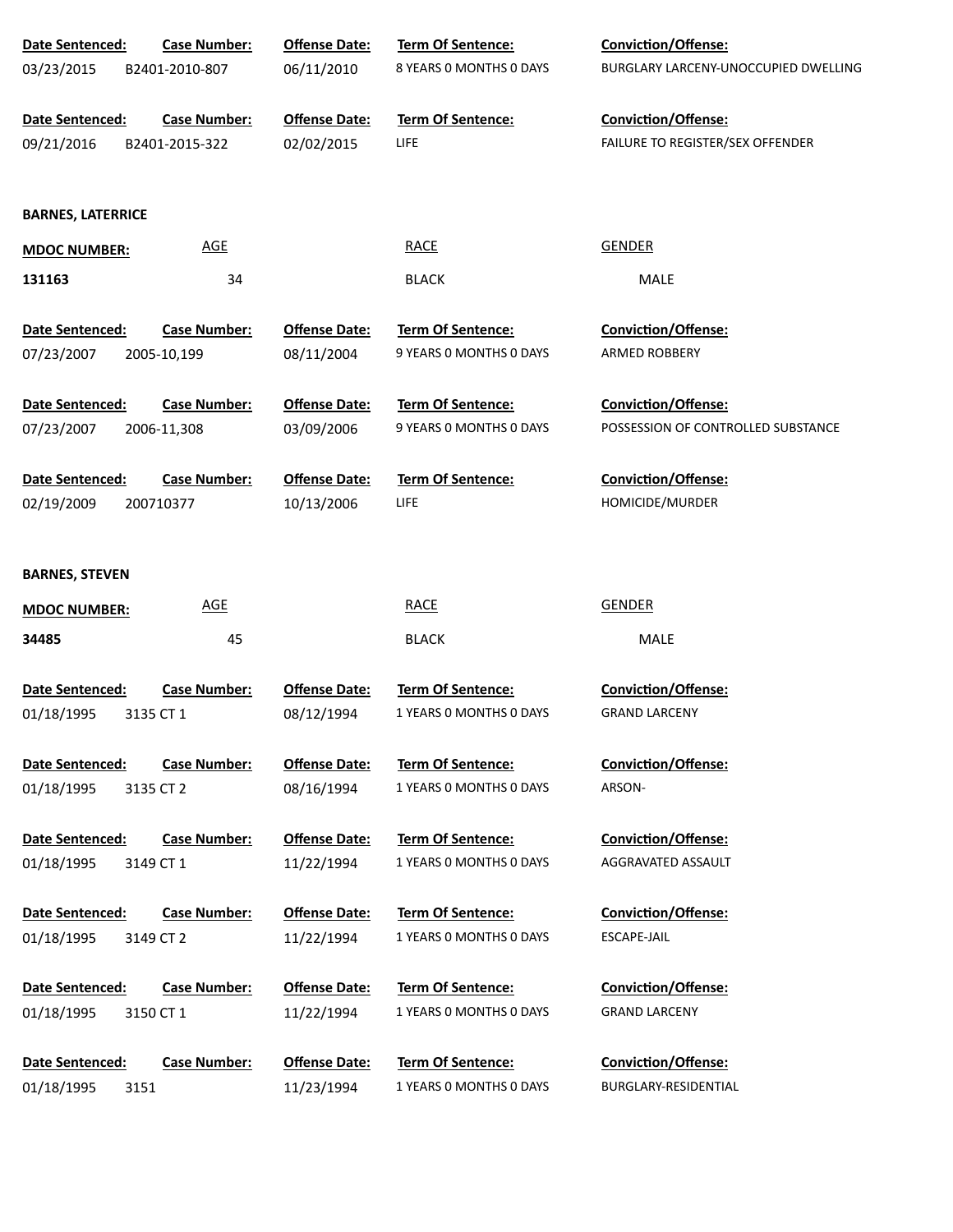| <b>Date Sentenced:</b><br>01/18/1995<br>3148  | <b>Case Number:</b>                   | <b>Offense Date:</b><br>11/23/1994 | Term Of Sentence:<br>LIFE                            | <b>Conviction/Offense:</b><br>ARMED ROBBERY      |
|-----------------------------------------------|---------------------------------------|------------------------------------|------------------------------------------------------|--------------------------------------------------|
| <b>BARNETT, LEROY</b>                         |                                       |                                    |                                                      |                                                  |
| <b>MDOC NUMBER:</b>                           | <b>AGE</b>                            |                                    | <b>RACE</b>                                          | <b>GENDER</b>                                    |
| R5305                                         | 50                                    |                                    | <b>BLACK</b>                                         | MALE                                             |
| <b>Date Sentenced:</b><br>07/09/1998<br>23028 | <b>Case Number:</b>                   | <b>Offense Date:</b><br>08/30/1996 | Term Of Sentence:<br>20 YEARS O MONTHS O DAYS        | <b>Conviction/Offense:</b><br>AGGRAVATED ASSAULT |
| Date Sentenced:                               | <b>Case Number:</b>                   | <b>Offense Date:</b>               | Term Of Sentence:                                    | Conviction/Offense:                              |
| 07/09/1998<br>23028                           |                                       | 08/30/1996                         | LIFE                                                 | HOMICIDE/MURDER                                  |
| <b>BARNHILL, MICHAEL</b>                      |                                       |                                    |                                                      |                                                  |
| <b>MDOC NUMBER:</b>                           | <b>AGE</b>                            |                                    | <b>RACE</b>                                          | <b>GENDER</b>                                    |
| 226834                                        | 32                                    |                                    | <b>WHITE</b>                                         | MALE                                             |
| Date Sentenced:<br>11/18/2019                 | <b>Case Number:</b><br>2019-0026-CR-1 | <b>Offense Date:</b><br>03/01/2019 | <b>Term Of Sentence:</b><br>20 YEARS 0 MONTHS 0 DAYS | <b>Conviction/Offense:</b><br>AGGRAVATED ASSAULT |
| Date Sentenced:<br>11/18/2019                 | <b>Case Number:</b><br>2019-0026-CR-1 | <b>Offense Date:</b><br>03/01/2019 | <b>Term Of Sentence:</b><br>LIFE                     | <b>Conviction/Offense:</b><br>HOMICIDE/MURDER    |
| <b>BARRETT, GERALD</b>                        |                                       |                                    |                                                      |                                                  |
| <b>MDOC NUMBER:</b>                           | <b>AGE</b>                            |                                    | <b>RACE</b>                                          | <b>GENDER</b>                                    |
| R7873                                         | 54                                    |                                    | <b>WHITE</b>                                         | MALE                                             |
| Date Sentenced:                               | <b>Case Number:</b>                   | <b>Offense Date:</b>               | Term Of Sentence:                                    | <b>Conviction/Offense:</b>                       |
| 01/15/1999<br>6315                            |                                       | 02/22/1997                         | 1 YEARS 6 MONTHS 0 DAYS                              | MARIJUANA-SELL                                   |
| Date Sentenced:<br>01/15/1999<br>6316         | <b>Case Number:</b>                   | <b>Offense Date:</b><br>03/13/1997 | Term Of Sentence:<br>1 YEARS 6 MONTHS 0 DAYS         | Conviction/Offense:<br>MARIJUANA-SELL            |
| Date Sentenced:<br>03/05/2002<br>13192        | <b>Case Number:</b>                   | <b>Offense Date:</b><br>06/01/2000 | Term Of Sentence:<br>40 YEARS 0 MONTHS 0 DAYS        | Conviction/Offense:<br>SEXUAL BATTERY            |
| Date Sentenced:<br>03/05/2002<br>13192        | <b>Case Number:</b>                   | <b>Offense Date:</b><br>06/01/2000 | Term Of Sentence:<br>LIFE                            | Conviction/Offense:<br>STATUTORY RAPE            |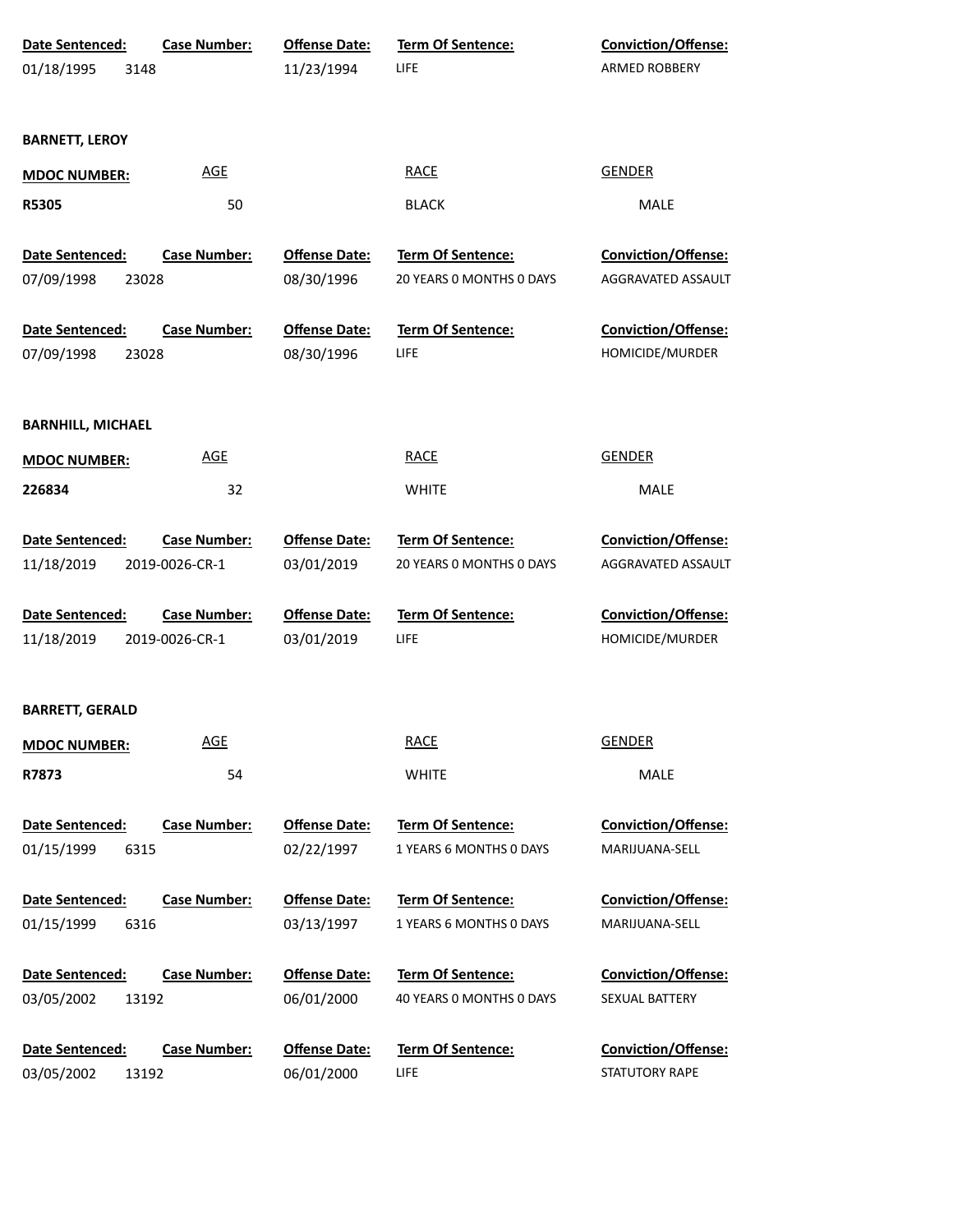| <b>BARRETT, JOHN</b>   |                     |                      |                          |                            |  |
|------------------------|---------------------|----------------------|--------------------------|----------------------------|--|
| <b>MDOC NUMBER:</b>    | <b>AGE</b>          |                      | <b>RACE</b>              | <b>GENDER</b>              |  |
| 27578                  | 66                  |                      | <b>WHITE</b>             | MALE                       |  |
| Date Sentenced:        | <b>Case Number:</b> | <b>Offense Date:</b> | Term Of Sentence:        | Conviction/Offense:        |  |
| 02/12/2001             | DATACONV-1          | 06/07/1998           | LIFE                     | HOMICIDE/MURDER            |  |
| <b>BARRON, JUSTIN</b>  |                     |                      |                          |                            |  |
| <b>MDOC NUMBER:</b>    | <b>AGE</b>          |                      | <b>RACE</b>              | <b>GENDER</b>              |  |
| 166165                 | 30                  |                      | <b>WHITE</b>             | MALE                       |  |
| Date Sentenced:        | <b>Case Number:</b> | <b>Offense Date:</b> | <b>Term Of Sentence:</b> | <b>Conviction/Offense:</b> |  |
| 03/10/2011             | 20100121CR          | 06/25/2010           | LIFE                     | HOMICIDE/MURDER            |  |
| Date Sentenced:        | <b>Case Number:</b> | <b>Offense Date:</b> | Term Of Sentence:        | <b>Conviction/Offense:</b> |  |
| 08/19/2019             | 21-18-10,031(2)     | 05/02/2018           | 1 YEARS O MONTHS O DAYS  | SIMPLE ASSAULT-POL OFF     |  |
| <b>BARTOLO, MIGUEL</b> |                     |                      |                          |                            |  |
| <b>MDOC NUMBER:</b>    | <b>AGE</b>          |                      | <b>RACE</b>              | <b>GENDER</b>              |  |
| 133391                 | 35                  |                      | SPANISH OR HISPANIC      | MALE                       |  |
| Date Sentenced:        | <b>Case Number:</b> | <b>Offense Date:</b> | Term Of Sentence:        | Conviction/Offense:        |  |
| 10/11/2007             | B24022006366        | 02/18/2006           | LIFE                     | HOMICIDE/MURDER            |  |
| <b>BARTON, LUKE</b>    |                     |                      |                          |                            |  |
| <b>MDOC NUMBER:</b>    | <b>AGE</b>          |                      | <b>RACE</b>              | <b>GENDER</b>              |  |
| 201945                 | 54                  |                      | <b>BLACK</b>             | MALE                       |  |
| Date Sentenced:        | <b>Case Number:</b> | <b>Offense Date:</b> | <b>Term Of Sentence:</b> | <b>Conviction/Offense:</b> |  |
| 01/14/2016             | 15-CR-062-LE-G      | 06/06/2015           | 15 YEARS 0 MONTHS 0 DAYS | AGGRAVATED ASSAULT         |  |
| Date Sentenced:        | <b>Case Number:</b> | <b>Offense Date:</b> | <b>Term Of Sentence:</b> | <b>Conviction/Offense:</b> |  |
| 01/14/2016             | 15-CR-062-LE-G      | 06/06/2015           | LIFE                     | HOMICIDE/MURDER            |  |
| <b>BASS, CORTEX</b>    |                     |                      |                          |                            |  |
| <b>MDOC NUMBER:</b>    | <b>AGE</b>          |                      | <b>RACE</b>              | <b>GENDER</b>              |  |
| 210328                 | 25                  |                      | <b>BLACK</b>             | MALE                       |  |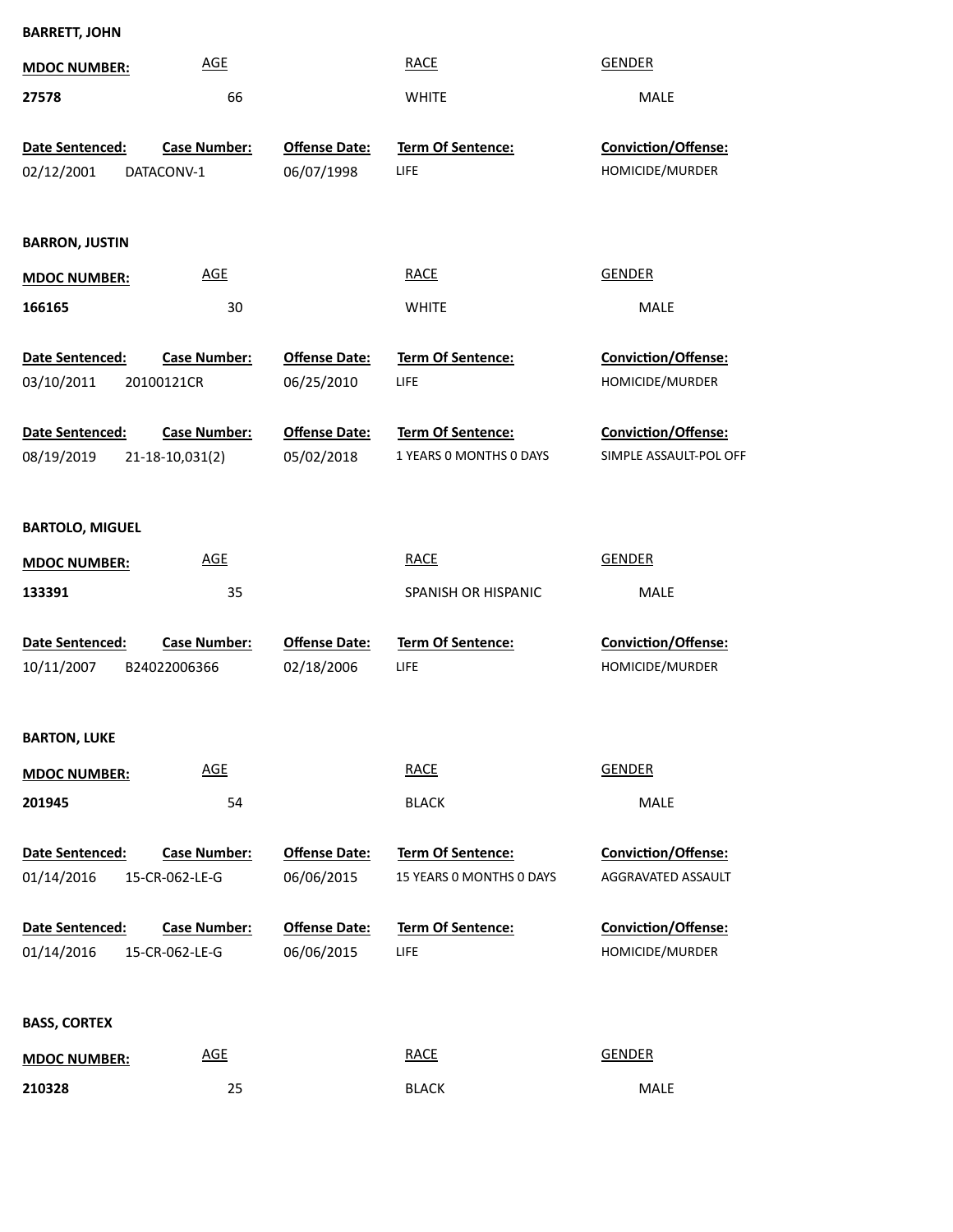| Date Sentenced:        | <b>Case Number:</b> | <b>Offense Date:</b> | Term Of Sentence:        | <b>Conviction/Offense:</b>               |
|------------------------|---------------------|----------------------|--------------------------|------------------------------------------|
| 06/13/2017             | 2014-0047           | 03/10/2014           | 5 YEARS 0 MONTHS 0 DAYS  | <b>ENHANCED PENALTY - USE OF FIREARM</b> |
|                        |                     |                      |                          |                                          |
| Date Sentenced:        | <b>Case Number:</b> | <b>Offense Date:</b> | <b>Term Of Sentence:</b> | Conviction/Offense:                      |
| 06/13/2017             | 2014-0047           | 03/10/2014           | LIFE                     | HOMICIDE/MURDER                          |
|                        |                     |                      |                          |                                          |
| <b>BASS, DAVID</b>     |                     |                      |                          |                                          |
| <b>MDOC NUMBER:</b>    | <b>AGE</b>          |                      | <b>RACE</b>              | <b>GENDER</b>                            |
| 156534                 | 35                  |                      | <b>WHITE</b>             | MALE                                     |
|                        |                     |                      |                          |                                          |
| Date Sentenced:        | <b>Case Number:</b> | <b>Offense Date:</b> | Term Of Sentence:        | Conviction/Offense:                      |
| 02/16/2010             | CR09 686 RL         | 05/28/2009           | 0 YEARS 0 MONTHS 0 DAYS  | <b>BURGLARY LARCENY-NONRES</b>           |
|                        |                     |                      |                          |                                          |
| <b>Date Sentenced:</b> | <b>Case Number:</b> | <b>Offense Date:</b> | Term Of Sentence:        | <b>Conviction/Offense:</b>               |
| 02/16/2010             | CR09688RL           | 07/13/2009           | 0 YEARS 0 MONTHS 0 DAYS  | <b>BURGLARY LARCENY-NONRES</b>           |
|                        |                     |                      |                          |                                          |
| Date Sentenced:        | <b>Case Number:</b> | <b>Offense Date:</b> | <b>Term Of Sentence:</b> | Conviction/Offense:                      |
| 02/16/2010             | CR09 685 RL         | 07/16/2009           | 0 YEARS 0 MONTHS 0 DAYS  | <b>BURGLARY LARCENY-NONRES</b>           |
| Date Sentenced:        | <b>Case Number:</b> | <b>Offense Date:</b> | Term Of Sentence:        | Conviction/Offense:                      |
| 02/16/2010             | CR09687 RL          | 07/20/2009           | 7 YEARS 0 MONTHS 0 DAYS  | BURGLARY LARCENY-RESIDENTIAL             |
|                        |                     |                      |                          |                                          |
| Date Sentenced:        | <b>Case Number:</b> | <b>Offense Date:</b> | Term Of Sentence:        | <b>Conviction/Offense:</b>               |
| 02/16/2010             | CR09 712 RL         | 07/22/2009           | 7 YEARS 0 MONTHS 0 DAYS  | BURGLARY LARCENY-RESIDENTIAL             |
|                        |                     |                      |                          |                                          |
| Date Sentenced:        | <b>Case Number:</b> | <b>Offense Date:</b> | Term Of Sentence:        | Conviction/Offense:                      |
| 09/20/2013             | 2013K-124M          | 10/21/2012           | LIFE                     | HOMICIDE/MURDER                          |
|                        |                     |                      |                          |                                          |
| <b>BASS, JUNIOR</b>    |                     |                      |                          |                                          |
|                        | <b>AGE</b>          |                      | <b>RACE</b>              | <b>GENDER</b>                            |
| <b>MDOC NUMBER:</b>    |                     |                      |                          |                                          |
| 71749                  | 52                  |                      | <b>BLACK</b>             | MALE                                     |
|                        |                     |                      |                          |                                          |
| Date Sentenced:        | <b>Case Number:</b> | <b>Offense Date:</b> | <b>Term Of Sentence:</b> | Conviction/Offense:                      |
| 08/19/1994             | DATACONV-1          |                      | 3 YEARS 0 MONTHS 0 DAYS  | <b>FALSE PRETENSE</b>                    |
| Date Sentenced:        | <b>Case Number:</b> | <b>Offense Date:</b> | <b>Term Of Sentence:</b> | Conviction/Offense:                      |
| 03/27/1995             | DATACONV-2          |                      | LIFE                     | HOMICIDE/MURDER                          |
|                        |                     |                      |                          |                                          |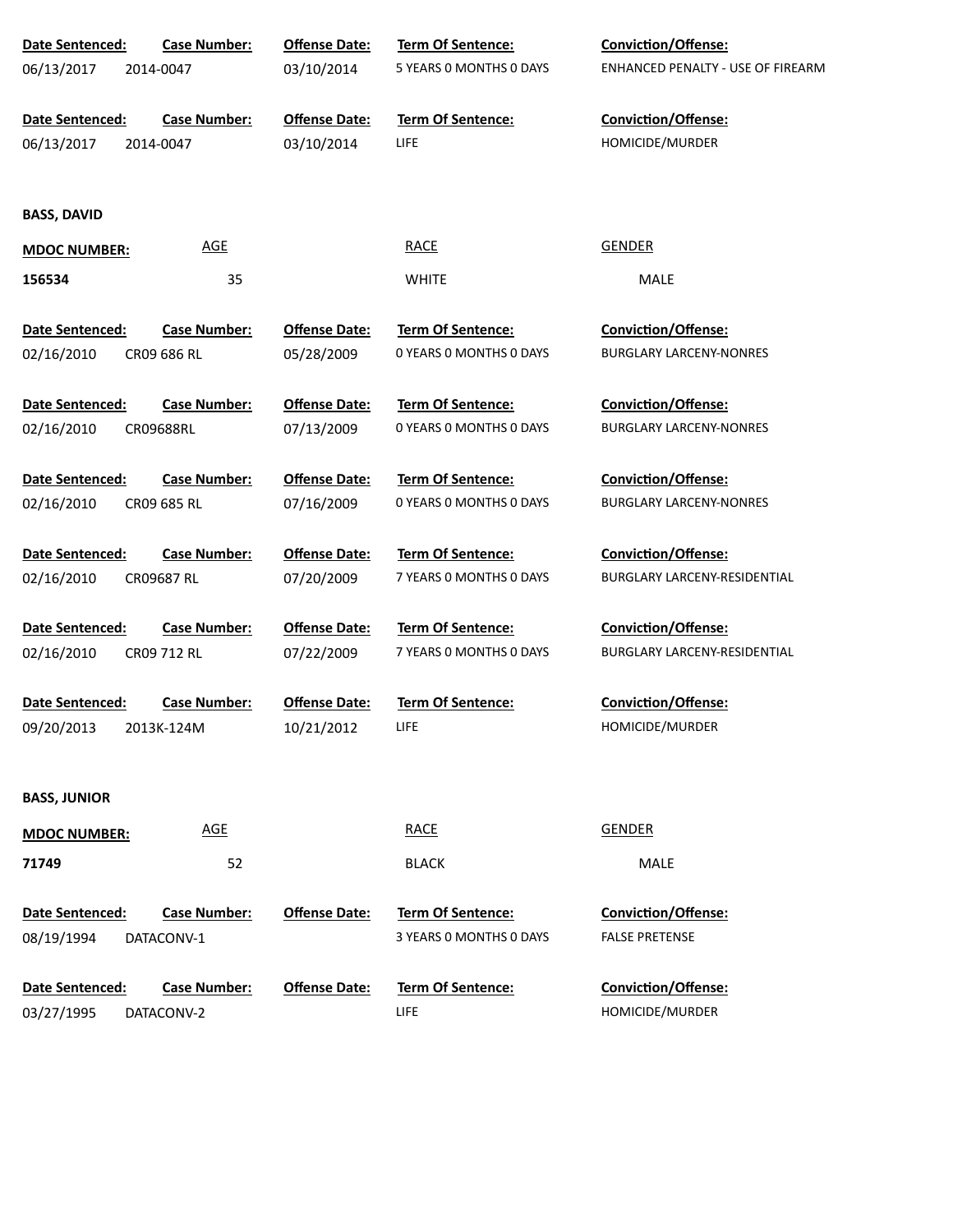**BASS, TERRELL**

| <b>MDOC NUMBER:</b>                              | <b>AGE</b>                        |                                    | <b>RACE</b>                                          | <b>GENDER</b>                                       |
|--------------------------------------------------|-----------------------------------|------------------------------------|------------------------------------------------------|-----------------------------------------------------|
| 152071                                           | 70                                |                                    | <b>WHITE</b>                                         | MALE                                                |
| <b>Date Sentenced:</b><br>09/04/2009<br>K080255P | <b>Case Number:</b>               | <b>Offense Date:</b><br>04/26/2008 | <b>Term Of Sentence:</b><br>10 YEARS O MONTHS O DAYS | <b>Conviction/Offense:</b><br>AGGRAVATED ASSAULT    |
| <b>Date Sentenced:</b><br>09/04/2009<br>K080255P | <b>Case Number:</b>               | <b>Offense Date:</b><br>04/26/2008 | <b>Term Of Sentence:</b><br>20 YEARS O MONTHS O DAYS | <b>Conviction/Offense:</b><br>MANSLAUGHTER          |
| Date Sentenced:<br>09/04/2009<br>K080255P        | <b>Case Number:</b>               | <b>Offense Date:</b><br>04/26/2008 | <b>Term Of Sentence:</b><br><b>LIFE</b>              | <b>Conviction/Offense:</b><br><b>CAPITAL MURDER</b> |
| <b>BATEASTE, KAMERON</b>                         |                                   |                                    |                                                      |                                                     |
| <b>MDOC NUMBER:</b>                              | <b>AGE</b>                        |                                    | <b>RACE</b>                                          | <b>GENDER</b>                                       |
| 206780                                           | 26                                |                                    | <b>BLACK</b>                                         | MALE                                                |
| <b>Date Sentenced:</b><br>10/31/2016             | <b>Case Number:</b><br>16-069-PKT | <b>Offense Date:</b><br>08/01/2015 | <b>Term Of Sentence:</b><br><b>LIFE</b>              | <b>Conviction/Offense:</b><br>SEXUAL BATTERY        |
| <b>BATES, EARL</b>                               |                                   |                                    |                                                      |                                                     |
| <b>MDOC NUMBER:</b>                              | <b>AGE</b>                        |                                    | <b>RACE</b>                                          | <b>GENDER</b>                                       |
| 43349                                            | 70                                |                                    | <b>BLACK</b>                                         | MALE                                                |
| Date Sentenced:<br>11/30/1995<br>14,730          | <b>Case Number:</b>               | <b>Offense Date:</b><br>08/06/1995 | Term Of Sentence:<br>20 YEARS 0 MONTHS 0 DAYS        | <b>Conviction/Offense:</b><br>AGGRAVATED ASSAULT    |
| <b>Date Sentenced:</b><br>11/30/1995<br>14,730   | <b>Case Number:</b>               | <b>Offense Date:</b><br>08/06/1995 | <b>Term Of Sentence:</b><br><b>LIFE</b>              | Conviction/Offense:<br>HOMICIDE/MURDER              |
| <b>BATTLE, JOHN</b>                              |                                   |                                    |                                                      |                                                     |
| <b>MDOC NUMBER:</b>                              | <b>AGE</b>                        |                                    | <b>RACE</b>                                          | <b>GENDER</b>                                       |
| 202228                                           | 28                                |                                    | <b>BLACK</b>                                         | MALE                                                |
| Date Sentenced:<br>02/12/2016                    | <b>Case Number:</b><br>2013-0048  | <b>Offense Date:</b><br>03/27/2012 | Term Of Sentence:<br><b>LIFE</b>                     | Conviction/Offense:<br>HOMICIDE/MURDER              |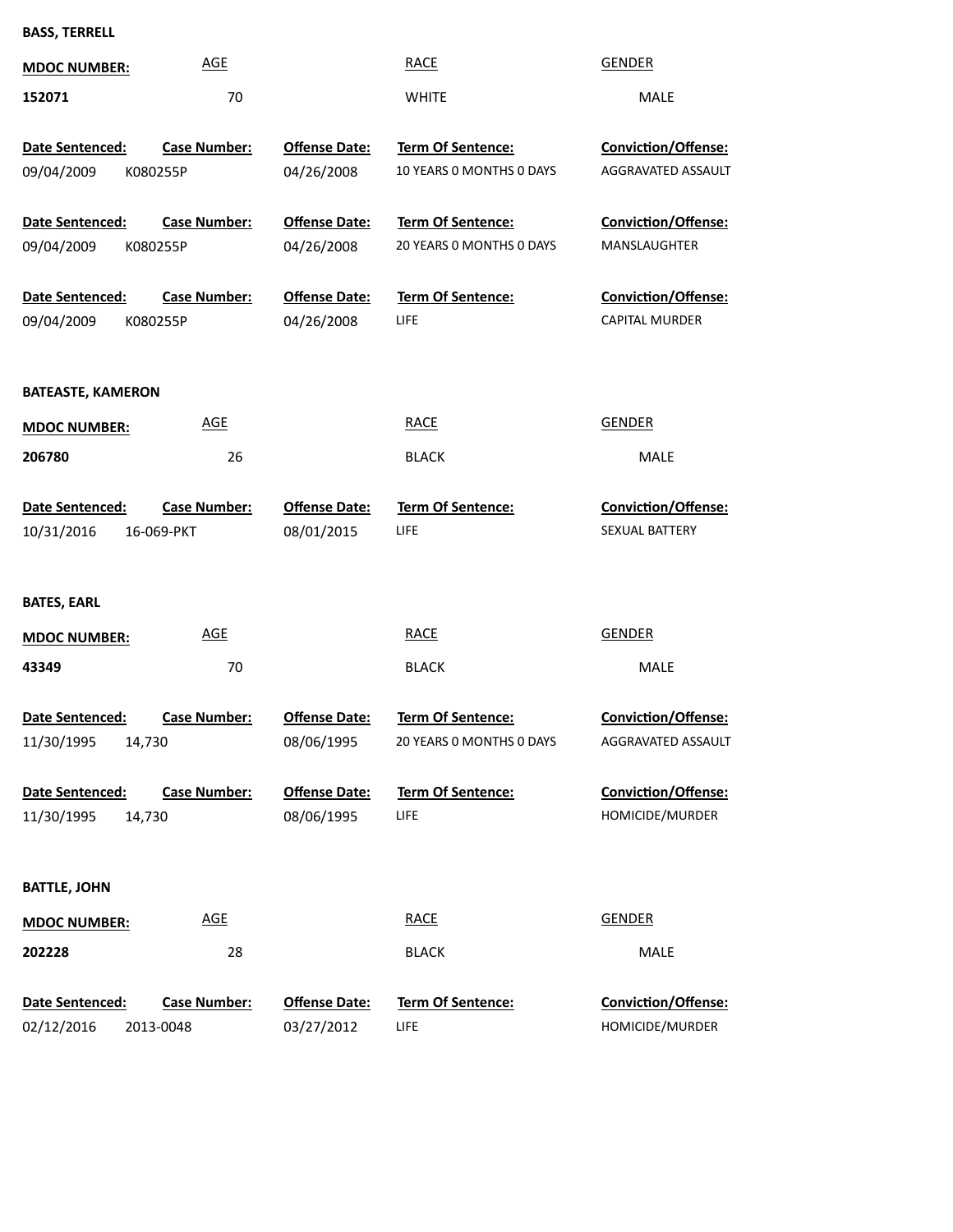## **BAXTER, CHRISTOPHER**

| <b>MDOC NUMBER:</b>      | <b>AGE</b>          |                      | <b>RACE</b>              | <b>GENDER</b>                   |
|--------------------------|---------------------|----------------------|--------------------------|---------------------------------|
| 131130                   | 36                  |                      | <b>WHITE</b>             | MALE                            |
|                          |                     |                      |                          |                                 |
| Date Sentenced:          | <b>Case Number:</b> | <b>Offense Date:</b> | Term Of Sentence:        | Conviction/Offense:             |
| 09/30/2010               | 201010073           | 08/13/2008           | 18 YEARS O MONTHS O DAYS | METHAMPHETAMINE - MANUFACTURING |
|                          |                     |                      |                          |                                 |
| Date Sentenced:          | <b>Case Number:</b> | <b>Offense Date:</b> | Term Of Sentence:        | Conviction/Offense:             |
| 09/30/2010               | 201010057           | 12/22/2009           | 8 YEARS 0 MONTHS 0 DAYS  | METHAMPHETAMINE - POSSESSION    |
| Date Sentenced:          | <b>Case Number:</b> | <b>Offense Date:</b> | Term Of Sentence:        | Conviction/Offense:             |
| 05/15/2012               | 201110002           | 07/21/2010           | <b>LIFE</b>              | CAPITAL MURDER                  |
|                          |                     |                      |                          |                                 |
|                          |                     |                      |                          |                                 |
| <b>BEARD, RONNIE</b>     |                     |                      |                          |                                 |
| <b>MDOC NUMBER:</b>      | <b>AGE</b>          |                      | <b>RACE</b>              | <b>GENDER</b>                   |
| K4129                    | 62                  |                      | <b>BLACK</b>             | <b>MALE</b>                     |
| Date Sentenced:          | <b>Case Number:</b> | <b>Offense Date:</b> | Term Of Sentence:        | <b>Conviction/Offense:</b>      |
| 09/13/2000               | CR2000-222-RD       | 04/24/1998           | 27 YEARS O MONTHS O DAYS | ARMED ROBBERY                   |
|                          |                     |                      |                          |                                 |
| Date Sentenced:          | <b>Case Number:</b> | <b>Offense Date:</b> | Term Of Sentence:        | <b>Conviction/Offense:</b>      |
| 09/13/2000               | CR2000-222-RD       | 04/24/1998           | 27 YEARS O MONTHS O DAYS | KIDNAP-                         |
|                          |                     |                      |                          |                                 |
| <b>Date Sentenced:</b>   | <b>Case Number:</b> | <b>Offense Date:</b> | <b>Term Of Sentence:</b> | <b>Conviction/Offense:</b>      |
| 09/13/2000               | CR2000-222-RD       | 04/24/1998           | <b>LIFE</b>              | <b>RAPE</b>                     |
|                          |                     |                      |                          |                                 |
| <b>BEASLEY, DANIEL</b>   |                     |                      |                          |                                 |
| <b>MDOC NUMBER:</b>      | <b>AGE</b>          |                      | <b>RACE</b>              | <b>GENDER</b>                   |
| M1321                    | 44                  |                      | <b>WHITE</b>             | MALE                            |
|                          |                     |                      |                          |                                 |
| Date Sentenced:          | <b>Case Number:</b> | <b>Offense Date:</b> | Term Of Sentence:        | Conviction/Offense:             |
| 09/19/2012               | 11KR055             | 05/16/2011           | <b>LIFE</b>              | HOMICIDE/MURDER                 |
|                          |                     |                      |                          |                                 |
| <b>BEASLEY, JAVONDUS</b> |                     |                      |                          |                                 |
| <b>MDOC NUMBER:</b>      | <b>AGE</b>          |                      | <b>RACE</b>              | <b>GENDER</b>                   |
| 214040                   | 33                  |                      | <b>BLACK</b>             | MALE                            |
|                          |                     |                      |                          |                                 |
| Date Sentenced:          | <b>Case Number:</b> | <b>Offense Date:</b> | <b>Term Of Sentence:</b> | Conviction/Offense:             |
| 05/14/2021               | 14-0-004 AHW        | 10/31/2013           | 30 YEARS 0 MONTHS 0 DAYS | MURDER 2ND DEGREE               |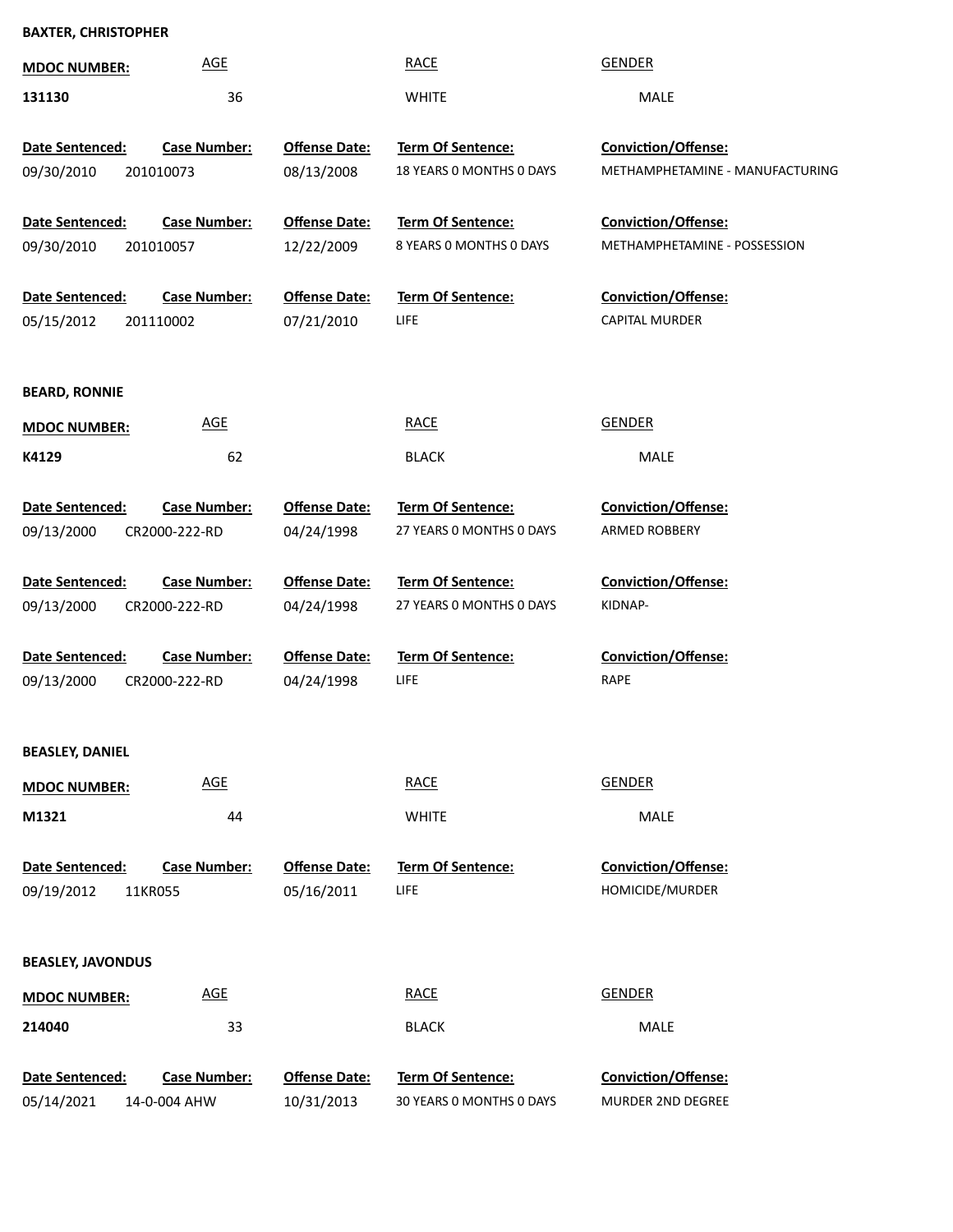| Date Sentenced:        | Case Number:        | <b>Offense Date:</b> | Term Of Sentence:        | Conviction/Offense:        |
|------------------------|---------------------|----------------------|--------------------------|----------------------------|
| 05/14/2021             | 14-0-004 AHW        | 10/31/2013           | LIFE                     | CAPITAL MURDER             |
|                        |                     |                      |                          |                            |
| <b>BEASLEY, TERRY</b>  |                     |                      |                          |                            |
| <b>MDOC NUMBER:</b>    | <b>AGE</b>          |                      | <b>RACE</b>              | <b>GENDER</b>              |
| 57151                  | 55                  |                      | <b>BLACK</b>             | MALE                       |
| Date Sentenced:        | <b>Case Number:</b> | <b>Offense Date:</b> | <b>Term Of Sentence:</b> | Conviction/Offense:        |
| 04/19/1999             | DATACONV-2          | 05/02/1997           | 3 YEARS 0 MONTHS 0 DAYS  | POSSESSION WEAPON/FELON    |
| Date Sentenced:        | <b>Case Number:</b> | <b>Offense Date:</b> | Term Of Sentence:        | Conviction/Offense:        |
| 04/19/1999             | DATACONV-1          | 05/02/1997           | <b>LIFE</b>              | HOMICIDE/MURDER            |
|                        |                     |                      |                          |                            |
| <b>BEEMON, FREDDIE</b> |                     |                      |                          |                            |
| <b>MDOC NUMBER:</b>    | <u>AGE</u>          |                      | <b>RACE</b>              | <b>GENDER</b>              |
| R1469                  | 72                  |                      | <b>BLACK</b>             | MALE                       |
| Date Sentenced:        | <b>Case Number:</b> | <b>Offense Date:</b> | Term Of Sentence:        | Conviction/Offense:        |
| 07/29/1997             | DATACONV-1          | 04/20/1997           | LIFE                     | HOMICIDE/MURDER            |
|                        |                     |                      |                          |                            |
| <b>BELL, GEORGE</b>    |                     |                      |                          |                            |
| <b>MDOC NUMBER:</b>    | <b>AGE</b>          |                      | <b>RACE</b>              | <b>GENDER</b>              |
| 135892                 | 47                  |                      | <b>WHITE</b>             | MALE                       |
| Date Sentenced:        | <b>Case Number:</b> | <b>Offense Date:</b> | <b>Term Of Sentence:</b> | <b>Conviction/Offense:</b> |
| 02/04/2008             | 071162-2            | 09/11/2007           | 30 YEARS 0 MONTHS 0 DAYS | KIDNAP-                    |
| Date Sentenced:        | <b>Case Number:</b> | <b>Offense Date:</b> | Term Of Sentence:        | <b>Conviction/Offense:</b> |
| 02/04/2008             | 071162-01           | 09/11/2007           | <b>LIFE</b>              | <b>CAPITAL MURDER</b>      |
|                        |                     |                      |                          |                            |
| <b>BELL, MCKINLEY</b>  |                     |                      |                          |                            |
| <b>MDOC NUMBER:</b>    | <b>AGE</b>          |                      | <b>RACE</b>              | <b>GENDER</b>              |
| 30119                  | 63                  |                      | <b>BLACK</b>             | MALE                       |
| Date Sentenced:        | Case Number:        | <b>Offense Date:</b> | Term Of Sentence:        | <b>Conviction/Offense:</b> |
| 07/17/2001             | DATACONV-1          | 04/12/2000           | LIFE                     | BURGLARY-RESIDENTIAL       |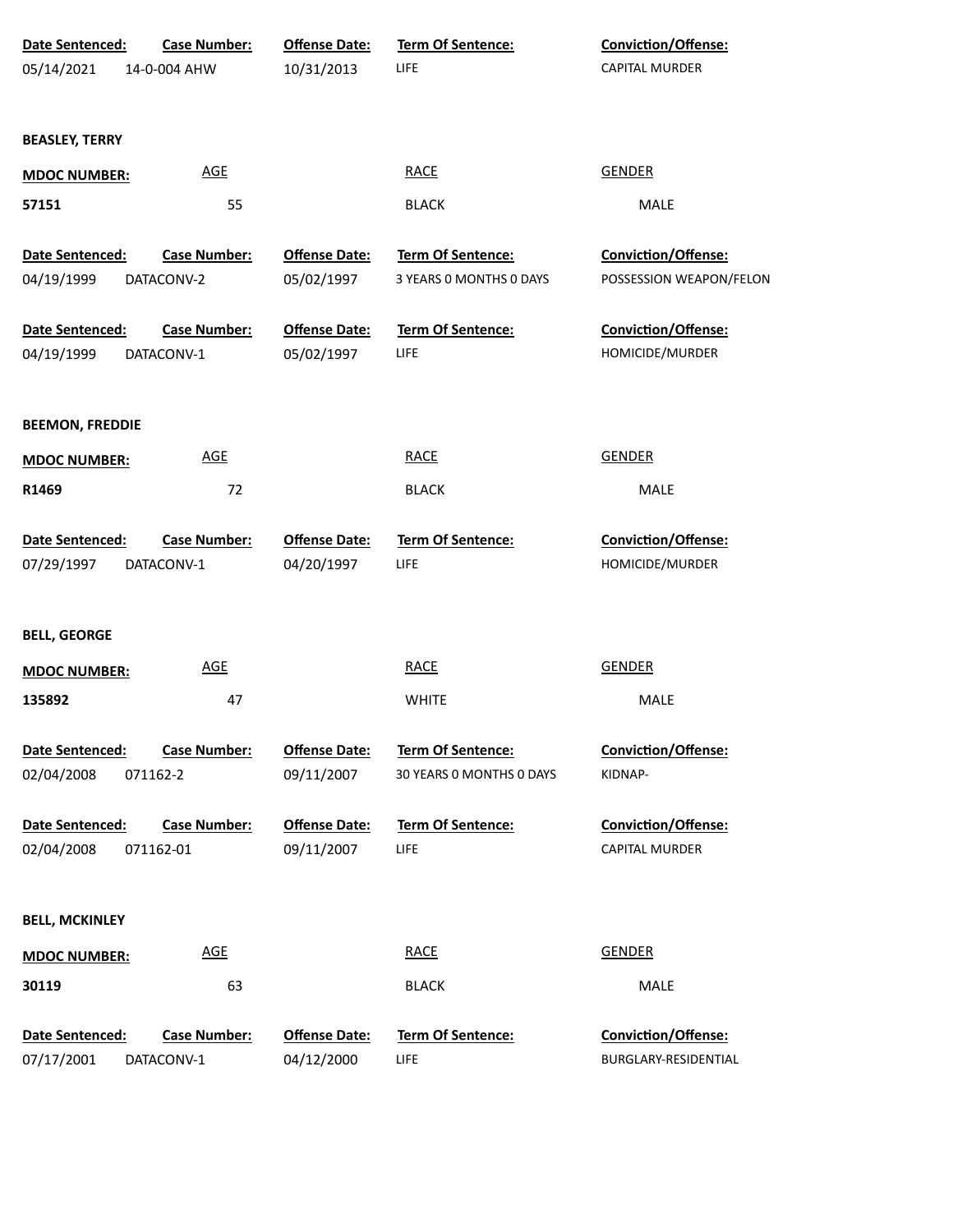| <b>BELL, STEPHANIE</b>  |                     |                      |                          |                            |
|-------------------------|---------------------|----------------------|--------------------------|----------------------------|
| <b>MDOC NUMBER:</b>     | <b>AGE</b>          |                      | <b>RACE</b>              | <b>GENDER</b>              |
| 152666                  | 35                  |                      | <b>WHITE</b>             | <b>FEMALE</b>              |
| Date Sentenced:         | <b>Case Number:</b> | <b>Offense Date:</b> | Term Of Sentence:        | Conviction/Offense:        |
| 09/29/2009              | 09064               | 04/01/2007           | <b>LIFE</b>              | <b>CAPITAL MURDER</b>      |
|                         |                     |                      |                          |                            |
| <b>BENITEZ, RUBEN</b>   |                     |                      |                          |                            |
| <b>MDOC NUMBER:</b>     | <b>AGE</b>          |                      | <b>RACE</b>              | <b>GENDER</b>              |
| 182157                  | 55                  |                      | SPANISH OR HISPANIC      | MALE                       |
| Date Sentenced:         | <b>Case Number:</b> | <b>Offense Date:</b> | <b>Term Of Sentence:</b> | <b>Conviction/Offense:</b> |
| 03/07/2013              | B2402-2012-326      | 09/17/2011           | <b>LIFE</b>              | HOMICIDE/MURDER            |
|                         |                     |                      |                          |                            |
| <b>BENNETT, CURTIS</b>  |                     |                      |                          |                            |
| <b>MDOC NUMBER:</b>     | <b>AGE</b>          |                      | <b>RACE</b>              | <b>GENDER</b>              |
| 107750                  | 62                  |                      | <b>WHITE</b>             | MALE                       |
| Date Sentenced:         | <b>Case Number:</b> | <b>Offense Date:</b> | Term Of Sentence:        | Conviction/Offense:        |
| 10/07/2004              | B2402-2004-85       | 10/20/2003           | LIFE                     | HOMICIDE/MURDER            |
|                         |                     |                      |                          |                            |
| <b>BENNETT, DERRICK</b> |                     |                      |                          |                            |
| <b>MDOC NUMBER:</b>     | <b>AGE</b>          |                      | <b>RACE</b>              | <b>GENDER</b>              |
| 79571                   | 46                  |                      | <b>BLACK</b>             | MALE                       |
| Date Sentenced:         | <b>Case Number:</b> | <b>Offense Date:</b> | Term Of Sentence:        | <b>Conviction/Offense:</b> |
| 06/06/1997              | 92-1-049-01WSY      | 10/11/1991           | 15 YEARS 0 MONTHS 0 DAYS | STRONG ARMED ROBBERY       |
| Date Sentenced:         | <b>Case Number:</b> | <b>Offense Date:</b> | <b>Term Of Sentence:</b> | <b>Conviction/Offense:</b> |
| 10/15/1997              | 96-2-059-00WSY      | 12/25/1995           | LIFE                     | HOMICIDE/MURDER            |
|                         |                     |                      |                          |                            |
| <b>BENNETT, JOSEPH</b>  |                     |                      |                          |                            |
| <b>MDOC NUMBER:</b>     | AGE                 |                      | <b>RACE</b>              | <b>GENDER</b>              |
| K4311                   | 43                  |                      | <b>BLACK</b>             | MALE                       |
| Date Sentenced:         | <b>Case Number:</b> | <b>Offense Date:</b> | <b>Term Of Sentence:</b> | <b>Conviction/Offense:</b> |

POSSESSION OF FIREARM BY CONVICTED FELON 12/02/2009 09-0-559-01 WSY 05/26/2008 10 YEARS 0 MONTHS 0 DAYS POSSESSION (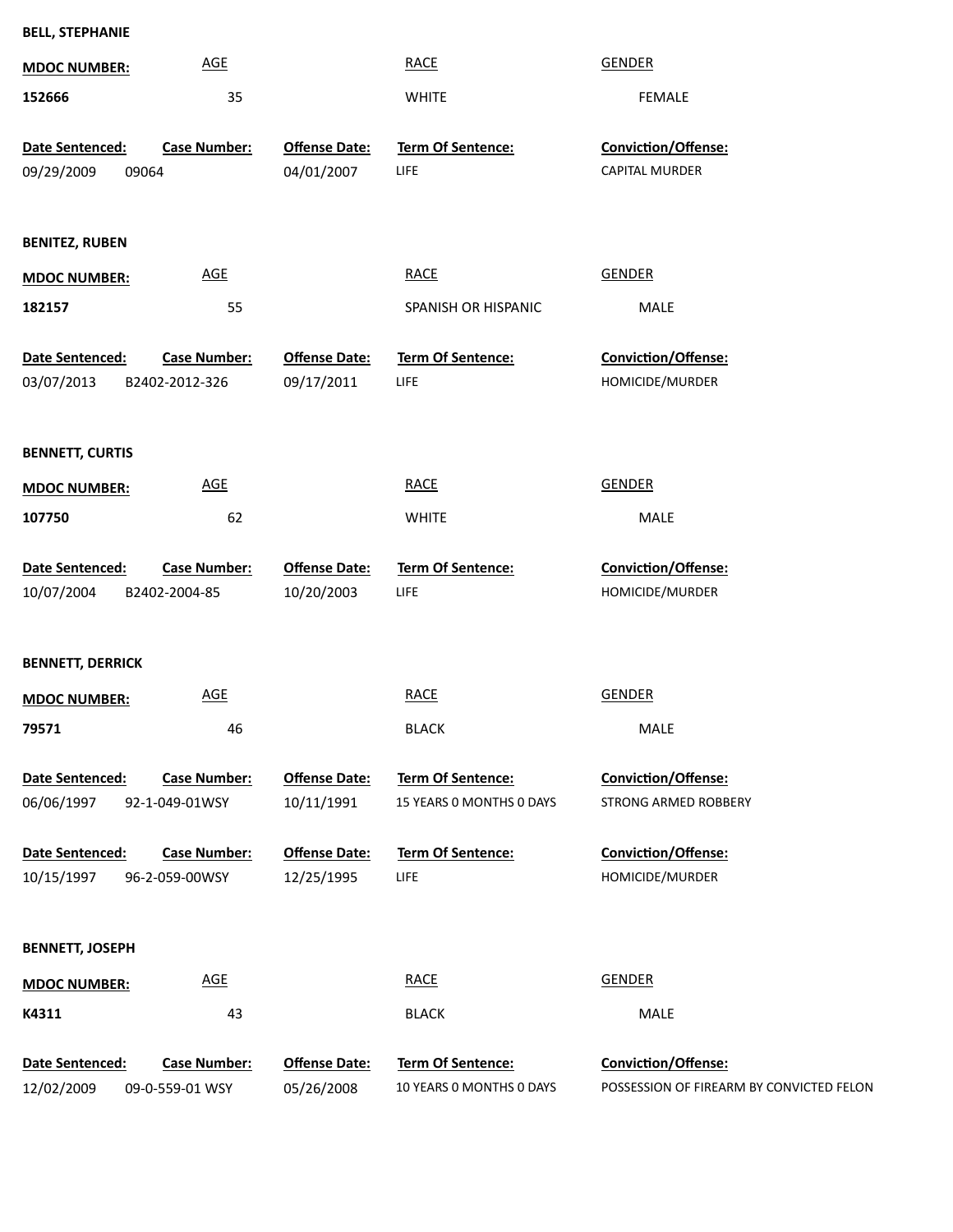| Date Sentenced:           | <b>Case Number:</b> | <b>Offense Date:</b> | Term Of Sentence:        | <b>Conviction/Offense:</b> |
|---------------------------|---------------------|----------------------|--------------------------|----------------------------|
| 12/02/2009                | 09-0-559-01 WSY     | 05/26/2008           | 10 YEARS 0 MONTHS 0 DAYS | SHOOTING INTO DWELLING     |
|                           |                     |                      |                          |                            |
| Date Sentenced:           | <b>Case Number:</b> | <b>Offense Date:</b> | Term Of Sentence:        | Conviction/Offense:        |
| 12/02/2009                | 09-0-559-01 WSY     | 05/26/2008           | 20 YEARS 0 MONTHS 0 DAYS | AGGRAVATED ASSAULT         |
| Date Sentenced:           | <b>Case Number:</b> | <b>Offense Date:</b> | Term Of Sentence:        | Conviction/Offense:        |
| 12/02/2009                | 09-0-559-01 WSY     | 05/26/2008           | LIFE                     | HOMICIDE/MURDER            |
|                           |                     |                      |                          |                            |
| <b>BERGERON, DANNIE</b>   |                     |                      |                          |                            |
| <b>MDOC NUMBER:</b>       | <b>AGE</b>          |                      | <b>RACE</b>              | <b>GENDER</b>              |
| 231062                    | 23                  |                      | <b>WHITE</b>             | MALE                       |
|                           |                     |                      |                          |                            |
| Date Sentenced:           | <b>Case Number:</b> | <b>Offense Date:</b> | <b>Term Of Sentence:</b> | <b>Conviction/Offense:</b> |
| 11/10/2020                | B2401-2018-596      | 04/07/2018           | LIFE                     | HOMICIDE/MURDER            |
|                           |                     |                      |                          |                            |
| <b>BERNARD, WILLIE</b>    |                     |                      |                          |                            |
| <b>MDOC NUMBER:</b>       | <u>AGE</u>          |                      | <b>RACE</b>              | <b>GENDER</b>              |
|                           |                     |                      |                          |                            |
| 183761                    | 38                  |                      | <b>BLACK</b>             | MALE                       |
| Date Sentenced:           | <b>Case Number:</b> | <b>Offense Date:</b> | Term Of Sentence:        | Conviction/Offense:        |
| 05/30/2013                | 11060900WLK         | 03/16/2011           | LIFE                     | HOMICIDE/MURDER            |
|                           |                     |                      |                          |                            |
| <b>BERNARDINI, ROBERT</b> |                     |                      |                          |                            |
| <b>MDOC NUMBER:</b>       | <b>AGE</b>          |                      | <b>RACE</b>              | <b>GENDER</b>              |
| L4302                     | 43                  |                      | <b>WHITE</b>             | MALE                       |
|                           |                     |                      |                          |                            |
| Date Sentenced:           | <b>Case Number:</b> | <b>Offense Date:</b> | <b>Term Of Sentence:</b> | Conviction/Offense:        |
| 01/28/2003                | DATACONV-1          | 03/26/2002           | LIFE                     | <b>CAPITAL MURDER</b>      |
|                           |                     |                      |                          |                            |
| <b>BERRY, JOHNNY</b>      |                     |                      |                          |                            |
| <b>MDOC NUMBER:</b>       | <b>AGE</b>          |                      | <b>RACE</b>              | <b>GENDER</b>              |
| L6005                     | 59                  |                      | <b>WHITE</b>             | MALE                       |
|                           |                     |                      |                          |                            |
| Date Sentenced:           | <b>Case Number:</b> | <b>Offense Date:</b> | <b>Term Of Sentence:</b> | Conviction/Offense:        |
| 05/29/2003                | DATACONV-1          | 07/11/2002           | LIFE                     | UTTERING FORGERY           |
|                           |                     |                      |                          |                            |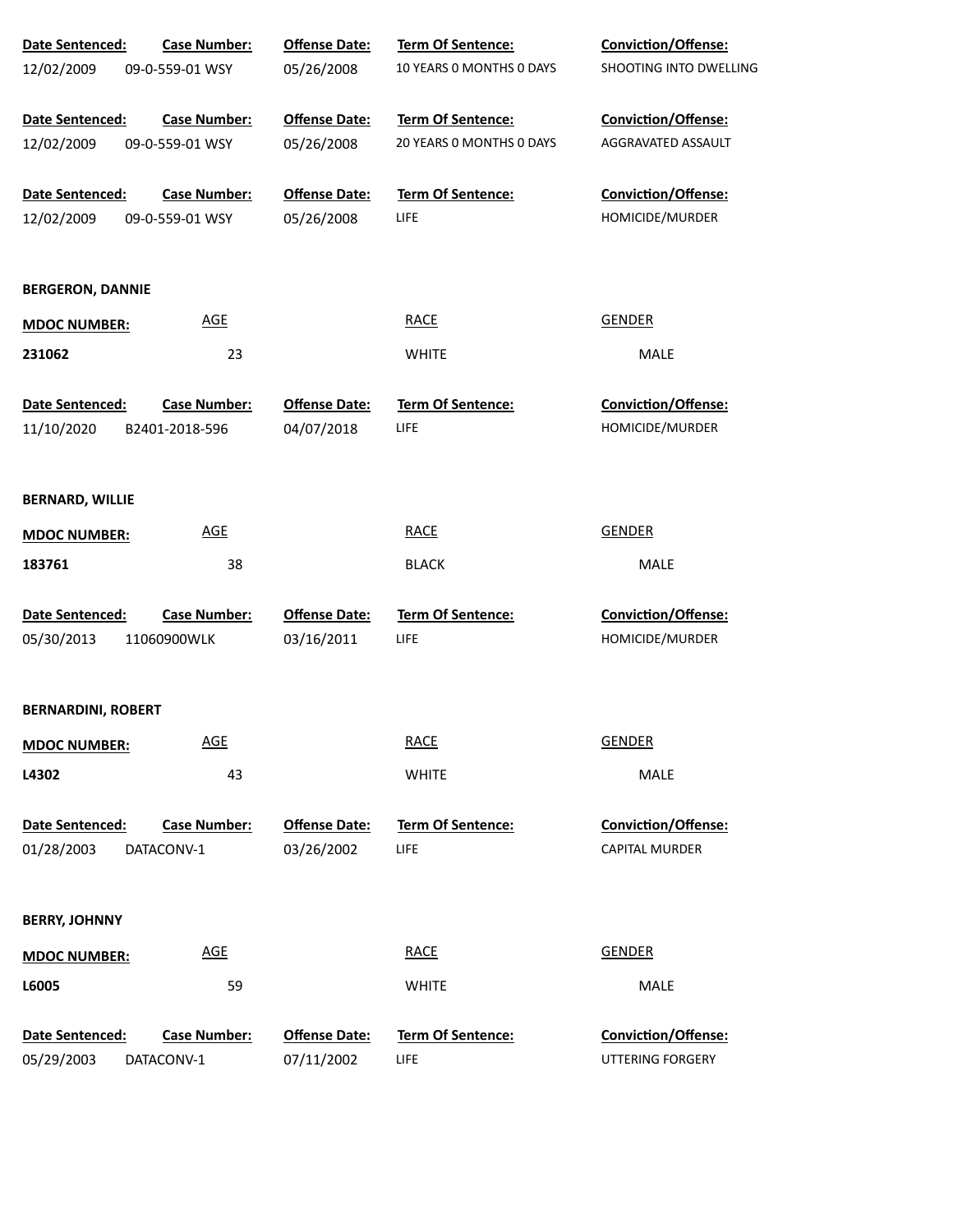| <b>BERRY, LYDIA</b>                                |                                   |                                    |                                               |                                                    |  |
|----------------------------------------------------|-----------------------------------|------------------------------------|-----------------------------------------------|----------------------------------------------------|--|
| <b>MDOC NUMBER:</b>                                | <b>AGE</b>                        |                                    | <b>RACE</b>                                   | <b>GENDER</b>                                      |  |
| 114858                                             | 35                                |                                    | <b>BLACK</b>                                  | <b>FEMALE</b>                                      |  |
| Date Sentenced:                                    | <b>Case Number:</b>               | <b>Offense Date:</b>               | <b>Term Of Sentence:</b>                      | <b>Conviction/Offense:</b>                         |  |
| 09/15/2005                                         | HK2005-25                         | 09/02/2004                         | LIFE                                          | <b>CAPITAL MURDER</b>                              |  |
| <b>BERRY, SANTONIO</b>                             |                                   |                                    |                                               |                                                    |  |
| <b>MDOC NUMBER:</b>                                | <b>AGE</b>                        |                                    | <b>RACE</b>                                   | <b>GENDER</b>                                      |  |
| 67421                                              | 46                                |                                    | <b>BLACK</b>                                  | <b>MALE</b>                                        |  |
| Date Sentenced:<br>02/06/1997                      | <b>Case Number:</b><br>DATACONV-1 | <b>Offense Date:</b>               | Term Of Sentence:<br>LIFE                     | Conviction/Offense:<br>HOMICIDE/MURDER             |  |
| <b>BERRYHILL, ANTHONY</b>                          |                                   |                                    |                                               |                                                    |  |
| <b>MDOC NUMBER:</b>                                | <b>AGE</b>                        |                                    | <b>RACE</b>                                   | <b>GENDER</b>                                      |  |
| 78551                                              | 54                                |                                    | <b>WHITE</b>                                  | <b>MALE</b>                                        |  |
| Date Sentenced:<br>02/19/1992<br>10039             | <b>Case Number:</b>               | <b>Offense Date:</b><br>01/12/1991 | Term Of Sentence:<br>0 YEARS 0 MONTHS 0 DAYS  | Conviction/Offense:<br><b>GRAND LARCENY</b>        |  |
| Date Sentenced:<br>02/19/1992<br>10039             | <b>Case Number:</b>               | <b>Offense Date:</b><br>01/12/1991 | Term Of Sentence:<br>7 YEARS O MONTHS O DAYS  | Conviction/Offense:<br><b>BURGLARY-VEHICLE</b>     |  |
| Date Sentenced: Case Number:<br>08/26/1992<br>8955 |                                   | <b>Offense Date:</b><br>11/18/1991 | Term Of Sentence:<br>2 YEARS 0 MONTHS 0 DAYS  | <b>Conviction/Offense:</b><br><b>GRAND LARCENY</b> |  |
| Date Sentenced:<br>02/14/1995                      | <b>Case Number:</b><br>CR94-352   | <b>Offense Date:</b><br>01/21/1994 | <b>Term Of Sentence:</b><br><b>LIFE</b>       | Conviction/Offense:<br>HOMICIDE/MURDER             |  |
| <b>BERRYMAN, BRIAN</b>                             |                                   |                                    |                                               |                                                    |  |
| <b>MDOC NUMBER:</b>                                | <b>AGE</b>                        |                                    | <b>RACE</b>                                   | <b>GENDER</b>                                      |  |
| 44499                                              | 58                                |                                    | <b>WHITE</b>                                  | <b>MALE</b>                                        |  |
| Date Sentenced:<br>04/16/1990<br>3409              | <b>Case Number:</b>               | <b>Offense Date:</b><br>01/08/1989 | Term Of Sentence:<br>42 YEARS 0 MONTHS 0 DAYS | Conviction/Offense:<br>ARMED ROBBERY               |  |
| Date Sentenced:                                    | <b>Case Number:</b>               | <b>Offense Date:</b>               | <b>Term Of Sentence:</b>                      | Conviction/Offense:                                |  |

LIFE

01/08/1989

3409

04/16/1990

HOMICIDE/MURDER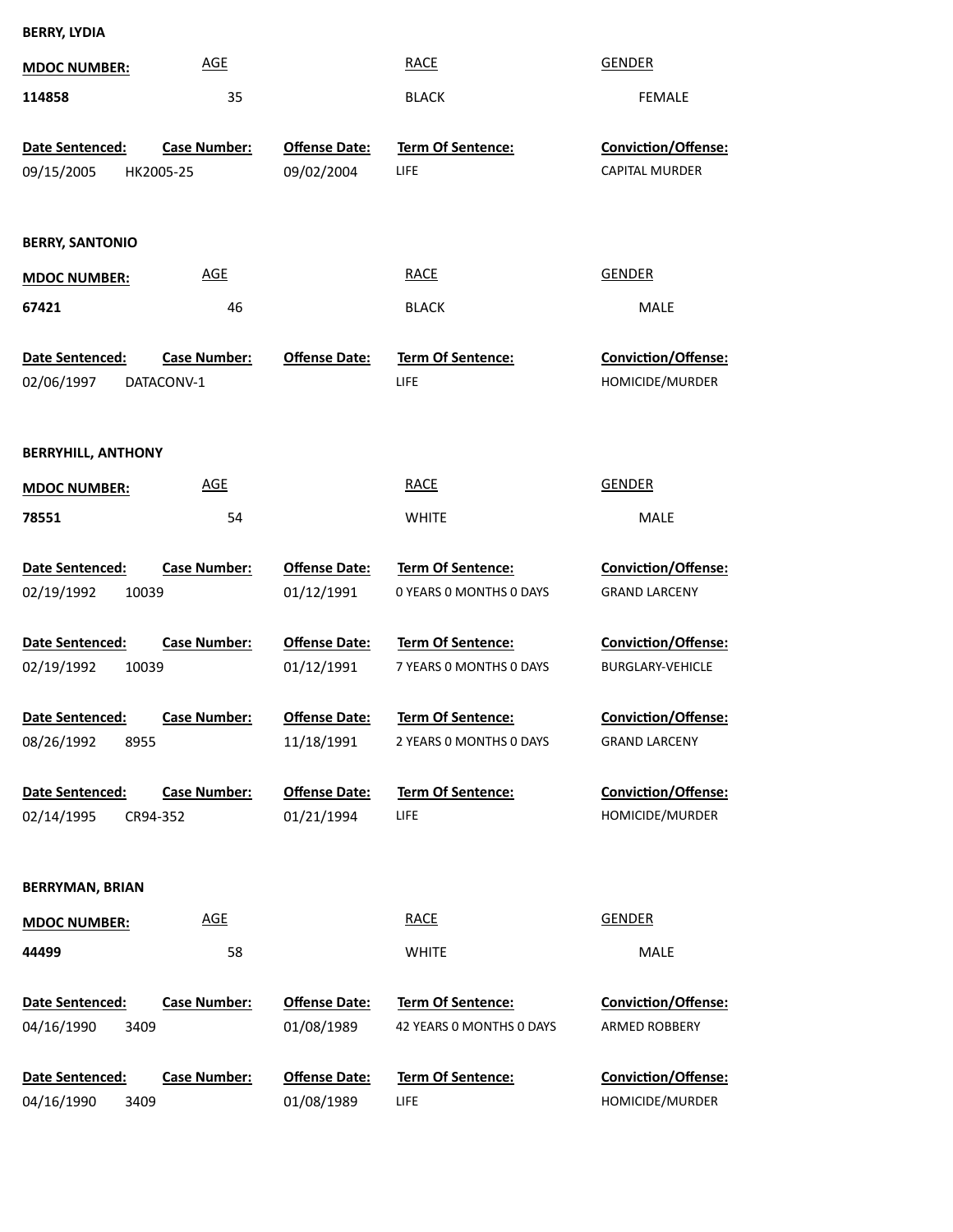| Date Sentenced:               | <b>Case Number:</b>              | <b>Offense Date:</b>               | Term Of Sentence:         | Conviction/Offense:                          |  |
|-------------------------------|----------------------------------|------------------------------------|---------------------------|----------------------------------------------|--|
| 06/24/2020                    | CR17-183                         | 02/06/2017                         | LIFE                      | POSSESSION WEAPON/FELON                      |  |
| <b>BEVILY, T'KIA</b>          |                                  |                                    |                           |                                              |  |
| <b>MDOC NUMBER:</b>           | <b>AGE</b>                       |                                    | <b>RACE</b>               | <b>GENDER</b>                                |  |
| 232050                        | 28                               |                                    | <b>BLACK</b>              | <b>FEMALE</b>                                |  |
| Date Sentenced:               | <b>Case Number:</b>              | <b>Offense Date:</b>               | Term Of Sentence:         | Conviction/Offense:                          |  |
| 02/04/2021                    | 2020-08                          | 10/22/2017                         | LIFE                      | <b>CAPITAL MURDER</b>                        |  |
| <b>BICKHAM, JOHNNY</b>        |                                  |                                    |                           |                                              |  |
| <b>MDOC NUMBER:</b>           | <b>AGE</b>                       |                                    | <b>RACE</b>               | <b>GENDER</b>                                |  |
| 127406                        | 35                               |                                    | <b>BLACK</b>              | MALE                                         |  |
| Date Sentenced:               | <b>Case Number:</b>              | <b>Offense Date:</b>               | Term Of Sentence:         | Conviction/Offense:                          |  |
| 02/23/2007                    | 20060065                         | 08/11/2006                         | LIFE                      | HOMICIDE/MURDER                              |  |
| <b>BISHOP, LEAH</b>           |                                  |                                    |                           |                                              |  |
| <b>MDOC NUMBER:</b>           | <b>AGE</b>                       |                                    | <b>RACE</b>               | <b>GENDER</b>                                |  |
| 143130                        | 51                               |                                    | <b>WHITE</b>              | FEMALE                                       |  |
| Date Sentenced:<br>08/04/2016 | <b>Case Number:</b><br>CR 15-796 | <b>Offense Date:</b><br>05/17/2015 | Term Of Sentence:<br>LIFE | Conviction/Offense:<br><b>CAPITAL MURDER</b> |  |
| <b>BISHOP, ROBERT</b>         |                                  |                                    |                           |                                              |  |
| <b>MDOC NUMBER:</b>           | <b>AGE</b>                       |                                    | <b>RACE</b>               | <b>GENDER</b>                                |  |
| 73810                         | 53                               |                                    | <b>WHITE</b>              | MALE                                         |  |
| Date Sentenced:               | <b>Case Number:</b>              | <b>Offense Date:</b>               | Term Of Sentence:         | Conviction/Offense:                          |  |
| 07/17/2000                    | DATACONV-1                       | 08/29/1995                         | 5 YEARS 0 MONTHS 0 DAYS   | AGGRAVATED ASSAULT                           |  |
| Date Sentenced:               | <b>Case Number:</b>              | <b>Offense Date:</b>               | <b>Term Of Sentence:</b>  | Conviction/Offense:                          |  |
| 09/17/2001                    | DATACONV-2                       | 06/01/2000                         | LIFE                      | HOMICIDE/MURDER                              |  |
| <b>BLACK, PETER</b>           |                                  |                                    |                           |                                              |  |
| <b>MDOC NUMBER:</b>           | <b>AGE</b>                       |                                    | <b>RACE</b>               | <b>GENDER</b>                                |  |
| 82408                         | 54                               |                                    | <b>BLACK</b>              | MALE                                         |  |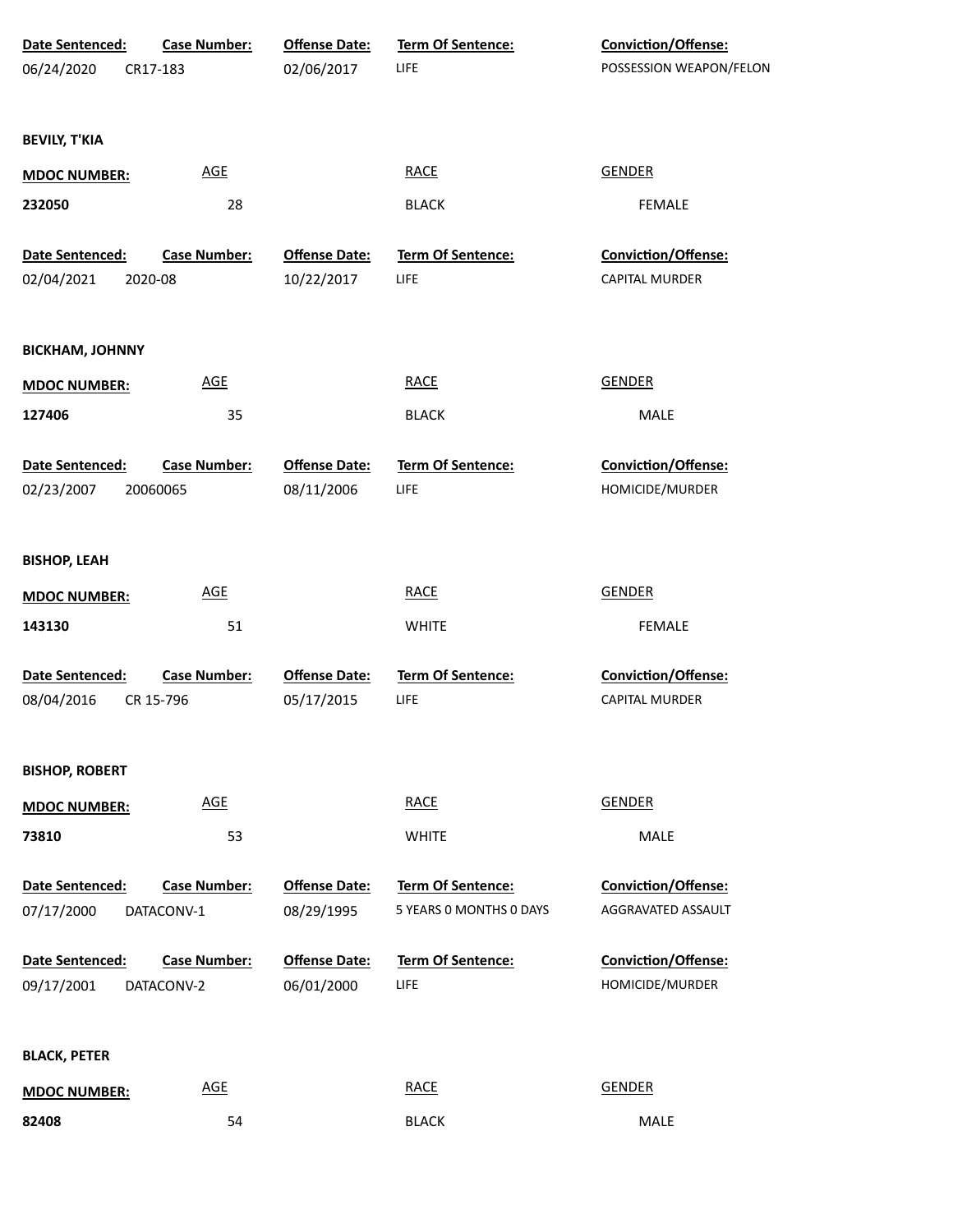| Date Sentenced:         | <b>Case Number:</b> | <b>Offense Date:</b> | Term Of Sentence:        | Conviction/Offense:        |
|-------------------------|---------------------|----------------------|--------------------------|----------------------------|
| 10/09/1995              | DATACONV-1          |                      | 3 YEARS O MONTHS O DAYS  | BURGLARY-GENERAL           |
| Date Sentenced:         | <b>Case Number:</b> | <b>Offense Date:</b> | Term Of Sentence:        | <b>Conviction/Offense:</b> |
| 10/22/1996              | DATACONV-3          |                      | 30 YEARS 0 MONTHS 0 DAYS | SEX ASSAULT                |
| Date Sentenced:         | <b>Case Number:</b> | <b>Offense Date:</b> | <b>Term Of Sentence:</b> | Conviction/Offense:        |
| 10/22/1996              | DATACONV-2          |                      | LIFE                     | HOMICIDE/MURDER            |
| <b>BLACK, WILLIAM</b>   |                     |                      |                          |                            |
| <b>MDOC NUMBER:</b>     | <b>AGE</b>          |                      | <b>RACE</b>              | <b>GENDER</b>              |
| 158482                  | 46                  |                      | <b>WHITE</b>             | MALE                       |
| Date Sentenced:         | <b>Case Number:</b> | <b>Offense Date:</b> | <b>Term Of Sentence:</b> | Conviction/Offense:        |
| 05/19/2010              | 2005-009            | 07/11/2004           | LIFE                     | HOMICIDE/MURDER            |
| <b>BLACKBURN, KEITH</b> |                     |                      |                          |                            |
| <b>MDOC NUMBER:</b>     | <b>AGE</b>          |                      | <b>RACE</b>              | <b>GENDER</b>              |
| 139468                  | 43                  |                      | <b>BLACK</b>             | MALE                       |
| Date Sentenced:         | <b>Case Number:</b> | <b>Offense Date:</b> | Term Of Sentence:        | Conviction/Offense:        |
| 05/27/2008              | CR200712MY1         | 06/16/2007           | <b>LIFE</b>              | HOMICIDE/MURDER            |
| Date Sentenced:         | <b>Case Number:</b> | <b>Offense Date:</b> | Term Of Sentence:        | Conviction/Offense:        |
| 05/27/2008              | CR200712MY1         | 06/17/2007           | 20 YEARS O MONTHS O DAYS | RAPE                       |
| <b>BLACKWELL, LOREN</b> |                     |                      |                          |                            |
| <b>MDOC NUMBER:</b>     | <b>AGE</b>          |                      | <b>RACE</b>              | <b>GENDER</b>              |
| 217160                  | 31                  |                      | <b>WHITE</b>             | <b>FEMALE</b>              |
| Date Sentenced:         | <b>Case Number:</b> | <b>Offense Date:</b> | Term Of Sentence:        | <b>Conviction/Offense:</b> |
| 06/20/2018              | 16-0-146-01-JAW     | 08/31/2015           | LIFE                     | <b>CAPITAL MURDER</b>      |
| <b>BLAKE, CHARLES</b>   |                     |                      |                          |                            |
| <b>MDOC NUMBER:</b>     | <b>AGE</b>          |                      | <b>RACE</b>              | <b>GENDER</b>              |
| 35529                   | 60                  |                      | <b>BLACK</b>             | MALE                       |
| Date Sentenced:         | <b>Case Number:</b> | <b>Offense Date:</b> | Term Of Sentence:        | Conviction/Offense:        |
| 08/05/1985<br>6920      |                     | 03/04/1985           | 25 YEARS O MONTHS O DAYS | ARMED ROBBERY              |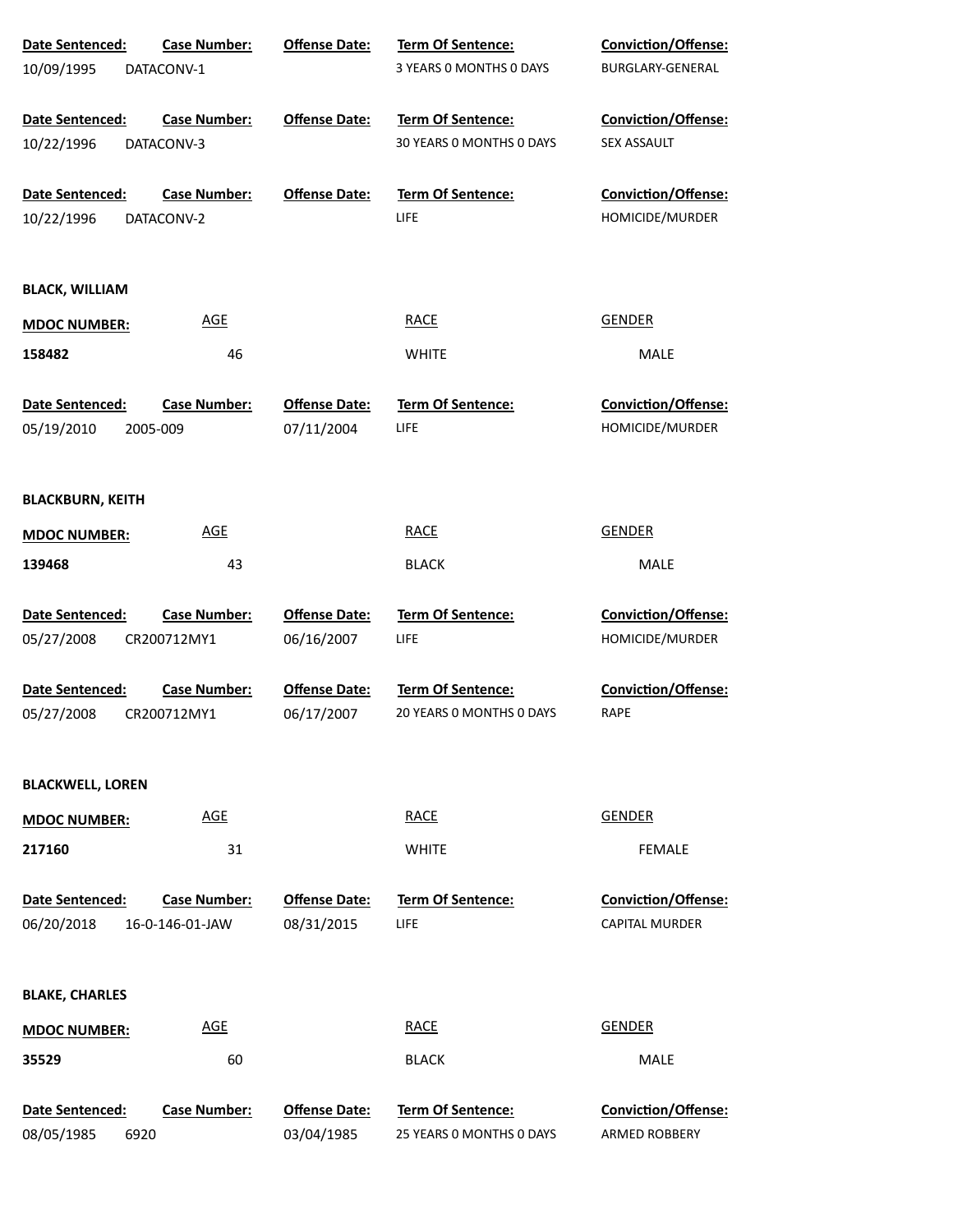| Date Sentenced:<br>08/05/1985<br>6921 | <b>Case Number:</b> | <b>Offense Date:</b><br>03/04/1985 | Term Of Sentence:<br>25 YEARS 0 MONTHS 0 DAYS | Conviction/Offense:<br>BURGLARY-RESIDENTIAL |
|---------------------------------------|---------------------|------------------------------------|-----------------------------------------------|---------------------------------------------|
|                                       |                     |                                    |                                               |                                             |
| Date Sentenced:                       | <b>Case Number:</b> | <b>Offense Date:</b>               | <b>Term Of Sentence:</b>                      | Conviction/Offense:                         |
| 08/05/1985<br>6919                    |                     | 03/04/1985                         | LIFE                                          | HOMICIDE/MURDER                             |
| Date Sentenced:                       | <b>Case Number:</b> | <b>Offense Date:</b>               | Term Of Sentence:                             | Conviction/Offense:                         |
| 09/19/2017                            | 2012-0061           | 09/03/2012                         | 30 YEARS 0 MONTHS 0 DAYS                      | SEXUAL BATTERY                              |
| Date Sentenced:                       | <b>Case Number:</b> | <b>Offense Date:</b>               | Term Of Sentence:                             | Conviction/Offense:                         |
| 02/05/2015                            | 2012-0060           | 09/03/2012                         | LIFE                                          | SEXUAL BATTERY                              |
|                                       |                     |                                    |                                               |                                             |
| <b>BLAKENEY, JOHN</b>                 |                     |                                    |                                               |                                             |
| <b>MDOC NUMBER:</b>                   | <b>AGE</b>          |                                    | <b>RACE</b>                                   | <b>GENDER</b>                               |
| 132918                                | 49                  |                                    | <b>WHITE</b>                                  | MALE                                        |
| Date Sentenced:                       | <b>Case Number:</b> | <b>Offense Date:</b>               | <b>Term Of Sentence:</b>                      | <b>Conviction/Offense:</b>                  |
| 10/05/2007                            | 2006261KR2A         | 07/10/2006                         | LIFE                                          | HOMICIDE/MURDER                             |
|                                       |                     |                                    |                                               |                                             |
| <b>BLAKENEY, JOHNNY</b>               |                     |                                    |                                               |                                             |
| <b>MDOC NUMBER:</b>                   | <b>AGE</b>          |                                    | <b>RACE</b>                                   | <b>GENDER</b>                               |
| 62021                                 | 70                  |                                    | <b>WHITE</b>                                  | MALE                                        |
| Date Sentenced:                       | <b>Case Number:</b> | <b>Offense Date:</b>               | Term Of Sentence:                             | Conviction/Offense:                         |
| 06/07/1993                            | DATACONV-1          |                                    | 25 YEARS 0 MONTHS 0 DAYS                      | POSSESSION OF CONTROLLED SUBSTANCE          |
| <b>Date Sentenced:</b>                | <b>Case Number:</b> | <b>Offense Date:</b>               | <b>Term Of Sentence:</b>                      | <b>Conviction/Offense:</b>                  |
| 03/31/1994                            | DATACONV-2          |                                    | LIFE                                          | ARMED ROBBERY                               |
|                                       |                     |                                    |                                               |                                             |
| <b>BLAKENEY, WANDA</b>                |                     |                                    |                                               |                                             |
| <b>MDOC NUMBER:</b>                   | <b>AGE</b>          |                                    | <b>RACE</b>                                   | <b>GENDER</b>                               |
| 135046                                | 40                  |                                    | <b>WHITE</b>                                  | <b>FEMALE</b>                               |
| Date Sentenced:                       | <b>Case Number:</b> | <b>Offense Date:</b>               | Term Of Sentence:                             | <b>Conviction/Offense:</b>                  |
| 12/20/2007                            | 2006261KR2B(CT1)    | 07/10/2006                         | LIFE                                          | HOMICIDE/MURDER                             |
| Date Sentenced:                       | <b>Case Number:</b> | <b>Offense Date:</b>               | Term Of Sentence:                             | <b>Conviction/Offense:</b>                  |
| 12/20/2007                            | 2006261KR2B(CT2)    | 07/10/2006                         | LIFE                                          | HOMICIDE/MURDER                             |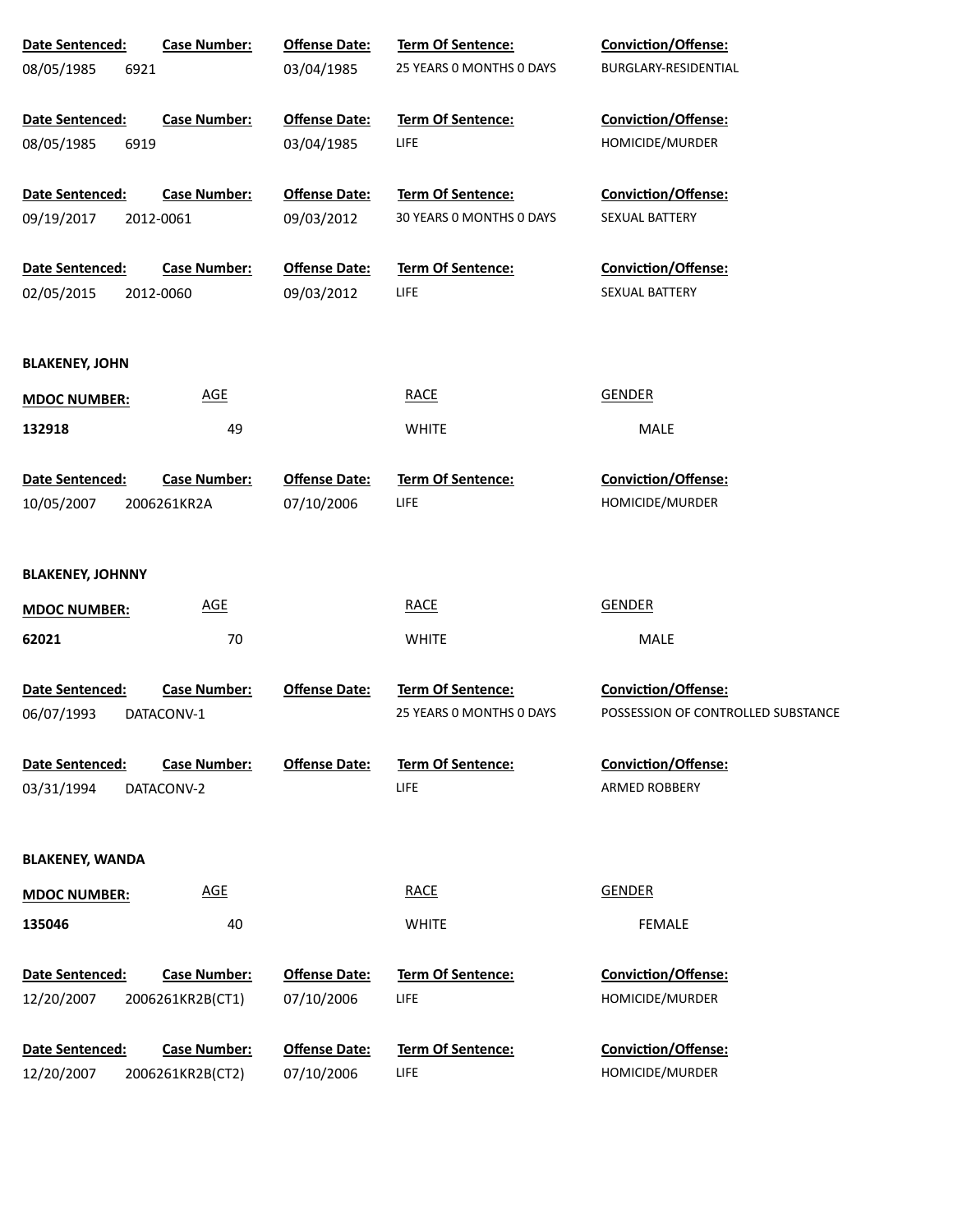|                                                 | <b>BLAND, CHRISTOPHER</b>        |                                    |                                               |                                                  |  |  |  |  |
|-------------------------------------------------|----------------------------------|------------------------------------|-----------------------------------------------|--------------------------------------------------|--|--|--|--|
| <b>MDOC NUMBER:</b>                             | <b>AGE</b>                       |                                    | <b>RACE</b>                                   | <b>GENDER</b>                                    |  |  |  |  |
| 66734                                           | 45                               |                                    | <b>BLACK</b>                                  | <b>MALE</b>                                      |  |  |  |  |
| Date Sentenced:                                 | <b>Case Number:</b>              | <b>Offense Date:</b>               | <b>Term Of Sentence:</b>                      | <b>Conviction/Offense:</b>                       |  |  |  |  |
| 12/11/2006                                      | LK06325A                         | 08/19/2006                         | <b>LIFE</b>                                   | HOMICIDE/MURDER                                  |  |  |  |  |
| <b>Date Sentenced:</b><br>07/17/2017            | <b>Case Number:</b><br>2017-0010 | <b>Offense Date:</b><br>11/12/2016 | Term Of Sentence:<br>8 YEARS 0 MONTHS 0 DAYS  | <b>Conviction/Offense:</b><br>AGGRAVATED ASSAULT |  |  |  |  |
| <b>BLAND, JOHN</b>                              |                                  |                                    |                                               |                                                  |  |  |  |  |
| <b>MDOC NUMBER:</b>                             | <b>AGE</b>                       |                                    | <b>RACE</b>                                   | <b>GENDER</b>                                    |  |  |  |  |
| T2313                                           | 45                               |                                    | <b>BLACK</b>                                  | <b>MALE</b>                                      |  |  |  |  |
| Date Sentenced:<br>08/19/1998<br>CR981BY1       | <b>Case Number:</b>              | <b>Offense Date:</b><br>09/01/1997 | Term Of Sentence:<br>LIFE                     | Conviction/Offense:<br>HOMICIDE/MURDER           |  |  |  |  |
| <b>BLAND, JOSEPH</b>                            |                                  |                                    |                                               |                                                  |  |  |  |  |
| <b>MDOC NUMBER:</b>                             | <b>AGE</b>                       |                                    | <b>RACE</b>                                   | <b>GENDER</b>                                    |  |  |  |  |
| 233189                                          | 38                               |                                    | <b>BLACK</b>                                  | <b>MALE</b>                                      |  |  |  |  |
| Date Sentenced:                                 | <b>Case Number:</b>              | <b>Offense Date:</b>               | <b>Term Of Sentence:</b>                      | Conviction/Offense:                              |  |  |  |  |
| 04/14/2021                                      | 2017-0043                        | 02/23/2017                         | LIFE                                          | HOMICIDE/MURDER                                  |  |  |  |  |
|                                                 |                                  |                                    |                                               |                                                  |  |  |  |  |
| <b>BLANDEN, WALTER</b>                          |                                  |                                    |                                               |                                                  |  |  |  |  |
| <b>MDOC NUMBER:</b>                             | <b>AGE</b>                       |                                    | <b>RACE</b>                                   | <b>GENDER</b>                                    |  |  |  |  |
| 210492                                          | 64                               |                                    | <b>BLACK</b>                                  | MALE                                             |  |  |  |  |
| <b>Date Sentenced:</b><br>05/04/2017<br>16-0144 | <b>Case Number:</b>              | <b>Offense Date:</b><br>04/23/2016 | <b>Term Of Sentence:</b><br>LIFE              | Conviction/Offense:<br>HOMICIDE/MURDER           |  |  |  |  |
| <b>BLANSETT, BENNY</b>                          |                                  |                                    |                                               |                                                  |  |  |  |  |
| <b>MDOC NUMBER:</b>                             | <b>AGE</b>                       |                                    | <b>RACE</b>                                   | <b>GENDER</b>                                    |  |  |  |  |
| 07548                                           | 61                               |                                    | <b>WHITE</b>                                  | MALE                                             |  |  |  |  |
| Date Sentenced:<br>06/01/1979<br>3355           | <b>Case Number:</b>              | <b>Offense Date:</b><br>06/01/1979 | Term Of Sentence:<br>10 YEARS O MONTHS O DAYS | Conviction/Offense:<br>UTTERING FORGERY          |  |  |  |  |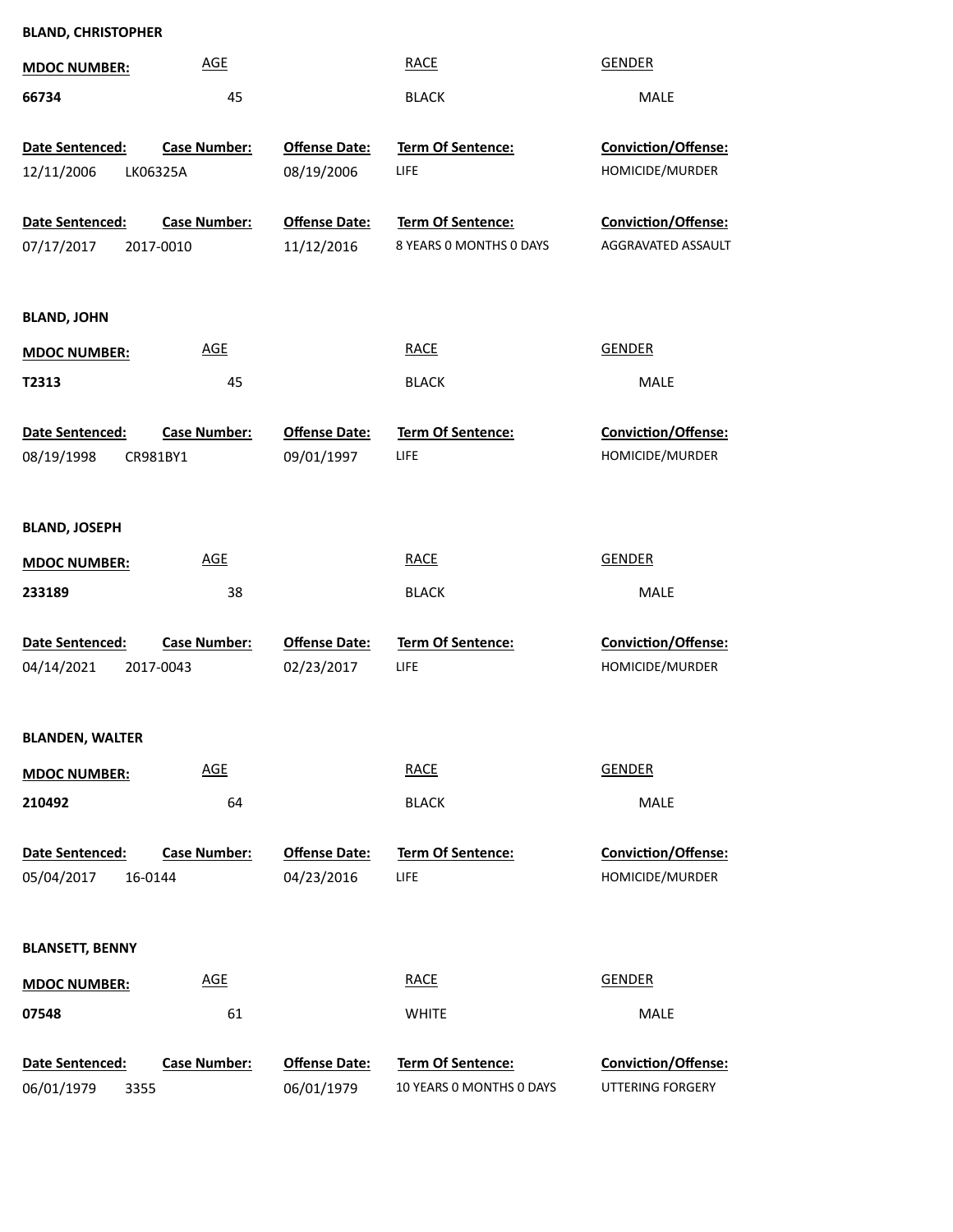| Date Sentenced:                                | <b>Case Number:</b>                    | <b>Offense Date:</b>               | Term Of Sentence:                             | <b>Conviction/Offense:</b>                    |
|------------------------------------------------|----------------------------------------|------------------------------------|-----------------------------------------------|-----------------------------------------------|
| 05/30/1980<br>3564                             |                                        | 04/02/1980                         | 15 YEARS O MONTHS O DAYS                      | AGGRAV ASSLT-POL OFF-STGRAM-                  |
| <b>Date Sentenced:</b>                         | <b>Case Number:</b>                    | <b>Offense Date:</b>               | Term Of Sentence:                             | <b>Conviction/Offense:</b>                    |
| 05/23/1984<br>3968-1                           |                                        | 05/20/1983                         | 10 YEARS O MONTHS O DAYS                      | <b>UTTERING FORGERY</b>                       |
| <b>Date Sentenced:</b>                         | <b>Case Number:</b>                    | <b>Offense Date:</b>               | Term Of Sentence:                             | <b>Conviction/Offense:</b>                    |
| 9364<br>10/23/1985                             |                                        | 08/04/1985                         | 1 YEARS 0 MONTHS 0 DAYS                       | ESCAPE-JAIL                                   |
| Date Sentenced:                                | <b>Case Number:</b>                    | <b>Offense Date:</b>               | Term Of Sentence:                             | <b>Conviction/Offense:</b>                    |
| 10/01/1990<br>4714                             |                                        | 05/11/1990                         | 7 YEARS 0 MONTHS 0 DAYS                       | <b>BURGL</b>                                  |
| <b>Date Sentenced:</b><br>5049-1<br>08/23/1991 | <b>Case Number:</b>                    | <b>Offense Date:</b><br>03/03/1991 | <b>Term Of Sentence:</b><br>LIFE              | <b>Conviction/Offense:</b><br>ESCAPE-JAIL     |
| <b>BLOCKER, YOLANDER</b>                       |                                        |                                    |                                               |                                               |
| <b>MDOC NUMBER:</b>                            | <b>AGE</b>                             |                                    | <b>RACE</b>                                   | <b>GENDER</b>                                 |
| R9656                                          | 46                                     |                                    | <b>BLACK</b>                                  | <b>FEMALE</b>                                 |
| Date Sentenced:                                | <b>Case Number:</b>                    | <b>Offense Date:</b>               | Term Of Sentence:                             | <b>Conviction/Offense:</b>                    |
| 08/18/1999                                     | 97322102TTG                            | 08/12/1997                         | 20 YEARS O MONTHS O DAYS                      | AGGRAVATED ASSAULT                            |
| Date Sentenced:                                | <b>Case Number:</b>                    | <b>Offense Date:</b>               | <b>Term Of Sentence:</b>                      | <b>Conviction/Offense:</b>                    |
| 08/18/1999                                     | 97322101TTG                            | 08/12/1997                         | LIFE                                          | HOMICIDE/MURDER                               |
| <b>BOBO, VINTRELL</b>                          |                                        |                                    |                                               |                                               |
| <b>MDOC NUMBER:</b>                            | <b>AGE</b>                             |                                    | <b>RACE</b>                                   | <b>GENDER</b>                                 |
| 209413                                         | 27                                     |                                    | <b>BLACK</b>                                  | MALE                                          |
| <b>Date Sentenced:</b><br>04/20/2017           | <b>Case Number:</b><br>CR2016-000010-B | <b>Offense Date:</b><br>12/15/2015 | <b>Term Of Sentence:</b><br>LIFE              | <b>Conviction/Offense:</b><br>HOMICIDE/MURDER |
| <b>BOGAN, JERRY</b>                            |                                        |                                    |                                               |                                               |
| <b>MDOC NUMBER:</b>                            | <b>AGE</b>                             |                                    | <b>RACE</b>                                   | <b>GENDER</b>                                 |
| R4588                                          | 51                                     |                                    | <b>BLACK</b>                                  | MALE                                          |
| Date Sentenced:<br>05/07/1998                  | <b>Case Number:</b><br>DATACONV-1      | <b>Offense Date:</b>               | Term Of Sentence:<br>30 YEARS 0 MONTHS 0 DAYS | Conviction/Offense:<br>ARMED ROBBERY          |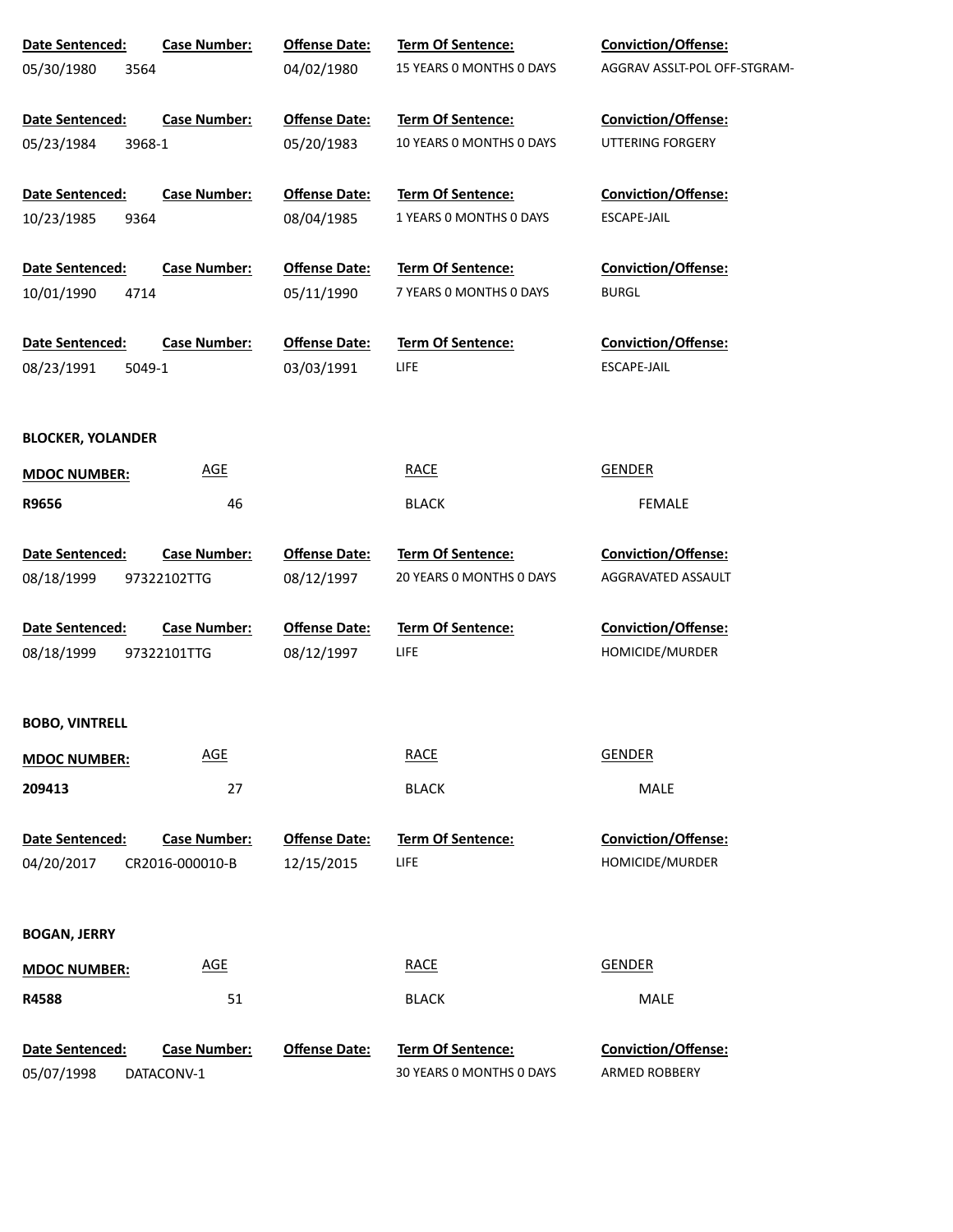| Date Sentenced:<br>05/07/1998 | <b>Case Number:</b><br>DATACONV-2 | <b>Offense Date:</b>               | <b>Term Of Sentence:</b><br>LIFE             | <b>Conviction/Offense:</b><br>HOMICIDE/MURDER |
|-------------------------------|-----------------------------------|------------------------------------|----------------------------------------------|-----------------------------------------------|
| <b>BOGARD, WILLIE</b>         |                                   |                                    |                                              |                                               |
| <b>MDOC NUMBER:</b>           | <b>AGE</b>                        |                                    | <b>RACE</b>                                  | <b>GENDER</b>                                 |
| 30163                         | 62                                |                                    | <b>BLACK</b>                                 | MALE                                          |
| Date Sentenced:               | <b>Case Number:</b>               | <b>Offense Date:</b>               | <b>Term Of Sentence:</b>                     | Conviction/Offense:                           |
| 07/26/1990<br>13,004          |                                   |                                    | LIFE                                         | AGGRAVATED ASSAULT                            |
| Date Sentenced:               | <b>Case Number:</b>               | <b>Offense Date:</b>               | <b>Term Of Sentence:</b>                     | Conviction/Offense:                           |
| 09/19/1994<br>13,004          |                                   |                                    | LIFE                                         | BURGLARY-RESIDENTIAL                          |
| <b>BOLTON, MICHAEL</b>        |                                   |                                    |                                              |                                               |
| <b>MDOC NUMBER:</b>           | <b>AGE</b>                        |                                    | <b>RACE</b>                                  | <b>GENDER</b>                                 |
| R4716                         | 46                                |                                    | <b>BLACK</b>                                 | MALE                                          |
| Date Sentenced:               | <b>Case Number:</b>               | <b>Offense Date:</b>               | Term Of Sentence:                            | <b>Conviction/Offense:</b>                    |
| 04/30/1998                    | B2401-97-350                      | 11/16/1996                         | LIFE                                         | HOMICIDE/MURDER                               |
| <b>BOLTON, TARA</b>           |                                   |                                    |                                              |                                               |
| <b>MDOC NUMBER:</b>           | <b>AGE</b>                        |                                    | <b>RACE</b>                                  | <b>GENDER</b>                                 |
| R4823                         | 44                                |                                    | <b>BLACK</b>                                 | <b>FEMALE</b>                                 |
| Date Sentenced:<br>04/30/1998 | <b>Case Number:</b><br>DATACONV-1 | <b>Offense Date:</b>               | <b>Term Of Sentence:</b><br>LIFE             | Conviction/Offense:<br>HOMICIDE/MURDER        |
| <b>BOLTON, TIMOTHY</b>        |                                   |                                    |                                              |                                               |
| <b>MDOC NUMBER:</b>           | <b>AGE</b>                        |                                    | <b>RACE</b>                                  | <b>GENDER</b>                                 |
| 134032                        | 59                                |                                    | <b>WHITE</b>                                 | MALE                                          |
| Date Sentenced:               | <b>Case Number:</b>               | <b>Offense Date:</b>               | Term Of Sentence:                            | <b>Conviction/Offense:</b>                    |
| 11/06/2007                    | CR07502PFL                        | 03/03/2007                         | 20 YEARS 0 MONTHS 0 DAYS                     | <b>ARSON RESIDENCE</b>                        |
| Date Sentenced:               | <b>Case Number:</b>               | <b>Offense Date:</b>               | <b>Term Of Sentence:</b>                     | <b>Conviction/Offense:</b>                    |
| 11/06/2007                    | CR07502PFL                        | 03/03/2007                         | 30 YEARS 0 MONTHS 0 DAYS                     | SEXUAL BATTERY                                |
| Date Sentenced:<br>11/06/2007 | <b>Case Number:</b><br>CR07502PFL | <b>Offense Date:</b><br>03/03/2007 | Term Of Sentence:<br>5 YEARS 0 MONTHS 0 DAYS | Conviction/Offense:<br>SIMPLE ASSAULT-POL OFF |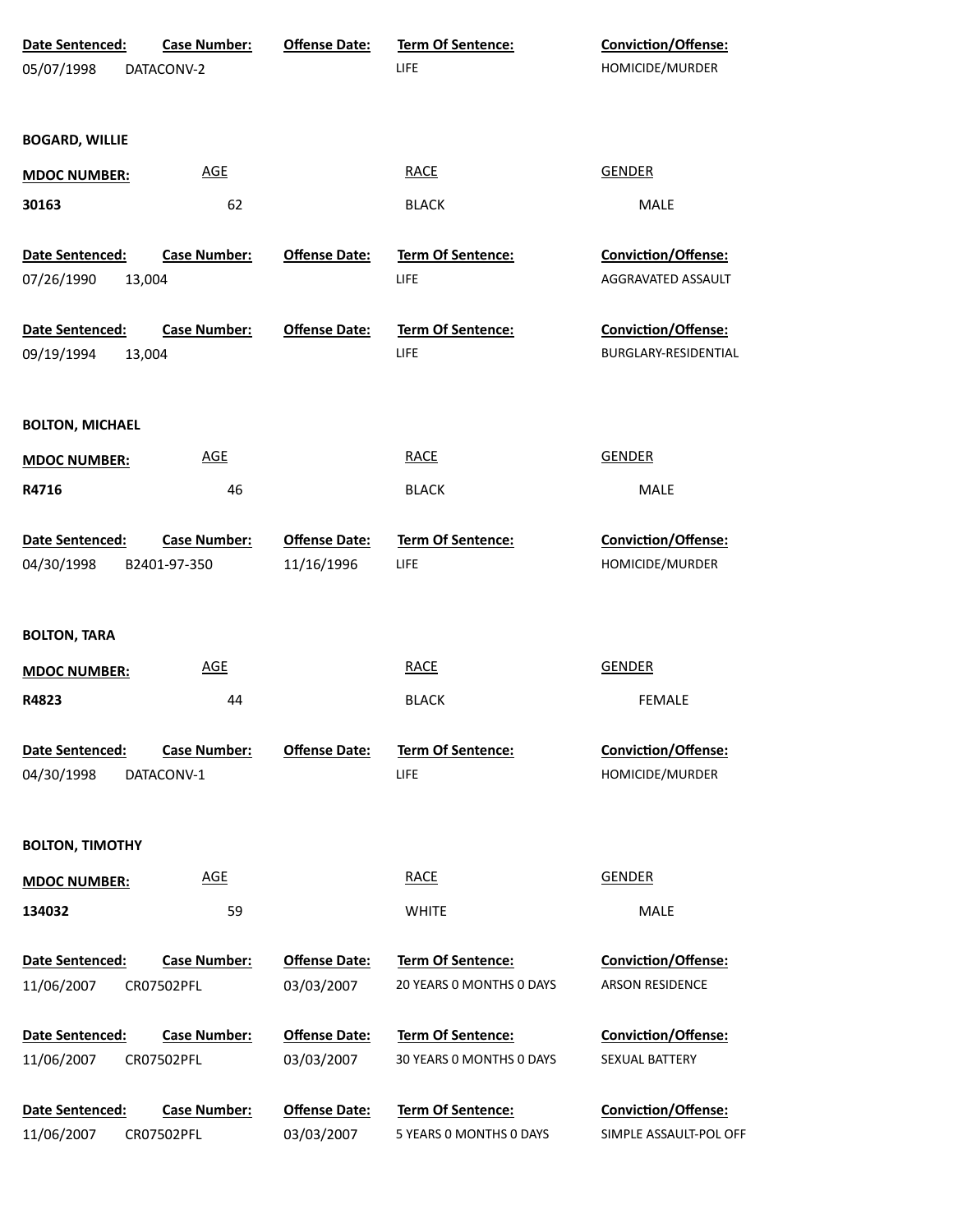| Date Sentenced:        | <b>Case Number:</b> | <b>Offense Date:</b> | Term Of Sentence:        | Conviction/Offense:                      |
|------------------------|---------------------|----------------------|--------------------------|------------------------------------------|
| 11/06/2007             | CR07502PFL          | 03/03/2007           | LIFE                     | <b>CHILD ABUSE</b>                       |
|                        |                     |                      |                          |                                          |
|                        |                     |                      |                          |                                          |
| <b>BONDS, JASON</b>    |                     |                      |                          |                                          |
| <b>MDOC NUMBER:</b>    | <b>AGE</b>          |                      | <b>RACE</b>              | <b>GENDER</b>                            |
| 137125                 | 33                  |                      | <b>BLACK</b>             | MALE                                     |
| Date Sentenced:        | <b>Case Number:</b> | <b>Offense Date:</b> | Term Of Sentence:        | Conviction/Offense:                      |
| 08/26/2008             | 07517PKT PKS        | 07/23/2007           | 3 YEARS 0 MONTHS 0 DAYS  | <b>INTIMIDATION</b>                      |
|                        |                     |                      |                          |                                          |
| Date Sentenced:        | <b>Case Number:</b> | <b>Offense Date:</b> | Term Of Sentence:        | Conviction/Offense:                      |
| 09/09/2009             | 09-020-PKS          | 08/15/2008           | 10 YEARS 0 MONTHS 0 DAYS | POSSESSION OF FIREARM BY CONVICTED FELON |
|                        |                     |                      |                          |                                          |
| Date Sentenced:        | <b>Case Number:</b> | <b>Offense Date:</b> | Term Of Sentence:        | Conviction/Offense:                      |
| 09/09/2009             | 09-020-PKS          | 08/15/2008           | <b>LIFE</b>              | HOMICIDE/MURDER                          |
|                        |                     |                      |                          |                                          |
| <b>BONNER, BILLY</b>   |                     |                      |                          |                                          |
|                        | <b>AGE</b>          |                      | <b>RACE</b>              | <b>GENDER</b>                            |
| <b>MDOC NUMBER:</b>    |                     |                      |                          |                                          |
| 90106                  | 48                  |                      | <b>WHITE</b>             | MALE                                     |
| Date Sentenced:        | <b>Case Number:</b> | <b>Offense Date:</b> | Term Of Sentence:        | Conviction/Offense:                      |
| 07/01/2005             | 2004-51-B-Y1        | 10/24/2003           | LIFE                     | <b>CONSPIRACY</b>                        |
|                        |                     |                      |                          |                                          |
| Date Sentenced:        | <b>Case Number:</b> | <b>Offense Date:</b> | Term Of Sentence:        | Conviction/Offense:                      |
| 07/01/2005             | 2004-51-B-Y1        | 10/24/2003           | LIFE                     | METHAMPHETAMINE- SELL                    |
|                        |                     |                      |                          |                                          |
| Date Sentenced:        | <b>Case Number:</b> | <b>Offense Date:</b> | Term Of Sentence:        | <b>Conviction/Offense:</b>               |
| 02/11/2008             | 2007-0099           | 09/01/2006           | 2 YEARS 0 MONTHS 0 DAYS  | CONSPIRACY                               |
|                        |                     |                      |                          |                                          |
| <b>BOOK, KEVIN</b>     |                     |                      |                          |                                          |
| <b>MDOC NUMBER:</b>    | <b>AGE</b>          |                      | <b>RACE</b>              | <b>GENDER</b>                            |
| T1750                  | 45                  |                      | <b>WHITE</b>             | MALE                                     |
|                        |                     |                      |                          |                                          |
| Date Sentenced:        | <b>Case Number:</b> | <b>Offense Date:</b> | Term Of Sentence:        | <b>Conviction/Offense:</b>               |
| 10/31/2007             | 06KR0170J           | 08/05/2006           | LIFE                     | HOMICIDE/MURDER                          |
|                        |                     |                      |                          |                                          |
| <b>BOOKER, ANTHONY</b> |                     |                      |                          |                                          |
|                        | <b>AGE</b>          |                      | <b>RACE</b>              | <b>GENDER</b>                            |
| <b>MDOC NUMBER:</b>    |                     |                      |                          |                                          |
| 104047                 | 34                  |                      | <b>BLACK</b>             | MALE                                     |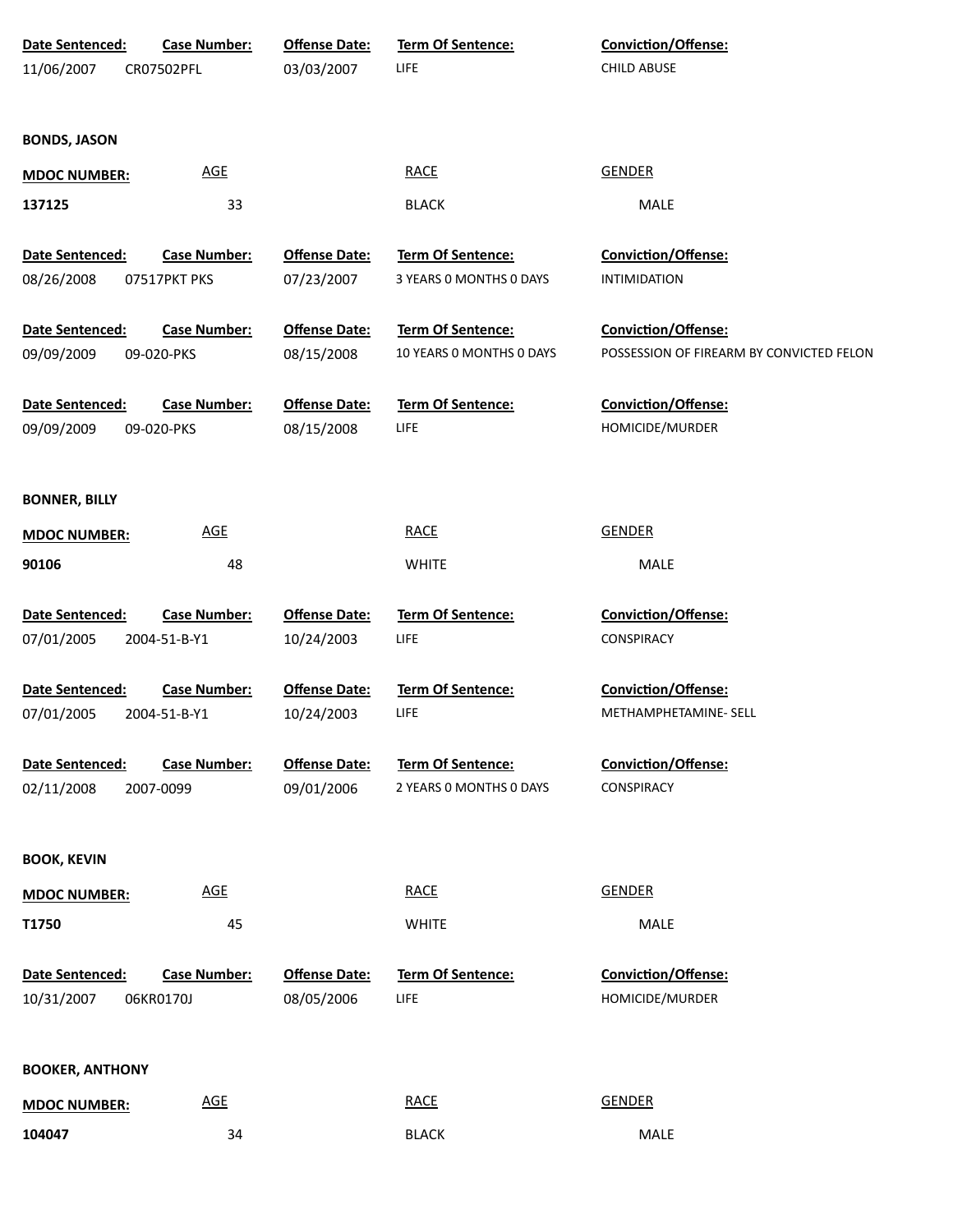| Date Sentenced:<br>05/20/2004            | <b>Case Number:</b><br>2003-10660 | <b>Offense Date:</b><br>12/31/2002 | <b>Term Of Sentence:</b><br><b>LIFE</b> | <b>Conviction/Offense:</b><br>CAPITAL MURDER |
|------------------------------------------|-----------------------------------|------------------------------------|-----------------------------------------|----------------------------------------------|
| <b>BOOKER, FRANK</b>                     |                                   |                                    |                                         |                                              |
| <b>MDOC NUMBER:</b>                      | <b>AGE</b>                        |                                    | <b>RACE</b>                             | <b>GENDER</b>                                |
| 00350                                    | 66                                |                                    | <b>BLACK</b>                            | MALE                                         |
| <b>Date Sentenced:</b>                   | <b>Case Number:</b>               | <b>Offense Date:</b>               | Term Of Sentence:                       | Conviction/Offense:                          |
| 09/14/1987                               | DATACONV-1                        |                                    | <b>LIFE</b>                             | HOMICIDE/MURDER                              |
| <b>BOOKER, KAYO</b>                      |                                   |                                    |                                         |                                              |
| <b>MDOC NUMBER:</b>                      | <b>AGE</b>                        |                                    | <b>RACE</b>                             | <b>GENDER</b>                                |
| T4131                                    | 44                                |                                    | <b>BLACK</b>                            | MALE                                         |
| Date Sentenced:<br>08/02/2004<br>23 9407 | <b>Case Number:</b>               | <b>Offense Date:</b><br>12/13/2002 | Term Of Sentence:<br><b>LIFE</b>        | Conviction/Offense:<br>HOMICIDE/MURDER       |
| <b>BOONE, DERICK</b>                     |                                   |                                    |                                         |                                              |
| <b>MDOC NUMBER:</b>                      | <b>AGE</b>                        |                                    | <b>RACE</b>                             | <b>GENDER</b>                                |
| 202892                                   | 31                                |                                    | <b>WHITE</b>                            | MALE                                         |
| Date Sentenced:<br>04/07/2016<br>14110   | <b>Case Number:</b>               | <b>Offense Date:</b><br>12/17/2013 | Term Of Sentence:<br>LIFE               | Conviction/Offense:<br><b>CAPITAL MURDER</b> |
| <b>BOOZE, RICHARD</b>                    |                                   |                                    |                                         |                                              |
| <b>MDOC NUMBER:</b>                      | <b>AGE</b>                        |                                    | <b>RACE</b>                             | <b>GENDER</b>                                |
| 110686                                   | 47                                |                                    | <b>BLACK</b>                            | <b>MALE</b>                                  |
| Date Sentenced:                          | <b>Case Number:</b>               | <b>Offense Date:</b>               | Term Of Sentence:                       | Conviction/Offense:                          |
| 02/28/2005                               | 04-375-KA                         | 06/04/2004                         | 15 YEARS 0 MONTHS 0 DAYS                | AGGRAVATED ASSAULT                           |
| Date Sentenced:                          | <b>Case Number:</b>               | <b>Offense Date:</b>               | Term Of Sentence:                       | Conviction/Offense:                          |
| 02/28/2005                               | 04-375-KA                         | 06/04/2004                         | <b>LIFE</b>                             | HOMICIDE/MURDER                              |
| <b>BORDEN, BARRON</b>                    |                                   |                                    |                                         |                                              |
| <b>MDOC NUMBER:</b>                      | <b>AGE</b>                        |                                    | <b>RACE</b>                             | <b>GENDER</b>                                |
| 164982                                   | 46                                |                                    | <b>BLACK</b>                            | MALE                                         |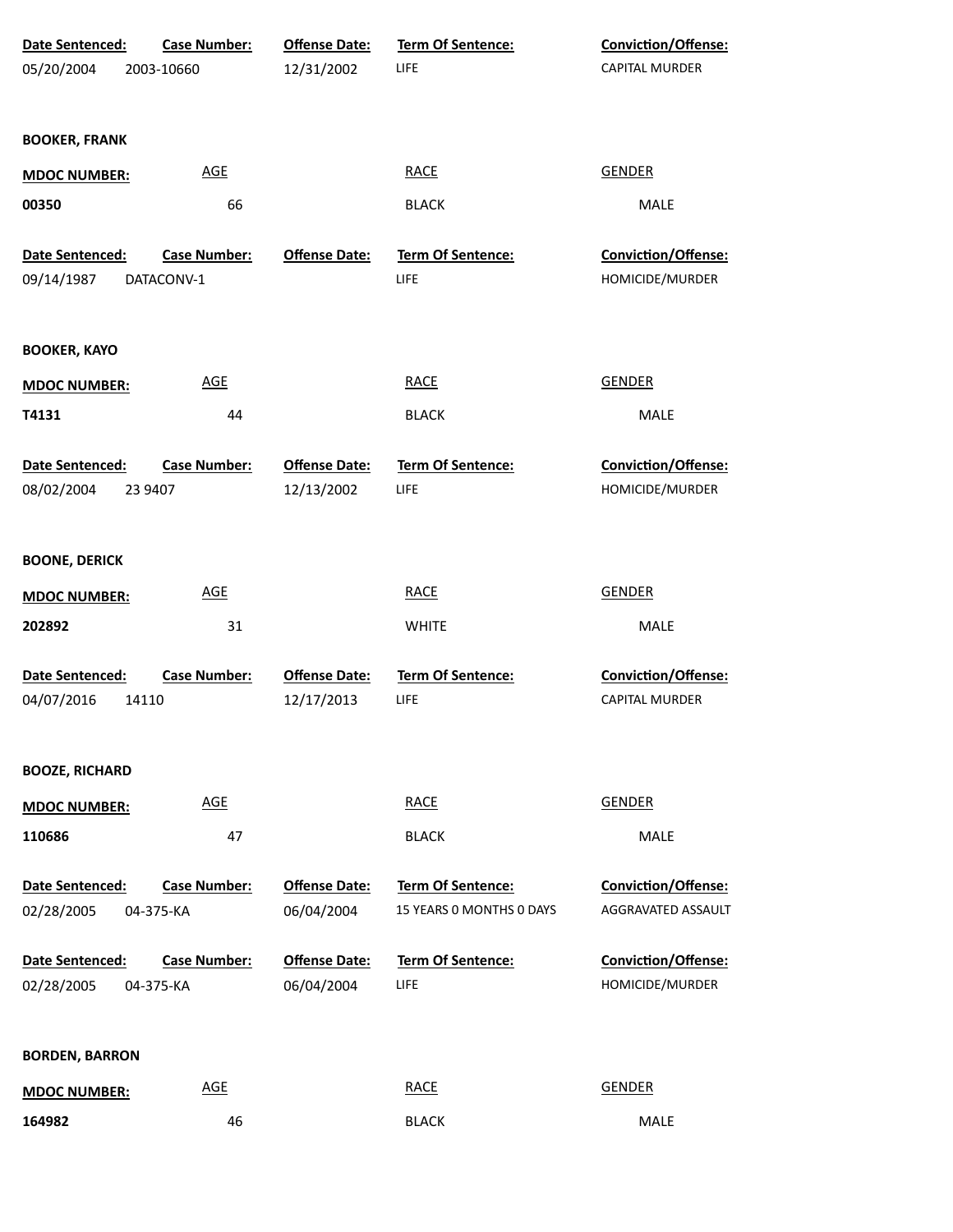| Date Sentenced:        | <b>Case Number:</b> | <b>Offense Date:</b> | Term Of Sentence:        | Conviction/Offense:             |
|------------------------|---------------------|----------------------|--------------------------|---------------------------------|
| 01/14/2011             | 200910510           | 10/08/2008           | 3 YEARS 0 MONTHS 0 DAYS  | ARSON 3RD DEGREE                |
| Date Sentenced:        | <b>Case Number:</b> | <b>Offense Date:</b> | Term Of Sentence:        | <b>Conviction/Offense:</b>      |
| 01/14/2011             | 200910510           | 10/08/2008           | LIFE                     | <b>CAPITAL MURDER</b>           |
| <b>BOSTIC, MICAH</b>   |                     |                      |                          |                                 |
| <b>MDOC NUMBER:</b>    | <b>AGE</b>          |                      | <b>RACE</b>              | <b>GENDER</b>                   |
| 141628                 | 30                  |                      | <b>BLACK</b>             | MALE                            |
| Date Sentenced:        | <b>Case Number:</b> | <b>Offense Date:</b> | Term Of Sentence:        | <b>Conviction/Offense:</b>      |
| 02/17/2016             | CR 07-336           | 10/19/2007           | 8 YEARS 0 MONTHS 0 DAYS  | ARMED ROBBERY                   |
| <b>Date Sentenced:</b> | <b>Case Number:</b> | <b>Offense Date:</b> | <b>Term Of Sentence:</b> | <b>Conviction/Offense:</b>      |
| 10/10/2017             | CR2016-046B         | 02/01/2016           | LIFE                     | CAPITAL MURDER                  |
| <b>BOUNDS, ROBERT</b>  |                     |                      |                          |                                 |
| <b>MDOC NUMBER:</b>    | <b>AGE</b>          |                      | <b>RACE</b>              | <b>GENDER</b>                   |
| 79634                  | 48                  |                      | <b>WHITE</b>             | MALE                            |
| Date Sentenced:        | <b>Case Number:</b> | <b>Offense Date:</b> | Term Of Sentence:        | Conviction/Offense:             |
| 10/21/2005             | 04-195 CR           | 01/31/2004           | 5 YEARS 0 MONTHS 0 DAYS  | <b>BURGLARY-VEHICLE</b>         |
| Date Sentenced:        | <b>Case Number:</b> | <b>Offense Date:</b> | Term Of Sentence:        | Conviction/Offense:             |
| 03/30/2007             | 06089CR             | 07/09/2005           | LIFE                     | <b>CAPITAL MURDER</b>           |
| <b>BOWNES, ULYSSES</b> |                     |                      |                          |                                 |
| <b>MDOC NUMBER:</b>    | <b>AGE</b>          |                      | <b>RACE</b>              | <b>GENDER</b>                   |
| L0115                  | 52                  |                      | <b>BLACK</b>             | MALE                            |
| Date Sentenced:        | <b>Case Number:</b> | <b>Offense Date:</b> | <b>Term Of Sentence:</b> | Conviction/Offense:             |
| 02/25/2002             | DATACONV-1          | 02/21/2000           | LIFE                     | HOMICIDE/MURDER                 |
| <b>BOWSER, IRA</b>     |                     |                      |                          |                                 |
| <b>MDOC NUMBER:</b>    | <b>AGE</b>          |                      | <b>RACE</b>              | <b>GENDER</b>                   |
| M9170                  | 42                  |                      | <b>BLACK</b>             | MALE                            |
| Date Sentenced:        | <b>Case Number:</b> | <b>Offense Date:</b> | Term Of Sentence:        | Conviction/Offense:             |
| 06/24/2014             | B2401-2007-954      | 08/27/2006           | 9 YEARS 0 MONTHS 0 DAYS  | POSS OF CNTLD SUBST WITH INTENT |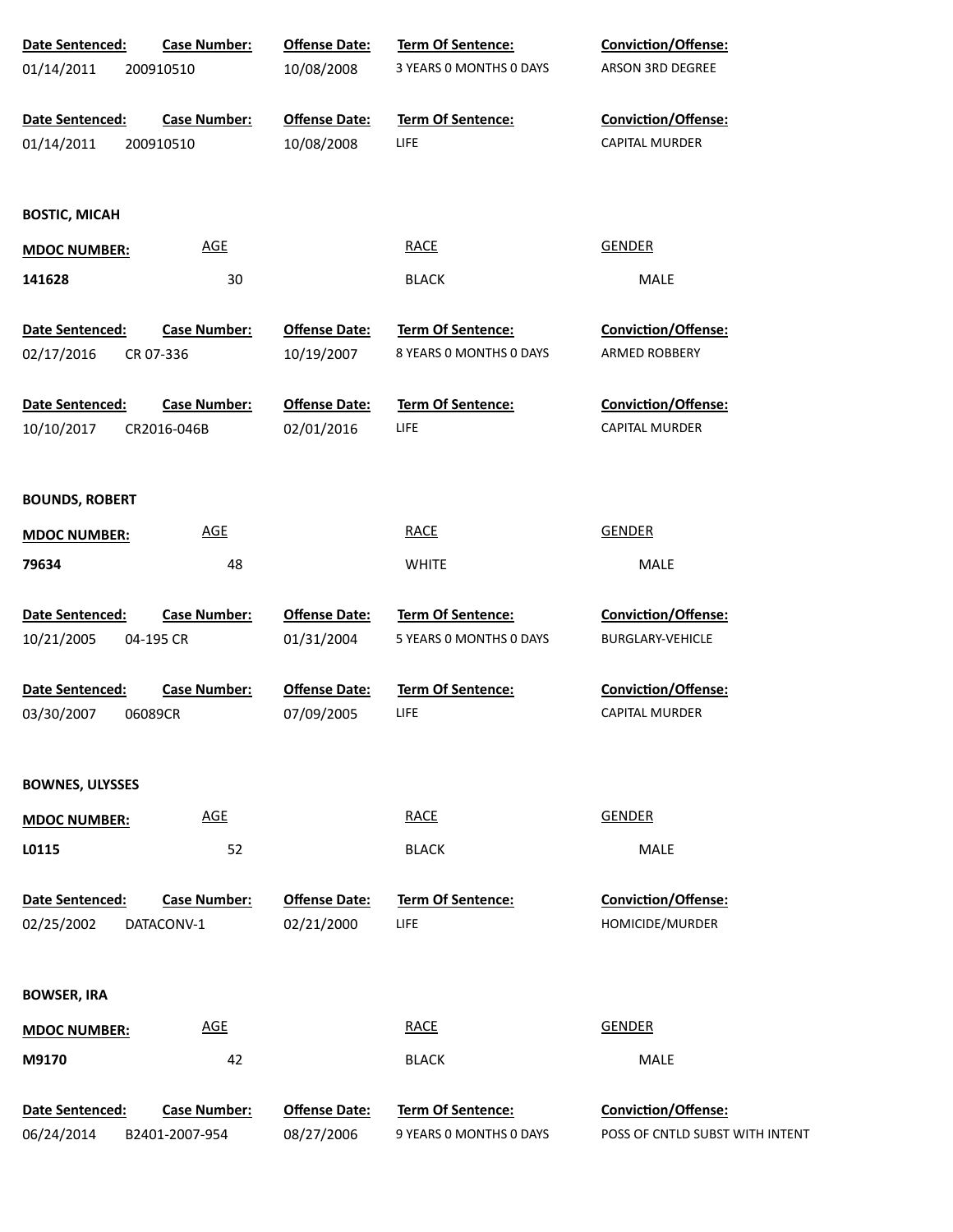**BOYD, ALIZE**

| <b>MDOC NUMBER:</b>                            | <b>AGE</b>                          |                                    | <b>RACE</b>                                          | <b>GENDER</b>                                    |
|------------------------------------------------|-------------------------------------|------------------------------------|------------------------------------------------------|--------------------------------------------------|
| 231303                                         | 26                                  |                                    | <b>BLACK</b>                                         | <b>MALE</b>                                      |
| Date Sentenced:<br>12/04/2020                  | <b>Case Number:</b><br>CR2019-059   | <b>Offense Date:</b><br>04/16/2018 | Term Of Sentence:<br>20 YEARS 0 MONTHS 0 DAYS        | <b>Conviction/Offense:</b><br>AGGRAVATED ASSAULT |
| Date Sentenced:<br>12/04/2020                  | <b>Case Number:</b><br>CR2019-059   | <b>Offense Date:</b><br>04/16/2018 | <b>Term Of Sentence:</b><br>LIFE                     | <b>Conviction/Offense:</b><br>HOMICIDE/MURDER    |
| <b>BOYD, ANTONIO</b>                           |                                     |                                    |                                                      |                                                  |
| <b>MDOC NUMBER:</b>                            | <b>AGE</b>                          |                                    | <b>RACE</b>                                          | <b>GENDER</b>                                    |
| K8347                                          | 42                                  |                                    | <b>BLACK</b>                                         | MALE                                             |
| Date Sentenced:<br>10/08/2001                  | <b>Case Number:</b><br>01-CR-024-NW | <b>Offense Date:</b><br>06/27/2001 | Term Of Sentence:<br>30 YEARS O MONTHS O DAYS        | Conviction/Offense:<br><b>ARMED ROBBERY</b>      |
| Date Sentenced:<br>10/08/2001                  | <b>Case Number:</b><br>01-CR-024-NW | <b>Offense Date:</b><br>06/27/2001 | <b>Term Of Sentence:</b><br>LIFE                     | Conviction/Offense:<br>HOMICIDE/MURDER           |
| <b>BOYD, EVERETT</b>                           |                                     |                                    |                                                      |                                                  |
| <b>MDOC NUMBER:</b>                            | <b>AGE</b>                          |                                    | <b>RACE</b>                                          | <b>GENDER</b>                                    |
| 119223                                         | 47                                  |                                    | <b>BLACK</b>                                         | MALE                                             |
| <b>Date Sentenced:</b><br>03/09/2006<br>11,421 | <b>Case Number:</b>                 | <b>Offense Date:</b><br>05/02/2004 | <b>Term Of Sentence:</b><br>10 YEARS 0 MONTHS 0 DAYS | <b>Conviction/Offense:</b><br>FIREARMS DISCHARGE |
| Date Sentenced:<br>03/09/2006<br>11,421        | <b>Case Number:</b>                 | <b>Offense Date:</b><br>05/02/2004 | <b>Term Of Sentence:</b><br>LIFE                     | Conviction/Offense:<br>HOMICIDE/MURDER           |
| <b>BOYD, ROBBIE</b>                            |                                     |                                    |                                                      |                                                  |
| <b>MDOC NUMBER:</b>                            | <b>AGE</b>                          |                                    | <b>RACE</b>                                          | <b>GENDER</b>                                    |
| 65844                                          | 56                                  |                                    | <b>WHITE</b>                                         | <b>FEMALE</b>                                    |
| Date Sentenced:<br>07/23/1996                  | <b>Case Number:</b><br>DATACONV-1   | <b>Offense Date:</b>               | <b>Term Of Sentence:</b><br>LIFE                     | Conviction/Offense:<br>HOMICIDE/MURDER           |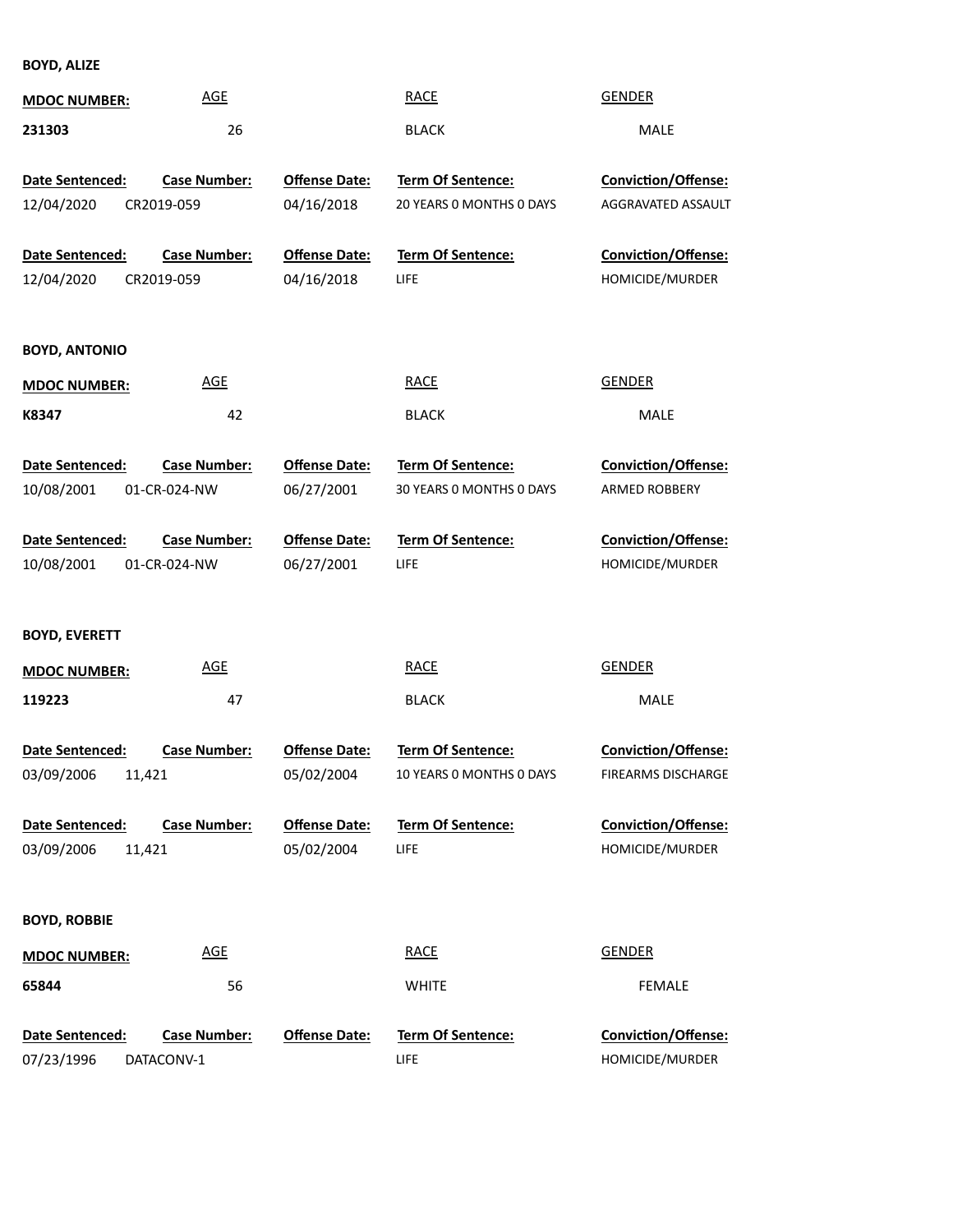| <b>BOYD, TERRENCE</b>  |                     |                      |                          |                            |
|------------------------|---------------------|----------------------|--------------------------|----------------------------|
| <b>MDOC NUMBER:</b>    | <b>AGE</b>          |                      | <b>RACE</b>              | <b>GENDER</b>              |
| R3011                  | 43                  |                      | <b>BLACK</b>             | MALE                       |
| Date Sentenced:        | <b>Case Number:</b> | <b>Offense Date:</b> | Term Of Sentence:        | Conviction/Offense:        |
| 07/24/1998             | DATACONV-2          | 07/19/1995           | 3 YEARS O MONTHS O DAYS  | BURGLARY-GENERAL           |
|                        |                     |                      |                          |                            |
| Date Sentenced:        | <b>Case Number:</b> | <b>Offense Date:</b> | <b>Term Of Sentence:</b> | Conviction/Offense:        |
| 12/11/1997             | DATACONV-1          | 10/18/1996           | LIFE                     | HOMICIDE/MURDER            |
|                        |                     |                      |                          |                            |
| <b>BOYDA, KEITH</b>    |                     |                      |                          |                            |
| <b>MDOC NUMBER:</b>    | <b>AGE</b>          |                      | <b>RACE</b>              | <b>GENDER</b>              |
| 152523                 | 55                  |                      | <b>WHITE</b>             | <b>MALE</b>                |
|                        |                     |                      |                          |                            |
| <b>Date Sentenced:</b> | <b>Case Number:</b> | <b>Offense Date:</b> | Term Of Sentence:        | Conviction/Offense:        |
| 09/10/2009             | B660120050090       | 04/26/2005           | LIFE                     | HOMICIDE/MURDER            |
|                        |                     |                      |                          |                            |
| <b>BOYER, MICHAEL</b>  |                     |                      |                          |                            |
| <b>MDOC NUMBER:</b>    | <b>AGE</b>          |                      | <b>RACE</b>              | <b>GENDER</b>              |
| 113555                 | 52                  |                      | <b>WHITE</b>             | <b>MALE</b>                |
|                        |                     |                      |                          |                            |
| Date Sentenced:        | <b>Case Number:</b> | <b>Offense Date:</b> | Term Of Sentence:        | Conviction/Offense:        |
| 09/24/2007             | B24022004578        | 05/13/2004           | 3 YEARS 0 MONTHS 0 DAYS  | <b>BURGL</b>               |
| Date Sentenced:        | <b>Case Number:</b> | <b>Offense Date:</b> | <b>Term Of Sentence:</b> | <b>Conviction/Offense:</b> |
| 03/18/2008             | B2402200792         | 06/12/2006           | LIFE                     | <b>CAPITAL MURDER</b>      |
|                        |                     |                      |                          |                            |
|                        |                     |                      |                          |                            |
| <b>BOYKIN, JASON</b>   |                     |                      |                          |                            |
| <b>MDOC NUMBER:</b>    | <b>AGE</b>          |                      | <b>RACE</b>              | <b>GENDER</b>              |
| 134544                 | 40                  |                      | <b>WHITE</b>             | MALE                       |
|                        |                     |                      |                          |                            |
| Date Sentenced:        | <b>Case Number:</b> | <b>Offense Date:</b> | Term Of Sentence:        | Conviction/Offense:        |
| 12/06/2007             | 200710068           | 03/06/2007           | <b>LIFE</b>              | HOMICIDE/MURDER            |
| Date Sentenced:        | <b>Case Number:</b> | <b>Offense Date:</b> | Term Of Sentence:        | Conviction/Offense:        |
| 12/06/2007             | 200710068           | 03/09/2007           | 10 YEARS O MONTHS O DAYS | ARSON 1ST DEGREE           |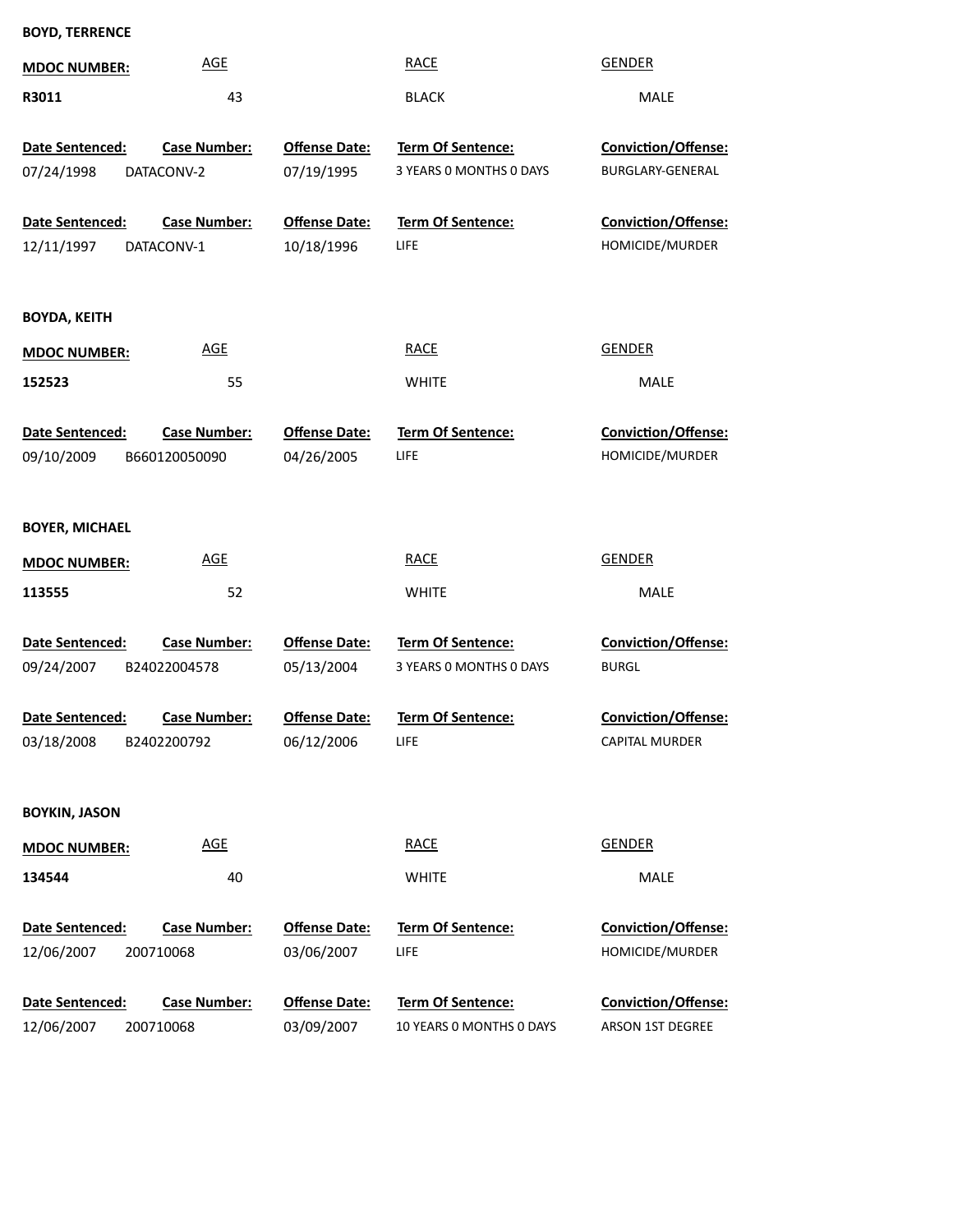| <b>BOZEMAN, DERWIN</b>  |                     |                      |                         |                         |
|-------------------------|---------------------|----------------------|-------------------------|-------------------------|
| <b>MDOC NUMBER:</b>     | <b>AGE</b>          |                      | <b>RACE</b>             | <b>GENDER</b>           |
| K3713                   | 50                  |                      | <b>WHITE</b>            | MALE                    |
| Date Sentenced:         | <b>Case Number:</b> | <b>Offense Date:</b> | Term Of Sentence:       | Conviction/Offense:     |
|                         |                     |                      |                         |                         |
| 08/15/2000              | DATACONV-1          | 07/30/1998           | LIFE                    | HOMICIDE/MURDER         |
| <b>BRADFORD, SAM</b>    |                     |                      |                         |                         |
| <b>MDOC NUMBER:</b>     | <b>AGE</b>          |                      | <b>RACE</b>             | <b>GENDER</b>           |
| 40579                   | 55                  |                      | <b>BLACK</b>            | MALE                    |
| Date Sentenced:         | <b>Case Number:</b> | <b>Offense Date:</b> | Term Of Sentence:       | Conviction/Offense:     |
| 02/09/2004              | 200341 CT2          | 08/31/2003           | 3 YEARS 0 MONTHS 0 DAYS | POSSESSION WEAPON/FELON |
| Date Sentenced:         | <b>Case Number:</b> | <b>Offense Date:</b> | Term Of Sentence:       | Conviction/Offense:     |
| 02/09/2004              | 200341              | 08/31/2003           | LIFE                    | HOMICIDE/MURDER         |
|                         |                     |                      |                         |                         |
| <b>BRADSHAW, BRIAN</b>  |                     |                      |                         |                         |
| <b>MDOC NUMBER:</b>     | AGE                 |                      | <b>RACE</b>             | <b>GENDER</b>           |
| 174849                  | 37                  |                      | <b>WHITE</b>            | MALE                    |
| Date Sentenced:         | <b>Case Number:</b> | <b>Offense Date:</b> | Term Of Sentence:       | Conviction/Offense:     |
| 04/05/2012              | B24012011103        | 04/15/2010           | <b>LIFE</b>             | HOMICIDE/MURDER         |
|                         |                     |                      |                         |                         |
| <b>BRANCH, LAWRENCE</b> |                     |                      |                         |                         |
| <b>MDOC NUMBER:</b>     | <b>AGE</b>          |                      | <b>RACE</b>             | <b>GENDER</b>           |
| L1208                   | 41                  |                      | <b>BLACK</b>            | MALE                    |
| Date Sentenced:         | <b>Case Number:</b> | <b>Offense Date:</b> | Term Of Sentence:       | Conviction/Offense:     |
| 05/23/2002              | 20010003            | 01/21/2001           | LIFE                    | <b>CAPITAL MURDER</b>   |
|                         |                     |                      |                         |                         |
| <b>BRANCH, WILLIAM</b>  |                     |                      |                         |                         |
| <b>MDOC NUMBER:</b>     | <b>AGE</b>          |                      | <b>RACE</b>             | <b>GENDER</b>           |
| 156616                  | 31                  |                      | <b>WHITE</b>            | MALE                    |
| Date Sentenced:         | <b>Case Number:</b> | <b>Offense Date:</b> | Term Of Sentence:       | Conviction/Offense:     |
| 03/05/2010              | 090061CR            | 04/23/2009           | LIFE                    | HOMICIDE/MURDER         |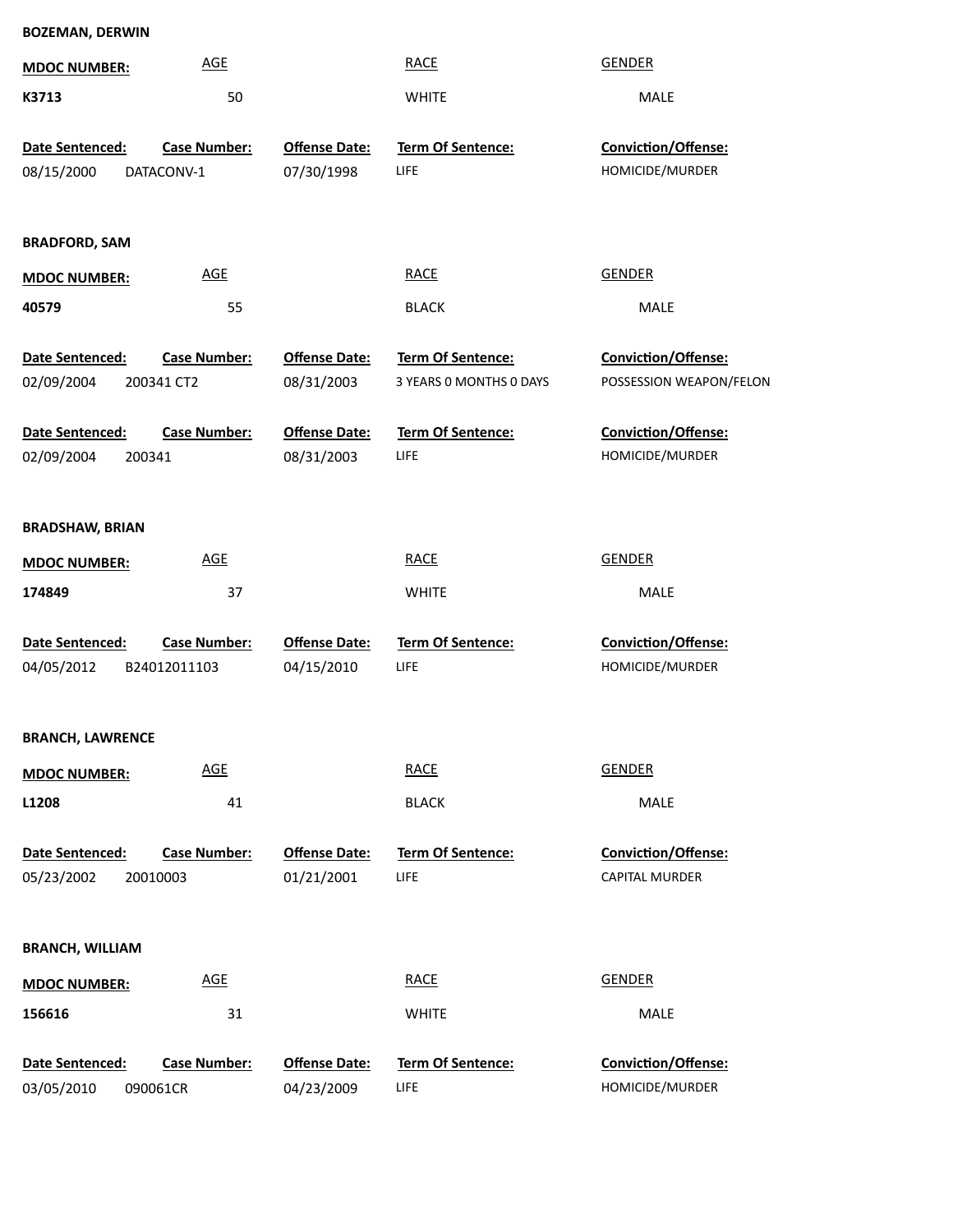| <b>BRANDON, CHRISTOPHER</b>   |                                 |                                    |                           |                                          |
|-------------------------------|---------------------------------|------------------------------------|---------------------------|------------------------------------------|
| <b>MDOC NUMBER:</b>           | <b>AGE</b>                      |                                    | <b>RACE</b>               | <b>GENDER</b>                            |
| 151221                        | 43                              |                                    | <b>BLACK</b>              | MALE                                     |
| Date Sentenced:               | <b>Case Number:</b>             | <b>Offense Date:</b>               | Term Of Sentence:         | Conviction/Offense:                      |
| 08/07/2009                    | CR07706PL                       | 06/10/2007                         | LIFE                      | HOMICIDE/MURDER                          |
|                               |                                 |                                    |                           |                                          |
| <b>BRANNON, DONALD</b>        |                                 |                                    |                           |                                          |
| <b>MDOC NUMBER:</b>           | <b>AGE</b>                      |                                    | <b>RACE</b>               | <b>GENDER</b>                            |
| 122585                        | 38                              |                                    | <b>WHITE</b>              | MALE                                     |
| Date Sentenced:               | <b>Case Number:</b>             | <b>Offense Date:</b>               | Term Of Sentence:         | <b>Conviction/Offense:</b>               |
| 08/11/2006                    | CR04-744                        | 08/17/2004                         | LIFE                      | HOMICIDE/MURDER                          |
|                               |                                 |                                    |                           |                                          |
| <b>BRANTLEY, EDDIE</b>        |                                 |                                    |                           |                                          |
|                               | <b>AGE</b>                      |                                    | <b>RACE</b>               | <b>GENDER</b>                            |
| <b>MDOC NUMBER:</b>           |                                 |                                    |                           |                                          |
| 100673                        | 55                              |                                    | <b>BLACK</b>              | <b>MALE</b>                              |
| Date Sentenced:               | <b>Case Number:</b>             | <b>Offense Date:</b>               | Term Of Sentence:         | Conviction/Offense:                      |
| 01/13/2004                    | 2003-CR-120                     | 05/17/2003                         | 20 YEARS 0 MONTHS 0 DAYS  | AGGRAVATED ASSAULT                       |
| Date Sentenced:               | <b>Case Number:</b>             | <b>Offense Date:</b>               | Term Of Sentence:         | Conviction/Offense:                      |
| 01/13/2004                    | 2003-CR-120                     | 05/17/2003                         | LIFE                      | HOMICIDE/MURDER                          |
|                               |                                 |                                    |                           |                                          |
| <b>BRENGETTCY, KWAME</b>      |                                 |                                    |                           |                                          |
| <b>MDOC NUMBER:</b>           | <b>AGE</b>                      |                                    | <b>RACE</b>               | <b>GENDER</b>                            |
| 46989                         | 48                              |                                    | <b>BLACK</b>              | MALE                                     |
|                               |                                 |                                    |                           |                                          |
| Date Sentenced:               | <b>Case Number:</b>             | <b>Offense Date:</b>               | Term Of Sentence:         | Conviction/Offense:                      |
| 6991<br>12/17/1997            |                                 | 03/19/1995                         | 3 YEARS O MONTHS O DAYS   | COCAINE-POSSESS                          |
| Date Sentenced:               | <b>Case Number:</b>             | <b>Offense Date:</b>               | Term Of Sentence:         | Conviction/Offense:                      |
| 9730<br>03/18/1998            |                                 | 02/06/1997                         | 3 YEARS O MONTHS O DAYS   | POSSESSION OF FIREARM BY CONVICTED FELON |
|                               |                                 |                                    |                           |                                          |
| Date Sentenced:<br>08/11/1999 | <b>Case Number:</b><br>CR981BY1 | <b>Offense Date:</b><br>09/01/1997 | Term Of Sentence:<br>LIFE | Conviction/Offense:<br>HOMICIDE/MURDER   |
|                               |                                 |                                    |                           |                                          |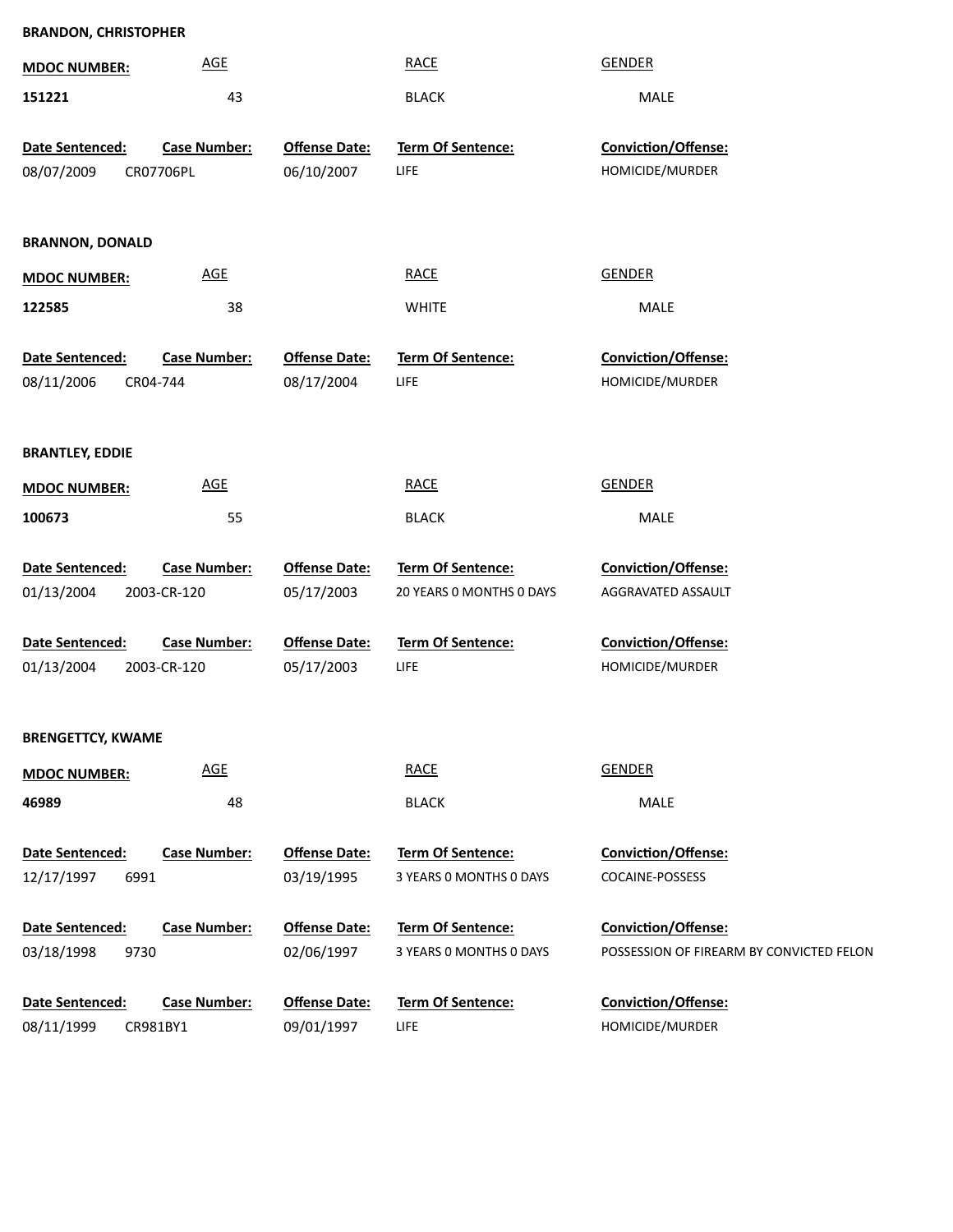## **BRENT, JAMES**

| <b>MDOC NUMBER:</b>           | <b>AGE</b>                        |                                    | <b>RACE</b>                                         | <b>GENDER</b>                                                          |
|-------------------------------|-----------------------------------|------------------------------------|-----------------------------------------------------|------------------------------------------------------------------------|
| L5739                         | 51                                |                                    | <b>BLACK</b>                                        | MALE                                                                   |
| Date Sentenced:<br>03/21/2016 | <b>Case Number:</b><br>2002-0371  | <b>Offense Date:</b><br>06/25/2002 | Term Of Sentence:<br>10 YEARS 0 MONTHS 0 DAYS       | Conviction/Offense:<br>ARMED ROBBERY                                   |
| Date Sentenced:<br>03/21/2016 | <b>Case Number:</b><br>2002-0372  | <b>Offense Date:</b><br>06/27/2002 | <b>Term Of Sentence:</b><br>9 YEARS 0 MONTHS 0 DAYS | Conviction/Offense:<br>ARMED ROBBERY                                   |
| Date Sentenced:<br>12/17/2018 | <b>Case Number:</b><br>2016-0060  | <b>Offense Date:</b><br>11/12/2015 | Term Of Sentence:<br>LIFE                           | Conviction/Offense:<br>ARMED ROBBERY                                   |
| Date Sentenced:<br>12/17/2018 | <b>Case Number:</b><br>2016-0060  | <b>Offense Date:</b><br>11/12/2015 | Term Of Sentence:<br><b>LIFE</b>                    | Conviction/Offense:<br>KIDNAP-                                         |
| <b>BRETT, MAURICE</b>         |                                   |                                    |                                                     |                                                                        |
| <b>MDOC NUMBER:</b>           | <b>AGE</b>                        |                                    | <b>RACE</b>                                         | <b>GENDER</b>                                                          |
| 104815                        | 75                                |                                    | <b>WHITE</b>                                        | MALE                                                                   |
| Date Sentenced:<br>06/28/2004 | <b>Case Number:</b><br>2002K-499P | <b>Offense Date:</b><br>08/01/2002 | Term Of Sentence:<br>LIFE                           | Conviction/Offense:<br>HOMICIDE/MURDER                                 |
| <b>BRIDGES, ANTONIO</b>       |                                   |                                    |                                                     |                                                                        |
| <b>MDOC NUMBER:</b>           | <b>AGE</b>                        |                                    | <b>RACE</b>                                         | <b>GENDER</b>                                                          |
| 83835                         | 46                                |                                    | <b>BLACK</b>                                        | MALE                                                                   |
| Date Sentenced:<br>03/29/2018 | <b>Case Number:</b><br>17-008-PKS | <b>Offense Date:</b><br>05/29/2016 | <b>Term Of Sentence:</b><br><b>LIFE</b>             | Conviction/Offense:<br>HOMICIDE/MURDER                                 |
| Date Sentenced:<br>03/29/2018 | <b>Case Number:</b><br>17-008-PKS | <b>Offense Date:</b><br>05/29/2016 | <b>Term Of Sentence:</b><br><b>LIFE</b>             | <b>Conviction/Offense:</b><br>POSSESSION OF FIREARM BY CONVICTED FELON |
| Date Sentenced:<br>03/29/2018 | <b>Case Number:</b><br>17-008-PKS | <b>Offense Date:</b><br>05/29/2016 | <b>Term Of Sentence:</b><br><b>LIFE</b>             | <b>Conviction/Offense:</b><br>SHOOTING AT A MOTOR VEHICLE              |
| <b>BRIDGES, CHRISTOPHER</b>   |                                   |                                    |                                                     |                                                                        |
| <b>MDOC NUMBER:</b>           | <b>AGE</b>                        |                                    | <b>RACE</b>                                         | <b>GENDER</b>                                                          |
| 105868                        | 36                                |                                    | <b>BLACK</b>                                        | MALE                                                                   |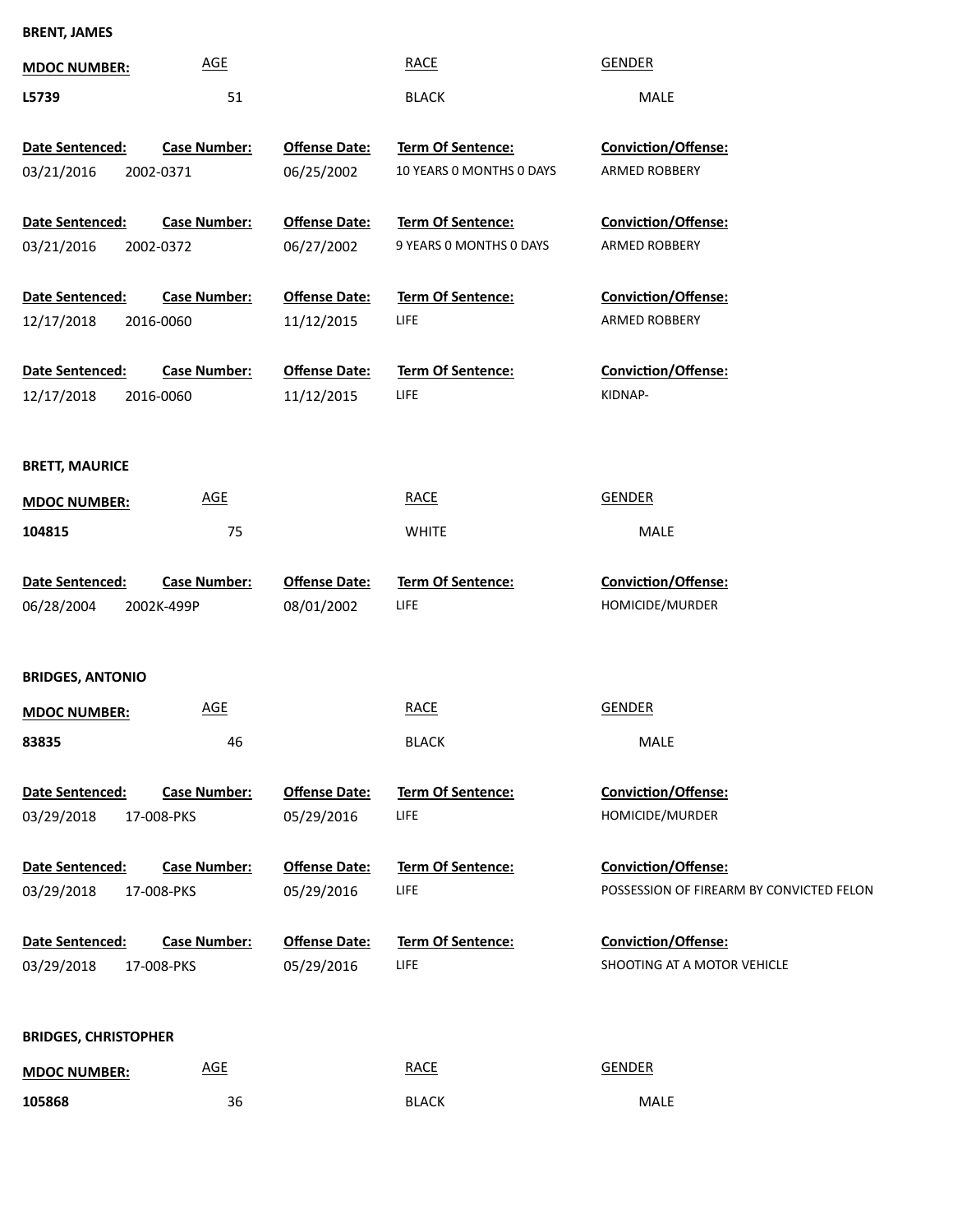| Date Sentenced:            | Case Number:        | <b>Offense Date:</b> | Term Of Sentence:        | Conviction/Offense:          |
|----------------------------|---------------------|----------------------|--------------------------|------------------------------|
| 08/25/2005                 | 2004-0074           | 04/08/2004           | 6 YEARS 6 MONTHS 0 DAYS  | <b>GRAND LARCENY</b>         |
|                            |                     |                      |                          |                              |
| Date Sentenced:            | <b>Case Number:</b> | <b>Offense Date:</b> | Term Of Sentence:        | <b>Conviction/Offense:</b>   |
| 08/25/2005                 | 2004-0086           | 07/14/2004           | 6 YEARS 6 MONTHS 0 DAYS  | BURGLARY-NONRESID            |
|                            |                     |                      |                          |                              |
| Date Sentenced:            | <b>Case Number:</b> | <b>Offense Date:</b> | <b>Term Of Sentence:</b> | Conviction/Offense:          |
| 10/03/2007                 | 2006-0086CR         | 08/13/2005           | <b>LIFE</b>              | <b>CAPITAL MURDER</b>        |
|                            |                     |                      |                          |                              |
|                            |                     |                      |                          |                              |
| <b>BRIDGES, DONALD</b>     |                     |                      |                          |                              |
| <b>MDOC NUMBER:</b>        | <b>AGE</b>          |                      | <b>RACE</b>              | <b>GENDER</b>                |
| 30199                      | 66                  |                      | <b>BLACK</b>             | MALE                         |
|                            |                     |                      |                          |                              |
| Date Sentenced:            | <b>Case Number:</b> | <b>Offense Date:</b> | Term Of Sentence:        | Conviction/Offense:          |
| 07/22/1975                 | 15,784              | 11/29/1974           | 3 YEARS 0 MONTHS 0 DAYS  | <b>UTTERING FORGERY</b>      |
|                            |                     |                      |                          |                              |
| Date Sentenced:            | Case Number:        | <b>Offense Date:</b> | Term Of Sentence:        | Conviction/Offense:          |
| 07/22/1975                 | 15,783              | 02/18/1975           | 3 YEARS 0 MONTHS 0 DAYS  | BURGLARY LARCENY-RESIDENTIAL |
|                            |                     |                      |                          |                              |
| Date Sentenced:            | Case Number:        | <b>Offense Date:</b> | Term Of Sentence:        | Conviction/Offense:          |
| 07/23/1976                 | 15,045              | 04/30/1976           | 12 YEARS O MONTHS O DAYS | ROBBERY                      |
|                            |                     |                      |                          |                              |
| Date Sentenced:            | <b>Case Number:</b> | <b>Offense Date:</b> | Term Of Sentence:        | Conviction/Offense:          |
| 09/14/1982                 | 18,212              | 07/13/1981           | LIFE                     | BURGLARY-OCCUPIED DWELLING   |
|                            |                     |                      |                          |                              |
|                            |                     |                      |                          |                              |
| <b>BRINK, JOSHUA</b>       |                     |                      |                          |                              |
| <b>MDOC NUMBER:</b>        | <b>AGE</b>          |                      | <b>RACE</b>              | <b>GENDER</b>                |
| K9981                      | 40                  |                      | <b>WHITE</b>             | MALE                         |
|                            |                     |                      |                          |                              |
| Date Sentenced:            | <b>Case Number:</b> | <b>Offense Date:</b> | <b>Term Of Sentence:</b> | Conviction/Offense:          |
| 02/14/2002                 | 2000100592          | 04/19/2000           | LIFE                     | <b>CAPITAL MURDER</b>        |
|                            |                     |                      |                          |                              |
| Date Sentenced:            | <b>Case Number:</b> | <b>Offense Date:</b> | <b>Term Of Sentence:</b> | Conviction/Offense:          |
| 06/28/2010                 | 20070173K           | 07/25/2007           | LIFE                     | <b>CAPITAL MURDER</b>        |
|                            |                     |                      |                          |                              |
|                            |                     |                      |                          |                              |
| <b>BROADHEAD, TOWANDER</b> |                     |                      |                          |                              |
| <b>MDOC NUMBER:</b>        | <u>AGE</u>          |                      | <b>RACE</b>              | <b>GENDER</b>                |
| 125253                     | 44                  |                      | <b>BLACK</b>             | FEMALE                       |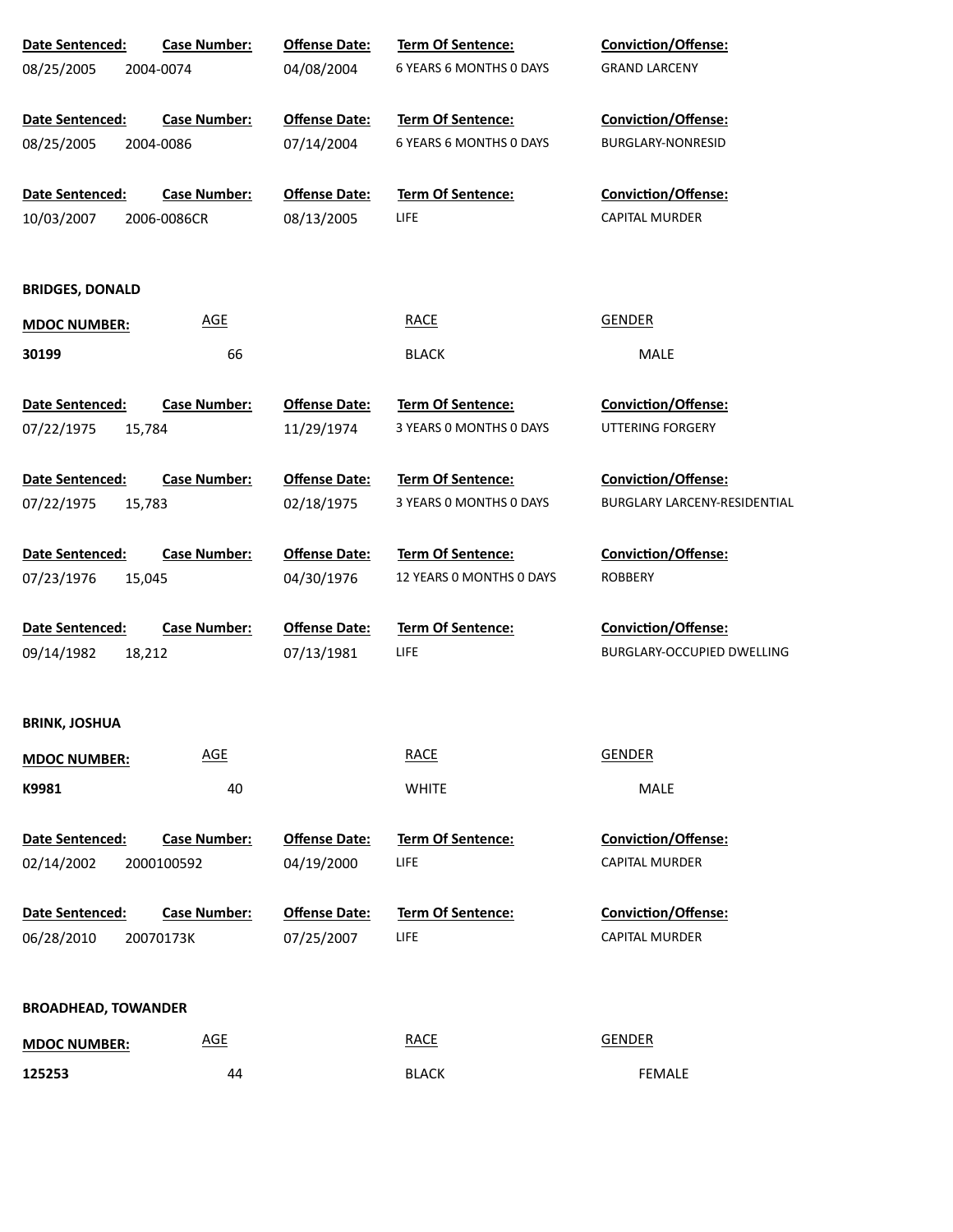| Date Sentenced:<br>11/16/2006                 | <b>Case Number:</b><br>2004-10,042  | <b>Offense Date:</b><br>02/29/2004 | <b>Term Of Sentence:</b><br><b>LIFE</b>       | <b>Conviction/Offense:</b><br>CAPITAL MURDER |
|-----------------------------------------------|-------------------------------------|------------------------------------|-----------------------------------------------|----------------------------------------------|
| <b>BROOKS, BOBBY</b>                          |                                     |                                    |                                               |                                              |
| <b>MDOC NUMBER:</b>                           | <b>AGE</b>                          |                                    | <b>RACE</b>                                   | <b>GENDER</b>                                |
| 37329                                         | $71\,$                              |                                    | <b>WHITE</b>                                  | MALE                                         |
| <b>Date Sentenced:</b><br>11/18/1980<br>R-967 | <b>Case Number:</b>                 | <b>Offense Date:</b><br>12/05/1979 | Term Of Sentence:<br>LIFE                     | <b>Conviction/Offense:</b><br>ARMED ROBBERY  |
| Date Sentenced:<br>01/28/1981<br>R-1081       | <b>Case Number:</b>                 | <b>Offense Date:</b><br>02/01/1980 | Term Of Sentence:<br>25 YEARS 0 MONTHS 0 DAYS | <b>Conviction/Offense:</b><br><b>RAPE</b>    |
| Date Sentenced:<br>01/28/1981<br>R-968        | <b>Case Number:</b>                 | <b>Offense Date:</b><br>04/21/1980 | Term Of Sentence:<br>LIFE                     | Conviction/Offense:<br>ARMED ROBBERY         |
| <b>BROOKS, DARRELL</b>                        |                                     |                                    |                                               |                                              |
| <b>MDOC NUMBER:</b>                           | <b>AGE</b>                          |                                    | <b>RACE</b>                                   | <b>GENDER</b>                                |
| 169447                                        | 42                                  |                                    | <b>WHITE</b>                                  | MALE                                         |
| Date Sentenced:<br>08/11/2011                 | <b>Case Number:</b><br>B24012010876 | <b>Offense Date:</b><br>12/07/2009 | Term Of Sentence:<br>LIFE                     | Conviction/Offense:<br>HOMICIDE/MURDER       |
| <b>BROOKS, PHILANDIS</b>                      |                                     |                                    |                                               |                                              |
| <b>MDOC NUMBER:</b>                           | <b>AGE</b>                          |                                    | <b>RACE</b>                                   | <b>GENDER</b>                                |
| R8299                                         | 45                                  |                                    | <b>BLACK</b>                                  | <b>MALE</b>                                  |
| <b>Date Sentenced:</b><br>05/09/2011          | <b>Case Number:</b><br>20100249CMW  | <b>Offense Date:</b><br>03/03/2010 | Term Of Sentence:<br>LIFE                     | Conviction/Offense:<br>HOMICIDE/MURDER       |
| <b>BROOKS, TIMMIE</b>                         |                                     |                                    |                                               |                                              |
| <b>MDOC NUMBER:</b>                           | <b>AGE</b>                          |                                    | <b>RACE</b>                                   | <b>GENDER</b>                                |
| 76391                                         | 51                                  |                                    | <b>BLACK</b>                                  | <b>MALE</b>                                  |
| Date Sentenced:<br>02/18/2010                 | <b>Case Number:</b><br>2005-0008    | <b>Offense Date:</b><br>05/24/2004 | Term Of Sentence:<br>LIFE                     | Conviction/Offense:<br>HOMICIDE/MURDER       |
| Date Sentenced:<br>02/18/2010                 | <b>Case Number:</b><br>2004-0104    | <b>Offense Date:</b><br>06/17/2004 | Term Of Sentence:<br><b>LIFE</b>              | Conviction/Offense:<br>CAPITAL MURDER        |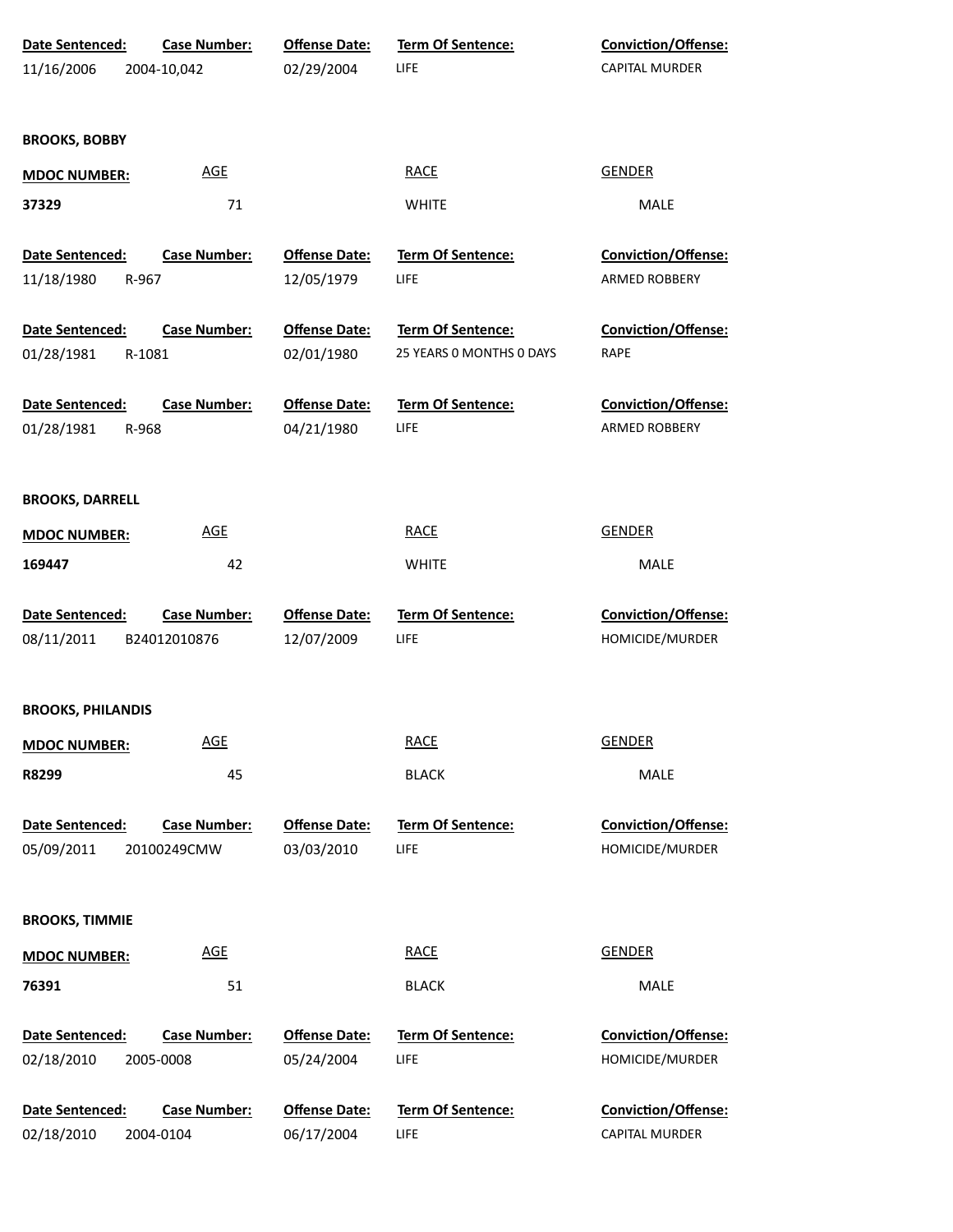| Date Sentenced:       | <b>Case Number:</b> | <b>Offense Date:</b> | Term Of Sentence:        | <b>Conviction/Offense:</b> |
|-----------------------|---------------------|----------------------|--------------------------|----------------------------|
| 01/22/2010            | 2005-0007           | 01/15/2005           | 1 YEARS O MONTHS O DAYS  | <b>ESCAPE-JAIL</b>         |
| <b>BROWN, AARON</b>   |                     |                      |                          |                            |
| <b>MDOC NUMBER:</b>   | <b>AGE</b>          |                      | <b>RACE</b>              | <b>GENDER</b>              |
| 56722                 | 54                  |                      | <b>BLACK</b>             | MALE                       |
| Date Sentenced:       | <b>Case Number:</b> | <b>Offense Date:</b> | Term Of Sentence:        | <b>Conviction/Offense:</b> |
| 09/19/1997            | B2401-97-00286      | 09/09/1996           | LIFE                     | AGGRAVATED ASSAULT         |
| Date Sentenced:       | <b>Case Number:</b> | <b>Offense Date:</b> | Term Of Sentence:        | <b>Conviction/Offense:</b> |
| 09/19/1997            | B2401-97-00286      | 09/09/1996           | LIFE                     | KIDNAP-                    |
| <b>BROWN, ANDREW</b>  |                     |                      |                          |                            |
| <b>MDOC NUMBER:</b>   | <b>AGE</b>          |                      | <b>RACE</b>              | <b>GENDER</b>              |
| 33440                 | 48                  |                      | <b>BLACK</b>             | MALE                       |
| Date Sentenced:       | <b>Case Number:</b> | <b>Offense Date:</b> | Term Of Sentence:        | Conviction/Offense:        |
| 01/21/2003            | DATACONV-2          | 08/24/2002           | 3 YEARS 0 MONTHS 0 DAYS  | POSSESSION WEAPON/FELON    |
| Date Sentenced:       | <b>Case Number:</b> | <b>Offense Date:</b> | Term Of Sentence:        | Conviction/Offense:        |
| 01/21/2003            | DATACONV-1          | 08/24/2002           | <b>LIFE</b>              | HOMICIDE/MURDER            |
| <b>BROWN, ANDY</b>    |                     |                      |                          |                            |
| <b>MDOC NUMBER:</b>   | <b>AGE</b>          |                      | <b>RACE</b>              | <b>GENDER</b>              |
| 185250                | 38                  |                      | <b>BLACK</b>             | <b>MALE</b>                |
| Date Sentenced:       | <b>Case Number:</b> | <b>Offense Date:</b> | <b>Term Of Sentence:</b> | <b>Conviction/Offense:</b> |
| 08/15/2013            | 2012000092          | 04/18/2012           | <b>LIFE</b>              | HOMICIDE/MURDER            |
| <b>BROWN, ANTHONY</b> |                     |                      |                          |                            |
| <b>MDOC NUMBER:</b>   | <b>AGE</b>          |                      | <b>RACE</b>              | <b>GENDER</b>              |
| 11451                 | 58                  |                      | <b>BLACK</b>             | MALE                       |
| Date Sentenced:       | <b>Case Number:</b> | <b>Offense Date:</b> | Term Of Sentence:        | <b>Conviction/Offense:</b> |
| 04/23/1984            | 1984-1014           | 12/04/1983           | 30 YEARS O MONTHS O DAYS | ARMED ROBBERY              |
| Date Sentenced:       | <b>Case Number:</b> | <b>Offense Date:</b> | Term Of Sentence:        | Conviction/Offense:        |
| 04/23/1984            | 1984-016            | 12/05/1983           | 20 YEARS 0 MONTHS 0 DAYS | AGGRAVATED ASSAULT         |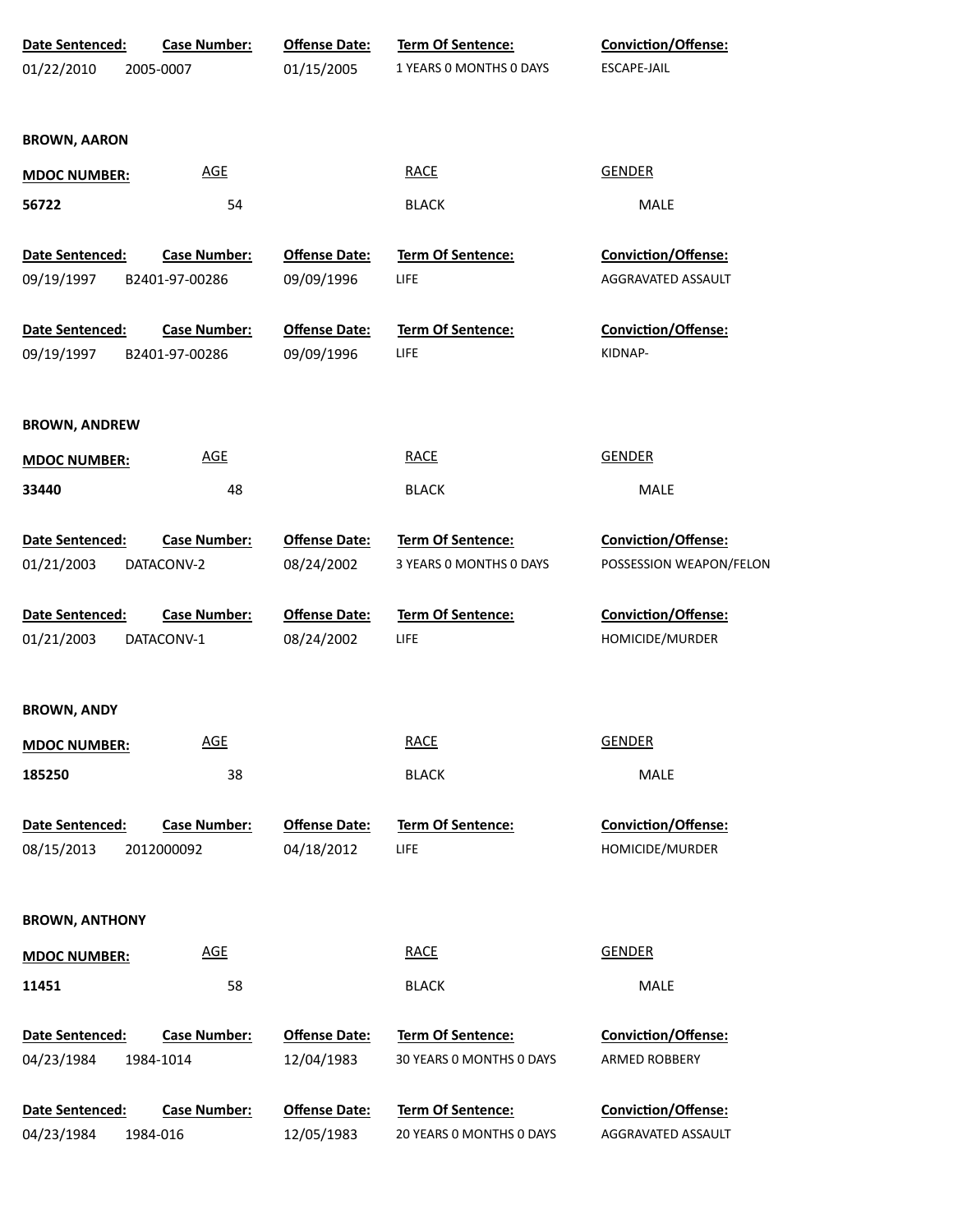| Date Sentenced:               | <b>Case Number:</b>          | <b>Offense Date:</b>               | Term Of Sentence:                             | Conviction/Offense:                 |
|-------------------------------|------------------------------|------------------------------------|-----------------------------------------------|-------------------------------------|
| 04/23/1984                    | 1984-1015                    | 12/05/1983                         | 30 YEARS 0 MONTHS 0 DAYS                      | ARMED ROBBERY                       |
| Date Sentenced:               | <b>Case Number:</b>          | <b>Offense Date:</b>               | Term Of Sentence:                             | Conviction/Offense:                 |
| 08/20/2004                    | 2002-10817                   | 05/18/2002                         | LIFE                                          | HOMICIDE/MURDER                     |
| <b>BROWN, CHERYL</b>          |                              |                                    |                                               |                                     |
| <b>MDOC NUMBER:</b>           | <b>AGE</b>                   |                                    | <b>RACE</b>                                   | <b>GENDER</b>                       |
| R7275                         | 54                           |                                    | <b>BLACK</b>                                  | <b>FEMALE</b>                       |
| Date Sentenced:               | <b>Case Number:</b>          | <b>Offense Date:</b>               | <b>Term Of Sentence:</b>                      | Conviction/Offense:                 |
| 12/03/1998                    | DATACONV-1                   |                                    | LIFE                                          | HOMICIDE/MURDER                     |
| <b>BROWN, CLARA</b>           |                              |                                    |                                               |                                     |
| <b>MDOC NUMBER:</b>           | <b>AGE</b>                   |                                    | <b>RACE</b>                                   | <b>GENDER</b>                       |
| L1009                         | 64                           |                                    | <b>BLACK</b>                                  | <b>FEMALE</b>                       |
| Date Sentenced:               | <b>Case Number:</b>          | <b>Offense Date:</b>               | <b>Term Of Sentence:</b>                      | Conviction/Offense:                 |
| 04/19/2002                    | DATACONV-1                   | 07/19/2001                         | LIFE                                          | HOMICIDE/MURDER                     |
| <b>BROWN, DENNIS</b>          |                              |                                    |                                               |                                     |
| <b>MDOC NUMBER:</b>           | <b>AGE</b>                   |                                    | <b>RACE</b>                                   | <b>GENDER</b>                       |
| W0779                         | 61                           |                                    | <b>BLACK</b>                                  | MALE                                |
| Date Sentenced:               | <b>Case Number:</b>          | <b>Offense Date:</b>               | <b>Term Of Sentence:</b>                      | <b>Conviction/Offense:</b>          |
| 08/03/2009                    | 2006023                      | 07/26/2005                         | 2 YEARS O MONTHS O DAYS                       | FAILURE TO REGISTER/SEX OFFENDER    |
| Date Sentenced:               | <b>Case Number:</b>          | <b>Offense Date:</b>               | <b>Term Of Sentence:</b>                      | <b>Conviction/Offense:</b>          |
| 08/03/2009                    | 2006229                      | 04/13/2006                         | 4 YEARS 0 MONTHS 0 DAYS                       | AGGRAVATED ASSAULT                  |
| Date Sentenced:               | <b>Case Number:</b>          | <b>Offense Date:</b>               | <b>Term Of Sentence:</b>                      | <b>Conviction/Offense:</b>          |
| 09/15/2011                    | 20090313 CT1                 | 07/04/2009                         | LIFE                                          | FONDLING A CHILD                    |
| <b>BROWN, ERIC</b>            |                              |                                    |                                               |                                     |
| <b>MDOC NUMBER:</b>           | <u>AGE</u>                   |                                    | <b>RACE</b>                                   | <b>GENDER</b>                       |
| K0577                         | 49                           |                                    | <b>BLACK</b>                                  | MALE                                |
| Date Sentenced:<br>11/29/1999 | <b>Case Number:</b><br>99100 | <b>Offense Date:</b><br>01/22/1999 | Term Of Sentence:<br>20 YEARS O MONTHS O DAYS | Conviction/Offense:<br>MANSLAUGHTER |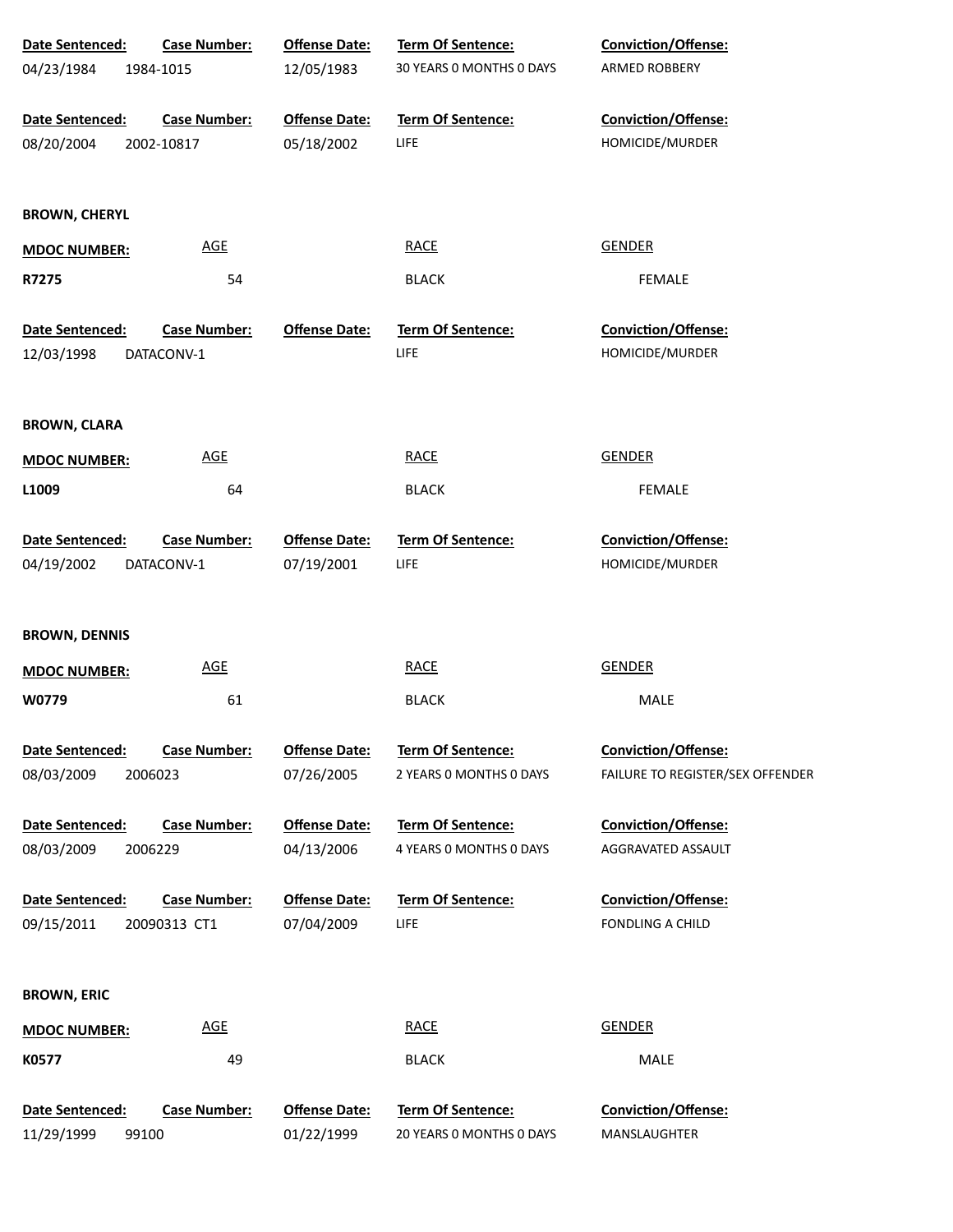| Date Sentenced:        | <b>Case Number:</b> | <b>Offense Date:</b> | Term Of Sentence:        | Conviction/Offense:                  |
|------------------------|---------------------|----------------------|--------------------------|--------------------------------------|
| 11/29/1999<br>99100    |                     | 01/22/1999           | LIFE                     | HOMICIDE/MURDER                      |
|                        |                     |                      |                          |                                      |
| <b>BROWN, FREDDIE</b>  |                     |                      |                          |                                      |
|                        |                     |                      |                          |                                      |
| <b>MDOC NUMBER:</b>    | <b>AGE</b>          |                      | <b>RACE</b>              | <b>GENDER</b>                        |
| 37547                  | 61                  |                      | <b>BLACK</b>             | MALE                                 |
| Date Sentenced:        | <b>Case Number:</b> | <b>Offense Date:</b> | <b>Term Of Sentence:</b> | <b>Conviction/Offense:</b>           |
| 06/11/1987             | 21,363              | 12/22/1985           | <b>LIFE</b>              | <b>ROBBERY</b>                       |
|                        |                     |                      |                          |                                      |
| Date Sentenced:        | <b>Case Number:</b> | <b>Offense Date:</b> | <b>Term Of Sentence:</b> | <b>Conviction/Offense:</b>           |
| 02/08/1988             | 22,298              | 12/10/1986           | <b>LIFE</b>              | AGGRAVATED ASSAULT                   |
|                        |                     |                      |                          |                                      |
| Date Sentenced:        | <b>Case Number:</b> | <b>Offense Date:</b> | <b>Term Of Sentence:</b> | <b>Conviction/Offense:</b>           |
| 02/08/1988             | 22,298              | 12/10/1986           | <b>LIFE</b>              | ARMED ROBBERY                        |
|                        |                     |                      |                          |                                      |
| Date Sentenced:        | <b>Case Number:</b> | <b>Offense Date:</b> | <b>Term Of Sentence:</b> | <b>Conviction/Offense:</b>           |
| 02/08/1988             | 22,298              | 12/10/1986           | <b>LIFE</b>              | KIDNAP-                              |
|                        |                     |                      |                          |                                      |
| <b>BROWN, JAMES</b>    |                     |                      |                          |                                      |
| <b>MDOC NUMBER:</b>    | <b>AGE</b>          |                      | <b>RACE</b>              | <b>GENDER</b>                        |
| L0161                  | 39                  |                      | <b>BLACK</b>             | <b>MALE</b>                          |
|                        |                     |                      |                          |                                      |
| <b>Date Sentenced:</b> | <b>Case Number:</b> | <b>Offense Date:</b> | <b>Term Of Sentence:</b> | <b>Conviction/Offense:</b>           |
| 01/17/2006             | 01-1-133-00         | 03/22/2001           | 1 YEARS O MONTHS O DAYS  | BURGLARY-OCCUPIED DWELLING           |
|                        |                     |                      |                          |                                      |
| Date Sentenced:        | <b>Case Number:</b> | <b>Offense Date:</b> | Term Of Sentence:        | Conviction/Offense:                  |
| 02/09/2006             | 05-0-009-00BBD      | 07/25/2004           | <b>LIFE</b>              | HOMICIDE/MURDER                      |
|                        |                     |                      |                          |                                      |
| <b>BROWN, JAMES</b>    |                     |                      |                          |                                      |
| <b>MDOC NUMBER:</b>    | <b>AGE</b>          |                      | <b>RACE</b>              | <b>GENDER</b>                        |
| R2694                  | 42                  |                      | <b>BLACK</b>             | <b>MALE</b>                          |
|                        |                     |                      |                          |                                      |
| Date Sentenced:        | <b>Case Number:</b> | <b>Offense Date:</b> | Term Of Sentence:        | Conviction/Offense:                  |
| 02/23/2016             | 2005-10020          | 04/02/2004           | 6 YEARS 0 MONTHS 0 DAYS  | BURGLARY LARCENY-UNOCCUPIED DWELLING |
|                        |                     |                      |                          |                                      |
| Date Sentenced:        | <b>Case Number:</b> | <b>Offense Date:</b> | Term Of Sentence:        | Conviction/Offense:                  |
| 08/30/2017             | 2016-10.376         | 02/03/2016           | LIFE                     | AGGRAVATED ASSAULT                   |
|                        |                     |                      |                          |                                      |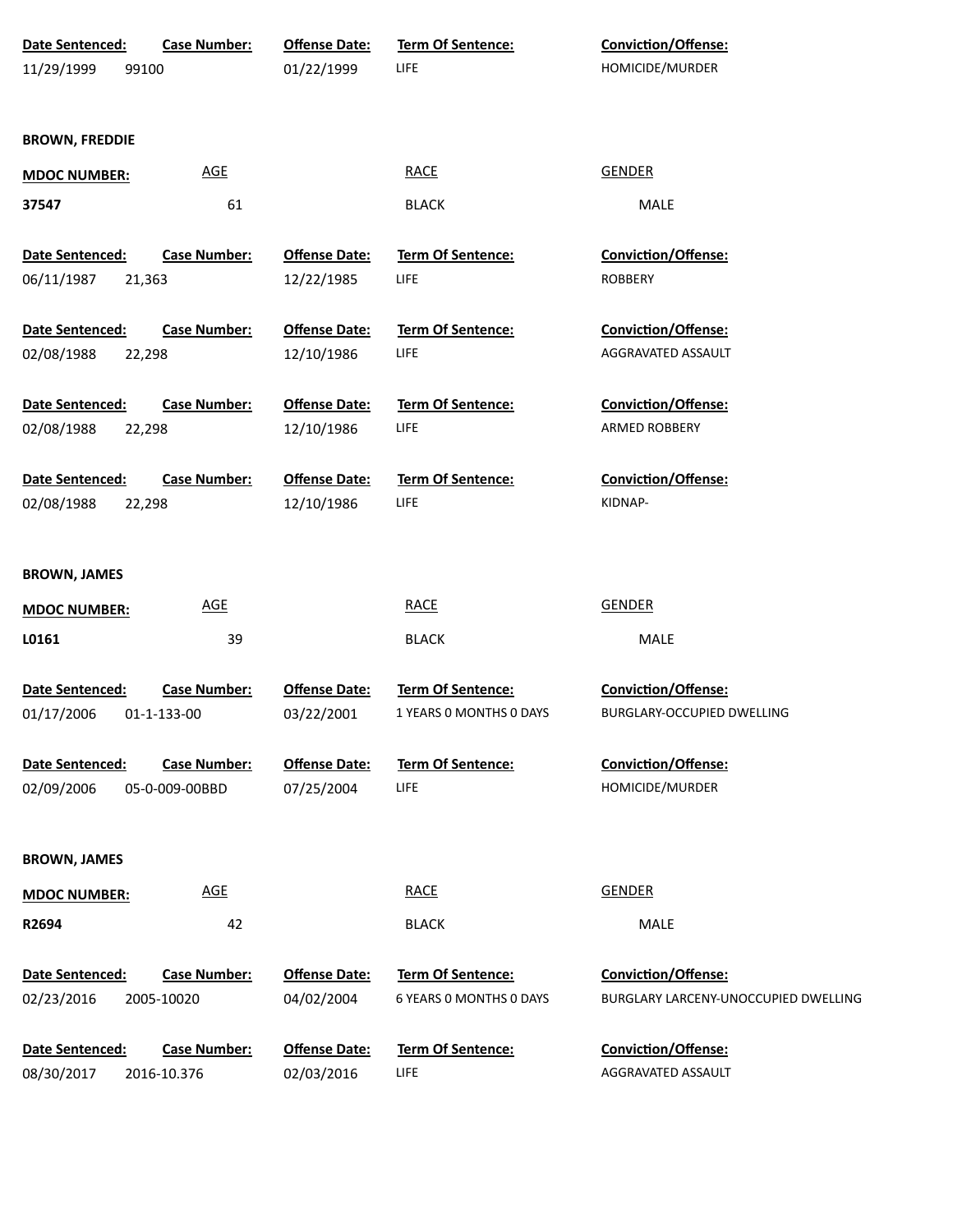| <b>MDOC NUMBER:</b>                     | <b>AGE</b>                         |                                    | <b>RACE</b>                                          | <b>GENDER</b>                                              |
|-----------------------------------------|------------------------------------|------------------------------------|------------------------------------------------------|------------------------------------------------------------|
| R7691                                   | 56                                 |                                    | <b>BLACK</b>                                         | MALE                                                       |
| Date Sentenced:<br>23,534<br>12/01/1998 | <b>Case Number:</b>                | <b>Offense Date:</b><br>03/30/1998 | Term Of Sentence:<br>10 YEARS 0 MONTHS 0 DAYS        | <b>Conviction/Offense:</b><br>AGGRAVATED ASSAULT           |
| Date Sentenced:<br>23,534<br>12/01/1998 | <b>Case Number:</b>                | <b>Offense Date:</b><br>03/30/1998 | Term Of Sentence:<br>LIFE                            | <b>Conviction/Offense:</b><br>HOMICIDE/MURDER              |
| <b>BROWN, JOHNNIE</b>                   |                                    |                                    |                                                      |                                                            |
| <b>MDOC NUMBER:</b>                     | <b>AGE</b>                         |                                    | <b>RACE</b>                                          | <b>GENDER</b>                                              |
| 08915                                   | 62                                 |                                    | <b>BLACK</b>                                         | MALE                                                       |
| Date Sentenced:<br>06/16/2000<br>99274  | <b>Case Number:</b>                | <b>Offense Date:</b><br>01/07/1999 | Term Of Sentence:<br>LIFE                            | Conviction/Offense:<br>BURGLARY-RESIDENTIAL                |
| Date Sentenced:<br>07/18/2000<br>990088 | <b>Case Number:</b>                | <b>Offense Date:</b><br>01/29/1999 | Term Of Sentence:<br>5 YEARS O MONTHS O DAYS         | Conviction/Offense:<br>POSSESS STOLEN PROP                 |
| Date Sentenced:<br>06/16/2000<br>99274  | <b>Case Number:</b>                | <b>Offense Date:</b><br>02/04/1999 | Term Of Sentence:<br>LIFE                            | Conviction/Offense:<br>POSSESSION WEAPON/FELON             |
| <b>BROWN, LOUIS</b>                     |                                    |                                    |                                                      |                                                            |
| <b>MDOC NUMBER:</b>                     | <b>AGE</b>                         |                                    | <b>RACE</b>                                          | <b>GENDER</b>                                              |
| 36718                                   | 47                                 |                                    | <b>BLACK</b>                                         | MALE                                                       |
| Date Sentenced:<br>02/09/2004           | <b>Case Number:</b><br>002536 CT1  | <b>Offense Date:</b><br>08/26/2002 | <b>Term Of Sentence:</b><br>20 YEARS 0 MONTHS 0 DAYS | <b>Conviction/Offense:</b><br>ARSON-RESID-ENDANGERED LIFE- |
| Date Sentenced:<br>02/09/2004           | <b>Case Number:</b><br>002536 CT 2 | <b>Offense Date:</b><br>08/26/2002 | <b>Term Of Sentence:</b><br>LIFE                     | <b>Conviction/Offense:</b><br>HOMICIDE/MURDER              |
| <b>BROWN, LOUIS</b>                     |                                    |                                    |                                                      |                                                            |
| <b>MDOC NUMBER:</b>                     | <b>AGE</b>                         |                                    | <b>RACE</b>                                          | <b>GENDER</b>                                              |
| 40090                                   | 57                                 |                                    | <b>BLACK</b>                                         | MALE                                                       |
| Date Sentenced:<br>11/12/1993           | <b>Case Number:</b><br>DATACONV-3  | <b>Offense Date:</b>               | Term Of Sentence:<br>30 YEARS 0 MONTHS 0 DAYS        | Conviction/Offense:<br>SEX ASSAULT                         |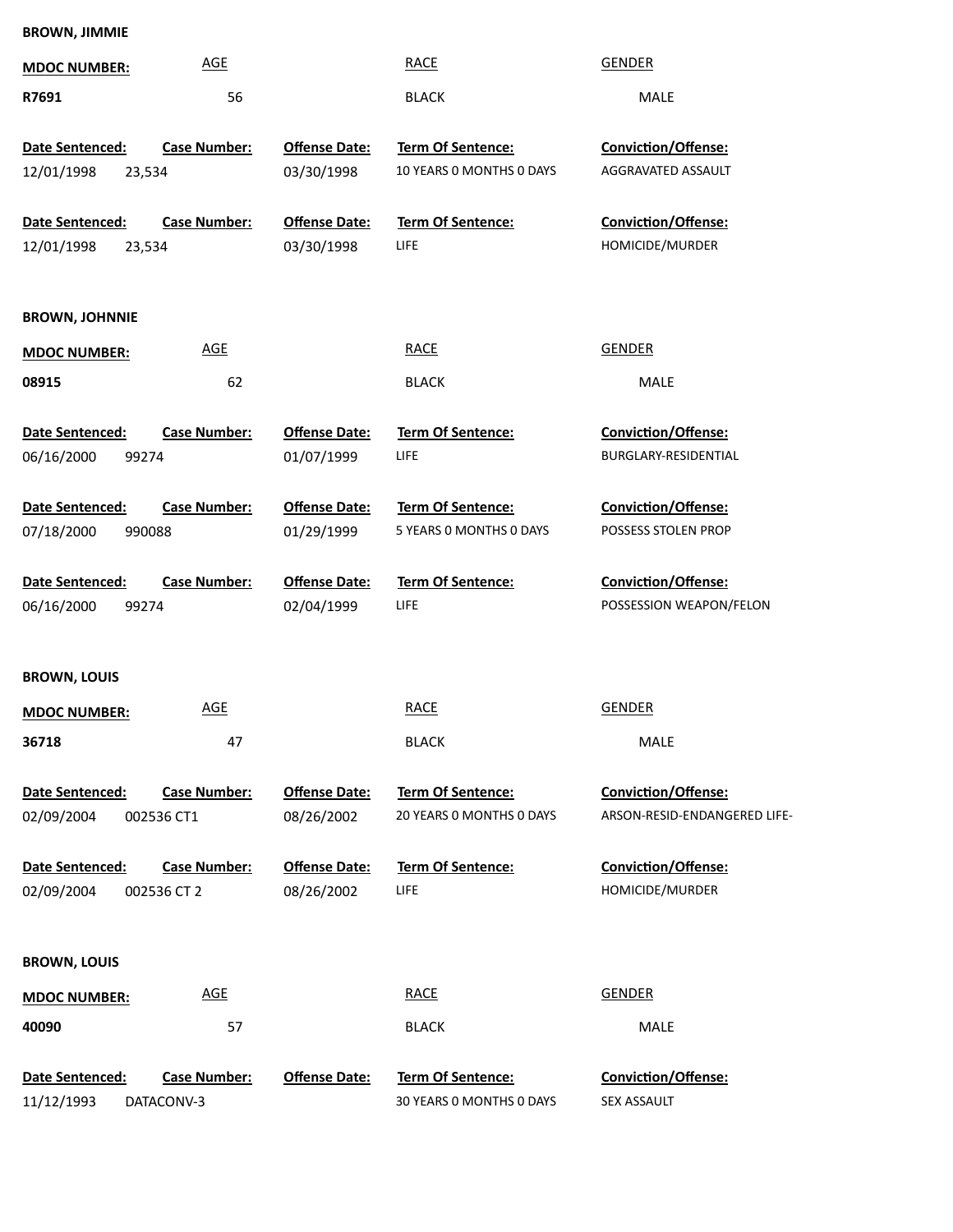| Date Sentenced:               | <b>Case Number:</b>                | <b>Offense Date:</b>               | Term Of Sentence:                | Conviction/Offense:                               |  |
|-------------------------------|------------------------------------|------------------------------------|----------------------------------|---------------------------------------------------|--|
| 11/12/1993                    | DATACONV-1                         |                                    | LIFE                             | <b>RAPE</b>                                       |  |
|                               |                                    |                                    |                                  |                                                   |  |
| Date Sentenced:               | <b>Case Number:</b>                | <b>Offense Date:</b>               | Term Of Sentence:                | Conviction/Offense:                               |  |
| 11/12/1993                    | DATACONV-2                         |                                    | LIFE                             | <b>ARMED ROBBERY</b>                              |  |
|                               |                                    |                                    |                                  |                                                   |  |
|                               |                                    |                                    |                                  |                                                   |  |
| <b>BROWN, MARK</b>            |                                    |                                    |                                  |                                                   |  |
| <b>MDOC NUMBER:</b>           | <b>AGE</b>                         |                                    | <b>RACE</b>                      | <b>GENDER</b>                                     |  |
| 65212                         | 46                                 |                                    | <b>BLACK</b>                     | <b>MALE</b>                                       |  |
|                               |                                    |                                    |                                  |                                                   |  |
| Date Sentenced:               | <b>Case Number:</b>                | <b>Offense Date:</b>               | Term Of Sentence:                | Conviction/Offense:                               |  |
| 11/19/2009                    | B24022006167                       | 07/06/2005                         | LIFE                             | CAPITAL MURDER                                    |  |
|                               |                                    |                                    |                                  |                                                   |  |
| Date Sentenced:               | <b>Case Number:</b>                | <b>Offense Date:</b>               | Term Of Sentence:                | Conviction/Offense:                               |  |
| 02/04/2013                    | B24012008586                       | 01/27/2008                         | 5 YEARS O MONTHS O DAYS          | ESCAPE-JAIL                                       |  |
|                               |                                    |                                    |                                  |                                                   |  |
| <b>BROWN, MIKIMIE</b>         |                                    |                                    |                                  |                                                   |  |
|                               | <b>AGE</b>                         |                                    | <b>RACE</b>                      | <b>GENDER</b>                                     |  |
| <b>MDOC NUMBER:</b>           |                                    |                                    |                                  |                                                   |  |
| 124488                        | 44                                 |                                    | <b>BLACK</b>                     | <b>FEMALE</b>                                     |  |
|                               |                                    |                                    |                                  |                                                   |  |
|                               |                                    |                                    |                                  |                                                   |  |
| Date Sentenced:               | <b>Case Number:</b>                | <b>Offense Date:</b>               | Term Of Sentence:                | <b>Conviction/Offense:</b>                        |  |
| 10/24/2006                    | K00-0333 E                         | 12/12/2000                         | 2 YEARS 0 MONTHS 0 DAYS          | ARSON-                                            |  |
|                               |                                    |                                    |                                  |                                                   |  |
| Date Sentenced:               | <b>Case Number:</b>                | <b>Offense Date:</b>               | Term Of Sentence:                | Conviction/Offense:                               |  |
| 10/24/2006                    | K00-0333 E                         | 12/12/2000                         | <b>LIFE</b>                      | HOMICIDE/MURDER                                   |  |
|                               |                                    |                                    |                                  |                                                   |  |
| <b>BROWN, OLIVER</b>          |                                    |                                    |                                  |                                                   |  |
|                               | <u>AGE</u>                         |                                    | <b>RACE</b>                      | <b>GENDER</b>                                     |  |
| <b>MDOC NUMBER:</b>           |                                    |                                    |                                  |                                                   |  |
| 79109                         | 47                                 |                                    | <b>BLACK</b>                     | <b>MALE</b>                                       |  |
|                               |                                    |                                    |                                  |                                                   |  |
| Date Sentenced:<br>11/26/2018 | <b>Case Number:</b><br>2018-0009CR | <b>Offense Date:</b><br>08/12/2017 | <b>Term Of Sentence:</b><br>LIFE | <b>Conviction/Offense:</b><br><b>MANSLAUGHTER</b> |  |
|                               |                                    |                                    |                                  |                                                   |  |
|                               |                                    |                                    |                                  |                                                   |  |
| <b>BROWN, PATRICIA</b>        |                                    |                                    |                                  |                                                   |  |
| <b>MDOC NUMBER:</b>           | <b>AGE</b>                         |                                    | <b>RACE</b>                      | <b>GENDER</b>                                     |  |
| 39555                         | 57                                 |                                    | <b>WHITE</b>                     | <b>FEMALE</b>                                     |  |
|                               |                                    |                                    |                                  |                                                   |  |
| Date Sentenced:               | <b>Case Number:</b>                | <b>Offense Date:</b>               | <b>Term Of Sentence:</b>         | <b>Conviction/Offense:</b>                        |  |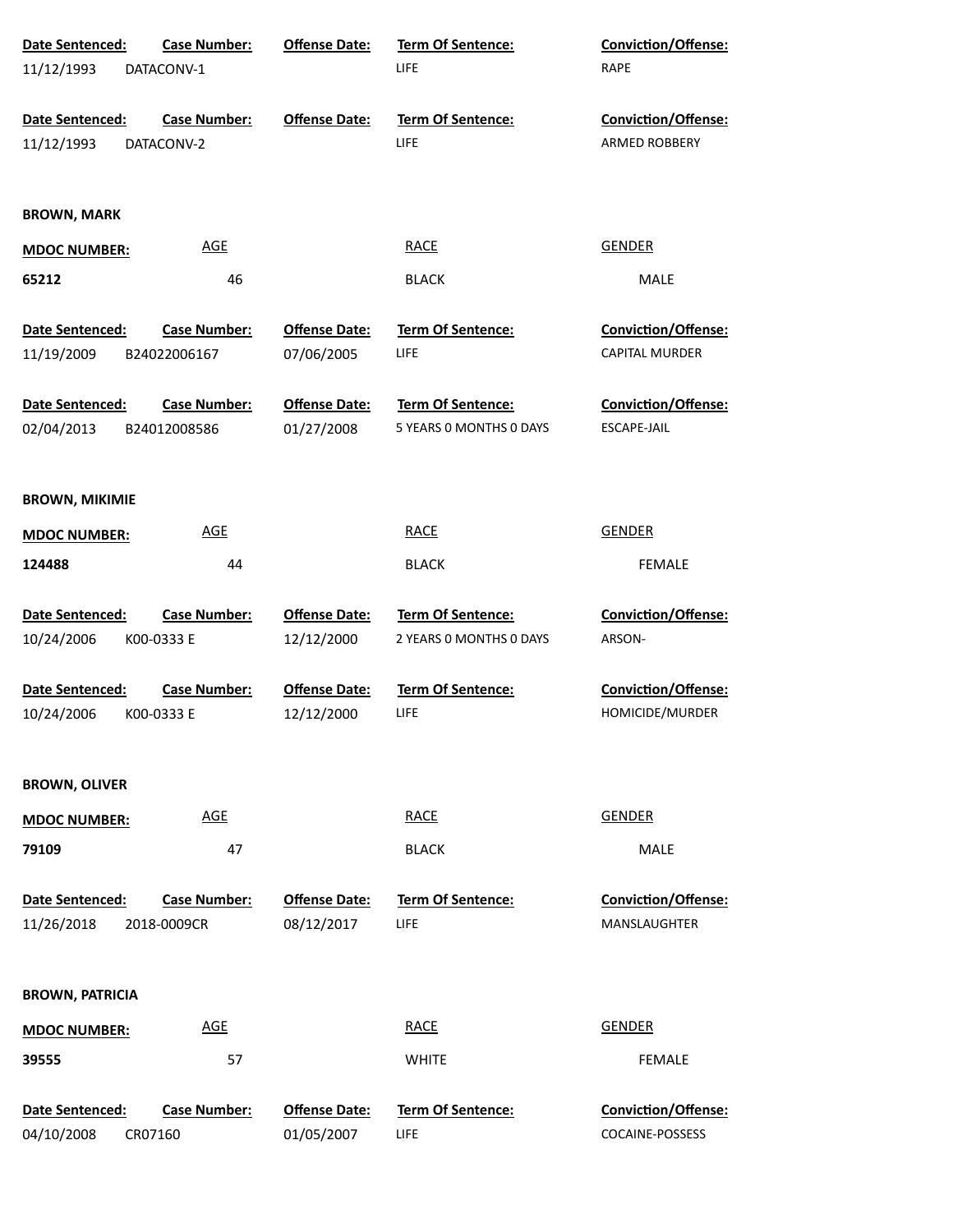**BROWN, ROBERT**

| <b>MDOC NUMBER:</b>      | <b>AGE</b>          |                      | <b>RACE</b>                                   | <b>GENDER</b>                                      |
|--------------------------|---------------------|----------------------|-----------------------------------------------|----------------------------------------------------|
| K0987                    | 41                  |                      | <b>BLACK</b>                                  | MALE                                               |
|                          |                     |                      |                                               |                                                    |
| Date Sentenced:          | <b>Case Number:</b> | <b>Offense Date:</b> | Term Of Sentence:<br>45 YEARS O MONTHS O DAYS | <b>Conviction/Offense:</b><br><b>ARMED ROBBERY</b> |
| 10/11/1999               | DATACONV-2          | 04/16/1998           |                                               |                                                    |
| Date Sentenced:          | <b>Case Number:</b> | <b>Offense Date:</b> | <b>Term Of Sentence:</b>                      | <b>Conviction/Offense:</b>                         |
| 12/11/1999               | DATACONV-1          | 04/16/1998           | LIFE                                          | HOMICIDE/MURDER                                    |
|                          |                     |                      |                                               |                                                    |
| <b>BROWN, STEVEN</b>     |                     |                      |                                               |                                                    |
| <b>MDOC NUMBER:</b>      | <b>AGE</b>          |                      | <b>RACE</b>                                   | <b>GENDER</b>                                      |
| 187702                   | 63                  |                      | <b>WHITE</b>                                  | MALE                                               |
|                          |                     |                      |                                               |                                                    |
| Date Sentenced:          | <b>Case Number:</b> | <b>Offense Date:</b> | Term Of Sentence:                             | Conviction/Offense:                                |
| 12/02/2013               | 2012-10,742         | 08/08/2012           | 3 YEARS 0 MONTHS 0 DAYS                       | ARSON 3RD DEGREE                                   |
| Date Sentenced:          | <b>Case Number:</b> | <b>Offense Date:</b> | Term Of Sentence:                             | Conviction/Offense:                                |
| 12/02/2013               | 2012-10,594         | 08/08/2012           | LIFE                                          | CAPITAL MURDER                                     |
|                          |                     |                      |                                               |                                                    |
| <b>BROWN, TRAVON</b>     |                     |                      |                                               |                                                    |
| <b>MDOC NUMBER:</b>      | <b>AGE</b>          |                      | <b>RACE</b>                                   | <b>GENDER</b>                                      |
| 187151                   | 36                  |                      | <b>BLACK</b>                                  | MALE                                               |
|                          |                     |                      |                                               |                                                    |
| Date Sentenced:          | <b>Case Number:</b> | <b>Offense Date:</b> | <b>Term Of Sentence:</b>                      | <b>Conviction/Offense:</b>                         |
| 11/07/2013<br>12521      |                     | 09/28/2011           | LIFE                                          | HOMICIDE/MURDER                                    |
|                          |                     |                      |                                               |                                                    |
| <b>BROWN, WILLIAM</b>    |                     |                      |                                               |                                                    |
| <b>MDOC NUMBER:</b>      | <b>AGE</b>          |                      | <b>RACE</b>                                   | <b>GENDER</b>                                      |
| 130085                   | 48                  |                      | <b>WHITE</b>                                  | <b>MALE</b>                                        |
|                          |                     |                      |                                               |                                                    |
| <b>Date Sentenced:</b>   | <b>Case Number:</b> | <b>Offense Date:</b> | <b>Term Of Sentence:</b>                      | Conviction/Offense:                                |
| 06/08/2007               | 060122CRP           | 10/14/2005           | LIFE                                          | HOMICIDE/MURDER                                    |
|                          |                     |                      |                                               |                                                    |
| <b>BROWNLEE, LATORIA</b> |                     |                      |                                               |                                                    |
| <b>MDOC NUMBER:</b>      | <b>AGE</b>          |                      | <b>RACE</b>                                   | <b>GENDER</b>                                      |
| M6969                    | 40                  |                      | <b>BLACK</b>                                  | FEMALE                                             |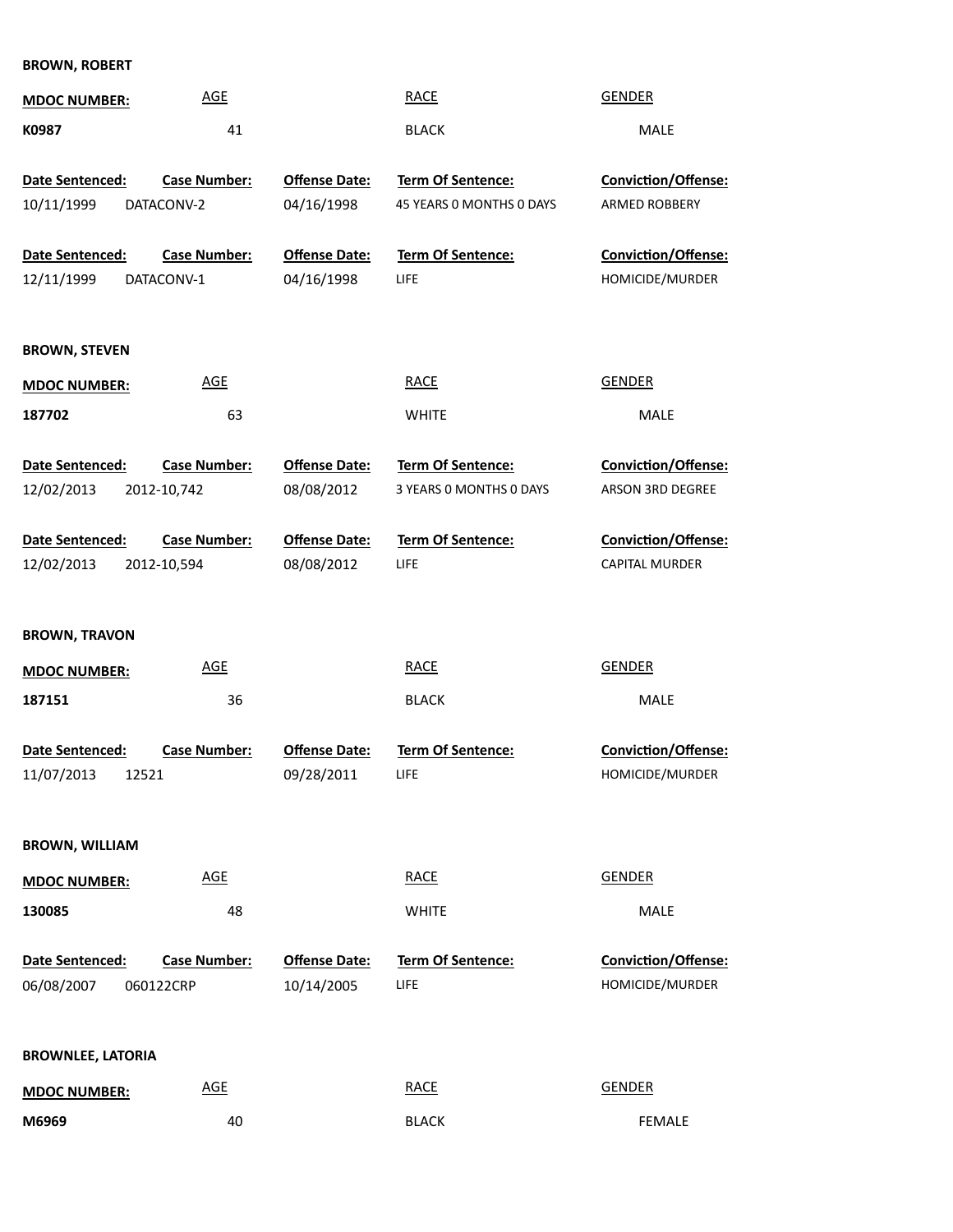| Date Sentenced:         | <b>Case Number:</b> | <b>Offense Date:</b> | Term Of Sentence:        | <b>Conviction/Offense:</b> |  |
|-------------------------|---------------------|----------------------|--------------------------|----------------------------|--|
| 04/07/2020              | 2018-045            | 11/23/2017           | LIFE                     | HOMICIDE/MURDER            |  |
|                         |                     |                      |                          |                            |  |
| <b>BRUCE, ERIC</b>      |                     |                      |                          |                            |  |
| <b>MDOC NUMBER:</b>     | <b>AGE</b>          |                      | <b>RACE</b>              | <b>GENDER</b>              |  |
| 67213                   | 48                  |                      | <b>BLACK</b>             | <b>MALE</b>                |  |
|                         |                     |                      |                          |                            |  |
| Date Sentenced:         | <b>Case Number:</b> | <b>Offense Date:</b> | Term Of Sentence:        | Conviction/Offense:        |  |
| 11/15/1996              | DATACONV-1          |                      | LIFE                     | HOMICIDE/MURDER            |  |
|                         |                     |                      |                          |                            |  |
| <b>BRYANT, CHANEETA</b> |                     |                      |                          |                            |  |
| <b>MDOC NUMBER:</b>     | <b>AGE</b>          |                      | <b>RACE</b>              | <b>GENDER</b>              |  |
| 212759                  | 32                  |                      | <b>BLACK</b>             | <b>FEMALE</b>              |  |
|                         |                     |                      |                          |                            |  |
| Date Sentenced:         | <b>Case Number:</b> | <b>Offense Date:</b> | Term Of Sentence:        | Conviction/Offense:        |  |
| 10/13/2017              | 46-17CR-069CM       | 06/10/2016           | LIFE                     | HOMICIDE/MURDER            |  |
|                         |                     |                      |                          |                            |  |
| <b>BRYANT, COREY</b>    |                     |                      |                          |                            |  |
| <b>MDOC NUMBER:</b>     | <b>AGE</b>          |                      | <b>RACE</b>              | <b>GENDER</b>              |  |
| 105174                  | 38                  |                      | <b>BLACK</b>             | MALE                       |  |
|                         |                     |                      |                          |                            |  |
| Date Sentenced:         | <b>Case Number:</b> | <b>Offense Date:</b> | Term Of Sentence:        | Conviction/Offense:        |  |
| 07/22/2004              | 02-0-947-02 TTG     | 06/25/2002           | 30 YEARS 0 MONTHS 0 DAYS | ARMED ROBBERY              |  |
| Date Sentenced:         | <b>Case Number:</b> | <b>Offense Date:</b> | Term Of Sentence:        | Conviction/Offense:        |  |
| 07/22/2004              | 02-0-947-01 TTG     | 06/25/2002           | LIFE                     | CAPITAL MURDER             |  |
|                         |                     |                      |                          |                            |  |
|                         |                     |                      |                          |                            |  |
| <b>BRYANT, DAREOUS</b>  |                     |                      |                          |                            |  |
| <b>MDOC NUMBER:</b>     | <b>AGE</b>          |                      | <b>RACE</b>              | <b>GENDER</b>              |  |
| 178249                  | 41                  |                      | <b>BLACK</b>             | MALE                       |  |
|                         |                     |                      |                          |                            |  |
| Date Sentenced:         | <b>Case Number:</b> | <b>Offense Date:</b> | Term Of Sentence:        | <b>Conviction/Offense:</b> |  |
| 09/13/2012              | 2009049             | 05/02/2009           | LIFE                     | HOMICIDE/MURDER            |  |
|                         |                     |                      |                          |                            |  |
| <b>BRYANT, DEMARCUS</b> |                     |                      |                          |                            |  |
| <b>MDOC NUMBER:</b>     | <b>AGE</b>          |                      | <b>RACE</b>              | <b>GENDER</b>              |  |
| 226676                  | 27                  |                      | <b>BLACK</b>             | MALE                       |  |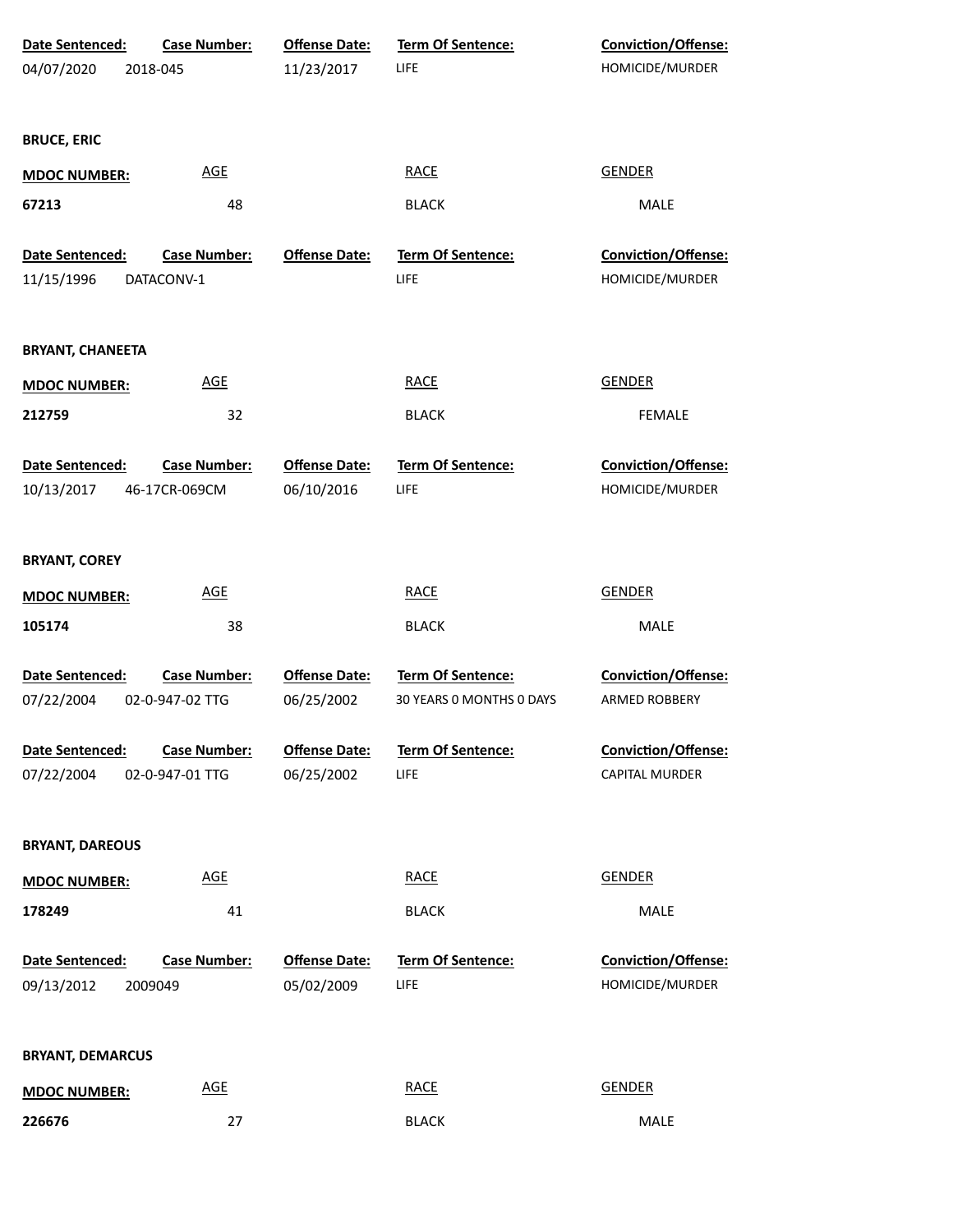| Date Sentenced:        | <b>Case Number:</b> | <b>Offense Date:</b> | <b>Term Of Sentence:</b> | Conviction/Offense:                      |
|------------------------|---------------------|----------------------|--------------------------|------------------------------------------|
| 11/20/2019             | 2016-0021           | 05/12/2015           | <b>LIFE</b>              | HOMICIDE/MURDER                          |
|                        |                     |                      |                          |                                          |
| <b>BRYANT, DIANE</b>   |                     |                      |                          |                                          |
| <b>MDOC NUMBER:</b>    | <b>AGE</b>          |                      | <b>RACE</b>              | <b>GENDER</b>                            |
| R2918                  | 50                  |                      | <b>WHITE</b>             | <b>FEMALE</b>                            |
|                        |                     |                      |                          |                                          |
| Date Sentenced:        | <b>Case Number:</b> | <b>Offense Date:</b> | <b>Term Of Sentence:</b> | Conviction/Offense:                      |
| 10/21/1997             | 15,382A             | 07/29/1996           | <b>LIFE</b>              | HOMICIDE/MURDER                          |
|                        |                     |                      |                          |                                          |
| <b>BRYANT, WILLIAM</b> |                     |                      |                          |                                          |
| <b>MDOC NUMBER:</b>    | <b>AGE</b>          |                      | <b>RACE</b>              | <b>GENDER</b>                            |
| 220097                 | 52                  |                      | <b>WHITE</b>             | <b>MALE</b>                              |
|                        |                     |                      |                          |                                          |
| Date Sentenced:        | <b>Case Number:</b> | <b>Offense Date:</b> | <b>Term Of Sentence:</b> | Conviction/Offense:                      |
| 11/05/2018             | B2401-2018-135      | 04/30/2017           | <b>LIFE</b>              | HOMICIDE/MURDER                          |
|                        |                     |                      |                          |                                          |
| <b>BUCKLEY, BOBBY</b>  |                     |                      |                          |                                          |
| <b>MDOC NUMBER:</b>    | <b>AGE</b>          |                      | <b>RACE</b>              | <b>GENDER</b>                            |
| R9903                  | 46                  |                      | <b>BLACK</b>             | MALE                                     |
|                        |                     |                      |                          |                                          |
| Date Sentenced:        | <b>Case Number:</b> | <b>Offense Date:</b> | Term Of Sentence:        | Conviction/Offense:                      |
| 08/09/1999             | DATACONV-1          | 09/22/1998           | <b>LIFE</b>              | HOMICIDE/MURDER                          |
|                        |                     |                      |                          |                                          |
| <b>BUFFORD, ROBERT</b> |                     |                      |                          |                                          |
| <b>MDOC NUMBER:</b>    | <b>AGE</b>          |                      | <b>RACE</b>              | <b>GENDER</b>                            |
| 118983                 | 33                  |                      | <b>BLACK</b>             | MALE                                     |
|                        |                     |                      |                          |                                          |
| Date Sentenced:        | <b>Case Number:</b> | <b>Offense Date:</b> | <b>Term Of Sentence:</b> | <b>Conviction/Offense:</b>               |
| 09/17/2013             | 11-1-330-JAW        | 07/05/2011           | 10 YEARS 0 MONTHS 0 DAYS | POSSESSION OF FIREARM BY CONVICTED FELON |
| Date Sentenced:        | <b>Case Number:</b> | <b>Offense Date:</b> | <b>Term Of Sentence:</b> | Conviction/Offense:                      |
| 09/17/2013             | 11-1-330-JAW        | 07/05/2011           | <b>LIFE</b>              | HOMICIDE/MURDER                          |
|                        |                     |                      |                          |                                          |
|                        |                     |                      |                          |                                          |
| <b>BULLINS, WILLIE</b> |                     |                      |                          |                                          |
| <b>MDOC NUMBER:</b>    | <b>AGE</b>          |                      | <b>RACE</b>              | <b>GENDER</b>                            |
| 21938                  | 72                  |                      | <b>BLACK</b>             | MALE                                     |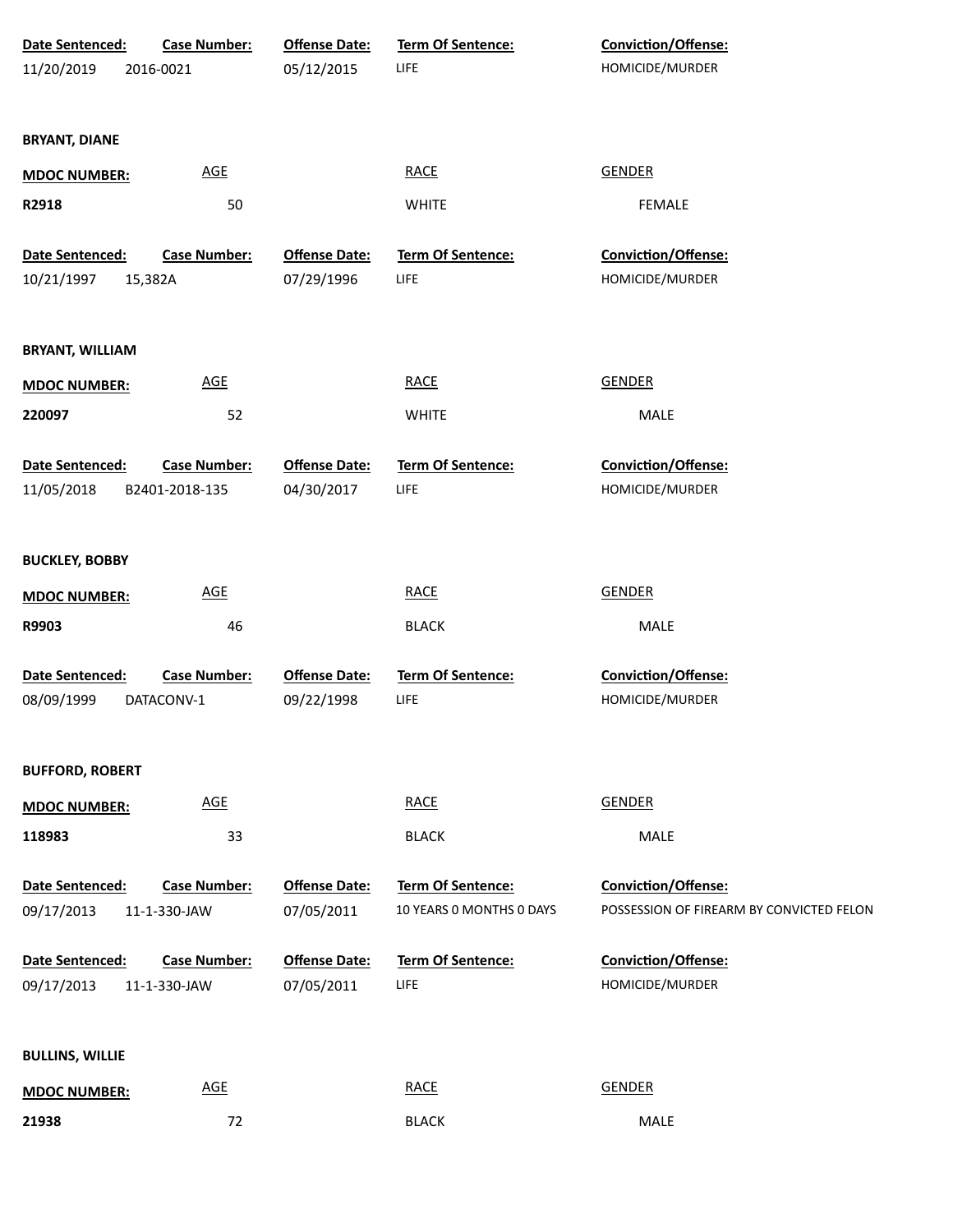| Date Sentenced:        | <b>Case Number:</b> | <b>Offense Date:</b> | Term Of Sentence:        | Conviction/Offense:        |
|------------------------|---------------------|----------------------|--------------------------|----------------------------|
| 07/14/1995             | DATACONV-3          |                      | 20 YEARS O MONTHS O DAYS | AGGRAVATED ASSAULT         |
|                        |                     |                      |                          |                            |
| Date Sentenced:        | <b>Case Number:</b> | <b>Offense Date:</b> | Term Of Sentence:        | <b>Conviction/Offense:</b> |
| 07/14/1995             | DATACONV-1          |                      | LIFE                     | HOMICIDE/MURDER            |
|                        |                     |                      |                          |                            |
| Date Sentenced:        | <b>Case Number:</b> | <b>Offense Date:</b> | Term Of Sentence:        | Conviction/Offense:        |
| 07/14/1995             | DATACONV-2          |                      | LIFE                     | HOMICIDE/MURDER            |
|                        |                     |                      |                          |                            |
|                        |                     |                      |                          |                            |
| <b>BULLOCK, JOSEPH</b> |                     |                      |                          |                            |
| <b>MDOC NUMBER:</b>    | <b>AGE</b>          |                      | <b>RACE</b>              | <b>GENDER</b>              |
| L7248                  | 39                  |                      | <b>WHITE</b>             | <b>MALE</b>                |
|                        |                     |                      |                          |                            |
| Date Sentenced:        | <b>Case Number:</b> | <b>Offense Date:</b> | Term Of Sentence:        | Conviction/Offense:        |
| 08/22/2003             | DATACONV-1          | 04/16/2002           | LIFE                     | HOMICIDE/MURDER            |
|                        |                     |                      |                          |                            |
|                        |                     |                      |                          |                            |
| <b>BUNCH, BRANDON</b>  |                     |                      |                          |                            |
|                        | <b>AGE</b>          |                      | <b>RACE</b>              | <b>GENDER</b>              |
| <b>MDOC NUMBER:</b>    |                     |                      |                          |                            |
| N4312                  | 38                  |                      | <b>WHITE</b>             | MALE                       |
|                        |                     |                      |                          |                            |
| Date Sentenced:        | <b>Case Number:</b> | <b>Offense Date:</b> | Term Of Sentence:        | <b>Conviction/Offense:</b> |
| 01/25/2012<br>03213K   |                     | 12/12/2002           | 14 YEARS O MONTHS O DAYS | <b>ARMED ROBBERY</b>       |
|                        |                     |                      |                          |                            |
| Date Sentenced:        | <b>Case Number:</b> | <b>Offense Date:</b> | Term Of Sentence:        | <b>Conviction/Offense:</b> |
| 01/25/2012<br>1147K    |                     | 10/31/2010           | LIFE                     | <b>BURGLARY-VEHICLE</b>    |
|                        |                     |                      |                          |                            |
| <b>Date Sentenced:</b> | <b>Case Number:</b> | <b>Offense Date:</b> | <b>Term Of Sentence:</b> | <b>Conviction/Offense:</b> |
| 01/25/2012<br>1147K    |                     | 11/01/2010           | LIFE                     | <b>BURGLARY-VEHICLE</b>    |
| Date Sentenced:        | <b>Case Number:</b> | <b>Offense Date:</b> | <b>Term Of Sentence:</b> | <b>Conviction/Offense:</b> |
| 01/25/2012<br>1147K    |                     | 11/03/2010           | LIFE                     | <b>BURGLARY-VEHICLE</b>    |
|                        |                     |                      |                          |                            |
| Date Sentenced:        | <b>Case Number:</b> | <b>Offense Date:</b> | <b>Term Of Sentence:</b> | <b>Conviction/Offense:</b> |
| 01/25/2012<br>1147K    |                     | 11/04/2010           | <b>LIFE</b>              | <b>BURGLARY-VEHICLE</b>    |
|                        |                     |                      |                          |                            |
|                        |                     |                      |                          |                            |
| <b>BURGESS, MARK</b>   |                     |                      |                          |                            |
|                        | <b>AGE</b>          |                      | <b>RACE</b>              | <b>GENDER</b>              |
| <b>MDOC NUMBER:</b>    |                     |                      |                          |                            |
| 77647                  | 57                  |                      | <b>WHITE</b>             | MALE                       |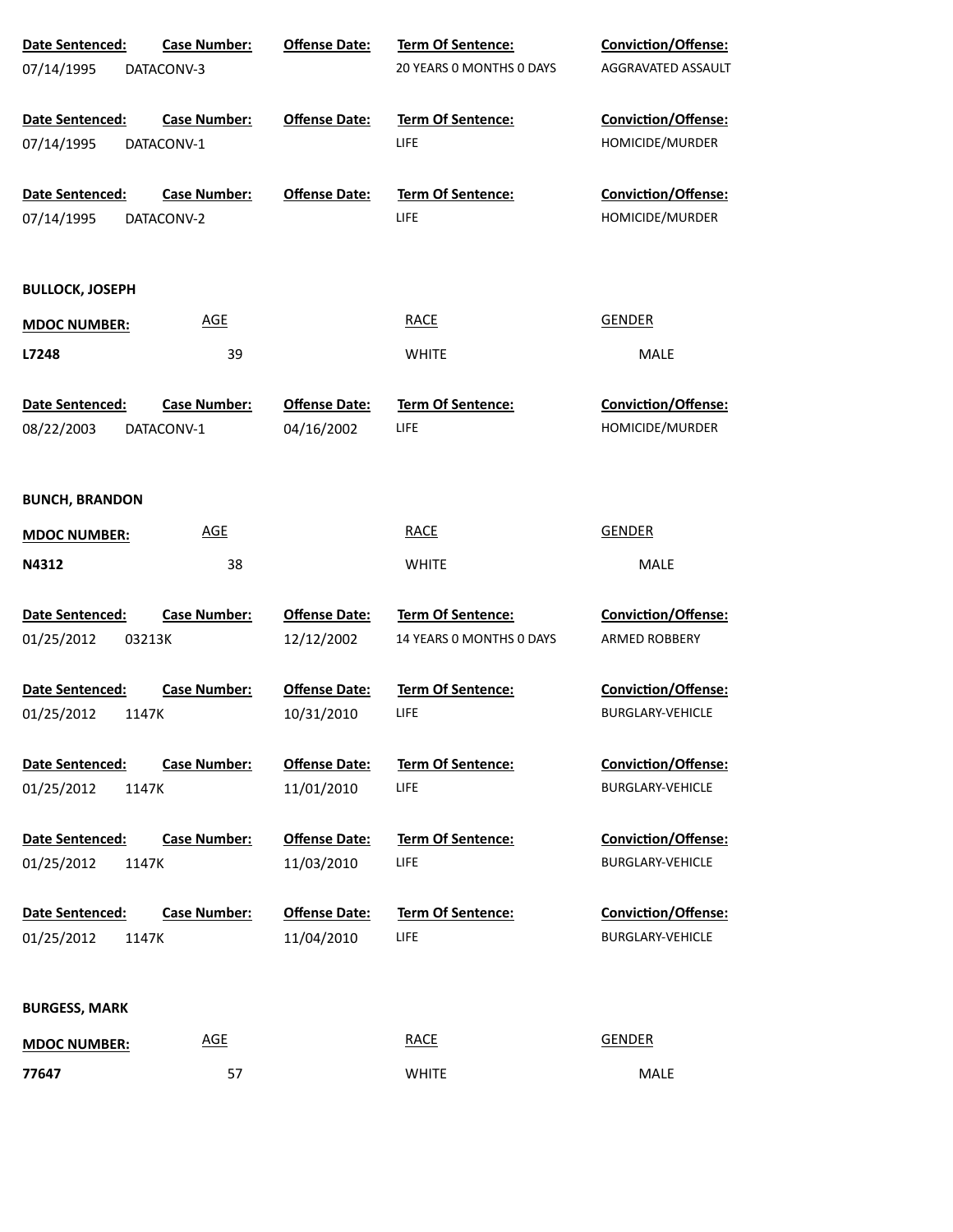| Date Sentenced:         | <b>Case Number:</b> | <b>Offense Date:</b> | <b>Term Of Sentence:</b> | Conviction/Offense:          |
|-------------------------|---------------------|----------------------|--------------------------|------------------------------|
| 08/12/2005<br>03-328    |                     | 06/08/2003           | 3 YEARS 0 MONTHS 0 DAYS  | <b>GRAND LARCENY</b>         |
| Date Sentenced:         | <b>Case Number:</b> | <b>Offense Date:</b> | <b>Term Of Sentence:</b> | Conviction/Offense:          |
| 11/03/2005<br>05-523    |                     | 07/08/2005           | <b>LIFE</b>              | BURGLARY-RESIDENTIAL         |
| <b>BURNS, TIMOTHY</b>   |                     |                      |                          |                              |
| <b>MDOC NUMBER:</b>     | <b>AGE</b>          |                      | <b>RACE</b>              | <b>GENDER</b>                |
| 94842                   | 50                  |                      | <b>BLACK</b>             | MALE                         |
| Date Sentenced:         | <b>Case Number:</b> | <b>Offense Date:</b> | Term Of Sentence:        | Conviction/Offense:          |
| 10/03/2014              | 20140089CR          | 11/01/2013           | <b>LIFE</b>              | CAPITAL MURDER               |
| <b>BURRELL, FREDDIE</b> |                     |                      |                          |                              |
| <b>MDOC NUMBER:</b>     | <b>AGE</b>          |                      | <b>RACE</b>              | GENDER                       |
| 71917                   | 59                  |                      | <b>BLACK</b>             | MALE                         |
| Date Sentenced:         | <b>Case Number:</b> | <b>Offense Date:</b> | Term Of Sentence:        | Conviction/Offense:          |
| 01/21/2000<br>6835-2    |                     | 02/22/1996           | 6 YEARS O MONTHS O DAYS  | SALE OF CONTROLLED SUBSTANCE |
| Date Sentenced:         | <b>Case Number:</b> | <b>Offense Date:</b> | Term Of Sentence:        | Conviction/Offense:          |
| 02/27/1997<br>6720      |                     | 02/28/1996           | <b>LIFE</b>              | COCAINE-SELL                 |
| <b>BURTON, WALTER</b>   |                     |                      |                          |                              |
| <b>MDOC NUMBER:</b>     | <b>AGE</b>          |                      | <b>RACE</b>              | GENDER                       |
| 23902                   | 46                  |                      | <b>BLACK</b>             | MALE                         |
| Date Sentenced:         | <b>Case Number:</b> | <b>Offense Date:</b> | <b>Term Of Sentence:</b> | Conviction/Offense:          |
| 10/22/2012<br>23754     |                     | 09/27/2011           | LIFE                     | <b>CAPITAL MURDER</b>        |
| <b>BUSBY, ROBERT</b>    |                     |                      |                          |                              |
| <b>MDOC NUMBER:</b>     | <b>AGE</b>          |                      | <b>RACE</b>              | <b>GENDER</b>                |
| 146405                  | 34                  |                      | <b>WHITE</b>             | MALE                         |
| Date Sentenced:         | <b>Case Number:</b> | <b>Offense Date:</b> | Term Of Sentence:        | <b>Conviction/Offense:</b>   |
| 03/14/2016<br>27102     |                     | 10/05/2015           | 30 YEARS 0 MONTHS 0 DAYS | AGGRAV ASSLT-POL OFF-WEAPON  |
| Date Sentenced:         | <b>Case Number:</b> | <b>Offense Date:</b> | Term Of Sentence:        | Conviction/Offense:          |
| 03/14/2016<br>27102     |                     | 10/05/2015           | LIFE                     | HOMICIDE/MURDER              |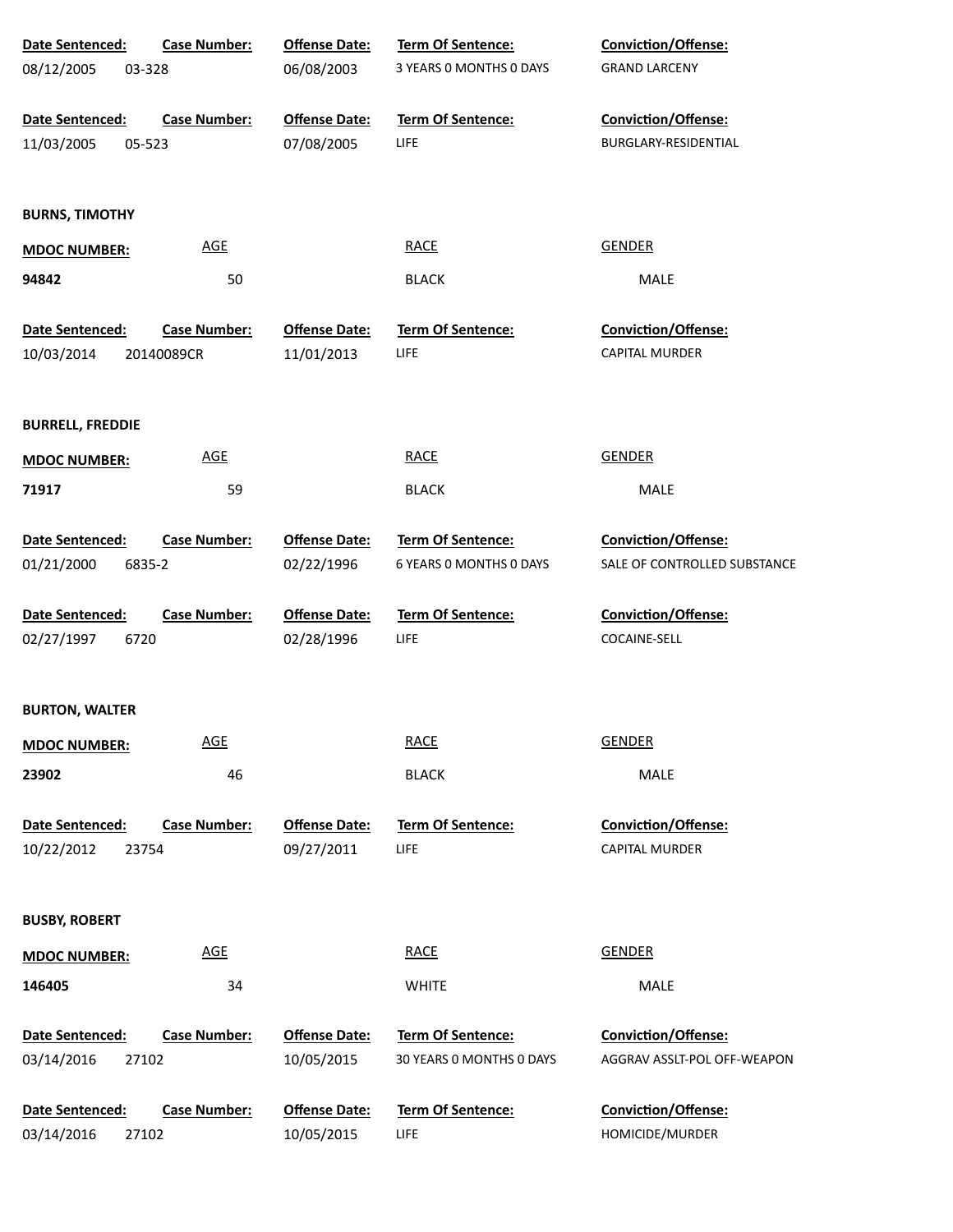**BUSH, KANNYNE**

| <b>MDOC NUMBER:</b>                  | <b>AGE</b>                             |                                    | <b>RACE</b>                                   | <b>GENDER</b>                                 |  |
|--------------------------------------|----------------------------------------|------------------------------------|-----------------------------------------------|-----------------------------------------------|--|
| 89646                                | 45                                     |                                    | <b>BLACK</b>                                  | <b>MALE</b>                                   |  |
| <b>Date Sentenced:</b><br>10/18/2002 | <b>Case Number:</b><br>DATACONV-1      | <b>Offense Date:</b><br>12/13/1999 | Term Of Sentence:<br>LIFE                     | Conviction/Offense:<br>CAPITAL MURDER         |  |
| <b>BUTLER, TERRY</b>                 |                                        |                                    |                                               |                                               |  |
| <b>MDOC NUMBER:</b>                  | <b>AGE</b>                             |                                    | <b>RACE</b>                                   | <b>GENDER</b>                                 |  |
| 84150                                | 44                                     |                                    | <b>BLACK</b>                                  | <b>MALE</b>                                   |  |
| Date Sentenced:<br>11/03/2016        | <b>Case Number:</b><br>14-0-583-00 JAW | <b>Offense Date:</b><br>02/18/2014 | Term Of Sentence:<br>LIFE                     | Conviction/Offense:<br>UTTERING FORGERY       |  |
| <b>BYRD, ANGELIA</b>                 |                                        |                                    |                                               |                                               |  |
| <b>MDOC NUMBER:</b>                  | <b>AGE</b>                             |                                    | <b>RACE</b>                                   | <b>GENDER</b>                                 |  |
| 215900                               | 57                                     |                                    | <b>WHITE</b>                                  | <b>FEMALE</b>                                 |  |
| Date Sentenced:                      | <b>Case Number:</b>                    | <b>Offense Date:</b>               | <b>Term Of Sentence:</b>                      | Conviction/Offense:                           |  |
| 03/29/2018                           | 14-0-587-00                            | 04/08/2014                         | LIFE                                          | HOMICIDE/MURDER                               |  |
| <b>CALDWELL, TERRANCE</b>            |                                        |                                    |                                               |                                               |  |
| <b>MDOC NUMBER:</b>                  | <b>AGE</b>                             |                                    | <b>RACE</b>                                   | <b>GENDER</b>                                 |  |
| 179081                               | 27                                     |                                    | <b>BLACK</b>                                  | <b>MALE</b>                                   |  |
| Date Sentenced:                      | <b>Case Number:</b>                    | <b>Offense Date:</b>               | <b>Term Of Sentence:</b>                      | <b>Conviction/Offense:</b>                    |  |
| 04/21/2021                           | 2020-0467                              | 12/13/2019                         | LIFE                                          | CAPITAL MURDER                                |  |
| Date Sentenced:<br>04/21/2021        | <b>Case Number:</b><br>2020-0467       | <b>Offense Date:</b><br>12/19/2019 | Term Of Sentence:<br>10 YEARS O MONTHS O DAYS | <b>Conviction/Offense:</b><br>HOMICIDE/MURDER |  |
| <b>CAMERON, BARBARA</b>              |                                        |                                    |                                               |                                               |  |
| <b>MDOC NUMBER:</b>                  | <b>AGE</b>                             |                                    | <b>RACE</b>                                   | <b>GENDER</b>                                 |  |
| 167189                               | 59                                     |                                    | <b>WHITE</b>                                  | <b>FEMALE</b>                                 |  |
| Date Sentenced:                      |                                        |                                    |                                               |                                               |  |
| 03/29/2011                           | <b>Case Number:</b><br>K2009312P       | <b>Offense Date:</b><br>01/29/2009 | <b>Term Of Sentence:</b>                      | Conviction/Offense:<br>HOMICIDE/MURDER        |  |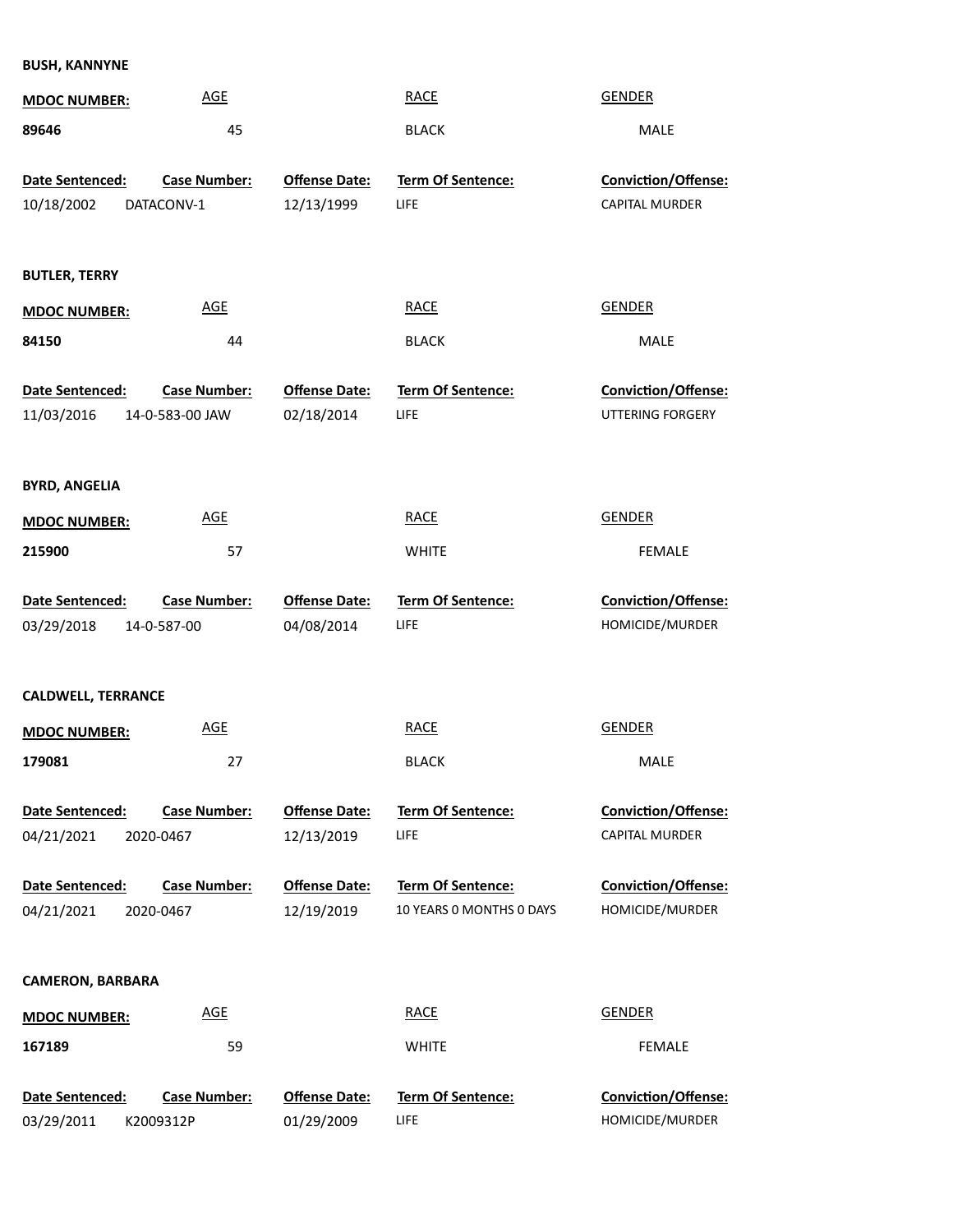## **CAMPBELL, CLYDE**

| <b>MDOC NUMBER:</b>                   | <b>AGE</b>                         |                                    | <b>RACE</b>                      | <b>GENDER</b>                             |
|---------------------------------------|------------------------------------|------------------------------------|----------------------------------|-------------------------------------------|
| 42321                                 | 69                                 |                                    | <b>BLACK</b>                     | <b>MALE</b>                               |
| Date Sentenced:<br>07/20/1990<br>9041 | <b>Case Number:</b>                | <b>Offense Date:</b>               | <b>Term Of Sentence:</b><br>LIFE | Conviction/Offense:<br>AGGRAVATED ASSAULT |
| CAMPBELL, MICHAEL                     |                                    |                                    |                                  |                                           |
| <b>MDOC NUMBER:</b>                   | <b>AGE</b>                         |                                    | <b>RACE</b>                      | <b>GENDER</b>                             |
| K5070                                 | 40                                 |                                    | <b>WHITE</b>                     | MALE                                      |
| Date Sentenced:<br>12/04/2000         | <b>Case Number:</b><br>DATACONV-1  | <b>Offense Date:</b><br>01/03/2000 | Term Of Sentence:<br>LIFE        | Conviction/Offense:<br>HOMICIDE/MURDER    |
| <b>CAMPBELL, R</b>                    |                                    |                                    |                                  |                                           |
| <b>MDOC NUMBER:</b>                   | <b>AGE</b>                         |                                    | <b>RACE</b>                      | <b>GENDER</b>                             |
| R2902                                 | 60                                 |                                    | <b>BLACK</b>                     | MALE                                      |
| Date Sentenced:<br>11/12/1997         | <b>Case Number:</b><br>DATACONV-1  | <b>Offense Date:</b>               | Term Of Sentence:<br>LIFE        | Conviction/Offense:<br>HOMICIDE/MURDER    |
| <b>CANNON, MICHAEL</b>                |                                    |                                    |                                  |                                           |
| <b>MDOC NUMBER:</b>                   | <b>AGE</b>                         |                                    | <b>RACE</b>                      | <b>GENDER</b>                             |
| R6681                                 | 56                                 |                                    | <b>BLACK</b>                     | MALE                                      |
| Date Sentenced:                       | <b>Case Number:</b>                | <b>Offense Date:</b>               | <b>Term Of Sentence:</b>         | Conviction/Offense:                       |
| 08/18/1998                            | DATACONV-1                         | 04/24/1997                         | LIFE                             | HOMICIDE/MURDER                           |
| CANNON, W.C.                          |                                    |                                    |                                  |                                           |
| <b>MDOC NUMBER:</b>                   | <b>AGE</b>                         |                                    | <b>RACE</b>                      | <b>GENDER</b>                             |
| 122422                                | 54                                 |                                    | <b>BLACK</b>                     | MALE                                      |
| Date Sentenced:<br>08/04/2006         | <b>Case Number:</b><br>2004-284-CR | <b>Offense Date:</b><br>10/18/2004 | Term Of Sentence:<br>LIFE        | Conviction/Offense:<br>HOMICIDE/MURDER    |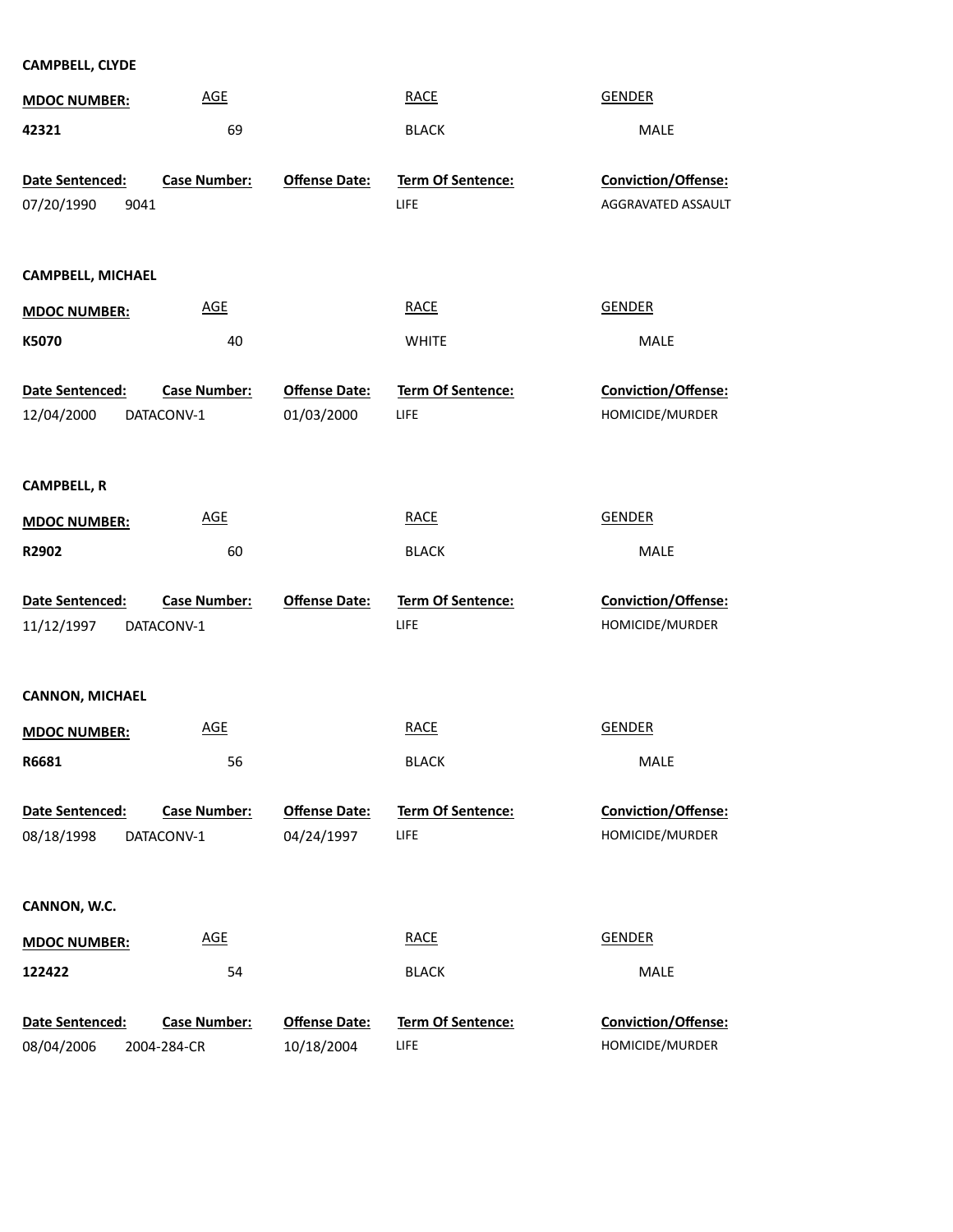## **CANNON, WILLIE**

| <b>MDOC NUMBER:</b>                      | <b>AGE</b>                            |                                    | <b>RACE</b>                                         | <b>GENDER</b>                                  |
|------------------------------------------|---------------------------------------|------------------------------------|-----------------------------------------------------|------------------------------------------------|
| 139244                                   | 36                                    |                                    | <b>BLACK</b>                                        | <b>MALE</b>                                    |
| Date Sentenced:<br>04/07/2010<br>LK06232 | <b>Case Number:</b>                   | <b>Offense Date:</b><br>04/14/2006 | <b>Term Of Sentence:</b><br>6 YEARS O MONTHS O DAYS | Conviction/Offense:<br><b>BURGLARY-VEHICLE</b> |
| Date Sentenced:<br>01/05/2011            | <b>Case Number:</b><br>LK10-255A      | <b>Offense Date:</b><br>04/01/2010 | Term Of Sentence:<br>25 YEARS 0 MONTHS 0 DAYS       | Conviction/Offense:<br>BURGLARY-RESIDENTIAL    |
| Date Sentenced:<br>01/05/2011            | <b>Case Number:</b><br>LK10-255A      | <b>Offense Date:</b><br>04/01/2010 | Term Of Sentence:<br>LIFE                           | Conviction/Offense:<br>HOMICIDE/MURDER         |
| <b>CARADINE, TONY</b>                    |                                       |                                    |                                                     |                                                |
| <b>MDOC NUMBER:</b>                      | <b>AGE</b>                            |                                    | <b>RACE</b>                                         | <b>GENDER</b>                                  |
| R6317                                    | 49                                    |                                    | <b>BLACK</b>                                        | MALE                                           |
| Date Sentenced:<br>01/17/2006            | <b>Case Number:</b><br>CR-2004-300-CD | <b>Offense Date:</b><br>12/30/2003 | Term Of Sentence:<br>LIFE                           | Conviction/Offense:<br>HOMICIDE/MURDER         |
| <b>CAREY, LEONARD</b>                    |                                       |                                    |                                                     |                                                |
| <b>MDOC NUMBER:</b>                      | <b>AGE</b>                            |                                    | <b>RACE</b>                                         | <b>GENDER</b>                                  |
| 157695                                   | 31                                    |                                    | <b>BLACK</b>                                        | MALE                                           |
| Date Sentenced:<br>04/15/2010            | <b>Case Number:</b><br>09034800WAG    | <b>Offense Date:</b><br>02/05/2009 | <b>Term Of Sentence:</b><br><b>LIFE</b>             | <b>Conviction/Offense:</b><br>HOMICIDE/MURDER  |
| <b>CARPENTER, JAKE</b>                   |                                       |                                    |                                                     |                                                |
| <b>MDOC NUMBER:</b>                      | <b>AGE</b>                            |                                    | <b>RACE</b>                                         | <b>GENDER</b>                                  |
| R6770                                    | 40                                    |                                    | <b>WHITE</b>                                        | MALE                                           |
| Date Sentenced:<br>01/27/2014            | <b>Case Number:</b><br>CR11-069(FI)   | <b>Offense Date:</b><br>03/24/2011 | Term Of Sentence:<br>LIFE                           | Conviction/Offense:<br>CAPITAL MURDER          |
| <b>CARPENTER, JIMMY</b>                  |                                       |                                    |                                                     |                                                |
| <b>MDOC NUMBER:</b>                      | <b>AGE</b>                            |                                    | <b>RACE</b>                                         | <b>GENDER</b>                                  |
| 40419                                    | 58                                    |                                    | <b>WHITE</b>                                        | MALE                                           |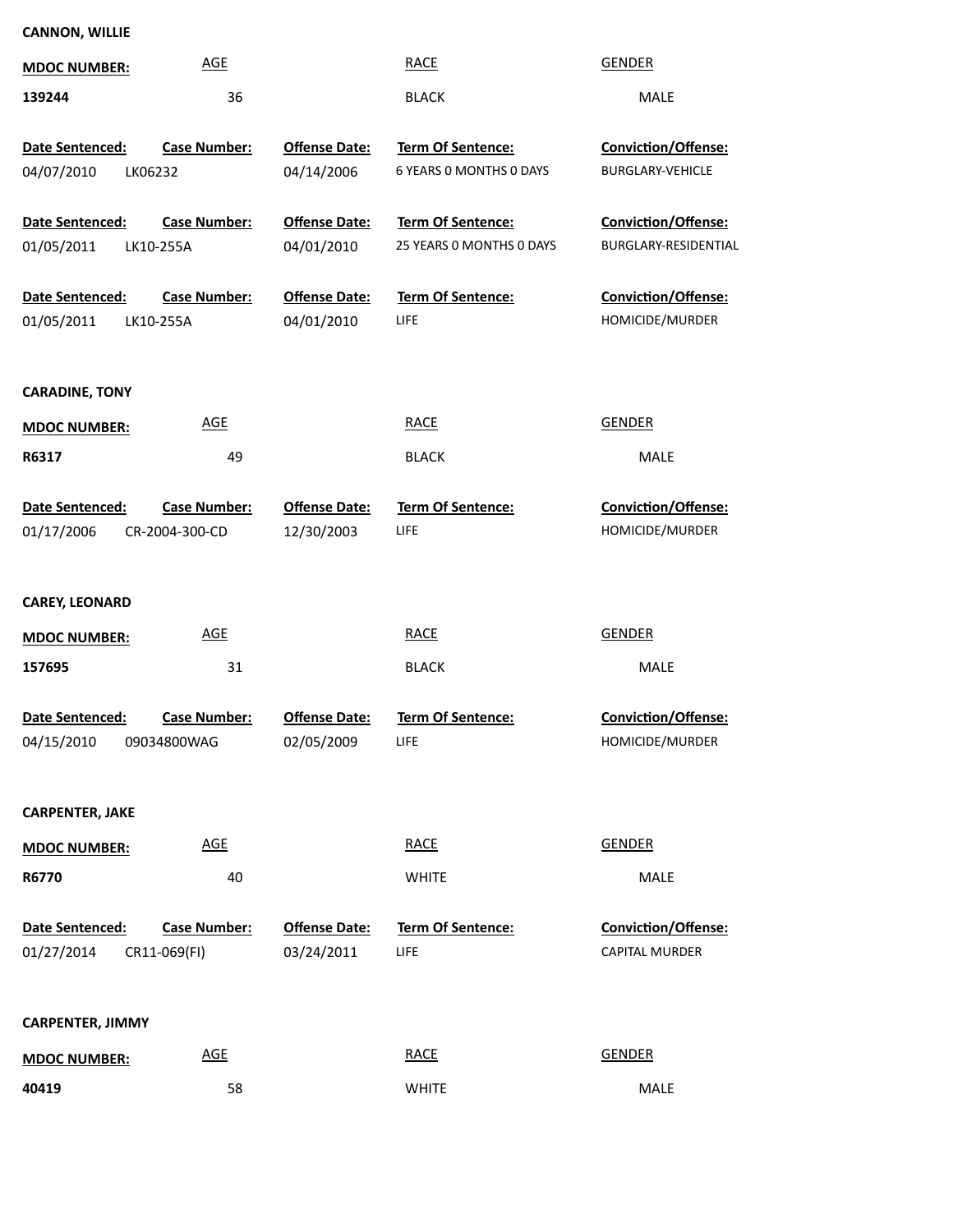| <b>Date Sentenced:</b>   | <b>Case Number:</b> | <b>Offense Date:</b> | Term Of Sentence:        | Conviction/Offense:        |
|--------------------------|---------------------|----------------------|--------------------------|----------------------------|
| 11/22/2019               | CR2016-000008       | 08/27/2015           | LIFE                     | HOMICIDE/MURDER            |
|                          |                     |                      |                          |                            |
|                          |                     |                      |                          |                            |
| <b>CARPENTER, WALTER</b> |                     |                      |                          |                            |
| <b>MDOC NUMBER:</b>      | <b>AGE</b>          |                      | <b>RACE</b>              | <b>GENDER</b>              |
| 119408                   | 90                  |                      | <b>BLACK</b>             | MALE                       |
|                          |                     |                      |                          |                            |
| Date Sentenced:          | <b>Case Number:</b> | <b>Offense Date:</b> | Term Of Sentence:        | Conviction/Offense:        |
| 04/05/2006               | 2004-0190           | 06/11/2004           | <b>LIFE</b>              | HOMICIDE/MURDER            |
| <b>CARR, COLUMBUS</b>    |                     |                      |                          |                            |
| <b>MDOC NUMBER:</b>      | <b>AGE</b>          |                      | <b>RACE</b>              | <b>GENDER</b>              |
| W0526                    | 58                  |                      | <b>BLACK</b>             | MALE                       |
|                          |                     |                      |                          |                            |
| Date Sentenced:          | <b>Case Number:</b> | <b>Offense Date:</b> | Term Of Sentence:        | Conviction/Offense:        |
| 02/06/2003               | CR2002-34           | 10/07/2000           | 25 YEARS 0 MONTHS 0 DAYS | BURGLARY-OCCUPIED DWELLING |
|                          |                     |                      |                          |                            |
| Date Sentenced:          | <b>Case Number:</b> | <b>Offense Date:</b> | Term Of Sentence:        | Conviction/Offense:        |
| 04/04/2003               | CR2002-70           | 12/30/2001           | <b>LIFE</b>              | CAPITAL MURDER             |
|                          |                     |                      |                          |                            |
| <b>CARR, JEFFREY</b>     |                     |                      |                          |                            |
|                          |                     |                      |                          |                            |
| <b>MDOC NUMBER:</b>      | <b>AGE</b>          |                      | <b>RACE</b>              | <b>GENDER</b>              |
| 41242                    | 55                  |                      | <b>BLACK</b>             | MALE                       |
|                          |                     |                      |                          |                            |
| Date Sentenced:          | <b>Case Number:</b> | <b>Offense Date:</b> | Term Of Sentence:        | Conviction/Offense:        |
| 04/03/2008               | B24012004345        | 08/17/2003           | <b>LIFE</b>              | HOMICIDE/MURDER            |
|                          |                     |                      |                          |                            |
| <b>CARR, JERRY</b>       |                     |                      |                          |                            |
| <b>MDOC NUMBER:</b>      | <b>AGE</b>          |                      | <b>RACE</b>              | <b>GENDER</b>              |
| 151199                   | 34                  |                      | <b>BLACK</b>             | MALE                       |
|                          |                     |                      |                          |                            |
| Date Sentenced:          | <b>Case Number:</b> | <b>Offense Date:</b> | Term Of Sentence:        | Conviction/Offense:        |
| 08/12/2014               | 2011-0041           | 07/29/2010           | <b>LIFE</b>              | <b>CAPITAL MURDER</b>      |
|                          |                     |                      |                          |                            |
|                          |                     |                      |                          |                            |
| <b>CARR, LARRY</b>       |                     |                      |                          |                            |
| <b>MDOC NUMBER:</b>      | <b>AGE</b>          |                      | <b>RACE</b>              | <b>GENDER</b>              |
| R9839                    | 43                  |                      | <b>BLACK</b>             | MALE                       |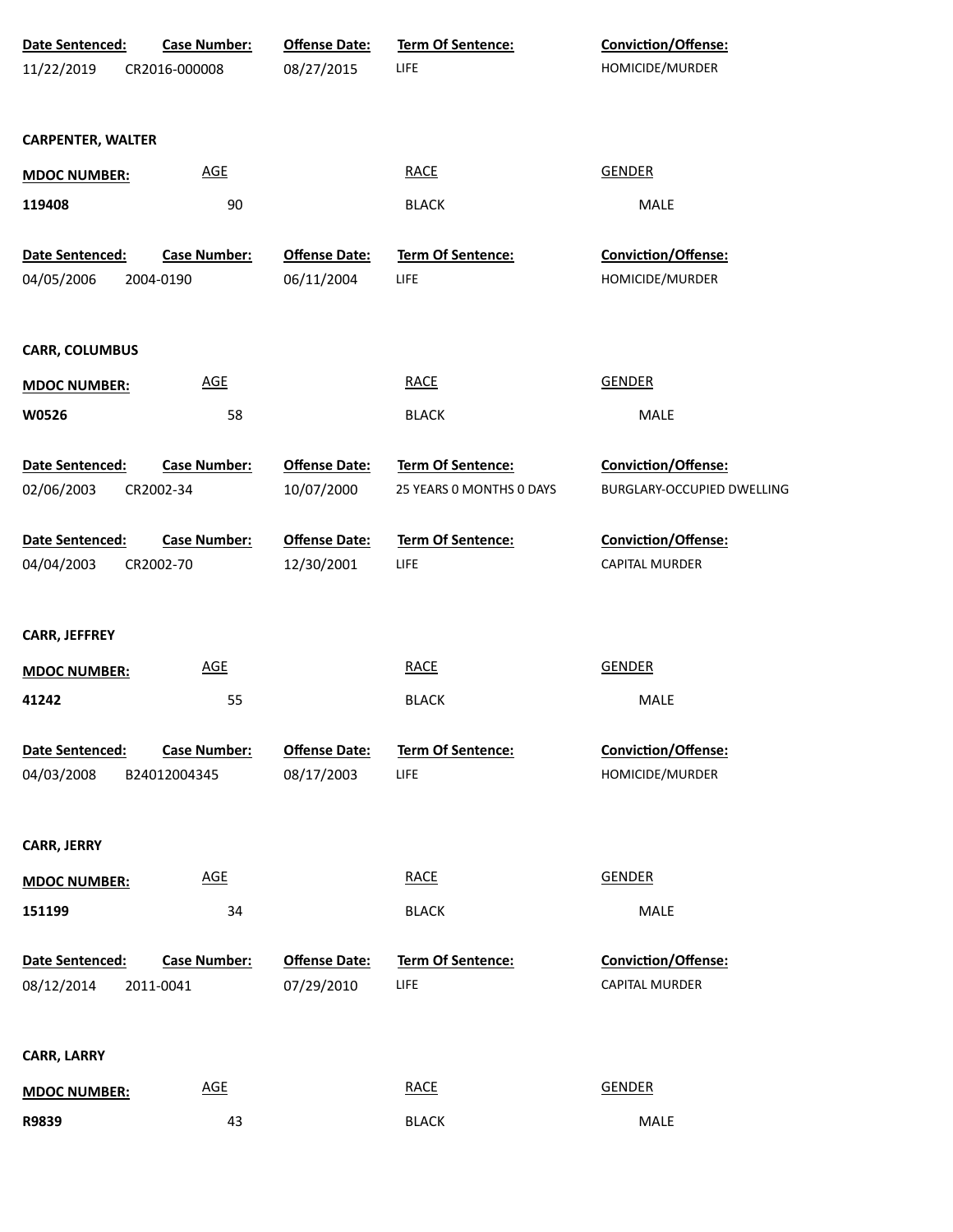| Date Sentenced:         | <b>Case Number:</b> | <b>Offense Date:</b> | <b>Term Of Sentence:</b> | <b>Conviction/Offense:</b>               |
|-------------------------|---------------------|----------------------|--------------------------|------------------------------------------|
| 03/10/2000              | CR2000-7-B-Y1       | 09/01/1997           | 5 YEARS O MONTHS O DAYS  | HOMICIDE/MURDER                          |
|                         |                     |                      |                          |                                          |
| Date Sentenced:         | <b>Case Number:</b> | <b>Offense Date:</b> | <b>Term Of Sentence:</b> | <b>Conviction/Offense:</b>               |
| 08/18/1999              | CR-98-8-C-Y1        | 03/28/1999           | <b>LIFE</b>              | HOMICIDE/MURDER                          |
| Date Sentenced:         | <b>Case Number:</b> | <b>Offense Date:</b> | <b>Term Of Sentence:</b> | <b>Conviction/Offense:</b>               |
| 09/11/2008              | 20080090CMS         | 09/23/2007           | 3 YEARS O MONTHS O DAYS  | POSS CONTRABAND IN PRISON                |
|                         |                     |                      |                          |                                          |
|                         |                     |                      |                          |                                          |
| <b>CARSON, NICHOLAS</b> |                     |                      |                          |                                          |
| <b>MDOC NUMBER:</b>     | <b>AGE</b>          |                      | <b>RACE</b>              | <b>GENDER</b>                            |
| M6027                   | 40                  |                      | <b>BLACK</b>             | <b>MALE</b>                              |
| Date Sentenced:         | Case Number:        | <b>Offense Date:</b> | Term Of Sentence:        | <b>Conviction/Offense:</b>               |
| 01/04/2010              | 20090542            | 04/14/2008           | 12 YEARS O MONTHS O DAYS | COCAINE-SELL                             |
|                         |                     |                      |                          |                                          |
| Date Sentenced:         | <b>Case Number:</b> | <b>Offense Date:</b> | <b>Term Of Sentence:</b> | <b>Conviction/Offense:</b>               |
| 01/04/2010              | 20090541            | 04/24/2008           | 12 YEARS O MONTHS O DAYS | COCAINE-SELL                             |
|                         |                     |                      |                          |                                          |
| Date Sentenced:         | <b>Case Number:</b> | <b>Offense Date:</b> | Term Of Sentence:        | <b>Conviction/Offense:</b>               |
| 03/09/2012              | 09093902WLK         | 01/09/2009           | 10 YEARS O MONTHS O DAYS | POSSESSION OF FIREARM BY CONVICTED FELON |
| Date Sentenced:         | <b>Case Number:</b> | <b>Offense Date:</b> | <b>Term Of Sentence:</b> | <b>Conviction/Offense:</b>               |
| 03/09/2012              | 09093901WLK         | 01/09/2009           | <b>LIFE</b>              | CAPITAL MURDER                           |
|                         |                     |                      |                          |                                          |
|                         |                     |                      |                          |                                          |
| <b>CARSON, ROBERT</b>   |                     |                      |                          |                                          |
| <b>MDOC NUMBER:</b>     | <b>AGE</b>          |                      | <b>RACE</b>              | <b>GENDER</b>                            |
| 182081                  | 31                  |                      | <b>BLACK</b>             | MALE                                     |
| Date Sentenced:         | <b>Case Number:</b> | <b>Offense Date:</b> | <b>Term Of Sentence:</b> | <b>Conviction/Offense:</b>               |
| 03/07/2013              |                     | 04/30/2012           | 10 YEARS 0 MONTHS 0 DAYS | POSSESSION OF FIREARM BY CONVICTED FELON |
|                         | 20120412            |                      |                          |                                          |
| Date Sentenced:         | <b>Case Number:</b> | <b>Offense Date:</b> | <b>Term Of Sentence:</b> | <b>Conviction/Offense:</b>               |
| 03/07/2013              | 20120412            | 04/30/2012           | 5 YEARS 0 MONTHS 0 DAYS  | CONSPIRACY TO COMMIT A CRIME             |
|                         |                     |                      |                          |                                          |
| Date Sentenced:         | <b>Case Number:</b> | <b>Offense Date:</b> | <b>Term Of Sentence:</b> | <b>Conviction/Offense:</b>               |
| 03/07/2013              | 20120412            | 04/30/2012           | LIFE                     | CAPITAL MURDER                           |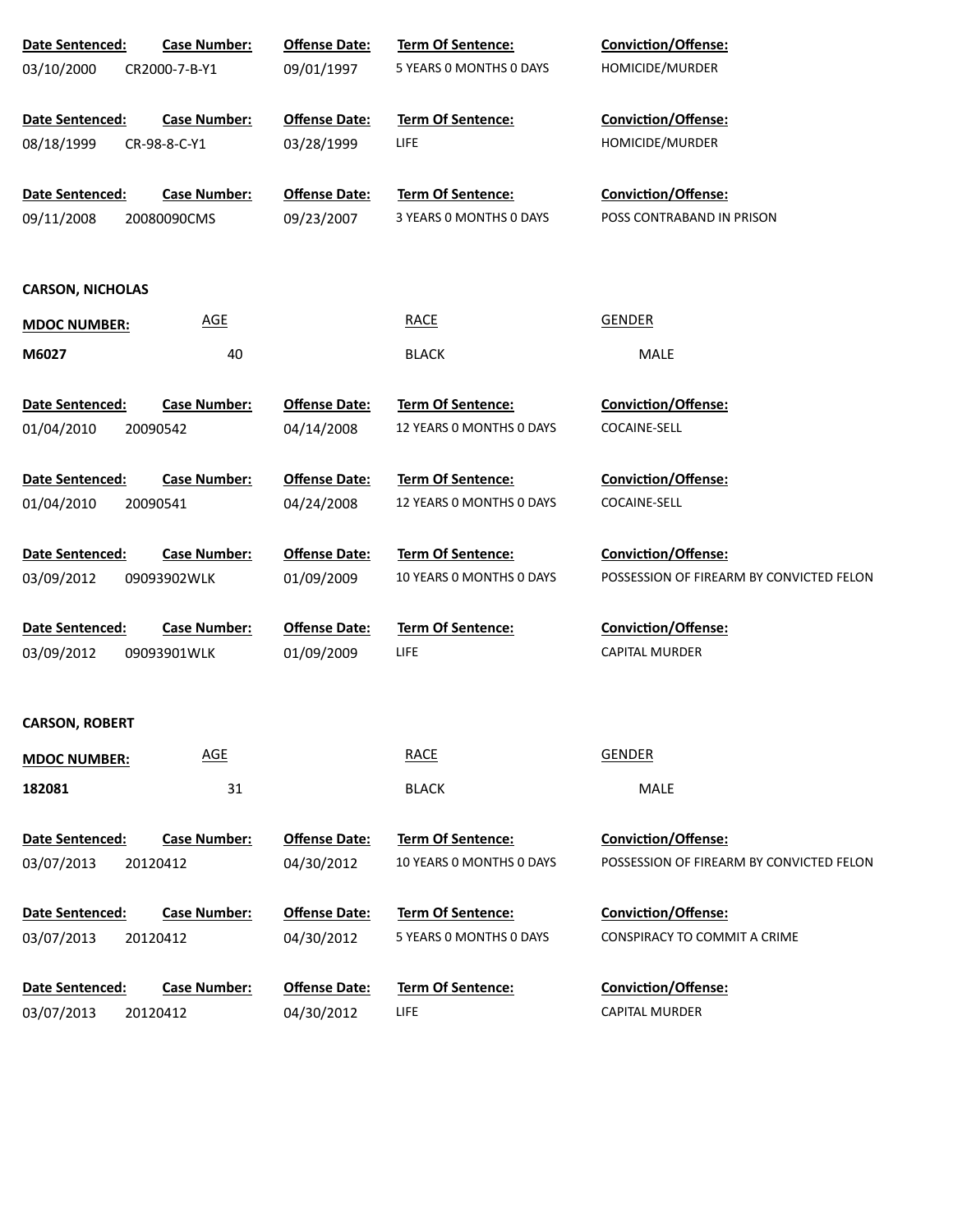| <b>CARTER, AARON</b>                      |                     |                                    |                                                     |                                       |
|-------------------------------------------|---------------------|------------------------------------|-----------------------------------------------------|---------------------------------------|
| <b>MDOC NUMBER:</b>                       | <b>AGE</b>          |                                    | <b>RACE</b>                                         | <b>GENDER</b>                         |
| R3752                                     | 45                  |                                    | <b>BLACK</b>                                        | MALE                                  |
| Date Sentenced:                           | <b>Case Number:</b> | <b>Offense Date:</b>               | Term Of Sentence:                                   | Conviction/Offense:                   |
| 02/20/1998<br>9104                        |                     | 10/28/1996                         | <b>LIFE</b>                                         | HOMICIDE/MURDER                       |
|                                           |                     |                                    |                                                     |                                       |
| <b>CARTER, BERNARD</b>                    |                     |                                    |                                                     |                                       |
| <b>MDOC NUMBER:</b>                       | <b>AGE</b>          |                                    | <b>RACE</b>                                         | <b>GENDER</b>                         |
| K7922                                     | 41                  |                                    | <b>BLACK</b>                                        | MALE                                  |
| Date Sentenced:                           | <b>Case Number:</b> | <b>Offense Date:</b>               | Term Of Sentence:                                   | Conviction/Offense:                   |
| 09/06/2001                                | DATACONV-1          | 05/13/2000                         | LIFE                                                | HOMICIDE/MURDER                       |
|                                           |                     |                                    |                                                     |                                       |
| <b>CARTER, BRYANT</b>                     |                     |                                    |                                                     |                                       |
| <b>MDOC NUMBER:</b>                       | <b>AGE</b>          |                                    | <b>RACE</b>                                         | <b>GENDER</b>                         |
| 126845                                    | 53                  |                                    | <b>WHITE</b>                                        | MALE                                  |
|                                           |                     |                                    | Term Of Sentence:                                   |                                       |
| Date Sentenced:<br>02/05/2007<br>05421PKT | <b>Case Number:</b> | <b>Offense Date:</b><br>04/01/2004 | LIFE                                                | Conviction/Offense:<br>SEXUAL BATTERY |
|                                           |                     |                                    |                                                     |                                       |
| <b>CARTER, DAVID</b>                      |                     |                                    |                                                     |                                       |
| <b>MDOC NUMBER:</b>                       | <b>AGE</b>          |                                    | <b>RACE</b>                                         | <b>GENDER</b>                         |
|                                           |                     |                                    | <b>BLACK</b>                                        |                                       |
| 172055                                    | 36                  |                                    |                                                     | MALE                                  |
|                                           |                     |                                    |                                                     |                                       |
| Date Sentenced:                           | <b>Case Number:</b> | <b>Offense Date:</b>               | <b>Term Of Sentence:</b>                            | Conviction/Offense:                   |
| 11/09/2011                                | 20110117CR          | 07/25/2011                         | LIFE                                                | HOMICIDE/MURDER                       |
| <b>CARTER, DWALIUE</b>                    |                     |                                    |                                                     |                                       |
| <b>MDOC NUMBER:</b>                       | <b>AGE</b>          |                                    | <b>RACE</b>                                         | <b>GENDER</b>                         |
| L0239                                     | 40                  |                                    | <b>BLACK</b>                                        | MALE                                  |
|                                           |                     |                                    |                                                     |                                       |
| Date Sentenced:                           | <b>Case Number:</b> | <b>Offense Date:</b>               | <b>Term Of Sentence:</b>                            | <b>Conviction/Offense:</b>            |
| 08/15/2013<br>110004                      |                     | 01/24/2011                         | 25 YEARS 0 MONTHS 0 DAYS                            | BURGLARY-RESIDENTIAL                  |
| Date Sentenced:<br>08/15/2013<br>110004   | <b>Case Number:</b> | <b>Offense Date:</b><br>01/24/2011 | <b>Term Of Sentence:</b><br>5 YEARS 0 MONTHS 0 DAYS | Conviction/Offense:<br>CHILD NEGLECT  |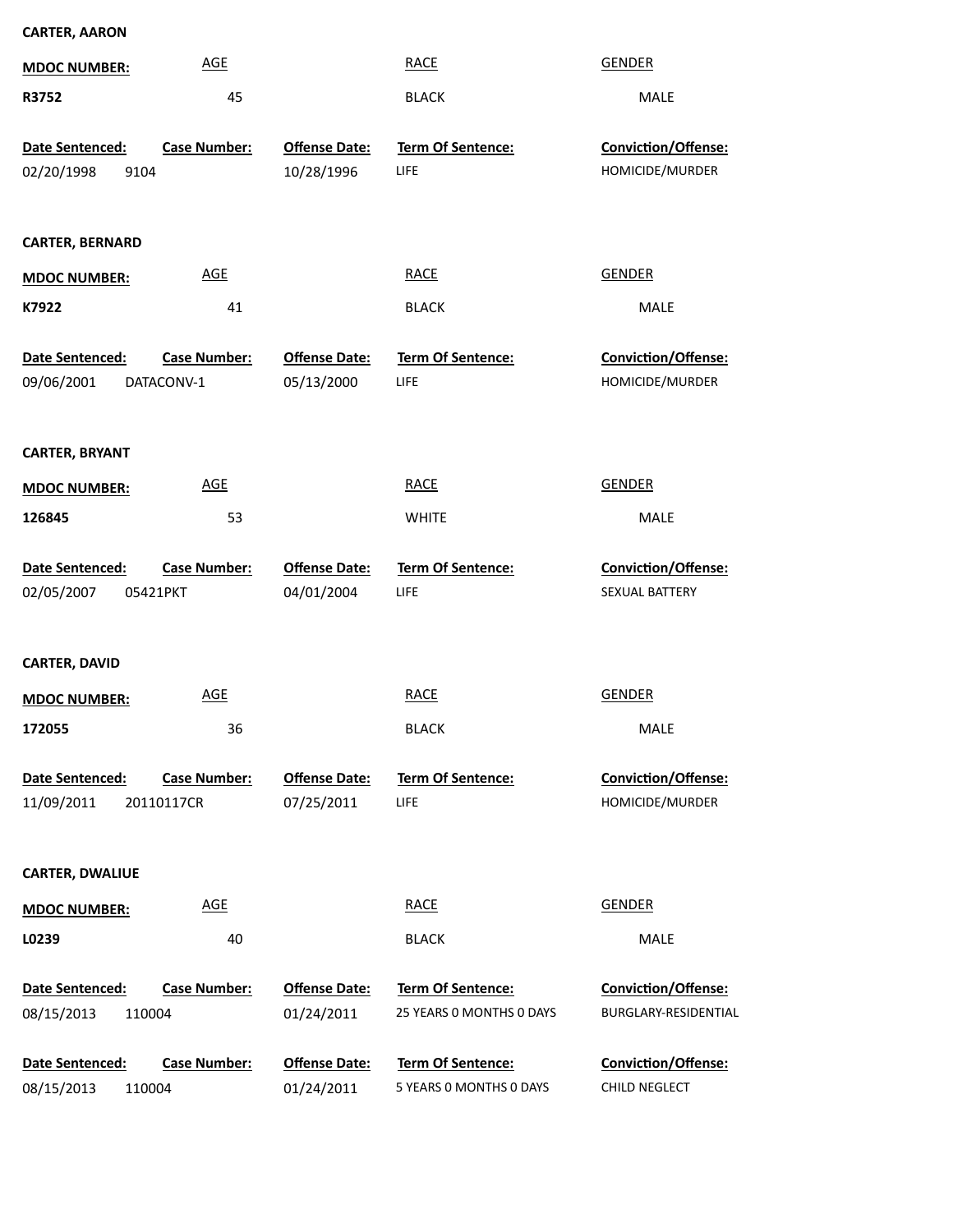| Date Sentenced:        | <b>Case Number:</b>        | <b>Offense Date:</b> | Term Of Sentence:        | <b>Conviction/Offense:</b>   |
|------------------------|----------------------------|----------------------|--------------------------|------------------------------|
| 08/15/2013             | 110004                     | 01/24/2011           | 5 YEARS 0 MONTHS 0 DAYS  | CONSPIRACY TO COMMIT A CRIME |
| Date Sentenced:        | <b>Case Number:</b>        | <b>Offense Date:</b> | Term Of Sentence:        | <b>Conviction/Offense:</b>   |
| 08/15/2013             | 110004                     | 01/24/2011           | <b>LIFE</b>              | <b>CAPITAL MURDER</b>        |
| <b>CARTER, KENNETH</b> |                            |                      |                          |                              |
| <b>MDOC NUMBER:</b>    | <b>AGE</b>                 |                      | <b>RACE</b>              | <b>GENDER</b>                |
| 77715                  | 46                         |                      | <b>BLACK</b>             | MALE                         |
| Date Sentenced:        | <b>Case Number:</b>        | <b>Offense Date:</b> | Term Of Sentence:        | <b>Conviction/Offense:</b>   |
| 07/25/2003             | 030098CRV                  | 01/22/2003           | <b>LIFE</b>              | ARMED ROBBERY                |
| Date Sentenced:        | <b>Case Number:</b>        | <b>Offense Date:</b> | <b>Term Of Sentence:</b> | <b>Conviction/Offense:</b>   |
| 07/25/2003             | 030098CRV                  | 01/22/2003           | <b>LIFE</b>              | POSSESSION WEAPON/FELON      |
| Date Sentenced:        | <b>Case Number:</b>        | <b>Offense Date:</b> | <b>Term Of Sentence:</b> | Conviction/Offense:          |
| 03/02/2011             | 20100189K                  | 02/11/2009           | 3 YEARS 0 MONTHS 0 DAYS  | SIMPLE ASSAULT-POL OFF       |
| <b>CARTER, L</b>       |                            |                      |                          |                              |
| <b>MDOC NUMBER:</b>    | <b>AGE</b>                 |                      | <b>RACE</b>              | <b>GENDER</b>                |
| 10902                  | 61                         |                      | <b>BLACK</b>             | <b>MALE</b>                  |
| Date Sentenced:        | <b>Case Number:</b>        | <b>Offense Date:</b> | <b>Term Of Sentence:</b> | <b>Conviction/Offense:</b>   |
| 02/06/1981<br>1569     |                            | 12/11/1980           | 4 YEARS O MONTHS O DAYS  | BURGLARY-GENERAL             |
| Date Sentenced:        | <b>Case Number:</b>        | <b>Offense Date:</b> | <b>Term Of Sentence:</b> | <b>Conviction/Offense:</b>   |
| 1570<br>02/06/1981     |                            | 12/11/1980           | 4 YEARS O MONTHS O DAYS  | BURGLARY-GENERAL             |
| <b>Date Sentenced:</b> | <b>Case Number:</b>        | <b>Offense Date:</b> | <b>Term Of Sentence:</b> | <b>Conviction/Offense:</b>   |
| 3598<br>03/18/1983     |                            | 11/26/1982           | 5 YEARS 0 MONTHS 0 DAYS  | BURGLARY-GENERAL             |
| Date Sentenced:        | <b>Case Number:</b>        | <b>Offense Date:</b> | <b>Term Of Sentence:</b> | <b>Conviction/Offense:</b>   |
| 1624<br>02/11/1983     |                            | 11/26/1982           | <b>LIFE</b>              | <b>CAPITAL MURDER</b>        |
| <b>CARTER, LARRY</b>   |                            |                      |                          |                              |
| <b>MDOC NUMBER:</b>    | $\underline{\mathsf{AGE}}$ |                      | <b>RACE</b>              | <b>GENDER</b>                |
| 170486                 | 30                         |                      | <b>BLACK</b>             | MALE                         |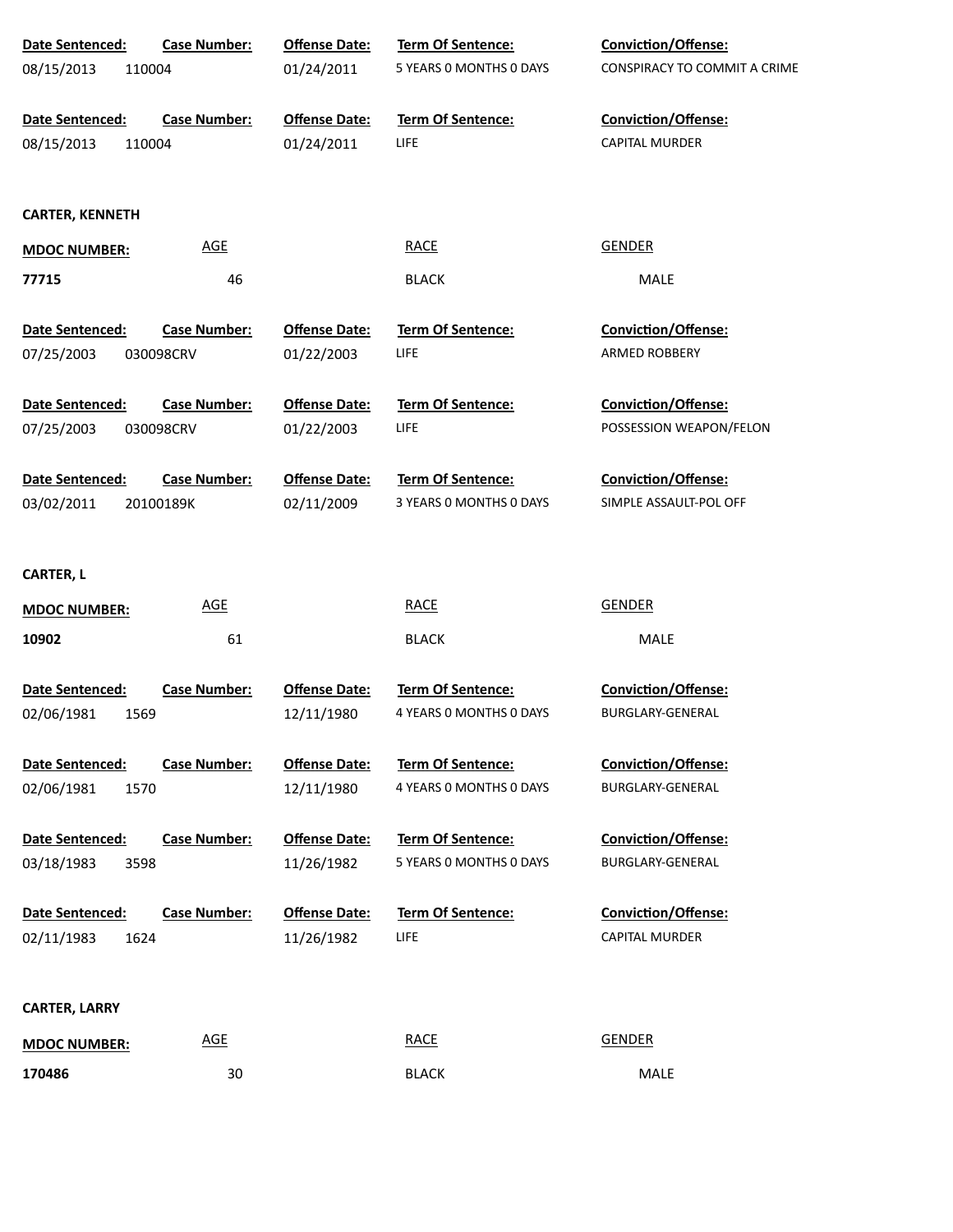| Date Sentenced:               | <b>Case Number:</b>                   | <b>Offense Date:</b>               | Term Of Sentence:                       | Conviction/Offense:                                |
|-------------------------------|---------------------------------------|------------------------------------|-----------------------------------------|----------------------------------------------------|
| 10/17/2016                    | 2011-0054                             | 10/22/2010                         | 5 YEARS O MONTHS O DAYS                 | BURGLARY LARCENY-UNOCCUPIED DWELLING               |
|                               |                                       |                                    |                                         |                                                    |
| Date Sentenced:               | <b>Case Number:</b>                   | <b>Offense Date:</b>               | Term Of Sentence:                       | Conviction/Offense:                                |
| 08/18/2017                    | 2017-0147 C                           | 10/05/2016                         | <b>LIFE</b>                             | POSSESSION OF FIREARM BY CONVICTED FELON           |
| Date Sentenced:               | <b>Case Number:</b>                   | <b>Offense Date:</b>               | Term Of Sentence:                       | Conviction/Offense:                                |
| 08/18/2017                    | 2017-0147 C                           | 10/05/2016                         | <b>LIFE</b>                             | SHOOTING INTO DWELLING                             |
|                               |                                       |                                    |                                         |                                                    |
|                               |                                       |                                    |                                         |                                                    |
| <b>CARTER, RICKY</b>          |                                       |                                    |                                         |                                                    |
| <b>MDOC NUMBER:</b>           | <b>AGE</b>                            |                                    | <b>RACE</b>                             | <b>GENDER</b>                                      |
| 123970                        | 56                                    |                                    | <b>BLACK</b>                            | MALE                                               |
| Date Sentenced:               | <b>Case Number:</b>                   | <b>Offense Date:</b>               | Term Of Sentence:                       | Conviction/Offense:                                |
| 10/09/2006                    | CR 2006511CD                          | 05/22/2006                         | 0 YEARS O MONTHS O DAYS                 | AGGRAVATED ASSAULT                                 |
|                               |                                       |                                    |                                         |                                                    |
| Date Sentenced:               | <b>Case Number:</b>                   | <b>Offense Date:</b>               | Term Of Sentence:                       | Conviction/Offense:                                |
| 10/09/2006                    | CR 2006511CD                          | 05/22/2006                         | <b>LIFE</b>                             | HOMICIDE/MURDER                                    |
|                               |                                       |                                    |                                         |                                                    |
| <b>CARVER, RICHARD</b>        |                                       |                                    |                                         |                                                    |
| <b>MDOC NUMBER:</b>           | <b>AGE</b>                            |                                    | <b>RACE</b>                             | <b>GENDER</b>                                      |
| 208554                        | 23                                    |                                    | <b>WHITE</b>                            | MALE                                               |
|                               |                                       |                                    |                                         |                                                    |
| Date Sentenced:               | <b>Case Number:</b>                   | <b>Offense Date:</b>               | Term Of Sentence:                       | Conviction/Offense:                                |
| 03/10/2017                    | 55:17-CR-0074PH                       | 10/29/2016                         | LIFE                                    | HOMICIDE/MURDER                                    |
|                               |                                       |                                    |                                         |                                                    |
| <b>CASEY, KENDRICK</b>        |                                       |                                    |                                         |                                                    |
| <b>MDOC NUMBER:</b>           | <b>AGE</b>                            |                                    | <b>RACE</b>                             | <b>GENDER</b>                                      |
| 47373                         | 44                                    |                                    | <b>BLACK</b>                            | MALE                                               |
|                               |                                       |                                    |                                         |                                                    |
| Date Sentenced:               | <b>Case Number:</b>                   | <b>Offense Date:</b>               | <b>Term Of Sentence:</b>                | <b>Conviction/Offense:</b>                         |
| 09/21/2015                    | B2401-2013-799                        | 02/04/2013                         | <b>LIFE</b>                             | AGGRAVATED ASSAULT                                 |
|                               |                                       |                                    |                                         |                                                    |
| Date Sentenced:<br>09/21/2015 | <b>Case Number:</b><br>B2401-2013-799 | <b>Offense Date:</b><br>02/04/2013 | <b>Term Of Sentence:</b><br><b>LIFE</b> | <b>Conviction/Offense:</b><br><b>ARMED ROBBERY</b> |
|                               |                                       |                                    |                                         |                                                    |
|                               |                                       |                                    |                                         |                                                    |
| <b>CASTRO, JESUS</b>          |                                       |                                    |                                         |                                                    |
| <b>MDOC NUMBER:</b>           | <b>AGE</b>                            |                                    | <b>RACE</b>                             | <b>GENDER</b>                                      |
| 170914                        | 50                                    |                                    | SPANISH OR HISPANIC                     | MALE                                               |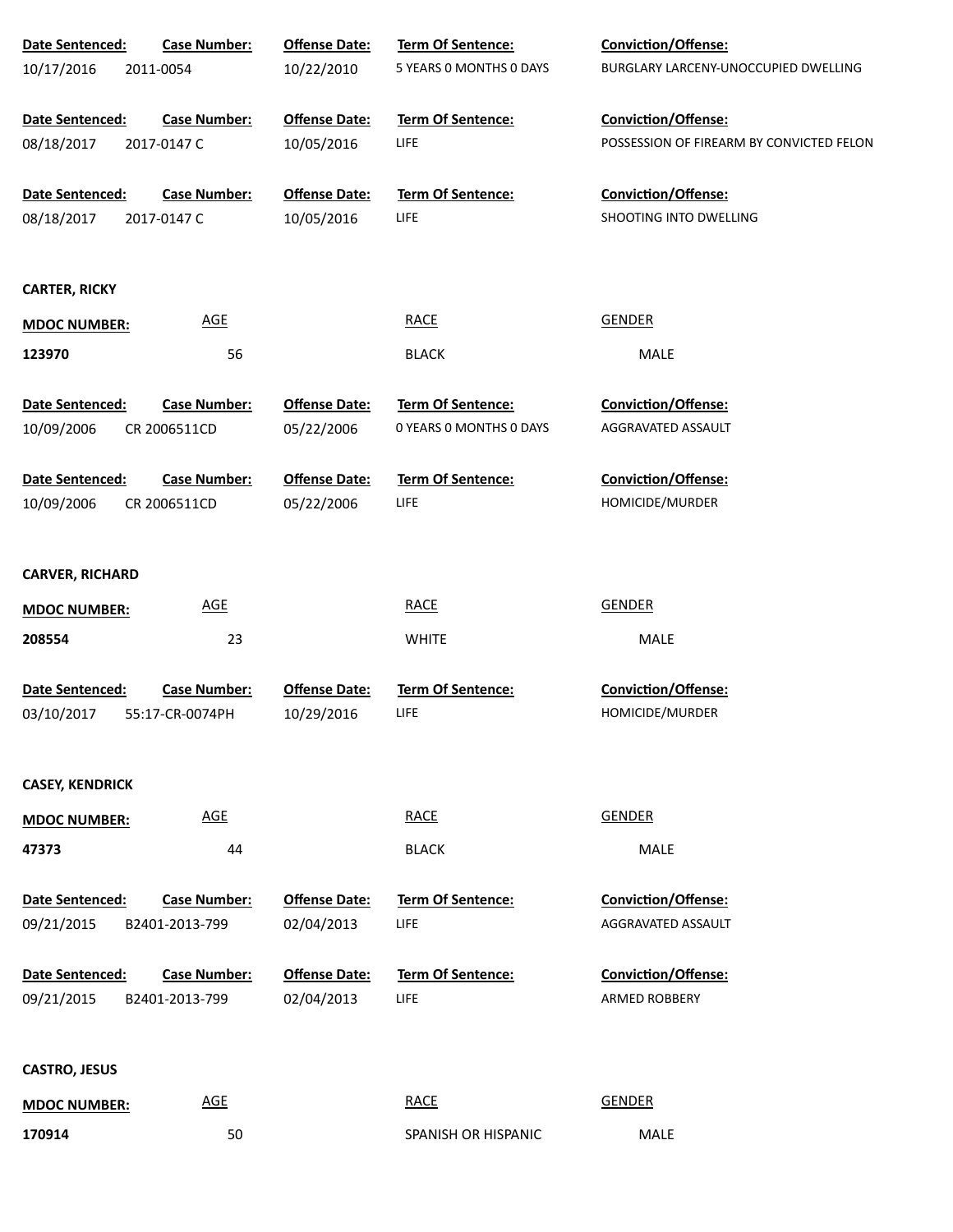| Date Sentenced:          | <b>Case Number:</b> | <b>Offense Date:</b> | Term Of Sentence:        | Conviction/Offense:              |
|--------------------------|---------------------|----------------------|--------------------------|----------------------------------|
| 10/05/2011               | CR2010510CD         | 05/25/2010           | <b>LIFE</b>              | HOMICIDE/MURDER                  |
|                          |                     |                      |                          |                                  |
|                          |                     |                      |                          |                                  |
| <b>CATCHINGS, CEDRIC</b> |                     |                      |                          |                                  |
| <b>MDOC NUMBER:</b>      | <b>AGE</b>          |                      | <b>RACE</b>              | <b>GENDER</b>                    |
| 139131                   | 42                  |                      | <b>BLACK</b>             | MALE                             |
|                          |                     |                      |                          |                                  |
| Date Sentenced:          | <b>Case Number:</b> | <b>Offense Date:</b> | Term Of Sentence:        | Conviction/Offense:              |
| 05/21/2008               | 07085600WLK         | 03/03/2007           | <b>LIFE</b>              | CAPITAL MURDER                   |
|                          |                     |                      |                          |                                  |
| <b>CATHEY, ANTHONY</b>   |                     |                      |                          |                                  |
| <b>MDOC NUMBER:</b>      | <b>AGE</b>          |                      | <b>RACE</b>              | <b>GENDER</b>                    |
|                          |                     |                      |                          |                                  |
| 66321                    | 44                  |                      | <b>BLACK</b>             | MALE                             |
| Date Sentenced:          | <b>Case Number:</b> | <b>Offense Date:</b> | Term Of Sentence:        | Conviction/Offense:              |
| 10/11/1996               | 96-10-C P2          | 12/08/1995           | 20 YEARS 0 MONTHS 0 DAYS | CONSPIRACY TO COMMIT A CRIME     |
|                          |                     |                      |                          |                                  |
| Date Sentenced:          | <b>Case Number:</b> | <b>Offense Date:</b> | Term Of Sentence:        | Conviction/Offense:              |
| 10/11/1996               | 96-10-C P2          | 12/08/1995           | LIFE                     | HOMICIDE/MURDER                  |
|                          |                     |                      |                          |                                  |
|                          |                     |                      |                          |                                  |
| <b>CAVES, DONALD</b>     |                     |                      |                          |                                  |
| <b>MDOC NUMBER:</b>      | <b>AGE</b>          |                      | <b>RACE</b>              | <b>GENDER</b>                    |
| 73984                    | 52                  |                      | <b>WHITE</b>             | MALE                             |
|                          |                     |                      |                          |                                  |
| Date Sentenced:          | <b>Case Number:</b> | <b>Offense Date:</b> | Term Of Sentence:        | <b>Conviction/Offense:</b>       |
| 04/17/2014               | K2013198M           | 07/06/2012           | <b>LIFE</b>              | FAILURE TO REGISTER/SEX OFFENDER |
|                          |                     |                      |                          |                                  |
| <b>CHAMBERS, PATRICK</b> |                     |                      |                          |                                  |
|                          |                     |                      |                          |                                  |
| <b>MDOC NUMBER:</b>      | <b>AGE</b>          |                      | <b>RACE</b>              | <b>GENDER</b>                    |
| 211809                   | 34                  |                      | <b>WHITE</b>             | MALE                             |
|                          |                     |                      |                          |                                  |
| Date Sentenced:          | Case Number:        | <b>Offense Date:</b> | Term Of Sentence:        | Conviction/Offense:              |
| 09/01/2017               | 2016-0273-CR1K      | 01/19/2015           | LIFE                     | CAPITAL MURDER                   |
|                          |                     |                      |                          |                                  |
| <b>CHAMBERS, STEVEN</b>  |                     |                      |                          |                                  |
|                          | <b>AGE</b>          |                      | <b>RACE</b>              | <b>GENDER</b>                    |
| <b>MDOC NUMBER:</b>      |                     |                      |                          |                                  |
| 145115                   | 33                  |                      | <b>BLACK</b>             | MALE                             |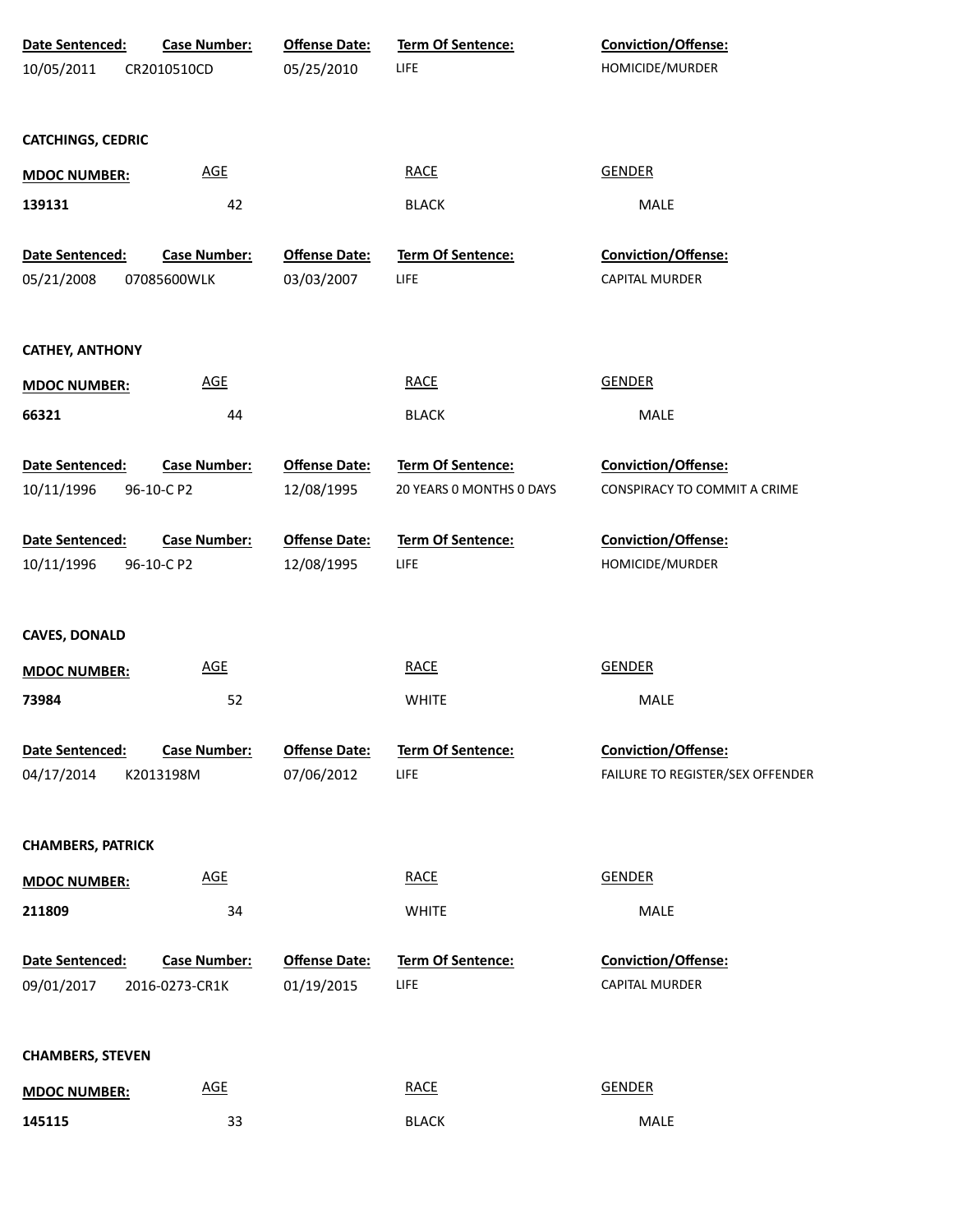| Date Sentenced:         | <b>Case Number:</b> | <b>Offense Date:</b> | <b>Term Of Sentence:</b> | Conviction/Offense: |  |
|-------------------------|---------------------|----------------------|--------------------------|---------------------|--|
| 12/15/2008<br>0847K     |                     | 08/05/2007           | LIFE                     | HOMICIDE/MURDER     |  |
|                         |                     |                      |                          |                     |  |
| <b>CHANDLER, JOEY</b>   |                     |                      |                          |                     |  |
| <b>MDOC NUMBER:</b>     | <b>AGE</b>          |                      | <b>RACE</b>              | <b>GENDER</b>       |  |
| 109052                  | 35                  |                      | <b>BLACK</b>             | MALE                |  |
| Date Sentenced:         | <b>Case Number:</b> | <b>Offense Date:</b> | Term Of Sentence:        | Conviction/Offense: |  |
| 01/14/2005<br>8491      |                     | 08/17/2003           | LIFE                     | HOMICIDE/MURDER     |  |
| <b>CHANDLER, MARCUS</b> |                     |                      |                          |                     |  |
| <b>MDOC NUMBER:</b>     | <b>AGE</b>          |                      | <b>RACE</b>              | <b>GENDER</b>       |  |
| L4324                   | 41                  |                      | <b>BLACK</b>             | MALE                |  |
| Date Sentenced:         | <b>Case Number:</b> | <b>Offense Date:</b> | <b>Term Of Sentence:</b> | Conviction/Offense: |  |
| 01/30/2003              | 01142200            | 08/03/2001           | LIFE                     | HOMICIDE/MURDER     |  |
| <b>CHAPMAN, ANTONIO</b> |                     |                      |                          |                     |  |
| <b>MDOC NUMBER:</b>     | <b>AGE</b>          |                      | <b>RACE</b>              | <b>GENDER</b>       |  |
| 158868                  | 30                  |                      | <b>BLACK</b>             | MALE                |  |
| Date Sentenced:         | <b>Case Number:</b> | <b>Offense Date:</b> | <b>Term Of Sentence:</b> | Conviction/Offense: |  |
| 05/24/2010<br>63809     |                     | 06/29/2009           | LIFE                     | HOMICIDE/MURDER     |  |
| <b>CHAPMAN, BARBARA</b> |                     |                      |                          |                     |  |
| <b>MDOC NUMBER:</b>     | <b>AGE</b>          |                      | <b>RACE</b>              | <b>GENDER</b>       |  |
| 115342                  | 57                  |                      | <b>BLACK</b>             | <b>FEMALE</b>       |  |
| <b>Date Sentenced:</b>  | <b>Case Number:</b> | <b>Offense Date:</b> | Term Of Sentence:        | Conviction/Offense: |  |
| 09/27/2005<br>092-04    |                     | 08/17/2003           | LIFE                     | HOMICIDE/MURDER     |  |
| <b>CHAPMAN, LARRY</b>   |                     |                      |                          |                     |  |
| <b>MDOC NUMBER:</b>     | <b>AGE</b>          |                      | <b>RACE</b>              | <b>GENDER</b>       |  |
| R0914                   | 46                  |                      | <b>BLACK</b>             | MALE                |  |
| Date Sentenced:         | <b>Case Number:</b> | <b>Offense Date:</b> | Term Of Sentence:        | Conviction/Offense: |  |
| 03/11/2011<br>6439      |                     | 01/14/2010           | 15 YEARS 0 MONTHS 0 DAYS | AGGRAVATED ASSAULT  |  |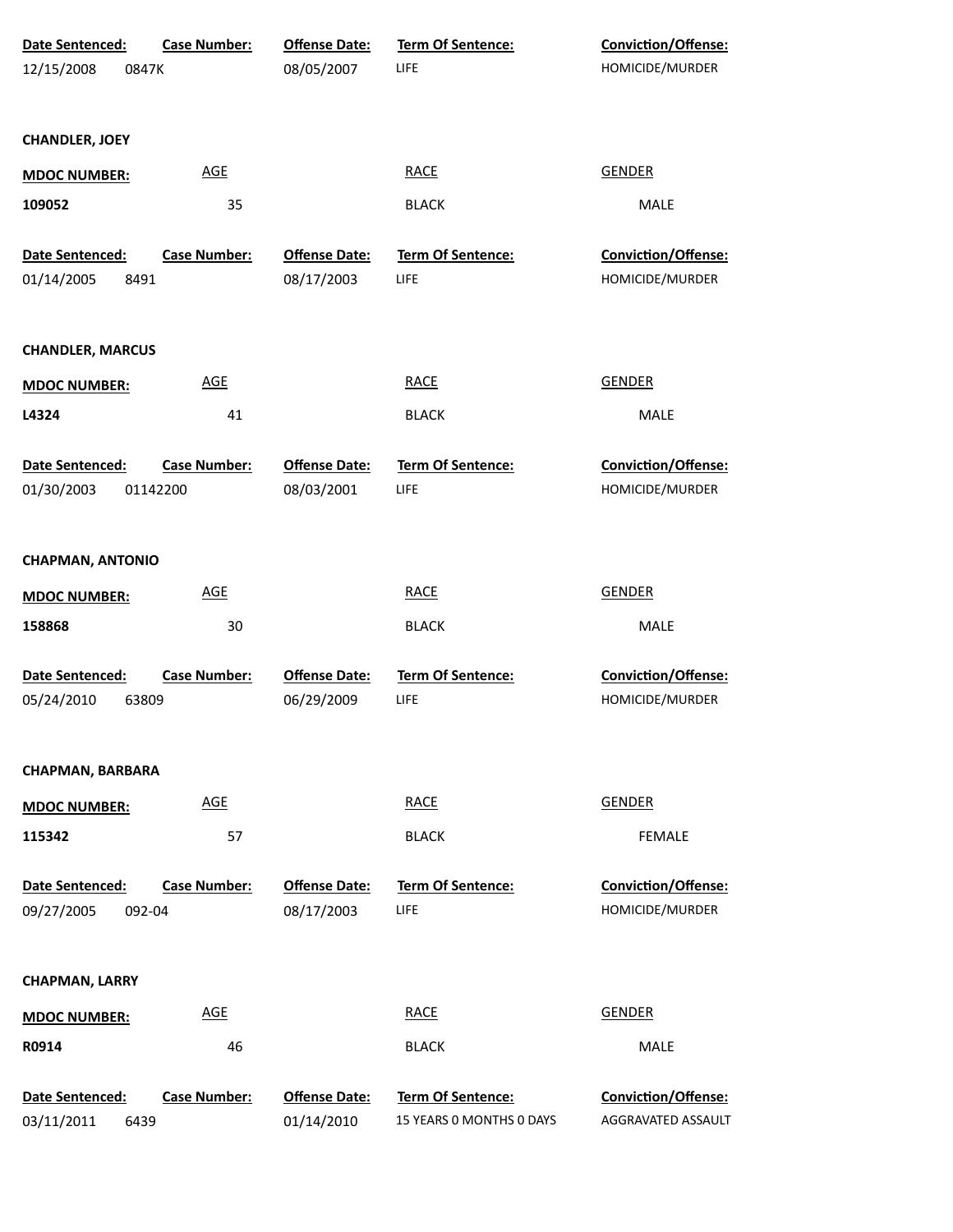| Date Sentenced:            | <b>Case Number:</b> | <b>Offense Date:</b> | Term Of Sentence:        | Conviction/Offense:                      |
|----------------------------|---------------------|----------------------|--------------------------|------------------------------------------|
| 03/11/2011<br>6439         |                     | 01/14/2010           | 5 YEARS 0 MONTHS 0 DAYS  | CONSPIRACY                               |
|                            |                     |                      |                          |                                          |
| Date Sentenced:            | <b>Case Number:</b> | <b>Offense Date:</b> | Term Of Sentence:        | <b>Conviction/Offense:</b>               |
| 03/11/2011<br>6439         |                     | 01/14/2010           | 5 YEARS O MONTHS O DAYS  | SHOOTING AT A MOTOR VEHICLE              |
| Date Sentenced:            | <b>Case Number:</b> | <b>Offense Date:</b> | Term Of Sentence:        | Conviction/Offense:                      |
| 03/11/2011<br>6439         |                     | 01/14/2010           | LIFE                     | HOMICIDE/MURDER                          |
|                            |                     |                      |                          |                                          |
| <b>CHAPMAN, ROBERT</b>     |                     |                      |                          |                                          |
| <b>MDOC NUMBER:</b>        | <b>AGE</b>          |                      | <b>RACE</b>              | <b>GENDER</b>                            |
| 163212                     | 47                  |                      | <b>BLACK</b>             | MALE                                     |
|                            |                     |                      |                          |                                          |
| Date Sentenced:            | <b>Case Number:</b> | <b>Offense Date:</b> | <b>Term Of Sentence:</b> | <b>Conviction/Offense:</b>               |
| 10/26/2010                 | CR2007312CD         | 12/26/2006           | LIFE                     | ARMED ROBBERY                            |
|                            |                     |                      |                          |                                          |
| Date Sentenced:            | <b>Case Number:</b> | <b>Offense Date:</b> | <b>Term Of Sentence:</b> | <b>Conviction/Offense:</b>               |
| 10/26/2010                 | CR2007312CD         | 12/26/2006           | LIFE                     | CONSPIRACY                               |
|                            |                     |                      |                          |                                          |
| <b>CHARLESTON, MARQUIS</b> |                     |                      |                          |                                          |
| <b>MDOC NUMBER:</b>        | <b>AGE</b>          |                      | <b>RACE</b>              | <b>GENDER</b>                            |
| 141466                     | 32                  |                      | <b>BLACK</b>             | MALE                                     |
|                            |                     |                      |                          |                                          |
| Date Sentenced:            | <b>Case Number:</b> | <b>Offense Date:</b> | Term Of Sentence:        | Conviction/Offense:                      |
| 08/28/2013                 | 09002501JAW         | 10/09/2008           | 9 YEARS 1 MONTHS 0 DAYS  | SEXUAL BATTERY                           |
| <b>Date Sentenced:</b>     | <b>Case Number:</b> | <b>Offense Date:</b> | <b>Term Of Sentence:</b> | <b>Conviction/Offense:</b>               |
| 05/27/2014                 | 130910WAG           | 04/19/2013           | LIFE                     | AGGRAVATED ASSAULT                       |
|                            |                     |                      |                          |                                          |
| Date Sentenced:            | <b>Case Number:</b> | <b>Offense Date:</b> | <b>Term Of Sentence:</b> | <b>Conviction/Offense:</b>               |
| 05/27/2014                 | 130910WAG           | 04/19/2013           | LIFE                     | FLEEING LAW ENFORCEMENT OFFICER          |
|                            |                     |                      |                          |                                          |
| Date Sentenced:            | <b>Case Number:</b> | <b>Offense Date:</b> | <b>Term Of Sentence:</b> | <b>Conviction/Offense:</b>               |
| 05/27/2014                 | 130910WAG           | 04/19/2013           | LIFE                     | POSSESSION OF FIREARM BY CONVICTED FELON |
|                            |                     |                      |                          |                                          |
| <b>CHATMAN, FRANK</b>      |                     |                      |                          |                                          |
| <b>MDOC NUMBER:</b>        | <b>AGE</b>          |                      | <b>RACE</b>              | <b>GENDER</b>                            |
| R7457                      | 52                  |                      | <b>BLACK</b>             | MALE                                     |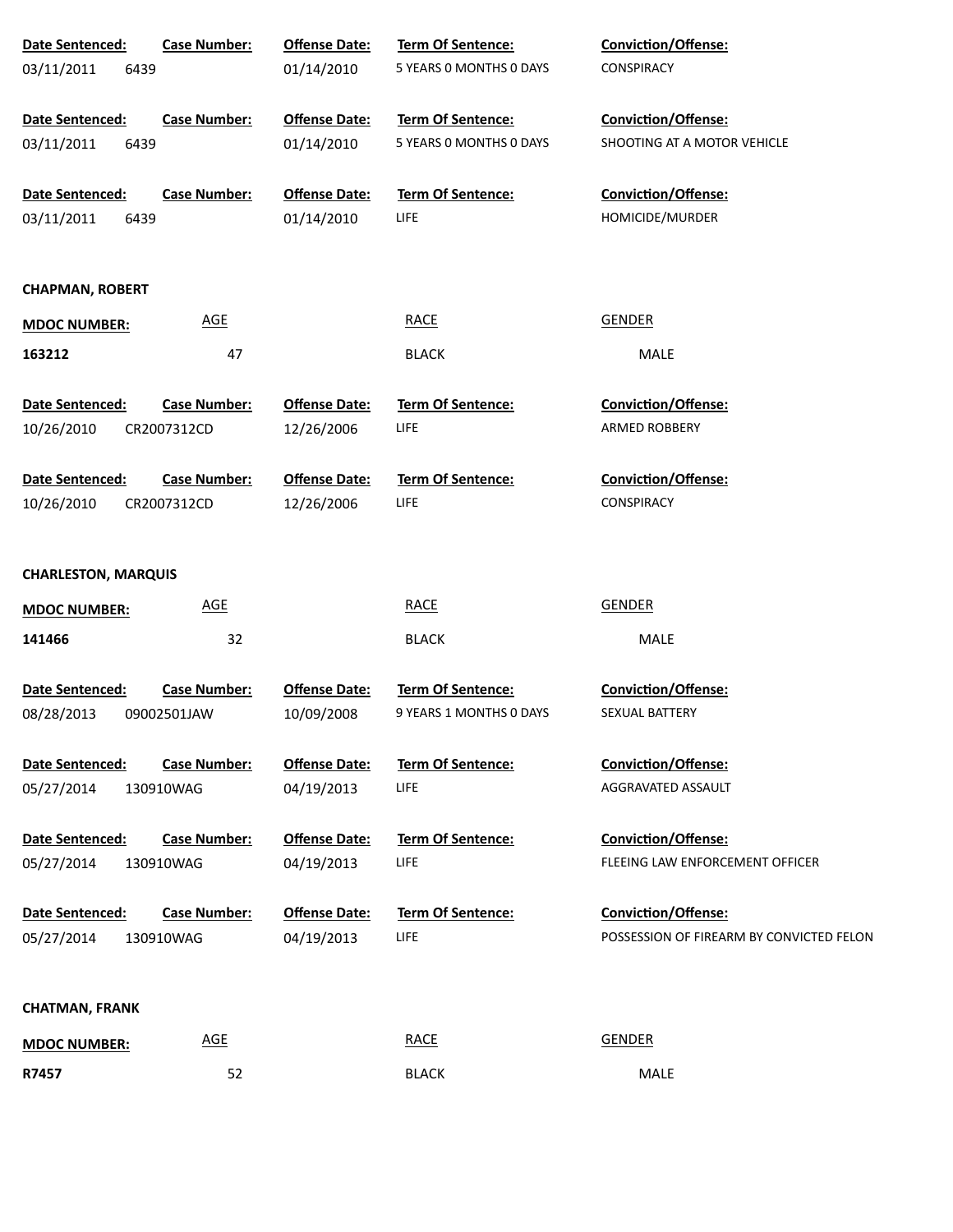| Date Sentenced:          | <b>Case Number:</b> | <b>Offense Date:</b> | Term Of Sentence:        | <b>Conviction/Offense:</b>                  |
|--------------------------|---------------------|----------------------|--------------------------|---------------------------------------------|
| 11/24/1998               | 98-211-CR1          | 12/08/1997           | 15 YEARS O MONTHS O DAYS | AGGRAVATED ASSAULT                          |
|                          |                     |                      |                          |                                             |
| Date Sentenced:          | <b>Case Number:</b> | <b>Offense Date:</b> | Term Of Sentence:        | <b>Conviction/Offense:</b>                  |
| 11/30/1998               | 98-211-CR1          | 12/08/1997           | <b>LIFE</b>              | ARMED ROBBERY                               |
|                          |                     |                      |                          |                                             |
| Date Sentenced:          | <b>Case Number:</b> | <b>Offense Date:</b> | Term Of Sentence:        | <b>Conviction/Offense:</b>                  |
| 01/30/2002               | 7670                | 01/02/1998           | 3 YEARS 0 MONTHS 0 DAYS  | ARMED ROBBERY                               |
|                          |                     |                      |                          |                                             |
| <b>CHATMAN, LEBARRON</b> |                     |                      |                          |                                             |
| <b>MDOC NUMBER:</b>      | AGE                 |                      | <b>RACE</b>              | <b>GENDER</b>                               |
| 105464                   | 42                  |                      | <b>BLACK</b>             | MALE                                        |
|                          |                     |                      |                          |                                             |
| Date Sentenced:          | <b>Case Number:</b> | <b>Offense Date:</b> | <b>Term Of Sentence:</b> | Conviction/Offense:<br>BURGLARY-RESIDENTIAL |
| 10/14/2004               | 2002-10,617         | 06/14/2002           | 10 YEARS 0 MONTHS 0 DAYS |                                             |
| Date Sentenced:          | <b>Case Number:</b> | <b>Offense Date:</b> | Term Of Sentence:        | Conviction/Offense:                         |
| 07/28/2004               | 2002-10,769         | 06/14/2002           | LIFE                     | HOMICIDE/MURDER                             |
|                          |                     |                      |                          |                                             |
| <b>CHILDS, VERINA</b>    |                     |                      |                          |                                             |
| <b>MDOC NUMBER:</b>      | <b>AGE</b>          |                      | <b>RACE</b>              | <b>GENDER</b>                               |
| 169370                   | 49                  |                      | <b>WHITE</b>             | <b>FEMALE</b>                               |
|                          |                     |                      |                          |                                             |
| Date Sentenced:          | <b>Case Number:</b> | <b>Offense Date:</b> | <b>Term Of Sentence:</b> | <b>Conviction/Offense:</b>                  |
| 08/05/2011               | 20100066            | 11/22/2009           | LIFE                     | HOMICIDE/MURDER                             |
|                          |                     |                      |                          |                                             |
| CHIM, GILBERT            |                     |                      |                          |                                             |
| <b>MDOC NUMBER:</b>      | <b>AGE</b>          |                      | <b>RACE</b>              | <b>GENDER</b>                               |
| 124323                   | 42                  |                      | SPANISH OR HISPANIC      | <b>MALE</b>                                 |
|                          |                     |                      |                          |                                             |
| Date Sentenced:          | <b>Case Number:</b> | <b>Offense Date:</b> | Term Of Sentence:        | <b>Conviction/Offense:</b>                  |
| 10/12/2006               | 2006-CR-044-SC-G    | 09/07/2005           | 10 YEARS O MONTHS O DAYS | SEXUAL BATTERY                              |
| Date Sentenced:          | <b>Case Number:</b> | <b>Offense Date:</b> | Term Of Sentence:        | Conviction/Offense:                         |
| 10/12/2006               | 2006-CR-044-SC-G    | 09/07/2005           | LIFE                     | STATUTORY RAPE                              |
|                          |                     |                      |                          |                                             |
| Date Sentenced:          | <b>Case Number:</b> | <b>Offense Date:</b> | Term Of Sentence:        | Conviction/Offense:                         |
| 12/04/2012               | 368-12              | 04/08/2012           | 7 YEARS O MONTHS O DAYS  | AGGRAV ASSLT-POL OFF-WEAPON                 |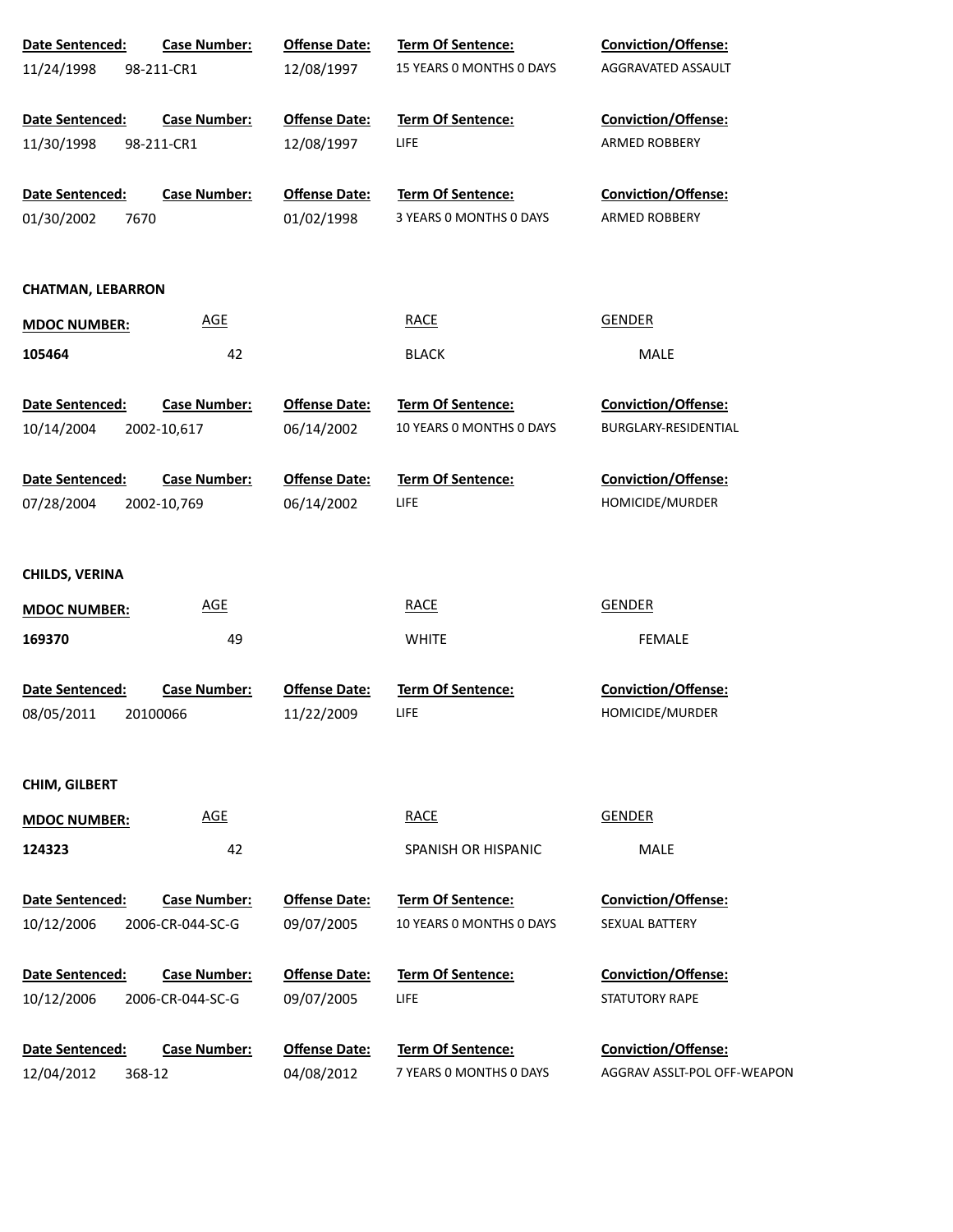| <b>MDOC NUMBER:</b>           | <b>AGE</b>                         |                                    | <b>RACE</b>                                   | <b>GENDER</b>                                                      |
|-------------------------------|------------------------------------|------------------------------------|-----------------------------------------------|--------------------------------------------------------------------|
| 129591                        | 42                                 |                                    | <b>BLACK</b>                                  | MALE                                                               |
| Date Sentenced:<br>09/06/2016 | <b>Case Number:</b><br>16-0-147-00 | <b>Offense Date:</b><br>01/16/2016 | Term Of Sentence:<br>LIFE                     | Conviction/Offense:<br>BURGLARY-RESIDENTIAL                        |
| <b>CHOUAMON, CHARLES</b>      |                                    |                                    |                                               |                                                                    |
| <b>MDOC NUMBER:</b>           | <b>AGE</b>                         |                                    | <b>RACE</b>                                   | <b>GENDER</b>                                                      |
| 37514                         | 63                                 |                                    | <b>WHITE</b>                                  | MALE                                                               |
| Date Sentenced:               | <b>Case Number:</b>                | <b>Offense Date:</b>               | Term Of Sentence:                             | <b>Conviction/Offense:</b>                                         |
| 08/13/1996                    | 8814                               | 07/04/1995                         | LIFE                                          | AGGRAVATED ASSAULT                                                 |
| Date Sentenced:<br>08/13/1996 | <b>Case Number:</b><br>8814        | <b>Offense Date:</b><br>07/04/1995 | <b>Term Of Sentence:</b><br><b>LIFE</b>       | <b>Conviction/Offense:</b><br>DIRECTING MINOR TO COMMIT CRIME      |
| <b>CHRISTIAN, TRAVARIS</b>    |                                    |                                    |                                               |                                                                    |
| <b>MDOC NUMBER:</b>           | <b>AGE</b>                         |                                    | <b>RACE</b>                                   | <b>GENDER</b>                                                      |
| 148654                        | 31                                 |                                    | <b>BLACK</b>                                  | MALE                                                               |
| Date Sentenced:<br>02/11/2011 | <b>Case Number:</b><br>08073400WAG | <b>Offense Date:</b><br>09/25/2007 | Term Of Sentence:<br>20 YEARS O MONTHS O DAYS | <b>Conviction/Offense:</b><br>BURGLARY LARCENY-UNOCCUPIED DWELLING |
| Date Sentenced:               | <b>Case Number:</b>                | <b>Offense Date:</b>               | <b>Term Of Sentence:</b>                      | <b>Conviction/Offense:</b>                                         |
| 02/11/2011                    | 09032000WAG                        | 01/28/2009                         | 5 YEARS 0 MONTHS 0 DAYS                       | RECEIVE STOLEN PROPERTY                                            |
| Date Sentenced:               | <b>Case Number:</b>                | <b>Offense Date:</b>               | Term Of Sentence:                             | <b>Conviction/Offense:</b>                                         |
| 10/30/2013                    | 11-0-005 WLK                       | 01/24/2011                         | 10 YEARS 0 MONTHS 0 DAYS                      | POSSESSION OF FIREARM BY CONVICTED FELON                           |
| Date Sentenced:               | <b>Case Number:</b>                | <b>Offense Date:</b>               | Term Of Sentence:                             | <b>Conviction/Offense:</b>                                         |
| 10/30/2013                    | 11-0-005 WLK                       | 01/24/2011                         | 20 YEARS O MONTHS O DAYS                      | BURGLARY LARCENY-UNOCCUPIED DWELLING                               |
| Date Sentenced:               | <b>Case Number:</b>                | <b>Offense Date:</b>               | Term Of Sentence:                             | <b>Conviction/Offense:</b>                                         |
| 10/30/2013                    | 11-0-005 WLK                       | 01/24/2011                         | 5 YEARS 0 MONTHS 0 DAYS                       | CHILD NEGLECT                                                      |
| Date Sentenced:               | <b>Case Number:</b>                | <b>Offense Date:</b>               | Term Of Sentence:                             | <b>Conviction/Offense:</b>                                         |
| 10/30/2013                    | 11-0-005 WLK                       | 01/24/2011                         | 5 YEARS 0 MONTHS 0 DAYS                       | <b>CONSPIRACY</b>                                                  |
| Date Sentenced:               | <b>Case Number:</b>                | <b>Offense Date:</b>               | Term Of Sentence:                             | <b>Conviction/Offense:</b>                                         |
| 10/30/2013                    | 11-0-005 WLK                       | 01/24/2011                         | LIFE                                          | <b>CAPITAL MURDER</b>                                              |

**CHISM, ADAM**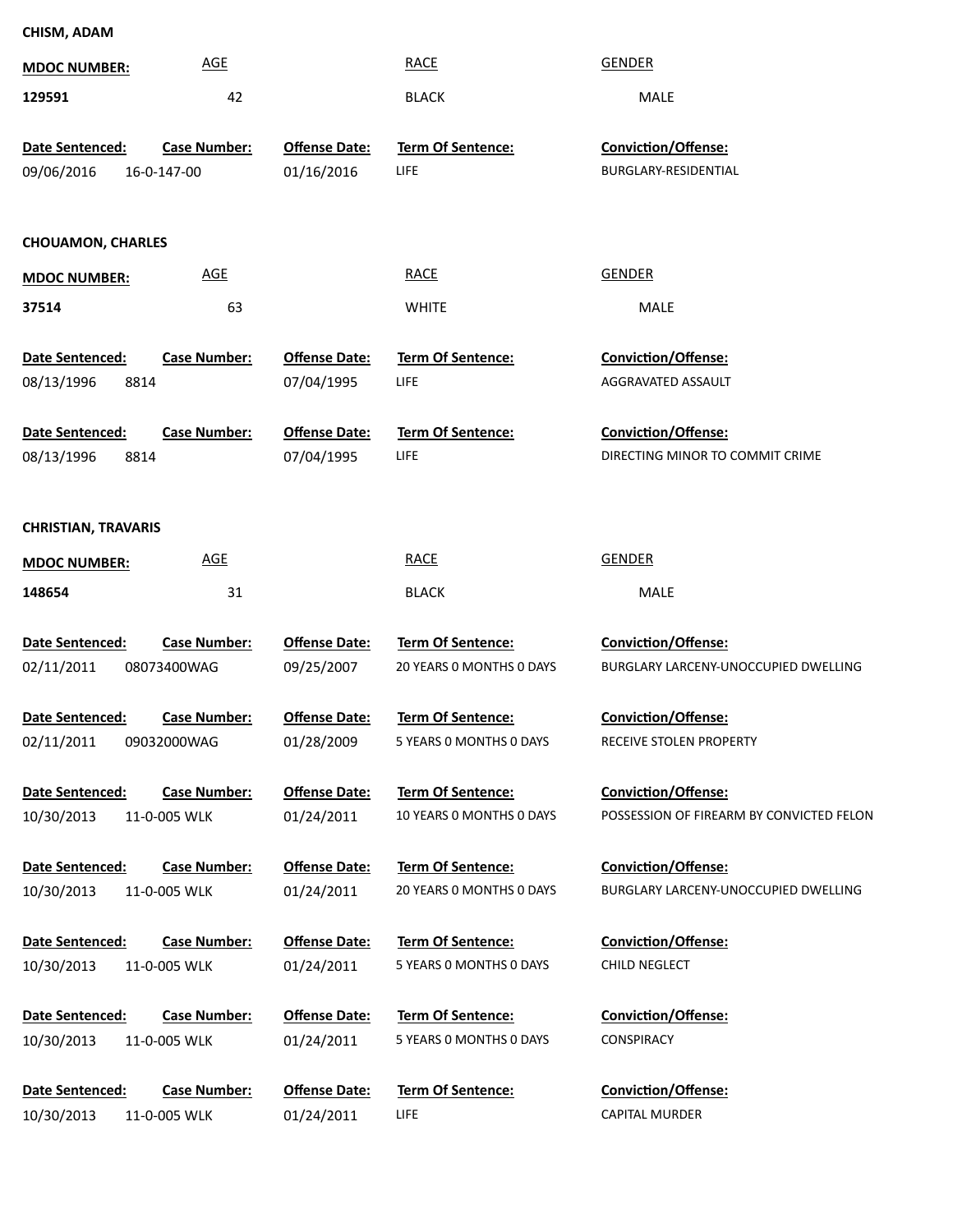| <b>CLAIBORNE, TOMMIE</b>              |                     |                      |                                              |                                             |
|---------------------------------------|---------------------|----------------------|----------------------------------------------|---------------------------------------------|
| <b>MDOC NUMBER:</b>                   | <b>AGE</b>          |                      | <b>RACE</b>                                  | <b>GENDER</b>                               |
| 191617                                | 33                  |                      | <b>BLACK</b>                                 | MALE                                        |
| Date Sentenced:                       | <b>Case Number:</b> | <b>Offense Date:</b> | Term Of Sentence:                            | Conviction/Offense:                         |
| 05/06/2014                            | CR2011-43           | 08/22/2011           | LIFE                                         | HOMICIDE/MURDER                             |
|                                       |                     |                      |                                              |                                             |
| <b>CLARK, BENJAMIN</b>                |                     |                      |                                              |                                             |
| <b>MDOC NUMBER:</b>                   | <b>AGE</b>          |                      | <b>RACE</b>                                  | <b>GENDER</b>                               |
| 150237                                | 37                  |                      | <b>WHITE</b>                                 | MALE                                        |
| Date Sentenced:                       | <b>Case Number:</b> | <b>Offense Date:</b> | Term Of Sentence:                            | Conviction/Offense:                         |
| 06/25/2009                            | 08-0-372-00-WSY     | 02/21/2008           | LIFE                                         | HOMICIDE/MURDER                             |
| <b>CLARK, BENNIE</b>                  |                     |                      |                                              |                                             |
| <b>MDOC NUMBER:</b>                   | <b>AGE</b>          |                      | <b>RACE</b>                                  | <b>GENDER</b>                               |
|                                       |                     |                      |                                              |                                             |
| R6534                                 | 43                  |                      | <b>BLACK</b>                                 | MALE                                        |
| Date Sentenced:                       | <b>Case Number:</b> | <b>Offense Date:</b> | Term Of Sentence:                            | Conviction/Offense:                         |
| 09/22/1998                            | DATACONV-1          |                      | LIFE                                         | HOMICIDE/MURDER                             |
|                                       |                     |                      |                                              |                                             |
|                                       |                     |                      |                                              |                                             |
| <b>CLARK, IRVIN</b>                   |                     |                      |                                              |                                             |
| <b>MDOC NUMBER:</b>                   | <b>AGE</b>          |                      | <b>RACE</b>                                  | <b>GENDER</b>                               |
| 71723                                 | 49                  |                      | <b>BLACK</b>                                 | MALE                                        |
| Date Sentenced:                       | <b>Case Number:</b> | <b>Offense Date:</b> | Term Of Sentence:                            | <b>Conviction/Offense:</b>                  |
| 05/01/1998<br>8679                    |                     | 11/04/1997           | 30 YEARS 0 MONTHS 0 DAYS                     | KIDNAP-                                     |
|                                       | <b>Case Number:</b> | <b>Offense Date:</b> |                                              |                                             |
| Date Sentenced:<br>05/01/1998<br>8679 |                     | 11/04/1997           | Term Of Sentence:<br>5 YEARS O MONTHS O DAYS | Conviction/Offense:<br><b>VEHICLE THEFT</b> |
|                                       |                     |                      |                                              |                                             |
| Date Sentenced:                       | <b>Case Number:</b> | <b>Offense Date:</b> | <b>Term Of Sentence:</b>                     | Conviction/Offense:                         |
| 05/01/1998<br>8679                    |                     | 11/04/1997           | LIFE                                         | HOMICIDE/MURDER                             |
|                                       |                     |                      |                                              |                                             |
| <b>CLARK, LARRY</b>                   |                     |                      |                                              |                                             |
| <b>MDOC NUMBER:</b><br>13670          | <b>AGE</b><br>52    |                      | <b>RACE</b><br><b>BLACK</b>                  | <b>GENDER</b><br>MALE                       |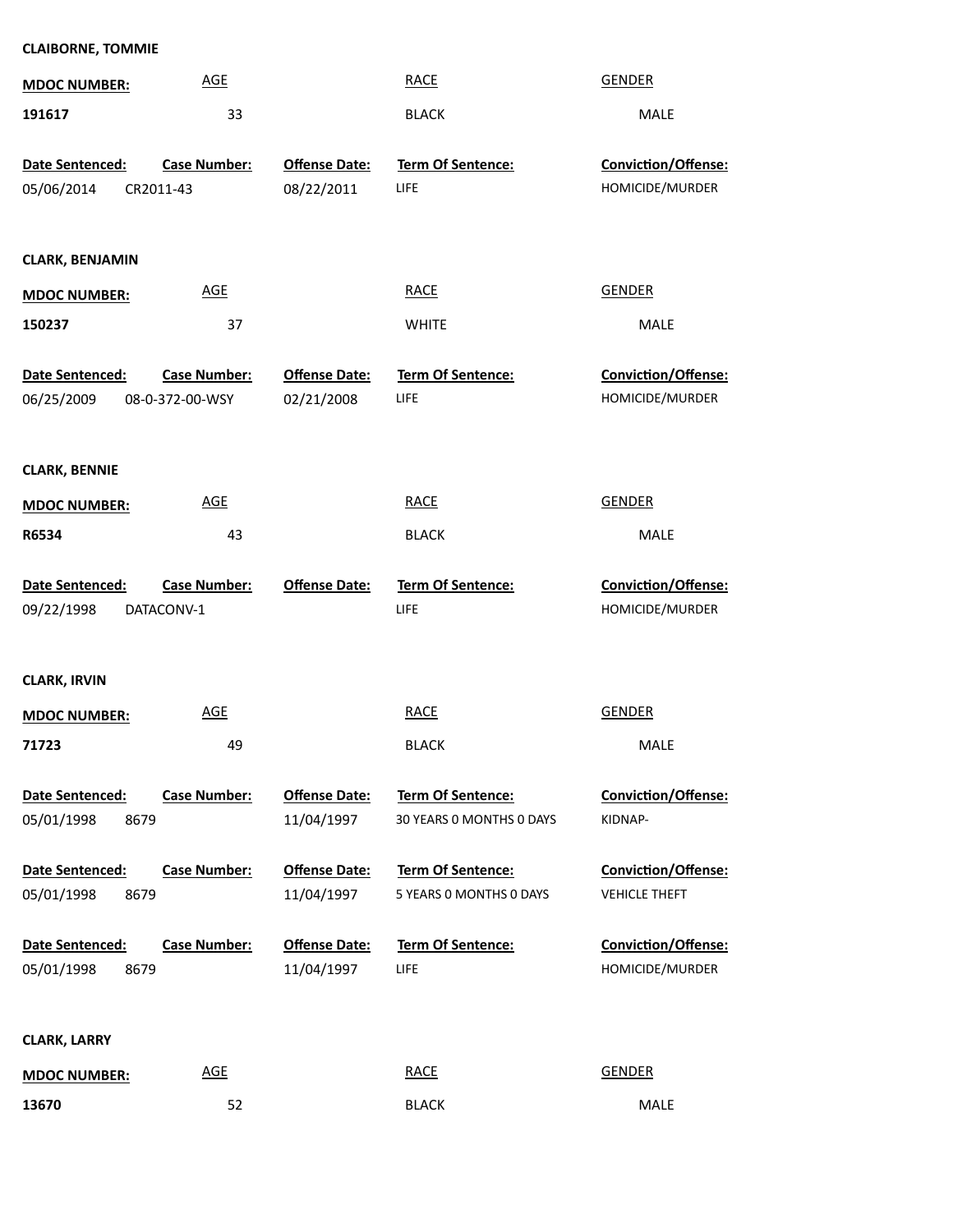| <b>Date Sentenced:</b>        | <b>Case Number:</b>             | <b>Offense Date:</b>               | Term Of Sentence:                                   | <b>Conviction/Offense:</b>                           |
|-------------------------------|---------------------------------|------------------------------------|-----------------------------------------------------|------------------------------------------------------|
| 08/03/2017                    | 2016-141-CR                     | 04/28/2016                         | 4 YEARS O MONTHS O DAYS                             | UNLAWFUL TOUCHING/CHILD                              |
|                               |                                 |                                    |                                                     |                                                      |
| <b>CLARK, PATRICK</b>         |                                 |                                    |                                                     |                                                      |
| <b>MDOC NUMBER:</b>           | <b>AGE</b>                      |                                    | <b>RACE</b>                                         | <b>GENDER</b>                                        |
| 81447                         | 55                              |                                    | <b>BLACK</b>                                        | MALE                                                 |
|                               |                                 |                                    |                                                     |                                                      |
| Date Sentenced:               | <b>Case Number:</b>             | <b>Offense Date:</b>               | Term Of Sentence:                                   | Conviction/Offense:                                  |
| 03/03/2015                    | CR 2012-27-JMP1                 | 08/27/1998                         | LIFE                                                | CAPITAL MURDER                                       |
|                               |                                 |                                    |                                                     |                                                      |
| <b>CLAY, ROBERT</b>           |                                 |                                    |                                                     |                                                      |
| <b>MDOC NUMBER:</b>           | <b>AGE</b>                      |                                    | <b>RACE</b>                                         | <b>GENDER</b>                                        |
| 97022                         | 51                              |                                    | <b>BLACK</b>                                        | MALE                                                 |
|                               |                                 |                                    |                                                     |                                                      |
| Date Sentenced:               | <b>Case Number:</b>             | <b>Offense Date:</b>               | Term Of Sentence:                                   | Conviction/Offense:                                  |
| 06/06/2005                    | CRO4-036(G)I                    | 11/07/2003                         | LIFE                                                | CAPITAL MURDER                                       |
| Date Sentenced:               | <b>Case Number:</b>             | <b>Offense Date:</b>               | <b>Term Of Sentence:</b>                            | <b>Conviction/Offense:</b>                           |
| 10/11/2004                    | CR04-031                        | 03/29/2004                         | 10 YEARS 0 MONTHS 0 DAYS                            | <b>GRAND LARCENY</b>                                 |
|                               |                                 |                                    |                                                     |                                                      |
| Date Sentenced:               | <b>Case Number:</b>             | <b>Offense Date:</b>               | Term Of Sentence:                                   | Conviction/Offense:                                  |
| 10/12/2004                    | CR04-037                        | 03/29/2004                         | 5 YEARS 0 MONTHS 0 DAYS                             | <b>ESCAPE-JAIL</b>                                   |
|                               |                                 |                                    |                                                     |                                                      |
| Date Sentenced:<br>10/12/2004 | <b>Case Number:</b><br>CR04-037 | <b>Offense Date:</b><br>03/29/2004 | <b>Term Of Sentence:</b><br>5 YEARS 0 MONTHS 0 DAYS | <b>Conviction/Offense:</b><br>SIMPLE ASSAULT-POL OFF |
|                               |                                 |                                    |                                                     |                                                      |
|                               |                                 |                                    |                                                     |                                                      |
| <b>CLAY, TERRY</b>            |                                 |                                    |                                                     |                                                      |
| <b>MDOC NUMBER:</b>           | <b>AGE</b>                      |                                    | <b>RACE</b>                                         | <b>GENDER</b>                                        |
| L5293                         | 37                              |                                    | <b>BLACK</b>                                        | MALE                                                 |
|                               |                                 |                                    |                                                     |                                                      |
| <b>Date Sentenced:</b>        | <b>Case Number:</b>             | <b>Offense Date:</b>               | <b>Term Of Sentence:</b>                            | <b>Conviction/Offense:</b>                           |
| 08/19/2010                    | 2008023                         | 10/09/2007                         | LIFE                                                | HOMICIDE/MURDER                                      |
| Date Sentenced:               | <b>Case Number:</b>             | <b>Offense Date:</b>               | Term Of Sentence:                                   | <b>Conviction/Offense:</b>                           |
| 09/20/2016                    | 163-16                          | 09/30/2015                         | 0 YEARS 0 MONTHS 1 DAYS                             | METHAMPHETAMINE - POSSESSION                         |
|                               |                                 |                                    |                                                     |                                                      |
| <b>CLAY, WILLIAM</b>          |                                 |                                    |                                                     |                                                      |
|                               | <b>AGE</b>                      |                                    | <b>RACE</b>                                         | <b>GENDER</b>                                        |
| <b>MDOC NUMBER:</b>           |                                 |                                    |                                                     |                                                      |
| 30366                         | 67                              |                                    | <b>BLACK</b>                                        | MALE                                                 |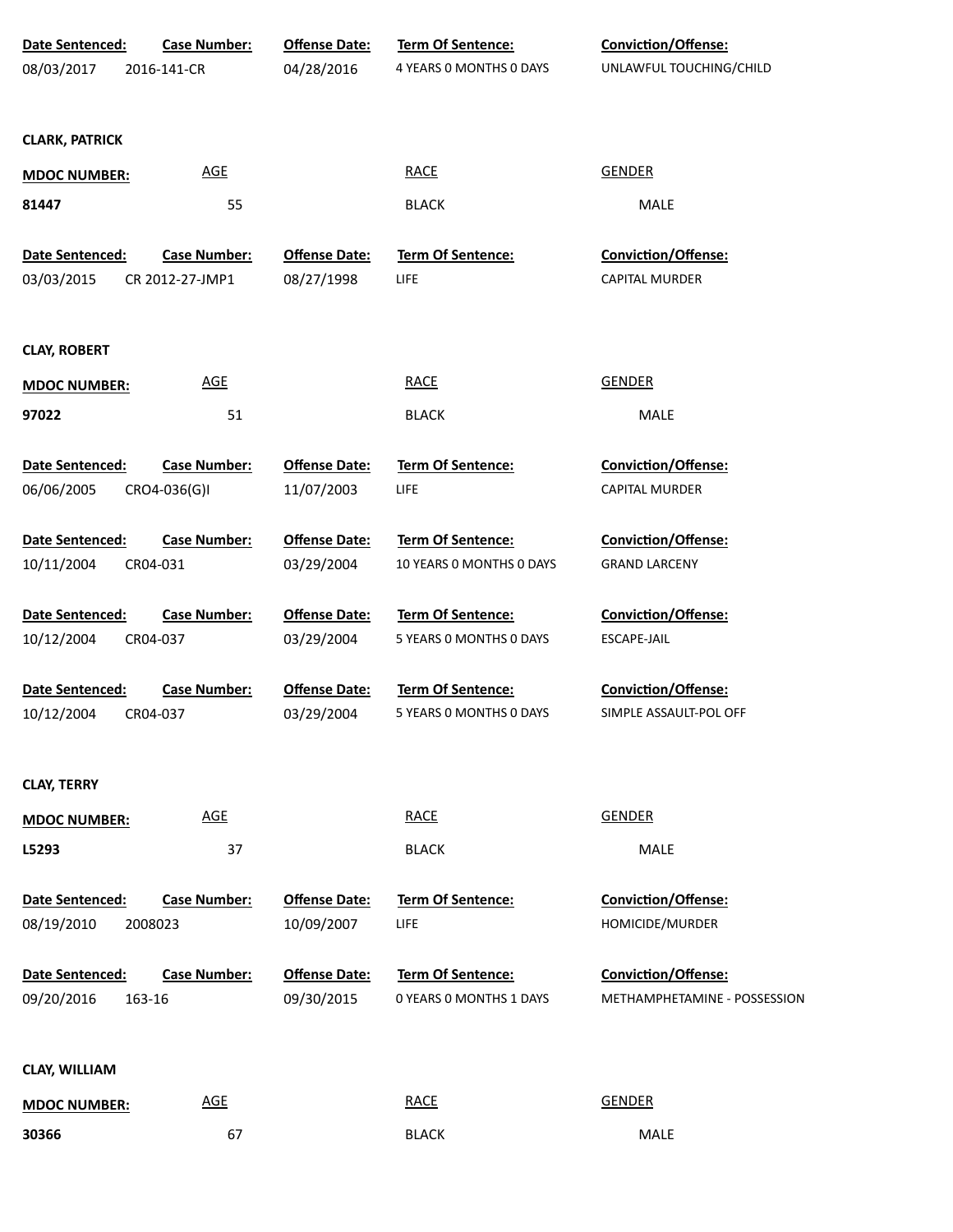| Date Sentenced:<br>12/06/2002 | <b>Case Number:</b><br>DATACONV-1 | <b>Offense Date:</b><br>12/31/2001 | <b>Term Of Sentence:</b><br>LIFE              | <b>Conviction/Offense:</b><br><b>GRAND LARCENY</b> |
|-------------------------------|-----------------------------------|------------------------------------|-----------------------------------------------|----------------------------------------------------|
| <b>CLAYTON, DANIEL</b>        |                                   |                                    |                                               |                                                    |
| <b>MDOC NUMBER:</b>           | AGE                               |                                    | <b>RACE</b>                                   | <b>GENDER</b>                                      |
| 140971                        | 33                                |                                    | <b>BLACK</b>                                  | MALE                                               |
| Date Sentenced:               | <b>Case Number:</b>               | <b>Offense Date:</b>               | Term Of Sentence:                             | Conviction/Offense:                                |
| 07/30/2008                    | 070391-01                         | 11/03/2006                         | <b>LIFE</b>                                   | HOMICIDE/MURDER                                    |
| Date Sentenced:<br>07/30/2008 | <b>Case Number:</b><br>070391-02  | <b>Offense Date:</b><br>11/03/2006 | Term Of Sentence:<br><b>LIFE</b>              | Conviction/Offense:<br>HOMICIDE/MURDER             |
|                               |                                   |                                    |                                               |                                                    |
| <b>CLAYTON, JASON</b>         |                                   |                                    |                                               |                                                    |
| <b>MDOC NUMBER:</b>           | <b>AGE</b>                        |                                    | <b>RACE</b>                                   | <b>GENDER</b>                                      |
| 233058                        | 33                                |                                    | <b>BLACK</b>                                  | MALE                                               |
| Date Sentenced:               | <b>Case Number:</b>               | <b>Offense Date:</b>               | <b>Term Of Sentence:</b>                      | <b>Conviction/Offense:</b>                         |
| 04/15/2021<br>326-18          |                                   | 12/08/2016                         | LIFE                                          | HOMICIDE/MURDER                                    |
| <b>CLAYTON, SCOTTY</b>        |                                   |                                    |                                               |                                                    |
| <b>MDOC NUMBER:</b>           | <b>AGE</b>                        |                                    | <b>RACE</b>                                   | GENDER                                             |
| R5056                         | 42                                |                                    | <b>WHITE</b>                                  | MALE                                               |
| Date Sentenced:<br>06/04/1998 | <b>Case Number:</b><br>DATACONV-2 | <b>Offense Date:</b>               | Term Of Sentence:<br>25 YEARS 0 MONTHS 0 DAYS | Conviction/Offense:<br>BURGLARY-GENERAL            |
| Date Sentenced:<br>06/04/1998 | <b>Case Number:</b><br>DATACONV-1 | <b>Offense Date:</b>               | <b>Term Of Sentence:</b><br>LIFE              | Conviction/Offense:<br>HOMICIDE/MURDER             |
| <b>CLEMONS, BOBBY</b>         |                                   |                                    |                                               |                                                    |
| <b>MDOC NUMBER:</b>           | <b>AGE</b>                        |                                    | <b>RACE</b>                                   | <b>GENDER</b>                                      |
| R1532                         | 43                                |                                    | <b>BLACK</b>                                  | MALE                                               |
| Date Sentenced:<br>07/08/1997 | <b>Case Number:</b><br>8529 CT I  | <b>Offense Date:</b><br>07/15/1996 | <b>Term Of Sentence:</b><br>LIFE              | Conviction/Offense:<br>HOMICIDE/MURDER             |
| Date Sentenced:<br>07/08/1997 | <b>Case Number:</b><br>8529 CT II | <b>Offense Date:</b><br>07/15/1996 | Term Of Sentence:<br>LIFE                     | Conviction/Offense:<br>HOMICIDE/MURDER             |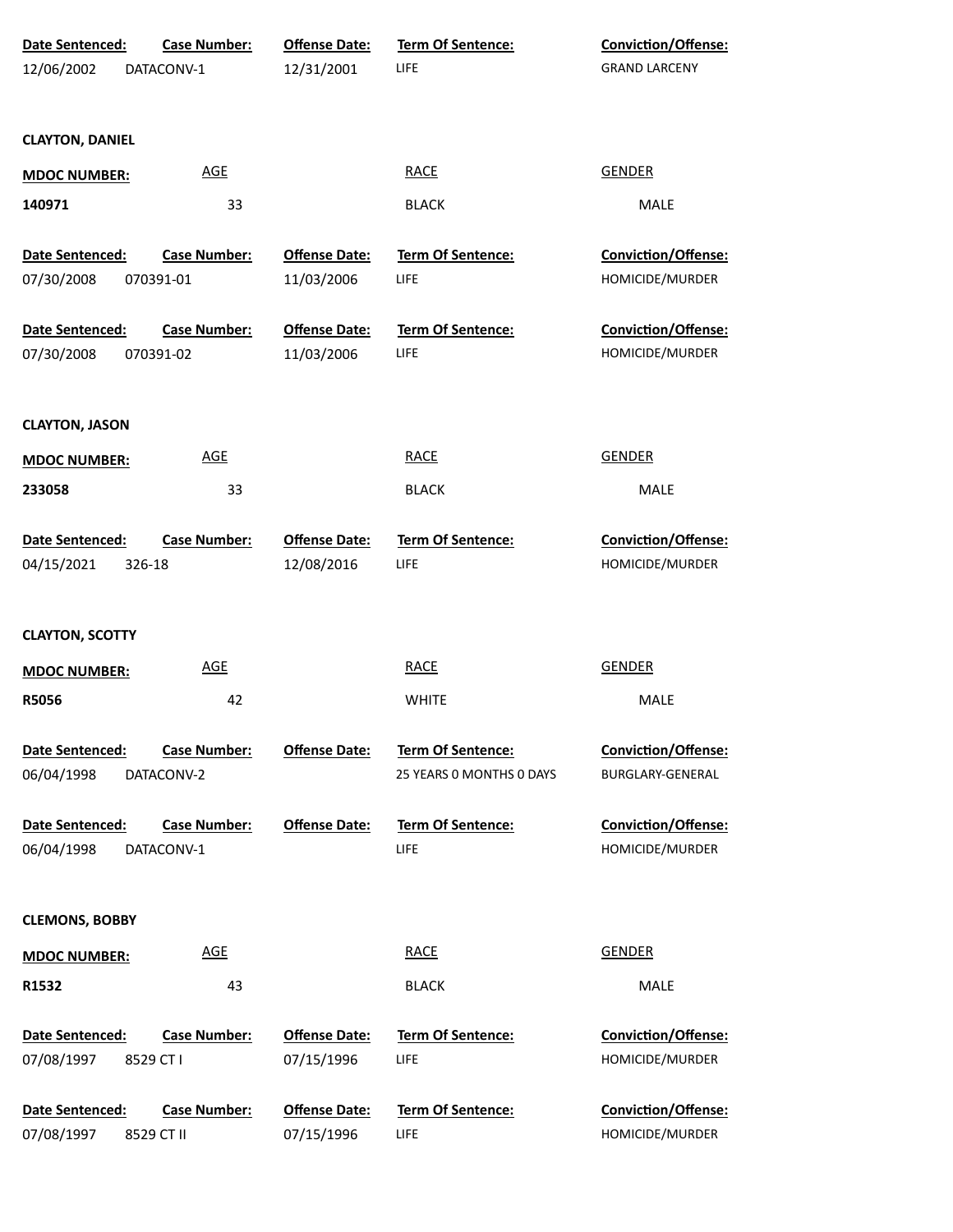| <b>Date Sentenced:</b>  | <b>Case Number:</b> | <b>Offense Date:</b> | Term Of Sentence:        | Conviction/Offense:        |
|-------------------------|---------------------|----------------------|--------------------------|----------------------------|
| 07/08/1997              | 8529 CT III         | 07/15/1996           | <b>LIFE</b>              | HOMICIDE/MURDER            |
|                         |                     |                      |                          |                            |
| <b>CLEMONS, HILLMAN</b> |                     |                      |                          |                            |
| <b>MDOC NUMBER:</b>     | <b>AGE</b>          |                      | <b>RACE</b>              | <b>GENDER</b>              |
| 116472                  | 38                  |                      | <b>BLACK</b>             | MALE                       |
| Date Sentenced:         | <b>Case Number:</b> | <b>Offense Date:</b> | Term Of Sentence:        | Conviction/Offense:        |
| 11/16/2005              | 05-CR-0089-NS-C     | 10/30/2003           | <b>LIFE</b>              | HOMICIDE/MURDER            |
| <b>CLEMONS, KENNETH</b> |                     |                      |                          |                            |
| <b>MDOC NUMBER:</b>     | <b>AGE</b>          |                      | <b>RACE</b>              | <b>GENDER</b>              |
| R0172                   | 39                  |                      | <b>BLACK</b>             | MALE                       |
| Date Sentenced:         | <b>Case Number:</b> | <b>Offense Date:</b> | Term Of Sentence:        | <b>Conviction/Offense:</b> |
| 03/12/1997              | DATACONV-1          |                      | LIFE                     | HOMICIDE/MURDER            |
| Date Sentenced:         | <b>Case Number:</b> | <b>Offense Date:</b> | Term Of Sentence:        | <b>Conviction/Offense:</b> |
| 03/12/1997              | DATACONV-2          |                      | LIFE                     | HOMICIDE/MURDER            |
| Date Sentenced:         | <b>Case Number:</b> | <b>Offense Date:</b> | Term Of Sentence:        | <b>Conviction/Offense:</b> |
| 03/12/1997              | DATACONV-3          |                      | <b>LIFE</b>              | HOMICIDE/MURDER            |
| <b>CLINCY, ROY</b>      |                     |                      |                          |                            |
| <b>MDOC NUMBER:</b>     | <b>AGE</b>          |                      | <b>RACE</b>              | <b>GENDER</b>              |
| 11461                   | 61                  |                      | <b>BLACK</b>             | MALE                       |
| Date Sentenced:         | <b>Case Number:</b> | <b>Offense Date:</b> | Term Of Sentence:        | Conviction/Offense:        |
| 10/30/1986              | 1169                | 10/10/1985           | 8 YEARS 0 MONTHS 0 DAYS  | BURGLARY-RESIDENTIAL       |
| Date Sentenced:         | <b>Case Number:</b> | <b>Offense Date:</b> | <b>Term Of Sentence:</b> | Conviction/Offense:        |
| 03/28/1986              | 4816                | 01/24/1986           | 5 YEARS 0 MONTHS 0 DAYS  | BURGLARY-NONRESID          |
| Date Sentenced:         | <b>Case Number:</b> | <b>Offense Date:</b> | Term Of Sentence:        | Conviction/Offense:        |
| 03/28/1986              | 4817                | 01/24/1986           | 5 YEARS 0 MONTHS 0 DAYS  | <b>GRAND LARCENY</b>       |
| Date Sentenced:         | <b>Case Number:</b> | <b>Offense Date:</b> | Term Of Sentence:        | Conviction/Offense:        |
| 01/29/1990              | 1432                | 12/20/1989           | <b>LIFE</b>              | HOMICIDE/MURDER            |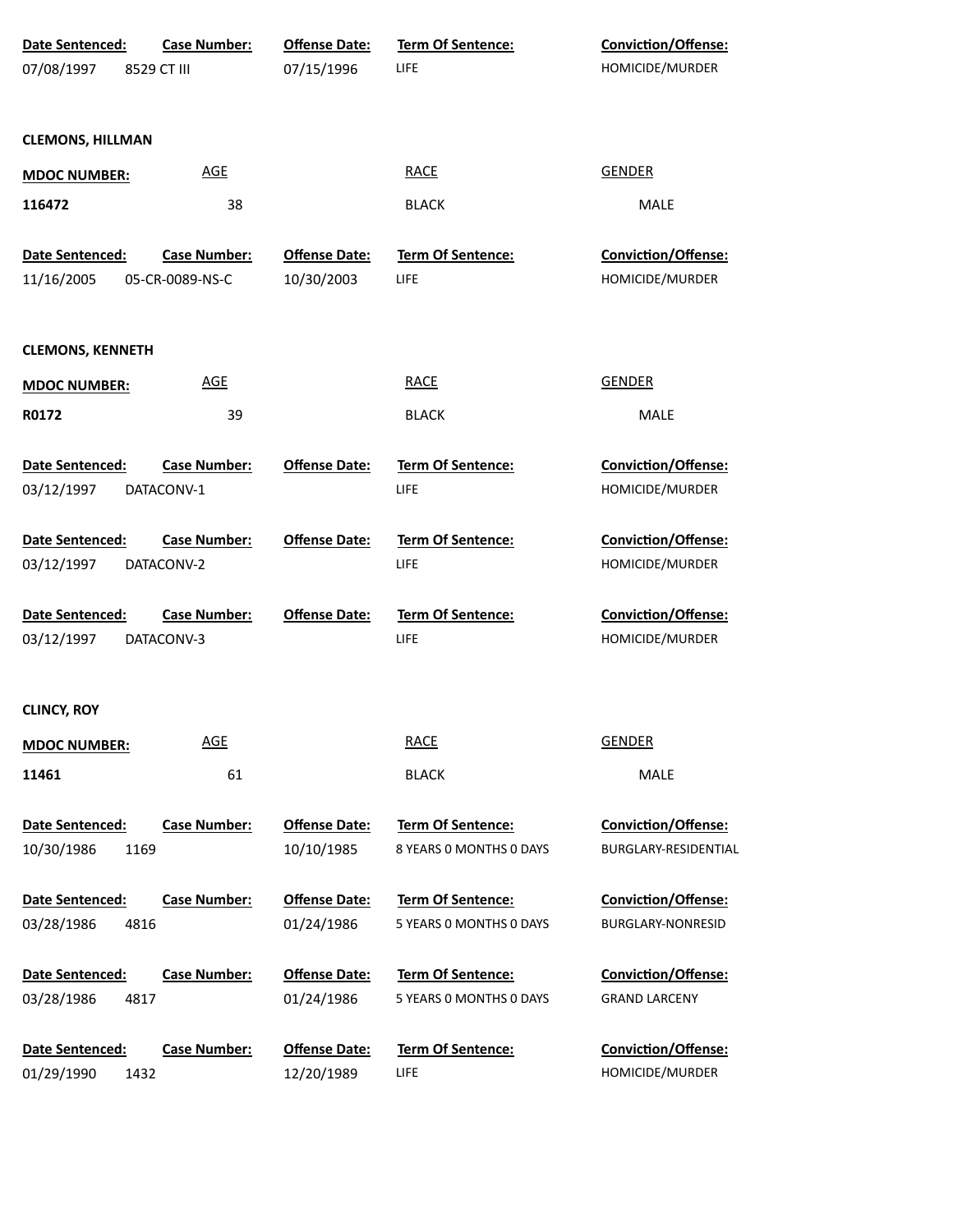| <b>COCHRAN, MICHAEL</b>   |                            |                      |                          |                        |
|---------------------------|----------------------------|----------------------|--------------------------|------------------------|
| <b>MDOC NUMBER:</b>       | <b>AGE</b>                 |                      | <b>RACE</b>              | <b>GENDER</b>          |
| 167697                    | 56                         |                      | <b>WHITE</b>             | MALE                   |
| Date Sentenced:           | <b>Case Number:</b>        | <b>Offense Date:</b> | Term Of Sentence:        | Conviction/Offense:    |
| 04/26/2011                | 11CR016LEG                 | 08/11/2010           | LIFE                     | HOMICIDE/MURDER        |
|                           |                            |                      |                          |                        |
| <b>COLBURN, EARLENE</b>   |                            |                      |                          |                        |
|                           | <b>AGE</b>                 |                      | <b>RACE</b>              | <b>GENDER</b>          |
| <b>MDOC NUMBER:</b>       |                            |                      |                          |                        |
| 111438                    | 69                         |                      | <b>WHITE</b>             | <b>FEMALE</b>          |
| Date Sentenced:           | <b>Case Number:</b>        | <b>Offense Date:</b> | Term Of Sentence:        | Conviction/Offense:    |
| 05/05/2005                | HK2003-041                 | 04/29/2003           | LIFE                     | HOMICIDE/MURDER        |
|                           |                            |                      |                          |                        |
| <b>COLEMAN, ANTRON</b>    |                            |                      |                          |                        |
| <b>MDOC NUMBER:</b>       | <b>AGE</b>                 |                      | <b>RACE</b>              | <b>GENDER</b>          |
| 212570                    | 28                         |                      | <b>BLACK</b>             | MALE                   |
|                           |                            |                      |                          |                        |
| Date Sentenced:           | <b>Case Number:</b>        | <b>Offense Date:</b> | <b>Term Of Sentence:</b> | Conviction/Offense:    |
| 10/09/2017                | 15-0-379-01 WAG            | 11/27/2014           | 10 YEARS O MONTHS O DAYS | SHOOTING INTO DWELLING |
| <b>Date Sentenced:</b>    | <b>Case Number:</b>        | <b>Offense Date:</b> | Term Of Sentence:        | Conviction/Offense:    |
| 10/09/2017                | 15-0-379-01 WAG            | 11/27/2014           | LIFE                     | HOMICIDE/MURDER        |
|                           |                            |                      |                          |                        |
| <b>COLEMAN, JOHNNY</b>    |                            |                      |                          |                        |
| <b>MDOC NUMBER:</b>       | $\underline{\mathsf{AGE}}$ |                      | <b>RACE</b>              | <b>GENDER</b>          |
| 41244                     | 58                         |                      | <b>BLACK</b>             | MALE                   |
|                           |                            |                      |                          |                        |
| Date Sentenced:           | <b>Case Number:</b>        | <b>Offense Date:</b> | <b>Term Of Sentence:</b> | Conviction/Offense:    |
| 02/26/1999                | DATACONV-1                 | 08/08/1998           | LIFE                     | PEEPING TOM            |
|                           |                            |                      |                          |                        |
| <b>COLEMAN, MARCELLOS</b> |                            |                      |                          |                        |
| <b>MDOC NUMBER:</b>       | <b>AGE</b>                 |                      | <b>RACE</b>              | <b>GENDER</b>          |
| 198681                    | 50                         |                      | <b>BLACK</b>             | MALE                   |
|                           |                            |                      |                          |                        |
| Date Sentenced:           | <b>Case Number:</b>        | <b>Offense Date:</b> | Term Of Sentence:        | Conviction/Offense:    |
| 07/27/2015                | 12-1-007 JAW               | 04/11/2012           | 30 YEARS O MONTHS O DAYS | KIDNAP-                |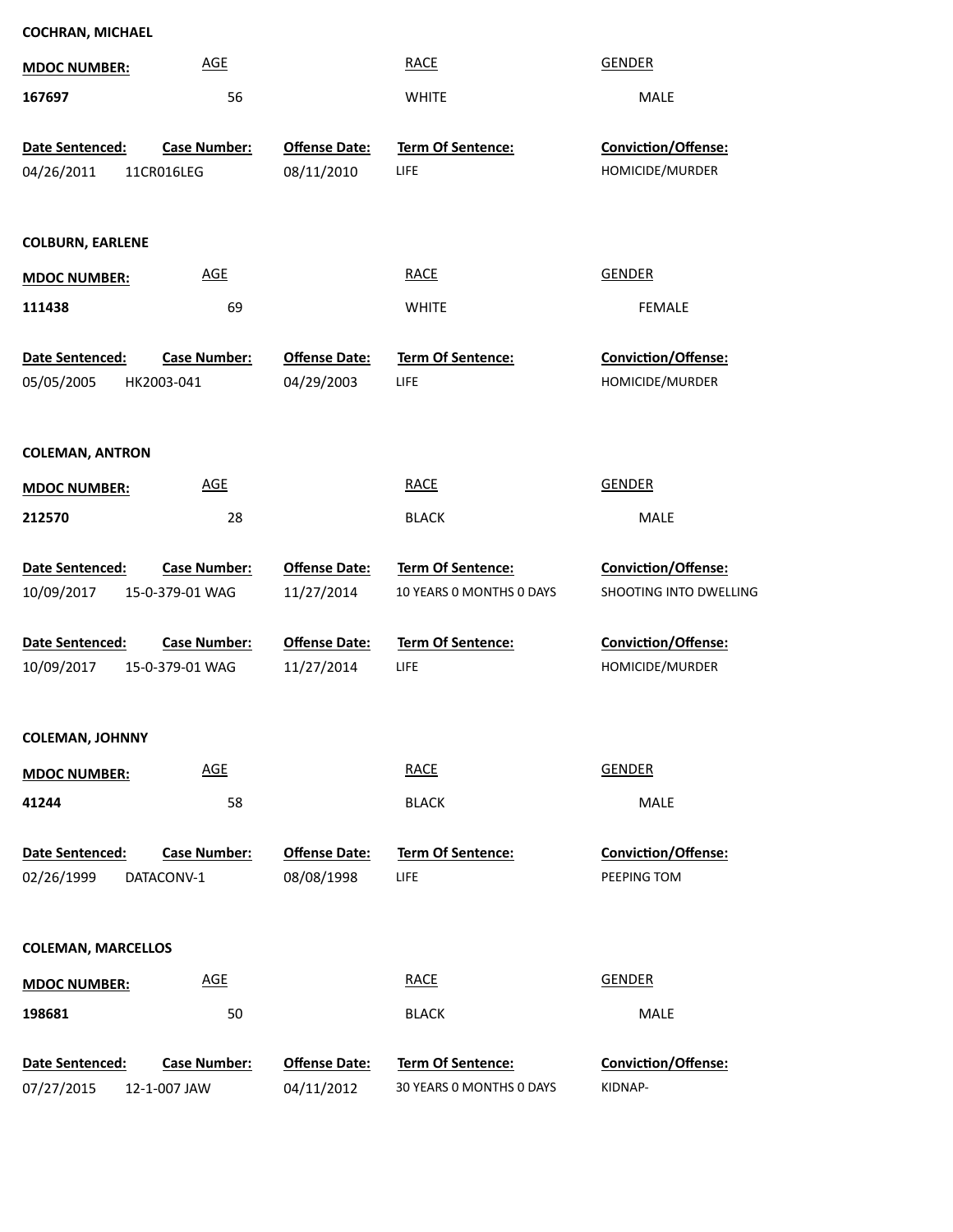| Date Sentenced:                        | <b>Case Number:</b> | <b>Offense Date:</b>               | <b>Term Of Sentence:</b>  | Conviction/Offense:                    |
|----------------------------------------|---------------------|------------------------------------|---------------------------|----------------------------------------|
| 07/27/2015                             | 12-1-007 JAW        | 04/11/2012                         | LIFE                      | HOMICIDE/MURDER                        |
|                                        |                     |                                    |                           |                                        |
| <b>COLEMAN, NATHANIEL</b>              |                     |                                    |                           |                                        |
| <b>MDOC NUMBER:</b>                    | <b>AGE</b>          |                                    | <b>RACE</b>               | <b>GENDER</b>                          |
| 144733                                 | 33                  |                                    | <b>BLACK</b>              | MALE                                   |
| Date Sentenced:                        | <b>Case Number:</b> | <b>Offense Date:</b>               | Term Of Sentence:         | Conviction/Offense:                    |
| 10/30/2008                             | 200810655           | 10/13/2006                         | LIFE                      | HOMICIDE/MURDER                        |
|                                        |                     |                                    |                           |                                        |
| <b>COLEMAN, PHELIPHAE</b>              |                     |                                    |                           |                                        |
| <b>MDOC NUMBER:</b>                    | <b>AGE</b>          |                                    | <b>RACE</b>               | <b>GENDER</b>                          |
| 79014                                  | 48                  |                                    | <b>BLACK</b>              | MALE                                   |
| Date Sentenced:                        | <b>Case Number:</b> | <b>Offense Date:</b>               | Term Of Sentence:         | Conviction/Offense:                    |
| 05/20/2003                             | 03-17CR2            | 05/26/2002                         | LIFE                      | HOMICIDE/MURDER                        |
|                                        |                     |                                    |                           |                                        |
| Date Sentenced:                        | <b>Case Number:</b> | <b>Offense Date:</b>               | <b>Term Of Sentence:</b>  | Conviction/Offense:                    |
| 10/01/2018<br>300-15                   |                     | 07/29/2014                         | 3 YEARS 0 MONTHS 0 DAYS   | SIMPLE ASSAULT-POL OFF                 |
|                                        |                     |                                    |                           |                                        |
| <b>COLEMAN, PRENTISS</b>               |                     |                                    |                           |                                        |
| <b>MDOC NUMBER:</b>                    | <b>AGE</b>          |                                    | <b>RACE</b>               | <b>GENDER</b>                          |
| 91296                                  | 58                  |                                    | <b>BLACK</b>              | <b>MALE</b>                            |
|                                        |                     |                                    |                           |                                        |
| Date Sentenced:<br>10/20/1997<br>12108 | <b>Case Number:</b> | <b>Offense Date:</b><br>12/18/1994 | Term Of Sentence:<br>LIFE | Conviction/Offense:<br>HOMICIDE/MURDER |
|                                        |                     |                                    |                           |                                        |
| <b>COLEMAN, TERRY</b>                  |                     |                                    |                           |                                        |
| <b>MDOC NUMBER:</b>                    | <b>AGE</b>          |                                    | <b>RACE</b>               | <b>GENDER</b>                          |
| 151405                                 | 51                  |                                    | <b>BLACK</b>              | MALE                                   |
|                                        |                     |                                    |                           |                                        |
| Date Sentenced:                        | <b>Case Number:</b> | <b>Offense Date:</b>               | Term Of Sentence:         | <b>Conviction/Offense:</b>             |
| 08/11/2009                             | K080256P            | 06/21/2008                         | LIFE                      | HOMICIDE/MURDER                        |
|                                        |                     |                                    |                           |                                        |
| <b>COLEMAN, WALTER</b>                 |                     |                                    |                           |                                        |
| <b>MDOC NUMBER:</b>                    | <b>AGE</b>          |                                    | <b>RACE</b>               | <b>GENDER</b>                          |
| 30393                                  | 71                  |                                    | <b>BLACK</b>              | MALE                                   |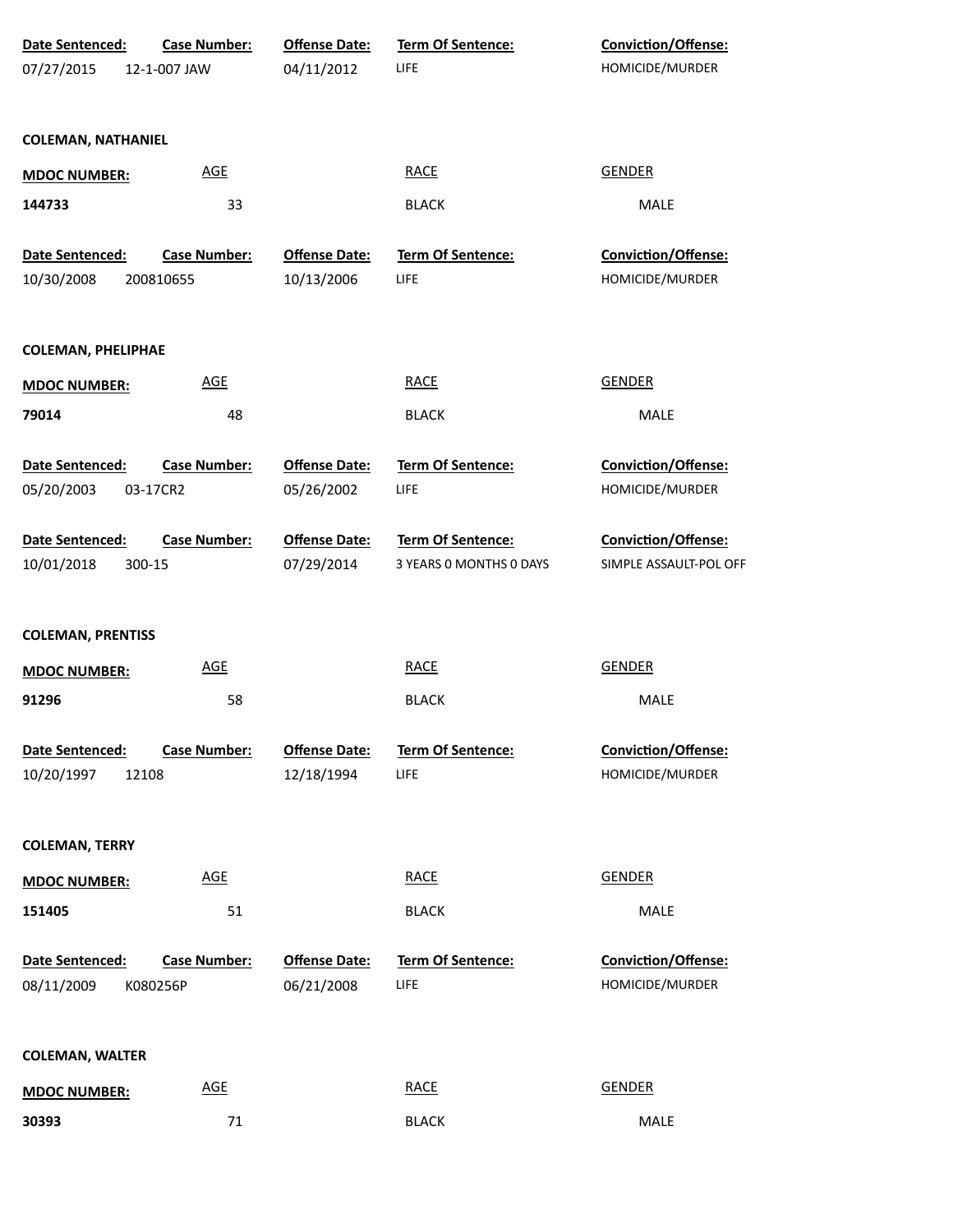| Date Sentenced:        | <b>Case Number:</b> | <b>Offense Date:</b> | <b>Term Of Sentence:</b> | <b>Conviction/Offense:</b>               |
|------------------------|---------------------|----------------------|--------------------------|------------------------------------------|
| 07/23/1973<br>9145     |                     | 03/13/1973           | 15 YEARS O MONTHS O DAYS | ARMED ROBBERY                            |
|                        |                     |                      |                          |                                          |
| Date Sentenced:        | <b>Case Number:</b> | <b>Offense Date:</b> | Term Of Sentence:        | <b>Conviction/Offense:</b>               |
| 09/12/1973<br>7717     |                     | 03/13/1973           | 25 YEARS 0 MONTHS 0 DAYS | ARMED ROBBERY                            |
|                        |                     |                      |                          |                                          |
| Date Sentenced:        | <b>Case Number:</b> | <b>Offense Date:</b> | Term Of Sentence:        | <b>Conviction/Offense:</b>               |
| 05/06/1983<br>3878     |                     | 10/18/1982           | 35 YEARS O MONTHS O DAYS | <b>ARMED ROBBERY</b>                     |
|                        |                     |                      |                          |                                          |
| Date Sentenced:        | <b>Case Number:</b> | <b>Offense Date:</b> | Term Of Sentence:        | <b>Conviction/Offense:</b>               |
| 03/25/1983<br>8936     |                     | 10/18/1982           | <b>LIFE</b>              | ARMED ROBBERY                            |
|                        |                     |                      |                          |                                          |
|                        |                     |                      |                          |                                          |
| <b>COLLIER, JIMMIE</b> |                     |                      |                          |                                          |
| <b>MDOC NUMBER:</b>    | <b>AGE</b>          |                      | <b>RACE</b>              | <b>GENDER</b>                            |
| R2782                  | 44                  |                      | <b>BLACK</b>             | MALE                                     |
|                        |                     |                      |                          |                                          |
| <b>Date Sentenced:</b> | <b>Case Number:</b> | <b>Offense Date:</b> | <b>Term Of Sentence:</b> | <b>Conviction/Offense:</b>               |
| 02/01/2008             | 20060184CR          | 03/04/2005           | 30 YEARS 0 MONTHS 0 DAYS | COCAINE-SELL                             |
|                        |                     |                      |                          |                                          |
| Date Sentenced:        | <b>Case Number:</b> | <b>Offense Date:</b> | Term Of Sentence:        | <b>Conviction/Offense:</b>               |
| 05/05/2008             | 2005286CR           | 04/25/2005           | <b>LIFE</b>              | HOMICIDE/MURDER                          |
|                        |                     |                      |                          |                                          |
| Date Sentenced:        | <b>Case Number:</b> | <b>Offense Date:</b> | Term Of Sentence:        | <b>Conviction/Offense:</b>               |
| 01/12/2017<br>490-16   |                     | 02/20/2016           | 3 YEARS O MONTHS O DAYS  | CONTROLLED SUBSTANCE - WITHIN A FACILITY |
|                        |                     |                      |                          |                                          |
|                        |                     |                      |                          |                                          |
| <b>COLLINS, CEDRIC</b> |                     |                      |                          |                                          |
| <b>MDOC NUMBER:</b>    | <b>AGE</b>          |                      | <b>RACE</b>              | <b>GENDER</b>                            |
| 221007                 | 27                  |                      | <b>BLACK</b>             | MALE                                     |
|                        |                     |                      |                          |                                          |
| <b>Date Sentenced:</b> | <b>Case Number:</b> | <b>Offense Date:</b> | Term Of Sentence:        | <b>Conviction/Offense:</b>               |
| 01/25/2019             | 2014-0002           | 12/26/2013           | 5 YEARS O MONTHS O DAYS  | CONSPIRACY                               |
|                        |                     |                      |                          |                                          |
| Date Sentenced:        | <b>Case Number:</b> | <b>Offense Date:</b> | Term Of Sentence:        | <b>Conviction/Offense:</b>               |
| 01/25/2019             | 2014-0002           | 12/26/2013           | LIFE                     | CAPITAL MURDER                           |
|                        |                     |                      |                          |                                          |
|                        |                     |                      |                          |                                          |
| <b>COLLINS, JAIRUS</b> |                     |                      |                          |                                          |
| <b>MDOC NUMBER:</b>    | <b>AGE</b>          |                      | <b>RACE</b>              | <b>GENDER</b>                            |
| 108041                 | 36                  |                      | <b>BLACK</b>             | MALE                                     |
|                        |                     |                      |                          |                                          |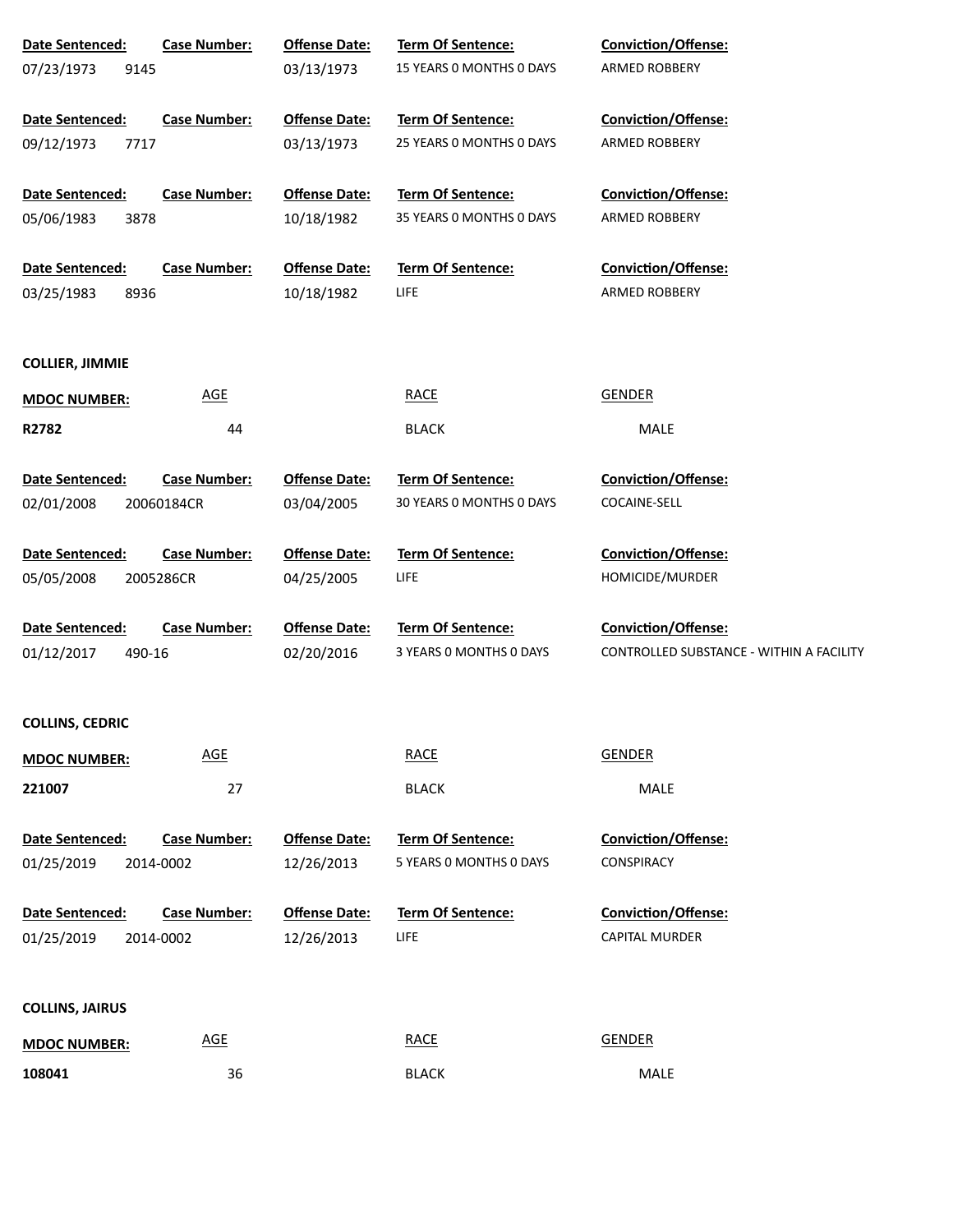| Date Sentenced:               | <b>Case Number:</b>               | <b>Offense Date:</b>               | Term Of Sentence:         | Conviction/Offense:                      |
|-------------------------------|-----------------------------------|------------------------------------|---------------------------|------------------------------------------|
| 02/25/2016                    | 12-514 CR                         | 12/07/2011                         | LIFE                      | POSSESSION OF FIREARM BY CONVICTED FELON |
|                               |                                   |                                    |                           |                                          |
| <b>COLLINS, LARRY</b>         |                                   |                                    |                           |                                          |
| <b>MDOC NUMBER:</b>           | $\underline{\mathsf{AGE}}$        |                                    | <b>RACE</b>               | <b>GENDER</b>                            |
| 24233                         | 57                                |                                    | <b>BLACK</b>              | MALE                                     |
| Date Sentenced:               | <b>Case Number:</b>               | <b>Offense Date:</b>               | Term Of Sentence:         | Conviction/Offense:                      |
| 02/21/2002                    | DATACONV-1                        | 08/13/2000                         | LIFE                      | RAPE                                     |
|                               |                                   |                                    |                           |                                          |
| Date Sentenced:               | <b>Case Number:</b>               | <b>Offense Date:</b>               | Term Of Sentence:         | Conviction/Offense:                      |
| 02/21/2002                    | DATACONV-2                        | 08/13/2000                         | LIFE                      | ARMED ROBBERY                            |
|                               |                                   |                                    |                           |                                          |
| <b>COLLINS, TAVARIS</b>       |                                   |                                    |                           |                                          |
| <b>MDOC NUMBER:</b>           | <b>AGE</b>                        |                                    | <b>RACE</b>               | <b>GENDER</b>                            |
| T7355                         | 41                                |                                    | <b>BLACK</b>              | MALE                                     |
| Date Sentenced:               | <b>Case Number:</b>               | <b>Offense Date:</b>               | Term Of Sentence:         | <b>Conviction/Offense:</b>               |
| 05/06/2015                    | CR-2015-24                        | 01/01/2012                         | 10 YEARS 0 MONTHS 0 DAYS  | POSSESSION OF FIREARM BY CONVICTED FELON |
|                               |                                   |                                    |                           |                                          |
| Date Sentenced:<br>05/06/2015 | <b>Case Number:</b><br>CR-2015-24 | <b>Offense Date:</b><br>01/01/2012 | Term Of Sentence:<br>LIFE | Conviction/Offense:<br>HOMICIDE/MURDER   |
|                               |                                   |                                    |                           |                                          |
| <b>COLTON, JOHNNY</b>         |                                   |                                    |                           |                                          |
| <b>MDOC NUMBER:</b>           | $\underline{\mathsf{AGE}}$        |                                    | <b>RACE</b>               | <b>GENDER</b>                            |
| 71909                         | 56                                |                                    | <b>BLACK</b>              | MALE                                     |
|                               |                                   |                                    |                           |                                          |
| Date Sentenced:               | <b>Case Number:</b>               | <b>Offense Date:</b>               | Term Of Sentence:         | <b>Conviction/Offense:</b>               |
| 05/25/2000                    | DATACONV-1                        | 01/18/1996                         | LIFE                      | RAPE                                     |
|                               |                                   |                                    |                           |                                          |
| <b>CONLEY, ANTONIO</b>        |                                   |                                    |                           |                                          |
| <b>MDOC NUMBER:</b>           | $\underline{\mathsf{AGE}}$        |                                    | <b>RACE</b>               | <b>GENDER</b>                            |
| 114062                        | 36                                |                                    | <b>BLACK</b>              | MALE                                     |
|                               |                                   |                                    |                           |                                          |
| Date Sentenced:<br>08/11/2005 | <b>Case Number:</b><br>2005-117CR | <b>Offense Date:</b><br>03/20/2005 | Term Of Sentence:<br>LIFE | Conviction/Offense:<br>HOMICIDE/MURDER   |
|                               |                                   |                                    |                           |                                          |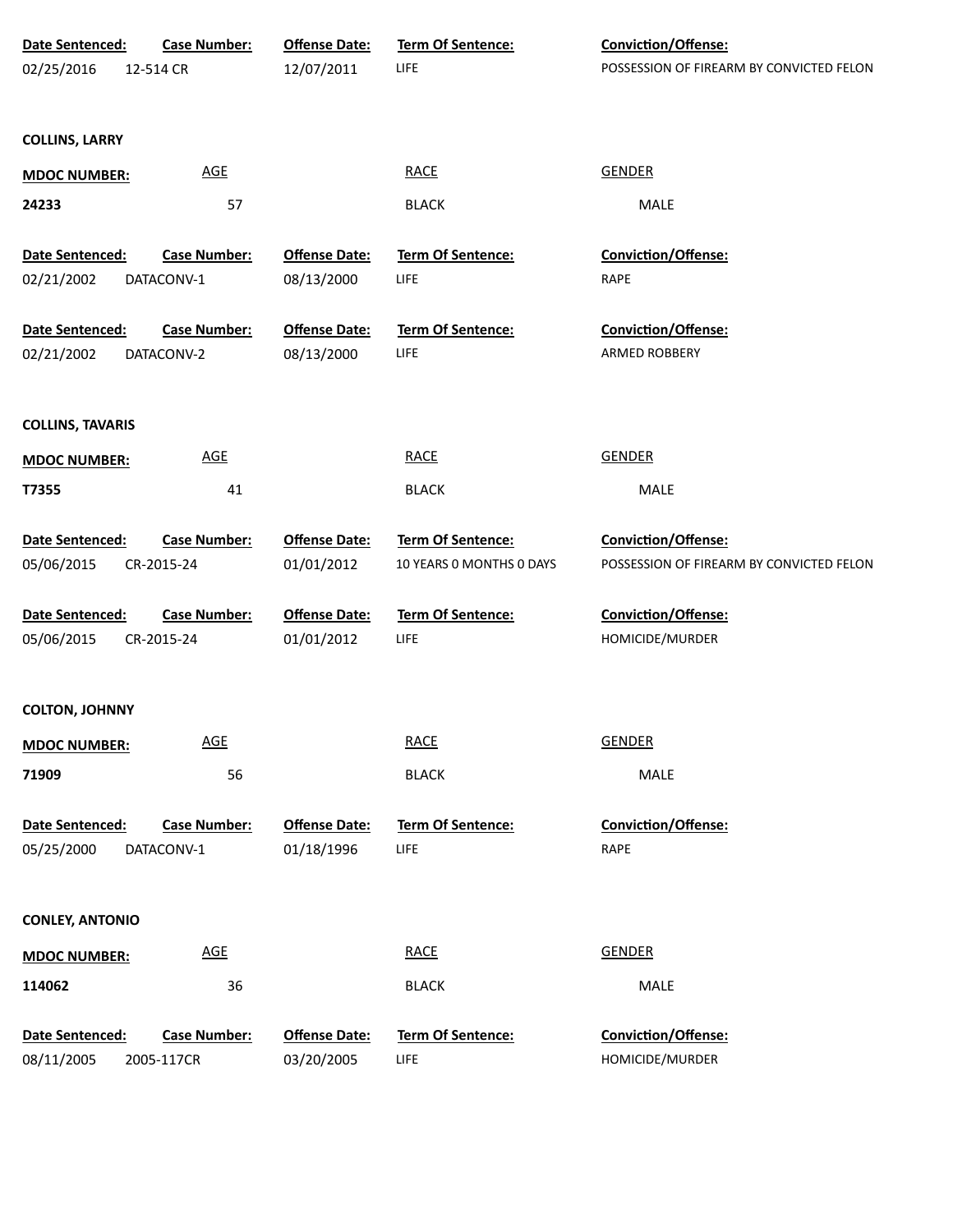| <b>MDOC NUMBER:</b>                       | <b>AGE</b>                           |                                    | <b>RACE</b>                                   | <b>GENDER</b>                                 |
|-------------------------------------------|--------------------------------------|------------------------------------|-----------------------------------------------|-----------------------------------------------|
| 29785                                     | 66                                   |                                    | <b>WHITE</b>                                  | MALE                                          |
| Date Sentenced:<br>09/03/1996             | <b>Case Number:</b><br>DATACONV-2    | <b>Offense Date:</b>               | Term Of Sentence:<br>29 YEARS 0 MONTHS 0 DAYS | Conviction/Offense:<br>ARMED ROBBERY          |
| Date Sentenced:<br>09/03/1996             | <b>Case Number:</b><br>DATACONV-1    | <b>Offense Date:</b>               | <b>Term Of Sentence:</b><br><b>LIFE</b>       | Conviction/Offense:<br>HOMICIDE/MURDER        |
| <b>CONLEY, GLEN</b>                       |                                      |                                    |                                               |                                               |
| <b>MDOC NUMBER:</b>                       | <b>AGE</b>                           |                                    | <b>RACE</b>                                   | <b>GENDER</b>                                 |
| R5467                                     | 51                                   |                                    | <b>BLACK</b>                                  | <b>MALE</b>                                   |
| Date Sentenced:<br>07/03/1998<br>15,559-A | <b>Case Number:</b>                  | <b>Offense Date:</b><br>05/23/1994 | Term Of Sentence:<br><b>LIFE</b>              | Conviction/Offense:<br><b>CAPITAL MURDER</b>  |
| <b>CONNER, ANDRE</b>                      |                                      |                                    |                                               |                                               |
| <b>MDOC NUMBER:</b>                       | <b>AGE</b>                           |                                    | <b>RACE</b>                                   | <b>GENDER</b>                                 |
| 106423                                    | 42                                   |                                    | <b>BLACK</b>                                  | <b>MALE</b>                                   |
| Date Sentenced:<br>08/26/2004             | <b>Case Number:</b><br>B2401 2004 64 | <b>Offense Date:</b><br>09/10/2003 | Term Of Sentence:<br><b>LIFE</b>              | Conviction/Offense:<br>HOMICIDE/MURDER        |
| Date Sentenced:<br>02/14/2011             | <b>Case Number:</b><br>20100162CMS   | <b>Offense Date:</b><br>06/18/2009 | Term Of Sentence:<br>1 YEARS 0 MONTHS 0 DAYS  | Conviction/Offense:<br>SIMPLE ASSAULT-POL OFF |
| <b>CONNER, DARYL</b>                      |                                      |                                    |                                               |                                               |
| <b>MDOC NUMBER:</b>                       | <b>AGE</b>                           |                                    | <b>RACE</b>                                   | <b>GENDER</b>                                 |
| 168465                                    | 57                                   |                                    | <b>BLACK</b>                                  | MALE                                          |
| <b>Date Sentenced:</b><br>06/28/2011      | <b>Case Number:</b><br>2009365CD     | <b>Offense Date:</b><br>08/18/2007 | <b>Term Of Sentence:</b><br><b>LIFE</b>       | Conviction/Offense:<br>BURGLARY-RESIDENTIAL   |
| Date Sentenced:                           | <b>Case Number:</b>                  | <b>Offense Date:</b>               | Term Of Sentence:                             | Conviction/Offense:                           |
| 06/28/2011                                | 2009365CD                            | 08/18/2007                         | LIFE                                          | FLEEING LAW ENFORCEMENT OFFICER               |

**CONLEY, DONALD**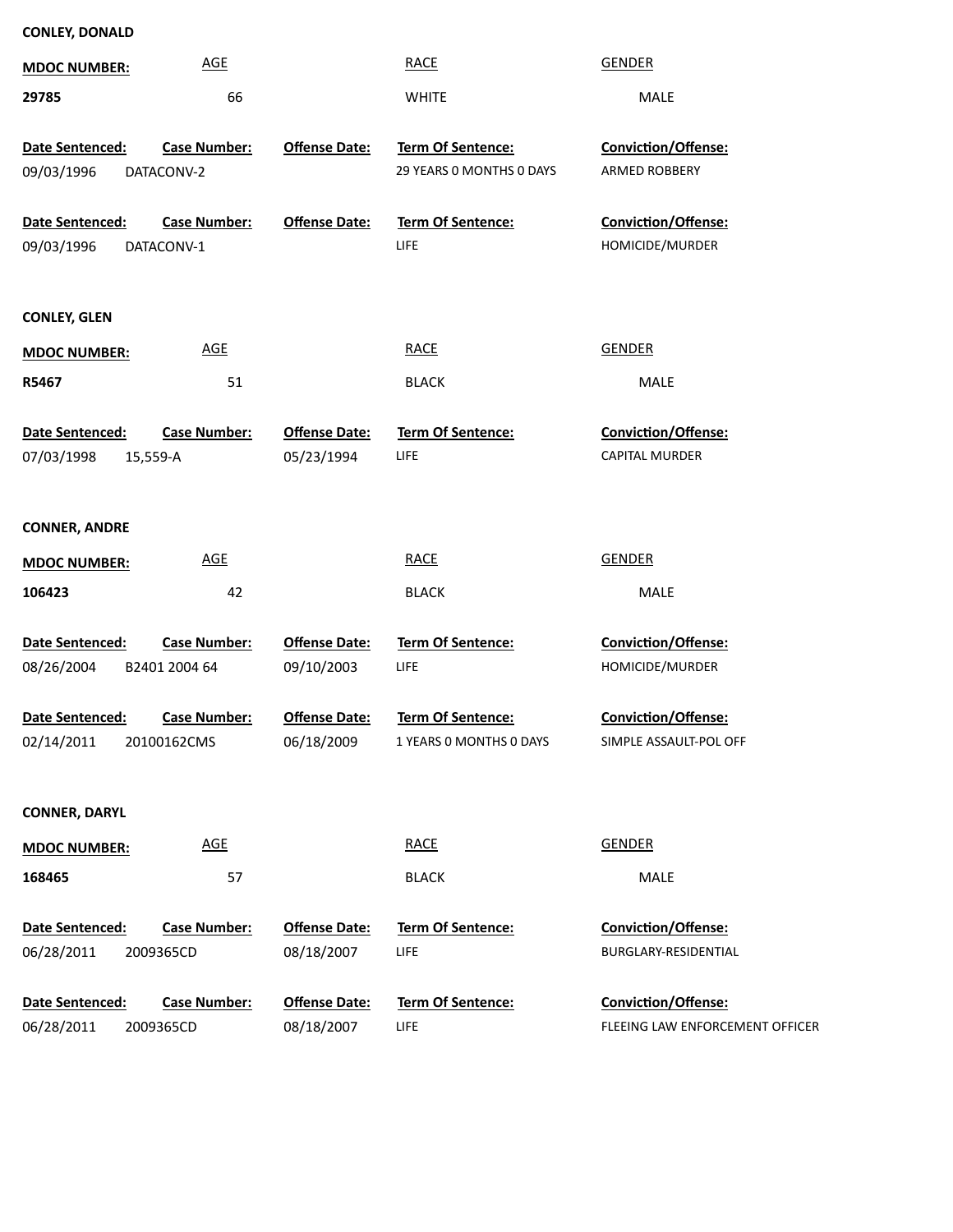## **CONNER, ZACHARY**

| <b>MDOC NUMBER:</b>           | <b>AGE</b>                         |                                    | <b>RACE</b>                                   | <b>GENDER</b>                                                          |
|-------------------------------|------------------------------------|------------------------------------|-----------------------------------------------|------------------------------------------------------------------------|
| 113127                        | 36                                 |                                    | <b>BLACK</b>                                  | MALE                                                                   |
| Date Sentenced:<br>07/01/2005 | <b>Case Number:</b><br>04,0247-CRP | <b>Offense Date:</b><br>07/08/2004 | Term Of Sentence:<br>20 YEARS O MONTHS O DAYS | Conviction/Offense:<br>ARMED ROBBERY                                   |
| Date Sentenced:<br>07/01/2005 | <b>Case Number:</b><br>04,0247-CRP | <b>Offense Date:</b><br>07/08/2004 | Term Of Sentence:<br>5 YEARS 0 MONTHS 0 DAYS  | Conviction/Offense:<br>DISCHARGE FIREARM                               |
| Date Sentenced:<br>07/01/2005 | <b>Case Number:</b><br>04,0247-CRP | <b>Offense Date:</b><br>07/08/2004 | Term Of Sentence:<br>LIFE                     | Conviction/Offense:<br>HOMICIDE/MURDER                                 |
| <b>CONNERS, JAMES</b>         |                                    |                                    |                                               |                                                                        |
| <b>MDOC NUMBER:</b>           | <b>AGE</b>                         |                                    | <b>RACE</b>                                   | <b>GENDER</b>                                                          |
| 165354                        | 68                                 |                                    | <b>WHITE</b>                                  | MALE                                                                   |
| Date Sentenced:<br>02/07/2011 | <b>Case Number:</b><br>10265PKT    | <b>Offense Date:</b><br>01/22/2010 | Term Of Sentence:<br>10 YEARS O MONTHS O DAYS | <b>Conviction/Offense:</b><br>POSSESSION OF FIREARM BY CONVICTED FELON |
| Date Sentenced:<br>02/07/2011 | <b>Case Number:</b><br>10265PKT    | <b>Offense Date:</b><br>01/22/2010 | <b>Term Of Sentence:</b><br>LIFE              | <b>Conviction/Offense:</b><br>HOMICIDE/MURDER                          |
| <b>CONNERS, JAMES</b>         |                                    |                                    |                                               |                                                                        |
| <b>MDOC NUMBER:</b>           | <b>AGE</b>                         |                                    | <b>RACE</b>                                   | <b>GENDER</b>                                                          |
| 95988                         | 54                                 |                                    | <b>BLACK</b>                                  | MALE                                                                   |
| Date Sentenced:<br>07/31/2002 | <b>Case Number:</b><br>DATACONV-1  | <b>Offense Date:</b><br>01/20/1997 | Term Of Sentence:<br>11 YEARS O MONTHS O DAYS | Conviction/Offense:<br>COCAINE-SELL                                    |
| Date Sentenced:<br>09/27/2002 | <b>Case Number:</b><br>DATACONV-2  | <b>Offense Date:</b><br>04/11/2002 | <b>Term Of Sentence:</b><br><b>LIFE</b>       | <b>Conviction/Offense:</b><br>HOMICIDE/MURDER                          |
| <b>CONWAY, DEREK</b>          |                                    |                                    |                                               |                                                                        |
| <b>MDOC NUMBER:</b>           | <b>AGE</b>                         |                                    | <b>RACE</b>                                   | <b>GENDER</b>                                                          |
| L7679                         | 42                                 |                                    | <b>WHITE</b>                                  | MALE                                                                   |
| Date Sentenced:<br>10/14/2003 | <b>Case Number:</b><br>DATACONV-1  | <b>Offense Date:</b><br>07/04/2002 | <b>Term Of Sentence:</b><br><b>LIFE</b>       | Conviction/Offense:<br>HOMICIDE/MURDER                                 |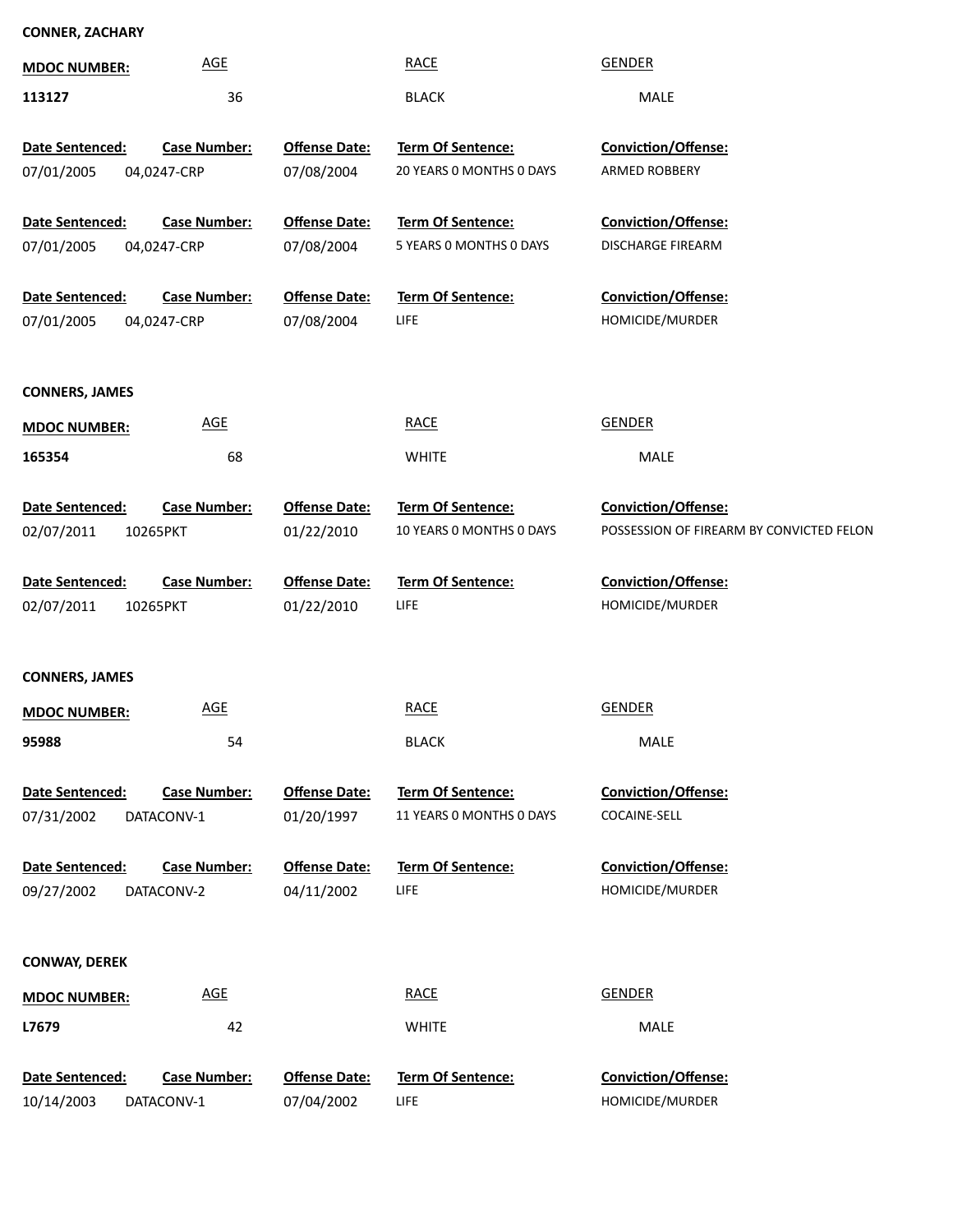| <b>AGE</b><br><b>MDOC NUMBER:</b>             |                      | <b>RACE</b>              | <b>GENDER</b>                     |  |
|-----------------------------------------------|----------------------|--------------------------|-----------------------------------|--|
| L6510                                         | 36                   | <b>BLACK</b>             | <b>MALE</b>                       |  |
| <b>Case Number:</b><br>Date Sentenced:        | <b>Offense Date:</b> | Term Of Sentence:        | Conviction/Offense:               |  |
|                                               |                      |                          |                                   |  |
| 06/13/2003<br>02-250-MS-KS                    | 06/18/2002           | LIFE                     | CAPITAL MURDER                    |  |
| COOK, JOSEPH                                  |                      |                          |                                   |  |
| <b>AGE</b><br><b>MDOC NUMBER:</b>             |                      | <b>RACE</b>              | <b>GENDER</b>                     |  |
| R4623                                         | 43                   | <b>WHITE</b>             | MALE                              |  |
| Date Sentenced:<br><b>Case Number:</b>        | <b>Offense Date:</b> | Term Of Sentence:        | Conviction/Offense:               |  |
| 04/11/2013<br>24466                           | 03/03/2012           | 20 YEARS O MONTHS O DAYS | <b>CONTRIBUTE TO DEL OF MINOR</b> |  |
| Date Sentenced:<br><b>Case Number:</b>        | <b>Offense Date:</b> | Term Of Sentence:        | Conviction/Offense:               |  |
| 04/11/2013<br>24466                           | 03/03/2012           | <b>LIFE</b>              | SEXUAL BATTERY                    |  |
| <b>COOK, LARRY</b>                            |                      |                          |                                   |  |
| <u>AGE</u><br><b>MDOC NUMBER:</b>             |                      | <b>RACE</b>              | <b>GENDER</b>                     |  |
| 67385                                         | 62                   | <b>BLACK</b>             | MALE                              |  |
| <b>Case Number:</b><br>Date Sentenced:        | <b>Offense Date:</b> | Term Of Sentence:        | Conviction/Offense:               |  |
| 01/14/1997<br>8937                            | 05/15/1996           | LIFE                     | HOMICIDE/MURDER                   |  |
|                                               |                      |                          |                                   |  |
| <b>COOPER, MANUEL</b>                         |                      |                          |                                   |  |
| <b>AGE</b><br><b>MDOC NUMBER:</b>             |                      | <b>RACE</b>              | <b>GENDER</b>                     |  |
| 91229                                         | 53                   | <b>WHITE</b>             | MALE                              |  |
| <b>Case Number:</b><br><b>Date Sentenced:</b> | <b>Offense Date:</b> | Term Of Sentence:        | Conviction/Offense:               |  |
| 06/02/2009<br>CR200818CD                      | 04/24/2007           | LIFE                     | <b>FALSE PRETENSE</b>             |  |
| <b>COOPER, RANDALL</b>                        |                      |                          |                                   |  |
| <b>AGE</b><br><b>MDOC NUMBER:</b>             |                      | <b>RACE</b>              | <b>GENDER</b>                     |  |
| 197405                                        | 28                   | <b>BLACK</b>             | MALE                              |  |
| <b>Case Number:</b><br>Date Sentenced:        | <b>Offense Date:</b> | Term Of Sentence:        | <b>Conviction/Offense:</b>        |  |
| 05/15/2015<br>2014-0008                       | 12/20/2013           | LIFE                     | HOMICIDE/MURDER                   |  |

**COOK, JERRARD**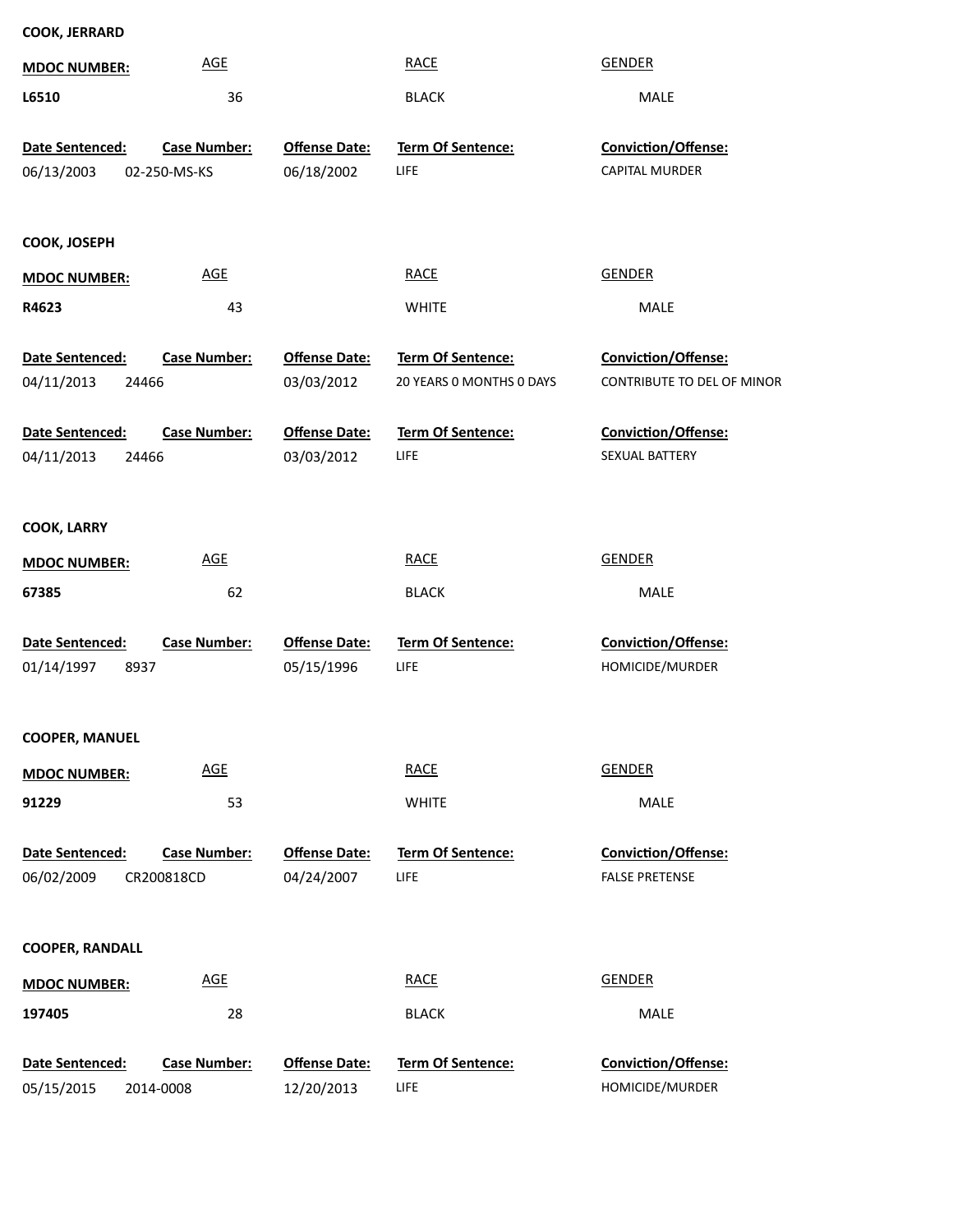| <b>COOPER, TRENT</b>  |                     |                      |                          |                     |
|-----------------------|---------------------|----------------------|--------------------------|---------------------|
| <b>MDOC NUMBER:</b>   | <b>AGE</b>          |                      | <b>RACE</b>              | <b>GENDER</b>       |
| 48353                 | 54                  |                      | <b>BLACK</b>             | MALE                |
| Date Sentenced:       | <b>Case Number:</b> | <b>Offense Date:</b> | Term Of Sentence:        | Conviction/Offense: |
| 01/09/2006            | 2004-10742          | 04/15/2004           | LIFE                     | HOMICIDE/MURDER     |
|                       |                     |                      |                          |                     |
| <b>COPPLE, DANIEL</b> |                     |                      |                          |                     |
| <b>MDOC NUMBER:</b>   | <b>AGE</b>          |                      | <b>RACE</b>              | <b>GENDER</b>       |
| 172543                | 54                  |                      | <b>WHITE</b>             | MALE                |
| Date Sentenced:       | <b>Case Number:</b> | <b>Offense Date:</b> | Term Of Sentence:        | Conviction/Offense: |
| 12/08/2011            | 2010134CR1K         | 02/16/2011           | 15 YEARS 0 MONTHS 0 DAYS | AGGRAVATED ASSAULT  |
| Date Sentenced:       | <b>Case Number:</b> | <b>Offense Date:</b> | Term Of Sentence:        | Conviction/Offense: |
| 12/08/2011            | 2010134CR1K         | 02/16/2011           | LIFE                     | HOMICIDE/MURDER     |
|                       |                     |                      |                          |                     |
| <b>CORKERN, BILLY</b> |                     |                      |                          |                     |
| <b>MDOC NUMBER:</b>   | <b>AGE</b>          |                      | <b>RACE</b>              | <b>GENDER</b>       |
| 149843                | 40                  |                      | <b>WHITE</b>             | MALE                |
| Date Sentenced:       | <b>Case Number:</b> | <b>Offense Date:</b> | <b>Term Of Sentence:</b> | Conviction/Offense: |
| 06/01/2009            | 2009-0034           | 08/24/2008           | LIFE                     | HOMICIDE/MURDER     |
|                       |                     |                      |                          |                     |
| <b>CORLEY, TOMMY</b>  |                     |                      |                          |                     |
| <b>MDOC NUMBER:</b>   | <b>AGE</b>          |                      | <b>RACE</b>              | <b>GENDER</b>       |
| K4764                 | 49                  |                      | <b>WHITE</b>             | MALE                |
| Date Sentenced:       | <b>Case Number:</b> | <b>Offense Date:</b> | Term Of Sentence:        | Conviction/Offense: |
| 09/29/2000            | DATACONV-1          | 09/12/1999           | LIFE                     | HOMICIDE/MURDER     |
|                       |                     |                      |                          |                     |
| <b>COSBY, WEMORE</b>  |                     |                      |                          |                     |
| <b>MDOC NUMBER:</b>   | <b>AGE</b>          |                      | <b>RACE</b>              | <b>GENDER</b>       |
| 156509                | 59                  |                      | <b>BLACK</b>             | MALE                |
| Date Sentenced:       | <b>Case Number:</b> | <b>Offense Date:</b> | Term Of Sentence:        | Conviction/Offense: |
|                       |                     |                      |                          |                     |

6346 03/05/2010

30 YEARS 0 MONTHS 0 DAYS 02/06/2009

KIDNAP-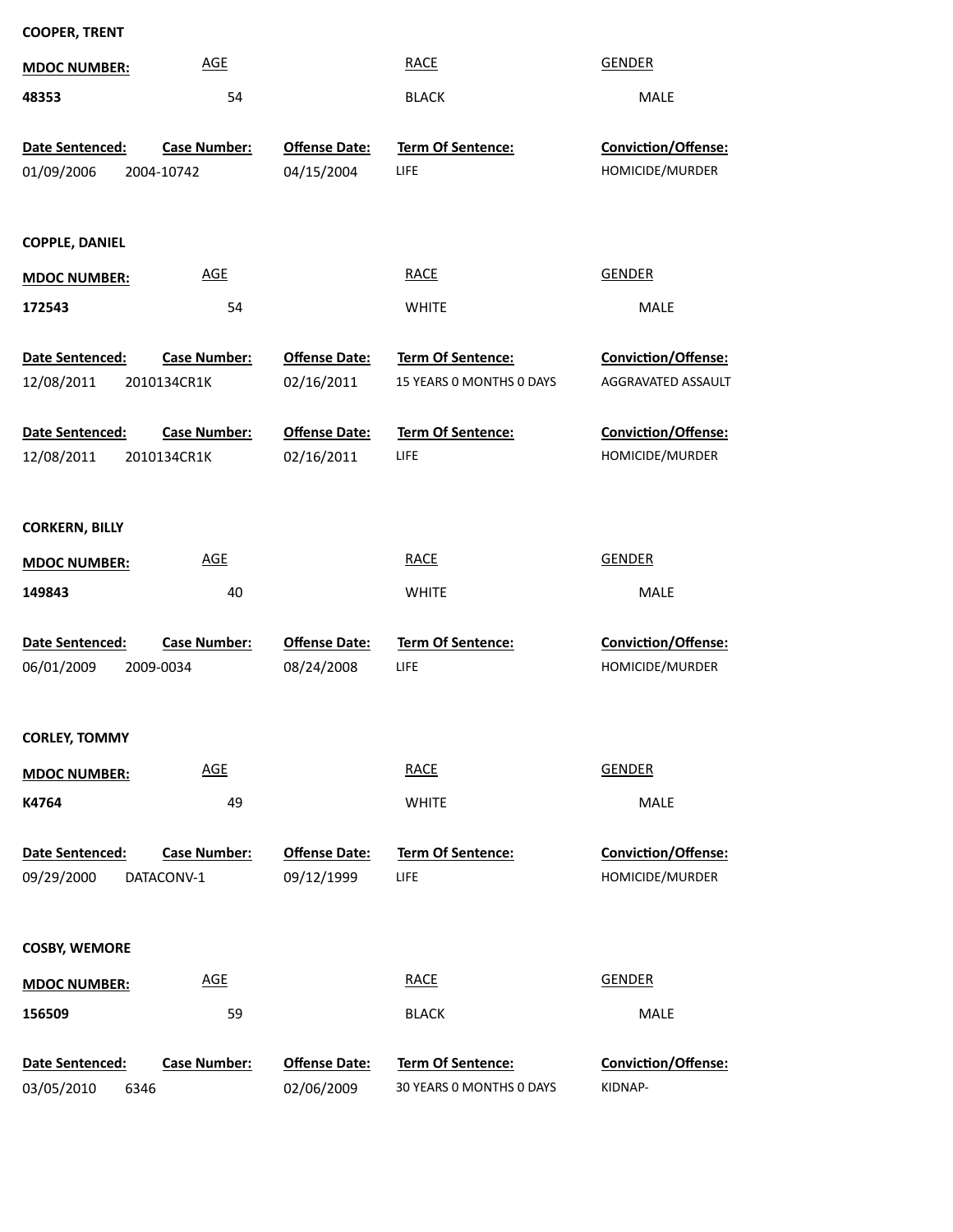| Date Sentenced:               | <b>Case Number:</b>                    | <b>Offense Date:</b>               | Term Of Sentence:         | <b>Conviction/Offense:</b>                    |
|-------------------------------|----------------------------------------|------------------------------------|---------------------------|-----------------------------------------------|
| 03/05/2010<br>6346            |                                        | 02/06/2009                         | LIFE                      | CAPITAL MURDER                                |
| <b>COTTON, JOE</b>            |                                        |                                    |                           |                                               |
| <b>MDOC NUMBER:</b>           | <b>AGE</b>                             |                                    | <b>RACE</b>               | <b>GENDER</b>                                 |
| 106914                        | 48                                     |                                    | <b>BLACK</b>              | MALE                                          |
| Date Sentenced:               | <b>Case Number:</b>                    | <b>Offense Date:</b>               | <b>Term Of Sentence:</b>  | Conviction/Offense:                           |
| 04/11/2012                    | 2011-0050                              | 04/09/1995                         | LIFE                      | HOMICIDE/MURDER                               |
| Date Sentenced:<br>09/29/2004 | <b>Case Number:</b><br>CR2004-0493RD   | <b>Offense Date:</b><br>04/16/2004 | Term Of Sentence:<br>LIFE | Conviction/Offense:<br>HOMICIDE/MURDER        |
| <b>COUNCIL, LISA</b>          |                                        |                                    |                           |                                               |
| <b>MDOC NUMBER:</b>           | <b>AGE</b>                             |                                    | <b>RACE</b>               | <b>GENDER</b>                                 |
| 111669                        | 53                                     |                                    | <b>BLACK</b>              | <b>FEMALE</b>                                 |
| Date Sentenced:<br>05/10/2005 | <b>Case Number:</b><br>04-627CR        | <b>Offense Date:</b><br>07/27/2002 | Term Of Sentence:<br>LIFE | Conviction/Offense:<br>HOMICIDE/MURDER        |
| <b>COX, RANDY</b>             |                                        |                                    |                           |                                               |
| <b>MDOC NUMBER:</b>           | <b>AGE</b>                             |                                    | <b>RACE</b>               | <b>GENDER</b>                                 |
| 40019                         | 65                                     |                                    | <b>WHITE</b>              | MALE                                          |
| Date Sentenced:               | <b>Case Number:</b>                    | <b>Offense Date:</b>               | Term Of Sentence:         | <b>Conviction/Offense:</b>                    |
| 05/28/1999                    | DATACONV-1                             | 09/13/1998                         | LIFE                      | ARMED ROBBERY                                 |
| <b>CRAFT, CHICO</b>           |                                        |                                    |                           |                                               |
| <b>MDOC NUMBER:</b>           | <b>AGE</b>                             |                                    | <b>RACE</b>               | <b>GENDER</b>                                 |
| K2881                         | 43                                     |                                    | <b>BLACK</b>              | MALE                                          |
| Date Sentenced:<br>10/12/2005 | <b>Case Number:</b><br>04-1-233-00 BBD | <b>Offense Date:</b><br>07/12/2004 | Term Of Sentence:<br>LIFE | <b>Conviction/Offense:</b><br>HOMICIDE/MURDER |
| <b>CRAIG, HENRY</b>           |                                        |                                    |                           |                                               |
| <b>MDOC NUMBER:</b>           | <b>AGE</b>                             |                                    | <b>RACE</b>               | <b>GENDER</b>                                 |
| 76582                         | 47                                     |                                    | <b>BLACK</b>              | MALE                                          |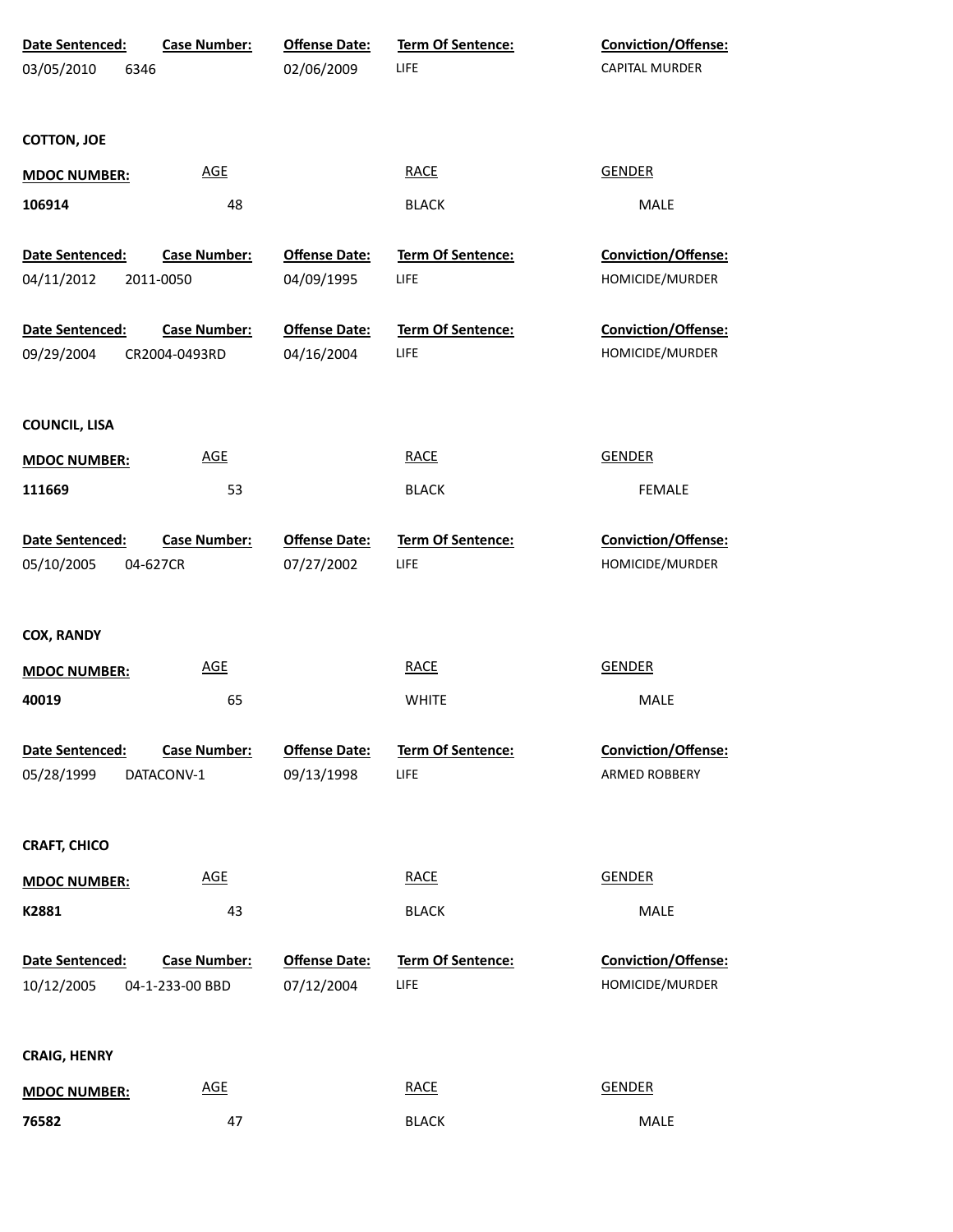| Date Sentenced:          | <b>Case Number:</b>        | <b>Offense Date:</b> | <b>Term Of Sentence:</b> | Conviction/Offense:                      |
|--------------------------|----------------------------|----------------------|--------------------------|------------------------------------------|
| 10/16/2009               | 200711172                  | 02/09/2007           | 3 YEARS 0 MONTHS 0 DAYS  | POSSESSION OF FIREARM BY CONVICTED FELON |
| Date Sentenced:          | <b>Case Number:</b>        | <b>Offense Date:</b> | Term Of Sentence:        | Conviction/Offense:                      |
| 10/16/2009               | 200711172                  | 02/09/2007           | 8 YEARS 10 MONTHS 0 DAYS | SHOOTING INTO DWELLING                   |
| Date Sentenced:          | <b>Case Number:</b>        | <b>Offense Date:</b> | Term Of Sentence:        | Conviction/Offense:                      |
| 05/11/2011               | 200910520                  | 05/30/2009           | <b>LIFE</b>              | HOMICIDE/MURDER                          |
| <b>CRAWFORD, DAVID</b>   |                            |                      |                          |                                          |
| <b>MDOC NUMBER:</b>      | <b>AGE</b>                 |                      | <b>RACE</b>              | <b>GENDER</b>                            |
| R6891                    | 78                         |                      | <b>WHITE</b>             | MALE                                     |
| Date Sentenced:          | <b>Case Number:</b>        | <b>Offense Date:</b> | <b>Term Of Sentence:</b> | <b>Conviction/Offense:</b>               |
| 10/07/1998               | DATACONV-1                 |                      | LIFE                     | <b>CAPITAL RAPE</b>                      |
| <b>CRAWFORD, LETARUS</b> |                            |                      |                          |                                          |
| <b>MDOC NUMBER:</b>      | $\underline{\mathsf{AGE}}$ |                      | <b>RACE</b>              | <b>GENDER</b>                            |
| 152843                   | 45                         |                      | <b>BLACK</b>             | <b>MALE</b>                              |
| Date Sentenced:          | <b>Case Number:</b>        | <b>Offense Date:</b> | Term Of Sentence:        | Conviction/Offense:                      |
| 10/07/2009               | 20080474                   | 08/29/2008           | 20 YEARS 0 MONTHS 0 DAYS | AGGRAVATED ASSAULT                       |
| Date Sentenced:          | <b>Case Number:</b>        | <b>Offense Date:</b> | Term Of Sentence:        | Conviction/Offense:                      |
| 10/07/2009               | 20080474                   | 08/29/2008           | LIFE                     | HOMICIDE/MURDER                          |
| <b>CRAWFORD, MURRAY</b>  |                            |                      |                          |                                          |
| <b>MDOC NUMBER:</b>      | <b>AGE</b>                 |                      | <b>RACE</b>              | <b>GENDER</b>                            |
| 78277                    | 56                         |                      | <b>BLACK</b>             | <b>MALE</b>                              |
| <b>Date Sentenced:</b>   | <b>Case Number:</b>        | <b>Offense Date:</b> | <b>Term Of Sentence:</b> | Conviction/Offense:                      |
| 01/13/1992               | DATACONV-1                 |                      | LIFE                     | HOMICIDE/MURDER                          |
| <b>CROCKER, DUMAN</b>    |                            |                      |                          |                                          |
| <b>MDOC NUMBER:</b>      | <b>AGE</b>                 |                      | <b>RACE</b>              | <b>GENDER</b>                            |
| 81998                    | 48                         |                      | <b>WHITE</b>             | MALE                                     |
| Date Sentenced:          | <b>Case Number:</b>        | <b>Offense Date:</b> | Term Of Sentence:        | Conviction/Offense:                      |
| 03/02/1995               | DATACONV-1                 |                      | 1 YEARS O MONTHS O DAYS  | <b>WEAPON OFFENSE-</b>                   |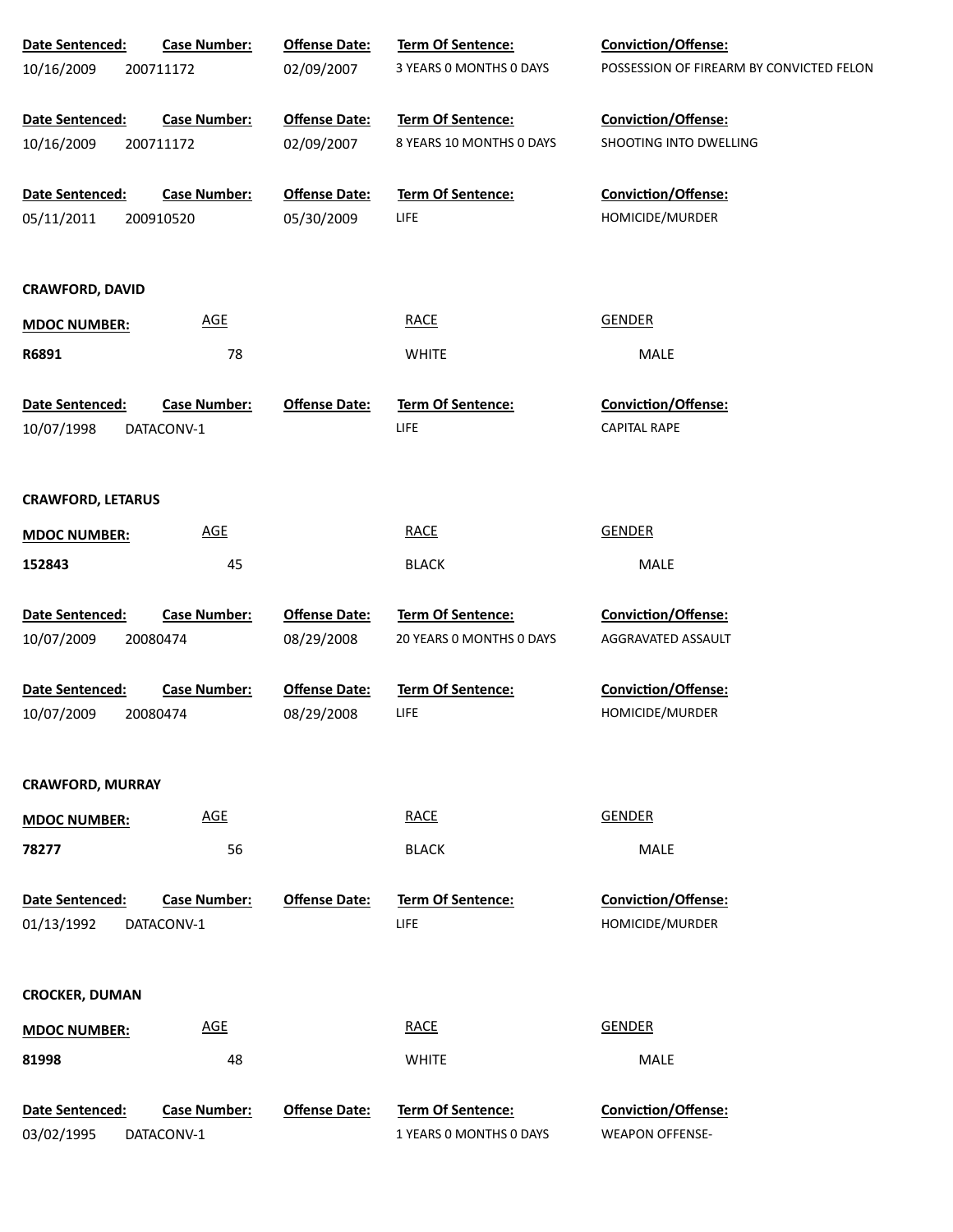| Date Sentenced:<br><b>Case Number:</b><br>09/13/1995<br>DATACONV-3 | <b>Offense Date:</b>       | Term Of Sentence:<br>20 YEARS 0 MONTHS 0 DAYS | <b>Conviction/Offense:</b><br>ARSON-          |
|--------------------------------------------------------------------|----------------------------|-----------------------------------------------|-----------------------------------------------|
| Date Sentenced:<br><b>Case Number:</b><br>09/13/1995<br>DATACONV-2 | <b>Offense Date:</b>       | Term Of Sentence:<br>LIFE                     | <b>Conviction/Offense:</b><br>HOMICIDE/MURDER |
| <b>CROSBY, STEVEN</b>                                              |                            |                                               |                                               |
| <b>MDOC NUMBER:</b>                                                | $\underline{\mathsf{AGE}}$ | <b>RACE</b>                                   | <b>GENDER</b>                                 |
| 49954                                                              | 44                         | <b>BLACK</b>                                  | MALE                                          |
| Date Sentenced:<br><b>Case Number:</b>                             | <b>Offense Date:</b>       | Term Of Sentence:                             | <b>Conviction/Offense:</b>                    |
| 04/25/2000<br>4982                                                 | 04/01/1995                 | 4 YEARS 9 MONTHS 22 DAYS                      | AGGRAVATED ASSAULT                            |
| Date Sentenced:<br><b>Case Number:</b>                             | <b>Offense Date:</b>       | Term Of Sentence:                             | Conviction/Offense:                           |
| 09/20/2000<br>12,116                                               | 02/04/2000                 | 1 YEARS 0 MONTHS 0 DAYS                       | POSSESSION WEAPON/FELON                       |
| Date Sentenced:<br><b>Case Number:</b>                             | <b>Offense Date:</b>       | Term Of Sentence:                             | <b>Conviction/Offense:</b>                    |
| 02/08/2002<br>13,290                                               | 05/06/2001                 | LIFE                                          | AGGRAVATED ASSAULT                            |
|                                                                    |                            |                                               |                                               |
| Date Sentenced:<br><b>Case Number:</b>                             | <b>Offense Date:</b>       | Term Of Sentence:                             | <b>Conviction/Offense:</b>                    |
| 02/08/2002<br>13,290                                               | 05/06/2001                 | LIFE                                          | KIDNAP-                                       |
| Date Sentenced:<br><b>Case Number:</b>                             | <b>Offense Date:</b>       | Term Of Sentence:                             | <b>Conviction/Offense:</b>                    |
| 02/08/2002<br>13,290                                               | 05/06/2001                 | LIFE                                          | POSSESSION OF FIREARM BY CONVICTED FELON      |
|                                                                    |                            |                                               |                                               |
| <b>CROUCH, JACKIE</b>                                              |                            |                                               |                                               |
|                                                                    | <b>AGE</b>                 | <b>RACE</b>                                   | <b>GENDER</b>                                 |
| <b>MDOC NUMBER:</b>                                                |                            |                                               |                                               |
| 77569                                                              | 50                         | <b>WHITE</b>                                  | MALE                                          |
| Date Sentenced:<br><b>Case Number:</b>                             | <b>Offense Date:</b>       | Term Of Sentence:                             | <b>Conviction/Offense:</b>                    |
| 05/29/1994<br>20,926                                               | 11/26/1990                 | 7 YEARS 0 MONTHS 0 DAYS                       | <b>BURGLARY LARCENY-NONRES</b>                |
|                                                                    |                            |                                               |                                               |
| Date Sentenced:<br><b>Case Number:</b>                             | <b>Offense Date:</b>       | <b>Term Of Sentence:</b>                      | <b>Conviction/Offense:</b>                    |
| 05/02/1994<br>MK93-061                                             | 05/08/1993                 | 30 YEARS 0 MONTHS 0 DAYS                      | KIDNAP-                                       |
| Date Sentenced:<br><b>Case Number:</b>                             | <b>Offense Date:</b>       | <b>Term Of Sentence:</b>                      | <b>Conviction/Offense:</b>                    |
| 05/02/1994<br>MK93-061                                             | 05/08/1993                 | LIFE                                          | <b>CAPITAL MURDER</b>                         |
|                                                                    |                            |                                               |                                               |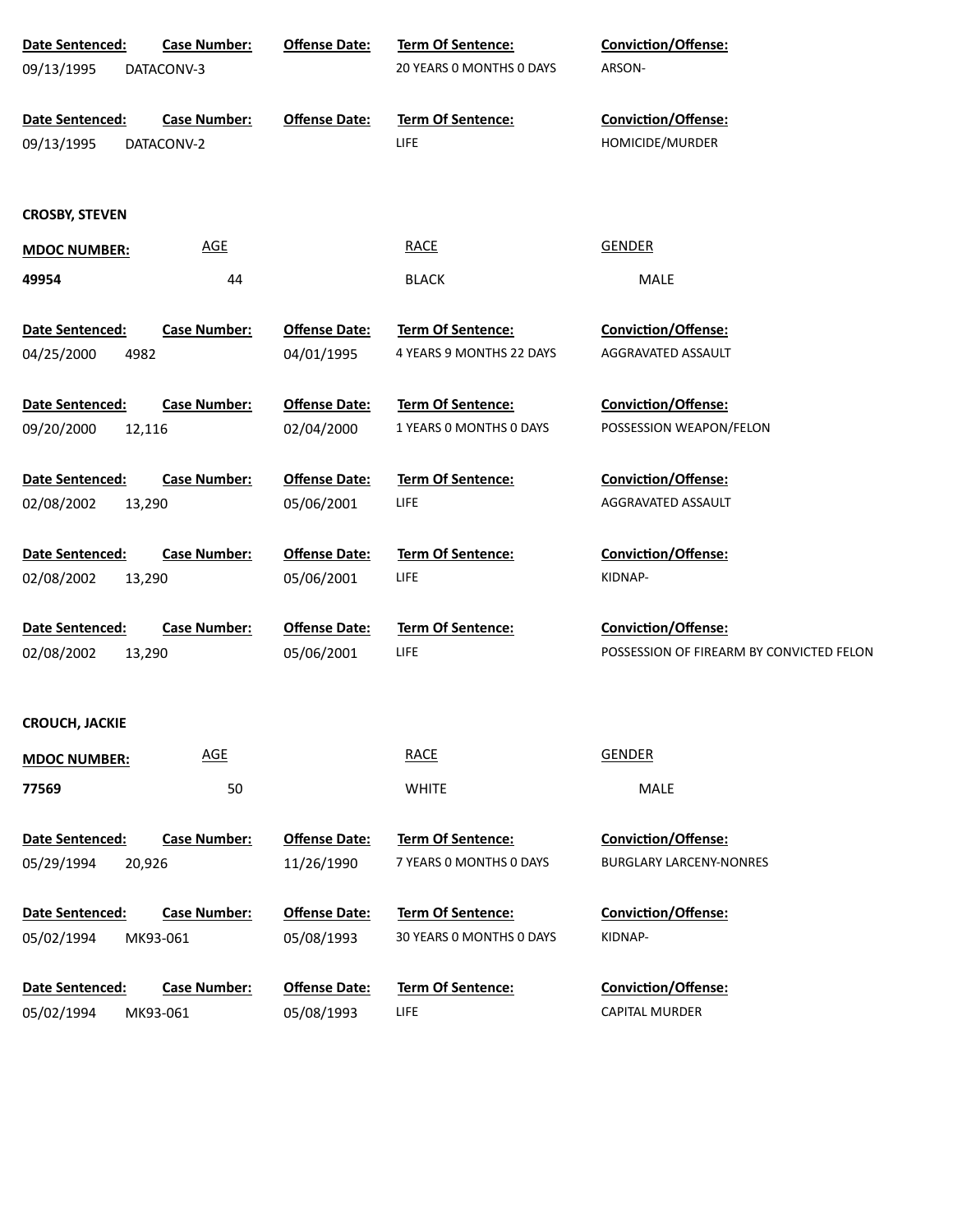| <b>CRUMP, JERMAINE</b>               |                     |                      |                          |                             |
|--------------------------------------|---------------------|----------------------|--------------------------|-----------------------------|
| <b>MDOC NUMBER:</b>                  | <b>AGE</b>          |                      | <b>RACE</b>              | <b>GENDER</b>               |
| 196837                               | 39                  |                      | <b>BLACK</b>             | MALE                        |
|                                      |                     |                      |                          |                             |
| Date Sentenced:                      | <b>Case Number:</b> | <b>Offense Date:</b> | Term Of Sentence:        | Conviction/Offense:         |
| 04/15/2015                           | CR2013-7-SM-Y1      | 11/02/2012           | LIFE                     | HOMICIDE/MURDER             |
| <b>CRUSE, ANDREW</b>                 |                     |                      |                          |                             |
| <b>MDOC NUMBER:</b>                  | <b>AGE</b>          |                      | <b>RACE</b>              | <b>GENDER</b>               |
| 64876                                | 60                  |                      | <b>WHITE</b>             | MALE                        |
| Date Sentenced:                      | <b>Case Number:</b> | <b>Offense Date:</b> | Term Of Sentence:        | Conviction/Offense:         |
| 01/26/2017                           | B2401-2015-668      | 02/22/2015           | <b>LIFE</b>              | AGGRAVATED ASSAULT          |
| Date Sentenced:                      | <b>Case Number:</b> | <b>Offense Date:</b> | <b>Term Of Sentence:</b> | Conviction/Offense:         |
| 01/26/2017                           | B2401-2015-668      | 02/22/2015           | LIFE                     | FORCIBLE SEXUAL INTERCOURSE |
|                                      |                     |                      |                          |                             |
| Date Sentenced:                      | <b>Case Number:</b> | <b>Offense Date:</b> | Term Of Sentence:        | Conviction/Offense:         |
| 01/26/2017                           | B2401-2015-668      | 02/22/2015           | <b>LIFE</b>              | KIDNAP-                     |
| CRUZ, MELISSA<br><b>MDOC NUMBER:</b> | <b>AGE</b>          |                      | <b>RACE</b>              | <b>GENDER</b>               |
| 212358                               | 51                  |                      | <b>WHITE</b>             | <b>FEMALE</b>               |
|                                      |                     |                      |                          |                             |
| Date Sentenced:                      | <b>Case Number:</b> | <b>Offense Date:</b> | Term Of Sentence:        | Conviction/Offense:         |
| 09/29/2017<br>17-146W                |                     | 07/01/2016           | LIFE                     | HOMICIDE/MURDER             |
|                                      |                     |                      |                          |                             |
| <b>CUMMINGS, OTIS</b>                |                     |                      |                          |                             |
| <b>MDOC NUMBER:</b>                  | <b>AGE</b>          |                      | <b>RACE</b>              | <b>GENDER</b>               |
| 33844                                | 63                  |                      | <b>BLACK</b>             | MALE                        |
|                                      |                     |                      |                          |                             |
| Date Sentenced:                      | <b>Case Number:</b> | <b>Offense Date:</b> | Term Of Sentence:        | Conviction/Offense:         |
| 02/18/2009                           | 20080010CR          | 05/19/2008           | LIFE                     | <b>FELONY DUI</b>           |
|                                      |                     |                      |                          |                             |
| <b>CURTIS, GABRIEL</b>               |                     |                      |                          |                             |
| <b>MDOC NUMBER:</b>                  | <b>AGE</b>          |                      | <b>RACE</b>              | <b>GENDER</b>               |
| 166838                               | 44                  |                      | <b>WHITE</b>             | MALE                        |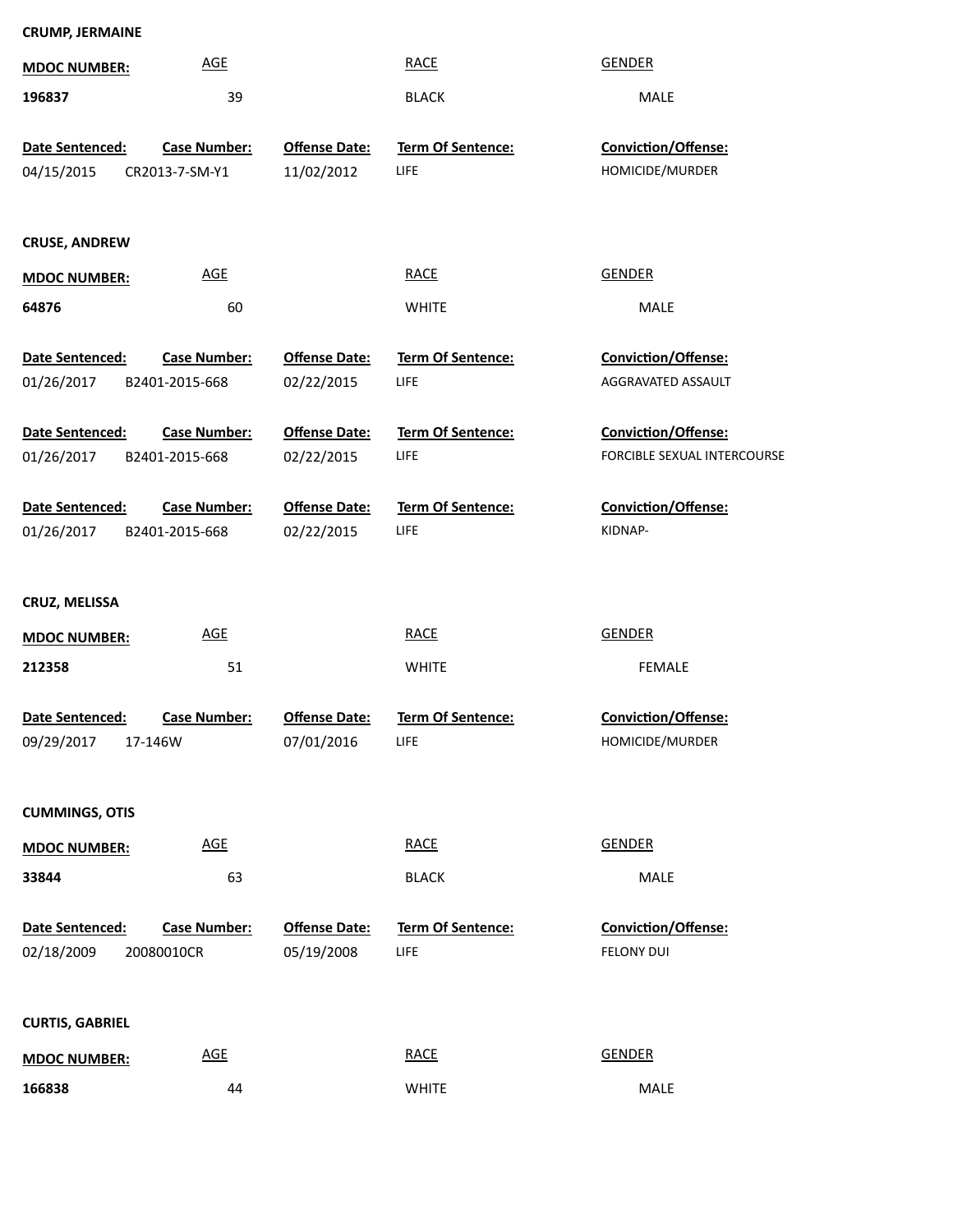| Date Sentenced:               | <b>Case Number:</b>          | <b>Offense Date:</b>               | Term Of Sentence:                | Conviction/Offense:                      |
|-------------------------------|------------------------------|------------------------------------|----------------------------------|------------------------------------------|
| 10/03/2018                    | B2401-2018-144               | 04/19/2017                         | 10 YEARS 0 MONTHS 0 DAYS         | POSSESSION OF FIREARM BY CONVICTED FELON |
| Date Sentenced:               | <b>Case Number:</b>          | <b>Offense Date:</b>               | Term Of Sentence:                | Conviction/Offense:                      |
| 10/03/2018                    | B2401-2018-144               | 04/19/2017                         | LIFE                             | HOMICIDE/MURDER                          |
| <b>DABBS, EDDIE</b>           |                              |                                    |                                  |                                          |
| <b>MDOC NUMBER:</b>           | <b>AGE</b>                   |                                    | <b>RACE</b>                      | <b>GENDER</b>                            |
| K1090                         | 40                           |                                    | <b>BLACK</b>                     | MALE                                     |
| Date Sentenced:               | <b>Case Number:</b>          | <b>Offense Date:</b>               | Term Of Sentence:                | Conviction/Offense:                      |
| 12/17/2008                    | 20060029                     | 11/21/2005                         | 15 YEARS 0 MONTHS 0 DAYS         | <b>ROBBERY</b>                           |
| Date Sentenced:               | <b>Case Number:</b>          | <b>Offense Date:</b>               | <b>Term Of Sentence:</b>         | Conviction/Offense:                      |
| 12/22/2008                    | 2006048                      | 12/03/2005                         | 10 YEARS 0 MONTHS 0 DAYS         | POSSESSION OF FIREARM BY CONVICTED FELON |
| Date Sentenced:               | <b>Case Number:</b>          | <b>Offense Date:</b>               | Term Of Sentence:                | Conviction/Offense:                      |
| 12/22/2008                    | 2006048                      | 12/03/2005                         | 5 YEARS 0 MONTHS 0 DAYS          | CONSPIRACY TO COMMIT A CRIME             |
| Date Sentenced:               | <b>Case Number:</b>          | <b>Offense Date:</b>               | <b>Term Of Sentence:</b>         | Conviction/Offense:                      |
| 12/22/2008                    | 2006048                      | 12/03/2005                         | LIFE                             | CAPITAL MURDER                           |
|                               |                              |                                    |                                  |                                          |
| DAHL, JAMES                   |                              |                                    |                                  |                                          |
| <b>MDOC NUMBER:</b>           | <b>AGE</b>                   |                                    | <b>RACE</b>                      | GENDER                                   |
| 72584                         | 53                           |                                    | <b>WHITE</b>                     | MALE                                     |
| Date Sentenced:               | <b>Case Number:</b>          | <b>Offense Date:</b>               | <b>Term Of Sentence:</b>         | Conviction/Offense:                      |
| 08/26/2005                    | 200410057                    | 05/25/2003                         | LIFE                             | <b>CAPITAL MURDER</b>                    |
|                               |                              |                                    |                                  |                                          |
| DAMPIER, DEANDRE              |                              |                                    |                                  |                                          |
| <b>MDOC NUMBER:</b>           | <b>AGE</b>                   |                                    | <b>RACE</b>                      | <b>GENDER</b>                            |
| 123284                        | 33                           |                                    | <b>BLACK</b>                     | MALE                                     |
| Date Sentenced:<br>03/01/2021 | <b>Case Number:</b><br>16582 | <b>Offense Date:</b><br>07/08/2004 | <b>Term Of Sentence:</b><br>LIFE | Conviction/Offense:<br>HOMICIDE/MURDER   |
|                               |                              |                                    |                                  |                                          |
| <b>DANIELS, ROY</b>           |                              |                                    |                                  |                                          |
| <b>MDOC NUMBER:</b>           | $\underline{\mathsf{AGE}}$   |                                    | <b>RACE</b>                      | <b>GENDER</b>                            |
| L2969                         | 37                           |                                    | <b>BLACK</b>                     | MALE                                     |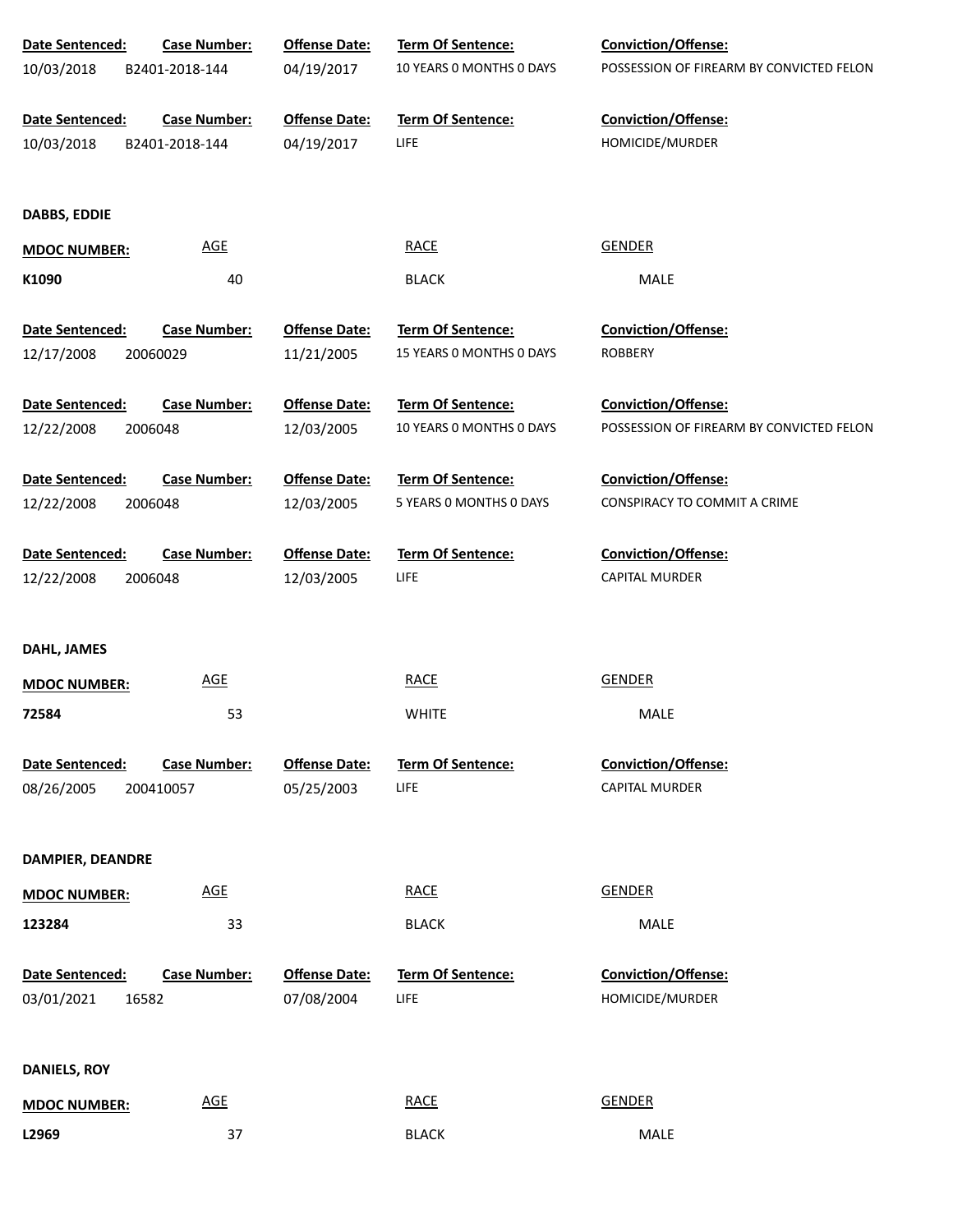| Date Sentenced:                           | <b>Case Number:</b> | <b>Offense Date:</b>               | Term Of Sentence:                | <b>Conviction/Offense:</b>     |
|-------------------------------------------|---------------------|------------------------------------|----------------------------------|--------------------------------|
| 08/04/2003<br>CR02-124                    |                     | 10/27/2001                         | 20 YEARS 0 MONTHS 0 DAYS         | BURGLARY-RESIDENTIAL           |
|                                           |                     |                                    |                                  |                                |
| Date Sentenced:                           | <b>Case Number:</b> | <b>Offense Date:</b>               | Term Of Sentence:                | <b>Conviction/Offense:</b>     |
| 03/17/2006<br>CR03-172                    |                     | 07/17/2003                         | 30 YEARS 0 MONTHS 0 DAYS         | RAPE                           |
|                                           |                     |                                    |                                  |                                |
| Date Sentenced:                           | <b>Case Number:</b> | <b>Offense Date:</b>               | <b>Term Of Sentence:</b>         | Conviction/Offense:            |
| 03/17/2006<br>CR03-172                    |                     | 07/17/2003                         | <b>LIFE</b>                      | <b>CAPITAL MURDER</b>          |
|                                           |                     |                                    |                                  |                                |
| DARRAS, BENJAMIN                          |                     |                                    |                                  |                                |
|                                           | <b>AGE</b>          |                                    | <b>RACE</b>                      | <b>GENDER</b>                  |
| <b>MDOC NUMBER:</b>                       |                     |                                    |                                  |                                |
| R7164                                     | 44                  |                                    | <b>WHITE</b>                     | MALE                           |
| Date Sentenced:                           | <b>Case Number:</b> | <b>Offense Date:</b>               | <b>Term Of Sentence:</b>         | Conviction/Offense:            |
| 12/11/1998                                | DATACONV-1          |                                    | <b>LIFE</b>                      | CAPITAL MURDER                 |
|                                           |                     |                                    |                                  |                                |
|                                           |                     |                                    |                                  |                                |
| DARTEZ, CORREY                            |                     |                                    |                                  |                                |
| <b>MDOC NUMBER:</b>                       | <b>AGE</b>          |                                    | <b>RACE</b>                      | <b>GENDER</b>                  |
| 191366                                    | 62                  |                                    | <b>WHITE</b>                     | MALE                           |
|                                           |                     |                                    |                                  |                                |
| Date Sentenced:                           | <b>Case Number:</b> | <b>Offense Date:</b>               | Term Of Sentence:                | Conviction/Offense:            |
| 06/11/2014                                | B2402-2013-317      | 01/30/2013                         | LIFE                             | HOMICIDE/MURDER                |
|                                           |                     |                                    |                                  |                                |
|                                           |                     |                                    |                                  |                                |
| DAVIDSON, JIMMY                           |                     |                                    |                                  |                                |
| <b>MDOC NUMBER:</b>                       | <b>AGE</b>          |                                    | <b>RACE</b>                      | <b>GENDER</b>                  |
| 41922                                     | 58                  |                                    | <b>WHITE</b>                     | <b>MALE</b>                    |
|                                           |                     |                                    |                                  |                                |
| Date Sentenced:                           | <b>Case Number:</b> | <b>Offense Date:</b>               | Term Of Sentence:                | <b>Conviction/Offense:</b>     |
| 10/13/1993<br>CR93-090                    |                     | 09/11/1992                         | 30 YEARS 0 MONTHS 0 DAYS         | SEXUAL BATTERY                 |
|                                           |                     |                                    |                                  |                                |
| Date Sentenced:                           | <b>Case Number:</b> | <b>Offense Date:</b>               | <b>Term Of Sentence:</b>         | <b>Conviction/Offense:</b>     |
| 10/13/1993<br>CR93-090                    |                     | 09/11/1992                         | LIFE                             | ARMED ROBBERY                  |
|                                           |                     |                                    |                                  |                                |
| Date Sentenced:<br>10/13/1993<br>CR93-090 | <b>Case Number:</b> | <b>Offense Date:</b><br>09/11/1992 | <b>Term Of Sentence:</b><br>LIFE | Conviction/Offense:<br>KIDNAP- |
|                                           |                     |                                    |                                  |                                |
|                                           |                     |                                    |                                  |                                |
| DAVIS, ANDRE                              |                     |                                    |                                  |                                |
| <b>MDOC NUMBER:</b>                       | <b>AGE</b>          |                                    | <b>RACE</b>                      | <b>GENDER</b>                  |
| 140924                                    | 56                  |                                    | <b>BLACK</b>                     | MALE                           |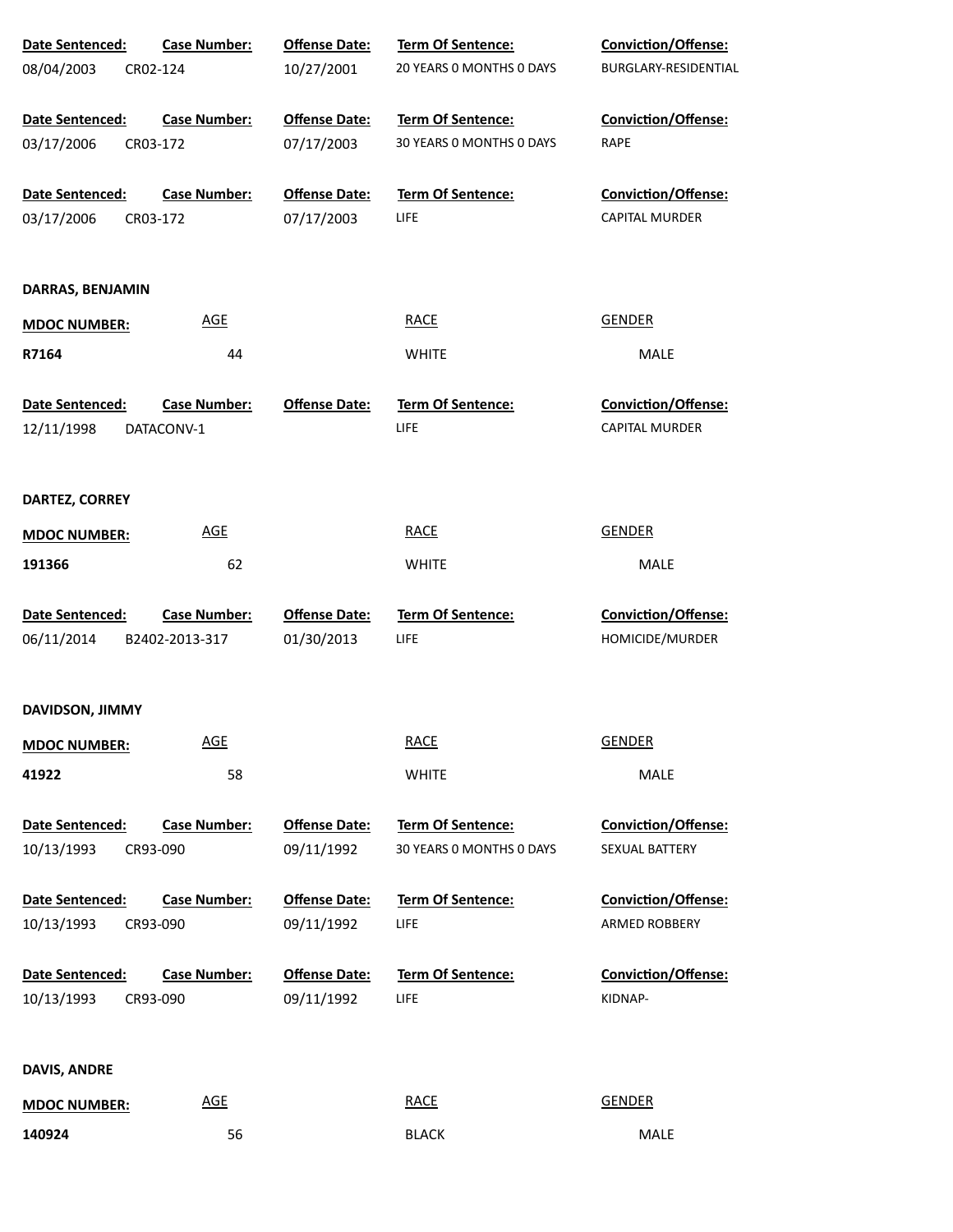| Date Sentenced:           | Case Number:        | <b>Offense Date:</b> | Term Of Sentence:        | Conviction/Offense:          |
|---------------------------|---------------------|----------------------|--------------------------|------------------------------|
| 07/21/2008                | CR200649CD          | 09/26/2005           | <b>LIFE</b>              | <b>CAPITAL MURDER</b>        |
|                           |                     |                      |                          |                              |
| <b>DAVIS, CHRISTOPHER</b> |                     |                      |                          |                              |
|                           | <b>AGE</b>          |                      | <b>RACE</b>              | <b>GENDER</b>                |
| <b>MDOC NUMBER:</b>       |                     |                      |                          |                              |
| L4206                     | 46                  |                      | <b>WHITE</b>             | MALE                         |
| Date Sentenced:           | <b>Case Number:</b> | <b>Offense Date:</b> | Term Of Sentence:        | Conviction/Offense:          |
| 01/16/2003                | DATACONV-1          | 07/18/2000           | <b>LIFE</b>              | CAPITAL MURDER               |
|                           |                     |                      |                          |                              |
|                           |                     |                      |                          |                              |
| DAVIS, DAVID              |                     |                      |                          |                              |
| <b>MDOC NUMBER:</b>       | <b>AGE</b>          |                      | <b>RACE</b>              | <b>GENDER</b>                |
| R2834                     | 43                  |                      | <b>BLACK</b>             | MALE                         |
|                           |                     |                      |                          |                              |
| Date Sentenced:           | <b>Case Number:</b> | <b>Offense Date:</b> | Term Of Sentence:        | Conviction/Offense:          |
| 10/30/1997                | 9610592             | 09/19/1996           | <b>LIFE</b>              | HOMICIDE/MURDER              |
| Date Sentenced:           | <b>Case Number:</b> | <b>Offense Date:</b> | Term Of Sentence:        | <b>Conviction/Offense:</b>   |
| 03/11/2009                | 20080237K           | 05/12/2008           | 1 YEARS O MONTHS O DAYS  | CONSPIRACY TO COMMIT A CRIME |
|                           |                     |                      |                          |                              |
|                           |                     |                      |                          |                              |
| DAVIS, DESTINY            |                     |                      |                          |                              |
| <b>MDOC NUMBER:</b>       | <b>AGE</b>          |                      | <b>RACE</b>              | <b>GENDER</b>                |
| 223831                    | 29                  |                      | <b>BLACK</b>             | <b>FEMALE</b>                |
| Date Sentenced:           | <b>Case Number:</b> | <b>Offense Date:</b> | <b>Term Of Sentence:</b> | <b>Conviction/Offense:</b>   |
| 06/17/2019                | 382-18              | 10/16/2017           | 20 YEARS 0 MONTHS 0 DAYS | AGGRAVATED ASSAULT           |
|                           |                     |                      |                          |                              |
| Date Sentenced:           | <b>Case Number:</b> | <b>Offense Date:</b> | <b>Term Of Sentence:</b> | Conviction/Offense:          |
| 06/17/2019                | 382-18              | 10/16/2017           | <b>LIFE</b>              | CAPITAL MURDER               |
|                           |                     |                      |                          |                              |
| <b>DAVIS, ERIC</b>        |                     |                      |                          |                              |
| <b>MDOC NUMBER:</b>       | <b>AGE</b>          |                      | <b>RACE</b>              | <b>GENDER</b>                |
|                           |                     |                      |                          |                              |
| 27931                     | 53                  |                      | <b>BLACK</b>             | MALE                         |
| Date Sentenced:           | Case Number:        | <b>Offense Date:</b> | Term Of Sentence:        | Conviction/Offense:          |
| 01/18/2001                | DATACONV-1          | 12/02/1999           | <b>LIFE</b>              | POSSESSION WEAPON/FELON      |
|                           |                     |                      |                          |                              |
| Date Sentenced:           | <b>Case Number:</b> | <b>Offense Date:</b> | Term Of Sentence:        | Conviction/Offense:          |
| 01/18/2001                | DATACONV-2          | 12/02/1999           | <b>LIFE</b>              | AGGRAVATED ASSAULT           |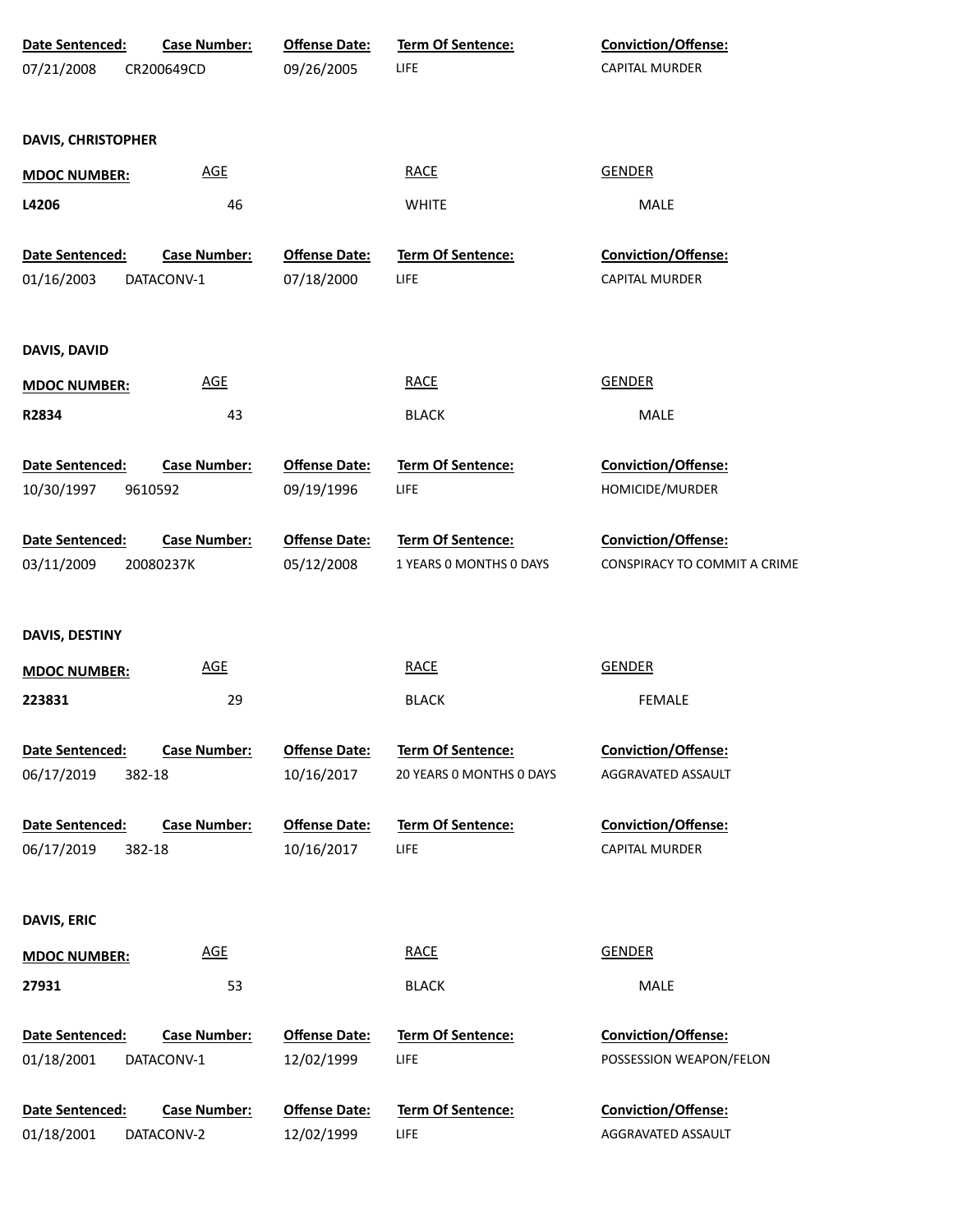**DAVIS, ERIC**

| <b>MDOC NUMBER:</b>    | <b>AGE</b>          |                      | <b>RACE</b>              | <b>GENDER</b>              |
|------------------------|---------------------|----------------------|--------------------------|----------------------------|
| 53658                  | 47                  |                      | <b>BLACK</b>             | <b>MALE</b>                |
|                        |                     |                      |                          |                            |
| Date Sentenced:        | <b>Case Number:</b> | <b>Offense Date:</b> | Term Of Sentence:        | <b>Conviction/Offense:</b> |
| 11/20/2009             | 090025CRP           | 06/25/2008           | 5 YEARS 0 MONTHS 0 DAYS  | POSSESSION WEAPON/FELON    |
| <b>Date Sentenced:</b> | <b>Case Number:</b> | <b>Offense Date:</b> | Term Of Sentence:        | <b>Conviction/Offense:</b> |
| 11/20/2009             | 090025CRP           | 06/25/2008           | LIFE                     | HOMICIDE/MURDER            |
| DAVIS, EUGENE          |                     |                      |                          |                            |
|                        | <b>AGE</b>          |                      | <b>RACE</b>              | <b>GENDER</b>              |
| <b>MDOC NUMBER:</b>    |                     |                      |                          |                            |
| 40253                  | 68                  |                      | <b>BLACK</b>             | <b>MALE</b>                |
| Date Sentenced:        | <b>Case Number:</b> | <b>Offense Date:</b> | <b>Term Of Sentence:</b> | Conviction/Offense:        |
| 09/06/1985<br>4022     |                     | 05/13/1984           | 15 YEARS 0 MONTHS 0 DAYS | BURGLARY-RESIDENTIAL       |
| Date Sentenced:        | <b>Case Number:</b> | <b>Offense Date:</b> | Term Of Sentence:        | Conviction/Offense:        |
| 09/09/1985<br>4023     |                     | 05/13/1984           | 5 YEARS 0 MONTHS 0 DAYS  | ARMED ROBBERY              |
|                        |                     |                      |                          |                            |
| Date Sentenced:        | <b>Case Number:</b> | <b>Offense Date:</b> | Term Of Sentence:        | Conviction/Offense:        |
| 11/19/1985<br>4549     |                     | 05/14/1984           | LIFE                     | ARMED ROBBERY              |
| Date Sentenced:        | <b>Case Number:</b> | <b>Offense Date:</b> | Term Of Sentence:        | Conviction/Offense:        |
| 01/27/1992             | 92-10,425           |                      | 1 YEARS 0 MONTHS 0 DAYS  | ESCAPE-JAIL                |
|                        |                     |                      |                          |                            |
| <b>DAVIS, EUGENE</b>   |                     |                      |                          |                            |
| <b>MDOC NUMBER:</b>    | <b>AGE</b>          |                      | <b>RACE</b>              | <b>GENDER</b>              |
| 77507                  | 50                  |                      | <b>BLACK</b>             | MALE                       |
|                        |                     |                      |                          |                            |
| Date Sentenced:        | <b>Case Number:</b> | <b>Offense Date:</b> | <b>Term Of Sentence:</b> | <b>Conviction/Offense:</b> |
| 02/06/2004             | 2004-0084-CR        | 11/24/2003           | <b>LIFE</b>              | SIMPLE ASSAULT-POL OFF     |
| DAVIS, GLEN            |                     |                      |                          |                            |
| <b>MDOC NUMBER:</b>    | <b>AGE</b>          |                      | <b>RACE</b>              | <b>GENDER</b>              |
| 123424                 | 52                  |                      | <b>WHITE</b>             | MALE                       |
|                        |                     |                      |                          |                            |
| Date Sentenced:        | <b>Case Number:</b> | <b>Offense Date:</b> | Term Of Sentence:        | Conviction/Offense:        |
| 08/19/2015             | B2301-13-0122       | 03/06/2012           | LIFE                     | HOMICIDE/MURDER            |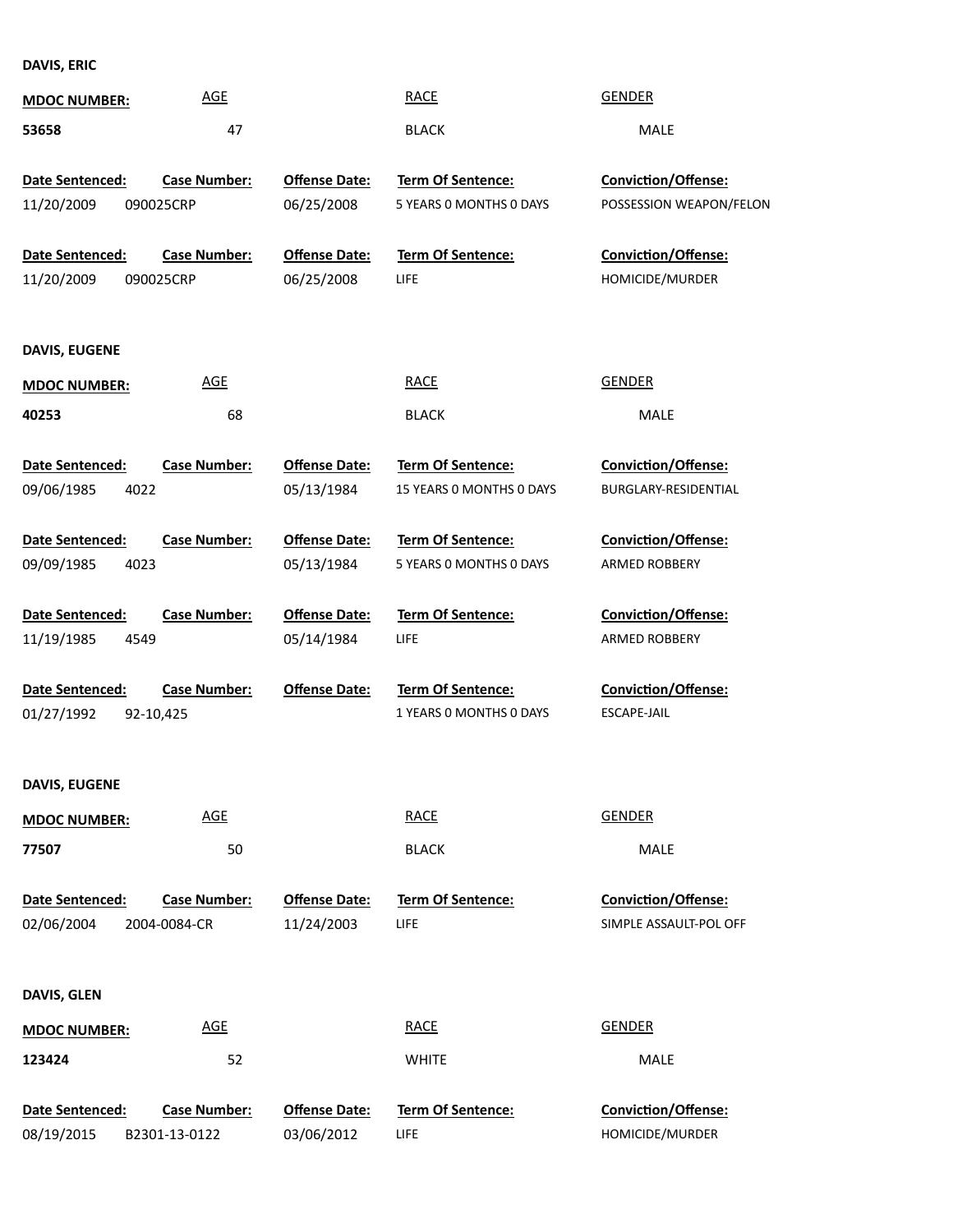**DAVIS, GREGORY**

| <b>MDOC NUMBER:</b>                   | <b>AGE</b>                         |                                    | <b>RACE</b>                      | <b>GENDER</b>                                |
|---------------------------------------|------------------------------------|------------------------------------|----------------------------------|----------------------------------------------|
| 46640                                 | 56                                 |                                    | <b>BLACK</b>                     | MALE                                         |
| Date Sentenced:<br>10/19/1998         | <b>Case Number:</b><br>DATACONV-1  | <b>Offense Date:</b>               | Term Of Sentence:<br>LIFE        | Conviction/Offense:<br>HOMICIDE/MURDER       |
| DAVIS, JASON                          |                                    |                                    |                                  |                                              |
| <b>MDOC NUMBER:</b>                   | <b>AGE</b>                         |                                    | <b>RACE</b>                      | <b>GENDER</b>                                |
| 142805                                | 35                                 |                                    | <b>BLACK</b>                     | MALE                                         |
| Date Sentenced:<br>09/11/2008         | <b>Case Number:</b><br>080061CRV   | <b>Offense Date:</b><br>09/02/2007 | Term Of Sentence:<br>LIFE        | Conviction/Offense:<br>HOMICIDE/MURDER       |
| DAVIS, JEFFREY                        |                                    |                                    |                                  |                                              |
| <b>MDOC NUMBER:</b>                   | <b>AGE</b>                         |                                    | <b>RACE</b>                      | <b>GENDER</b>                                |
| 79350                                 | 61                                 |                                    | <b>WHITE</b>                     | MALE                                         |
| Date Sentenced:<br>3065<br>05/22/1992 | <b>Case Number:</b>                | <b>Offense Date:</b><br>07/11/1991 | Term Of Sentence:<br>LIFE        | Conviction/Offense:<br>CAPITAL MURDER        |
| DAVIS, JONATHAN                       |                                    |                                    |                                  |                                              |
| <b>MDOC NUMBER:</b>                   | <b>AGE</b>                         |                                    | <b>RACE</b>                      | <b>GENDER</b>                                |
| 102690                                | 37                                 |                                    | <b>WHITE</b>                     | <b>MALE</b>                                  |
| Date Sentenced:<br>03/24/2004         | <b>Case Number:</b><br>114-03      | <b>Offense Date:</b><br>08/20/2002 | <b>Term Of Sentence:</b><br>LIFE | <b>Conviction/Offense:</b><br>CAPITAL MURDER |
| DAVIS, KEITH                          |                                    |                                    |                                  |                                              |
| <b>MDOC NUMBER:</b>                   | <b>AGE</b>                         |                                    | <b>RACE</b>                      | <b>GENDER</b>                                |
| 184275                                | 45                                 |                                    | <b>BLACK</b>                     | MALE                                         |
| Date Sentenced:<br>06/25/2013         | <b>Case Number:</b><br>24012013170 | <b>Offense Date:</b><br>06/25/2012 | <b>Term Of Sentence:</b><br>LIFE | Conviction/Offense:<br>HOMICIDE/MURDER       |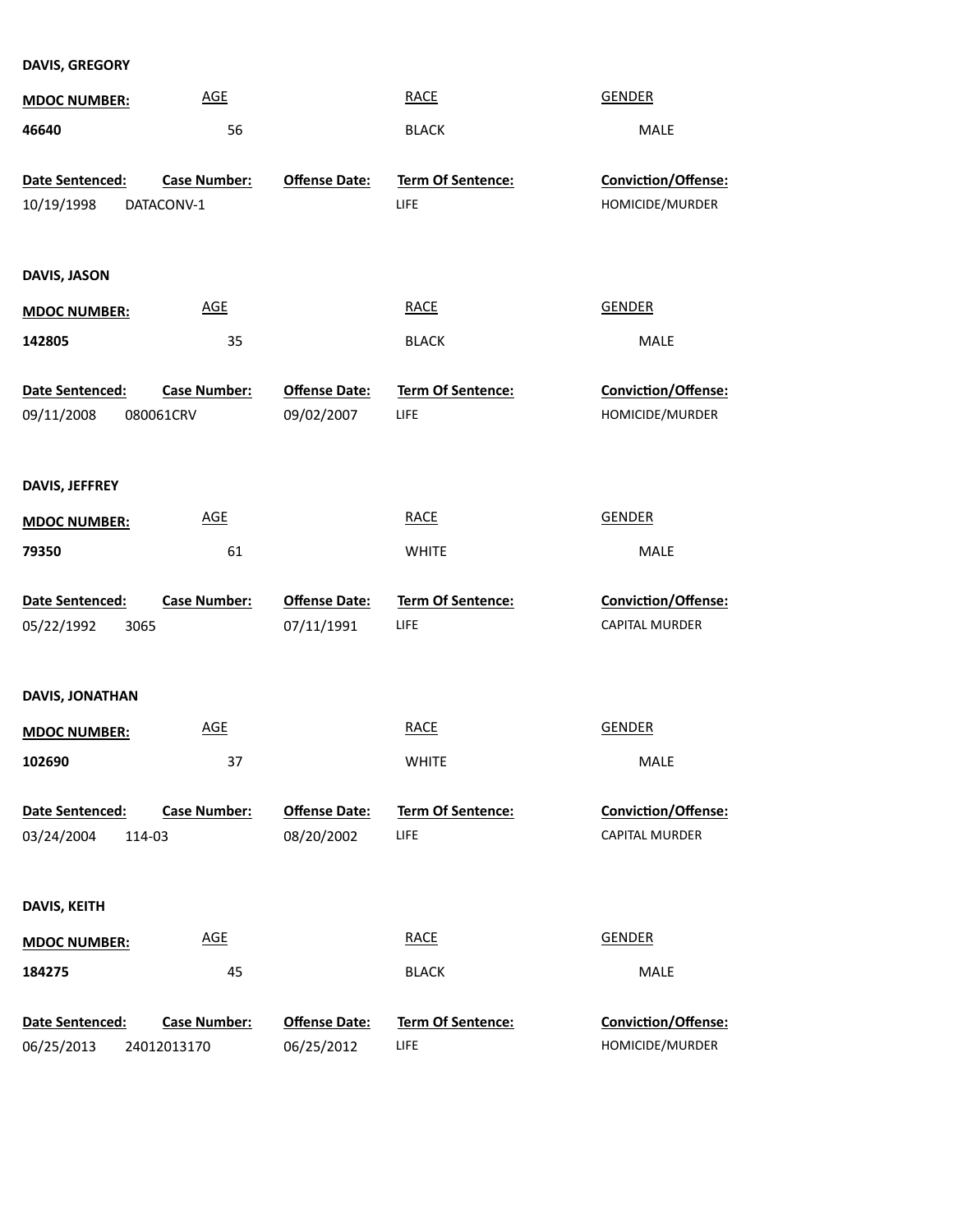| DAVIS, KEVIN |  |
|--------------|--|
|--------------|--|

| <b>MDOC NUMBER:</b>                  | <b>AGE</b>                        |                                    | <b>RACE</b>                             | <b>GENDER</b>                                |
|--------------------------------------|-----------------------------------|------------------------------------|-----------------------------------------|----------------------------------------------|
| R7067                                | 42                                |                                    | <b>BLACK</b>                            | MALE                                         |
| <b>Date Sentenced:</b><br>11/05/1998 | <b>Case Number:</b><br>DATACONV-1 | <b>Offense Date:</b>               | Term Of Sentence:<br>LIFE               | Conviction/Offense:<br><b>CAPITAL MURDER</b> |
| DAVIS, KEVIN                         |                                   |                                    |                                         |                                              |
| <b>MDOC NUMBER:</b>                  | <b>AGE</b>                        |                                    | <b>RACE</b>                             | <b>GENDER</b>                                |
| R8777                                | 67                                |                                    | <b>BLACK</b>                            | MALE                                         |
| Date Sentenced:<br>04/23/1999        | <b>Case Number:</b><br>DATACONV-1 | <b>Offense Date:</b><br>01/24/1997 | <b>Term Of Sentence:</b><br>LIFE        | Conviction/Offense:<br>BURGLARY-RESIDENTIAL  |
| Date Sentenced:<br>04/23/1999        | <b>Case Number:</b><br>DATACONV-2 | <b>Offense Date:</b><br>01/24/1997 | <b>Term Of Sentence:</b><br><b>LIFE</b> | Conviction/Offense:<br><b>RAPE</b>           |
| Date Sentenced:<br>04/23/1999        | <b>Case Number:</b><br>DATACONV-3 | <b>Offense Date:</b><br>01/24/1997 | <b>Term Of Sentence:</b><br>LIFE        | Conviction/Offense:<br>ARMED ROBBERY         |
| DAVIS, MICHAEL                       |                                   |                                    |                                         |                                              |
| <b>MDOC NUMBER:</b>                  | <b>AGE</b>                        |                                    | <b>RACE</b>                             | <b>GENDER</b>                                |
| 164121                               | 56                                |                                    | <b>WHITE</b>                            | MALE                                         |
| Date Sentenced:                      | <b>Case Number:</b>               | <b>Offense Date:</b><br>10/10/2006 | Term Of Sentence:<br>LIFE               | Conviction/Offense:<br>ARMED ROBBERY         |
| DAVIS, RAYMOND                       |                                   |                                    |                                         |                                              |
| <b>MDOC NUMBER:</b>                  | <b>AGE</b>                        |                                    | <b>RACE</b>                             | <b>GENDER</b>                                |
| L4700                                | 41                                |                                    | <b>WHITE</b>                            | MALE                                         |
| Date Sentenced:<br>12/05/2002        | <b>Case Number:</b><br>DATACONV-1 | <b>Offense Date:</b><br>12/14/2001 | Term Of Sentence:<br><b>LIFE</b>        | Conviction/Offense:<br>HOMICIDE/MURDER       |
| <b>DAVIS, RICKY</b>                  |                                   |                                    |                                         |                                              |
| <b>MDOC NUMBER:</b>                  | <b>AGE</b>                        |                                    | <b>RACE</b>                             | <b>GENDER</b>                                |
| 49083                                | 56                                |                                    | <b>BLACK</b>                            | MALE                                         |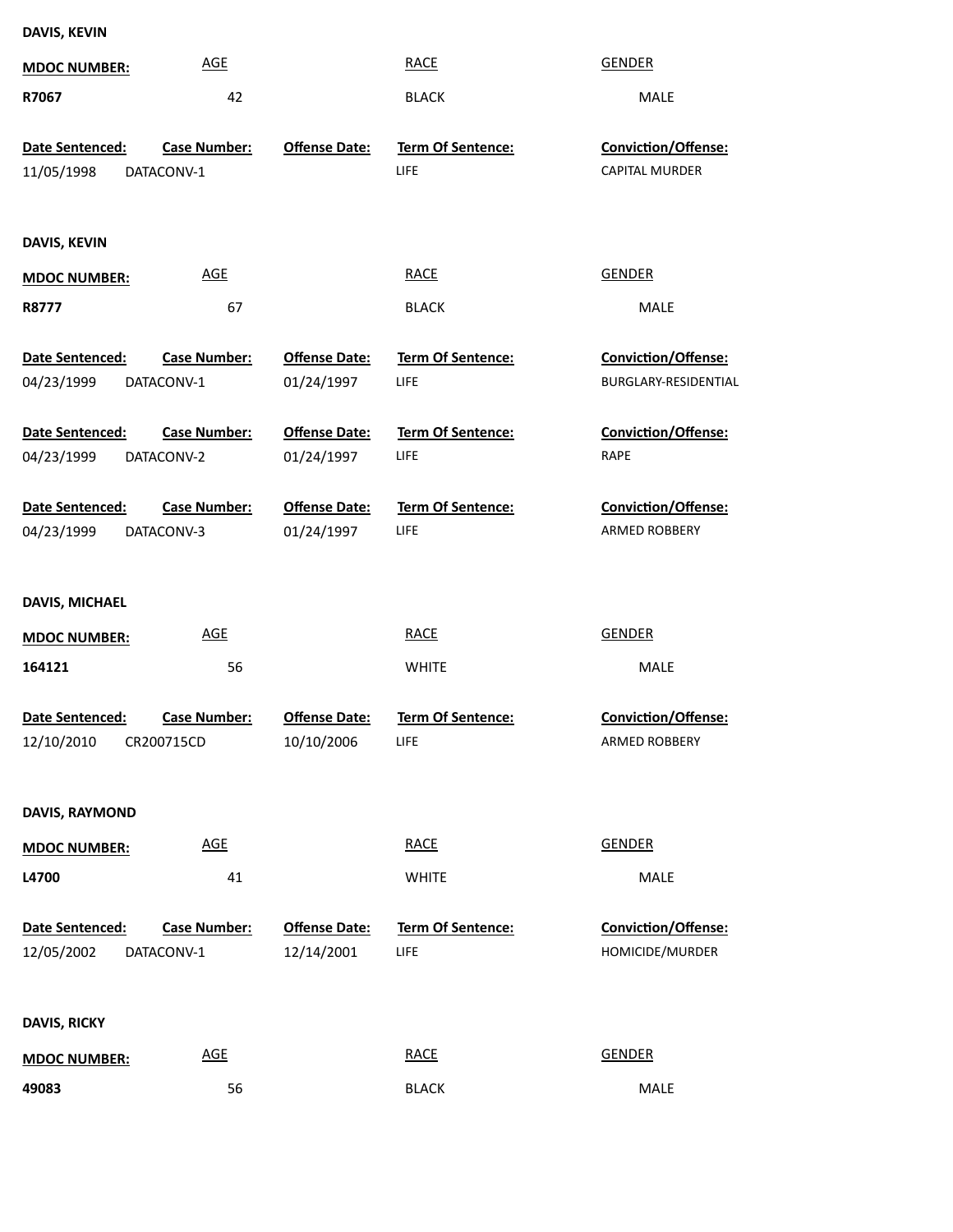| Date Sentenced:<br>03/11/1992<br>7198 | <b>Case Number:</b>                   | <b>Offense Date:</b><br>12/21/1991 | Term Of Sentence:<br>LIFE                            | Conviction/Offense:<br>AGGRAVATED ASSAULT                              |
|---------------------------------------|---------------------------------------|------------------------------------|------------------------------------------------------|------------------------------------------------------------------------|
| Date Sentenced:<br>03/11/1992<br>7198 | <b>Case Number:</b>                   | <b>Offense Date:</b><br>12/21/1991 | Term Of Sentence:<br>LIFE                            | Conviction/Offense:<br><b>ROBBERY</b>                                  |
| DAVIS, ROBERT                         |                                       |                                    |                                                      |                                                                        |
| <b>MDOC NUMBER:</b>                   | <u>AGE</u>                            |                                    | <b>RACE</b>                                          | <b>GENDER</b>                                                          |
| R0051                                 | 50                                    |                                    | <b>BLACK</b>                                         | MALE                                                                   |
| Date Sentenced:<br>04/05/2002         | <b>Case Number:</b><br>CR2001-85      | <b>Offense Date:</b><br>12/26/2000 | Term Of Sentence:<br>30 YEARS 0 MONTHS 0 DAYS        | Conviction/Offense:<br>KIDNAP-                                         |
| Date Sentenced:<br>04/05/2002         | <b>Case Number:</b><br>CR2001-85      | <b>Offense Date:</b><br>12/26/2000 | Term Of Sentence:<br>LIFE                            | <b>Conviction/Offense:</b><br>RAPE                                     |
| DAVIS, SAHEED                         |                                       |                                    |                                                      |                                                                        |
| <b>MDOC NUMBER:</b>                   | <b>AGE</b>                            |                                    | <b>RACE</b>                                          | <b>GENDER</b>                                                          |
| R6503                                 | 43                                    |                                    | <b>BLACK</b>                                         | MALE                                                                   |
| Date Sentenced:<br>03/29/2010<br>3396 | <b>Case Number:</b>                   | <b>Offense Date:</b><br>10/29/1996 | <b>Term Of Sentence:</b><br>9 YEARS 0 MONTHS 0 DAYS  | <b>Conviction/Offense:</b><br>MANSLAUGHTER                             |
| Date Sentenced:<br>07/27/2011         | <b>Case Number:</b><br>09051300WAG    | <b>Offense Date:</b><br>12/25/2008 | Term Of Sentence:<br>LIFE                            | <b>Conviction/Offense:</b><br>HOMICIDE/MURDER                          |
| DAVIS, SHAWN                          |                                       |                                    |                                                      |                                                                        |
| <b>MDOC NUMBER:</b>                   | <b>AGE</b>                            |                                    | <b>RACE</b>                                          | <b>GENDER</b>                                                          |
| 105250                                | 34                                    |                                    | <b>BLACK</b>                                         | MALE                                                                   |
| Date Sentenced:<br>07/19/2004         | <b>Case Number:</b><br>2003 10 660    | <b>Offense Date:</b><br>12/31/2002 | <b>Term Of Sentence:</b><br>LIFE                     | Conviction/Offense:<br>HOMICIDE/MURDER                                 |
| DAVIS, SHERIDAN                       |                                       |                                    |                                                      |                                                                        |
| <b>MDOC NUMBER:</b>                   | <b>AGE</b>                            |                                    | <b>RACE</b>                                          | <b>GENDER</b>                                                          |
| 78218                                 | 51                                    |                                    | <b>BLACK</b>                                         | <b>MALE</b>                                                            |
| Date Sentenced:<br>09/27/2013         | <b>Case Number:</b><br>B2401-2013-439 | <b>Offense Date:</b><br>11/02/2011 | <b>Term Of Sentence:</b><br>10 YEARS 0 MONTHS 0 DAYS | <b>Conviction/Offense:</b><br>POSSESSION OF FIREARM BY CONVICTED FELON |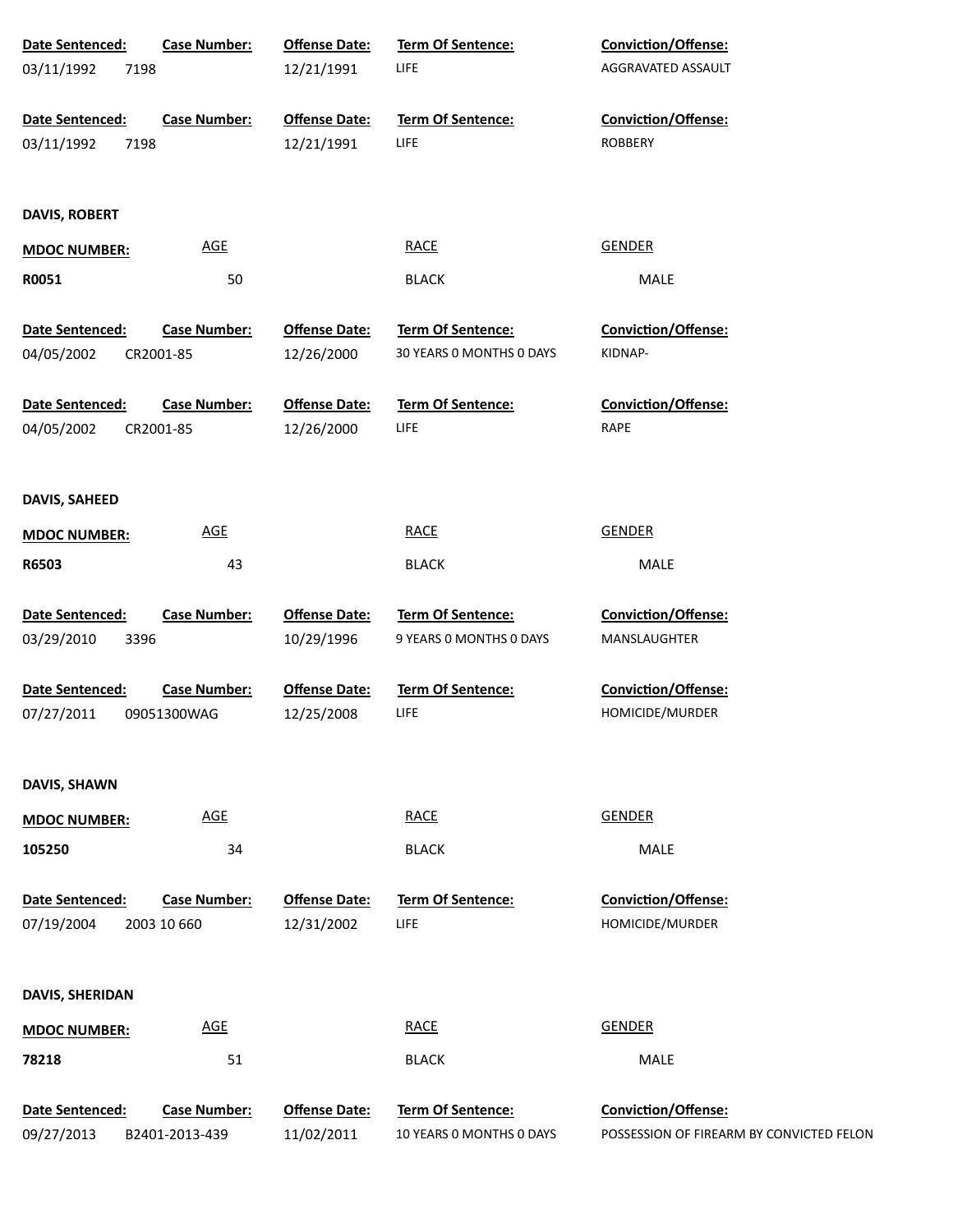| Date Sentenced:       | <b>Case Number:</b> | <b>Offense Date:</b> | Term Of Sentence:        | Conviction/Offense:                |
|-----------------------|---------------------|----------------------|--------------------------|------------------------------------|
| 09/27/2013            | B2401-2013-439      | 11/02/2011           | 16 YEARS 0 MONTHS 0 DAYS | POSSESSION OF CONTROLLED SUBSTANCE |
| Date Sentenced:       | <b>Case Number:</b> | <b>Offense Date:</b> | Term Of Sentence:        | Conviction/Offense:                |
| 09/27/2013            | B2401-2013-439      | 11/02/2011           | LIFE                     | HOMICIDE/MURDER                    |
|                       |                     |                      |                          |                                    |
| DAVIS, WILLIE         |                     |                      |                          |                                    |
| <b>MDOC NUMBER:</b>   | <b>AGE</b>          |                      | <b>RACE</b>              | <b>GENDER</b>                      |
| 63732                 | 46                  |                      | <b>BLACK</b>             | MALE                               |
| Date Sentenced:       | <b>Case Number:</b> | <b>Offense Date:</b> | <b>Term Of Sentence:</b> | <b>Conviction/Offense:</b>         |
| 04/03/1996            | DATACONV-1          |                      | LIFE                     | HOMICIDE/MURDER                    |
| Date Sentenced:       | <b>Case Number:</b> | <b>Offense Date:</b> | <b>Term Of Sentence:</b> | <b>Conviction/Offense:</b>         |
| 04/03/1996            | DATACONV-2          |                      | LIFE                     | ARMED ROBBERY                      |
|                       |                     |                      |                          |                                    |
| DAWKINS, JAY          |                     |                      |                          |                                    |
| <b>MDOC NUMBER:</b>   | <b>AGE</b>          |                      | <b>RACE</b>              | <b>GENDER</b>                      |
| R5109                 | 49                  |                      | <b>WHITE</b>             | MALE                               |
| Date Sentenced:       | <b>Case Number:</b> | <b>Offense Date:</b> | Term Of Sentence:        | Conviction/Offense:                |
| 02/27/1998            | DATACONV-1          |                      | LIFE                     | HOMICIDE/MURDER                    |
|                       |                     |                      |                          |                                    |
| DAY, RASHARD          |                     |                      |                          |                                    |
| <b>MDOC NUMBER:</b>   | <b>AGE</b>          |                      | <b>RACE</b>              | <b>GENDER</b>                      |
| 150222                | 31                  |                      | <b>BLACK</b>             | MALE                               |
| Date Sentenced:       | <b>Case Number:</b> | <b>Offense Date:</b> | <b>Term Of Sentence:</b> | Conviction/Offense:                |
| 04/26/2011            | 12104               | 04/23/2008           | 5 YEARS 0 MONTHS 0 DAYS  | BURGLARY-RESIDENTIAL               |
| Date Sentenced:       | <b>Case Number:</b> | <b>Offense Date:</b> | Term Of Sentence:        | <b>Conviction/Offense:</b>         |
| 05/18/2012            | 11-0060             | 04/12/2011           | LIFE                     | HOMICIDE/MURDER                    |
|                       |                     |                      |                          |                                    |
| <b>DEAN, CLARENCE</b> |                     |                      |                          |                                    |
| <b>MDOC NUMBER:</b>   | <b>AGE</b>          |                      | <b>RACE</b>              | <b>GENDER</b>                      |
| 66611                 | 47                  |                      | <b>BLACK</b>             | MALE                               |
| Date Sentenced:       | <b>Case Number:</b> | <b>Offense Date:</b> | Term Of Sentence:        | Conviction/Offense:                |
| 11/01/1996            | 96-0025             | 12/15/1995           | LIFE                     | HOMICIDE/MURDER                    |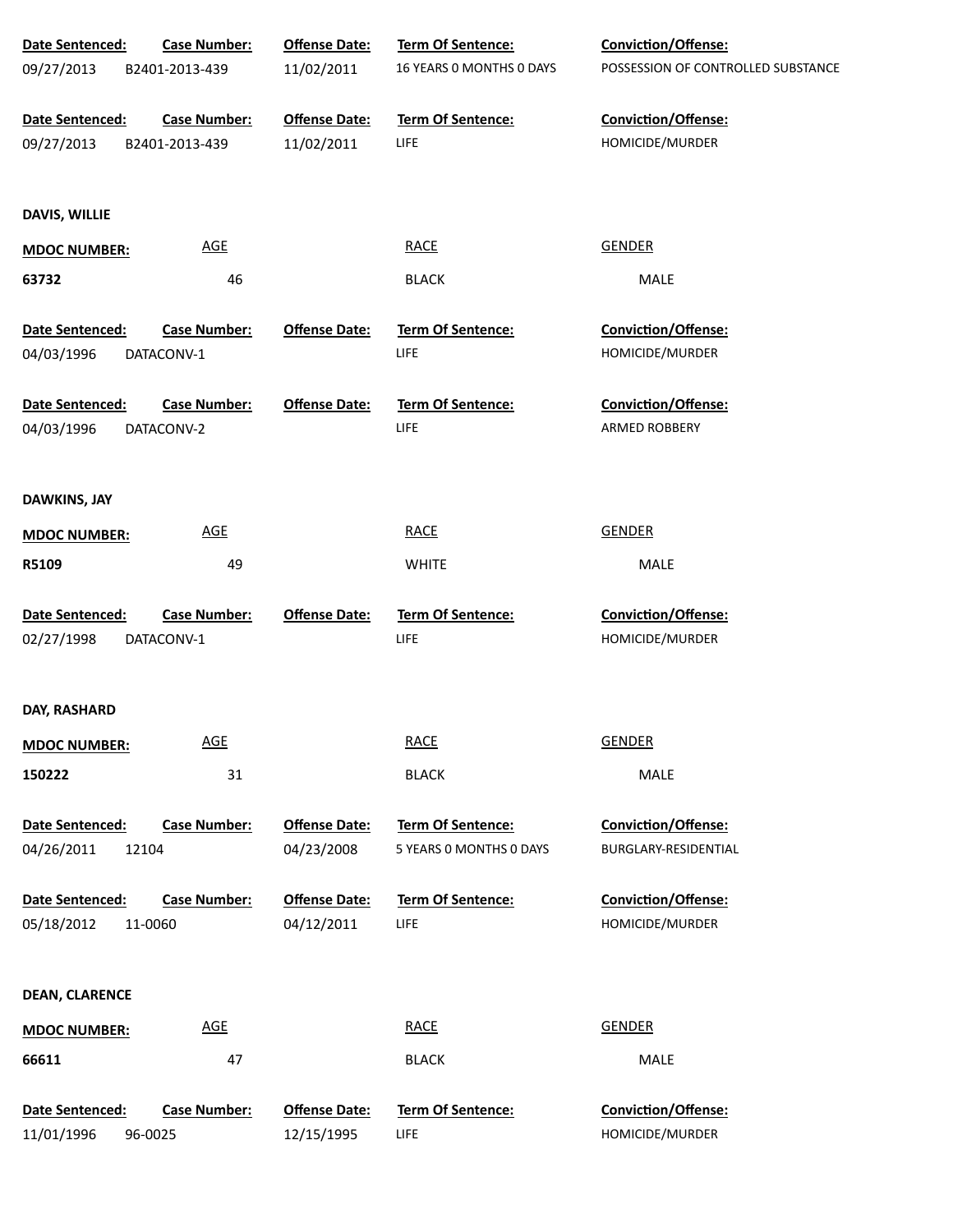**DEAN, WILLIAM**

| <b>MDOC NUMBER:</b>           | <b>AGE</b>                        |                                    | <b>RACE</b>                                          | <b>GENDER</b>                               |
|-------------------------------|-----------------------------------|------------------------------------|------------------------------------------------------|---------------------------------------------|
| 71424                         | 56                                |                                    | <b>WHITE</b>                                         | MALE                                        |
|                               |                                   |                                    |                                                      |                                             |
| Date Sentenced:               | <b>Case Number:</b>               | <b>Offense Date:</b>               | Term Of Sentence:                                    | Conviction/Offense:                         |
| 08/26/2015                    | 2014-202-KR2                      | 03/31/2014                         | <b>LIFE</b>                                          | CAPITAL MURDER                              |
|                               |                                   |                                    |                                                      |                                             |
| <b>DEATON, ALEX</b>           |                                   |                                    |                                                      |                                             |
| <b>MDOC NUMBER:</b>           | <b>AGE</b>                        |                                    | <b>RACE</b>                                          | <b>GENDER</b>                               |
| 218309                        | 32                                |                                    | <b>WHITE</b>                                         | MALE                                        |
|                               |                                   |                                    |                                                      |                                             |
| <b>Date Sentenced:</b>        | <b>Case Number:</b>               | <b>Offense Date:</b>               | Term Of Sentence:                                    | <b>Conviction/Offense:</b>                  |
| 08/13/2018<br>28884           |                                   | 02/22/2017                         | 10 YEARS 0 MONTHS 0 DAYS                             | <b>VEHICLE THEFT</b>                        |
|                               |                                   |                                    |                                                      |                                             |
| Date Sentenced:               | <b>Case Number:</b>               | <b>Offense Date:</b>               | Term Of Sentence:                                    | Conviction/Offense:                         |
| 08/13/2018<br>28884           |                                   | 02/22/2017                         | <b>LIFE</b>                                          | HOMICIDE/MURDER                             |
|                               |                                   |                                    |                                                      |                                             |
| Date Sentenced:               | <b>Case Number:</b>               | <b>Offense Date:</b>               | <b>Term Of Sentence:</b>                             | Conviction/Offense:                         |
| 11/02/2018                    | 18-CR-0056-NS-CC                  | 02/23/2017                         | <b>LIFE</b>                                          | HOMICIDE/MURDER                             |
| Date Sentenced:               | <b>Case Number:</b>               | <b>Offense Date:</b>               | <b>Term Of Sentence:</b>                             | Conviction/Offense:                         |
| 08/13/2018<br>28884           |                                   | 02/24/2017                         | 30 YEARS 0 MONTHS 0 DAYS                             | DRIVE BY SHOOTING                           |
|                               |                                   |                                    |                                                      |                                             |
|                               |                                   |                                    |                                                      |                                             |
| <b>DEBROW, MARK</b>           |                                   |                                    |                                                      |                                             |
| <b>MDOC NUMBER:</b>           | <b>AGE</b>                        |                                    | <b>RACE</b>                                          | <b>GENDER</b>                               |
| 26213                         | 54                                |                                    | <b>WHITE</b>                                         | MALE                                        |
|                               |                                   |                                    |                                                      |                                             |
| <b>Date Sentenced:</b>        | <b>Case Number:</b>               | <b>Offense Date:</b>               | <b>Term Of Sentence:</b>                             | <b>Conviction/Offense:</b>                  |
| 12/22/2004<br>03 4 35         |                                   | 07/30/2003                         | 4 YEARS 5 MONTHS 0 DAYS                              | <b>GRAND LARCENY</b>                        |
| <b>Date Sentenced:</b>        | <b>Case Number:</b>               | <b>Offense Date:</b>               | <b>Term Of Sentence:</b>                             | <b>Conviction/Offense:</b>                  |
| 02/11/2005<br>04-825          |                                   | 09/06/2004                         | <b>LIFE</b>                                          | <b>FELONY DUI</b>                           |
|                               |                                   |                                    |                                                      |                                             |
|                               |                                   |                                    |                                                      |                                             |
| <b>DEEN, DARIUS</b>           |                                   |                                    |                                                      |                                             |
| <b>MDOC NUMBER:</b>           | <b>AGE</b>                        |                                    | <b>RACE</b>                                          | <b>GENDER</b>                               |
| 230652                        | 23                                |                                    | <b>BLACK</b>                                         | MALE                                        |
|                               |                                   |                                    |                                                      |                                             |
| Date Sentenced:<br>10/14/2020 | <b>Case Number:</b><br>CR2020-277 | <b>Offense Date:</b><br>05/20/2018 | <b>Term Of Sentence:</b><br>35 YEARS O MONTHS O DAYS | <b>Conviction/Offense:</b><br>ARMED ROBBERY |
|                               |                                   |                                    |                                                      |                                             |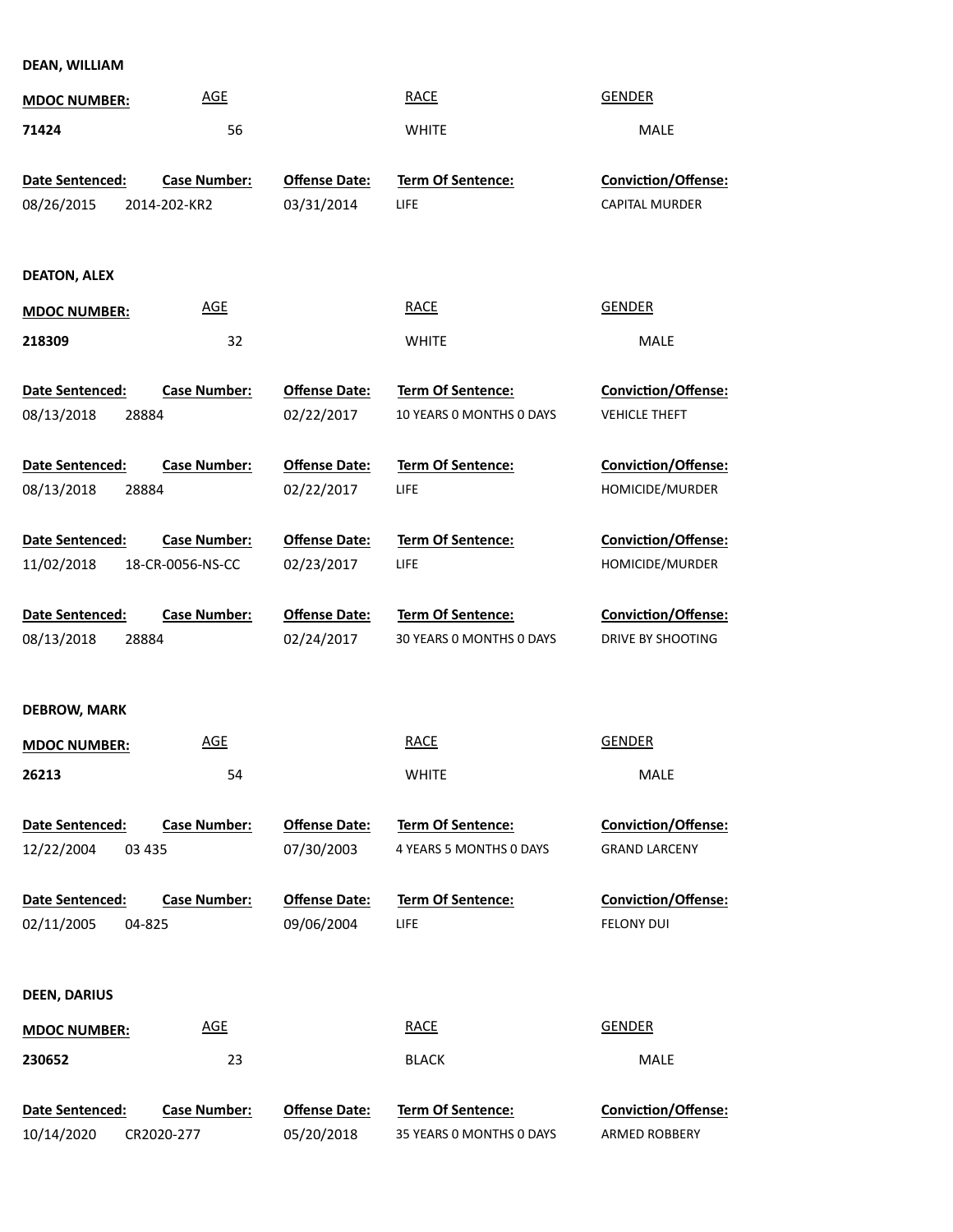| Date Sentenced:           | <b>Case Number:</b> | <b>Offense Date:</b> | <b>Term Of Sentence:</b> | <b>Conviction/Offense:</b>         |  |
|---------------------------|---------------------|----------------------|--------------------------|------------------------------------|--|
| 10/14/2020                | CR2020-276          | 05/20/2018           | LIFE                     | HOMICIDE/MURDER                    |  |
|                           |                     |                      |                          |                                    |  |
| <b>DELASHMIT, STEPHEN</b> |                     |                      |                          |                                    |  |
|                           | AGE                 |                      | <b>RACE</b>              | <b>GENDER</b>                      |  |
| <b>MDOC NUMBER:</b>       |                     |                      |                          |                                    |  |
| 83401                     | 48                  |                      | <b>WHITE</b>             | MALE                               |  |
| Date Sentenced:           | <b>Case Number:</b> | <b>Offense Date:</b> | Term Of Sentence:        | Conviction/Offense:                |  |
| 11/27/2007                | CR07150GL           | 10/24/2006           | <b>LIFE</b>              | ENTICE CHILD FOR INDECENT PURPOSES |  |
|                           |                     |                      |                          |                                    |  |
| <b>DEMORST, NICHOLAS</b>  |                     |                      |                          |                                    |  |
|                           | <b>AGE</b>          |                      | <b>RACE</b>              | <b>GENDER</b>                      |  |
| <b>MDOC NUMBER:</b>       |                     |                      |                          |                                    |  |
| 176761                    | 31                  |                      | <b>BLACK</b>             | MALE                               |  |
| Date Sentenced:           | <b>Case Number:</b> | <b>Offense Date:</b> | Term Of Sentence:        | <b>Conviction/Offense:</b>         |  |
| 04/17/2014                | 201110922           | 04/21/2011           | 7 YEARS 0 MONTHS 0 DAYS  | <b>BURGLARY-VEHICLE</b>            |  |
|                           |                     |                      |                          |                                    |  |
| Date Sentenced:           | <b>Case Number:</b> | <b>Offense Date:</b> | <b>Term Of Sentence:</b> | <b>Conviction/Offense:</b>         |  |
| 07/25/2014                | 2012-10,387         | 06/12/2011           | 10 YEARS O MONTHS O DAYS | ARMED ROBBERY                      |  |
| Date Sentenced:           | <b>Case Number:</b> | <b>Offense Date:</b> | Term Of Sentence:        | <b>Conviction/Offense:</b>         |  |
| 06/04/2015                | 2014-10,113         | 01/14/2014           | LIFE                     | <b>CAPITAL MURDER</b>              |  |
|                           |                     |                      |                          |                                    |  |
| <b>DENDY, FREDERICK</b>   |                     |                      |                          |                                    |  |
|                           | <b>AGE</b>          |                      | <b>RACE</b>              | <b>GENDER</b>                      |  |
| <b>MDOC NUMBER:</b>       |                     |                      |                          |                                    |  |
| L7414                     | $71\,$              |                      | <b>WHITE</b>             | MALE                               |  |
| <b>Date Sentenced:</b>    | <b>Case Number:</b> | <b>Offense Date:</b> | Term Of Sentence:        | Conviction/Offense:                |  |
| 09/19/2003                | DATACONV-1          | 12/01/2001           | LIFE                     | HOMICIDE/MURDER                    |  |
|                           |                     |                      |                          |                                    |  |
| <b>DICKSON, EDWARD</b>    |                     |                      |                          |                                    |  |
|                           |                     |                      |                          |                                    |  |
| <b>MDOC NUMBER:</b>       | <b>AGE</b>          |                      | <b>RACE</b>              | <b>GENDER</b>                      |  |
| L8068                     | 38                  |                      | <b>BLACK</b>             | MALE                               |  |
|                           |                     |                      |                          |                                    |  |
| Date Sentenced:           | <b>Case Number:</b> | <b>Offense Date:</b> | <b>Term Of Sentence:</b> | <b>Conviction/Offense:</b>         |  |
| 11/26/2003                | CR2003-17BP1        | 04/14/2003           | 20 YEARS 0 MONTHS 0 DAYS | AGGRAVATED ASSAULT                 |  |
| Date Sentenced:           | <b>Case Number:</b> | <b>Offense Date:</b> | <b>Term Of Sentence:</b> | <b>Conviction/Offense:</b>         |  |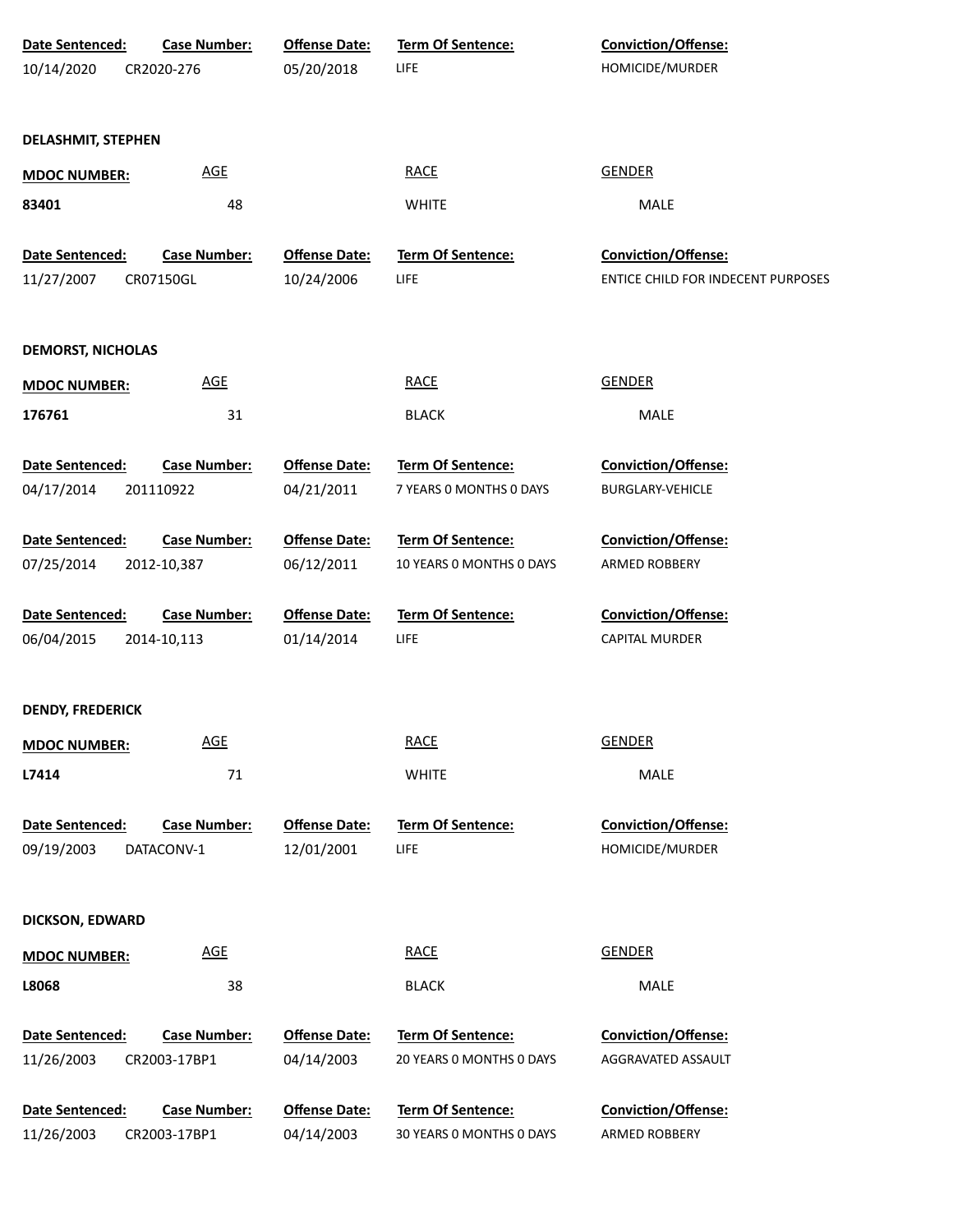| Date Sentenced:                      | <b>Case Number:</b>                    | <b>Offense Date:</b>               | Term Of Sentence:                       | Conviction/Offense:                                 |  |
|--------------------------------------|----------------------------------------|------------------------------------|-----------------------------------------|-----------------------------------------------------|--|
| 11/26/2003                           | CR2003-17BP1                           | 04/14/2003                         | 30 YEARS 0 MONTHS 0 DAYS                | <b>RAPE</b>                                         |  |
| Date Sentenced:                      | <b>Case Number:</b>                    | <b>Offense Date:</b>               | Term Of Sentence:                       | <b>Conviction/Offense:</b>                          |  |
| 11/26/2003                           | CR2003-136LP2                          | 05/03/2003                         | 20 YEARS 0 MONTHS 0 DAYS                | AGGRAVATED ASSAULT                                  |  |
| Date Sentenced:                      | <b>Case Number:</b>                    | <b>Offense Date:</b>               | <b>Term Of Sentence:</b>                | Conviction/Offense:                                 |  |
| 11/26/2003                           | CR2003-136LP2                          | 05/03/2003                         | LIFE                                    | <b>CAPITAL MURDER</b>                               |  |
| <b>DILLARD, SHAUN</b>                |                                        |                                    |                                         |                                                     |  |
| <b>MDOC NUMBER:</b>                  | <b>AGE</b>                             |                                    | <b>RACE</b>                             | <b>GENDER</b>                                       |  |
| 142527                               | 42                                     |                                    | <b>WHITE</b>                            | MALE                                                |  |
| <b>Date Sentenced:</b><br>07/23/2008 | <b>Case Number:</b><br>K2005668E       | <b>Offense Date:</b><br>10/12/2005 | <b>Term Of Sentence:</b><br>LIFE        | <b>Conviction/Offense:</b><br><b>CAPITAL MURDER</b> |  |
| <b>DILLE, LINCOLN</b>                |                                        |                                    |                                         |                                                     |  |
| <b>MDOC NUMBER:</b>                  | <b>AGE</b>                             |                                    | <b>RACE</b>                             | <b>GENDER</b>                                       |  |
| 222624                               | 35                                     |                                    | <b>BLACK</b>                            | MALE                                                |  |
| Date Sentenced:<br>04/12/2019        | <b>Case Number:</b><br>14-0-251-01     | <b>Offense Date:</b><br>02/18/2014 | Term Of Sentence:<br><b>LIFE</b>        | <b>Conviction/Offense:</b><br>HOMICIDE/MURDER       |  |
| DILWORTH, WARREN                     |                                        |                                    |                                         |                                                     |  |
| <b>MDOC NUMBER:</b>                  | <b>AGE</b>                             |                                    | <b>RACE</b>                             | <b>GENDER</b>                                       |  |
| 42857                                | 44                                     |                                    | <b>BLACK</b>                            | MALE                                                |  |
| Date Sentenced:<br>02/27/2004        | <b>Case Number:</b><br>B 2402 2001 392 | <b>Offense Date:</b><br>05/02/2000 | <b>Term Of Sentence:</b><br><b>LIFE</b> | <b>Conviction/Offense:</b><br>HOMICIDE/MURDER       |  |
| Date Sentenced:                      | <b>Case Number:</b>                    | <b>Offense Date:</b>               | <b>Term Of Sentence:</b>                | <b>Conviction/Offense:</b>                          |  |
| 11/12/2009                           | 20090211CICR                           | 05/30/2009                         | 3 YEARS 0 MONTHS 0 DAYS                 | POSS CONTRABAND IN PRISON                           |  |
| <b>DIXON, MARY</b>                   |                                        |                                    |                                         |                                                     |  |
| <b>MDOC NUMBER:</b>                  | <b>AGE</b>                             |                                    | <b>RACE</b>                             | <b>GENDER</b>                                       |  |
| 115504                               | 45                                     |                                    | <b>BLACK</b>                            | <b>FEMALE</b>                                       |  |
| Date Sentenced:                      | <b>Case Number:</b>                    | <b>Offense Date:</b>               | Term Of Sentence:                       | Conviction/Offense:                                 |  |
| 09/23/2005                           | 04-1-237-00 MTP                        | 07/30/2004                         | 5 YEARS 0 MONTHS 0 DAYS                 | STRONG ARMED ROBBERY                                |  |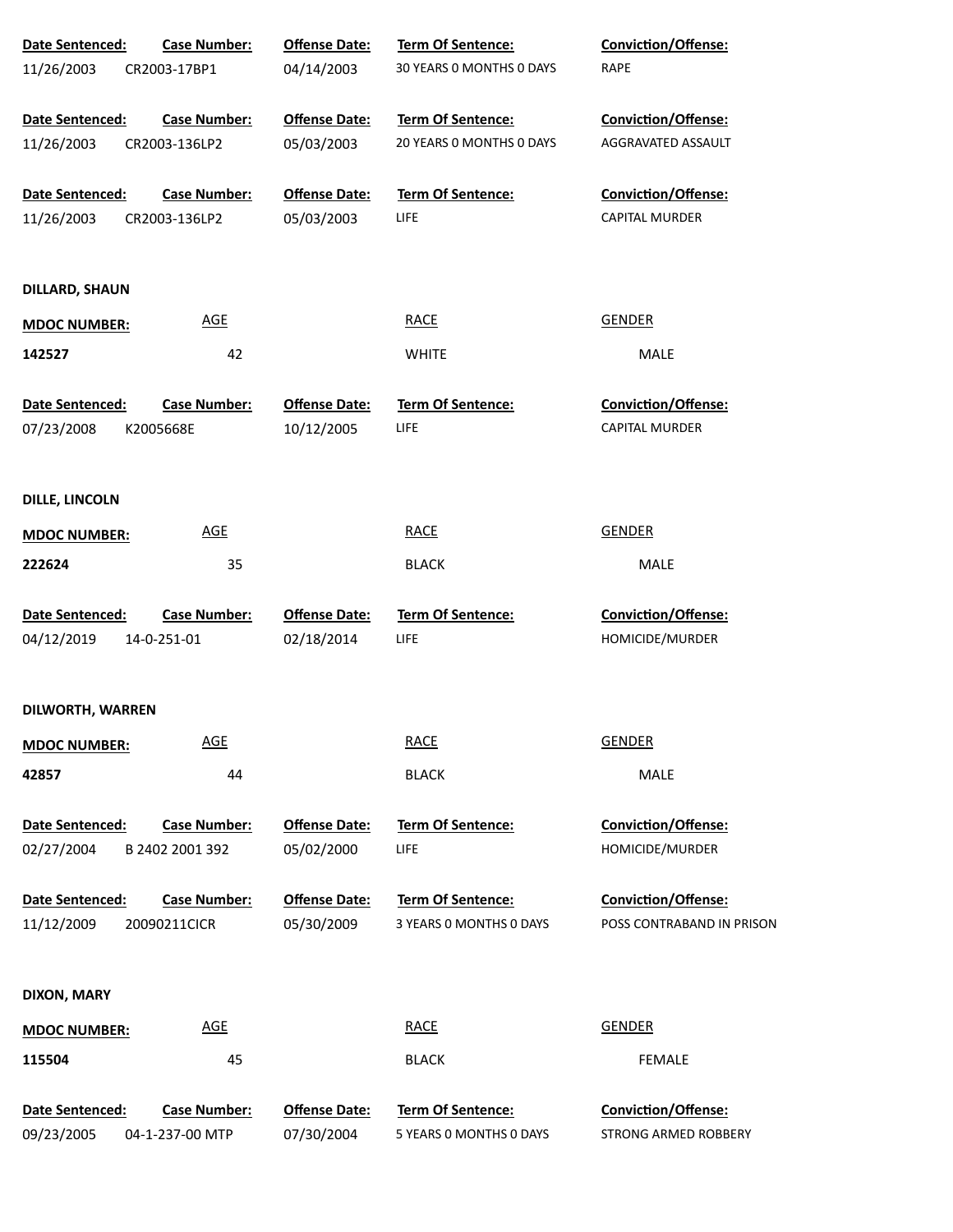| Date Sentenced:        | <b>Case Number:</b> | <b>Offense Date:</b> | <b>Term Of Sentence:</b> | Conviction/Offense:        |
|------------------------|---------------------|----------------------|--------------------------|----------------------------|
| 10/05/2006             | 05-0-597-00 BBD     | 08/19/2005           | LIFE                     | <b>CAPITAL MURDER</b>      |
|                        |                     |                      |                          |                            |
| <b>DIXON, ROTHELEO</b> |                     |                      |                          |                            |
| <b>MDOC NUMBER:</b>    | <b>AGE</b>          |                      | <b>RACE</b>              | <b>GENDER</b>              |
| K6493                  | 40                  |                      | <b>BLACK</b>             | MALE                       |
| Date Sentenced:        | <b>Case Number:</b> | <b>Offense Date:</b> | Term Of Sentence:        | Conviction/Offense:        |
| 04/04/2005             | 24-9611             | 05/27/2004           | LIFE                     | HOMICIDE/MURDER            |
| <b>DOCKERY, MARIO</b>  |                     |                      |                          |                            |
| <b>MDOC NUMBER:</b>    | <b>AGE</b>          |                      | <b>RACE</b>              | <b>GENDER</b>              |
| 127725                 | 42                  |                      | <b>BLACK</b>             | MALE                       |
| <b>Date Sentenced:</b> | <b>Case Number:</b> | <b>Offense Date:</b> | Term Of Sentence:        | Conviction/Offense:        |
| 03/13/2007             | CR2004-0300CD3      | 12/30/2003           | LIFE                     | HOMICIDE/MURDER            |
| DORSEY, RODNEY         |                     |                      |                          |                            |
| <b>MDOC NUMBER:</b>    | <b>AGE</b>          |                      | <b>RACE</b>              | <b>GENDER</b>              |
| 75207                  | 48                  |                      | <b>BLACK</b>             | MALE                       |
| Date Sentenced:        | <b>Case Number:</b> | <b>Offense Date:</b> | Term Of Sentence:        | Conviction/Offense:        |
| 12/04/1998             | DATACONV-1          | 02/15/1998           | LIFE                     | HOMICIDE/MURDER            |
| <b>DOSS, ANTHONY</b>   |                     |                      |                          |                            |
| <b>MDOC NUMBER:</b>    | <b>AGE</b>          |                      | <b>RACE</b>              | <b>GENDER</b>              |
| 81638                  | 48                  |                      | <b>BLACK</b>             | <b>MALE</b>                |
| <b>Date Sentenced:</b> | <b>Case Number:</b> | <b>Offense Date:</b> | Term Of Sentence:        | <b>Conviction/Offense:</b> |
| 03/30/1993             | 6078-A              | 05/06/1991           | LIFE                     | <b>CAPITAL MURDER</b>      |
| <b>DOSS, WILLIE</b>    |                     |                      |                          |                            |
| <b>MDOC NUMBER:</b>    | <b>AGE</b>          |                      | <b>RACE</b>              | <b>GENDER</b>              |
| K9816                  | 66                  |                      | <b>BLACK</b>             | <b>MALE</b>                |
| Date Sentenced:        | <b>Case Number:</b> | <b>Offense Date:</b> | Term Of Sentence:        | <b>Conviction/Offense:</b> |
| 02/08/2002             | 2001-0026-CR        | 08/13/2000           | LIFE                     | HOMICIDE/MURDER            |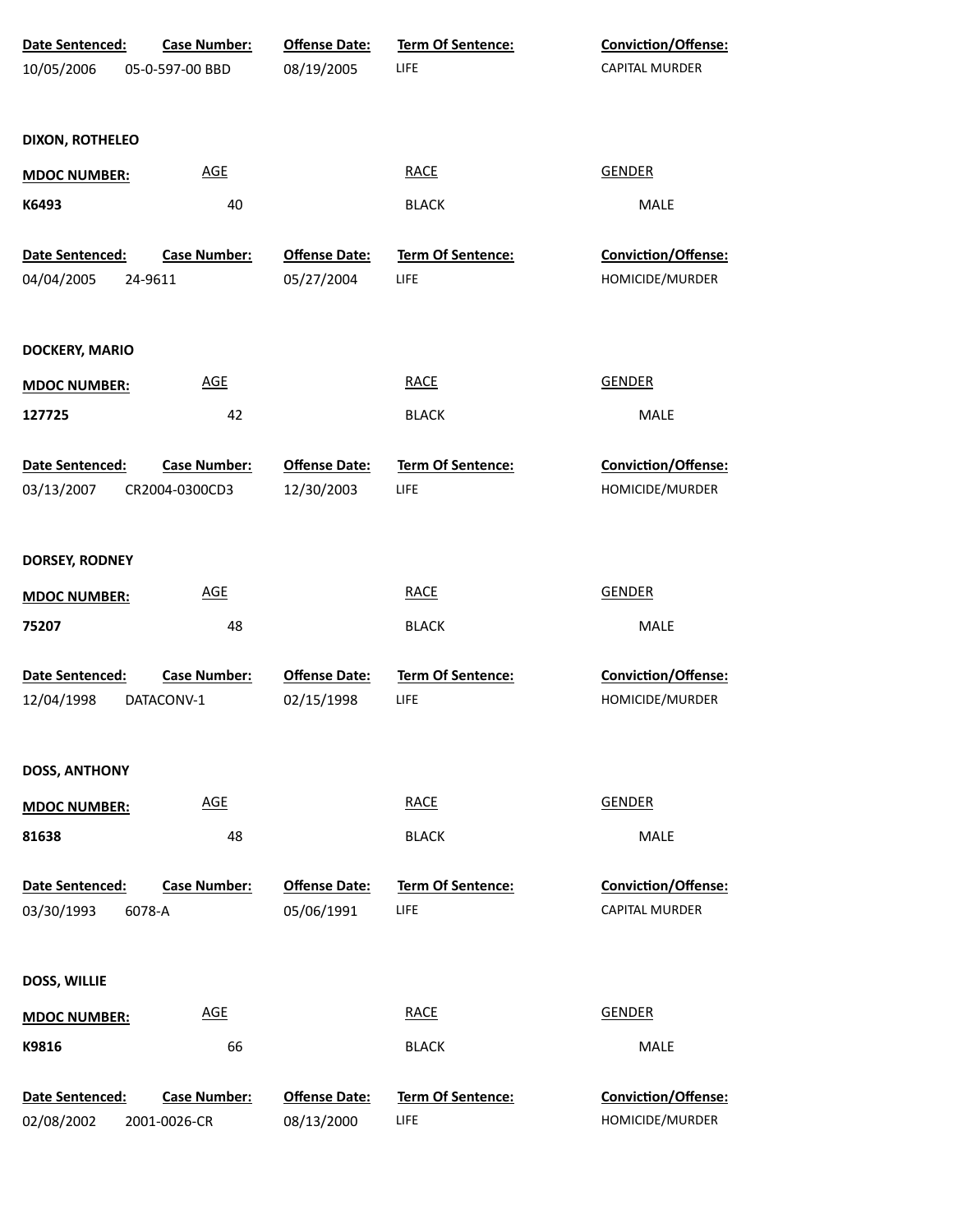## **DOTSON, DUNTA**

| <b>MDOC NUMBER:</b>                  | <b>AGE</b>                             |                                    | <b>RACE</b>                             | <b>GENDER</b>                          |  |
|--------------------------------------|----------------------------------------|------------------------------------|-----------------------------------------|----------------------------------------|--|
| 122876                               | 32                                     |                                    | <b>BLACK</b>                            | <b>MALE</b>                            |  |
| Date Sentenced:<br>07/17/2006        | <b>Case Number:</b><br>2005-0134       | <b>Offense Date:</b><br>10/26/2004 | <b>Term Of Sentence:</b><br><b>LIFE</b> | Conviction/Offense:<br>HOMICIDE/MURDER |  |
| DOUGALEWICZ, LEONARD                 |                                        |                                    |                                         |                                        |  |
| <b>MDOC NUMBER:</b>                  | <b>AGE</b>                             |                                    | <b>RACE</b>                             | <b>GENDER</b>                          |  |
| 118732                               | 44                                     |                                    | <b>WHITE</b>                            | <b>MALE</b>                            |  |
| <b>Date Sentenced:</b>               | <b>Case Number:</b>                    | <b>Offense Date:</b>               | Term Of Sentence:                       | Conviction/Offense:                    |  |
| 03/08/2006                           | 04-0-661-00 WLK                        | 05/12/2003                         | 5 YEARS 0 MONTHS 0 DAYS                 | COCAINE-POSSESS                        |  |
| <b>Date Sentenced:</b><br>03/08/2006 | <b>Case Number:</b><br>04-0-738-00 WLK | <b>Offense Date:</b><br>02/08/2004 | Term Of Sentence:<br>LIFE               | Conviction/Offense:<br>HOMICIDE/MURDER |  |
| DOWDA, MICHAEL                       |                                        |                                    |                                         |                                        |  |
| <b>MDOC NUMBER:</b>                  | <b>AGE</b>                             |                                    | <b>RACE</b>                             | <b>GENDER</b>                          |  |
| R7390                                | 57                                     |                                    | <b>WHITE</b>                            | <b>MALE</b>                            |  |
| Date Sentenced:<br>12/07/1998        | <b>Case Number:</b><br>9700230         | <b>Offense Date:</b><br>11/13/1996 | <b>Term Of Sentence:</b><br>LIFE        | Conviction/Offense:<br>HOMICIDE/MURDER |  |
| <b>DOWDEN, CARY</b>                  |                                        |                                    |                                         |                                        |  |
| <b>MDOC NUMBER:</b>                  | <b>AGE</b>                             |                                    | <b>RACE</b>                             | <b>GENDER</b>                          |  |
| 197390                               | 56                                     |                                    | <b>WHITE</b>                            | MALE                                   |  |
| Date Sentenced:<br>04/16/2015        | <b>Case Number:</b><br>14-CR-021-NW-C  | <b>Offense Date:</b><br>11/01/2012 | <b>Term Of Sentence:</b><br>LIFE        | Conviction/Offense:<br>SEXUAL BATTERY  |  |
| <b>DOWNING, SEAN</b>                 |                                        |                                    |                                         |                                        |  |
| <b>MDOC NUMBER:</b>                  | <b>AGE</b>                             |                                    | <b>RACE</b>                             | <b>GENDER</b>                          |  |
| M0552                                | 50                                     |                                    | <b>WHITE</b>                            | MALE                                   |  |
| Date Sentenced:<br>01/14/2008        | <b>Case Number:</b><br>200610773       | <b>Offense Date:</b><br>08/15/2004 | Term Of Sentence:<br>LIFE               | Conviction/Offense:<br>CAPITAL MURDER  |  |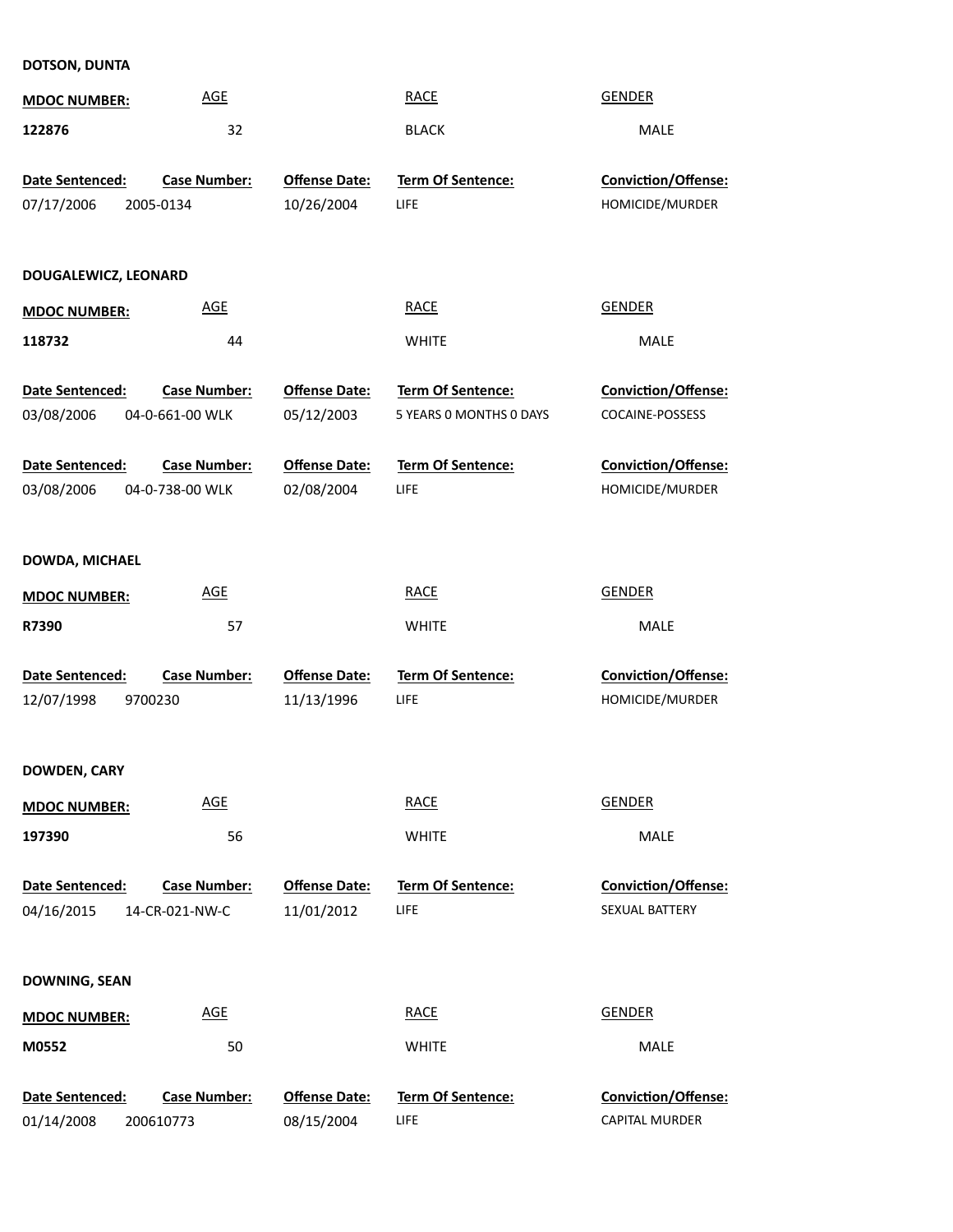**DRAKE, ERIC**

| <b>MDOC NUMBER:</b>                                            | <b>AGE</b>                                                             |                                              | <b>RACE</b>                                                               | <b>GENDER</b>                                                                             |
|----------------------------------------------------------------|------------------------------------------------------------------------|----------------------------------------------|---------------------------------------------------------------------------|-------------------------------------------------------------------------------------------|
| K1665                                                          | 42                                                                     |                                              | <b>BLACK</b>                                                              | <b>MALE</b>                                                                               |
| Date Sentenced:<br>03/02/2000                                  | <b>Case Number:</b><br>CR-141-R-1                                      | <b>Offense Date:</b><br>02/05/1999           | Term Of Sentence:<br>5 YEARS 0 MONTHS 0 DAYS                              | Conviction/Offense:<br><b>ROBBERY</b>                                                     |
| Date Sentenced:                                                | <b>Case Number:</b>                                                    | <b>Offense Date:</b>                         | Term Of Sentence:                                                         | Conviction/Offense:                                                                       |
| 03/02/2000                                                     | CR-141-R-2                                                             | 02/05/1999                                   | LIFE                                                                      | CAPITAL MURDER                                                                            |
| DRUMMER, TAMEKA                                                |                                                                        |                                              |                                                                           |                                                                                           |
| <b>MDOC NUMBER:</b>                                            | <b>AGE</b>                                                             |                                              | <b>RACE</b>                                                               | <b>GENDER</b>                                                                             |
| 138477                                                         | 47                                                                     |                                              | <b>BLACK</b>                                                              | FEMALE                                                                                    |
| Date Sentenced:                                                | <b>Case Number:</b>                                                    | <b>Offense Date:</b>                         | Term Of Sentence:                                                         | Conviction/Offense:                                                                       |
| 04/18/2008<br>06340                                            |                                                                        | 08/03/2006                                   | <b>LIFE</b>                                                               | MARIJUANA-POSSESS                                                                         |
| <b>DUDLEY, EDDIE</b>                                           |                                                                        |                                              |                                                                           |                                                                                           |
| <b>MDOC NUMBER:</b>                                            | <b>AGE</b>                                                             |                                              | <b>RACE</b>                                                               | <b>GENDER</b>                                                                             |
| 11965                                                          | 61                                                                     |                                              | <b>BLACK</b>                                                              | <b>MALE</b>                                                                               |
| Date Sentenced:<br>05/03/1996<br>Date Sentenced:<br>05/03/1996 | <b>Case Number:</b><br>DATACONV-2<br><b>Case Number:</b><br>DATACONV-1 | <b>Offense Date:</b><br><b>Offense Date:</b> | Term Of Sentence:<br>3 YEARS 0 MONTHS 0 DAYS<br>Term Of Sentence:<br>LIFE | Conviction/Offense:<br><b>DISCHARGE FIREARM</b><br>Conviction/Offense:<br>HOMICIDE/MURDER |
| <b>DUDLEY, TERRY</b>                                           |                                                                        |                                              |                                                                           |                                                                                           |
| <b>MDOC NUMBER:</b>                                            | <b>AGE</b>                                                             |                                              | <b>RACE</b>                                                               | GENDER                                                                                    |
| 11960                                                          | 59                                                                     |                                              | <b>BLACK</b>                                                              | MALE                                                                                      |
| Date Sentenced:                                                | <b>Case Number:</b>                                                    | <b>Offense Date:</b>                         | Term Of Sentence:                                                         | <b>Conviction/Offense:</b>                                                                |
| 08/22/1998                                                     | DATACONV-1                                                             | 08/24/1996                                   | <b>LIFE</b>                                                               | HOMICIDE/MURDER                                                                           |
| Date Sentenced:<br>08/22/1998                                  | <b>Case Number:</b><br>DATACONV-2                                      | <b>Offense Date:</b><br>08/24/1996           | <b>Term Of Sentence:</b><br><b>LIFE</b>                                   | <b>Conviction/Offense:</b><br>HOMICIDE/MURDER                                             |
| Date Sentenced:<br>08/22/1998                                  | <b>Case Number:</b><br>DATACONV-3                                      | <b>Offense Date:</b><br>08/24/1996           | Term Of Sentence:<br>LIFE                                                 | <b>Conviction/Offense:</b><br>HOMICIDE/MURDER                                             |
|                                                                |                                                                        |                                              |                                                                           |                                                                                           |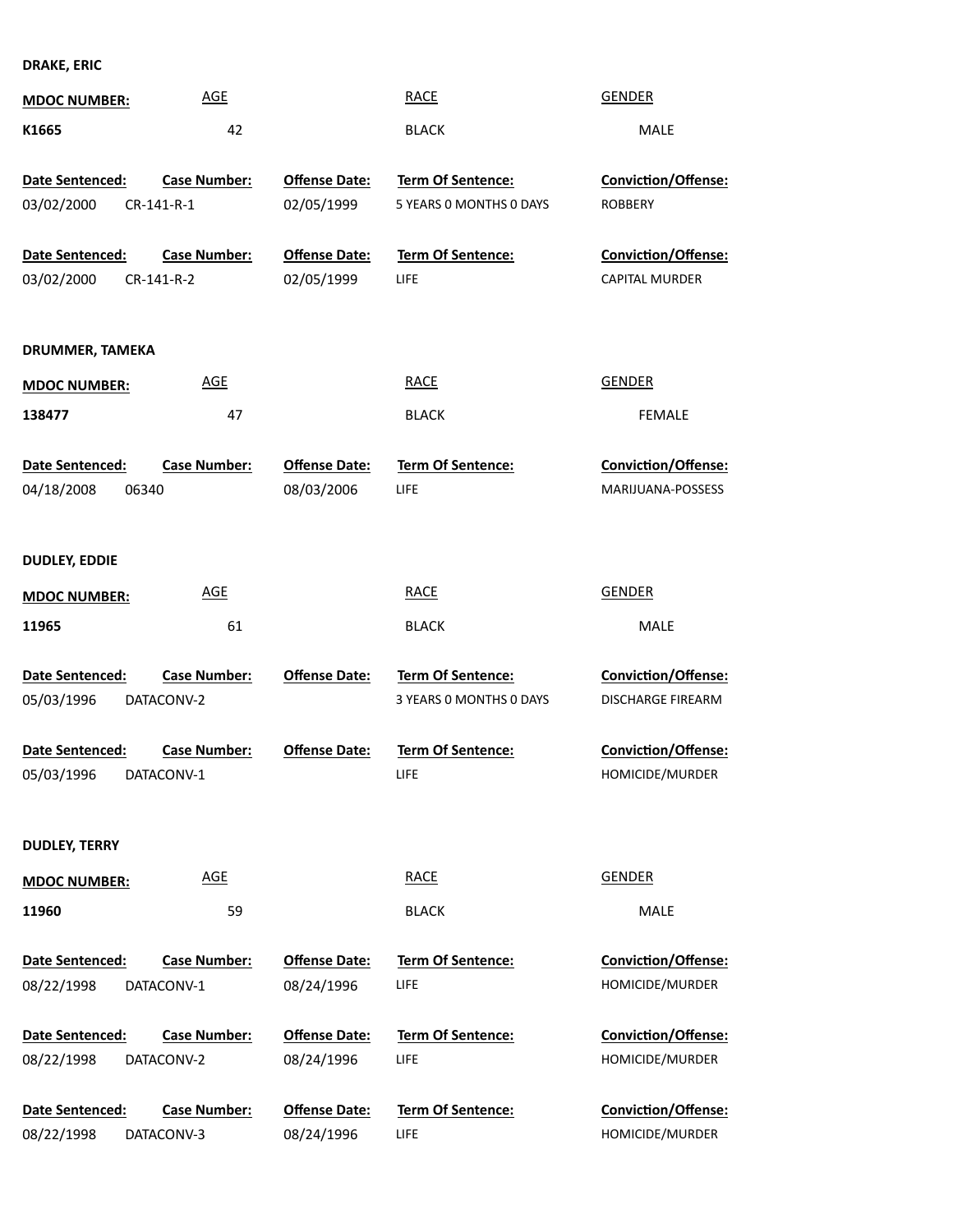**DUKES, TERRY**

| <b>MDOC NUMBER:</b>     | <b>AGE</b>          |                      | <b>RACE</b>              | <b>GENDER</b>              |
|-------------------------|---------------------|----------------------|--------------------------|----------------------------|
| 33507                   | 58                  |                      | <b>BLACK</b>             | <b>MALE</b>                |
|                         |                     |                      |                          |                            |
| Date Sentenced:         | <b>Case Number:</b> | <b>Offense Date:</b> | Term Of Sentence:        | <b>Conviction/Offense:</b> |
| 02/11/2002              | DATACONV-1          | 09/15/1994           | 5 YEARS 0 MONTHS 0 DAYS  | AGGRAVATED ASSAULT         |
| Date Sentenced:         | <b>Case Number:</b> | <b>Offense Date:</b> | <b>Term Of Sentence:</b> | Conviction/Offense:        |
| 02/24/2004              | 2003-0057           | 02/05/2002           | LIFE                     | HOMICIDE/MURDER            |
| <b>DUNCAN, JONATHAN</b> |                     |                      |                          |                            |
| <b>MDOC NUMBER:</b>     | <b>AGE</b>          |                      | <b>RACE</b>              | <b>GENDER</b>              |
| L7647                   | 39                  |                      | <b>BLACK</b>             | <b>MALE</b>                |
| Date Sentenced:         | <b>Case Number:</b> | <b>Offense Date:</b> | Term Of Sentence:        | Conviction/Offense:        |
| 10/21/2003              | DATACONV-1          | 06/08/2001           | LIFE                     | ARMED ROBBERY              |
|                         |                     |                      |                          |                            |
| <b>DUPLANTIS, DAVID</b> |                     |                      |                          |                            |
| <b>MDOC NUMBER:</b>     | <b>AGE</b>          |                      | <b>RACE</b>              | <b>GENDER</b>              |
| 09824                   | 53                  |                      | <b>WHITE</b>             | <b>MALE</b>                |
| Date Sentenced:         | <b>Case Number:</b> | <b>Offense Date:</b> | Term Of Sentence:        | Conviction/Offense:        |
| 08/26/1995<br>10,039    |                     | 06/01/1991           | LIFE                     | CAPITAL MURDER             |
| Date Sentenced:         | <b>Case Number:</b> | <b>Offense Date:</b> | Term Of Sentence:        | Conviction/Offense:        |
| 08/06/1992<br>234-92    |                     | 06/14/1991           | <b>LIFE</b>              | <b>ESCAPE-JAIL</b>         |
|                         |                     |                      |                          |                            |
| <b>DURR, JERRY</b>      |                     |                      |                          |                            |
| <b>MDOC NUMBER:</b>     | <b>AGE</b>          |                      | <b>RACE</b>              | <b>GENDER</b>              |
| 171719                  | 34                  |                      | <b>BLACK</b>             | MALE                       |
|                         |                     |                      |                          |                            |
| Date Sentenced:         | <b>Case Number:</b> | <b>Offense Date:</b> | <b>Term Of Sentence:</b> | <b>Conviction/Offense:</b> |
| 10/31/2011<br>23127     |                     | 02/21/2011           | LIFE                     | HOMICIDE/MURDER            |
|                         |                     |                      |                          |                            |
| <b>DYCUS, TERRY</b>     |                     |                      |                          |                            |
| <b>MDOC NUMBER:</b>     | <b>AGE</b>          |                      | <b>RACE</b>              | <b>GENDER</b>              |
| 65489                   | 48                  |                      | <b>WHITE</b>             | MALE                       |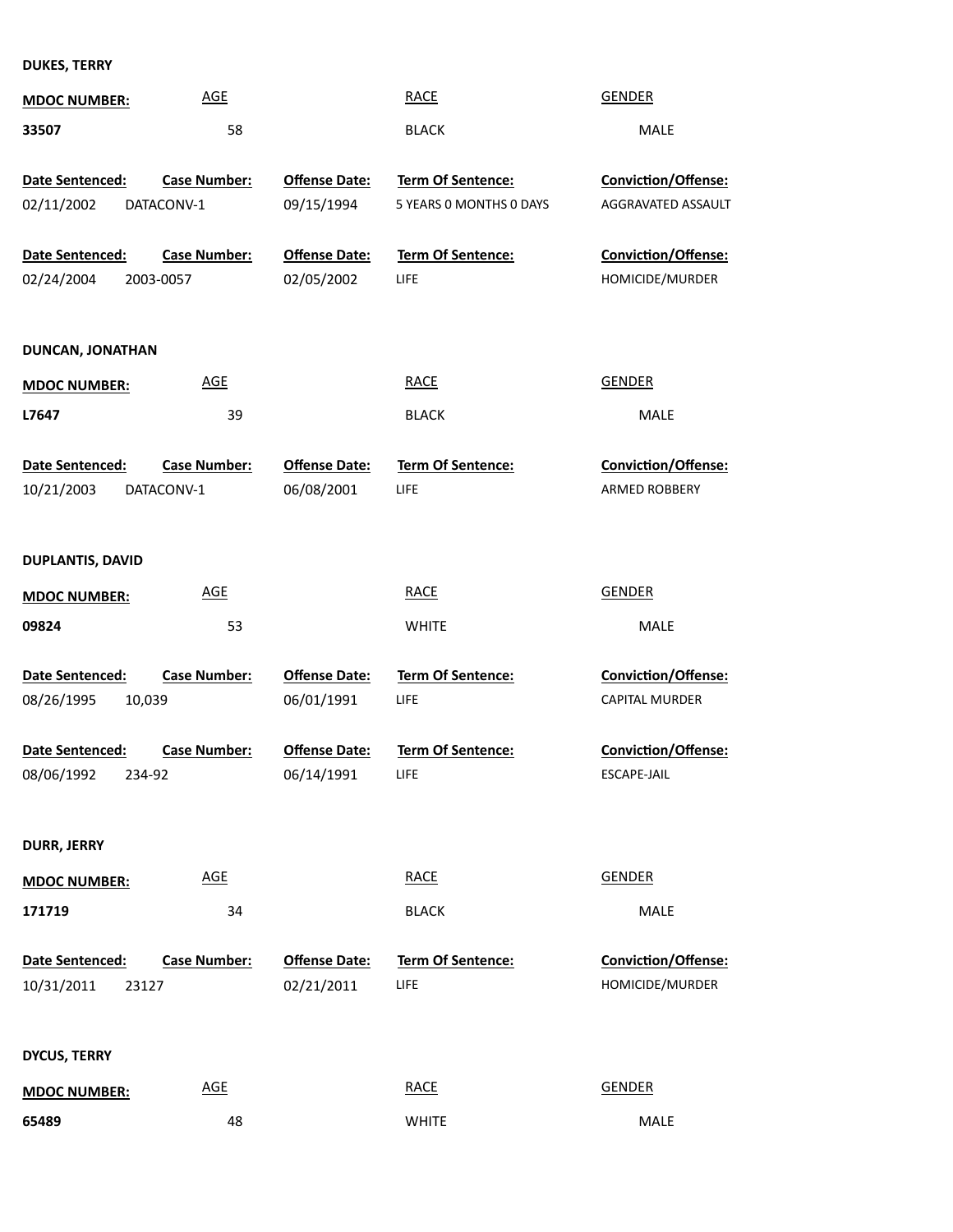| Date Sentenced:        | <b>Case Number:</b> | <b>Offense Date:</b> | Term Of Sentence:        | Conviction/Offense:        |
|------------------------|---------------------|----------------------|--------------------------|----------------------------|
| 07/02/1996             | DATACONV-1          |                      | LIFE                     | HOMICIDE/MURDER            |
|                        |                     |                      |                          |                            |
|                        |                     |                      |                          |                            |
| <b>EALEY, SHEILA</b>   |                     |                      |                          |                            |
| <b>MDOC NUMBER:</b>    | <b>AGE</b>          |                      | <b>RACE</b>              | <b>GENDER</b>              |
| 185593                 | 53                  |                      | <b>BLACK</b>             | <b>FEMALE</b>              |
|                        |                     |                      |                          |                            |
| Date Sentenced:        | <b>Case Number:</b> | <b>Offense Date:</b> | Term Of Sentence:        | Conviction/Offense:        |
| 08/28/2013             | 20100840            | 06/26/2010           | <b>LIFE</b>              | <b>CAPITAL MURDER</b>      |
|                        |                     |                      |                          |                            |
|                        |                     |                      |                          |                            |
| <b>EALY, EUGENE</b>    |                     |                      |                          |                            |
| <b>MDOC NUMBER:</b>    | <b>AGE</b>          |                      | <b>RACE</b>              | <b>GENDER</b>              |
| 122196                 | 33                  |                      | <b>BLACK</b>             | <b>MALE</b>                |
|                        |                     |                      |                          |                            |
| Date Sentenced:        | <b>Case Number:</b> | <b>Offense Date:</b> | <b>Term Of Sentence:</b> | Conviction/Offense:        |
| 07/12/2006             | 2005-0135           | 10/26/2004           | <b>LIFE</b>              | HOMICIDE/MURDER            |
|                        |                     |                      |                          |                            |
|                        |                     |                      |                          |                            |
| <b>EASLEY, MICHAEL</b> |                     |                      |                          |                            |
| <b>MDOC NUMBER:</b>    | <b>AGE</b>          |                      | <b>RACE</b>              | <b>GENDER</b>              |
| 129960                 | 50                  |                      | <b>BLACK</b>             | MALE                       |
|                        |                     |                      |                          |                            |
| Date Sentenced:        | <b>Case Number:</b> | <b>Offense Date:</b> | <b>Term Of Sentence:</b> | <b>Conviction/Offense:</b> |
| 03/20/2009             | 20080235            | 03/01/2003           | 15 YEARS O MONTHS O DAYS | <b>FONDLING</b>            |
|                        |                     |                      |                          |                            |
| Date Sentenced:        | <b>Case Number:</b> | <b>Offense Date:</b> | Term Of Sentence:        | <b>Conviction/Offense:</b> |
| 03/20/2009             | 20080235            | 03/01/2003           | 30 YEARS O MONTHS O DAYS | STATUTORY RAPE             |
| Date Sentenced:        | <b>Case Number:</b> | <b>Offense Date:</b> | <b>Term Of Sentence:</b> | <b>Conviction/Offense:</b> |
| 03/20/2009             | 20080235            | 12/06/2004           | <b>LIFE</b>              | STATUTORY RAPE             |
|                        |                     |                      |                          |                            |
| Date Sentenced:        | <b>Case Number:</b> | <b>Offense Date:</b> | Term Of Sentence:        | <b>Conviction/Offense:</b> |
| 03/20/2009             | 20080235            | 01/01/2007           | 15 YEARS O MONTHS O DAYS | <b>FONDLING</b>            |
|                        |                     |                      |                          |                            |
|                        |                     |                      |                          |                            |
| <b>EASON, HARRY</b>    |                     |                      |                          |                            |
| <b>MDOC NUMBER:</b>    | <b>AGE</b>          |                      | <b>RACE</b>              | <b>GENDER</b>              |
| 47551                  | 73                  |                      | <b>WHITE</b>             | MALE                       |
|                        |                     |                      |                          |                            |
| Date Sentenced:        | <b>Case Number:</b> | <b>Offense Date:</b> | Term Of Sentence:        | <b>Conviction/Offense:</b> |
| 10/12/1983             | DATACONV-1          |                      | LIFE                     | HOMICIDE/MURDER            |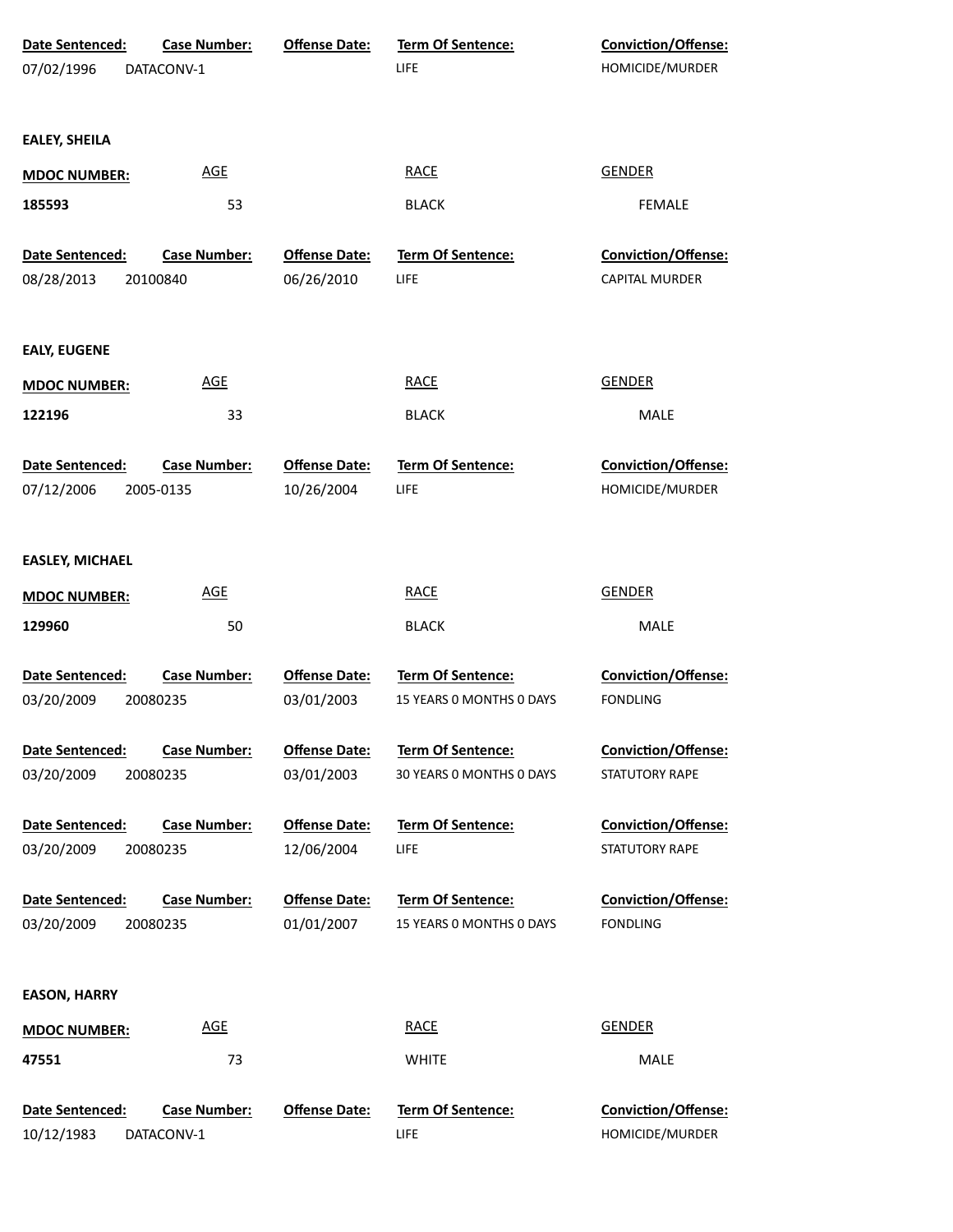| <b>EASTERLING, DEVONTAE</b>           |                                   |                                    |                                                     |                                                           |
|---------------------------------------|-----------------------------------|------------------------------------|-----------------------------------------------------|-----------------------------------------------------------|
| <b>MDOC NUMBER:</b>                   | <b>AGE</b>                        |                                    | <b>RACE</b>                                         | <b>GENDER</b>                                             |
| 217929                                | 29                                |                                    | <b>BLACK</b>                                        | MALE                                                      |
| Date Sentenced:                       | <b>Case Number:</b>               | <b>Offense Date:</b>               | Term Of Sentence:                                   | Conviction/Offense:                                       |
| 07/26/2018                            | 2017-54K-2                        | 08/18/2016                         | <b>LIFE</b>                                         | HOMICIDE/MURDER                                           |
| <b>EDWARDS, CHARLES</b>               |                                   |                                    |                                                     |                                                           |
| <b>MDOC NUMBER:</b>                   | $\underline{\mathsf{AGE}}$        |                                    | <b>RACE</b>                                         | <b>GENDER</b>                                             |
| R7193                                 | 60                                |                                    | <b>BLACK</b>                                        | MALE                                                      |
| Date Sentenced:                       | <b>Case Number:</b>               | <b>Offense Date:</b>               | Term Of Sentence:                                   | Conviction/Offense:                                       |
| 10/05/1998                            | DATACONV-1                        |                                    | <b>LIFE</b>                                         | HOMICIDE/MURDER                                           |
| <b>EDWARDS, DONALD</b>                |                                   |                                    |                                                     |                                                           |
| <b>MDOC NUMBER:</b>                   | <b>AGE</b>                        |                                    | <b>RACE</b>                                         | <b>GENDER</b>                                             |
| 87235                                 | 50                                |                                    | <b>WHITE</b>                                        | MALE                                                      |
| Date Sentenced:<br>02/24/2010<br>5453 | <b>Case Number:</b>               | <b>Offense Date:</b><br>08/18/2005 | Term Of Sentence:<br><b>LIFE</b>                    | Conviction/Offense:<br>POSSESSION OF CONTROLLED SUBSTANCE |
| <b>EDWARDS, FONTRELL</b>              |                                   |                                    |                                                     |                                                           |
| <b>MDOC NUMBER:</b>                   | <b>AGE</b>                        |                                    | <b>RACE</b>                                         | <b>GENDER</b>                                             |
| 65470                                 | 43                                |                                    | <b>BLACK</b>                                        | MALE                                                      |
| Date Sentenced:<br>08/16/1996         | <b>Case Number:</b><br>DATACONV-1 | <b>Offense Date:</b><br>10/05/1995 | <b>Term Of Sentence:</b><br>1 YEARS O MONTHS O DAYS | Conviction/Offense:<br>ARSON-                             |
| Date Sentenced:                       | <b>Case Number:</b>               | <b>Offense Date:</b>               | Term Of Sentence:                                   | Conviction/Offense:                                       |
| 02/27/1997                            | DATACONV-2                        | 10/05/1995                         | <b>LIFE</b>                                         | CAPITAL MURDER                                            |
| Date Sentenced:                       | <b>Case Number:</b>               | <b>Offense Date:</b>               | Term Of Sentence:                                   | Conviction/Offense:                                       |
| 02/27/1997                            | DATACONV-3                        | 10/05/1995                         | <b>LIFE</b>                                         | CAPITAL MURDER                                            |
| <b>EDWARDS, JEMARCUS</b>              |                                   |                                    |                                                     |                                                           |
| <b>MDOC NUMBER:</b>                   | <b>AGE</b>                        |                                    | <b>RACE</b>                                         | <b>GENDER</b>                                             |

38 BLACK MALE

**128163**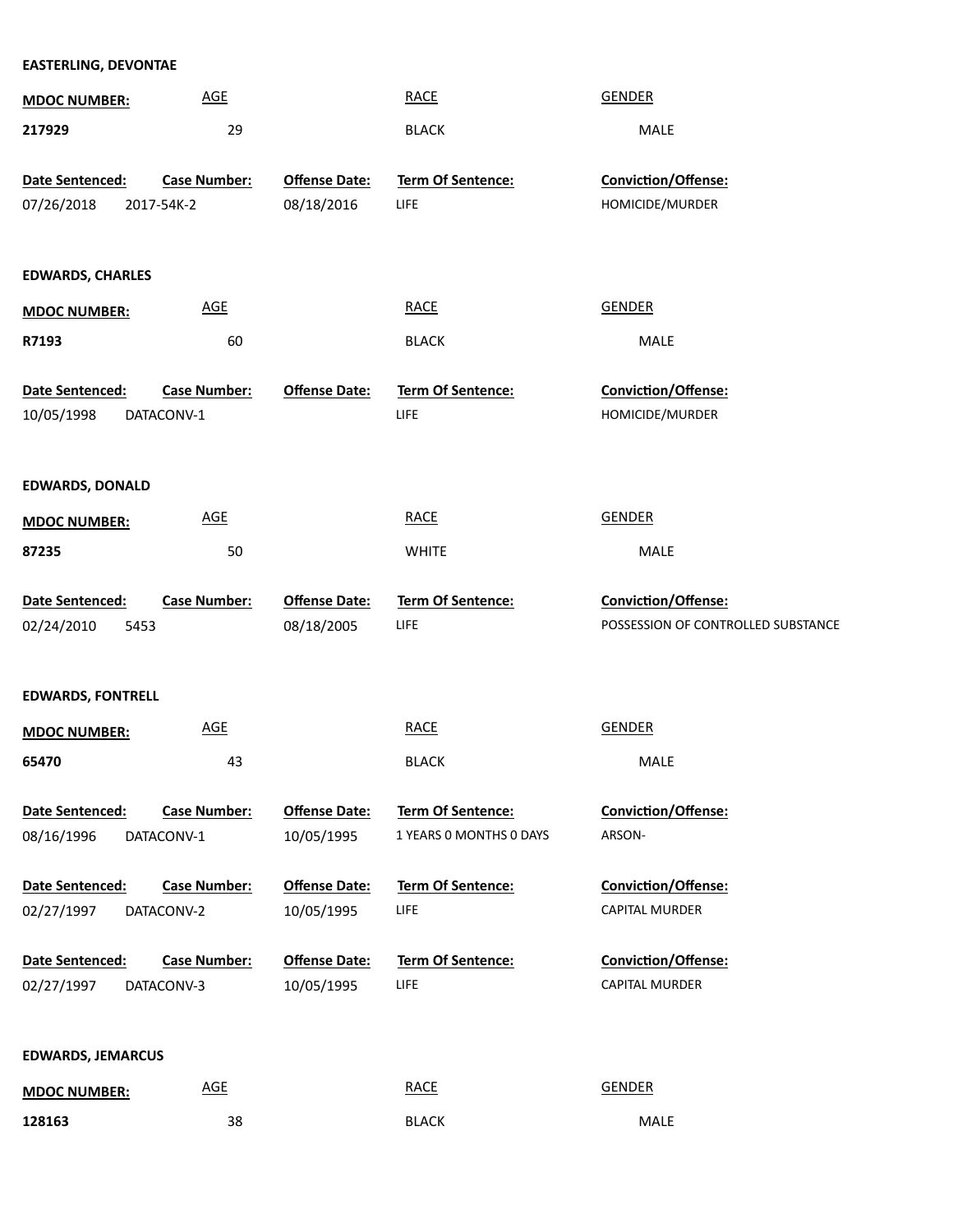| Date Sentenced:           | <b>Case Number:</b> | <b>Offense Date:</b> | Term Of Sentence:        | Conviction/Offense:                      |
|---------------------------|---------------------|----------------------|--------------------------|------------------------------------------|
| 03/29/2007                | 20030190            | 02/06/2003           | LIFE                     | CAPITAL MURDER                           |
|                           |                     |                      |                          |                                          |
| Date Sentenced:           | <b>Case Number:</b> | <b>Offense Date:</b> | <b>Term Of Sentence:</b> | <b>Conviction/Offense:</b>               |
| 10/02/2018                | 620-17              | 05/11/2017           | 10 YEARS O MONTHS O DAYS | AGGRAVATED ASSAULT                       |
|                           |                     |                      |                          |                                          |
| <b>EDWARDS, NAPOLEON</b>  |                     |                      |                          |                                          |
| <b>MDOC NUMBER:</b>       | <b>AGE</b>          |                      | <b>RACE</b>              | <b>GENDER</b>                            |
| T9004                     | 42                  |                      | <b>BLACK</b>             | MALE                                     |
| Date Sentenced:           | <b>Case Number:</b> | <b>Offense Date:</b> | Term Of Sentence:        | <b>Conviction/Offense:</b>               |
| 09/01/2006                | CR05-846            | 07/18/2005           | 3 YEARS 0 MONTHS 0 DAYS  | POSSESSION OF FIREARM BY CONVICTED FELON |
|                           |                     |                      |                          |                                          |
| Date Sentenced:           | <b>Case Number:</b> | <b>Offense Date:</b> | <b>Term Of Sentence:</b> | <b>Conviction/Offense:</b>               |
| 02/07/2008                | CR06835PFL          | 06/10/2006           | 20 YEARS O MONTHS O DAYS | AGGRAVATED ASSAULT                       |
|                           |                     |                      |                          |                                          |
| Date Sentenced:           | <b>Case Number:</b> | <b>Offense Date:</b> | <b>Term Of Sentence:</b> | <b>Conviction/Offense:</b>               |
| 02/07/2008                | CR06835PFL          | 06/10/2006           | LIFE                     | <b>CAPITAL MURDER</b>                    |
|                           |                     |                      |                          |                                          |
| <b>EDWARDS, NATHANIEL</b> |                     |                      |                          |                                          |
| <b>MDOC NUMBER:</b>       | <b>AGE</b>          |                      | <b>RACE</b>              | <b>GENDER</b>                            |
| K9117                     | 76                  |                      | <b>BLACK</b>             | MALE                                     |
|                           |                     |                      |                          |                                          |
| Date Sentenced:           | <b>Case Number:</b> | <b>Offense Date:</b> | Term Of Sentence:        | Conviction/Offense:                      |
| 11/20/2001                | DATACONV-1          | 01/05/2001           | LIFE                     | HOMICIDE/MURDER                          |
|                           |                     |                      |                          |                                          |
| <b>ELLIOTT, VANTONIAS</b> |                     |                      |                          |                                          |
| <b>MDOC NUMBER:</b>       | <b>AGE</b>          |                      | <b>RACE</b>              | <b>GENDER</b>                            |
| 37065                     | 60                  |                      | <b>BLACK</b>             | <b>MALE</b>                              |
|                           |                     |                      |                          |                                          |
| Date Sentenced:           | <b>Case Number:</b> | <b>Offense Date:</b> | <b>Term Of Sentence:</b> | Conviction/Offense:                      |
| 05/23/1989                | DATACONV-1          |                      | LIFE                     | SALE OF CONTROLLED SUBSTANCE             |
|                           |                     |                      |                          |                                          |
| <b>ELLIS, ERIK</b>        |                     |                      |                          |                                          |
| <b>MDOC NUMBER:</b>       | <b>AGE</b>          |                      | <b>RACE</b>              | <b>GENDER</b>                            |
| 136818                    | 39                  |                      | <b>BLACK</b>             | <b>MALE</b>                              |
|                           |                     |                      |                          |                                          |
| Date Sentenced:           | <b>Case Number:</b> | <b>Offense Date:</b> | Term Of Sentence:        | Conviction/Offense:                      |
| 08/12/2011                | 20110005CR2         | 11/21/2010           | 10 YEARS O MONTHS O DAYS | POSSESSION OF FIREARM BY CONVICTED FELON |
|                           |                     |                      |                          |                                          |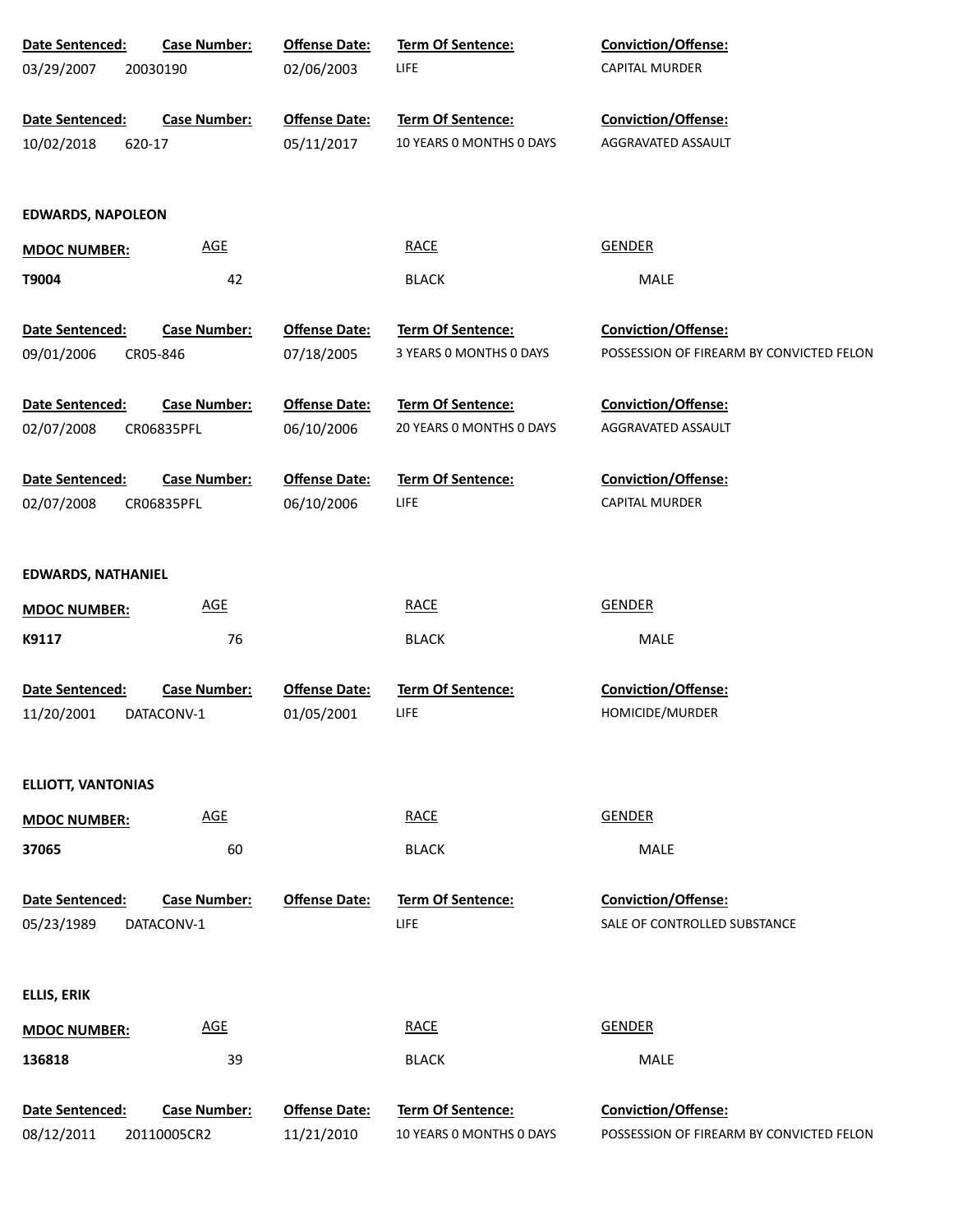| Date Sentenced:               | <b>Case Number:</b>             | <b>Offense Date:</b>               | Term Of Sentence:         | <b>Conviction/Offense:</b>           |
|-------------------------------|---------------------------------|------------------------------------|---------------------------|--------------------------------------|
| 08/12/2011                    | 20110005CR2                     | 11/21/2010                         | 2 YEARS O MONTHS O DAYS   | TAMPERING WITH EVIDENCE              |
| Date Sentenced:               | <b>Case Number:</b>             | <b>Offense Date:</b>               | Term Of Sentence:         | Conviction/Offense:                  |
| 08/12/2011                    | 20110005CR2                     | 11/21/2010                         | 30 YEARS 0 MONTHS 0 DAYS  | KIDNAP-                              |
| Date Sentenced:               | <b>Case Number:</b>             | <b>Offense Date:</b>               | Term Of Sentence:         | Conviction/Offense:                  |
| 08/12/2011                    | 20110005CR2                     | 11/21/2010                         | 5 YEARS 0 MONTHS 0 DAYS   | CONSPIRACY TO COMMIT A CRIME         |
| Date Sentenced:               | <b>Case Number:</b>             | <b>Offense Date:</b>               | Term Of Sentence:         | Conviction/Offense:                  |
| 08/12/2011                    | 20110005CR2                     | 11/21/2010                         | <b>LIFE</b>               | <b>CAPITAL MURDER</b>                |
| ELLIS, WESLEY                 |                                 |                                    |                           |                                      |
| <b>MDOC NUMBER:</b>           | <u>AGE</u>                      |                                    | <b>RACE</b>               | <b>GENDER</b>                        |
| K0420                         | 41                              |                                    | <b>BLACK</b>              | MALE                                 |
| Date Sentenced:               | Case Number:                    | <b>Offense Date:</b>               | <b>Term Of Sentence:</b>  | Conviction/Offense:                  |
| 02/22/2002                    | B2401-99-00004                  | 08/03/1998                         | 10 YEARS O MONTHS O DAYS  | <b>ROBBERY</b>                       |
| Date Sentenced:               | Case Number:                    | <b>Offense Date:</b>               | Term Of Sentence:         | Conviction/Offense:                  |
| 10/29/2003                    | B2402-2002-532                  | 11/30/2001                         | <b>LIFE</b>               | HOMICIDE/MURDER                      |
| <b>ERVIN, ISAAC</b>           |                                 |                                    |                           |                                      |
| <b>MDOC NUMBER:</b>           | <b>AGE</b>                      |                                    | <b>RACE</b>               | <b>GENDER</b>                        |
| 209398                        | 31                              |                                    | <b>BLACK</b>              | MALE                                 |
| <b>Date Sentenced:</b>        | <b>Case Number:</b>             | <b>Offense Date:</b>               | Term Of Sentence:         | <b>Conviction/Offense:</b>           |
| 04/05/2017                    | 2016-0022CR                     | 02/06/2016                         | <b>LIFE</b>               | HOMICIDE/MURDER                      |
| <b>ESCO, FERLANDO</b>         |                                 |                                    |                           |                                      |
| <b>MDOC NUMBER:</b>           | <b>AGE</b>                      |                                    | <b>RACE</b>               | <b>GENDER</b>                        |
| 78107                         | 47                              |                                    | <b>BLACK</b>              | <b>MALE</b>                          |
| Date Sentenced:               | <b>Case Number:</b>             | <b>Offense Date:</b>               | Term Of Sentence:         | Conviction/Offense:                  |
| 08/11/2006                    | 20050522                        | 06/14/2005                         | LIFE                      | AGGRAVATED ASSAULT                   |
| Date Sentenced:<br>08/11/2006 | <b>Case Number:</b><br>20050522 | <b>Offense Date:</b><br>06/14/2005 | Term Of Sentence:<br>LIFE | Conviction/Offense:<br>ARMED ROBBERY |
|                               |                                 |                                    |                           |                                      |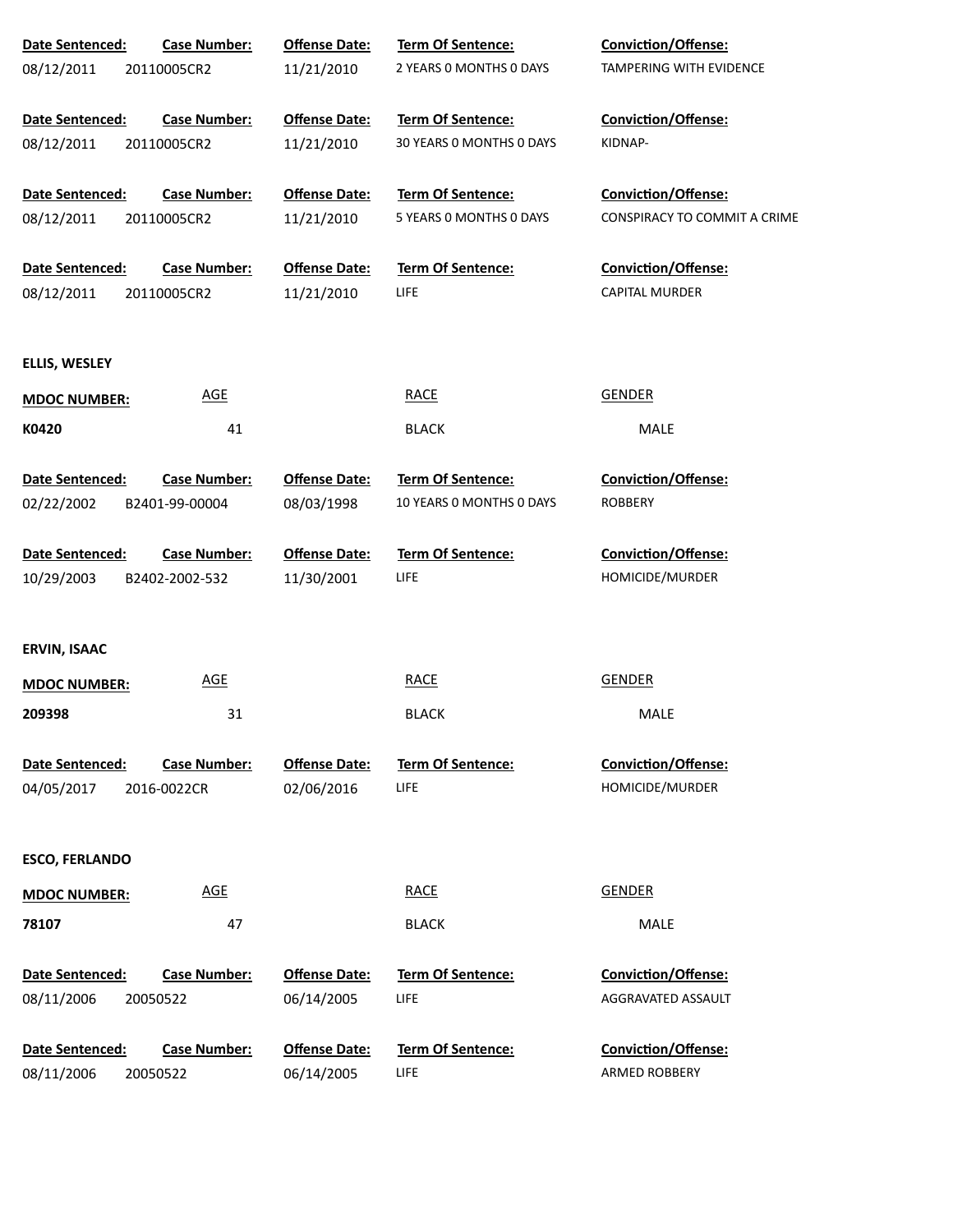| Date Sentenced:           | <b>Case Number:</b> | <b>Offense Date:</b> | Term Of Sentence:        | Conviction/Offense:                      |
|---------------------------|---------------------|----------------------|--------------------------|------------------------------------------|
| 08/11/2006                | 20050522            | 06/14/2005           | LIFE                     | CONSPIRACY                               |
|                           |                     |                      |                          |                                          |
| Date Sentenced:           | <b>Case Number:</b> | <b>Offense Date:</b> | Term Of Sentence:        | <b>Conviction/Offense:</b>               |
| 08/11/2006                | 20050522            | 06/14/2005           | LIFE                     | FLIGHT TO AVOID                          |
|                           |                     |                      |                          |                                          |
| Date Sentenced:           | <b>Case Number:</b> | <b>Offense Date:</b> | Term Of Sentence:        | Conviction/Offense:                      |
| 08/11/2006                | 20050522            | 06/14/2005           | LIFE                     | POSSESSION OF FIREARM BY CONVICTED FELON |
|                           |                     |                      |                          |                                          |
|                           |                     |                      |                          |                                          |
| <b>ESKRIDGE, RODERICK</b> |                     |                      |                          |                                          |
| <b>MDOC NUMBER:</b>       | <b>AGE</b>          |                      | <b>RACE</b>              | <b>GENDER</b>                            |
| R7424                     | 41                  |                      | <b>BLACK</b>             | <b>MALE</b>                              |
|                           |                     |                      |                          |                                          |
| Date Sentenced:           | <b>Case Number:</b> | <b>Offense Date:</b> | <b>Term Of Sentence:</b> | Conviction/Offense:                      |
| 01/26/1999                | 98-0001             | 12/01/1997           | LIFE                     | ARMED ROBBERY                            |
|                           |                     |                      |                          |                                          |
| Date Sentenced:           | <b>Case Number:</b> | <b>Offense Date:</b> | <b>Term Of Sentence:</b> | <b>Conviction/Offense:</b>               |
| 01/26/1999                | 98-0001             | 12/01/1997           | LIFE                     | <b>CAPITAL MURDER</b>                    |
|                           |                     |                      |                          |                                          |
|                           |                     |                      |                          |                                          |
| <b>EUBANKS, DARRIUS</b>   |                     |                      |                          |                                          |
| <b>MDOC NUMBER:</b>       | <b>AGE</b>          |                      | <b>RACE</b>              | <b>GENDER</b>                            |
| 113941                    | 39                  |                      | <b>BLACK</b>             | MALE                                     |
|                           |                     |                      |                          |                                          |
| Date Sentenced:           | <b>Case Number:</b> | <b>Offense Date:</b> | Term Of Sentence:        | Conviction/Offense:                      |
| 07/26/2005                | 04-0-285-00 TTG     | 11/19/2003           | LIFE                     | <b>CAPITAL MURDER</b>                    |
|                           |                     |                      |                          |                                          |
|                           |                     |                      |                          |                                          |
| <b>EVANS, DANTE</b>       |                     |                      |                          |                                          |
| <b>MDOC NUMBER:</b>       | <b>AGE</b>          |                      | <b>RACE</b>              | <b>GENDER</b>                            |
| 175237                    | 29                  |                      | <b>BLACK</b>             | <b>MALE</b>                              |
|                           |                     |                      |                          |                                          |
| Date Sentenced:           | <b>Case Number:</b> | <b>Offense Date:</b> | <b>Term Of Sentence:</b> | <b>Conviction/Offense:</b>               |
| 04/17/2012                | 11048503WAG         | 09/10/2010           | LIFE                     | <b>CAPITAL MURDER</b>                    |
|                           |                     |                      |                          |                                          |
| Date Sentenced:           | <b>Case Number:</b> | <b>Offense Date:</b> | Term Of Sentence:        | <b>Conviction/Offense:</b>               |
| 07/02/2012                | 11-CR-0062-NS-C     | 09/14/2010           | 30 YEARS 0 MONTHS 0 DAYS | <b>ARMED ROBBERY</b>                     |
|                           |                     |                      |                          |                                          |
| Date Sentenced:           | <b>Case Number:</b> | <b>Offense Date:</b> | Term Of Sentence:        | <b>Conviction/Offense:</b>               |
| 07/02/2012                | 11-CR-0062-NS-C     | 09/14/2010           | 5 YEARS O MONTHS O DAYS  | FLEEING LAW ENFORCEMENT OFFICER          |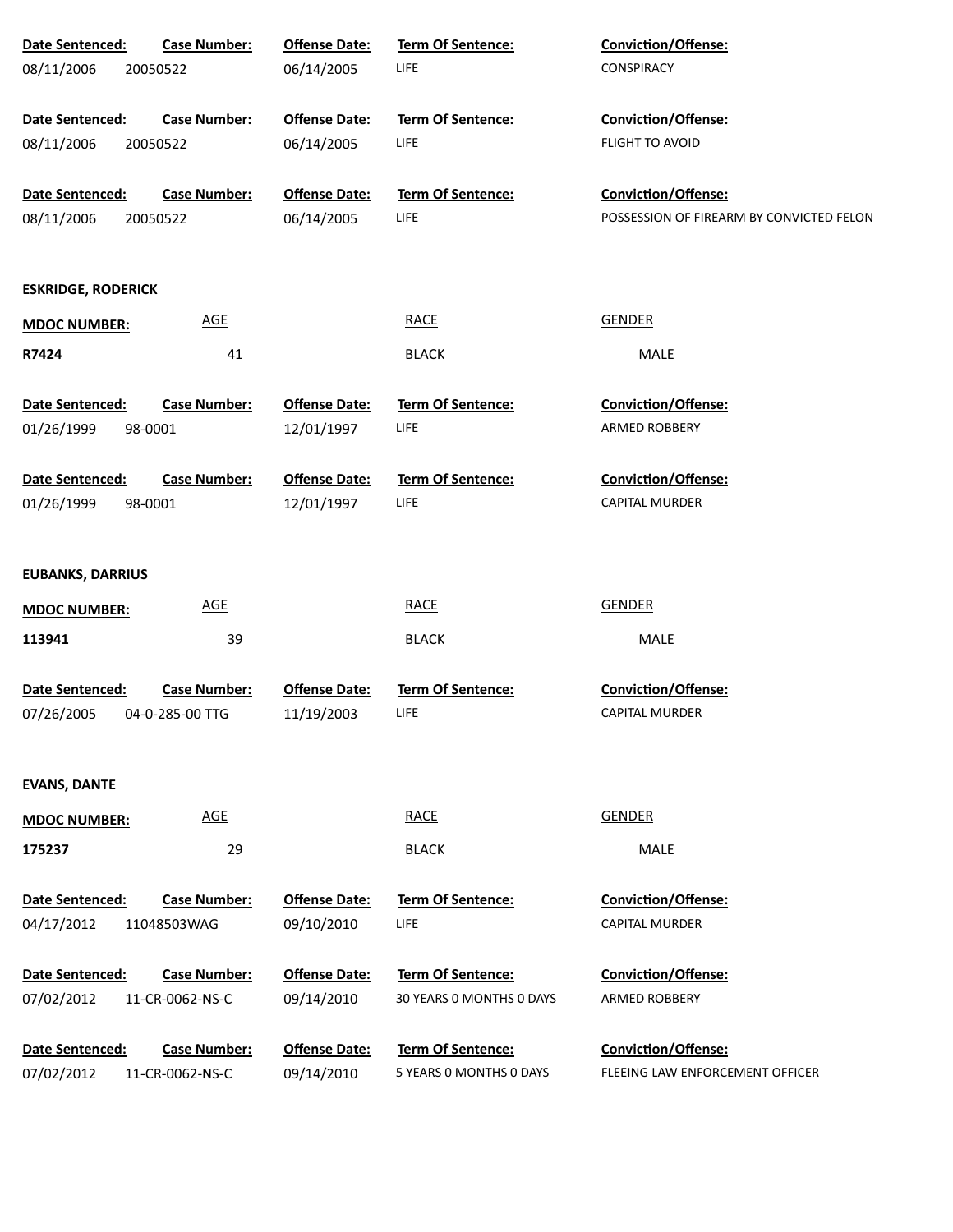| <b>Date Sentenced:</b><br>07/02/2012 | <b>Case Number:</b><br>11-CR-0062-NS-C | <b>Offense Date:</b><br>09/14/2010 | <b>Term Of Sentence:</b><br>5 YEARS 0 MONTHS 0 DAYS | Conviction/Offense:<br>KIDNAP-            |
|--------------------------------------|----------------------------------------|------------------------------------|-----------------------------------------------------|-------------------------------------------|
| <b>EVANS, JEOMARRIO</b>              |                                        |                                    |                                                     |                                           |
| <b>MDOC NUMBER:</b>                  | <b>AGE</b>                             |                                    | <b>RACE</b>                                         | <b>GENDER</b>                             |
| 155162                               | 35                                     |                                    | <b>BLACK</b>                                        | MALE                                      |
| Date Sentenced:                      | <b>Case Number:</b>                    | <b>Offense Date:</b>               | Term Of Sentence:                                   | Conviction/Offense:                       |
| 01/11/2010                           | 2009-0231 CR                           | 03/03/2009                         | LIFE                                                | <b>CAPITAL MURDER</b>                     |
| <b>EVANS, KENYON</b>                 |                                        |                                    |                                                     |                                           |
| <b>MDOC NUMBER:</b>                  | <b>AGE</b>                             |                                    | <b>RACE</b>                                         | <b>GENDER</b>                             |
| R5363                                | 44                                     |                                    | <b>BLACK</b>                                        | MALE                                      |
| Date Sentenced:                      | <b>Case Number:</b>                    | <b>Offense Date:</b>               | Term Of Sentence:                                   | Conviction/Offense:                       |
| 08/03/2005                           | 2004-0191                              | 07/18/2003                         | 20 YEARS 0 MONTHS 0 DAYS                            | CONSPIRACY TO COMMIT A CRIME              |
| Date Sentenced:                      | <b>Case Number:</b>                    | <b>Offense Date:</b>               | <b>Term Of Sentence:</b>                            | Conviction/Offense:                       |
| 08/03/2005                           | 2004-0191                              | 07/19/2003                         | 10 YEARS 0 MONTHS 0 DAYS                            | POSSESS STOLEN PROP                       |
| Date Sentenced:                      | <b>Case Number:</b>                    | <b>Offense Date:</b>               | <b>Term Of Sentence:</b>                            | Conviction/Offense:                       |
| 08/03/2005                           | 2004-0191                              | 07/19/2003                         | LIFE                                                | HOMICIDE/MURDER                           |
| <b>EVANS, MILTON</b>                 |                                        |                                    |                                                     |                                           |
| <b>MDOC NUMBER:</b>                  | <b>AGE</b>                             |                                    | <b>RACE</b>                                         | <b>GENDER</b>                             |
| R6364                                | 52                                     |                                    | <b>BLACK</b>                                        | MALE                                      |
| Date Sentenced:<br>09/28/1998        | <b>Case Number:</b><br>DATACONV-3      | <b>Offense Date:</b>               | Term Of Sentence:<br>15 YEARS 0 MONTHS 0 DAYS       | Conviction/Offense:<br>AGGRAVATED ASSAULT |
| <b>Date Sentenced:</b>               | <b>Case Number:</b>                    | <b>Offense Date:</b>               | <b>Term Of Sentence:</b>                            | Conviction/Offense:                       |
| 09/28/1998                           | DATACONV-1                             |                                    | 20 YEARS O MONTHS O DAYS                            | MANSLAUGHTER                              |
| Date Sentenced:                      | <b>Case Number:</b>                    | <b>Offense Date:</b>               | Term Of Sentence:                                   | Conviction/Offense:                       |
| 09/28/1998                           | DATACONV-2                             |                                    | LIFE                                                | HOMICIDE/MURDER                           |
| <b>EVANS, PAUL</b>                   |                                        |                                    |                                                     |                                           |
| <b>MDOC NUMBER:</b>                  | <b>AGE</b>                             |                                    | <b>RACE</b>                                         | <b>GENDER</b>                             |
| K9280                                | 40                                     |                                    | <b>BLACK</b>                                        | MALE                                      |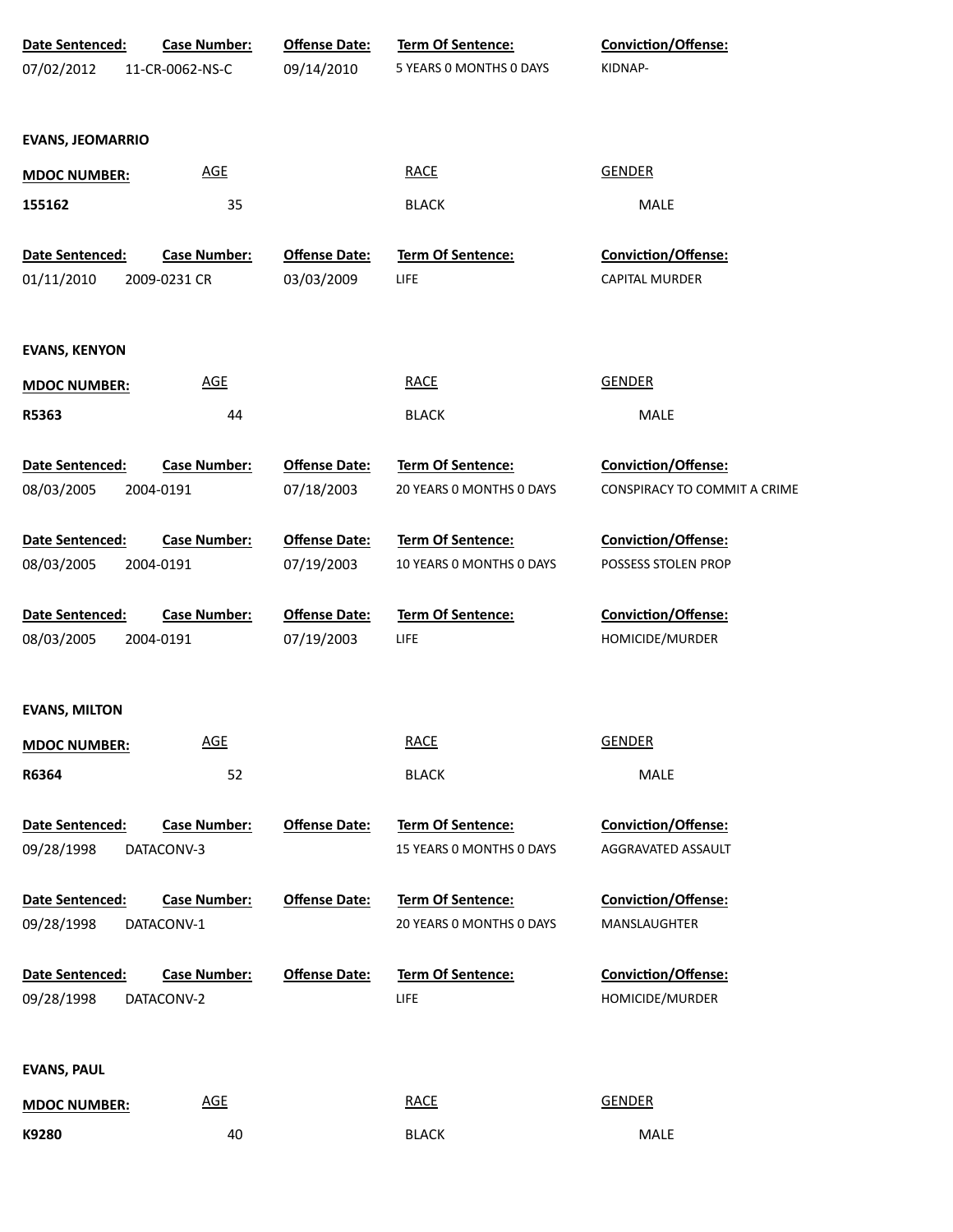| Date Sentenced:        | <b>Case Number:</b> | <b>Offense Date:</b> | Term Of Sentence:                            | Conviction/Offense:                      |
|------------------------|---------------------|----------------------|----------------------------------------------|------------------------------------------|
| 12/13/2001             | DATACONV-1          | 02/26/2000           | LIFE                                         | HOMICIDE/MURDER                          |
|                        |                     |                      |                                              |                                          |
| Date Sentenced:        | <b>Case Number:</b> | <b>Offense Date:</b> | Term Of Sentence:                            | <b>Conviction/Offense:</b>               |
| 12/13/2001             | DATACONV-2          | 02/26/2000           | LIFE                                         | HOMICIDE/MURDER                          |
|                        |                     |                      |                                              |                                          |
| <b>EVANS, RAYMOND</b>  |                     |                      |                                              |                                          |
|                        |                     |                      |                                              |                                          |
| <b>MDOC NUMBER:</b>    | <b>AGE</b>          |                      | <b>RACE</b>                                  | <b>GENDER</b>                            |
| 62054                  | 68                  |                      | <b>BLACK</b>                                 | MALE                                     |
|                        |                     |                      |                                              |                                          |
| Date Sentenced:        | <b>Case Number:</b> | <b>Offense Date:</b> | Term Of Sentence:                            | Conviction/Offense:                      |
| 04/18/1974             | 6502                | 10/09/1973           | 20 YEARS O MONTHS O DAYS                     | ARMED ROBBERY                            |
|                        |                     |                      |                                              | Conviction/Offense:                      |
| Date Sentenced:        | <b>Case Number:</b> | <b>Offense Date:</b> | Term Of Sentence:<br>2 YEARS 0 MONTHS 0 DAYS |                                          |
| 02/09/1982             | 11,262              | 06/13/1981           |                                              | <b>SHOPLIFTING</b>                       |
| Date Sentenced:        | <b>Case Number:</b> | <b>Offense Date:</b> | <b>Term Of Sentence:</b>                     | Conviction/Offense:                      |
| 10/29/1982             | 18,409              | 11/13/1981           | 2 YEARS 0 MONTHS 0 DAYS                      | <b>GRAND LARCENY</b>                     |
|                        |                     |                      |                                              |                                          |
| Date Sentenced:        | <b>Case Number:</b> | <b>Offense Date:</b> | Term Of Sentence:                            | Conviction/Offense:                      |
| 03/27/1986             | 13,021              | 11/14/1985           | LIFE                                         | <b>GRAND LARCENY</b>                     |
|                        |                     |                      |                                              |                                          |
|                        |                     |                      |                                              |                                          |
| <b>EVANS, ROBERT</b>   |                     |                      |                                              |                                          |
| <b>MDOC NUMBER:</b>    | <b>AGE</b>          |                      | <b>RACE</b>                                  | <b>GENDER</b>                            |
| R7088                  | 43                  |                      | <b>BLACK</b>                                 | MALE                                     |
|                        |                     |                      |                                              |                                          |
| Date Sentenced:        | <b>Case Number:</b> | <b>Offense Date:</b> | <b>Term Of Sentence:</b>                     | <b>Conviction/Offense:</b>               |
| 11/10/1998             | 9610399             | 05/22/1996           | 5 YEARS 0 MONTHS 0 DAYS                      | <b>BURGLARY-VEHICLE</b>                  |
|                        |                     |                      |                                              |                                          |
| <b>Date Sentenced:</b> | <b>Case Number:</b> | <b>Offense Date:</b> | <b>Term Of Sentence:</b>                     | <b>Conviction/Offense:</b>               |
| 11/10/1998             | 9610620             | 07/03/1996           | 20 YEARS O MONTHS O DAYS                     | ARMED ROBBERY                            |
|                        |                     |                      |                                              |                                          |
| Date Sentenced:        | <b>Case Number:</b> | <b>Offense Date:</b> | <b>Term Of Sentence:</b>                     | <b>Conviction/Offense:</b>               |
| 11/10/1998             | 9610619             | 09/10/1996           | 5 YEARS 0 MONTHS 0 DAYS                      | UTTERING FORGERY                         |
| Date Sentenced:        | <b>Case Number:</b> | <b>Offense Date:</b> | <b>Term Of Sentence:</b>                     | <b>Conviction/Offense:</b>               |
| 11/10/1998             | 9610592             | 09/19/1996           | <b>LIFE</b>                                  | HOMICIDE/MURDER                          |
|                        |                     |                      |                                              |                                          |
| Date Sentenced:        | <b>Case Number:</b> | <b>Offense Date:</b> | Term Of Sentence:                            | Conviction/Offense:                      |
| 02/16/2012             | 20110185K           | 03/16/2011           | 4 YEARS 0 MONTHS 0 DAYS                      | CONTROLLED SUBSTANCE - WITHIN A FACILITY |
|                        |                     |                      |                                              |                                          |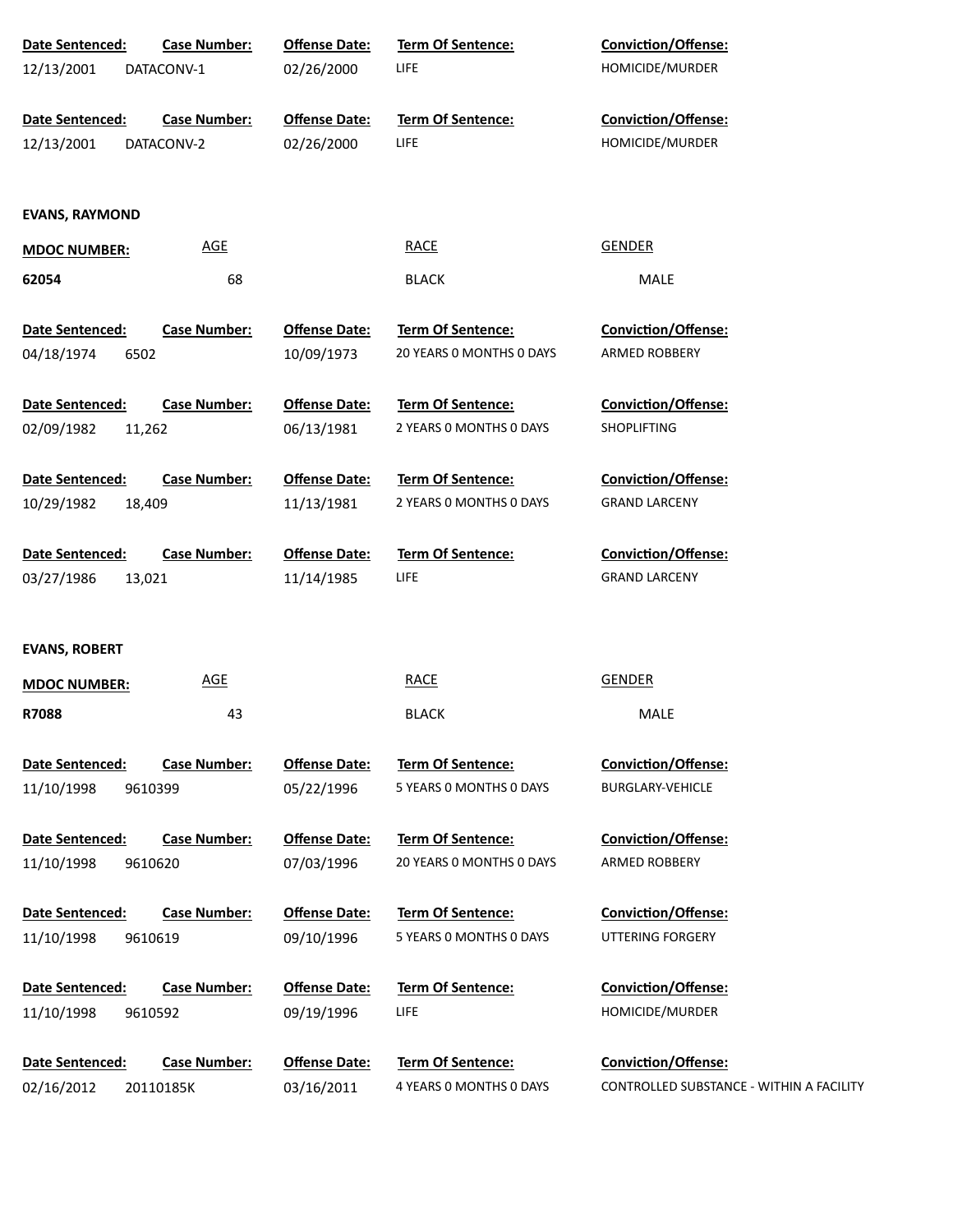| <b>EVANS, WARREN</b>     |                                   |                                    |                                               |                                      |
|--------------------------|-----------------------------------|------------------------------------|-----------------------------------------------|--------------------------------------|
| <b>MDOC NUMBER:</b>      | <b>AGE</b>                        |                                    | <b>RACE</b>                                   | <b>GENDER</b>                        |
| K3669                    | 42                                |                                    | <b>BLACK</b>                                  | MALE                                 |
|                          |                                   |                                    |                                               |                                      |
| Date Sentenced:          | <b>Case Number:</b>               | <b>Offense Date:</b>               | Term Of Sentence:                             | Conviction/Offense:                  |
| 08/09/2000               | DATACONV-1                        | 12/31/1998                         | <b>LIFE</b>                                   | HOMICIDE/MURDER                      |
|                          |                                   |                                    |                                               |                                      |
| <b>EVANS, WILBUR</b>     |                                   |                                    |                                               |                                      |
| <b>MDOC NUMBER:</b>      | <b>AGE</b>                        |                                    | <b>RACE</b>                                   | <b>GENDER</b>                        |
| 35543                    | 59                                |                                    | <b>BLACK</b>                                  | MALE                                 |
|                          |                                   |                                    |                                               |                                      |
| Date Sentenced:          | <b>Case Number:</b>               | <b>Offense Date:</b>               | <b>Term Of Sentence:</b>                      | Conviction/Offense:                  |
| 08/22/2005<br>749-04     |                                   | 05/25/2004                         | LIFE                                          | <b>ARMED ROBBERY</b>                 |
|                          |                                   |                                    |                                               |                                      |
| Date Sentenced:          | <b>Case Number:</b><br>2005-CR-18 | <b>Offense Date:</b><br>06/30/2004 | Term Of Sentence:<br>15 YEARS 0 MONTHS 0 DAYS | Conviction/Offense:<br>ARMED ROBBERY |
| 10/12/2005               |                                   |                                    |                                               |                                      |
|                          |                                   |                                    |                                               |                                      |
| <b>EWING, ROGER</b>      |                                   |                                    |                                               |                                      |
| <b>MDOC NUMBER:</b>      | <b>AGE</b>                        |                                    | <b>RACE</b>                                   | <b>GENDER</b>                        |
| 127106                   | 69                                |                                    | <b>WHITE</b>                                  | MALE                                 |
|                          |                                   |                                    |                                               |                                      |
| Date Sentenced:          | <b>Case Number:</b>               | <b>Offense Date:</b>               | Term Of Sentence:                             | Conviction/Offense:                  |
| 02/05/2007               | 200610083                         | 03/31/2003                         | LIFE                                          | HOMICIDE/MURDER                      |
|                          |                                   |                                    |                                               |                                      |
| <b>FAIR, CHRISTOPHER</b> |                                   |                                    |                                               |                                      |
| <b>MDOC NUMBER:</b>      | <b>AGE</b>                        |                                    | <b>RACE</b>                                   | <b>GENDER</b>                        |
| 114566                   | 32                                |                                    | <b>BLACK</b>                                  | MALE                                 |
|                          |                                   |                                    |                                               |                                      |
| Date Sentenced:          | <b>Case Number:</b>               | <b>Offense Date:</b>               | Term Of Sentence:                             | Conviction/Offense:                  |
| 08/30/2005<br>CR05-159   |                                   | 02/04/2005                         | LIFE                                          | <b>CAPITAL MURDER</b>                |
|                          |                                   |                                    |                                               |                                      |
| <b>FAIR, JAMES</b>       |                                   |                                    |                                               |                                      |
| <b>MDOC NUMBER:</b>      | <b>AGE</b>                        |                                    | <b>RACE</b>                                   | <b>GENDER</b>                        |
| R8259                    | 42                                |                                    | <b>BLACK</b>                                  | MALE                                 |
|                          |                                   |                                    |                                               |                                      |
| Date Sentenced:          | <b>Case Number:</b>               | <b>Offense Date:</b>               | <b>Term Of Sentence:</b>                      | Conviction/Offense:                  |
| 03/09/1999               | DATACONV-1                        | 09/07/1998                         | LIFE                                          | CAPITAL MURDER                       |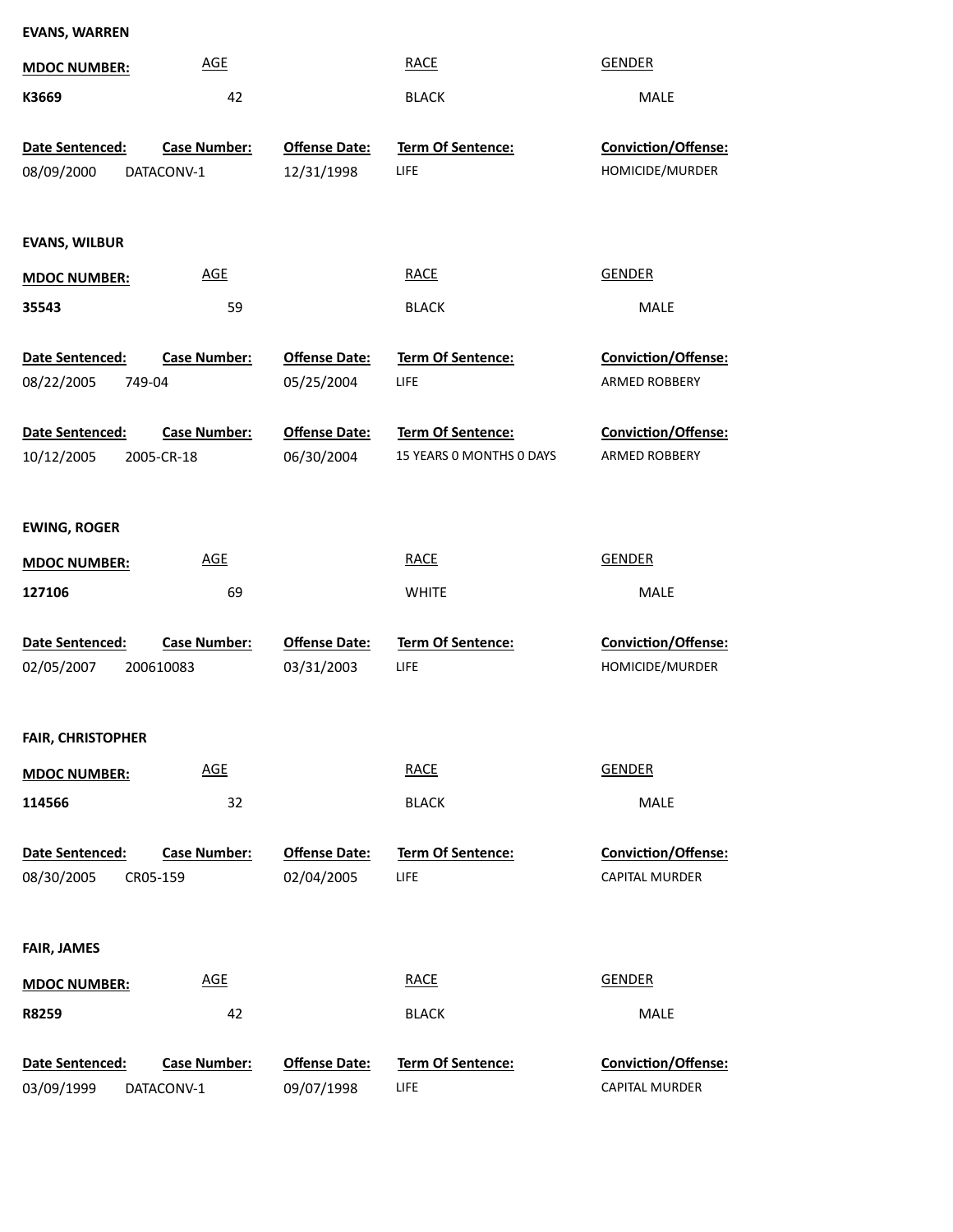| <b>FAIR, KENYOUNG</b>         |                                      |                                    |                                  |                                        |  |  |  |
|-------------------------------|--------------------------------------|------------------------------------|----------------------------------|----------------------------------------|--|--|--|
| <b>MDOC NUMBER:</b>           | <b>AGE</b>                           |                                    | <b>RACE</b>                      | <b>GENDER</b>                          |  |  |  |
| 136878                        | 28                                   |                                    | <b>BLACK</b>                     | MALE                                   |  |  |  |
| Date Sentenced:<br>02/21/2008 | <b>Case Number:</b><br>20070024CR    | <b>Offense Date:</b><br>07/28/2007 | Term Of Sentence:<br><b>LIFE</b> | Conviction/Offense:<br>HOMICIDE/MURDER |  |  |  |
| <b>FAIRLEY, CHRIS</b>         |                                      |                                    |                                  |                                        |  |  |  |
| <b>MDOC NUMBER:</b>           | <b>AGE</b>                           |                                    | <b>RACE</b>                      | <b>GENDER</b>                          |  |  |  |
| 208835                        | 32                                   |                                    | <b>BLACK</b>                     | MALE                                   |  |  |  |
| Date Sentenced:<br>03/08/2017 | <b>Case Number:</b><br>B2402-2016-27 | <b>Offense Date:</b><br>07/15/2015 | <b>Term Of Sentence:</b><br>LIFE | Conviction/Offense:<br>HOMICIDE/MURDER |  |  |  |
| <b>FAIRLEY, DWAYNE</b>        |                                      |                                    |                                  |                                        |  |  |  |
| <b>MDOC NUMBER:</b>           | <b>AGE</b>                           |                                    | <b>RACE</b>                      | <b>GENDER</b>                          |  |  |  |
| L0571                         | 44                                   |                                    | <b>BLACK</b>                     | MALE                                   |  |  |  |
| Date Sentenced:<br>03/27/2002 | <b>Case Number:</b><br>DATACONV-1    | <b>Offense Date:</b><br>03/04/2001 | Term Of Sentence:<br>LIFE        | Conviction/Offense:<br>HOMICIDE/MURDER |  |  |  |
| <b>FAIRLEY, EDWARD</b>        |                                      |                                    |                                  |                                        |  |  |  |
| <b>MDOC NUMBER:</b>           | <b>AGE</b>                           |                                    | <b>RACE</b>                      | <b>GENDER</b>                          |  |  |  |
| 45255                         | 56                                   |                                    | <b>BLACK</b>                     | MALE                                   |  |  |  |
| Date Sentenced:<br>08/02/1993 | Case Number:<br>DATACONV-1           | <b>Offense Date:</b>               | <b>Term Of Sentence:</b><br>LIFE | Conviction/Offense:<br>ARMED ROBBERY   |  |  |  |
| <b>FANNINGS, JAMES</b>        |                                      |                                    |                                  |                                        |  |  |  |
| <b>MDOC NUMBER:</b>           | <b>AGE</b>                           |                                    | <b>RACE</b>                      | <b>GENDER</b>                          |  |  |  |
| 125383                        | 39                                   |                                    | <b>BLACK</b>                     | MALE                                   |  |  |  |
| Date Sentenced:<br>11/30/2006 | Case Number:<br>2006-079-CR2         | <b>Offense Date:</b><br>05/24/2004 | Term Of Sentence:<br>LIFE        | Conviction/Offense:<br>HOMICIDE/MURDER |  |  |  |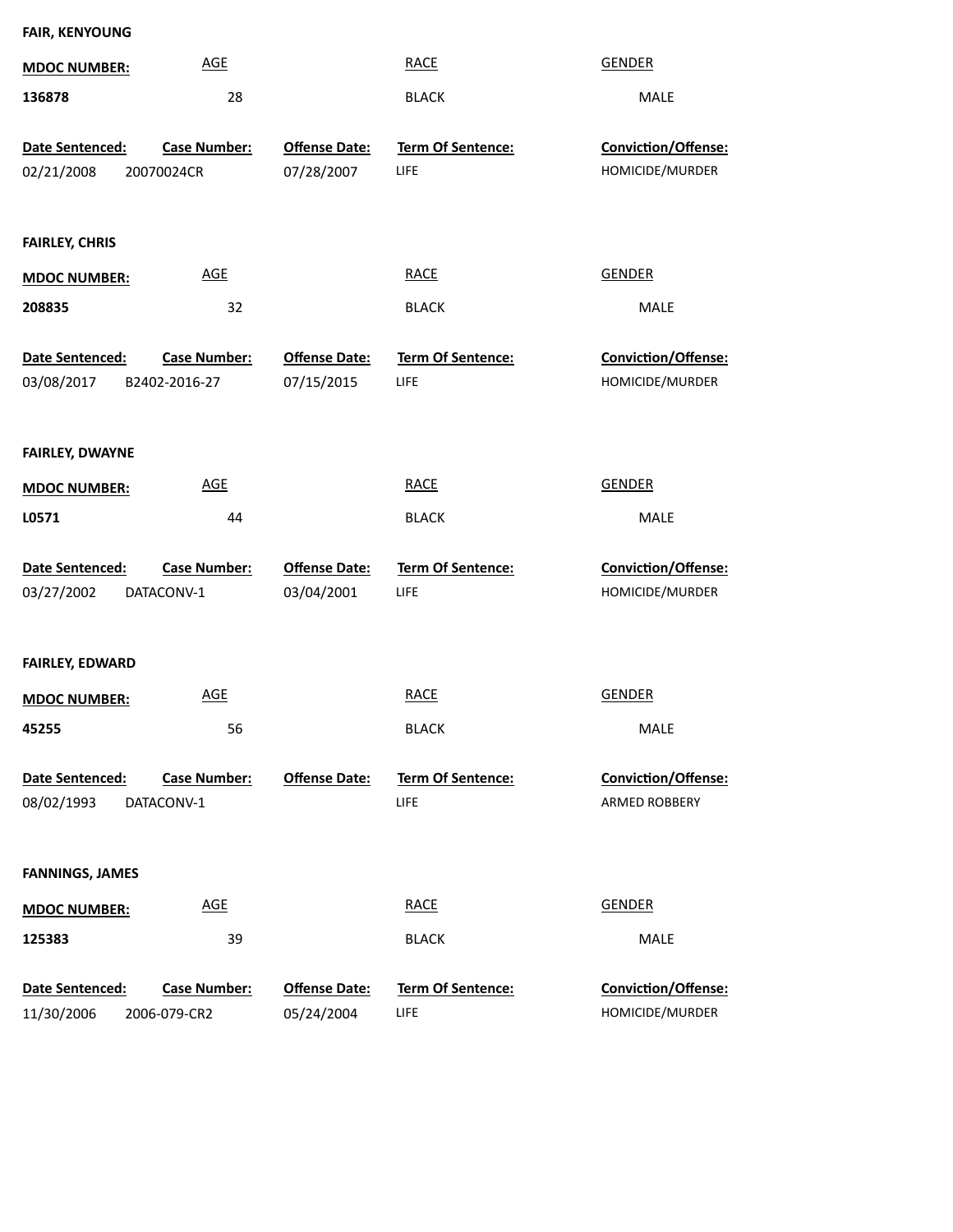| <b>FARMER, SANDEE</b>  |                     |                      |                            |                            |
|------------------------|---------------------|----------------------|----------------------------|----------------------------|
| <b>MDOC NUMBER:</b>    | <b>AGE</b>          |                      | <b>RACE</b>                | <b>GENDER</b>              |
| 161736                 | 36                  |                      | AMERICAN INDIAN OR ALASKAN | <b>FEMALE</b>              |
| Date Sentenced:        | <b>Case Number:</b> | <b>Offense Date:</b> | Term Of Sentence:          | Conviction/Offense:        |
| 09/27/2010<br>2008024  |                     | 10/09/2007           | LIFE                       | HOMICIDE/MURDER            |
|                        |                     |                      |                            |                            |
| <b>FARRIS, STEVEN</b>  |                     |                      |                            |                            |
| <b>MDOC NUMBER:</b>    | <b>AGE</b>          |                      | <b>RACE</b>                | <b>GENDER</b>              |
|                        |                     |                      |                            |                            |
| <b>R5580</b>           | 39                  |                      | <b>WHITE</b>               | MALE                       |
| Date Sentenced:        | <b>Case Number:</b> | <b>Offense Date:</b> | Term Of Sentence:          | Conviction/Offense:        |
| 08/07/1998<br>CR98-180 |                     | 03/02/1998           | 25 YEARS 0 MONTHS 0 DAYS   | BURGLARY-RESIDENTIAL       |
| Date Sentenced:        | <b>Case Number:</b> | <b>Offense Date:</b> | Term Of Sentence:          | Conviction/Offense:        |
| 08/07/1998<br>CR98-189 |                     | 03/02/1998           | 50 YEARS 0 MONTHS 0 DAYS   | ARMED ROBBERY              |
|                        |                     |                      |                            |                            |
| Date Sentenced:        | <b>Case Number:</b> | <b>Offense Date:</b> | Term Of Sentence:          | Conviction/Offense:        |
| 08/07/1998<br>CR98-189 |                     | 03/02/1998           | <b>LIFE</b>                | <b>CAPITAL MURDER</b>      |
| Date Sentenced:        | <b>Case Number:</b> | <b>Offense Date:</b> | Term Of Sentence:          | Conviction/Offense:        |
| 05/16/2003             | 02-CR-092           | 10/07/2001           | 5 YEARS 0 MONTHS 0 DAYS    | <b>FLIGHT-ESCAPE</b>       |
|                        |                     |                      |                            |                            |
| <b>FARROW, KRISTIE</b> |                     |                      |                            |                            |
| <b>MDOC NUMBER:</b>    | <b>AGE</b>          |                      | <b>RACE</b>                | <b>GENDER</b>              |
| 168452                 | 28                  |                      | <b>WHITE</b>               | <b>FEMALE</b>              |
|                        |                     |                      |                            |                            |
| Date Sentenced:        | <b>Case Number:</b> | <b>Offense Date:</b> | Term Of Sentence:          | <b>Conviction/Offense:</b> |
| 06/20/2014             | CR2013-182-SM-T     | 07/08/2013           | LIFE                       | HOMICIDE/MURDER            |
|                        |                     |                      |                            |                            |
| <b>FAULKNER, DAVID</b> |                     |                      |                            |                            |
| <b>MDOC NUMBER:</b>    | <b>AGE</b>          |                      | <b>RACE</b>                | <b>GENDER</b>              |
| 172921                 | 57                  |                      | <b>WHITE</b>               | MALE                       |
| Date Sentenced:        | <b>Case Number:</b> | <b>Offense Date:</b> | Term Of Sentence:          | Conviction/Offense:        |
| 07/28/2011             | K2008223P           | 08/01/2006           | 15 YEARS 0 MONTHS 0 DAYS   | CHILD MOLESTATION          |
|                        |                     |                      |                            |                            |
| Date Sentenced:        | <b>Case Number:</b> | <b>Offense Date:</b> | Term Of Sentence:          | Conviction/Offense:        |
| 07/28/2011             | K2008223P           | 08/01/2006           | LIFE                       | SEXUAL BATTERY             |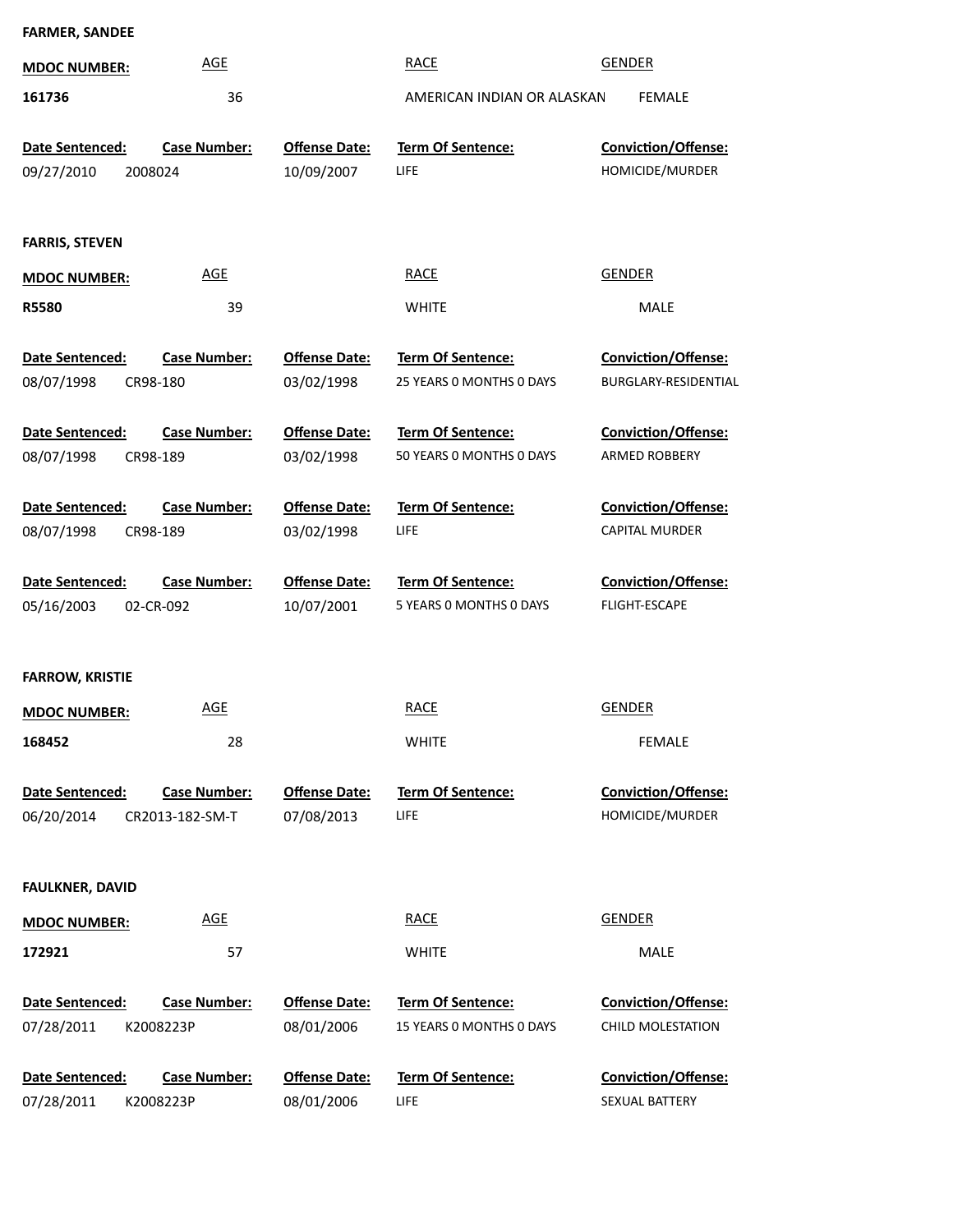| Date Sentenced:       | <b>Case Number:</b> | <b>Offense Date:</b> | Term Of Sentence:        | Conviction/Offense:                      |
|-----------------------|---------------------|----------------------|--------------------------|------------------------------------------|
| 07/28/2011            | K2008223P           | 08/05/2006           | 20 YEARS O MONTHS O DAYS | DIRECTING MINOR TO COMMIT CRIME          |
|                       |                     |                      |                          |                                          |
| Date Sentenced:       | <b>Case Number:</b> | <b>Offense Date:</b> | Term Of Sentence:        | Conviction/Offense:                      |
| 07/28/2011            | K2008223P           | 09/01/2006           | 15 YEARS O MONTHS O DAYS | CHILD MOLESTATION                        |
| Date Sentenced:       | <b>Case Number:</b> | <b>Offense Date:</b> | <b>Term Of Sentence:</b> | Conviction/Offense:                      |
| 07/28/2011            | K2008223P           | 02/01/2007           | <b>LIFE</b>              | SEXUAL BATTERY                           |
|                       |                     |                      |                          |                                          |
|                       |                     |                      |                          |                                          |
| <b>FEARS, MARCUS</b>  |                     |                      |                          |                                          |
| <b>MDOC NUMBER:</b>   | <b>AGE</b>          |                      | <b>RACE</b>              | <b>GENDER</b>                            |
| 67784                 | 51                  |                      | <b>BLACK</b>             | MALE                                     |
| Date Sentenced:       | <b>Case Number:</b> | <b>Offense Date:</b> | <b>Term Of Sentence:</b> | Conviction/Offense:                      |
| 03/04/1997            | DATACONV-1          |                      | LIFE                     | HOMICIDE/MURDER                          |
|                       |                     |                      |                          |                                          |
| <b>FEAZELL, DANNY</b> |                     |                      |                          |                                          |
|                       |                     |                      |                          |                                          |
| <b>MDOC NUMBER:</b>   | <b>AGE</b>          |                      | <b>RACE</b>              | <b>GENDER</b>                            |
| 08221                 | 62                  |                      | <b>WHITE</b>             | MALE                                     |
| Date Sentenced:       | <b>Case Number:</b> | <b>Offense Date:</b> | Term Of Sentence:        | Conviction/Offense:                      |
| 07/23/1997            | CR96340             | 08/25/1996           | 20 YEARS 0 MONTHS 0 DAYS | MANSLAUGHTER                             |
|                       |                     |                      |                          |                                          |
| Date Sentenced:       | <b>Case Number:</b> | <b>Offense Date:</b> | Term Of Sentence:        | Conviction/Offense:                      |
| 07/28/1998            | CR98071             | 08/05/1997           | <b>LIFE</b>              | AGGRAV ASSLT-POL OFF-WEAPON              |
| Date Sentenced:       | <b>Case Number:</b> | <b>Offense Date:</b> | Term Of Sentence:        | Conviction/Offense:                      |
| 07/28/1998            | CR98071             | 08/05/1997           | <b>LIFE</b>              | ARMED CARJACKING                         |
|                       |                     |                      |                          |                                          |
| Date Sentenced:       | <b>Case Number:</b> | <b>Offense Date:</b> | Term Of Sentence:        | Conviction/Offense:                      |
| 07/28/1998            | CR98071             | 08/05/1997           | <b>LIFE</b>              | <b>ESCAPE-JAIL</b>                       |
|                       |                     |                      |                          |                                          |
| Date Sentenced:       | <b>Case Number:</b> | <b>Offense Date:</b> | Term Of Sentence:        | Conviction/Offense:                      |
| 07/28/1998            | CR98071             | 08/05/1997           | <b>LIFE</b>              | <b>GRAND LARCENY</b>                     |
| Date Sentenced:       | <b>Case Number:</b> | <b>Offense Date:</b> | Term Of Sentence:        | Conviction/Offense:                      |
| 07/28/1998            | CR98071             | 08/05/1997           | LIFE                     | POSSESSION OF FIREARM BY CONVICTED FELON |
|                       |                     |                      |                          |                                          |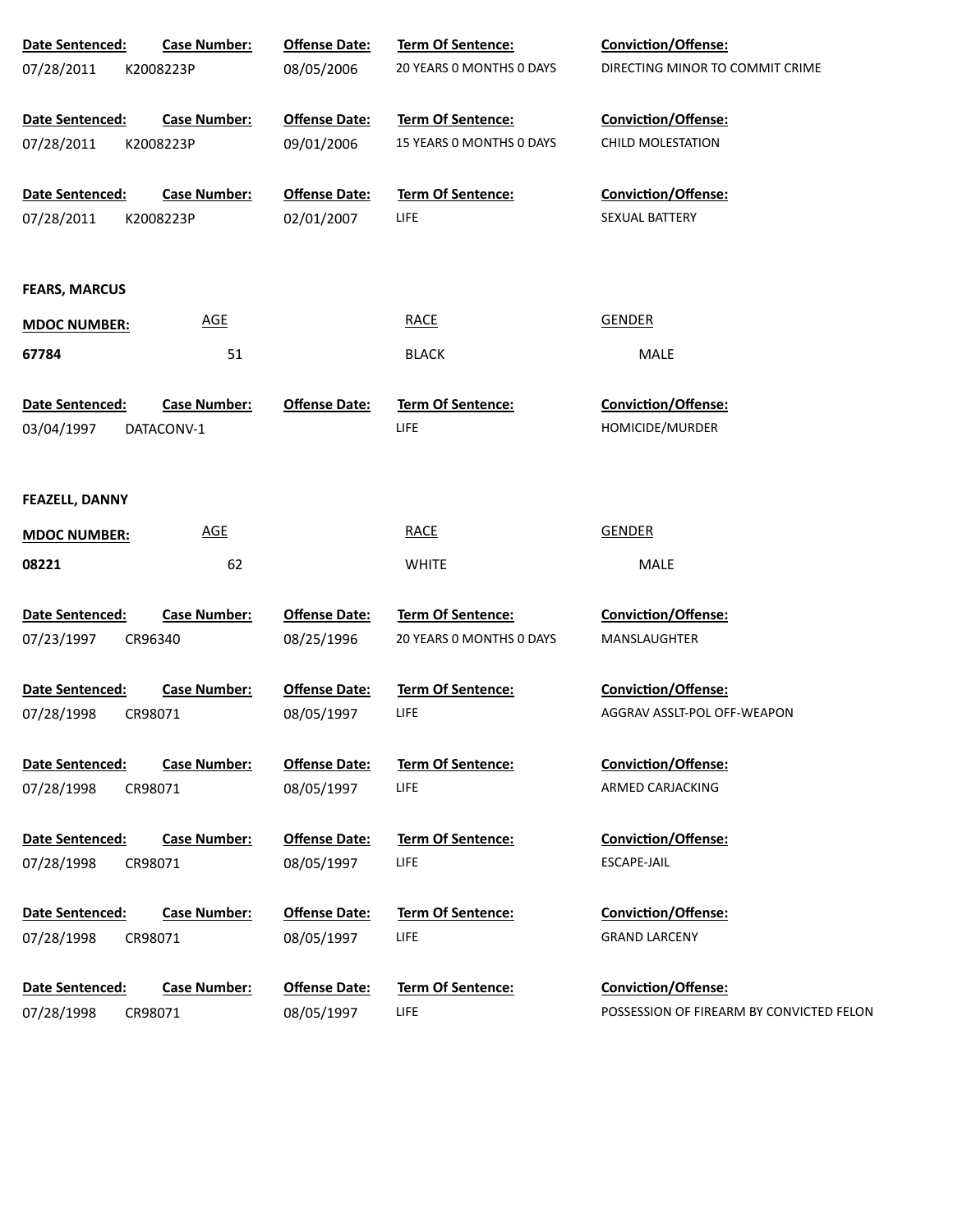| <b>FERGUSON, CLARENCE</b>     |                                   |                                    |                                              |                                           |  |  |  |
|-------------------------------|-----------------------------------|------------------------------------|----------------------------------------------|-------------------------------------------|--|--|--|
| <b>MDOC NUMBER:</b>           | <b>AGE</b>                        |                                    | <b>RACE</b>                                  | <b>GENDER</b>                             |  |  |  |
| 113526                        | 61                                |                                    | <b>BLACK</b>                                 | MALE                                      |  |  |  |
| Date Sentenced:               | <b>Case Number:</b>               | <b>Offense Date:</b>               | Term Of Sentence:                            | Conviction/Offense:                       |  |  |  |
| 07/11/2005                    | 03-0-645-00 TTG                   | 05/15/2003                         | LIFE                                         | HOMICIDE/MURDER                           |  |  |  |
|                               |                                   |                                    |                                              |                                           |  |  |  |
| <b>FERGUSON, DAMION</b>       |                                   |                                    |                                              |                                           |  |  |  |
| <b>MDOC NUMBER:</b>           | <b>AGE</b>                        |                                    | <b>RACE</b>                                  | <b>GENDER</b>                             |  |  |  |
| 121286                        | 35                                |                                    | <b>BLACK</b>                                 | MALE                                      |  |  |  |
| Date Sentenced:<br>02/25/2013 | <b>Case Number:</b><br>12-149-PKT | <b>Offense Date:</b><br>01/08/2012 | Term Of Sentence:<br>0 YEARS 0 MONTHS 0 DAYS | Conviction/Offense:<br>ARMED ROBBERY      |  |  |  |
| Date Sentenced:<br>02/25/2013 | <b>Case Number:</b><br>12-149-PKT | <b>Offense Date:</b><br>01/17/2012 | Term Of Sentence:<br>LIFE                    | Conviction/Offense:<br>HOMICIDE/MURDER    |  |  |  |
| <b>FERGUSON, DENNIS</b>       |                                   |                                    |                                              |                                           |  |  |  |
| <b>MDOC NUMBER:</b>           | <b>AGE</b>                        |                                    | <b>RACE</b>                                  | <b>GENDER</b>                             |  |  |  |
| 156889                        | 52                                |                                    | <b>WHITE</b>                                 | MALE                                      |  |  |  |
| Date Sentenced:               | <b>Case Number:</b>               | <b>Offense Date:</b>               | Term Of Sentence:                            | Conviction/Offense:                       |  |  |  |
| 03/11/2010                    | 20080169K                         | 03/28/2008                         | 20 YEARS O MONTHS O DAYS                     | AGGRAVATED ASSAULT                        |  |  |  |
| Date Sentenced:               | <b>Case Number:</b>               | Offense Date:                      | Term Of Sentence:                            | Conviction/Offense:                       |  |  |  |
| 03/11/2010                    | 20080169K                         | 03/28/2008                         | LIFE                                         | HOMICIDE/MURDER                           |  |  |  |
|                               |                                   |                                    |                                              |                                           |  |  |  |
| <b>FERGUSON, JAMES</b>        |                                   |                                    |                                              |                                           |  |  |  |
| <b>MDOC NUMBER:</b>           | <b>AGE</b>                        |                                    | <b>RACE</b>                                  | <b>GENDER</b>                             |  |  |  |
| 60446                         | 71                                |                                    | <b>BLACK</b>                                 | MALE                                      |  |  |  |
| Date Sentenced:<br>08/09/2012 | Case Number:<br>B24012011838      | <b>Offense Date:</b><br>03/23/2011 | Term Of Sentence:<br>LIFE                    | Conviction/Offense:<br>AGGRAVATED ASSAULT |  |  |  |
| <b>FICKLIN, ROBERT</b>        |                                   |                                    |                                              |                                           |  |  |  |
| <b>MDOC NUMBER:</b>           | <b>AGE</b>                        |                                    | <b>RACE</b>                                  | <b>GENDER</b>                             |  |  |  |
| 34079                         | 66                                |                                    | <b>BLACK</b>                                 | MALE                                      |  |  |  |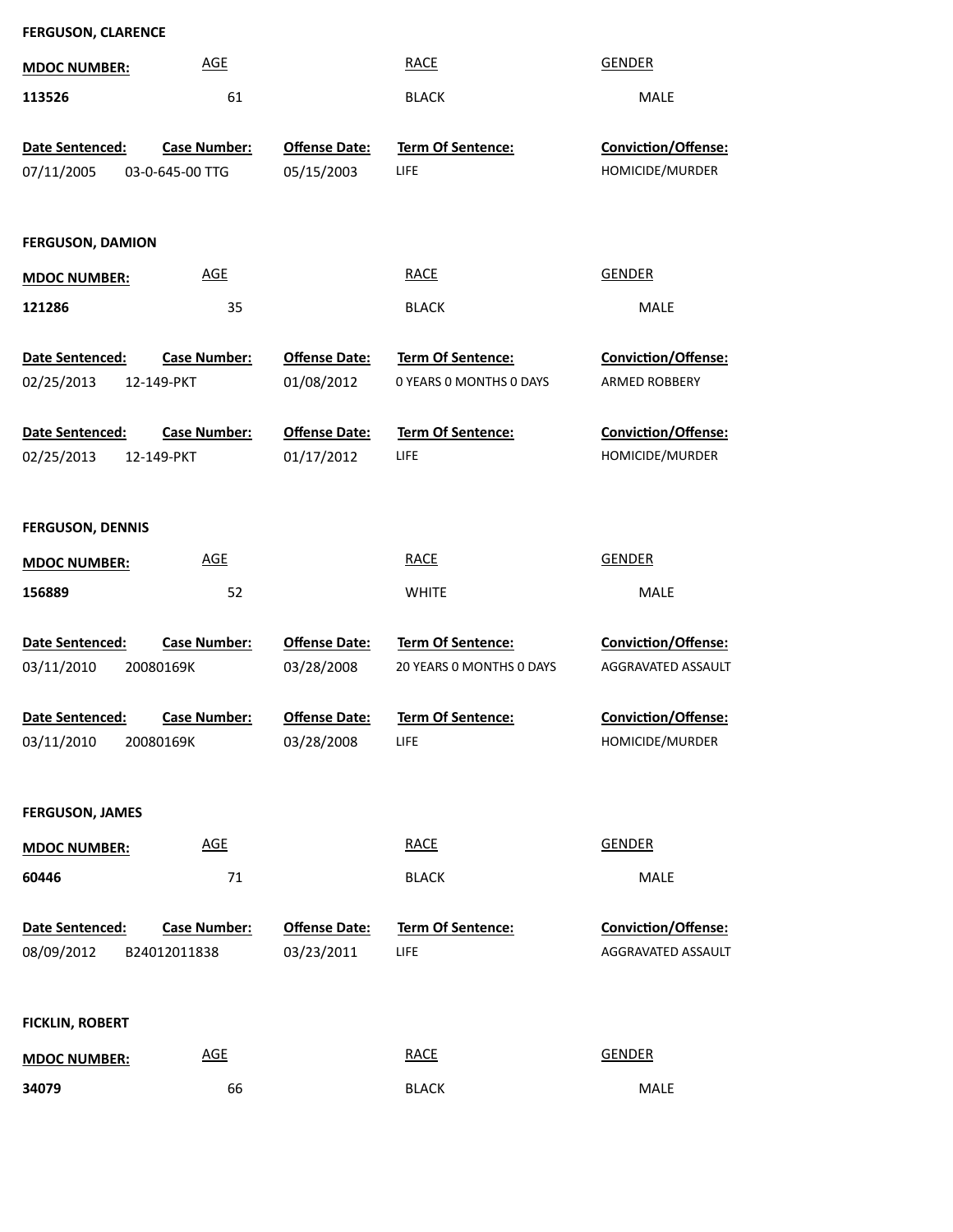| Date Sentenced:              | <b>Case Number:</b>        | <b>Offense Date:</b> | <b>Term Of Sentence:</b> | Conviction/Offense:          |
|------------------------------|----------------------------|----------------------|--------------------------|------------------------------|
| 01/19/1999                   | DATACONV-1                 | 09/26/1998           | <b>LIFE</b>              | AGGRAVATED ASSAULT           |
| FIFE, JOHNNY                 |                            |                      |                          |                              |
| <b>MDOC NUMBER:</b>          | $\underline{\mathsf{AGE}}$ |                      | <b>RACE</b>              | <b>GENDER</b>                |
| K8401                        | 57                         |                      | <b>WHITE</b>             | MALE                         |
| Date Sentenced:              | <b>Case Number:</b>        | <b>Offense Date:</b> | Term Of Sentence:        | Conviction/Offense:          |
| 10/01/2001                   | 9260                       | 12/06/1996           | 15 YEARS 0 MONTHS 0 DAYS | <b>ROBBERY</b>               |
| Date Sentenced:              | <b>Case Number:</b>        | <b>Offense Date:</b> | Term Of Sentence:        | Conviction/Offense:          |
| 01/21/2003                   | 2002-0034                  | 10/01/2001           | <b>LIFE</b>              | ARMED ROBBERY                |
| Date Sentenced:              | <b>Case Number:</b>        | <b>Offense Date:</b> | Term Of Sentence:        | Conviction/Offense:          |
| 10/09/2017                   | 28571                      | 06/08/2016           | 5 YEARS 0 MONTHS 0 DAYS  | CONSPIRACY TO COMMIT A CRIME |
| <b>FINLEY, AARON</b>         |                            |                      |                          |                              |
|                              | <b>AGE</b>                 |                      | <b>RACE</b>              | <b>GENDER</b>                |
| <b>MDOC NUMBER:</b>          |                            |                      |                          |                              |
| 66987                        | 47                         |                      | <b>BLACK</b>             | MALE                         |
| Date Sentenced:              | <b>Case Number:</b>        | <b>Offense Date:</b> | <b>Term Of Sentence:</b> | Conviction/Offense:          |
| 12/09/1996                   | 32596                      |                      | <b>LIFE</b>              | HOMICIDE/MURDER              |
| <b>FITZGERALD, GARRY</b>     |                            |                      |                          |                              |
| <b>MDOC NUMBER:</b>          | <b>AGE</b>                 |                      | <b>RACE</b>              | <b>GENDER</b>                |
| 78149                        | 59                         |                      | <b>BLACK</b>             | MALE                         |
| Date Sentenced:              | <b>Case Number:</b>        | <b>Offense Date:</b> | Term Of Sentence:        | Conviction/Offense:          |
| 12/16/1991                   | DATACONV-1                 | 02/05/1990           | <b>LIFE</b>              | HOMICIDE/MURDER              |
|                              |                            |                      |                          |                              |
| <b>FITZPATRICK, FRANKLIN</b> |                            |                      |                          |                              |
| <b>MDOC NUMBER:</b>          | <b>AGE</b>                 |                      | <b>RACE</b>              | <b>GENDER</b>                |
| 137920                       | 36                         |                      | <b>BLACK</b>             | MALE                         |
| Date Sentenced:              | <b>Case Number:</b>        | <b>Offense Date:</b> | Term Of Sentence:        | Conviction/Offense:          |
| 05/10/2013                   | TK11006                    | 12/03/2010           | <b>LIFE</b>              | CAPITAL MURDER               |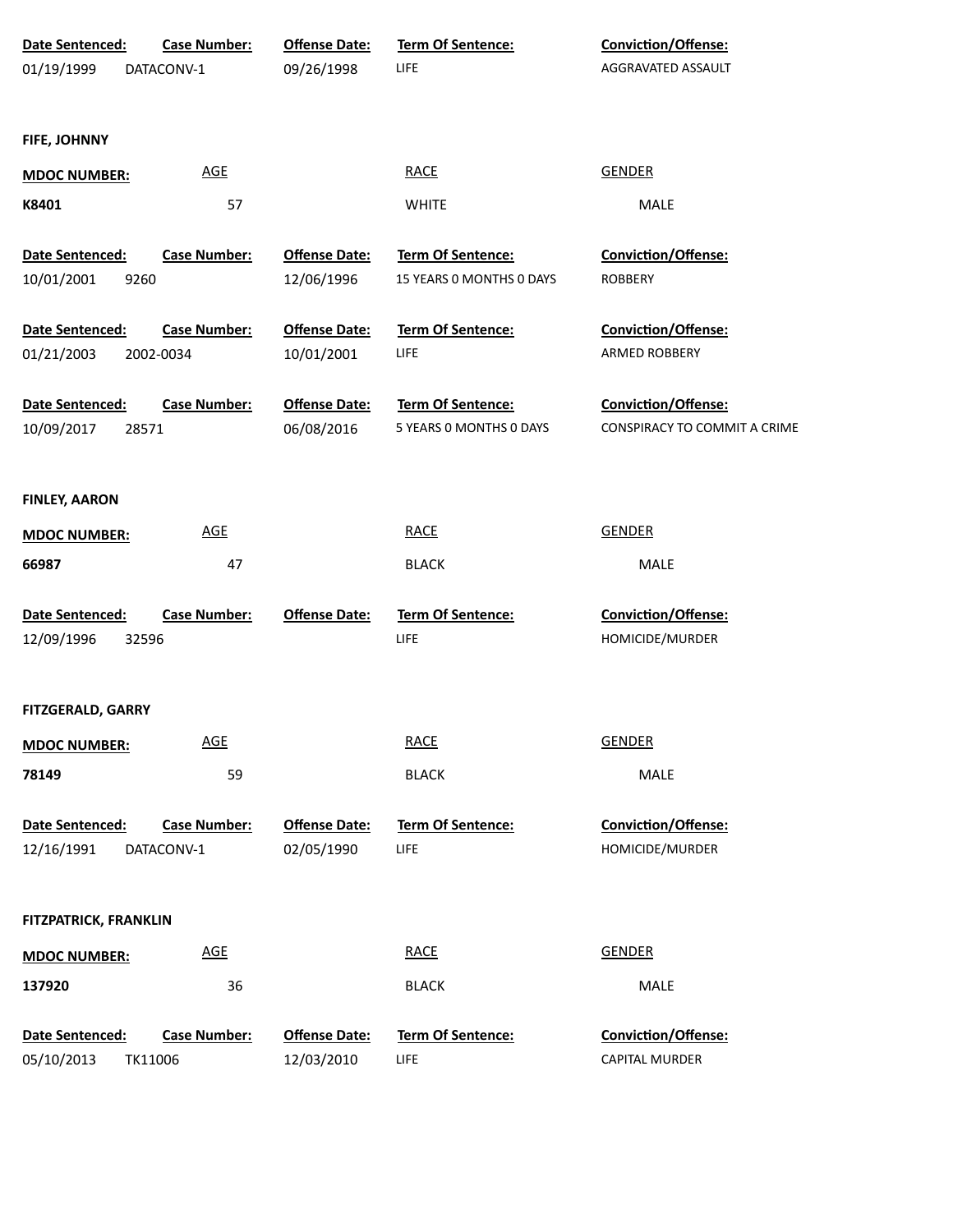| <b>FLAGGS, TAVARES</b>                    |                                    |                                    |                                                      |                                              |
|-------------------------------------------|------------------------------------|------------------------------------|------------------------------------------------------|----------------------------------------------|
| <b>MDOC NUMBER:</b>                       | <b>AGE</b>                         |                                    | <b>RACE</b>                                          | <b>GENDER</b>                                |
| M1616                                     | 43                                 |                                    | <b>BLACK</b>                                         | MALE                                         |
| Date Sentenced:                           | <b>Case Number:</b>                | <b>Offense Date:</b>               | Term Of Sentence:                                    | Conviction/Offense:                          |
| 07/26/2006                                | 05-0-933-00BBD                     | 04/25/2005                         | LIFE                                                 | HOMICIDE/MURDER                              |
|                                           |                                    |                                    |                                                      |                                              |
| <b>FLORA, MILTON</b>                      |                                    |                                    |                                                      |                                              |
| <b>MDOC NUMBER:</b>                       | <b>AGE</b>                         |                                    | <b>RACE</b>                                          | <b>GENDER</b>                                |
| K0588                                     | 42                                 |                                    | <b>BLACK</b>                                         | MALE                                         |
| Date Sentenced:<br>12/04/2003<br>01-1-463 | <b>Case Number:</b>                | <b>Offense Date:</b><br>09/11/2001 | Term Of Sentence:<br>LIFE                            | Conviction/Offense:<br>HOMICIDE/MURDER       |
| <b>FLOWERS, MARCUS</b>                    |                                    |                                    |                                                      |                                              |
| <b>MDOC NUMBER:</b>                       | <b>AGE</b>                         |                                    | <b>RACE</b>                                          | <b>GENDER</b>                                |
| 108260                                    | 41                                 |                                    | <b>BLACK</b>                                         | MALE                                         |
|                                           |                                    |                                    |                                                      |                                              |
| Date Sentenced:<br>12/01/2008             | <b>Case Number:</b><br>08CR066NWG  | <b>Offense Date:</b><br>02/16/2008 | <b>Term Of Sentence:</b><br>10 YEARS 0 MONTHS 0 DAYS | Conviction/Offense:<br>COCAINE-SELL          |
|                                           |                                    |                                    |                                                      |                                              |
| Date Sentenced:                           | <b>Case Number:</b>                | <b>Offense Date:</b>               | <b>Term Of Sentence:</b>                             | Conviction/Offense:                          |
| 04/13/2009                                | 08CR064NWG                         | 04/07/2008                         | LIFE                                                 | HOMICIDE/MURDER                              |
|                                           |                                    |                                    |                                                      |                                              |
| <b>FLOYD, CLEVELAND</b>                   |                                    |                                    |                                                      |                                              |
| <b>MDOC NUMBER:</b>                       | <b>AGE</b>                         |                                    | <b>RACE</b>                                          | <b>GENDER</b>                                |
| T4508                                     | 43                                 |                                    | <b>BLACK</b>                                         | MALE                                         |
| Date Sentenced:<br>04/30/1998             | <b>Case Number:</b><br>DATACONV-1  | <b>Offense Date:</b>               | Term Of Sentence:<br>LIFE                            | Conviction/Offense:<br>HOMICIDE/MURDER       |
| <b>FOLEY, SCOTT</b>                       |                                    |                                    |                                                      |                                              |
| <b>MDOC NUMBER:</b>                       | <b>AGE</b>                         |                                    | <b>RACE</b>                                          | <b>GENDER</b>                                |
| 100603                                    | 57                                 |                                    | <b>WHITE</b>                                         | MALE                                         |
| Date Sentenced:<br>02/04/2004             | <b>Case Number:</b><br>CR2003-0089 | <b>Offense Date:</b><br>01/01/2000 | <b>Term Of Sentence:</b><br>30 YEARS 0 MONTHS 0 DAYS | <b>Conviction/Offense:</b><br>SEXUAL BATTERY |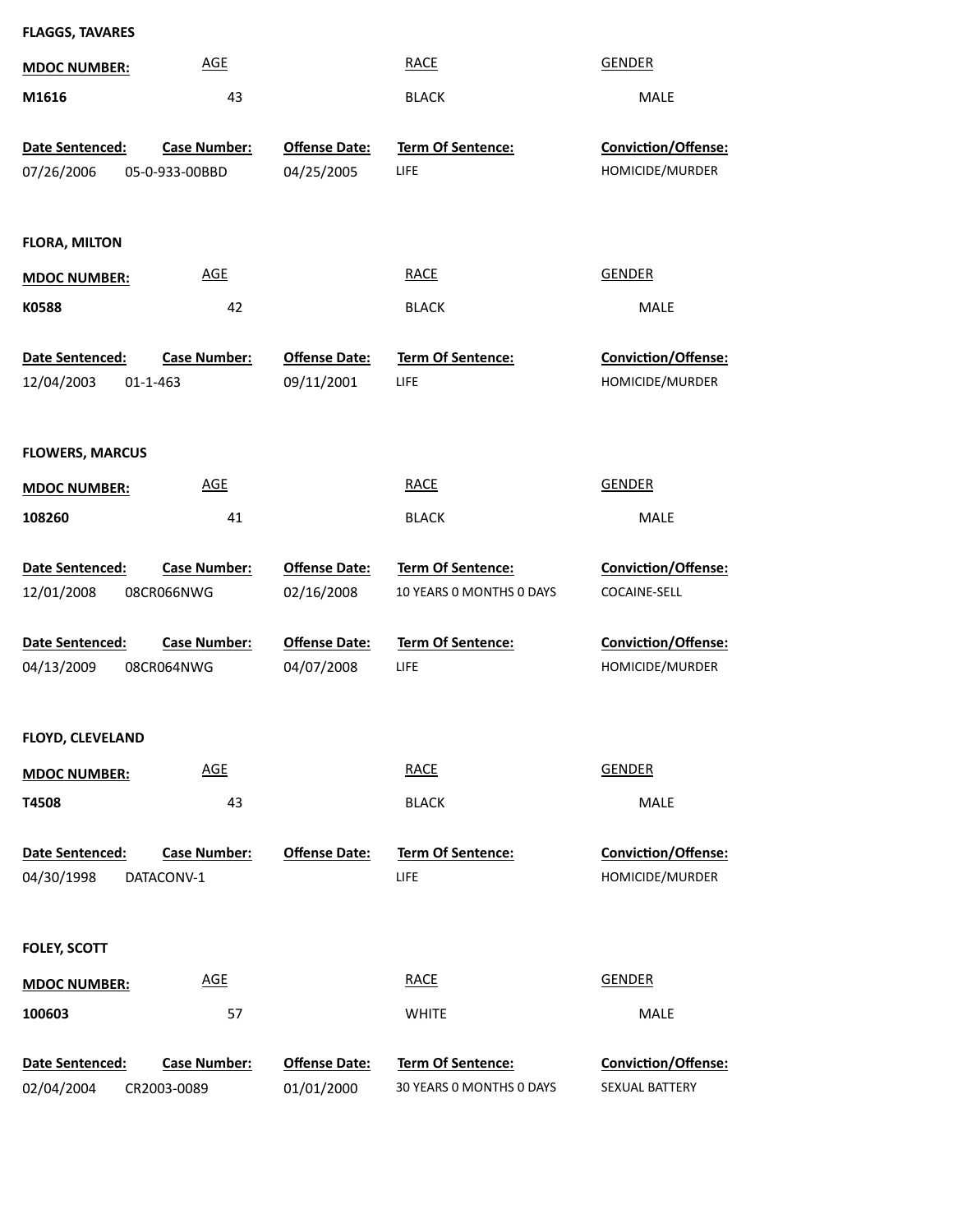| Date Sentenced:         | <b>Case Number:</b> | <b>Offense Date:</b> | Term Of Sentence:        | Conviction/Offense:                      |
|-------------------------|---------------------|----------------------|--------------------------|------------------------------------------|
| 02/04/2004              | CR2003-0089         | 01/01/2000           | LIFE                     | RAPE                                     |
|                         |                     |                      |                          |                                          |
| Date Sentenced:         | <b>Case Number:</b> | <b>Offense Date:</b> | <b>Term Of Sentence:</b> | Conviction/Offense:                      |
| 12/11/2003              | CR2003-0089         | 10/24/2002           | 20 YEARS 0 MONTHS 0 DAYS | EXPLOITATION/CHILD                       |
|                         |                     |                      |                          |                                          |
| <b>FORD, DANER</b>      |                     |                      |                          |                                          |
| <b>MDOC NUMBER:</b>     | AGE                 |                      | <b>RACE</b>              | <b>GENDER</b>                            |
| 55378                   | 48                  |                      | <b>BLACK</b>             | MALE                                     |
|                         |                     |                      |                          |                                          |
| Date Sentenced:         | <b>Case Number:</b> | <b>Offense Date:</b> | Term Of Sentence:        | <b>Conviction/Offense:</b>               |
| 11/19/2010              | 20090043            | 09/07/2008           | 10 YEARS 0 MONTHS 0 DAYS | POSSESSION OF FIREARM BY CONVICTED FELON |
| Date Sentenced:         | <b>Case Number:</b> | <b>Offense Date:</b> | Term Of Sentence:        | <b>Conviction/Offense:</b>               |
| 11/19/2010              | 20090043            | 09/07/2008           | 5 YEARS 0 MONTHS 0 DAYS  | ENHANCED PENALTY - USE OF FIREARM        |
|                         |                     |                      |                          |                                          |
| Date Sentenced:         | <b>Case Number:</b> | <b>Offense Date:</b> | Term Of Sentence:        | <b>Conviction/Offense:</b>               |
| 11/19/2010              | 20090043            | 09/07/2008           | <b>LIFE</b>              | HOMICIDE/MURDER                          |
|                         |                     |                      |                          |                                          |
| <b>FORD, JOHNNY</b>     |                     |                      |                          |                                          |
| <b>MDOC NUMBER:</b>     | <b>AGE</b>          |                      | <b>RACE</b>              | <b>GENDER</b>                            |
|                         |                     |                      |                          |                                          |
| 118793                  | 36                  |                      | <b>BLACK</b>             | MALE                                     |
| Date Sentenced:         | <b>Case Number:</b> | <b>Offense Date:</b> | Term Of Sentence:        | Conviction/Offense:                      |
| 02/03/2020              | 19-CR-022-LE-CC     | 07/21/2018           | <b>LIFE</b>              | HOMICIDE/MURDER                          |
|                         |                     |                      |                          |                                          |
| <b>FORD, STEVENSON</b>  |                     |                      |                          |                                          |
|                         | AGE                 |                      | <b>RACE</b>              | <b>GENDER</b>                            |
| <b>MDOC NUMBER:</b>     |                     |                      |                          |                                          |
| 154177                  | 41                  |                      | <b>BLACK</b>             | MALE                                     |
| Date Sentenced:         | <b>Case Number:</b> | <b>Offense Date:</b> | <b>Term Of Sentence:</b> | <b>Conviction/Offense:</b>               |
| 11/19/2009              | 20090043            | 09/07/2008           | <b>LIFE</b>              | HOMICIDE/MURDER                          |
|                         |                     |                      |                          |                                          |
| <b>FOREMAN, DONOVAN</b> |                     |                      |                          |                                          |
|                         |                     |                      |                          |                                          |
| <b>MDOC NUMBER:</b>     | <b>AGE</b>          |                      | <b>RACE</b>              | <b>GENDER</b>                            |
| 153130                  | 36                  |                      | <b>BLACK</b>             | MALE                                     |
| Date Sentenced:         | <b>Case Number:</b> | <b>Offense Date:</b> | Term Of Sentence:        | Conviction/Offense:                      |
| 10/02/2009              | CR200923            | 05/10/2009           | 10 YEARS 0 MONTHS 0 DAYS | AGGRAVATED ASSAULT                       |
|                         |                     |                      |                          |                                          |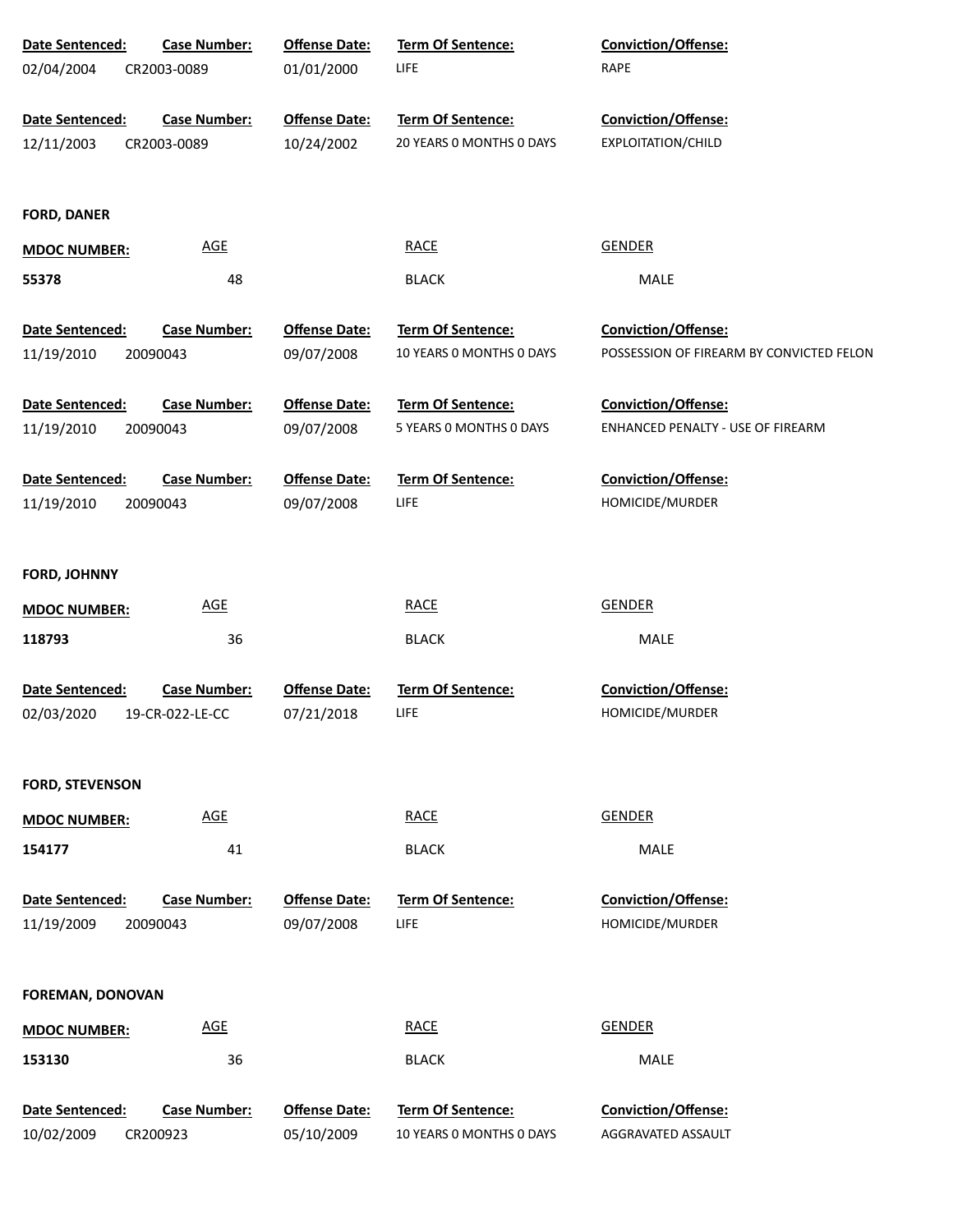| <b>Date Sentenced:</b>   | <b>Case Number:</b> | <b>Offense Date:</b> | <b>Term Of Sentence:</b> | Conviction/Offense:                |
|--------------------------|---------------------|----------------------|--------------------------|------------------------------------|
| 10/02/2009               | CR200923            | 05/10/2009           | 5 YEARS 0 MONTHS 0 DAYS  | SHOOTING AT A MOTOR VEHICLE        |
| Date Sentenced:          | <b>Case Number:</b> | <b>Offense Date:</b> | <b>Term Of Sentence:</b> | <b>Conviction/Offense:</b>         |
| 10/02/2009               | CR200923            | 05/10/2009           | <b>LIFE</b>              | HOMICIDE/MURDER                    |
|                          |                     |                      |                          |                                    |
| <b>FORIEST, RODERICK</b> |                     |                      |                          |                                    |
| <b>MDOC NUMBER:</b>      | <b>AGE</b>          |                      | <b>RACE</b>              | <b>GENDER</b>                      |
| 93786                    | 46                  |                      | <b>BLACK</b>             | MALE                               |
| Date Sentenced:          | <b>Case Number:</b> | <b>Offense Date:</b> | <b>Term Of Sentence:</b> | Conviction/Offense:                |
| 10/04/2007               | 200671S             | 04/10/2006           | LIFE                     | COCAINE-SELL                       |
| Date Sentenced:          | <b>Case Number:</b> | <b>Offense Date:</b> | <b>Term Of Sentence:</b> | Conviction/Offense:                |
| 10/04/2007               | 200671S             | 04/10/2006           | LIFE                     | CONSPIRACY TO COMMIT A CRIME       |
| Date Sentenced:          | <b>Case Number:</b> | <b>Offense Date:</b> | Term Of Sentence:        | Conviction/Offense:                |
| 01/26/2009               | K07-0307H           | 04/25/2006           | 20 YEARS 0 MONTHS 0 DAYS | MANSLAUGHTER                       |
| Date Sentenced:          | <b>Case Number:</b> | <b>Offense Date:</b> | Term Of Sentence:        | Conviction/Offense:                |
| 03/04/2011               | 20100191K           | 03/25/2010           | 5 YEARS 0 MONTHS 0 DAYS  | AGGRAVATED ASSAULT                 |
| <b>FORREST, IRVIN</b>    |                     |                      |                          |                                    |
| <b>MDOC NUMBER:</b>      | <b>AGE</b>          |                      | <b>RACE</b>              | <b>GENDER</b>                      |
| 63562                    | 54                  |                      | <b>BLACK</b>             | MALE                               |
| Date Sentenced:          | <b>Case Number:</b> | <b>Offense Date:</b> | <b>Term Of Sentence:</b> | <b>Conviction/Offense:</b>         |
| 05/21/2001               | DATACONV-1          |                      | 2 YEARS 0 MONTHS 0 DAYS  | POSSESSION OF CONTROLLED SUBSTANCE |
|                          |                     |                      |                          |                                    |
| Date Sentenced:          | <b>Case Number:</b> | <b>Offense Date:</b> | <b>Term Of Sentence:</b> | Conviction/Offense:                |
| 05/21/2001               | DATACONV-2          |                      | 2 YEARS 0 MONTHS 0 DAYS  | POSSESSION WEAPON/FELON            |
| <b>Date Sentenced:</b>   | <b>Case Number:</b> | <b>Offense Date:</b> | <b>Term Of Sentence:</b> | <b>Conviction/Offense:</b>         |
| 12/06/2001               | DATACONV-3          |                      | LIFE                     | RAPE                               |
|                          |                     |                      |                          |                                    |
| <b>FORTENBERRY, GREG</b> |                     |                      |                          |                                    |
| <b>MDOC NUMBER:</b>      | <b>AGE</b>          |                      | <b>RACE</b>              | <b>GENDER</b>                      |
| 130626                   | 34                  |                      | <b>BLACK</b>             | MALE                               |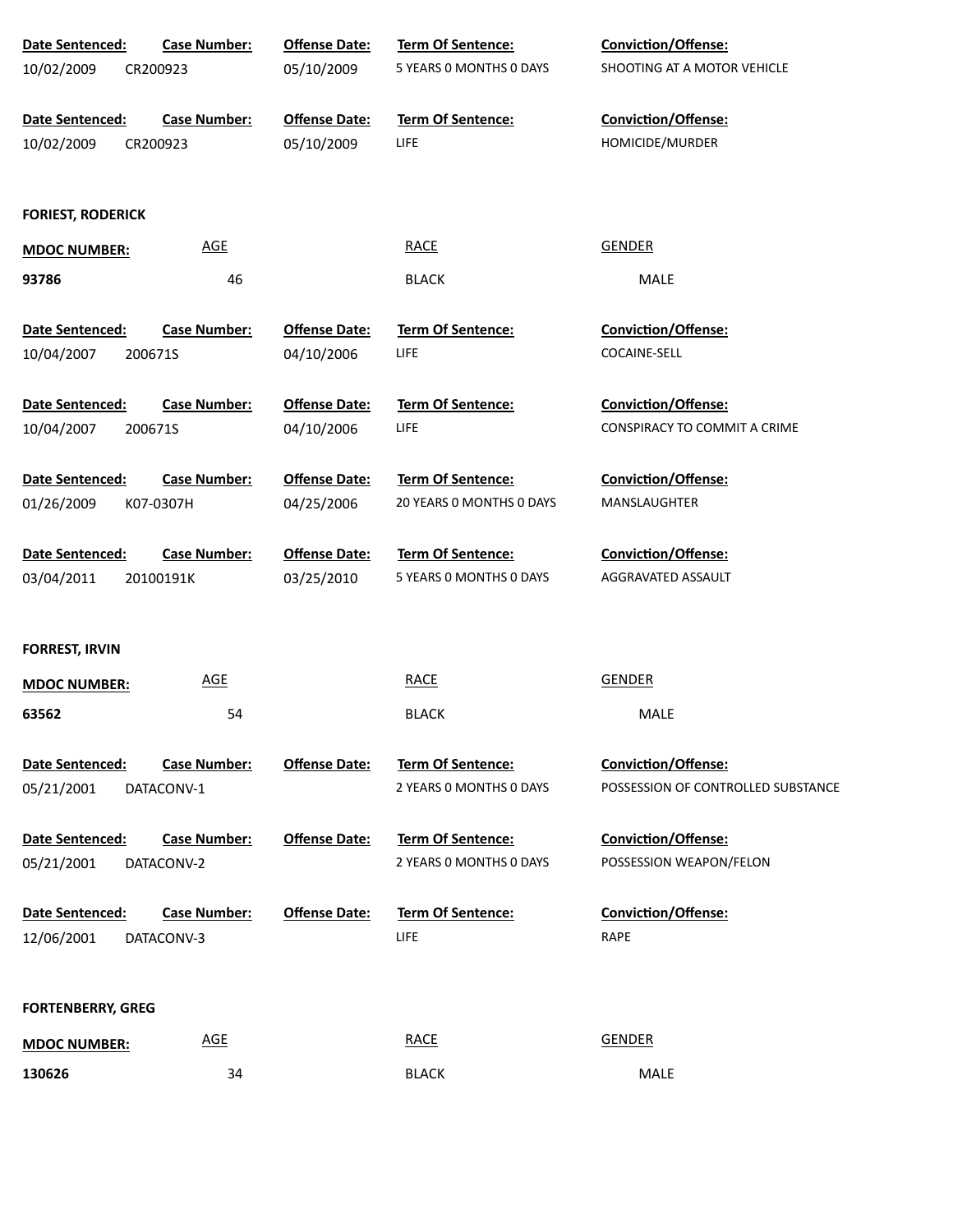| Date Sentenced:        | <b>Case Number:</b> | <b>Offense Date:</b> | Term Of Sentence:        | Conviction/Offense:                 |
|------------------------|---------------------|----------------------|--------------------------|-------------------------------------|
| 01/26/2015             | 07-142-PKS-PKT      | 10/15/2006           | 10 YEARS O MONTHS O DAYS | AGGRAVATED ASSAULT                  |
|                        |                     |                      |                          |                                     |
| Date Sentenced:        | <b>Case Number:</b> | <b>Offense Date:</b> | Term Of Sentence:        | <b>Conviction/Offense:</b>          |
| 01/26/2015             | 14-076-PKS          | 08/19/2013           | <b>LIFE</b>              | ARSON 3RD DEGREE                    |
| Date Sentenced:        | <b>Case Number:</b> | <b>Offense Date:</b> | <b>Term Of Sentence:</b> | <b>Conviction/Offense:</b>          |
| 01/26/2015             | 14-076-PKS          | 08/19/2013           | <b>LIFE</b>              | <b>CONSPIRACY TO COMMIT A CRIME</b> |
|                        |                     |                      |                          |                                     |
| Date Sentenced:        | <b>Case Number:</b> | <b>Offense Date:</b> | Term Of Sentence:        | <b>Conviction/Offense:</b>          |
| 01/26/2015             | 14-076-PKS          | 08/19/2013           | <b>LIFE</b>              | HOMICIDE/MURDER                     |
|                        |                     |                      |                          |                                     |
| Date Sentenced:        | <b>Case Number:</b> | <b>Offense Date:</b> | Term Of Sentence:        | <b>Conviction/Offense:</b>          |
| 01/26/2015             | 14-076-PKS          | 08/19/2013           | <b>LIFE</b>              | POSSESSION WEAPON/FELON             |
|                        |                     |                      |                          |                                     |
| <b>FOX, QUINCY</b>     |                     |                      |                          |                                     |
| <b>MDOC NUMBER:</b>    | <u>AGE</u>          |                      | <b>RACE</b>              | GENDER                              |
| 129547                 | 32                  |                      | <b>BLACK</b>             | MALE                                |
|                        |                     |                      |                          |                                     |
| Date Sentenced:        | <b>Case Number:</b> | <b>Offense Date:</b> | Term Of Sentence:        | <b>Conviction/Offense:</b>          |
| 05/30/2013             | 519-06              | 03/25/2006           | 5 YEARS 0 MONTHS 0 DAYS  | <b>ROBBERY</b>                      |
|                        |                     |                      |                          |                                     |
| Date Sentenced:        | <b>Case Number:</b> | <b>Offense Date:</b> | Term Of Sentence:        | <b>Conviction/Offense:</b>          |
| 05/30/2013             | 930-06              | 08/01/2006           | 10 YEARS O MONTHS O DAYS | ARMED ROBBERY                       |
|                        |                     |                      |                          |                                     |
| Date Sentenced:        | <b>Case Number:</b> | <b>Offense Date:</b> | <b>Term Of Sentence:</b> | <b>Conviction/Offense:</b>          |
| 08/08/2013             | 414-12              | 01/10/2012           | LIFE.                    | ARMED ROBBERY                       |
|                        |                     |                      |                          |                                     |
| Date Sentenced:        | <b>Case Number:</b> | <b>Offense Date:</b> | Term Of Sentence:        | <b>Conviction/Offense:</b>          |
| 08/08/2013             | 414-12              | 01/10/2012           | LIFE                     | CARJACKING-STRONG ARM               |
|                        |                     |                      |                          |                                     |
| Date Sentenced:        | <b>Case Number:</b> | <b>Offense Date:</b> | Term Of Sentence:        | <b>Conviction/Offense:</b>          |
| 08/08/2013             | 414-12              | 01/10/2012           | LIFE                     | KIDNAP-                             |
|                        |                     |                      |                          |                                     |
| <b>FOXWORTH, JASON</b> |                     |                      |                          |                                     |
| <b>MDOC NUMBER:</b>    | <b>AGE</b>          |                      | <b>RACE</b>              | <b>GENDER</b>                       |
| R3184                  | 41                  |                      | <b>BLACK</b>             | MALE                                |
|                        |                     |                      |                          |                                     |
| Date Sentenced:        | <b>Case Number:</b> | <b>Offense Date:</b> | Term Of Sentence:        | Conviction/Offense:                 |
| 06/23/2010             | B2401200625         | 05/28/2005           | <b>LIFE</b>              | POSSESSION OF CONTROLLED SUBSTANCE  |
|                        |                     |                      |                          |                                     |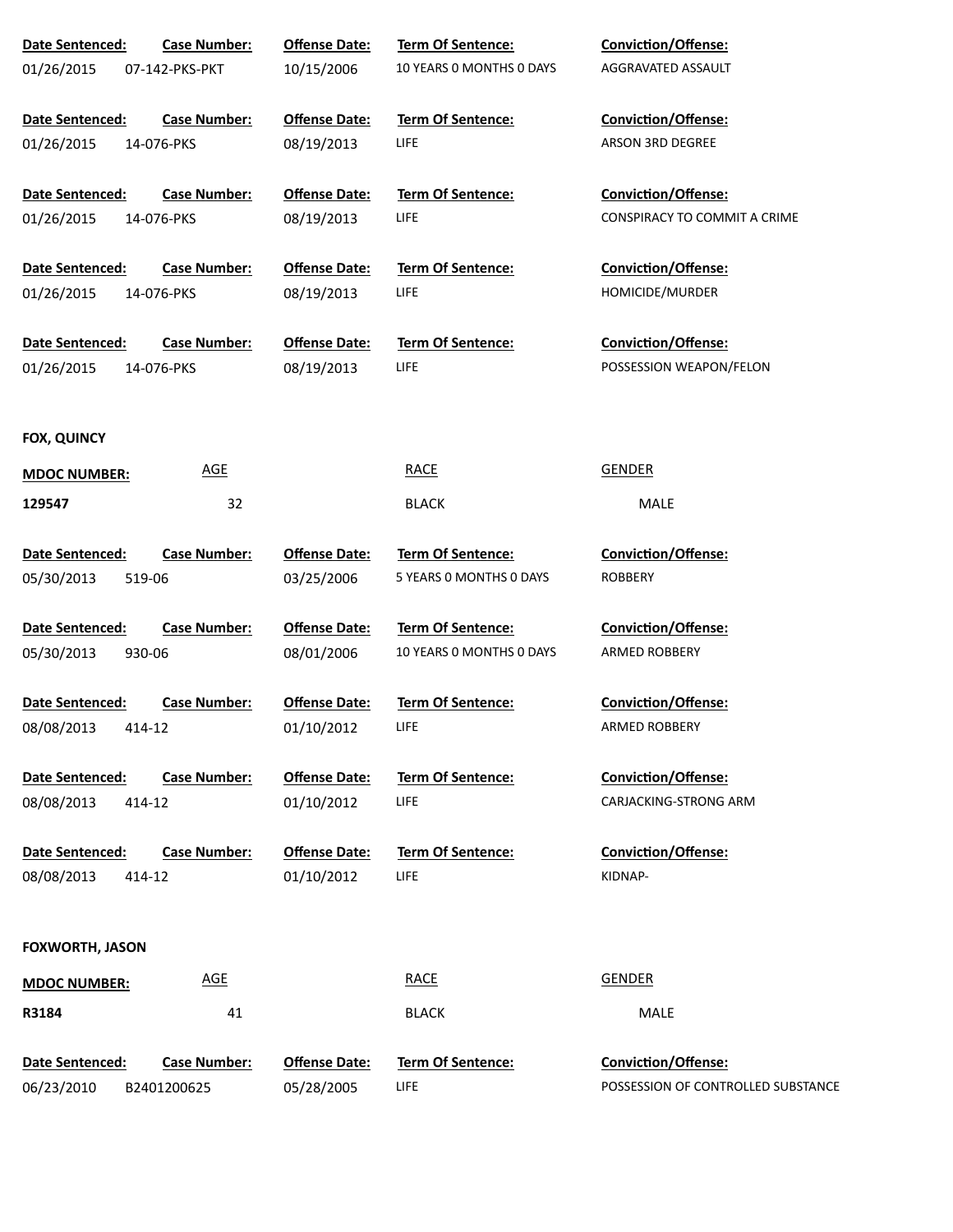| Date Sentenced:          | <b>Case Number:</b>        | <b>Offense Date:</b> | <b>Term Of Sentence:</b> | Conviction/Offense:                      |
|--------------------------|----------------------------|----------------------|--------------------------|------------------------------------------|
| 11/16/2007               | 24022006167                | 07/06/2005           | LIFE                     | CAPITAL MURDER                           |
|                          |                            |                      |                          |                                          |
|                          |                            |                      |                          |                                          |
| <b>FRAISE, JAEL</b>      |                            |                      |                          |                                          |
| <b>MDOC NUMBER:</b>      | <b>AGE</b>                 |                      | <b>RACE</b>              | <b>GENDER</b>                            |
| 108460                   | 44                         |                      | <b>BLACK</b>             | MALE                                     |
|                          |                            |                      |                          |                                          |
| Date Sentenced:          | <b>Case Number:</b>        | <b>Offense Date:</b> | Term Of Sentence:        | Conviction/Offense:                      |
| 07/16/2007               | K2007089P                  | 09/25/2006           | LIFE                     | ARMED ROBBERY                            |
| Date Sentenced:          | <b>Case Number:</b>        | <b>Offense Date:</b> | Term Of Sentence:        | Conviction/Offense:                      |
| 07/16/2007               | K2007089P                  | 09/25/2006           | LIFE                     | POSSESSION OF FIREARM BY CONVICTED FELON |
|                          |                            |                      |                          |                                          |
|                          |                            |                      |                          |                                          |
| <b>FRANKLIN, PATRICK</b> |                            |                      |                          |                                          |
| <b>MDOC NUMBER:</b>      | $\underline{\mathsf{AGE}}$ |                      | <b>RACE</b>              | <b>GENDER</b>                            |
| 140796                   | 42                         |                      | <b>BLACK</b>             | MALE                                     |
|                          |                            |                      |                          |                                          |
| Date Sentenced:          | <b>Case Number:</b>        | <b>Offense Date:</b> | Term Of Sentence:        | Conviction/Offense:                      |
| 06/27/2008               | 2007-0091                  | 05/20/2006           | LIFE                     | HOMICIDE/MURDER                          |
|                          |                            |                      |                          |                                          |
| <b>FRANKLIN, SENICA</b>  |                            |                      |                          |                                          |
| <b>MDOC NUMBER:</b>      | <b>AGE</b>                 |                      | <b>RACE</b>              | <b>GENDER</b>                            |
|                          |                            |                      |                          |                                          |
| R6822                    | 40                         |                      | <b>BLACK</b>             | MALE                                     |
| Date Sentenced:          | <b>Case Number:</b>        | <b>Offense Date:</b> | <b>Term Of Sentence:</b> | <b>Conviction/Offense:</b>               |
| 03/08/2007               | B24012004906               | 10/31/2001           | 20 YEARS 0 MONTHS 0 DAYS | ARSON-                                   |
|                          |                            |                      |                          |                                          |
| Date Sentenced:          | <b>Case Number:</b>        | <b>Offense Date:</b> | <b>Term Of Sentence:</b> | <b>Conviction/Offense:</b>               |
| 03/08/2007               | B24012004906               | 10/31/2001           | LIFE                     | HOMICIDE/MURDER                          |
|                          |                            |                      |                          |                                          |
| <b>FREEMAN, GREGORY</b>  |                            |                      |                          |                                          |
|                          | <b>AGE</b>                 |                      | <b>RACE</b>              | <b>GENDER</b>                            |
| <b>MDOC NUMBER:</b>      |                            |                      |                          |                                          |
| R6944                    | 39                         |                      | <b>BLACK</b>             | MALE                                     |
| Date Sentenced:          | <b>Case Number:</b>        | <b>Offense Date:</b> | <b>Term Of Sentence:</b> | <b>Conviction/Offense:</b>               |
| 04/19/2021               | 409-19                     | 12/01/2017           | 3 YEARS 0 MONTHS 0 DAYS  | EXPLOITATION OF VULNERABLE ADULT         |
|                          |                            |                      |                          |                                          |
| Date Sentenced:          | <b>Case Number:</b>        | <b>Offense Date:</b> | Term Of Sentence:        | Conviction/Offense:                      |
| 04/19/2021               | 154-20                     | 04/20/2019           | LIFE                     | HOMICIDE/MURDER                          |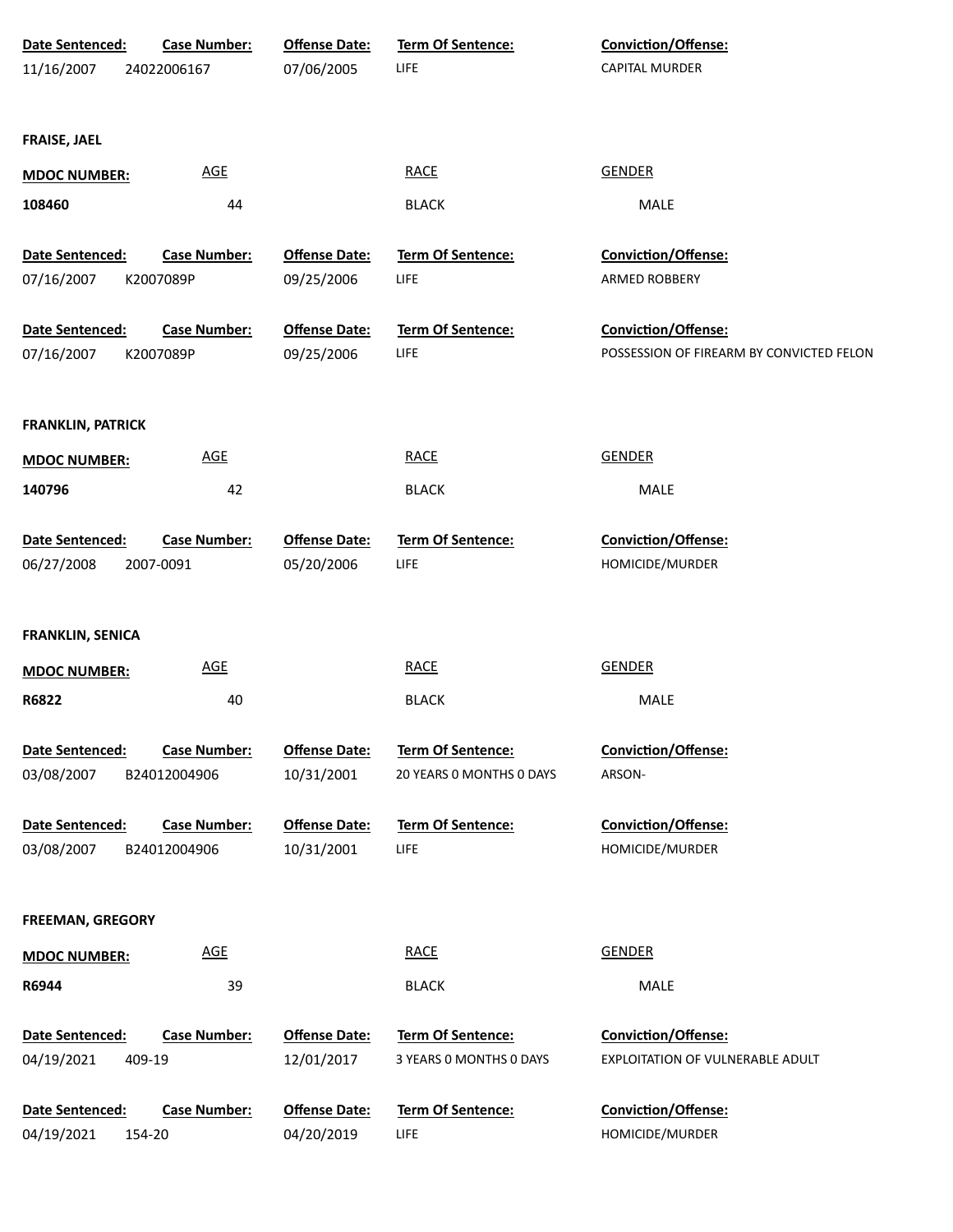# **FREEMAN, MICHAEL**

| <b>MDOC NUMBER:</b>                     | <b>AGE</b>                          |                                    | <b>RACE</b>                             | <b>GENDER</b>                                       |
|-----------------------------------------|-------------------------------------|------------------------------------|-----------------------------------------|-----------------------------------------------------|
| 39107                                   | 58                                  |                                    | <b>BLACK</b>                            | <b>MALE</b>                                         |
| Date Sentenced:<br>07/18/1988<br>9961-E | <b>Case Number:</b>                 | <b>Offense Date:</b><br>03/04/1986 | <b>Term Of Sentence:</b><br><b>LIFE</b> | <b>Conviction/Offense:</b><br>RAPE                  |
| Date Sentenced:<br>07/18/1988<br>9962-E | <b>Case Number:</b>                 | <b>Offense Date:</b><br>06/26/1987 | <b>Term Of Sentence:</b><br><b>LIFE</b> | <b>Conviction/Offense:</b><br><b>CAPITAL MURDER</b> |
| Date Sentenced:<br>07/18/1988<br>9966-E | <b>Case Number:</b>                 | <b>Offense Date:</b><br>07/24/1987 | <b>Term Of Sentence:</b><br><b>LIFE</b> | <b>Conviction/Offense:</b><br>RAPE                  |
| Date Sentenced:<br>07/18/1988<br>9965-E | <b>Case Number:</b>                 | <b>Offense Date:</b><br>08/15/1987 | <b>Term Of Sentence:</b><br><b>LIFE</b> | <b>Conviction/Offense:</b><br>RAPE                  |
| Date Sentenced:<br>07/18/1988<br>9960-E | <b>Case Number:</b>                 | <b>Offense Date:</b><br>08/29/1987 | <b>Term Of Sentence:</b><br><b>LIFE</b> | <b>Conviction/Offense:</b><br>AGGRAVATED ASSAULT    |
| Date Sentenced:<br>07/18/1988<br>9964-E | <b>Case Number:</b>                 | <b>Offense Date:</b><br>10/19/1987 | <b>Term Of Sentence:</b><br><b>LIFE</b> | <b>Conviction/Offense:</b><br>RAPE                  |
| Date Sentenced:<br>07/18/1988<br>9963-E | <b>Case Number:</b>                 | <b>Offense Date:</b><br>12/16/1987 | <b>Term Of Sentence:</b><br>LIFE        | <b>Conviction/Offense:</b><br>CAPITAL MURDER        |
| <b>FRYOU, VICTOR</b>                    |                                     |                                    |                                         |                                                     |
| <b>MDOC NUMBER:</b>                     | <b>AGE</b>                          |                                    | <b>RACE</b>                             | <b>GENDER</b>                                       |
| 127764                                  | 52                                  |                                    | <b>WHITE</b>                            | MALE                                                |
| Date Sentenced:<br>02/08/2007           | <b>Case Number:</b><br>B24012006017 | <b>Offense Date:</b><br>08/20/2005 | <b>Term Of Sentence:</b><br><b>LIFE</b> | Conviction/Offense:<br><b>CAPITAL MURDER</b>        |
| <b>FULCHER, JONATHAN</b>                |                                     |                                    |                                         |                                                     |
| <b>MDOC NUMBER:</b>                     | <b>AGE</b>                          |                                    | <b>RACE</b>                             | <b>GENDER</b>                                       |
| 49574                                   | 57                                  |                                    | <b>WHITE</b>                            | MALE                                                |
| Date Sentenced:<br>12/21/1998<br>49574  | <b>Case Number:</b>                 | <b>Offense Date:</b><br>01/19/1998 | <b>Term Of Sentence:</b><br><b>LIFE</b> | Conviction/Offense:<br><b>ROBBERY</b>               |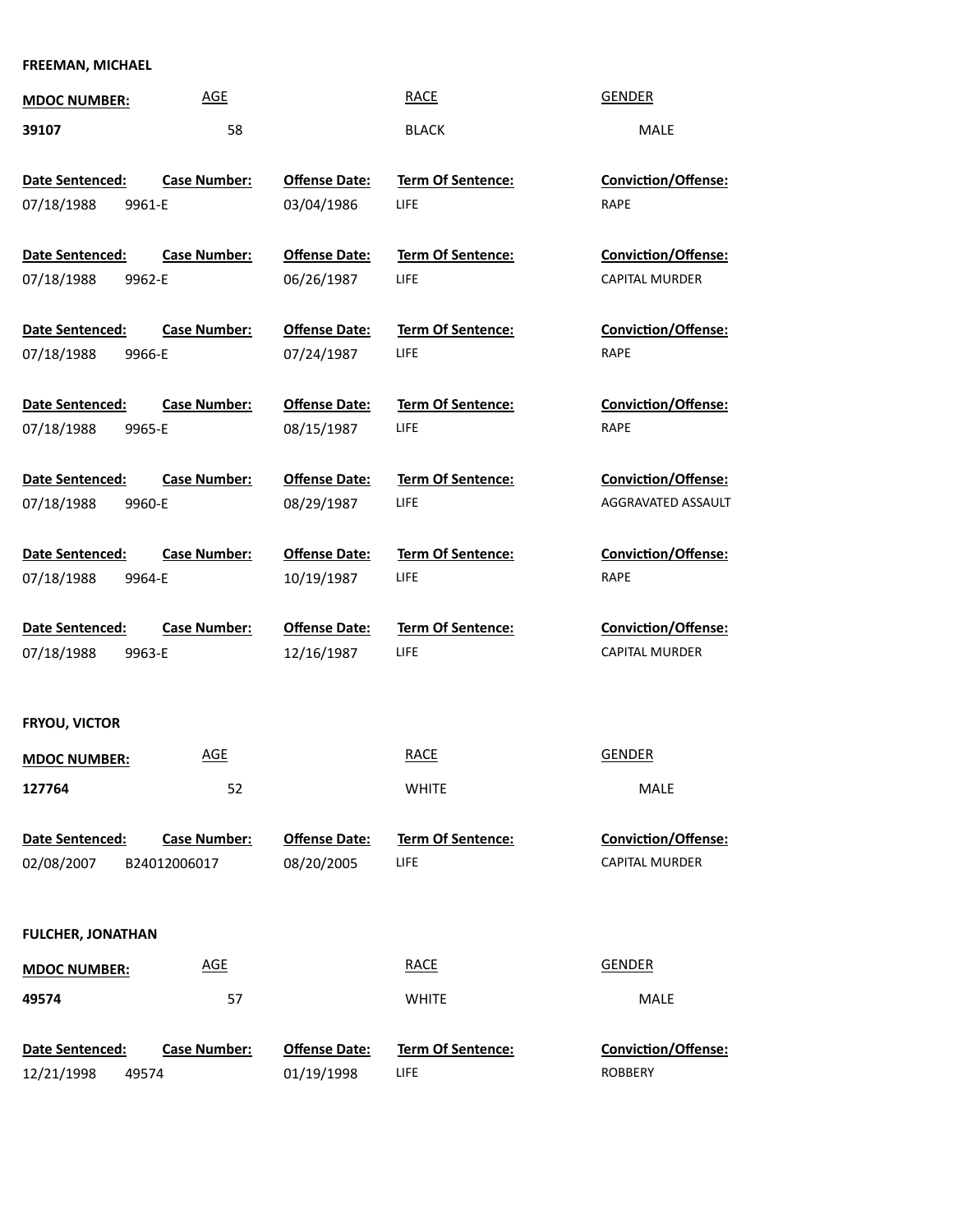# **FULGHAM, KRISTI**

| <b>MDOC NUMBER:</b>                      | <b>AGE</b>                          |                                    | <b>RACE</b>                                         | <b>GENDER</b>                                           |
|------------------------------------------|-------------------------------------|------------------------------------|-----------------------------------------------------|---------------------------------------------------------|
| 117337                                   | 45                                  |                                    | <b>WHITE</b>                                        | <b>FEMALE</b>                                           |
| Date Sentenced:<br>12/09/2006            | <b>Case Number:</b><br>20030133CR   | <b>Offense Date:</b><br>05/10/2003 | <b>Term Of Sentence:</b><br><b>LIFE</b>             | <b>Conviction/Offense:</b><br><b>CAPITAL MURDER</b>     |
| Date Sentenced:<br>01/24/2006            | <b>Case Number:</b><br>2005-0323-CR | <b>Offense Date:</b><br>08/16/2004 | Term Of Sentence:<br>8 YEARS O MONTHS O DAYS        | <b>Conviction/Offense:</b><br>POSS CONTRABAND IN PRISON |
| Date Sentenced:<br>01/24/2006            | <b>Case Number:</b><br>2005-0323-CR | <b>Offense Date:</b><br>10/07/2004 | Term Of Sentence:<br>4 YEARS O MONTHS O DAYS        | <b>Conviction/Offense:</b><br>ESCAPE-JAIL               |
| GAINES, J                                |                                     |                                    |                                                     |                                                         |
| <b>MDOC NUMBER:</b>                      | <b>AGE</b>                          |                                    | <b>RACE</b>                                         | <b>GENDER</b>                                           |
| 33106                                    | 67                                  |                                    | <b>BLACK</b>                                        | MALE                                                    |
| Date Sentenced:<br>8361<br>11/27/1978    | <b>Case Number:</b>                 | <b>Offense Date:</b><br>05/23/1973 | Term Of Sentence:<br>4 YEARS 0 MONTHS 0 DAYS        | <b>Conviction/Offense:</b><br><b>ROBBERY</b>            |
| Date Sentenced:                          | <b>Case Number:</b>                 | <b>Offense Date:</b>               | Term Of Sentence:                                   | <b>Conviction/Offense:</b>                              |
| 8019<br>11/30/1976                       |                                     | 11/08/1976                         | 4 YEARS O MONTHS O DAYS                             | <b>ROBBERY</b>                                          |
| Date Sentenced:<br>10/06/1979<br>8435    | <b>Case Number:</b>                 | <b>Offense Date:</b><br>06/04/1979 | Term Of Sentence:<br><b>LIFE</b>                    | <b>Conviction/Offense:</b><br>CAPITAL MURDER            |
| <b>GAINES, LAWRENCE</b>                  |                                     |                                    |                                                     |                                                         |
| <b>MDOC NUMBER:</b>                      | <b>AGE</b>                          |                                    | <b>RACE</b>                                         | <b>GENDER</b>                                           |
| 146585                                   | 42                                  |                                    | <b>BLACK</b>                                        | MALE                                                    |
| Date Sentenced:<br>02/19/2009<br>09083CR | <b>Case Number:</b>                 | <b>Offense Date:</b><br>09/27/2007 | Term Of Sentence:<br>LIFE                           | Conviction/Offense:<br>HOMICIDE/MURDER                  |
| <b>GALES, BRANDON</b>                    |                                     |                                    |                                                     |                                                         |
| <b>MDOC NUMBER:</b>                      | <b>AGE</b>                          |                                    | <b>RACE</b>                                         | <b>GENDER</b>                                           |
| 181808                                   | 31                                  |                                    | <b>BLACK</b>                                        | MALE                                                    |
| Date Sentenced:<br>02/26/2013            | <b>Case Number:</b><br>2012-0085-CR | <b>Offense Date:</b><br>12/19/2011 | <b>Term Of Sentence:</b><br>5 YEARS 0 MONTHS 0 DAYS | <b>Conviction/Offense:</b><br>CONSPIRACY                |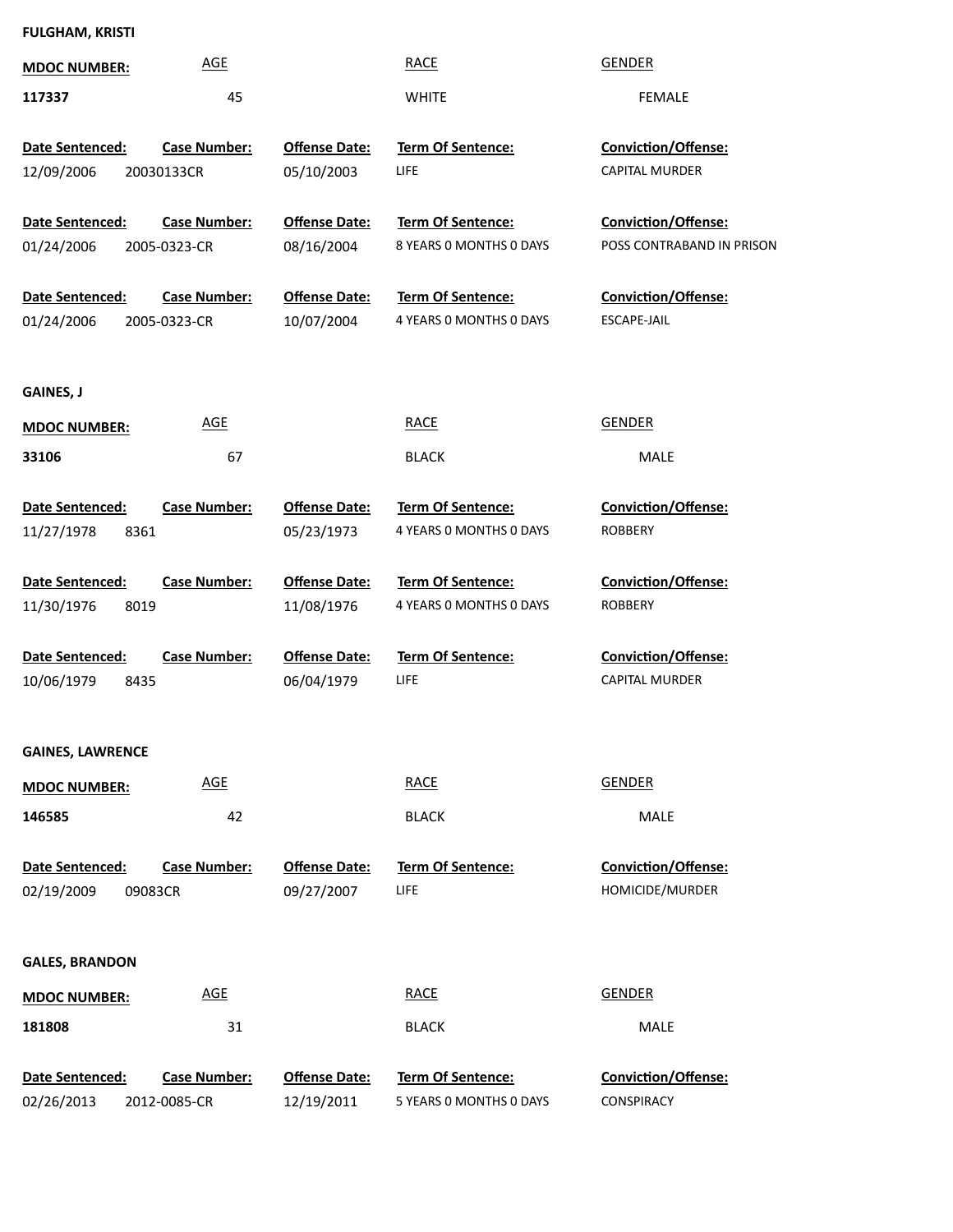| Date Sentenced:               | <b>Case Number:</b>           | <b>Offense Date:</b>               | Term Of Sentence:                            | Conviction/Offense:                          |
|-------------------------------|-------------------------------|------------------------------------|----------------------------------------------|----------------------------------------------|
| 02/26/2013                    | 2012-0085-CR                  | 12/19/2011                         | <b>LIFE</b>                                  | ARMED ROBBERY                                |
|                               |                               |                                    |                                              |                                              |
| <b>GANDY, ARTHUR</b>          |                               |                                    |                                              |                                              |
|                               |                               |                                    |                                              |                                              |
| <b>MDOC NUMBER:</b>           | <b>AGE</b>                    |                                    | <b>RACE</b>                                  | <b>GENDER</b>                                |
| 77646                         | 53                            |                                    | <b>BLACK</b>                                 | MALE                                         |
|                               |                               |                                    |                                              |                                              |
| Date Sentenced:<br>12/18/2008 | <b>Case Number:</b><br>0847K  | <b>Offense Date:</b><br>08/05/2007 | Term Of Sentence:<br><b>LIFE</b>             | Conviction/Offense:<br><b>CAPITAL MURDER</b> |
|                               |                               |                                    |                                              |                                              |
|                               |                               |                                    |                                              |                                              |
| <b>GARCIA-LEBRON, LUIS</b>    |                               |                                    |                                              |                                              |
| <b>MDOC NUMBER:</b>           | <b>AGE</b>                    |                                    | <b>RACE</b>                                  | <b>GENDER</b>                                |
| 228117                        | 32                            |                                    | SPANISH OR HISPANIC                          | <b>MALE</b>                                  |
|                               |                               |                                    |                                              |                                              |
| Date Sentenced:               | <b>Case Number:</b>           | <b>Offense Date:</b>               | Term Of Sentence:                            | Conviction/Offense:                          |
| 02/24/2020                    | 19-389H                       | 01/11/2019                         | <b>LIFE</b>                                  | <b>CHILD ABUSE</b>                           |
|                               |                               |                                    |                                              |                                              |
| Date Sentenced:               | <b>Case Number:</b>           | <b>Offense Date:</b>               | Term Of Sentence:                            | Conviction/Offense:                          |
| 02/24/2020                    | 19-389H                       | 01/13/2019                         | 20 YEARS 0 MONTHS 0 DAYS                     | AGGRAVATED ASSLT-DOMESTIC INVOLVEMENT        |
|                               |                               |                                    |                                              |                                              |
| <b>GARDNER, DAVID</b>         |                               |                                    |                                              |                                              |
| <b>MDOC NUMBER:</b>           | <b>AGE</b>                    |                                    | <b>RACE</b>                                  | <b>GENDER</b>                                |
| 79488                         | 59                            |                                    | <b>BLACK</b>                                 | MALE                                         |
|                               |                               |                                    |                                              |                                              |
| Date Sentenced:               | <b>Case Number:</b>           | <b>Offense Date:</b>               | Term Of Sentence:                            | Conviction/Offense:                          |
| 01/30/1996                    | DATACONV-1                    |                                    | <b>LIFE</b>                                  | RAPE                                         |
|                               |                               |                                    |                                              |                                              |
| <b>GARRETT, LOUIS</b>         |                               |                                    |                                              |                                              |
|                               |                               |                                    |                                              |                                              |
| <b>MDOC NUMBER:</b>           | <b>AGE</b>                    |                                    | <b>RACE</b>                                  | <b>GENDER</b>                                |
| 75259                         | 54                            |                                    | <b>WHITE</b>                                 | MALE                                         |
| Date Sentenced:               |                               |                                    |                                              |                                              |
| 05/10/2004                    | <b>Case Number:</b><br>15,427 | <b>Offense Date:</b><br>08/11/2002 | Term Of Sentence:<br>8 YEARS 0 MONTHS 0 DAYS | Conviction/Offense:<br>AGGRAVATED ASSAULT    |
|                               |                               |                                    |                                              |                                              |
| Date Sentenced:               | <b>Case Number:</b>           | <b>Offense Date:</b>               | Term Of Sentence:                            | Conviction/Offense:                          |
| 07/29/2004                    | 03-0-957-02 WSY               | 07/23/2003                         | <b>LIFE</b>                                  | AGGRAVATED ASSAULT                           |
|                               |                               |                                    |                                              |                                              |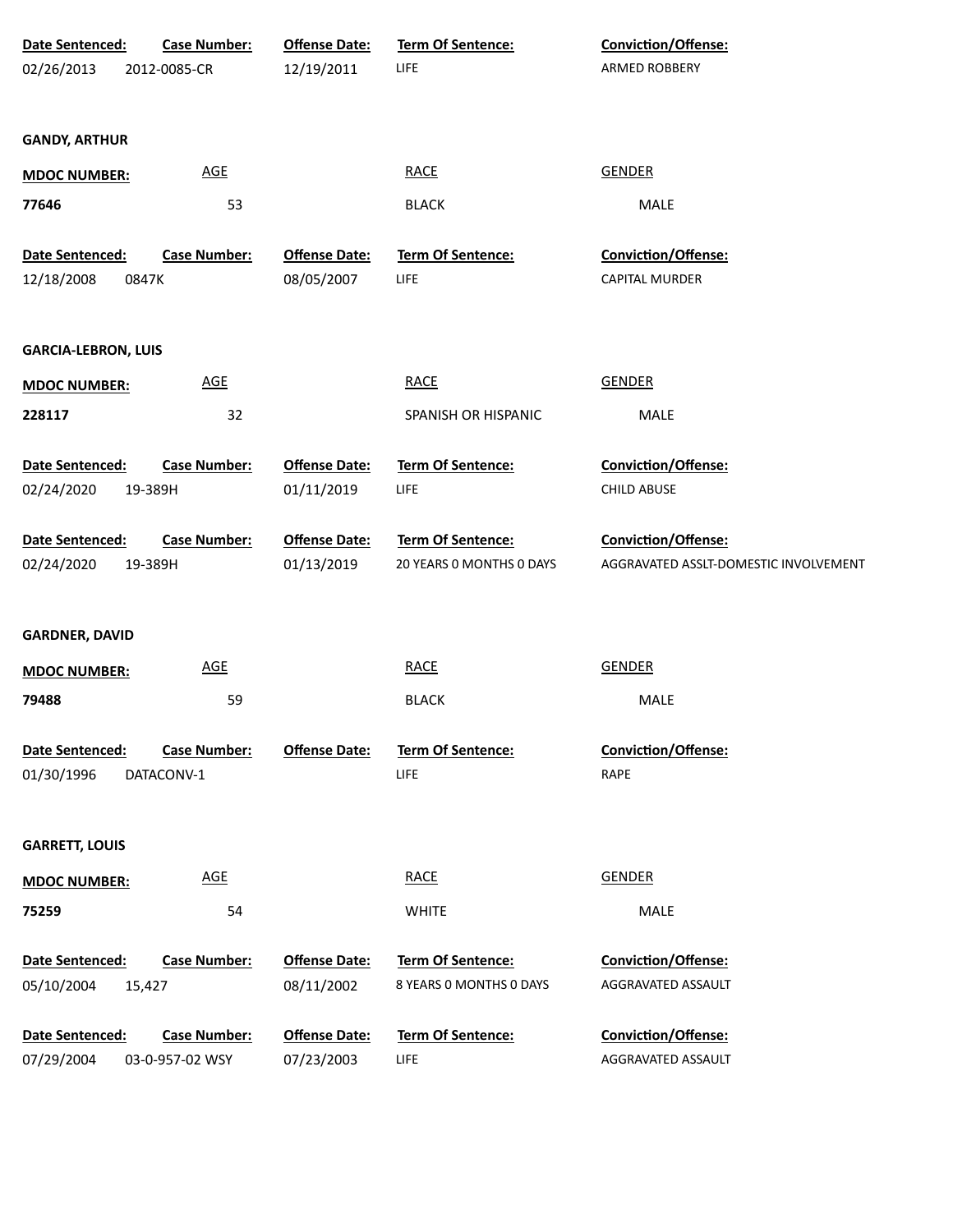# **GARRETT, NICHOLAS**

| <b>MDOC NUMBER:</b>     | <b>AGE</b>          |                                    | <b>RACE</b>                                   | <b>GENDER</b>                                       |
|-------------------------|---------------------|------------------------------------|-----------------------------------------------|-----------------------------------------------------|
| 115520                  | 34                  |                                    | <b>BLACK</b>                                  | MALE                                                |
|                         |                     |                                    |                                               |                                                     |
| Date Sentenced:         | <b>Case Number:</b> | <b>Offense Date:</b>               | Term Of Sentence:                             | Conviction/Offense:                                 |
| 05/22/2008              | CR200572LT          | 03/28/2005                         | 10 YEARS 0 MONTHS 0 DAYS                      | BURGLARY LARCENY-UNOCCUPIED DWELLING                |
| Date Sentenced:         | <b>Case Number:</b> | <b>Offense Date:</b>               | Term Of Sentence:                             | Conviction/Offense:                                 |
| 08/19/2008              | CR2008-13-BT        | 12/19/2007                         | 30 YEARS 0 MONTHS 0 DAYS                      | ARMED ROBBERY                                       |
|                         |                     |                                    |                                               |                                                     |
| Date Sentenced:         | <b>Case Number:</b> | <b>Offense Date:</b>               | <b>Term Of Sentence:</b>                      | <b>Conviction/Offense:</b>                          |
| 08/19/2008              | CR200876BT          | 12/27/2007                         | LIFE                                          | HOMICIDE/MURDER                                     |
|                         |                     |                                    |                                               |                                                     |
| <b>GARRETT, REGINA</b>  |                     |                                    |                                               |                                                     |
| <b>MDOC NUMBER:</b>     | <b>AGE</b>          |                                    | <b>RACE</b>                                   | <b>GENDER</b>                                       |
| 101565                  | 63                  |                                    | <b>WHITE</b>                                  | <b>FEMALE</b>                                       |
|                         |                     |                                    |                                               |                                                     |
| Date Sentenced:         | <b>Case Number:</b> | <b>Offense Date:</b>               | <b>Term Of Sentence:</b>                      | <b>Conviction/Offense:</b>                          |
| 02/12/2004              | 004956              | 01/28/2002                         | <b>LIFE</b>                                   | HOMICIDE/MURDER                                     |
|                         |                     |                                    |                                               |                                                     |
| <b>GARRETT, TIMOTHY</b> |                     |                                    |                                               |                                                     |
| <b>MDOC NUMBER:</b>     | <b>AGE</b>          |                                    | <b>RACE</b>                                   | <b>GENDER</b>                                       |
| R7428                   | 54                  |                                    | <b>WHITE</b>                                  | MALE                                                |
|                         |                     |                                    |                                               |                                                     |
| Date Sentenced:         | <b>Case Number:</b> | <b>Offense Date:</b>               | <b>Term Of Sentence:</b>                      | Conviction/Offense:                                 |
| 01/13/1999 LK98-170     |                     | 05/29/1997                         | 20 YEARS 0 MONTHS 0 DAYS                      | MARIJUANA-SELL                                      |
|                         |                     |                                    |                                               |                                                     |
| Date Sentenced:         | <b>Case Number:</b> | <b>Offense Date:</b><br>07/30/1997 | Term Of Sentence:<br>30 YEARS O MONTHS O DAYS | Conviction/Offense:<br>SALE OF CONTROLLED SUBSTANCE |
| 04/13/1999              | LK98-174            |                                    |                                               |                                                     |
| Date Sentenced:         | <b>Case Number:</b> | <b>Offense Date:</b>               | Term Of Sentence:                             | Conviction/Offense:                                 |
| 07/12/1999              | LK98-178            | 11/28/1997                         | LIFE                                          | HOMICIDE/MURDER                                     |
|                         |                     |                                    |                                               |                                                     |
| <b>GARRISON, EVELYN</b> |                     |                                    |                                               |                                                     |
|                         |                     |                                    |                                               |                                                     |
| <b>MDOC NUMBER:</b>     | <b>AGE</b>          |                                    | <b>RACE</b>                                   | <b>GENDER</b>                                       |
| 211722                  | 58                  |                                    | <b>WHITE</b>                                  | <b>FEMALE</b>                                       |
| Date Sentenced:         | <b>Case Number:</b> | <b>Offense Date:</b>               | <b>Term Of Sentence:</b>                      | <b>Conviction/Offense:</b>                          |
| 08/21/2017              | B6601-16-20         | 01/24/2015                         | LIFE                                          | HOMICIDE/MURDER                                     |
|                         |                     |                                    |                                               |                                                     |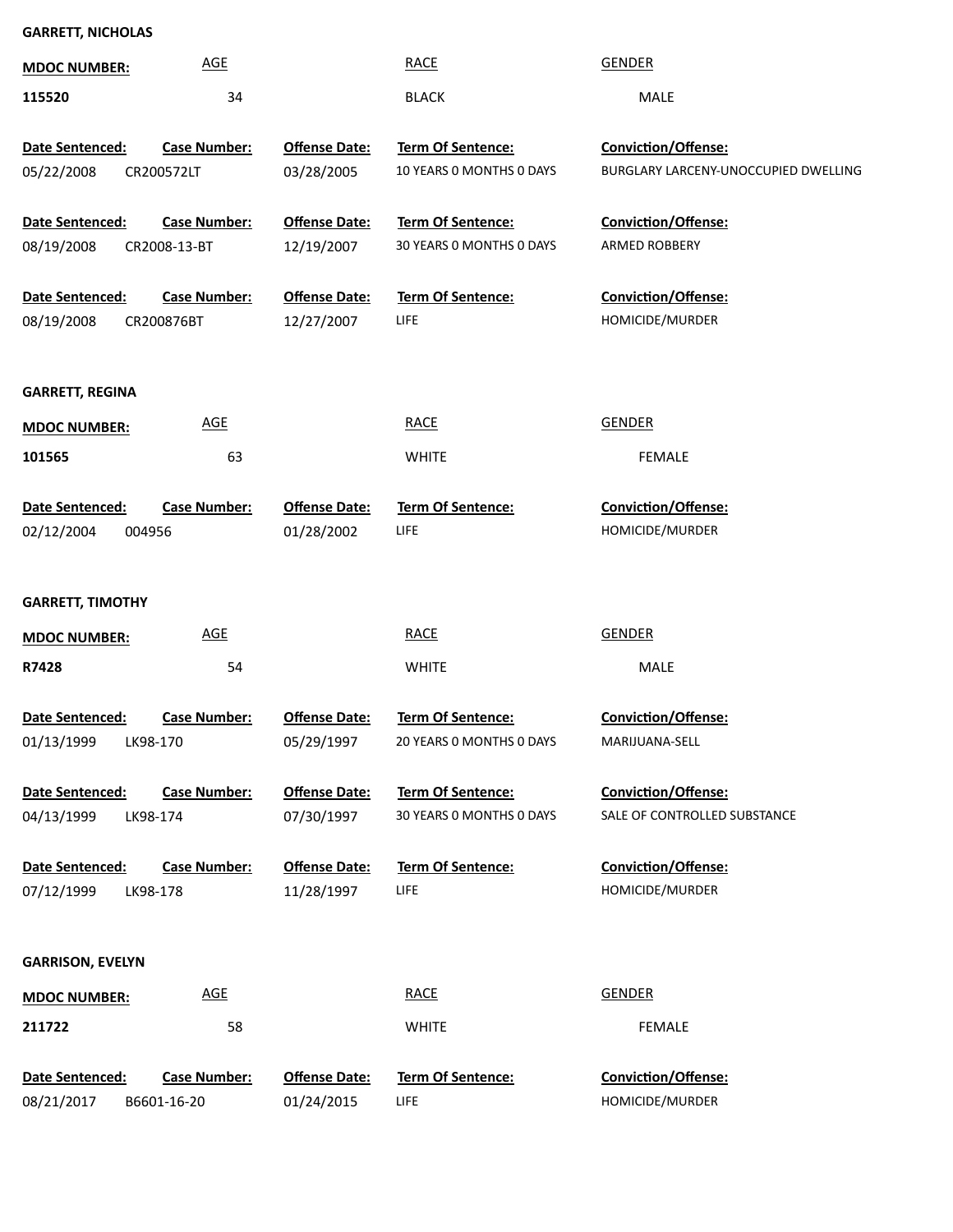| <b>GARRISON, RALPH</b>        |                     |                                    |                          |                                          |
|-------------------------------|---------------------|------------------------------------|--------------------------|------------------------------------------|
| <b>MDOC NUMBER:</b>           | <b>AGE</b>          |                                    | <b>RACE</b>              | <b>GENDER</b>                            |
| 30644                         | 66                  |                                    | <b>BLACK</b>             | MALE                                     |
| Date Sentenced:               | <b>Case Number:</b> | <b>Offense Date:</b>               | <b>Term Of Sentence:</b> | <b>Conviction/Offense:</b>               |
| 09/15/2008                    | LK07400             | 04/06/2005                         | LIFE                     | SEXUAL BATTERY                           |
|                               |                     |                                    |                          |                                          |
| Date Sentenced:               | <b>Case Number:</b> | <b>Offense Date:</b>               | <b>Term Of Sentence:</b> | Conviction/Offense:                      |
| 09/15/2008                    | LK07400             | 04/06/2005                         | LIFE                     | UNLAWFUL TOUCHING/CHILD                  |
|                               |                     |                                    |                          |                                          |
|                               |                     |                                    |                          |                                          |
| <b>GARY, LAQUNN</b>           | <b>AGE</b>          |                                    | <b>RACE</b>              | <b>GENDER</b>                            |
| <b>MDOC NUMBER:</b>           |                     |                                    |                          |                                          |
| 190969                        | 27                  |                                    | <b>BLACK</b>             | MALE                                     |
| <b>Date Sentenced:</b>        | <b>Case Number:</b> | <b>Offense Date:</b>               | <b>Term Of Sentence:</b> | <b>Conviction/Offense:</b>               |
| 05/22/2014                    | 12-0-169-00 JAW     | 02/11/2012                         | LIFE                     | <b>CAPITAL MURDER</b>                    |
|                               |                     |                                    |                          |                                          |
| Date Sentenced:               | <b>Case Number:</b> | <b>Offense Date:</b>               | <b>Term Of Sentence:</b> | Conviction/Offense:                      |
| 05/05/2017                    | 17-5-032-01 WAG     | 03/31/2017                         | 1 YEARS O MONTHS O DAYS  | POSS CONTRABAND IN PRISON                |
|                               |                     |                                    |                          |                                          |
| <b>GASTON, AUSTRAVIOUS</b>    |                     |                                    |                          |                                          |
|                               |                     |                                    |                          | <b>GENDER</b>                            |
| <b>MDOC NUMBER:</b>           | <b>AGE</b>          |                                    | <b>RACE</b>              |                                          |
| R9820                         | 39                  |                                    | <b>BLACK</b>             | MALE                                     |
| Date Sentenced:               | <b>Case Number:</b> | Offense Date:                      | Term Of Sentence:        | Conviction/Offense:                      |
| 02/16/2018                    | 2015-0126CR1        | 02/11/2015                         | 10 YEARS O MONTHS O DAYS | POSSESSION OF FIREARM BY CONVICTED FELON |
|                               |                     |                                    |                          |                                          |
| Date Sentenced:               | <b>Case Number:</b> | <b>Offense Date:</b>               | Term Of Sentence:        | <b>Conviction/Offense:</b>               |
| 02/16/2018                    | 2015-0126CR1        | 02/11/2015                         | 30 YEARS 0 MONTHS 0 DAYS | KIDNAP-                                  |
|                               |                     |                                    |                          |                                          |
| Date Sentenced:               | <b>Case Number:</b> | <b>Offense Date:</b>               | Term Of Sentence:        | <b>Conviction/Offense:</b>               |
| 02/16/2018                    | 2015-0126CR1        | 02/11/2015                         | 30 YEARS 0 MONTHS 0 DAYS | SEXUAL BATTERY                           |
|                               | <b>Case Number:</b> |                                    | Term Of Sentence:        | <b>Conviction/Offense:</b>               |
| Date Sentenced:<br>02/16/2018 | 2015-0126CR1        | <b>Offense Date:</b><br>02/11/2015 | 5 YEARS 0 MONTHS 0 DAYS  | <b>GRAND LARCENY</b>                     |
|                               |                     |                                    |                          |                                          |
| Date Sentenced:               | <b>Case Number:</b> | <b>Offense Date:</b>               | Term Of Sentence:        | <b>Conviction/Offense:</b>               |
| 02/16/2018                    | 2015-0126CR1        | 02/11/2015                         | LIFE                     | ARMED ROBBERY                            |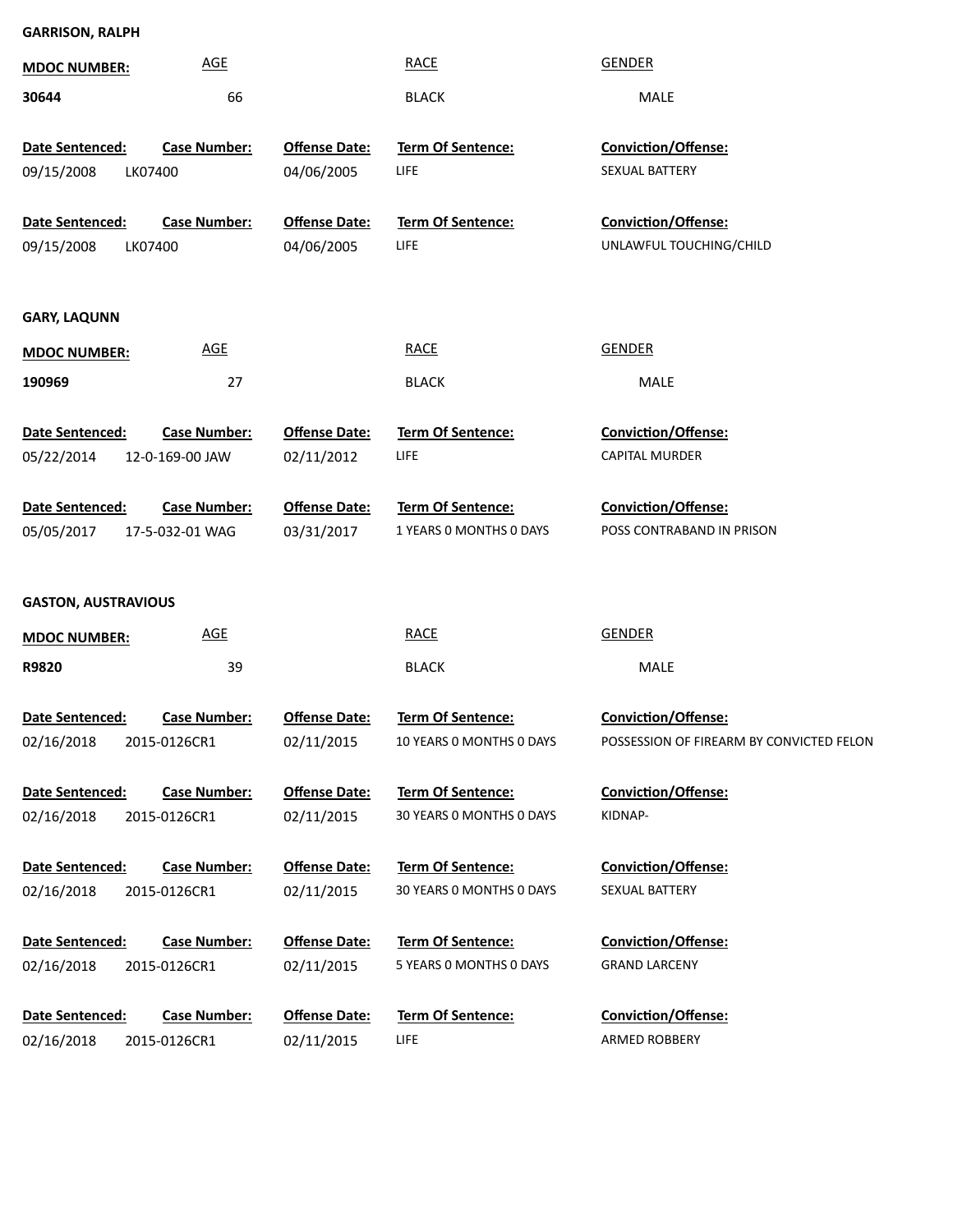| <b>GATES, LEONTA</b>   |                            |                      |                          |                            |
|------------------------|----------------------------|----------------------|--------------------------|----------------------------|
| <b>MDOC NUMBER:</b>    | <b>AGE</b>                 |                      | <b>RACE</b>              | <b>GENDER</b>              |
| 165107                 | 28                         |                      | <b>BLACK</b>             | MALE                       |
| Date Sentenced:        | <b>Case Number:</b>        | <b>Offense Date:</b> | Term Of Sentence:        | Conviction/Offense:        |
| 05/04/2018<br>CR16-524 |                            | 05/13/2016           | LIFE                     | CAPITAL MURDER             |
| Date Sentenced:        | <b>Case Number:</b>        | <b>Offense Date:</b> | Term Of Sentence:        | Conviction/Offense:        |
| 05/04/2018<br>CR16-580 |                            | 05/15/2016           | 40 YEARS O MONTHS O DAYS | <b>ARMED ROBBERY</b>       |
|                        |                            |                      |                          |                            |
| <b>GAVIN, RICKY</b>    |                            |                      |                          |                            |
| <b>MDOC NUMBER:</b>    | <b>AGE</b>                 |                      | <b>RACE</b>              | <b>GENDER</b>              |
| 153557                 | 35                         |                      | <b>BLACK</b>             | <b>MALE</b>                |
| Date Sentenced:        | <b>Case Number:</b>        | <b>Offense Date:</b> | Term Of Sentence:        | Conviction/Offense:        |
| 11/04/2009             | 2009-8-KR2A                | 11/23/2008           | LIFE                     | CAPITAL MURDER             |
|                        |                            |                      |                          |                            |
| GAY, JEFFERY           |                            |                      |                          |                            |
| <b>MDOC NUMBER:</b>    | <b>AGE</b>                 |                      | <b>RACE</b>              | <b>GENDER</b>              |
| R8618                  | 57                         |                      | <b>WHITE</b>             | <b>MALE</b>                |
| Date Sentenced:        | <b>Case Number:</b>        | <b>Offense Date:</b> | <b>Term Of Sentence:</b> | <b>Conviction/Offense:</b> |
| 04/15/1999             | DATACONV-1                 | 12/20/1998           | 20 YEARS 0 MONTHS 0 DAYS | MANSLAUGHTER               |
| Date Sentenced:        | <b>Case Number:</b>        | Offense Date:        | <b>Term Of Sentence:</b> | Conviction/Offense:        |
| 04/15/1999             | DATACONV-2                 | 12/20/1998           | <b>LIFE</b>              | HOMICIDE/MURDER            |
|                        |                            |                      |                          |                            |
| <b>GEORGE, DAVID</b>   |                            |                      |                          |                            |
| <b>MDOC NUMBER:</b>    | $\underline{\mathsf{AGE}}$ |                      | <b>RACE</b>              | <b>GENDER</b>              |
| R4987                  | 51                         |                      | <b>BLACK</b>             | MALE                       |
| Date Sentenced:        | <b>Case Number:</b>        | <b>Offense Date:</b> | Term Of Sentence:        | Conviction/Offense:        |
| 05/26/1998             | DATACONV-2                 |                      | 25 YEARS 0 MONTHS 0 DAYS | ARMED ROBBERY              |
| Date Sentenced:        | <b>Case Number:</b>        | <b>Offense Date:</b> | Term Of Sentence:        | Conviction/Offense:        |
| 05/26/1998             | DATACONV-1                 |                      | LIFE                     | HOMICIDE/MURDER            |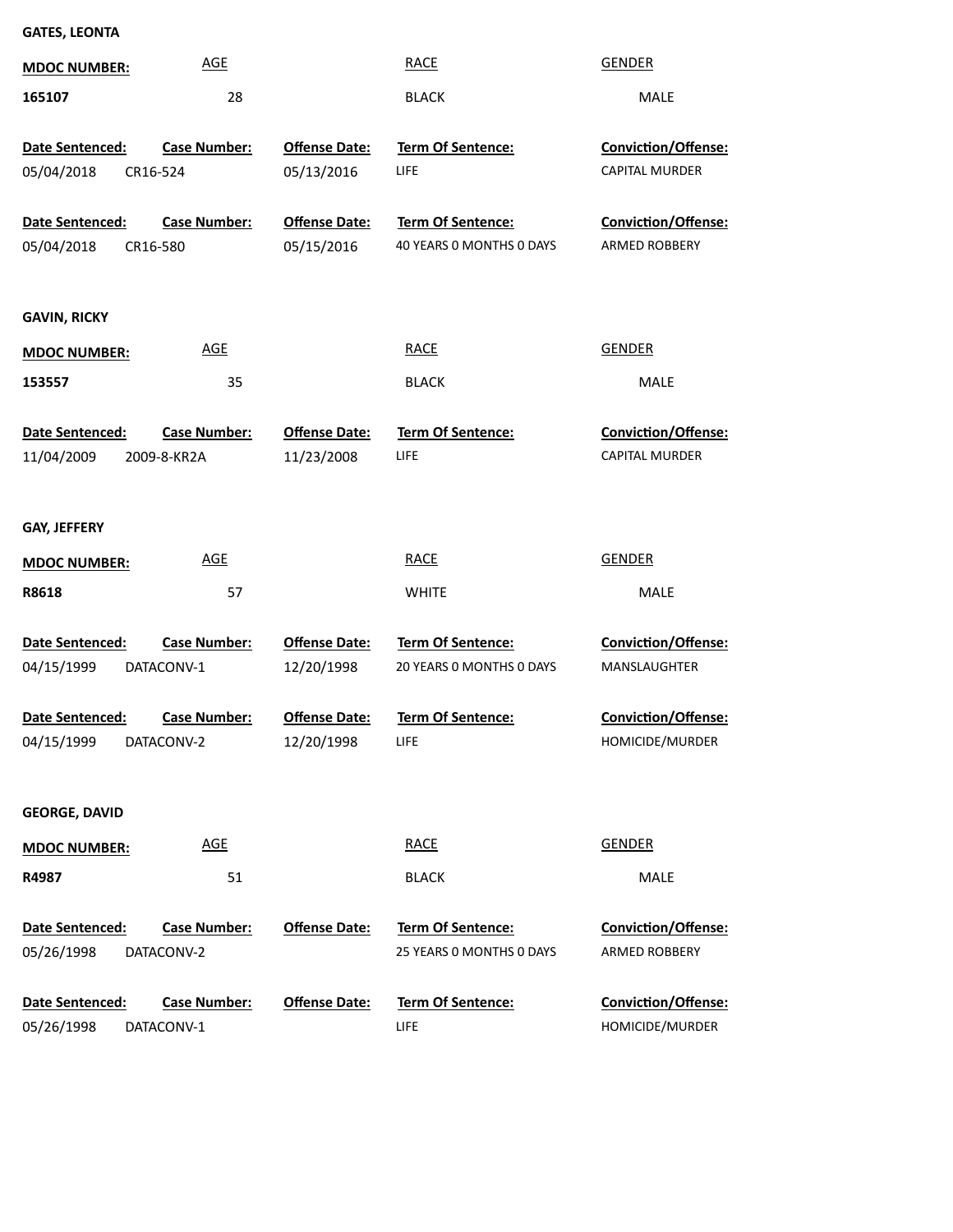| <b>MDOC NUMBER:</b>           | <b>AGE</b>                           |                                    | <b>RACE</b>                                   | <b>GENDER</b>                                 |  |
|-------------------------------|--------------------------------------|------------------------------------|-----------------------------------------------|-----------------------------------------------|--|
| 58492                         | 51                                   |                                    | <b>BLACK</b>                                  | MALE                                          |  |
| Date Sentenced:<br>05/26/1998 | <b>Case Number:</b><br>DATACONV-2    | <b>Offense Date:</b>               | Term Of Sentence:<br>25 YEARS 0 MONTHS 0 DAYS | Conviction/Offense:<br>ARMED ROBBERY          |  |
| Date Sentenced:<br>05/26/1998 | <b>Case Number:</b><br>DATACONV-1    | <b>Offense Date:</b>               | Term Of Sentence:<br>LIFE                     | Conviction/Offense:<br>HOMICIDE/MURDER        |  |
| <b>GERMAN, THOMAS</b>         |                                      |                                    |                                               |                                               |  |
| <b>MDOC NUMBER:</b>           | <b>AGE</b>                           |                                    | <b>RACE</b>                                   | <b>GENDER</b>                                 |  |
| 127404                        | 37                                   |                                    | <b>BLACK</b>                                  | MALE                                          |  |
| Date Sentenced:<br>02/23/2007 | <b>Case Number:</b><br>20060065      | <b>Offense Date:</b><br>08/11/2006 | <b>Term Of Sentence:</b><br>LIFE              | <b>Conviction/Offense:</b><br>HOMICIDE/MURDER |  |
| <b>GILBERT, JOHN</b>          |                                      |                                    |                                               |                                               |  |
| <b>MDOC NUMBER:</b>           | <b>AGE</b>                           |                                    | <b>RACE</b>                                   | <b>GENDER</b>                                 |  |
| W1078                         | 57                                   |                                    | <b>BLACK</b>                                  | MALE                                          |  |
| Date Sentenced:<br>09/17/2009 | <b>Case Number:</b><br>20090011      | <b>Offense Date:</b><br>12/18/2008 | Term Of Sentence:<br>LIFE                     | Conviction/Offense:<br>AGGRAVATED ASSAULT     |  |
| GILBERT, WILLIE               |                                      |                                    |                                               |                                               |  |
| <b>MDOC NUMBER:</b>           | <b>AGE</b>                           |                                    | <b>RACE</b>                                   | <b>GENDER</b>                                 |  |
| 89272                         | 55                                   |                                    | <b>BLACK</b>                                  | MALE                                          |  |
| Date Sentenced:<br>08/19/2004 | <b>Case Number:</b><br>CR04-193(PF)L | <b>Offense Date:</b><br>07/18/2003 | <b>Term Of Sentence:</b><br>LIFE              | <b>Conviction/Offense:</b><br>HOMICIDE/MURDER |  |
| <b>GILES, ANTHONY</b>         |                                      |                                    |                                               |                                               |  |
| <b>MDOC NUMBER:</b>           | <b>AGE</b>                           |                                    | <b>RACE</b>                                   | <b>GENDER</b>                                 |  |
| 221091                        | 32                                   |                                    | <b>BLACK</b>                                  | MALE                                          |  |
| Date Sentenced:<br>01/31/2019 | <b>Case Number:</b><br>2016-0033     | <b>Offense Date:</b><br>04/02/2015 | Term Of Sentence:<br>LIFE                     | Conviction/Offense:<br>HOMICIDE/MURDER        |  |

**GEORGE, DWAYNE**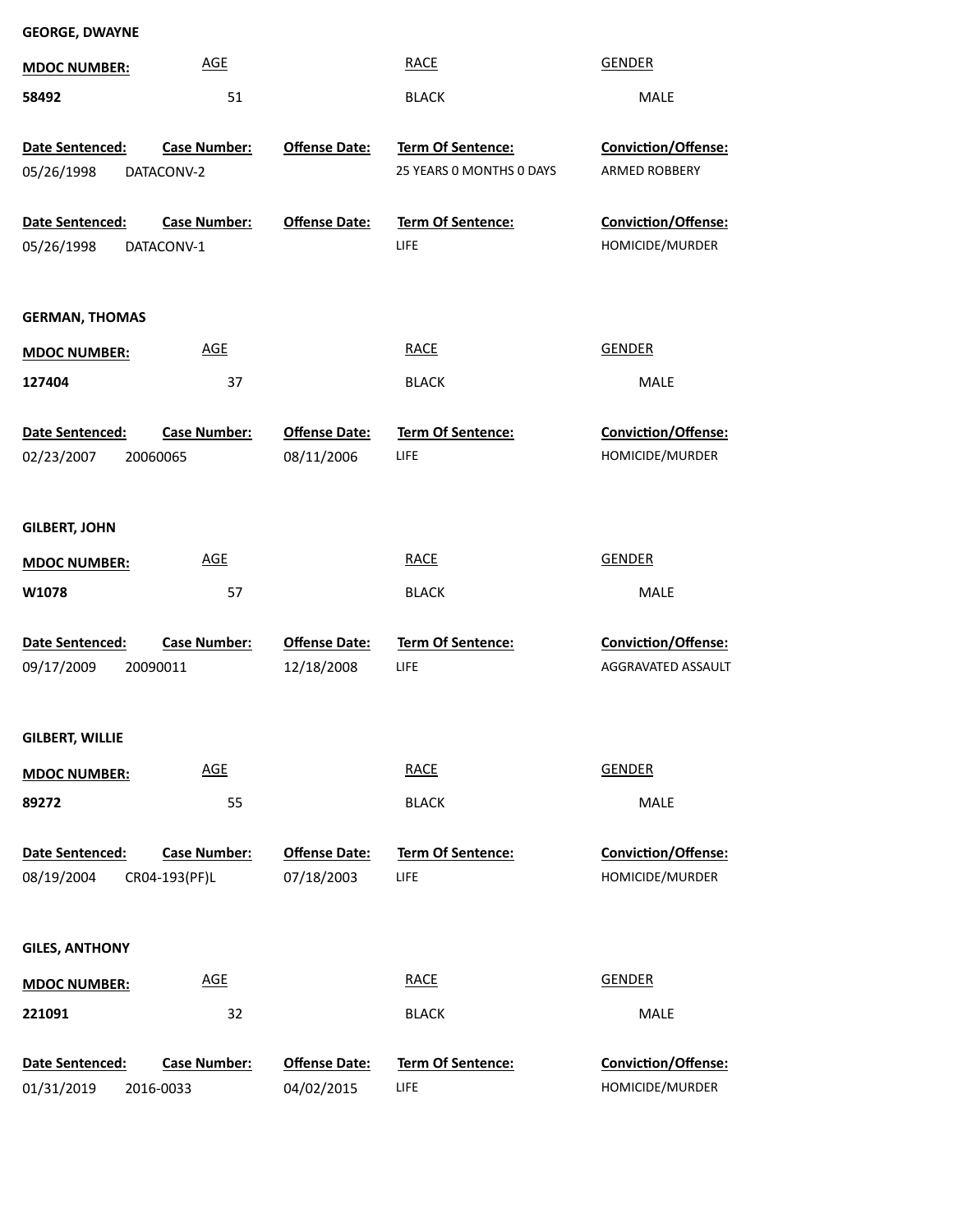| <b>GILLETT, ROGER</b>   |                     |                      |                          |                                    |
|-------------------------|---------------------|----------------------|--------------------------|------------------------------------|
| <b>MDOC NUMBER:</b>     | <b>AGE</b>          |                      | <b>RACE</b>              | <b>GENDER</b>                      |
| 133700                  | 47                  |                      | <b>WHITE</b>             | MALE                               |
| Date Sentenced:         | <b>Case Number:</b> | <b>Offense Date:</b> | Term Of Sentence:        | Conviction/Offense:                |
| 07/25/2018              | 04-715 CR           | 03/20/2004           | <b>LIFE</b>              | <b>CAPITAL MURDER</b>              |
|                         |                     |                      |                          |                                    |
| GILLUM, WILLIAM         |                     |                      |                          |                                    |
| <b>MDOC NUMBER:</b>     | <u>AGE</u>          |                      | <b>RACE</b>              | <b>GENDER</b>                      |
| 36593                   | 56                  |                      | <b>WHITE</b>             | MALE                               |
| Date Sentenced:         | <b>Case Number:</b> | <b>Offense Date:</b> | Term Of Sentence:        | <b>Conviction/Offense:</b>         |
| 12/12/2018              | 17-640 W            | 07/14/2016           | 30 YEARS O MONTHS O DAYS | <b>FORCIBLE SEXUAL INTERCOURSE</b> |
| Date Sentenced:         | <b>Case Number:</b> | <b>Offense Date:</b> | Term Of Sentence:        | <b>Conviction/Offense:</b>         |
| 12/12/2018              | 17-640 W            | 07/14/2016           | <b>LIFE</b>              | <b>CAPITAL MURDER</b>              |
|                         |                     |                      |                          |                                    |
| <b>GILMORE, MICHAEL</b> |                     |                      |                          |                                    |
| <b>MDOC NUMBER:</b>     | <u>AGE</u>          |                      | <b>RACE</b>              | <b>GENDER</b>                      |
| L3305                   | 42                  |                      | <b>BLACK</b>             | <b>MALE</b>                        |
| Date Sentenced:         | <b>Case Number:</b> | <b>Offense Date:</b> | Term Of Sentence:        | Conviction/Offense:                |
| 10/17/2002              | DATACONV-1          | 11/01/1999           | LIFE                     | <b>CAPITAL MURDER</b>              |
| Date Sentenced:         | <b>Case Number:</b> | <b>Offense Date:</b> | Term Of Sentence:        | Conviction/Offense:                |
| 10/17/2002              | DATACONV-2          | 11/01/1999           | LIFE                     | SEXUAL BATTERY                     |
|                         |                     |                      |                          |                                    |
| <b>GIVENS, BILLY</b>    |                     |                      |                          |                                    |
| <b>MDOC NUMBER:</b>     | <b>AGE</b>          |                      | <b>RACE</b>              | <b>GENDER</b>                      |
| 66592                   | 43                  |                      | <b>BLACK</b>             | MALE                               |
| Date Sentenced:         | <b>Case Number:</b> | <b>Offense Date:</b> | <b>Term Of Sentence:</b> | Conviction/Offense:                |
| 11/04/2004<br>5769      |                     | 03/09/2003           | 3 YEARS 0 MONTHS 0 DAYS  | GRATIFICATION/LUST                 |
| Date Sentenced:         | <b>Case Number:</b> | <b>Offense Date:</b> | <b>Term Of Sentence:</b> | Conviction/Offense:                |

5909 11/02/2005

LIFE 10/10/2004

HOMICIDE/MURDER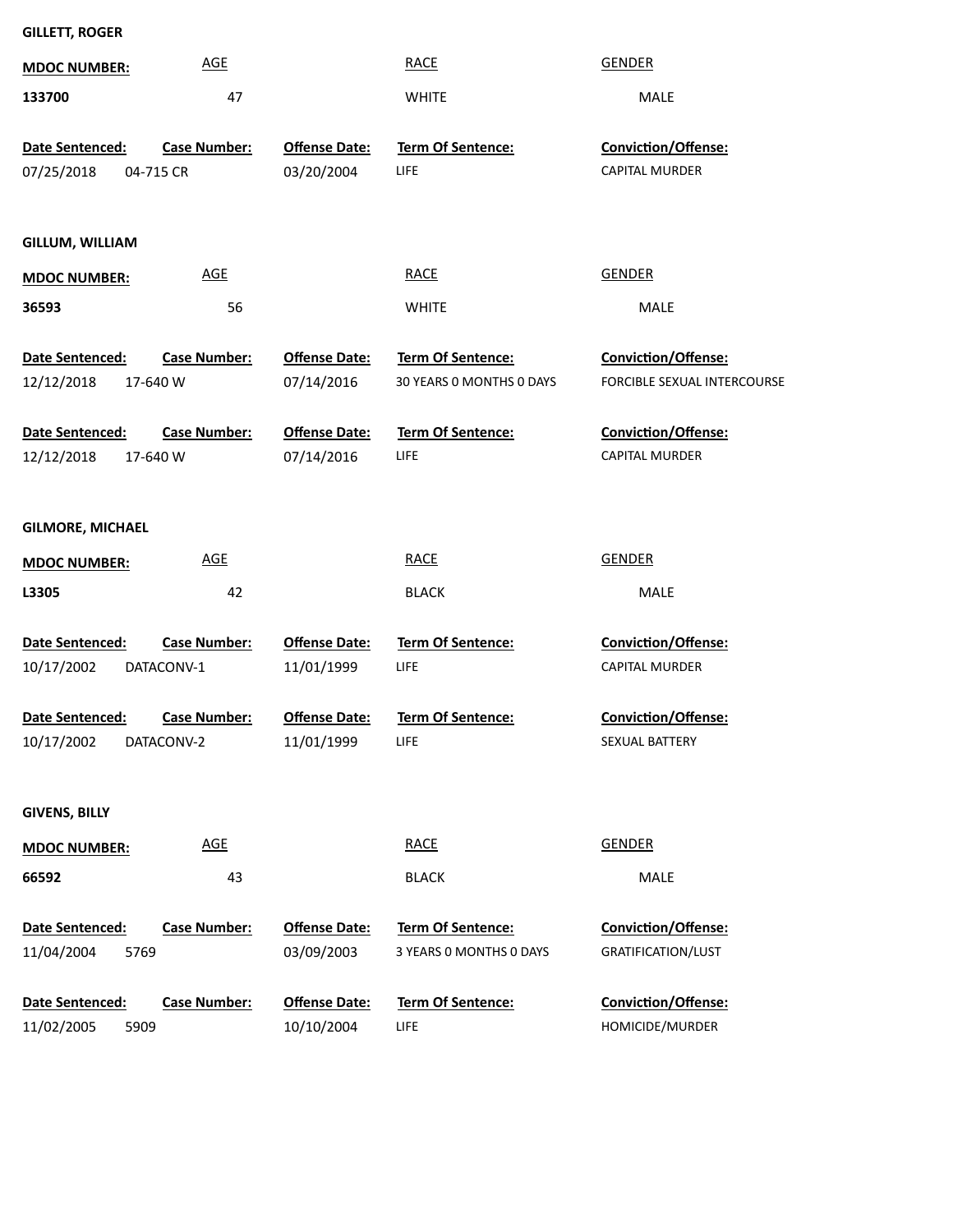| <b>GLADNEY, ANTONIO</b>       |                                  |                                    |                           |                                        |
|-------------------------------|----------------------------------|------------------------------------|---------------------------|----------------------------------------|
| <b>MDOC NUMBER:</b>           | <b>AGE</b>                       |                                    | <b>RACE</b>               | <b>GENDER</b>                          |
| K1452                         | 39                               |                                    | <b>BLACK</b>              | MALE                                   |
| Date Sentenced:               | <b>Case Number:</b>              | <b>Offense Date:</b>               | Term Of Sentence:         | Conviction/Offense:                    |
| 11/18/2019                    | CR17-570(PF)L                    | 05/14/2017                         | LIFE                      | HOMICIDE/MURDER                        |
| Date Sentenced:               | <b>Case Number:</b>              | <b>Offense Date:</b>               | Term Of Sentence:         | Conviction/Offense:                    |
| 11/18/2019                    | CR19-811(PF)L                    | 06/29/2019                         | 25 YEARS 0 MONTHS 0 DAYS  | AGGRAVATED ASSAULT                     |
| <b>GLASS, ROBERT</b>          |                                  |                                    |                           |                                        |
| <b>MDOC NUMBER:</b>           | <b>AGE</b>                       |                                    | <b>RACE</b>               | <b>GENDER</b>                          |
| K5933                         | 54                               |                                    | <b>BLACK</b>              | MALE                                   |
| Date Sentenced:               | <b>Case Number:</b>              | <b>Offense Date:</b>               | Term Of Sentence:         | Conviction/Offense:                    |
| 03/01/2001                    | DATACONV-1                       | 12/17/1998                         | LIFE                      | HOMICIDE/MURDER                        |
| <b>GLEETON, CLAUDE</b>        |                                  |                                    |                           |                                        |
| <b>MDOC NUMBER:</b>           | <b>AGE</b>                       |                                    | <b>RACE</b>               | <b>GENDER</b>                          |
| 66276                         | 45                               |                                    | <b>BLACK</b>              | MALE                                   |
| Date Sentenced:               | <b>Case Number:</b>              | <b>Offense Date:</b>               | Term Of Sentence:         | Conviction/Offense:                    |
| 11/29/1996                    | DATACONV-2                       | 12/08/1995                         | 20 YEARS 0 MONTHS 0 DAYS  | CONSPIRACY TO COMMIT A CRIME           |
| <b>Date Sentenced:</b>        | <b>Case Number:</b>              | <b>Offense Date:</b>               | <b>Term Of Sentence:</b>  | <b>Conviction/Offense:</b>             |
| 10/01/1996                    | DATACONV-1                       | 12/08/1995                         | LIFE                      | HOMICIDE/MURDER                        |
| <b>GLENN, KARRIE</b>          |                                  |                                    |                           |                                        |
| <b>MDOC NUMBER:</b>           | <b>AGE</b>                       |                                    | <b>RACE</b>               | <b>GENDER</b>                          |
| 142682                        | 48                               |                                    | <b>WHITE</b>              | <b>FEMALE</b>                          |
| Date Sentenced:<br>08/14/2008 | <b>Case Number:</b><br>200710757 | <b>Offense Date:</b><br>07/27/1998 | Term Of Sentence:<br>LIFE | Conviction/Offense:<br>HOMICIDE/MURDER |
| <b>GODBOLT, RICKY</b>         |                                  |                                    |                           |                                        |
| <b>MDOC NUMBER:</b>           | AGE                              |                                    | <b>RACE</b>               | <b>GENDER</b>                          |
| 83129                         | 48                               |                                    | <b>BLACK</b>              | MALE                                   |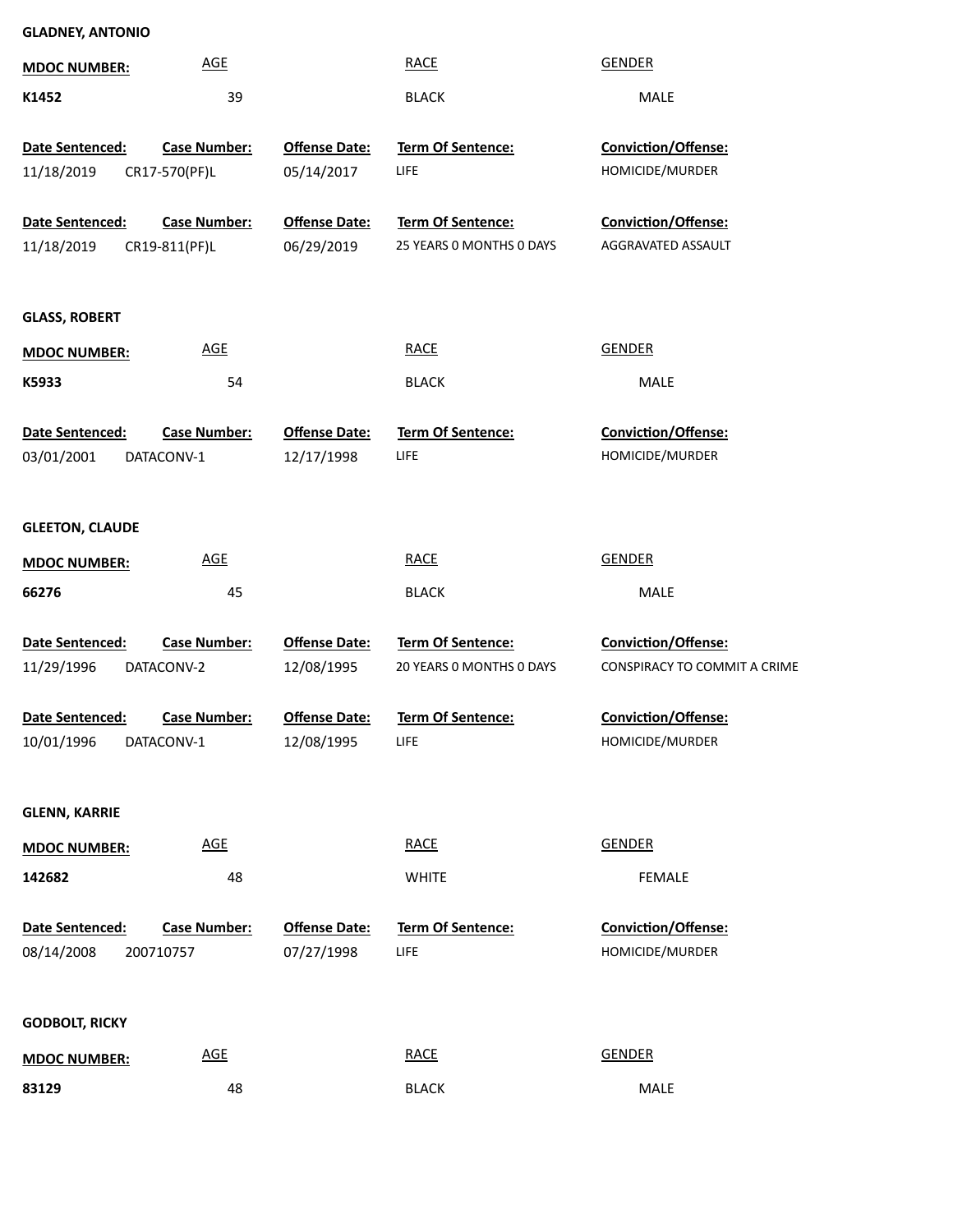| Date Sentenced:                       | <b>Case Number:</b> | <b>Offense Date:</b>               | Term Of Sentence:                            | Conviction/Offense:                         |
|---------------------------------------|---------------------|------------------------------------|----------------------------------------------|---------------------------------------------|
| 03/31/2010                            | 09-0-033-00         | 12/12/2008                         | LIFE                                         | HOMICIDE/MURDER                             |
|                                       |                     |                                    |                                              |                                             |
| <b>GOFF, BARRON</b>                   |                     |                                    |                                              |                                             |
| <b>MDOC NUMBER:</b>                   | <b>AGE</b>          |                                    | <b>RACE</b>                                  | <b>GENDER</b>                               |
| 53271                                 | 53                  |                                    | <b>WHITE</b>                                 | <b>MALE</b>                                 |
|                                       |                     |                                    |                                              |                                             |
| Date Sentenced:                       | <b>Case Number:</b> | <b>Offense Date:</b>               | Term Of Sentence:                            | Conviction/Offense:                         |
| 02/13/1998<br>3084                    |                     | 01/01/1997                         | LIFE                                         | HOMICIDE/MURDER                             |
| Date Sentenced:                       | <b>Case Number:</b> | <b>Offense Date:</b>               | Term Of Sentence:                            | Conviction/Offense:                         |
| 06/04/2014<br>61613                   |                     | 06/09/2013                         | 0 YEARS 0 MONTHS 1 DAYS                      | CONSPIRACY TO COMMIT A CRIME                |
|                                       |                     |                                    |                                              |                                             |
| <b>GOFF, DONALD</b>                   |                     |                                    |                                              |                                             |
| <b>MDOC NUMBER:</b>                   | <b>AGE</b>          |                                    | <b>RACE</b>                                  | <b>GENDER</b>                               |
| 56455                                 | 47                  |                                    | <b>WHITE</b>                                 | <b>MALE</b>                                 |
|                                       |                     |                                    |                                              |                                             |
| Date Sentenced:                       | <b>Case Number:</b> | <b>Offense Date:</b>               | Term Of Sentence:                            | Conviction/Offense:                         |
| 07/02/2018                            | 17-264 W            | 10/19/2016                         | LIFE                                         | AGGRAVATED ASSLT-DOMESTIC INVOLVEMENT       |
| Date Sentenced:                       | <b>Case Number:</b> | <b>Offense Date:</b>               | Term Of Sentence:                            | Conviction/Offense:                         |
| 07/02/2018                            | 17-264 W            | 10/19/2016                         | LIFE                                         | TAMPERING WITH EVIDENCE                     |
|                                       |                     |                                    |                                              |                                             |
| <b>GOLDSMITH, KENNETH</b>             |                     |                                    |                                              |                                             |
| <b>MDOC NUMBER:</b>                   | <b>AGE</b>          |                                    | <b>RACE</b>                                  | <b>GENDER</b>                               |
| 129296                                | 54                  |                                    | <b>BLACK</b>                                 | MALE                                        |
|                                       |                     |                                    |                                              |                                             |
| Date Sentenced:                       | <b>Case Number:</b> | <b>Offense Date:</b>               | Term Of Sentence:                            | Conviction/Offense:                         |
| 02/26/2014<br>25258                   |                     | 10/19/2012                         | <b>LIFE</b>                                  | <b>GRAND LARCENY</b>                        |
|                                       |                     |                                    |                                              |                                             |
| <b>GOODE, CHARLES</b>                 |                     |                                    |                                              |                                             |
| <b>MDOC NUMBER:</b>                   | <b>AGE</b>          |                                    | <b>RACE</b>                                  | <b>GENDER</b>                               |
| 26162                                 | 54                  |                                    | <b>WHITE</b>                                 | MALE                                        |
|                                       |                     |                                    |                                              |                                             |
| Date Sentenced:                       | <b>Case Number:</b> | <b>Offense Date:</b>               | Term Of Sentence:                            | Conviction/Offense:                         |
| 06/17/1988<br>1824                    |                     | 06/20/1985                         | 5 YEARS 0 MONTHS 0 DAYS                      | BURGLARY-RESIDENTIAL                        |
|                                       |                     |                                    |                                              |                                             |
| Date Sentenced:<br>06/17/1988<br>2118 | <b>Case Number:</b> | <b>Offense Date:</b><br>03/24/1988 | Term Of Sentence:<br>3 YEARS 0 MONTHS 0 DAYS | Conviction/Offense:<br><b>GRAND LARCENY</b> |
|                                       |                     |                                    |                                              |                                             |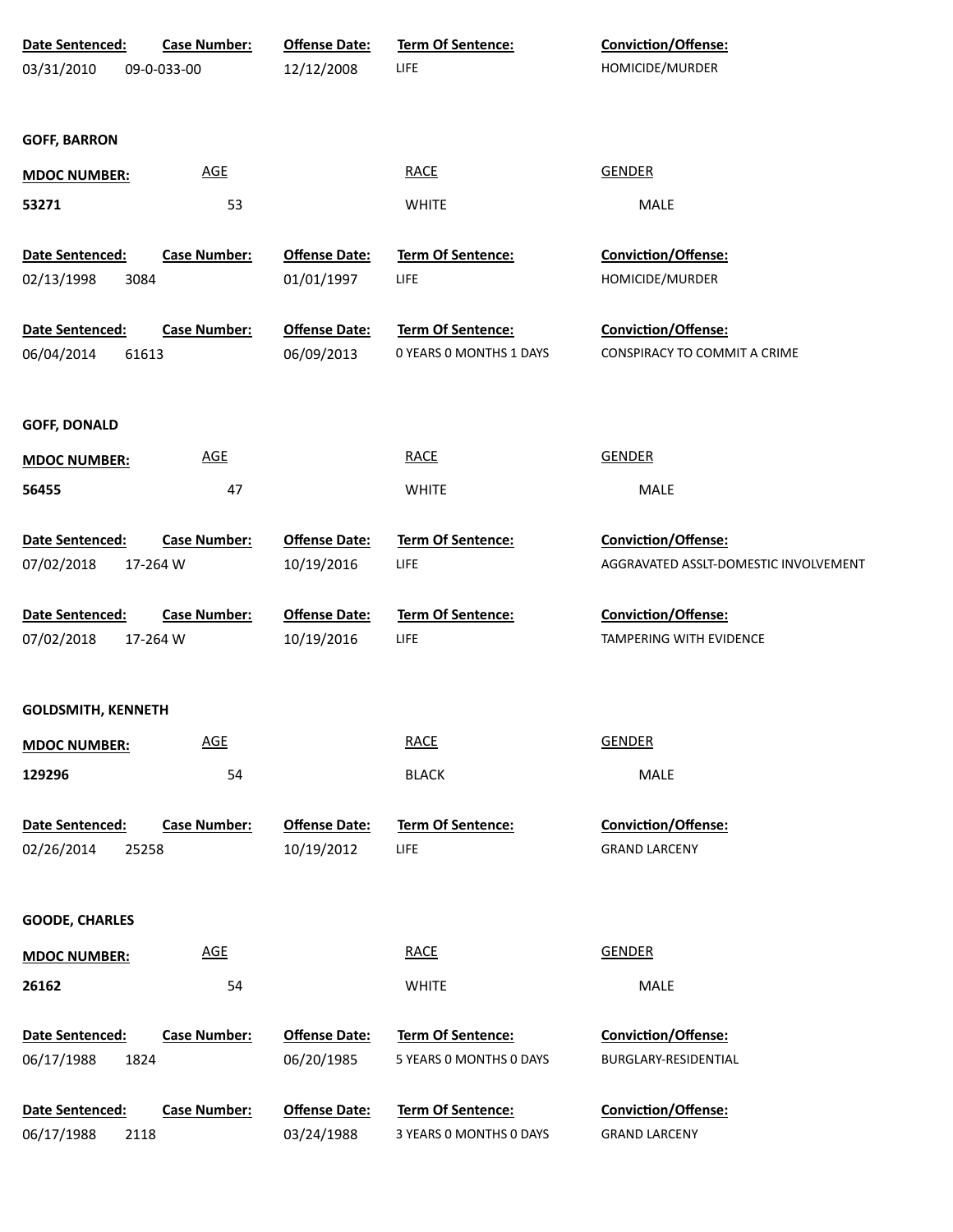| Date Sentenced:         | <b>Case Number:</b> | <b>Offense Date:</b> | Term Of Sentence:        | Conviction/Offense:        |
|-------------------------|---------------------|----------------------|--------------------------|----------------------------|
| 03/20/1992<br>4288      |                     | 02/20/1991           | 3 YEARS 0 MONTHS 0 DAYS  | ARSON-                     |
| Date Sentenced:         | <b>Case Number:</b> | <b>Offense Date:</b> | Term Of Sentence:        | <b>Conviction/Offense:</b> |
| 03/20/1992<br>4288      |                     | 02/20/1991           | 30 YEARS 0 MONTHS 0 DAYS | KIDNAP-                    |
| Date Sentenced:         | <b>Case Number:</b> | <b>Offense Date:</b> | <b>Term Of Sentence:</b> | Conviction/Offense:        |
| 01/22/1992<br>4288      |                     | 02/20/1991           | LIFE                     | <b>CAPITAL MURDER</b>      |
| <b>GOODE, DERRICK</b>   |                     |                      |                          |                            |
| <b>MDOC NUMBER:</b>     | <b>AGE</b>          |                      | <b>RACE</b>              | <b>GENDER</b>              |
| 183170                  | 50                  |                      | <b>BLACK</b>             | MALE                       |
| Date Sentenced:         | <b>Case Number:</b> | <b>Offense Date:</b> | <b>Term Of Sentence:</b> | <b>Conviction/Offense:</b> |
| 04/10/2013              | 2008-002-CR1        | 03/08/2007           | LIFE                     | HOMICIDE/MURDER            |
| <b>GOODIN, JAMES</b>    |                     |                      |                          |                            |
| <b>MDOC NUMBER:</b>     | <b>AGE</b>          |                      | <b>RACE</b>              | <b>GENDER</b>              |
| 117776                  | 63                  |                      | <b>WHITE</b>             | MALE                       |
| Date Sentenced:         | <b>Case Number:</b> | <b>Offense Date:</b> | Term Of Sentence:        | Conviction/Offense:        |
| 02/09/2006              | CR04-396GL          | 06/01/2002           | 0 YEARS 0 MONTHS 0 DAYS  | SEXUAL BATTERY             |
| Date Sentenced:         | <b>Case Number:</b> | <b>Offense Date:</b> | <b>Term Of Sentence:</b> | Conviction/Offense:        |
| 02/09/2006              | CR04-396GL          | 06/01/2003           | LIFE                     | RAPE                       |
| <b>GORDON, JONATHAN</b> |                     |                      |                          |                            |
| <b>MDOC NUMBER:</b>     | <b>AGE</b>          |                      | <b>RACE</b>              | <b>GENDER</b>              |
| 103568                  | 38                  |                      | <b>WHITE</b>             | MALE                       |
| Date Sentenced:         | <b>Case Number:</b> | <b>Offense Date:</b> | <b>Term Of Sentence:</b> | <b>Conviction/Offense:</b> |
| 04/29/2004              | 2003-10,005         | 07/12/2002           | LIFE                     | HOMICIDE/MURDER            |
| <b>GORDON, KATRINA</b>  |                     |                      |                          |                            |
| <b>MDOC NUMBER:</b>     | <b>AGE</b>          |                      | <b>RACE</b>              | <b>GENDER</b>              |
| R5375                   | 42                  |                      | <b>BLACK</b>             | <b>FEMALE</b>              |
| Date Sentenced:         | <b>Case Number:</b> | <b>Offense Date:</b> | Term Of Sentence:        | Conviction/Offense:        |
| 06/16/1998<br>9365      |                     | 01/16/1998           | LIFE                     | HOMICIDE/MURDER            |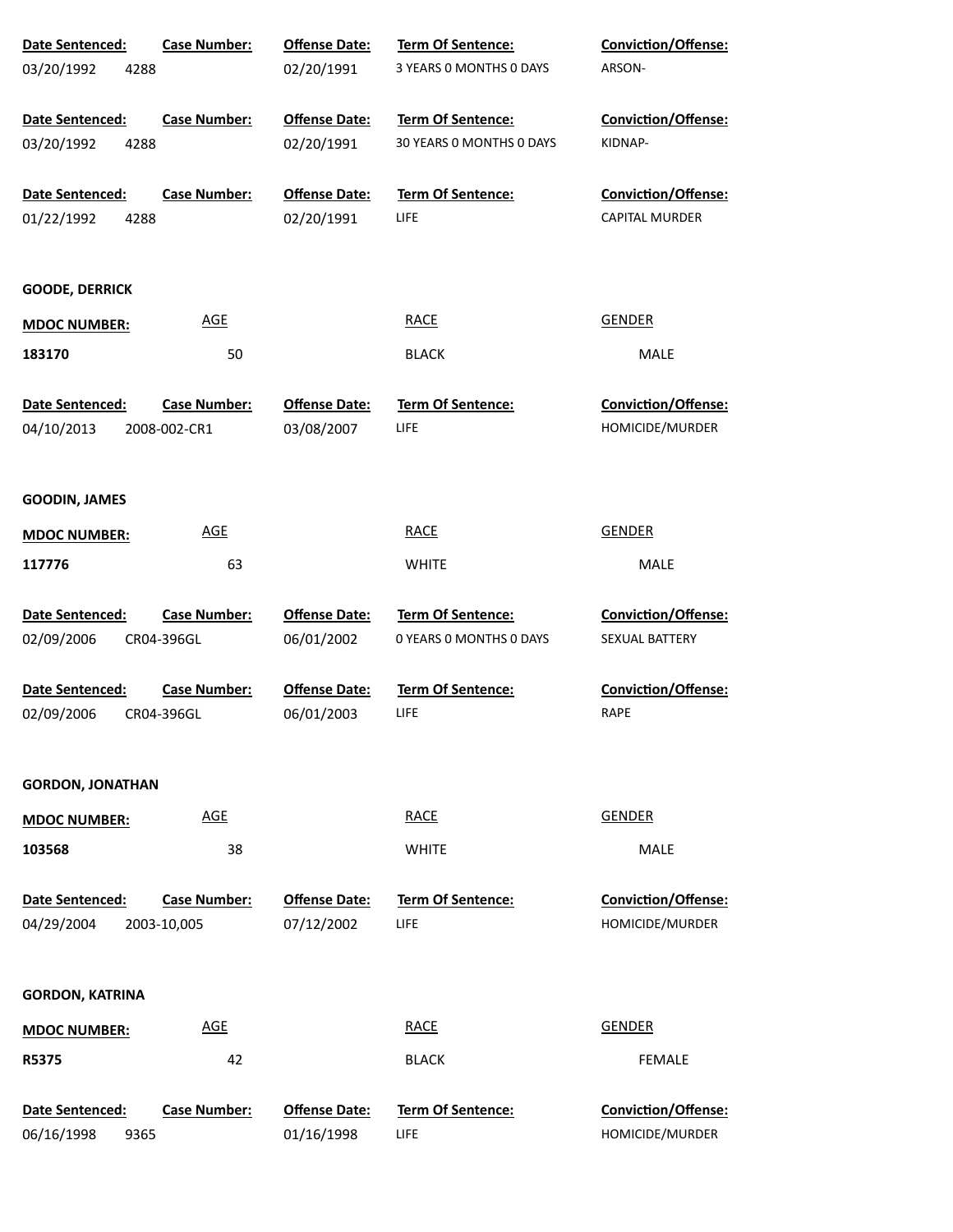| <b>GORDON, MICHAEL</b>                         |                     |                      |                            |                                          |
|------------------------------------------------|---------------------|----------------------|----------------------------|------------------------------------------|
| <b>MDOC NUMBER:</b>                            | <b>AGE</b>          |                      | <b>RACE</b>                | <b>GENDER</b>                            |
| 123966                                         | 58                  |                      | <b>WHITE</b>               | MALE                                     |
| Date Sentenced:                                | <b>Case Number:</b> | <b>Offense Date:</b> | Term Of Sentence:          | Conviction/Offense:                      |
|                                                |                     |                      |                            |                                          |
| 09/22/2006                                     | CR2005935CD         | 08/29/2005           | LIFE                       | <b>CAPITAL MURDER</b>                    |
|                                                |                     |                      |                            |                                          |
| <b>GRACE, CHRISTOPHER</b>                      |                     |                      |                            |                                          |
| <b>MDOC NUMBER:</b>                            | <b>AGE</b>          |                      | <b>RACE</b>                | <b>GENDER</b>                            |
| 136517                                         | 31                  |                      | <b>BLACK</b>               | MALE                                     |
|                                                |                     |                      |                            |                                          |
| Date Sentenced:                                | <b>Case Number:</b> | <b>Offense Date:</b> | Term Of Sentence:          | Conviction/Offense:                      |
| 10/18/2017                                     | 2016-CR-36          | 08/14/2015           | 5 YEARS 0 MONTHS 0 DAYS    | FLEEING LAW ENFORCEMENT OFFICER          |
| Date Sentenced:                                | <b>Case Number:</b> | <b>Offense Date:</b> | <b>Term Of Sentence:</b>   | Conviction/Offense:                      |
| 10/18/2017                                     | 2016-CR-36          | 08/14/2015           | LIFE                       | ARMED ROBBERY                            |
| <b>GRACE, LABRANDON</b><br><b>MDOC NUMBER:</b> | <b>AGE</b>          |                      | <b>RACE</b>                | <b>GENDER</b>                            |
| 120539                                         | 34                  |                      | <b>BLACK</b>               | <b>MALE</b>                              |
|                                                |                     |                      |                            |                                          |
| Date Sentenced:                                | <b>Case Number:</b> | <b>Offense Date:</b> | Term Of Sentence:          | Conviction/Offense:                      |
| 12/18/2017<br>509-12                           |                     | 05/17/2012           | 19 YEARS 0 MONTHS 364 DAYS | <b>COCAINE-POSSESS</b>                   |
| Date Sentenced:                                | <b>Case Number:</b> | <b>Offense Date:</b> | Term Of Sentence:          | Conviction/Offense:                      |
| 04/26/2018                                     | 2016-CR-36          | 08/14/2015           | 10 YEARS O MONTHS O DAYS   | POSSESSION OF FIREARM BY CONVICTED FELON |
|                                                |                     |                      |                            |                                          |
| Date Sentenced:                                | <b>Case Number:</b> | <b>Offense Date:</b> | <b>Term Of Sentence:</b>   | Conviction/Offense:                      |
| 04/26/2018                                     | 2016-CR-36          | 08/14/2015           | LIFE                       | ARMED ROBBERY                            |
|                                                |                     |                      |                            |                                          |
|                                                |                     |                      |                            |                                          |
| <b>GRAHAM, DENNIS</b>                          |                     |                      |                            |                                          |

| <b>IVIDUC NUIVIBER:</b> | <u> .</u>           |                      | $\cdots$                 | -------                    |
|-------------------------|---------------------|----------------------|--------------------------|----------------------------|
| L1949                   | 61                  |                      | <b>BLACK</b>             | MALE                       |
| <b>Date Sentenced:</b>  | <b>Case Number:</b> | <b>Offense Date:</b> | <b>Term Of Sentence:</b> | <b>Conviction/Offense:</b> |
| 07/01/2002              | DATACONV-2          | 04/15/2001           | 20 YEARS O MONTHS O DAYS | AGGRAVATED ASSAULT         |
| <b>Date Sentenced:</b>  | Case Number:        | <b>Offense Date:</b> | <b>Term Of Sentence:</b> | <b>Conviction/Offense:</b> |
| 07/01/2002              | DATACONV-1          | 04/15/2001           | LIFE                     | <b>ARMED ROBBERY</b>       |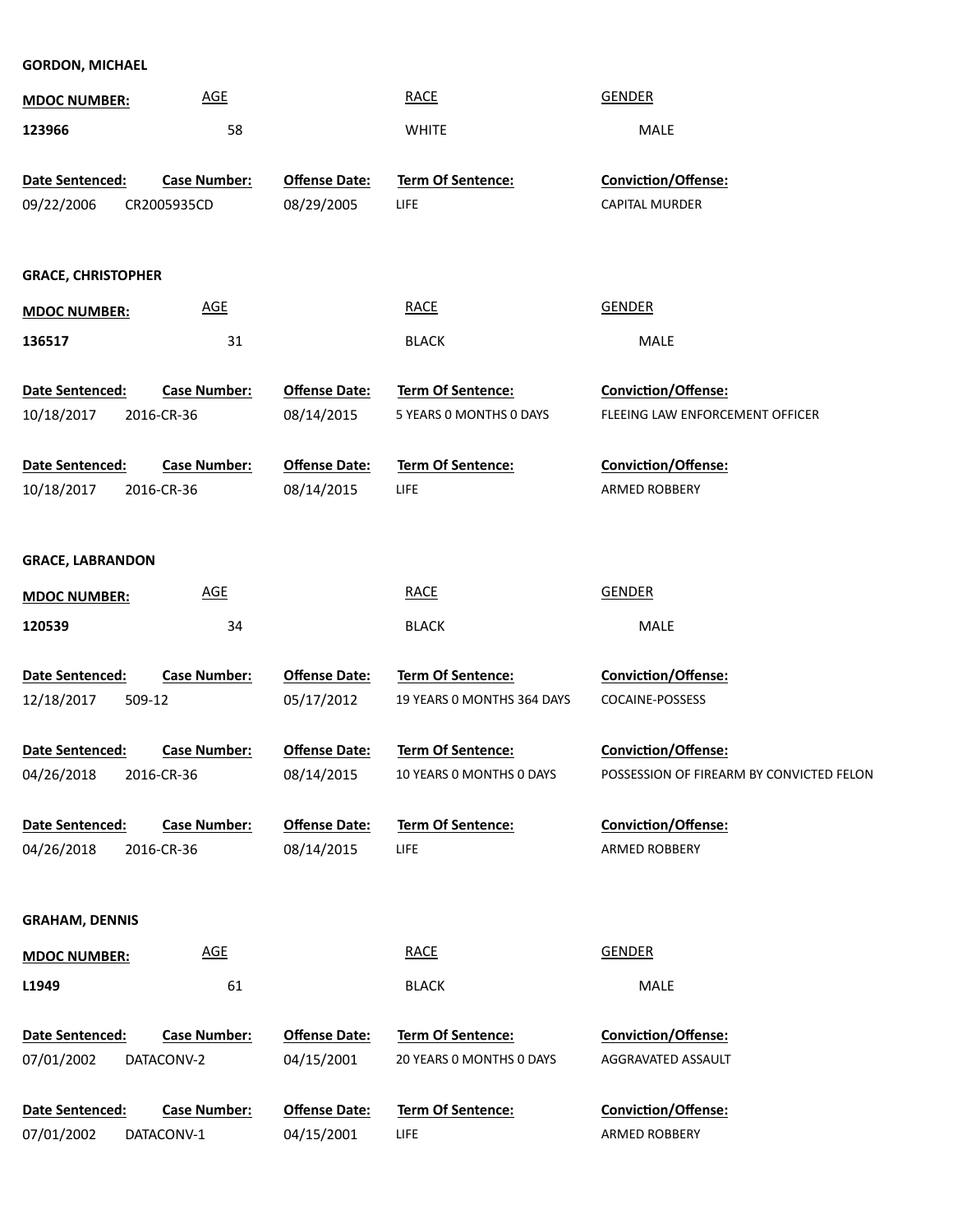**GRAHAM, FELIX**

| <b>MDOC NUMBER:</b>    | <b>AGE</b>          |                      | <b>RACE</b>              | <b>GENDER</b>                            |
|------------------------|---------------------|----------------------|--------------------------|------------------------------------------|
| 48379                  | 51                  |                      | <b>BLACK</b>             | MALE                                     |
|                        |                     |                      |                          |                                          |
| Date Sentenced:        | <b>Case Number:</b> | <b>Offense Date:</b> | Term Of Sentence:        | Conviction/Offense:                      |
| 06/23/1998<br>8586     |                     | 06/04/1997           | LIFE                     | AGGRAVATED ASSAULT                       |
| Date Sentenced:        | <b>Case Number:</b> | <b>Offense Date:</b> | Term Of Sentence:        | Conviction/Offense:                      |
| 06/23/1998<br>8586     |                     | 06/04/1997           | LIFE                     | POSSESSION OF FIREARM BY CONVICTED FELON |
|                        |                     |                      |                          |                                          |
| <b>GRAHAM, NATASHA</b> |                     |                      |                          |                                          |
| <b>MDOC NUMBER:</b>    | <b>AGE</b>          |                      | <b>RACE</b>              | <b>GENDER</b>                            |
| 175214                 | 41                  |                      | <b>WHITE</b>             | FEMALE                                   |
| Date Sentenced:        | <b>Case Number:</b> | <b>Offense Date:</b> | Term Of Sentence:        | <b>Conviction/Offense:</b>               |
| 04/20/2012             | 2011K340M           | 05/23/2008           | 20 YEARS 0 MONTHS 0 DAYS | CONSPIRACY TO COMMIT A CRIME             |
| Date Sentenced:        | <b>Case Number:</b> | <b>Offense Date:</b> | Term Of Sentence:        | Conviction/Offense:                      |
| 04/20/2012             | 2011K340M           | 05/23/2008           | <b>LIFE</b>              | HOMICIDE/MURDER                          |
|                        |                     |                      |                          |                                          |
| <b>GRANT, ROBERT</b>   |                     |                      |                          |                                          |
| <b>MDOC NUMBER:</b>    | <b>AGE</b>          |                      | <b>RACE</b>              | <b>GENDER</b>                            |
| 46149                  | 52                  |                      | <b>BLACK</b>             | MALE                                     |
| <b>Date Sentenced:</b> | <b>Case Number:</b> | <b>Offense Date:</b> | Term Of Sentence:        | Conviction/Offense:                      |
| 03/21/1994<br>7418-2   |                     | 12/30/1992           | 25 YEARS 0 MONTHS 0 DAYS | COCAINE-SELL                             |
|                        |                     |                      |                          |                                          |
| Date Sentenced:        | <b>Case Number:</b> | <b>Offense Date:</b> | <b>Term Of Sentence:</b> | Conviction/Offense:                      |
| 03/21/1994<br>7418-2   |                     | 12/30/1992           | 5 YEARS 0 MONTHS 0 DAYS  | COCAINE-SELL                             |
| Date Sentenced:        | <b>Case Number:</b> | <b>Offense Date:</b> | <b>Term Of Sentence:</b> | <b>Conviction/Offense:</b>               |
| 09/08/2006             | K2004-536E          | 07/17/2004           | <b>LIFE</b>              | CAPITAL MURDER                           |
|                        |                     |                      |                          |                                          |
| <b>GRAVES, ANTWINE</b> |                     |                      |                          |                                          |
| <b>MDOC NUMBER:</b>    | <b>AGE</b>          |                      | <b>RACE</b>              | <b>GENDER</b>                            |
| 13520                  | 44                  |                      | <b>BLACK</b>             | MALE                                     |
| Date Sentenced:        | <b>Case Number:</b> | <b>Offense Date:</b> | Term Of Sentence:        | Conviction/Offense:                      |
| 09/05/2001             | 240299162           | 09/28/1998           | 3 YEARS 0 MONTHS 0 DAYS  | PROPERTY CRIMES                          |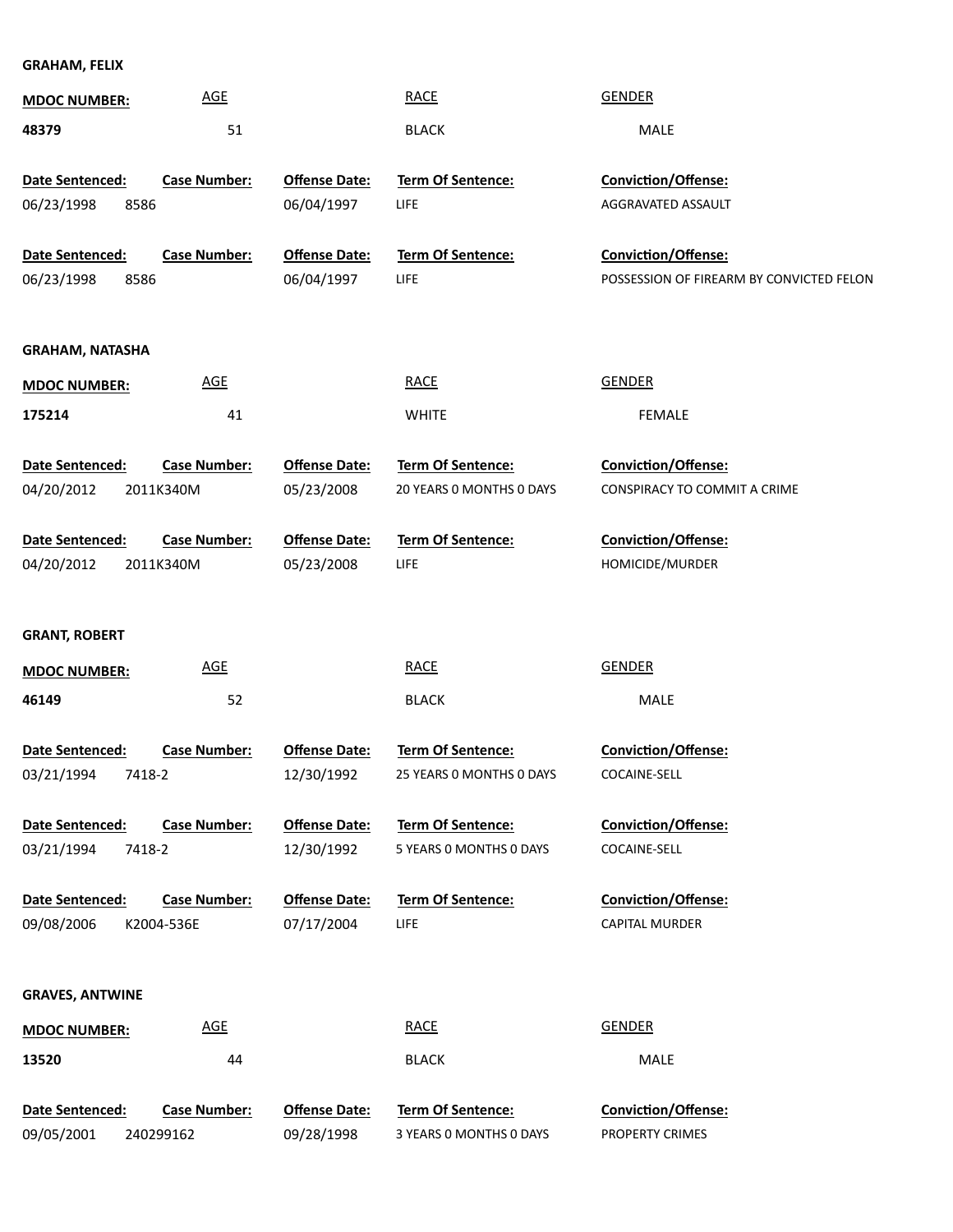| Date Sentenced:<br>01/30/2002             | <b>Case Number:</b><br>24022001495 | <b>Offense Date:</b><br>01/13/2001 | <b>Term Of Sentence:</b><br>LIFE                     | Conviction/Offense:<br>HOMICIDE/MURDER           |
|-------------------------------------------|------------------------------------|------------------------------------|------------------------------------------------------|--------------------------------------------------|
| <b>GRAVES, BRYON</b>                      |                                    |                                    |                                                      |                                                  |
| <b>MDOC NUMBER:</b>                       | <b>AGE</b>                         |                                    | <b>RACE</b>                                          | <b>GENDER</b>                                    |
| L2961                                     | 42                                 |                                    | <b>BLACK</b>                                         | MALE                                             |
| Date Sentenced:                           | <b>Case Number:</b>                | <b>Offense Date:</b>               | Term Of Sentence:                                    | <b>Conviction/Offense:</b>                       |
| 09/20/2002                                | DATACONV-2                         | 09/30/1999                         | LIFE                                                 | CAPITAL MURDER                                   |
| Date Sentenced:<br>09/20/2002             | <b>Case Number:</b><br>DATACONV-1  | <b>Offense Date:</b><br>12/08/2001 | Term Of Sentence:<br>5 YEARS 0 MONTHS 0 DAYS         | Conviction/Offense:<br><b>ESCAPE-JAIL</b>        |
| <b>GRAVES, JERRY</b>                      |                                    |                                    |                                                      |                                                  |
| <b>MDOC NUMBER:</b>                       | <b>AGE</b>                         |                                    | <b>RACE</b>                                          | <b>GENDER</b>                                    |
| 32179                                     | 63                                 |                                    | <b>BLACK</b>                                         | MALE                                             |
| Date Sentenced:<br>01/08/1976<br>$0 - 90$ | <b>Case Number:</b>                | <b>Offense Date:</b><br>06/01/1975 | Term Of Sentence:<br>4 YEARS 6 MONTHS 0 DAYS         | <b>Conviction/Offense:</b><br>AGGRAVATED ASSAULT |
| Date Sentenced:<br>07/21/1980<br>R-467    | <b>Case Number:</b>                | <b>Offense Date:</b><br>06/06/1979 | <b>Term Of Sentence:</b><br>15 YEARS 0 MONTHS 0 DAYS | <b>Conviction/Offense:</b><br>ARMED ROBBERY      |
| Date Sentenced:<br>11/29/1984<br>Z-590H   | <b>Case Number:</b>                | <b>Offense Date:</b><br>12/21/1979 | <b>Term Of Sentence:</b><br><b>LIFE</b>              | <b>Conviction/Offense:</b><br>HOMICIDE/MURDER    |
| <b>GRAVES, MARSHALL</b>                   |                                    |                                    |                                                      |                                                  |
| <b>MDOC NUMBER:</b>                       | <b>AGE</b>                         |                                    | <b>RACE</b>                                          | <b>GENDER</b>                                    |
| 71683                                     | 56                                 |                                    | <b>WHITE</b>                                         | <b>MALE</b>                                      |
| Date Sentenced:<br>03/07/2014             | <b>Case Number:</b><br>2011K-305H  | <b>Offense Date:</b><br>07/23/2010 | Term Of Sentence:<br>15 YEARS O MONTHS O DAYS        | <b>Conviction/Offense:</b><br><b>FONDLING</b>    |
| Date Sentenced:<br>03/07/2014             | <b>Case Number:</b><br>2011K-305H  | <b>Offense Date:</b><br>07/30/2010 | Term Of Sentence:<br>LIFE                            | <b>Conviction/Offense:</b><br>SEXUAL BATTERY     |
| <b>GRAY, CONNELL</b>                      |                                    |                                    |                                                      |                                                  |
| <b>MDOC NUMBER:</b>                       | <b>AGE</b>                         |                                    | <b>RACE</b>                                          | <b>GENDER</b>                                    |
| 227007                                    | 25                                 |                                    | <b>BLACK</b>                                         | MALE                                             |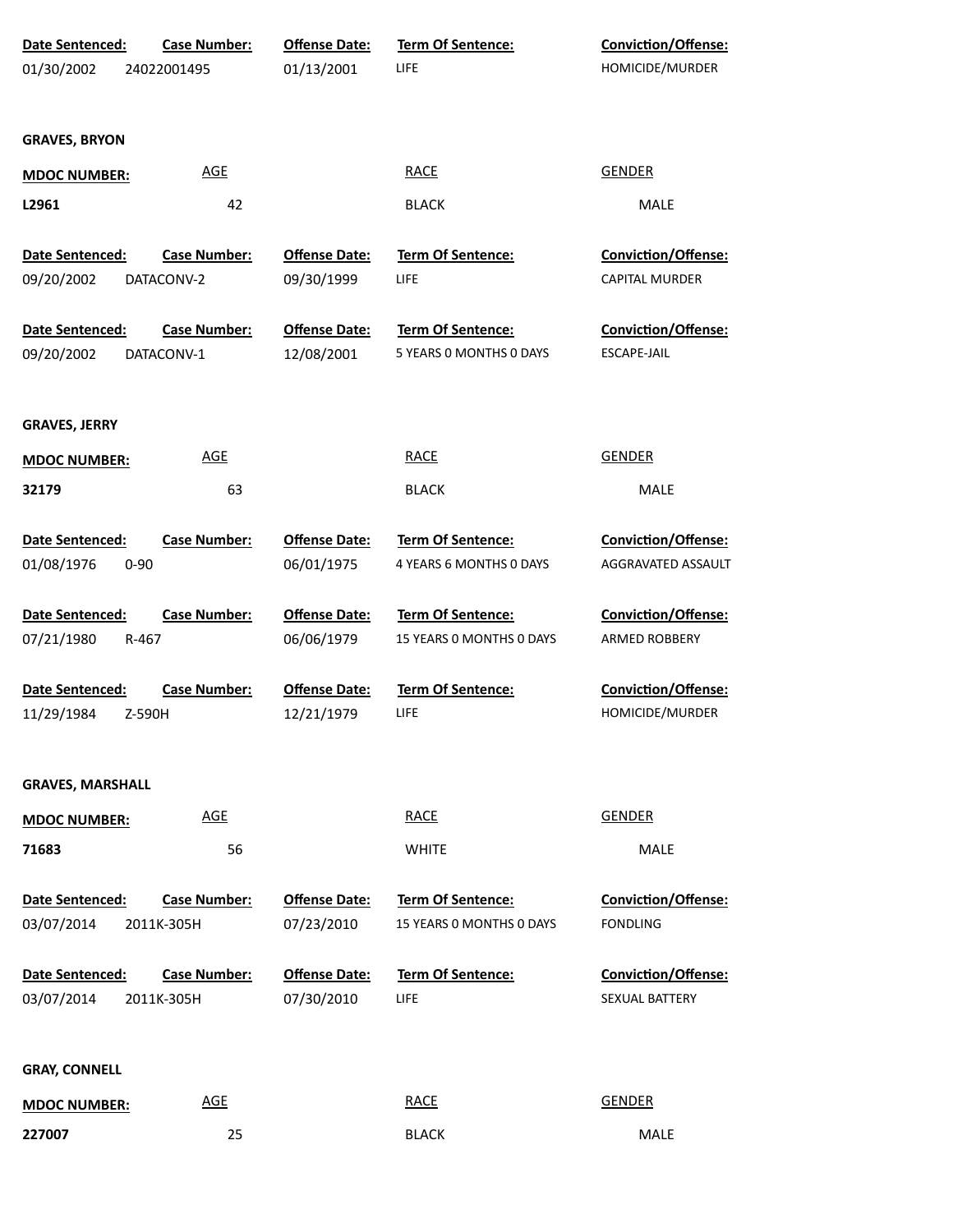| Date Sentenced:        | <b>Case Number:</b> | <b>Offense Date:</b> | Term Of Sentence:        | Conviction/Offense:        |
|------------------------|---------------------|----------------------|--------------------------|----------------------------|
| 12/13/2019             | 2015-0046           | 03/14/2015           | LIFE                     | HOMICIDE/MURDER            |
|                        |                     |                      |                          |                            |
| <b>GRAY, DAVID</b>     |                     |                      |                          |                            |
| <b>MDOC NUMBER:</b>    | <b>AGE</b>          |                      | <b>RACE</b>              | <b>GENDER</b>              |
| 01440                  | 67                  |                      | <b>WHITE</b>             | MALE                       |
| Date Sentenced:        | <b>Case Number:</b> | <b>Offense Date:</b> | Term Of Sentence:        | <b>Conviction/Offense:</b> |
| 01/05/1979<br>1055     |                     | 08/04/1977           | 3 YEARS 0 MONTHS 0 DAYS  | AGGRAVATED ASSAULT         |
| Date Sentenced:        | <b>Case Number:</b> | <b>Offense Date:</b> | Term Of Sentence:        | <b>Conviction/Offense:</b> |
| 09/19/1980<br>1111     |                     | 08/19/1980           | 2 YEARS 0 MONTHS 0 DAYS  | <b>GRAND LARCENY</b>       |
| Date Sentenced:        | <b>Case Number:</b> | <b>Offense Date:</b> | Term Of Sentence:        | <b>Conviction/Offense:</b> |
| 09/19/1980<br>1120     |                     | 08/19/1980           | 2 YEARS 0 MONTHS 0 DAYS  | <b>GRAND LARCENY</b>       |
| <b>Date Sentenced:</b> | <b>Case Number:</b> | <b>Offense Date:</b> | <b>Term Of Sentence:</b> | Conviction/Offense:        |
| 06/23/1988<br>18,544   |                     | 06/03/1982           | LIFE                     | HOMICIDE/MURDER            |
|                        |                     |                      |                          |                            |
| <b>GRAY, DEMETRIC</b>  |                     |                      |                          |                            |
| <b>MDOC NUMBER:</b>    | <b>AGE</b>          |                      | <b>RACE</b>              | <b>GENDER</b>              |
| 171311                 | 40                  |                      | <b>BLACK</b>             | MALE                       |
| Date Sentenced:        | <b>Case Number:</b> | <b>Offense Date:</b> | <b>Term Of Sentence:</b> | <b>Conviction/Offense:</b> |
| 10/18/2011             | 11CR0101NSC         | 03/15/2011           | 8 YEARS 0 MONTHS 0 DAYS  | COCAINE-POSSESS            |
| Date Sentenced:        | <b>Case Number:</b> | <b>Offense Date:</b> | <b>Term Of Sentence:</b> | <b>Conviction/Offense:</b> |
| 07/10/2015             | 15-CR-0052-NS--G    | 07/19/2014           | 20 YEARS O MONTHS O DAYS | MANSLAUGHTER               |
| <b>Date Sentenced:</b> | <b>Case Number:</b> | <b>Offense Date:</b> | <b>Term Of Sentence:</b> | <b>Conviction/Offense:</b> |
| 07/10/2015             | 15-CR-0052-NS--G    | 07/19/2014           | <b>LIFE</b>              | HOMICIDE/MURDER            |
|                        |                     |                      |                          |                            |
| <b>GRAY, LAVERN</b>    |                     |                      |                          |                            |
| <b>MDOC NUMBER:</b>    | <b>AGE</b>          |                      | <b>RACE</b>              | <b>GENDER</b>              |
| K4959                  | 69                  |                      | <b>BLACK</b>             | <b>FEMALE</b>              |
| Date Sentenced:        | <b>Case Number:</b> | <b>Offense Date:</b> | <b>Term Of Sentence:</b> | Conviction/Offense:        |
| 11/17/2000             | DATACONV-1          | 11/28/1999           | LIFE                     | HOMICIDE/MURDER            |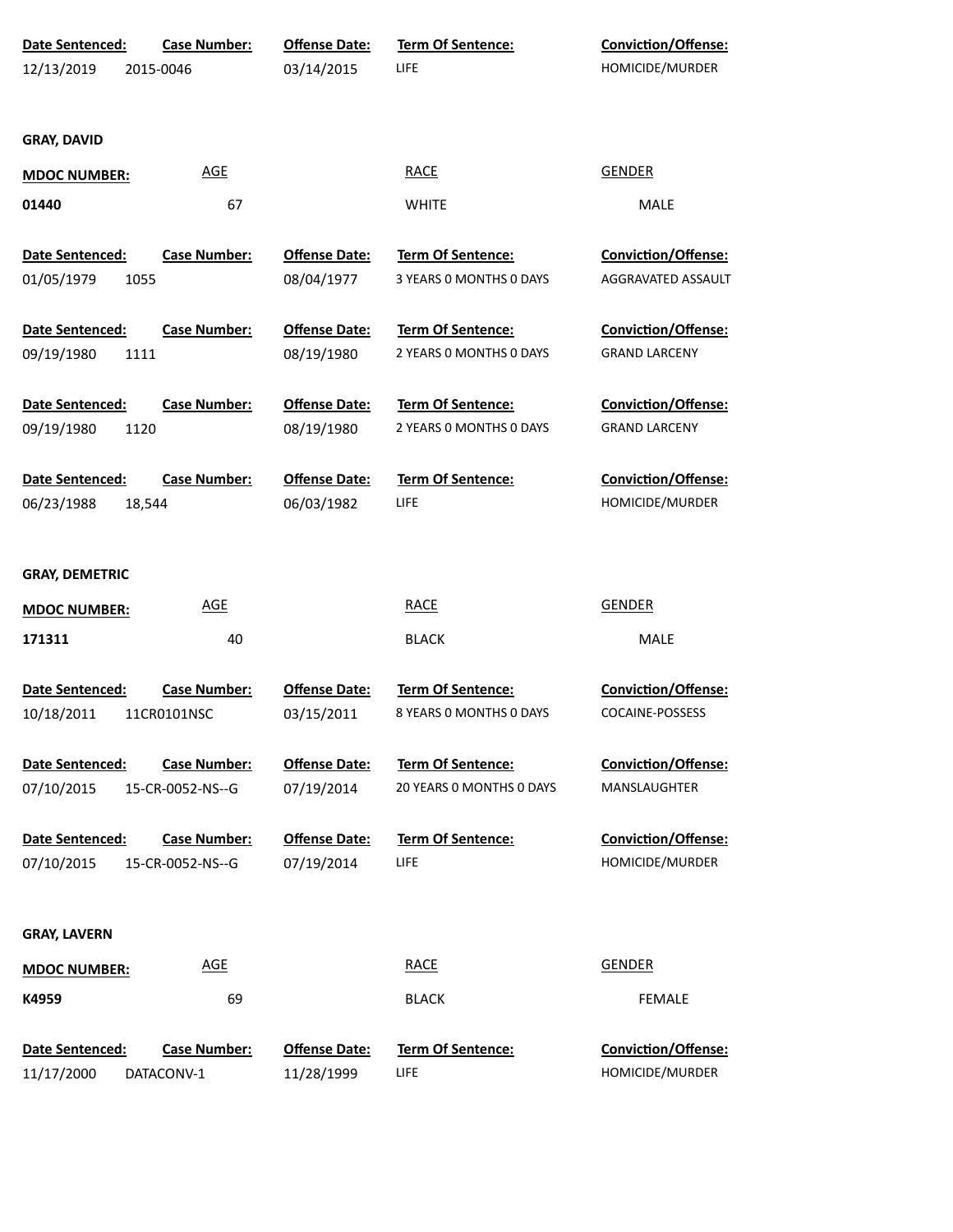| <b>GRAY, MAURICE</b>                  |                                        |                                    |                                              |                                             |
|---------------------------------------|----------------------------------------|------------------------------------|----------------------------------------------|---------------------------------------------|
| <b>MDOC NUMBER:</b>                   | <b>AGE</b>                             |                                    | <b>RACE</b>                                  | <b>GENDER</b>                               |
| R9331                                 | 41                                     |                                    | <b>BLACK</b>                                 | MALE                                        |
| Date Sentenced:                       | <b>Case Number:</b>                    | <b>Offense Date:</b>               | Term Of Sentence:                            | Conviction/Offense:                         |
| 06/24/1999                            | DATACONV-2                             | 09/10/1998                         | 20 YEARS 0 MONTHS 0 DAYS                     | AGGRAVATED ASSAULT                          |
| Date Sentenced:<br>06/09/1999         | <b>Case Number:</b><br>DATACONV-1      | <b>Offense Date:</b><br>09/10/1998 | Term Of Sentence:<br>LIFE                    | Conviction/Offense:<br>HOMICIDE/MURDER      |
| <b>GRAY, NATYYO</b>                   |                                        |                                    |                                              |                                             |
| <b>MDOC NUMBER:</b>                   | <b>AGE</b>                             |                                    | <b>RACE</b>                                  | <b>GENDER</b>                               |
| 181799                                | 46                                     |                                    | <b>BLACK</b>                                 | MALE                                        |
| Date Sentenced:<br>02/28/2013         | <b>Case Number:</b><br>12-0-202-01 JAW | <b>Offense Date:</b><br>11/20/2011 | Term Of Sentence:<br>LIFE                    | Conviction/Offense:<br>CAPITAL MURDER       |
| <b>GRAY, VIOLA</b>                    |                                        |                                    |                                              |                                             |
| <b>MDOC NUMBER:</b>                   | <b>AGE</b>                             |                                    | <b>RACE</b>                                  | <b>GENDER</b>                               |
| K0249                                 | 61                                     |                                    | <b>BLACK</b>                                 | FEMALE                                      |
| Date Sentenced:<br>10/19/1999<br>3380 | Case Number:                           | <b>Offense Date:</b><br>09/12/1997 | Term Of Sentence:<br>LIFE                    | Conviction/Offense:<br>HOMICIDE/MURDER      |
| <b>GRAYER, CHARLES</b>                |                                        |                                    |                                              |                                             |
| <b>MDOC NUMBER:</b>                   | <b>AGE</b>                             |                                    | <b>RACE</b>                                  | <b>GENDER</b>                               |
| 30698                                 | 69                                     |                                    | <b>BLACK</b>                                 | MALE                                        |
| Date Sentenced:<br>1091<br>07/07/1985 | <b>Case Number:</b>                    | <b>Offense Date:</b><br>02/13/1985 | <b>Term Of Sentence:</b><br>LIFE             | Conviction/Offense:<br>BURGLARY-RESIDENTIAL |
| <b>GREEN, ANTHONY</b>                 |                                        |                                    |                                              |                                             |
| <b>MDOC NUMBER:</b>                   | <b>AGE</b>                             |                                    | <b>RACE</b>                                  | <b>GENDER</b>                               |
| L1385                                 | 40                                     |                                    | <b>BLACK</b>                                 | MALE                                        |
| Date Sentenced:<br>09/05/2007         | Case Number:<br>MK2002103B             | <b>Offense Date:</b><br>11/11/2001 | Term Of Sentence:<br>8 YEARS 0 MONTHS 0 DAYS | Conviction/Offense:<br>BURGLARY-RESIDENTIAL |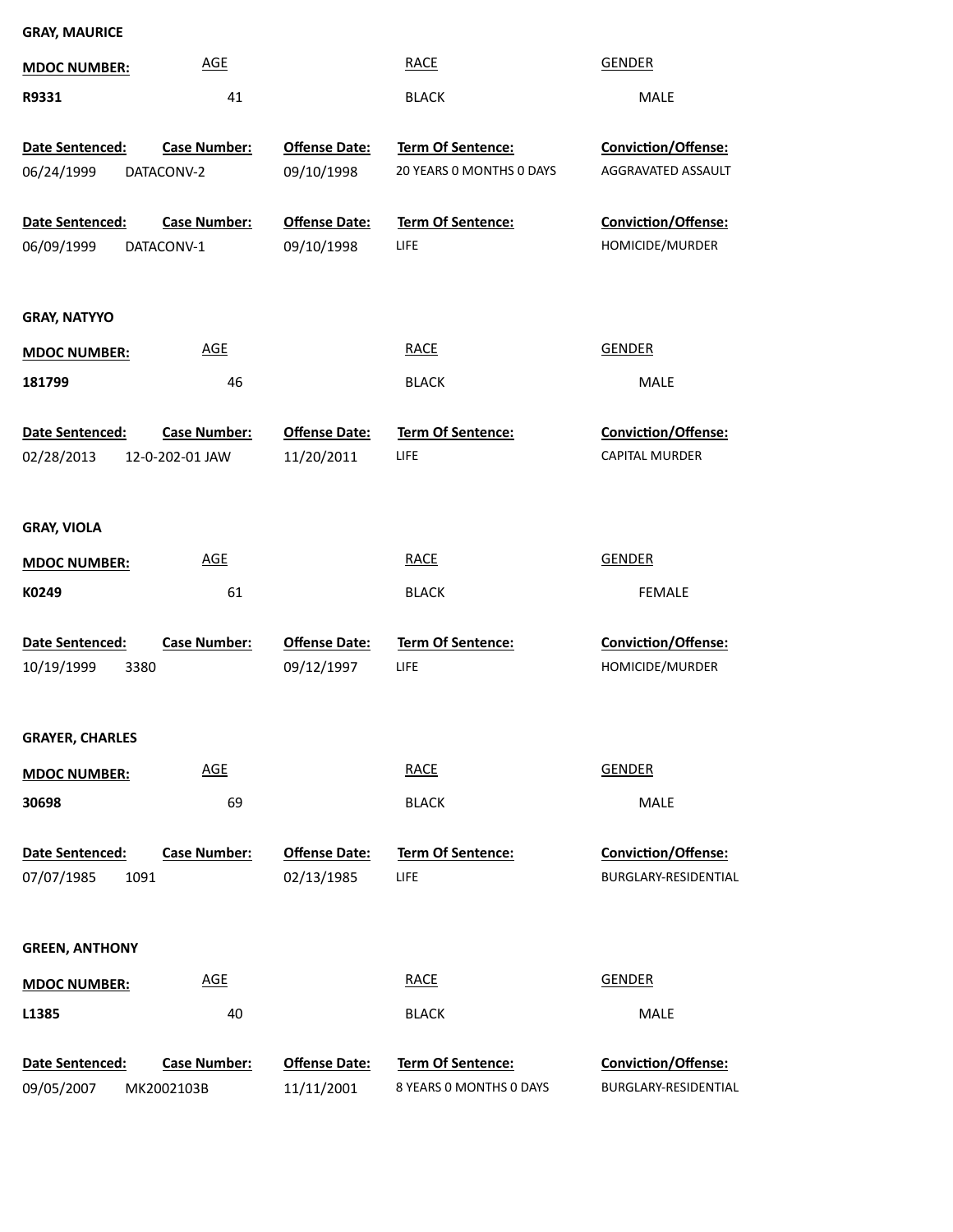| Date Sentenced:        | <b>Case Number:</b> | <b>Offense Date:</b> | Term Of Sentence:        | Conviction/Offense:          |
|------------------------|---------------------|----------------------|--------------------------|------------------------------|
| 09/05/2007             | MK2002103B          | 12/12/2001           | 8 YEARS 0 MONTHS 0 DAYS  | BURGLARY-RESIDENTIAL         |
|                        |                     |                      |                          |                              |
| Date Sentenced:        | <b>Case Number:</b> | <b>Offense Date:</b> | Term Of Sentence:        | <b>Conviction/Offense:</b>   |
| 02/22/2008             | CR2007000272        | 02/27/2007           | 5 YEARS O MONTHS O DAYS  | <b>GRAND LARCENY</b>         |
| <b>Date Sentenced:</b> | <b>Case Number:</b> | <b>Offense Date:</b> | Term Of Sentence:        | <b>Conviction/Offense:</b>   |
| 02/22/2008             | CR2007000241        | 04/14/2007           | <b>LIFE</b>              | HOMICIDE/MURDER              |
| Date Sentenced:        | <b>Case Number:</b> | <b>Offense Date:</b> | Term Of Sentence:        | <b>Conviction/Offense:</b>   |
| 02/22/2008             | CR2007000241        | 05/29/2007           | <b>LIFE</b>              | HOMICIDE/MURDER              |
| <b>GREEN, DERRELL</b>  |                     |                      |                          |                              |
| <b>MDOC NUMBER:</b>    | <b>AGE</b>          |                      | <b>RACE</b>              | <b>GENDER</b>                |
| 83854                  | 47                  |                      | <b>BLACK</b>             | MALE                         |
| Date Sentenced:        | <b>Case Number:</b> | <b>Offense Date:</b> | <b>Term Of Sentence:</b> | <b>Conviction/Offense:</b>   |
| 12/06/2002             | 02,0135-CRP         | 12/11/2001           | 30 YEARS 0 MONTHS 0 DAYS | KIDNAP-                      |
| Date Sentenced:        | <b>Case Number:</b> | <b>Offense Date:</b> | <b>Term Of Sentence:</b> | Conviction/Offense:          |
| 12/06/2002             | 02,0135-CRP         | 12/11/2001           | 30 YEARS 0 MONTHS 0 DAYS | SEXUAL BATTERY               |
| Date Sentenced:        | <b>Case Number:</b> | <b>Offense Date:</b> | Term Of Sentence:        | <b>Conviction/Offense:</b>   |
| 12/06/2002             | 02,0135-CRP         | 12/11/2001           | 40 YEARS 0 MONTHS 0 DAYS | <b>RAPE</b>                  |
| Date Sentenced:        | <b>Case Number:</b> | <b>Offense Date:</b> | Term Of Sentence:        | Conviction/Offense:          |
| 12/06/2002             | 02,0135-CRP         | 12/11/2001           | <b>LIFE</b>              | HOMICIDE/MURDER              |
| <b>GREEN, JUNIOR</b>   |                     |                      |                          |                              |
| <b>MDOC NUMBER:</b>    | <b>AGE</b>          |                      | <b>RACE</b>              | <b>GENDER</b>                |
| 118049                 | 33                  |                      | <b>BLACK</b>             | MALE                         |
| Date Sentenced:        | <b>Case Number:</b> | <b>Offense Date:</b> | Term Of Sentence:        | Conviction/Offense:          |
| 02/08/2007             | B24012005115        | 08/14/2004           | 5 YEARS 0 MONTHS 0 DAYS  | THEFT X TAKING MOTOR VEHICLE |
| Date Sentenced:        | <b>Case Number:</b> | <b>Offense Date:</b> | Term Of Sentence:        | Conviction/Offense:          |
| 02/08/2007             | B24012005118        | 08/30/2004           | 5 YEARS 0 MONTHS 0 DAYS  | THEFT X TAKING MOTOR VEHICLE |
| Date Sentenced:        | <b>Case Number:</b> | <b>Offense Date:</b> | Term Of Sentence:        | Conviction/Offense:          |
| 08/05/2008             | B24012007648        | 12/15/2006           | LIFE.                    | <b>CAPITAL MURDER</b>        |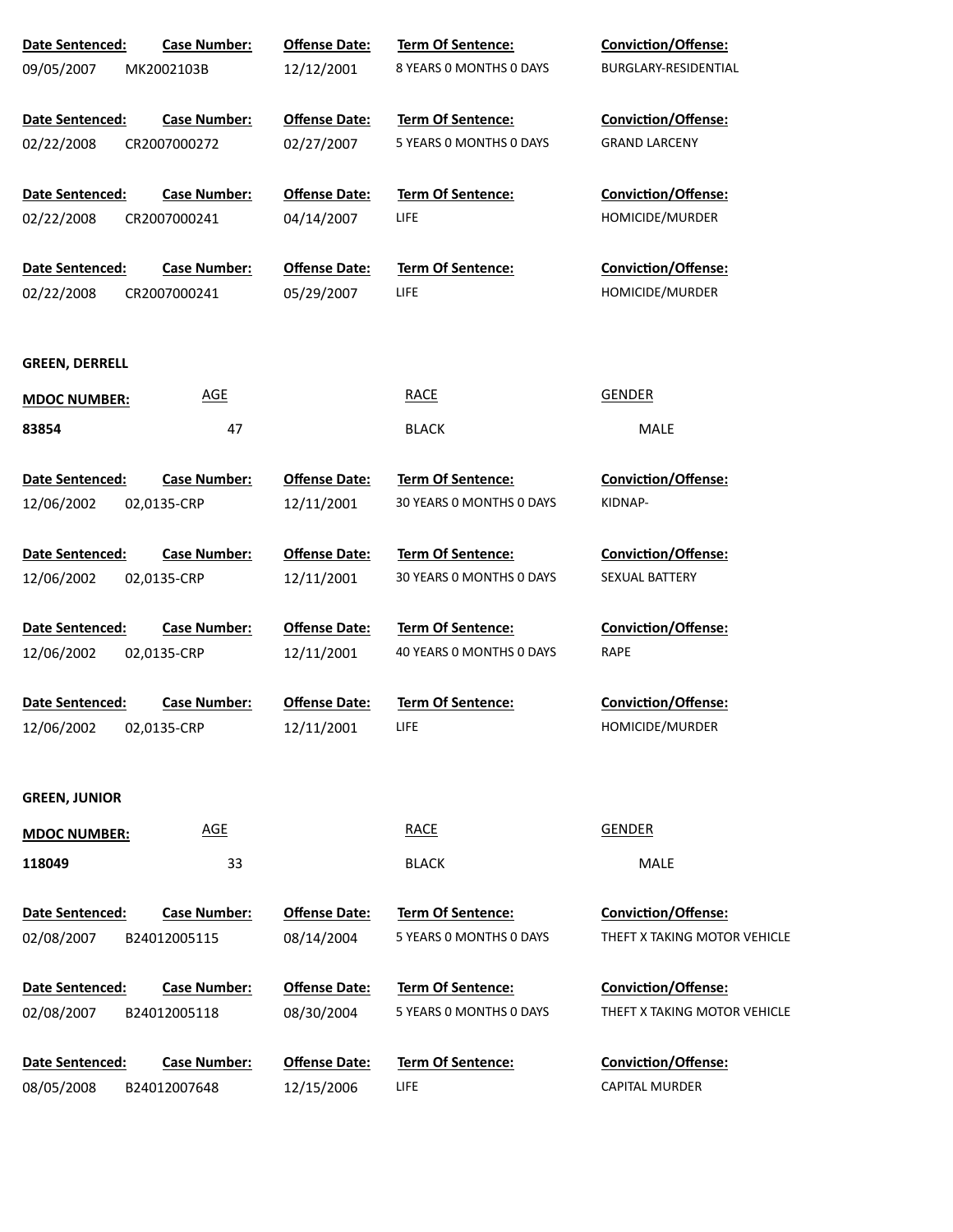# **GREEN, LEWIS**

| <b>MDOC NUMBER:</b>    | <b>AGE</b>                 |                                    | <b>RACE</b>              | <b>GENDER</b>                                                          |
|------------------------|----------------------------|------------------------------------|--------------------------|------------------------------------------------------------------------|
| 111784                 | 41                         |                                    | <b>BLACK</b>             | MALE                                                                   |
|                        |                            |                                    |                          |                                                                        |
| Date Sentenced:        | <b>Case Number:</b>        | <b>Offense Date:</b>               | <b>Term Of Sentence:</b> | Conviction/Offense:                                                    |
| 11/30/2006<br>27506    |                            | 05/29/2004                         | LIFE                     | <b>CAPITAL MURDER</b>                                                  |
|                        |                            |                                    |                          |                                                                        |
| Date Sentenced:        | <b>Case Number:</b>        | <b>Offense Date:</b>               | Term Of Sentence:        | Conviction/Offense:                                                    |
| 07/27/2005             | 2004-0075                  | 06/17/2004                         | 20 YEARS 0 MONTHS 0 DAYS | ARMED ROBBERY                                                          |
| Date Sentenced:        | <b>Case Number:</b>        |                                    | Term Of Sentence:        | Conviction/Offense:                                                    |
| 07/27/2005             | 2004-0075                  | <b>Offense Date:</b><br>06/26/2004 | 20 YEARS 0 MONTHS 0 DAYS | ARMED ROBBERY                                                          |
|                        |                            |                                    |                          |                                                                        |
| Date Sentenced:        | <b>Case Number:</b>        | <b>Offense Date:</b>               | Term Of Sentence:        | <b>Conviction/Offense:</b>                                             |
| 07/27/2005             | 2004-0075                  | 06/26/2004                         | 5 YEARS 0 MONTHS 0 DAYS  | POSSESSION OF FIREARM BY CONVICTED FELON                               |
|                        |                            |                                    |                          |                                                                        |
| Date Sentenced:        | <b>Case Number:</b>        | <b>Offense Date:</b>               | Term Of Sentence:        | Conviction/Offense:                                                    |
| 05/19/2005             | 2004-074-CR2               | 07/08/2004                         | 20 YEARS 0 MONTHS 0 DAYS | AGGRAVATED ASSAULT                                                     |
|                        |                            |                                    |                          |                                                                        |
| Date Sentenced:        | <b>Case Number:</b>        | <b>Offense Date:</b>               | Term Of Sentence:        | <b>Conviction/Offense:</b><br>POSSESSION OF FIREARM BY CONVICTED FELON |
| 05/19/2005             | 2004-074-CR2               | 07/08/2004                         | 3 YEARS 0 MONTHS 0 DAYS  |                                                                        |
| Date Sentenced:        | <b>Case Number:</b>        | <b>Offense Date:</b>               | Term Of Sentence:        | Conviction/Offense:                                                    |
| 05/19/2005             | 2004-074-CR2               | 07/08/2004                         | 43 YEARS 0 MONTHS 0 DAYS | ARMED ROBBERY                                                          |
|                        |                            |                                    |                          |                                                                        |
| Date Sentenced:        | <b>Case Number:</b>        | <b>Offense Date:</b>               | Term Of Sentence:        | Conviction/Offense:                                                    |
| 05/19/2005             | 2004-074-CR2               | 07/08/2004                         | 5 YEARS 0 MONTHS 0 DAYS  | <b>CONSPIRACY</b>                                                      |
|                        |                            |                                    |                          |                                                                        |
| <b>GREEN, RICHARD</b>  |                            |                                    |                          |                                                                        |
| <b>MDOC NUMBER:</b>    | $\underline{\mathsf{AGE}}$ |                                    | <b>RACE</b>              | <b>GENDER</b>                                                          |
|                        |                            |                                    |                          |                                                                        |
| 210192                 | 43                         |                                    | <b>WHITE</b>             | MALE                                                                   |
| <b>Date Sentenced:</b> | <b>Case Number:</b>        | <b>Offense Date:</b>               | Term Of Sentence:        | <b>Conviction/Offense:</b>                                             |
| 05/30/2017<br>27,594   |                            | 10/01/2014                         | 30 YEARS 0 MONTHS 0 DAYS | KIDNAP-                                                                |
|                        |                            |                                    |                          |                                                                        |
| Date Sentenced:        | <b>Case Number:</b>        | <b>Offense Date:</b>               | Term Of Sentence:        | Conviction/Offense:                                                    |
| 05/30/2017<br>27,594   |                            | 10/01/2014                         | LIFE                     | HOMICIDE/MURDER                                                        |
|                        |                            |                                    |                          |                                                                        |
| <b>GREER, KENT</b>     |                            |                                    |                          |                                                                        |
|                        | <b>AGE</b>                 |                                    | <b>RACE</b>              | <b>GENDER</b>                                                          |
| <b>MDOC NUMBER:</b>    |                            |                                    |                          |                                                                        |
| R2691                  | 46                         |                                    | <b>BLACK</b>             | MALE                                                                   |

46 BLACK MALE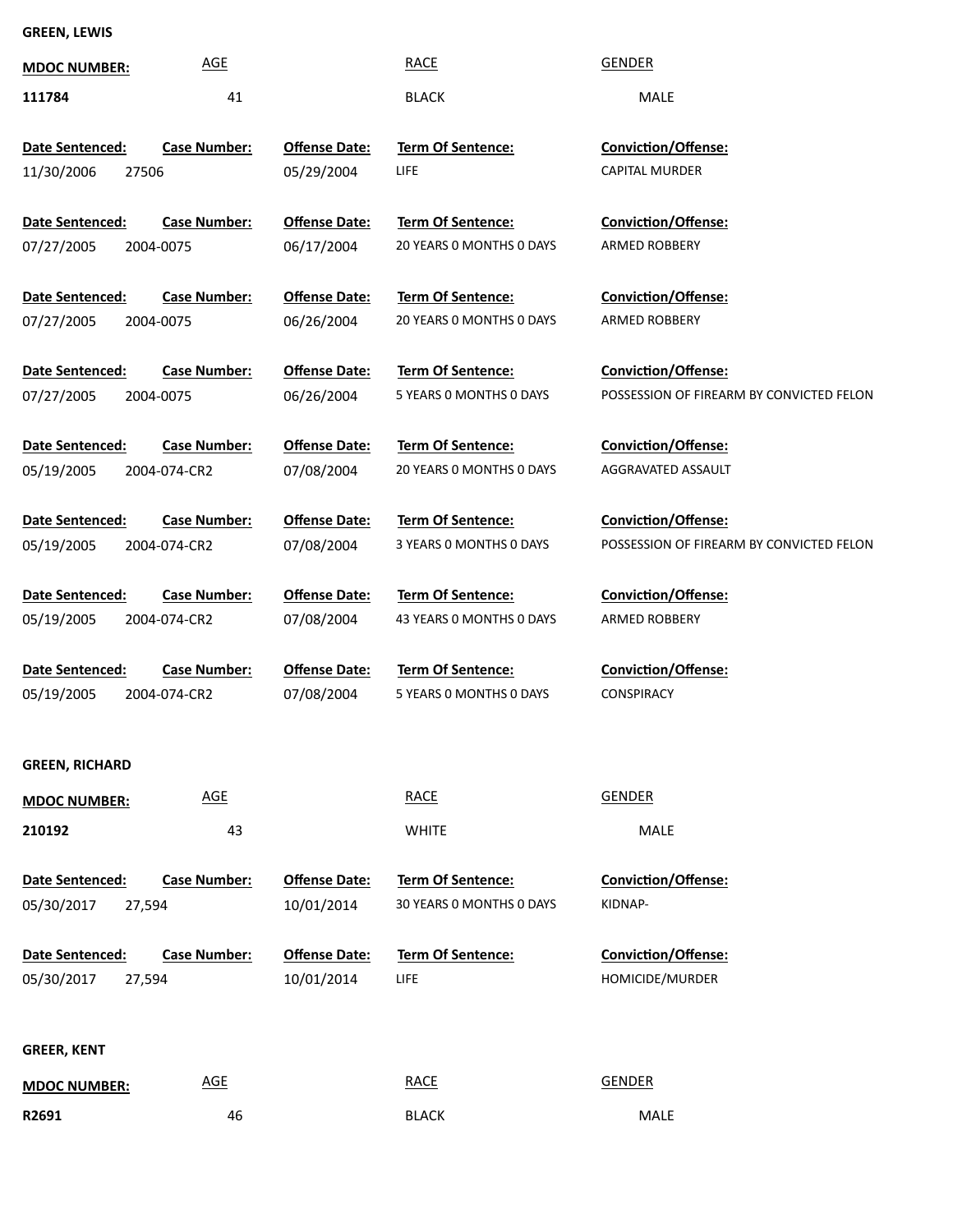| Date Sentenced:               | <b>Case Number:</b>               | <b>Offense Date:</b>               | Term Of Sentence:                | Conviction/Offense:                           |
|-------------------------------|-----------------------------------|------------------------------------|----------------------------------|-----------------------------------------------|
| 10/06/1997                    | DATACONV-1                        |                                    | 20 YEARS O MONTHS O DAYS         | AGGRAVATED ASSAULT                            |
| Date Sentenced:               | <b>Case Number:</b>               | <b>Offense Date:</b>               | <b>Term Of Sentence:</b>         | Conviction/Offense:                           |
| 10/06/1997                    | DATACONV-2                        |                                    | LIFE                             | HOMICIDE/MURDER                               |
| <b>GREER, RAYMOND</b>         |                                   |                                    |                                  |                                               |
| <b>MDOC NUMBER:</b>           | <b>AGE</b>                        |                                    | <b>RACE</b>                      | <b>GENDER</b>                                 |
| R9819                         | 56                                |                                    | <b>WHITE</b>                     | MALE                                          |
| Date Sentenced:               | <b>Case Number:</b>               | <b>Offense Date:</b>               | Term Of Sentence:                | <b>Conviction/Offense:</b>                    |
| 09/13/1999                    | 2301980047                        | 05/01/1995                         | LIFE                             | <b>CAPITAL RAPE</b>                           |
| <b>GREER, SIRDON</b>          |                                   |                                    |                                  |                                               |
| <b>MDOC NUMBER:</b>           | <b>AGE</b>                        |                                    | <b>RACE</b>                      | <b>GENDER</b>                                 |
| 193708                        | 35                                |                                    | <b>BLACK</b>                     | MALE                                          |
| Date Sentenced:               | <b>Case Number:</b>               | <b>Offense Date:</b>               | Term Of Sentence:                | Conviction/Offense:                           |
| 10/20/2014                    | 2014088                           | 02/13/2014                         | 10 YEARS 0 MONTHS 0 DAYS         | ARSON RESIDENCE                               |
| Date Sentenced:               | <b>Case Number:</b>               | <b>Offense Date:</b>               | Term Of Sentence:                | Conviction/Offense:                           |
| 10/20/2014                    | 2014088                           | 02/13/2014                         | LIFE                             | HOMICIDE/MURDER                               |
| Date Sentenced:               | <b>Case Number:</b>               | <b>Offense Date:</b>               | Term Of Sentence:                | Conviction/Offense:                           |
| 10/20/2014                    | 2014199                           | 06/22/2014                         | 5 YEARS 0 MONTHS 0 DAYS          | ESCAPE-JAIL                                   |
| Date Sentenced:               | <b>Case Number:</b>               | <b>Offense Date:</b>               | <b>Term Of Sentence:</b>         | <b>Conviction/Offense:</b>                    |
| 10/20/2014                    | 2014199                           | 06/22/2014                         | 5 YEARS 0 MONTHS 0 DAYS          | <b>GRAND LARCENY</b>                          |
| <b>GREGORY, MITCHELL</b>      |                                   |                                    |                                  |                                               |
| <b>MDOC NUMBER:</b>           | <b>AGE</b>                        |                                    | RACE                             | <b>GENDER</b>                                 |
| L4476                         | 40                                |                                    | <b>WHITE</b>                     | <b>MALE</b>                                   |
| Date Sentenced:<br>09/15/2014 | <b>Case Number:</b><br>HK2013-043 | <b>Offense Date:</b><br>04/13/2013 | <b>Term Of Sentence:</b><br>LIFE | <b>Conviction/Offense:</b><br>HOMICIDE/MURDER |
| <b>GREY, DERRICK</b>          |                                   |                                    |                                  |                                               |
| <b>MDOC NUMBER:</b>           | <b>AGE</b>                        |                                    | <b>RACE</b>                      | <b>GENDER</b>                                 |
| 47323                         | 51                                |                                    | <b>BLACK</b>                     | MALE                                          |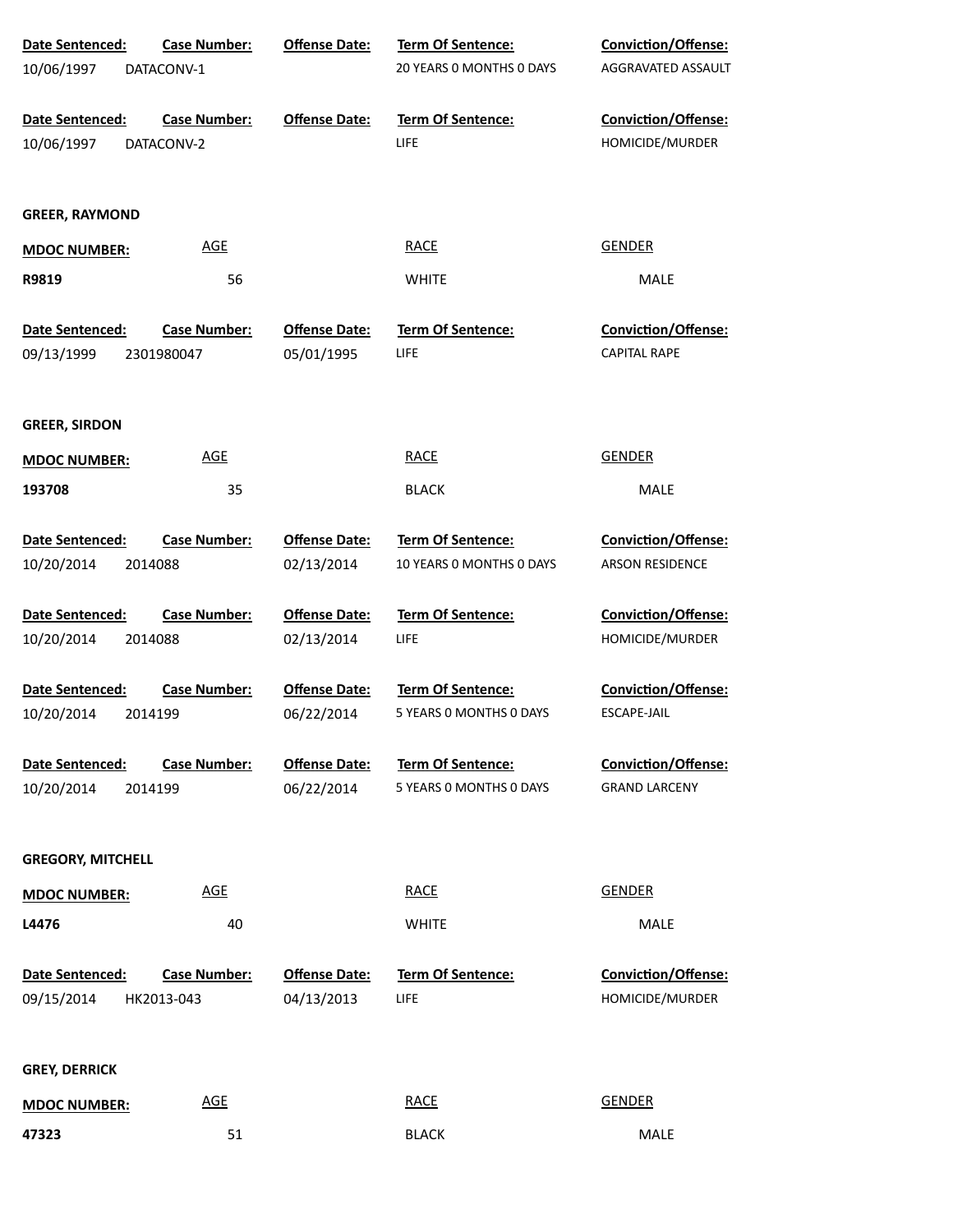| Date Sentenced:         | <b>Case Number:</b> | <b>Offense Date:</b> | <b>Term Of Sentence:</b> | Conviction/Offense: |
|-------------------------|---------------------|----------------------|--------------------------|---------------------|
| 07/21/2004              | 01-0-746-00 MTP     | 04/25/2001           | LIFE                     | COCAINE-POSSESS     |
| <b>GRIFFIN, ANTONIO</b> |                     |                      |                          |                     |
| <b>MDOC NUMBER:</b>     | <b>AGE</b>          |                      | <b>RACE</b>              | <b>GENDER</b>       |
| 169842                  | 40                  |                      | <b>BLACK</b>             | MALE                |
| Date Sentenced:         | <b>Case Number:</b> | <b>Offense Date:</b> | Term Of Sentence:        | Conviction/Offense: |
| 07/28/2011              | K201071P            | 08/06/2010           | LIFE                     | HOMICIDE/MURDER     |
| <b>GRIFFIN, DEWAUN</b>  |                     |                      |                          |                     |
| <b>MDOC NUMBER:</b>     | <b>AGE</b>          |                      | <b>RACE</b>              | <b>GENDER</b>       |
| 132751                  | 37                  |                      | <b>BLACK</b>             | MALE                |
| Date Sentenced:         | <b>Case Number:</b> | <b>Offense Date:</b> | Term Of Sentence:        | Conviction/Offense: |
| 09/05/2007              | 07CR030LEG          | 03/28/2007           | LIFE                     | HOMICIDE/MURDER     |
| <b>GRIFFIN, KENNETH</b> |                     |                      |                          |                     |
| <b>MDOC NUMBER:</b>     | <b>AGE</b>          |                      | <b>RACE</b>              | <b>GENDER</b>       |
| 42254                   | 57                  |                      | <b>BLACK</b>             | MALE                |
| Date Sentenced:         | <b>Case Number:</b> | <b>Offense Date:</b> | Term Of Sentence:        | Conviction/Offense: |
| 07/19/1982<br>T-1033    |                     | 01/04/1982           | 5 YEARS 0 MONTHS 0 DAYS  | <b>ROBBERY</b>      |
| Date Sentenced:         | <b>Case Number:</b> | <b>Offense Date:</b> | Term Of Sentence:        | Conviction/Offense: |
| 07/16/1985<br>$A-216$   |                     | 11/28/1984           | 15 YEARS 0 MONTHS 0 DAYS | <b>ROBBERY</b>      |
| Date Sentenced:         | <b>Case Number:</b> | <b>Offense Date:</b> | <b>Term Of Sentence:</b> | Conviction/Offense: |
| 12/11/1986<br>A847      |                     | 12/08/1984           | LIFE                     | HOMICIDE/MURDER     |
| <b>GRINDLE, BRANDON</b> |                     |                      |                          |                     |
| <b>MDOC NUMBER:</b>     | <b>AGE</b>          |                      | <b>RACE</b>              | <b>GENDER</b>       |
| 173416                  | 35                  |                      | <b>BLACK</b>             | MALE                |
| Date Sentenced:         | <b>Case Number:</b> | <b>Offense Date:</b> | Term Of Sentence:        | Conviction/Offense: |
| 10/21/2011              | K110078H            | 11/06/2010           | LIFE                     | HOMICIDE/MURDER     |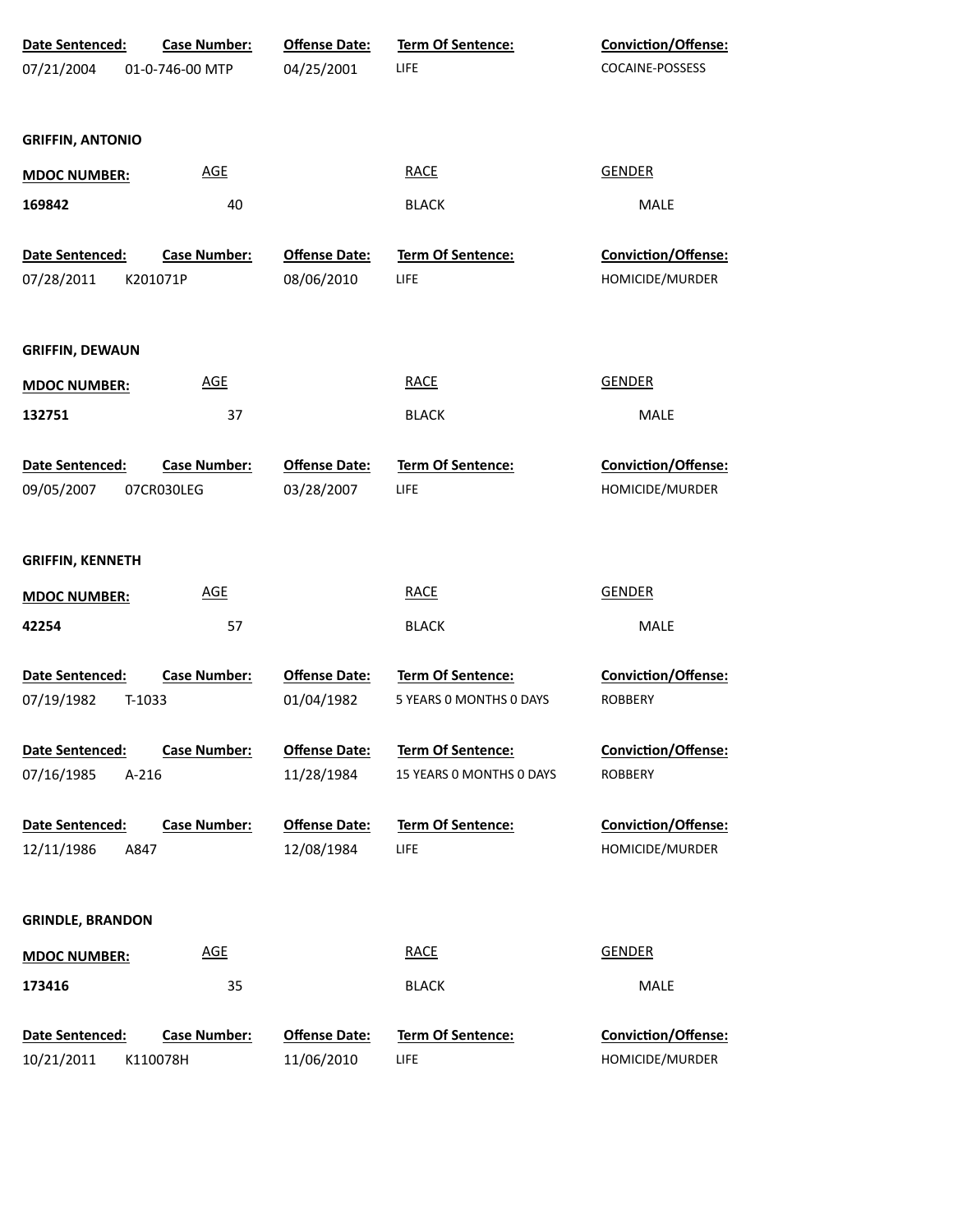| <b>GRISSOM, NICHOLAS</b>                  |                     |                                    |                                  |                                       |
|-------------------------------------------|---------------------|------------------------------------|----------------------------------|---------------------------------------|
| <b>MDOC NUMBER:</b>                       | <b>AGE</b>          |                                    | <b>RACE</b>                      | <b>GENDER</b>                         |
| 147199                                    | 41                  |                                    | <b>WHITE</b>                     | MALE                                  |
| Date Sentenced:                           | <b>Case Number:</b> | <b>Offense Date:</b>               | <b>Term Of Sentence:</b>         | <b>Conviction/Offense:</b>            |
| 03/13/2009<br>2008028                     |                     | 12/15/2007                         | <b>LIFE</b>                      | <b>CAPITAL MURDER</b>                 |
|                                           |                     |                                    |                                  |                                       |
|                                           |                     |                                    |                                  |                                       |
| <b>GROSE, GLEN</b>                        |                     |                                    |                                  |                                       |
| <b>MDOC NUMBER:</b>                       | <b>AGE</b>          |                                    | <b>RACE</b>                      | <b>GENDER</b>                         |
| 93456                                     | 52                  |                                    | <b>WHITE</b>                     | MALE                                  |
| Date Sentenced:                           | <b>Case Number:</b> | <b>Offense Date:</b>               | Term Of Sentence:                | Conviction/Offense:                   |
| 10/14/2008<br>LK06115C                    |                     | 03/01/2005                         | 10 YEARS 0 MONTHS 0 DAYS         | CHILD NEGLECT                         |
|                                           |                     |                                    |                                  |                                       |
| Date Sentenced:<br>10/14/2008             | <b>Case Number:</b> | <b>Offense Date:</b><br>07/01/2005 | Term Of Sentence:<br><b>LIFE</b> | Conviction/Offense:<br>SEXUAL BATTERY |
| LK06115C                                  |                     |                                    |                                  |                                       |
| Date Sentenced:                           | <b>Case Number:</b> | <b>Offense Date:</b>               | <b>Term Of Sentence:</b>         | Conviction/Offense:                   |
| 10/14/2008                                | LK06115C            | 08/01/2005                         | <b>LIFE</b>                      | SEXUAL BATTERY                        |
|                                           |                     |                                    |                                  |                                       |
| Date Sentenced:<br>10/14/2008<br>LK06115C | <b>Case Number:</b> | <b>Offense Date:</b><br>09/01/2005 | Term Of Sentence:<br><b>LIFE</b> | Conviction/Offense:<br>SEXUAL BATTERY |
|                                           |                     |                                    |                                  |                                       |
|                                           |                     |                                    |                                  |                                       |
| <b>GROSE, JOHNNY</b>                      |                     |                                    |                                  |                                       |
| <b>MDOC NUMBER:</b>                       | <b>AGE</b>          |                                    | <b>RACE</b>                      | <b>GENDER</b>                         |
| 143238                                    | 61                  |                                    | <b>WHITE</b>                     | <b>MALE</b>                           |
| Date Sentenced:                           | <b>Case Number:</b> | <b>Offense Date:</b>               | <b>Term Of Sentence:</b>         | <b>Conviction/Offense:</b>            |
| 10/14/2008                                | LK06 115D           | 03/01/2005                         | 10 YEARS O MONTHS O DAYS         | CHILD NEGLECT                         |
|                                           |                     |                                    |                                  |                                       |
| Date Sentenced:                           | <b>Case Number:</b> | <b>Offense Date:</b>               | <b>Term Of Sentence:</b>         | <b>Conviction/Offense:</b>            |
| 10/14/2008                                | LK06 115D           | 07/01/2005                         | <b>LIFE</b>                      | <b>SEXUAL BATTERY</b>                 |
| Date Sentenced:                           | <b>Case Number:</b> | <b>Offense Date:</b>               | <b>Term Of Sentence:</b>         | <b>Conviction/Offense:</b>            |
| 10/14/2008                                | LK06 115D           | 08/01/2005                         | <b>LIFE</b>                      | SEXUAL BATTERY                        |
|                                           |                     |                                    |                                  |                                       |
| Date Sentenced:                           | <b>Case Number:</b> | <b>Offense Date:</b>               | <b>Term Of Sentence:</b>         | <b>Conviction/Offense:</b>            |
| 10/14/2008                                | LK06 115D           | 09/01/2005                         | 10 YEARS 0 MONTHS 0 DAYS         | UNLAWFUL TOUCHING/CHILD               |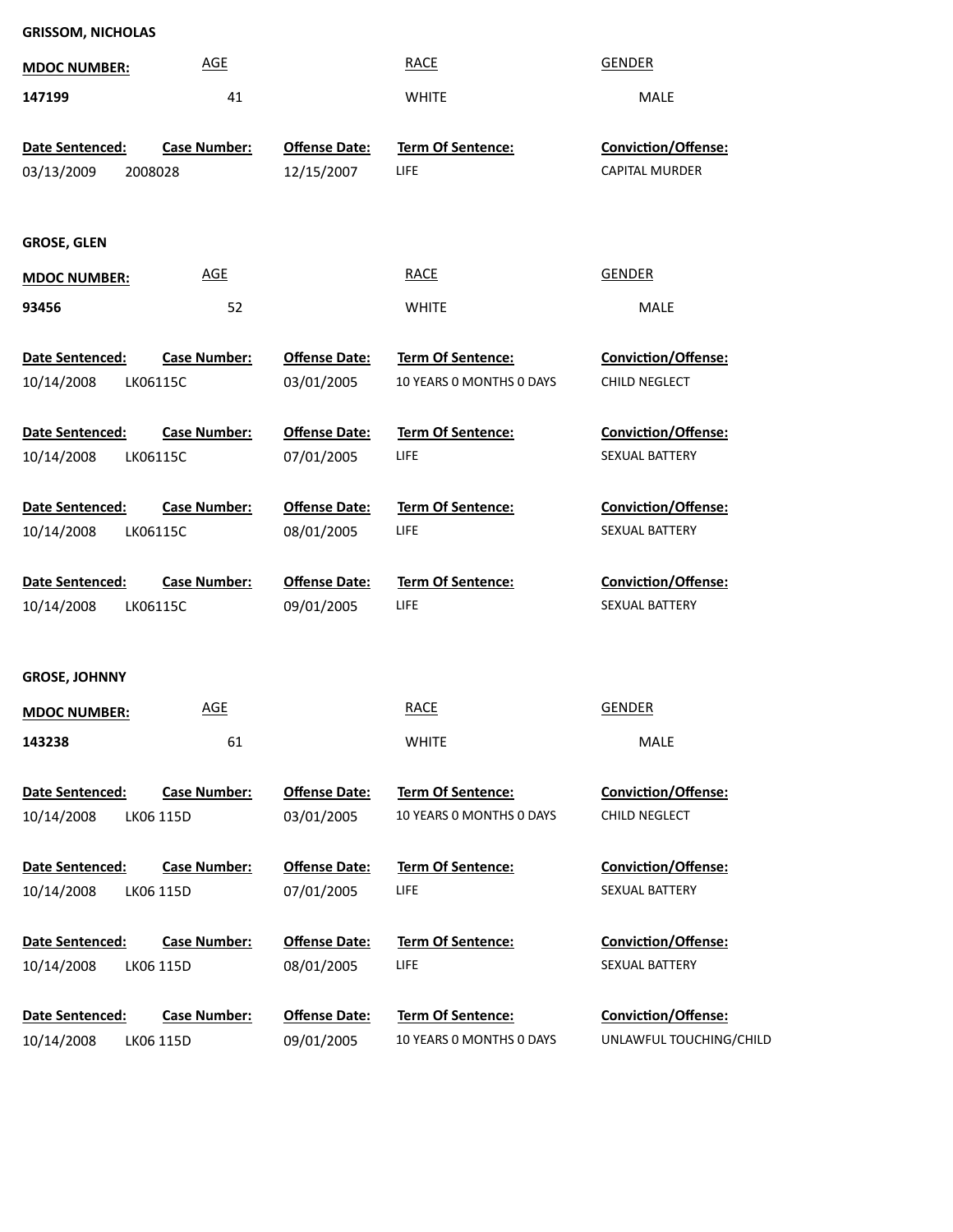# **GUNN, BENNIE**

| <b>MDOC NUMBER:</b>       | AGE                 |                      | <b>RACE</b>              | <b>GENDER</b>                   |
|---------------------------|---------------------|----------------------|--------------------------|---------------------------------|
| 157603                    | 34                  |                      | <b>BLACK</b>             | <b>MALE</b>                     |
| Date Sentenced:           | <b>Case Number:</b> | <b>Offense Date:</b> | Term Of Sentence:        | <b>Conviction/Offense:</b>      |
| 11/08/2010                | 09-0-986-00 WAG     | 01/21/2009           | 4 YEARS 5 MONTHS 0 DAYS  | ACCESSORY AFTER THE FACT        |
|                           |                     |                      |                          |                                 |
| Date Sentenced:           | <b>Case Number:</b> | <b>Offense Date:</b> | <b>Term Of Sentence:</b> | Conviction/Offense:             |
| 12/18/2012<br>110486WAG   |                     | 09/10/2010           | 10 YEARS O MONTHS O DAYS | POSSESSION WEAPON/FELON         |
| Date Sentenced:           | <b>Case Number:</b> | <b>Offense Date:</b> | Term Of Sentence:        | <b>Conviction/Offense:</b>      |
| 12/18/2012<br>110486WAG   |                     | 09/10/2010           | LIFE                     | <b>CAPITAL MURDER</b>           |
|                           |                     |                      |                          |                                 |
| Date Sentenced:           | <b>Case Number:</b> | <b>Offense Date:</b> | Term Of Sentence:        | <b>Conviction/Offense:</b>      |
| 12/18/2012<br>110486WAG   |                     | 09/11/2010           | 10 YEARS O MONTHS O DAYS | POSSESSION WEAPON/FELON         |
| Date Sentenced:           | <b>Case Number:</b> | <b>Offense Date:</b> | Term Of Sentence:        | <b>Conviction/Offense:</b>      |
| 12/18/2012<br>110486WAG   |                     | 09/11/2010           | 35 YEARS 0 MONTHS 0 DAYS | <b>ARMED ROBBERY</b>            |
|                           |                     |                      |                          |                                 |
| Date Sentenced:           | <b>Case Number:</b> | <b>Offense Date:</b> | Term Of Sentence:        | <b>Conviction/Offense:</b>      |
| 12/18/2012<br>110486WAG   |                     | 09/12/2010           | 30 YEARS 0 MONTHS 0 DAYS | AGGRAVATED ASSAULT              |
|                           |                     |                      |                          |                                 |
| Date Sentenced:           | <b>Case Number:</b> | <b>Offense Date:</b> | Term Of Sentence:        | <b>Conviction/Offense:</b>      |
| 12/18/2012<br>110486WAG   |                     | 09/12/2010           | 35 YEARS 0 MONTHS 0 DAYS | <b>ARMED ROBBERY</b>            |
| Date Sentenced:           | <b>Case Number:</b> | <b>Offense Date:</b> | Term Of Sentence:        | <b>Conviction/Offense:</b>      |
| 03/14/2012<br>11CR0062NSG |                     | 09/14/2010           | 40 YEARS 0 MONTHS 0 DAYS | <b>ARMED ROBBERY</b>            |
|                           |                     |                      |                          |                                 |
| Date Sentenced:           | <b>Case Number:</b> | <b>Offense Date:</b> | Term Of Sentence:        | Conviction/Offense:             |
| 03/14/2012<br>11CR0062NSG |                     | 09/14/2010           | 5 YEARS 0 MONTHS 0 DAYS  | FLEEING LAW ENFORCEMENT OFFICER |
|                           |                     |                      |                          |                                 |
| <b>GUNN, SHAQUAVIA</b>    |                     |                      |                          |                                 |
|                           | <b>AGE</b>          |                      | <b>RACE</b>              | <b>GENDER</b>                   |
| <b>MDOC NUMBER:</b>       |                     |                      |                          |                                 |
| 232966                    | 21                  |                      | <b>BLACK</b>             | <b>FEMALE</b>                   |
| Date Sentenced:           | <b>Case Number:</b> | <b>Offense Date:</b> | Term Of Sentence:        | Conviction/Offense:             |
| 04/01/2021<br>CR2018-196  |                     | 05/20/2018           | LIFE                     | HOMICIDE/MURDER                 |
|                           |                     |                      |                          |                                 |
|                           |                     |                      |                          |                                 |
| <b>HADDAD, GEORGE</b>     |                     |                      |                          |                                 |
| <b>MDOC NUMBER:</b>       | <b>AGE</b>          |                      | <b>RACE</b>              | <b>GENDER</b>                   |
| 36181                     | 59                  |                      | <b>WHITE</b>             | MALE                            |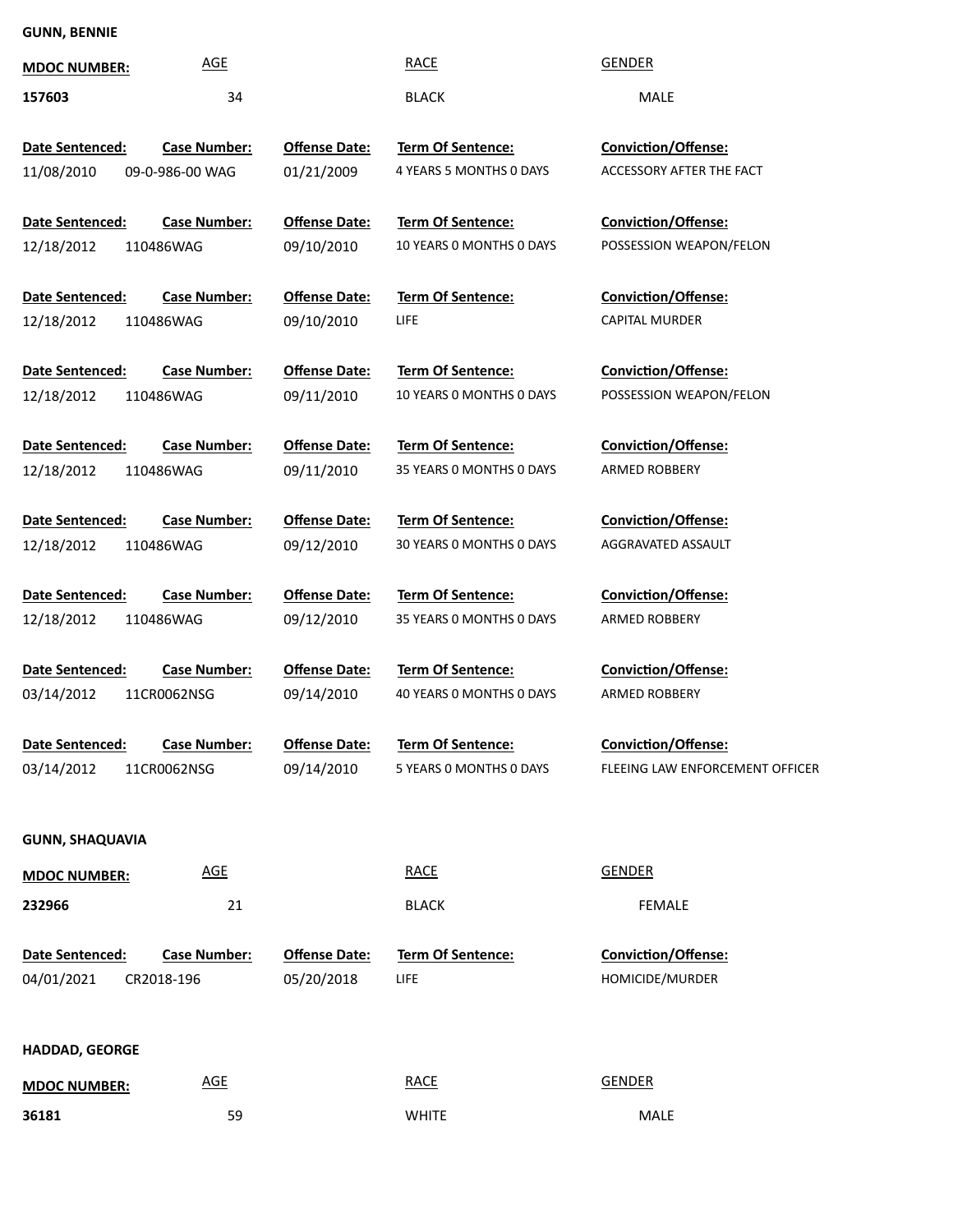| Date Sentenced:               | <b>Case Number:</b>               | <b>Offense Date:</b> | Term Of Sentence:         | Conviction/Offense:                  |
|-------------------------------|-----------------------------------|----------------------|---------------------------|--------------------------------------|
| 07/06/1984                    | DATACONV-1                        |                      | 5 YEARS 0 MONTHS 0 DAYS   | <b>GRAND LARCENY</b>                 |
| Date Sentenced:<br>12/05/1984 | <b>Case Number:</b><br>DATACONV-2 | <b>Offense Date:</b> | Term Of Sentence:<br>LIFE | Conviction/Offense:<br>ARMED ROBBERY |
|                               |                                   |                      |                           |                                      |
| HALDERMAN, BENJAMIN           |                                   |                      |                           |                                      |
| <b>MDOC NUMBER:</b>           | <b>AGE</b>                        |                      | <b>RACE</b>               | <b>GENDER</b>                        |
| L3817                         | 47                                |                      | <b>WHITE</b>              | MALE                                 |
| Date Sentenced:               | <b>Case Number:</b>               | <b>Offense Date:</b> | <b>Term Of Sentence:</b>  | Conviction/Offense:                  |
| 12/05/2002                    | DATACONV-1                        | 04/07/2002           | LIFE                      | HOMICIDE/MURDER                      |
| Date Sentenced:               | <b>Case Number:</b>               | <b>Offense Date:</b> | Term Of Sentence:         | Conviction/Offense:                  |
| 12/05/2002                    | DATACONV-2                        | 04/07/2002           | LIFE                      | HOMICIDE/MURDER                      |
| <b>HALL, ANTONIO</b>          |                                   |                      |                           |                                      |
| <b>MDOC NUMBER:</b>           | <b>AGE</b>                        |                      | <b>RACE</b>               | <b>GENDER</b>                        |
| 211689                        | 36                                |                      | <b>BLACK</b>              | MALE                                 |
| Date Sentenced:               | <b>Case Number:</b>               | <b>Offense Date:</b> | Term Of Sentence:         | Conviction/Offense:                  |
| 08/08/2017                    | CR 2015-65-GCT                    | 02/08/2015           | LIFE                      | HOMICIDE/MURDER                      |
| <b>HALL, DERRICK</b>          |                                   |                      |                           |                                      |
| <b>MDOC NUMBER:</b>           | <b>AGE</b>                        |                      | <b>RACE</b>               | <b>GENDER</b>                        |
| 120782                        | 40                                |                      | <b>BLACK</b>              | MALE                                 |
| Date Sentenced:               | <b>Case Number:</b>               | <b>Offense Date:</b> | Term Of Sentence:         | Conviction/Offense:                  |
| 05/23/2017                    | 15,0300                           | 06/28/2015           | LIFE                      | HOMICIDE/MURDER                      |
| <b>HALL, EDDIE</b>            |                                   |                      |                           |                                      |
| <b>MDOC NUMBER:</b>           | <b>AGE</b>                        |                      | <b>RACE</b>               | <b>GENDER</b>                        |
| L0292                         | 43                                |                      | <b>BLACK</b>              | MALE                                 |
| Date Sentenced:               | <b>Case Number:</b>               | <b>Offense Date:</b> | Term Of Sentence:         | Conviction/Offense:                  |
| 07/23/2013<br>20139K          |                                   | 09/16/2012           | LIFE                      | HOMICIDE/MURDER                      |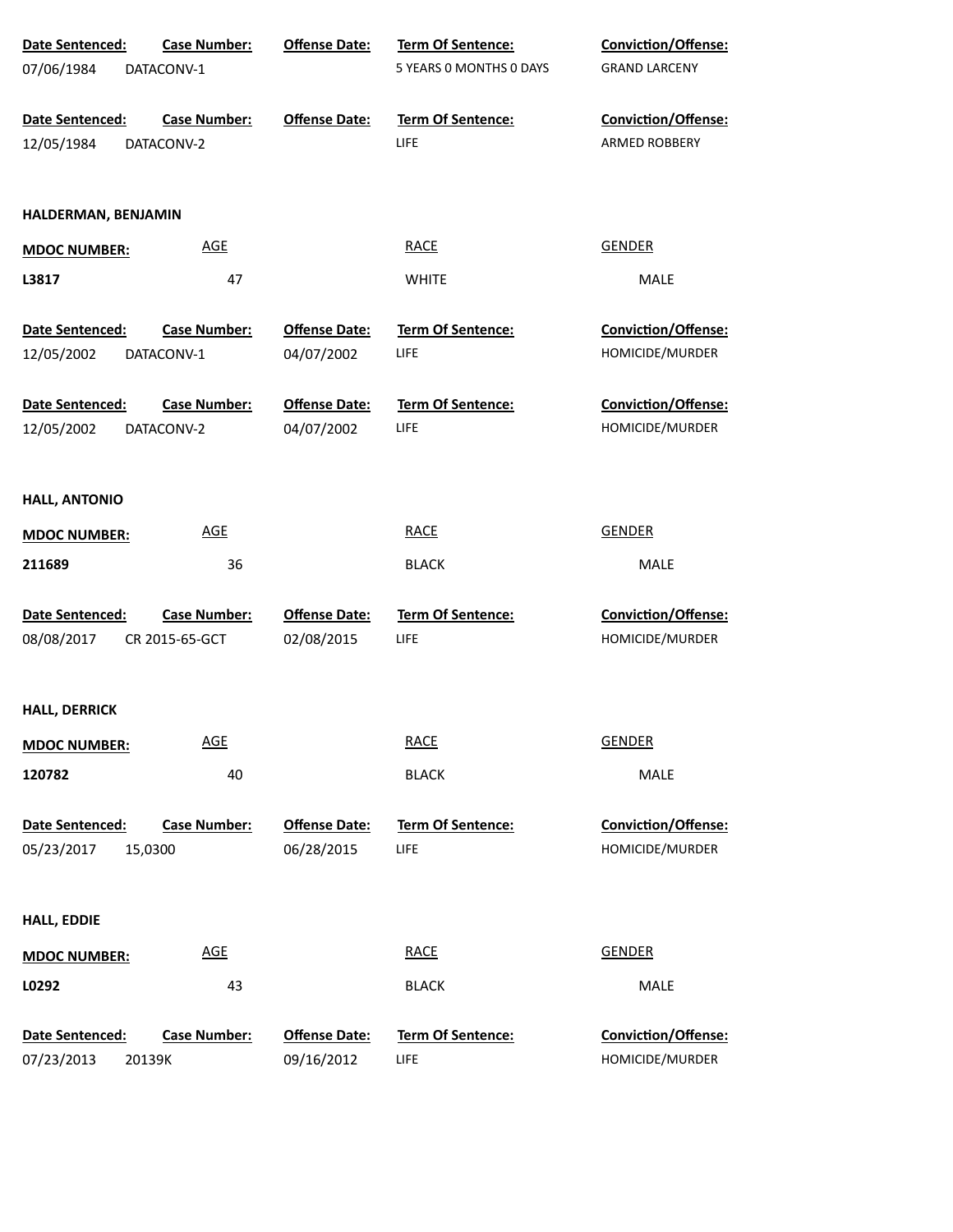| <b>HALL, JUSTIN</b>     |                              |                      |                           |                                          |
|-------------------------|------------------------------|----------------------|---------------------------|------------------------------------------|
| <b>MDOC NUMBER:</b>     | <b>AGE</b>                   |                      | <b>RACE</b>               | <b>GENDER</b>                            |
| 206043                  | 24                           |                      | <b>WHITE</b>              | MALE                                     |
|                         |                              |                      |                           |                                          |
| Date Sentenced:         | <b>Case Number:</b>          | <b>Offense Date:</b> | Term Of Sentence:<br>LIFE | Conviction/Offense:<br>HOMICIDE/MURDER   |
| 10/06/2016              | CR2016-43-SMP2               | 04/20/2016           |                           |                                          |
| <b>HALL, LAMARCUS</b>   |                              |                      |                           |                                          |
| <b>MDOC NUMBER:</b>     | <b>AGE</b>                   |                      | <b>RACE</b>               | <b>GENDER</b>                            |
| L5615                   | 39                           |                      | <b>BLACK</b>              | MALE                                     |
| Date Sentenced:         | <b>Case Number:</b>          | <b>Offense Date:</b> | Term Of Sentence:         | Conviction/Offense:                      |
| 05/01/2003              | DATACONV-1                   | 04/15/2001           | LIFE                      | HOMICIDE/MURDER                          |
|                         |                              |                      |                           |                                          |
| HALLMON, ODELL          |                              |                      |                           |                                          |
| <b>MDOC NUMBER:</b>     | <b>AGE</b>                   |                      | <b>RACE</b>               | <b>GENDER</b>                            |
| 82261                   | 45                           |                      | <b>BLACK</b>              | MALE                                     |
|                         |                              |                      |                           |                                          |
| Date Sentenced:         | <b>Case Number:</b>          | <b>Offense Date:</b> | Term Of Sentence:         | Conviction/Offense:                      |
| 05/11/2016              | 2016-0018                    | 04/27/2016           | 10 YEARS 0 MONTHS 0 DAYS  | POSSESSION OF FIREARM BY CONVICTED FELON |
| Date Sentenced:         | <b>Case Number:</b>          | <b>Offense Date:</b> | Term Of Sentence:         | Conviction/Offense:                      |
| 05/11/2016              | 2016-0018                    | 04/27/2016           | 20 YEARS 0 MONTHS 0 DAYS  | AGGRAVATED ASSAULT                       |
|                         |                              |                      |                           |                                          |
|                         | Date Sentenced: Case Number: | <b>Offense Date:</b> | Term Of Sentence:         | Conviction/Offense:                      |
| 05/11/2016              | 2016-0018                    | 04/27/2016           | LIFE                      | HOMICIDE/MURDER                          |
|                         |                              |                      |                           |                                          |
| <b>HAMER, KENDARIUS</b> |                              |                      |                           |                                          |
| <b>MDOC NUMBER:</b>     | $\underline{\mathsf{AGE}}$   |                      | <b>RACE</b>               | <b>GENDER</b>                            |
| 223549                  | 24                           |                      | <b>BLACK</b>              | MALE                                     |
| Date Sentenced:         | <b>Case Number:</b>          | <b>Offense Date:</b> | Term Of Sentence:         | Conviction/Offense:                      |
| 06/06/2019              | TK18-191                     | 07/06/2017           | LIFE                      | CAPITAL MURDER                           |
|                         |                              |                      |                           |                                          |
| <b>HAMER, NAKERO</b>    |                              |                      |                           |                                          |
| <b>MDOC NUMBER:</b>     | $\underline{\mathsf{AGE}}$   |                      | <b>RACE</b>               | <b>GENDER</b>                            |
| 224184                  | 22                           |                      | <b>BLACK</b>              | MALE                                     |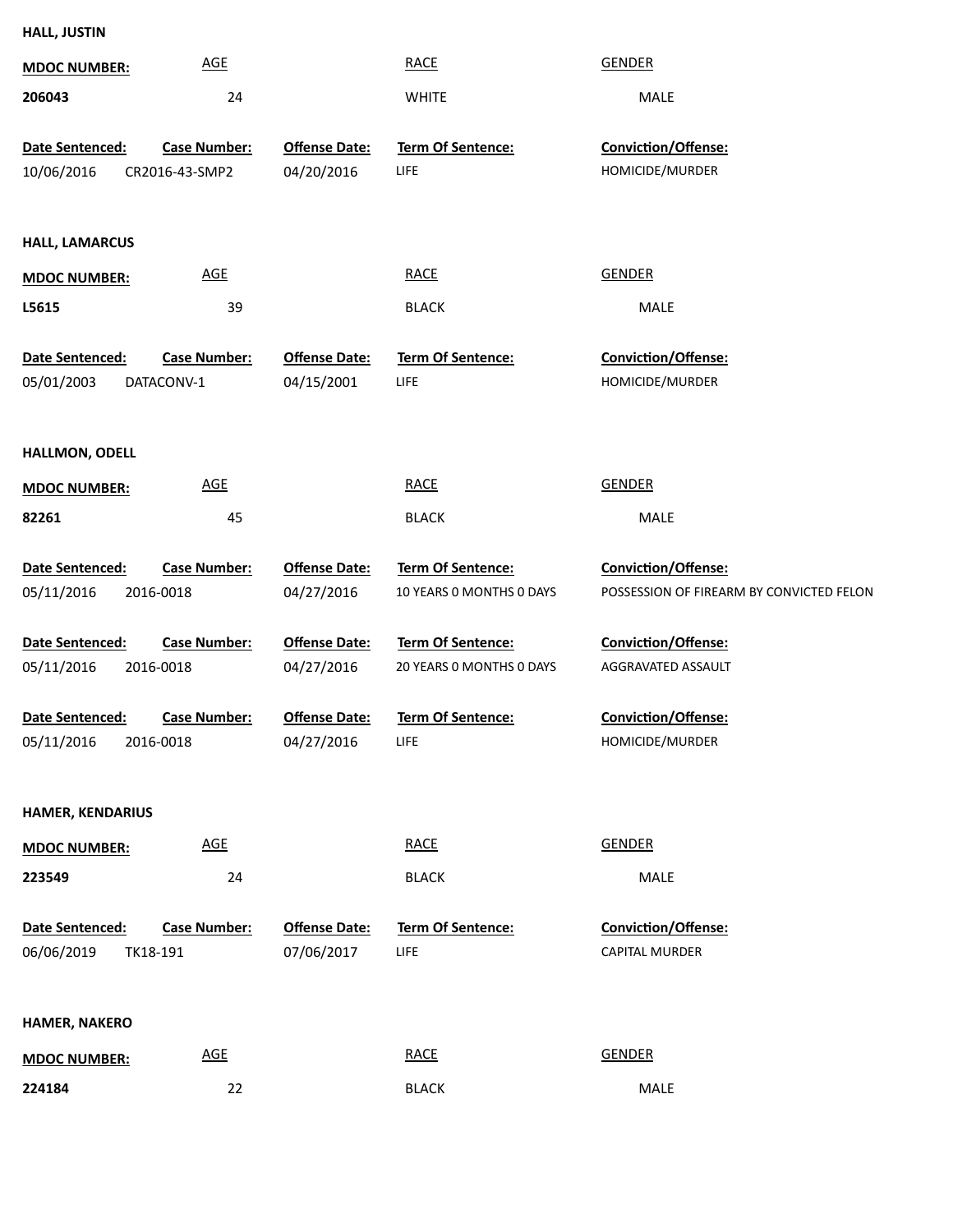| Date Sentenced:         | <b>Case Number:</b> | <b>Offense Date:</b> | <b>Term Of Sentence:</b> | <b>Conviction/Offense:</b>      |
|-------------------------|---------------------|----------------------|--------------------------|---------------------------------|
| 07/11/2019              | TK2018-189          | 07/06/2017           | LIFE                     | CAPITAL MURDER                  |
|                         |                     |                      |                          |                                 |
| <b>HAMMONS, JUSTIN</b>  |                     |                      |                          |                                 |
| <b>MDOC NUMBER:</b>     | <b>AGE</b>          |                      | <b>RACE</b>              | <b>GENDER</b>                   |
| M5574                   | 38                  |                      | <b>WHITE</b>             | MALE                            |
| Date Sentenced:         | <b>Case Number:</b> | <b>Offense Date:</b> | Term Of Sentence:        | Conviction/Offense:             |
| 10/11/2002              | B2401-99-579        | 12/16/1998           | 3 YEARS O MONTHS O DAYS  | <b>CRUELTY TO ANIMALS</b>       |
| Date Sentenced:         | <b>Case Number:</b> | <b>Offense Date:</b> | Term Of Sentence:        | Conviction/Offense:             |
| 03/05/2004              | 2003-555            | 07/07/2002           | LIFE                     | <b>CAPITAL MURDER</b>           |
|                         |                     |                      |                          |                                 |
| <b>HAMP, BRYMON</b>     |                     |                      |                          |                                 |
| <b>MDOC NUMBER:</b>     | <b>AGE</b>          |                      | <b>RACE</b>              | <b>GENDER</b>                   |
| 105415                  | 36                  |                      | <b>BLACK</b>             | MALE                            |
| Date Sentenced:         | <b>Case Number:</b> | <b>Offense Date:</b> | Term Of Sentence:        | Conviction/Offense:             |
| 01/23/2014              | 2011-0041           | 07/29/2010           | 5 YEARS 0 MONTHS 0 DAYS  | FLEEING LAW ENFORCEMENT OFFICER |
| Date Sentenced:         | <b>Case Number:</b> | <b>Offense Date:</b> | <b>Term Of Sentence:</b> | Conviction/Offense:             |
| 01/23/2014              | 2011-0041           | 07/29/2010           | LIFE                     | <b>CAPITAL MURDER</b>           |
|                         |                     |                      |                          |                                 |
| <b>HAMPTON, ANNETTE</b> |                     |                      |                          |                                 |
| <b>MDOC NUMBER:</b>     | <b>AGE</b>          |                      | <b>RACE</b>              | <b>GENDER</b>                   |
| 75923                   | 55                  |                      | <b>BLACK</b>             | <b>FEMALE</b>                   |
| Date Sentenced:         | <b>Case Number:</b> | <b>Offense Date:</b> | Term Of Sentence:        | Conviction/Offense:             |
| 12/21/2000<br>8566      |                     | 03/11/1999           | LIFE                     | HOMICIDE/MURDER                 |
|                         |                     |                      |                          |                                 |
| <b>HAMPTON, DARVIN</b>  |                     |                      |                          |                                 |
| <b>MDOC NUMBER:</b>     | <b>AGE</b>          |                      | <b>RACE</b>              | <b>GENDER</b>                   |
| 28356                   | 54                  |                      | <b>BLACK</b>             | MALE                            |
| Date Sentenced:         | <b>Case Number:</b> | <b>Offense Date:</b> | Term Of Sentence:        | Conviction/Offense:             |
| 05/24/1995              | DATACONV-1          |                      | LIFE                     | HOMICIDE/MURDER                 |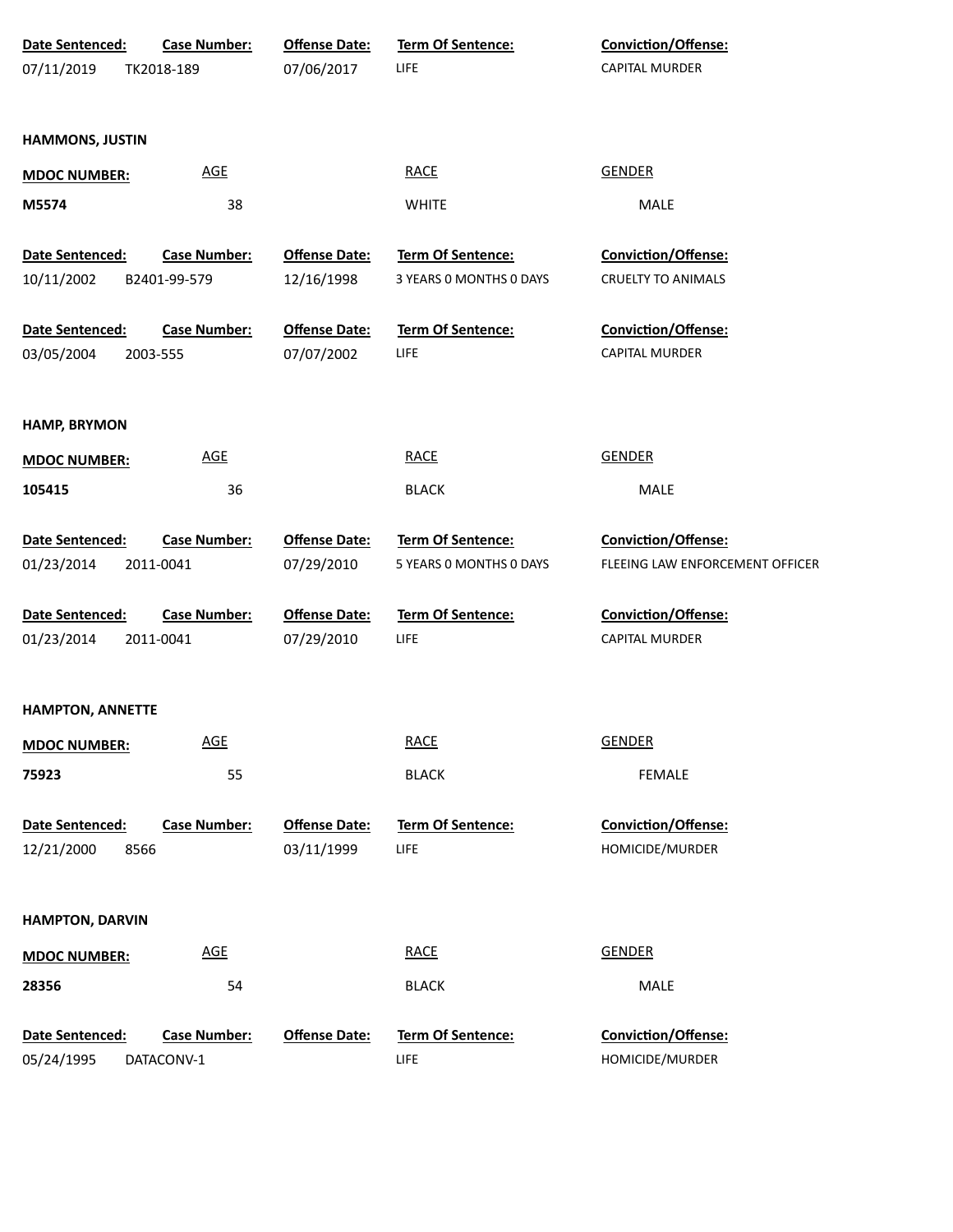### **HAMPTON, NATHANIEL**

| <b>AGE</b><br><b>MDOC NUMBER:</b>                                  |                                    | <b>RACE</b>                                  | <b>GENDER</b>                                          |
|--------------------------------------------------------------------|------------------------------------|----------------------------------------------|--------------------------------------------------------|
| 31<br>153164                                                       |                                    | <b>BLACK</b>                                 | MALE                                                   |
| Date Sentenced:<br><b>Case Number:</b><br>08/25/2011<br>20090131   | <b>Offense Date:</b><br>03/25/2009 | Term Of Sentence:<br>4 YEARS O MONTHS O DAYS | <b>Conviction/Offense:</b><br>ACCESSORY AFTER THE FACT |
| Date Sentenced:<br><b>Case Number:</b><br>08/25/2011<br>20100018   | <b>Offense Date:</b><br>12/18/2009 | Term Of Sentence:<br>3 YEARS 0 MONTHS 0 DAYS | Conviction/Offense:<br>POSSESS STOLEN PROP             |
| Date Sentenced:<br><b>Case Number:</b><br>02/07/2013<br>20110189K  | <b>Offense Date:</b><br>06/30/2011 | Term Of Sentence:<br>LIFE                    | <b>Conviction/Offense:</b><br><b>CAPITAL MURDER</b>    |
| Date Sentenced:<br><b>Case Number:</b><br>01/23/2017<br>301-15     | <b>Offense Date:</b><br>04/23/2014 | Term Of Sentence:<br>5 YEARS 0 MONTHS 0 DAYS | Conviction/Offense:<br>SIMPLE ASSAULT-POL OFF          |
| <b>HANCOCK, MICKEY</b>                                             |                                    |                                              |                                                        |
| <b>AGE</b><br><b>MDOC NUMBER:</b>                                  |                                    | <b>RACE</b>                                  | <b>GENDER</b>                                          |
| 62<br>08456                                                        |                                    | <b>WHITE</b>                                 | MALE                                                   |
| Date Sentenced:<br><b>Case Number:</b><br>03/24/2011<br>10001PKT   | <b>Offense Date:</b><br>11/14/2008 | Term Of Sentence:<br>LIFE                    | <b>Conviction/Offense:</b><br>ARMED ROBBERY            |
| <b>HARBIN, DAVID</b>                                               |                                    |                                              |                                                        |
| <b>AGE</b><br><b>MDOC NUMBER:</b>                                  |                                    | <b>RACE</b>                                  | <b>GENDER</b>                                          |
| 49603<br>59                                                        |                                    | <b>BLACK</b>                                 | MALE                                                   |
| Date Sentenced:<br><b>Case Number:</b><br>08/21/2000<br>DATACONV-1 | <b>Offense Date:</b><br>10/16/1999 | <b>Term Of Sentence:</b><br><b>LIFE</b>      | Conviction/Offense:<br>POSSESSION WEAPON/FELON         |
| <b>HARDY, MARY</b>                                                 |                                    |                                              |                                                        |
| <b>AGE</b><br><b>MDOC NUMBER:</b>                                  |                                    | <b>RACE</b>                                  | <b>GENDER</b>                                          |
| 07956<br>65                                                        |                                    | <b>BLACK</b>                                 | <b>FEMALE</b>                                          |
| Date Sentenced:<br><b>Case Number:</b><br>10/31/2006<br>2005005CR  | <b>Offense Date:</b><br>09/05/2004 | <b>Term Of Sentence:</b><br><b>LIFE</b>      | Conviction/Offense:<br>HOMICIDE/MURDER                 |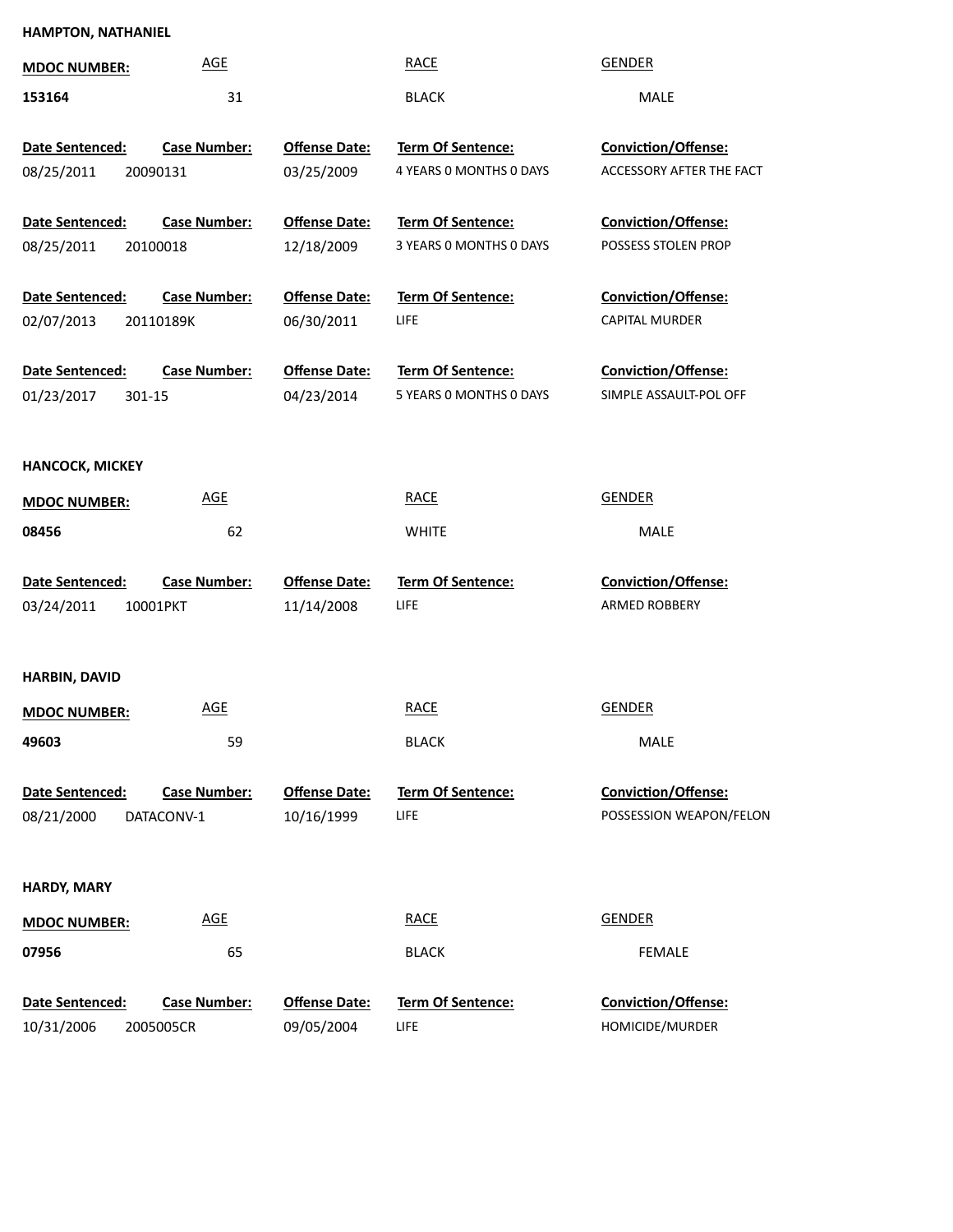| <b>HARMON, TERRY</b>   |                     |                      |                          |                                      |
|------------------------|---------------------|----------------------|--------------------------|--------------------------------------|
| <b>MDOC NUMBER:</b>    | <b>AGE</b>          |                      | <b>RACE</b>              | <b>GENDER</b>                        |
| 46258                  | 50                  |                      | <b>BLACK</b>             | MALE                                 |
| Date Sentenced:        | <b>Case Number:</b> | <b>Offense Date:</b> | Term Of Sentence:        | Conviction/Offense:                  |
| 02/01/2002             | DATACONV-1          | 09/19/2001           | <b>LIFE</b>              | HOMICIDE/MURDER                      |
|                        |                     |                      |                          |                                      |
| <b>HARRIS, BILLY</b>   |                     |                      |                          |                                      |
| <b>MDOC NUMBER:</b>    | AGE                 |                      | <b>RACE</b>              | <b>GENDER</b>                        |
| K5660                  | 58                  |                      | <b>BLACK</b>             | MALE                                 |
| Date Sentenced:        | <b>Case Number:</b> | <b>Offense Date:</b> | Term Of Sentence:        | Conviction/Offense:                  |
| 02/23/2001             | DATACONV-1          | 11/07/1999           | <b>LIFE</b>              | HOMICIDE/MURDER                      |
|                        |                     |                      |                          |                                      |
| <b>HARRIS, CHARLIE</b> |                     |                      |                          |                                      |
| <b>MDOC NUMBER:</b>    | AGE                 |                      | <b>RACE</b>              | <b>GENDER</b>                        |
| K5661                  | 61                  |                      | <b>BLACK</b>             | MALE                                 |
|                        |                     |                      |                          |                                      |
| Date Sentenced:        | <b>Case Number:</b> | <b>Offense Date:</b> | Term Of Sentence:        | Conviction/Offense:                  |
| 02/23/2001             | DATACONV-1          | 11/07/1999           | <b>LIFE</b>              | HOMICIDE/MURDER                      |
|                        |                     |                      |                          |                                      |
| <b>HARRIS, DERRICK</b> |                     |                      |                          |                                      |
| <b>MDOC NUMBER:</b>    | AGE                 |                      | <b>RACE</b>              | <b>GENDER</b>                        |
| M2810                  | 42                  |                      | <b>BLACK</b>             | MALE                                 |
| Date Sentenced:        | <b>Case Number:</b> | <b>Offense Date:</b> | Term Of Sentence:        | <b>Conviction/Offense:</b>           |
| 08/29/2003             | 99-124-K            | 12/22/1998           | 10 YEARS O MONTHS O DAYS | BURGLARY LARCENY-UNOCCUPIED DWELLING |
| Date Sentenced:        | <b>Case Number:</b> | <b>Offense Date:</b> | Term Of Sentence:        | Conviction/Offense:                  |
| 08/29/2003             | 02-177-K            | 12/29/2001           | LIFE                     | HOMICIDE/MURDER                      |
|                        |                     |                      |                          |                                      |
| <b>HARRIS, DETRICK</b> |                     |                      |                          |                                      |
| <b>MDOC NUMBER:</b>    | AGE                 |                      | <b>RACE</b>              | <b>GENDER</b>                        |
| 39949                  | 45                  |                      | <b>BLACK</b>             | MALE                                 |
| Date Sentenced:        | <b>Case Number:</b> | <b>Offense Date:</b> | Term Of Sentence:        | Conviction/Offense:                  |
| 06/13/2012             | 11-1-084-01         | 05/03/2007           | LIFE                     | BURGLARY-RESIDENTIAL                 |
|                        |                     |                      |                          |                                      |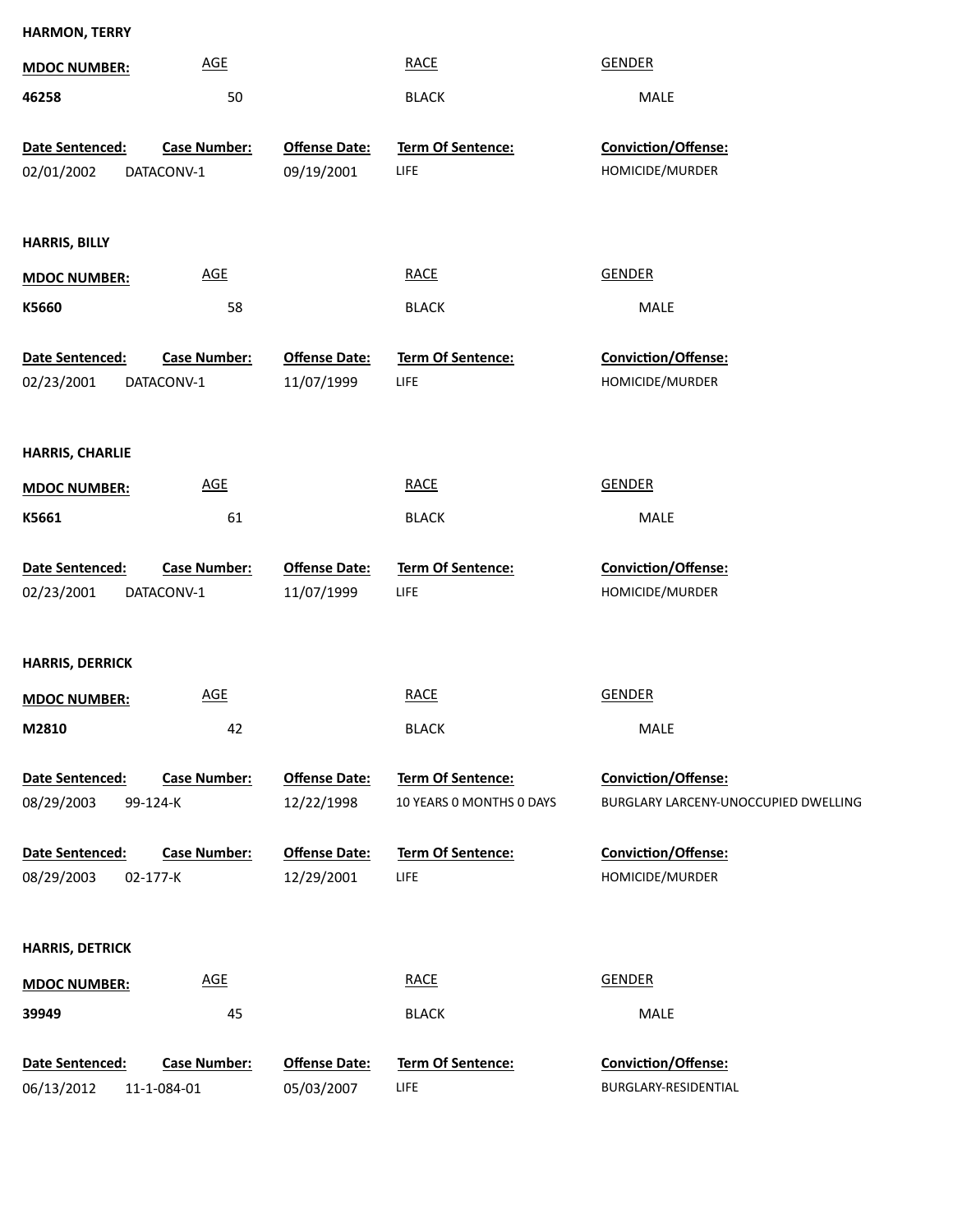| Date Sentenced:        | <b>Case Number:</b>        | <b>Offense Date:</b> | Term Of Sentence:        | Conviction/Offense:        |
|------------------------|----------------------------|----------------------|--------------------------|----------------------------|
| 06/13/2012             | 11-1-084-02                | 05/03/2007           | LIFE                     | ARMED ROBBERY              |
|                        |                            |                      |                          |                            |
| Date Sentenced:        | <b>Case Number:</b>        | <b>Offense Date:</b> | Term Of Sentence:        | Conviction/Offense:        |
| 06/13/2012             | 11-1-084-03                | 05/03/2007           | LIFE                     | <b>VEHICLE THEFT</b>       |
|                        |                            |                      |                          |                            |
| <b>HARRIS, ELBERT</b>  |                            |                      |                          |                            |
| <b>MDOC NUMBER:</b>    | <b>AGE</b>                 |                      | <b>RACE</b>              | <b>GENDER</b>              |
| 30751                  | 63                         |                      | <b>BLACK</b>             | <b>MALE</b>                |
|                        |                            |                      |                          |                            |
| Date Sentenced:        | <b>Case Number:</b>        | <b>Offense Date:</b> | <b>Term Of Sentence:</b> | <b>Conviction/Offense:</b> |
| 02/17/1993             | DATACONV-1                 |                      | LIFE                     | ARMED ROBBERY              |
|                        |                            |                      |                          |                            |
| <b>HARRIS, FARENO</b>  |                            |                      |                          |                            |
| <b>MDOC NUMBER:</b>    | <u>AGE</u>                 |                      | <b>RACE</b>              | <b>GENDER</b>              |
| 225664                 | 26                         |                      | <b>BLACK</b>             | MALE                       |
|                        |                            |                      |                          |                            |
| Date Sentenced:        | <b>Case Number:</b>        | <b>Offense Date:</b> | Term Of Sentence:        | Conviction/Offense:        |
| 09/30/2019             | 29565                      | 02/28/2018           | 40 YEARS 0 MONTHS 0 DAYS | HOMICIDE/MURDER            |
|                        |                            |                      |                          |                            |
| Date Sentenced:        | <b>Case Number:</b>        | <b>Offense Date:</b> | Term Of Sentence:        | Conviction/Offense:        |
| 09/30/2019             | 29565                      | 02/28/2018           | <b>LIFE</b>              | HOMICIDE/MURDER            |
|                        |                            |                      |                          |                            |
| HARRIS, ISHAMEL        |                            |                      |                          |                            |
| <b>MDOC NUMBER:</b>    | $\underline{\mathsf{AGE}}$ |                      | <b>RACE</b>              | <b>GENDER</b>              |
| L5657                  | 59                         |                      | <b>BLACK</b>             | MALE                       |
|                        |                            |                      |                          |                            |
| <b>Date Sentenced:</b> | <b>Case Number:</b>        | <b>Offense Date:</b> | <b>Term Of Sentence:</b> | Conviction/Offense:        |
| 05/08/2003             | DATACONV-1                 | 08/31/2002           | <b>LIFE</b>              | AGGRAVATED ASSAULT         |
|                        |                            |                      |                          |                            |
| Date Sentenced:        | <b>Case Number:</b>        | <b>Offense Date:</b> | <b>Term Of Sentence:</b> | Conviction/Offense:        |
| 05/08/2003             | DATACONV-2                 | 08/31/2002           | <b>LIFE</b>              | POSSESSION WEAPON/FELON    |
|                        |                            |                      |                          |                            |
| <b>HARRIS, JASON</b>   |                            |                      |                          |                            |
| <b>MDOC NUMBER:</b>    | <u>AGE</u>                 |                      | <b>RACE</b>              | <b>GENDER</b>              |
| K5647                  | 50                         |                      | <b>BLACK</b>             | <b>MALE</b>                |
| Date Sentenced:        | <b>Case Number:</b>        | <b>Offense Date:</b> | Term Of Sentence:        | Conviction/Offense:        |
| 02/23/2001             | DATACONV-1                 | 11/07/1999           | <b>LIFE</b>              | HOMICIDE/MURDER            |
|                        |                            |                      |                          |                            |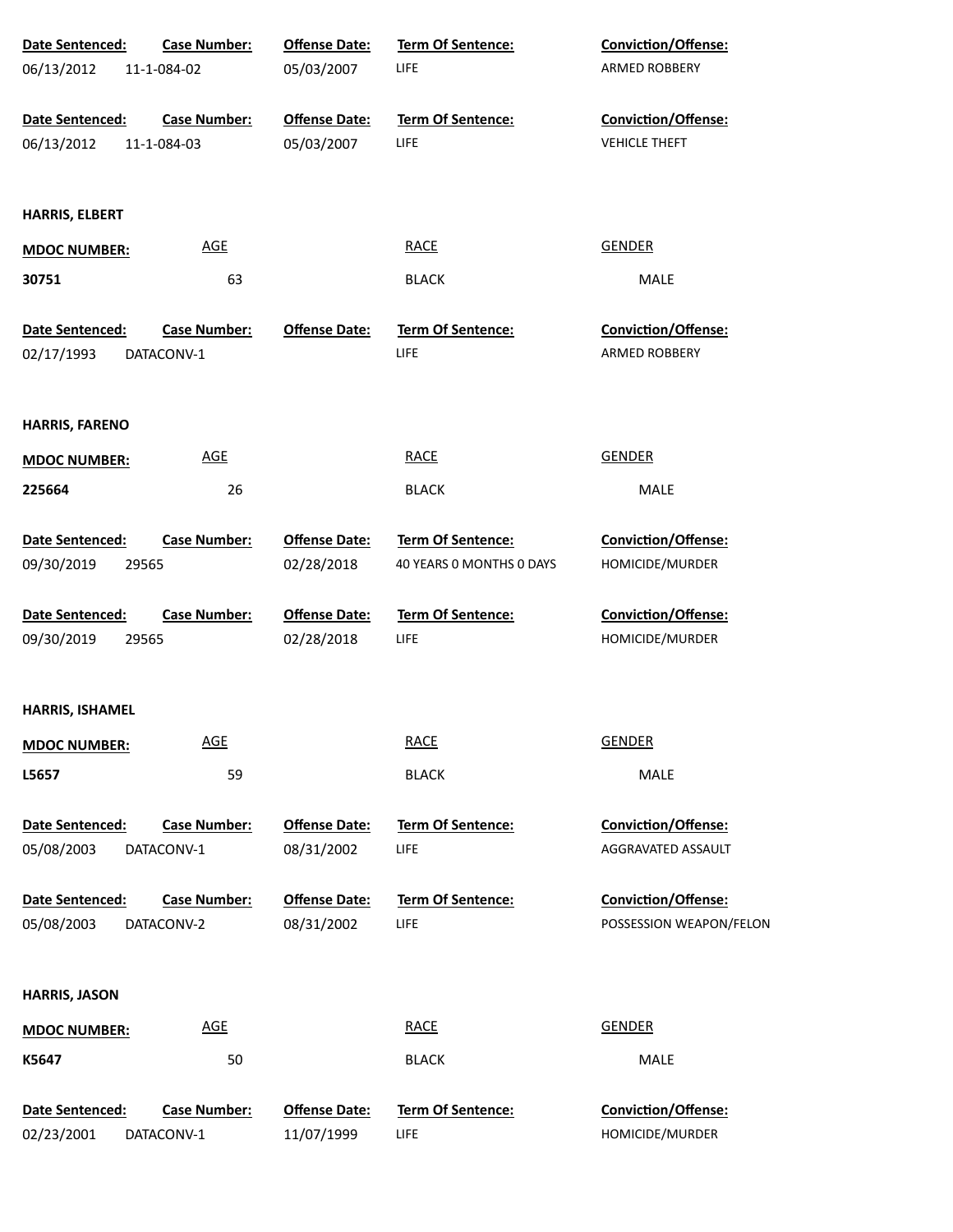### **HARRIS, JEROME**

| <b>MDOC NUMBER:</b>    | <b>AGE</b>          |                      | <b>RACE</b>              | <b>GENDER</b>              |
|------------------------|---------------------|----------------------|--------------------------|----------------------------|
| 122969                 | 36                  |                      | <b>BLACK</b>             | MALE                       |
|                        |                     |                      |                          |                            |
| <b>Date Sentenced:</b> | <b>Case Number:</b> | <b>Offense Date:</b> | <b>Term Of Sentence:</b> | Conviction/Offense:        |
| 08/25/2006<br>06-060   |                     | 05/08/2005           | 3 YEARS O MONTHS O DAYS  | <b>FALSE PRETENSE</b>      |
| <b>Date Sentenced:</b> | <b>Case Number:</b> | <b>Offense Date:</b> | <b>Term Of Sentence:</b> | Conviction/Offense:        |
| 08/25/2006<br>06-013   |                     | 09/16/2005           | 8 YEARS 0 MONTHS 0 DAYS  | <b>ARMED ROBBERY</b>       |
| Date Sentenced:        | <b>Case Number:</b> | <b>Offense Date:</b> | <b>Term Of Sentence:</b> | Conviction/Offense:        |
| 12/08/2008             | 08620CR             | 04/28/2006           | LIFE                     | HOMICIDE/MURDER            |
| <b>HARRIS, JOE</b>     |                     |                      |                          |                            |
| <b>MDOC NUMBER:</b>    | <b>AGE</b>          |                      | <b>RACE</b>              | GENDER                     |
| 83138                  | 49                  |                      | <b>BLACK</b>             | MALE                       |
|                        |                     |                      |                          |                            |
| Date Sentenced:        | <b>Case Number:</b> | <b>Offense Date:</b> | <b>Term Of Sentence:</b> | <b>Conviction/Offense:</b> |
| 05/05/1995             | DATACONV-1          | 06/21/1994           | 20 YEARS 0 MONTHS 0 DAYS | AGGRAVATED ASSAULT         |
| Date Sentenced:        | <b>Case Number:</b> | <b>Offense Date:</b> | <b>Term Of Sentence:</b> | <b>Conviction/Offense:</b> |
| 05/05/1995             | DATACONV-2          | 06/21/1994           | 20 YEARS 0 MONTHS 0 DAYS | AGGRAVATED ASSAULT         |
| Date Sentenced:        | <b>Case Number:</b> | <b>Offense Date:</b> | <b>Term Of Sentence:</b> | Conviction/Offense:        |
| 05/05/1995             | DATACONV-3          | 06/21/1994           | LIFE                     | HOMICIDE/MURDER            |
|                        |                     |                      |                          |                            |
| <b>HARRIS, MARCUS</b>  |                     |                      |                          |                            |
| <b>MDOC NUMBER:</b>    | <b>AGE</b>          |                      | <b>RACE</b>              | <b>GENDER</b>              |
| 165798                 | 68                  |                      | <b>BLACK</b>             | MALE                       |
| Date Sentenced:        | <b>Case Number:</b> | <b>Offense Date:</b> | Term Of Sentence:        | <b>Conviction/Offense:</b> |
| 03/01/2011             | 2010-10,073         | 12/26/2009           | 20 YEARS 0 MONTHS 0 DAYS | AGGRAVATED ASSAULT         |
| Date Sentenced:        | <b>Case Number:</b> | <b>Offense Date:</b> | Term Of Sentence:        | Conviction/Offense:        |
| 03/01/2011             | 2010-10,073         | 12/26/2009           | LIFE                     | HOMICIDE/MURDER            |
|                        |                     |                      |                          |                            |
| <b>HARRIS, MARIO</b>   |                     |                      |                          |                            |
| <b>MDOC NUMBER:</b>    | <b>AGE</b>          |                      | <b>RACE</b>              | <b>GENDER</b>              |
| K5190                  | 42                  |                      | <b>BLACK</b>             | MALE                       |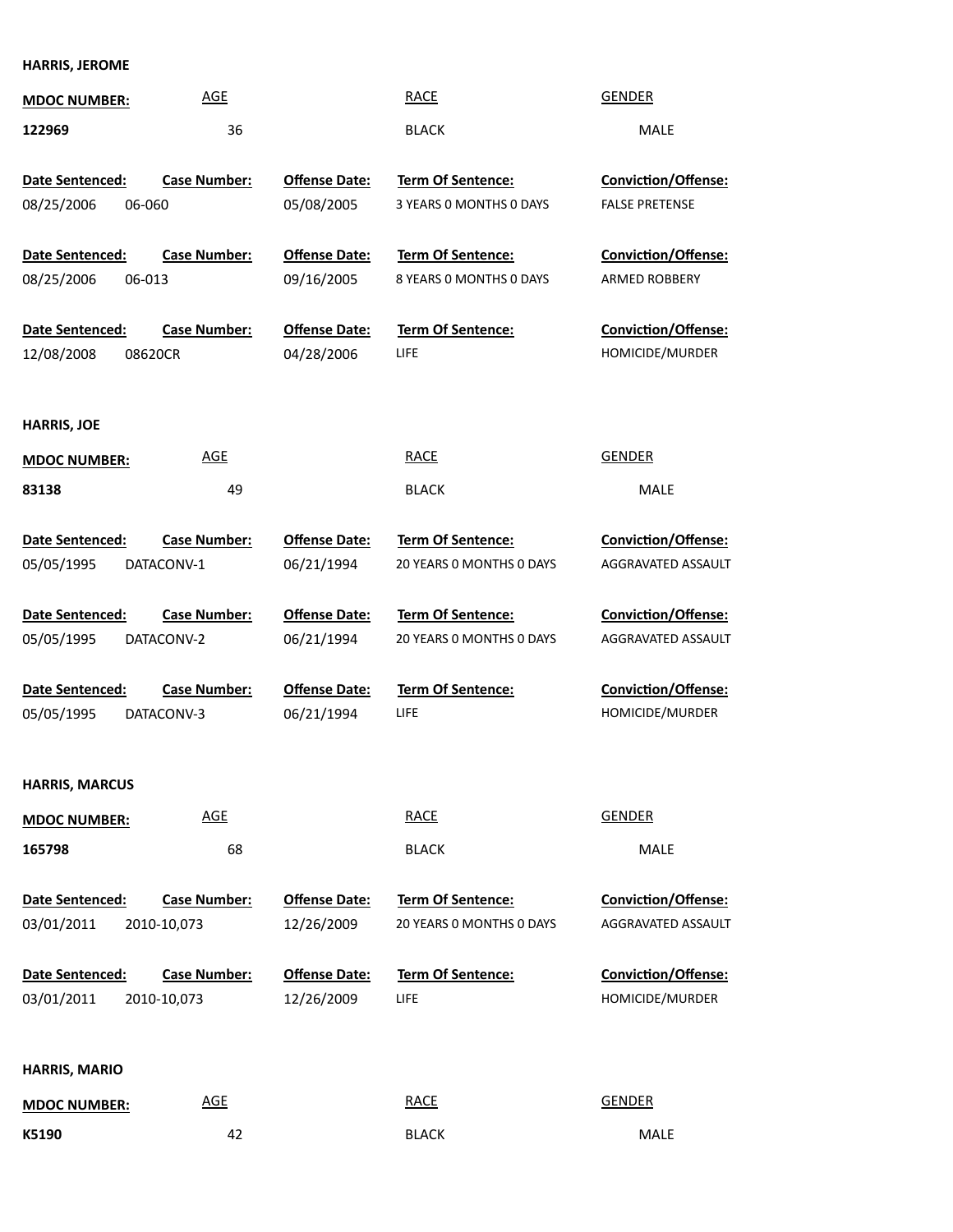| Date Sentenced:        | <b>Case Number:</b>        | <b>Offense Date:</b> | Term Of Sentence:        | <b>Conviction/Offense:</b> |
|------------------------|----------------------------|----------------------|--------------------------|----------------------------|
| 01/24/2014             | 2012-0132 CML              | 11/08/2011           | 30 YEARS 0 MONTHS 0 DAYS | DRIVE BY SHOOTING          |
| Date Sentenced:        | <b>Case Number:</b>        | <b>Offense Date:</b> | Term Of Sentence:        | Conviction/Offense:        |
| 01/24/2014             | 2012-0132 CML              | 11/08/2011           | LIFE                     | HOMICIDE/MURDER            |
| HARRIS, MARVIN         |                            |                      |                          |                            |
| <b>MDOC NUMBER:</b>    | $\underline{\mathsf{AGE}}$ |                      | <b>RACE</b>              | <b>GENDER</b>              |
| 110617                 | 48                         |                      | <b>BLACK</b>             | MALE                       |
| Date Sentenced:        | <b>Case Number:</b>        | <b>Offense Date:</b> | Term Of Sentence:        | Conviction/Offense:        |
| 10/24/2005             | 04-0-289-00 TTG            | 01/01/2004           | LIFE                     | HOMICIDE/MURDER            |
| <b>HARRIS, MAURICE</b> |                            |                      |                          |                            |
| <b>MDOC NUMBER:</b>    | $\underline{\mathsf{AGE}}$ |                      | <b>RACE</b>              | <b>GENDER</b>              |
| 144186                 | 53                         |                      | <b>BLACK</b>             | MALE                       |
| Date Sentenced:        | <b>Case Number:</b>        | <b>Offense Date:</b> | Term Of Sentence:        | Conviction/Offense:        |
| 08/12/2011             | CR10-561(G)L               | 04/04/2010           | <b>LIFE</b>              | CAPITAL MURDER             |
| HARRIS, RANZINO        |                            |                      |                          |                            |
| <b>MDOC NUMBER:</b>    | <b>AGE</b>                 |                      | <b>RACE</b>              | <b>GENDER</b>              |
| 185839                 | 33                         |                      | <b>BLACK</b>             | MALE                       |
| Date Sentenced:        | <b>Case Number:</b>        | <b>Offense Date:</b> | Term Of Sentence:        | Conviction/Offense:        |
| 09/06/2013             | 20100459CR1                | 05/17/2010           | LIFE                     | HOMICIDE/MURDER            |
| <b>HARRIS, TRACY</b>   |                            |                      |                          |                            |
| <b>MDOC NUMBER:</b>    | $\underline{\mathsf{AGE}}$ |                      | <b>RACE</b>              | <b>GENDER</b>              |
| R9409                  | 47                         |                      | <b>BLACK</b>             | <b>MALE</b>                |
| Date Sentenced:        | <b>Case Number:</b>        | <b>Offense Date:</b> | Term Of Sentence:        | Conviction/Offense:        |
| 06/11/1999             | DATACONV-1                 | 03/27/1998           | <b>LIFE</b>              | HOMICIDE/MURDER            |
| <b>HARRIS, WILLIE</b>  |                            |                      |                          |                            |
| <b>MDOC NUMBER:</b>    | <b>AGE</b>                 |                      | <b>RACE</b>              | <b>GENDER</b>              |
| 30759                  | 62                         |                      | <b>BLACK</b>             | MALE                       |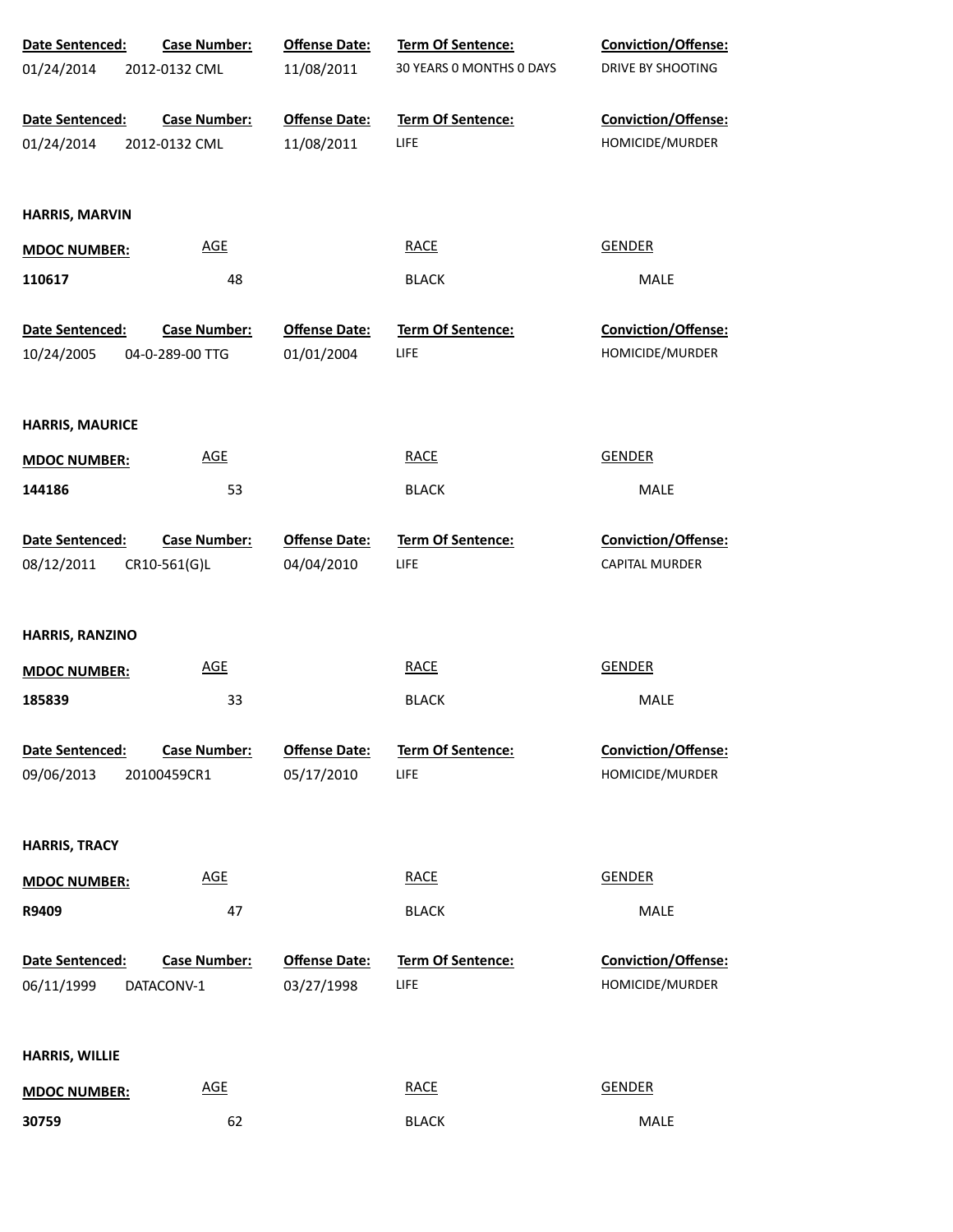| Date Sentenced:        | <b>Case Number:</b> | <b>Offense Date:</b> | Term Of Sentence:        | <b>Conviction/Offense:</b> |
|------------------------|---------------------|----------------------|--------------------------|----------------------------|
| 03/13/1992             | CR91-1-144-BD       | 05/22/1991           | 15 YEARS 0 MONTHS 0 DAYS | <b>ROBBERY</b>             |
|                        |                     |                      |                          |                            |
| Date Sentenced:        | <b>Case Number:</b> | <b>Offense Date:</b> | <b>Term Of Sentence:</b> | <b>Conviction/Offense:</b> |
| 03/13/1992             | CR91-1-144-BD       | 05/22/1991           | 30 YEARS 0 MONTHS 0 DAYS | KIDNAP-                    |
| Date Sentenced:        | <b>Case Number:</b> | <b>Offense Date:</b> | Term Of Sentence:        | Conviction/Offense:        |
| 03/13/1992             | CR91-1-144-BD       | 05/22/1991           | LIFE                     | HOMICIDE/MURDER            |
| HARRIS, WILLIE         |                     |                      |                          |                            |
| <b>MDOC NUMBER:</b>    | <b>AGE</b>          |                      | <b>RACE</b>              | <b>GENDER</b>              |
| 38592                  | 58                  |                      | <b>BLACK</b>             | <b>MALE</b>                |
| Date Sentenced:        | <b>Case Number:</b> | <b>Offense Date:</b> | <b>Term Of Sentence:</b> | <b>Conviction/Offense:</b> |
| 11/01/1984<br>4266     |                     | 07/11/1984           | LIFE                     | RAPE                       |
| Date Sentenced:        | <b>Case Number:</b> | <b>Offense Date:</b> | Term Of Sentence:        | <b>Conviction/Offense:</b> |
| 12/05/1986<br>4883     |                     | 12/03/1985           | LIFE                     | KIDNAP-                    |
|                        |                     |                      |                          |                            |
| <b>HARRISON, HENRY</b> |                     |                      |                          |                            |
| <b>MDOC NUMBER:</b>    | <b>AGE</b>          |                      | <b>RACE</b>              | <b>GENDER</b>              |
| K2009                  | 65                  |                      | <b>BLACK</b>             | MALE                       |
| Date Sentenced:        | <b>Case Number:</b> | <b>Offense Date:</b> | <b>Term Of Sentence:</b> | <b>Conviction/Offense:</b> |
| 03/22/2000             | DATACONV-2          | 03/14/1989           | LIFE                     | <b>CAPITAL MURDER</b>      |
| Date Sentenced:        | <b>Case Number:</b> | <b>Offense Date:</b> | Term Of Sentence:        | <b>Conviction/Offense:</b> |
| 03/22/2000             | DATACONV-1          | 09/02/1989           | LIFE                     | <b>CAPITAL MURDER</b>      |
|                        |                     |                      |                          |                            |
| <b>HARRISON, KEVIN</b> |                     |                      |                          |                            |
| <b>MDOC NUMBER:</b>    | <b>AGE</b>          |                      | <b>RACE</b>              | <b>GENDER</b>              |
| 71379                  | 52                  |                      | <b>BLACK</b>             | MALE                       |
| <b>Date Sentenced:</b> | <b>Case Number:</b> | <b>Offense Date:</b> | Term Of Sentence:        | <b>Conviction/Offense:</b> |
| 10/30/1995             | B2401-94-00098      | 04/27/1993           | 30 YEARS 0 MONTHS 0 DAYS | SEX ASSAULT                |
| Date Sentenced:        | <b>Case Number:</b> | <b>Offense Date:</b> | Term Of Sentence:        | Conviction/Offense:        |
| 10/30/1995             | B2401-98-00098      | 04/27/1993           | 30 YEARS 0 MONTHS 0 DAYS | ARMED ROBBERY              |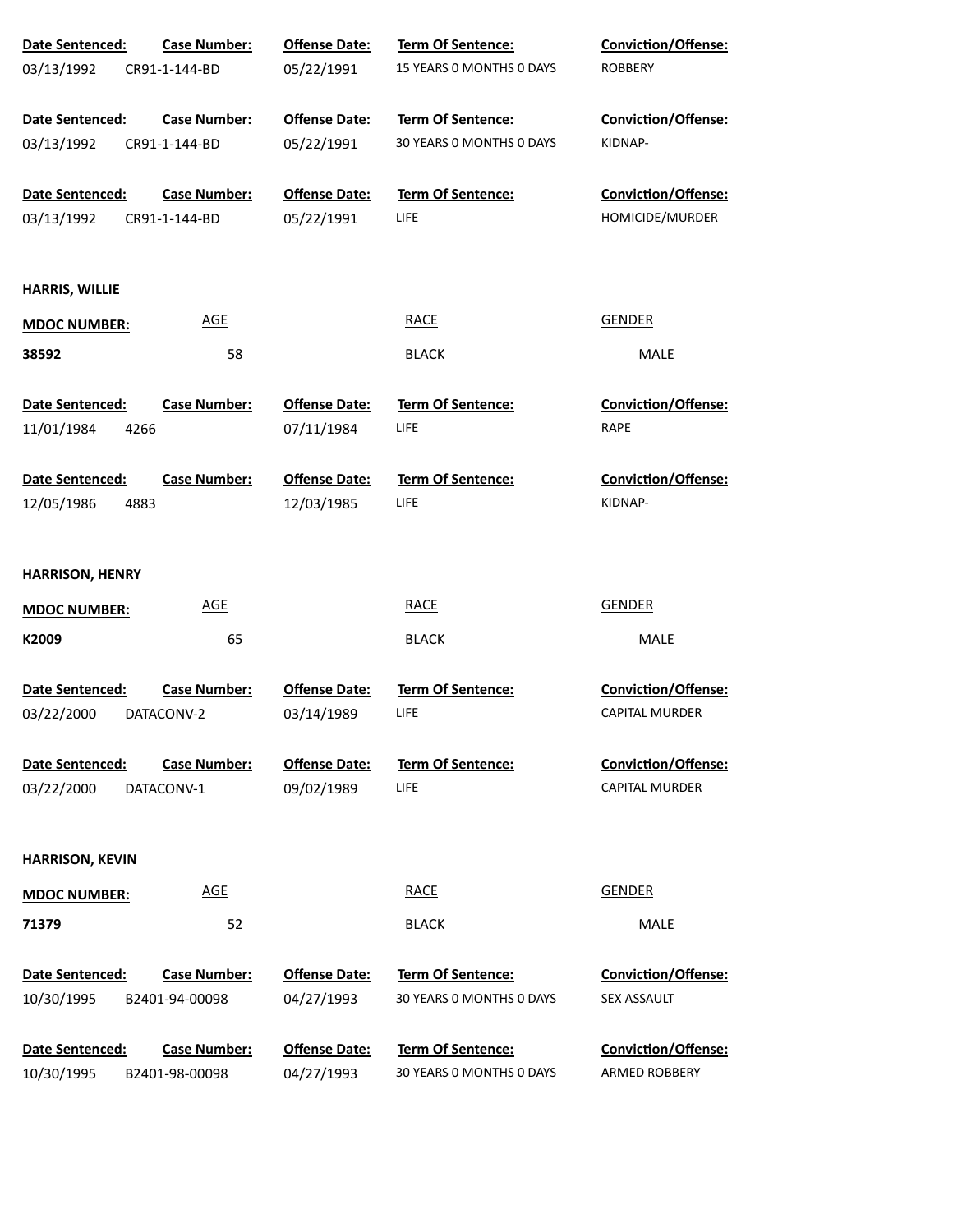| Date Sentenced:<br><b>Case Number:</b> | <b>Offense Date:</b> | <b>Term Of Sentence:</b> | Conviction/Offense:                  |
|----------------------------------------|----------------------|--------------------------|--------------------------------------|
| 10/30/1995<br>B2401-94-00098           | 04/27/1993           | <b>LIFE</b>              | HOMICIDE/MURDER                      |
| <b>HART, ROBERT</b>                    |                      |                          |                                      |
| <b>AGE</b><br><b>MDOC NUMBER:</b>      |                      | <b>RACE</b>              | <b>GENDER</b>                        |
| 28<br>169364                           |                      | <b>BLACK</b>             | MALE                                 |
| Date Sentenced:<br><b>Case Number:</b> | <b>Offense Date:</b> | Term Of Sentence:        | <b>Conviction/Offense:</b>           |
| 11/08/2019<br>B2401-2017-337           | 04/06/2016           | 20 YEARS 0 MONTHS 0 DAYS | AGGRAVATED ASSAULT                   |
| Date Sentenced:<br><b>Case Number:</b> | <b>Offense Date:</b> | <b>Term Of Sentence:</b> | <b>Conviction/Offense:</b>           |
| 11/08/2019<br>B2401-2017-337           | 04/06/2016           | 49 YEARS 0 MONTHS 0 DAYS | ARMED ROBBERY                        |
| Date Sentenced:<br><b>Case Number:</b> | <b>Offense Date:</b> | Term Of Sentence:        | Conviction/Offense:                  |
| 11/08/2019<br>B2401-2017-337           | 04/06/2016           | <b>LIFE</b>              | CAPITAL MURDER                       |
|                                        |                      |                          |                                      |
| <b>HARTLEY, JAMES</b>                  |                      |                          |                                      |
| <b>AGE</b><br><b>MDOC NUMBER:</b>      |                      | <b>RACE</b>              | <b>GENDER</b>                        |
| 48<br>53704                            |                      | <b>WHITE</b>             | MALE                                 |
| Date Sentenced:<br><b>Case Number:</b> | <b>Offense Date:</b> | <b>Term Of Sentence:</b> | Conviction/Offense:                  |
| 08/27/2007<br>0787K                    | 09/28/2005           | <b>LIFE</b>              | CAPITAL MURDER                       |
| <b>HARVEY, HENRY</b>                   |                      |                          |                                      |
| <b>AGE</b><br><b>MDOC NUMBER:</b>      |                      | <b>RACE</b>              | <b>GENDER</b>                        |
| 28<br>174178                           |                      | <b>BLACK</b>             | MALE                                 |
| <b>Case Number:</b><br>Date Sentenced: | <b>Offense Date:</b> | Term Of Sentence:        | Conviction/Offense:                  |
| 02/27/2012<br>B24012011447             | 03/17/2011           | 8 YEARS O MONTHS O DAYS  | BURGLARY LARCENY-UNOCCUPIED DWELLING |
| Date Sentenced:<br><b>Case Number:</b> | <b>Offense Date:</b> | Term Of Sentence:        | Conviction/Offense:                  |
| 02/27/2012<br>B24012011447             | 03/17/2011           | 8 YEARS O MONTHS O DAYS  | POSS OF CNTLD SUBST WITH INTENT      |
| Date Sentenced:<br><b>Case Number:</b> | <b>Offense Date:</b> | Term Of Sentence:        | Conviction/Offense:                  |
| B2401-16-06<br>10/25/2016              | 01/27/2015           | <b>LIFE</b>              | HOMICIDE/MURDER                      |
|                                        |                      |                          |                                      |
| <b>HARVEY, ROBERT</b><br><b>AGE</b>    |                      | <b>RACE</b>              | <b>GENDER</b>                        |
| <b>MDOC NUMBER:</b><br>67767<br>47     |                      | <b>BLACK</b>             | MALE                                 |
|                                        |                      |                          |                                      |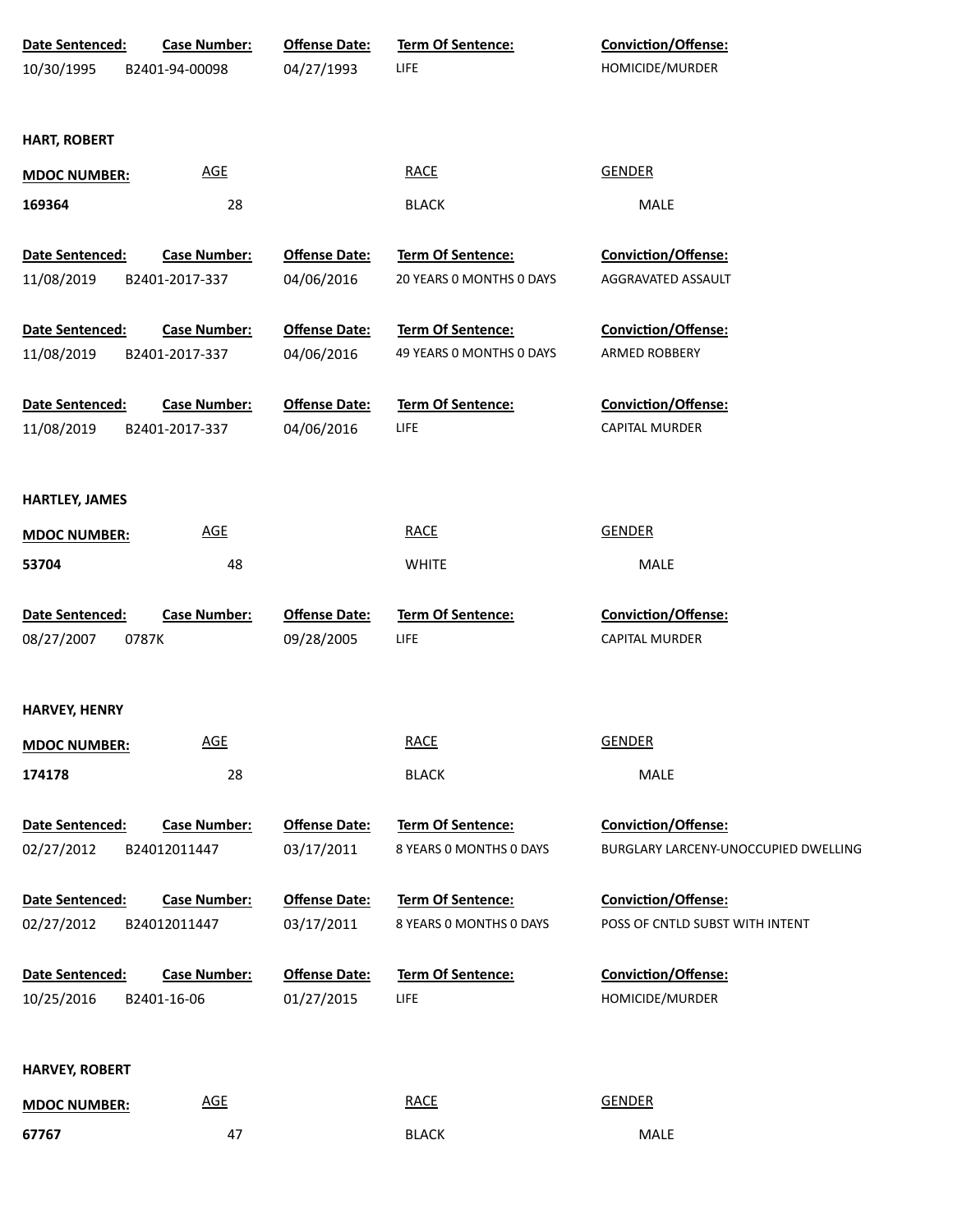| Date Sentenced:<br>05/09/2011        | <b>Case Number:</b><br>20100772    | <b>Offense Date:</b><br>01/08/2010 | <b>Term Of Sentence:</b><br>LIFE             | <b>Conviction/Offense:</b><br>HOMICIDE/MURDER  |  |
|--------------------------------------|------------------------------------|------------------------------------|----------------------------------------------|------------------------------------------------|--|
| HAVARD, JEFFREY                      |                                    |                                    |                                              |                                                |  |
| <b>MDOC NUMBER:</b>                  | <b>AGE</b>                         |                                    | <b>RACE</b>                                  | <b>GENDER</b>                                  |  |
| L3955                                | 42                                 |                                    | <b>WHITE</b>                                 | MALE                                           |  |
| Date Sentenced:                      | <b>Case Number:</b>                | <b>Offense Date:</b>               | <b>Term Of Sentence:</b>                     | Conviction/Offense:                            |  |
| 12/17/2018                           | 02-KR-0141-J                       | 02/21/2002                         | LIFE                                         | <b>CAPITAL MURDER</b>                          |  |
| HAVARD, JONATHAN                     |                                    |                                    |                                              |                                                |  |
| <b>MDOC NUMBER:</b>                  | <b>AGE</b>                         |                                    | <b>RACE</b>                                  | <b>GENDER</b>                                  |  |
| 109321                               | 47                                 |                                    | <b>WHITE</b>                                 | <b>MALE</b>                                    |  |
| Date Sentenced:<br>01/20/2011        | <b>Case Number:</b><br>200910160   | <b>Offense Date:</b><br>05/28/2009 | Term Of Sentence:<br><b>LIFE</b>             | Conviction/Offense:<br>HOMICIDE/MURDER         |  |
| HAVERCOME, TYRONE                    |                                    |                                    |                                              |                                                |  |
| <b>MDOC NUMBER:</b>                  | <b>AGE</b>                         |                                    | <b>RACE</b>                                  | <b>GENDER</b>                                  |  |
| R6576                                | 43                                 |                                    | <b>BLACK</b>                                 | MALE                                           |  |
| <b>Date Sentenced:</b><br>11/16/1998 | <b>Case Number:</b><br>DATACONV-2  | <b>Offense Date:</b><br>05/10/1997 | Term Of Sentence:<br>5 YEARS O MONTHS O DAYS | Conviction/Offense:<br>AGGRAVATED ASSAULT      |  |
| Date Sentenced:<br>11/16/1998        | <b>Case Number:</b><br>DATACONV-1  | <b>Offense Date:</b><br>05/10/1997 | <b>Term Of Sentence:</b><br>LIFE             | <b>Conviction/Offense:</b><br>HOMICIDE/MURDER  |  |
| <b>HAWKINS, DARYL</b>                |                                    |                                    |                                              |                                                |  |
| <b>MDOC NUMBER:</b>                  | <b>AGE</b>                         |                                    | <b>RACE</b>                                  | <b>GENDER</b>                                  |  |
| 27727                                | 49                                 |                                    | <b>BLACK</b>                                 | <b>MALE</b>                                    |  |
| Date Sentenced:<br>05/13/2004        | <b>Case Number:</b><br>2004 21 CR2 | <b>Offense Date:</b><br>03/07/2004 | Term Of Sentence:<br>LIFE                    | <b>Conviction/Offense:</b><br>BURGLARY-VEHICLE |  |
| HAWKINS, GLENN                       |                                    |                                    |                                              |                                                |  |
| <b>MDOC NUMBER:</b>                  | <b>AGE</b>                         |                                    | <b>RACE</b>                                  | <b>GENDER</b>                                  |  |
| 165552                               | 63                                 |                                    | WHITE                                        | MALE                                           |  |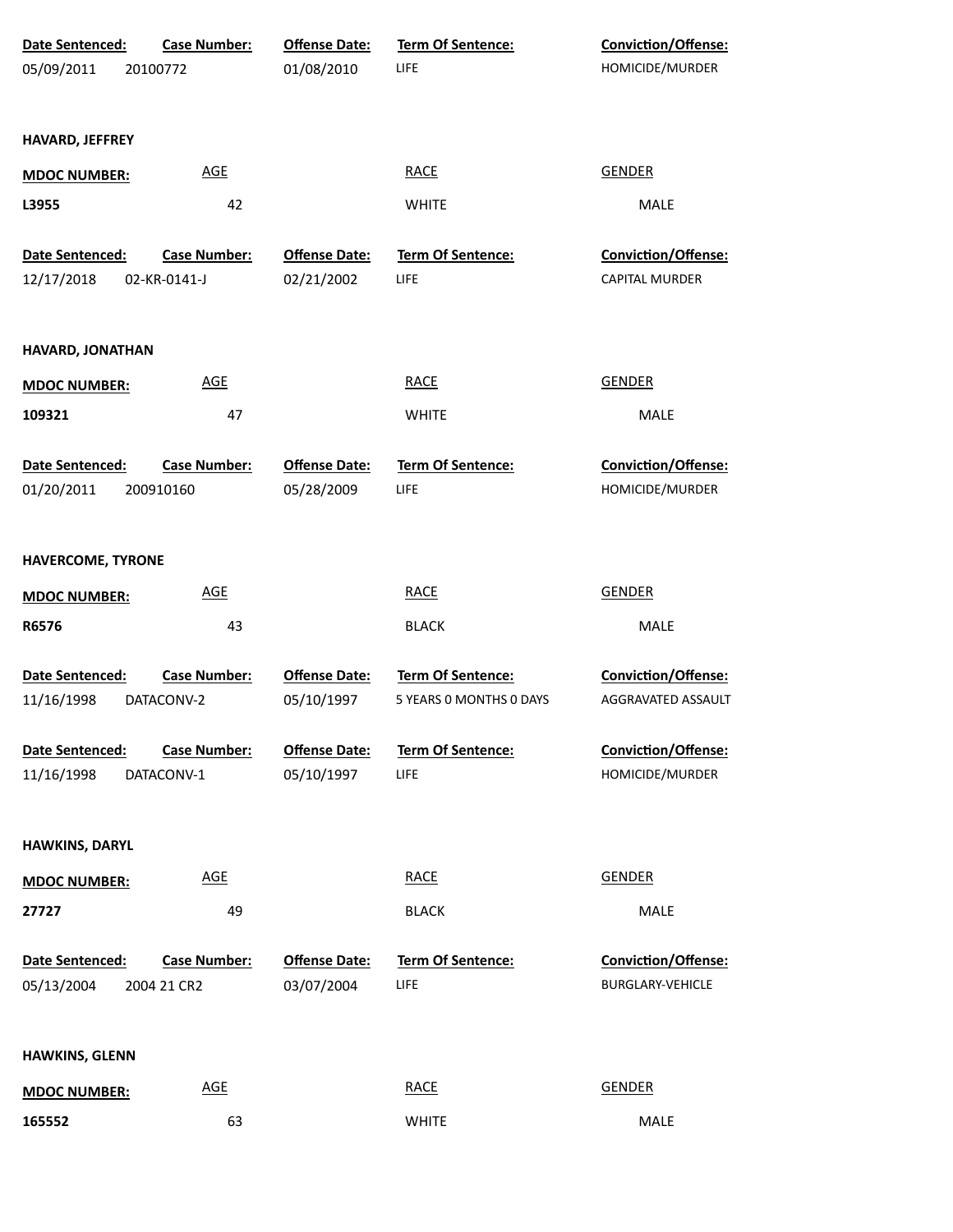| Date Sentenced:               | <b>Case Number:</b>                  | <b>Offense Date:</b>               | Term Of Sentence:                       | Conviction/Offense:                    |
|-------------------------------|--------------------------------------|------------------------------------|-----------------------------------------|----------------------------------------|
| 02/24/2011                    | CR08077GM                            | 08/16/2007                         | LIFE                                    | HOMICIDE/MURDER                        |
|                               |                                      |                                    |                                         |                                        |
|                               |                                      |                                    |                                         |                                        |
| <b>HAWTHORNE, TONY</b>        |                                      |                                    |                                         |                                        |
| <b>MDOC NUMBER:</b>           | <b>AGE</b>                           |                                    | <b>RACE</b>                             | <b>GENDER</b>                          |
| R8948                         | 43                                   |                                    | <b>BLACK</b>                            | MALE                                   |
|                               |                                      |                                    |                                         |                                        |
| Date Sentenced:               | <b>Case Number:</b>                  | <b>Offense Date:</b>               | Term Of Sentence:                       | Conviction/Offense:                    |
| 05/21/1999                    | DATACONV-1                           | 09/08/1998                         | LIFE                                    | HOMICIDE/MURDER                        |
| <b>HAYES, DAVID</b>           |                                      |                                    |                                         |                                        |
| <b>MDOC NUMBER:</b>           | <b>AGE</b>                           |                                    | <b>RACE</b>                             | <b>GENDER</b>                          |
| 40873                         | 55                                   |                                    | <b>BLACK</b>                            | MALE                                   |
|                               |                                      |                                    |                                         |                                        |
| Date Sentenced:               | <b>Case Number:</b>                  | <b>Offense Date:</b>               | <b>Term Of Sentence:</b>                | Conviction/Offense:                    |
| 11/30/1999                    | DATACONV-1                           | 05/02/1999                         | LIFE                                    | <b>RAPE</b>                            |
|                               |                                      |                                    |                                         |                                        |
| Date Sentenced:               | <b>Case Number:</b>                  | <b>Offense Date:</b>               | Term Of Sentence:                       | Conviction/Offense:                    |
| 03/28/2000                    | DATACONV-2                           | 05/04/1999                         | 5 YEARS 0 MONTHS 0 DAYS                 | ESCAPE-JAIL                            |
|                               |                                      |                                    |                                         |                                        |
| HAYES, MICHAEL                |                                      |                                    |                                         |                                        |
| <b>MDOC NUMBER:</b>           | <b>AGE</b>                           |                                    | <b>RACE</b>                             | <b>GENDER</b>                          |
|                               |                                      |                                    |                                         |                                        |
| T7202                         | 43                                   |                                    | <b>BLACK</b>                            | MALE                                   |
| Date Sentenced:               | <b>Case Number:</b>                  | <b>Offense Date:</b>               | Term Of Sentence:                       | Conviction/Offense:                    |
| 08/28/2002<br>8698            |                                      | 12/17/1997                         | 5 YEARS 0 MONTHS 0 DAYS                 | <b>GRAND LARCENY</b>                   |
|                               |                                      |                                    |                                         |                                        |
| Date Sentenced:               | <b>Case Number:</b>                  | <b>Offense Date:</b>               | Term Of Sentence:                       | <b>Conviction/Offense:</b>             |
| 06/06/2003                    | 2003-0029-CR2                        | 08/23/2002                         | 3 YEARS O MONTHS O DAYS                 | POSSESSION WEAPON/FELON                |
|                               |                                      |                                    |                                         |                                        |
| Date Sentenced:<br>06/06/2003 | <b>Case Number:</b><br>2003-0029-CR2 | <b>Offense Date:</b><br>08/23/2002 | <b>Term Of Sentence:</b><br><b>LIFE</b> | Conviction/Offense:<br>HOMICIDE/MURDER |
|                               |                                      |                                    |                                         |                                        |
| <b>HAYNES, JUSTIN</b>         |                                      |                                    |                                         |                                        |
|                               |                                      |                                    |                                         |                                        |
| <b>MDOC NUMBER:</b>           | <b>AGE</b>                           |                                    | <b>RACE</b>                             | <b>GENDER</b>                          |
| 109281                        | 34                                   |                                    | <b>BLACK</b>                            | MALE                                   |
| Date Sentenced:               | <b>Case Number:</b>                  | <b>Offense Date:</b>               | Term Of Sentence:                       | Conviction/Offense:                    |
| 02/02/2005                    | 16 389                               | 02/09/2004                         | 20 YEARS 0 MONTHS 0 DAYS                | ARSON-                                 |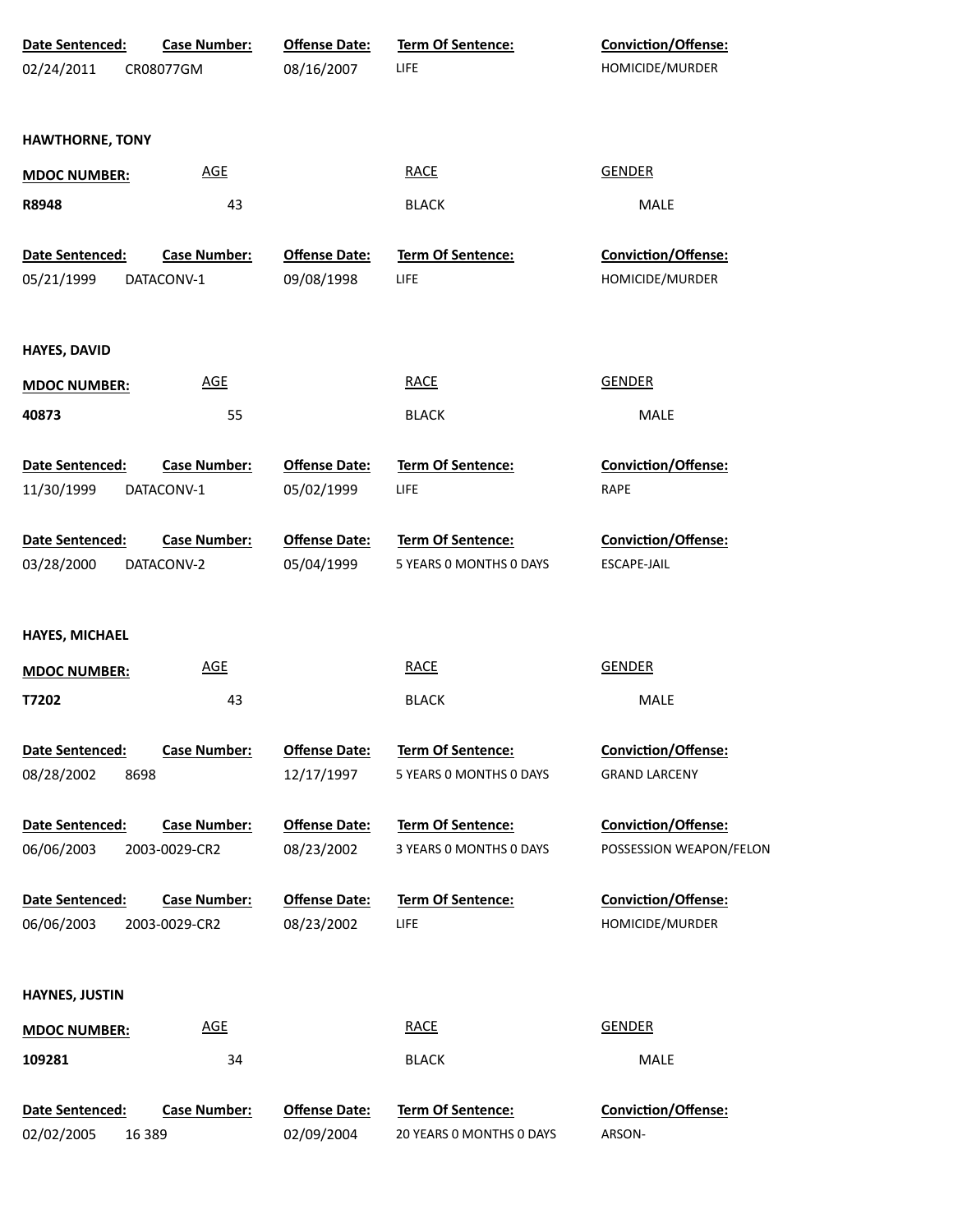| Date Sentenced:          | <b>Case Number:</b> | <b>Offense Date:</b> | <b>Term Of Sentence:</b> | Conviction/Offense:        |
|--------------------------|---------------------|----------------------|--------------------------|----------------------------|
| 02/02/2005<br>16 3 8 9   |                     | 02/09/2004           | 30 YEARS 0 MONTHS 0 DAYS | SEXUAL BATTERY             |
| Date Sentenced:          | <b>Case Number:</b> | <b>Offense Date:</b> | <b>Term Of Sentence:</b> | Conviction/Offense:        |
| 02/02/2005<br>16 3 8 9   |                     | 02/09/2004           | <b>LIFE</b>              | HOMICIDE/MURDER            |
| <b>HEARN, MICHAEL</b>    |                     |                      |                          |                            |
| <b>MDOC NUMBER:</b>      | <b>AGE</b>          |                      | <b>RACE</b>              | <b>GENDER</b>              |
| 34476                    | 63                  |                      | <b>BLACK</b>             | MALE                       |
| Date Sentenced:          | <b>Case Number:</b> | <b>Offense Date:</b> | <b>Term Of Sentence:</b> | <b>Conviction/Offense:</b> |
| 07/25/2007<br>35005      |                     | 07/29/2004           | LIFE                     | <b>INTIMIDATION</b>        |
| <b>HEARNS, WILLIE</b>    |                     |                      |                          |                            |
| <b>MDOC NUMBER:</b>      | <b>AGE</b>          |                      | <b>RACE</b>              | <b>GENDER</b>              |
| 226487                   | 23                  |                      | <b>BLACK</b>             | MALE                       |
| Date Sentenced:          | <b>Case Number:</b> | <b>Offense Date:</b> | <b>Term Of Sentence:</b> | Conviction/Offense:        |
| 11/14/2019               | 2018-0052           | 04/01/2018           | LIFE                     | HOMICIDE/MURDER            |
| <b>HEARVEY, TAIWAN</b>   |                     |                      |                          |                            |
| <b>MDOC NUMBER:</b>      | <b>AGE</b>          |                      | <b>RACE</b>              | <b>GENDER</b>              |
| 34324                    | 46                  |                      | <b>BLACK</b>             | MALE                       |
| Date Sentenced:          | <b>Case Number:</b> | <b>Offense Date:</b> | <b>Term Of Sentence:</b> | Conviction/Offense:        |
| 08/09/2001               | DATACONV-1          | 06/08/2001           | LIFE                     | HOMICIDE/MURDER            |
| Date Sentenced:          | <b>Case Number:</b> | <b>Offense Date:</b> | Term Of Sentence:        | Conviction/Offense:        |
| 08/09/2001               | DATACONV-2          | 06/08/2001           | LIFE                     | HOMICIDE/MURDER            |
| <b>HEIDELBERG, ROGER</b> |                     |                      |                          |                            |
| <b>MDOC NUMBER:</b>      | <b>AGE</b>          |                      | <b>RACE</b>              | <b>GENDER</b>              |
| 73258                    | 51                  |                      | <b>BLACK</b>             | MALE                       |
| Date Sentenced:          | <b>Case Number:</b> | <b>Offense Date:</b> | Term Of Sentence:        | Conviction/Offense:        |
| 04/08/2009               | 200887KR2           | 11/17/2007           | LIFE                     | SEXUAL BATTERY             |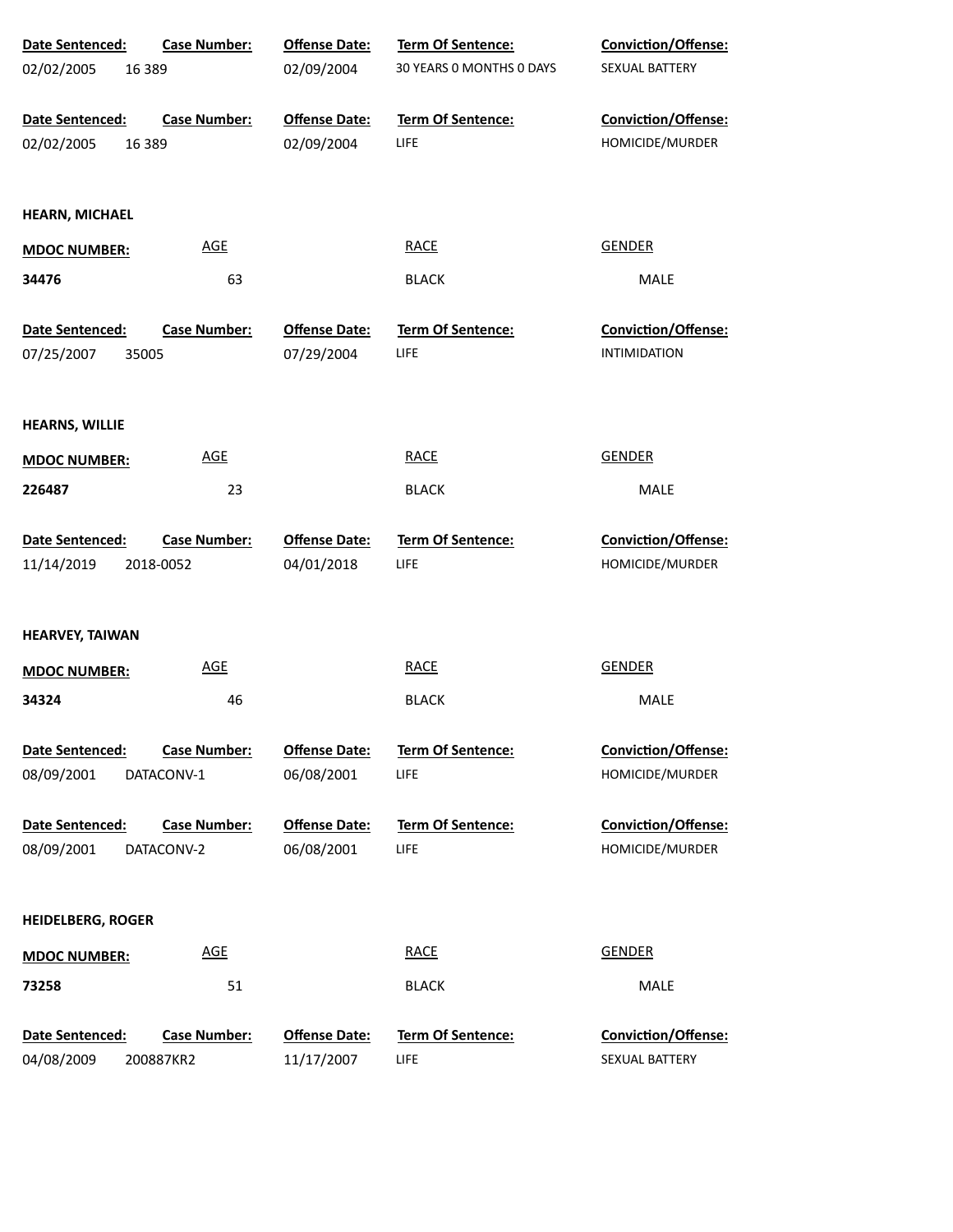**HEISSER, BRYCE**

| <b>MDOC NUMBER:</b>          | <b>AGE</b>                                  | <b>RACE</b>              | <b>GENDER</b>                    |
|------------------------------|---------------------------------------------|--------------------------|----------------------------------|
| 124586                       | 40                                          | <b>BLACK</b>             | <b>MALE</b>                      |
|                              |                                             |                          |                                  |
| Date Sentenced:              | <b>Offense Date:</b><br><b>Case Number:</b> | Term Of Sentence:        | Conviction/Offense:              |
| 11/01/2006<br>17353          | 12/07/2005                                  | 20 YEARS 0 MONTHS 0 DAYS | AGGRAVATED ASSAULT               |
| Date Sentenced:              | <b>Offense Date:</b><br><b>Case Number:</b> | Term Of Sentence:        | Conviction/Offense:              |
| 11/01/2006<br>17353          | 12/07/2005                                  | 25 YEARS 0 MONTHS 0 DAYS | BURGLARY-RESIDENTIAL             |
|                              |                                             |                          |                                  |
| Date Sentenced:              | <b>Offense Date:</b><br><b>Case Number:</b> | Term Of Sentence:        | Conviction/Offense:              |
| 11/01/2006<br>17353          | 12/07/2005                                  | LIFE                     | <b>ARMED ROBBERY</b>             |
|                              |                                             |                          |                                  |
| <b>HENDERSON, BARRY</b>      |                                             |                          |                                  |
| <b>MDOC NUMBER:</b>          | <b>AGE</b>                                  | <b>RACE</b>              | GENDER                           |
| 61674                        | 70                                          | <b>BLACK</b>             | MALE                             |
|                              |                                             |                          |                                  |
| Date Sentenced:              | <b>Case Number:</b><br><b>Offense Date:</b> | <b>Term Of Sentence:</b> | <b>Conviction/Offense:</b>       |
| 08/18/1998<br>DATACONV-1     |                                             | LIFE                     | DELIVERY OF CONTROLLED SUBSTANCE |
|                              |                                             |                          |                                  |
| <b>HENDERSON, CHARLES</b>    |                                             |                          |                                  |
| <b>MDOC NUMBER:</b>          | AGE                                         | <b>RACE</b>              | <b>GENDER</b>                    |
| L7088                        | 37                                          | <b>BLACK</b>             | MALE                             |
|                              |                                             |                          |                                  |
| Date Sentenced:              | <b>Case Number:</b><br><b>Offense Date:</b> | <b>Term Of Sentence:</b> | <b>Conviction/Offense:</b>       |
| 03/29/2006 25-9674           | 09/13/2004                                  | LIFE                     | HOMICIDE/MURDER                  |
|                              |                                             |                          |                                  |
| <b>HENDERSON, PETER</b>      |                                             |                          |                                  |
| <b>MDOC NUMBER:</b>          | <b>AGE</b>                                  | <b>RACE</b>              | <b>GENDER</b>                    |
| 214546                       | 35                                          | <b>BLACK</b>             | MALE                             |
|                              |                                             |                          |                                  |
| Date Sentenced:              | <b>Case Number:</b><br><b>Offense Date:</b> | <b>Term Of Sentence:</b> | <b>Conviction/Offense:</b>       |
| 12/06/2017<br>B2401-1700-360 | 08/10/2016                                  | <b>LIFE</b>              | HOMICIDE/MURDER                  |
|                              |                                             |                          |                                  |
| <b>HENDERSON, WILLIAM</b>    |                                             |                          |                                  |
|                              |                                             |                          |                                  |
| <b>MDOC NUMBER:</b>          | $\underline{\mathsf{AGE}}$                  | <b>RACE</b>              | <b>GENDER</b>                    |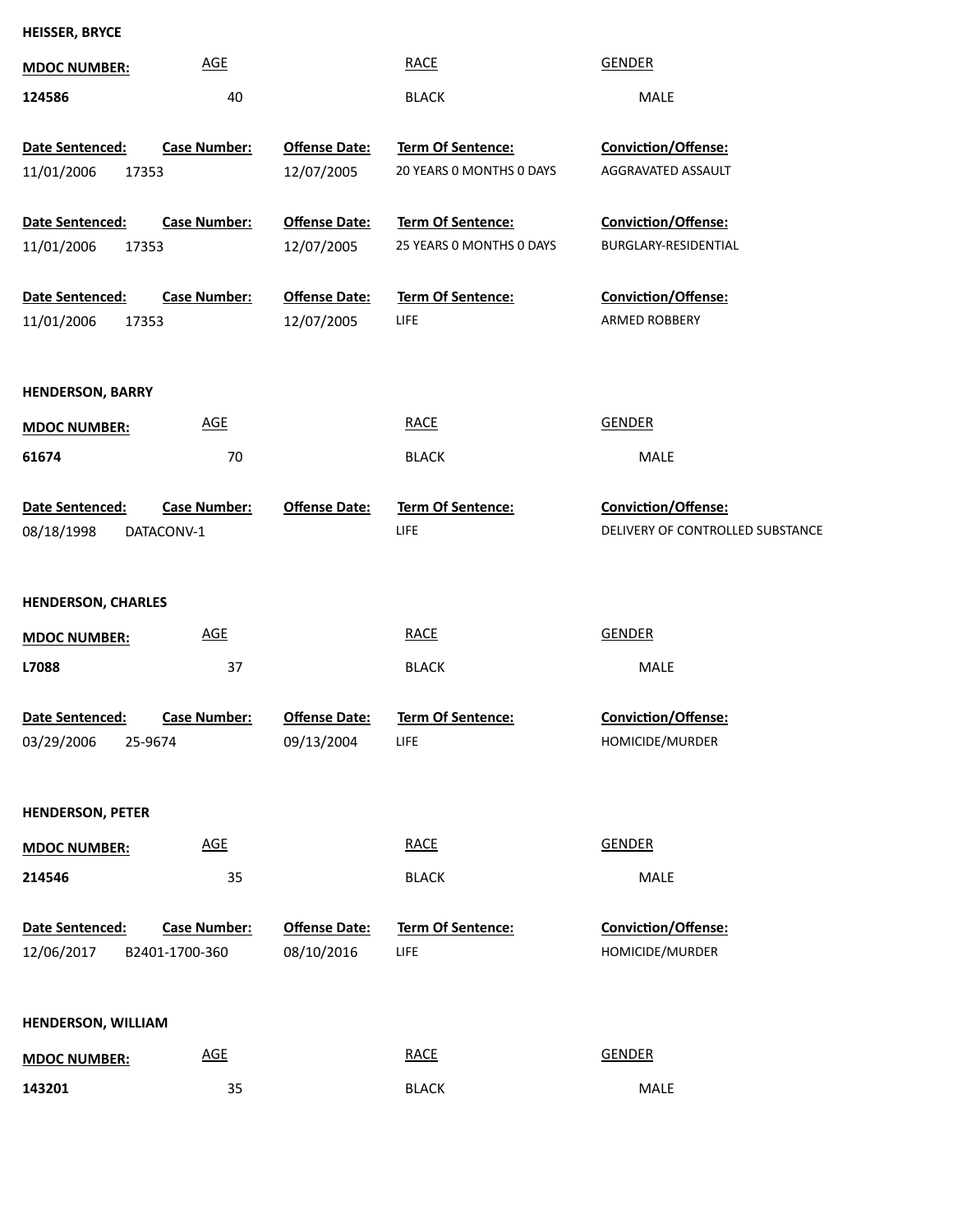| Date Sentenced:          | <b>Case Number:</b> | <b>Offense Date:</b> | Term Of Sentence:        | Conviction/Offense:        |
|--------------------------|---------------------|----------------------|--------------------------|----------------------------|
| 09/22/2008               | B2401200818         | 02/03/2007           | <b>LIFE</b>              | CAPITAL MURDER             |
|                          |                     |                      |                          |                            |
| <b>HENDERSON, WILLIE</b> |                     |                      |                          |                            |
| <b>MDOC NUMBER:</b>      | <b>AGE</b>          |                      | <b>RACE</b>              | <b>GENDER</b>              |
| 75070                    | 56                  |                      | <b>BLACK</b>             | MALE                       |
| Date Sentenced:          | <b>Case Number:</b> | <b>Offense Date:</b> | <b>Term Of Sentence:</b> | <b>Conviction/Offense:</b> |
| 07/09/1996               | DATACONV-1          |                      | <b>LIFE</b>              | <b>RAPE</b>                |
|                          |                     |                      |                          |                            |
| <b>HENTZ, LARRY</b>      |                     |                      |                          |                            |
| <b>MDOC NUMBER:</b>      | <b>AGE</b>          |                      | <b>RACE</b>              | <b>GENDER</b>              |
| 46521                    | 72                  |                      | <b>WHITE</b>             | MALE                       |
| Date Sentenced:          | <b>Case Number:</b> | <b>Offense Date:</b> | Term Of Sentence:        | Conviction/Offense:        |
| 04/09/1987<br>4024       |                     | 10/01/1982           | LIFE                     | <b>GRAND LARCENY</b>       |
|                          |                     |                      |                          |                            |
| Date Sentenced:          | <b>Case Number:</b> | <b>Offense Date:</b> | Term Of Sentence:        | Conviction/Offense:        |
| 4541<br>11/18/1983       |                     | 10/03/1982           | 5 YEARS 0 MONTHS 0 DAYS  | <b>GRAND LARCENY</b>       |
| Date Sentenced:          | <b>Case Number:</b> | <b>Offense Date:</b> | <b>Term Of Sentence:</b> | <b>Conviction/Offense:</b> |
| 10/24/1984<br>11,715     |                     | 12/12/1982           | 5 YEARS 0 MONTHS 0 DAYS  | <b>GRAND LARCENY</b>       |
|                          |                     |                      |                          |                            |
| Date Sentenced:          | <b>Case Number:</b> | <b>Offense Date:</b> | <b>Term Of Sentence:</b> | <b>Conviction/Offense:</b> |
| 06/27/2005               | 2004-0038           | 11/17/2003           | 4 YEARS 0 MONTHS 0 DAYS  | ESCAPE-JAIL                |
| Date Sentenced:          | <b>Case Number:</b> | <b>Offense Date:</b> | Term Of Sentence:        | Conviction/Offense:        |
| 01/05/1977<br>4104       |                     |                      | 3 YEARS 0 MONTHS 0 DAYS  | BURGLARY-GENERAL           |
|                          |                     |                      |                          |                            |
| <b>Date Sentenced:</b>   | <b>Case Number:</b> | <b>Offense Date:</b> | <b>Term Of Sentence:</b> | Conviction/Offense:        |
| 6904<br>11/18/1983       |                     |                      | <b>LIFE</b>              | HOMICIDE/MURDER            |
|                          |                     |                      |                          |                            |
| <b>HERRINGTON, KENNY</b> |                     |                      |                          |                            |
| <b>MDOC NUMBER:</b>      | <b>AGE</b>          |                      | <b>RACE</b>              | <b>GENDER</b>              |
| 46432                    | 65                  |                      | <b>WHITE</b>             | MALE                       |
|                          |                     |                      |                          |                            |
| Date Sentenced:          | <b>Case Number:</b> | <b>Offense Date:</b> | Term Of Sentence:        | Conviction/Offense:        |
| 04/27/2004<br>709 02     |                     | 08/13/2002           | 15 YEARS 0 MONTHS 0 DAYS | STATUTORY RAPE             |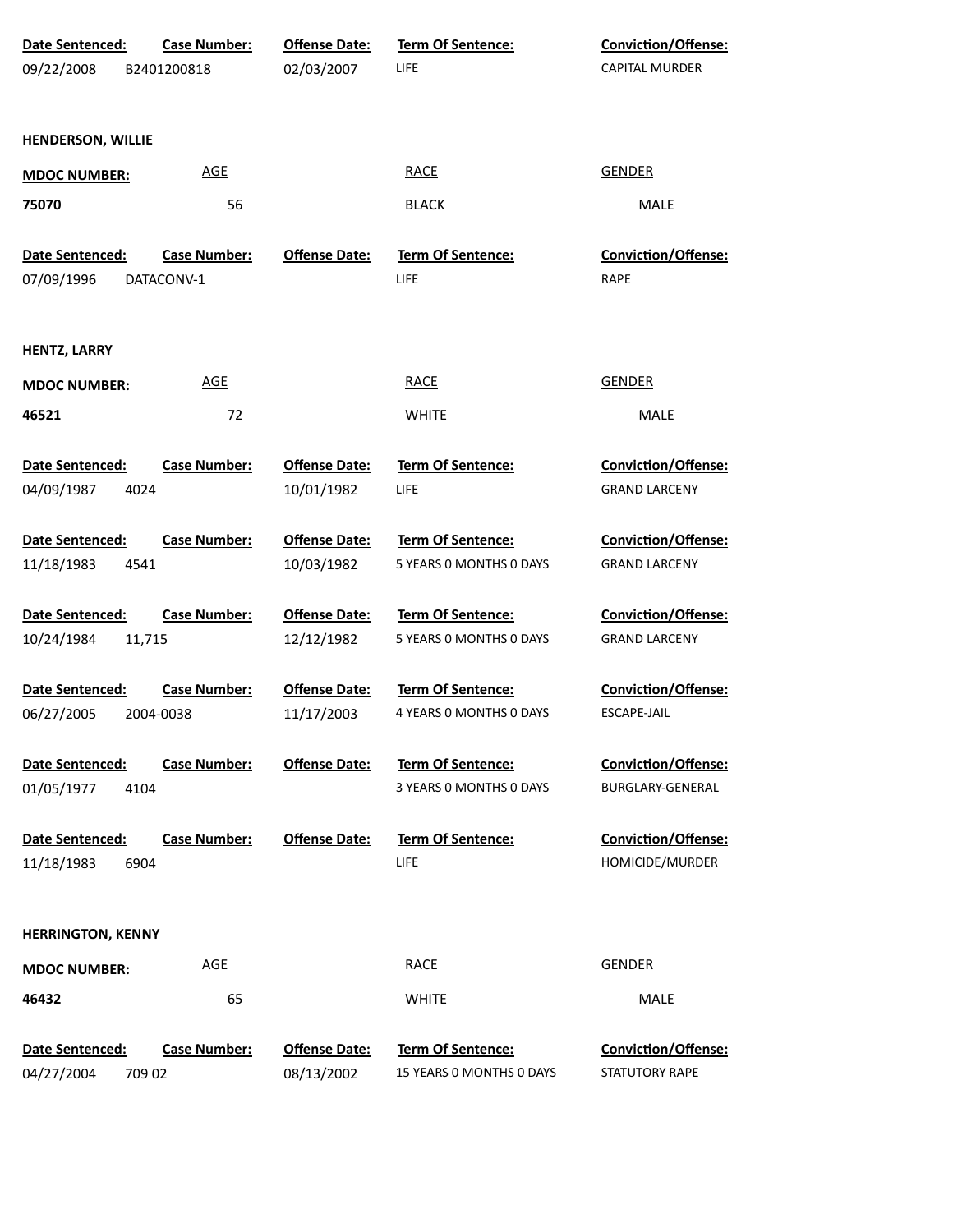| Date Sentenced:                         | <b>Case Number:</b>               | <b>Offense Date:</b>               | Term Of Sentence:                                    | <b>Conviction/Offense:</b>                    |
|-----------------------------------------|-----------------------------------|------------------------------------|------------------------------------------------------|-----------------------------------------------|
| 04/09/2003                              | DATACONV-1                        | 08/27/2002                         | <b>LIFE</b>                                          | ESCAPE-JAIL                                   |
| Date Sentenced:<br>09/22/2003           | <b>Case Number:</b><br>DATACONV-2 | <b>Offense Date:</b><br>04/08/2003 | <b>Term Of Sentence:</b><br>13 YEARS 0 MONTHS 0 DAYS | Conviction/Offense:<br>ESCAPE-JAIL            |
| <b>HICKMAN, STEPHAN</b>                 |                                   |                                    |                                                      |                                               |
| <b>MDOC NUMBER:</b>                     | <b>AGE</b>                        |                                    | <b>RACE</b>                                          | <b>GENDER</b>                                 |
| T5140                                   | 42                                |                                    | <b>BLACK</b>                                         | MALE                                          |
| Date Sentenced:                         | <b>Case Number:</b>               | <b>Offense Date:</b>               | Term Of Sentence:                                    | Conviction/Offense:                           |
| 07/09/2010                              | 08055500WSY                       | 09/06/2007                         | <b>LIFE</b>                                          | <b>CAPITAL MURDER</b>                         |
| <b>HICKS, AMOS</b>                      |                                   |                                    |                                                      |                                               |
| <b>MDOC NUMBER:</b>                     | <b>AGE</b>                        |                                    | <b>RACE</b>                                          | <b>GENDER</b>                                 |
| 121385                                  | 69                                |                                    | <b>BLACK</b>                                         | MALE                                          |
| Date Sentenced:                         | <b>Case Number:</b>               | <b>Offense Date:</b>               | <b>Term Of Sentence:</b>                             | <b>Conviction/Offense:</b>                    |
| 05/31/2006                              | 2005-10235                        | 11/27/2004                         | LIFE                                                 | HOMICIDE/MURDER                               |
| <b>HICKS, DARYL</b>                     |                                   |                                    |                                                      |                                               |
| <b>MDOC NUMBER:</b>                     | <b>AGE</b>                        |                                    | <b>RACE</b>                                          | <b>GENDER</b>                                 |
| 36223                                   | 64                                |                                    | <b>BLACK</b>                                         | MALE                                          |
| Date Sentenced:<br>08/18/1994<br>130-94 | <b>Case Number:</b>               | <b>Offense Date:</b><br>12/23/1993 | Term Of Sentence:<br>LIFE                            | Conviction/Offense:<br>SIMPLE ASSAULT-POL OFF |
|                                         |                                   |                                    |                                                      |                                               |
| <b>HICKS, GREGORY</b>                   |                                   |                                    |                                                      |                                               |
| <b>MDOC NUMBER:</b>                     | <b>AGE</b>                        |                                    | <b>RACE</b>                                          | <b>GENDER</b>                                 |
| 78313                                   | 50                                |                                    | <b>BLACK</b>                                         | <b>MALE</b>                                   |
| Date Sentenced:<br>03/31/2000           | <b>Case Number:</b><br>DATACONV-1 | <b>Offense Date:</b><br>06/04/1990 | Term Of Sentence:<br>7 YEARS 0 MONTHS 0 DAYS         | Conviction/Offense:<br>AGGRAVATED ASSAULT     |
| Date Sentenced:<br>10/17/2000           | <b>Case Number:</b><br>DATACONV-2 | <b>Offense Date:</b><br>01/21/2000 | Term Of Sentence:<br><b>LIFE</b>                     | <b>Conviction/Offense:</b><br>HOMICIDE/MURDER |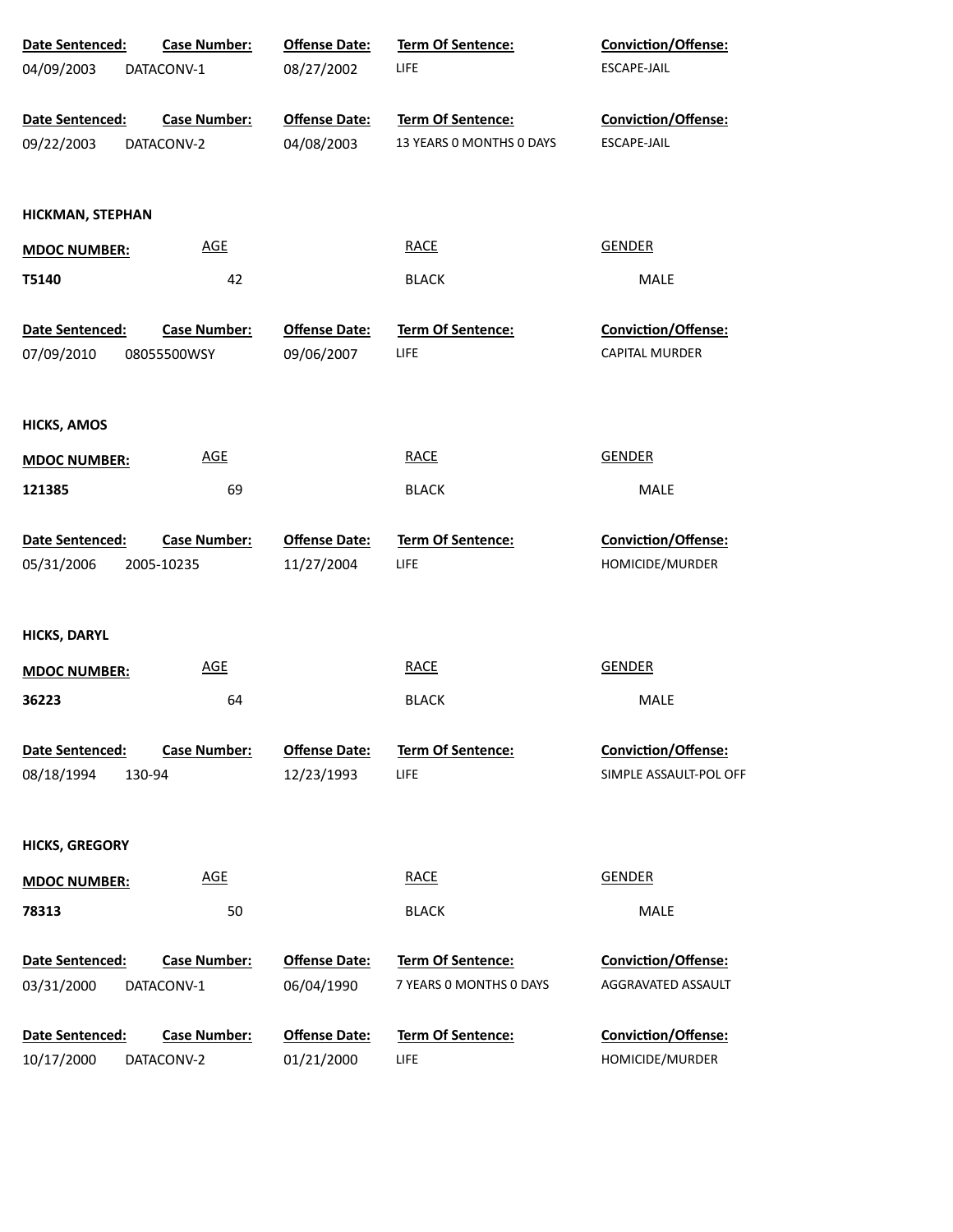| <b>HICKS, STACY</b>        |                     |                      |                          |                                       |
|----------------------------|---------------------|----------------------|--------------------------|---------------------------------------|
| <b>MDOC NUMBER:</b>        | <b>AGE</b>          |                      | <b>RACE</b>              | <b>GENDER</b>                         |
| 80534                      | 51                  |                      | <b>BLACK</b>             | MALE                                  |
| Date Sentenced:            | <b>Case Number:</b> | <b>Offense Date:</b> | Term Of Sentence:        | Conviction/Offense:                   |
| 03/30/2007                 | 2007-01             | 10/28/2005           | <b>LIFE</b>              | AGGRAVATED ASSLT-DOMESTIC INVOLVEMENT |
|                            |                     |                      |                          |                                       |
| HIGGINBOTHAM, J.C.         |                     |                      |                          |                                       |
| <b>MDOC NUMBER:</b>        | <b>AGE</b>          |                      | <b>RACE</b>              | <b>GENDER</b>                         |
| 154421                     | 41                  |                      | <b>WHITE</b>             | MALE                                  |
| Date Sentenced:            | <b>Case Number:</b> | <b>Offense Date:</b> | <b>Term Of Sentence:</b> | Conviction/Offense:                   |
| 12/01/2009                 | 2008003CR           | 12/09/2007           | LIFE                     | <b>CAPITAL MURDER</b>                 |
|                            |                     |                      |                          |                                       |
| <b>HIGGINBOTHAM, JAMES</b> |                     |                      |                          |                                       |
| <b>MDOC NUMBER:</b>        | AGE                 |                      | <b>RACE</b>              | <b>GENDER</b>                         |
| 149421                     | 49                  |                      | <b>WHITE</b>             | MALE                                  |
| Date Sentenced:            | <b>Case Number:</b> | <b>Offense Date:</b> | Term Of Sentence:        | Conviction/Offense:                   |
| 05/18/2009                 | 2008004CR           | 12/09/2007           | LIFE                     | HOMICIDE/MURDER                       |
|                            |                     |                      |                          |                                       |
| <b>HILL, ALBERT</b>        |                     |                      |                          |                                       |
| <b>MDOC NUMBER:</b>        | <b>AGE</b>          |                      | <b>RACE</b>              | <b>GENDER</b>                         |
| 08672                      | 72                  |                      | <b>BLACK</b>             | MALE                                  |
|                            |                     |                      |                          |                                       |
| Date Sentenced:            | <b>Case Number:</b> | <b>Offense Date:</b> | <b>Term Of Sentence:</b> | <b>Conviction/Offense:</b>            |
| 11/16/1983<br>1297         |                     | 10/31/1983           | LIFE                     | ARMED ROBBERY                         |
| Date Sentenced:            | <b>Case Number:</b> | <b>Offense Date:</b> | Term Of Sentence:        | <b>Conviction/Offense:</b>            |
| 09/20/1987<br>$X-222$      |                     | 10/24/1986           | 3 YEARS O MONTHS O DAYS  | POSSESSION OF CONTROLLED SUBSTANCE    |
| Date Sentenced:            | <b>Case Number:</b> | <b>Offense Date:</b> | Term Of Sentence:        | <b>Conviction/Offense:</b>            |
| 08/25/2014                 | 11-5-054-00WAG      | 04/06/2007           | 20 YEARS O MONTHS O DAYS | AGGRAVATED DUI                        |
|                            |                     |                      |                          |                                       |
| <b>HILL, DARRIN</b>        |                     |                      |                          |                                       |
| <b>MDOC NUMBER:</b>        | AGE                 |                      | <b>RACE</b>              | <b>GENDER</b>                         |

41 BLACK MALE

**K7249**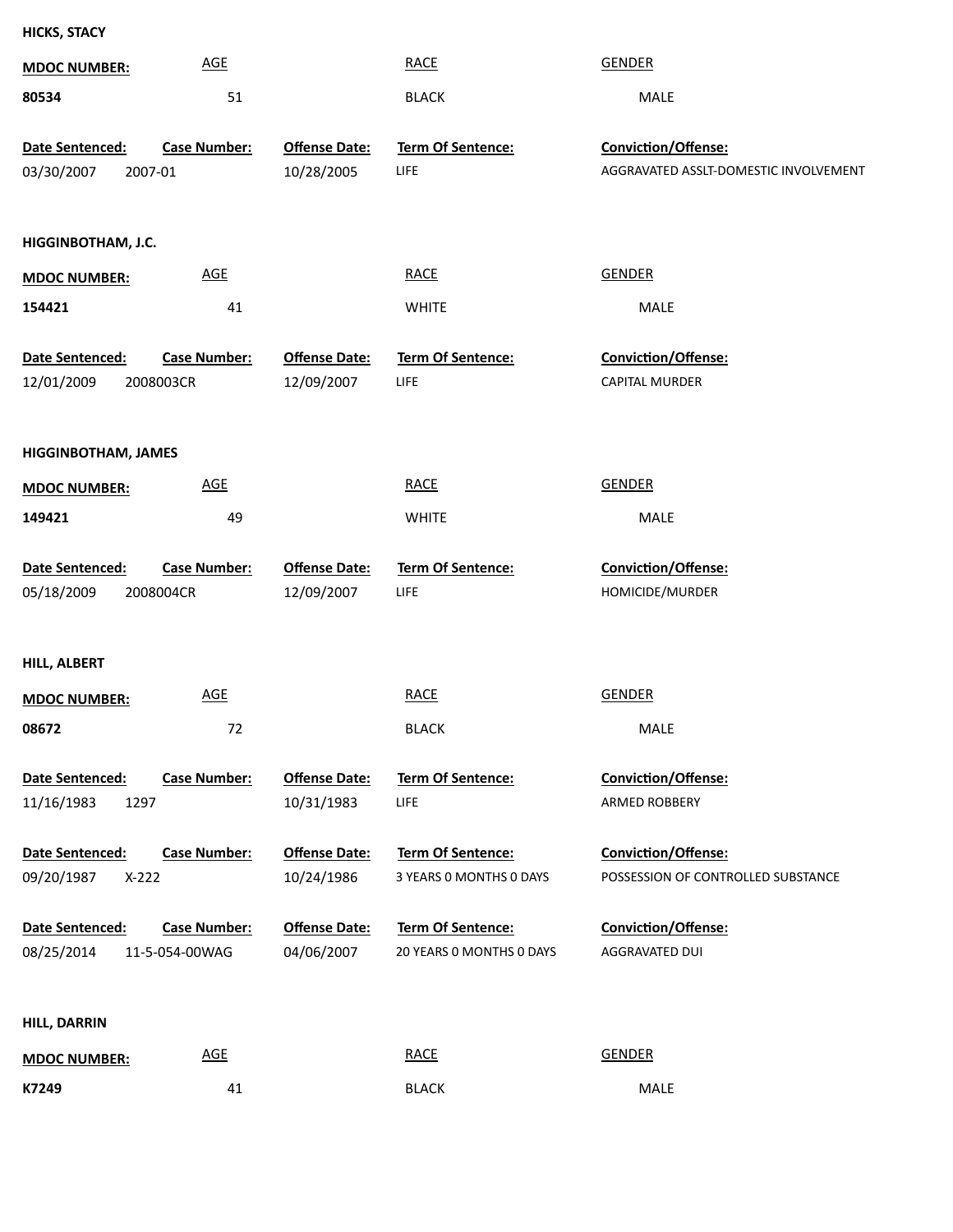| Date Sentenced:     | <b>Case Number:</b>        | <b>Offense Date:</b> | Term Of Sentence:        | Conviction/Offense:                      |
|---------------------|----------------------------|----------------------|--------------------------|------------------------------------------|
| 07/02/2001          | DATACONV-1                 | 03/29/2000           | <b>LIFE</b>              | CAPITAL MURDER                           |
|                     |                            |                      |                          |                                          |
|                     |                            |                      |                          |                                          |
| <b>HILL, DEAGIO</b> |                            |                      |                          |                                          |
| <b>MDOC NUMBER:</b> | $\underline{\mathsf{AGE}}$ |                      | <b>RACE</b>              | <b>GENDER</b>                            |
| K3286               | 40                         |                      | <b>BLACK</b>             | MALE                                     |
|                     |                            |                      |                          |                                          |
| Date Sentenced:     | <b>Case Number:</b>        | <b>Offense Date:</b> | <b>Term Of Sentence:</b> | <b>Conviction/Offense:</b>               |
| 10/13/2000          | CR2000-14-BT               | 11/03/1999           | 5 YEARS 0 MONTHS 0 DAYS  | <b>ROBBERY</b>                           |
| Date Sentenced:     | <b>Case Number:</b>        | <b>Offense Date:</b> | Term Of Sentence:        | Conviction/Offense:                      |
| 07/11/2000          | CR2000-14-BT1              | 11/03/1999           | <b>LIFE</b>              | HOMICIDE/MURDER                          |
|                     |                            |                      |                          |                                          |
|                     |                            |                      |                          |                                          |
| <b>HILL, DONALD</b> |                            |                      |                          |                                          |
| <b>MDOC NUMBER:</b> | AGE                        |                      | <b>RACE</b>              | <b>GENDER</b>                            |
| 71028               | 55                         |                      | <b>BLACK</b>             | MALE                                     |
|                     |                            |                      |                          |                                          |
| Date Sentenced:     | <b>Case Number:</b>        | <b>Offense Date:</b> | Term Of Sentence:        | Conviction/Offense:                      |
| 10/16/1996          | DATACONV-1                 |                      | <b>LIFE</b>              | HOMICIDE/MURDER                          |
|                     |                            |                      |                          |                                          |
| HILL, FRED          |                            |                      |                          |                                          |
| <b>MDOC NUMBER:</b> | AGE                        |                      | <b>RACE</b>              | <b>GENDER</b>                            |
| 152582              | 31                         |                      | <b>BLACK</b>             | MALE                                     |
|                     |                            |                      |                          |                                          |
| Date Sentenced:     | <b>Case Number:</b>        | <b>Offense Date:</b> | <b>Term Of Sentence:</b> | <b>Conviction/Offense:</b>               |
| 02/17/2016          | 2015120                    | 04/02/2015           | 5 YEARS 0 MONTHS 0 DAYS  | POSSESSION OF FIREARM BY CONVICTED FELON |
|                     |                            |                      |                          |                                          |
| Date Sentenced:     | <b>Case Number:</b>        | <b>Offense Date:</b> | Term Of Sentence:        | Conviction/Offense:                      |
| 02/17/2016          | 2015120                    | 04/02/2015           | 5 YEARS 0 MONTHS 0 DAYS  | SHOOTING INTO DWELLING                   |
| Date Sentenced:     | <b>Case Number:</b>        | <b>Offense Date:</b> | Term Of Sentence:        | Conviction/Offense:                      |
| 02/17/2016          | 2015120                    | 04/02/2015           | <b>LIFE</b>              | HOMICIDE/MURDER                          |
|                     |                            |                      |                          |                                          |
|                     |                            |                      |                          |                                          |
| HILL, JOHNNY        |                            |                      |                          |                                          |
| <b>MDOC NUMBER:</b> | <b>AGE</b>                 |                      | <b>RACE</b>              | <b>GENDER</b>                            |
| 31293               | 70                         |                      | <b>BLACK</b>             | MALE                                     |
|                     |                            |                      |                          |                                          |
| Date Sentenced:     | <b>Case Number:</b>        | <b>Offense Date:</b> | Term Of Sentence:        | Conviction/Offense:                      |
| 10/15/1993          | 148-93                     | 12/27/1992           | LIFE                     | BURGLARY-NONRESID                        |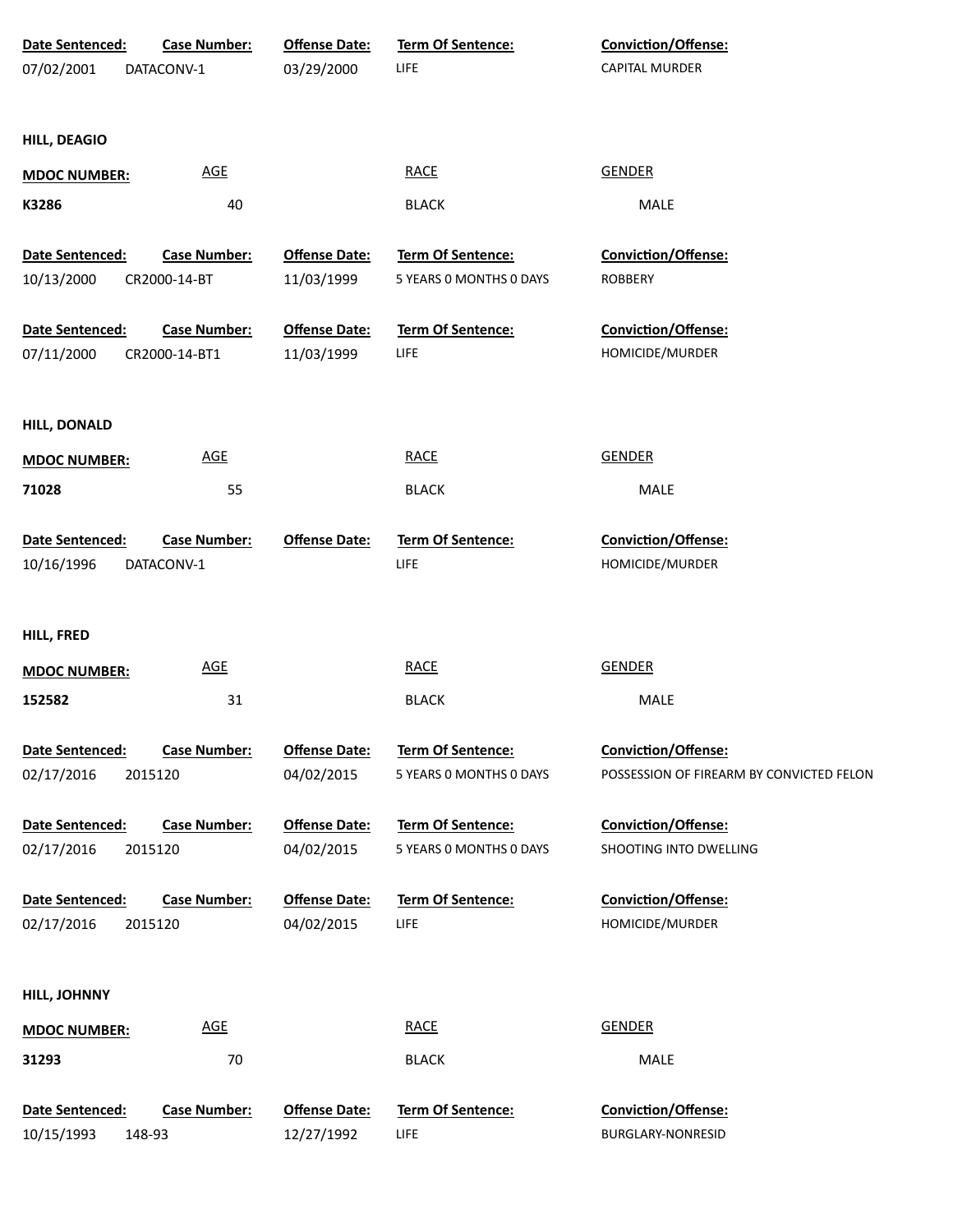**HILL, LATISH**

| <b>MDOC NUMBER:</b>    | <b>AGE</b>          |                      | <b>RACE</b>              | <b>GENDER</b>              |
|------------------------|---------------------|----------------------|--------------------------|----------------------------|
| R1749                  | 50                  |                      | <b>BLACK</b>             | <b>FEMALE</b>              |
| <b>Date Sentenced:</b> | <b>Case Number:</b> | <b>Offense Date:</b> | Term Of Sentence:        | Conviction/Offense:        |
| 06/27/1997<br>19575    |                     | 06/10/1996           | 15 YEARS 0 MONTHS 0 DAYS | UTTERING FORGERY           |
| Date Sentenced:        | <b>Case Number:</b> | <b>Offense Date:</b> | <b>Term Of Sentence:</b> | Conviction/Offense:        |
| 07/29/1999<br>20196    |                     | 08/18/1996           | LIFE                     | HOMICIDE/MURDER            |
|                        |                     |                      |                          |                            |
| HILL, LIONEL           |                     |                      |                          |                            |
| <b>MDOC NUMBER:</b>    | <b>AGE</b>          |                      | <b>RACE</b>              | <b>GENDER</b>              |
| L4834                  | 39                  |                      | <b>BLACK</b>             | MALE                       |
| Date Sentenced:        | <b>Case Number:</b> | <b>Offense Date:</b> | <b>Term Of Sentence:</b> | Conviction/Offense:        |
| 03/07/2003             | DATACONV-1          | 09/08/2000           | LIFE                     | <b>CAPITAL MURDER</b>      |
|                        |                     |                      |                          |                            |
| HILL, MERLIN           |                     |                      |                          |                            |
| <b>MDOC NUMBER:</b>    | <b>AGE</b>          |                      | <b>RACE</b>              | <b>GENDER</b>              |
| R4779                  | 60                  |                      | <b>WHITE</b>             | MALE                       |
| Date Sentenced:        | <b>Case Number:</b> | <b>Offense Date:</b> | Term Of Sentence:        | Conviction/Offense:        |
| 06/02/1998<br>CR97-084 |                     | 04/17/1997           | <b>LIFE</b>              | RAPE                       |
|                        |                     |                      |                          |                            |
| HINES, CECIL           |                     |                      |                          |                            |
| <b>MDOC NUMBER:</b>    | <u>AGE</u>          |                      | <b>RACE</b>              | <b>GENDER</b>              |
| 44124                  | 60                  |                      | <b>WHITE</b>             | MALE                       |
| Date Sentenced:        | <b>Case Number:</b> | <b>Offense Date:</b> | Term Of Sentence:        | Conviction/Offense:        |
| 02/11/1998<br>9292     |                     | 07/18/1997           | 3 YEARS 0 MONTHS 0 DAYS  | <b>WEAPON OFFENSE-</b>     |
| <b>Date Sentenced:</b> | <b>Case Number:</b> | <b>Offense Date:</b> | Term Of Sentence:        | <b>Conviction/Offense:</b> |
| 02/11/1998<br>9292     |                     | 07/18/1997           | 5 YEARS 0 MONTHS 0 DAYS  | <b>VEHICLE THEFT</b>       |
| Date Sentenced:        | <b>Case Number:</b> | <b>Offense Date:</b> | Term Of Sentence:        | Conviction/Offense:        |
| 02/11/1998<br>9292     |                     | 07/18/1997           | LIFE                     | HOMICIDE/MURDER            |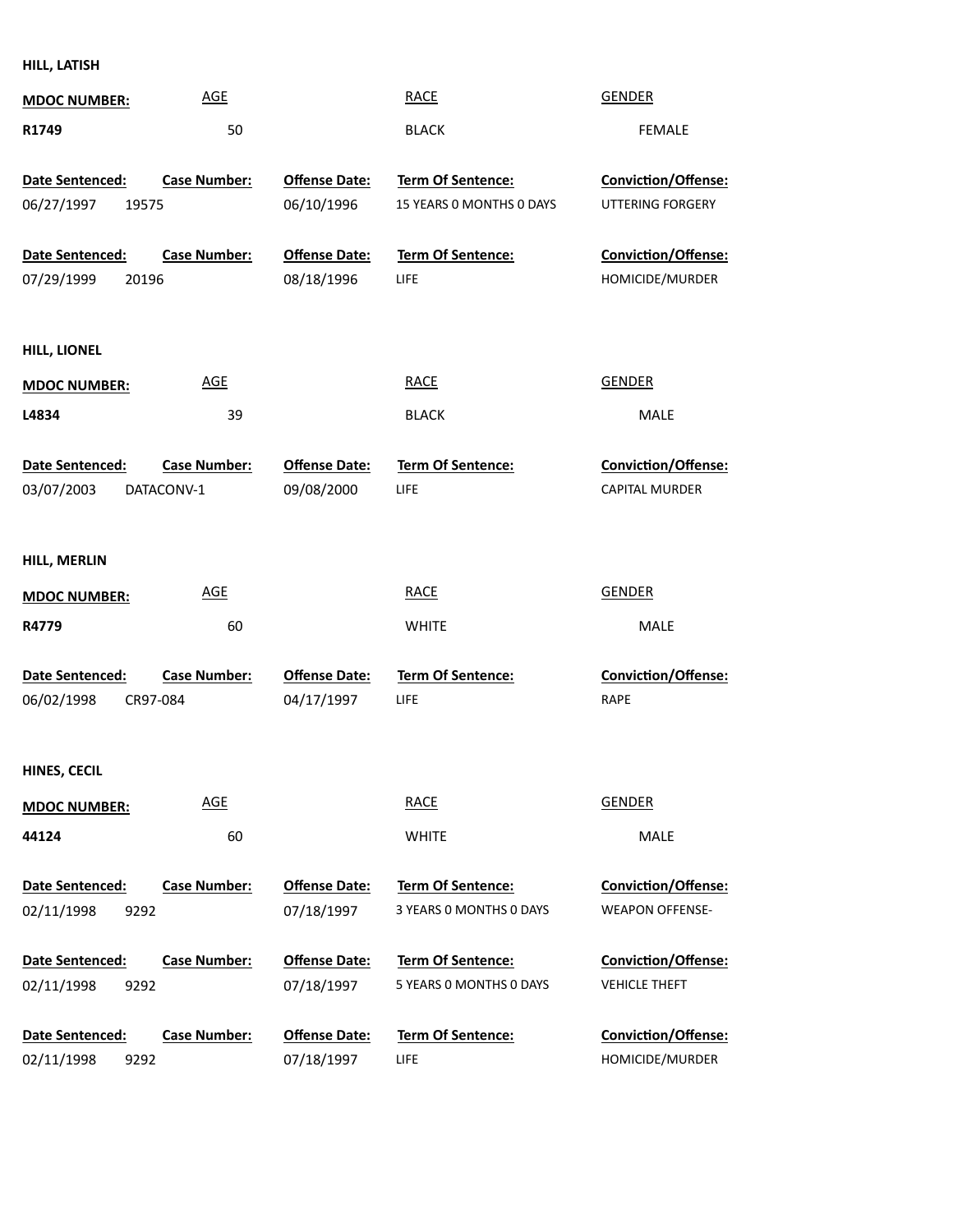| <b>AGE</b><br><b>RACE</b><br><b>GENDER</b><br><b>MDOC NUMBER:</b><br>52<br>72332<br><b>WHITE</b><br>MALE<br><b>Offense Date:</b><br>Term Of Sentence:<br>Conviction/Offense:<br>Date Sentenced:<br><b>Case Number:</b><br>01/01/2000<br>LIFE<br>SEXUAL BATTERY<br>03/21/2012<br>11CR0057NSC<br><b>Case Number:</b><br><b>Offense Date:</b><br>Term Of Sentence:<br>Conviction/Offense:<br>Date Sentenced:<br>STATUTORY RAPE<br>03/21/2012<br>01/01/2000<br>LIFE<br>11CR0057NSC<br><b>HINTON, LUTHER</b><br><b>AGE</b><br><b>RACE</b><br><b>GENDER</b><br><b>MDOC NUMBER:</b><br>30805<br>70<br><b>MALE</b><br><b>BLACK</b><br><b>Offense Date:</b><br><b>Term Of Sentence:</b><br><b>Conviction/Offense:</b><br>Date Sentenced:<br><b>Case Number:</b><br><b>LIFE</b><br>RAPE<br>10/01/1986<br>DATACONV-1<br><b>HIPPS, DAMON</b><br><b>AGE</b><br><b>RACE</b><br><b>GENDER</b><br><b>MDOC NUMBER:</b><br>89839<br>50<br><b>WHITE</b><br><b>MALE</b><br>Date Sentenced:<br><b>Case Number:</b><br><b>Offense Date:</b><br>Term Of Sentence:<br><b>Conviction/Offense:</b><br>06/26/1996<br>18,644<br>01/06/1996<br>LIFE<br><b>ARMED ROBBERY</b><br>Conviction/Offense:<br>Date Sentenced:<br><b>Offense Date:</b><br>Term Of Sentence:<br>Case Number:<br>03/04/1996<br>02/08/1996<br>15 YEARS 0 MONTHS 0 DAYS<br>6949<br>ROBBERY<br>Date Sentenced:<br><b>Case Number:</b><br><b>Offense Date:</b><br><b>Term Of Sentence:</b><br>Conviction/Offense:<br>45 YEARS 0 MONTHS 0 DAYS<br>ARMED ROBBERY<br>06/27/1996<br>02/08/1996<br>18,645<br><b>HOBGOOD, RICHARD</b><br><b>RACE</b><br><b>GENDER</b><br><b>AGE</b><br><b>MDOC NUMBER:</b><br>101886<br>48<br><b>WHITE</b><br>MALE<br><b>Offense Date:</b><br>Term Of Sentence:<br>Conviction/Offense:<br>Date Sentenced:<br><b>Case Number:</b><br>02-0-064-00 | HINES, KENNETH |            |      |                |
|---------------------------------------------------------------------------------------------------------------------------------------------------------------------------------------------------------------------------------------------------------------------------------------------------------------------------------------------------------------------------------------------------------------------------------------------------------------------------------------------------------------------------------------------------------------------------------------------------------------------------------------------------------------------------------------------------------------------------------------------------------------------------------------------------------------------------------------------------------------------------------------------------------------------------------------------------------------------------------------------------------------------------------------------------------------------------------------------------------------------------------------------------------------------------------------------------------------------------------------------------------------------------------------------------------------------------------------------------------------------------------------------------------------------------------------------------------------------------------------------------------------------------------------------------------------------------------------------------------------------------------------------------------------------------------------------------------------------------------------------------------------------------------------------------------------|----------------|------------|------|----------------|
|                                                                                                                                                                                                                                                                                                                                                                                                                                                                                                                                                                                                                                                                                                                                                                                                                                                                                                                                                                                                                                                                                                                                                                                                                                                                                                                                                                                                                                                                                                                                                                                                                                                                                                                                                                                                               |                |            |      |                |
|                                                                                                                                                                                                                                                                                                                                                                                                                                                                                                                                                                                                                                                                                                                                                                                                                                                                                                                                                                                                                                                                                                                                                                                                                                                                                                                                                                                                                                                                                                                                                                                                                                                                                                                                                                                                               |                |            |      |                |
|                                                                                                                                                                                                                                                                                                                                                                                                                                                                                                                                                                                                                                                                                                                                                                                                                                                                                                                                                                                                                                                                                                                                                                                                                                                                                                                                                                                                                                                                                                                                                                                                                                                                                                                                                                                                               |                |            |      |                |
|                                                                                                                                                                                                                                                                                                                                                                                                                                                                                                                                                                                                                                                                                                                                                                                                                                                                                                                                                                                                                                                                                                                                                                                                                                                                                                                                                                                                                                                                                                                                                                                                                                                                                                                                                                                                               |                |            |      |                |
|                                                                                                                                                                                                                                                                                                                                                                                                                                                                                                                                                                                                                                                                                                                                                                                                                                                                                                                                                                                                                                                                                                                                                                                                                                                                                                                                                                                                                                                                                                                                                                                                                                                                                                                                                                                                               |                |            |      |                |
|                                                                                                                                                                                                                                                                                                                                                                                                                                                                                                                                                                                                                                                                                                                                                                                                                                                                                                                                                                                                                                                                                                                                                                                                                                                                                                                                                                                                                                                                                                                                                                                                                                                                                                                                                                                                               |                |            |      |                |
|                                                                                                                                                                                                                                                                                                                                                                                                                                                                                                                                                                                                                                                                                                                                                                                                                                                                                                                                                                                                                                                                                                                                                                                                                                                                                                                                                                                                                                                                                                                                                                                                                                                                                                                                                                                                               |                |            |      |                |
|                                                                                                                                                                                                                                                                                                                                                                                                                                                                                                                                                                                                                                                                                                                                                                                                                                                                                                                                                                                                                                                                                                                                                                                                                                                                                                                                                                                                                                                                                                                                                                                                                                                                                                                                                                                                               |                |            |      |                |
|                                                                                                                                                                                                                                                                                                                                                                                                                                                                                                                                                                                                                                                                                                                                                                                                                                                                                                                                                                                                                                                                                                                                                                                                                                                                                                                                                                                                                                                                                                                                                                                                                                                                                                                                                                                                               |                |            |      |                |
|                                                                                                                                                                                                                                                                                                                                                                                                                                                                                                                                                                                                                                                                                                                                                                                                                                                                                                                                                                                                                                                                                                                                                                                                                                                                                                                                                                                                                                                                                                                                                                                                                                                                                                                                                                                                               |                |            |      |                |
|                                                                                                                                                                                                                                                                                                                                                                                                                                                                                                                                                                                                                                                                                                                                                                                                                                                                                                                                                                                                                                                                                                                                                                                                                                                                                                                                                                                                                                                                                                                                                                                                                                                                                                                                                                                                               |                |            |      |                |
|                                                                                                                                                                                                                                                                                                                                                                                                                                                                                                                                                                                                                                                                                                                                                                                                                                                                                                                                                                                                                                                                                                                                                                                                                                                                                                                                                                                                                                                                                                                                                                                                                                                                                                                                                                                                               |                |            |      |                |
|                                                                                                                                                                                                                                                                                                                                                                                                                                                                                                                                                                                                                                                                                                                                                                                                                                                                                                                                                                                                                                                                                                                                                                                                                                                                                                                                                                                                                                                                                                                                                                                                                                                                                                                                                                                                               |                |            |      |                |
|                                                                                                                                                                                                                                                                                                                                                                                                                                                                                                                                                                                                                                                                                                                                                                                                                                                                                                                                                                                                                                                                                                                                                                                                                                                                                                                                                                                                                                                                                                                                                                                                                                                                                                                                                                                                               |                |            |      |                |
|                                                                                                                                                                                                                                                                                                                                                                                                                                                                                                                                                                                                                                                                                                                                                                                                                                                                                                                                                                                                                                                                                                                                                                                                                                                                                                                                                                                                                                                                                                                                                                                                                                                                                                                                                                                                               |                |            |      |                |
|                                                                                                                                                                                                                                                                                                                                                                                                                                                                                                                                                                                                                                                                                                                                                                                                                                                                                                                                                                                                                                                                                                                                                                                                                                                                                                                                                                                                                                                                                                                                                                                                                                                                                                                                                                                                               |                |            |      |                |
|                                                                                                                                                                                                                                                                                                                                                                                                                                                                                                                                                                                                                                                                                                                                                                                                                                                                                                                                                                                                                                                                                                                                                                                                                                                                                                                                                                                                                                                                                                                                                                                                                                                                                                                                                                                                               |                |            |      |                |
|                                                                                                                                                                                                                                                                                                                                                                                                                                                                                                                                                                                                                                                                                                                                                                                                                                                                                                                                                                                                                                                                                                                                                                                                                                                                                                                                                                                                                                                                                                                                                                                                                                                                                                                                                                                                               |                |            |      |                |
|                                                                                                                                                                                                                                                                                                                                                                                                                                                                                                                                                                                                                                                                                                                                                                                                                                                                                                                                                                                                                                                                                                                                                                                                                                                                                                                                                                                                                                                                                                                                                                                                                                                                                                                                                                                                               |                |            |      |                |
|                                                                                                                                                                                                                                                                                                                                                                                                                                                                                                                                                                                                                                                                                                                                                                                                                                                                                                                                                                                                                                                                                                                                                                                                                                                                                                                                                                                                                                                                                                                                                                                                                                                                                                                                                                                                               |                |            |      |                |
|                                                                                                                                                                                                                                                                                                                                                                                                                                                                                                                                                                                                                                                                                                                                                                                                                                                                                                                                                                                                                                                                                                                                                                                                                                                                                                                                                                                                                                                                                                                                                                                                                                                                                                                                                                                                               |                |            |      |                |
|                                                                                                                                                                                                                                                                                                                                                                                                                                                                                                                                                                                                                                                                                                                                                                                                                                                                                                                                                                                                                                                                                                                                                                                                                                                                                                                                                                                                                                                                                                                                                                                                                                                                                                                                                                                                               |                |            |      |                |
|                                                                                                                                                                                                                                                                                                                                                                                                                                                                                                                                                                                                                                                                                                                                                                                                                                                                                                                                                                                                                                                                                                                                                                                                                                                                                                                                                                                                                                                                                                                                                                                                                                                                                                                                                                                                               |                |            |      |                |
|                                                                                                                                                                                                                                                                                                                                                                                                                                                                                                                                                                                                                                                                                                                                                                                                                                                                                                                                                                                                                                                                                                                                                                                                                                                                                                                                                                                                                                                                                                                                                                                                                                                                                                                                                                                                               |                |            |      |                |
|                                                                                                                                                                                                                                                                                                                                                                                                                                                                                                                                                                                                                                                                                                                                                                                                                                                                                                                                                                                                                                                                                                                                                                                                                                                                                                                                                                                                                                                                                                                                                                                                                                                                                                                                                                                                               |                |            |      |                |
|                                                                                                                                                                                                                                                                                                                                                                                                                                                                                                                                                                                                                                                                                                                                                                                                                                                                                                                                                                                                                                                                                                                                                                                                                                                                                                                                                                                                                                                                                                                                                                                                                                                                                                                                                                                                               |                |            |      |                |
|                                                                                                                                                                                                                                                                                                                                                                                                                                                                                                                                                                                                                                                                                                                                                                                                                                                                                                                                                                                                                                                                                                                                                                                                                                                                                                                                                                                                                                                                                                                                                                                                                                                                                                                                                                                                               |                |            |      |                |
|                                                                                                                                                                                                                                                                                                                                                                                                                                                                                                                                                                                                                                                                                                                                                                                                                                                                                                                                                                                                                                                                                                                                                                                                                                                                                                                                                                                                                                                                                                                                                                                                                                                                                                                                                                                                               |                |            |      |                |
|                                                                                                                                                                                                                                                                                                                                                                                                                                                                                                                                                                                                                                                                                                                                                                                                                                                                                                                                                                                                                                                                                                                                                                                                                                                                                                                                                                                                                                                                                                                                                                                                                                                                                                                                                                                                               |                |            |      |                |
|                                                                                                                                                                                                                                                                                                                                                                                                                                                                                                                                                                                                                                                                                                                                                                                                                                                                                                                                                                                                                                                                                                                                                                                                                                                                                                                                                                                                                                                                                                                                                                                                                                                                                                                                                                                                               |                |            |      |                |
|                                                                                                                                                                                                                                                                                                                                                                                                                                                                                                                                                                                                                                                                                                                                                                                                                                                                                                                                                                                                                                                                                                                                                                                                                                                                                                                                                                                                                                                                                                                                                                                                                                                                                                                                                                                                               | 01/28/2004     | 06/01/2000 | LIFE | SEXUAL BATTERY |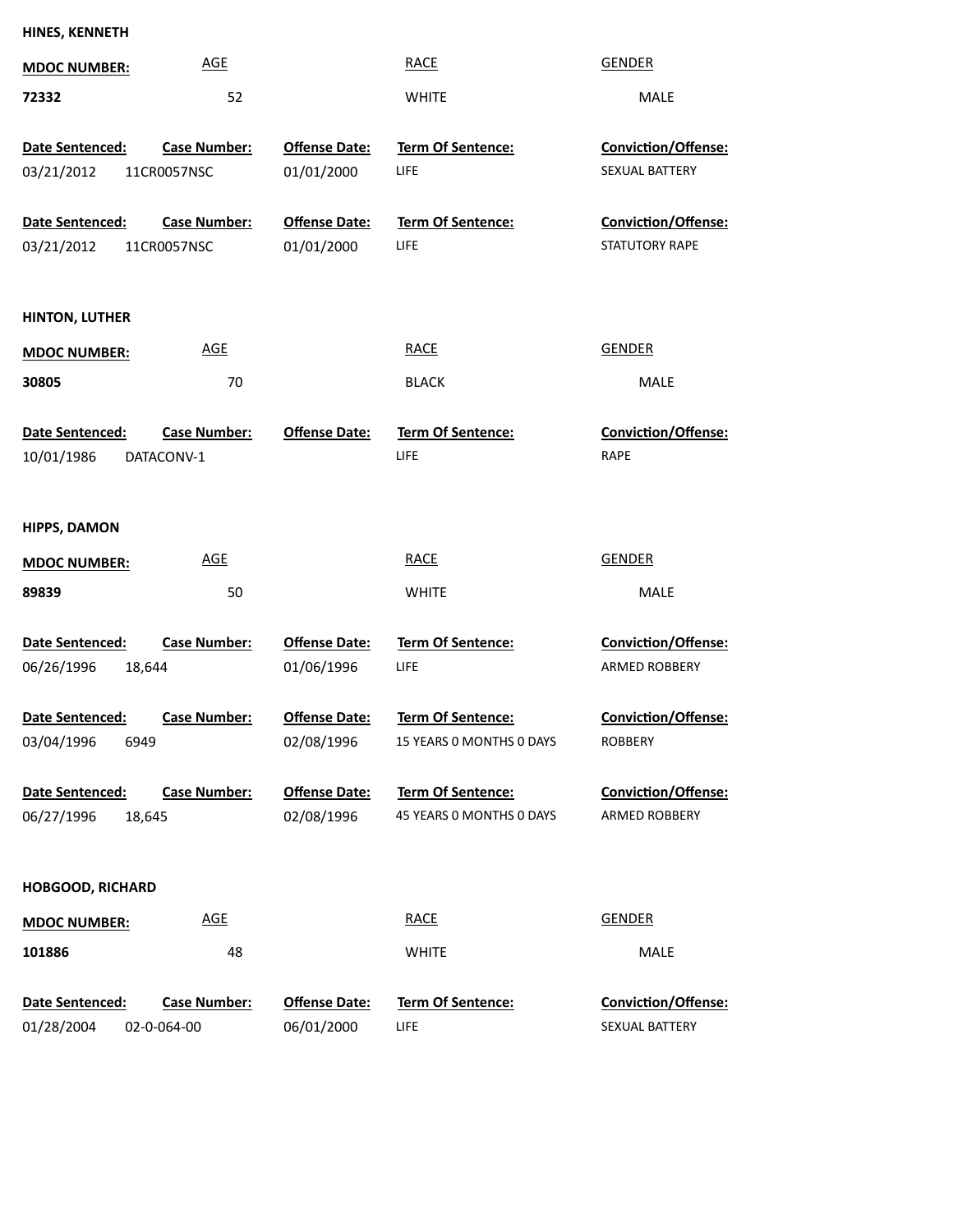| HOBSON, CHANDLE               |                            |                      |                          |                                          |
|-------------------------------|----------------------------|----------------------|--------------------------|------------------------------------------|
| <b>MDOC NUMBER:</b>           | <b>AGE</b>                 |                      | <b>RACE</b>              | <b>GENDER</b>                            |
| 143721                        | 54                         |                      | <b>BLACK</b>             | MALE                                     |
|                               | <b>Case Number:</b>        | <b>Offense Date:</b> | Term Of Sentence:        | Conviction/Offense:                      |
| Date Sentenced:<br>10/30/2008 | 20070255                   | 02/25/2007           | LIFE                     | HOMICIDE/MURDER                          |
|                               |                            |                      |                          |                                          |
|                               |                            |                      |                          |                                          |
| <b>HOBSON, CHRISTOPHER</b>    |                            |                      |                          |                                          |
| <b>MDOC NUMBER:</b>           | <b>AGE</b>                 |                      | <b>RACE</b>              | <b>GENDER</b>                            |
| R3449                         | 42                         |                      | <b>BLACK</b>             | MALE                                     |
|                               |                            |                      |                          |                                          |
| Date Sentenced:               | <b>Case Number:</b>        | <b>Offense Date:</b> | <b>Term Of Sentence:</b> | Conviction/Offense:                      |
| 04/07/2014<br>25,180          |                            | 02/05/2013           | <b>LIFE</b>              | FLEEING LAW ENFORCEMENT OFFICER          |
| Date Sentenced:               | <b>Case Number:</b>        | <b>Offense Date:</b> | Term Of Sentence:        | Conviction/Offense:                      |
| 04/07/2014<br>25,180          |                            | 02/05/2013           | <b>LIFE</b>              | POSSESS STOLEN PROP                      |
|                               |                            |                      |                          |                                          |
| Date Sentenced:               | <b>Case Number:</b>        | <b>Offense Date:</b> | Term Of Sentence:        | Conviction/Offense:                      |
| 25,180<br>04/07/2014          |                            | 02/05/2013           | <b>LIFE</b>              | POSSESSION OF FIREARM BY CONVICTED FELON |
|                               |                            |                      |                          |                                          |
| <b>HODDER, JIM</b>            |                            |                      |                          |                                          |
| <b>MDOC NUMBER:</b>           | <b>AGE</b>                 |                      | <b>RACE</b>              | <b>GENDER</b>                            |
| M5323                         | 50                         |                      | <b>WHITE</b>             | MALE                                     |
|                               |                            |                      |                          |                                          |
| Date Sentenced:               | <b>Case Number:</b>        | <b>Offense Date:</b> | Term Of Sentence:        | Conviction/Offense:                      |
| 03/28/2002                    | DATACONV-1                 | 05/18/2001           | LIFE                     | HOMICIDE/MURDER                          |
|                               |                            |                      |                          |                                          |
| <b>HODGES, WILLIE</b>         |                            |                      |                          |                                          |
|                               | AGE                        |                      | <b>RACE</b>              | <b>GENDER</b>                            |
| <b>MDOC NUMBER:</b>           |                            |                      |                          |                                          |
| 139926                        | 42                         |                      | <b>WHITE</b>             | MALE                                     |
| Date Sentenced:               | <b>Case Number:</b>        | <b>Offense Date:</b> | Term Of Sentence:        | Conviction/Offense:                      |
| 06/18/2008                    | 200821CR                   | 01/01/2006           | LIFE                     | STATUTORY RAPE                           |
|                               |                            |                      |                          |                                          |
|                               |                            |                      |                          |                                          |
| <b>HOGAN, FREDRICK</b>        |                            |                      |                          |                                          |
| <b>MDOC NUMBER:</b>           | $\underline{\mathsf{AGE}}$ |                      | <b>RACE</b>              | <b>GENDER</b>                            |
| 163044                        | 33                         |                      | <b>BLACK</b>             | MALE                                     |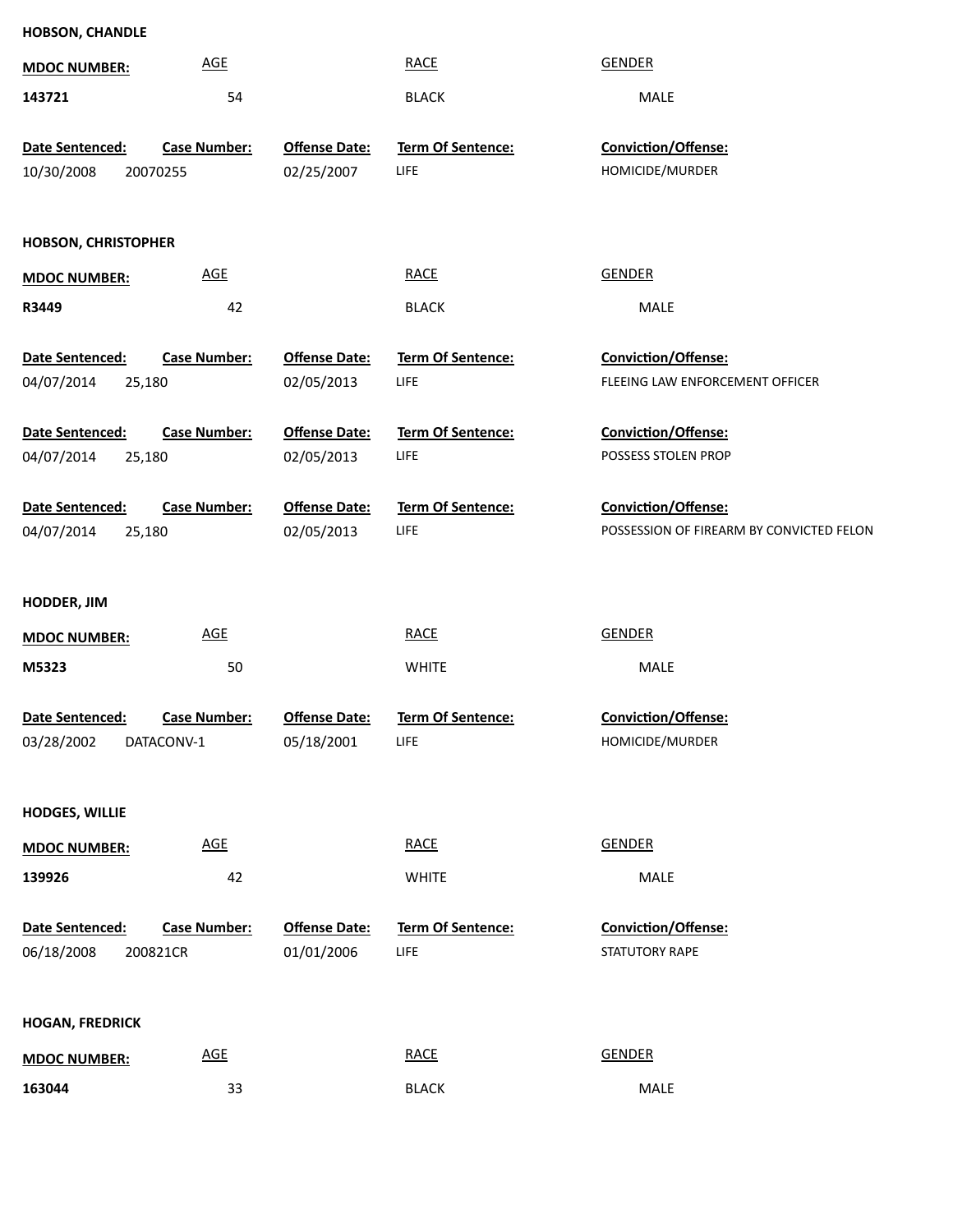| Date Sentenced:         | <b>Case Number:</b>        | <b>Offense Date:</b> | <b>Term Of Sentence:</b>   | <b>Conviction/Offense:</b>               |
|-------------------------|----------------------------|----------------------|----------------------------|------------------------------------------|
| 03/09/2017<br>6747      |                            | 07/09/2015           | 10 YEARS 0 MONTHS 0 DAYS   | POSSESSION OF FIREARM BY CONVICTED FELON |
|                         |                            |                      |                            |                                          |
| Date Sentenced:         | <b>Case Number:</b>        | <b>Offense Date:</b> | Term Of Sentence:          | Conviction/Offense:                      |
| 03/09/2017<br>6747      |                            | 07/09/2015           | LIFE                       | HOMICIDE/MURDER                          |
|                         |                            |                      |                            |                                          |
| <b>HOGAN, NATHAN</b>    |                            |                      |                            |                                          |
| <b>MDOC NUMBER:</b>     | <b>AGE</b>                 |                      | <b>RACE</b>                | <b>GENDER</b>                            |
| 108110                  | 38                         |                      | AMERICAN INDIAN OR ALASKAN | MALE                                     |
|                         |                            |                      |                            |                                          |
| Date Sentenced:         | <b>Case Number:</b>        | <b>Offense Date:</b> | Term Of Sentence:          | Conviction/Offense:                      |
| 11/29/2004              | 03KR0216-J                 | 07/24/2003           | LIFE                       | HOMICIDE/MURDER                          |
| Date Sentenced:         | <b>Case Number:</b>        | <b>Offense Date:</b> | Term Of Sentence:          | <b>Conviction/Offense:</b>               |
| 02/25/2008              | 2007-0177                  | 02/23/2007           | 5 YEARS 0 MONTHS 0 DAYS    | <b>CONSPIRACY</b>                        |
|                         |                            |                      |                            |                                          |
| Date Sentenced:         | <b>Case Number:</b>        | <b>Offense Date:</b> | <b>Term Of Sentence:</b>   | <b>Conviction/Offense:</b>               |
| 02/25/2008              | 2007-0178                  | 02/23/2007           | 5 YEARS 0 MONTHS 0 DAYS    | POSS CONTRABAND IN PRISON                |
|                         |                            |                      |                            |                                          |
| Date Sentenced:         | <b>Case Number:</b>        | <b>Offense Date:</b> | <b>Term Of Sentence:</b>   | <b>Conviction/Offense:</b>               |
| 02/25/2008              | 2007-0178                  | 03/07/2007           | 6 YEARS 0 MONTHS 0 DAYS    | <b>CONSPIRACY</b>                        |
|                         |                            |                      |                            |                                          |
| Date Sentenced:         | <b>Case Number:</b>        | <b>Offense Date:</b> | <b>Term Of Sentence:</b>   | <b>Conviction/Offense:</b>               |
| 02/25/2008              | 2007-0193                  | 06/06/2007           | 6 YEARS O MONTHS O DAYS    | POSS CONTRABAND IN PRISON                |
| Date Sentenced:         | <b>Case Number:</b>        | <b>Offense Date:</b> | <b>Term Of Sentence:</b>   | <b>Conviction/Offense:</b>               |
| 03/28/2013<br>459-12    |                            | 05/22/2012           | 7 YEARS 0 MONTHS 0 DAYS    | POSS CONTRABAND IN PRISON                |
|                         |                            |                      |                            |                                          |
|                         |                            |                      |                            |                                          |
| HOGAN, WILLIAM          |                            |                      |                            |                                          |
| <b>MDOC NUMBER:</b>     | <b>AGE</b>                 |                      | <b>RACE</b>                | <b>GENDER</b>                            |
| 151816                  | 40                         |                      | <b>WHITE</b>               | MALE                                     |
| Date Sentenced:         | <b>Case Number:</b>        | <b>Offense Date:</b> | Term Of Sentence:          | Conviction/Offense:                      |
| 08/19/2009              | CR20090018CD               | 08/27/2008           | LIFE                       | HOMICIDE/MURDER                          |
|                         |                            |                      |                            |                                          |
| <b>HOGANCAMP, JAMES</b> |                            |                      |                            |                                          |
|                         | $\underline{\mathsf{AGE}}$ |                      | <b>RACE</b>                | <b>GENDER</b>                            |
| <b>MDOC NUMBER:</b>     |                            |                      |                            |                                          |

54 WHITE WHITE

**109079**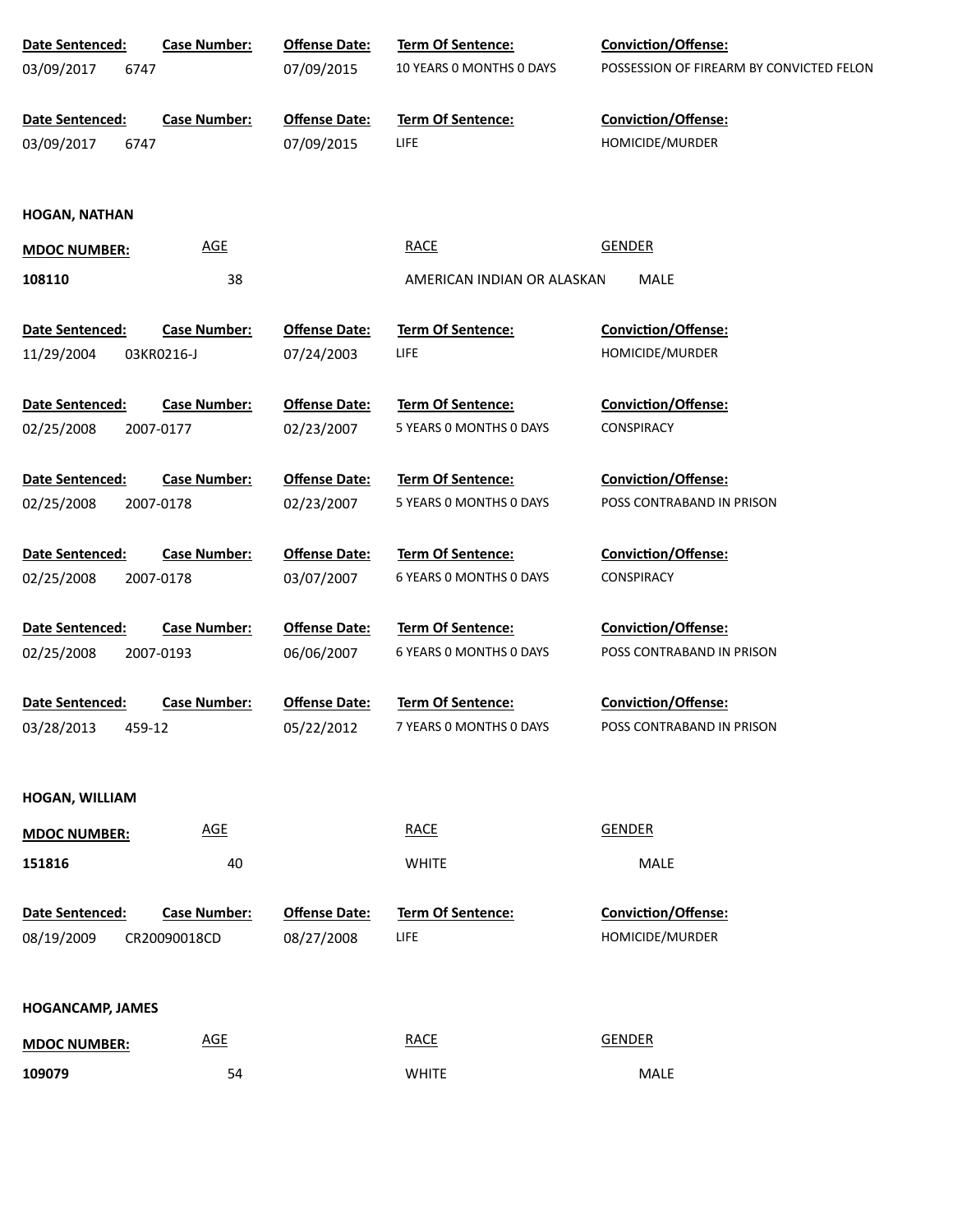| Date Sentenced:               | <b>Case Number:</b>              | <b>Offense Date:</b>               | Term Of Sentence:        | Conviction/Offense:                                    |
|-------------------------------|----------------------------------|------------------------------------|--------------------------|--------------------------------------------------------|
| 01/14/2005                    | 2004-10,057                      | 05/25/2003                         | <b>LIFE</b>              | HOMICIDE/MURDER                                        |
|                               |                                  |                                    |                          |                                                        |
| <b>HOLBROOK, EDWARD</b>       |                                  |                                    |                          |                                                        |
| <b>MDOC NUMBER:</b>           | <b>AGE</b>                       |                                    | <b>RACE</b>              | <b>GENDER</b>                                          |
| L3068                         | 57                               |                                    | <b>WHITE</b>             | <b>MALE</b>                                            |
| Date Sentenced:               | <b>Case Number:</b>              | <b>Offense Date:</b>               | <b>Term Of Sentence:</b> | <b>Conviction/Offense:</b>                             |
| 10/10/2002                    | 200237-1                         | 11/16/2001                         | LIFE                     | BURGLARY-GENERAL                                       |
| Date Sentenced:               | <b>Case Number:</b>              | <b>Offense Date:</b>               | Term Of Sentence:        | <b>Conviction/Offense:</b>                             |
| 10/10/2002                    | 200237-2                         | 11/16/2001                         | LIFE                     | ARSON-                                                 |
| Date Sentenced:               | <b>Case Number:</b>              | <b>Offense Date:</b>               | <b>Term Of Sentence:</b> | <b>Conviction/Offense:</b>                             |
| 10/10/2002                    | 200237-3                         | 11/16/2001                         | <b>LIFE</b>              | ARSON-                                                 |
| Date Sentenced:               | <b>Case Number:</b>              | <b>Offense Date:</b>               | Term Of Sentence:        | Conviction/Offense:                                    |
| 10/10/2002                    | 200237-4                         | 11/16/2001                         | <b>LIFE</b>              | HOMICIDE/MURDER                                        |
| HOLLAND, MICHAEL              |                                  |                                    |                          |                                                        |
| <b>MDOC NUMBER:</b>           | <b>AGE</b>                       |                                    | <b>RACE</b>              | <b>GENDER</b>                                          |
| 211297                        | 28                               |                                    | <b>BLACK</b>             | MALE                                                   |
| Date Sentenced:               | <b>Case Number:</b>              | <b>Offense Date:</b>               | Term Of Sentence:        | Conviction/Offense:                                    |
| 07/24/2017                    | 2016-0063                        | 08/15/2015                         | 30 YEARS 0 MONTHS 0 DAYS | HOMICIDE/MURDER                                        |
|                               |                                  |                                    | <b>Term Of Sentence:</b> |                                                        |
| Date Sentenced:<br>07/24/2017 | <b>Case Number:</b><br>2016-0063 | <b>Offense Date:</b><br>08/15/2015 | 40 YEARS O MONTHS O DAYS | <b>Conviction/Offense:</b><br><b>MURDER 2ND DEGREE</b> |
|                               |                                  |                                    |                          |                                                        |
| Date Sentenced:               | <b>Case Number:</b>              | <b>Offense Date:</b>               | <b>Term Of Sentence:</b> | Conviction/Offense:                                    |
| 04/08/2019                    | 2018-0042-C1CR                   | 12/28/2016                         | <b>LIFE</b>              | HOMICIDE/MURDER                                        |
| <b>HOLLIDAY, RALPH</b>        |                                  |                                    |                          |                                                        |
| <b>MDOC NUMBER:</b>           | <b>AGE</b>                       |                                    | <b>RACE</b>              | <b>GENDER</b>                                          |
| 83459                         | 62                               |                                    | <b>BLACK</b>             | MALE                                                   |
| Date Sentenced:               | <b>Case Number:</b>              | <b>Offense Date:</b>               | <b>Term Of Sentence:</b> | Conviction/Offense:                                    |
| 02/11/2008<br>53105           |                                  | 04/14/2005                         | LIFE                     | HOMICIDE/MURDER                                        |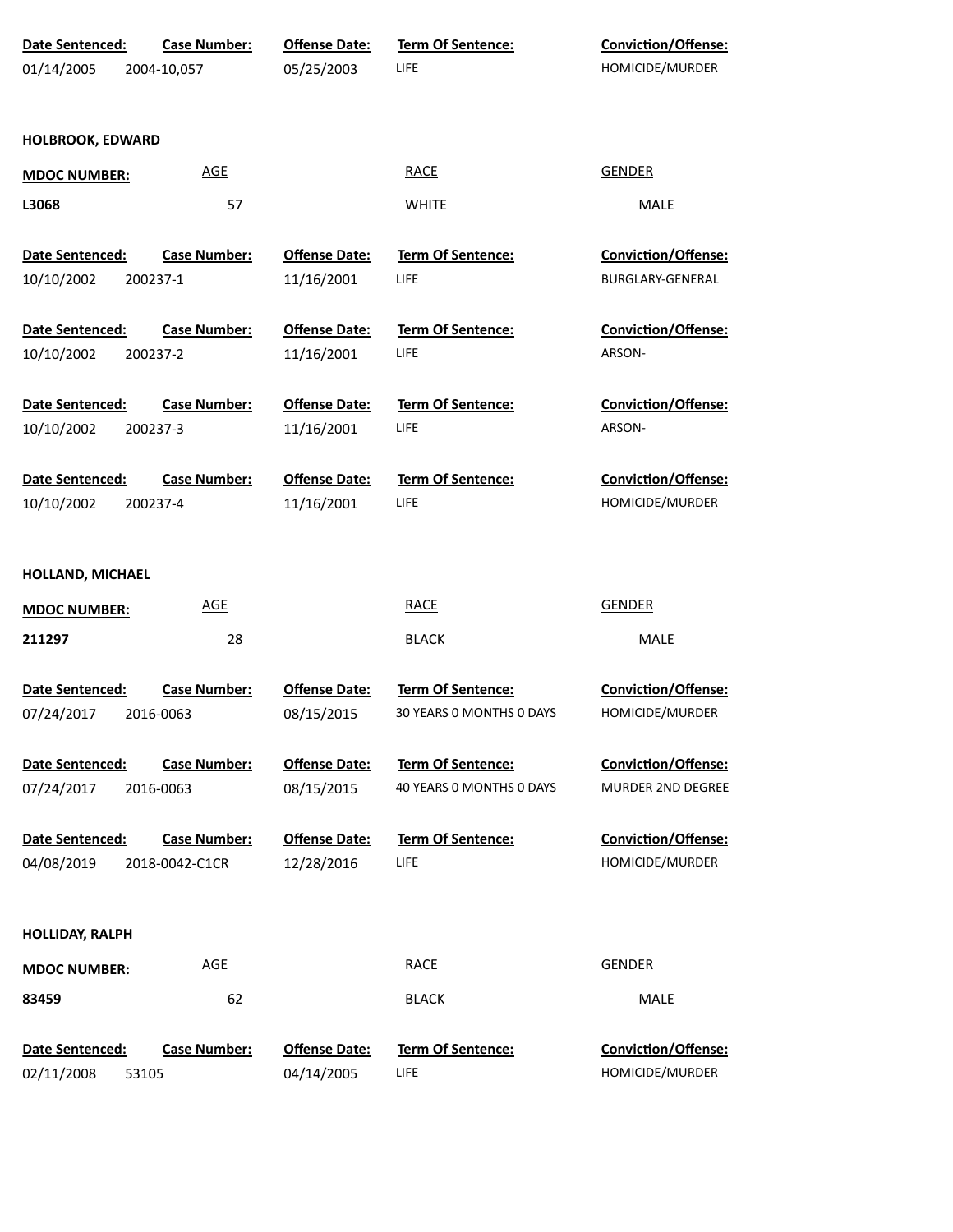| HOLLIE, ERIK |  |  |  |  |  |
|--------------|--|--|--|--|--|
|--------------|--|--|--|--|--|

| <b>MDOC NUMBER:</b>                  | <b>AGE</b>                          |                                    | <b>RACE</b>                                   | <b>GENDER</b>                                |
|--------------------------------------|-------------------------------------|------------------------------------|-----------------------------------------------|----------------------------------------------|
| 157022                               | 36                                  |                                    | <b>WHITE</b>                                  | <b>MALE</b>                                  |
| Date Sentenced:<br>03/16/2010        | <b>Case Number:</b><br>20090219CR   | <b>Offense Date:</b><br>09/06/2009 | Term Of Sentence:<br>50 YEARS 0 MONTHS 0 DAYS | Conviction/Offense:<br>ARMED ROBBERY         |
| Date Sentenced:<br>03/20/2017        | <b>Case Number:</b><br>2009-0218-CR | <b>Offense Date:</b><br>09/08/2009 | <b>Term Of Sentence:</b><br>LIFE              | Conviction/Offense:<br><b>CAPITAL MURDER</b> |
| HOLLIMAN, BRIAN                      |                                     |                                    |                                               |                                              |
| <b>MDOC NUMBER:</b>                  | <b>AGE</b>                          |                                    | <b>RACE</b>                                   | <b>GENDER</b>                                |
| 154326                               | 40                                  |                                    | <b>WHITE</b>                                  | <b>MALE</b>                                  |
| <b>Date Sentenced:</b><br>08/15/2013 | <b>Case Number:</b><br>20090112     | <b>Offense Date:</b><br>10/25/2008 | Term Of Sentence:<br>LIFE                     | Conviction/Offense:<br>HOMICIDE/MURDER       |
| <b>HOLLINS, SYLVESTER</b>            |                                     |                                    |                                               |                                              |
| <b>MDOC NUMBER:</b>                  | <b>AGE</b>                          |                                    | <b>RACE</b>                                   | <b>GENDER</b>                                |
| K9139                                | 43                                  |                                    | <b>BLACK</b>                                  | <b>MALE</b>                                  |
| Date Sentenced:<br>11/13/2001        | <b>Case Number:</b><br>DATACONV-1   | <b>Offense Date:</b><br>12/31/2000 | Term Of Sentence:<br>LIFE                     | Conviction/Offense:<br><b>CAPITAL MURDER</b> |
| Date Sentenced:<br>11/13/2001        | <b>Case Number:</b><br>DATACONV-2   | <b>Offense Date:</b><br>12/31/2000 | Term Of Sentence:<br>LIFE                     | Conviction/Offense:<br>HOMICIDE/MURDER       |
| HOLLOWAY, DJUAN                      |                                     |                                    |                                               |                                              |
| <b>MDOC NUMBER:</b>                  | AGE                                 |                                    | <b>RACE</b>                                   | <b>GENDER</b>                                |
| 224049                               | 29                                  |                                    | <b>BLACK</b>                                  | MALE                                         |
| Date Sentenced:<br>06/14/2019        | Case Number:<br>B2401-2016-550      | <b>Offense Date:</b><br>01/11/2015 | Term Of Sentence:<br><b>LIFE</b>              | Conviction/Offense:<br><b>CAPITAL MURDER</b> |
| <b>HOLLOWAY, JAMES</b>               |                                     |                                    |                                               |                                              |
| <b>MDOC NUMBER:</b>                  | <b>AGE</b>                          |                                    | <b>RACE</b>                                   | <b>GENDER</b>                                |
| 11675                                | 60                                  |                                    | <b>BLACK</b>                                  | MALE                                         |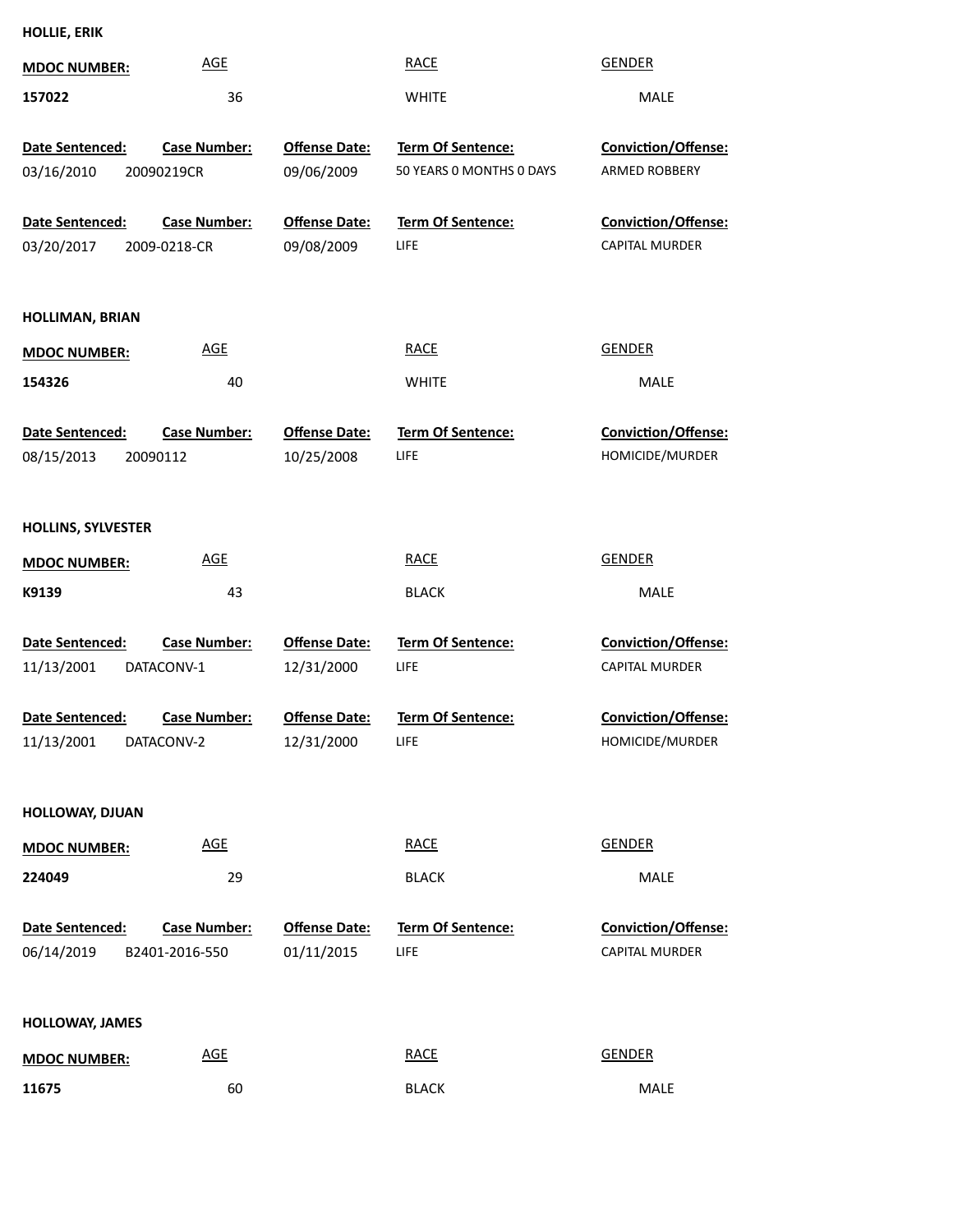| Date Sentenced:                       | <b>Case Number:</b>                  | <b>Offense Date:</b>               | Term Of Sentence:                             | Conviction/Offense:        |
|---------------------------------------|--------------------------------------|------------------------------------|-----------------------------------------------|----------------------------|
| 04/23/2004                            | K2003-419PB                          | 06/23/2003                         | LIFE                                          | ARMED ROBBERY              |
|                                       |                                      |                                    |                                               |                            |
| HOOVER, MARVIN                        |                                      |                                    |                                               |                            |
|                                       |                                      |                                    |                                               |                            |
| <b>MDOC NUMBER:</b>                   | <b>AGE</b>                           |                                    | <b>RACE</b>                                   | <b>GENDER</b>              |
| 14683                                 | 58                                   |                                    | <b>WHITE</b>                                  | MALE                       |
| Date Sentenced:                       | <b>Case Number:</b>                  | <b>Offense Date:</b>               | <b>Term Of Sentence:</b>                      | Conviction/Offense:        |
| 02/03/1986                            | DATACONV-2                           |                                    | 10 YEARS 0 MONTHS 0 DAYS                      | EMBEZZLEMENT               |
|                                       |                                      |                                    |                                               |                            |
| Date Sentenced:                       | <b>Case Number:</b>                  | <b>Offense Date:</b>               | Term Of Sentence:                             | Conviction/Offense:        |
| 05/14/1982                            | DATACONV-1                           |                                    | 2 YEARS O MONTHS O DAYS                       | BURGLARY-RESIDENTIAL       |
|                                       |                                      |                                    |                                               |                            |
| Date Sentenced:                       | <b>Case Number:</b>                  | <b>Offense Date:</b>               | Term Of Sentence:                             | Conviction/Offense:        |
| 12/15/1986                            | DATACONV-3                           |                                    | LIFE                                          | HOMICIDE/MURDER            |
|                                       |                                      |                                    |                                               |                            |
| <b>HOSEY, MARCOS</b>                  |                                      |                                    |                                               |                            |
| <b>MDOC NUMBER:</b>                   | <b>AGE</b>                           |                                    | <b>RACE</b>                                   | <b>GENDER</b>              |
| 13289                                 | 48                                   |                                    | <b>BLACK</b>                                  | <b>MALE</b>                |
|                                       |                                      |                                    |                                               |                            |
| Date Sentenced:                       | <b>Case Number:</b>                  | <b>Offense Date:</b>               | Term Of Sentence:                             | Conviction/Offense:        |
| 12/10/2018                            | B2401-2018-228                       | 07/06/2017                         | LIFE                                          | HOMICIDE/MURDER            |
|                                       |                                      |                                    |                                               |                            |
| <b>HOUSTON, JAMES</b>                 |                                      |                                    |                                               |                            |
|                                       |                                      |                                    |                                               |                            |
| <b>MDOC NUMBER:</b>                   | <b>AGE</b>                           |                                    | <b>RACE</b>                                   | <b>GENDER</b>              |
| 67484                                 | 47                                   |                                    | <b>BLACK</b>                                  | <b>MALE</b>                |
|                                       | <b>Case Number:</b>                  | <b>Offense Date:</b>               |                                               | Conviction/Offense:        |
| Date Sentenced:<br>02/20/1997<br>4634 |                                      | 08/04/1996                         | Term Of Sentence:<br>40 YEARS O MONTHS O DAYS | <b>ARMED ROBBERY</b>       |
|                                       |                                      |                                    |                                               |                            |
| Date Sentenced:                       | <b>Case Number:</b>                  | <b>Offense Date:</b>               | <b>Term Of Sentence:</b>                      | Conviction/Offense:        |
| 02/20/1997<br>4634                    |                                      | 08/04/1996                         | LIFE                                          | HOMICIDE/MURDER            |
|                                       |                                      |                                    |                                               |                            |
| <b>HOUSTON, JUDY</b>                  |                                      |                                    |                                               |                            |
|                                       |                                      |                                    |                                               |                            |
| <b>MDOC NUMBER:</b>                   | <b>AGE</b>                           |                                    | <b>RACE</b>                                   | <b>GENDER</b>              |
| 40895                                 | 73                                   |                                    | <b>WHITE</b>                                  | <b>FEMALE</b>              |
|                                       |                                      |                                    | <b>Term Of Sentence:</b>                      | <b>Conviction/Offense:</b> |
| Date Sentenced:<br>01/12/1990         | <b>Case Number:</b><br>CR 90-2-C(PC) | <b>Offense Date:</b><br>10/27/1983 | 20 YEARS O MONTHS O DAYS                      | AGGRAVATED ASSAULT         |
|                                       |                                      |                                    |                                               |                            |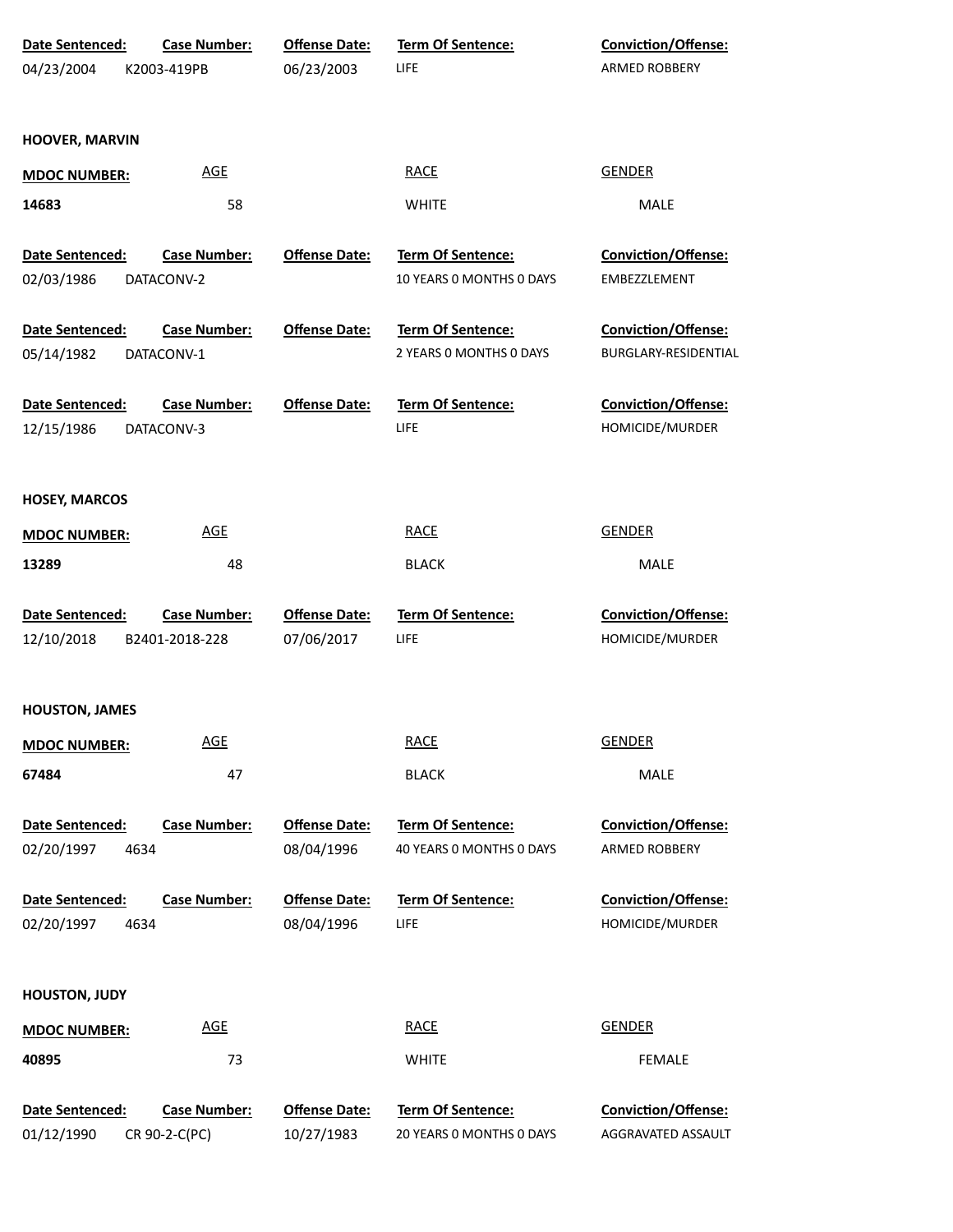| Date Sentenced:         | <b>Case Number:</b> | <b>Offense Date:</b> | Term Of Sentence:        | Conviction/Offense:        |
|-------------------------|---------------------|----------------------|--------------------------|----------------------------|
| 01/12/1990              | CR90-1-C(P2)        | 10/27/1983           | 20 YEARS 0 MONTHS 0 DAYS | AGGRAVATED ASSAULT         |
| Date Sentenced:         | <b>Case Number:</b> | <b>Offense Date:</b> | Term Of Sentence:        | Conviction/Offense:        |
| 01/12/1990              | CR 90-3-C(P3)       | 06/03/1985           | LIFE                     | <b>CAPITAL MURDER</b>      |
| <b>HOWARD, FRANK</b>    |                     |                      |                          |                            |
| <b>MDOC NUMBER:</b>     | AGE                 |                      | <b>RACE</b>              | <b>GENDER</b>              |
| R2209                   | 43                  |                      | <b>BLACK</b>             | MALE                       |
| Date Sentenced:         | <b>Case Number:</b> | <b>Offense Date:</b> | <b>Term Of Sentence:</b> | <b>Conviction/Offense:</b> |
| 09/11/1997              | CR96-75-B           | 03/03/1996           | LIFE                     | HOMICIDE/MURDER            |
| <b>HOWARD, MARCUS</b>   |                     |                      |                          |                            |
| <b>MDOC NUMBER:</b>     | <b>AGE</b>          |                      | <b>RACE</b>              | <b>GENDER</b>              |
| R1192                   | 46                  |                      | <b>BLACK</b>             | MALE                       |
| Date Sentenced:         | <b>Case Number:</b> | <b>Offense Date:</b> | Term Of Sentence:        | Conviction/Offense:        |
| 06/25/1997<br>9044      |                     | 11/01/1996           | <b>LIFE</b>              | HOMICIDE/MURDER            |
| <b>HUBBERT, TIMOTHY</b> |                     |                      |                          |                            |
| <b>MDOC NUMBER:</b>     | <b>AGE</b>          |                      | <b>RACE</b>              | <b>GENDER</b>              |
| R6194                   | 43                  |                      | <b>BLACK</b>             | MALE                       |
| Date Sentenced:         | <b>Case Number:</b> | <b>Offense Date:</b> | <b>Term Of Sentence:</b> | Conviction/Offense:        |
| 09/25/1998<br>10332     |                     | 07/12/1997           | LIFE                     | HOMICIDE/MURDER            |
| HUDDLESTON, NATHANIEL   |                     |                      |                          |                            |
| <b>MDOC NUMBER:</b>     | <b>AGE</b>          |                      | <b>RACE</b>              | <b>GENDER</b>              |
| 126284                  | 33                  |                      | <b>BLACK</b>             | <b>MALE</b>                |
| Date Sentenced:         | <b>Case Number:</b> | <b>Offense Date:</b> | Term Of Sentence:        | Conviction/Offense:        |
| 10/05/2016              | LK16-042            | 10/22/2015           | LIFE                     | HOMICIDE/MURDER            |
| HUDSON, DEVAIL          |                     |                      |                          |                            |
| <b>MDOC NUMBER:</b>     | <b>AGE</b>          |                      | <b>RACE</b>              | <b>GENDER</b>              |
| 51724                   | 46                  |                      | <b>BLACK</b>             | MALE                       |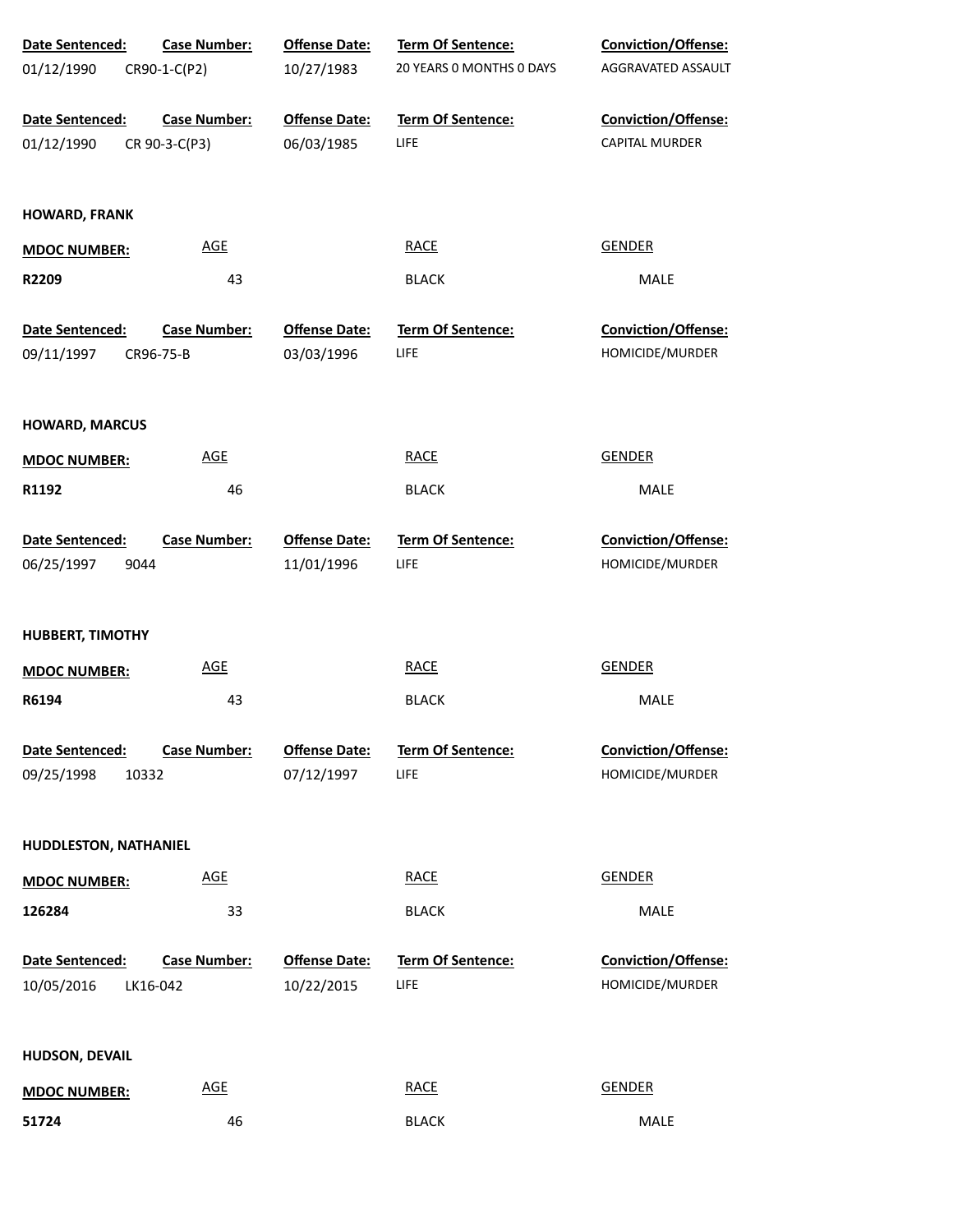| Date Sentenced:                      | <b>Case Number:</b>               | <b>Offense Date:</b> | <b>Term Of Sentence:</b>         | Conviction/Offense:                    |
|--------------------------------------|-----------------------------------|----------------------|----------------------------------|----------------------------------------|
| 09/18/2004                           | 2002-0058                         | 08/20/2001           | <b>LIFE</b>                      | CAPITAL MURDER                         |
| Date Sentenced:                      | <b>Case Number:</b>               | <b>Offense Date:</b> | Term Of Sentence:                | Conviction/Offense:                    |
| 03/24/2008                           | 2007-0286CICR                     | 04/28/2007           | 3 YEARS 0 MONTHS 0 DAYS          | POSS CONTRABAND IN PRISON              |
| <b>HUDSON, JASON</b>                 |                                   |                      |                                  |                                        |
| <b>MDOC NUMBER:</b>                  | AGE                               |                      | <b>RACE</b>                      | <b>GENDER</b>                          |
| R3925                                | 43                                |                      | <b>BLACK</b>                     | MALE                                   |
| Date Sentenced:                      | <b>Case Number:</b>               | <b>Offense Date:</b> | Term Of Sentence:                | Conviction/Offense:                    |
| 02/17/1998                           | DATACONV-1                        |                      | <b>LIFE</b>                      | HOMICIDE/MURDER                        |
| HUDSPETH, LOUIS                      |                                   |                      |                                  |                                        |
| <b>MDOC NUMBER:</b>                  | $\underline{\mathsf{AGE}}$        |                      | <b>RACE</b>                      | <b>GENDER</b>                          |
| 104689                               | 34                                |                      | <b>WHITE</b>                     | MALE                                   |
| Date Sentenced:                      | <b>Case Number:</b>               | <b>Offense Date:</b> | Term Of Sentence:                | Conviction/Offense:                    |
| 06/17/2004                           | CR2004-23-BP1                     | 11/03/2003           | LIFE                             | HOMICIDE/MURDER                        |
| Date Sentenced:                      | <b>Case Number:</b>               | <b>Offense Date:</b> | Term Of Sentence:                | Conviction/Offense:                    |
| 10/17/2012                           | 20120082                          | 02/01/2012           | 5 YEARS 0 MONTHS 0 DAYS          | <b>CONSPIRACY</b>                      |
| <b>HUGHES, ALONZO</b>                |                                   |                      |                                  |                                        |
| <b>MDOC NUMBER:</b>                  | <b>AGE</b>                        |                      | <b>RACE</b>                      | <b>GENDER</b>                          |
| R3169                                | 43                                |                      | <b>BLACK</b>                     | MALE                                   |
| <b>Date Sentenced:</b><br>11/19/1997 | <b>Case Number:</b><br>DATACONV-1 | <b>Offense Date:</b> | Term Of Sentence:<br><b>LIFE</b> | Conviction/Offense:<br>HOMICIDE/MURDER |
| <b>HUGHES, CARL</b>                  |                                   |                      |                                  |                                        |
| <b>MDOC NUMBER:</b>                  | $\underline{\mathsf{AGE}}$        |                      | <b>RACE</b>                      | <b>GENDER</b>                          |
| 208929                               | 32                                |                      | <b>WHITE</b>                     | MALE                                   |
| Date Sentenced:                      | <b>Case Number:</b>               | <b>Offense Date:</b> | Term Of Sentence:                | Conviction/Offense:                    |
| 03/28/2017                           | CR15-262                          | 05/03/2015           | <b>LIFE</b>                      | CAPITAL MURDER                         |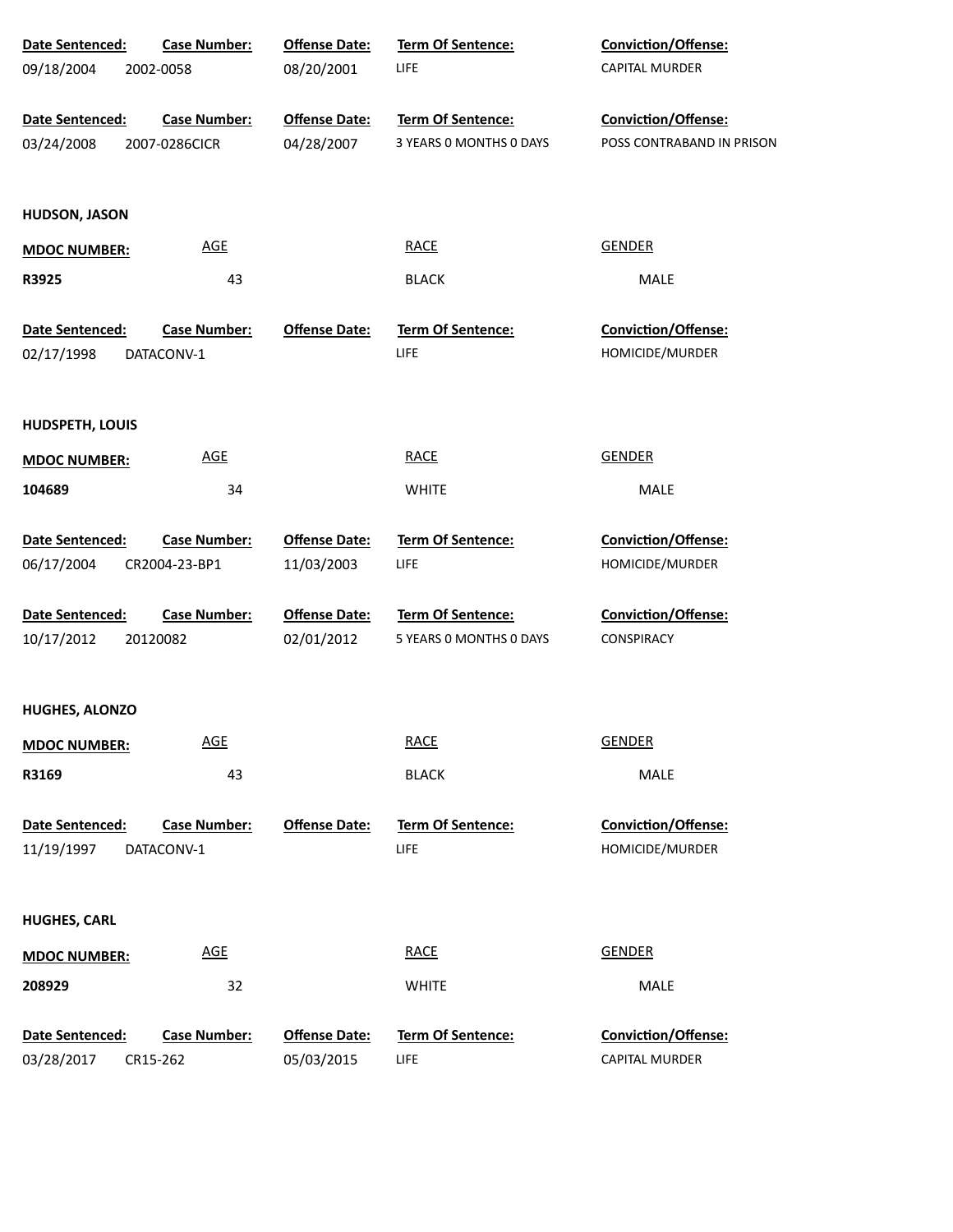| <b>MDOC NUMBER:</b>                             | <b>AGE</b>                       |                                    | <b>RACE</b>                                  | <b>GENDER</b>                                      |
|-------------------------------------------------|----------------------------------|------------------------------------|----------------------------------------------|----------------------------------------------------|
| 153003                                          | 40                               |                                    | <b>BLACK</b>                                 | <b>FEMALE</b>                                      |
|                                                 |                                  |                                    |                                              |                                                    |
| Date Sentenced:                                 | <b>Case Number:</b>              | <b>Offense Date:</b>               | Term Of Sentence:                            | Conviction/Offense:<br><b>CAPITAL MURDER</b>       |
| 10/14/2009                                      | 20080341                         | 11/29/2006                         | <b>LIFE</b>                                  |                                                    |
|                                                 |                                  |                                    |                                              |                                                    |
| <b>HUGHES, CHRISTOPHER</b>                      |                                  |                                    |                                              |                                                    |
| <b>MDOC NUMBER:</b>                             | <b>AGE</b>                       |                                    | <b>RACE</b>                                  | <b>GENDER</b>                                      |
| 149052                                          | 36                               |                                    | <b>BLACK</b>                                 | MALE                                               |
|                                                 |                                  |                                    |                                              |                                                    |
| Date Sentenced:<br>04/30/2009                   | <b>Case Number:</b><br>CR09363GL | <b>Offense Date:</b><br>05/11/2007 | Term Of Sentence:<br>5 YEARS 0 MONTHS 0 DAYS | <b>Conviction/Offense:</b><br><b>ARMED ROBBERY</b> |
|                                                 |                                  |                                    |                                              |                                                    |
| Date Sentenced:                                 | <b>Case Number:</b>              | <b>Offense Date:</b>               | <b>Term Of Sentence:</b>                     | Conviction/Offense:                                |
| 04/30/2009                                      | CR09364GL                        | 05/11/2007                         | <b>LIFE</b>                                  | HOMICIDE/MURDER                                    |
|                                                 |                                  |                                    |                                              |                                                    |
| <b>HUGHES, GARNETT</b>                          |                                  |                                    |                                              |                                                    |
| <b>MDOC NUMBER:</b>                             | <b>AGE</b>                       |                                    | <b>RACE</b>                                  | <b>GENDER</b>                                      |
| 133986                                          | 33                               |                                    | <b>BLACK</b>                                 | MALE                                               |
|                                                 |                                  |                                    |                                              |                                                    |
| Date Sentenced:                                 | <b>Case Number:</b>              | <b>Offense Date:</b>               | Term Of Sentence:                            | <b>Conviction/Offense:</b>                         |
| 11/21/2014<br>2014091                           |                                  | 08/15/2013                         | <b>LIFE</b>                                  | <b>ARMED ROBBERY</b>                               |
|                                                 |                                  |                                    |                                              |                                                    |
| <b>Date Sentenced:</b><br>11/21/2014<br>2014091 | <b>Case Number:</b>              | <b>Offense Date:</b><br>08/15/2013 | <b>Term Of Sentence:</b><br><b>LIFE</b>      | <b>Conviction/Offense:</b><br>KIDNAP-              |
|                                                 |                                  |                                    |                                              |                                                    |
| Date Sentenced:                                 | <b>Case Number:</b>              | <b>Offense Date:</b>               | <b>Term Of Sentence:</b>                     | <b>Conviction/Offense:</b>                         |
| 11/21/2014                                      | 2014091                          | 08/15/2013                         | LIFE.                                        | SEXUAL BATTERY                                     |
|                                                 |                                  |                                    |                                              |                                                    |
| Date Sentenced:<br>11/21/2014                   | <b>Case Number:</b><br>2014-090  | <b>Offense Date:</b><br>08/25/2013 | <b>Term Of Sentence:</b><br>LIFE.            | <b>Conviction/Offense:</b><br>ARMED ROBBERY        |
|                                                 |                                  |                                    |                                              |                                                    |
| Date Sentenced:                                 | <b>Case Number:</b>              | <b>Offense Date:</b>               | Term Of Sentence:                            | <b>Conviction/Offense:</b>                         |
| 11/21/2014                                      | 2014-090                         | 08/25/2013                         | LIFE                                         | BURGLARY LARCENY-UNOCCUPIED DWELLING               |
|                                                 |                                  |                                    |                                              |                                                    |
| Date Sentenced:<br>11/21/2014                   | <b>Case Number:</b><br>2014-090  | <b>Offense Date:</b><br>08/25/2013 | Term Of Sentence:<br>LIFE                    | <b>Conviction/Offense:</b><br>SEXUAL BATTERY       |
|                                                 |                                  |                                    |                                              |                                                    |
| Date Sentenced:                                 | <b>Case Number:</b>              | <b>Offense Date:</b>               | <b>Term Of Sentence:</b>                     | <b>Conviction/Offense:</b>                         |
| 11/21/2014                                      | 2014-229                         | 11/14/2014                         | LIFE                                         | ESCAPE-JAIL                                        |

**HUGHES, CARLA**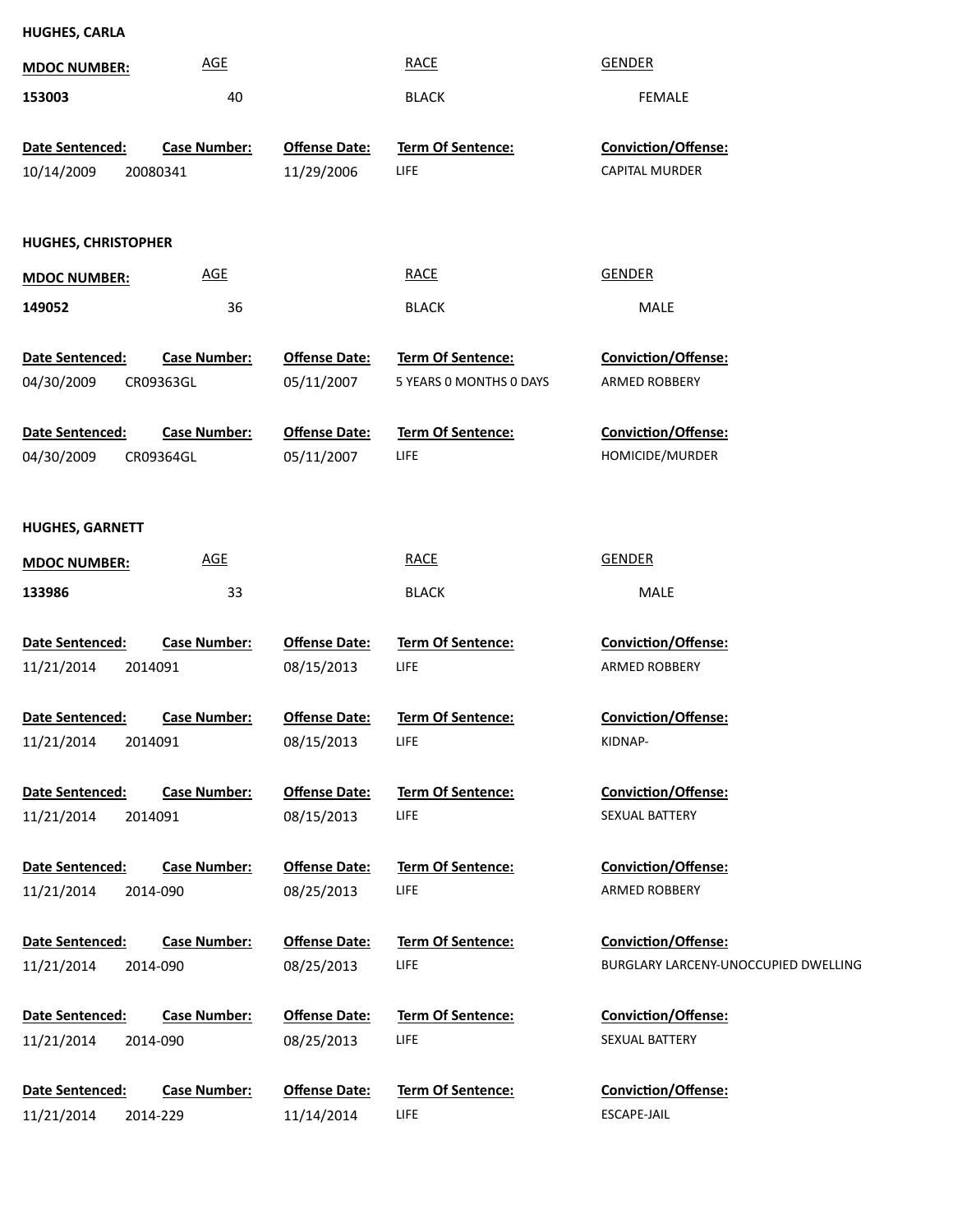| Date Sentenced:       | <b>Case Number:</b> | <b>Offense Date:</b> | Term Of Sentence:        | Conviction/Offense:                      |
|-----------------------|---------------------|----------------------|--------------------------|------------------------------------------|
| 11/21/2014            | 2014-229            | 11/14/2014           | LIFE                     | SIMPLE ASSAULT-POL OFF                   |
|                       |                     |                      |                          |                                          |
|                       |                     |                      |                          |                                          |
| HUGHES, WILLIAM       |                     |                      |                          |                                          |
| <b>MDOC NUMBER:</b>   | AGE                 |                      | <b>RACE</b>              | <b>GENDER</b>                            |
| 44573                 | 61                  |                      | <b>WHITE</b>             | MALE                                     |
|                       |                     |                      |                          |                                          |
| Date Sentenced:       | <b>Case Number:</b> | <b>Offense Date:</b> | Term Of Sentence:        | Conviction/Offense:                      |
| 11/20/1996<br>9668    |                     | 01/09/1996           | <b>LIFE</b>              | <b>CAPITAL MURDER</b>                    |
|                       |                     |                      |                          |                                          |
| Date Sentenced:       | <b>Case Number:</b> | <b>Offense Date:</b> | Term Of Sentence:        | <b>Conviction/Offense:</b>               |
| 11/20/1996<br>9668    |                     | 01/09/1996           | <b>LIFE</b>              | RAPE                                     |
|                       |                     |                      |                          |                                          |
| HUMBLES, SIDNEY       |                     |                      |                          |                                          |
| <b>MDOC NUMBER:</b>   | <b>AGE</b>          |                      | <b>RACE</b>              | <b>GENDER</b>                            |
| 56469                 | 49                  |                      | <b>BLACK</b>             | MALE                                     |
|                       |                     |                      |                          |                                          |
| Date Sentenced:       | <b>Case Number:</b> | <b>Offense Date:</b> | Term Of Sentence:        | Conviction/Offense:                      |
| 04/21/2015            | 11-1588 JAW         | 09/18/2011           | LIFE                     | <b>ROBBERY</b>                           |
|                       |                     |                      |                          |                                          |
| Date Sentenced:       | <b>Case Number:</b> | <b>Offense Date:</b> | Term Of Sentence:        | Conviction/Offense:                      |
| 04/21/2015            | 11-1588 JAW         | 09/20/2011           | 0 YEARS 6 MONTHS 0 DAYS  | SIMPLE ASSAULT                           |
|                       |                     |                      |                          |                                          |
| Date Sentenced:       | <b>Case Number:</b> | <b>Offense Date:</b> | Term Of Sentence:        | Conviction/Offense:                      |
| 04/21/2015            | 11-1588 JAW         | 09/20/2011           | LIFE                     | ARMED ROBBERY                            |
| Date Sentenced:       | <b>Case Number:</b> | <b>Offense Date:</b> | <b>Term Of Sentence:</b> | <b>Conviction/Offense:</b>               |
| 04/21/2015            | 11-1588 JAW         | 09/20/2011           | LIFE                     | POSSESSION OF FIREARM BY CONVICTED FELON |
|                       |                     |                      |                          |                                          |
|                       |                     |                      |                          |                                          |
| <b>HUMPHREY, OMAR</b> |                     |                      |                          |                                          |
| <b>MDOC NUMBER:</b>   | <b>AGE</b>          |                      | <b>RACE</b>              | <b>GENDER</b>                            |
| R3755                 | 45                  |                      | <b>BLACK</b>             | MALE                                     |
|                       |                     |                      |                          |                                          |
| Date Sentenced:       | <b>Case Number:</b> | <b>Offense Date:</b> | <b>Term Of Sentence:</b> | <b>Conviction/Offense:</b>               |
| 02/11/1998            | DATACONV-1          |                      | LIFE                     | HOMICIDE/MURDER                          |
|                       |                     |                      |                          |                                          |
|                       |                     |                      |                          |                                          |
| HUMPHRIES, JERIMAL    |                     |                      |                          |                                          |
| <b>MDOC NUMBER:</b>   | <b>AGE</b>          |                      | <b>RACE</b>              | <b>GENDER</b>                            |
| 132936                | 36                  |                      | <b>BLACK</b>             | MALE                                     |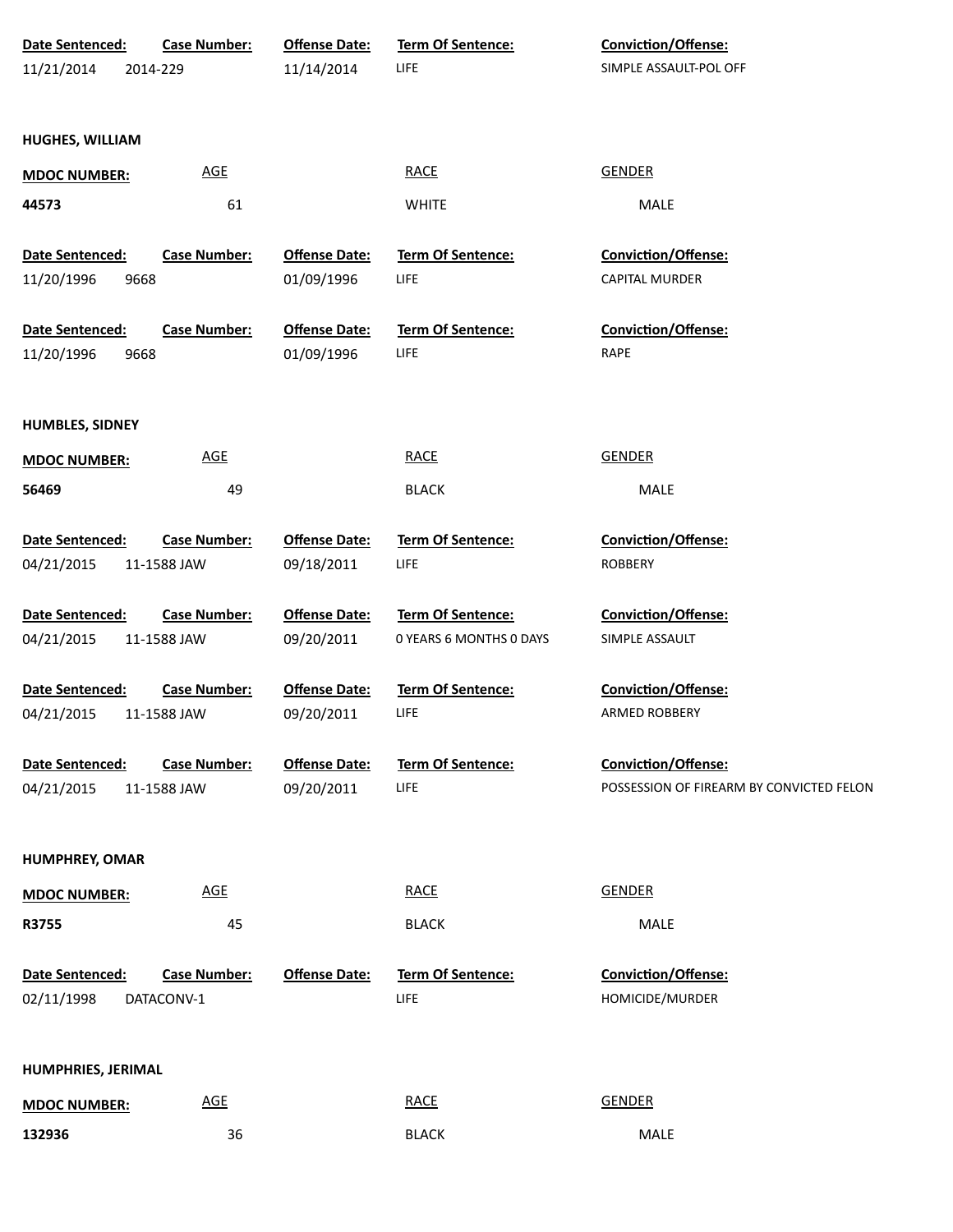| Date Sentenced:               | <b>Case Number:</b> | <b>Offense Date:</b>               | <b>Term Of Sentence:</b>  | Conviction/Offense:                    |
|-------------------------------|---------------------|------------------------------------|---------------------------|----------------------------------------|
| 02/13/2008                    | 07003700WSY         | 09/28/2006                         | LIFE                      | HOMICIDE/MURDER                        |
|                               |                     |                                    |                           |                                        |
| <b>HUNT, GEORGE</b>           |                     |                                    |                           |                                        |
| <b>MDOC NUMBER:</b>           | AGE                 |                                    | <b>RACE</b>               | <b>GENDER</b>                          |
| 44589                         | 52                  |                                    | <b>WHITE</b>              | MALE                                   |
|                               |                     |                                    |                           |                                        |
| Date Sentenced:               | <b>Case Number:</b> | <b>Offense Date:</b>               | Term Of Sentence:         | Conviction/Offense:                    |
| 04/18/2002                    | 2001-0209CR CT 1    | 03/23/2001                         | LIFE                      | POSSESSION OF CONTROLLED SUBSTANCE     |
| Date Sentenced:               | <b>Case Number:</b> | <b>Offense Date:</b>               | Term Of Sentence:         | Conviction/Offense:                    |
| 04/18/2002                    | 2001-0209CR CT 3    | 03/23/2001                         | LIFE                      | POSSESSION OF CONTROLLED SUBSTANCE     |
|                               |                     |                                    |                           |                                        |
| <b>HUNTER, ALEX</b>           |                     |                                    |                           |                                        |
| <b>MDOC NUMBER:</b>           | <b>AGE</b>          |                                    | <b>RACE</b>               | <b>GENDER</b>                          |
| 92908                         | 51                  |                                    | <b>BLACK</b>              | MALE                                   |
|                               |                     |                                    |                           |                                        |
| Date Sentenced:               | <b>Case Number:</b> | <b>Offense Date:</b>               | Term Of Sentence:         | Conviction/Offense:                    |
| 08/07/1997<br>18,503          |                     | 08/30/1995                         | 38 YEARS 0 MONTHS 0 DAYS  | ARMED ROBBERY                          |
|                               |                     |                                    |                           |                                        |
| Date Sentenced:<br>06/01/1998 | <b>Case Number:</b> | <b>Offense Date:</b><br>11/01/1996 | Term Of Sentence:<br>LIFE | Conviction/Offense:<br>HOMICIDE/MURDER |
| 19,224                        |                     |                                    |                           |                                        |
|                               |                     |                                    |                           |                                        |
| <b>HUNTER, DERRICK</b>        |                     |                                    |                           |                                        |
| <b>MDOC NUMBER:</b>           | <b>AGE</b>          |                                    | <b>RACE</b>               | <b>GENDER</b>                          |
| 192144                        | 46                  |                                    | <b>BLACK</b>              | MALE                                   |
|                               |                     |                                    |                           |                                        |
| Date Sentenced:               | <b>Case Number:</b> | <b>Offense Date:</b>               | <b>Term Of Sentence:</b>  | Conviction/Offense:                    |
| 07/11/2014<br>6654            |                     | 08/24/2013                         | LIFE                      | MURDER 2ND DEGREE                      |
|                               |                     |                                    |                           |                                        |
| <b>HURNS, VICTOR</b>          |                     |                                    |                           |                                        |
| <b>MDOC NUMBER:</b>           | <b>AGE</b>          |                                    | <b>RACE</b>               | <b>GENDER</b>                          |
| 09848                         | 59                  |                                    | <b>BLACK</b>              | MALE                                   |
| Date Sentenced:               | <b>Case Number:</b> | <b>Offense Date:</b>               | Term Of Sentence:         | Conviction/Offense:                    |
| 06/14/1989<br>7038            |                     | 08/06/1988                         | 5 YEARS 0 MONTHS 0 DAYS   | CARRY CONCEALED WEAPON                 |
|                               |                     |                                    |                           |                                        |
| Date Sentenced:               | <b>Case Number:</b> | <b>Offense Date:</b>               | <b>Term Of Sentence:</b>  | Conviction/Offense:                    |
| 06/01/1990<br>7250            |                     | 06/25/1989                         | LIFE                      | HOMICIDE/MURDER                        |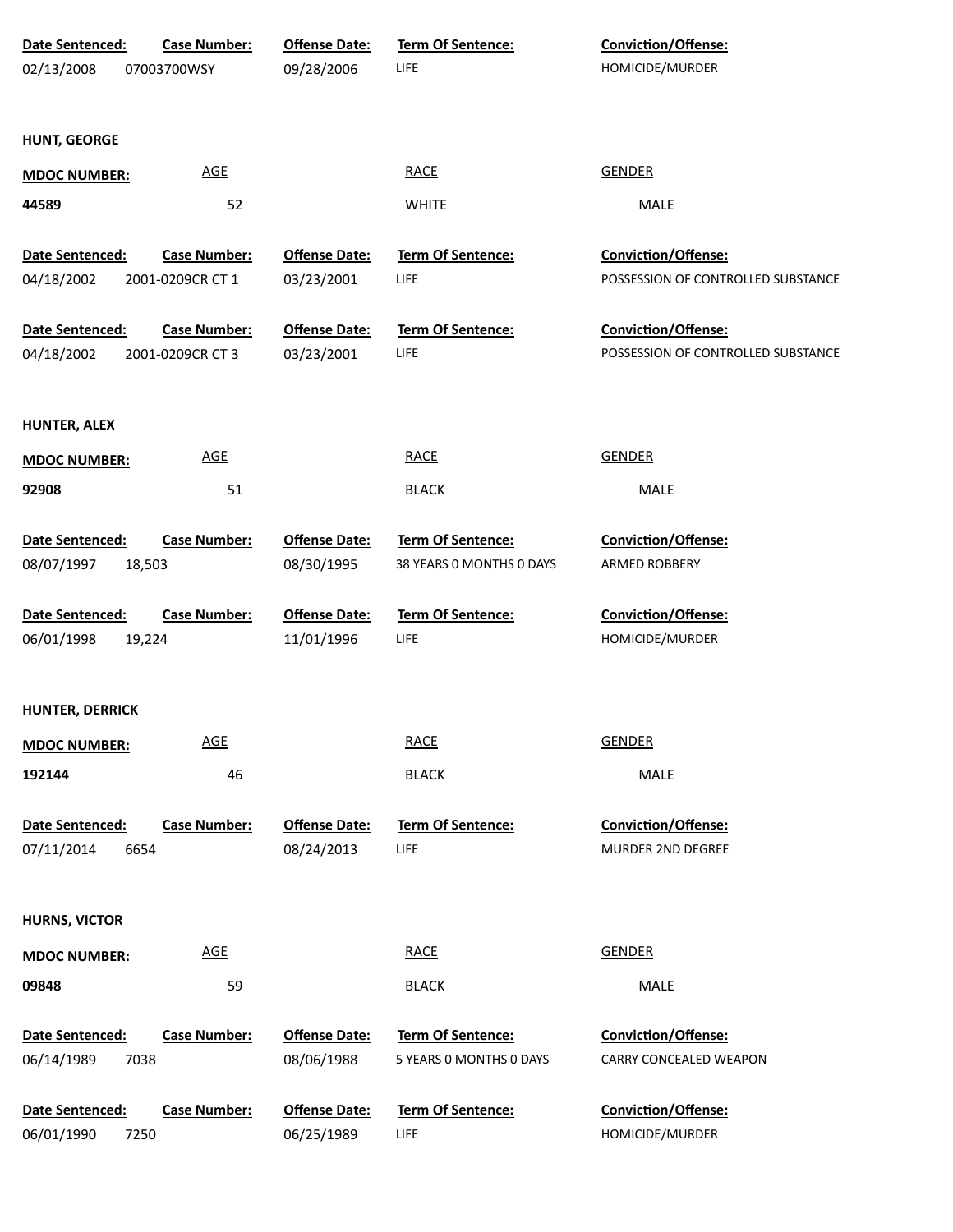**HURST, JAMES**

| <b>MDOC NUMBER:</b>    | <b>AGE</b>          |                      | <b>RACE</b>              | <b>GENDER</b>                            |
|------------------------|---------------------|----------------------|--------------------------|------------------------------------------|
| 65883                  | 49                  |                      | <b>WHITE</b>             | MALE                                     |
|                        |                     |                      |                          |                                          |
| Date Sentenced:        | <b>Case Number:</b> | <b>Offense Date:</b> | Term Of Sentence:        | Conviction/Offense:                      |
| 05/25/2006             | CK2002-095          | 07/04/2002           | 5 YEARS 0 MONTHS 0 DAYS  | BURGLARY-NONRESID                        |
| Date Sentenced:        | <b>Case Number:</b> | <b>Offense Date:</b> | Term Of Sentence:        | Conviction/Offense:                      |
| 05/25/2006             | CK2002-096          | 07/04/2002           | 5 YEARS O MONTHS O DAYS  | BURGLARY-NONRESID                        |
|                        |                     |                      |                          |                                          |
| Date Sentenced:        | <b>Case Number:</b> | <b>Offense Date:</b> | Term Of Sentence:        | Conviction/Offense:                      |
| 05/25/2006             | CK2006-045          | 05/02/2006           | <b>LIFE</b>              | <b>CAPITAL MURDER</b>                    |
|                        |                     |                      |                          |                                          |
| HURST, JOSHUA          |                     |                      |                          |                                          |
|                        | <b>AGE</b>          |                      | <b>RACE</b>              | <b>GENDER</b>                            |
| <b>MDOC NUMBER:</b>    |                     |                      |                          |                                          |
| 129587                 | 34                  |                      | <b>BLACK</b>             | MALE                                     |
| Date Sentenced:        | <b>Case Number:</b> | <b>Offense Date:</b> | Term Of Sentence:        | Conviction/Offense:                      |
| 09/25/2014             | 11-1-095-02 JAW     | 07/08/2011           | 10 YEARS 0 MONTHS 0 DAYS | POSSESSION OF FIREARM BY CONVICTED FELON |
|                        |                     |                      |                          |                                          |
| Date Sentenced:        | <b>Case Number:</b> | <b>Offense Date:</b> | Term Of Sentence:        | Conviction/Offense:                      |
| 09/17/2014             | 13-0-802-JAW        | 03/07/2013           | 10 YEARS 0 MONTHS 0 DAYS | POSSESSION OF FIREARM BY CONVICTED FELON |
|                        |                     |                      |                          |                                          |
| Date Sentenced:        | <b>Case Number:</b> | <b>Offense Date:</b> | Term Of Sentence:        | Conviction/Offense:                      |
| 09/17/2014             | 13-0-802-JAW        | 03/07/2013           | 20 YEARS 0 MONTHS 0 DAYS | AGGRAVATED ASSAULT                       |
|                        |                     |                      |                          |                                          |
| Date Sentenced:        | <b>Case Number:</b> | <b>Offense Date:</b> | <b>Term Of Sentence:</b> | Conviction/Offense:                      |
| 09/17/2014             | 13-0-802-JAW        | 03/07/2013           | LIFE                     | HOMICIDE/MURDER                          |
|                        |                     |                      |                          |                                          |
| <b>HURST, ROBERT</b>   |                     |                      |                          |                                          |
| <b>MDOC NUMBER:</b>    | <b>AGE</b>          |                      | <b>RACE</b>              | <b>GENDER</b>                            |
| R4885                  | 70                  |                      | <b>BLACK</b>             | MALE                                     |
|                        |                     |                      |                          |                                          |
| Date Sentenced:        | <b>Case Number:</b> | <b>Offense Date:</b> | Term Of Sentence:        | Conviction/Offense:                      |
| 05/26/1998             | DATACONV-1          |                      | LIFE                     | HOMICIDE/MURDER                          |
|                        |                     |                      |                          |                                          |
| <b>HUSBAND, RONALD</b> |                     |                      |                          |                                          |
|                        |                     |                      |                          |                                          |
| <b>MDOC NUMBER:</b>    | <b>AGE</b>          |                      | <b>RACE</b>              | <b>GENDER</b>                            |
| 11370                  | 62                  |                      | <b>BLACK</b>             | MALE                                     |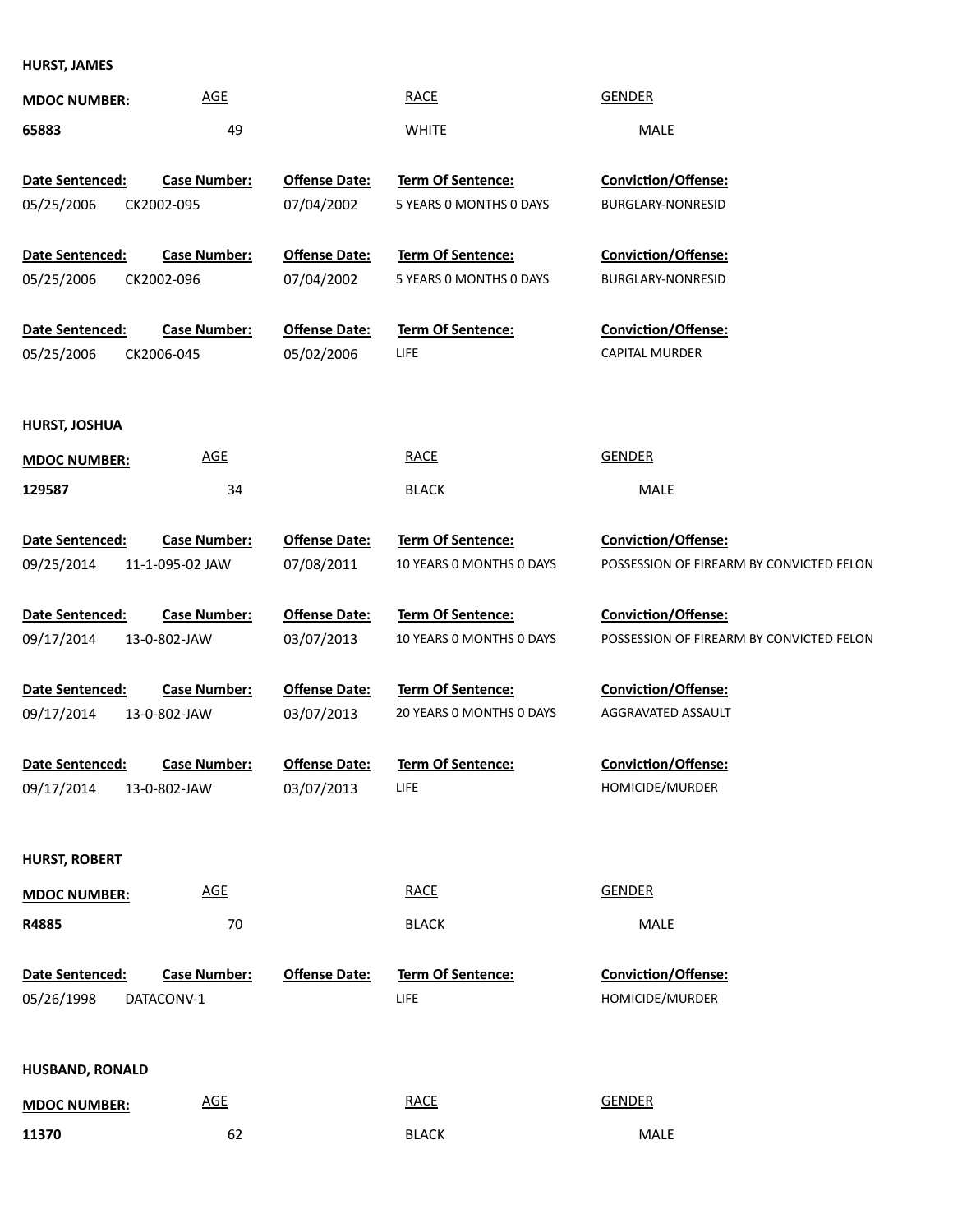| 01/21/2008<br>11/27/2005<br>LIFE<br><b>CAPITAL MURDER</b><br>20060044<br><b>HUSKEY, MATTHEW</b><br><b>GENDER</b><br><b>AGE</b><br><b>RACE</b><br><b>MDOC NUMBER:</b><br>65491<br>50<br><b>WHITE</b><br>MALE<br>Term Of Sentence:<br>Conviction/Offense:<br>Date Sentenced:<br><b>Case Number:</b><br><b>Offense Date:</b><br>HOMICIDE/MURDER<br>12/08/1994<br>LIFE<br>6522<br><b>RACE</b><br><b>GENDER</b><br><b>AGE</b><br>51<br><b>WHITE</b><br><b>MALE</b><br>Term Of Sentence:<br>Conviction/Offense:<br><b>Case Number:</b><br><b>Offense Date:</b><br>01/24/2004<br>LIFE<br>HOMICIDE/MURDER<br>2005-10,084<br><b>AGE</b><br><b>GENDER</b><br><b>RACE</b><br>47<br><b>BLACK</b><br>MALE<br><b>Offense Date:</b><br>Term Of Sentence:<br>Conviction/Offense:<br><b>Case Number:</b><br>04/19/1998<br>5 YEARS 0 MONTHS 0 DAYS<br>AGGRAVATED ASSAULT<br>98-072-KA<br><b>Offense Date:</b><br><b>Conviction/Offense:</b><br><b>Case Number:</b><br>Term Of Sentence:<br>04/19/1998<br>5 YEARS 0 MONTHS 0 DAYS<br>POSSESSION WEAPON/FELON<br>98-072-KA<br><b>Offense Date:</b><br><b>Term Of Sentence:</b><br><b>Conviction/Offense:</b><br><b>Case Number:</b><br>11/14/2003<br>LIFE<br>AGGRAVATED ASSAULT<br>04-027-KB<br><b>AGE</b><br><b>RACE</b><br><b>GENDER</b><br>33<br>MALE<br><b>BLACK</b><br><b>Case Number:</b><br><b>Offense Date:</b><br>Term Of Sentence:<br><b>Conviction/Offense:</b><br>LIFE<br>HOMICIDE/MURDER<br>CR2008000341<br>09/07/2008 | Date Sentenced: | <b>Case Number:</b> | <b>Offense Date:</b> | Term Of Sentence: | Conviction/Offense: |
|-----------------------------------------------------------------------------------------------------------------------------------------------------------------------------------------------------------------------------------------------------------------------------------------------------------------------------------------------------------------------------------------------------------------------------------------------------------------------------------------------------------------------------------------------------------------------------------------------------------------------------------------------------------------------------------------------------------------------------------------------------------------------------------------------------------------------------------------------------------------------------------------------------------------------------------------------------------------------------------------------------------------------------------------------------------------------------------------------------------------------------------------------------------------------------------------------------------------------------------------------------------------------------------------------------------------------------------------------------------------------------------------------------------------------------------------------------------------|-----------------|---------------------|----------------------|-------------------|---------------------|
|                                                                                                                                                                                                                                                                                                                                                                                                                                                                                                                                                                                                                                                                                                                                                                                                                                                                                                                                                                                                                                                                                                                                                                                                                                                                                                                                                                                                                                                                 |                 |                     |                      |                   |                     |
|                                                                                                                                                                                                                                                                                                                                                                                                                                                                                                                                                                                                                                                                                                                                                                                                                                                                                                                                                                                                                                                                                                                                                                                                                                                                                                                                                                                                                                                                 |                 |                     |                      |                   |                     |
|                                                                                                                                                                                                                                                                                                                                                                                                                                                                                                                                                                                                                                                                                                                                                                                                                                                                                                                                                                                                                                                                                                                                                                                                                                                                                                                                                                                                                                                                 |                 |                     |                      |                   |                     |
|                                                                                                                                                                                                                                                                                                                                                                                                                                                                                                                                                                                                                                                                                                                                                                                                                                                                                                                                                                                                                                                                                                                                                                                                                                                                                                                                                                                                                                                                 |                 |                     |                      |                   |                     |
|                                                                                                                                                                                                                                                                                                                                                                                                                                                                                                                                                                                                                                                                                                                                                                                                                                                                                                                                                                                                                                                                                                                                                                                                                                                                                                                                                                                                                                                                 |                 |                     |                      |                   |                     |
|                                                                                                                                                                                                                                                                                                                                                                                                                                                                                                                                                                                                                                                                                                                                                                                                                                                                                                                                                                                                                                                                                                                                                                                                                                                                                                                                                                                                                                                                 |                 |                     |                      |                   |                     |
| HUTCHERSON, CHRISTOPHER<br><b>MDOC NUMBER:</b><br>T6474<br>Date Sentenced:<br>04/07/2006<br><b>ISAAC, DELRON</b><br><b>MDOC NUMBER:</b><br>T3744<br><b>Date Sentenced:</b><br>12/11/2003<br>Date Sentenced:<br>12/11/2003<br>Date Sentenced:<br>05/03/2004<br><b>ISOM, CORDETT</b><br><b>MDOC NUMBER:</b><br>145534<br>Date Sentenced:<br>11/06/2008                                                                                                                                                                                                                                                                                                                                                                                                                                                                                                                                                                                                                                                                                                                                                                                                                                                                                                                                                                                                                                                                                                            | 07/02/1996      |                     |                      |                   |                     |
|                                                                                                                                                                                                                                                                                                                                                                                                                                                                                                                                                                                                                                                                                                                                                                                                                                                                                                                                                                                                                                                                                                                                                                                                                                                                                                                                                                                                                                                                 |                 |                     |                      |                   |                     |
|                                                                                                                                                                                                                                                                                                                                                                                                                                                                                                                                                                                                                                                                                                                                                                                                                                                                                                                                                                                                                                                                                                                                                                                                                                                                                                                                                                                                                                                                 |                 |                     |                      |                   |                     |
|                                                                                                                                                                                                                                                                                                                                                                                                                                                                                                                                                                                                                                                                                                                                                                                                                                                                                                                                                                                                                                                                                                                                                                                                                                                                                                                                                                                                                                                                 |                 |                     |                      |                   |                     |
|                                                                                                                                                                                                                                                                                                                                                                                                                                                                                                                                                                                                                                                                                                                                                                                                                                                                                                                                                                                                                                                                                                                                                                                                                                                                                                                                                                                                                                                                 |                 |                     |                      |                   |                     |
|                                                                                                                                                                                                                                                                                                                                                                                                                                                                                                                                                                                                                                                                                                                                                                                                                                                                                                                                                                                                                                                                                                                                                                                                                                                                                                                                                                                                                                                                 |                 |                     |                      |                   |                     |
|                                                                                                                                                                                                                                                                                                                                                                                                                                                                                                                                                                                                                                                                                                                                                                                                                                                                                                                                                                                                                                                                                                                                                                                                                                                                                                                                                                                                                                                                 |                 |                     |                      |                   |                     |
|                                                                                                                                                                                                                                                                                                                                                                                                                                                                                                                                                                                                                                                                                                                                                                                                                                                                                                                                                                                                                                                                                                                                                                                                                                                                                                                                                                                                                                                                 |                 |                     |                      |                   |                     |
|                                                                                                                                                                                                                                                                                                                                                                                                                                                                                                                                                                                                                                                                                                                                                                                                                                                                                                                                                                                                                                                                                                                                                                                                                                                                                                                                                                                                                                                                 |                 |                     |                      |                   |                     |
|                                                                                                                                                                                                                                                                                                                                                                                                                                                                                                                                                                                                                                                                                                                                                                                                                                                                                                                                                                                                                                                                                                                                                                                                                                                                                                                                                                                                                                                                 |                 |                     |                      |                   |                     |
|                                                                                                                                                                                                                                                                                                                                                                                                                                                                                                                                                                                                                                                                                                                                                                                                                                                                                                                                                                                                                                                                                                                                                                                                                                                                                                                                                                                                                                                                 |                 |                     |                      |                   |                     |
|                                                                                                                                                                                                                                                                                                                                                                                                                                                                                                                                                                                                                                                                                                                                                                                                                                                                                                                                                                                                                                                                                                                                                                                                                                                                                                                                                                                                                                                                 |                 |                     |                      |                   |                     |
|                                                                                                                                                                                                                                                                                                                                                                                                                                                                                                                                                                                                                                                                                                                                                                                                                                                                                                                                                                                                                                                                                                                                                                                                                                                                                                                                                                                                                                                                 |                 |                     |                      |                   |                     |
|                                                                                                                                                                                                                                                                                                                                                                                                                                                                                                                                                                                                                                                                                                                                                                                                                                                                                                                                                                                                                                                                                                                                                                                                                                                                                                                                                                                                                                                                 |                 |                     |                      |                   |                     |
|                                                                                                                                                                                                                                                                                                                                                                                                                                                                                                                                                                                                                                                                                                                                                                                                                                                                                                                                                                                                                                                                                                                                                                                                                                                                                                                                                                                                                                                                 |                 |                     |                      |                   |                     |
|                                                                                                                                                                                                                                                                                                                                                                                                                                                                                                                                                                                                                                                                                                                                                                                                                                                                                                                                                                                                                                                                                                                                                                                                                                                                                                                                                                                                                                                                 |                 |                     |                      |                   |                     |
|                                                                                                                                                                                                                                                                                                                                                                                                                                                                                                                                                                                                                                                                                                                                                                                                                                                                                                                                                                                                                                                                                                                                                                                                                                                                                                                                                                                                                                                                 |                 |                     |                      |                   |                     |
|                                                                                                                                                                                                                                                                                                                                                                                                                                                                                                                                                                                                                                                                                                                                                                                                                                                                                                                                                                                                                                                                                                                                                                                                                                                                                                                                                                                                                                                                 |                 |                     |                      |                   |                     |
|                                                                                                                                                                                                                                                                                                                                                                                                                                                                                                                                                                                                                                                                                                                                                                                                                                                                                                                                                                                                                                                                                                                                                                                                                                                                                                                                                                                                                                                                 |                 |                     |                      |                   |                     |
|                                                                                                                                                                                                                                                                                                                                                                                                                                                                                                                                                                                                                                                                                                                                                                                                                                                                                                                                                                                                                                                                                                                                                                                                                                                                                                                                                                                                                                                                 |                 |                     |                      |                   |                     |
|                                                                                                                                                                                                                                                                                                                                                                                                                                                                                                                                                                                                                                                                                                                                                                                                                                                                                                                                                                                                                                                                                                                                                                                                                                                                                                                                                                                                                                                                 |                 |                     |                      |                   |                     |
|                                                                                                                                                                                                                                                                                                                                                                                                                                                                                                                                                                                                                                                                                                                                                                                                                                                                                                                                                                                                                                                                                                                                                                                                                                                                                                                                                                                                                                                                 |                 |                     |                      |                   |                     |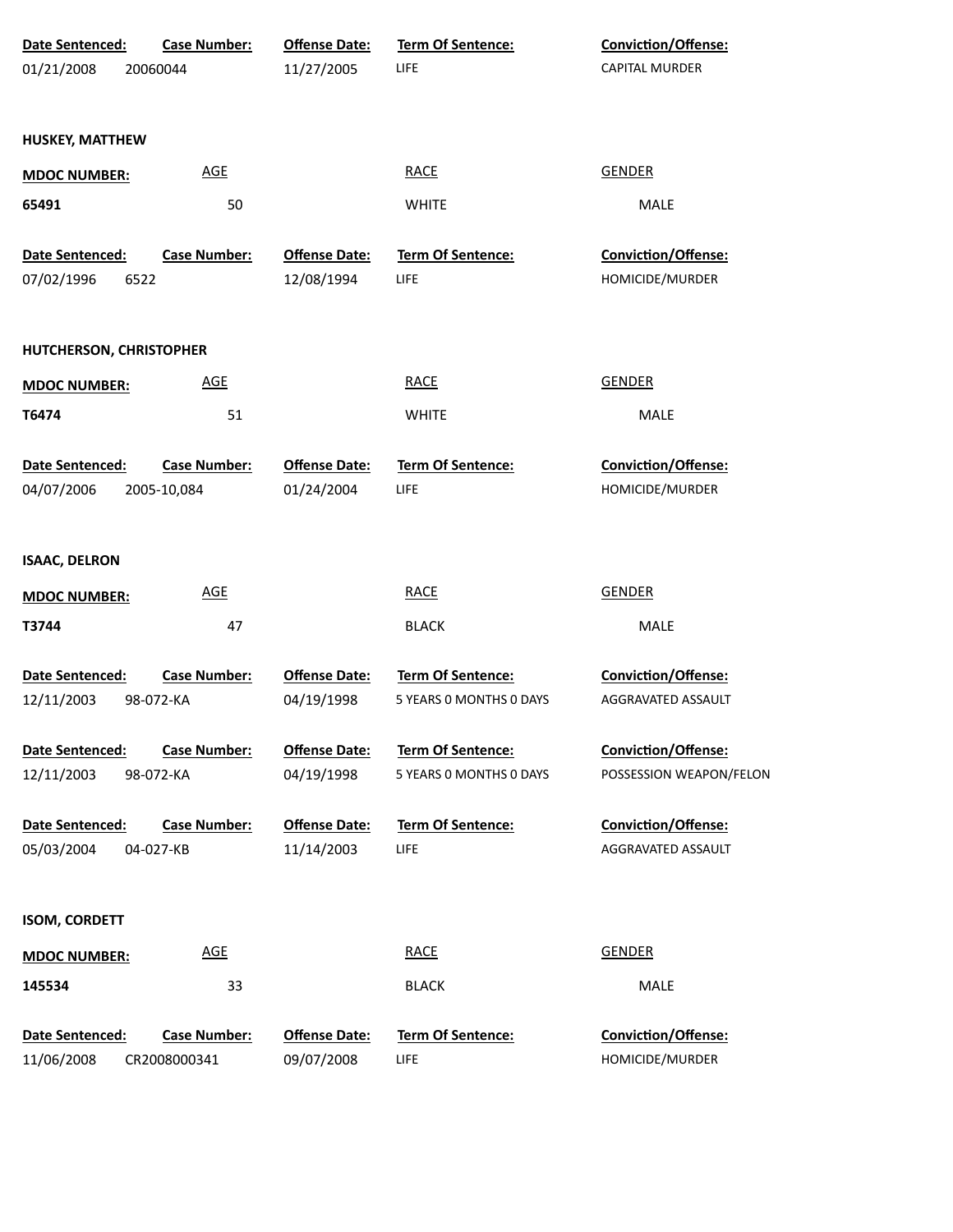## **IVY, MICHAEL**

| <b>MDOC NUMBER:</b>           | <b>AGE</b>                           |                                    | <b>RACE</b>                                         | <b>GENDER</b>                                    |
|-------------------------------|--------------------------------------|------------------------------------|-----------------------------------------------------|--------------------------------------------------|
| K2990                         | 53                                   |                                    | <b>BLACK</b>                                        | MALE                                             |
| Date Sentenced:<br>08/20/2004 | <b>Case Number:</b><br>CR00-047      | <b>Offense Date:</b><br>05/10/1999 | <b>Term Of Sentence:</b><br>5 YEARS 0 MONTHS 0 DAYS | Conviction/Offense:<br>COCAINE-SELL              |
| Date Sentenced:<br>12/01/2005 | <b>Case Number:</b><br>2004-0516-CR1 | <b>Offense Date:</b><br>06/02/2004 | Term Of Sentence:<br>15 YEARS O MONTHS O DAYS       | <b>Conviction/Offense:</b><br><b>FONDLING</b>    |
| Date Sentenced:<br>12/01/2005 | <b>Case Number:</b><br>2004-0516-CR1 | <b>Offense Date:</b><br>06/02/2004 | Term Of Sentence:<br>LIFE                           | <b>Conviction/Offense:</b><br>SEXUAL BATTERY     |
| <b>JACKSON, BILDRICK</b>      |                                      |                                    |                                                     |                                                  |
| <b>MDOC NUMBER:</b>           | <b>AGE</b>                           |                                    | <b>RACE</b>                                         | <b>GENDER</b>                                    |
| L0372                         | 41                                   |                                    | <b>BLACK</b>                                        | MALE                                             |
| Date Sentenced:<br>08/16/2002 | <b>Case Number:</b><br>2001-24384    | <b>Offense Date:</b><br>01/09/2001 | <b>Term Of Sentence:</b><br>LIFE                    | Conviction/Offense:<br>HOMICIDE/MURDER           |
| <b>JACKSON, CARLOS</b>        |                                      |                                    |                                                     |                                                  |
| <b>MDOC NUMBER:</b>           | <b>AGE</b>                           |                                    | <b>RACE</b>                                         | <b>GENDER</b>                                    |
| K8610                         | 46                                   |                                    | <b>BLACK</b>                                        | MALE                                             |
| Date Sentenced:<br>10/19/2001 | <b>Case Number:</b><br>2000401       | <b>Offense Date:</b><br>05/30/2000 | Term Of Sentence:<br>10 YEARS O MONTHS O DAYS       | <b>Conviction/Offense:</b><br>AGGRAVATED ASSAULT |
| Date Sentenced:<br>10/19/2001 | <b>Case Number:</b><br>2000401       | <b>Offense Date:</b><br>05/30/2000 | <b>Term Of Sentence:</b><br>LIFE                    | Conviction/Offense:<br>HOMICIDE/MURDER           |
| <b>JACKSON, CARNELL</b>       |                                      |                                    |                                                     |                                                  |
| <b>MDOC NUMBER:</b>           | <b>AGE</b>                           |                                    | <b>RACE</b>                                         | <b>GENDER</b>                                    |
| R0048                         | 47                                   |                                    | <b>BLACK</b>                                        | <b>MALE</b>                                      |
| Date Sentenced:<br>05/06/1997 | <b>Case Number:</b><br>DATACONV-1    | <b>Offense Date:</b>               | <b>Term Of Sentence:</b><br>LIFE                    | Conviction/Offense:<br>HOMICIDE/MURDER           |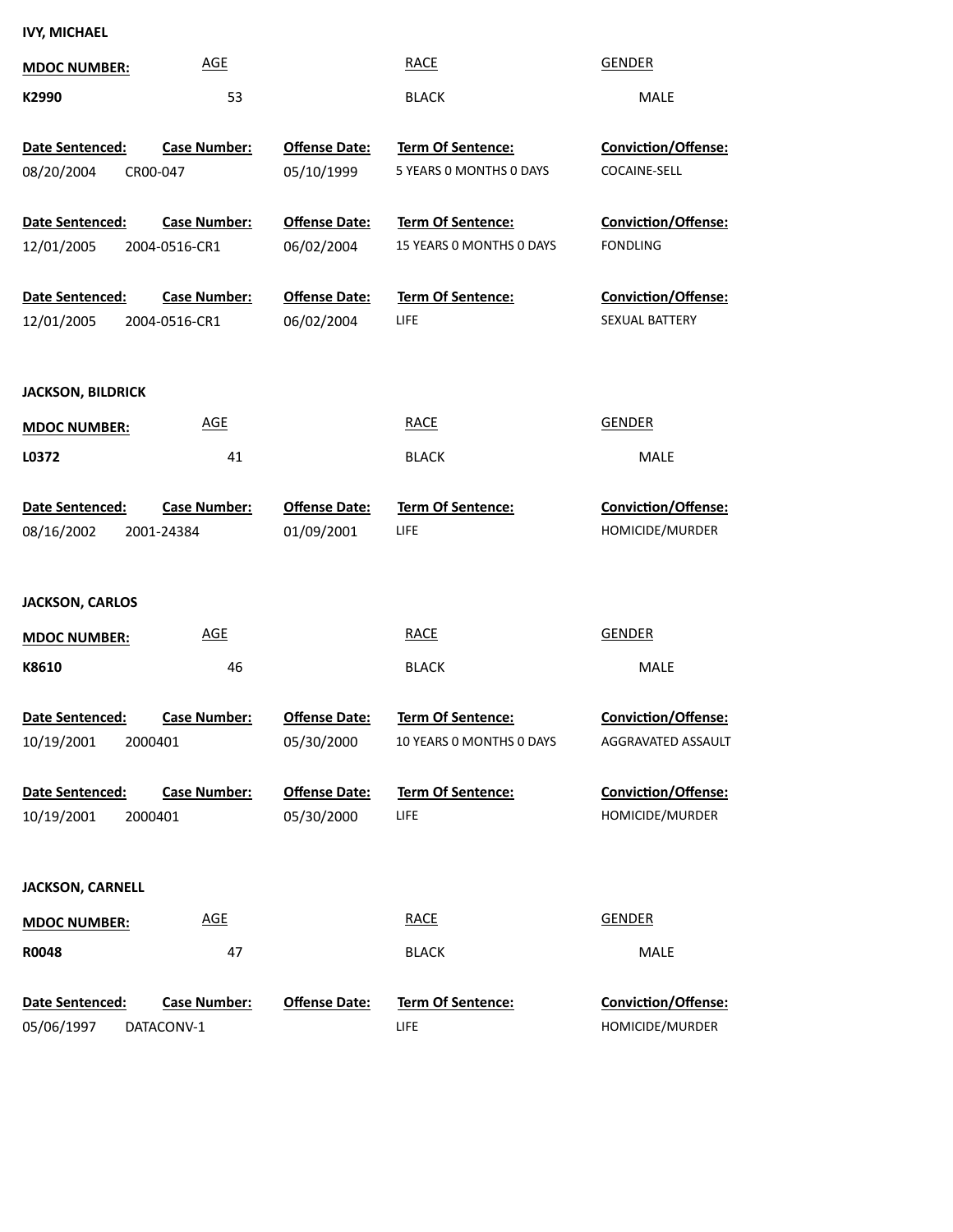| <b>JACKSON, COLUMBUS</b>      |                                      |                                    |                                               |                                           |  |  |  |
|-------------------------------|--------------------------------------|------------------------------------|-----------------------------------------------|-------------------------------------------|--|--|--|
| <b>MDOC NUMBER:</b>           | <b>AGE</b>                           |                                    | <b>RACE</b>                                   | <b>GENDER</b>                             |  |  |  |
| 67687                         | 44                                   |                                    | <b>BLACK</b>                                  | MALE                                      |  |  |  |
| Date Sentenced:<br>02/18/1997 | <b>Case Number:</b><br>DATACONV-1    | <b>Offense Date:</b>               | Term Of Sentence:<br>LIFE                     | Conviction/Offense:<br>HOMICIDE/MURDER    |  |  |  |
| <b>JACKSON, DANNY</b>         |                                      |                                    |                                               |                                           |  |  |  |
| <b>MDOC NUMBER:</b>           | <b>AGE</b>                           |                                    | <b>RACE</b>                                   | <b>GENDER</b>                             |  |  |  |
| 151326                        | 47                                   |                                    | <b>BLACK</b>                                  | MALE                                      |  |  |  |
| Date Sentenced:<br>07/29/2009 | <b>Case Number:</b><br>B240120071026 | <b>Offense Date:</b><br>06/27/2007 | Term Of Sentence:<br>LIFE                     | Conviction/Offense:<br>HOMICIDE/MURDER    |  |  |  |
| <b>JACKSON, EDDIE</b>         |                                      |                                    |                                               |                                           |  |  |  |
| <b>MDOC NUMBER:</b>           | <b>AGE</b>                           |                                    | <b>RACE</b>                                   | <b>GENDER</b>                             |  |  |  |
| L5266                         | 53                                   |                                    | <b>BLACK</b>                                  | MALE                                      |  |  |  |
|                               |                                      |                                    |                                               |                                           |  |  |  |
| Date Sentenced:<br>04/08/2003 | Case Number:<br>DATACONV-2           | <b>Offense Date:</b><br>05/20/2002 | Term Of Sentence:<br>10 YEARS 0 MONTHS 0 DAYS | Conviction/Offense:<br>AGGRAVATED ASSAULT |  |  |  |
| Date Sentenced:<br>04/08/2003 | <b>Case Number:</b><br>DATACONV-1    | <b>Offense Date:</b><br>05/20/2002 | Term Of Sentence:<br>LIFE                     | Conviction/Offense:<br>HOMICIDE/MURDER    |  |  |  |
| <b>JACKSON, EMILY</b>         |                                      |                                    |                                               |                                           |  |  |  |
| <b>MDOC NUMBER:</b>           | <b>AGE</b>                           |                                    | <b>RACE</b>                                   | <b>GENDER</b>                             |  |  |  |
| 116233                        | 68                                   |                                    | <b>WHITE</b>                                  | FEMALE                                    |  |  |  |
| Date Sentenced:<br>11/08/2005 | <b>Case Number:</b><br>CR05-282      | <b>Offense Date:</b><br>03/21/2002 | Term Of Sentence:<br>3 YEARS 0 MONTHS 0 DAYS  | Conviction/Offense:<br><b>ROBBERY</b>     |  |  |  |
| Date Sentenced:<br>11/08/2005 | <b>Case Number:</b><br>CR04-026      | <b>Offense Date:</b><br>03/21/2002 | Term Of Sentence:<br>LIFE                     | Conviction/Offense:<br>HOMICIDE/MURDER    |  |  |  |
| <b>JACKSON, ERIC</b>          |                                      |                                    |                                               |                                           |  |  |  |
| <b>MDOC NUMBER:</b>           | <b>AGE</b>                           |                                    | <b>RACE</b>                                   | <b>GENDER</b>                             |  |  |  |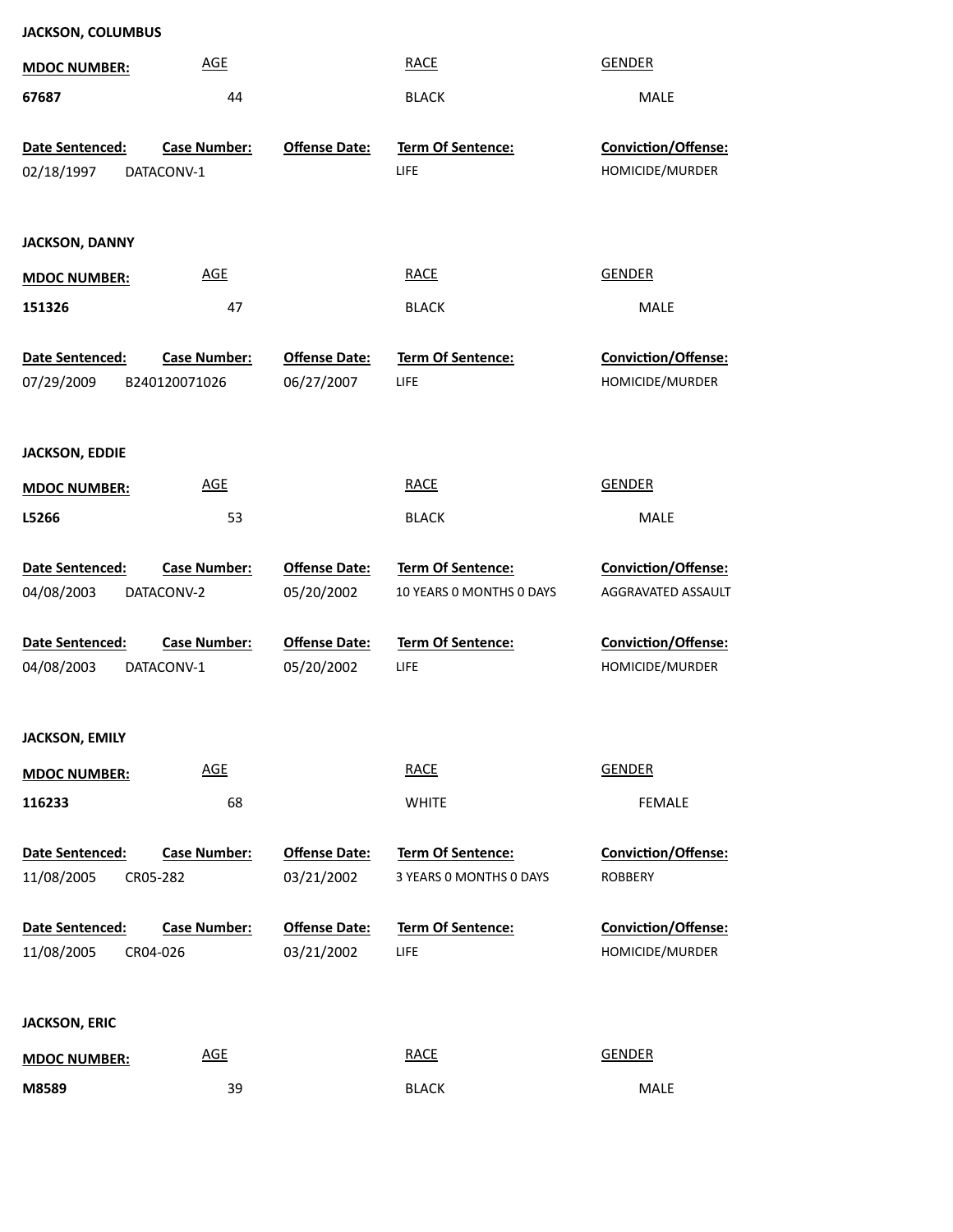| Date Sentenced:         | <b>Case Number:</b> | <b>Offense Date:</b> | Term Of Sentence:        | Conviction/Offense:                      |
|-------------------------|---------------------|----------------------|--------------------------|------------------------------------------|
| 03/26/2009              | 080337CRP           | 06/26/2008           | LIFE                     | HOMICIDE/MURDER                          |
|                         |                     |                      |                          |                                          |
| Date Sentenced:         | <b>Case Number:</b> | <b>Offense Date:</b> | Term Of Sentence:        | <b>Conviction/Offense:</b>               |
| 10/07/2019              | 18-CR-00266AM       | 12/18/2017           | 3 YEARS 0 MONTHS 0 DAYS  | CONSPIRACY                               |
|                         |                     |                      |                          |                                          |
| <b>Date Sentenced:</b>  | <b>Case Number:</b> | <b>Offense Date:</b> | Term Of Sentence:        | Conviction/Offense:                      |
| 10/07/2019              | 18-CR-00266AM       | 12/18/2017           | 5 YEARS 0 MONTHS 0 DAYS  | CONTROLLED SUBSTANCE - WITHIN A FACILITY |
| <b>JACKSON, ERNEST</b>  |                     |                      |                          |                                          |
| <b>MDOC NUMBER:</b>     | <b>AGE</b>          |                      | <b>RACE</b>              | <b>GENDER</b>                            |
| 102965                  | 38                  |                      | <b>BLACK</b>             | MALE                                     |
|                         |                     |                      |                          |                                          |
| Date Sentenced:         | <b>Case Number:</b> | <b>Offense Date:</b> | Term Of Sentence:        | <b>Conviction/Offense:</b>               |
| 04/01/2004              | 2002-0109-CR        | 11/18/2001           | LIFE                     | HOMICIDE/MURDER                          |
|                         |                     |                      |                          |                                          |
| <b>JACKSON, FRANK</b>   |                     |                      |                          |                                          |
| <b>MDOC NUMBER:</b>     | <b>AGE</b>          |                      | <b>RACE</b>              | <b>GENDER</b>                            |
| 30892                   | 73                  |                      | <b>BLACK</b>             | MALE                                     |
|                         |                     |                      |                          |                                          |
| Date Sentenced:         | <b>Case Number:</b> | <b>Offense Date:</b> | Term Of Sentence:        | <b>Conviction/Offense:</b>               |
| 01/26/1977              | 9602                | 11/12/1971           | 3 YEARS 0 MONTHS 0 DAYS  | MAYHEM                                   |
|                         |                     |                      |                          |                                          |
| Date Sentenced:         | <b>Case Number:</b> | <b>Offense Date:</b> | Term Of Sentence:        | <b>Conviction/Offense:</b>               |
| 11/16/1976              | 12,711              | 07/09/1974           | 20 YEARS O MONTHS O DAYS | MANSLAUGHTER                             |
| Date Sentenced:         | <b>Case Number:</b> | <b>Offense Date:</b> | <b>Term Of Sentence:</b> | <b>Conviction/Offense:</b>               |
| 09/01/1983              | 00137               | 05/23/1982           | LIFE                     | BURGLARY-RESIDENTIAL                     |
|                         |                     |                      |                          |                                          |
| <b>JACKSON, JEFFERY</b> |                     |                      |                          |                                          |
| <b>MDOC NUMBER:</b>     | <b>AGE</b>          |                      | <b>RACE</b>              | <b>GENDER</b>                            |
| 100300                  | 39                  |                      | <b>BLACK</b>             | <b>MALE</b>                              |
|                         |                     |                      |                          |                                          |
| Date Sentenced:         | <b>Case Number:</b> | <b>Offense Date:</b> | <b>Term Of Sentence:</b> | <b>Conviction/Offense:</b>               |
| 12/15/2003              | 2003-106-CR2        | 02/21/2003           | 15 YEARS 0 MONTHS 0 DAYS | AGGRAVATED ASSAULT                       |
|                         |                     |                      |                          |                                          |
| Date Sentenced:         | <b>Case Number:</b> | <b>Offense Date:</b> | <b>Term Of Sentence:</b> | <b>Conviction/Offense:</b>               |
| 12/15/2003              | 2003-106-CR2        | 02/21/2003           | 20 YEARS 0 MONTHS 0 DAYS | AGGRAVATED ASSAULT                       |
|                         |                     |                      |                          |                                          |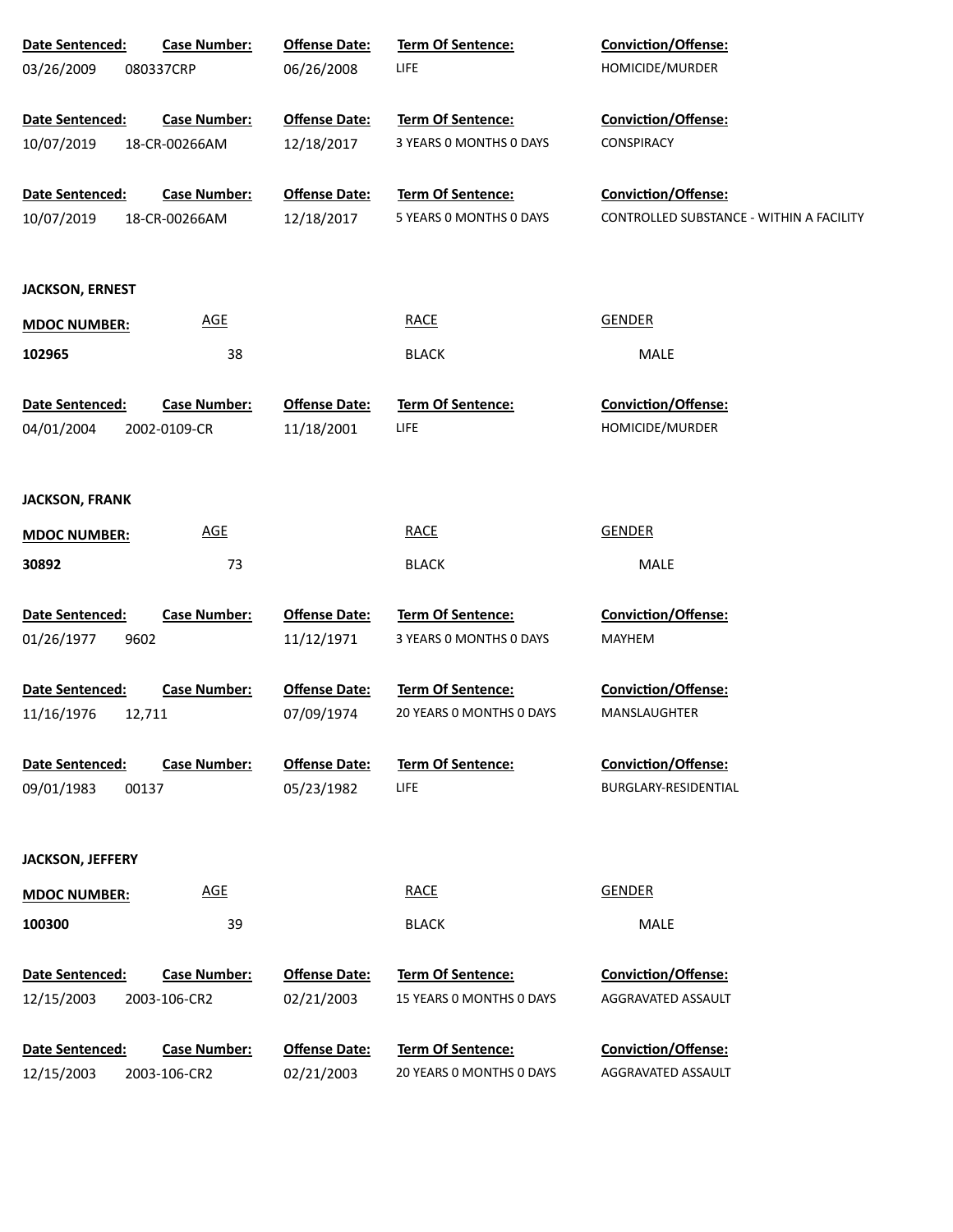| Date Sentenced:       | <b>Case Number:</b> | <b>Offense Date:</b> | <b>Term Of Sentence:</b> | Conviction/Offense:          |  |
|-----------------------|---------------------|----------------------|--------------------------|------------------------------|--|
| 12/15/2003            | 2003-106-CR2        | 02/21/2003           | <b>LIFE</b>              | HOMICIDE/MURDER              |  |
|                       |                     |                      |                          |                              |  |
| <b>JACKSON, JERRY</b> |                     |                      |                          |                              |  |
| <b>MDOC NUMBER:</b>   | <b>AGE</b>          |                      | <b>RACE</b>              | <b>GENDER</b>                |  |
| 09610                 | 59                  |                      | <b>BLACK</b>             | MALE                         |  |
| Date Sentenced:       | <b>Case Number:</b> | <b>Offense Date:</b> | Term Of Sentence:        | Conviction/Offense:          |  |
| 09/26/1994            | 93-2-041-00-RLG     | 02/03/1993           | 19 YEARS O MONTHS O DAYS | MANSLAUGHTER                 |  |
| Date Sentenced:       | <b>Case Number:</b> | <b>Offense Date:</b> | Term Of Sentence:        | Conviction/Offense:          |  |
| 08/09/1996            | 96-1-248            | 07/26/1994           | <b>LIFE</b>              | COCAINE-POSSESS              |  |
|                       |                     |                      |                          |                              |  |
| <b>JACKSON, JOHN</b>  |                     |                      |                          |                              |  |
| <b>MDOC NUMBER:</b>   | <b>AGE</b>          |                      | <b>RACE</b>              | <b>GENDER</b>                |  |
| 71327                 | 52                  |                      | <b>BLACK</b>             | MALE                         |  |
| Date Sentenced:       | <b>Case Number:</b> | <b>Offense Date:</b> | Term Of Sentence:        | Conviction/Offense:          |  |
| 11/01/1996            | DATACONV-1          |                      | LIFE                     | SALE OF CONTROLLED SUBSTANCE |  |
|                       |                     |                      |                          |                              |  |
| <b>JACKSON, KEVIN</b> |                     |                      |                          |                              |  |
| <b>MDOC NUMBER:</b>   | <b>AGE</b>          |                      | <b>RACE</b>              | <b>GENDER</b>                |  |
| R7790                 | 43                  |                      | <b>BLACK</b>             | MALE                         |  |
|                       |                     |                      |                          |                              |  |
| Date Sentenced:       | <b>Case Number:</b> | <b>Offense Date:</b> | Term Of Sentence:        | Conviction/Offense:          |  |
| 02/18/1999            | DATACONV-2          | 10/12/1997           | 25 YEARS 0 MONTHS 0 DAYS | AGGRAVATED ASSAULT           |  |
| Date Sentenced:       | <b>Case Number:</b> | <b>Offense Date:</b> | <b>Term Of Sentence:</b> | <b>Conviction/Offense:</b>   |  |
| 02/18/1999            | DATACONV-3          | 10/12/1997           | 5 YEARS 0 MONTHS 0 DAYS  | <b>DISCHARGE FIREARM</b>     |  |
| Date Sentenced:       | <b>Case Number:</b> | <b>Offense Date:</b> | Term Of Sentence:        | <b>Conviction/Offense:</b>   |  |
| 02/18/1999            | DATACONV-1          | 10/12/1998           | LIFE                     | HOMICIDE/MURDER              |  |
|                       |                     |                      |                          |                              |  |
| <b>JACKSON, OMAR</b>  |                     |                      |                          |                              |  |
| <b>MDOC NUMBER:</b>   | <u>AGE</u>          |                      | <b>RACE</b>              | <b>GENDER</b>                |  |
| L7296                 | 51                  |                      | <b>BLACK</b>             | MALE                         |  |
| Date Sentenced:       | <b>Case Number:</b> | <b>Offense Date:</b> | Term Of Sentence:        | Conviction/Offense:          |  |
| 09/18/2003            | DATACONV-1          | 09/18/2001           | <b>LIFE</b>              | ARMED ROBBERY                |  |
|                       |                     |                      |                          |                              |  |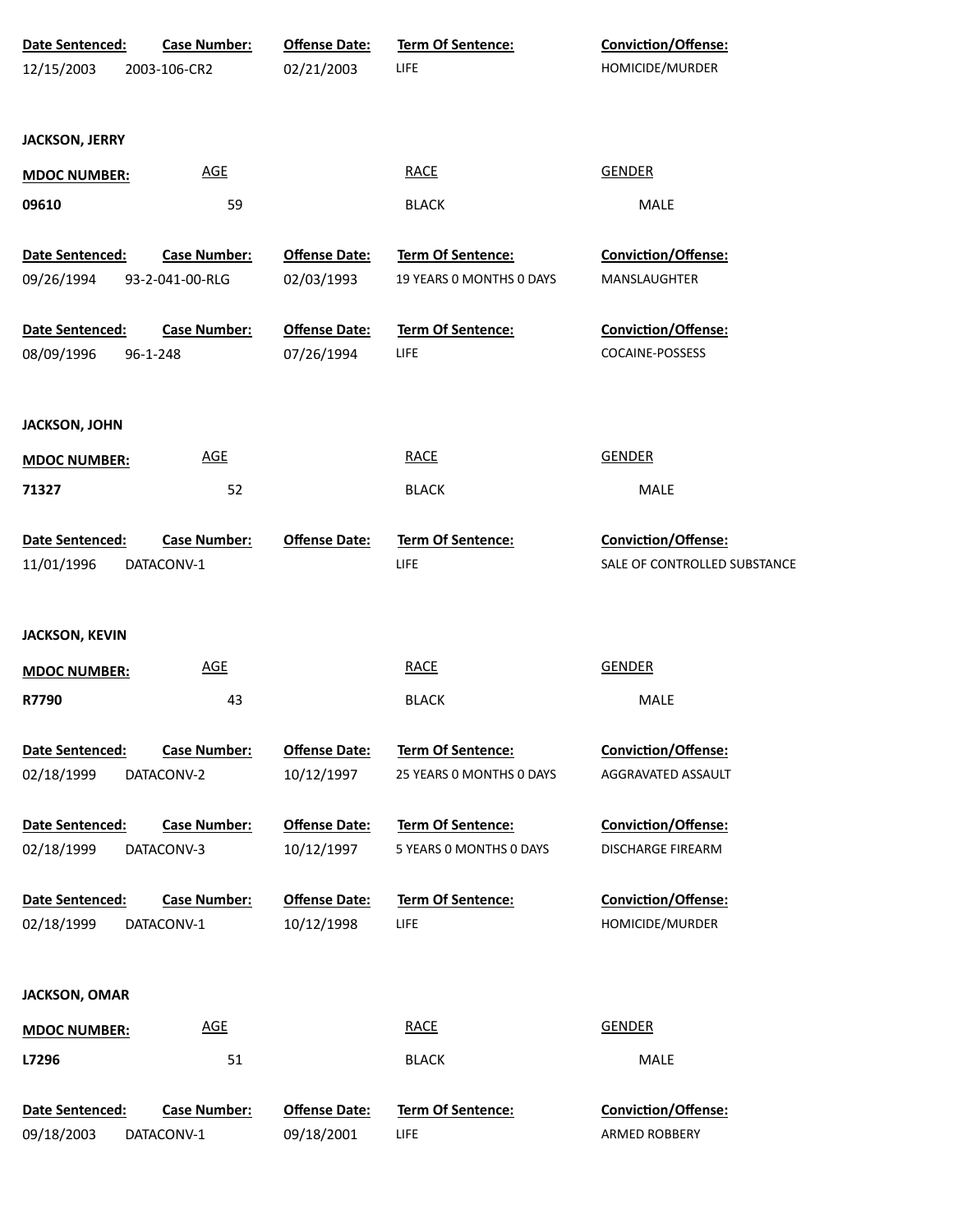**JACKSON, PERRY**

| <b>MDOC NUMBER:</b>    | $\underline{\mathsf{AGE}}$ |                      | <b>RACE</b>              | <b>GENDER</b>                            |
|------------------------|----------------------------|----------------------|--------------------------|------------------------------------------|
| 173348                 | 52                         |                      | <b>BLACK</b>             | MALE                                     |
|                        |                            |                      |                          |                                          |
| Date Sentenced:        | <b>Case Number:</b>        | <b>Offense Date:</b> | Term Of Sentence:        | Conviction/Offense:                      |
| 01/28/2012             | 20100218                   | 04/13/2010           | 20 YEARS 0 MONTHS 0 DAYS | AGGRAVATED ASSAULT                       |
|                        |                            |                      |                          |                                          |
| Date Sentenced:        | <b>Case Number:</b>        | <b>Offense Date:</b> | Term Of Sentence:        | Conviction/Offense:                      |
| 01/28/2012             | 20100218                   | 04/13/2010           | 5 YEARS 0 MONTHS 0 DAYS  | ENHANCED PENALTY - USE OF FIREARM        |
|                        |                            |                      |                          |                                          |
| Date Sentenced:        | <b>Case Number:</b>        | <b>Offense Date:</b> | Term Of Sentence:        | Conviction/Offense:                      |
| 01/28/2012             | 20100218                   | 04/13/2010           | <b>LIFE</b>              | <b>CAPITAL MURDER</b>                    |
| Date Sentenced:        | <b>Case Number:</b>        | <b>Offense Date:</b> | Term Of Sentence:        | Conviction/Offense:                      |
| 06/01/2012             | 20110261CR                 | 08/04/2011           | 15 YEARS 0 MONTHS 0 DAYS | CONSPIRACY TO COMMIT A CRIME             |
|                        |                            |                      |                          |                                          |
|                        |                            |                      |                          |                                          |
| <b>JACKSON, RANDY</b>  |                            |                      |                          |                                          |
| <b>MDOC NUMBER:</b>    | <b>AGE</b>                 |                      | <b>RACE</b>              | <b>GENDER</b>                            |
| R8899                  | 48                         |                      | <b>BLACK</b>             | MALE                                     |
|                        |                            |                      |                          |                                          |
|                        |                            |                      |                          |                                          |
| Date Sentenced:        | <b>Case Number:</b>        | <b>Offense Date:</b> | Term Of Sentence:        | Conviction/Offense:                      |
| 02/24/1999             | DATACONV-1                 | 05/11/1997           | <b>LIFE</b>              | HOMICIDE/MURDER                          |
|                        |                            |                      |                          |                                          |
|                        |                            |                      |                          |                                          |
| <b>JACKSON, ROBERT</b> |                            |                      |                          |                                          |
| <b>MDOC NUMBER:</b>    | <b>AGE</b>                 |                      | <b>RACE</b>              | <b>GENDER</b>                            |
| 105114                 | 33                         |                      | <b>BLACK</b>             | MALE                                     |
|                        |                            |                      |                          |                                          |
| Date Sentenced:        | <b>Case Number:</b>        | <b>Offense Date:</b> | <b>Term Of Sentence:</b> | <b>Conviction/Offense:</b>               |
| 10/17/2012             | 10163901JAW                | 10/25/2010           | 15 YEARS O MONTHS O DAYS | <b>ROBBERY</b>                           |
| Date Sentenced:        | <b>Case Number:</b>        | <b>Offense Date:</b> | <b>Term Of Sentence:</b> | Conviction/Offense:                      |
|                        | 19-CR-0039-NS-MD           |                      | 10 YEARS O MONTHS O DAYS | POSSESSION OF FIREARM BY CONVICTED FELON |
| 02/03/2020             |                            | 08/25/2018           |                          |                                          |
| Date Sentenced:        | <b>Case Number:</b>        | <b>Offense Date:</b> | <b>Term Of Sentence:</b> | <b>Conviction/Offense:</b>               |
| 02/03/2020             | 19-CR-0039-NS-MD           | 08/25/2018           | 20 YEARS 0 MONTHS 0 DAYS | <b>ARMED ROBBERY</b>                     |
|                        |                            |                      |                          |                                          |
| Date Sentenced:        | <b>Case Number:</b>        | <b>Offense Date:</b> | <b>Term Of Sentence:</b> | <b>Conviction/Offense:</b>               |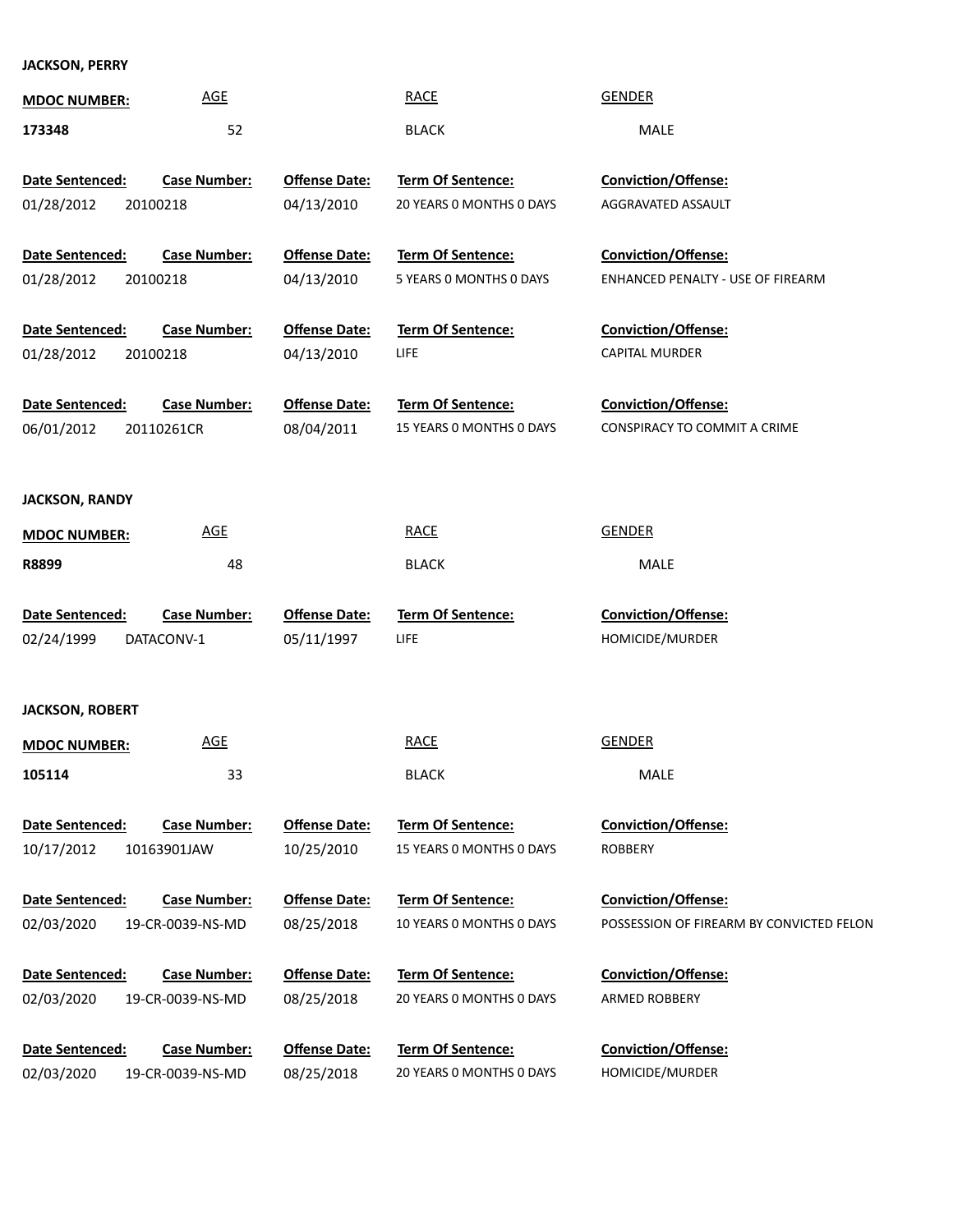| Date Sentenced:<br>02/03/2020 | <b>Case Number:</b><br>19-CR-0039-NS-MD | <b>Offense Date:</b><br>08/25/2018 | Term Of Sentence:<br><b>LIFE</b>        | Conviction/Offense:<br>CAPITAL MURDER        |
|-------------------------------|-----------------------------------------|------------------------------------|-----------------------------------------|----------------------------------------------|
| <b>JACKSON, ROGER</b>         |                                         |                                    |                                         |                                              |
|                               |                                         |                                    |                                         |                                              |
| <b>MDOC NUMBER:</b>           | <b>AGE</b>                              |                                    | <b>RACE</b>                             | <b>GENDER</b>                                |
| 67171                         | 43                                      |                                    | <b>BLACK</b>                            | MALE                                         |
| Date Sentenced:               | <b>Case Number:</b>                     | <b>Offense Date:</b>               | Term Of Sentence:                       | Conviction/Offense:                          |
| 05/04/2017                    | 15-0-556-00 JAW                         | 11/11/2014                         | <b>LIFE</b>                             | AGGRAVATED ASSAULT                           |
| Date Sentenced:               | <b>Case Number:</b>                     | <b>Offense Date:</b>               | Term Of Sentence:                       | Conviction/Offense:                          |
| 05/04/2017                    | 15-0-556-00 JAW                         | 11/11/2014                         | <b>LIFE</b>                             | POSSESSION OF FIREARM BY CONVICTED FELON     |
|                               |                                         |                                    |                                         |                                              |
| <b>JACKSON, TREVOR</b>        |                                         |                                    |                                         |                                              |
| <b>MDOC NUMBER:</b>           | <b>AGE</b>                              |                                    | <b>RACE</b>                             | <b>GENDER</b>                                |
| 37477                         | 61                                      |                                    | <b>BLACK</b>                            | MALE                                         |
|                               |                                         |                                    |                                         |                                              |
| Date Sentenced:               | <b>Case Number:</b>                     | <b>Offense Date:</b>               | Term Of Sentence:                       | Conviction/Offense:                          |
| 10/11/2004                    | 04KR009                                 | 11/03/2003                         | <b>LIFE</b>                             | BURGLARY-NONRESID                            |
|                               |                                         |                                    |                                         |                                              |
| <b>JACKSON, TYRONE</b>        |                                         |                                    |                                         |                                              |
| <b>MDOC NUMBER:</b>           | AGE                                     |                                    | <b>RACE</b>                             | <b>GENDER</b>                                |
| 65366                         | 52                                      |                                    | <b>BLACK</b>                            | MALE                                         |
|                               |                                         |                                    |                                         |                                              |
| Date Sentenced:<br>03/31/2005 | <b>Case Number:</b>                     | <b>Offense Date:</b>               | <b>Term Of Sentence:</b><br><b>LIFE</b> | <b>Conviction/Offense:</b><br><b>ROBBERY</b> |
|                               | 04-962CR                                | 12/09/2004                         |                                         |                                              |
| <b>JACKSON, WILLIAM</b>       |                                         |                                    |                                         |                                              |
| <b>MDOC NUMBER:</b>           | AGE                                     |                                    | <b>RACE</b>                             | <b>GENDER</b>                                |
| 43577                         | 66                                      |                                    | <b>BLACK</b>                            | MALE                                         |
|                               |                                         |                                    |                                         |                                              |
| Date Sentenced:               | <b>Case Number:</b>                     | <b>Offense Date:</b>               | Term Of Sentence:                       | <b>Conviction/Offense:</b>                   |
| 12/05/1986<br>4666            |                                         | 10/31/1984                         | 30 YEARS 0 MONTHS 0 DAYS                | KIDNAP-                                      |
| Date Sentenced:               | <b>Case Number:</b>                     | <b>Offense Date:</b>               | Term Of Sentence:                       | Conviction/Offense:                          |
| 12/05/1986<br>4666            |                                         | 10/31/1984                         | <b>LIFE</b>                             | ARMED ROBBERY                                |
|                               |                                         |                                    |                                         |                                              |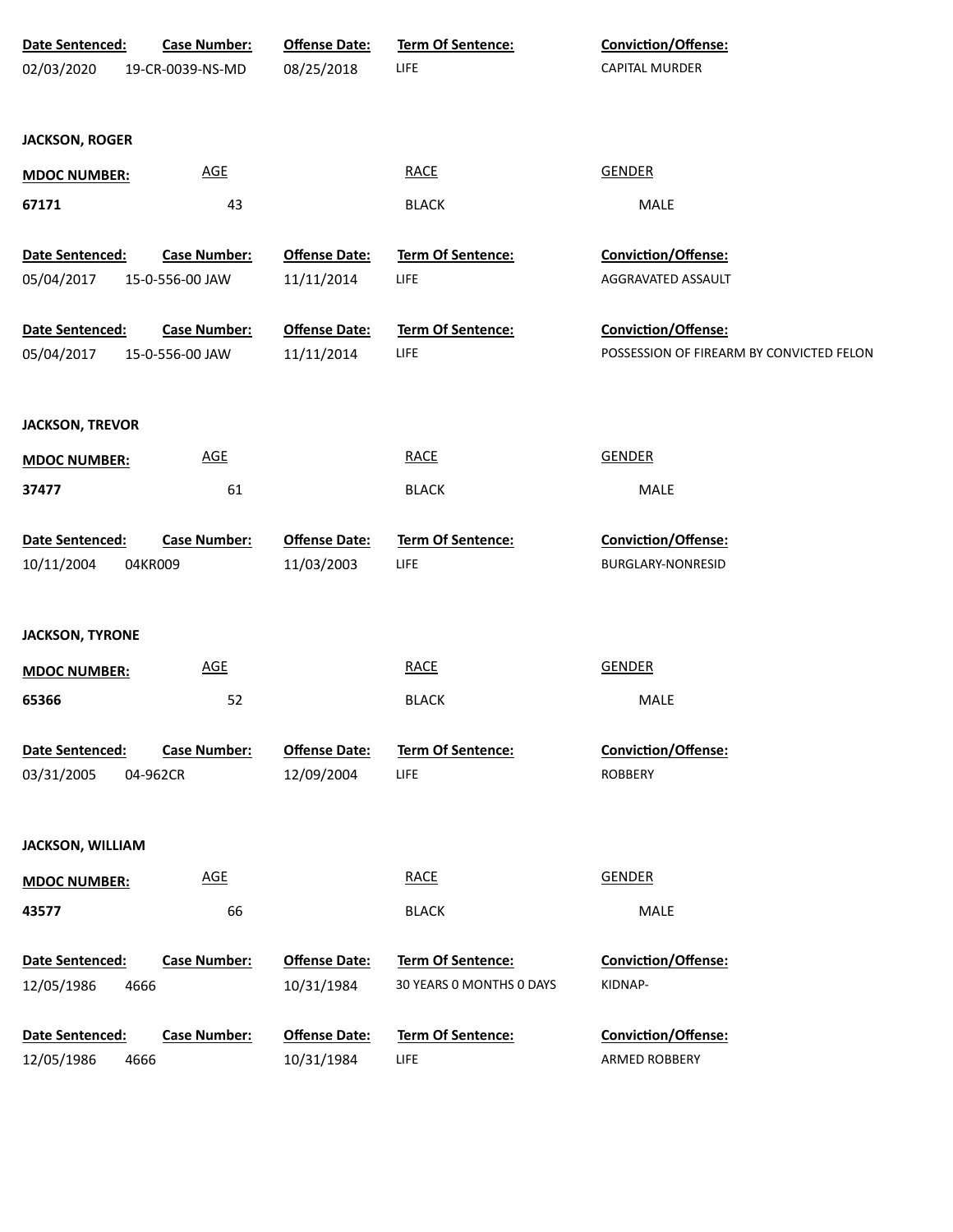| <b>JACKSON, WILLIE</b> |                     |                      |                            |                             |
|------------------------|---------------------|----------------------|----------------------------|-----------------------------|
| <b>MDOC NUMBER:</b>    | <b>AGE</b>          |                      | <b>RACE</b>                | <b>GENDER</b>               |
| 47582                  | 69                  |                      | <b>BLACK</b>               | MALE                        |
| Date Sentenced:        | <b>Case Number:</b> | <b>Offense Date:</b> | Term Of Sentence:          | Conviction/Offense:         |
| 09/16/1999             | DATACONV-1          | 06/21/1993           | LIFE                       | <b>CAPITAL MURDER</b>       |
|                        |                     |                      |                            |                             |
| <b>JACOBS, RICHARD</b> |                     |                      |                            |                             |
| <b>MDOC NUMBER:</b>    | AGE                 |                      | <b>RACE</b>                | <b>GENDER</b>               |
| K8170                  | 39                  |                      | <b>WHITE</b>               | MALE                        |
| Date Sentenced:        | <b>Case Number:</b> | <b>Offense Date:</b> | Term Of Sentence:          | Conviction/Offense:         |
| 07/20/2001             | $00-10,061(3)$      | 03/22/2000           | LIFE                       | <b>CAPITAL MURDER</b>       |
|                        |                     |                      |                            |                             |
| <b>JAMES, SHARON</b>   |                     |                      |                            |                             |
| <b>MDOC NUMBER:</b>    | AGE                 |                      | <b>RACE</b>                | <b>GENDER</b>               |
| L0369                  | 57                  |                      | <b>BLACK</b>               | <b>FEMALE</b>               |
| Date Sentenced:        | <b>Case Number:</b> | <b>Offense Date:</b> | Term Of Sentence:          | Conviction/Offense:         |
| 02/22/2002             | DATACONV-1          | 03/03/1999           | LIFE                       | <b>CAPITAL MURDER</b>       |
|                        |                     |                      |                            |                             |
|                        |                     |                      |                            |                             |
| <b>JAMES, ZEBULUM</b>  |                     |                      |                            |                             |
| <b>MDOC NUMBER:</b>    | <b>AGE</b>          |                      | <b>RACE</b>                | <b>GENDER</b>               |
| 227101                 | 27                  |                      | <b>BLACK</b>               | MALE                        |
| Date Sentenced:        | <b>Case Number:</b> | <b>Offense Date:</b> | Term Of Sentence:          | <b>Conviction/Offense:</b>  |
| 11/22/2019             | 16-0-432            | 11/19/2015           | 5 YEARS 0 MONTHS 0 DAYS    | SHOOTING AT A MOTOR VEHICLE |
| Date Sentenced:        | <b>Case Number:</b> | <b>Offense Date:</b> | <b>Term Of Sentence:</b>   | Conviction/Offense:         |
| 11/22/2019             | 16-0-432            | 11/19/2015           | 99 YEARS 99 MONTHS 99 DAYS | HOMICIDE/MURDER             |
| Date Sentenced:        | <b>Case Number:</b> | <b>Offense Date:</b> | Term Of Sentence:          | Conviction/Offense:         |
| 12/07/2020             | 2016-0079           | 11/19/2015           | LIFE                       | HOMICIDE/MURDER             |
|                        |                     |                      |                            |                             |
| JEFFERSON, FITZGERALD  |                     |                      |                            |                             |
| <b>MDOC NUMBER:</b>    | <b>AGE</b>          |                      | <b>RACE</b>                | <b>GENDER</b>               |
| K5047                  | 59                  |                      | <b>BLACK</b>               | MALE                        |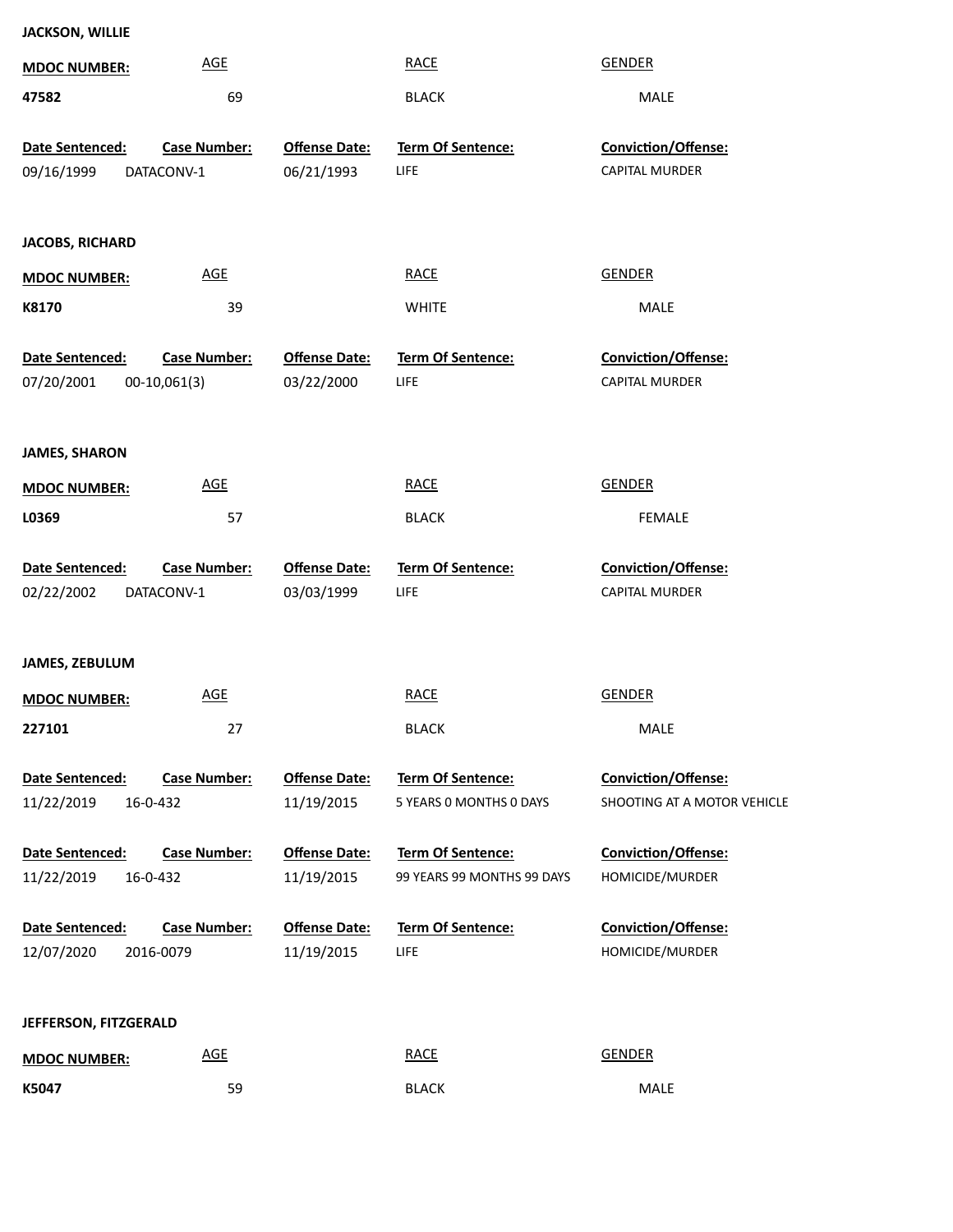| Date Sentenced:          | <b>Case Number:</b> | <b>Offense Date:</b> | <b>Term Of Sentence:</b> | <b>Conviction/Offense:</b> |
|--------------------------|---------------------|----------------------|--------------------------|----------------------------|
| 12/12/2000               | DATACONV-1          | 08/18/1999           | LIFE                     | HOMICIDE/MURDER            |
|                          |                     |                      |                          |                            |
| JEFFERSON, JEROME        |                     |                      |                          |                            |
| <b>MDOC NUMBER:</b>      | <b>AGE</b>          |                      | <b>RACE</b>              | <b>GENDER</b>              |
| 109160                   | 56                  |                      | <b>BLACK</b>             | MALE                       |
|                          |                     |                      |                          |                            |
| Date Sentenced:          | <b>Case Number:</b> | <b>Offense Date:</b> | Term Of Sentence:        | Conviction/Offense:        |
| 01/18/2019               | B2401-2018-155      | 08/07/2017           | <b>LIFE</b>              | HOMICIDE/MURDER            |
| JENKINS, DAVID           |                     |                      |                          |                            |
| <b>MDOC NUMBER:</b>      | <b>AGE</b>          |                      | <b>RACE</b>              | <b>GENDER</b>              |
| R6728                    | 56                  |                      | <b>BLACK</b>             | MALE                       |
|                          |                     |                      |                          |                            |
| Date Sentenced:          | <b>Case Number:</b> | <b>Offense Date:</b> | Term Of Sentence:        | Conviction/Offense:        |
| 08/30/2012               | 12-0-034-01 JAW     | 11/09/2011           | <b>LIFE</b>              | HOMICIDE/MURDER            |
|                          |                     |                      |                          |                            |
| <b>JENKINS, DECARLOS</b> |                     |                      |                          |                            |
| <b>MDOC NUMBER:</b>      | <b>AGE</b>          |                      | <b>RACE</b>              | <b>GENDER</b>              |
| 34767                    | 45                  |                      | <b>BLACK</b>             | MALE                       |
|                          |                     |                      |                          |                            |
| <b>Date Sentenced:</b>   | <b>Case Number:</b> | <b>Offense Date:</b> | <b>Term Of Sentence:</b> | Conviction/Offense:        |
| 10/09/2007               | 20060125            | 10/11/2006           | <b>LIFE</b>              | COCAINE-POSSESS            |
| Date Sentenced:          | <b>Case Number:</b> | <b>Offense Date:</b> | <b>Term Of Sentence:</b> | <b>Conviction/Offense:</b> |
| 02/26/2008               | 20070081            | 02/24/2007           | 5 YEARS 0 MONTHS 0 DAYS  | ESCAPE-JAIL                |
|                          |                     |                      |                          |                            |
|                          |                     |                      |                          |                            |
| JENKINS, LARRY           |                     |                      |                          |                            |
| <b>MDOC NUMBER:</b>      | <b>AGE</b>          |                      | <b>RACE</b>              | <b>GENDER</b>              |
| 151890                   | 32                  |                      | <b>BLACK</b>             | MALE                       |
| Date Sentenced:          | <b>Case Number:</b> | <b>Offense Date:</b> | Term Of Sentence:        | Conviction/Offense:        |
| 08/18/2009<br>12109      |                     | 10/29/2008           | <b>LIFE</b>              | HOMICIDE/MURDER            |
|                          |                     |                      |                          |                            |
|                          |                     |                      |                          |                            |
| <b>JENKINS, ORLANDO</b>  |                     |                      |                          |                            |
| <b>MDOC NUMBER:</b>      | <b>AGE</b>          |                      | <b>RACE</b>              | <b>GENDER</b>              |
| 84402                    | 46                  |                      | <b>BLACK</b>             | MALE                       |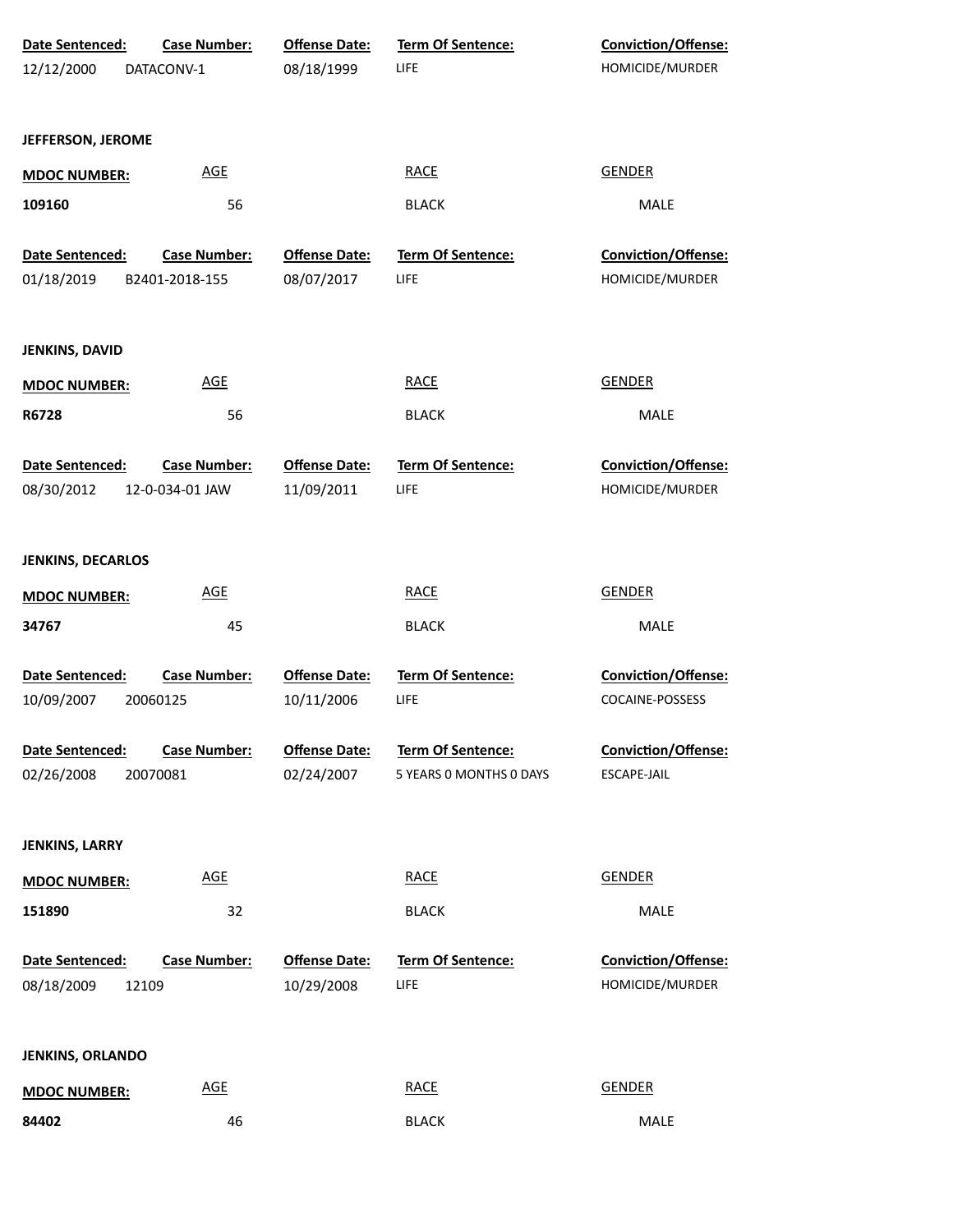| Date Sentenced:        | <b>Case Number:</b>        | <b>Offense Date:</b> | Term Of Sentence:        | Conviction/Offense:                |
|------------------------|----------------------------|----------------------|--------------------------|------------------------------------|
| 03/31/2005             | 2004-0031                  | 07/10/2003           | LIFE                     | HOMICIDE/MURDER                    |
|                        |                            |                      |                          |                                    |
| Date Sentenced:        | <b>Case Number:</b>        | <b>Offense Date:</b> | Term Of Sentence:        | Conviction/Offense:                |
| 06/22/2009             | 20090062CMS                | 09/03/2008           | 7 YEARS 0 MONTHS 0 DAYS  | AGGRAVATED ASSAULT                 |
|                        |                            |                      |                          |                                    |
| <b>JENKINS, ROBERT</b> |                            |                      |                          |                                    |
|                        | <b>AGE</b>                 |                      | <b>RACE</b>              | <b>GENDER</b>                      |
| <b>MDOC NUMBER:</b>    |                            |                      |                          |                                    |
| 38083                  | 63                         |                      | <b>BLACK</b>             | MALE                               |
| Date Sentenced:        | <b>Case Number:</b>        | <b>Offense Date:</b> | Term Of Sentence:        | Conviction/Offense:                |
| 09/16/2009             | B2402-2008-18              | 01/28/2007           | LIFE                     | POSSESSION OF CONTROLLED SUBSTANCE |
|                        |                            |                      |                          |                                    |
|                        |                            |                      |                          |                                    |
| <b>JENKINS, RODISE</b> |                            |                      |                          |                                    |
| <b>MDOC NUMBER:</b>    | <b>AGE</b>                 |                      | <b>RACE</b>              | <b>GENDER</b>                      |
| 206053                 | 52                         |                      | <b>BLACK</b>             | MALE                               |
|                        |                            |                      |                          |                                    |
| Date Sentenced:        | <b>Case Number:</b>        | <b>Offense Date:</b> | Term Of Sentence:        | Conviction/Offense:                |
| 09/28/2016             | B2402-2015-132             | 10/11/2014           | LIFE                     | HOMICIDE/MURDER                    |
|                        |                            |                      |                          |                                    |
| <b>JENKINS, TYRONE</b> |                            |                      |                          |                                    |
|                        | <b>AGE</b>                 |                      | <b>RACE</b>              | <b>GENDER</b>                      |
| <b>MDOC NUMBER:</b>    |                            |                      |                          |                                    |
| M7329                  | 47                         |                      | <b>BLACK</b>             | MALE                               |
| Date Sentenced:        | <b>Case Number:</b>        | <b>Offense Date:</b> | <b>Term Of Sentence:</b> | <b>Conviction/Offense:</b>         |
| 07/01/2003             | DATACONV-2                 | 06/05/2002           | 3 YEARS 0 MONTHS 0 DAYS  | POSSESSION WEAPON/FELON            |
|                        |                            |                      |                          |                                    |
| Date Sentenced:        | <b>Case Number:</b>        | <b>Offense Date:</b> | <b>Term Of Sentence:</b> | Conviction/Offense:                |
| 06/16/2003             | DATACONV-1                 | 06/05/2002           | LIFE                     | HOMICIDE/MURDER                    |
|                        |                            |                      |                          |                                    |
| <b>JOHNS, NICKY</b>    |                            |                      |                          |                                    |
|                        |                            |                      |                          |                                    |
| <b>MDOC NUMBER:</b>    | $\underline{\mathsf{AGE}}$ |                      | <b>RACE</b>              | <b>GENDER</b>                      |
| 224992                 | 41                         |                      | <b>WHITE</b>             | MALE                               |
|                        |                            |                      |                          |                                    |
| Date Sentenced:        | <b>Case Number:</b>        | <b>Offense Date:</b> | Term Of Sentence:        | Conviction/Offense:                |
| 07/31/2019             | 2018-10-395                | 09/04/2017           | LIFE                     | HOMICIDE/MURDER                    |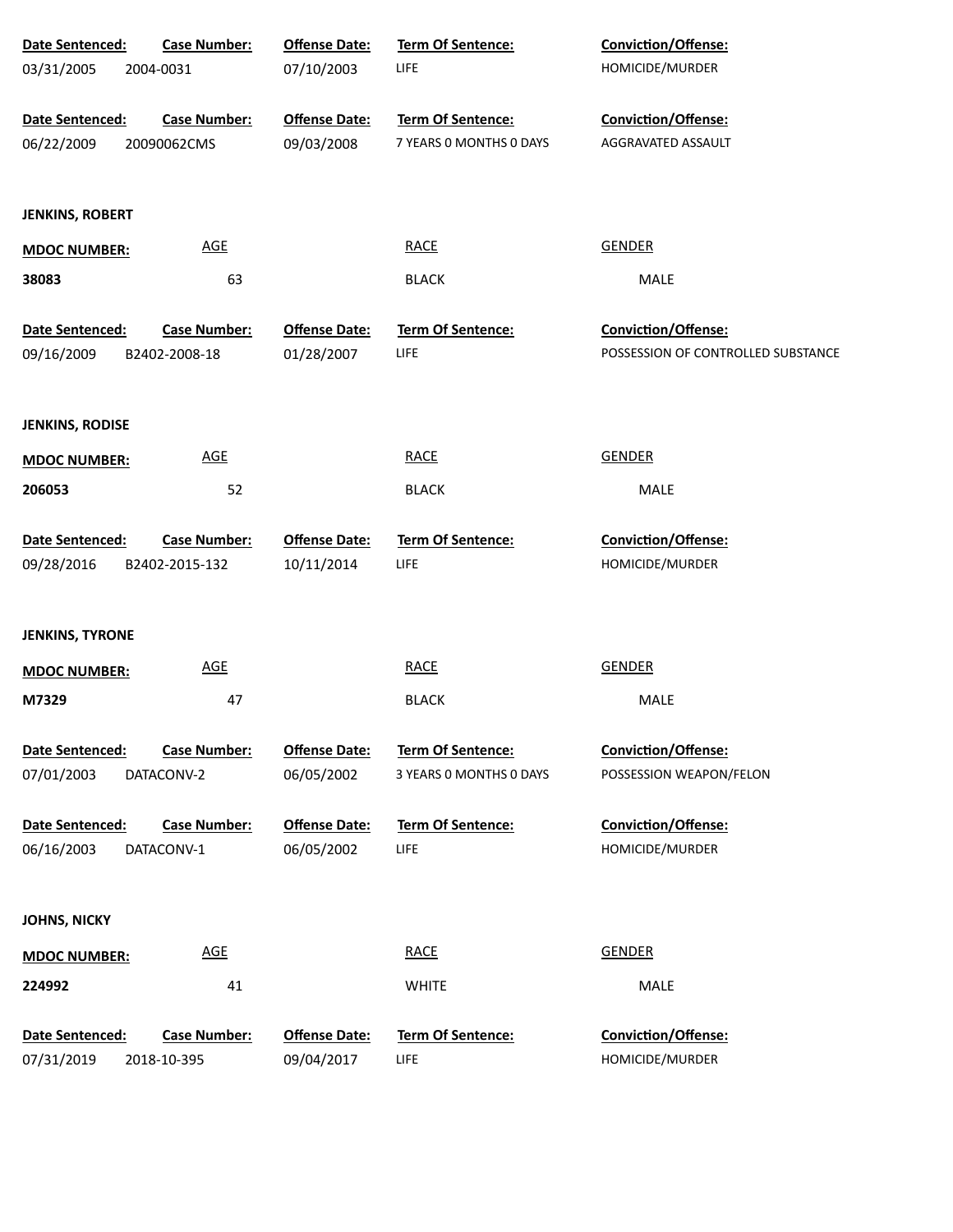| <b>MDOC NUMBER:</b>           | <b>AGE</b>                      |                                    | <b>RACE</b>                                   | <b>GENDER</b>                            |
|-------------------------------|---------------------------------|------------------------------------|-----------------------------------------------|------------------------------------------|
| 140270                        | 36                              |                                    | <b>BLACK</b>                                  | MALE                                     |
|                               |                                 |                                    |                                               |                                          |
| Date Sentenced:<br>06/01/2015 | Case Number:                    | <b>Offense Date:</b><br>06/14/2014 | Term Of Sentence:<br>15 YEARS 0 MONTHS 0 DAYS | Conviction/Offense:<br>STATUTORY RAPE    |
|                               | CR2014-36                       |                                    |                                               |                                          |
| Date Sentenced:               | <b>Case Number:</b>             | <b>Offense Date:</b>               | Term Of Sentence:                             | Conviction/Offense:                      |
| 06/01/2015                    | CR2014-36                       | 06/14/2014                         | <b>LIFE</b>                                   | STATUTORY RAPE                           |
|                               |                                 |                                    |                                               |                                          |
|                               |                                 |                                    |                                               |                                          |
| <b>JOHNSON, ARCHIE</b>        |                                 |                                    |                                               |                                          |
| <b>MDOC NUMBER:</b>           | $\underline{\mathsf{AGE}}$      |                                    | <b>RACE</b>                                   | <b>GENDER</b>                            |
| 45593                         | 57                              |                                    | <b>BLACK</b>                                  | MALE                                     |
|                               |                                 |                                    |                                               |                                          |
| Date Sentenced:               | <b>Case Number:</b>             | <b>Offense Date:</b>               | <b>Term Of Sentence:</b>                      | Conviction/Offense:                      |
| 11/06/2019                    | 17-0-062-00                     | 06/02/2016                         | <b>LIFE</b>                                   | KIDNAP-                                  |
|                               |                                 |                                    |                                               |                                          |
| JOHNSON, ARIC                 |                                 |                                    |                                               |                                          |
|                               |                                 |                                    |                                               |                                          |
| <b>MDOC NUMBER:</b>           | $\underline{\mathsf{AGE}}$      |                                    | <b>RACE</b>                                   | <b>GENDER</b>                            |
| 101119                        | 43                              |                                    | <b>BLACK</b>                                  | MALE                                     |
|                               |                                 |                                    |                                               |                                          |
| Date Sentenced:<br>01/30/2004 | <b>Case Number:</b><br>CR02-972 | <b>Offense Date:</b><br>06/13/2002 | Term Of Sentence:<br><b>LIFE</b>              | Conviction/Offense:<br>HOMICIDE/MURDER   |
|                               |                                 |                                    |                                               |                                          |
|                               |                                 |                                    |                                               |                                          |
| <b>JOHNSON, AUNDRA</b>        |                                 |                                    |                                               |                                          |
| <b>MDOC NUMBER:</b>           | <b>AGE</b>                      |                                    | <b>RACE</b>                                   | <b>GENDER</b>                            |
| R8488                         | 45                              |                                    | <b>BLACK</b>                                  | MALE                                     |
|                               |                                 |                                    |                                               |                                          |
| Date Sentenced:               | <b>Case Number:</b>             | <b>Offense Date:</b>               | Term Of Sentence:                             | Conviction/Offense:                      |
| 08/15/2018                    | 17-299-PKT                      | 11/19/2016                         | 10 YEARS 0 MONTHS 0 DAYS                      | POSSESSION OF FIREARM BY CONVICTED FELON |
|                               |                                 |                                    |                                               |                                          |
| Date Sentenced:               | <b>Case Number:</b>             | <b>Offense Date:</b>               | <b>Term Of Sentence:</b>                      | Conviction/Offense:                      |
| 08/15/2018                    | 17-299-PKT                      | 11/19/2016                         | <b>LIFE</b>                                   | HOMICIDE/MURDER                          |
|                               |                                 |                                    |                                               |                                          |
| JOHNSON, CARL                 |                                 |                                    |                                               |                                          |
|                               | $\underline{\mathsf{AGE}}$      |                                    | <b>RACE</b>                                   | <b>GENDER</b>                            |
| <b>MDOC NUMBER:</b>           |                                 |                                    |                                               |                                          |
| 39897                         | 58                              |                                    | <b>BLACK</b>                                  | MALE                                     |

**JOHNSON, ALVIN**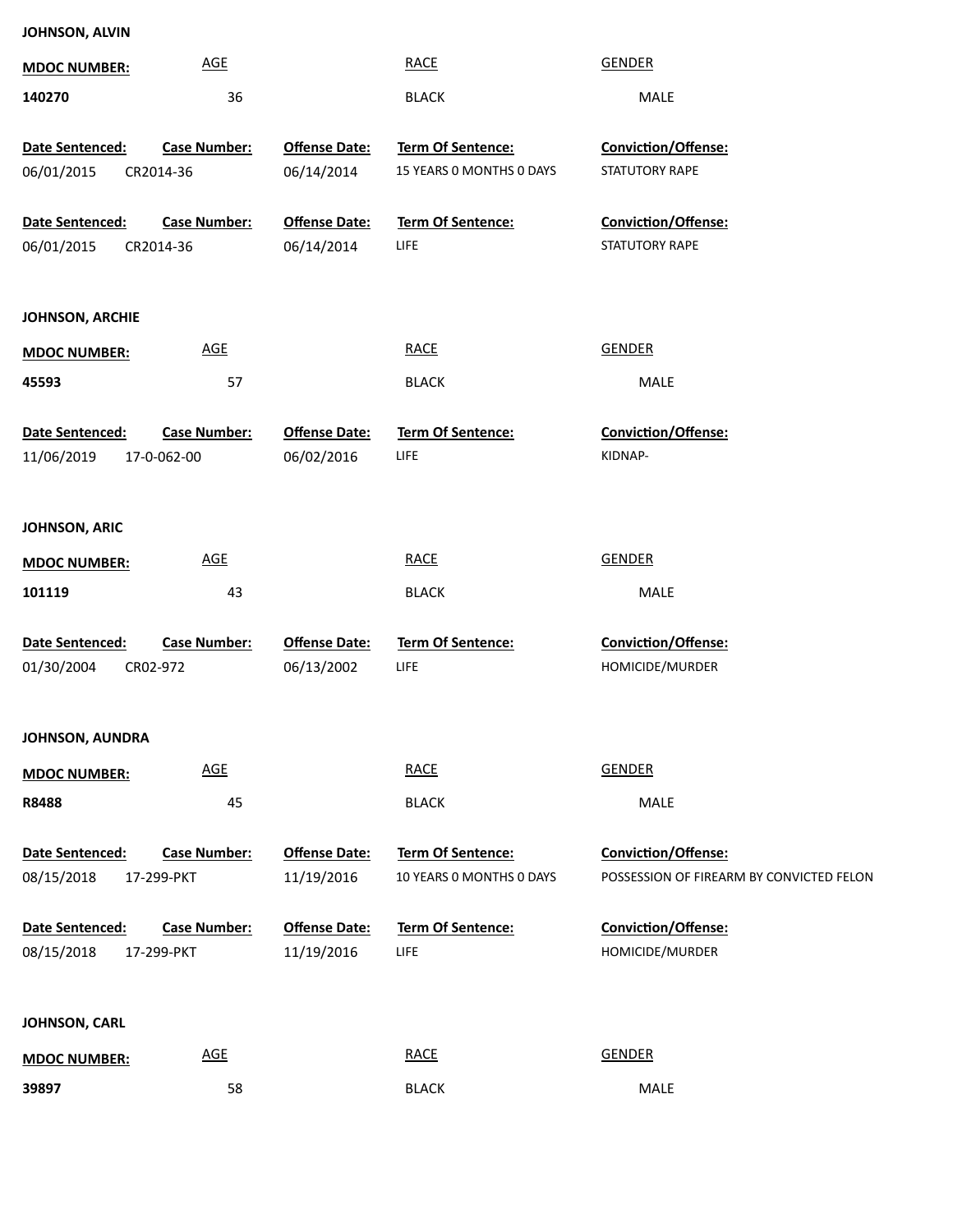| Date Sentenced:<br>05/10/1995 | <b>Case Number:</b><br>DATACONV-1   | <b>Offense Date:</b>               | Term Of Sentence:<br>10 YEARS 0 MONTHS 0 DAYS | <b>Conviction/Offense:</b><br>ARMED ROBBERY                            |
|-------------------------------|-------------------------------------|------------------------------------|-----------------------------------------------|------------------------------------------------------------------------|
| Date Sentenced:<br>05/15/1995 | <b>Case Number:</b><br>DATACONV-2   | <b>Offense Date:</b>               | Term Of Sentence:<br><b>LIFE</b>              | <b>Conviction/Offense:</b><br>AGGRAVATED ASSAULT                       |
| JOHNSON, CARL                 |                                     |                                    |                                               |                                                                        |
| <b>MDOC NUMBER:</b>           | <b>AGE</b>                          |                                    | <b>RACE</b>                                   | <b>GENDER</b>                                                          |
| R1232                         | 70                                  |                                    | <b>BLACK</b>                                  | MALE                                                                   |
| <b>Date Sentenced:</b>        | <b>Case Number:</b>                 | <b>Offense Date:</b>               | Term Of Sentence:                             | Conviction/Offense:                                                    |
| 06/06/1997                    | DATACONV-1                          |                                    | 15 YEARS O MONTHS O DAYS                      | AGGRAVATED ASSAULT                                                     |
| Date Sentenced:               | <b>Case Number:</b>                 | <b>Offense Date:</b>               | Term Of Sentence:                             | Conviction/Offense:                                                    |
| 06/06/1997                    | DATACONV-2                          |                                    | 20 YEARS 0 MONTHS 0 DAYS                      | MANSLAUGHTER                                                           |
|                               |                                     |                                    |                                               |                                                                        |
| Date Sentenced:<br>06/06/1997 | <b>Case Number:</b><br>DATACONV-3   | <b>Offense Date:</b>               | Term Of Sentence:<br>LIFE                     | Conviction/Offense:<br>HOMICIDE/MURDER                                 |
|                               |                                     |                                    |                                               |                                                                        |
| JOHNSON, CEASAR               |                                     |                                    |                                               |                                                                        |
| <b>MDOC NUMBER:</b>           | <b>AGE</b>                          |                                    | <b>RACE</b>                                   | <b>GENDER</b>                                                          |
| 196948                        | 33                                  |                                    | <b>BLACK</b>                                  | MALE                                                                   |
|                               |                                     |                                    |                                               |                                                                        |
| Date Sentenced:<br>04/09/2015 | <b>Case Number:</b><br>2013-005-CR1 | <b>Offense Date:</b><br>11/01/2012 | Term Of Sentence:<br>10 YEARS O MONTHS O DAYS | <b>Conviction/Offense:</b><br>POSSESSION OF FIREARM BY CONVICTED FELON |
|                               |                                     |                                    |                                               |                                                                        |
| Date Sentenced:               | <b>Case Number:</b>                 | <b>Offense Date:</b>               | <b>Term Of Sentence:</b>                      | <b>Conviction/Offense:</b>                                             |
| 04/09/2015                    | 2013-005-CR1                        | 11/01/2012                         | <b>LIFE</b>                                   | HOMICIDE/MURDER                                                        |
| <b>JOHNSON, CHARLES</b>       |                                     |                                    |                                               |                                                                        |
| <b>MDOC NUMBER:</b>           | <b>AGE</b>                          |                                    | <b>RACE</b>                                   | <b>GENDER</b>                                                          |
| K1624                         | 37                                  |                                    | <b>BLACK</b>                                  | MALE                                                                   |
|                               |                                     |                                    |                                               |                                                                        |
| Date Sentenced:               | <b>Case Number:</b>                 | <b>Offense Date:</b>               | <b>Term Of Sentence:</b>                      | <b>Conviction/Offense:</b>                                             |
| 09/15/2006                    | 2005-82K CT1                        | 02/21/2005                         | 5 YEARS 0 MONTHS 0 DAYS                       | POSSESSION OF FIREARM BY CONVICTED FELON                               |
| Date Sentenced:               | <b>Case Number:</b>                 | <b>Offense Date:</b>               | <b>Term Of Sentence:</b>                      | <b>Conviction/Offense:</b>                                             |
| 06/21/2006                    | 2005-82K                            | 02/21/2005                         | <b>LIFE</b>                                   | ARMED ROBBERY                                                          |
|                               |                                     |                                    |                                               |                                                                        |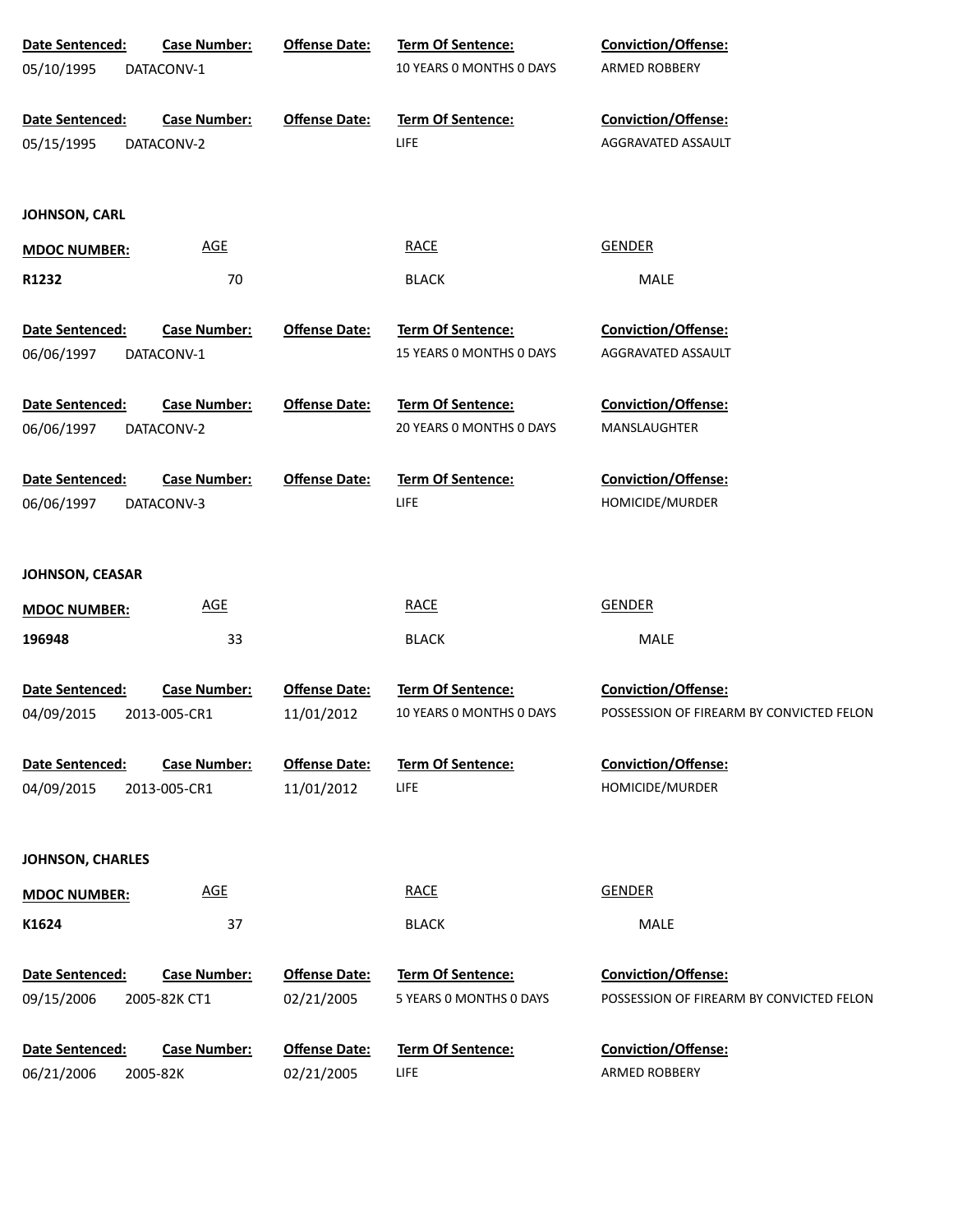|                         | JOHNSON, CHRISTOPHER |                      |                          |                            |  |  |  |  |
|-------------------------|----------------------|----------------------|--------------------------|----------------------------|--|--|--|--|
| <b>MDOC NUMBER:</b>     | <b>AGE</b>           |                      | <b>RACE</b>              | <b>GENDER</b>              |  |  |  |  |
| 107876                  | 44                   |                      | <b>BLACK</b>             | MALE                       |  |  |  |  |
| Date Sentenced:         | <b>Case Number:</b>  | <b>Offense Date:</b> | Term Of Sentence:        | Conviction/Offense:        |  |  |  |  |
| 11/04/2004              | CR02-168-GM          | 04/14/2002           | LIFE                     | HOMICIDE/MURDER            |  |  |  |  |
|                         |                      |                      |                          |                            |  |  |  |  |
| JOHNSON, DEONDRAY       |                      |                      |                          |                            |  |  |  |  |
| <b>MDOC NUMBER:</b>     | <b>AGE</b>           |                      | <b>RACE</b>              | <b>GENDER</b>              |  |  |  |  |
| L3081                   | 39                   |                      | <b>BLACK</b>             | MALE                       |  |  |  |  |
| Date Sentenced:         | <b>Case Number:</b>  | <b>Offense Date:</b> | Term Of Sentence:        | Conviction/Offense:        |  |  |  |  |
| 10/03/2002              | DATACONV-1           | 01/21/2001           | LIFE                     | CAPITAL MURDER             |  |  |  |  |
|                         |                      |                      |                          |                            |  |  |  |  |
| <b>JOHNSON, DERRICK</b> |                      |                      |                          |                            |  |  |  |  |
| <b>MDOC NUMBER:</b>     | <b>AGE</b>           |                      | <b>RACE</b>              | <b>GENDER</b>              |  |  |  |  |
| 182796                  | 40                   |                      | <b>BLACK</b>             | MALE                       |  |  |  |  |
| Date Sentenced:         | <b>Case Number:</b>  | <b>Offense Date:</b> | Term Of Sentence:        | Conviction/Offense:        |  |  |  |  |
| 04/10/2013              | 11-1-197-01 WLK      | 07/26/2011           | LIFE                     | <b>CAPITAL MURDER</b>      |  |  |  |  |
|                         |                      |                      |                          |                            |  |  |  |  |
| <b>JOHNSON, DEXTER</b>  |                      |                      |                          |                            |  |  |  |  |
| <b>MDOC NUMBER:</b>     | <b>AGE</b>           |                      | <b>RACE</b>              | <b>GENDER</b>              |  |  |  |  |
| 133885                  | 48                   |                      | <b>BLACK</b>             | MALE                       |  |  |  |  |
| Date Sentenced:         | <b>Case Number:</b>  | <b>Offense Date:</b> | Term Of Sentence:        | <b>Conviction/Offense:</b> |  |  |  |  |
| 11/05/2007              | 2006002CR1           | 08/01/2005           | 30 YEARS O MONTHS O DAYS | KIDNAP-                    |  |  |  |  |
| Date Sentenced:         | <b>Case Number:</b>  | <b>Offense Date:</b> | <b>Term Of Sentence:</b> | Conviction/Offense:        |  |  |  |  |
| 11/05/2007              | 2006002CR1           | 08/01/2005           | LIFE                     | HOMICIDE/MURDER            |  |  |  |  |
|                         |                      |                      |                          |                            |  |  |  |  |
| <b>JOHNSON, FREDDIE</b> |                      |                      |                          |                            |  |  |  |  |
| <b>MDOC NUMBER:</b>     | <b>AGE</b>           |                      | <b>RACE</b>              | <b>GENDER</b>              |  |  |  |  |
| L5804                   | 47                   |                      | <b>BLACK</b>             | MALE                       |  |  |  |  |
| Date Sentenced:         | <b>Case Number:</b>  | <b>Offense Date:</b> | Term Of Sentence:        | Conviction/Offense:        |  |  |  |  |
| 05/21/2003              | DATACONV-1           | 09/13/2001           | LIFE                     | CAPITAL MURDER             |  |  |  |  |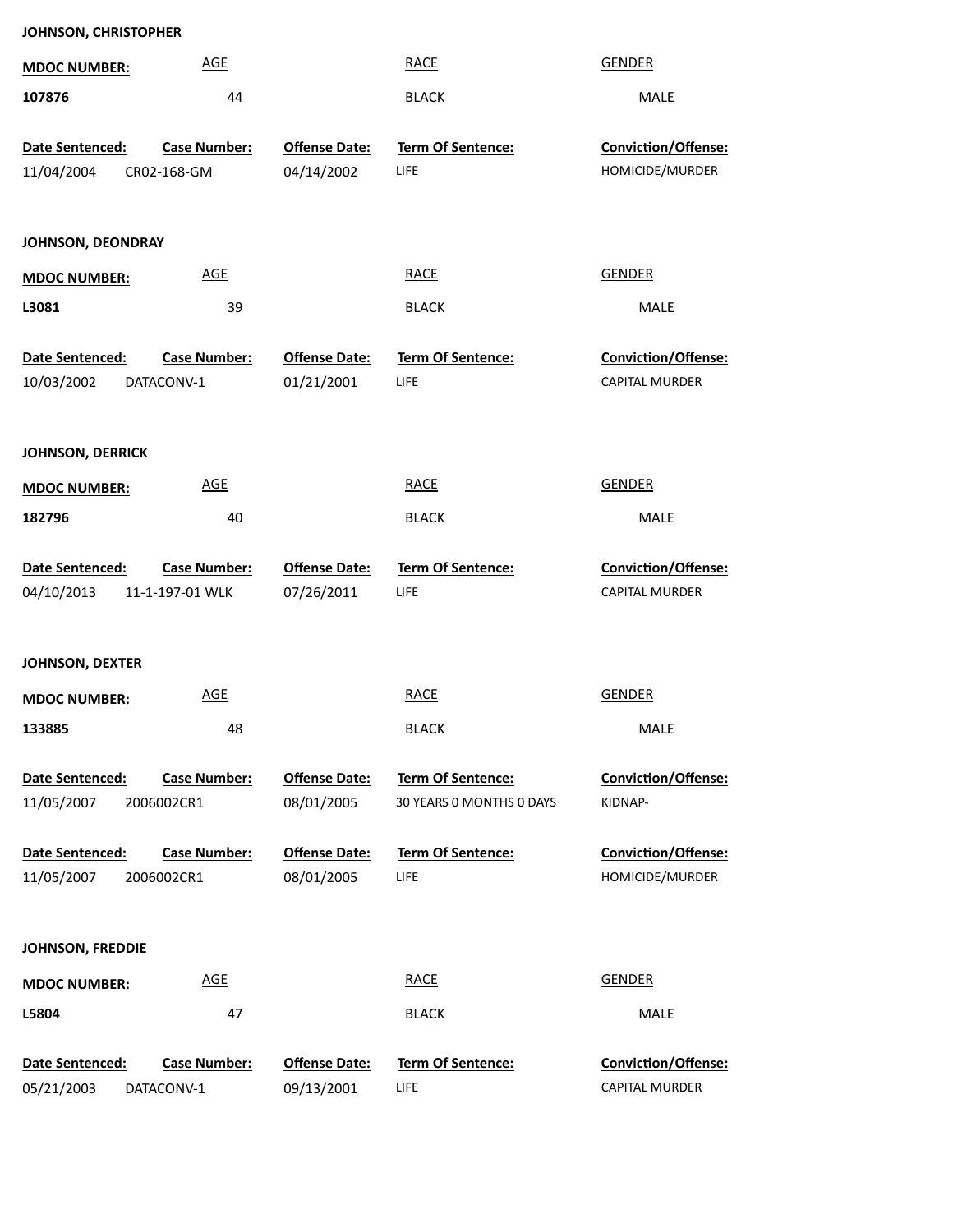| Date Sentenced:                   | <b>Case Number:</b>              | <b>Offense Date:</b>               | Term Of Sentence:                | Conviction/Offense:                          |  |
|-----------------------------------|----------------------------------|------------------------------------|----------------------------------|----------------------------------------------|--|
| 05/21/2003                        | DATACONV-2                       | 09/13/2001                         | LIFE                             | <b>CAPITAL MURDER</b>                        |  |
| JOHNSON, ILIOUS                   |                                  |                                    |                                  |                                              |  |
| <b>AGE</b><br><b>MDOC NUMBER:</b> |                                  |                                    | <b>RACE</b>                      | <b>GENDER</b>                                |  |
| 33121                             | 63                               |                                    | <b>BLACK</b>                     | MALE                                         |  |
| Date Sentenced:                   | <b>Case Number:</b>              | <b>Offense Date:</b>               | Term Of Sentence:                | <b>Conviction/Offense:</b>                   |  |
| 01/20/1984<br>5930                |                                  | 05/06/1983                         | 3 YEARS 0 MONTHS 0 DAYS          | <b>ROBBERY</b>                               |  |
| Date Sentenced:                   | <b>Case Number:</b>              | <b>Offense Date:</b>               | Term Of Sentence:                | Conviction/Offense:                          |  |
| 06/10/1985                        | 85-10,426                        | 12/22/1984                         | LIFE                             | HOMICIDE/MURDER                              |  |
| JOHNSON, JAMAL                    |                                  |                                    |                                  |                                              |  |
| <b>MDOC NUMBER:</b>               | <b>AGE</b>                       |                                    | <b>RACE</b>                      | <b>GENDER</b>                                |  |
| 168000                            | 33                               |                                    | <b>BLACK</b>                     | MALE                                         |  |
| Date Sentenced:                   | <b>Case Number:</b>              | <b>Offense Date:</b>               | Term Of Sentence:                | <b>Conviction/Offense:</b>                   |  |
| 06/14/2011                        | 090981                           | 05/30/2009                         | LIFE                             | HOMICIDE/MURDER                              |  |
| Date Sentenced:                   | <b>Case Number:</b>              | <b>Offense Date:</b>               | Term Of Sentence:                | Conviction/Offense:                          |  |
| 06/14/2011                        | 090983                           | 05/30/2009                         | LIFE                             | HOMICIDE/MURDER                              |  |
| JOHNSON, JAMES                    |                                  |                                    |                                  |                                              |  |
| <b>MDOC NUMBER:</b>               | <b>AGE</b>                       |                                    | <b>RACE</b>                      | <b>GENDER</b>                                |  |
| 115382                            | 37                               |                                    | <b>BLACK</b>                     | MALE                                         |  |
| Date Sentenced:<br>08/03/2005     | <b>Case Number:</b><br>2001-0426 | <b>Offense Date:</b><br>07/02/2001 | <b>Term Of Sentence:</b><br>LIFE | Conviction/Offense:<br><b>CAPITAL MURDER</b> |  |
| JOHNSON, JAMES                    |                                  |                                    |                                  |                                              |  |
| <b>MDOC NUMBER:</b>               | <b>AGE</b>                       |                                    | <b>RACE</b>                      | <b>GENDER</b>                                |  |
| 205684                            | 24                               |                                    | <b>BLACK</b>                     | MALE                                         |  |
| Date Sentenced:                   | <b>Case Number:</b>              | <b>Offense Date:</b>               | Term Of Sentence:                | <b>Conviction/Offense:</b>                   |  |
| 09/08/2016                        | 2016-0011                        | 06/07/2015                         | LIFE                             | HOMICIDE/MURDER                              |  |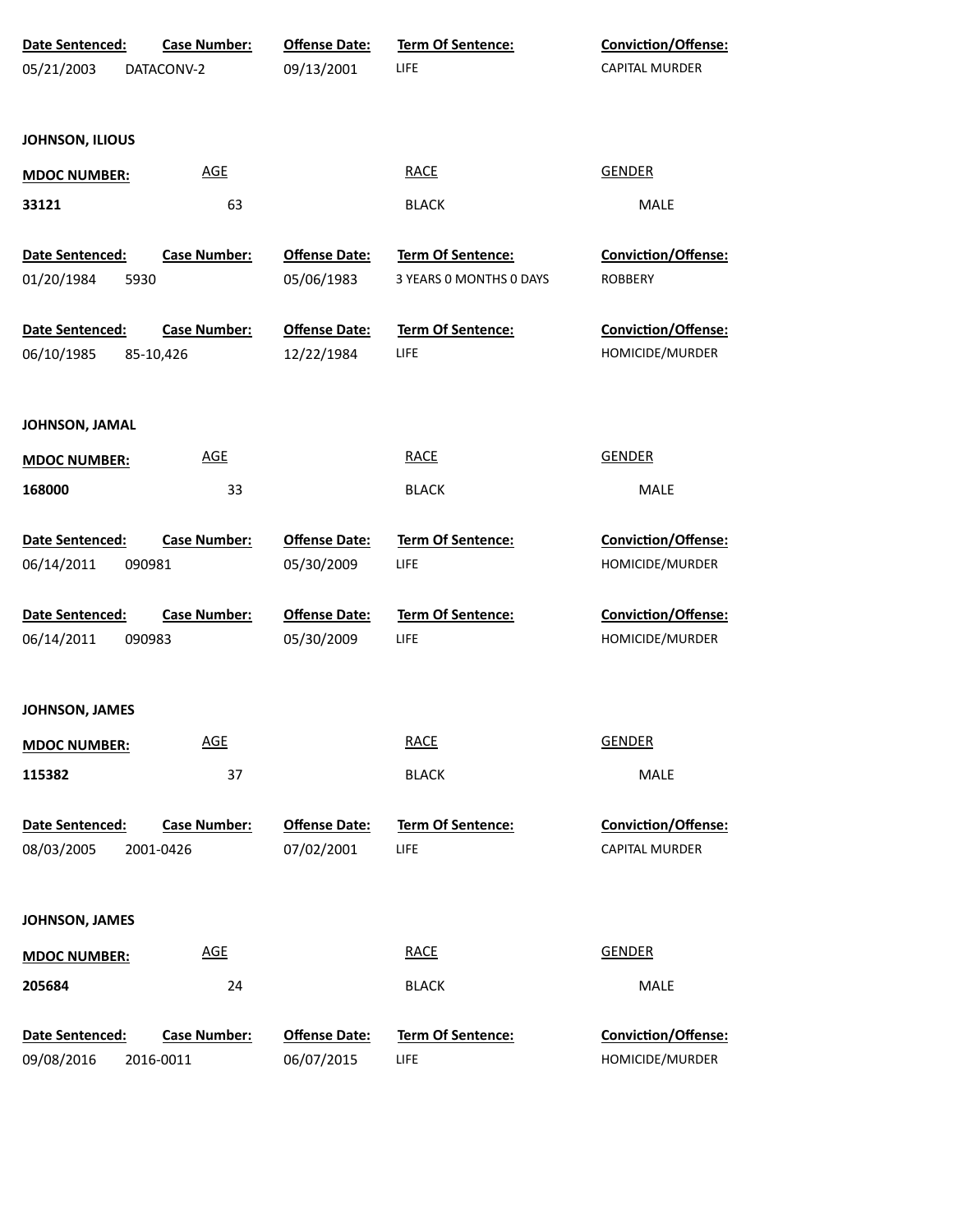| JOHNSON, JAYVIOUS |
|-------------------|
|-------------------|

| <b>MDOC NUMBER:</b>                   | <b>AGE</b>                           |                                    | <b>RACE</b>                                          | <b>GENDER</b>                                       |
|---------------------------------------|--------------------------------------|------------------------------------|------------------------------------------------------|-----------------------------------------------------|
| 208556                                | 29                                   |                                    | <b>BLACK</b>                                         | <b>MALE</b>                                         |
| Date Sentenced:<br>03/02/2017         | <b>Case Number:</b><br>2014-0058-CR2 | <b>Offense Date:</b><br>11/02/2013 | <b>Term Of Sentence:</b><br>20 YEARS 0 MONTHS 0 DAYS | <b>Conviction/Offense:</b><br>KIDNAP-               |
| Date Sentenced:                       | <b>Case Number:</b>                  | <b>Offense Date:</b>               | Term Of Sentence:                                    | Conviction/Offense:                                 |
| 03/02/2017                            | 2014-0058-CR2                        | 11/02/2013                         | 5 YEARS 0 MONTHS 0 DAYS                              | CONSPIRACY                                          |
| Date Sentenced:<br>03/02/2017         | <b>Case Number:</b><br>2014-0058-CR2 | <b>Offense Date:</b><br>11/02/2013 | Term Of Sentence:<br>LIFE                            | Conviction/Offense:<br><b>CAPITAL MURDER</b>        |
| JOHNSON, JESSIE                       |                                      |                                    |                                                      |                                                     |
| <b>MDOC NUMBER:</b>                   | <b>AGE</b>                           |                                    | <b>RACE</b>                                          | <b>GENDER</b>                                       |
| K4029                                 | 43                                   |                                    | <b>WHITE</b>                                         | <b>MALE</b>                                         |
| Date Sentenced:<br>09/22/2000         | <b>Case Number:</b><br>DATACONV-1    | <b>Offense Date:</b><br>12/10/1998 | <b>Term Of Sentence:</b><br>LIFE                     | <b>Conviction/Offense:</b><br><b>CAPITAL MURDER</b> |
| JOHNSON, L                            |                                      |                                    |                                                      |                                                     |
| <b>MDOC NUMBER:</b>                   | <b>AGE</b>                           |                                    | <b>RACE</b>                                          | <b>GENDER</b>                                       |
| 30941                                 | 60                                   |                                    | <b>BLACK</b>                                         | <b>MALE</b>                                         |
| Date Sentenced:<br>09/29/1983<br>7751 | <b>Case Number:</b>                  | <b>Offense Date:</b><br>02/01/1983 | <b>Term Of Sentence:</b><br>5 YEARS 0 MONTHS 0 DAYS  | <b>Conviction/Offense:</b><br>UTTERING FORGERY      |
| Date Sentenced:                       | <b>Case Number:</b>                  | <b>Offense Date:</b>               | Term Of Sentence:                                    | <b>Conviction/Offense:</b>                          |
| 09/29/1983<br>7752                    |                                      | 02/01/1983                         | 8 YEARS 0 MONTHS 0 DAYS                              | <b>GRAND LARCENY</b>                                |
| Date Sentenced:<br>10/03/1985<br>7829 | <b>Case Number:</b>                  | <b>Offense Date:</b><br>07/07/1985 | Term Of Sentence:<br>LIFE                            | <b>Conviction/Offense:</b><br><b>RAPE</b>           |
| <b>JOHNSON, MARCUS</b>                |                                      |                                    |                                                      |                                                     |
| <b>MDOC NUMBER:</b>                   | <b>AGE</b>                           |                                    | <b>RACE</b>                                          | <b>GENDER</b>                                       |
| 156896                                | 28                                   |                                    | <b>BLACK</b>                                         | MALE                                                |
| Date Sentenced:<br>02/05/2019         | <b>Case Number:</b><br>2017-0068     | <b>Offense Date:</b><br>09/17/2017 | Term Of Sentence:<br>LIFE                            | <b>Conviction/Offense:</b><br>HOMICIDE/MURDER       |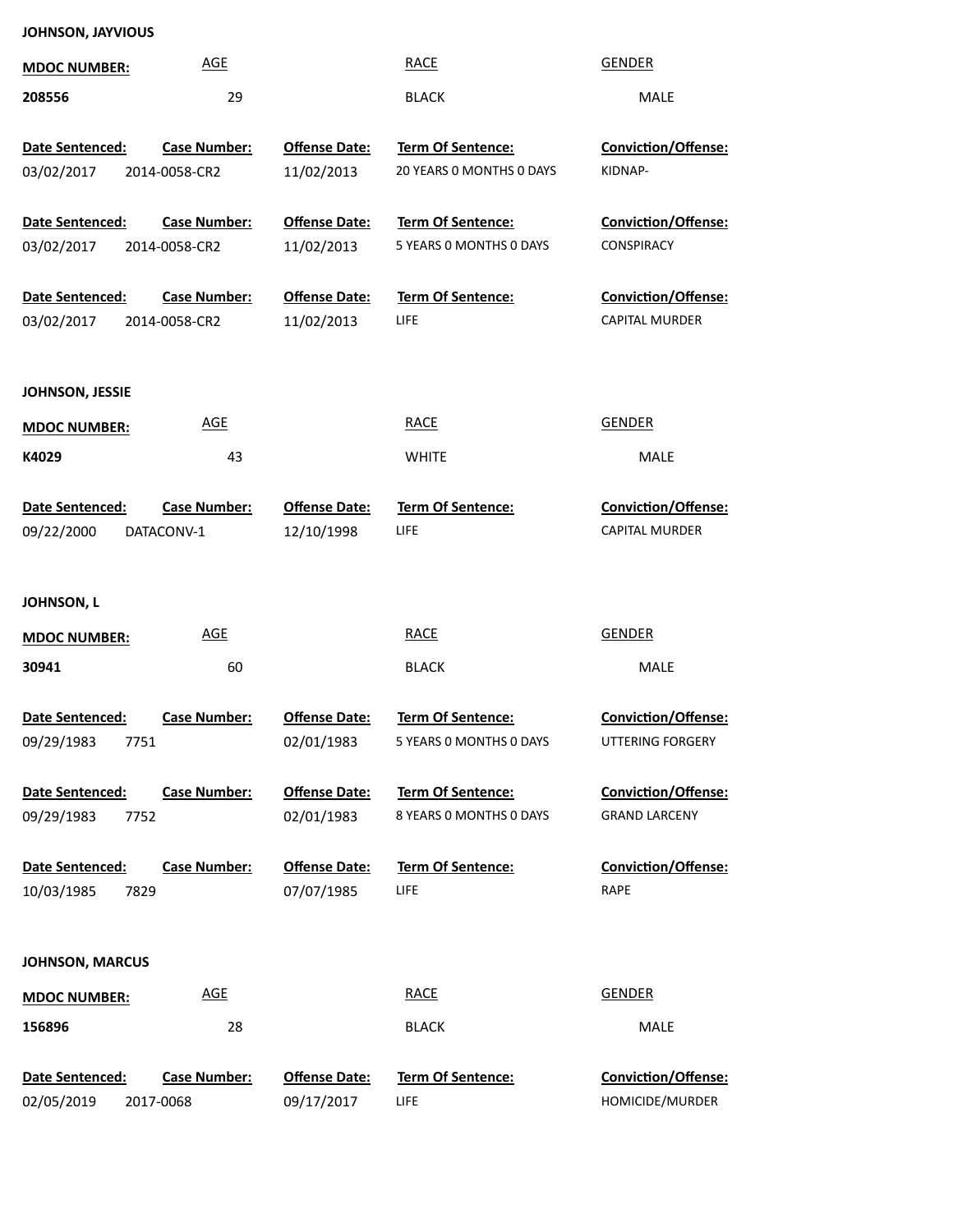| <b>MDOC NUMBER:</b>  | <b>AGE</b>                 |                      | <b>RACE</b>       | <b>GENDER</b>                            |
|----------------------|----------------------------|----------------------|-------------------|------------------------------------------|
| 27122                | 61                         |                      | <b>WHITE</b>      | MALE                                     |
| Date Sentenced:      | <b>Case Number:</b>        | <b>Offense Date:</b> | Term Of Sentence: | Conviction/Offense:                      |
| 06/24/2004           | CR04 048                   | 08/01/2003           | LIFE              | SEXUAL BATTERY                           |
|                      |                            |                      |                   |                                          |
| JOHNSON, MICHAEL     |                            |                      |                   |                                          |
| <b>MDOC NUMBER:</b>  | AGE                        |                      | <b>RACE</b>       | <b>GENDER</b>                            |
| 41273                | 56                         |                      | <b>BLACK</b>      | MALE                                     |
| Date Sentenced:      | <b>Case Number:</b>        | <b>Offense Date:</b> | Term Of Sentence: | Conviction/Offense:                      |
| 11/07/2008           | 20080020                   | 03/20/2008           | LIFE              | AGGRAVATED ASSAULT                       |
| Date Sentenced:      | <b>Case Number:</b>        | <b>Offense Date:</b> | Term Of Sentence: | Conviction/Offense:                      |
| 11/07/2008           | 20080020                   | 03/20/2008           | LIFE              | POSSESSION OF FIREARM BY CONVICTED FELON |
|                      |                            |                      |                   |                                          |
| JOHNSON, MICHAEL     |                            |                      |                   |                                          |
| <b>MDOC NUMBER:</b>  | AGE                        |                      | <b>RACE</b>       | <b>GENDER</b>                            |
| 44711                | 52                         |                      | <b>BLACK</b>      | MALE                                     |
| Date Sentenced:      | <b>Case Number:</b>        | <b>Offense Date:</b> | Term Of Sentence: | Conviction/Offense:                      |
| 06/02/1998           | DATACONV-1                 |                      | LIFE              | HOMICIDE/MURDER                          |
|                      |                            |                      |                   |                                          |
| JOHNSON, MICHAEL     |                            |                      |                   |                                          |
| <b>MDOC NUMBER:</b>  | $\underline{\mathsf{AGE}}$ |                      | <b>RACE</b>       | <b>GENDER</b>                            |
| K4828                | 41                         |                      | <b>WHITE</b>      | MALE                                     |
| Date Sentenced:      | <b>Case Number:</b>        | <b>Offense Date:</b> | Term Of Sentence: | Conviction/Offense:                      |
| 11/14/2000<br>12,183 |                            | 02/08/1998           | LIFE              | HOMICIDE/MURDER                          |
|                      |                            |                      |                   |                                          |
| JOHNSON, MICHAEL     |                            |                      |                   |                                          |
| <b>MDOC NUMBER:</b>  | $\underline{\mathsf{AGE}}$ |                      | <b>RACE</b>       | <b>GENDER</b>                            |
| L7777                | 45                         |                      | <b>BLACK</b>      | MALE                                     |
| Date Sentenced:      | <b>Case Number:</b>        | <b>Offense Date:</b> | Term Of Sentence: | Conviction/Offense:                      |
| 10/29/2003           | DATACONV-1                 | 01/05/2002           | LIFE              | CAPITAL MURDER                           |
|                      |                            |                      |                   |                                          |

**JOHNSON, MELVIN**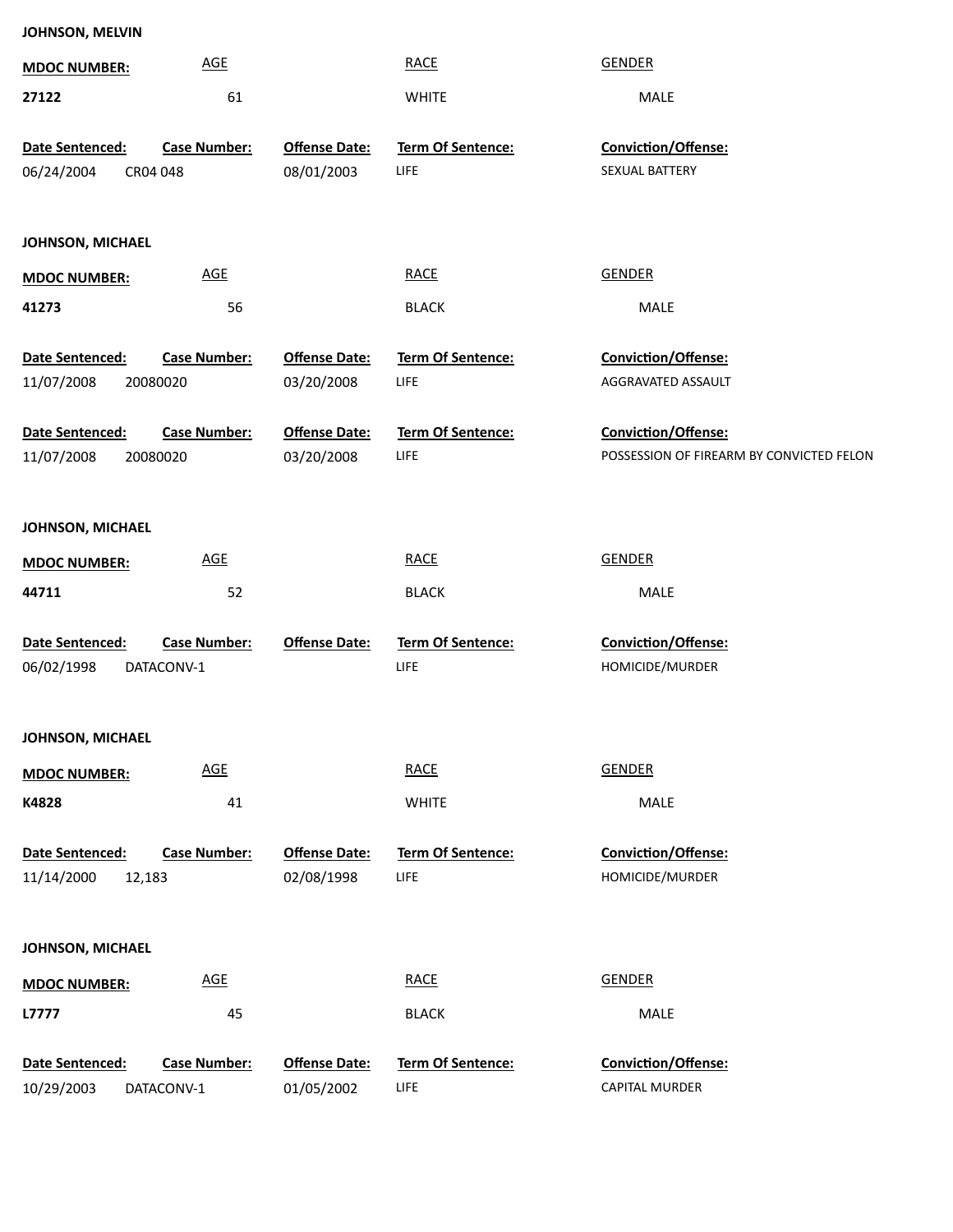| JOHNSON, QUINCY                        |                      |                          |                        |
|----------------------------------------|----------------------|--------------------------|------------------------|
| <b>MDOC NUMBER:</b>                    | <b>AGE</b>           | <b>RACE</b>              | <b>GENDER</b>          |
| L6175                                  | 40                   | <b>BLACK</b>             | MALE                   |
| Date Sentenced:<br><b>Case Number:</b> | <b>Offense Date:</b> | Term Of Sentence:        | Conviction/Offense:    |
| 10/28/2008<br>6252                     | 05/14/2007           | LIFE                     | HOMICIDE/MURDER        |
|                                        |                      |                          |                        |
| <b>JOHNSON, RAHEEM</b>                 |                      |                          |                        |
| <b>MDOC NUMBER:</b>                    | AGE                  | <b>RACE</b>              | <b>GENDER</b>          |
| 215237                                 | 27                   | <b>BLACK</b>             | MALE                   |
| Date Sentenced:<br><b>Case Number:</b> | <b>Offense Date:</b> | <b>Term Of Sentence:</b> | Conviction/Offense:    |
| 03/09/2018<br>15-CR-068                | 05/15/2015           | LIFE                     | HOMICIDE/MURDER        |
|                                        |                      |                          |                        |
| <b>JOHNSON, RANDALL</b>                |                      |                          |                        |
| <b>MDOC NUMBER:</b>                    | AGE                  | <b>RACE</b>              | <b>GENDER</b>          |
| 34186                                  | 63                   | <b>BLACK</b>             | MALE                   |
| Date Sentenced:<br><b>Case Number:</b> | <b>Offense Date:</b> | Term Of Sentence:        | Conviction/Offense:    |
| 03/04/1991<br>DATACONV-1               |                      | LIFE                     | SEX ASSAULT            |
|                                        |                      |                          |                        |
| JOHNSON, RANDY                         |                      |                          |                        |
| <b>MDOC NUMBER:</b>                    | <b>AGE</b>           | <b>RACE</b>              | <b>GENDER</b>          |
| R5971                                  | 41                   | <b>BLACK</b>             | MALE                   |
| <b>Case Number:</b><br>Date Sentenced: | <b>Offense Date:</b> | <b>Term Of Sentence:</b> | Conviction/Offense:    |
| 02/05/2010<br>09018901WSY              | 05/26/2008           | 10 YEARS 0 MONTHS 0 DAYS | AGGRAVATED ASSAULT     |
|                                        |                      |                          |                        |
| <b>Case Number:</b><br>Date Sentenced: | <b>Offense Date:</b> | <b>Term Of Sentence:</b> | Conviction/Offense:    |
| 02/05/2010<br>09018901WSY              | 05/26/2008           | 5 YEARS O MONTHS O DAYS  | SHOOTING INTO DWELLING |
| <b>Case Number:</b><br>Date Sentenced: | <b>Offense Date:</b> | Term Of Sentence:        | Conviction/Offense:    |
| 02/05/2010<br>09018901WSY              | 05/26/2008           | LIFE                     | HOMICIDE/MURDER        |
|                                        |                      |                          |                        |
|                                        |                      |                          |                        |
| <b>JOHNSON, RASHAD</b>                 |                      |                          |                        |
| <b>MDOC NUMBER:</b>                    | <b>AGE</b>           | <b>RACE</b>              | <b>GENDER</b>          |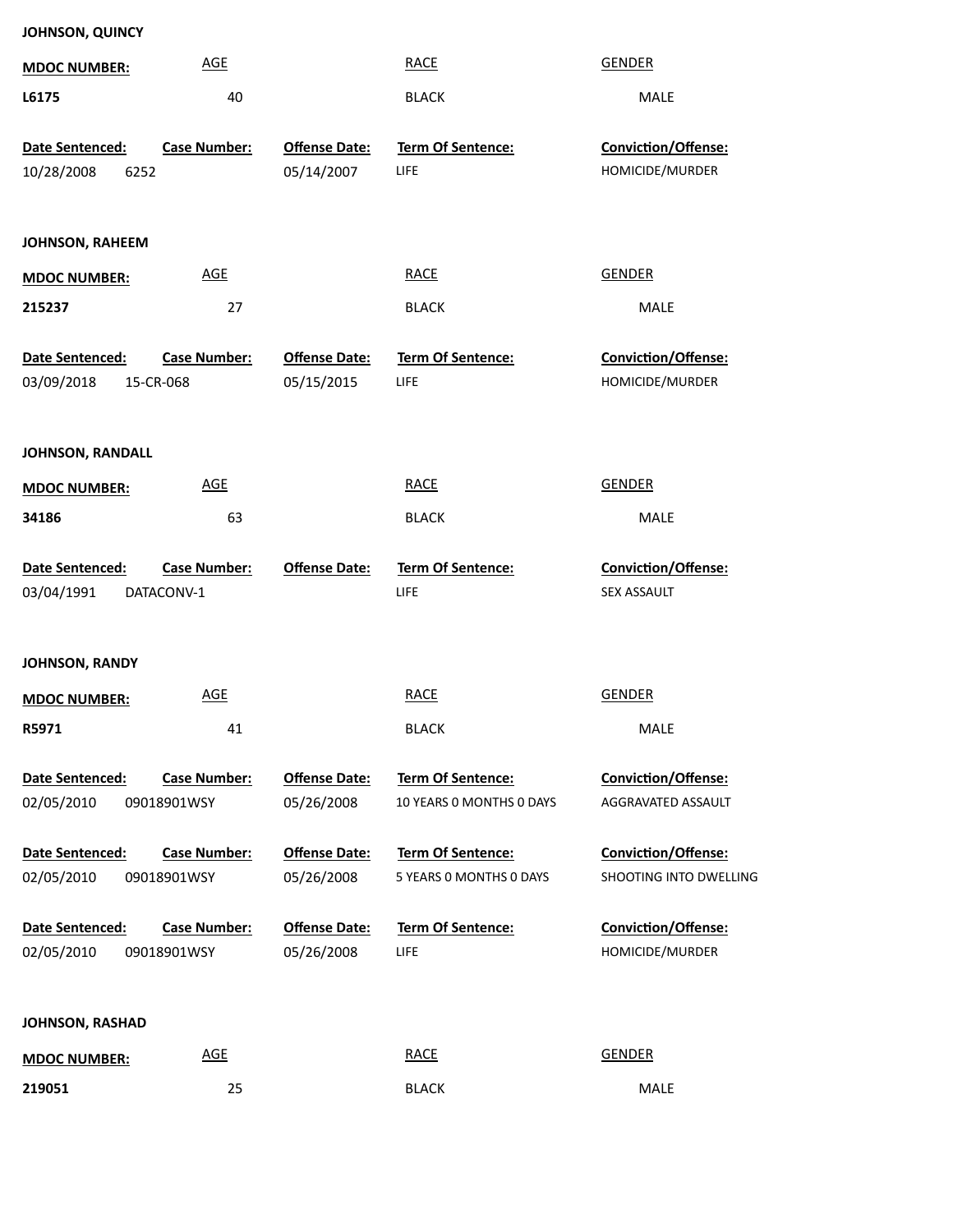| Date Sentenced:<br>09/28/2018 | <b>Case Number:</b><br>B2401-2015-297 | <b>Offense Date:</b><br>07/22/2014 | Term Of Sentence:<br>LIFE | Conviction/Offense:<br>HOMICIDE/MURDER                          |
|-------------------------------|---------------------------------------|------------------------------------|---------------------------|-----------------------------------------------------------------|
| <b>JOHNSON, ROBERT</b>        |                                       |                                    |                           |                                                                 |
| <b>MDOC NUMBER:</b>           | <b>AGE</b>                            |                                    | <b>RACE</b>               | <b>GENDER</b>                                                   |
| 36530                         | 60                                    |                                    | <b>BLACK</b>              | MALE                                                            |
| Date Sentenced:               | <b>Case Number:</b>                   | <b>Offense Date:</b>               | Term Of Sentence:         | Conviction/Offense:                                             |
| 02/11/2009                    | 20080094                              | 07/20/2008                         | LIFE                      | ARMED ROBBERY                                                   |
| Date Sentenced:               | <b>Case Number:</b>                   | <b>Offense Date:</b>               | Term Of Sentence:         | Conviction/Offense:                                             |
| 02/11/2009                    | 20080094                              | 07/20/2008                         | LIFE                      | KIDNAP-                                                         |
| Date Sentenced:<br>02/11/2009 | <b>Case Number:</b><br>20080094       | <b>Offense Date:</b><br>07/20/2008 | Term Of Sentence:<br>LIFE | Conviction/Offense:<br>POSSESSION OF FIREARM BY CONVICTED FELON |
| <b>JOHNSON, RONNIE</b>        |                                       |                                    |                           |                                                                 |
| <b>MDOC NUMBER:</b>           | <b>AGE</b>                            |                                    | <b>RACE</b>               | <b>GENDER</b>                                                   |
| R5181                         | 50                                    |                                    | <b>BLACK</b>              | MALE                                                            |
| Date Sentenced:               | <b>Case Number:</b>                   | <b>Offense Date:</b>               | Term Of Sentence:         | Conviction/Offense:                                             |
| 06/04/1998                    | 97-3-196-00                           | 07/21/1997                         | LIFE                      | HOMICIDE/MURDER                                                 |
| <b>JOHNSON, SAMMIE</b>        |                                       |                                    |                           |                                                                 |
| <b>MDOC NUMBER:</b>           | <b>AGE</b>                            |                                    | <b>RACE</b>               | <b>GENDER</b>                                                   |
| 58463                         | 47                                    |                                    | <b>BLACK</b>              | MALE                                                            |
| Date Sentenced:<br>08/19/2002 | <b>Case Number:</b><br>2002132        | <b>Offense Date:</b><br>10/02/2001 | Term Of Sentence:<br>LIFE | Conviction/Offense:<br><b>CAPITAL MURDER</b>                    |
| JOHNSON, SELLERS              |                                       |                                    |                           |                                                                 |
| <b>MDOC NUMBER:</b>           | $\underline{\mathsf{AGE}}$            |                                    | <b>RACE</b>               | <b>GENDER</b>                                                   |
| 206592                        | 24                                    |                                    | <b>BLACK</b>              | MALE                                                            |
| Date Sentenced:               | <b>Case Number:</b>                   | <b>Offense Date:</b>               | Term Of Sentence:         | Conviction/Offense:                                             |
| 10/25/2016                    | B2401-2014-595                        | 10/22/2013                         | <b>LIFE</b>               | CAPITAL MURDER                                                  |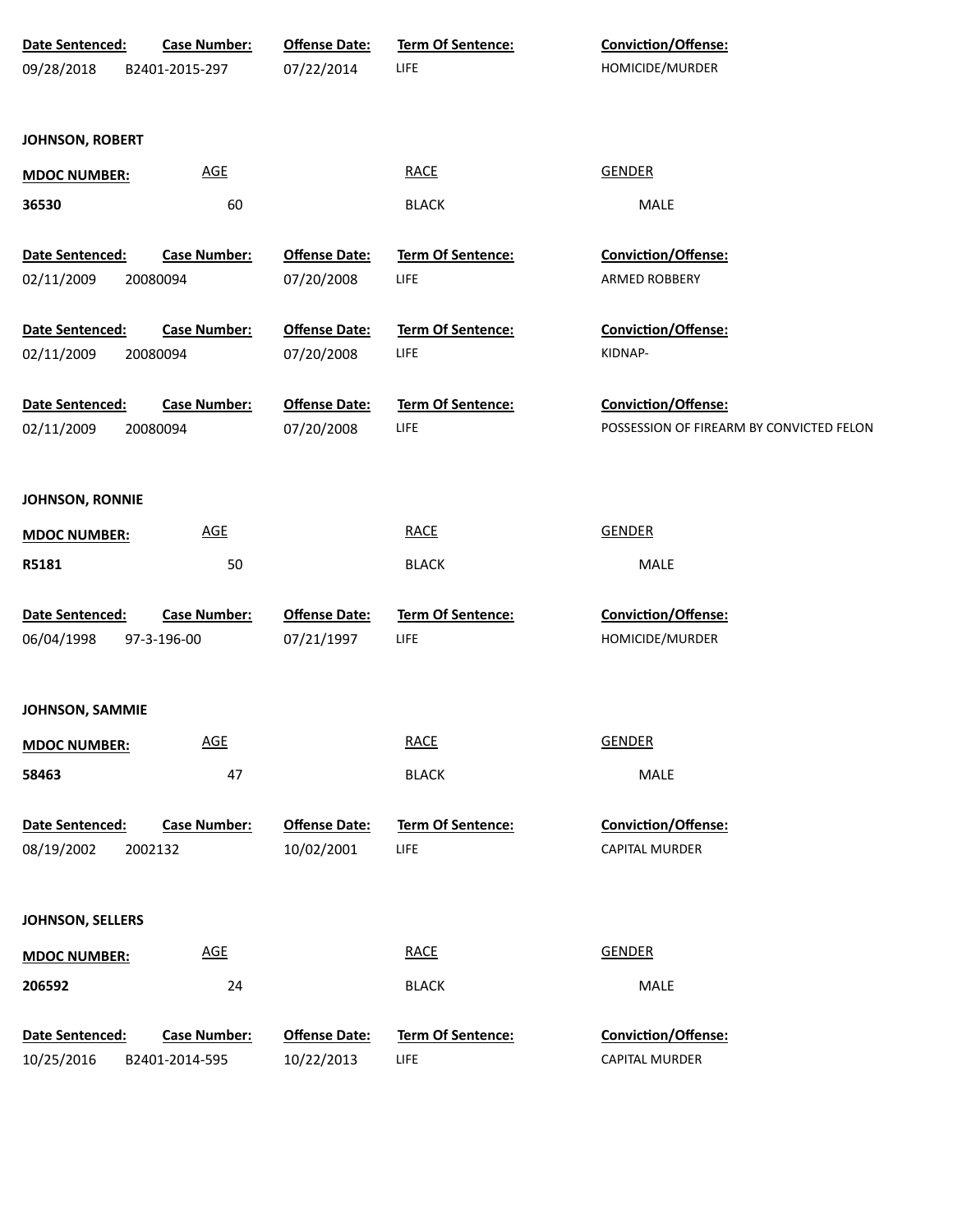## **JOHNSON, SHERRY**

| <b>MDOC NUMBER:</b>                      | <u>AGE</u>                          |                                    | <b>RACE</b>                                          | <b>GENDER</b>                                    |
|------------------------------------------|-------------------------------------|------------------------------------|------------------------------------------------------|--------------------------------------------------|
| L5147                                    | 48                                  |                                    | <b>WHITE</b>                                         | FEMALE                                           |
| Date Sentenced:<br>03/27/2003<br>02112-1 | <b>Case Number:</b>                 | <b>Offense Date:</b><br>02/21/2002 | <b>Term Of Sentence:</b><br><b>LIFE</b>              | <b>Conviction/Offense:</b><br>HOMICIDE/MURDER    |
| Date Sentenced:<br>03/27/2003<br>02112-2 | <b>Case Number:</b>                 | <b>Offense Date:</b><br>02/21/2002 | <b>Term Of Sentence:</b><br>LIFE                     | <b>Conviction/Offense:</b><br>HOMICIDE/MURDER    |
| Date Sentenced:<br>03/27/2003<br>02112-3 | <b>Case Number:</b>                 | <b>Offense Date:</b><br>02/21/2002 | <b>Term Of Sentence:</b><br><b>LIFE</b>              | <b>Conviction/Offense:</b><br>HOMICIDE/MURDER    |
| JOHNSON, SHUNDRAY                        |                                     |                                    |                                                      |                                                  |
| <b>MDOC NUMBER:</b>                      | <u>AGE</u>                          |                                    | <b>RACE</b>                                          | <b>GENDER</b>                                    |
| 175840                                   | 27                                  |                                    | <b>BLACK</b>                                         | MALE                                             |
| Date Sentenced:<br>08/08/2017            | <b>Case Number:</b><br>HK 2012-036A | <b>Offense Date:</b><br>11/11/2011 | <b>Term Of Sentence:</b><br>13 YEARS O MONTHS O DAYS | <b>Conviction/Offense:</b><br>SEXUAL BATTERY     |
| Date Sentenced:                          | <b>Case Number:</b>                 | <b>Offense Date:</b>               | <b>Term Of Sentence:</b>                             | <b>Conviction/Offense:</b>                       |
| 08/08/2017                               | HK2013-042                          | 06/18/2013                         | 4 YEARS 0 MONTHS 0 DAYS                              | AGGRAVATED ASSAULT                               |
| Date Sentenced:<br>03/18/2020            | <b>Case Number:</b><br>17-CR-117K   | <b>Offense Date:</b><br>03/14/2017 | <b>Term Of Sentence:</b><br><b>LIFE</b>              | <b>Conviction/Offense:</b><br>HOMICIDE/MURDER    |
| <b>JOHNSON, SYLVESTER</b>                |                                     |                                    |                                                      |                                                  |
| <b>MDOC NUMBER:</b>                      | <b>AGE</b>                          |                                    | <b>RACE</b>                                          | <b>GENDER</b>                                    |
| 185112                                   | 34                                  |                                    | <b>BLACK</b>                                         | MALE                                             |
| Date Sentenced:<br>08/06/2013            | <b>Case Number:</b><br>20100062CRIC | <b>Offense Date:</b><br>10/24/2009 | <b>Term Of Sentence:</b><br>LIFE                     | Conviction/Offense:<br>CAPITAL MURDER            |
| JOHNSON, VADELL                          |                                     |                                    |                                                      |                                                  |
| <b>MDOC NUMBER:</b>                      | <b>AGE</b>                          |                                    | <b>RACE</b>                                          | <b>GENDER</b>                                    |
| 132560                                   | 39                                  |                                    | <b>BLACK</b>                                         | MALE                                             |
| Date Sentenced:<br>05/11/2017            | <b>Case Number:</b><br>2011-101-CR2 | <b>Offense Date:</b><br>07/01/2010 | <b>Term Of Sentence:</b><br>10 YEARS 0 MONTHS 0 DAYS | <b>Conviction/Offense:</b><br>AGGRAVATED ASSAULT |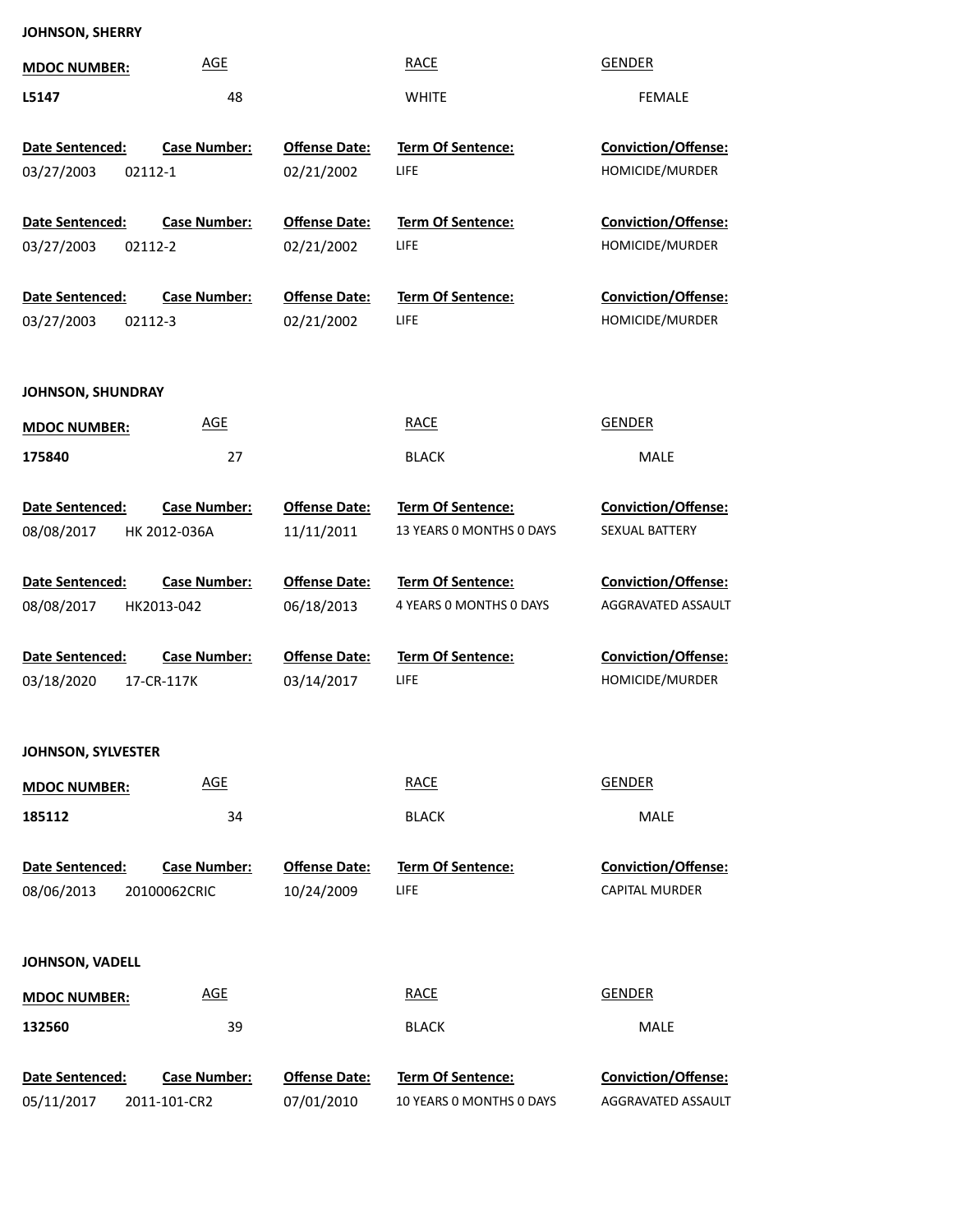| Date Sentenced:         | <b>Case Number:</b> | <b>Offense Date:</b> | Term Of Sentence:        | Conviction/Offense:                      |
|-------------------------|---------------------|----------------------|--------------------------|------------------------------------------|
| 05/11/2017              | 2011-101-CR2        | 07/01/2010           | LIFE                     | HOMICIDE/MURDER                          |
|                         |                     |                      |                          |                                          |
| Date Sentenced:         | <b>Case Number:</b> | <b>Offense Date:</b> | Term Of Sentence:        | Conviction/Offense:                      |
| 05/11/2017              | 2011-101-CR2        | 07/02/2011           | 1 YEARS O MONTHS O DAYS  | POSSESSION OF FIREARM BY CONVICTED FELON |
|                         |                     |                      |                          |                                          |
| <b>JOHNSON, ZACHARY</b> |                     |                      |                          |                                          |
|                         | <b>AGE</b>          |                      | <b>RACE</b>              | <b>GENDER</b>                            |
| <b>MDOC NUMBER:</b>     |                     |                      |                          |                                          |
| L3770                   | 54                  |                      | <b>BLACK</b>             | MALE                                     |
| Date Sentenced:         | <b>Case Number:</b> | <b>Offense Date:</b> | Term Of Sentence:        | Conviction/Offense:                      |
| 10/29/2002              | DATACONV-1          | 03/21/2000           | LIFE                     | HOMICIDE/MURDER                          |
|                         |                     |                      |                          |                                          |
| Date Sentenced:         | <b>Case Number:</b> | <b>Offense Date:</b> | Term Of Sentence:        | Conviction/Offense:                      |
| 11/26/2002              | DATACONV-2          | 03/21/2002           | 15 YEARS O MONTHS O DAYS | AGGRAVATED ASSAULT                       |
|                         |                     |                      |                          |                                          |
|                         |                     |                      |                          |                                          |
| JOINER, CHRISTOPHER     |                     |                      |                          |                                          |
| <b>MDOC NUMBER:</b>     | <b>AGE</b>          |                      | <b>RACE</b>              | <b>GENDER</b>                            |
| K9169                   | 40                  |                      | <b>WHITE</b>             | MALE                                     |
|                         |                     |                      |                          |                                          |
| Date Sentenced:         | <b>Case Number:</b> | <b>Offense Date:</b> | Term Of Sentence:        | <b>Conviction/Offense:</b>               |
| 08/05/2011              | 0610805             | 11/30/2005           | 12 YEARS O MONTHS O DAYS | BURGLARY LARCENY-UNOCCUPIED DWELLING     |
| Date Sentenced:         | <b>Case Number:</b> | <b>Offense Date:</b> | <b>Term Of Sentence:</b> | <b>Conviction/Offense:</b>               |
| 08/05/2011              | 0611106             | 03/12/2006           | 12 YEARS O MONTHS O DAYS | BURGLARY LARCENY-UNOCCUPIED DWELLING     |
|                         |                     |                      |                          |                                          |
| Date Sentenced:         | <b>Case Number:</b> | <b>Offense Date:</b> | <b>Term Of Sentence:</b> | <b>Conviction/Offense:</b>               |
| 10/04/2016              | 2015-10,449         | 01/26/2015           | <b>LIFE</b>              | <b>ARMED ROBBERY</b>                     |
|                         |                     |                      |                          |                                          |
|                         |                     |                      |                          |                                          |
| <b>JOLLY, DONALD</b>    |                     |                      |                          |                                          |
| <b>MDOC NUMBER:</b>     | <b>AGE</b>          |                      | <b>RACE</b>              | <b>GENDER</b>                            |
| 232650                  | 49                  |                      | <b>WHITE</b>             | MALE                                     |
|                         |                     |                      |                          |                                          |
| Date Sentenced:         | <b>Case Number:</b> | <b>Offense Date:</b> | Term Of Sentence:        | <b>Conviction/Offense:</b>               |
| 03/12/2021              | 20-CR-0027-NS       | 04/01/2018           | 20 YEARS 0 MONTHS 0 DAYS | STATUTORY RAPE                           |
|                         |                     |                      |                          |                                          |
| Date Sentenced:         | <b>Case Number:</b> | <b>Offense Date:</b> | Term Of Sentence:        | <b>Conviction/Offense:</b>               |
| 03/12/2021              | 20-CR-0027-NS       | 12/01/2018           | 20 YEARS 0 MONTHS 0 DAYS | STATUTORY RAPE                           |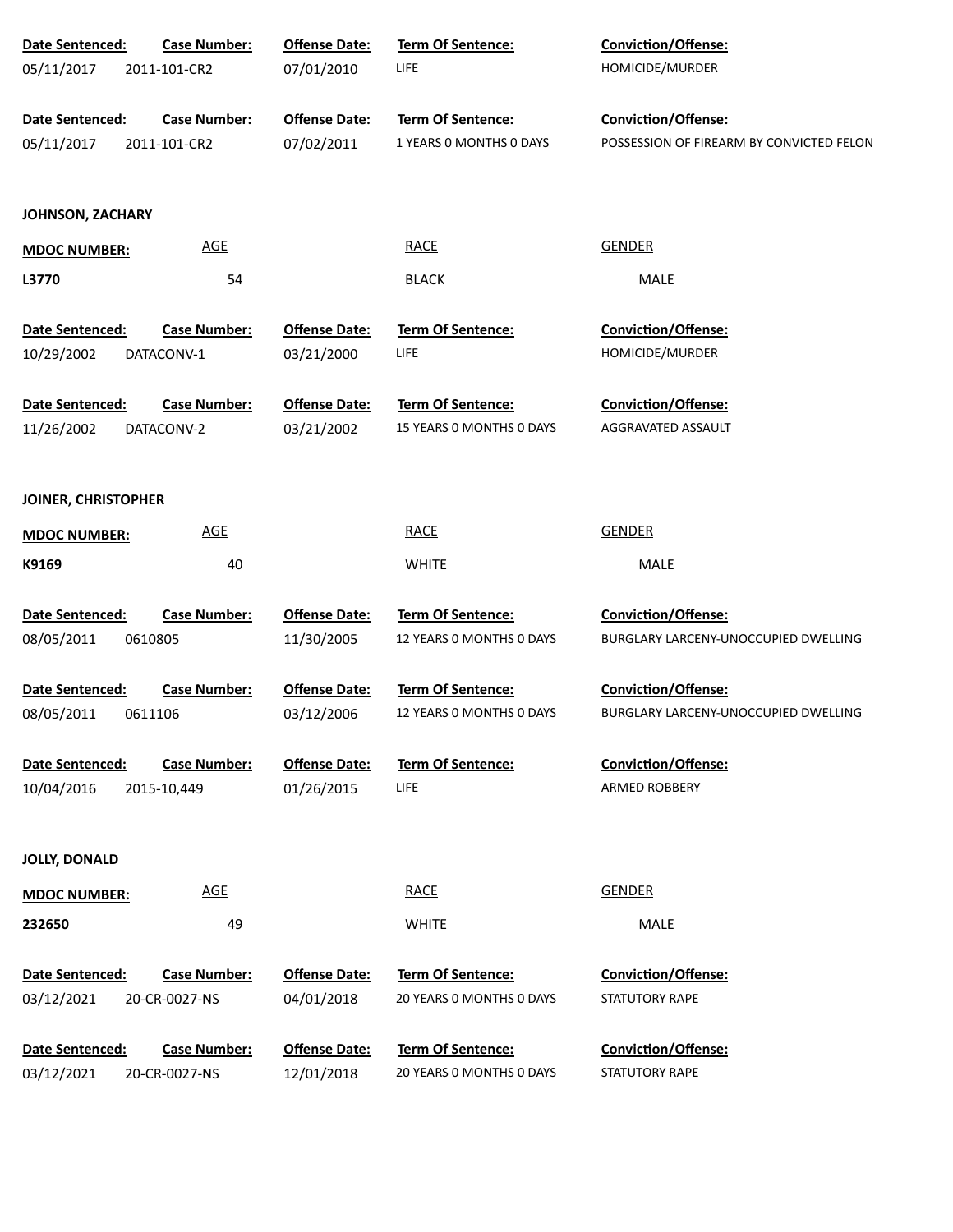| Date Sentenced:         | <b>Case Number:</b> | <b>Offense Date:</b> | Term Of Sentence:        | Conviction/Offense:                      |
|-------------------------|---------------------|----------------------|--------------------------|------------------------------------------|
| 03/12/2021              | 20-CR-0027-NS       | 08/01/2019           | <b>LIFE</b>              | STATUTORY RAPE                           |
|                         |                     |                      |                          |                                          |
| Date Sentenced:         | <b>Case Number:</b> | <b>Offense Date:</b> | Term Of Sentence:        | Conviction/Offense:                      |
| 03/12/2021              | 20-CR-0027-NS       | 10/31/2019           | 20 YEARS 0 MONTHS 0 DAYS | STATUTORY RAPE                           |
|                         |                     |                      |                          |                                          |
| <b>JONES, AARON</b>     |                     |                      |                          |                                          |
|                         | <b>AGE</b>          |                      | <b>RACE</b>              | <b>GENDER</b>                            |
| <b>MDOC NUMBER:</b>     |                     |                      |                          |                                          |
| 191452                  | 26                  |                      | <b>BLACK</b>             | MALE                                     |
| Date Sentenced:         | <b>Case Number:</b> | <b>Offense Date:</b> | Term Of Sentence:        | Conviction/Offense:                      |
|                         |                     |                      | 0 YEARS 0 MONTHS 0 DAYS  | POSSESS STOLEN PROP                      |
| 06/16/2014              | 13-406CR            | 07/07/2012           |                          |                                          |
| Date Sentenced:         | <b>Case Number:</b> | <b>Offense Date:</b> | Term Of Sentence:        | Conviction/Offense:                      |
| 06/16/2014              | 13-406CR            | 07/07/2012           | 5 YEARS 0 MONTHS 0 DAYS  | <b>CONSPIRACY</b>                        |
|                         |                     |                      |                          |                                          |
| Date Sentenced:         | <b>Case Number:</b> | <b>Offense Date:</b> | Term Of Sentence:        | Conviction/Offense:                      |
| 03/20/2017              | 16-324W             | 04/15/2016           | 4 YEARS O MONTHS O DAYS  | POSSESS STOLEN PROP                      |
|                         |                     |                      |                          |                                          |
| Date Sentenced:         | <b>Case Number:</b> | <b>Offense Date:</b> | Term Of Sentence:        | Conviction/Offense:                      |
| 01/09/2019              | 18-045 H            | 11/21/2016           | 25 YEARS 0 MONTHS 0 DAYS | ARMED ROBBERY                            |
|                         |                     |                      |                          |                                          |
| Date Sentenced:         | <b>Case Number:</b> | <b>Offense Date:</b> | Term Of Sentence:        | Conviction/Offense:                      |
| 01/09/2019              | 18-045 H            | 11/21/2016           | <b>LIFE</b>              | HOMICIDE/MURDER                          |
|                         |                     |                      |                          |                                          |
| <b>JONES, ALEXANDER</b> |                     |                      |                          |                                          |
| <b>MDOC NUMBER:</b>     | <b>AGE</b>          |                      | <b>RACE</b>              | <b>GENDER</b>                            |
|                         |                     |                      |                          |                                          |
| 80653                   | 45                  |                      | <b>BLACK</b>             | MALE                                     |
| Date Sentenced:         | <b>Case Number:</b> | <b>Offense Date:</b> | Term Of Sentence:        | <b>Conviction/Offense:</b>               |
| 03/02/2018              | 6777                | 03/06/2016           | 5 YEARS O MONTHS O DAYS  | POSSESSION OF FIREARM BY CONVICTED FELON |
|                         |                     |                      |                          |                                          |
| Date Sentenced:         | <b>Case Number:</b> | <b>Offense Date:</b> | Term Of Sentence:        | Conviction/Offense:                      |
| 03/02/2018              | 6777                | 03/06/2016           | <b>LIFE</b>              | HOMICIDE/MURDER                          |
|                         |                     |                      |                          |                                          |
|                         |                     |                      |                          |                                          |
| <b>JONES, ANDRE</b>     |                     |                      |                          |                                          |
| <b>MDOC NUMBER:</b>     | <b>AGE</b>          |                      | <b>RACE</b>              | <b>GENDER</b>                            |
| 78086                   | 48                  |                      | <b>BLACK</b>             | MALE                                     |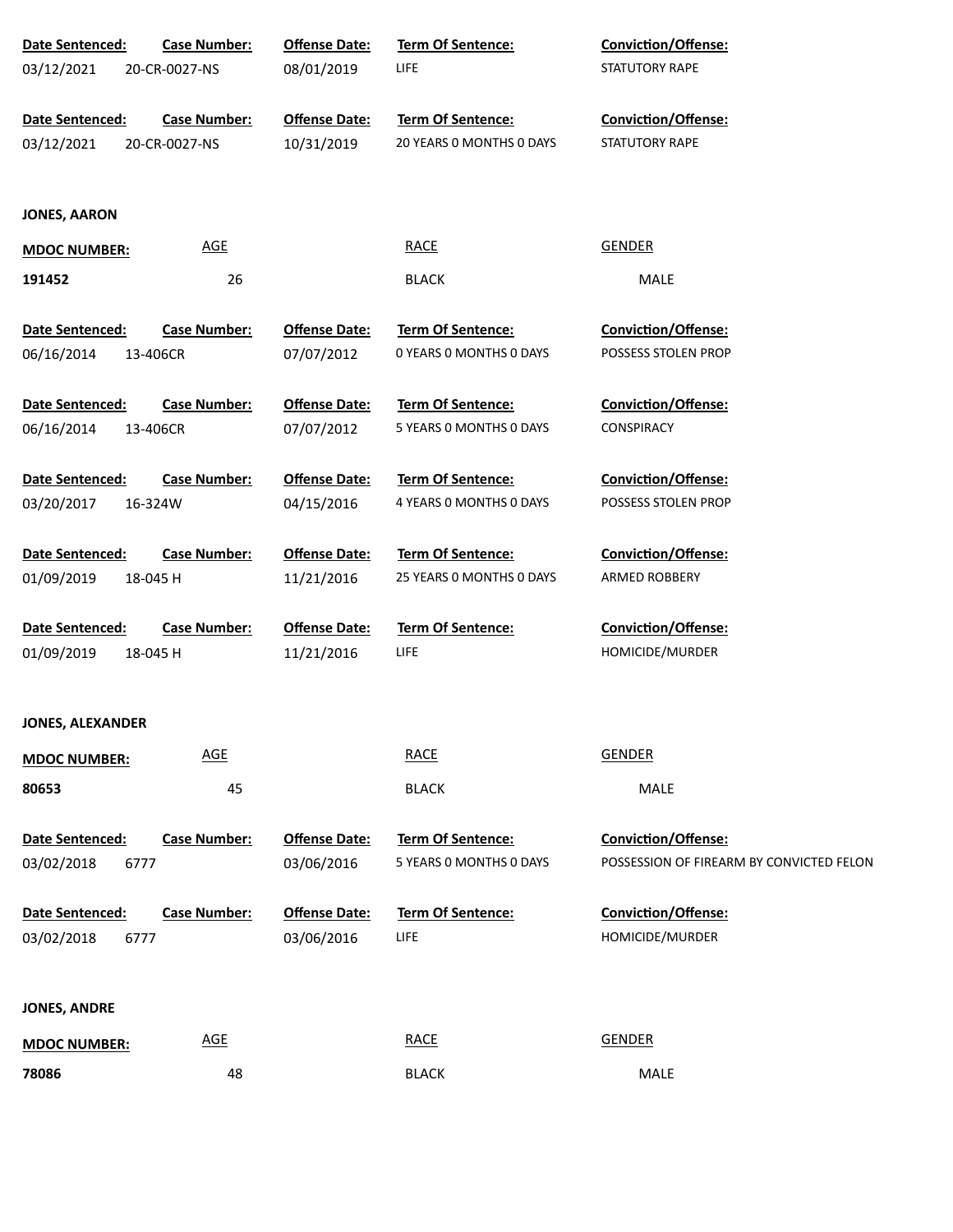| Date Sentenced:<br>11/10/2008 | <b>Case Number:</b><br>2007294KR2 | <b>Offense Date:</b><br>07/17/2007 | <b>Term Of Sentence:</b><br>LIFE | <b>Conviction/Offense:</b><br>HOMICIDE/MURDER |  |
|-------------------------------|-----------------------------------|------------------------------------|----------------------------------|-----------------------------------------------|--|
|                               |                                   |                                    |                                  |                                               |  |
| <b>JONES, ANGIE</b>           |                                   |                                    |                                  |                                               |  |
| <b>MDOC NUMBER:</b>           | <b>AGE</b>                        |                                    | <b>RACE</b>                      | <b>GENDER</b>                                 |  |
| 133983                        | 38                                |                                    | <b>BLACK</b>                     | <b>FEMALE</b>                                 |  |
| Date Sentenced:               | <b>Case Number:</b>               | <b>Offense Date:</b>               | Term Of Sentence:                | Conviction/Offense:                           |  |
| 11/13/2007                    | CR2007000241A                     | 04/14/2007                         | LIFE                             | HOMICIDE/MURDER                               |  |
| Date Sentenced:               | <b>Case Number:</b>               | <b>Offense Date:</b>               | <b>Term Of Sentence:</b>         | Conviction/Offense:                           |  |
| 11/13/2007                    | CR2007000241A                     | 05/29/2007                         | LIFE                             | HOMICIDE/MURDER                               |  |
| <b>JONES, ANTONIO</b>         |                                   |                                    |                                  |                                               |  |
| <b>MDOC NUMBER:</b>           | <b>AGE</b>                        |                                    | <b>RACE</b>                      | <b>GENDER</b>                                 |  |
| 65984                         | 60                                |                                    | <b>BLACK</b>                     | MALE                                          |  |
| Date Sentenced:               | <b>Case Number:</b>               | <b>Offense Date:</b>               | <b>Term Of Sentence:</b>         | <b>Conviction/Offense:</b>                    |  |
| 08/06/1996                    | DATACONV-1                        |                                    | LIFE                             | HOMICIDE/MURDER                               |  |
| Date Sentenced:               | <b>Case Number:</b>               | <b>Offense Date:</b>               | Term Of Sentence:                | Conviction/Offense:                           |  |
| 08/06/1996                    | DATACONV-2                        |                                    | LIFE                             | HOMICIDE/MURDER                               |  |
| <b>JONES, BRETT</b>           |                                   |                                    |                                  |                                               |  |
| <b>MDOC NUMBER:</b>           | <b>AGE</b>                        |                                    | <b>RACE</b>                      | <b>GENDER</b>                                 |  |
| 111796                        | 32                                |                                    | <b>WHITE</b>                     | MALE                                          |  |
| Date Sentenced:               | <b>Case Number:</b>               | <b>Offense Date:</b>               | Term Of Sentence:                | Conviction/Offense:                           |  |
| 08/10/2004                    | CR04-833GL                        | 08/09/2004                         | LIFE                             | HOMICIDE/MURDER                               |  |
| <b>JONES, CHRIS</b>           |                                   |                                    |                                  |                                               |  |
| <b>MDOC NUMBER:</b>           | <b>AGE</b>                        |                                    | <b>RACE</b>                      | <b>GENDER</b>                                 |  |
| 104144                        | 43                                |                                    | <b>BLACK</b>                     | MALE                                          |  |
| Date Sentenced:               | <b>Case Number:</b>               | <b>Offense Date:</b>               | <b>Term Of Sentence:</b>         | <b>Conviction/Offense:</b>                    |  |
| 04/29/2004                    | 2001-0087                         | 02/15/2000                         | LIFE                             | HOMICIDE/MURDER                               |  |
| Date Sentenced:               | <b>Case Number:</b>               | <b>Offense Date:</b>               | Term Of Sentence:                | <b>Conviction/Offense:</b>                    |  |
| 03/23/2006                    | 2004-0149                         | 04/30/2004                         | 4 YEARS 0 MONTHS 0 DAYS          | ESCAPE-JAIL                                   |  |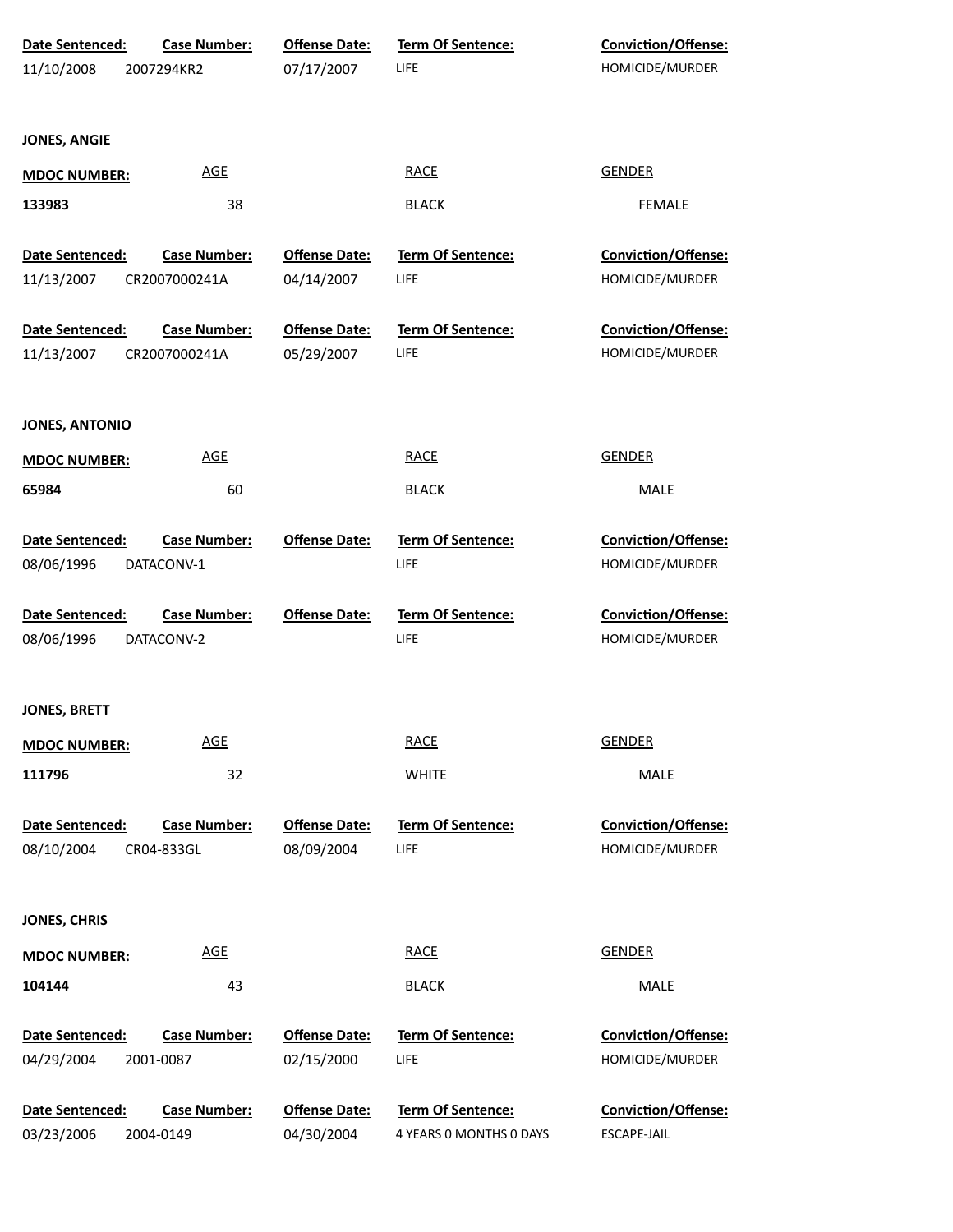# **JONES, CLARENCE**

| <b>MDOC NUMBER:</b>    | <b>AGE</b>          |                      | <b>RACE</b>              | <b>GENDER</b>              |
|------------------------|---------------------|----------------------|--------------------------|----------------------------|
| 172040                 | 33                  |                      | <b>BLACK</b>             | MALE                       |
|                        |                     |                      |                          |                            |
| Date Sentenced:        | <b>Case Number:</b> | <b>Offense Date:</b> | Term Of Sentence:        | Conviction/Offense:        |
| 11/17/2011<br>23132    |                     | 02/21/2011           | 0 YEARS 6 MONTHS 0 DAYS  | PETIT LARCENY              |
| Date Sentenced:        | <b>Case Number:</b> | <b>Offense Date:</b> | <b>Term Of Sentence:</b> | Conviction/Offense:        |
| 11/17/2011<br>23132    |                     | 02/21/2011           | 10 YEARS 0 MONTHS 0 DAYS | <b>VEHICLE THEFT</b>       |
| Date Sentenced:        | <b>Case Number:</b> | <b>Offense Date:</b> | Term Of Sentence:        | Conviction/Offense:        |
| 11/17/2011<br>23132    |                     | 02/21/2011           | LIFE.                    | CAPITAL MURDER             |
|                        |                     |                      |                          |                            |
| <b>JONES, DANNY</b>    |                     |                      |                          |                            |
| <b>MDOC NUMBER:</b>    | <b>AGE</b>          |                      | <b>RACE</b>              | <b>GENDER</b>              |
| 117563                 | 67                  |                      | <b>BLACK</b>             | MALE                       |
| Date Sentenced:        | <b>Case Number:</b> | <b>Offense Date:</b> | Term Of Sentence:        | Conviction/Offense:        |
| 01/24/2006             | 2001-265-KR2        | 01/13/2001           | LIFE                     | HOMICIDE/MURDER            |
|                        |                     |                      |                          |                            |
| JONES, DAVID           |                     |                      |                          |                            |
| <b>MDOC NUMBER:</b>    | <b>AGE</b>          |                      | <b>RACE</b>              | <b>GENDER</b>              |
| K8529                  | 60                  |                      | <b>WHITE</b>             | MALE                       |
| Date Sentenced:        | <b>Case Number:</b> | <b>Offense Date:</b> | <b>Term Of Sentence:</b> | Conviction/Offense:        |
| 10/01/2001             | DATACONV-1          | 01/17/1998           | <b>LIFE</b>              | HOMICIDE/MURDER            |
|                        |                     |                      |                          |                            |
| <b>JONES, DOUGLAS</b>  |                     |                      |                          |                            |
| <b>MDOC NUMBER:</b>    | <b>AGE</b>          |                      | <b>RACE</b>              | <b>GENDER</b>              |
| 167093                 | 33                  |                      | <b>WHITE</b>             | MALE                       |
| <b>Date Sentenced:</b> | <b>Case Number:</b> | <b>Offense Date:</b> | Term Of Sentence:        | <b>Conviction/Offense:</b> |
| 04/20/2011             | LK10255D            | 04/01/2010           | LIFE                     | HOMICIDE/MURDER            |
|                        |                     |                      |                          |                            |
| <b>JONES, FRANKIE</b>  |                     |                      |                          |                            |
| <b>MDOC NUMBER:</b>    | <b>AGE</b>          |                      | <b>RACE</b>              | <b>GENDER</b>              |
| 114004                 | 32                  |                      | <b>BLACK</b>             | MALE                       |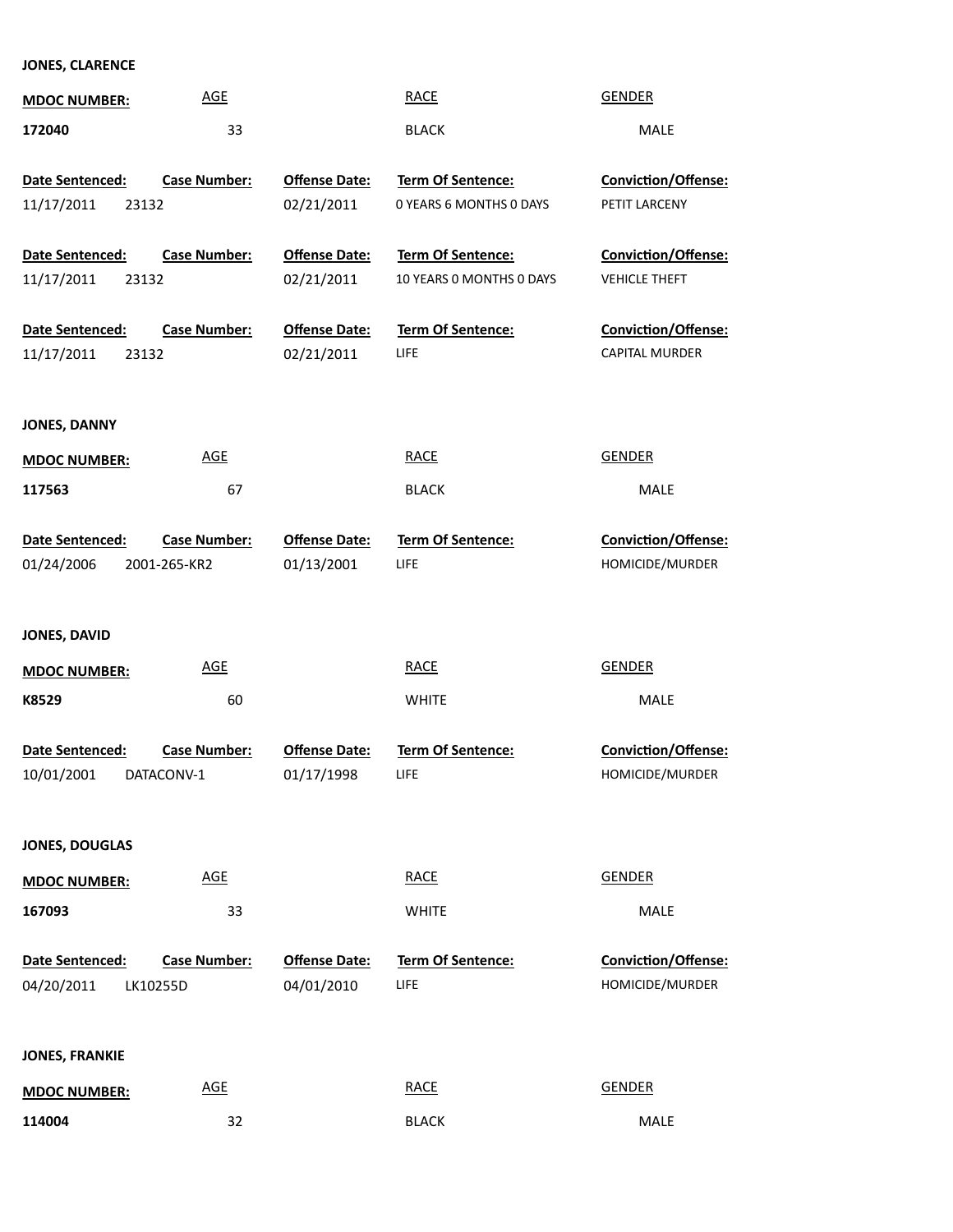| Date Sentenced:<br>08/04/2016         | <b>Case Number:</b><br>CK2015-034     | <b>Offense Date:</b><br>06/28/2014 | Term Of Sentence:<br>8 YEARS 0 MONTHS 0 DAYS         | <b>Conviction/Offense:</b><br>COCAINE-SELL                      |
|---------------------------------------|---------------------------------------|------------------------------------|------------------------------------------------------|-----------------------------------------------------------------|
| Date Sentenced:<br>08/04/2016         | <b>Case Number:</b><br>CK2014-071     | <b>Offense Date:</b><br>12/04/2014 | Term Of Sentence:<br>8 YEARS 0 MONTHS 0 DAYS         | Conviction/Offense:<br>COCAINE-POSSESS                          |
| Date Sentenced:<br>08/04/2016         | <b>Case Number:</b><br>CK2015-060     | <b>Offense Date:</b><br>01/09/2015 | <b>Term Of Sentence:</b><br>15 YEARS O MONTHS O DAYS | Conviction/Offense:<br>COCAINE-SELL                             |
| Date Sentenced:<br>08/04/2016         | <b>Case Number:</b><br>CK2015-060     | <b>Offense Date:</b><br>01/14/2015 | Term Of Sentence:<br>15 YEARS O MONTHS O DAYS        | Conviction/Offense:<br>COCAINE-SELL                             |
| Date Sentenced:<br>01/20/2017         | <b>Case Number:</b><br>CR2015-000071  | <b>Offense Date:</b><br>07/11/2015 | <b>Term Of Sentence:</b><br>LIFE                     | Conviction/Offense:<br>HOMICIDE/MURDER                          |
| Date Sentenced:<br>01/20/2017         | <b>Case Number:</b><br>CR2015-000071  | <b>Offense Date:</b><br>07/12/2015 | Term Of Sentence:<br>10 YEARS O MONTHS O DAYS        | Conviction/Offense:<br>POSSESSION OF FIREARM BY CONVICTED FELON |
| <b>JONES, FREDERICK</b>               |                                       |                                    |                                                      |                                                                 |
| <b>MDOC NUMBER:</b>                   | <b>AGE</b>                            |                                    | <b>RACE</b>                                          | <b>GENDER</b>                                                   |
| 76342                                 | 46                                    |                                    | <b>BLACK</b>                                         | <b>MALE</b>                                                     |
| Date Sentenced:<br>10/11/1995<br>7693 | <b>Case Number:</b>                   | <b>Offense Date:</b><br>09/02/1990 | Term Of Sentence:<br>5 YEARS 0 MONTHS 0 DAYS         | Conviction/Offense:<br><b>ROBBERY</b>                           |
| Date Sentenced:<br>10/11/1995<br>7694 | <b>Case Number:</b>                   | <b>Offense Date:</b><br>09/02/1990 | Term Of Sentence:<br>5 YEARS 0 MONTHS 0 DAYS         | <b>Conviction/Offense:</b><br><b>ROBBERY</b>                    |
| Date Sentenced:<br>02/16/1996<br>8783 | <b>Case Number:</b>                   | <b>Offense Date:</b><br>08/28/1995 | <b>Term Of Sentence:</b><br>LIFE                     | Conviction/Offense:<br>AGGRAVATED ASSAULT                       |
| JONES, GREGORY                        |                                       |                                    |                                                      |                                                                 |
| <b>MDOC NUMBER:</b>                   | <b>AGE</b>                            |                                    | <b>RACE</b>                                          | <b>GENDER</b>                                                   |
| 76663                                 | 49                                    |                                    | <b>BLACK</b>                                         | MALE                                                            |
| Date Sentenced:<br>07/26/2006         | <b>Case Number:</b><br>05-0-250-00WSY | <b>Offense Date:</b><br>02/05/2005 | Term Of Sentence:<br>LIFE                            | <b>Conviction/Offense:</b><br><b>ARMED ROBBERY</b>              |
|                                       |                                       |                                    |                                                      |                                                                 |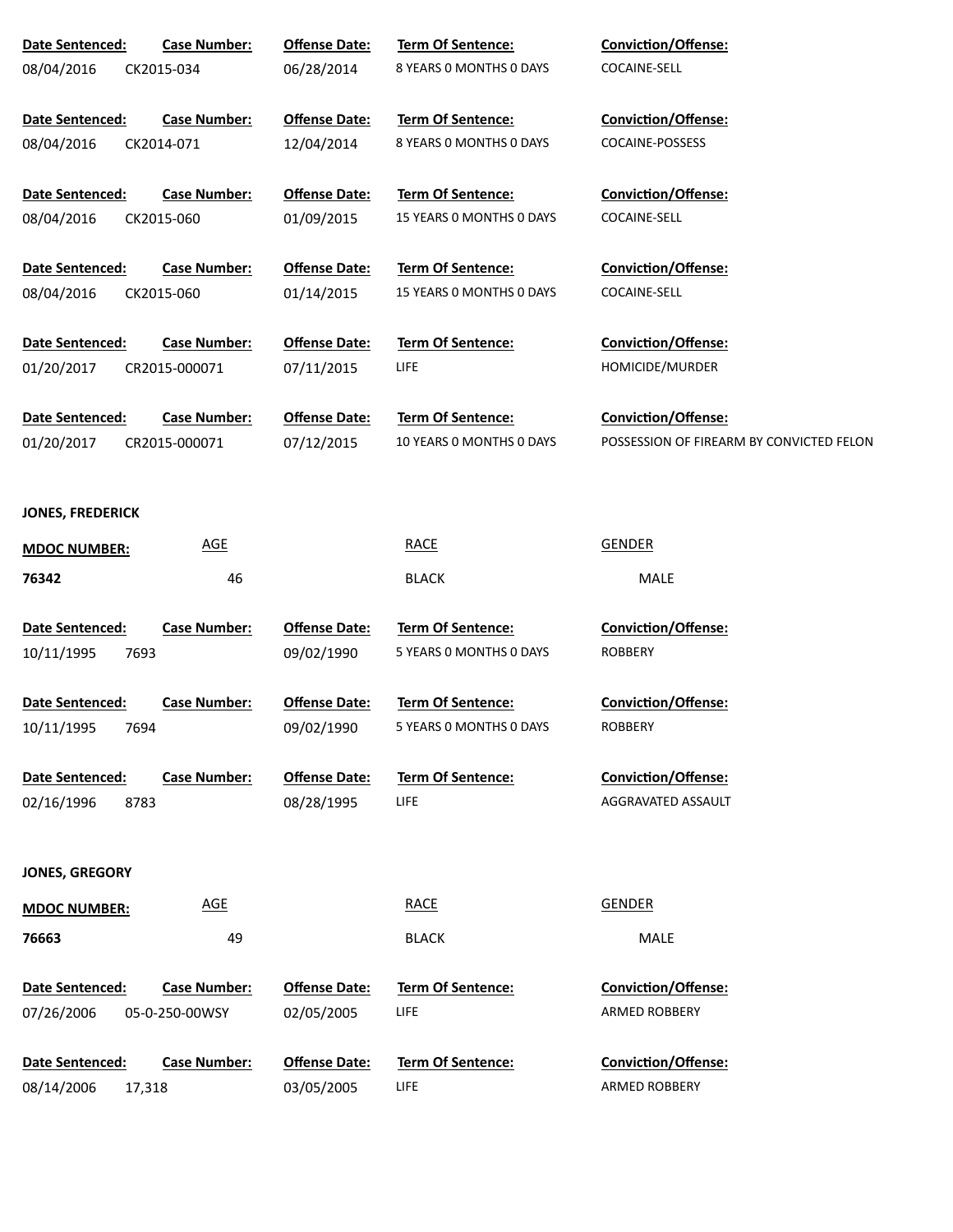| <b>JONES, HOUSTON</b> |                     |                      |                          |                                        |
|-----------------------|---------------------|----------------------|--------------------------|----------------------------------------|
| <b>MDOC NUMBER:</b>   | <b>AGE</b>          |                      | <b>RACE</b>              | <b>GENDER</b>                          |
| 160773                | 29                  |                      | <b>WHITE</b>             | MALE                                   |
|                       | <b>Case Number:</b> | <b>Offense Date:</b> | Term Of Sentence:        | Conviction/Offense:                    |
| Date Sentenced:       |                     |                      | LIFE                     | HOMICIDE/MURDER                        |
| 11/22/2013            | 2011-10745          | 05/24/2011           |                          |                                        |
| <b>JONES, JACK</b>    |                     |                      |                          |                                        |
| <b>MDOC NUMBER:</b>   | AGE                 |                      | <b>RACE</b>              | <b>GENDER</b>                          |
| 35117                 | 61                  |                      | <b>BLACK</b>             | MALE                                   |
| Date Sentenced:       | <b>Case Number:</b> | <b>Offense Date:</b> | Term Of Sentence:        | Conviction/Offense:                    |
| 11/26/2002            | 1999-0542           | 10/08/1999           | LIFE                     | <b>ROBBERY</b>                         |
|                       |                     |                      |                          |                                        |
| <b>JONES, JAMES</b>   |                     |                      |                          |                                        |
| <b>MDOC NUMBER:</b>   | <b>AGE</b>          |                      | <b>RACE</b>              | <b>GENDER</b>                          |
| 79677                 | 57                  |                      | <b>BLACK</b>             | MALE                                   |
|                       |                     |                      |                          |                                        |
|                       |                     |                      |                          |                                        |
| Date Sentenced:       | <b>Case Number:</b> | <b>Offense Date:</b> | Term Of Sentence:        | Conviction/Offense:                    |
| 07/07/2006            | LK06-109            | 11/12/2005           | LIFE                     | BURGLARY-RESIDENTIAL                   |
|                       |                     |                      |                          |                                        |
| <b>JONES, JAMES</b>   |                     |                      |                          |                                        |
| <b>MDOC NUMBER:</b>   | <b>AGE</b>          |                      | <b>RACE</b>              | <b>GENDER</b>                          |
| K7032                 | 45                  |                      | <b>BLACK</b>             | MALE                                   |
| Date Sentenced:       | <b>Case Number:</b> | <b>Offense Date:</b> | <b>Term Of Sentence:</b> |                                        |
| 06/13/2001            | DATACONV-1          | 06/21/2000           | LIFE                     | Conviction/Offense:<br>HOMICIDE/MURDER |
|                       |                     |                      |                          |                                        |
| Date Sentenced:       | <b>Case Number:</b> | <b>Offense Date:</b> | <b>Term Of Sentence:</b> | Conviction/Offense:                    |
| 06/13/2001            | DATACONV-2          | 06/21/2000           | LIFE                     | ARMED ROBBERY                          |
|                       |                     |                      |                          |                                        |
| <b>JONES, JASON</b>   |                     |                      |                          |                                        |
| <b>MDOC NUMBER:</b>   | <b>AGE</b>          |                      | <b>RACE</b>              | <b>GENDER</b>                          |
| K2180                 | 45                  |                      | <b>WHITE</b>             | MALE                                   |
| Date Sentenced:       | <b>Case Number:</b> | <b>Offense Date:</b> | Term Of Sentence:        | Conviction/Offense:                    |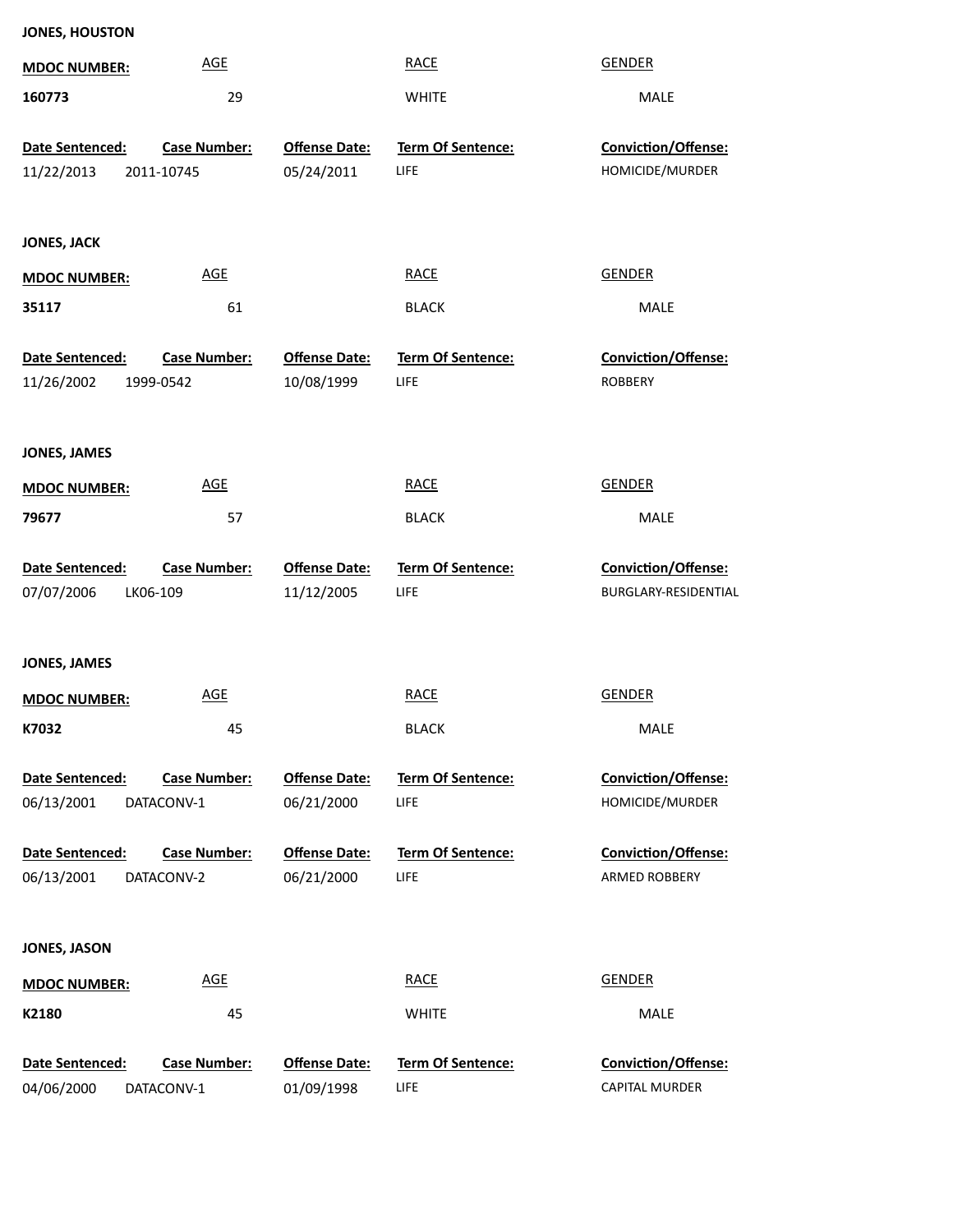**JONES, JOHN**

| <b>MDOC NUMBER:</b>                       | <b>AGE</b>                        |                                    | <b>RACE</b>                                         | <b>GENDER</b>                                    |
|-------------------------------------------|-----------------------------------|------------------------------------|-----------------------------------------------------|--------------------------------------------------|
| 37054                                     | 68                                |                                    | <b>BLACK</b>                                        | MALE                                             |
| Date Sentenced:<br>11/12/1980             | Case Number:<br>DATACONV-1        | <b>Offense Date:</b>               | Term Of Sentence:<br>LIFE                           | Conviction/Offense:<br>HOMICIDE/MURDER           |
| JONES, JOHNNY                             |                                   |                                    |                                                     |                                                  |
| <b>MDOC NUMBER:</b>                       | <b>AGE</b>                        |                                    | <b>RACE</b>                                         | <b>GENDER</b>                                    |
| 45694                                     | 55                                |                                    | <b>BLACK</b>                                        | <b>MALE</b>                                      |
| Date Sentenced:<br>06/08/1988             | <b>Case Number:</b><br>DATACONV-1 | <b>Offense Date:</b><br>05/26/1982 | Term Of Sentence:<br>3 YEARS 0 MONTHS 0 DAYS        | Conviction/Offense:<br><b>GRAND LARCENY</b>      |
| Date Sentenced:<br>06/08/1988             | <b>Case Number:</b><br>DATACONV-2 | <b>Offense Date:</b><br>05/26/1987 | Term Of Sentence:<br>3 YEARS 0 MONTHS 0 DAYS        | Conviction/Offense:<br>BURGLARY-GENERAL          |
| Date Sentenced:<br>08/31/1988             | <b>Case Number:</b><br>DATACONV-3 | <b>Offense Date:</b><br>03/17/1988 | Term Of Sentence:<br>LIFE                           | Conviction/Offense:<br>HOMICIDE/MURDER           |
| <b>JONES, LAMARCUS</b>                    |                                   |                                    |                                                     |                                                  |
| <b>MDOC NUMBER:</b>                       | <b>AGE</b>                        |                                    | <b>RACE</b>                                         | <b>GENDER</b>                                    |
| 189816                                    | 34                                |                                    | <b>BLACK</b>                                        | MALE                                             |
| Date Sentenced:<br>03/28/2014<br>20100018 | <b>Case Number:</b>               | <b>Offense Date:</b><br>08/02/2008 | <b>Term Of Sentence:</b><br>LIFE                    | Conviction/Offense:<br>HOMICIDE/MURDER           |
| JONES, LELAND                             |                                   |                                    |                                                     |                                                  |
| <b>MDOC NUMBER:</b>                       | <u>AGE</u>                        |                                    | <b>RACE</b>                                         | <b>GENDER</b>                                    |
| 47422                                     | 48                                |                                    | <b>BLACK</b>                                        | MALE                                             |
| Date Sentenced:<br>08/19/1997             | <b>Case Number:</b><br>DATACONV-3 | <b>Offense Date:</b>               | <b>Term Of Sentence:</b><br>5 YEARS 0 MONTHS 0 DAYS | <b>Conviction/Offense:</b><br><b>ESCAPE-JAIL</b> |
| Date Sentenced:<br>08/18/1995             | <b>Case Number:</b><br>DATACONV-1 | <b>Offense Date:</b>               | <b>Term Of Sentence:</b><br>LIFE                    | <b>Conviction/Offense:</b><br>HOMICIDE/MURDER    |
| Date Sentenced:<br>08/18/1995             | <b>Case Number:</b><br>DATACONV-2 | <b>Offense Date:</b>               | <b>Term Of Sentence:</b><br>LIFE.                   | <b>Conviction/Offense:</b><br>HOMICIDE/MURDER    |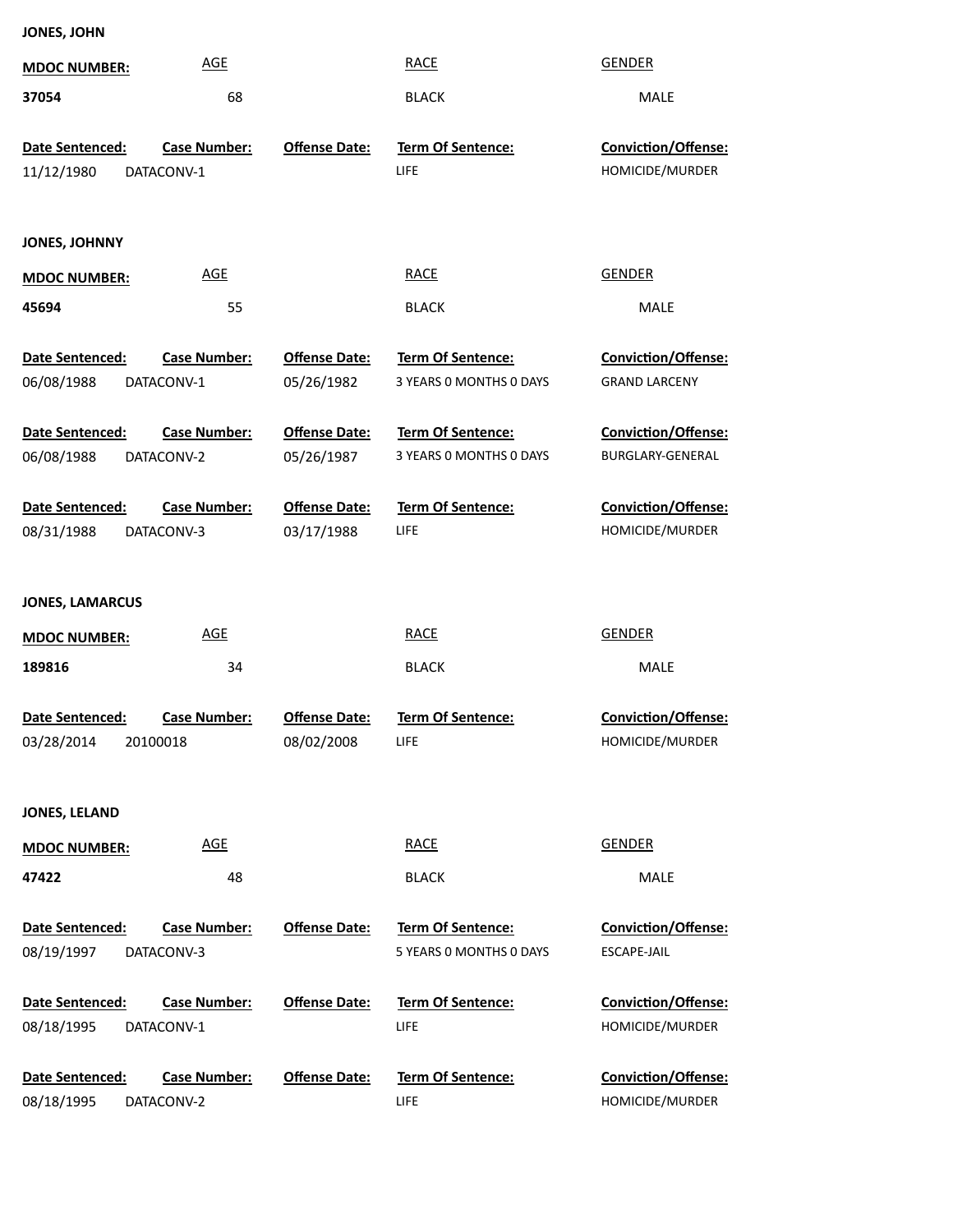| <b>JONES, MASON</b>           |                                      |                                    |                                  |                                        |
|-------------------------------|--------------------------------------|------------------------------------|----------------------------------|----------------------------------------|
| <b>MDOC NUMBER:</b>           | $\underline{\mathsf{AGE}}$           |                                    | <b>RACE</b>                      | <b>GENDER</b>                          |
| 161208                        | 30                                   |                                    | <b>BLACK</b>                     | MALE                                   |
|                               |                                      |                                    |                                  |                                        |
| Date Sentenced:<br>03/19/2015 | <b>Case Number:</b><br>2012-0184-CRH | <b>Offense Date:</b><br>03/24/2012 | <b>Term Of Sentence:</b><br>LIFE | Conviction/Offense:<br>HOMICIDE/MURDER |
|                               |                                      |                                    |                                  |                                        |
|                               |                                      |                                    |                                  |                                        |
| <b>JONES, REBECCA</b>         |                                      |                                    |                                  |                                        |
| <b>MDOC NUMBER:</b>           | <b>AGE</b>                           |                                    | <b>RACE</b>                      | <b>GENDER</b>                          |
| 181618                        | 57                                   |                                    | <b>WHITE</b>                     | <b>FEMALE</b>                          |
| <b>Date Sentenced:</b>        | <b>Case Number:</b>                  | <b>Offense Date:</b>               | Term Of Sentence:                | Conviction/Offense:                    |
| 02/22/2013                    | CR10228PR                            | 05/11/2010                         | LIFE                             | HOMICIDE/MURDER                        |
|                               |                                      |                                    |                                  |                                        |
| <b>JONES, TERRY</b>           |                                      |                                    |                                  |                                        |
| <b>MDOC NUMBER:</b>           | <b>AGE</b>                           |                                    | <b>RACE</b>                      | <b>GENDER</b>                          |
| R8016                         | 46                                   |                                    | <b>BLACK</b>                     | MALE                                   |
|                               |                                      |                                    |                                  |                                        |
|                               |                                      |                                    |                                  |                                        |
| Date Sentenced:               | <b>Case Number:</b>                  | <b>Offense Date:</b>               | Term Of Sentence:                | Conviction/Offense:                    |
| 03/02/1999                    | DATACONV-1                           | 11/21/1997                         | 15 YEARS 0 MONTHS 0 DAYS         | KIDNAP-                                |
|                               |                                      |                                    |                                  |                                        |
| Date Sentenced:<br>03/02/1999 | <b>Case Number:</b><br>DATACONV-2    | <b>Offense Date:</b><br>11/21/1997 | <b>Term Of Sentence:</b><br>LIFE | Conviction/Offense:<br>HOMICIDE/MURDER |
|                               |                                      |                                    |                                  |                                        |
| JONES, WILLIAM                |                                      |                                    |                                  |                                        |
| <b>MDOC NUMBER:</b>           | <b>AGE</b>                           |                                    | <b>RACE</b>                      | <b>GENDER</b>                          |
| 166310                        | 42                                   |                                    | <b>BLACK</b>                     | MALE                                   |
|                               |                                      |                                    |                                  |                                        |
| Date Sentenced:               | <b>Case Number:</b>                  | <b>Offense Date:</b>               | Term Of Sentence:                | Conviction/Offense:                    |
| 03/28/2011                    | 08-0-511-00 WAG                      | 05/21/2008                         | LIFE                             | CAPITAL MURDER                         |
|                               |                                      |                                    |                                  |                                        |
| JONES, WILSON                 |                                      |                                    |                                  |                                        |
| <b>MDOC NUMBER:</b>           | <b>AGE</b>                           |                                    | <b>RACE</b>                      | <b>GENDER</b>                          |
| 43868                         | 59                                   |                                    | <b>WHITE</b>                     | MALE                                   |

10/10/2020 17-0104 01/22/2017 3 YEARS 0 MONTHS 0 DAYS CREDIT CARD FRAUD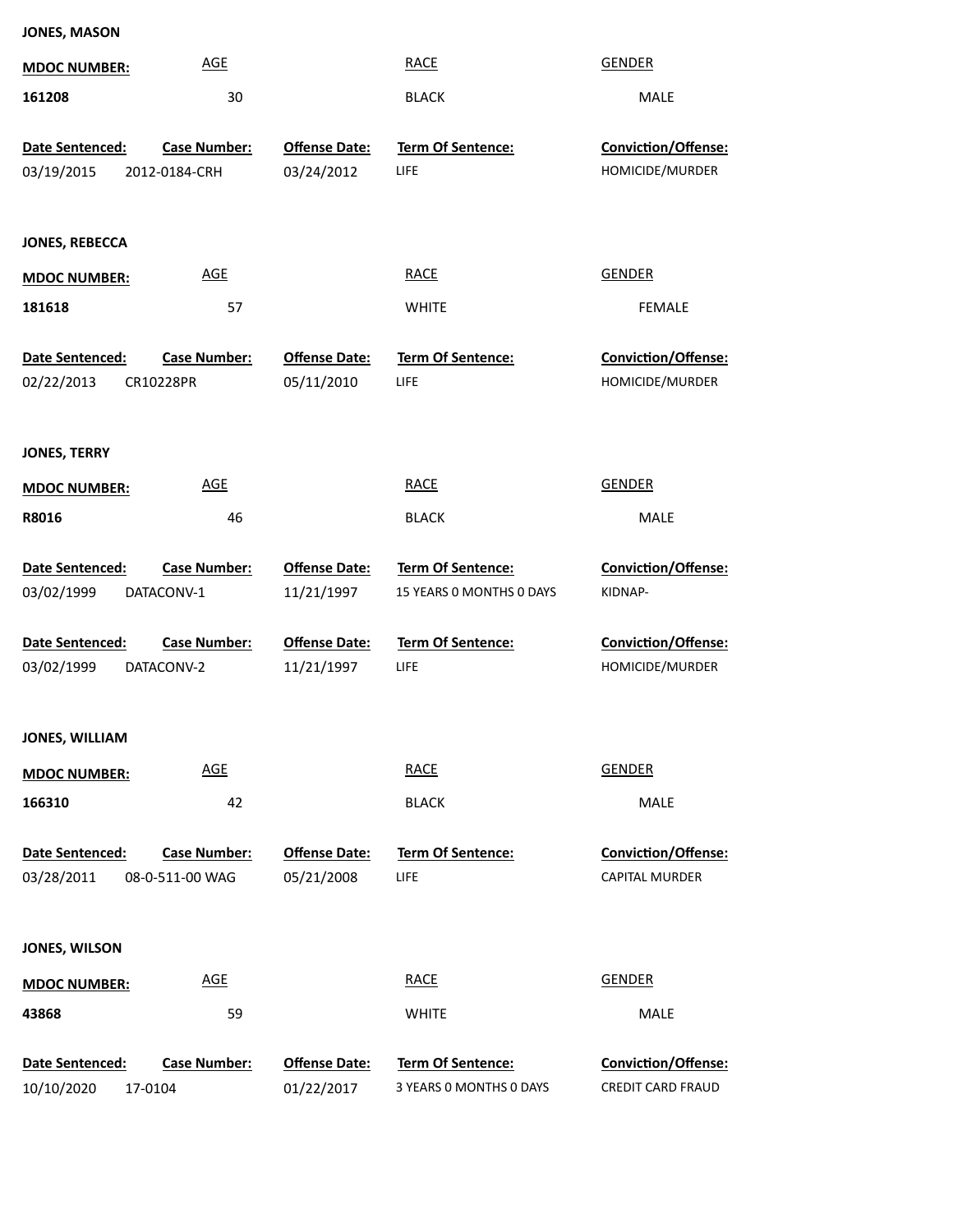| Date Sentenced:               | <b>Case Number:</b>             | <b>Offense Date:</b>               | Term Of Sentence:                | Conviction/Offense:                          |
|-------------------------------|---------------------------------|------------------------------------|----------------------------------|----------------------------------------------|
| 10/10/2020                    | 17-0104                         | 01/22/2017                         | LIFE                             | HOMICIDE/MURDER                              |
|                               |                                 |                                    |                                  |                                              |
|                               |                                 |                                    |                                  |                                              |
| <b>JORDAN, LUTIE</b>          |                                 |                                    |                                  |                                              |
| <b>MDOC NUMBER:</b>           | <b>AGE</b>                      |                                    | <b>RACE</b>                      | <b>GENDER</b>                                |
| 84259                         | 53                              |                                    | <b>BLACK</b>                     | MALE                                         |
|                               |                                 |                                    |                                  |                                              |
| Date Sentenced:               | <b>Case Number:</b>             | <b>Offense Date:</b>               | <b>Term Of Sentence:</b>         | Conviction/Offense:                          |
| 01/08/2002                    | 20115                           | 12/15/2000                         | LIFE                             | CAPITAL MURDER                               |
|                               |                                 |                                    |                                  |                                              |
|                               |                                 |                                    |                                  |                                              |
| <b>JORDAN, MONTRELL</b>       |                                 |                                    |                                  |                                              |
| <b>MDOC NUMBER:</b>           | <b>AGE</b>                      |                                    | <b>RACE</b>                      | <b>GENDER</b>                                |
| 127540                        | 41                              |                                    | <b>BLACK</b>                     | MALE                                         |
|                               |                                 |                                    |                                  |                                              |
| Date Sentenced:               | <b>Case Number:</b>             | <b>Offense Date:</b>               | Term Of Sentence:                | Conviction/Offense:                          |
| 02/16/2007                    | 11606                           | 04/27/2005                         | LIFE                             | HOMICIDE/MURDER                              |
|                               |                                 |                                    |                                  |                                              |
|                               |                                 |                                    |                                  |                                              |
| <b>JORDAN, TIMOTHY</b>        |                                 |                                    |                                  |                                              |
| <b>MDOC NUMBER:</b>           | <b>AGE</b>                      |                                    | <b>RACE</b>                      | <b>GENDER</b>                                |
| 143269                        | 51                              |                                    | <b>WHITE</b>                     | <b>MALE</b>                                  |
|                               |                                 |                                    |                                  |                                              |
| Date Sentenced:               | <b>Case Number:</b>             | <b>Offense Date:</b>               | Term Of Sentence:                | Conviction/Offense:                          |
| 10/14/2008                    | LK06115A                        | 03/01/2005                         | 10 YEARS O MONTHS O DAYS         | CHILD NEGLECT                                |
|                               |                                 |                                    |                                  |                                              |
| <b>Date Sentenced:</b>        | <b>Case Number:</b>             | <b>Offense Date:</b>               | <b>Term Of Sentence:</b>         | Conviction/Offense:                          |
| 10/14/2008                    | LK06115A                        | 03/01/2005                         | LIFE                             | SEXUAL BATTERY                               |
|                               |                                 |                                    |                                  |                                              |
| Date Sentenced:               | <b>Case Number:</b>             | <b>Offense Date:</b>               | <b>Term Of Sentence:</b>         | <b>Conviction/Offense:</b>                   |
| 10/14/2008                    | LK06115A                        | 05/01/2005                         | LIFE                             | SEXUAL BATTERY                               |
|                               |                                 |                                    |                                  |                                              |
| Date Sentenced:<br>10/14/2008 | <b>Case Number:</b><br>LK06115A | <b>Offense Date:</b><br>06/01/2005 | <b>Term Of Sentence:</b><br>LIFE | <b>Conviction/Offense:</b><br>SEXUAL BATTERY |
|                               |                                 |                                    |                                  |                                              |
| Date Sentenced:               | <b>Case Number:</b>             | <b>Offense Date:</b>               | Term Of Sentence:                | Conviction/Offense:                          |
| 10/14/2008                    | LK06115A                        | 07/01/2005                         | 10 YEARS 0 MONTHS 0 DAYS         | UNLAWFUL TOUCHING/CHILD                      |
|                               |                                 |                                    |                                  |                                              |
| Date Sentenced:               | <b>Case Number:</b>             | <b>Offense Date:</b>               | Term Of Sentence:                | Conviction/Offense:                          |
| 10/14/2008                    | LK06115A                        | 04/01/2008                         | LIFE                             | SEXUAL BATTERY                               |
|                               |                                 |                                    |                                  |                                              |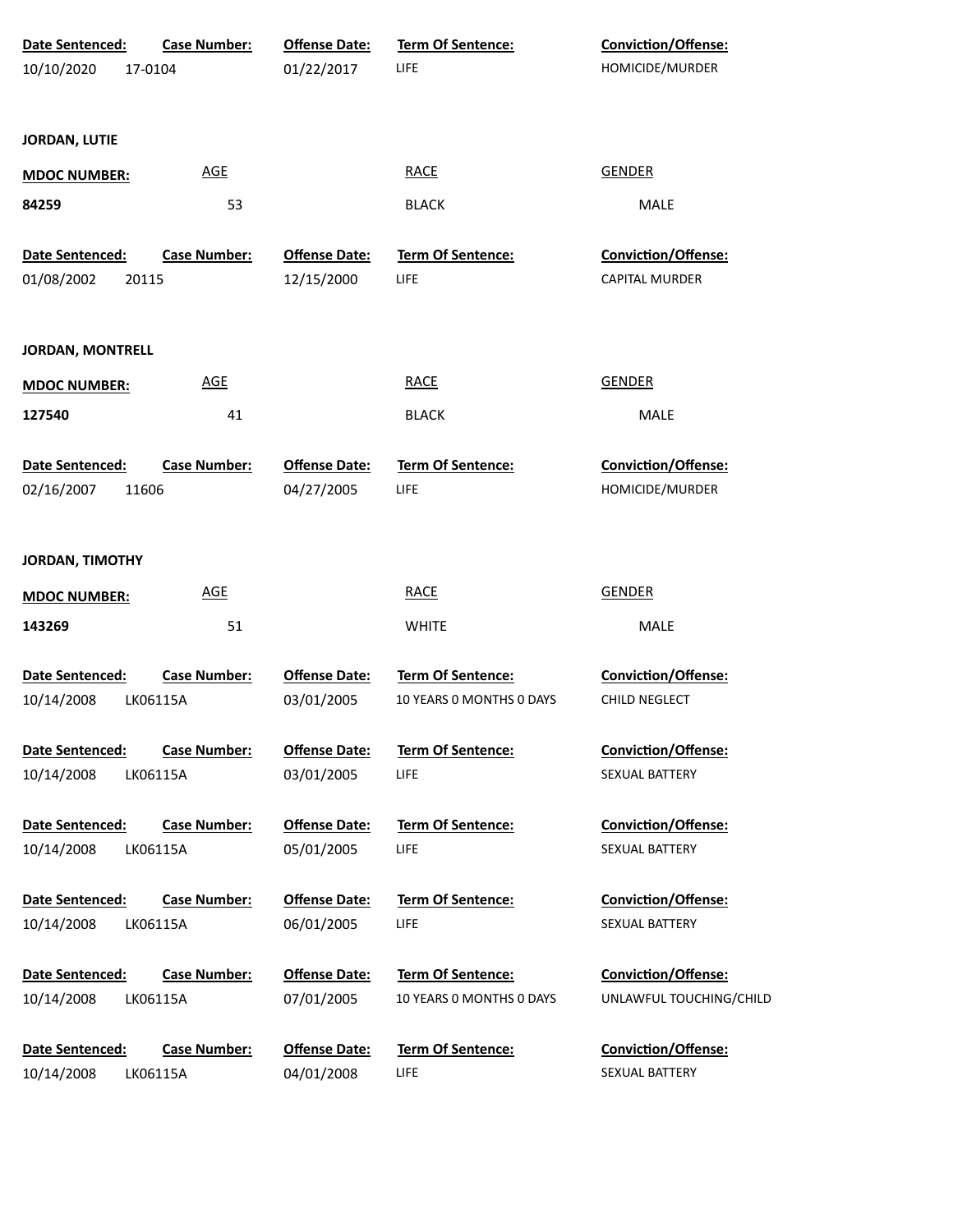| <b>MDOC NUMBER:</b>                          | <b>AGE</b>                        |                                    | <b>RACE</b>                                          | <b>GENDER</b>                          |
|----------------------------------------------|-----------------------------------|------------------------------------|------------------------------------------------------|----------------------------------------|
| 62612                                        | 58                                |                                    | <b>BLACK</b>                                         | MALE                                   |
| Date Sentenced:<br>07/27/1994                | <b>Case Number:</b><br>DATACONV-2 | <b>Offense Date:</b>               | Term Of Sentence:<br>30 YEARS O MONTHS O DAYS        | Conviction/Offense:<br>ARMED ROBBERY   |
| <b>Date Sentenced:</b><br>07/27/1994         | <b>Case Number:</b><br>DATACONV-1 | <b>Offense Date:</b>               | <b>Term Of Sentence:</b><br><b>LIFE</b>              | Conviction/Offense:<br>HOMICIDE/MURDER |
| <b>KEEL, CHRISTOPHER</b>                     |                                   |                                    |                                                      |                                        |
| <b>MDOC NUMBER:</b>                          | <b>AGE</b>                        |                                    | <b>RACE</b>                                          | <b>GENDER</b>                          |
| 228479                                       | 30                                |                                    | <b>WHITE</b>                                         | MALE                                   |
| Date Sentenced:                              | <b>Case Number:</b>               | <b>Offense Date:</b>               | Term Of Sentence:                                    | Conviction/Offense:                    |
| 03/17/2020                                   | CR2020-000029                     | 02/20/2019                         | <b>LIFE</b>                                          | HOMICIDE/MURDER                        |
| <b>KELLY, DEMARCO</b>                        |                                   |                                    |                                                      |                                        |
| <b>MDOC NUMBER:</b>                          | <b>AGE</b>                        |                                    | <b>RACE</b>                                          | <b>GENDER</b>                          |
| 223404                                       | 28                                |                                    | <b>BLACK</b>                                         | MALE                                   |
| Date Sentenced:                              | <b>Case Number:</b>               | <b>Offense Date:</b>               | Term Of Sentence:                                    | Conviction/Offense:                    |
| 05/31/2019                                   | CR16-079                          | 07/12/2015                         | LIFE                                                 | CAPITAL MURDER                         |
| <b>KELLY, GEOFFERY</b>                       |                                   |                                    |                                                      |                                        |
| <b>MDOC NUMBER:</b>                          | <b>AGE</b>                        |                                    | <b>RACE</b>                                          | <b>GENDER</b>                          |
| 83812                                        | 48                                |                                    | <b>BLACK</b>                                         | MALE                                   |
| Date Sentenced:<br>05/26/1998<br>8572        | <b>Case Number:</b>               | <b>Offense Date:</b><br>11/26/1997 | <b>Term Of Sentence:</b><br>25 YEARS 0 MONTHS 0 DAYS | Conviction/Offense:<br><b>ROBBERY</b>  |
| <b>Date Sentenced:</b><br>8572<br>05/26/1998 | <b>Case Number:</b>               | <b>Offense Date:</b><br>11/26/1997 | Term Of Sentence:<br><b>LIFE</b>                     | Conviction/Offense:<br>HOMICIDE/MURDER |
| <b>KELLY, JAMES</b>                          |                                   |                                    |                                                      |                                        |
| <b>MDOC NUMBER:</b>                          | <b>AGE</b>                        |                                    | <b>RACE</b>                                          | <b>GENDER</b>                          |
| 42986                                        | 55                                |                                    | <b>BLACK</b>                                         | MALE                                   |

55 BLACK MALE

**JOSEPH, PHILLIP**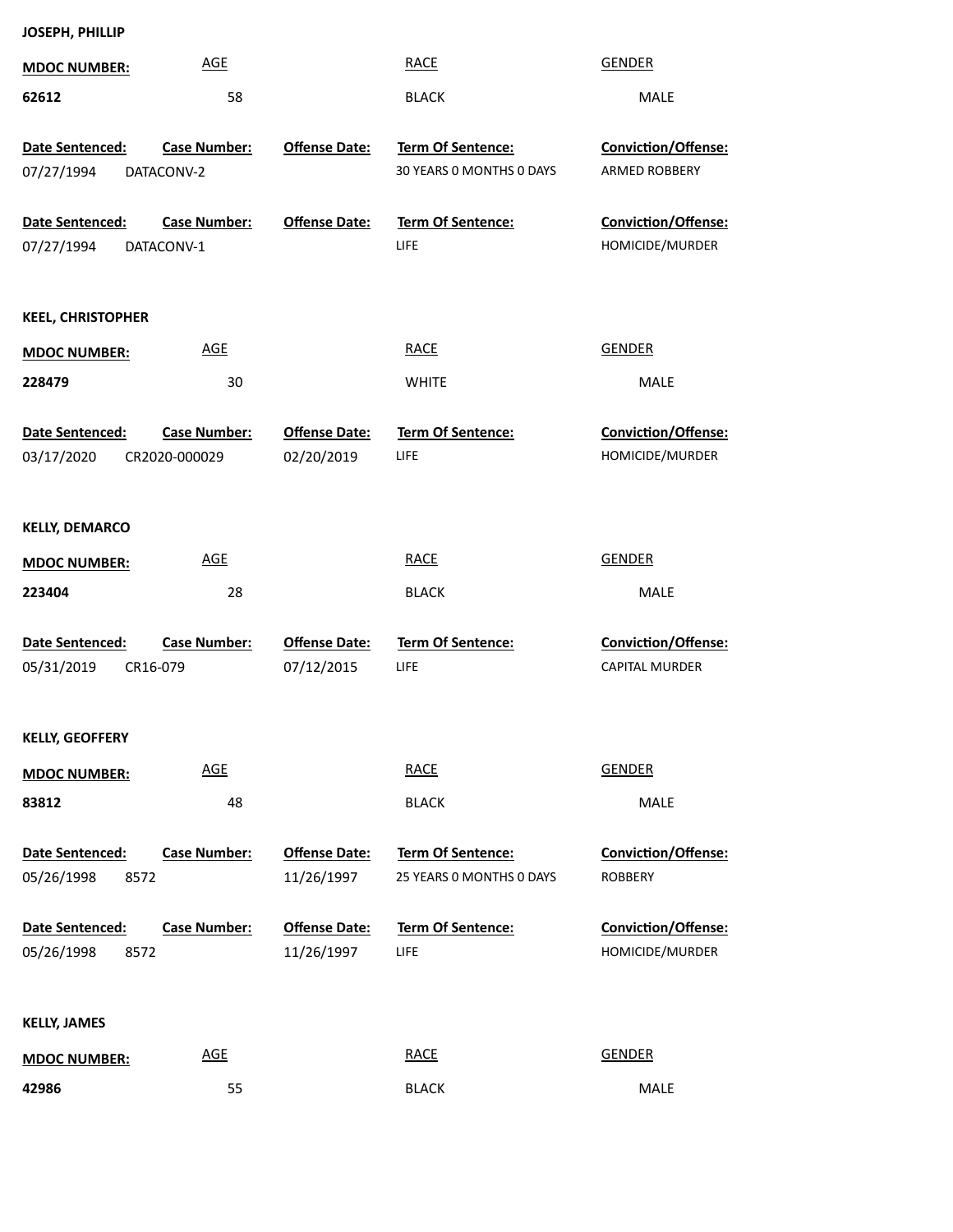| <b>Date Sentenced:</b>        | <b>Case Number:</b>               | <b>Offense Date:</b> | <b>Term Of Sentence:</b>  | <b>Conviction/Offense:</b>             |
|-------------------------------|-----------------------------------|----------------------|---------------------------|----------------------------------------|
| 09/21/2004                    | 15,396                            | 06/11/2003           | LIFE                      | <b>GRAND LARCENY</b>                   |
|                               |                                   |                      |                           |                                        |
| <b>KELLY, OREAL</b>           |                                   |                      |                           |                                        |
| <b>MDOC NUMBER:</b>           | <b>AGE</b>                        |                      | <b>RACE</b>               | <b>GENDER</b>                          |
| 07706                         | 68                                |                      | <b>BLACK</b>              | <b>MALE</b>                            |
|                               |                                   |                      |                           |                                        |
| Date Sentenced:<br>05/27/1997 | <b>Case Number:</b><br>DATACONV-1 | <b>Offense Date:</b> | Term Of Sentence:<br>LIFE | Conviction/Offense:<br>HOMICIDE/MURDER |
|                               |                                   |                      |                           |                                        |
| <b>KENNEDY, ERIC</b>          |                                   |                      |                           |                                        |
| <b>MDOC NUMBER:</b>           | <b>AGE</b>                        |                      | <b>RACE</b>               | <b>GENDER</b>                          |
| T0146                         | 44                                |                      | <b>BLACK</b>              | <b>MALE</b>                            |
| Date Sentenced:               | <b>Case Number:</b>               | <b>Offense Date:</b> | Term Of Sentence:         | Conviction/Offense:                    |
| 06/10/1998                    | 97-3-218-01 JEG                   | 07/02/1997           | LIFE                      | HOMICIDE/MURDER                        |
|                               |                                   |                      |                           |                                        |
| <b>KENNY, HOWARD</b>          |                                   |                      |                           |                                        |
| <b>MDOC NUMBER:</b>           | <b>AGE</b>                        |                      | <b>RACE</b>               | <b>GENDER</b>                          |
| 49072                         | 54                                |                      | <b>BLACK</b>              | MALE                                   |
| Date Sentenced:               | <b>Case Number:</b>               | <b>Offense Date:</b> | Term Of Sentence:         | Conviction/Offense:                    |
| 07/09/1987                    | DATACONV-1                        |                      | 12 YEARS O MONTHS O DAYS  | AGGRAVATED ASSAULT                     |
| Date Sentenced:               | <b>Case Number:</b>               | <b>Offense Date:</b> | <b>Term Of Sentence:</b>  | <b>Conviction/Offense:</b>             |
| 02/28/1989                    | DATACONV-2                        |                      | LIFE                      | HOMICIDE/MURDER                        |
|                               |                                   |                      |                           |                                        |
| <b>KEYES, KENDRAYLA</b>       |                                   |                      |                           |                                        |
| <b>MDOC NUMBER:</b>           | <b>AGE</b>                        |                      | <b>RACE</b>               | <b>GENDER</b>                          |
| 202974                        | 32                                |                      | <b>BLACK</b>              | <b>FEMALE</b>                          |
| Date Sentenced:               | <b>Case Number:</b>               | <b>Offense Date:</b> | Term Of Sentence:         | <b>Conviction/Offense:</b>             |
| 03/29/2016                    | 20106-51K-1                       | 09/05/2014           | LIFE                      | HOMICIDE/MURDER                        |
|                               |                                   |                      |                           |                                        |
| <b>KEYS, DELBERT</b>          |                                   |                      |                           |                                        |
| <b>MDOC NUMBER:</b>           | <b>AGE</b>                        |                      | <b>RACE</b>               | <b>GENDER</b>                          |
| 48813                         | 50                                |                      | <b>BLACK</b>              | MALE                                   |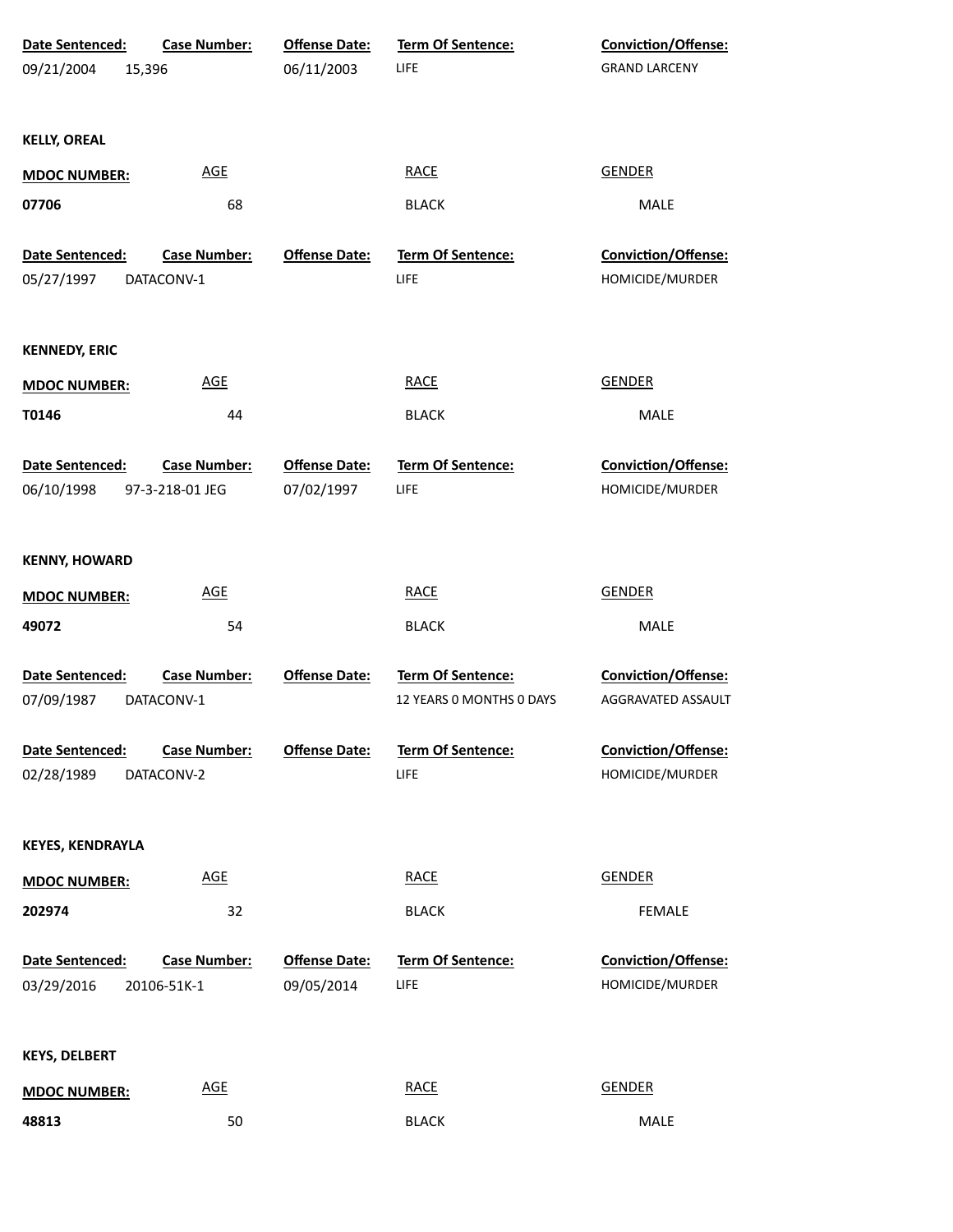| Date Sentenced:<br><b>Case Number:</b> | <b>Offense Date:</b> | Term Of Sentence:        | Conviction/Offense:         |
|----------------------------------------|----------------------|--------------------------|-----------------------------|
| 02/23/2017<br>B2401-2016-286           | 10/18/2015           | <b>LIFE</b>              | FORCIBLE SEXUAL INTERCOURSE |
| <b>Case Number:</b><br>Date Sentenced: | <b>Offense Date:</b> | Term Of Sentence:        | Conviction/Offense:         |
| 02/23/2017<br>B2401-2016-286           | 10/18/2015           | <b>LIFE</b>              | KIDNAP-                     |
| Date Sentenced:<br><b>Case Number:</b> | <b>Offense Date:</b> | Term Of Sentence:        | Conviction/Offense:         |
| 02/23/2017<br>B2401-2016-286           | 10/18/2015           | <b>LIFE</b>              | <b>ROBBERY</b>              |
| <b>KEYS, DESMOND</b>                   |                      |                          |                             |
| <u>AGE</u><br><b>MDOC NUMBER:</b>      |                      | <b>RACE</b>              | <b>GENDER</b>               |
| 134210<br>42                           |                      | <b>BLACK</b>             | MALE                        |
| Date Sentenced:<br><b>Case Number:</b> | <b>Offense Date:</b> | <b>Term Of Sentence:</b> | Conviction/Offense:         |
| 11/19/2007<br>2006330KR2               | 07/27/2006           | <b>LIFE</b>              | HOMICIDE/MURDER             |
| <b>KEYS, JIMMY</b>                     |                      |                          |                             |
| <b>AGE</b><br><b>MDOC NUMBER:</b>      |                      | <b>RACE</b>              | <b>GENDER</b>               |
| 76354<br>48                            |                      | <b>BLACK</b>             | MALE                        |
| Date Sentenced:<br><b>Case Number:</b> | <b>Offense Date:</b> | Term Of Sentence:        | <b>Conviction/Offense:</b>  |
| 12/03/1997<br>199700091                | 08/05/1996           | <b>LIFE</b>              | HOMICIDE/MURDER             |
| <b>KEYS, JOSEPH</b>                    |                      |                          |                             |
| <b>AGE</b><br><b>MDOC NUMBER:</b>      |                      | <b>RACE</b>              | <b>GENDER</b>               |
| 43496<br>61                            |                      | <b>BLACK</b>             | MALE                        |
| Date Sentenced:<br><b>Case Number:</b> | <b>Offense Date:</b> | <b>Term Of Sentence:</b> | Conviction/Offense:         |
| 02/22/2013<br>201269K                  | 05/01/2011           | <b>LIFE</b>              | SEXUAL BATTERY              |
| KIDD, JACOB                            |                      |                          |                             |
| <u>AGE</u><br><b>MDOC NUMBER:</b>      |                      | <b>RACE</b>              | <b>GENDER</b>               |
| 41976<br>44                            |                      | <b>BLACK</b>             | MALE                        |
| Date Sentenced:<br><b>Case Number:</b> | <b>Offense Date:</b> | Term Of Sentence:        | <b>Conviction/Offense:</b>  |
| 11/14/2017<br>17-333                   | 09/17/2016           | LIFE                     | AGGRAVATED ASSAULT          |
| Date Sentenced:<br><b>Case Number:</b> | <b>Offense Date:</b> | Term Of Sentence:        | <b>Conviction/Offense:</b>  |
| 11/14/2017<br>17-333                   | 09/17/2016           | <b>LIFE</b>              | KIDNAP-                     |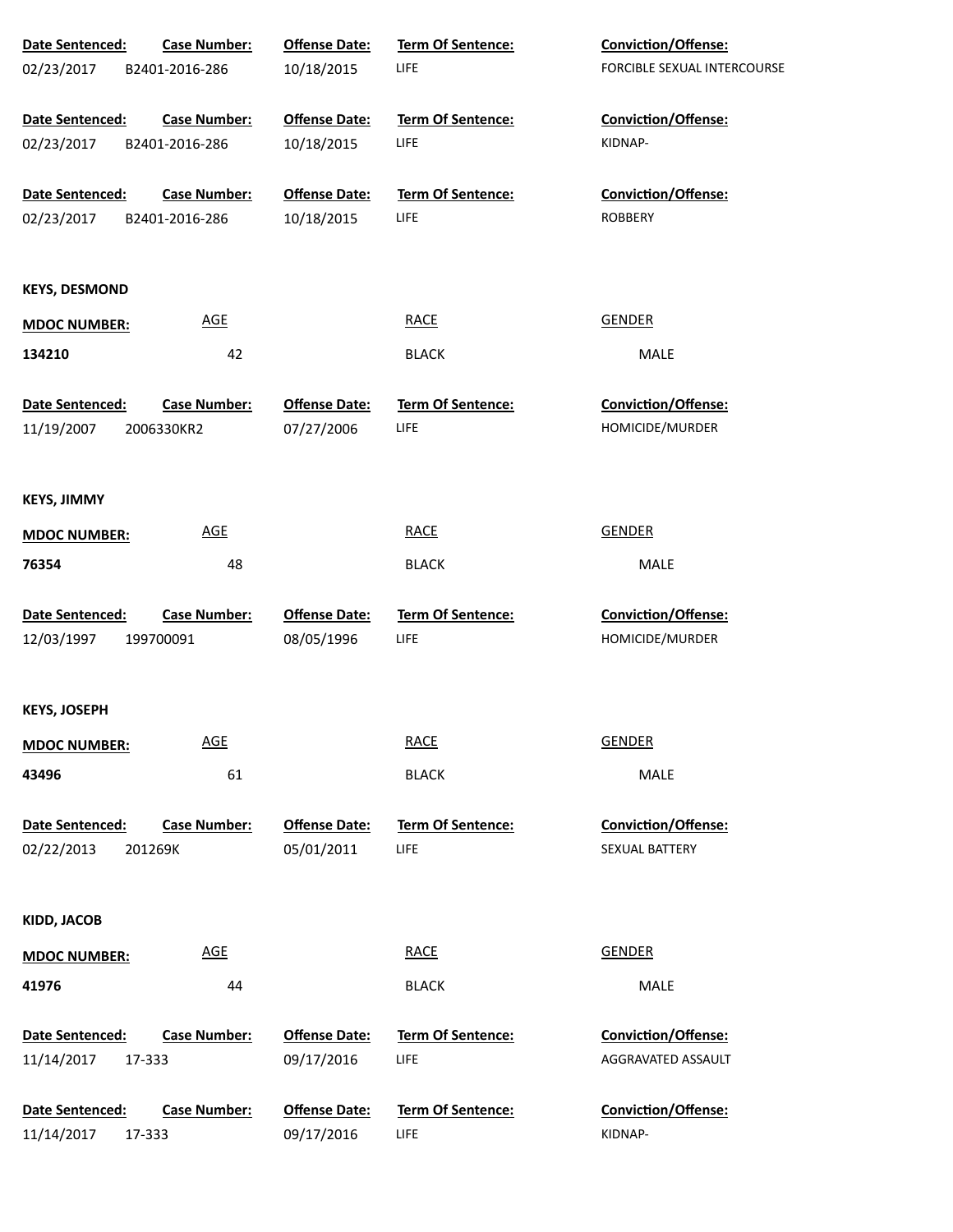**KIKER, JULIUS**

| <b>MDOC NUMBER:</b>   | <b>AGE</b>          |                      | <b>RACE</b>              | <b>GENDER</b>              |
|-----------------------|---------------------|----------------------|--------------------------|----------------------------|
| L6742                 | 58                  |                      | <b>WHITE</b>             | MALE                       |
| Date Sentenced:       | <b>Case Number:</b> | <b>Offense Date:</b> | Term Of Sentence:        | Conviction/Offense:        |
| 01/20/2012            | 200310010(1)        | 03/06/2002           | LIFE                     | HOMICIDE/MURDER            |
| <b>KIMMONS, HARRY</b> |                     |                      |                          |                            |
| <b>MDOC NUMBER:</b>   | <b>AGE</b>          |                      | <b>RACE</b>              | GENDER                     |
| L2476                 | 64                  |                      | <b>BLACK</b>             | MALE                       |
| Date Sentenced:       | <b>Case Number:</b> | <b>Offense Date:</b> | Term Of Sentence:        | Conviction/Offense:        |
| 08/16/2002            | DATACONV-1          | 01/23/2002           | LIFE                     | HOMICIDE/MURDER            |
| <b>KING, BILLY</b>    |                     |                      |                          |                            |
| <b>MDOC NUMBER:</b>   | <b>AGE</b>          |                      | <b>RACE</b>              | <b>GENDER</b>              |
| K8583                 | 57                  |                      | <b>WHITE</b>             | MALE                       |
| Date Sentenced:       | <b>Case Number:</b> | <b>Offense Date:</b> | Term Of Sentence:        | <b>Conviction/Offense:</b> |
| 08/17/2005            | 05-CR-056-NWC       | 04/29/2004           | LIFE                     | CAPITAL MURDER             |
| KING, EDDIE           |                     |                      |                          |                            |
| <b>MDOC NUMBER:</b>   | <b>AGE</b>          |                      | <b>RACE</b>              | <b>GENDER</b>              |
| 31026                 | 67                  |                      | <b>BLACK</b>             | MALE                       |
| Date Sentenced:       | <b>Case Number:</b> | <b>Offense Date:</b> | <b>Term Of Sentence:</b> | Conviction/Offense:        |
| 12/12/1985            | DATACONV-1          |                      | LIFE                     | RAPE                       |
| <b>KING, JOSHUA</b>   |                     |                      |                          |                            |
| <b>MDOC NUMBER:</b>   | <b>AGE</b>          |                      | <b>RACE</b>              | <b>GENDER</b>              |
| 154892                | 30                  |                      | <b>BLACK</b>             | MALE                       |
| Date Sentenced:       | <b>Case Number:</b> | <b>Offense Date:</b> | <b>Term Of Sentence:</b> | Conviction/Offense:        |
| 12/16/2009            | 2008 0077 CR2       | 09/19/2007           | LIFE                     | CAPITAL MURDER             |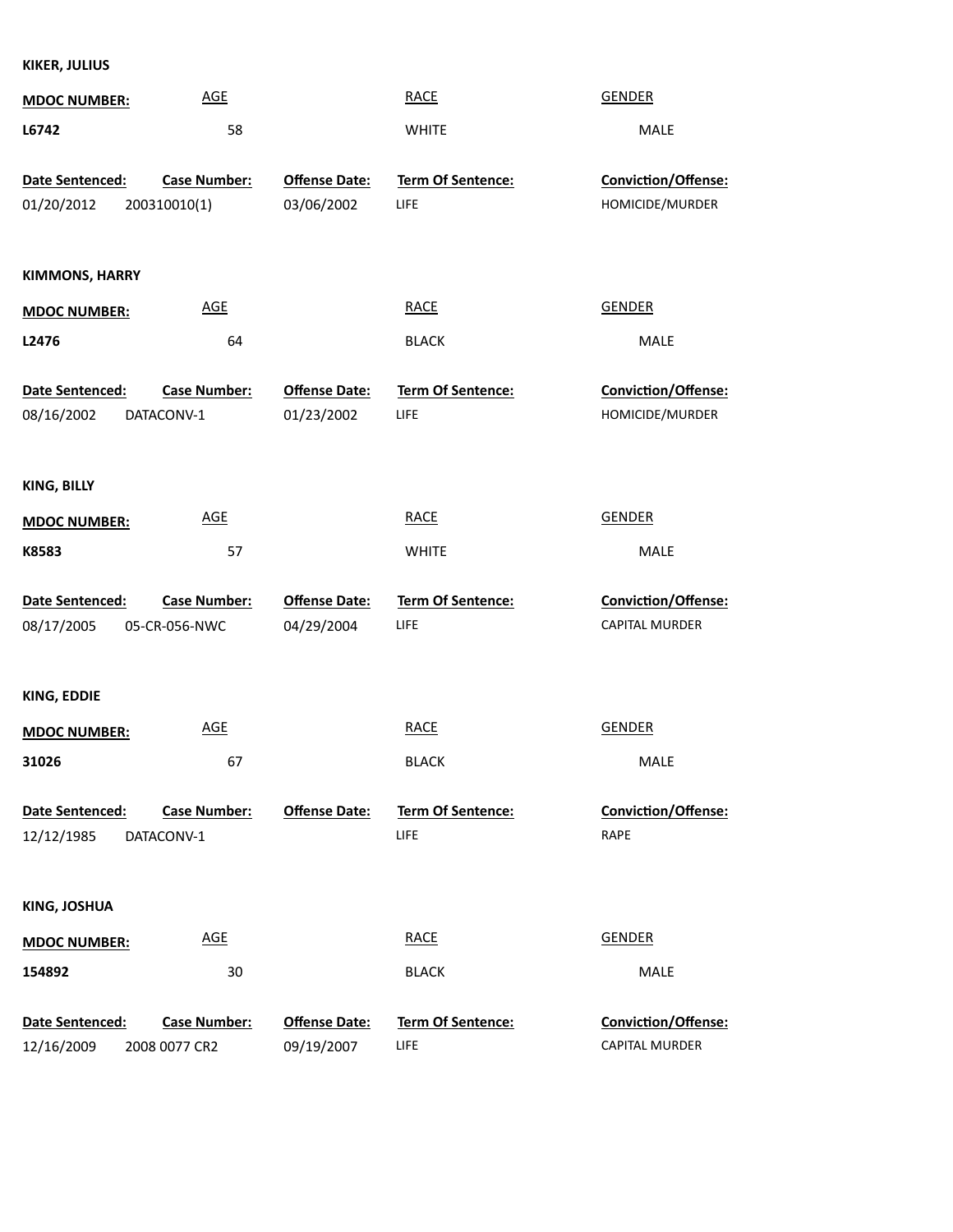## **KING, MARVIN**

| <b>MDOC NUMBER:</b>           | <b>AGE</b>                             |                                    | <b>RACE</b>                                          | <b>GENDER</b>                                    |
|-------------------------------|----------------------------------------|------------------------------------|------------------------------------------------------|--------------------------------------------------|
| 122857                        | 37                                     |                                    | <b>BLACK</b>                                         | MALE                                             |
| Date Sentenced:<br>08/23/2006 | <b>Case Number:</b><br>2004-148(CM)(W) | <b>Offense Date:</b><br>05/09/2004 | Term Of Sentence:<br>15 YEARS 0 MONTHS 0 DAYS        | <b>Conviction/Offense:</b><br>AGGRAVATED ASSAULT |
| Date Sentenced:<br>08/23/2006 | <b>Case Number:</b><br>2004-148(CM)(W) | <b>Offense Date:</b><br>05/09/2004 | <b>Term Of Sentence:</b><br>20 YEARS 0 MONTHS 0 DAYS | Conviction/Offense:<br>CONSPIRACY                |
| Date Sentenced:<br>08/23/2006 | <b>Case Number:</b><br>2004-148(CM)(W) | <b>Offense Date:</b><br>05/09/2004 | Term Of Sentence:<br><b>LIFE</b>                     | Conviction/Offense:<br>HOMICIDE/MURDER           |
| KING, T                       |                                        |                                    |                                                      |                                                  |
| <b>MDOC NUMBER:</b>           | <b>AGE</b>                             |                                    | <b>RACE</b>                                          | <b>GENDER</b>                                    |
| K1634                         | 65                                     |                                    | <b>BLACK</b>                                         | MALE                                             |
| Date Sentenced:<br>02/11/2000 | <b>Case Number:</b><br>DATACONV-2      | <b>Offense Date:</b><br>08/31/1995 | Term Of Sentence:<br>20 YEARS O MONTHS O DAYS        | Conviction/Offense:<br>ARSON-                    |
| Date Sentenced:<br>02/11/2000 | <b>Case Number:</b><br>DATACONV-1      | <b>Offense Date:</b><br>08/31/1995 | Term Of Sentence:<br>LIFE                            | Conviction/Offense:<br>HOMICIDE/MURDER           |
| KING, WILLIAM                 |                                        |                                    |                                                      |                                                  |
| <b>MDOC NUMBER:</b>           | <b>AGE</b>                             |                                    | <b>RACE</b>                                          | <b>GENDER</b>                                    |
| 152066                        | 33                                     |                                    | <b>BLACK</b>                                         | <b>MALE</b>                                      |
| Date Sentenced:<br>06/24/2016 | <b>Case Number:</b><br>B2401-2015-023  | <b>Offense Date:</b><br>02/20/2014 | <b>Term Of Sentence:</b><br><b>LIFE</b>              | Conviction/Offense:<br>HOMICIDE/MURDER           |
| <b>KIRCHER, NEIL</b>          |                                        |                                    |                                                      |                                                  |
| <b>MDOC NUMBER:</b>           | <b>AGE</b>                             |                                    | <b>RACE</b>                                          | <b>GENDER</b>                                    |
| R1866                         | 44                                     |                                    | <b>WHITE</b>                                         | MALE                                             |
| Date Sentenced:<br>07/24/1997 | <b>Case Number:</b><br>DATACONV-1      | <b>Offense Date:</b>               | <b>Term Of Sentence:</b><br><b>LIFE</b>              | Conviction/Offense:<br>HOMICIDE/MURDER           |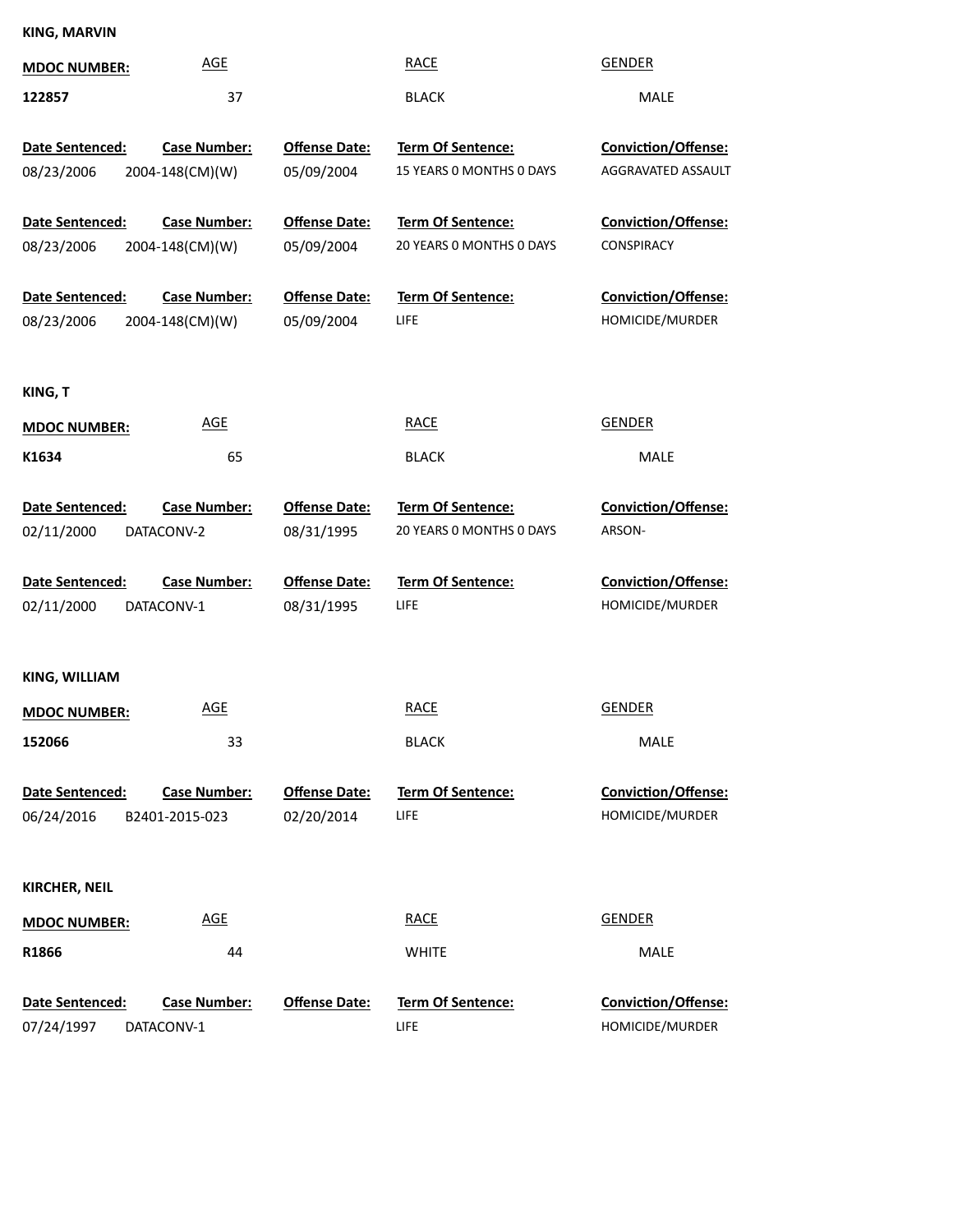| <b>KIRKLEY, STEVEN</b>        |                                         |                                    |                                         |                                                        |
|-------------------------------|-----------------------------------------|------------------------------------|-----------------------------------------|--------------------------------------------------------|
| <b>MDOC NUMBER:</b>           | <b>AGE</b>                              |                                    | <b>RACE</b>                             | <b>GENDER</b>                                          |
| 63043                         | 43                                      |                                    | <b>WHITE</b>                            | MALE                                                   |
|                               |                                         |                                    |                                         |                                                        |
| Date Sentenced:               | <b>Case Number:</b>                     | <b>Offense Date:</b>               | Term Of Sentence:                       | Conviction/Offense:                                    |
| 01/18/2008                    | K040363E                                | 10/30/2004                         | <b>LIFE</b>                             | <b>CAPITAL MURDER</b>                                  |
| <b>KLECKNER, JEFFREY</b>      |                                         |                                    |                                         |                                                        |
| <b>MDOC NUMBER:</b>           | <b>AGE</b>                              |                                    | <b>RACE</b>                             | <b>GENDER</b>                                          |
| 152465                        | 59                                      |                                    | <b>WHITE</b>                            | MALE                                                   |
| Date Sentenced:               | <b>Case Number:</b>                     | <b>Offense Date:</b>               | <b>Term Of Sentence:</b>                | Conviction/Offense:                                    |
| 09/22/2009                    | UK08191                                 | 06/01/2006                         | 15 YEARS 0 MONTHS 0 DAYS                | UNLAWFUL TOUCHING/CHILD                                |
| Date Sentenced:               | <b>Case Number:</b>                     | <b>Offense Date:</b>               | Term Of Sentence:                       | Conviction/Offense:                                    |
| 09/22/2009                    | UK08191                                 | 06/01/2006                         | <b>LIFE</b>                             | SEXUAL BATTERY                                         |
|                               |                                         |                                    |                                         |                                                        |
| <b>KNIGHT, JOHN</b>           |                                         |                                    |                                         |                                                        |
| <b>MDOC NUMBER:</b>           | <b>AGE</b>                              |                                    | <b>RACE</b>                             | <b>GENDER</b>                                          |
| T3968                         | 49                                      |                                    | <b>WHITE</b>                            | MALE                                                   |
| Date Sentenced:               | <b>Case Number:</b>                     | <b>Offense Date:</b>               | Term Of Sentence:                       | Conviction/Offense:                                    |
| 02/28/2015                    | 2014-0467- CR1 K                        | 02/12/2007                         | <b>LIFE</b>                             | SEXUAL BATTERY                                         |
|                               |                                         |                                    |                                         |                                                        |
| <b>KNIGHT, MICHAEL</b>        |                                         |                                    |                                         |                                                        |
| <b>MDOC NUMBER:</b>           | AGE                                     |                                    | <b>RACE</b>                             | <b>GENDER</b>                                          |
| 31017                         | 61                                      |                                    | <b>WHITE</b>                            | MALE                                                   |
|                               |                                         |                                    |                                         |                                                        |
| Date Sentenced:<br>06/16/2014 | <b>Case Number:</b><br>B2401-2013-00103 | <b>Offense Date:</b><br>06/21/2012 | <b>Term Of Sentence:</b><br><b>LIFE</b> | Conviction/Offense:<br>POSS OF CNTLD SUBST WITH INTENT |
|                               |                                         |                                    |                                         |                                                        |
| <b>KNOWLES, ANTONIO</b>       |                                         |                                    |                                         |                                                        |
| <b>MDOC NUMBER:</b>           | <b>AGE</b>                              |                                    | <b>RACE</b>                             | <b>GENDER</b>                                          |
| 124171                        | 39                                      |                                    | <b>BLACK</b>                            | MALE                                                   |
|                               |                                         |                                    |                                         |                                                        |
| Date Sentenced:               | <b>Case Number:</b>                     | <b>Offense Date:</b>               | <b>Term Of Sentence:</b>                | Conviction/Offense:                                    |

02/26/2006

20070002

09/13/2007

HOMICIDE/MURDER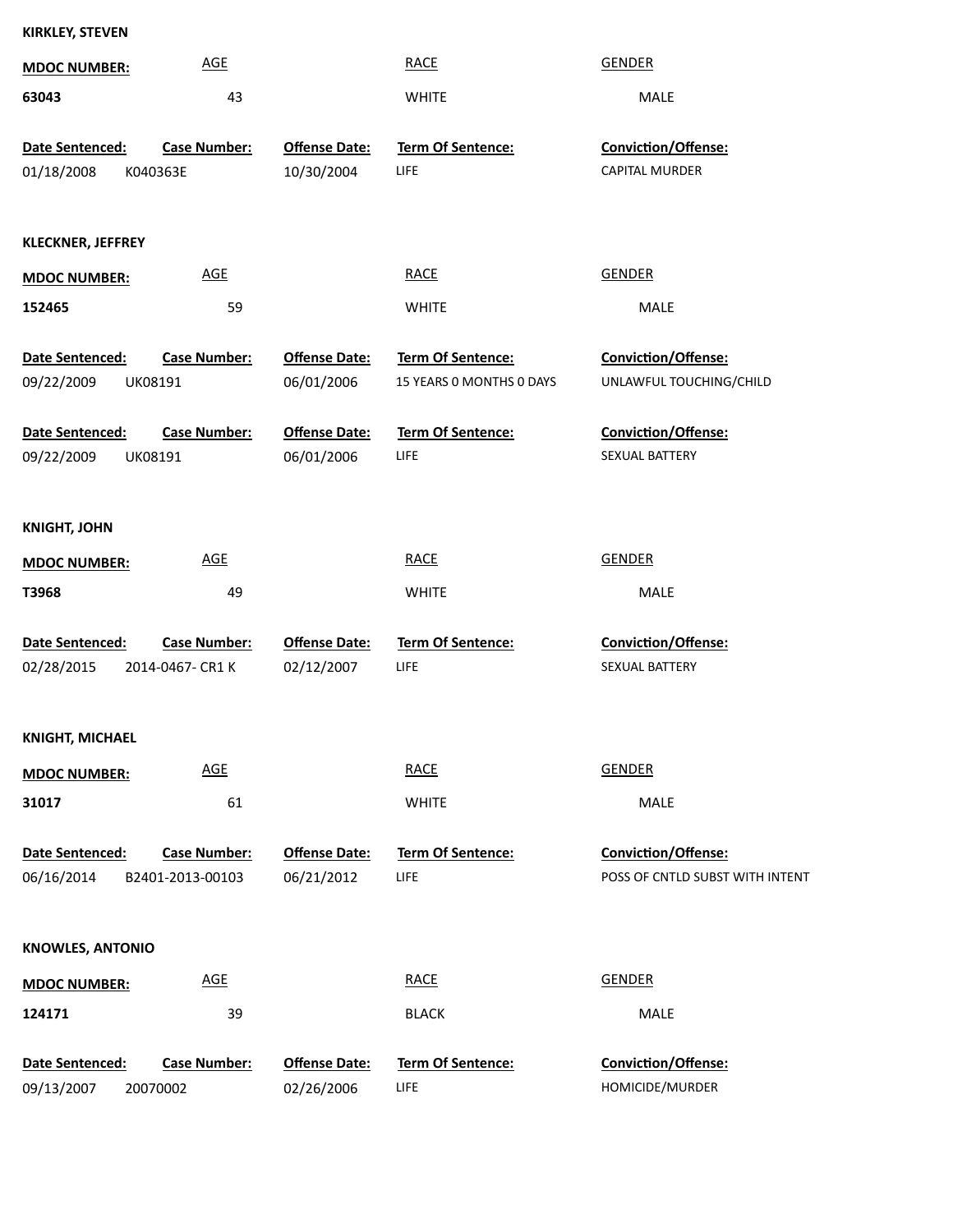## **KNOX, MARLON**

| <b>MDOC NUMBER:</b>                     | <b>AGE</b>                             |                                    | <b>RACE</b>                                  | <b>GENDER</b>                                 |
|-----------------------------------------|----------------------------------------|------------------------------------|----------------------------------------------|-----------------------------------------------|
| 84617                                   | 44                                     |                                    | <b>BLACK</b>                                 | MALE                                          |
| Date Sentenced:<br>03/05/2003           | <b>Case Number:</b><br>200010739       | <b>Offense Date:</b><br>05/02/2000 | Term Of Sentence:<br><b>LIFE</b>             | Conviction/Offense:<br>HOMICIDE/MURDER        |
| Date Sentenced:<br>09/09/2002<br>200217 | <b>Case Number:</b>                    | <b>Offense Date:</b><br>12/07/2001 | Term Of Sentence:<br>8 YEARS 0 MONTHS 0 DAYS | Conviction/Offense:<br>COCAINE-SELL           |
| Date Sentenced:<br>09/09/2002<br>200271 | <b>Case Number:</b>                    | <b>Offense Date:</b><br>12/20/2001 | Term Of Sentence:<br>5 YEARS O MONTHS O DAYS | Conviction/Offense:<br>SIMPLE ASSAULT-POL OFF |
| <b>KUEBLUR, CHARLES</b>                 |                                        |                                    |                                              |                                               |
| <b>MDOC NUMBER:</b>                     | <b>AGE</b>                             |                                    | <b>RACE</b>                                  | <b>GENDER</b>                                 |
| 172373                                  | 37                                     |                                    | <b>WHITE</b>                                 | MALE                                          |
| Date Sentenced:<br>07/16/2019           | <b>Case Number:</b><br>10-1-232-00 WLK | <b>Offense Date:</b><br>06/30/2010 | Term Of Sentence:<br><b>LIFE</b>             | Conviction/Offense:<br>HOMICIDE/MURDER        |
| Date Sentenced:                         | <b>Case Number:</b>                    | <b>Offense Date:</b>               | Term Of Sentence:                            | Conviction/Offense:                           |
| 07/16/2019                              | 10-1-232-00 WLK                        | 06/30/2019                         | 5 YEARS O MONTHS O DAYS                      | ENHANCED PENALTY - USE OF FIREARM             |
| KUYKENDALL, TERRANCE                    |                                        |                                    |                                              |                                               |
| <b>MDOC NUMBER:</b>                     | <b>AGE</b>                             |                                    | <b>RACE</b>                                  | <b>GENDER</b>                                 |
| N5970                                   | 41                                     |                                    | <b>BLACK</b>                                 | MALE                                          |
| Date Sentenced:<br>09/29/2009           | <b>Case Number:</b><br>20090004        | <b>Offense Date:</b><br>04/13/2008 | <b>Term Of Sentence:</b><br><b>LIFE</b>      | Conviction/Offense:<br>HOMICIDE/MURDER        |
| <b>LACEY, DAVID</b>                     |                                        |                                    |                                              |                                               |
| <b>MDOC NUMBER:</b>                     |                                        |                                    | <b>RACE</b>                                  | <b>GENDER</b>                                 |
|                                         | <b>AGE</b>                             |                                    |                                              |                                               |
| 220245                                  | 26                                     |                                    | <b>BLACK</b>                                 | MALE                                          |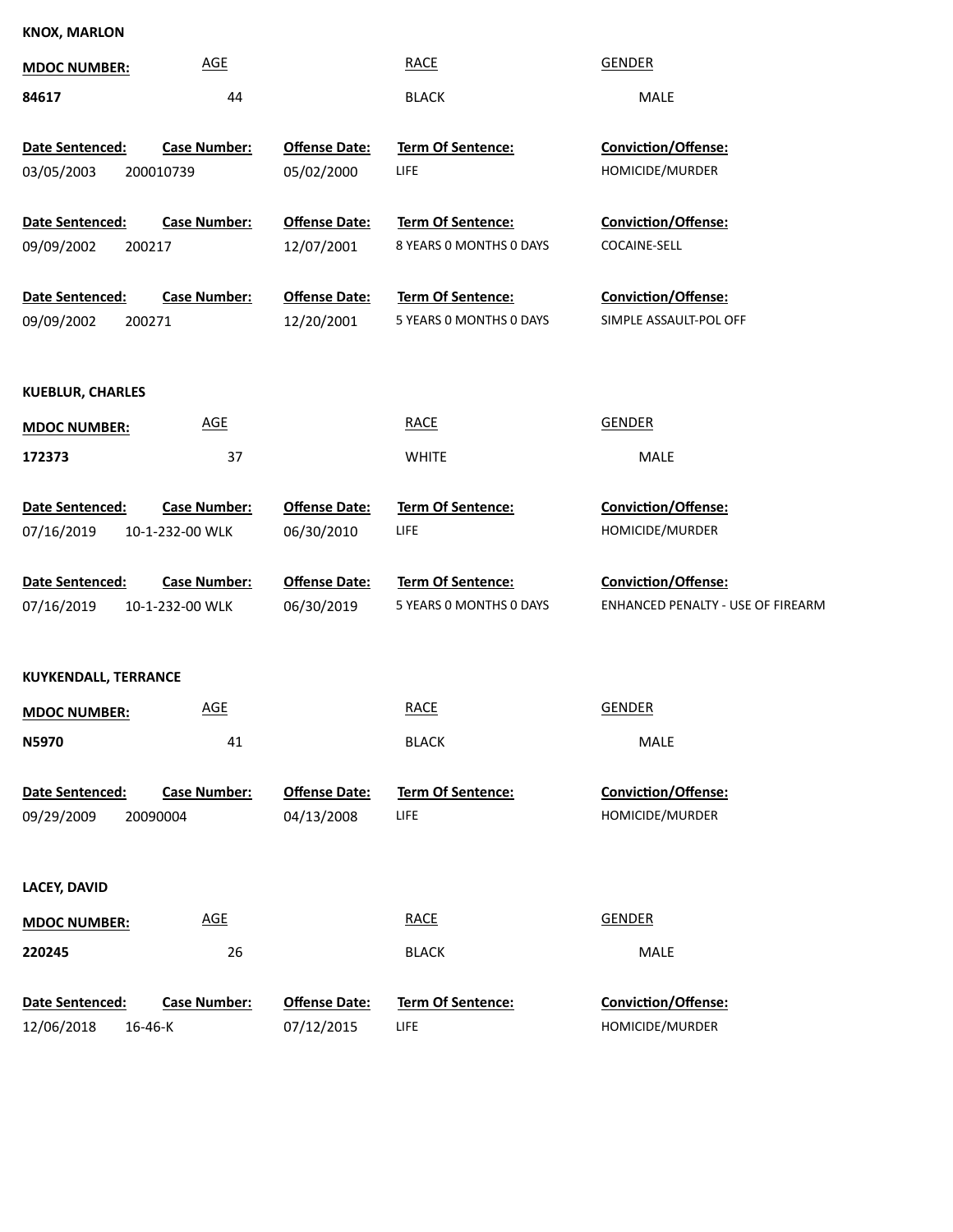| <b>MDOC NUMBER:</b>           | <b>AGE</b>                        |                                    | <b>RACE</b>                      | <b>GENDER</b>                                       |
|-------------------------------|-----------------------------------|------------------------------------|----------------------------------|-----------------------------------------------------|
| 02232                         | 64                                |                                    | <b>WHITE</b>                     | MALE                                                |
| Date Sentenced:<br>10/08/1993 | <b>Case Number:</b><br>DATACONV-1 | <b>Offense Date:</b>               | Term Of Sentence:<br>LIFE        | Conviction/Offense:<br>HOMICIDE/MURDER              |
| Date Sentenced:<br>10/08/1993 | <b>Case Number:</b><br>DATACONV-2 | <b>Offense Date:</b>               | Term Of Sentence:<br>LIFE        | Conviction/Offense:<br>HOMICIDE/MURDER              |
| LAFOON, KEP                   |                                   |                                    |                                  |                                                     |
| <b>MDOC NUMBER:</b>           | <b>AGE</b>                        |                                    | <b>RACE</b>                      | <b>GENDER</b>                                       |
| L3060                         | 57                                |                                    | <b>WHITE</b>                     | MALE                                                |
| Date Sentenced:<br>10/16/2002 | <b>Case Number:</b><br>2002234    | <b>Offense Date:</b><br>09/21/2002 | <b>Term Of Sentence:</b><br>LIFE | <b>Conviction/Offense:</b><br>HOMICIDE/MURDER       |
| <b>LAGRONE, NELSON</b>        |                                   |                                    |                                  |                                                     |
| <b>MDOC NUMBER:</b>           | <b>AGE</b>                        |                                    | <b>RACE</b>                      | <b>GENDER</b>                                       |
| 118056                        | 53                                |                                    | <b>BLACK</b>                     | MALE                                                |
| Date Sentenced:<br>02/17/2006 | <b>Case Number:</b><br>2003-0835  | <b>Offense Date:</b><br>02/24/2003 | Term Of Sentence:<br><b>LIFE</b> | Conviction/Offense:<br><b>CAPITAL MURDER</b>        |
| LANCASTER, CHRIS              |                                   |                                    |                                  |                                                     |
| <b>MDOC NUMBER:</b>           | <b>AGE</b>                        |                                    | <b>RACE</b>                      | <b>GENDER</b>                                       |
| K7919                         | 44                                |                                    | <b>WHITE</b>                     | MALE                                                |
| Date Sentenced:<br>05/08/2001 | <b>Case Number:</b><br>DATACONV-1 | <b>Offense Date:</b><br>05/29/1999 | <b>Term Of Sentence:</b><br>LIFE | <b>Conviction/Offense:</b><br><b>CAPITAL MURDER</b> |
| LANG, MICHAEL                 |                                   |                                    |                                  |                                                     |
| <b>MDOC NUMBER:</b>           | <b>AGE</b>                        |                                    | <b>RACE</b>                      | <b>GENDER</b>                                       |
| 101899                        | 55                                |                                    | <b>BLACK</b>                     | MALE                                                |
| Date Sentenced:<br>02/23/2004 | <b>Case Number:</b><br>03-313-KA  | <b>Offense Date:</b><br>04/21/2003 | Term Of Sentence:<br>LIFE        | Conviction/Offense:<br>HOMICIDE/MURDER              |

**LADNER, JEFFERY**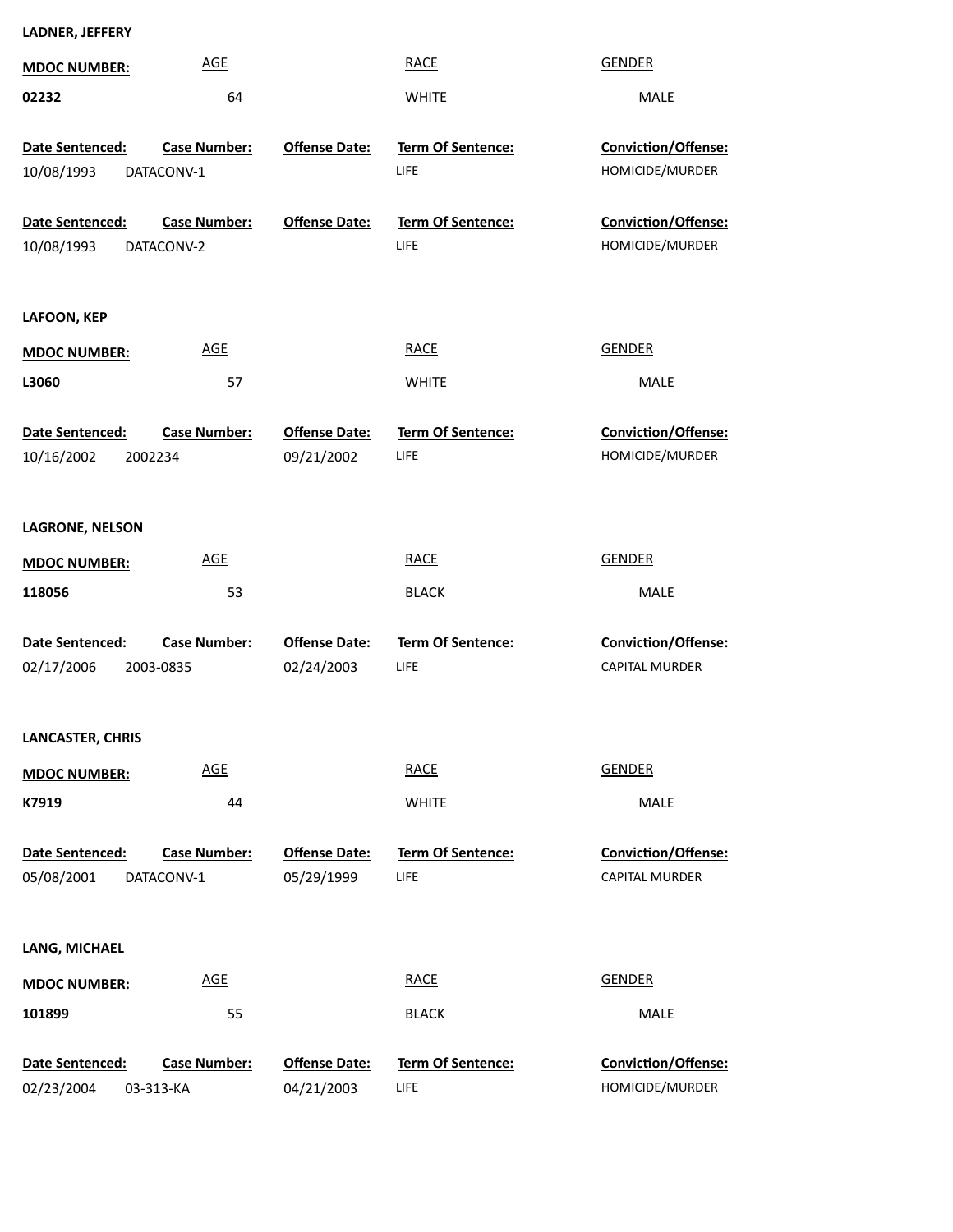| <b>MDOC NUMBER:</b>                    | <b>AGE</b>                        |                                    | <b>RACE</b>                                   | <b>GENDER</b>                                |
|----------------------------------------|-----------------------------------|------------------------------------|-----------------------------------------------|----------------------------------------------|
| 61074                                  | 64                                |                                    | <b>BLACK</b>                                  | MALE                                         |
| <b>Date Sentenced:</b><br>09/16/1998   | <b>Case Number:</b><br>DATACONV-1 | <b>Offense Date:</b>               | Term Of Sentence:<br><b>LIFE</b>              | Conviction/Offense:<br>HOMICIDE/MURDER       |
| LANIER, JOHNNY                         |                                   |                                    |                                               |                                              |
| <b>MDOC NUMBER:</b>                    | <b>AGE</b>                        |                                    | <b>RACE</b>                                   | <b>GENDER</b>                                |
| 60815                                  | 64                                |                                    | <b>BLACK</b>                                  | MALE                                         |
| Date Sentenced:<br>10/27/1989<br>34089 | <b>Case Number:</b>               | <b>Offense Date:</b><br>12/28/1985 | Term Of Sentence:<br>30 YEARS 0 MONTHS 0 DAYS | Conviction/Offense:<br>AGGRAVATED ASSAULT    |
| Date Sentenced:<br>10/27/1989<br>34189 | <b>Case Number:</b>               | <b>Offense Date:</b><br>12/28/1985 | Term Of Sentence:<br>30 YEARS 0 MONTHS 0 DAYS | <b>Conviction/Offense:</b><br>KIDNAP-        |
| Date Sentenced:<br>10/06/1994          | <b>Case Number:</b><br>240294264  | <b>Offense Date:</b><br>12/28/1985 | Term Of Sentence:<br><b>LIFE</b>              | Conviction/Offense:<br><b>CAPITAL MURDER</b> |
| <b>LARRY, ROY</b>                      |                                   |                                    |                                               |                                              |
| <b>MDOC NUMBER:</b>                    | <b>AGE</b>                        |                                    | <b>RACE</b>                                   | <b>GENDER</b>                                |
| 162341                                 | 54                                |                                    | <b>BLACK</b>                                  | MALE                                         |
| <b>Date Sentenced:</b>                 | <b>Case Number:</b>               | <b>Offense Date:</b>               | Term Of Sentence:                             |                                              |
| 10/12/2010                             | 2010 53KR                         | 05/23/2010                         | LIFE                                          | Conviction/Offense:<br>HOMICIDE/MURDER       |
| LATHAM, LAMONT                         |                                   |                                    |                                               |                                              |
| <b>MDOC NUMBER:</b>                    | <b>AGE</b>                        |                                    | <b>RACE</b>                                   | <b>GENDER</b>                                |
| R2000                                  | 53                                |                                    | <b>BLACK</b>                                  | MALE                                         |
| Date Sentenced:<br>08/28/1997          | <b>Case Number:</b><br>97-10,571  | <b>Offense Date:</b><br>09/10/1996 | Term Of Sentence:<br>20 YEARS 0 MONTHS 0 DAYS | Conviction/Offense:<br>ARMED ROBBERY         |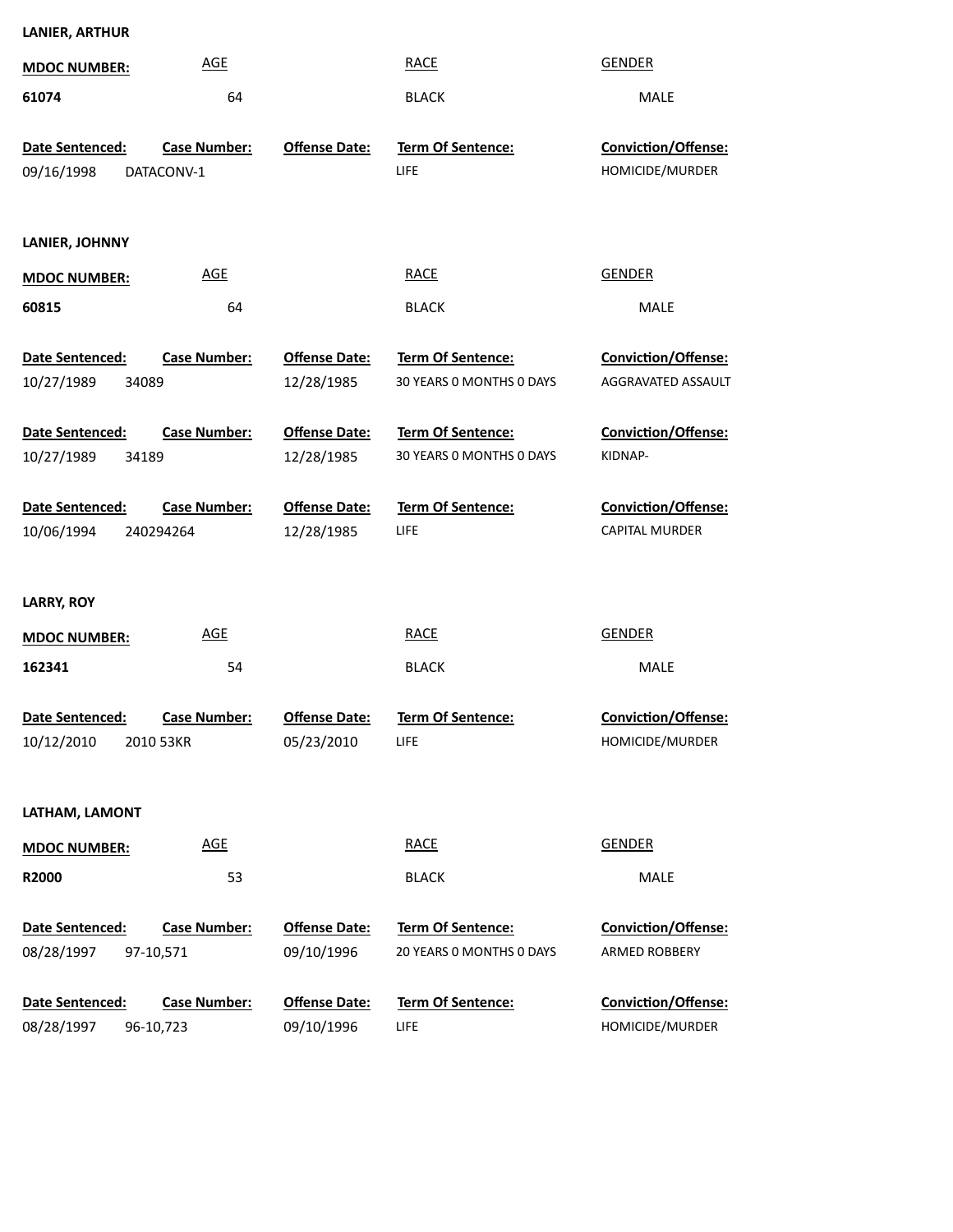## **LATTIMORE, RAY**

| <b>MDOC NUMBER:</b>                      | <b>AGE</b>                          |                                    | <b>RACE</b>                                  | <b>GENDER</b>                                       |
|------------------------------------------|-------------------------------------|------------------------------------|----------------------------------------------|-----------------------------------------------------|
| 39585                                    | 60                                  |                                    | <b>BLACK</b>                                 | MALE                                                |
| Date Sentenced:<br>01/08/1981            | <b>Case Number:</b><br>DATACONV-1   | <b>Offense Date:</b><br>01/06/1980 | Term Of Sentence:<br>1 YEARS O MONTHS O DAYS | Conviction/Offense:<br>RECEIVE STOLEN PROPERTY      |
| Date Sentenced:<br>05/04/1982            | <b>Case Number:</b><br>DATACONV-2   | <b>Offense Date:</b><br>12/04/1981 | Term Of Sentence:<br><b>LIFE</b>             | Conviction/Offense:<br>HOMICIDE/MURDER              |
| Date Sentenced:<br>03/31/2004            | <b>Case Number:</b><br>CR2003-6-LT2 | <b>Offense Date:</b><br>09/20/2002 | Term Of Sentence:<br><b>LIFE</b>             | Conviction/Offense:<br><b>CAPITAL MURDER</b>        |
| LATTIMORE, TERRY                         |                                     |                                    |                                              |                                                     |
| <b>MDOC NUMBER:</b>                      | <u>AGE</u>                          |                                    | <b>RACE</b>                                  | <b>GENDER</b>                                       |
| 16811                                    | 57                                  |                                    | <b>BLACK</b>                                 | MALE                                                |
| Date Sentenced:<br>08/25/2002<br>2000405 | <b>Case Number:</b>                 | <b>Offense Date:</b><br>07/16/2000 | Term Of Sentence:<br>LIFE                    | <b>Conviction/Offense:</b><br><b>CAPITAL MURDER</b> |
| <b>LAURENT, LEO</b>                      |                                     |                                    |                                              |                                                     |
| <b>MDOC NUMBER:</b>                      | <b>AGE</b>                          |                                    | <b>RACE</b>                                  | <b>GENDER</b>                                       |
| 145260                                   | 43                                  |                                    | <b>WHITE</b>                                 | <b>MALE</b>                                         |
| Date Sentenced:<br>06/30/2010 2301090002 | <b>Case Number:</b>                 | <b>Offense Date:</b><br>08/03/2007 | <b>Term Of Sentence:</b><br>LIFE             | <b>Conviction/Offense:</b><br>HOMICIDE/MURDER       |
| <b>LAWRENCE, BRUCE</b>                   |                                     |                                    |                                              |                                                     |
| <b>MDOC NUMBER:</b>                      | <b>AGE</b>                          |                                    | <b>RACE</b>                                  | <b>GENDER</b>                                       |
| 57115                                    | 56                                  |                                    | <b>BLACK</b>                                 | MALE                                                |
| Date Sentenced:<br>04/27/2004            | <b>Case Number:</b><br>2002-0361-CR | <b>Offense Date:</b><br>09/28/2002 | <b>Term Of Sentence:</b><br>LIFE             | <b>Conviction/Offense:</b><br>HOMICIDE/MURDER       |
| <b>LAWRENCE, SPENCER</b>                 |                                     |                                    |                                              |                                                     |
| <b>MDOC NUMBER:</b>                      | <b>AGE</b>                          |                                    | <b>RACE</b>                                  | <b>GENDER</b>                                       |
| 171038                                   | 30                                  |                                    | <b>BLACK</b>                                 | MALE                                                |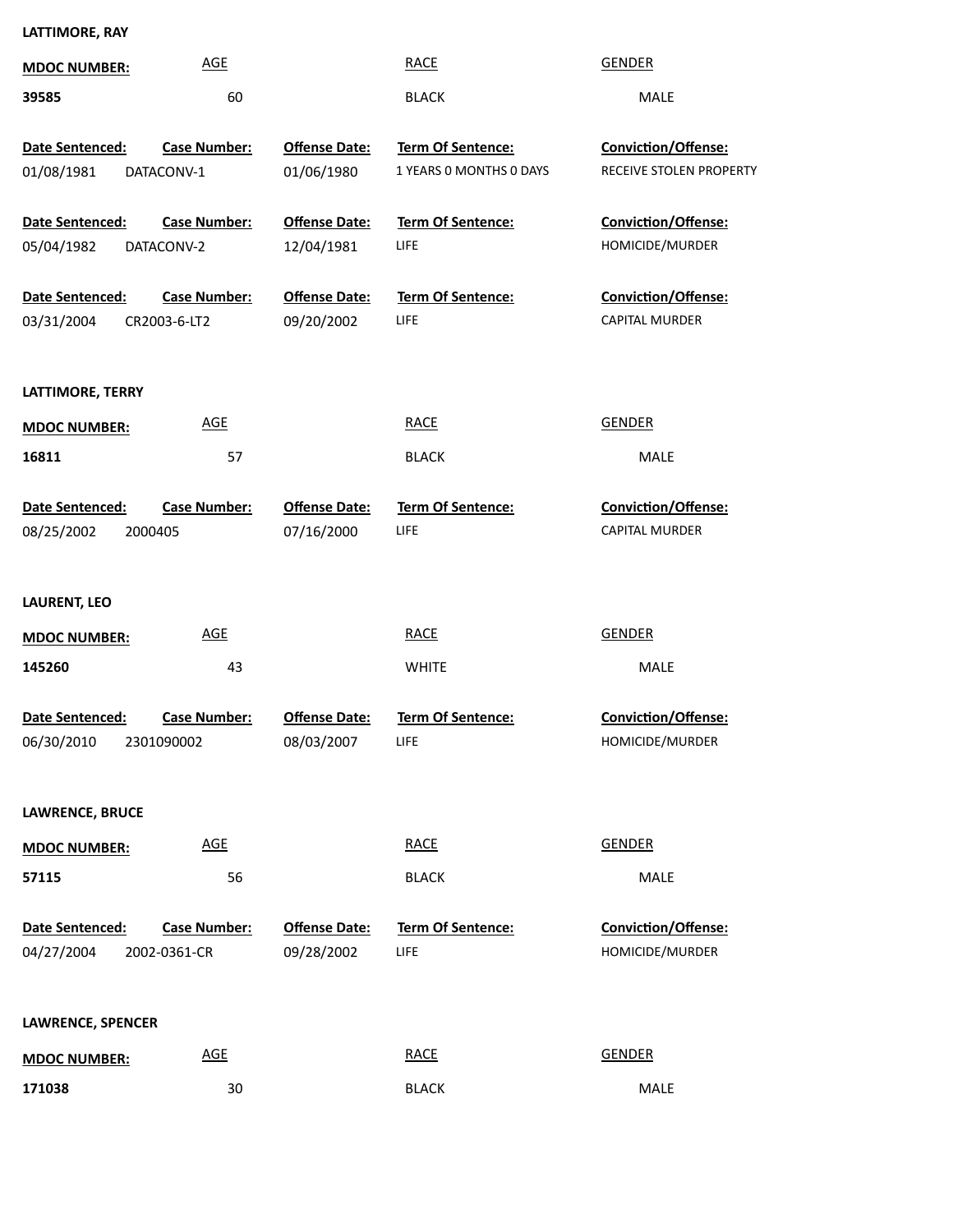| Date Sentenced:     | <b>Case Number:</b> | <b>Offense Date:</b> | Term Of Sentence:        | Conviction/Offense:        |
|---------------------|---------------------|----------------------|--------------------------|----------------------------|
| 10/13/2011          | 200910877           | 10/05/2009           | <b>LIFE</b>              | CAPITAL MURDER             |
|                     |                     |                      |                          |                            |
| LAY, WILLIE         |                     |                      |                          |                            |
|                     | <b>AGE</b>          |                      | <b>RACE</b>              | <b>GENDER</b>              |
| <b>MDOC NUMBER:</b> |                     |                      |                          |                            |
| K1877               | 53                  |                      | <b>BLACK</b>             | MALE                       |
| Date Sentenced:     | <b>Case Number:</b> | <b>Offense Date:</b> | Term Of Sentence:        | Conviction/Offense:        |
| 03/14/2000          | 20000126            | 08/30/1999           | 25 YEARS 0 MONTHS 0 DAYS | BURGLARY-OCCUPIED DWELLING |
|                     |                     |                      |                          |                            |
| Date Sentenced:     | <b>Case Number:</b> | <b>Offense Date:</b> | Term Of Sentence:        | Conviction/Offense:        |
| 03/14/2000          | 20000126            | 08/30/1999           | <b>LIFE</b>              | HOMICIDE/MURDER            |
| LEAGEA, WELDON      |                     |                      |                          |                            |
| <b>MDOC NUMBER:</b> | <b>AGE</b>          |                      | <b>RACE</b>              | <b>GENDER</b>              |
| 168971              | 56                  |                      | <b>BLACK</b>             | MALE                       |
|                     |                     |                      |                          |                            |
| Date Sentenced:     | <b>Case Number:</b> | <b>Offense Date:</b> | Term Of Sentence:        | Conviction/Offense:        |
| 07/23/2011          | B24022009069        | 10/18/2007           | LIFE                     | CAPITAL MURDER             |
|                     |                     |                      |                          |                            |
| <b>LEAKS, TONY</b>  |                     |                      |                          |                            |
| <b>MDOC NUMBER:</b> | <b>AGE</b>          |                      | <b>RACE</b>              | <b>GENDER</b>              |
| 67217               | 59                  |                      | <b>BLACK</b>             | MALE                       |
|                     |                     |                      |                          |                            |
| Date Sentenced:     | <b>Case Number:</b> | <b>Offense Date:</b> | <b>Term Of Sentence:</b> | Conviction/Offense:        |
| 12/13/1996          | DATACONV-2          |                      | 20 YEARS 0 MONTHS 0 DAYS | AGGRAVATED ASSAULT         |
|                     |                     |                      |                          |                            |
| Date Sentenced:     | <b>Case Number:</b> | <b>Offense Date:</b> | <b>Term Of Sentence:</b> | Conviction/Offense:        |
| 12/13/1996          | DATACONV-1          |                      | LIFE                     | HOMICIDE/MURDER            |
|                     |                     |                      |                          |                            |
| LEE, CHRISTOPHER    |                     |                      |                          |                            |
| <b>MDOC NUMBER:</b> | <b>AGE</b>          |                      | <b>RACE</b>              | <b>GENDER</b>              |
| K8478               | 41                  |                      | <b>WHITE</b>             | MALE                       |
| Date Sentenced:     | <b>Case Number:</b> | <b>Offense Date:</b> | Term Of Sentence:        | Conviction/Offense:        |
| 10/10/2001          | DATACONV-1          | 08/01/2000           | LIFE                     | HOMICIDE/MURDER            |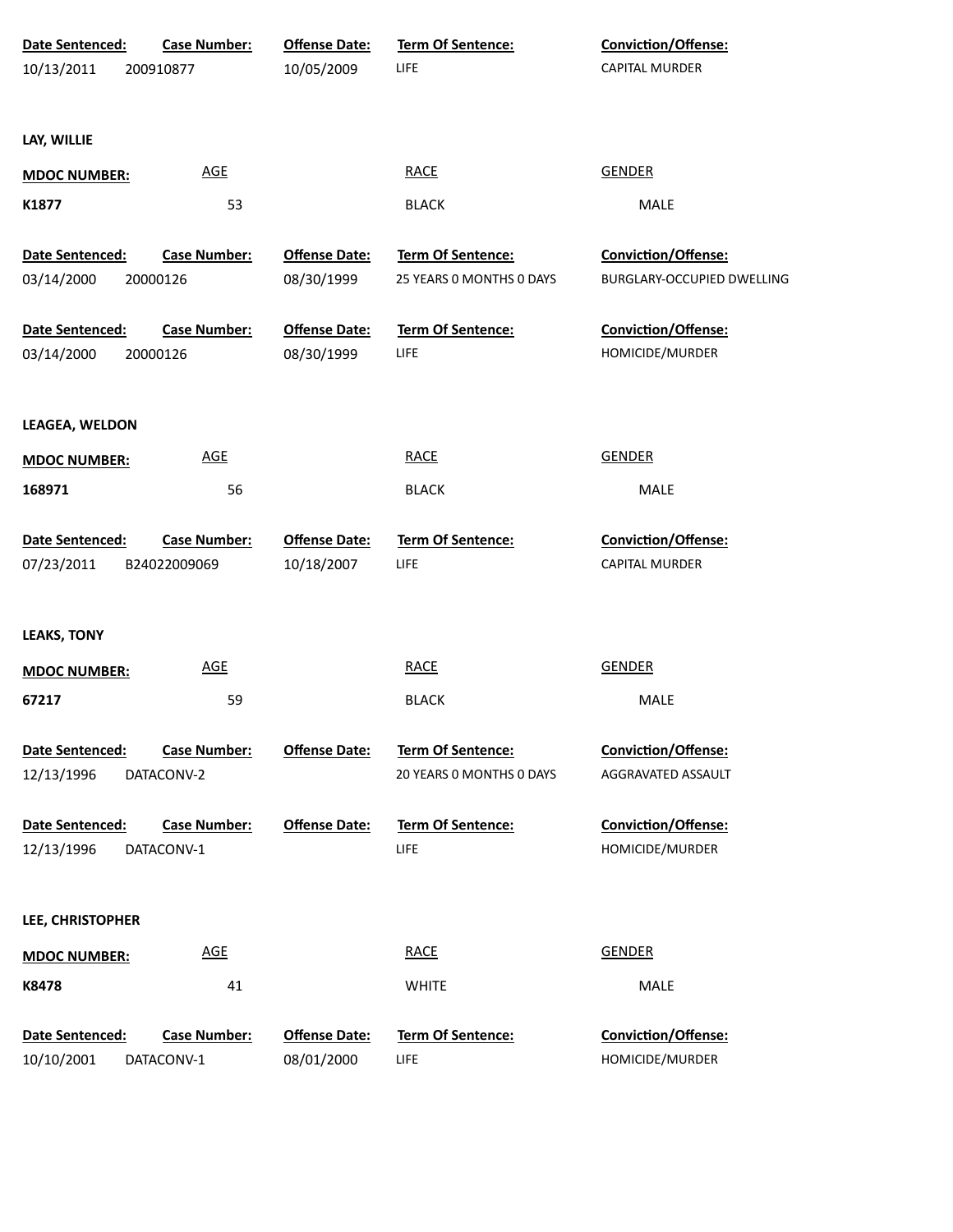**25787 MDOC NUMBER: LEE, DAVID** AGE RACE GENDER GEREE 59 BLACK MALE **Date Sentenced:** POSSESSION OF FIREARM BY CONVICTED FELON **Conviction/Offense:** 05/14/2010 10 YEARS 0 MONTHS 0 DAYS POSSESSION ( **Term Of Sentence: Offense Date:** 6471 05/14/2010 **Case Number:** 06/21/2011 **Date Sentenced:** HOMICIDE/MURDER **Conviction/Offense:** LIFE **Term Of Sentence:** 05/14/2010 **Ofense Date:** 6471 **Case Number:** 06/21/2011 **R6758 MDOC NUMBER: LEE, DERRICK** AGE RACE GENDER GENER 45 BLACK MALE **Date Sentenced:** HOMICIDE/MURDER **Conviction/Offense:** LIFE **Ofense Date: Term Of Sentence:** DATACONV-1 08/17/1998 **Case Number: L7816 MDOC NUMBER: LEE, JOHNNY** AGE RACE GENDER GEREE 71 BLACK MALE **Date Sentenced:** RAPE **Conviction/Offense:** 10 YEARS 0 MONTHS 0 DAYS 07/05/2002 **Term Of Sentence: Ofense Date:** 2002-0108 CTI 10/16/2003 **Case Number: Date Sentenced:** STATUTORY RAPE **Conviction/Offense:** LIFE **Term Of Sentence:** 07/09/2002 **Ofense Date:** 2002-0108 CTII 10/16/2003 **Case Number: Date Sentenced:** RAPE **Conviction/Offense:** 10 YEARS 0 MONTHS 0 DAYS 08/13/2002 **Term Of Sentence: Ofense Date:** 2002-0108 CTIII 10/16/2003 **Case Number: MDOC NUMBER: LEE, LONNIE** AGE RACE GENDER GEREE

**222940** 40 WHITE MALE **Date Sentenced:** CHILD ABUSE **Conviction/Offense:** LIFE **Term Of Sentence:** 03/05/2016 **Ofense Date:** CR17-067 **Case Number:** 05/01/2019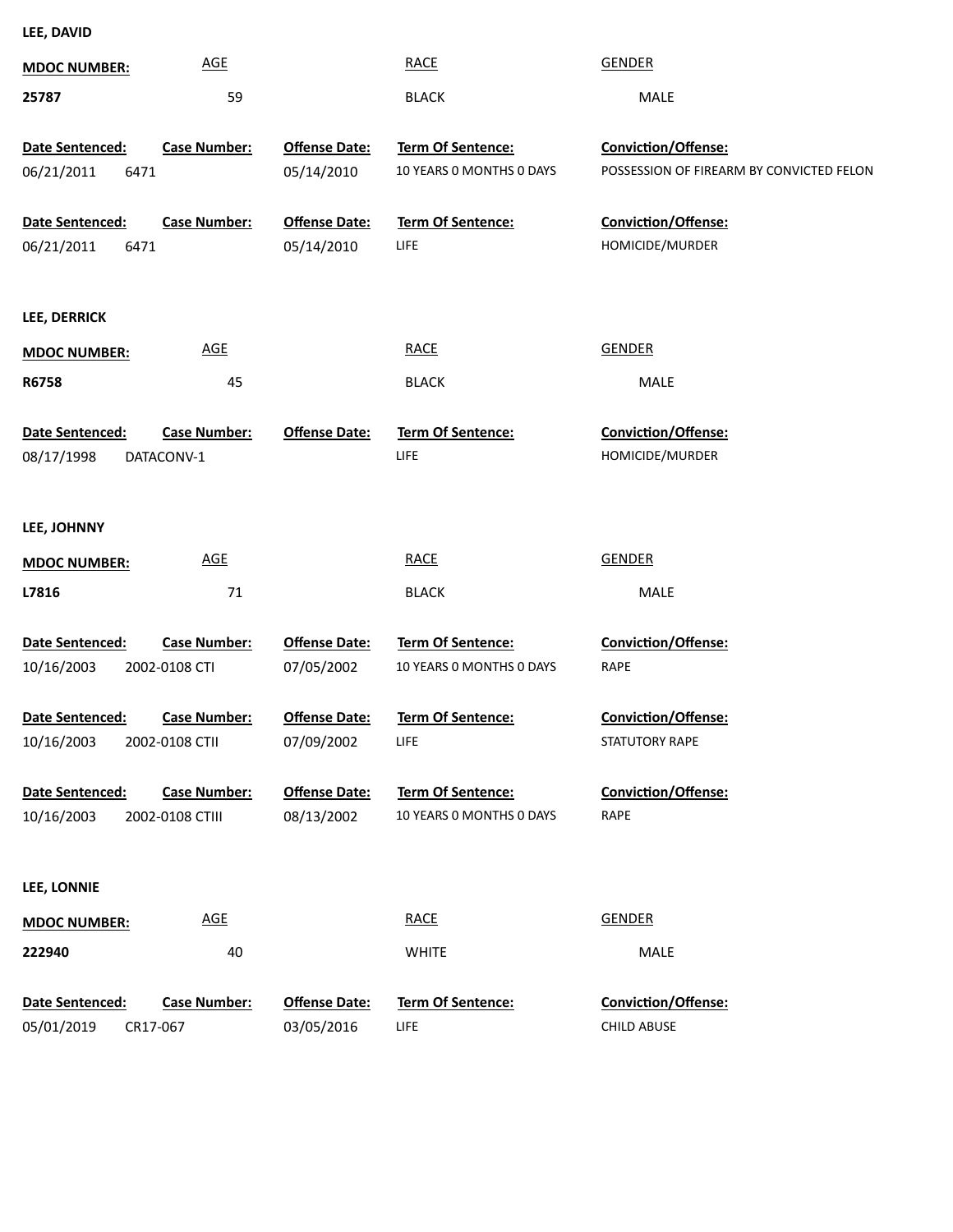| LEE, VESSIE |
|-------------|
|-------------|

| <b>MDOC NUMBER:</b>                      | <b>AGE</b>                        |                                    | <b>RACE</b>                                   | <b>GENDER</b>                                   |
|------------------------------------------|-----------------------------------|------------------------------------|-----------------------------------------------|-------------------------------------------------|
| L5113                                    | 59                                |                                    | <b>WHITE</b>                                  | MALE                                            |
| Date Sentenced:<br>03/24/2003            | <b>Case Number:</b><br>DATACONV-3 | <b>Offense Date:</b>               | Term Of Sentence:<br>30 YEARS 0 MONTHS 0 DAYS | Conviction/Offense:<br>SEXUAL BATTERY           |
| Date Sentenced:<br>03/24/2003            | <b>Case Number:</b><br>DATACONV-1 | <b>Offense Date:</b>               | Term Of Sentence:<br>LIFE                     | Conviction/Offense:<br>STATUTORY RAPE           |
| Date Sentenced:<br>03/24/2003            | <b>Case Number:</b><br>DATACONV-2 | <b>Offense Date:</b>               | Term Of Sentence:<br>LIFE                     | Conviction/Offense:<br>STATUTORY RAPE           |
| LEEDOM, LINDA                            |                                   |                                    |                                               |                                                 |
| <b>MDOC NUMBER:</b>                      | <b>AGE</b>                        |                                    | <b>RACE</b>                                   | <b>GENDER</b>                                   |
| R9972                                    | 67                                |                                    | <b>WHITE</b>                                  | <b>FEMALE</b>                                   |
| Date Sentenced:<br>09/28/1999            | <b>Case Number:</b><br>DATACONV-1 | <b>Offense Date:</b><br>08/01/1994 | Term Of Sentence:<br>20 YEARS 0 MONTHS 0 DAYS | <b>Conviction/Offense:</b><br><b>CONSPIRACY</b> |
| Date Sentenced:                          | <b>Case Number:</b>               | <b>Offense Date:</b>               | Term Of Sentence:                             | Conviction/Offense:                             |
| 09/28/1999                               | DATACONV-2                        | 12/19/1994                         | <b>LIFE</b>                                   | CAPITAL MURDER                                  |
| LEFFINGWELL, DONALD                      |                                   |                                    |                                               |                                                 |
| <b>MDOC NUMBER:</b>                      | <b>AGE</b>                        |                                    | <b>RACE</b>                                   | <b>GENDER</b>                                   |
| R4908                                    | 52                                |                                    | <b>WHITE</b>                                  | MALE                                            |
| Date Sentenced:<br>05/28/1998<br>3228    | <b>Case Number:</b>               | <b>Offense Date:</b><br>11/09/1997 | Term Of Sentence:<br>LIFE                     | Conviction/Offense:<br>HOMICIDE/MURDER          |
| <b>LEGGETT, MICHEAL</b>                  |                                   |                                    |                                               |                                                 |
| <b>MDOC NUMBER:</b>                      | <b>AGE</b>                        |                                    | <b>RACE</b>                                   | <b>GENDER</b>                                   |
| 47404                                    | 45                                |                                    | <b>WHITE</b>                                  | MALE                                            |
| Date Sentenced:<br>02/29/2008<br>07069LT | <b>Case Number:</b>               | <b>Offense Date:</b><br>10/11/2006 | Term Of Sentence:<br>LIFE                     | Conviction/Offense:<br>HOMICIDE/MURDER          |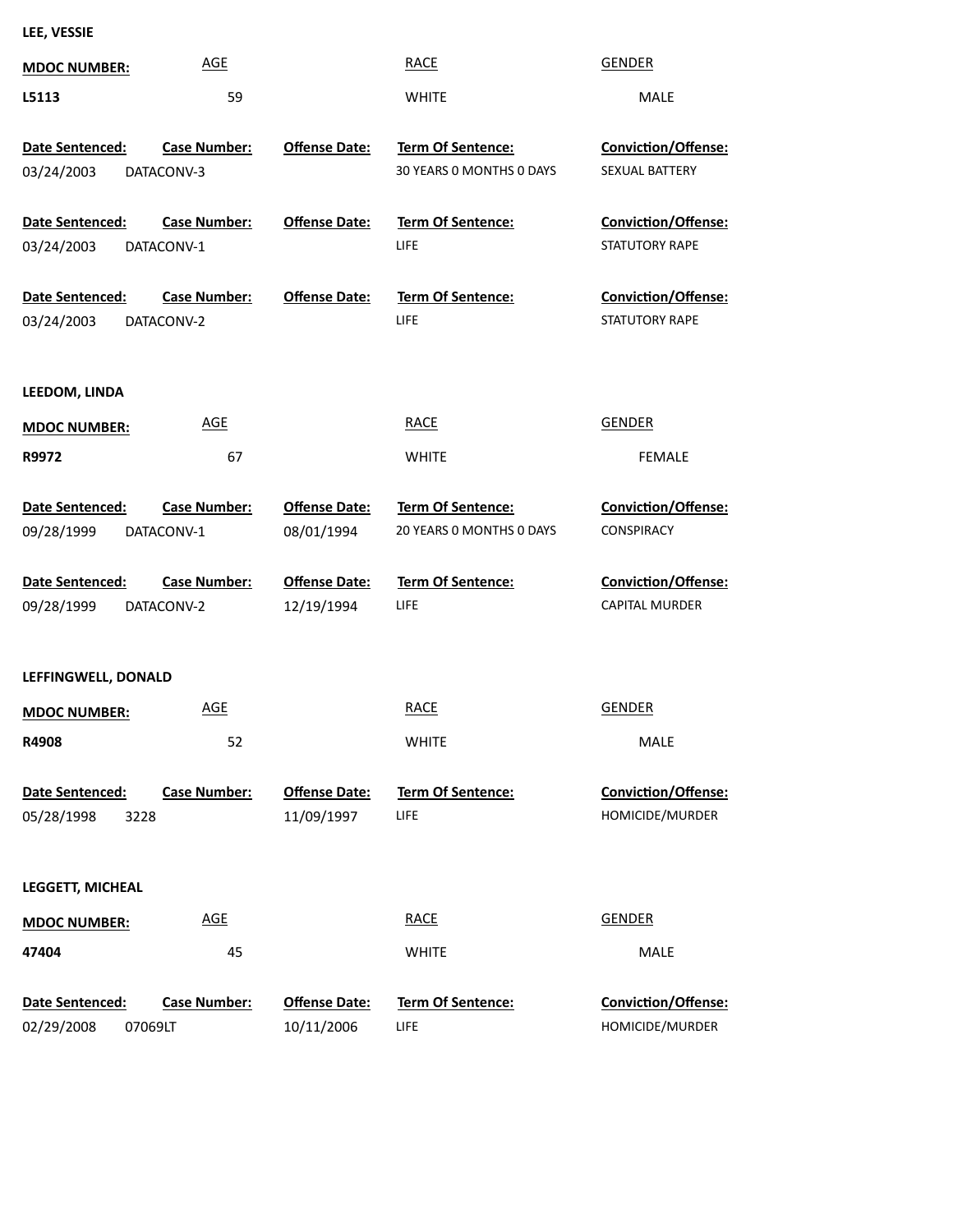## **LENARD, FRED**

| <b>MDOC NUMBER:</b>                       | <b>AGE</b>                             |                                    | <b>RACE</b>                                          | <b>GENDER</b>                                     |
|-------------------------------------------|----------------------------------------|------------------------------------|------------------------------------------------------|---------------------------------------------------|
| 90184                                     | 54                                     |                                    | <b>BLACK</b>                                         | <b>MALE</b>                                       |
| Date Sentenced:<br>11/13/2009<br>20080087 | <b>Case Number:</b>                    | <b>Offense Date:</b><br>04/23/2008 | <b>Term Of Sentence:</b><br>30 YEARS 0 MONTHS 0 DAYS | <b>Conviction/Offense:</b><br><b>CHILD ABUSE</b>  |
| Date Sentenced:<br>11/13/2009<br>20080087 | <b>Case Number:</b>                    | <b>Offense Date:</b><br>04/23/2008 | <b>Term Of Sentence:</b><br>30 YEARS 0 MONTHS 0 DAYS | <b>Conviction/Offense:</b><br><b>KIDNAP MINOR</b> |
| Date Sentenced:<br>11/13/2009<br>20080087 | <b>Case Number:</b>                    | <b>Offense Date:</b><br>04/23/2008 | Term Of Sentence:<br>LIFE                            | Conviction/Offense:<br>CAPITAL MURDER             |
| LENOIR, ROBERT                            |                                        |                                    |                                                      |                                                   |
| <b>MDOC NUMBER:</b>                       | <b>AGE</b>                             |                                    | <b>RACE</b>                                          | <b>GENDER</b>                                     |
| K1175                                     | 56                                     |                                    | <b>BLACK</b>                                         | <b>MALE</b>                                       |
| Date Sentenced:<br>01/21/2000<br>7844     | <b>Case Number:</b>                    | <b>Offense Date:</b><br>09/01/1999 | Term Of Sentence:<br>LIFE.                           | Conviction/Offense:<br>HOMICIDE/MURDER            |
| LESTER, JERRY                             |                                        |                                    |                                                      |                                                   |
| <b>MDOC NUMBER:</b>                       | <b>AGE</b>                             |                                    | <b>RACE</b>                                          | <b>GENDER</b>                                     |
| 95193                                     | 51                                     |                                    | <b>BLACK</b>                                         | MALE                                              |
| Date Sentenced:<br>10/01/1998             | <b>Case Number:</b><br>98-1-121-00 LBH | <b>Offense Date:</b><br>09/29/1991 | <b>Term Of Sentence:</b><br>LIFE                     | <b>Conviction/Offense:</b><br>CAPITAL MURDER      |
| <b>LESTRICK, ARTHUR</b>                   |                                        |                                    |                                                      |                                                   |
| <b>MDOC NUMBER:</b>                       | <b>AGE</b>                             |                                    | <b>RACE</b>                                          | <b>GENDER</b>                                     |
| R4429                                     | 42                                     |                                    | <b>BLACK</b>                                         | MALE                                              |
| <b>Date Sentenced:</b><br>11/18/2009      | <b>Case Number:</b><br>20090122CR      | <b>Offense Date:</b><br>02/06/2009 | <b>Term Of Sentence:</b><br><b>LIFE</b>              | Conviction/Offense:<br><b>CAPITAL MURDER</b>      |
| LETT, ALEXANDER                           |                                        |                                    |                                                      |                                                   |
| <b>MDOC NUMBER:</b>                       | <b>AGE</b>                             |                                    | <b>RACE</b>                                          | <b>GENDER</b>                                     |
| 119453                                    | 58                                     |                                    | <b>BLACK</b>                                         | MALE                                              |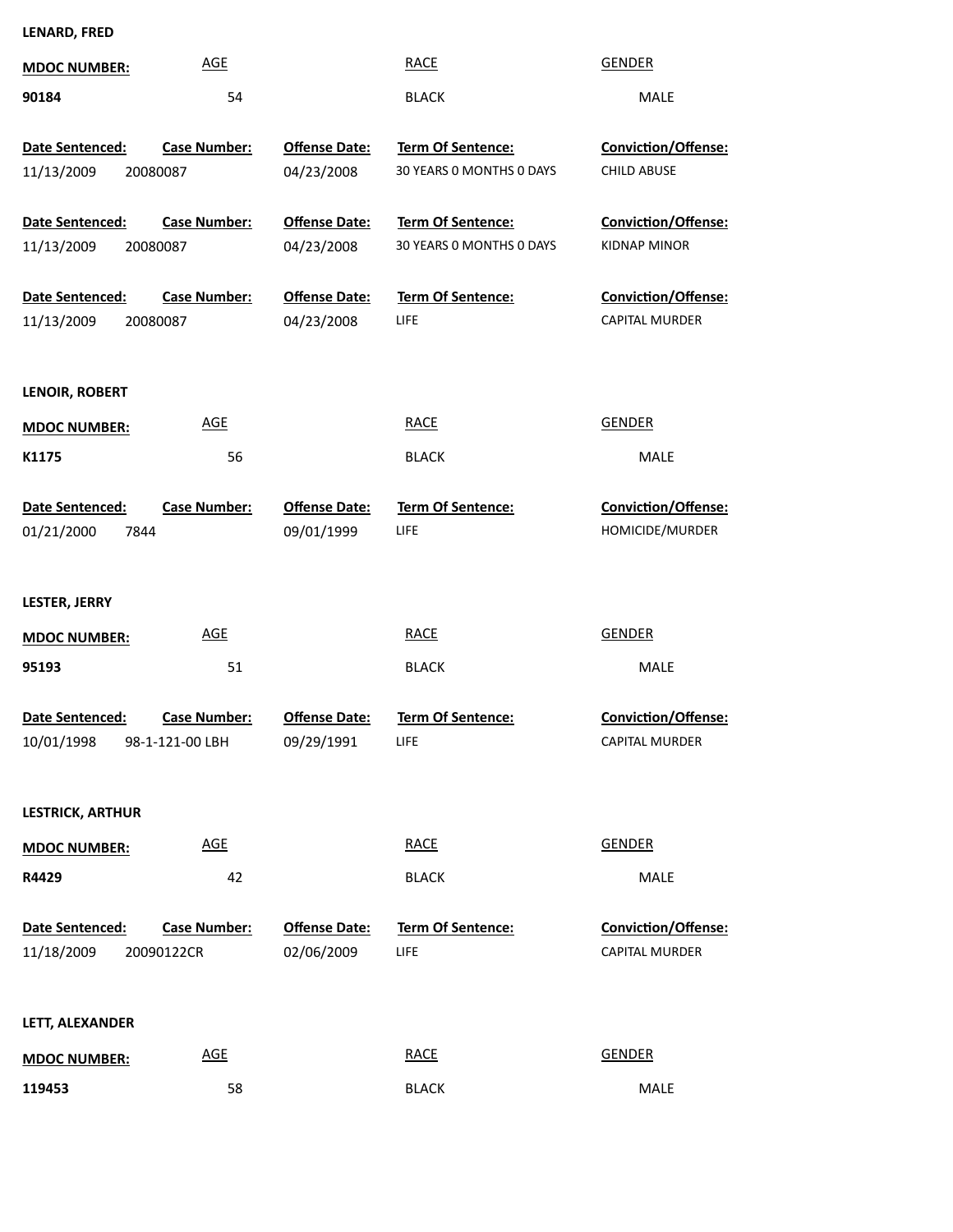| Date Sentenced:        | <b>Case Number:</b> | <b>Offense Date:</b> | <b>Term Of Sentence:</b> | <b>Conviction/Offense:</b>   |
|------------------------|---------------------|----------------------|--------------------------|------------------------------|
| 04/07/2006             | 2005-10,249         | 02/21/2005           | <b>LIFE</b>              | HOMICIDE/MURDER              |
| <b>Date Sentenced:</b> | <b>Case Number:</b> | <b>Offense Date:</b> | <b>Term Of Sentence:</b> | <b>Conviction/Offense:</b>   |
| 04/07/2006             | 2005-10,249         | 04/07/2006           | 10 YEARS 0 MONTHS 0 DAYS | AGGRAVATED ASSAULT           |
| LETT, EDWIN            |                     |                      |                          |                              |
| <b>MDOC NUMBER:</b>    | <b>AGE</b>          |                      | <b>RACE</b>              | <b>GENDER</b>                |
| 31076                  | 63                  |                      | <b>BLACK</b>             | MALE                         |
| Date Sentenced:        | <b>Case Number:</b> | <b>Offense Date:</b> | <b>Term Of Sentence:</b> | <b>Conviction/Offense:</b>   |
| 07/31/2003             | DATACONV-1          | 12/02/2001           | <b>LIFE</b>              | HOMICIDE/MURDER              |
| <b>LEWIS, GREGORY</b>  |                     |                      |                          |                              |
| <b>MDOC NUMBER:</b>    | <b>AGE</b>          |                      | <b>RACE</b>              | <b>GENDER</b>                |
| 73081                  | 53                  |                      | <b>BLACK</b>             | MALE                         |
| Date Sentenced:        | <b>Case Number:</b> | <b>Offense Date:</b> | Term Of Sentence:        | Conviction/Offense:          |
| 11/14/2002             | 02014300WLK         | 04/03/2001           | <b>LIFE</b>              | BURGLARY-RESIDENTIAL         |
| Date Sentenced:        | <b>Case Number:</b> | <b>Offense Date:</b> | Term Of Sentence:        | Conviction/Offense:          |
| 11/14/2002             | 01117100WLK         | 10/04/2001           | <b>LIFE</b>              | <b>BURGLARY-NONRESID</b>     |
| LEWIS, HARVEY          |                     |                      |                          |                              |
| <b>MDOC NUMBER:</b>    | <b>AGE</b>          |                      | <b>RACE</b>              | <b>GENDER</b>                |
| 151794                 | 55                  |                      | <b>BLACK</b>             | <b>MALE</b>                  |
| Date Sentenced:        | <b>Case Number:</b> | <b>Offense Date:</b> | <b>Term Of Sentence:</b> | <b>Conviction/Offense:</b>   |
| 08/17/2009             | 20090013            | 06/23/2009           | 15 YEARS 0 MONTHS 0 DAYS | KIDNAP-                      |
| Date Sentenced:        | <b>Case Number:</b> | <b>Offense Date:</b> | <b>Term Of Sentence:</b> | Conviction/Offense:          |
| 08/17/2009             | 20090013            | 06/23/2009           | 20 YEARS 0 MONTHS 0 DAYS | BURGLARY-RESIDENTIAL         |
| Date Sentenced:        | <b>Case Number:</b> | <b>Offense Date:</b> | Term Of Sentence:        | <b>Conviction/Offense:</b>   |
| 08/17/2009             | 20090013            | 06/23/2009           | 5 YEARS 0 MONTHS 0 DAYS  | THEFT X TAKING MOTOR VEHICLE |
| Date Sentenced:        | <b>Case Number:</b> | <b>Offense Date:</b> | Term Of Sentence:        | Conviction/Offense:          |
| 02/25/2010             | 200981CR2           | 06/23/2009           | <b>LIFE</b>              | <b>CAPITAL MURDER</b>        |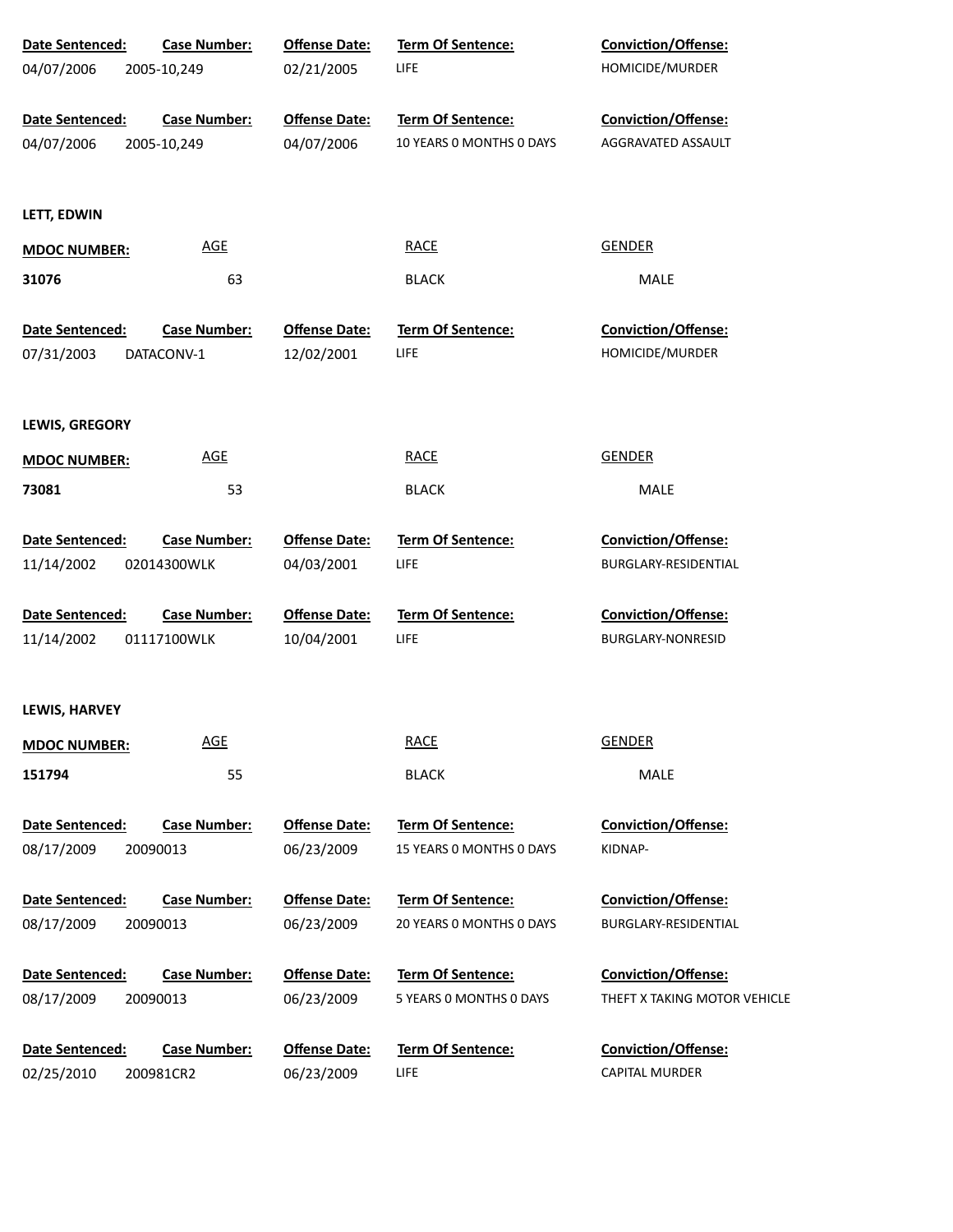**LEWIS, JAMES**

| <b>MDOC NUMBER:</b>                      | <b>AGE</b>                             |                                    | <b>RACE</b>                                         | <b>GENDER</b>                                          |
|------------------------------------------|----------------------------------------|------------------------------------|-----------------------------------------------------|--------------------------------------------------------|
| 158684                                   | 30                                     |                                    | <b>BLACK</b>                                        | MALE                                                   |
| Date Sentenced:<br>01/20/2012            | <b>Case Number:</b><br>09108901WAG     | <b>Offense Date:</b><br>05/23/2009 | Term Of Sentence:<br>4 YEARS 1 MONTHS 8 DAYS        | <b>Conviction/Offense:</b><br>ACCESSORY AFTER THE FACT |
| Date Sentenced:<br>11/20/2012            | <b>Case Number:</b><br>11-1-418-01 JAW | <b>Offense Date:</b><br>06/11/2011 | Term Of Sentence:<br><b>LIFE</b>                    | <b>Conviction/Offense:</b><br>HOMICIDE/MURDER          |
| LEWIS, JAMES                             |                                        |                                    |                                                     |                                                        |
| <b>MDOC NUMBER:</b>                      | <b>AGE</b>                             |                                    | <b>RACE</b>                                         | <b>GENDER</b>                                          |
| R9983                                    | 43                                     |                                    | <b>BLACK</b>                                        | MALE                                                   |
| Date Sentenced:<br>09/07/1999<br>9710733 | <b>Case Number:</b>                    | <b>Offense Date:</b><br>07/15/1997 | Term Of Sentence:<br>15 YEARS O MONTHS O DAYS       | <b>Conviction/Offense:</b><br><b>ROBBERY</b>           |
| Date Sentenced:<br>09/07/1999<br>9810323 | <b>Case Number:</b>                    | <b>Offense Date:</b><br>04/02/1998 | Term Of Sentence:<br>15 YEARS O MONTHS O DAYS       | <b>Conviction/Offense:</b><br>UTTERING FORGERY         |
| Date Sentenced:<br>09/07/1999<br>9910375 | <b>Case Number:</b>                    | <b>Offense Date:</b><br>04/02/1998 | <b>Term Of Sentence:</b><br>LIFE                    | Conviction/Offense:<br><b>CAPITAL MURDER</b>           |
| Date Sentenced:<br>09/07/1999<br>9810322 | <b>Case Number:</b>                    | <b>Offense Date:</b><br>04/11/1998 | Term Of Sentence:<br>30 YEARS O MONTHS O DAYS       | Conviction/Offense:<br>KIDNAP-                         |
| Date Sentenced:<br>09/07/1999<br>9810322 | <b>Case Number:</b>                    | <b>Offense Date:</b><br>04/11/1998 | Term Of Sentence:<br>5 YEARS 0 MONTHS 0 DAYS        | Conviction/Offense:<br>ESCAPE-JAIL                     |
| Date Sentenced:<br>09/07/1999<br>9810322 | <b>Case Number:</b>                    | <b>Offense Date:</b><br>04/11/1998 | <b>Term Of Sentence:</b><br>5 YEARS O MONTHS O DAYS | <b>Conviction/Offense:</b><br><b>GRAND LARCENY</b>     |
| LEWIS, JOHN                              |                                        |                                    |                                                     |                                                        |
| <b>MDOC NUMBER:</b>                      | <b>AGE</b>                             |                                    | <b>RACE</b>                                         | <b>GENDER</b>                                          |
| 47286                                    | 46                                     |                                    | <b>BLACK</b>                                        | MALE                                                   |
| Date Sentenced:<br>07/21/1995            | <b>Case Number:</b><br>DATACONV-1      | <b>Offense Date:</b><br>10/14/1993 | <b>Term Of Sentence:</b><br><b>LIFE</b>             | <b>Conviction/Offense:</b><br>HOMICIDE/MURDER          |
| Date Sentenced:<br>07/21/1995            | <b>Case Number:</b><br>DATACONV-2      | <b>Offense Date:</b><br>10/14/1993 | <b>Term Of Sentence:</b><br><b>LIFE</b>             | <b>Conviction/Offense:</b><br>HOMICIDE/MURDER          |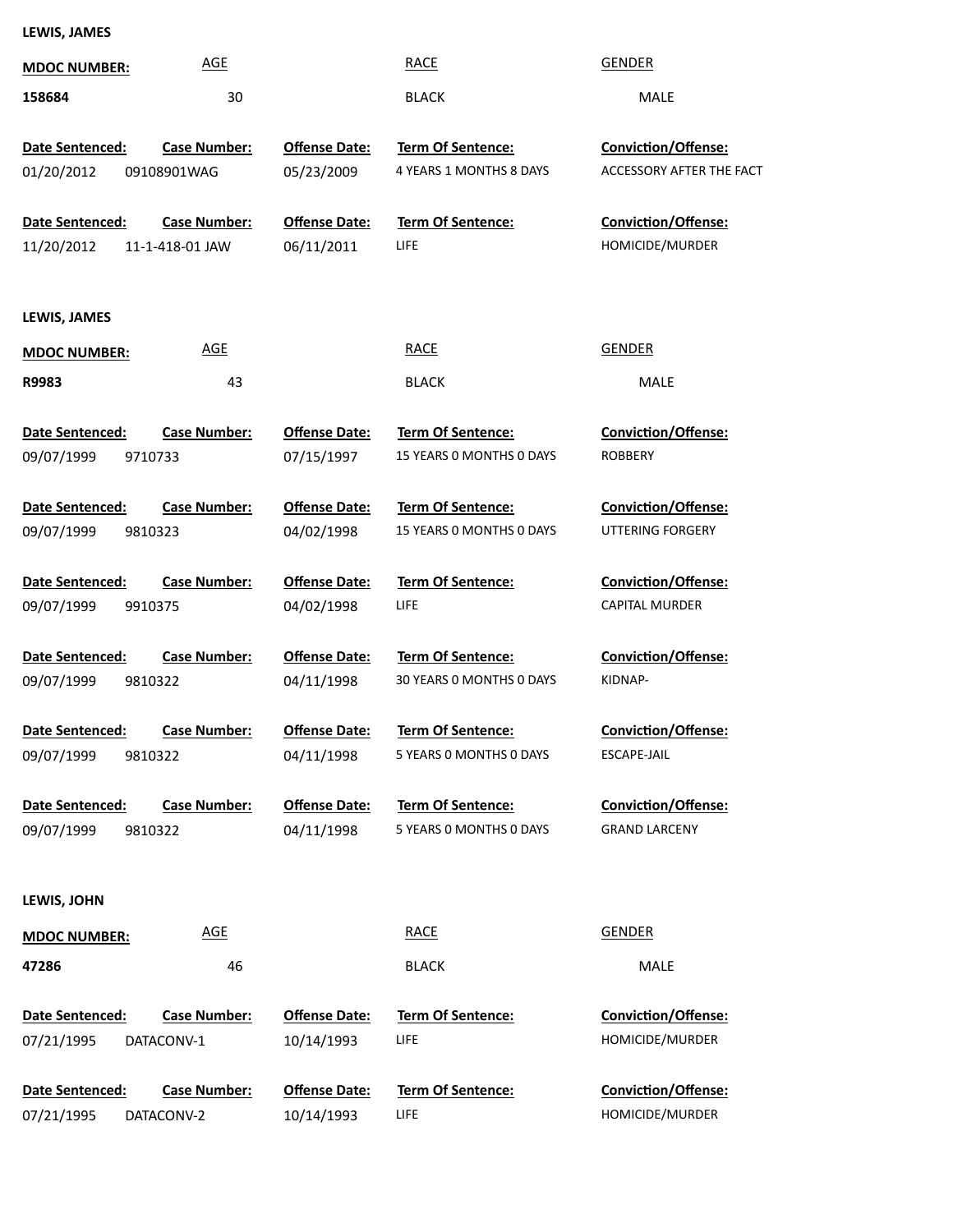| Date Sentenced:        | <b>Case Number:</b> | <b>Offense Date:</b> | <b>Term Of Sentence:</b> | <b>Conviction/Offense:</b> |
|------------------------|---------------------|----------------------|--------------------------|----------------------------|
| 08/24/2004             | 21 04 10 042 3      | 09/28/2002           | 1 YEARS 0 MONTHS 0 DAYS  | SMUGGLE CONTRABAND         |
|                        |                     |                      |                          |                            |
| LEWIS, LAQUINTA        |                     |                      |                          |                            |
| <b>MDOC NUMBER:</b>    | <b>AGE</b>          |                      | <b>RACE</b>              | <b>GENDER</b>              |
| 101168                 | 36                  |                      | <b>BLACK</b>             | MALE                       |
| <b>Date Sentenced:</b> | <b>Case Number:</b> | <b>Offense Date:</b> | Term Of Sentence:        | <b>Conviction/Offense:</b> |
| 02/03/2004<br>2003-9B  |                     | 10/29/2002           | 5 YEARS 0 MONTHS 0 DAYS  | ARMED ROBBERY              |
| Date Sentenced:        | <b>Case Number:</b> | <b>Offense Date:</b> | <b>Term Of Sentence:</b> | <b>Conviction/Offense:</b> |
| 02/03/2004<br>2003-9B  |                     | 10/29/2002           | LIFE                     | ARMED ROBBERY              |
| LEWIS, LARRY           |                     |                      |                          |                            |
| <b>MDOC NUMBER:</b>    | <b>AGE</b>          |                      | <b>RACE</b>              | <b>GENDER</b>              |
| 36988                  | 59                  |                      | <b>BLACK</b>             | MALE                       |
| Date Sentenced:        | <b>Case Number:</b> | <b>Offense Date:</b> | Term Of Sentence:        | Conviction/Offense:        |
| 10/21/1992<br>4402     |                     |                      | 33 YEARS 0 MONTHS 0 DAYS | ARMED ROBBERY              |
| Date Sentenced:        | <b>Case Number:</b> | <b>Offense Date:</b> | Term Of Sentence:        | Conviction/Offense:        |
| 02/10/1993<br>4457     |                     |                      | LIFE                     | ARMED ROBBERY              |
| LEWIS, LARRY           |                     |                      |                          |                            |
| <b>MDOC NUMBER:</b>    | <b>AGE</b>          |                      | <b>RACE</b>              | <b>GENDER</b>              |
| 76756                  | 58                  |                      | <b>BLACK</b>             | MALE                       |
| Date Sentenced:        | <b>Case Number:</b> | <b>Offense Date:</b> | <b>Term Of Sentence:</b> | Conviction/Offense:        |
| 07/28/2016             | 2003-8-JMP1         | 06/18/2002           | 5 YEARS 0 MONTHS 0 DAYS  | AGGRAVATED ASSAULT         |
| Date Sentenced:        | <b>Case Number:</b> | <b>Offense Date:</b> | Term Of Sentence:        | Conviction/Offense:        |
| 09/15/2016             | CR-2015-153-SM-P2   | 07/04/2013           | LIFE                     | STATUTORY RAPE             |
| Date Sentenced:        | <b>Case Number:</b> | <b>Offense Date:</b> | Term Of Sentence:        | Conviction/Offense:        |
| 09/15/2016             | CR-2015-153-SM-P2   | 07/05/2013           | LIFE                     | STATUTORY RAPE             |
| LEWIS, MARC            |                     |                      |                          |                            |
|                        | <b>AGE</b>          |                      | <b>RACE</b>              | <b>GENDER</b>              |
| <b>MDOC NUMBER:</b>    |                     |                      |                          |                            |

31 BLACK MALE

**187950**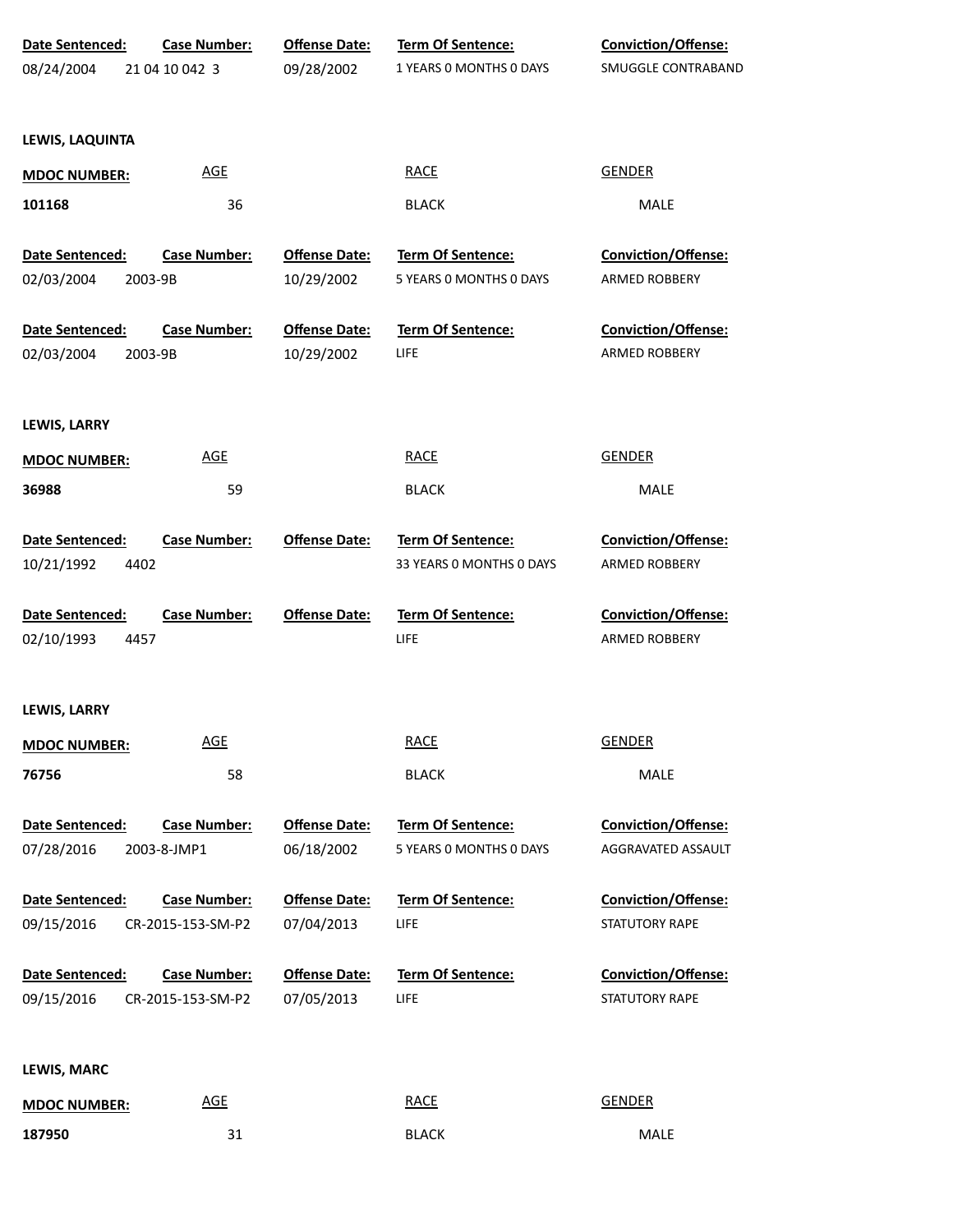| Date Sentenced:<br>12/19/2013 | <b>Case Number:</b><br>11-1-028-00 JAW | <b>Offense Date:</b><br>04/15/2011 | <b>Term Of Sentence:</b><br>LIFE | <b>Conviction/Offense:</b><br>HOMICIDE/MURDER |
|-------------------------------|----------------------------------------|------------------------------------|----------------------------------|-----------------------------------------------|
|                               |                                        |                                    |                                  |                                               |
| LEWIS, OREN                   |                                        |                                    |                                  |                                               |
| <b>MDOC NUMBER:</b>           | <b>AGE</b>                             |                                    | <b>RACE</b>                      | <b>GENDER</b>                                 |
| 210550                        | 38                                     |                                    | <b>BLACK</b>                     | <b>MALE</b>                                   |
| Date Sentenced:               | <b>Case Number:</b>                    | <b>Offense Date:</b>               | Term Of Sentence:                | Conviction/Offense:                           |
| 06/16/2017                    | B2301-15-0101                          | 08/27/2013                         | LIFE                             | CAPITAL MURDER                                |
| LEWIS, RANNELL                |                                        |                                    |                                  |                                               |
| <b>MDOC NUMBER:</b>           | <b>AGE</b>                             |                                    | <b>RACE</b>                      | <b>GENDER</b>                                 |
| 76528                         | 63                                     |                                    | <b>BLACK</b>                     | <b>MALE</b>                                   |
| Date Sentenced:<br>04/14/2000 | <b>Case Number:</b><br>990184          | <b>Offense Date:</b><br>04/22/1999 | <b>Term Of Sentence:</b><br>LIFE | <b>Conviction/Offense:</b><br>KIDNAP-         |
| LEWIS, ROBERT                 |                                        |                                    |                                  |                                               |
| <b>MDOC NUMBER:</b>           | <b>AGE</b>                             |                                    | <b>RACE</b>                      | <b>GENDER</b>                                 |
| 50953                         | 46                                     |                                    | <b>BLACK</b>                     | MALE                                          |
| Date Sentenced:               | <b>Case Number:</b>                    | <b>Offense Date:</b>               | Term Of Sentence:                | Conviction/Offense:                           |
| 08/28/2008                    | 20060441CR1                            | 05/15/2006                         | LIFE                             | CAPITAL MURDER                                |
| <b>LEWIS, RODERICK</b>        |                                        |                                    |                                  |                                               |
| <b>MDOC NUMBER:</b>           | <b>AGE</b>                             |                                    | <b>RACE</b>                      | <b>GENDER</b>                                 |
| R9968                         | 39                                     |                                    | <b>BLACK</b>                     | MALE                                          |
| Date Sentenced:               | <b>Case Number:</b>                    | <b>Offense Date:</b>               | <b>Term Of Sentence:</b>         | <b>Conviction/Offense:</b>                    |
| 09/18/2006                    | 06,0065CRV                             | 07/28/2005                         | LIFE                             | ARMED ROBBERY                                 |
| Date Sentenced:               | <b>Case Number:</b>                    | <b>Offense Date:</b>               | <b>Term Of Sentence:</b>         | <b>Conviction/Offense:</b>                    |
| 09/18/2006                    | 06,0065CRV                             | 07/28/2005                         | LIFE                             | HOMICIDE/MURDER                               |
| Date Sentenced:               | <b>Case Number:</b>                    | <b>Offense Date:</b>               | <b>Term Of Sentence:</b>         | <b>Conviction/Offense:</b>                    |
| 10/05/2018                    | 2014-0045-K                            | 06/11/2013                         | LIFE                             | <b>CAPITAL MURDER</b>                         |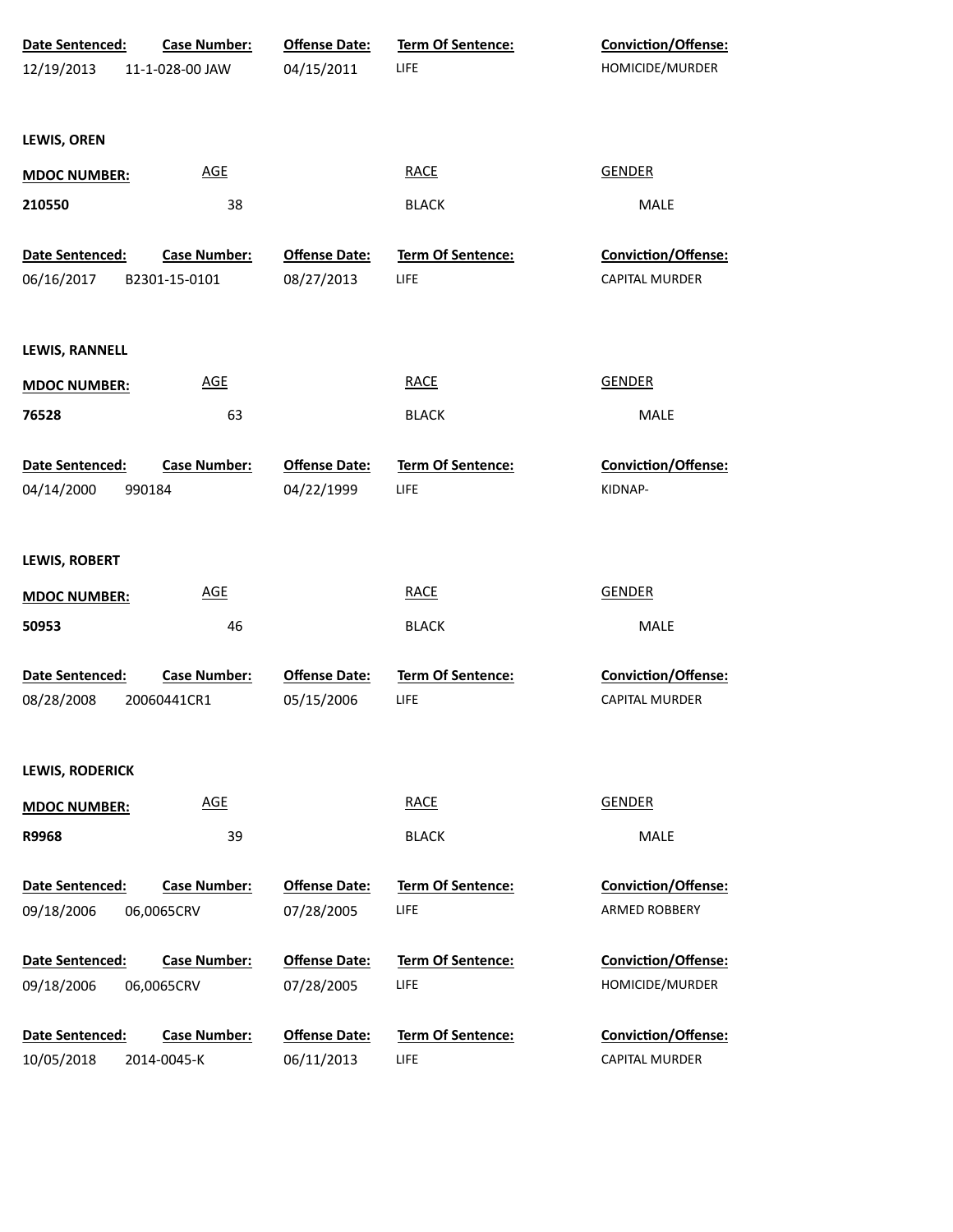## **LEWIS, STEVEN**

| <b>MDOC NUMBER:</b>                   | <b>AGE</b>                           |                                    | <b>RACE</b>                                   | <b>GENDER</b>                                               |
|---------------------------------------|--------------------------------------|------------------------------------|-----------------------------------------------|-------------------------------------------------------------|
| <b>N6685</b>                          | 37                                   |                                    | <b>BLACK</b>                                  | MALE                                                        |
| Date Sentenced:<br>03/29/2021<br>3462 | <b>Case Number:</b>                  | <b>Offense Date:</b><br>11/27/2017 | Term Of Sentence:<br>40 YEARS 0 MONTHS 0 DAYS | Conviction/Offense:<br>MURDER 2ND DEGREE                    |
| Date Sentenced:<br>03/29/2021<br>3462 | <b>Case Number:</b>                  | <b>Offense Date:</b><br>11/27/2017 | <b>Term Of Sentence:</b><br>LIFE              | Conviction/Offense:<br>HOMICIDE/MURDER                      |
| Date Sentenced:<br>11/19/2020         | <b>Case Number:</b><br>19,0284-CRC   | <b>Offense Date:</b><br>09/25/2019 | Term Of Sentence:<br>5 YEARS O MONTHS O DAYS  | Conviction/Offense:<br>POSS CONTRABAND IN PRISON            |
| LIDDELL, ANTWAINE                     |                                      |                                    |                                               |                                                             |
| <b>MDOC NUMBER:</b>                   | <b>AGE</b>                           |                                    | <b>RACE</b>                                   | <b>GENDER</b>                                               |
| <b>N9595</b>                          | 36                                   |                                    | <b>BLACK</b>                                  | MALE                                                        |
|                                       |                                      |                                    |                                               |                                                             |
| Date Sentenced:<br>11/04/2016<br>3394 | <b>Case Number:</b>                  | <b>Offense Date:</b><br>03/29/2014 | Term Of Sentence:<br>10 YEARS 0 MONTHS 0 DAYS | Conviction/Offense:<br>KIDNAP-                              |
|                                       |                                      |                                    |                                               |                                                             |
| Date Sentenced:                       | <b>Case Number:</b>                  | <b>Offense Date:</b>               | Term Of Sentence:<br>15 YEARS 0 MONTHS 0 DAYS | Conviction/Offense:<br>BURGLARY LARCENY-UNOCCUPIED DWELLING |
| 11/04/2016<br>3394                    |                                      | 03/29/2014                         |                                               |                                                             |
| Date Sentenced:                       | <b>Case Number:</b>                  | <b>Offense Date:</b>               | Term Of Sentence:                             | Conviction/Offense:                                         |
| 11/04/2016<br>3394                    |                                      | 03/29/2014                         | 20 YEARS 0 MONTHS 0 DAYS                      | ARMED ROBBERY                                               |
| <b>Date Sentenced:</b>                | <b>Case Number:</b>                  | <b>Offense Date:</b>               | Term Of Sentence:                             | Conviction/Offense:                                         |
| 11/04/2016<br>3394                    |                                      | 03/29/2014                         | 5 YEARS O MONTHS O DAYS                       | CONSPIRACY                                                  |
| Date Sentenced:<br>11/04/2016<br>3394 | <b>Case Number:</b>                  | <b>Offense Date:</b><br>03/29/2014 | <b>Term Of Sentence:</b><br>LIFE              | Conviction/Offense:<br>HOMICIDE/MURDER                      |
|                                       |                                      |                                    |                                               |                                                             |
| LIMA, PEDRO                           |                                      |                                    |                                               |                                                             |
| <b>MDOC NUMBER:</b>                   | <b>AGE</b>                           |                                    | <b>RACE</b>                                   | <b>GENDER</b>                                               |
| 135993                                | 34                                   |                                    | SPANISH OR HISPANIC                           | MALE                                                        |
|                                       |                                      |                                    | <b>Term Of Sentence:</b>                      | Conviction/Offense:                                         |
| Date Sentenced:<br>02/06/2008         | <b>Case Number:</b><br>CR2006-156-MT | <b>Offense Date:</b><br>03/25/2006 | LIFE                                          | <b>CAPITAL MURDER</b>                                       |
|                                       |                                      |                                    |                                               |                                                             |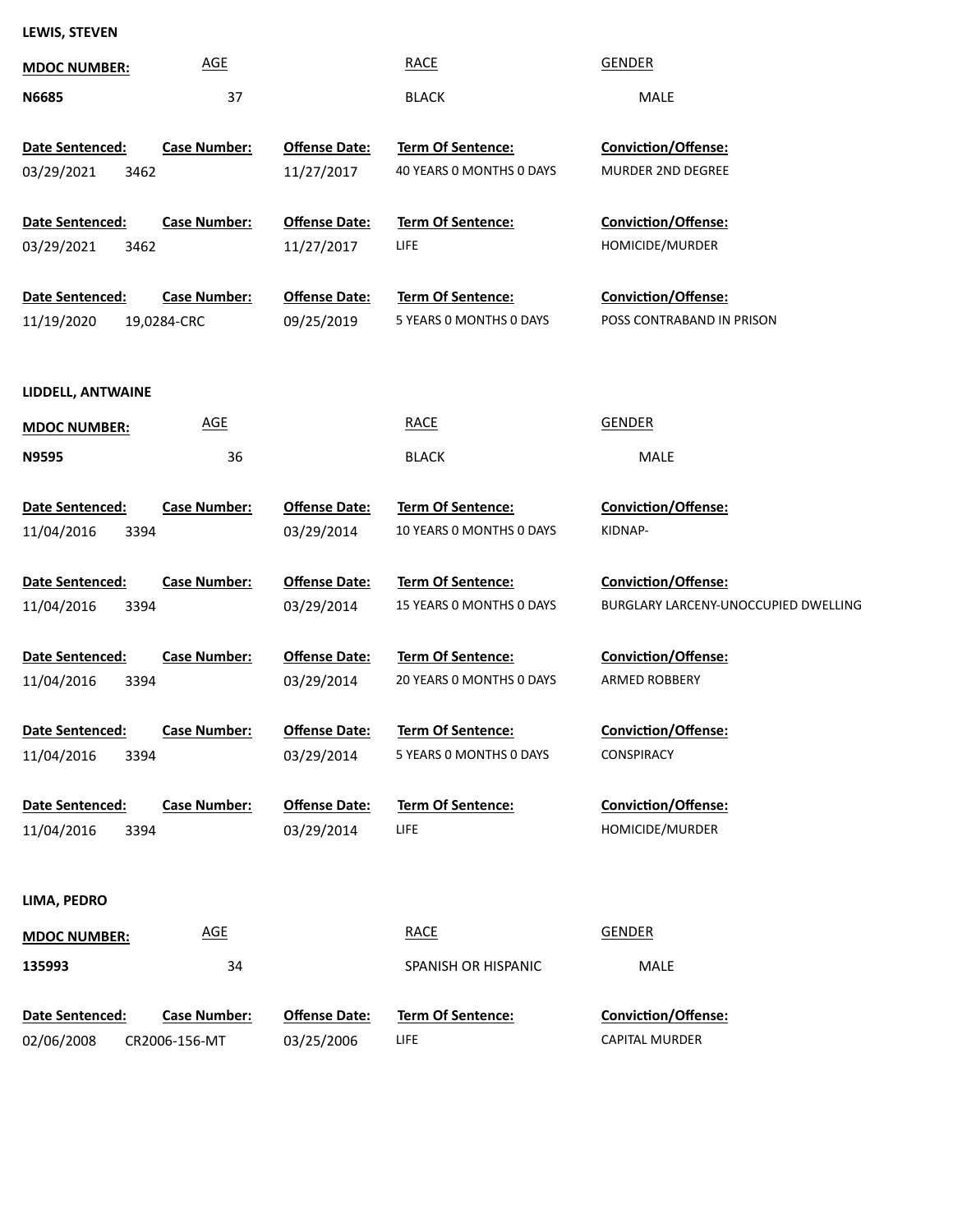| LIPSEY, DEXTER |  |
|----------------|--|
|----------------|--|

| <b>MDOC NUMBER:</b>                     | <b>AGE</b>                        |                                    | <b>RACE</b>                                          | <b>GENDER</b>                                    |
|-----------------------------------------|-----------------------------------|------------------------------------|------------------------------------------------------|--------------------------------------------------|
| 97773                                   | 51                                |                                    | <b>BLACK</b>                                         | MALE                                             |
| Date Sentenced:<br>09/06/2007<br>060175 | <b>Case Number:</b>               | <b>Offense Date:</b><br>11/10/2005 | Term Of Sentence:<br>30 YEARS 0 MONTHS 0 DAYS        | <b>Conviction/Offense:</b><br>KIDNAP-            |
| Date Sentenced:<br>09/06/2007<br>060175 | <b>Case Number:</b>               | <b>Offense Date:</b><br>11/10/2005 | <b>Term Of Sentence:</b><br><b>LIFE</b>              | Conviction/Offense:<br>HOMICIDE/MURDER           |
| LITTLE, CHRISTOPHER                     |                                   |                                    |                                                      |                                                  |
| <b>MDOC NUMBER:</b>                     | <b>AGE</b>                        |                                    | <b>RACE</b>                                          | <b>GENDER</b>                                    |
| L5776                                   | 45                                |                                    | <b>BLACK</b>                                         | <b>MALE</b>                                      |
| Date Sentenced:<br>03/19/2003           | <b>Case Number:</b><br>DATACONV-2 | <b>Offense Date:</b><br>10/28/2000 | <b>Term Of Sentence:</b><br>10 YEARS 0 MONTHS 0 DAYS | <b>Conviction/Offense:</b><br>AGGRAVATED ASSAULT |
| Date Sentenced:<br>03/19/2003           | <b>Case Number:</b><br>DATACONV-1 | <b>Offense Date:</b><br>10/28/2000 | <b>Term Of Sentence:</b><br>LIFE                     | <b>Conviction/Offense:</b><br>HOMICIDE/MURDER    |
| <b>LIVINGSTON, TRAVIS</b>               |                                   |                                    |                                                      |                                                  |
| <b>MDOC NUMBER:</b>                     | <b>AGE</b>                        |                                    | <b>RACE</b>                                          | <b>GENDER</b>                                    |
| 106604                                  | 58                                |                                    | <b>WHITE</b>                                         | <b>MALE</b>                                      |
| Date Sentenced:<br>09/03/2004 2004-258  | <b>Case Number:</b>               | <b>Offense Date:</b><br>12/13/2003 | Term Of Sentence:<br>15 YEARS 0 MONTHS 0 DAYS        | <b>Conviction/Offense:</b><br>KIDNAP-            |
| Date Sentenced:<br>09/03/2004           | <b>Case Number:</b><br>2004-258   | <b>Offense Date:</b><br>12/13/2003 | Term Of Sentence:<br><b>LIFE</b>                     | Conviction/Offense:<br>HOMICIDE/MURDER           |
| <b>LOCKETT, CARL</b>                    |                                   |                                    |                                                      |                                                  |
| <b>MDOC NUMBER:</b>                     |                                   |                                    |                                                      |                                                  |
|                                         | <b>AGE</b>                        |                                    | <b>RACE</b>                                          | <b>GENDER</b>                                    |
| 41523                                   | 56                                |                                    | <b>BLACK</b>                                         | MALE                                             |
| Date Sentenced:<br>12/21/2001           | <b>Case Number:</b><br>DATACONV-1 | <b>Offense Date:</b><br>12/13/1985 | <b>Term Of Sentence:</b><br><b>LIFE</b>              | <b>Conviction/Offense:</b><br>CAPITAL MURDER     |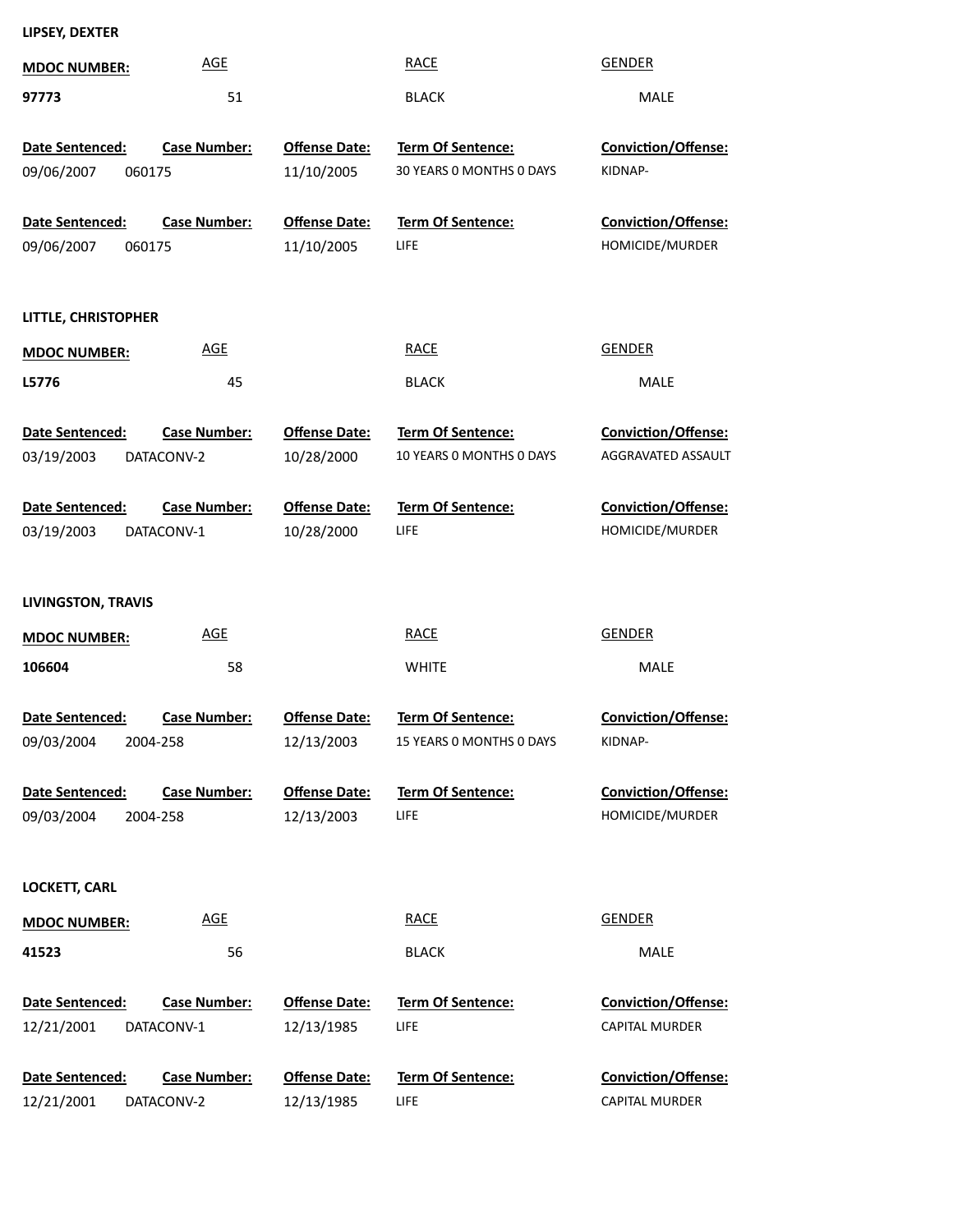## **LODEN, TIMOTHY**

| <b>AGE</b><br><b>MDOC NUMBER:</b>      |                      | <b>RACE</b>              | <b>GENDER</b>                          |
|----------------------------------------|----------------------|--------------------------|----------------------------------------|
| 55<br>96760                            |                      | <b>WHITE</b>             | <b>MALE</b>                            |
|                                        |                      |                          |                                        |
| Date Sentenced:<br><b>Case Number:</b> | <b>Offense Date:</b> | Term Of Sentence:        | Conviction/Offense:                    |
| 06/30/1998<br>DATACONV-1               | 10/08/1996           | 10 YEARS O MONTHS O DAYS | UTTERING FORGERY                       |
|                                        |                      |                          |                                        |
| Date Sentenced:<br><b>Case Number:</b> | <b>Offense Date:</b> | Term Of Sentence:        | Conviction/Offense:                    |
| 06/30/1998<br>DATACONV-2               | 10/10/1996           | 10 YEARS O MONTHS O DAYS | UTTERING FORGERY                       |
| Date Sentenced:<br><b>Case Number:</b> | <b>Offense Date:</b> | Term Of Sentence:        | Conviction/Offense:                    |
| 07/01/1999<br>DATACONV-3               | 12/12/1997           | LIFE                     | CAPITAL MURDER                         |
|                                        |                      |                          |                                        |
| <b>LOFTON, GERRY</b>                   |                      |                          |                                        |
|                                        |                      |                          |                                        |
| <b>AGE</b><br><b>MDOC NUMBER:</b>      |                      | <b>RACE</b>              | <b>GENDER</b>                          |
| 206877<br>63                           |                      | <b>BLACK</b>             | MALE                                   |
| Date Sentenced:<br><b>Case Number:</b> | <b>Offense Date:</b> | Term Of Sentence:        | Conviction/Offense:                    |
|                                        |                      | LIFE                     | HOMICIDE/MURDER                        |
| 11/22/2016<br>CR2015-0214-GCD          | 06/03/2014           |                          |                                        |
|                                        |                      |                          |                                        |
| <b>LOGAN, CHRISTOPHER</b>              |                      |                          |                                        |
| <b>AGE</b><br><b>MDOC NUMBER:</b>      |                      | <b>RACE</b>              | <b>GENDER</b>                          |
| 38<br>140344                           |                      | <b>BLACK</b>             | MALE                                   |
|                                        |                      |                          |                                        |
| Date Sentenced:<br><b>Case Number:</b> | <b>Offense Date:</b> | Term Of Sentence:        | Conviction/Offense:                    |
| 06/26/2008<br>04664CR                  | 03/06/2004           | LIFE                     | <b>CAPITAL MURDER</b>                  |
|                                        |                      |                          |                                        |
| <b>LONG, CHARLES</b>                   |                      |                          |                                        |
| <b>AGE</b><br><b>MDOC NUMBER:</b>      |                      | <b>RACE</b>              | <b>GENDER</b>                          |
| 53764<br>42                            |                      | <b>BLACK</b>             | MALE                                   |
|                                        | <b>Offense Date:</b> |                          |                                        |
| <b>Case Number:</b><br>Date Sentenced: |                      | <b>Term Of Sentence:</b> | Conviction/Offense:                    |
| 10/14/2008<br>20080105ACR              | 03/04/2008           | LIFE                     | SALE OF CONTROLLED SUBSTANCE           |
| <b>Case Number:</b><br>Date Sentenced: | <b>Offense Date:</b> | <b>Term Of Sentence:</b> | Conviction/Offense:                    |
| 10/14/2008<br>20080105ACR              | 03/18/2008           | <b>LIFE</b>              | POSS OF COCAINE W/INTENT TO DISTRIBUTE |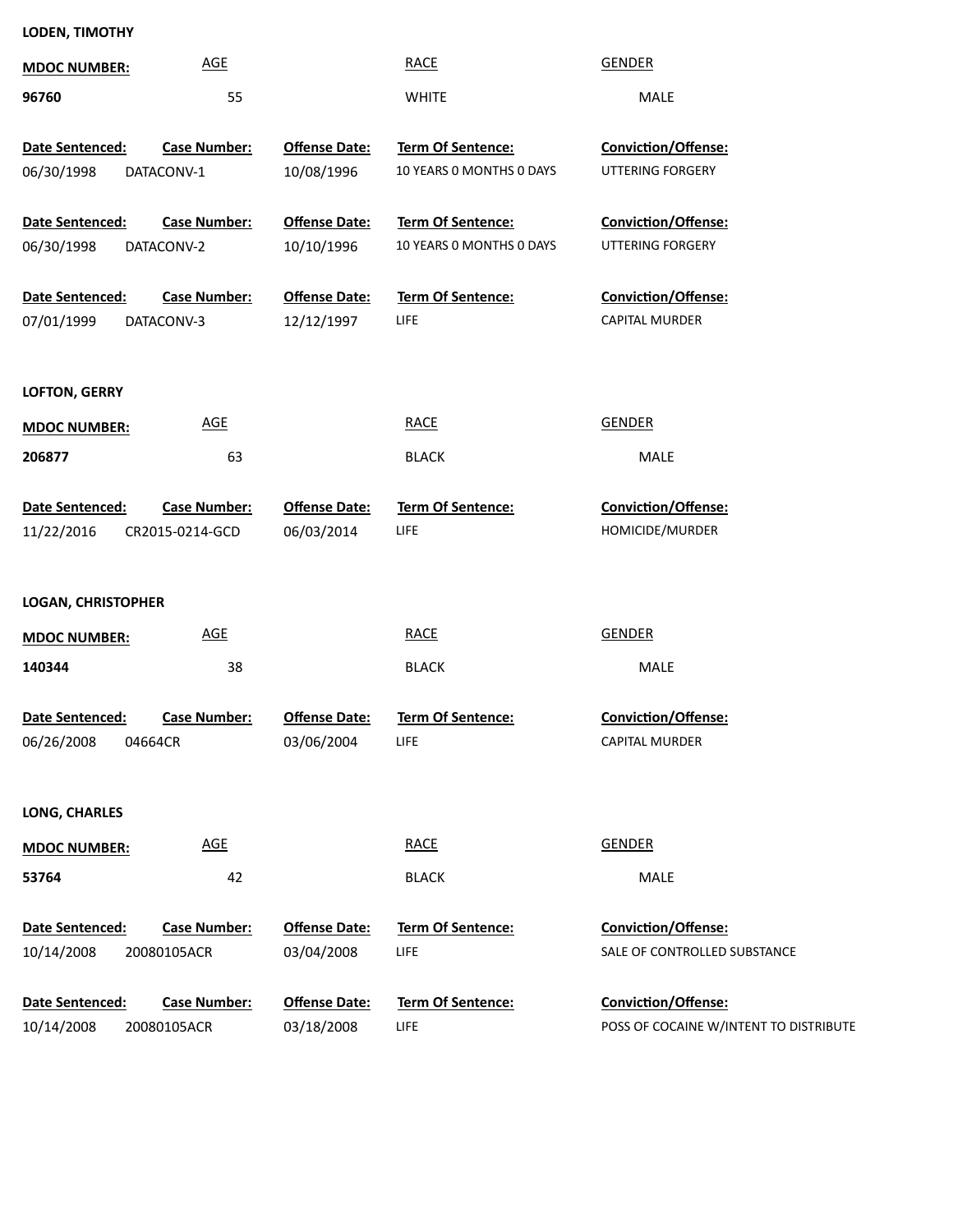| LONG, RICHARD         |                            |                      |                          |                                      |
|-----------------------|----------------------------|----------------------|--------------------------|--------------------------------------|
| <b>MDOC NUMBER:</b>   | <b>AGE</b>                 |                      | <b>RACE</b>              | <b>GENDER</b>                        |
| 125674                | 64                         |                      | <b>WHITE</b>             | MALE                                 |
|                       |                            |                      |                          | Conviction/Offense:                  |
| Date Sentenced:       | <b>Case Number:</b>        | <b>Offense Date:</b> | Term Of Sentence:        |                                      |
| 10/29/2009            | CR2008343CD                | 01/22/2008           | LIFE                     | SALE OF CONTROLLED SUBSTANCE         |
|                       |                            |                      |                          |                                      |
| LONGINO, DERRICK      |                            |                      |                          |                                      |
| <b>MDOC NUMBER:</b>   | $\underline{\mathsf{AGE}}$ |                      | <b>RACE</b>              | <b>GENDER</b>                        |
| 105922                | 39                         |                      | <b>BLACK</b>             | MALE                                 |
| Date Sentenced:       | <b>Case Number:</b>        | <b>Offense Date:</b> | Term Of Sentence:        | Conviction/Offense:                  |
| 08/17/2004            | 2004 183 KR2               | 02/27/2004           | LIFE                     | HOMICIDE/MURDER                      |
|                       |                            |                      |                          |                                      |
| LOTT, MICKAH          |                            |                      |                          |                                      |
| <b>MDOC NUMBER:</b>   | <b>AGE</b>                 |                      | <b>RACE</b>              | <b>GENDER</b>                        |
| K5528                 | 40                         |                      | <b>WHITE</b>             | MALE                                 |
|                       |                            |                      |                          |                                      |
| Date Sentenced:       | <b>Case Number:</b>        | <b>Offense Date:</b> | Term Of Sentence:        | Conviction/Offense:                  |
| 08/26/2008<br>200743K |                            | 11/08/2006           | LIFE                     | HOMICIDE/MURDER                      |
|                       |                            |                      |                          |                                      |
| LOUGE, SHAWN          |                            |                      |                          |                                      |
| <b>MDOC NUMBER:</b>   | $\underline{\mathsf{AGE}}$ |                      | <b>RACE</b>              | <b>GENDER</b>                        |
| 133854                | 34                         |                      | <b>WHITE</b>             | MALE                                 |
| Date Sentenced:       | <b>Case Number:</b>        | <b>Offense Date:</b> | Term Of Sentence:        | Conviction/Offense:                  |
| 07/19/2012            | K07-0010H                  | 06/16/2006           | 7 YEARS O MONTHS O DAYS  | BURGLARY LARCENY-UNOCCUPIED DWELLING |
|                       |                            |                      |                          |                                      |
| Date Sentenced:       | <b>Case Number:</b>        | <b>Offense Date:</b> | Term Of Sentence:        | Conviction/Offense:                  |
| 01/23/2015            | K12-0252                   | 06/05/2012           | LIFE                     | HOMICIDE/MURDER                      |
|                       |                            |                      |                          |                                      |
| <b>LOVE, BARRY</b>    |                            |                      |                          |                                      |
| <b>MDOC NUMBER:</b>   | <b>AGE</b>                 |                      | <b>RACE</b>              | <b>GENDER</b>                        |
| 162946                | 36                         |                      | <b>BLACK</b>             | MALE                                 |
| Date Sentenced:       | <b>Case Number:</b>        | <b>Offense Date:</b> | Term Of Sentence:        | Conviction/Offense:                  |
| 11/10/2010            | 20100032CR                 | 11/14/2008           | 20 YEARS 0 MONTHS 0 DAYS | AGGRAVATED ASSAULT                   |
|                       |                            |                      |                          |                                      |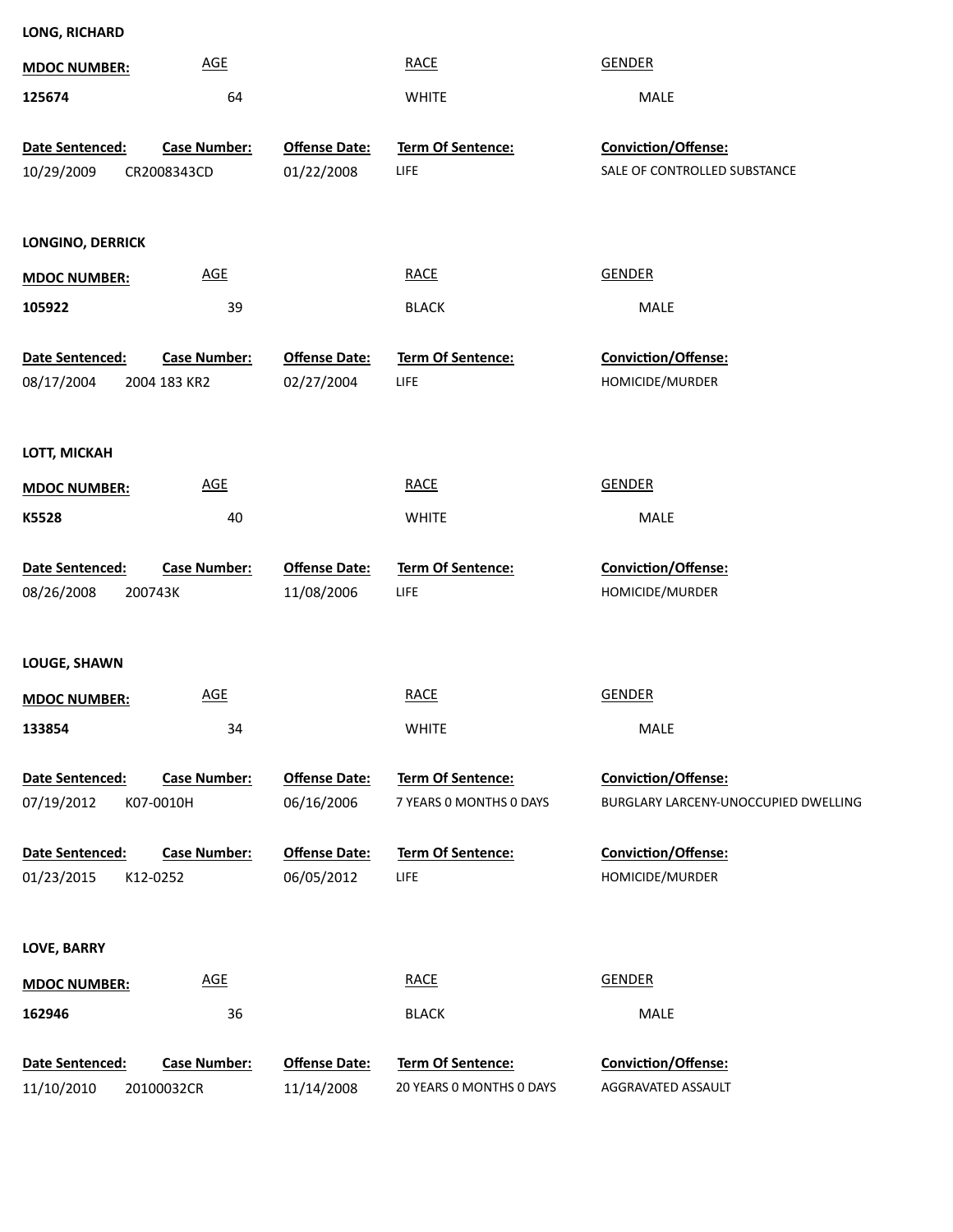| Date Sentenced:        | <b>Case Number:</b> | <b>Offense Date:</b> | Term Of Sentence:        | Conviction/Offense:          |
|------------------------|---------------------|----------------------|--------------------------|------------------------------|
| 11/10/2010             | 20100032CR          | 11/14/2008           | 5 YEARS O MONTHS O DAYS  | CONSPIRACY TO COMMIT A CRIME |
| Date Sentenced:        | <b>Case Number:</b> | <b>Offense Date:</b> | Term Of Sentence:        | Conviction/Offense:          |
| 11/10/2010             | 20100032CR          | 11/14/2008           | LIFE                     | <b>CAPITAL MURDER</b>        |
| LOVE, GERRY            |                     |                      |                          |                              |
| <b>MDOC NUMBER:</b>    | <b>AGE</b>          |                      | <b>RACE</b>              | <b>GENDER</b>                |
| 108042                 | 35                  |                      | <b>BLACK</b>             | MALE                         |
| Date Sentenced:        | <b>Case Number:</b> | <b>Offense Date:</b> | Term Of Sentence:        | <b>Conviction/Offense:</b>   |
| 07/31/2014             | 2012-0014           | 09/27/2011           | 2 YEARS 9 MONTHS 0 DAYS  | FELONY DOMESTIC VIOLENCE     |
| Date Sentenced:        | <b>Case Number:</b> | <b>Offense Date:</b> | Term Of Sentence:        | <b>Conviction/Offense:</b>   |
| 07/31/2014             | 2012-0013           | 12/08/2011           | 2 YEARS 9 MONTHS 0 DAYS  | FELONY DOMESTIC VIOLENCE     |
| Date Sentenced:        | <b>Case Number:</b> | <b>Offense Date:</b> | <b>Term Of Sentence:</b> | <b>Conviction/Offense:</b>   |
| 12/03/2015             | 2014-078-CR2        | 11/12/2013           | LIFE                     | HOMICIDE/MURDER              |
| LOVE, PETER            |                     |                      |                          |                              |
| <b>MDOC NUMBER:</b>    | <u>AGE</u>          |                      | <b>RACE</b>              | <b>GENDER</b>                |
| 170539                 | 31                  |                      | <b>BLACK</b>             | MALE                         |
| <b>Date Sentenced:</b> | <b>Case Number:</b> | <b>Offense Date:</b> | <b>Term Of Sentence:</b> | Conviction/Offense:          |
| 09/20/2011             | 20110002CR          | 10/27/2010           | LIFE                     | HOMICIDE/MURDER              |
| LOWE, JOHN             |                     |                      |                          |                              |
| <b>MDOC NUMBER:</b>    | <b>AGE</b>          |                      | <b>RACE</b>              | <b>GENDER</b>                |
| R7828                  | 50                  |                      | <b>WHITE</b>             | MALE                         |
| <b>Date Sentenced:</b> | <b>Case Number:</b> | <b>Offense Date:</b> | <b>Term Of Sentence:</b> | <b>Conviction/Offense:</b>   |
| 11/20/2015             | 2009-343-KR2        | 06/06/2009           | LIFE                     | <b>EXPLOITATION/CHILD</b>    |
| LUCKETT, ALVIN         |                     |                      |                          |                              |
| <b>MDOC NUMBER:</b>    | <b>AGE</b>          |                      | <b>RACE</b>              | <b>GENDER</b>                |
| 44018                  | 57                  |                      | <b>BLACK</b>             | MALE                         |
| Date Sentenced:        | <b>Case Number:</b> | <b>Offense Date:</b> | <b>Term Of Sentence:</b> | Conviction/Offense:          |
| 01/27/1995             | T0816LBH            | 11/24/1981           | 15 YEARS 0 MONTHS 0 DAYS | <b>RAPE</b>                  |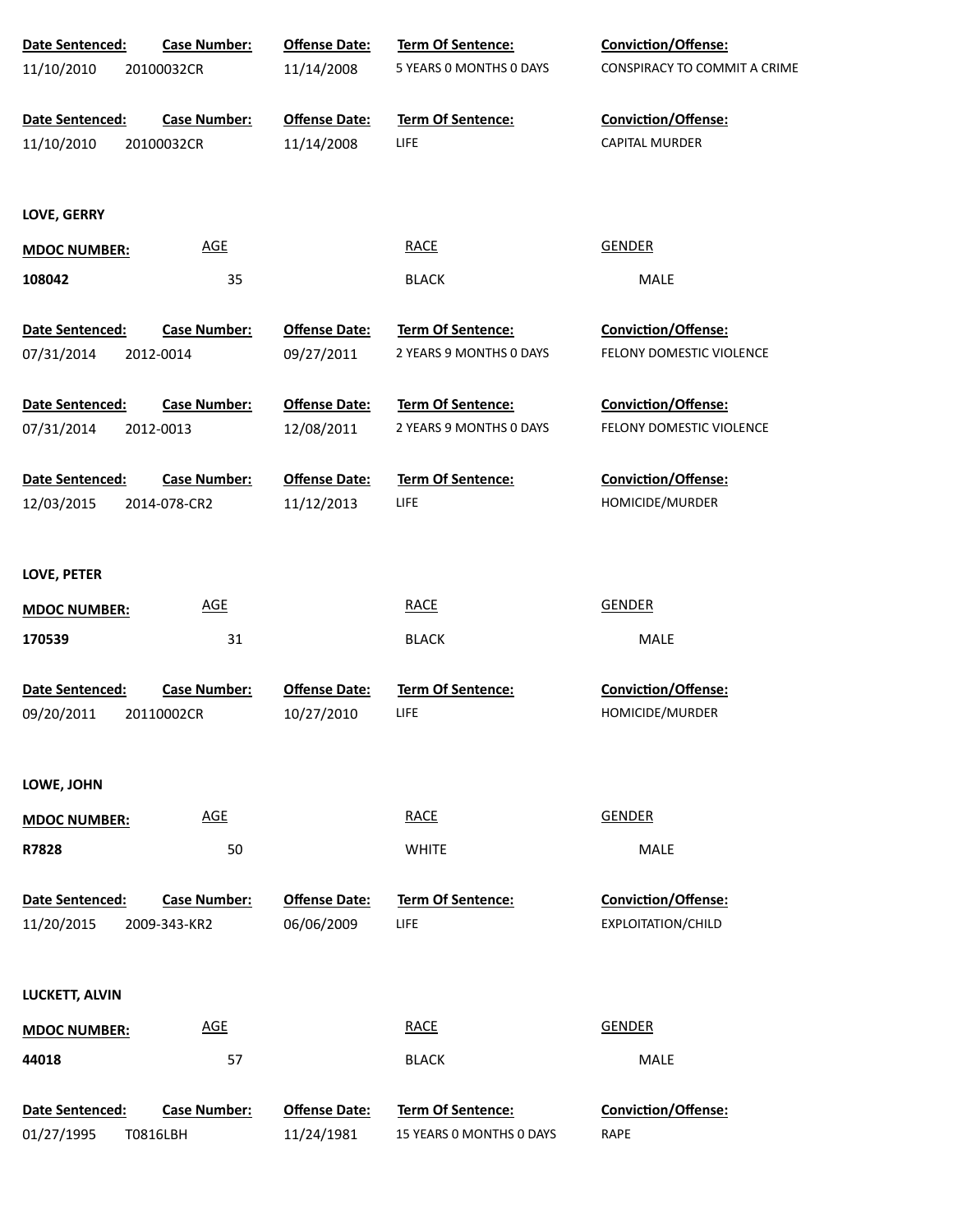| Date Sentenced:     | <b>Case Number:</b> | <b>Offense Date:</b> | Term Of Sentence:        | <b>Conviction/Offense:</b> |
|---------------------|---------------------|----------------------|--------------------------|----------------------------|
| 01/27/1995          | T0819LBH            | 12/28/1981           | 15 YEARS 0 MONTHS 0 DAYS | <b>RAPE</b>                |
| Date Sentenced:     | <b>Case Number:</b> | <b>Offense Date:</b> | Term Of Sentence:        | <b>Conviction/Offense:</b> |
| 01/27/1995          | T0817LBH            | 01/03/1982           | 15 YEARS 0 MONTHS 0 DAYS | RAPE                       |
| Date Sentenced:     | <b>Case Number:</b> | <b>Offense Date:</b> | Term Of Sentence:        | <b>Conviction/Offense:</b> |
| 11/21/1995          | 943350CRH           | 01/27/1994           | <b>LIFE</b>              | RAPE                       |
| LUDGOOD, ROBERT     |                     |                      |                          |                            |
| <b>MDOC NUMBER:</b> | <b>AGE</b>          |                      | <b>RACE</b>              | <b>GENDER</b>              |
| 16566               | 58                  |                      | <b>BLACK</b>             | MALE                       |
| Date Sentenced:     | <b>Case Number:</b> | <b>Offense Date:</b> | <b>Term Of Sentence:</b> | <b>Conviction/Offense:</b> |
| 03/21/1996          | 95-05-4126 CT II    | 09/29/1994           | <b>LIFE</b>              | AGGRAVATED ASSAULT         |
| Date Sentenced:     | <b>Case Number:</b> | <b>Offense Date:</b> | <b>Term Of Sentence:</b> | <b>Conviction/Offense:</b> |
| 03/21/1996          | 95-05-4126 CT III   | 09/29/1994           | <b>LIFE</b>              | AGGRAVATED ASSAULT         |
| Date Sentenced:     | <b>Case Number:</b> | <b>Offense Date:</b> | <b>Term Of Sentence:</b> | <b>Conviction/Offense:</b> |
| 03/21/1996          | 95-05-4126 CT1      | 09/29/1994           | LIFE                     | AGGRAVATED ASSAULT         |
| Date Sentenced:     | <b>Case Number:</b> | <b>Offense Date:</b> | <b>Term Of Sentence:</b> | <b>Conviction/Offense:</b> |
| 11/19/1996          | 95-12-4148          | 01/10/1995           | LIFE                     | <b>CAPITAL RAPE</b>        |
| LUMPKIN, JAMES      |                     |                      |                          |                            |
| <b>MDOC NUMBER:</b> | <b>AGE</b>          |                      | <b>RACE</b>              | <b>GENDER</b>              |
| 47924               | 59                  |                      | <b>BLACK</b>             | MALE                       |
| Date Sentenced:     | <b>Case Number:</b> | <b>Offense Date:</b> | <b>Term Of Sentence:</b> | Conviction/Offense:        |
| 01/30/2009          | 090102              | 05/24/2008           | LIFE                     | <b>CAPITAL MURDER</b>      |
| LUSTER, JAMES       |                     |                      |                          |                            |
| <b>MDOC NUMBER:</b> | <b>AGE</b>          |                      | <b>RACE</b>              | <b>GENDER</b>              |
| 157462              | 30                  |                      | <b>BLACK</b>             | MALE                       |
| Date Sentenced:     | <b>Case Number:</b> | <b>Offense Date:</b> | Term Of Sentence:        | Conviction/Offense:        |
| 03/12/2013          | 09KR0170J           | 08/06/2009           | 11 YEARS 0 MONTHS 0 DAYS | ROBBERY                    |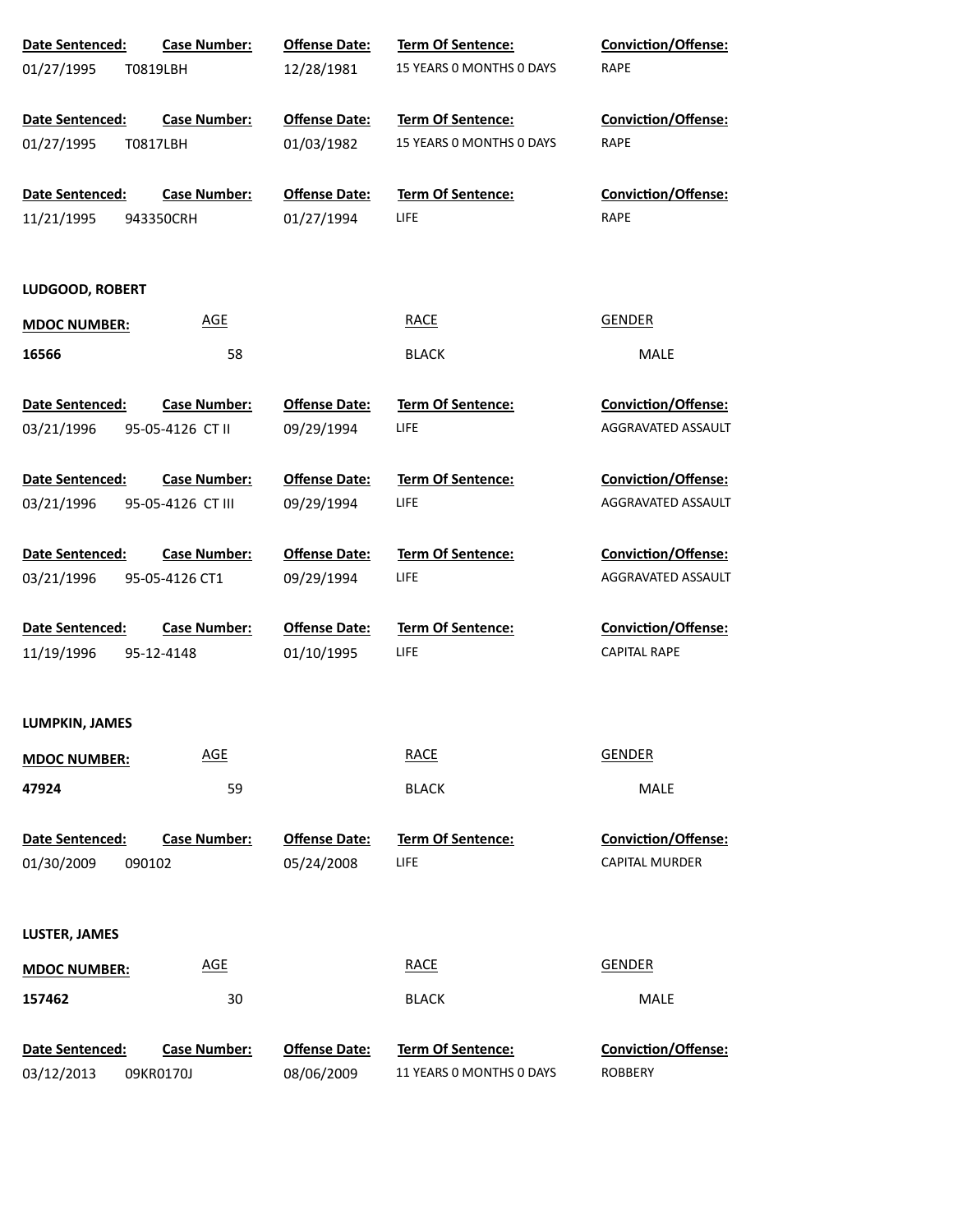| Date Sentenced:               | <b>Case Number:</b>         | <b>Offense Date:</b>               | Term Of Sentence:                | Conviction/Offense:                           |  |
|-------------------------------|-----------------------------|------------------------------------|----------------------------------|-----------------------------------------------|--|
| 01/30/2013                    | 12KR0159AS                  | 03/06/2012                         | LIFE                             | HOMICIDE/MURDER                               |  |
| LYLE, TARA                    |                             |                                    |                                  |                                               |  |
| <b>MDOC NUMBER:</b>           | <b>AGE</b>                  |                                    | <b>RACE</b>                      | <b>GENDER</b>                                 |  |
| L7222                         | 52                          |                                    | <b>BLACK</b>                     | <b>FEMALE</b>                                 |  |
| Date Sentenced:               | <b>Case Number:</b>         | <b>Offense Date:</b>               | <b>Term Of Sentence:</b>         | Conviction/Offense:                           |  |
| 09/12/2003                    | DATACONV-1                  | 12/02/2002                         | LIFE                             | HOMICIDE/MURDER                               |  |
| <b>LYLES, SCOTTY</b>          |                             |                                    |                                  |                                               |  |
| <b>MDOC NUMBER:</b>           | <b>AGE</b>                  |                                    | <b>RACE</b>                      | <b>GENDER</b>                                 |  |
| R4387                         | 54                          |                                    | <b>BLACK</b>                     | MALE                                          |  |
| Date Sentenced:               | <b>Case Number:</b>         | <b>Offense Date:</b>               | <b>Term Of Sentence:</b>         | <b>Conviction/Offense:</b>                    |  |
| 10/11/2006                    | HK2001-33                   | 12/22/2000                         | 3 YEARS 0 MONTHS 0 DAYS          | <b>GRAND LARCENY</b>                          |  |
| Date Sentenced:               | <b>Case Number:</b>         | <b>Offense Date:</b>               | <b>Term Of Sentence:</b>         | Conviction/Offense:                           |  |
| 04/25/2007                    | 2006-0193CR                 | 12/23/2005                         | LIFE                             | <b>FALSE PRETENSE</b>                         |  |
| Date Sentenced:               | <b>Case Number:</b>         | <b>Offense Date:</b>               | <b>Term Of Sentence:</b>         | Conviction/Offense:                           |  |
| 05/02/2007                    | 2007-0044CR                 | 05/23/2006                         | LIFE                             | ARMED ROBBERY                                 |  |
| LYNCH, LEROY                  |                             |                                    |                                  |                                               |  |
| <b>MDOC NUMBER:</b>           | <b>AGE</b>                  |                                    | <b>RACE</b>                      | <b>GENDER</b>                                 |  |
| R5168                         | 45                          |                                    | <b>BLACK</b>                     | <b>MALE</b>                                   |  |
| Date Sentenced:<br>06/05/1998 | <b>Case Number:</b><br>8338 | <b>Offense Date:</b><br>11/15/1995 | <b>Term Of Sentence:</b><br>LIFE | <b>Conviction/Offense:</b><br>HOMICIDE/MURDER |  |
|                               |                             |                                    |                                  |                                               |  |
| LYONS, ANTOINE                |                             |                                    |                                  |                                               |  |
| <b>MDOC NUMBER:</b>           | <b>AGE</b>                  |                                    | <b>RACE</b>                      | <b>GENDER</b>                                 |  |
| 67337                         | 45                          |                                    | <b>BLACK</b>                     | MALE                                          |  |
| Date Sentenced:               | <b>Case Number:</b>         | <b>Offense Date:</b>               | Term Of Sentence:                | <b>Conviction/Offense:</b>                    |  |
| 01/24/1997                    | DATACONV-1                  |                                    | 10 YEARS 0 MONTHS 0 DAYS         | ARMED ROBBERY                                 |  |
| Date Sentenced:               | <b>Case Number:</b>         | <b>Offense Date:</b>               | <b>Term Of Sentence:</b>         | <b>Conviction/Offense:</b>                    |  |
| 01/24/1997                    | DATACONV-2                  |                                    | LIFE                             | HOMICIDE/MURDER                               |  |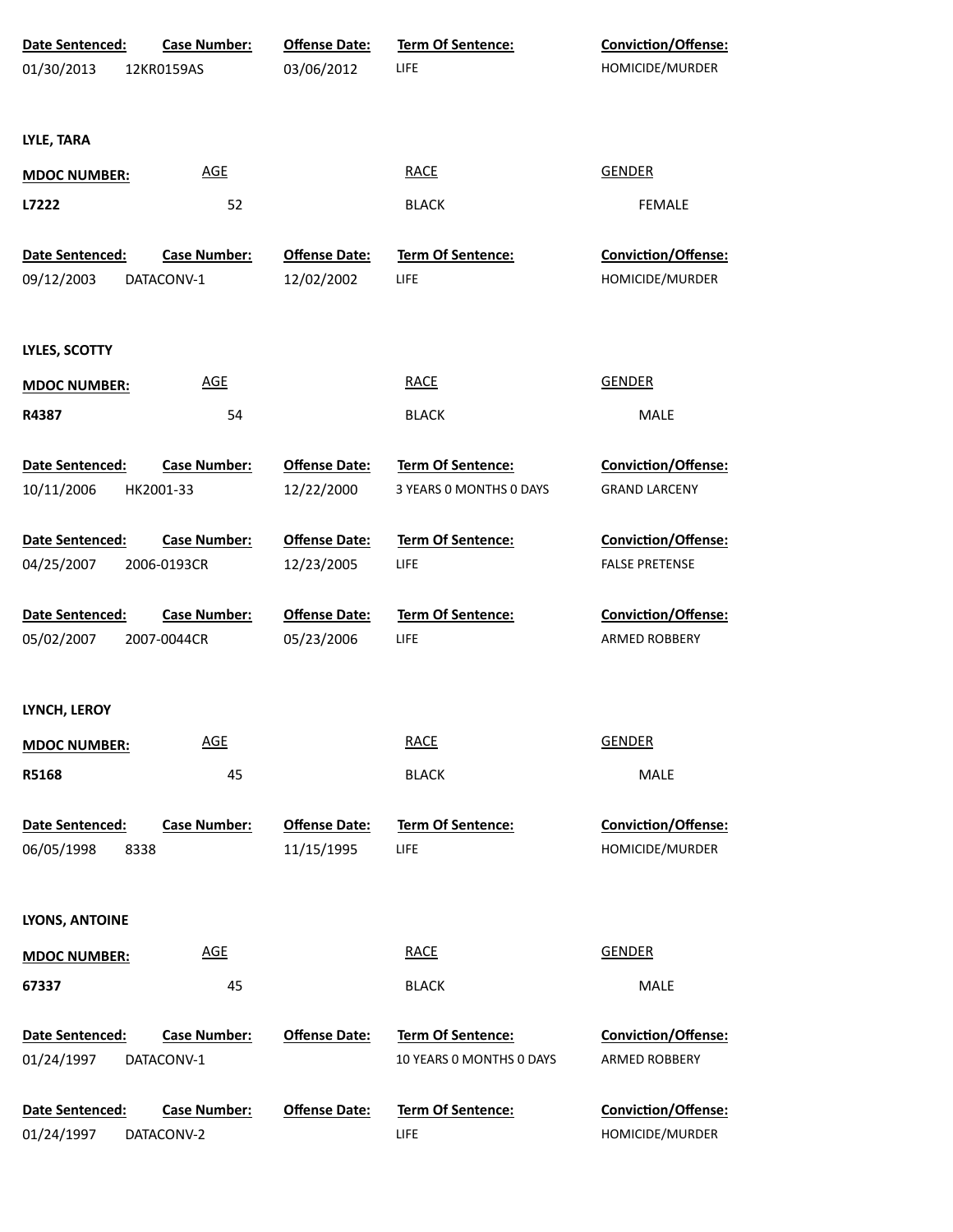**LYONS, JOSEPH**

| <b>MDOC NUMBER:</b>                            | <b>AGE</b>                         |                                    | <b>RACE</b>                                          | <b>GENDER</b>                                         |
|------------------------------------------------|------------------------------------|------------------------------------|------------------------------------------------------|-------------------------------------------------------|
| 208983                                         | 28                                 |                                    | <b>BLACK</b>                                         | MALE                                                  |
| Date Sentenced:<br>03/30/2017<br>LK14-110      | <b>Case Number:</b>                | <b>Offense Date:</b><br>12/17/2013 | Term Of Sentence:<br>LIFE                            | <b>Conviction/Offense:</b><br>CAPITAL MURDER          |
| <b>MACK, JAMES</b>                             |                                    |                                    |                                                      |                                                       |
| <b>MDOC NUMBER:</b>                            | <b>AGE</b>                         |                                    | <b>RACE</b>                                          | <b>GENDER</b>                                         |
| 167479                                         | 31                                 |                                    | <b>BLACK</b>                                         | MALE                                                  |
| Date Sentenced:<br>05/19/2011                  | <b>Case Number:</b><br>09067102WLK | <b>Offense Date:</b><br>01/14/2009 | Term Of Sentence:<br>20 YEARS 0 MONTHS 0 DAYS        | Conviction/Offense:<br>ARSON 1ST DEGREE               |
| Date Sentenced:                                | <b>Case Number:</b>                | <b>Offense Date:</b>               | Term Of Sentence:                                    | Conviction/Offense:                                   |
| 05/19/2011                                     | 09067101WLK                        | 01/14/2009                         | <b>LIFE</b>                                          | <b>CAPITAL MURDER</b>                                 |
| MACK, JIMMY                                    | <b>AGE</b>                         |                                    | <b>RACE</b>                                          | <b>GENDER</b>                                         |
| <b>MDOC NUMBER:</b><br>48380                   | 52                                 |                                    | <b>BLACK</b>                                         | MALE                                                  |
|                                                |                                    |                                    |                                                      |                                                       |
| Date Sentenced:<br>07/05/1990<br>6990          | <b>Case Number:</b>                | <b>Offense Date:</b><br>01/22/1988 | <b>Term Of Sentence:</b><br>3 YEARS 0 MONTHS 0 DAYS  | <b>Conviction/Offense:</b><br>BURGLARY-NONRESID       |
| <b>Date Sentenced:</b>                         | <b>Case Number:</b>                | <b>Offense Date:</b>               | <b>Term Of Sentence:</b>                             | <b>Conviction/Offense:</b>                            |
| 06/29/1991<br>7344                             |                                    | 06/20/1990                         | LIFE                                                 | <b>CAPITAL MURDER</b>                                 |
| <b>Date Sentenced:</b><br>08/30/2000<br>990311 | <b>Case Number:</b>                | <b>Offense Date:</b><br>01/04/1999 | <b>Term Of Sentence:</b><br>20 YEARS 0 MONTHS 0 DAYS | <b>Conviction/Offense:</b><br>MANSLAUGHTER            |
| Date Sentenced:                                | <b>Case Number:</b>                | <b>Offense Date:</b>               | <b>Term Of Sentence:</b>                             | Conviction/Offense:                                   |
| 01/15/2002<br>0079                             |                                    | 12/06/2000                         | LIFE                                                 | AGGRAV ASSLT-POL OFF-WEAPON                           |
| <b>Date Sentenced:</b><br>01/15/2002<br>0079   | <b>Case Number:</b>                | <b>Offense Date:</b><br>12/06/2000 | <b>Term Of Sentence:</b><br>LIFE                     | <b>Conviction/Offense:</b><br>POSSESSION WEAPON/FELON |
| <b>MADDEN, TERRY</b>                           |                                    |                                    |                                                      |                                                       |

| <b>MDOC NUMBER:</b> | <b>AGE</b> | <b>RACE</b><br><u>records and the contract of the contract of the contract of the contract of the contract of the contract of the contract of the contract of the contract of the contract of the contract of the contract of the contract of t</u> | GENDER      |
|---------------------|------------|-----------------------------------------------------------------------------------------------------------------------------------------------------------------------------------------------------------------------------------------------------|-------------|
| 139706              | 50         | <b>BLACK</b>                                                                                                                                                                                                                                        | <b>MALE</b> |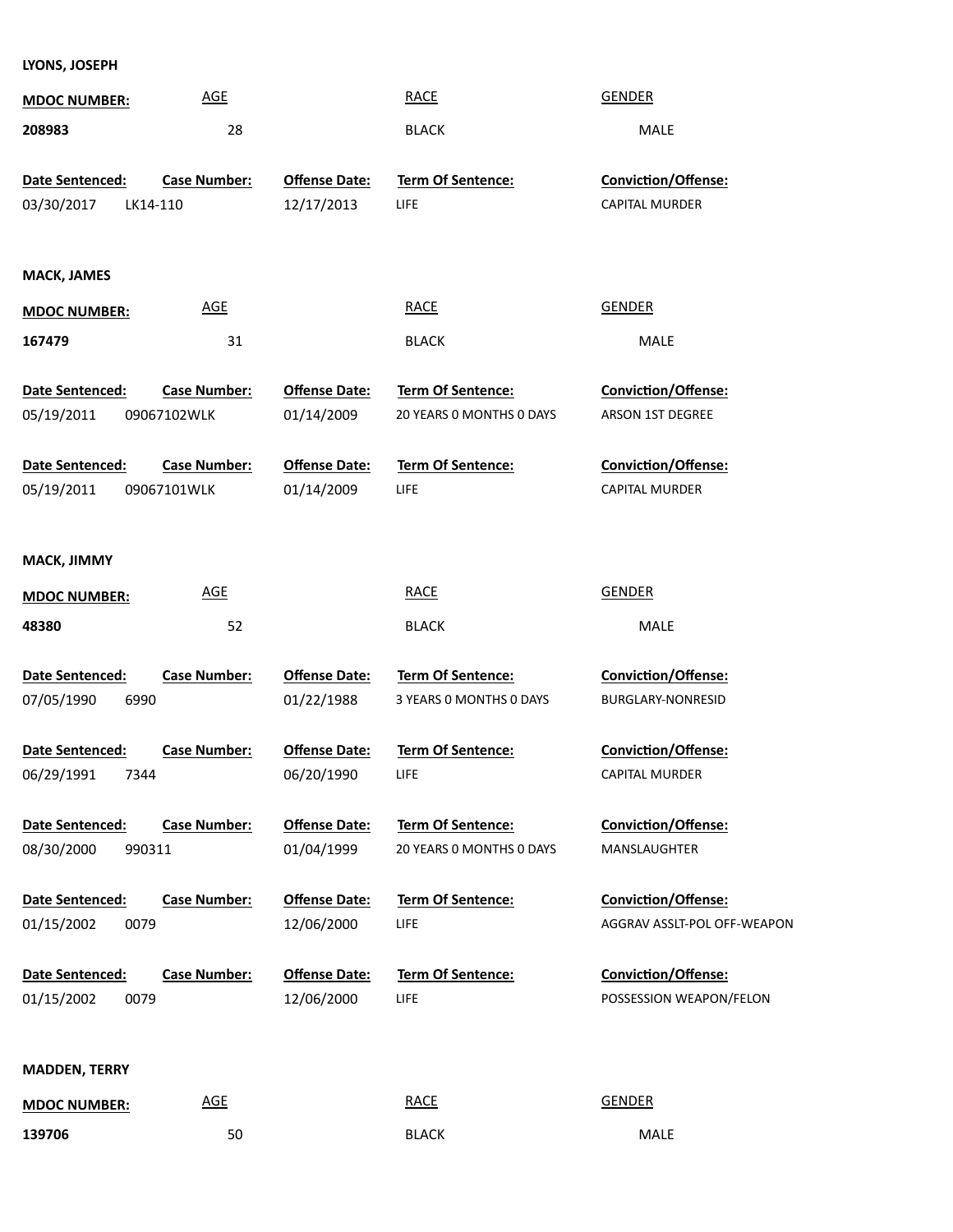| Date Sentenced:        | <b>Case Number:</b> | <b>Offense Date:</b> | <b>Term Of Sentence:</b>         | <b>Conviction/Offense:</b>                          |
|------------------------|---------------------|----------------------|----------------------------------|-----------------------------------------------------|
| 06/11/2008             | 2008-0019           | 07/14/2007           | LIFE                             | HOMICIDE/MURDER                                     |
|                        |                     |                      |                                  |                                                     |
|                        |                     |                      |                                  |                                                     |
| <b>MAGEE, CHARLES</b>  |                     |                      |                                  |                                                     |
| <b>MDOC NUMBER:</b>    | <b>AGE</b>          |                      | <b>RACE</b>                      | <b>GENDER</b>                                       |
| L7157                  | 57                  |                      | <b>WHITE</b>                     | <b>MALE</b>                                         |
|                        |                     |                      |                                  |                                                     |
| Date Sentenced:        | <b>Case Number:</b> | <b>Offense Date:</b> | Term Of Sentence:                | Conviction/Offense:                                 |
| 09/04/2003             | DATACONV-1          | 06/01/2000           | LIFE                             | HOMICIDE/MURDER                                     |
|                        |                     |                      |                                  |                                                     |
| Date Sentenced:        | <b>Case Number:</b> | <b>Offense Date:</b> | Term Of Sentence:                | Conviction/Offense:                                 |
| 10/28/2003             | DATACONV-2          | 08/02/2000           | 3 YEARS 0 MONTHS 0 DAYS          | SIMPLE ASSAULT-POL OFF                              |
|                        |                     |                      |                                  |                                                     |
|                        |                     |                      |                                  |                                                     |
| <b>MAGEE, JOHNNY</b>   |                     |                      |                                  |                                                     |
| <b>MDOC NUMBER:</b>    | <b>AGE</b>          |                      | <b>RACE</b>                      | <b>GENDER</b>                                       |
|                        |                     |                      |                                  |                                                     |
| 48525                  | 56                  |                      | <b>BLACK</b>                     | MALE                                                |
| Date Sentenced:        | <b>Case Number:</b> | <b>Offense Date:</b> | Term Of Sentence:                | Conviction/Offense:                                 |
| 03/21/1984<br>4005     |                     | 08/09/1983           | 7 YEARS 0 MONTHS 0 DAYS          | BURGLARY-GENERAL                                    |
|                        |                     |                      |                                  |                                                     |
| Date Sentenced:        | <b>Case Number:</b> | <b>Offense Date:</b> | <b>Term Of Sentence:</b>         | <b>Conviction/Offense:</b>                          |
| 4006<br>03/21/1984     |                     | 08/13/1983           | 7 YEARS 0 MONTHS 0 DAYS          | BURGLARY-GENERAL                                    |
|                        |                     |                      |                                  |                                                     |
| Date Sentenced:        | <b>Case Number:</b> | <b>Offense Date:</b> | Term Of Sentence:                | <b>Conviction/Offense:</b>                          |
| 4355<br>03/02/1987     |                     | 09/24/1986           | <b>LIFE</b>                      | <b>ROBBERY</b>                                      |
|                        |                     |                      |                                  |                                                     |
|                        |                     |                      |                                  |                                                     |
| <b>MAGEE, KEITH</b>    |                     |                      |                                  |                                                     |
| <b>MDOC NUMBER:</b>    | <b>AGE</b>          |                      | <b>RACE</b>                      | <b>GENDER</b>                                       |
|                        |                     |                      |                                  |                                                     |
| 135548                 | 37                  |                      | <b>BLACK</b>                     | MALE                                                |
|                        |                     |                      |                                  |                                                     |
| Date Sentenced:        | <b>Case Number:</b> | <b>Offense Date:</b> | <b>Term Of Sentence:</b><br>LIFE | <b>Conviction/Offense:</b><br><b>CAPITAL MURDER</b> |
| 01/18/2008             | K040364E            | 10/30/2004           |                                  |                                                     |
|                        |                     |                      |                                  |                                                     |
| <b>MAGGETT, LADELL</b> |                     |                      |                                  |                                                     |
|                        | <b>AGE</b>          |                      | <b>RACE</b>                      | <b>GENDER</b>                                       |
| <b>MDOC NUMBER:</b>    |                     |                      |                                  |                                                     |
| 86794                  | 45                  |                      | <b>BLACK</b>                     | MALE                                                |
|                        |                     |                      |                                  |                                                     |
| Date Sentenced:        | <b>Case Number:</b> | <b>Offense Date:</b> | <b>Term Of Sentence:</b>         | <b>Conviction/Offense:</b>                          |
| 11/13/2014             | 2012094CR2          | 01/30/2012           | 10 YEARS O MONTHS O DAYS         | POSSESSION OF FIREARM BY CONVICTED FELON            |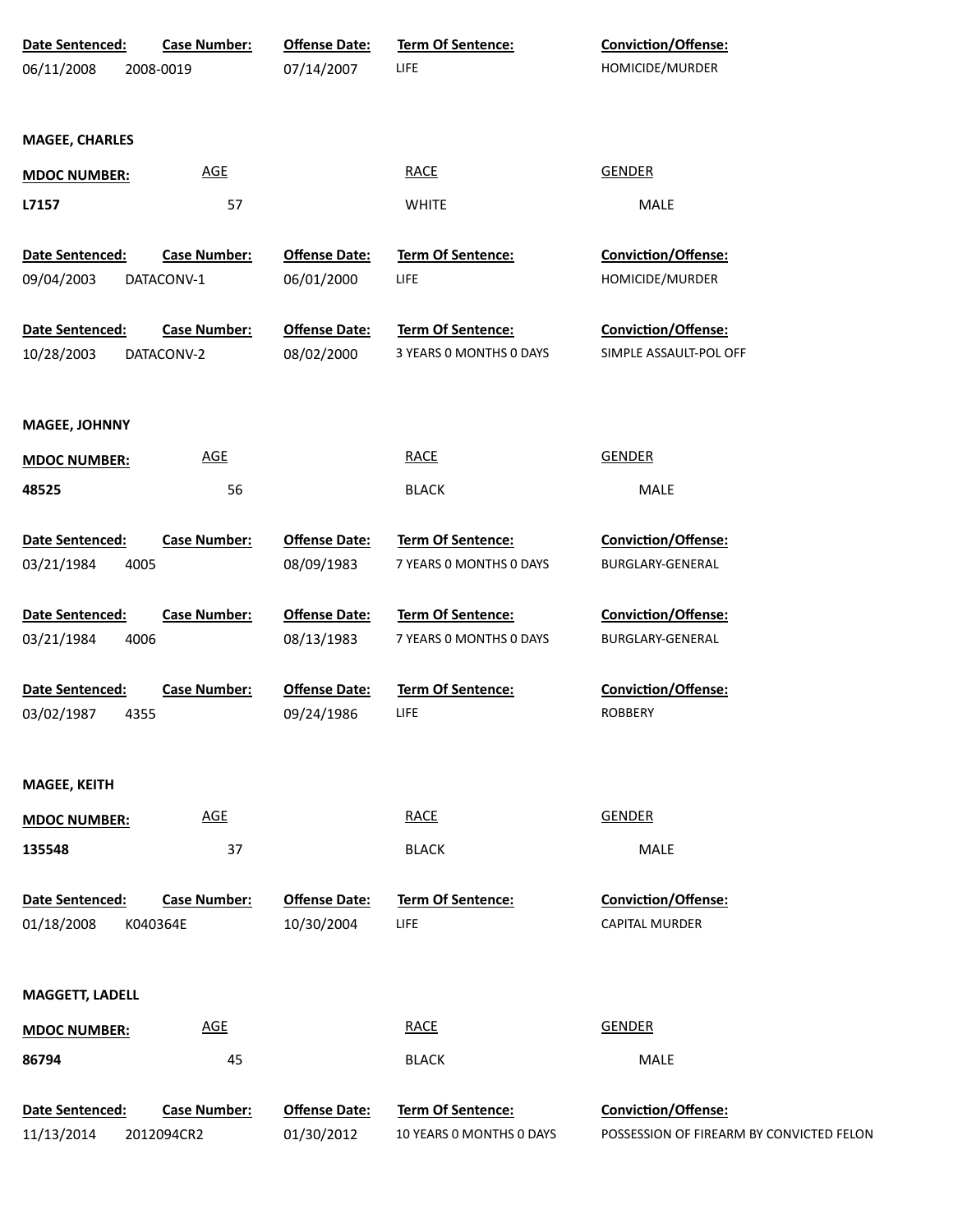| Date Sentenced:        | <b>Case Number:</b> | <b>Offense Date:</b> | <b>Term Of Sentence:</b> | <b>Conviction/Offense:</b>   |
|------------------------|---------------------|----------------------|--------------------------|------------------------------|
| 11/13/2014             | 2012094CR2          | 01/30/2012           | <b>LIFE</b>              | CAPITAL MURDER               |
| <b>MALONE, GREGORY</b> |                     |                      |                          |                              |
| <b>MDOC NUMBER:</b>    | <u>AGE</u>          |                      | <b>RACE</b>              | <b>GENDER</b>                |
| T5510                  | 42                  |                      | <b>BLACK</b>             | MALE                         |
| Date Sentenced:        | <b>Case Number:</b> | <b>Offense Date:</b> | Term Of Sentence:        | Conviction/Offense:          |
| 02/07/2001             | 99-0-332-00         | 07/02/1998           | <b>LIFE</b>              | CAPITAL MURDER               |
| <b>MALONE, VESHONE</b> |                     |                      |                          |                              |
| <b>MDOC NUMBER:</b>    | <b>AGE</b>          |                      | <b>RACE</b>              | <b>GENDER</b>                |
| M7403                  | 41                  |                      | <b>BLACK</b>             | MALE                         |
| Date Sentenced:        | <b>Case Number:</b> | <b>Offense Date:</b> | Term Of Sentence:        | <b>Conviction/Offense:</b>   |
| 12/17/2009             | 6254                | 05/14/2007           | 5 YEARS 0 MONTHS 0 DAYS  | CONSPIRACY TO COMMIT A CRIME |
| Date Sentenced:        | <b>Case Number:</b> | <b>Offense Date:</b> | <b>Term Of Sentence:</b> | Conviction/Offense:          |
| 12/17/2009             | 6254                | 05/14/2007           | <b>LIFE</b>              | <b>CAPITAL MURDER</b>        |
| <b>MANGUM, TED</b>     |                     |                      |                          |                              |
| <b>MDOC NUMBER:</b>    | <b>AGE</b>          |                      | <b>RACE</b>              | <b>GENDER</b>                |
| R3209                  | 47                  |                      | <b>BLACK</b>             | MALE                         |
| Date Sentenced:        | <b>Case Number:</b> | <b>Offense Date:</b> | Term Of Sentence:        | Conviction/Offense:          |
| 12/16/1997             | DATACONV-1          |                      | LIFE                     | HOMICIDE/MURDER              |
| MANIX, MICHAEL         |                     |                      |                          |                              |
| <b>MDOC NUMBER:</b>    | <b>AGE</b>          |                      | <b>RACE</b>              | <b>GENDER</b>                |
| L2535                  | 52                  |                      | <b>WHITE</b>             | MALE                         |
| Date Sentenced:        | <b>Case Number:</b> | <b>Offense Date:</b> | Term Of Sentence:        | Conviction/Offense:          |
| 08/17/2002             | 199810241           | 05/17/1998           | LIFE                     | CAPITAL MURDER               |
| Date Sentenced:        | <b>Case Number:</b> | <b>Offense Date:</b> | Term Of Sentence:        | Conviction/Offense:          |
| 02/25/2008             | 210710076           | 10/08/2006           | 4 YEARS 0 MONTHS 0 DAYS  | AGGRAVATED ASSAULT           |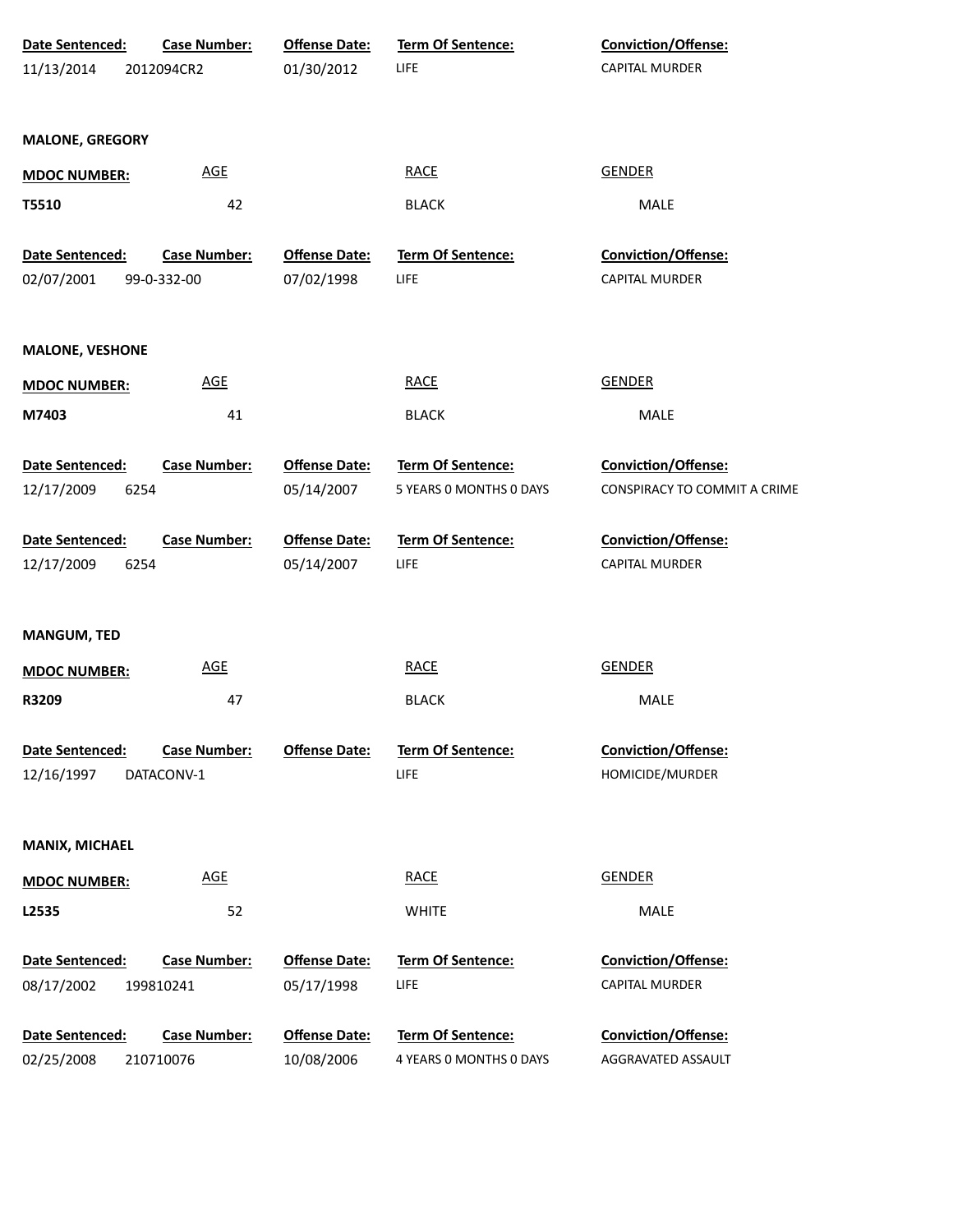| <b>MDOC NUMBER:</b>                  | <b>AGE</b>                           |                                    | <b>RACE</b>                                  | <b>GENDER</b>                                 |  |
|--------------------------------------|--------------------------------------|------------------------------------|----------------------------------------------|-----------------------------------------------|--|
| 74067                                | 50                                   |                                    | <b>BLACK</b>                                 | MALE                                          |  |
| Date Sentenced:<br>08/04/2016        | <b>Case Number:</b><br>2014-0297-CRK | <b>Offense Date:</b><br>03/07/2014 | Term Of Sentence:<br>2 YEARS 0 MONTHS 0 DAYS | Conviction/Offense:<br><b>INTIMIDATION</b>    |  |
| Date Sentenced:<br>08/04/2016        | <b>Case Number:</b><br>2014-0297-CRK | <b>Offense Date:</b><br>03/07/2014 | <b>Term Of Sentence:</b><br>LIFE             | Conviction/Offense:<br>HOMICIDE/MURDER        |  |
| <b>MANNING, ROBERT</b>               |                                      |                                    |                                              |                                               |  |
| <b>MDOC NUMBER:</b>                  | <b>AGE</b>                           |                                    | <b>RACE</b>                                  | <b>GENDER</b>                                 |  |
| K6481                                | 66                                   |                                    | <b>BLACK</b>                                 | MALE                                          |  |
| <b>Date Sentenced:</b><br>03/29/2001 | <b>Case Number:</b><br>DATACONV-1    | <b>Offense Date:</b><br>04/24/2000 | Term Of Sentence:<br>LIFE                    | <b>Conviction/Offense:</b><br>HOMICIDE/MURDER |  |
| MARBRA, DAVID                        |                                      |                                    |                                              |                                               |  |
| <b>MDOC NUMBER:</b>                  | <b>AGE</b>                           |                                    | <b>RACE</b>                                  | <b>GENDER</b>                                 |  |
| L6668                                | 71                                   |                                    | <b>BLACK</b>                                 | MALE                                          |  |
| Date Sentenced:<br>07/17/2003        | <b>Case Number:</b><br>2001-10,262   | <b>Offense Date:</b><br>12/26/2000 | Term Of Sentence:<br>LIFE                    | Conviction/Offense:<br>HOMICIDE/MURDER        |  |
| <b>MARICHE, TEDDIE</b>               |                                      |                                    |                                              |                                               |  |
| <b>MDOC NUMBER:</b>                  | <b>AGE</b>                           |                                    | <b>RACE</b>                                  | <b>GENDER</b>                                 |  |
| 57275                                | 70                                   |                                    | <b>WHITE</b>                                 | MALE                                          |  |
| Date Sentenced:<br>05/30/1985        | <b>Case Number:</b><br>DATACONV-1    | <b>Offense Date:</b>               | <b>Term Of Sentence:</b><br>LIFE             | <b>Conviction/Offense:</b><br>RAPE            |  |
| <b>MARSH, LAMONTAY</b>               |                                      |                                    |                                              |                                               |  |
| <b>MDOC NUMBER:</b>                  | <b>AGE</b>                           |                                    | <b>RACE</b>                                  | <b>GENDER</b>                                 |  |
| 180106                               | 34                                   |                                    | <b>BLACK</b>                                 | MALE                                          |  |
| Date Sentenced:<br>11/29/2012        | <b>Case Number:</b><br>222-12 (CT1)  | <b>Offense Date:</b><br>08/06/2011 | Term Of Sentence:<br>LIFE                    | Conviction/Offense:<br>HOMICIDE/MURDER        |  |

**MANNING, IMMANUEL**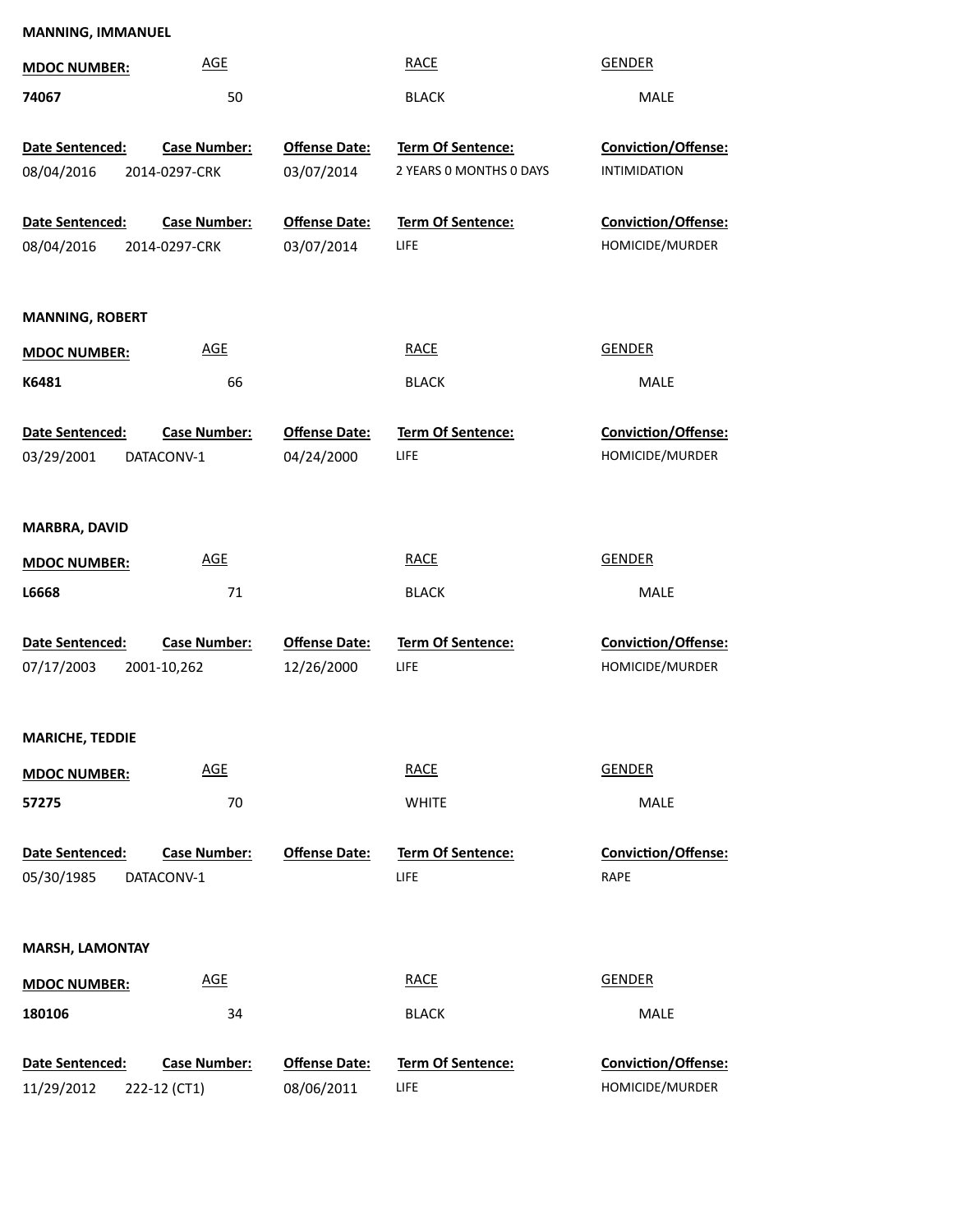| <b>MARTIN, JAMES</b>     |                     |                      |                          |                         |
|--------------------------|---------------------|----------------------|--------------------------|-------------------------|
| <b>MDOC NUMBER:</b>      | <b>AGE</b>          |                      | <b>RACE</b>              | <b>GENDER</b>           |
| 136360                   | 31                  |                      | <b>WHITE</b>             | MALE                    |
| Date Sentenced:          | <b>Case Number:</b> | <b>Offense Date:</b> | Term Of Sentence:        | Conviction/Offense:     |
| 11/15/2011               | CR2007180PM         | 06/21/2007           | 5 YEARS O MONTHS O DAYS  | <b>GRAND LARCENY</b>    |
|                          |                     |                      |                          |                         |
| Date Sentenced:          | <b>Case Number:</b> | <b>Offense Date:</b> | Term Of Sentence:        | Conviction/Offense:     |
| 09/20/2013               | 2013K-124M          | 10/21/2012           | <b>LIFE</b>              | HOMICIDE/MURDER         |
| <b>MARTIN, JEREMY</b>    |                     |                      |                          |                         |
| <b>MDOC NUMBER:</b>      | <b>AGE</b>          |                      | <b>RACE</b>              | <b>GENDER</b>           |
| L0344                    | 39                  |                      | <b>WHITE</b>             | MALE                    |
| Date Sentenced:          | <b>Case Number:</b> | <b>Offense Date:</b> | Term Of Sentence:        | Conviction/Offense:     |
| 02/27/2002               | 2000-10,061         | 03/22/2000           | LIFE                     | CAPITAL MURDER          |
|                          |                     |                      |                          |                         |
| <b>MARTINEZ, ERNESTO</b> |                     |                      |                          |                         |
| <b>MDOC NUMBER:</b>      | <b>AGE</b>          |                      | <b>RACE</b>              | <b>GENDER</b>           |
| 216226                   | 60                  |                      | SPANISH OR HISPANIC      | MALE                    |
| Date Sentenced:          | <b>Case Number:</b> | <b>Offense Date:</b> | Term Of Sentence:        | Conviction/Offense:     |
| 04/17/2018               | B2401-17-815        | 01/01/2012           | 15 YEARS O MONTHS O DAYS | UNLAWFUL TOUCHING/CHILD |
| Date Sentenced:          | <b>Case Number:</b> | <b>Offense Date:</b> | Term Of Sentence:        | Conviction/Offense:     |
| 04/17/2018               | B2401-2017-816      | 04/01/2014           | LIFE                     | SEXUAL BATTERY          |
|                          |                     |                      |                          |                         |
| MARTINEZ, LYDIA          |                     |                      |                          |                         |
| <b>MDOC NUMBER:</b>      | <b>AGE</b>          |                      | <b>RACE</b>              | <b>GENDER</b>           |
| 232792                   | 62                  |                      | SPANISH OR HISPANIC      | <b>FEMALE</b>           |
|                          |                     |                      |                          |                         |
| Date Sentenced:          | <b>Case Number:</b> | <b>Offense Date:</b> | Term Of Sentence:        | Conviction/Offense:     |
| 03/22/2021               | 2019-0369-CR1C      | 06/24/2015           | LIFE                     | HOMICIDE/MURDER         |
| <b>MASON, LEE</b>        |                     |                      |                          |                         |
| <b>MDOC NUMBER:</b>      | <b>AGE</b>          |                      | <b>RACE</b>              | <b>GENDER</b>           |
| 77767                    | 72                  |                      | <b>BLACK</b>             | MALE                    |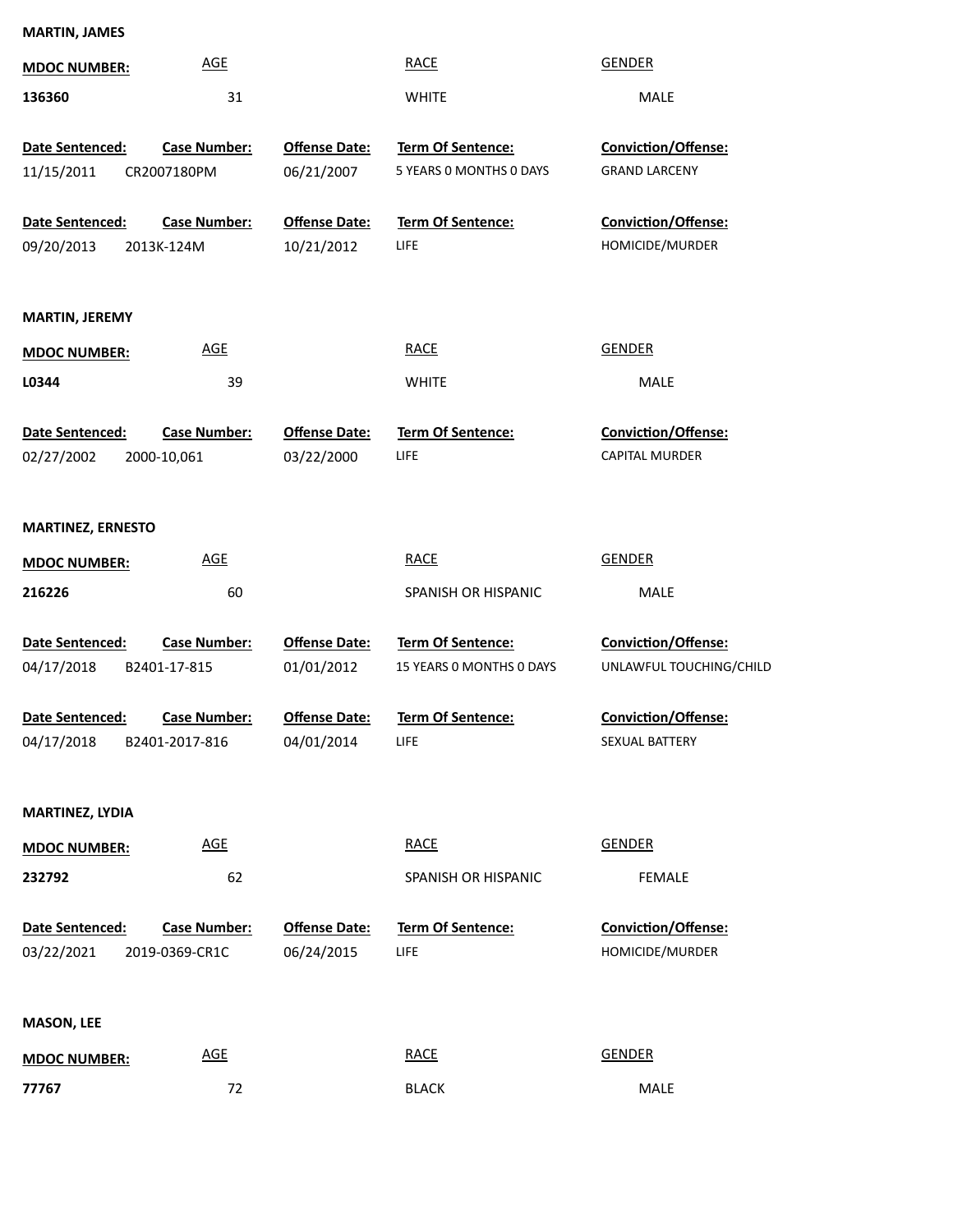| <b>Case Number:</b><br>Date Sentenced:                            | <b>Offense Date:</b>               | <b>Term Of Sentence:</b>         | <b>Conviction/Offense:</b>             |  |
|-------------------------------------------------------------------|------------------------------------|----------------------------------|----------------------------------------|--|
| 09/06/1991<br>25,484                                              | 01/31/1990                         | LIFE.                            | HOMICIDE/MURDER                        |  |
|                                                                   |                                    |                                  |                                        |  |
| Date Sentenced:<br><b>Case Number:</b>                            | <b>Offense Date:</b>               | <b>Term Of Sentence:</b>         | <b>Conviction/Offense:</b>             |  |
| 09/06/1991<br>25,485                                              | 01/31/1990                         | <b>LIFE</b>                      | AGGRAVATED ASSAULT                     |  |
|                                                                   |                                    |                                  |                                        |  |
|                                                                   |                                    |                                  |                                        |  |
| <b>MASON, MARCION</b>                                             |                                    |                                  |                                        |  |
| <b>AGE</b><br><b>MDOC NUMBER:</b>                                 |                                    | <b>RACE</b>                      | <b>GENDER</b>                          |  |
| 190443<br>32                                                      |                                    | <b>BLACK</b>                     | MALE                                   |  |
|                                                                   |                                    |                                  |                                        |  |
| Date Sentenced:<br><b>Case Number:</b>                            | <b>Offense Date:</b>               | Term Of Sentence:                | Conviction/Offense:                    |  |
| 10/27/2015<br>2014-0009                                           | 04/05/2013                         | 5 YEARS 0 MONTHS 0 DAYS          | UTTERING FORGERY                       |  |
|                                                                   |                                    |                                  |                                        |  |
| Date Sentenced:<br><b>Case Number:</b><br>05/17/2017<br>2016-0055 | <b>Offense Date:</b><br>10/03/2015 | Term Of Sentence:<br><b>LIFE</b> | Conviction/Offense:<br>HOMICIDE/MURDER |  |
|                                                                   |                                    |                                  |                                        |  |
|                                                                   |                                    |                                  |                                        |  |
| <b>MASON, MELVIN</b>                                              |                                    |                                  |                                        |  |
| <b>AGE</b><br><b>MDOC NUMBER:</b>                                 |                                    | <b>RACE</b>                      | <b>GENDER</b>                          |  |
|                                                                   |                                    |                                  |                                        |  |
| N8944<br>52                                                       |                                    | <b>WHITE</b>                     | MALE                                   |  |
| Date Sentenced:<br><b>Case Number:</b>                            | <b>Offense Date:</b>               | Term Of Sentence:                | Conviction/Offense:                    |  |
| 05/14/2015<br>B2301-13-0174                                       | 08/01/2011                         | <b>LIFE</b>                      | UNLAWFUL TOUCHING/CHILD                |  |
|                                                                   |                                    |                                  |                                        |  |
|                                                                   |                                    |                                  |                                        |  |
|                                                                   |                                    |                                  |                                        |  |
| <b>MASON, SANFORD</b>                                             |                                    |                                  |                                        |  |
| <b>AGE</b><br><b>MDOC NUMBER:</b>                                 |                                    | <b>RACE</b>                      | <b>GENDER</b>                          |  |
| 62<br>61643                                                       |                                    | <b>BLACK</b>                     | MALE                                   |  |
|                                                                   |                                    |                                  |                                        |  |
| Date Sentenced:<br><b>Case Number:</b>                            | <b>Offense Date:</b>               | Term Of Sentence:                | Conviction/Offense:                    |  |
| 11/14/1979<br>9550 CT 1                                           | 07/13/1977                         | 3 YEARS 0 MONTHS 0 DAYS          | <b>ROBBERY</b>                         |  |
|                                                                   |                                    |                                  |                                        |  |
| <b>Case Number:</b><br>Date Sentenced:                            | <b>Offense Date:</b>               | <b>Term Of Sentence:</b>         | Conviction/Offense:                    |  |
| 02/04/1980<br>9841                                                | 03/08/1979                         | 1 YEARS 0 MONTHS 0 DAYS          | <b>BURGLARY-VEHICLE</b>                |  |
|                                                                   |                                    |                                  |                                        |  |
| Date Sentenced:<br>Case Number:                                   | <b>Offense Date:</b>               | Term Of Sentence:                | Conviction/Offense:                    |  |
| 10/28/1982<br>10-373                                              | 05/29/1982                         | <b>LIFE</b>                      | RAPE                                   |  |
|                                                                   |                                    |                                  |                                        |  |
| <b>MAXWELL, ROSEVELT</b>                                          |                                    |                                  |                                        |  |
| <b>AGE</b><br><b>MDOC NUMBER:</b>                                 |                                    | <b>RACE</b>                      | <b>GENDER</b>                          |  |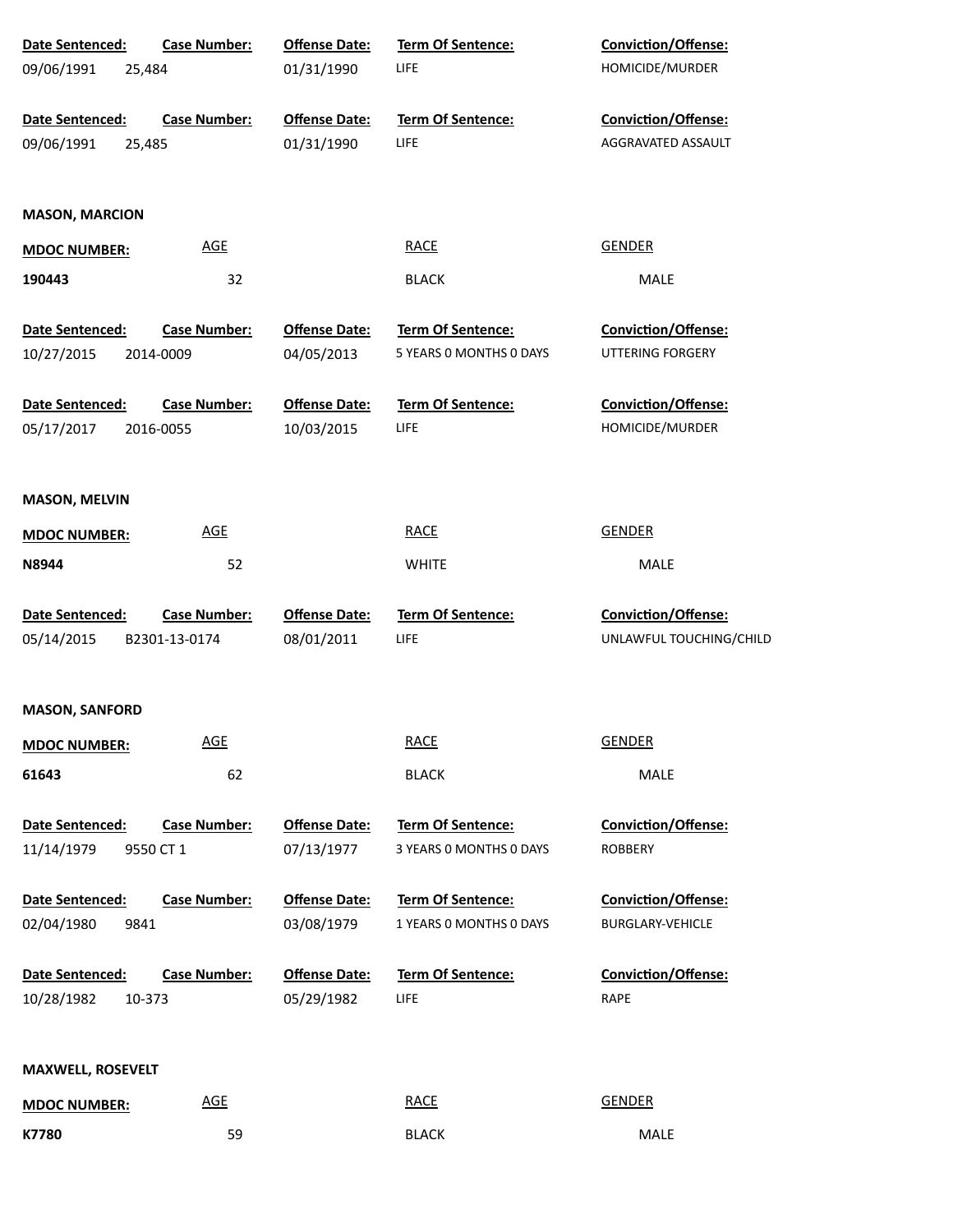| Date Sentenced:            | <b>Case Number:</b>        | <b>Offense Date:</b> | Term Of Sentence:        | Conviction/Offense:   |
|----------------------------|----------------------------|----------------------|--------------------------|-----------------------|
| 08/23/2001                 | DATACONV-2                 | 03/03/2000           | 10 YEARS 0 MONTHS 0 DAYS | DISCHARGE FIREARM     |
| Date Sentenced:            | <b>Case Number:</b>        | <b>Offense Date:</b> | <b>Term Of Sentence:</b> | Conviction/Offense:   |
| 08/23/2001                 | DATACONV-1                 | 03/03/2000           | <b>LIFE</b>              | HOMICIDE/MURDER       |
| <b>MAY, CHRISTOPHER</b>    |                            |                      |                          |                       |
| <b>MDOC NUMBER:</b>        | <b>AGE</b>                 |                      | <b>RACE</b>              | GENDER                |
| 225621                     | 41                         |                      | <b>WHITE</b>             | MALE                  |
| Date Sentenced:            | <b>Case Number:</b>        | <b>Offense Date:</b> | Term Of Sentence:        | Conviction/Offense:   |
| 09/13/2019                 | B2301-18-0151              | 06/07/2017           | LIFE                     | HOMICIDE/MURDER       |
|                            |                            |                      |                          |                       |
| <b>MAYE, ROBERT</b>        |                            |                      |                          |                       |
| <b>MDOC NUMBER:</b>        | AGE                        |                      | <b>RACE</b>              | <b>GENDER</b>         |
| 226246                     | 35                         |                      | <b>BLACK</b>             | MALE                  |
| Date Sentenced:            | <b>Case Number:</b>        | <b>Offense Date:</b> | Term Of Sentence:        | Conviction/Offense:   |
| 11/01/2019                 | 19-254-W                   | 11/02/2018           | <b>LIFE</b>              | HOMICIDE/MURDER       |
|                            |                            |                      |                          |                       |
| <b>MAYFIELD, HUBERT</b>    |                            |                      |                          |                       |
| <b>MDOC NUMBER:</b>        | <b>AGE</b>                 |                      | <b>RACE</b>              | <b>GENDER</b>         |
| 145595                     | 33                         |                      | <b>BLACK</b>             | MALE                  |
|                            |                            |                      |                          |                       |
| Date Sentenced:            | <b>Case Number:</b>        | <b>Offense Date:</b> | <b>Term Of Sentence:</b> | Conviction/Offense:   |
| 01/12/2009                 | 0847K                      | 08/05/2007           | <b>LIFE</b>              | <b>CAPITAL MURDER</b> |
| <b>MAYFIELD, ROBERT</b>    |                            |                      |                          |                       |
| <b>MDOC NUMBER:</b>        | AGE                        |                      | <b>RACE</b>              | <b>GENDER</b>         |
| 113977                     | 68                         |                      | <b>WHITE</b>             | MALE                  |
|                            |                            |                      |                          |                       |
| Date Sentenced:            | <b>Case Number:</b>        | <b>Offense Date:</b> | Term Of Sentence:        | Conviction/Offense:   |
| 07/22/2005                 | B2401-2003-612             | 04/12/2003           | <b>LIFE</b>              | HOMICIDE/MURDER       |
|                            |                            |                      |                          |                       |
| <b>MCALISTER, CHEVELLE</b> |                            |                      |                          |                       |
| <b>MDOC NUMBER:</b>        | $\underline{\mathsf{AGE}}$ |                      | <b>RACE</b>              | <b>GENDER</b>         |
| 123411                     | 34                         |                      | <b>BLACK</b>             | MALE                  |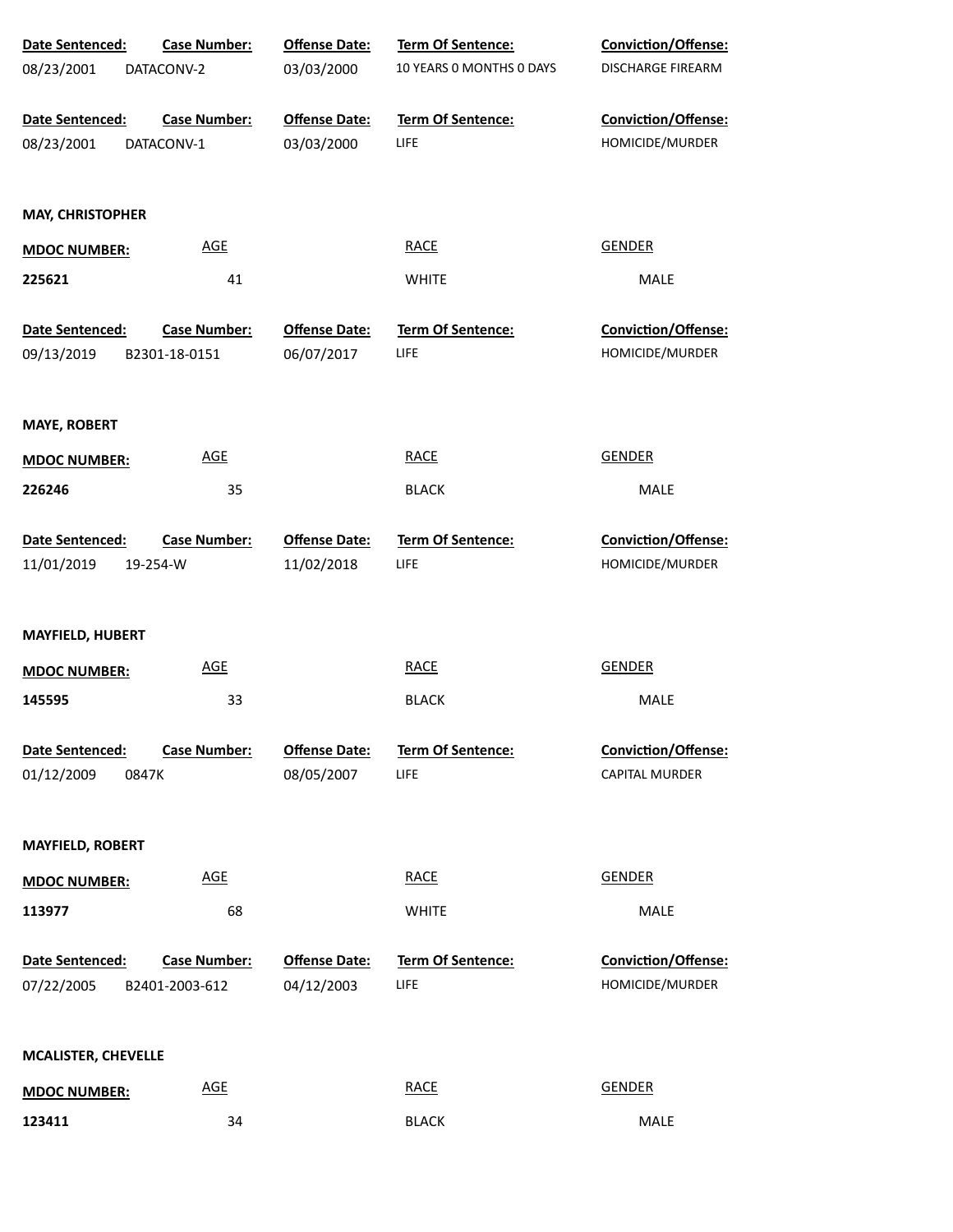| Date Sentenced:        | <b>Case Number:</b> | <b>Offense Date:</b> | Term Of Sentence:        | Conviction/Offense:                      |
|------------------------|---------------------|----------------------|--------------------------|------------------------------------------|
| 05/02/2018             | TK17-035            | 03/27/2017           | 10 YEARS 0 MONTHS 0 DAYS | POSSESSION OF FIREARM BY CONVICTED FELON |
| Date Sentenced:        | <b>Case Number:</b> | <b>Offense Date:</b> | Term Of Sentence:        | Conviction/Offense:                      |
| 05/02/2018             | TK17-035            | 03/27/2017           | LIFE                     | HOMICIDE/MURDER                          |
| <b>MCBEATH, VICTOR</b> |                     |                      |                          |                                          |
| <b>MDOC NUMBER:</b>    | <b>AGE</b>          |                      | <b>RACE</b>              | <b>GENDER</b>                            |
| 211403                 | 29                  |                      | <b>BLACK</b>             | MALE                                     |
| Date Sentenced:        | <b>Case Number:</b> | <b>Offense Date:</b> | <b>Term Of Sentence:</b> | <b>Conviction/Offense:</b>               |
| 07/10/2017             | 16-CR-0122-NS-CC    | 11/25/2015           | 20 YEARS 0 MONTHS 0 DAYS | ARSON 1ST DEGREE                         |
| Date Sentenced:        | <b>Case Number:</b> | <b>Offense Date:</b> | <b>Term Of Sentence:</b> | <b>Conviction/Offense:</b>               |
| 07/10/2017             | 16-CR-0122-NS-CC    | 11/25/2015           | LIFE                     | HOMICIDE/MURDER                          |
| <b>MCBRIDE, BYRON</b>  |                     |                      |                          |                                          |
| <b>MDOC NUMBER:</b>    | <b>AGE</b>          |                      | <b>RACE</b>              | <b>GENDER</b>                            |
| 215542                 | 23                  |                      | <b>BLACK</b>             | MALE                                     |
| Date Sentenced:        | <b>Case Number:</b> | <b>Offense Date:</b> | Term Of Sentence:        | Conviction/Offense:                      |
| 08/29/2019             | 2017-0541           | 05/18/2017           | LIFE                     | <b>CAPITAL MURDER</b>                    |
| MCBRIDE, DARRELL       |                     |                      |                          |                                          |
| <b>MDOC NUMBER:</b>    | <b>AGE</b>          |                      | <b>RACE</b>              | <b>GENDER</b>                            |
| 101299                 | 46                  |                      | <b>BLACK</b>             | MALE                                     |
| Date Sentenced:        | <b>Case Number:</b> | <b>Offense Date:</b> | <b>Term Of Sentence:</b> | <b>Conviction/Offense:</b>               |
| 02/10/2009             | 2008-0039CR         | 03/04/2002           | <b>LIFE</b>              | HOMICIDE/MURDER                          |
| Date Sentenced:        | <b>Case Number:</b> | <b>Offense Date:</b> | <b>Term Of Sentence:</b> | <b>Conviction/Offense:</b>               |
| 01/16/2004             | 03-CR-088-LE-G      | 07/12/2003           | 18 YEARS O MONTHS O DAYS | MANSLAUGHTER                             |
| Date Sentenced:        | <b>Case Number:</b> | <b>Offense Date:</b> | Term Of Sentence:        | <b>Conviction/Offense:</b>               |
| 03/24/2009             | 090014CR            | 09/17/2008           | 5 YEARS 0 MONTHS 0 DAYS  | ESCAPE-JAIL                              |
| <b>MCBRIDE, MOSES</b>  |                     |                      |                          |                                          |
| <b>MDOC NUMBER:</b>    | <b>AGE</b>          |                      | <b>RACE</b>              | <b>GENDER</b>                            |
| 149046                 | 39                  |                      | <b>BLACK</b>             | MALE                                     |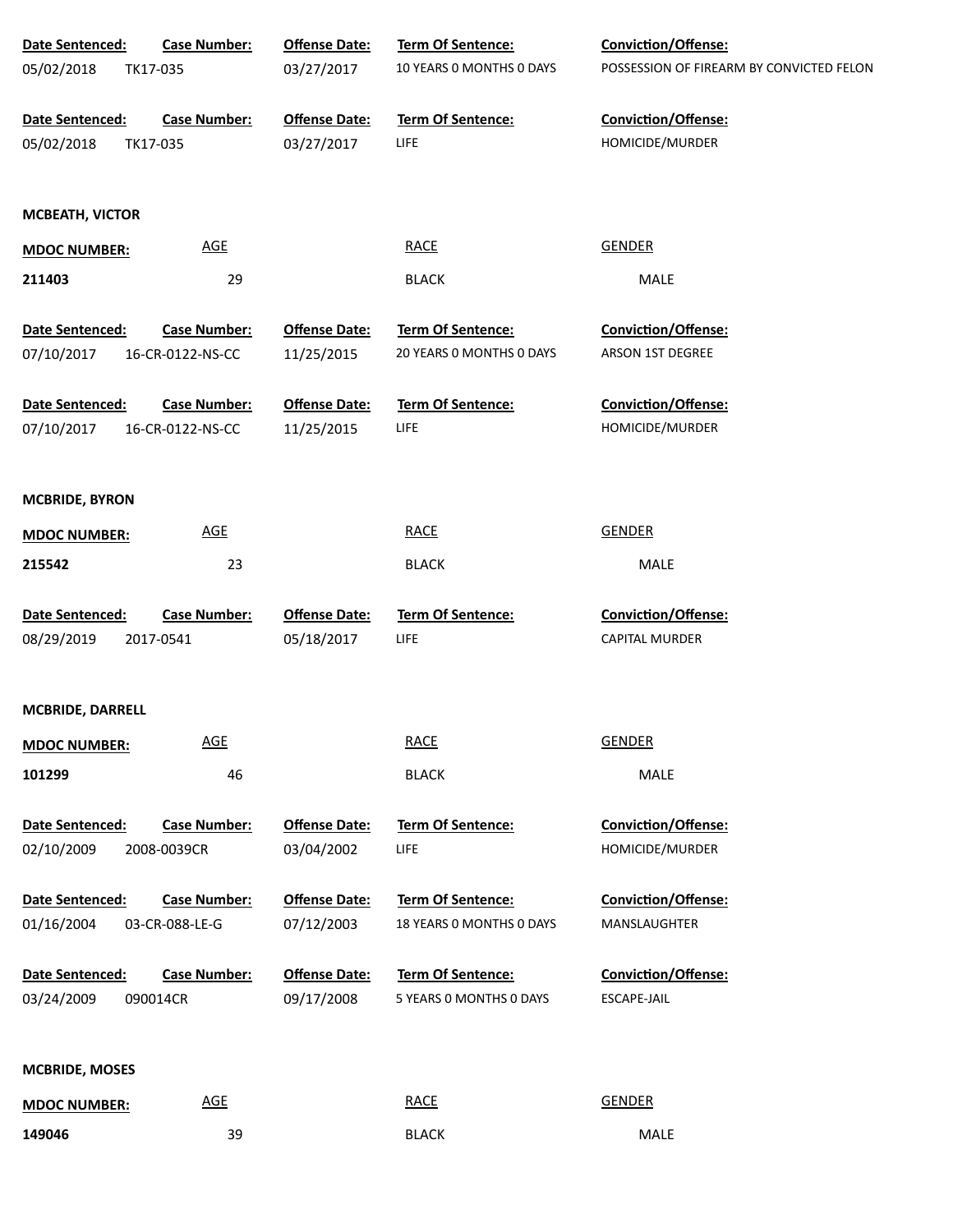| Date Sentenced:         | <b>Case Number:</b> | <b>Offense Date:</b> | <b>Term Of Sentence:</b> | <b>Conviction/Offense:</b>            |
|-------------------------|---------------------|----------------------|--------------------------|---------------------------------------|
| 05/06/2009              | 20080335CR          | 06/15/2008           | <b>LIFE</b>              | <b>CAPITAL MURDER</b>                 |
|                         |                     |                      |                          |                                       |
| <b>MCCAIN, KEVIN</b>    |                     |                      |                          |                                       |
| <b>MDOC NUMBER:</b>     | <b>AGE</b>          |                      | <b>RACE</b>              | <b>GENDER</b>                         |
| 153688                  | 62                  |                      | <b>WHITE</b>             | MALE                                  |
|                         |                     |                      |                          |                                       |
| Date Sentenced:         | <b>Case Number:</b> | <b>Offense Date:</b> | <b>Term Of Sentence:</b> | Conviction/Offense:                   |
| 10/30/2009              | 080167CRP           | 01/30/2007           | LIFE                     | <b>ROBBERY</b>                        |
|                         |                     |                      |                          |                                       |
| MCCAIN, WILLIAM         |                     |                      |                          |                                       |
| <b>MDOC NUMBER:</b>     | <b>AGE</b>          |                      | <b>RACE</b>              | <b>GENDER</b>                         |
| 113944                  | 47                  |                      | <b>WHITE</b>             | MALE                                  |
|                         |                     |                      |                          |                                       |
| Date Sentenced:         | <b>Case Number:</b> | <b>Offense Date:</b> | Term Of Sentence:        | Conviction/Offense:                   |
| 07/27/2005              | 05-0-104-00         | 09/18/2004           | <b>LIFE</b>              | HOMICIDE/MURDER                       |
|                         |                     |                      |                          |                                       |
| MCCALL, WILLIE          |                     |                      |                          |                                       |
| <b>MDOC NUMBER:</b>     | <b>AGE</b>          |                      | <b>RACE</b>              | <b>GENDER</b>                         |
| R5897                   | 44                  |                      | <b>BLACK</b>             | MALE                                  |
|                         |                     |                      |                          |                                       |
| Date Sentenced:         | <b>Case Number:</b> | <b>Offense Date:</b> | Term Of Sentence:        | Conviction/Offense:                   |
| 07/30/1998              | DATACONV-1          |                      | LIFE                     | HOMICIDE/MURDER                       |
|                         |                     |                      |                          |                                       |
| <b>MCCARTY, DOUGLAS</b> |                     |                      |                          |                                       |
|                         | <b>AGE</b>          |                      | <b>RACE</b>              | <b>GENDER</b>                         |
| <b>MDOC NUMBER:</b>     |                     |                      |                          |                                       |
| 46282                   | 53                  |                      | <b>WHITE</b>             | <b>MALE</b>                           |
| Date Sentenced:         | <b>Case Number:</b> | <b>Offense Date:</b> | Term Of Sentence:        | Conviction/Offense:                   |
| 04/01/2021              | 18-151CM            | 07/12/2018           | <b>LIFE</b>              | AGGRAVATED ASSLT-DOMESTIC INVOLVEMENT |
|                         |                     |                      |                          |                                       |
| Date Sentenced:         | <b>Case Number:</b> | <b>Offense Date:</b> | Term Of Sentence:        | <b>Conviction/Offense:</b>            |
| 04/01/2021              | 18-151CM            | 07/12/2018           | <b>LIFE</b>              | KIDNAP-                               |
| Date Sentenced:         | <b>Case Number:</b> | <b>Offense Date:</b> | Term Of Sentence:        | <b>Conviction/Offense:</b>            |
| 04/01/2021              | 18-151CM            | 07/12/2018           | <b>LIFE</b>              | <b>RAPE</b>                           |
|                         |                     |                      |                          |                                       |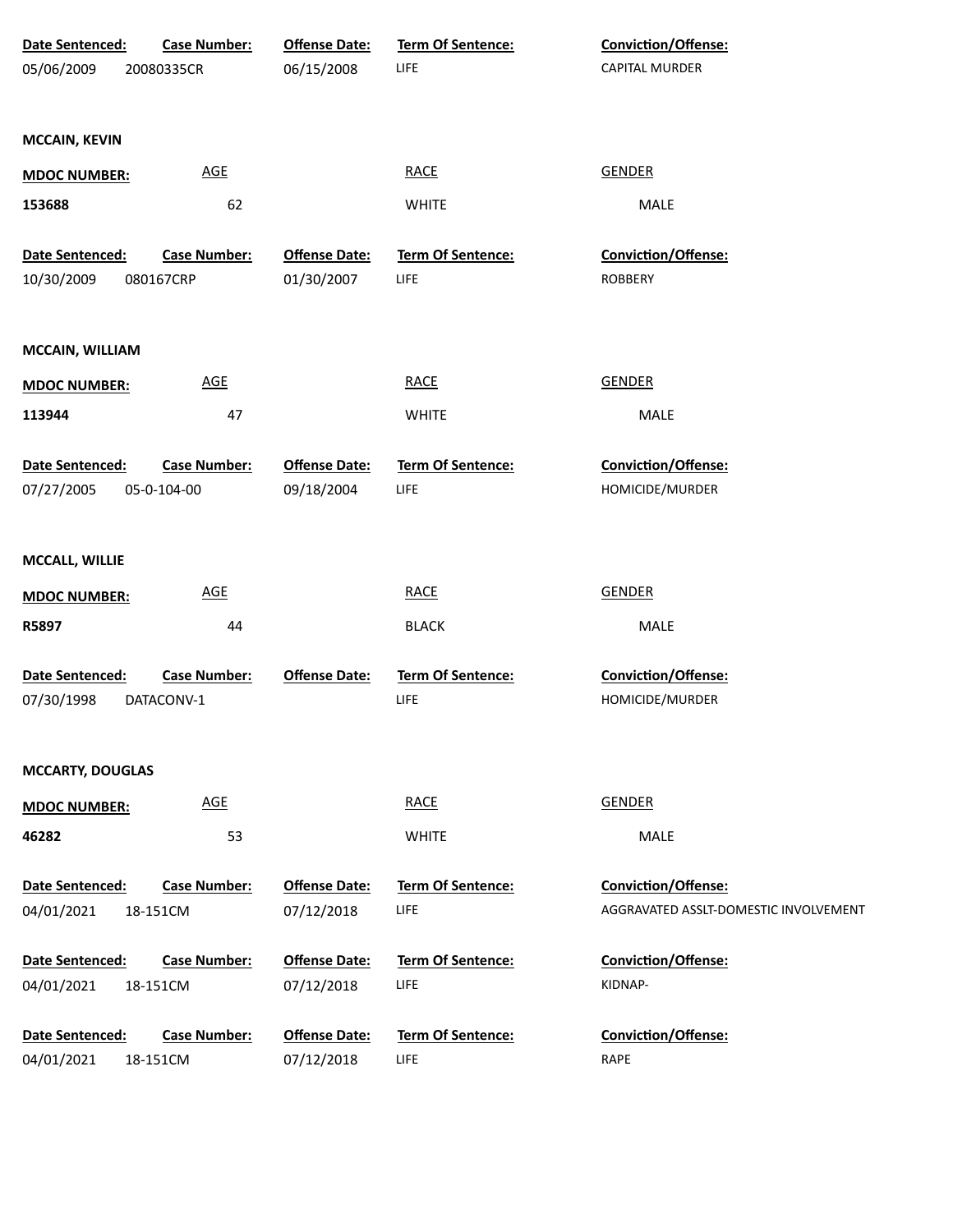| <b>MCCARTY, ERIC</b>                        |                     |                                    |                                  |                                       |
|---------------------------------------------|---------------------|------------------------------------|----------------------------------|---------------------------------------|
| <b>MDOC NUMBER:</b>                         | <b>AGE</b>          |                                    | <b>RACE</b>                      | <b>GENDER</b>                         |
| 58649                                       | 47                  |                                    | <b>BLACK</b>                     | MALE                                  |
|                                             |                     |                                    |                                  |                                       |
| Date Sentenced:                             | <b>Case Number:</b> | <b>Offense Date:</b>               | <b>Term Of Sentence:</b>         | <b>Conviction/Offense:</b>            |
| 08/09/1999<br>DATACONV-1                    |                     | 07/30/1998                         | <b>LIFE</b>                      | HOMICIDE/MURDER                       |
|                                             |                     |                                    |                                  |                                       |
| <b>MCCARTY, WELFORD</b>                     |                     |                                    |                                  |                                       |
| <b>MDOC NUMBER:</b>                         | <b>AGE</b>          |                                    | <b>RACE</b>                      | <b>GENDER</b>                         |
| 208230                                      | 41                  |                                    | <b>WHITE</b>                     | MALE                                  |
|                                             |                     |                                    |                                  |                                       |
| Date Sentenced:                             | <b>Case Number:</b> | <b>Offense Date:</b>               | Term Of Sentence:                | Conviction/Offense:                   |
| 02/16/2017                                  | 2015-10-096(3)      | 01/13/2013                         | 3 YEARS 0 MONTHS 0 DAYS          | MORALS-DECENCY CRIMES                 |
| Date Sentenced:                             | <b>Case Number:</b> | <b>Offense Date:</b>               | <b>Term Of Sentence:</b>         | Conviction/Offense:                   |
| 02/16/2017                                  | 2015-10-096(3)      | 01/13/2013                         | <b>LIFE</b>                      | <b>CAPITAL MURDER</b>                 |
|                                             |                     |                                    |                                  |                                       |
|                                             |                     |                                    |                                  |                                       |
| <b>MCCAY, DENNIS</b>                        |                     |                                    |                                  |                                       |
| <b>MDOC NUMBER:</b>                         | <b>AGE</b>          |                                    | <b>RACE</b>                      | <b>GENDER</b>                         |
| K8711                                       | 39                  |                                    | <b>BLACK</b>                     | MALE                                  |
| <b>Date Sentenced:</b>                      | <b>Case Number:</b> | <b>Offense Date:</b>               | Term Of Sentence:                | <b>Conviction/Offense:</b>            |
| 01/05/2015<br>CR 2014-40                    |                     | 08/27/2014                         | <b>LIFE</b>                      | HOMICIDE/MURDER                       |
|                                             |                     |                                    |                                  |                                       |
| Date Sentenced:                             | <b>Case Number:</b> | <b>Offense Date:</b>               | Term Of Sentence:                | Conviction/Offense:                   |
| 01/05/2015<br>CR 2014-39                    |                     | 08/30/2014                         | 10 YEARS 0 MONTHS 0 DAYS         | BURGLARY-RESIDENTIAL                  |
|                                             |                     |                                    |                                  |                                       |
| Date Sentenced:                             | <b>Case Number:</b> | <b>Offense Date:</b>               | <b>Term Of Sentence:</b>         | <b>Conviction/Offense:</b>            |
| 01/05/2015<br>CR 2014-38                    |                     | 09/01/2014                         | 5 YEARS 0 MONTHS 0 DAYS          | THEFT X TAKING MOTOR VEHICLE          |
|                                             |                     |                                    |                                  |                                       |
| <b>MCCHRISTON, JOHN</b>                     |                     |                                    |                                  |                                       |
| <b>MDOC NUMBER:</b>                         | <b>AGE</b>          |                                    | <b>RACE</b>                      | <b>GENDER</b>                         |
| 160841                                      | 34                  |                                    | <b>BLACK</b>                     | MALE                                  |
|                                             |                     |                                    |                                  |                                       |
| Date Sentenced:<br>08/18/2010<br>20100005CR | <b>Case Number:</b> | <b>Offense Date:</b><br>11/14/2009 | Term Of Sentence:<br><b>LIFE</b> | Conviction/Offense:<br>CAPITAL MURDER |
|                                             |                     |                                    |                                  |                                       |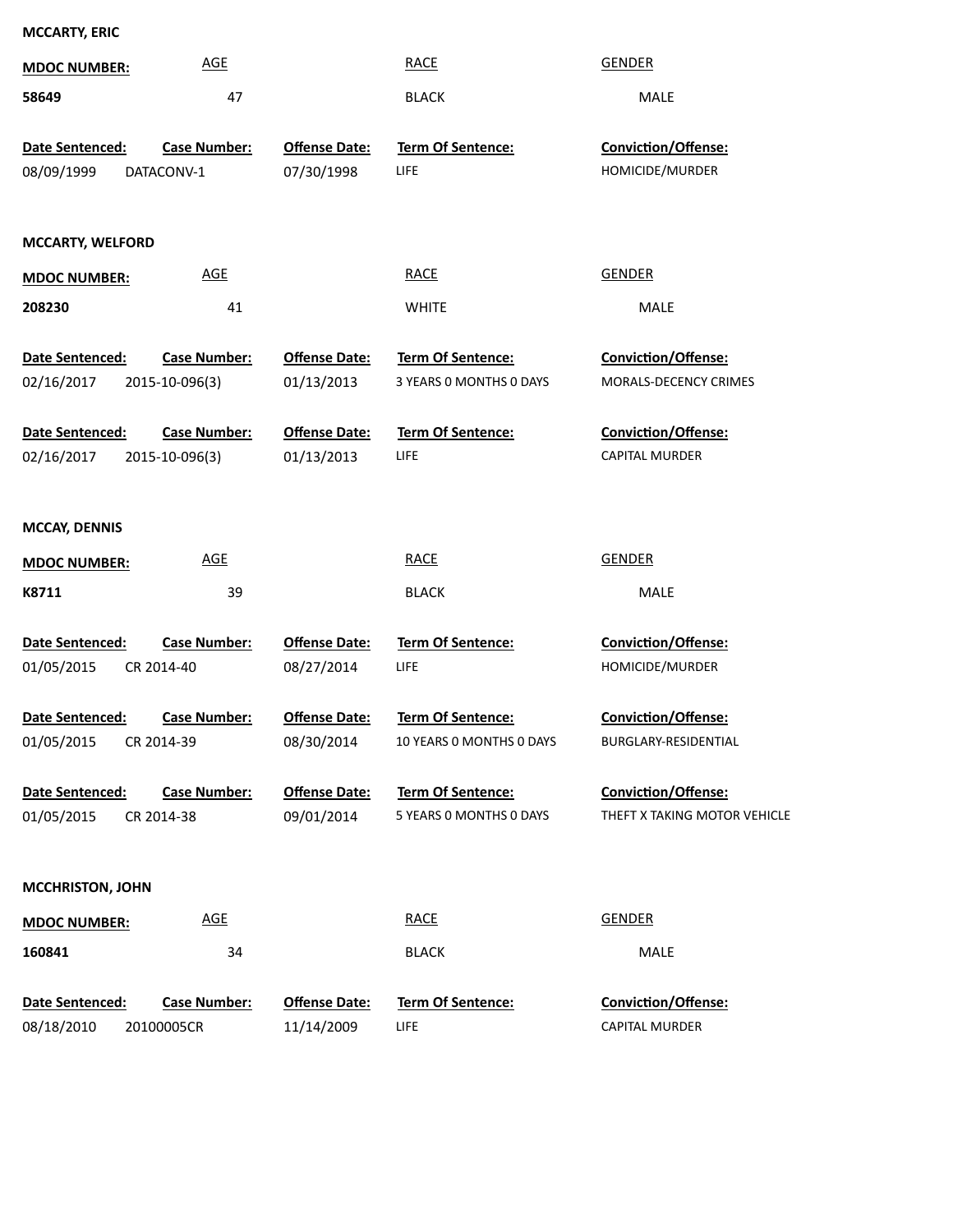| <b>MDOC NUMBER:</b>                                 | <b>AGE</b>                             |                                    | <b>RACE</b>                                   | <b>GENDER</b>                             |
|-----------------------------------------------------|----------------------------------------|------------------------------------|-----------------------------------------------|-------------------------------------------|
| R1630                                               | 49                                     |                                    | <b>BLACK</b>                                  | MALE                                      |
| Date Sentenced:<br>08/05/1997                       | <b>Case Number:</b><br>DATACONV-1      | <b>Offense Date:</b>               | <b>Term Of Sentence:</b><br><b>LIFE</b>       | Conviction/Offense:<br>HOMICIDE/MURDER    |
| <b>MCCOY, EDDIE</b>                                 |                                        |                                    |                                               |                                           |
| <b>MDOC NUMBER:</b>                                 | <b>AGE</b>                             |                                    | <b>RACE</b>                                   | <b>GENDER</b>                             |
| L2187                                               | 38                                     |                                    | <b>BLACK</b>                                  | MALE                                      |
| Date Sentenced:<br>02/01/2013                       | <b>Case Number:</b><br>09-057 CR       | <b>Offense Date:</b><br>03/14/2008 | Term Of Sentence:<br>13 YEARS 0 MONTHS 0 DAYS | Conviction/Offense:<br>COCAINE-SELL       |
| Date Sentenced:                                     | <b>Case Number:</b>                    | <b>Offense Date:</b>               | Term Of Sentence:                             | Conviction/Offense:                       |
| 01/10/2013                                          | 12431CR                                | 03/31/2012                         | <b>LIFE</b>                                   | POSS OF CNTLD SUBST WITH INTENT           |
| <b>MCCOY, KEVIN</b><br><b>MDOC NUMBER:</b><br>79939 | <b>AGE</b><br>46                       |                                    | <b>RACE</b><br><b>BLACK</b>                   | <b>GENDER</b><br>MALE                     |
| Date Sentenced:                                     | <b>Case Number:</b>                    | <b>Offense Date:</b>               | Term Of Sentence:                             | Conviction/Offense:                       |
| 11/21/2005                                          | 2005-0061                              | 03/17/2004                         | <b>LIFE</b>                                   | COCAINE-SELL                              |
| MCCRAY, LA'DARRIAN                                  |                                        |                                    |                                               |                                           |
| <b>MDOC NUMBER:</b>                                 | <b>AGE</b>                             |                                    | <b>RACE</b>                                   | <b>GENDER</b>                             |
| 206326                                              | 25                                     |                                    | <b>BLACK</b>                                  | MALE                                      |
| Date Sentenced:<br>10/07/2016                       | <b>Case Number:</b><br>15-0-088-02 WAG | <b>Offense Date:</b><br>10/17/2014 | Term Of Sentence:<br>20 YEARS 0 MONTHS 0 DAYS | Conviction/Offense:<br>AGGRAVATED ASSAULT |
| Date Sentenced:                                     | <b>Case Number:</b>                    | <b>Offense Date:</b>               | Term Of Sentence:                             | Conviction/Offense:                       |
| 10/07/2016                                          | 15-0-088-01 WAG                        | 10/17/2014                         | <b>LIFE</b>                                   | HOMICIDE/MURDER                           |
| <b>MCCUNE, CHRISTOPHER</b>                          |                                        |                                    |                                               |                                           |
| <b>MDOC NUMBER:</b>                                 | <b>AGE</b>                             |                                    | <b>RACE</b>                                   | <b>GENDER</b>                             |
| R3134                                               | 48                                     |                                    | <b>BLACK</b>                                  | MALE                                      |

**MCCLENDON, ANTHONY**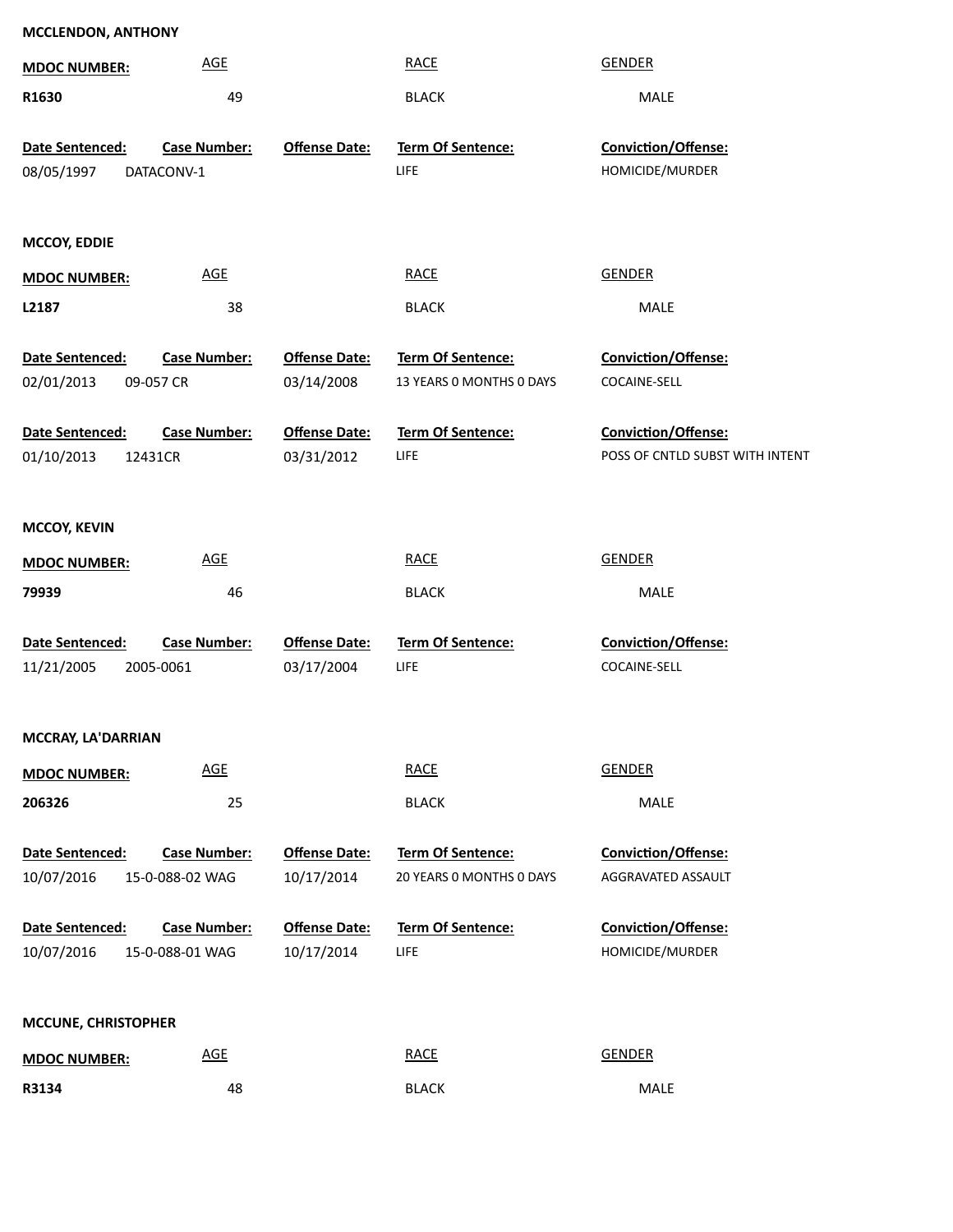| Date Sentenced:<br>04/10/2007 | <b>Case Number:</b><br>07-CR-022-NW-G | <b>Offense Date:</b><br>08/13/2006 | Term Of Sentence:<br>20 YEARS 0 MONTHS 0 DAYS | <b>Conviction/Offense:</b><br>AGGRAVATED ASSAULT |
|-------------------------------|---------------------------------------|------------------------------------|-----------------------------------------------|--------------------------------------------------|
| Date Sentenced:<br>04/10/2007 | <b>Case Number:</b><br>07-CR-022-NW-G | <b>Offense Date:</b><br>08/13/2006 | <b>Term Of Sentence:</b><br><b>LIFE</b>       | <b>Conviction/Offense:</b><br>HOMICIDE/MURDER    |
| <b>MCDANIEL, ANTWON</b>       |                                       |                                    |                                               |                                                  |
| <b>MDOC NUMBER:</b>           | <b>AGE</b>                            |                                    | <b>RACE</b>                                   | <b>GENDER</b>                                    |
| K2461                         | 40                                    |                                    | <b>BLACK</b>                                  | MALE                                             |
| Date Sentenced:               | <b>Case Number:</b>                   | <b>Offense Date:</b>               | Term Of Sentence:                             | <b>Conviction/Offense:</b>                       |
| 04/25/2000                    | DATACONV-1                            | 05/11/1998                         | <b>LIFE</b>                                   | <b>CAPITAL MURDER</b>                            |
| Date Sentenced:               | <b>Case Number:</b>                   | <b>Offense Date:</b>               | <b>Term Of Sentence:</b>                      | <b>Conviction/Offense:</b>                       |
| 04/25/2000                    | DATACONV-2                            | 05/11/1998                         | <b>LIFE</b>                                   | CAPITAL MURDER                                   |
|                               |                                       |                                    |                                               |                                                  |
| <b>MCDONALD, ALBERT</b>       |                                       |                                    |                                               |                                                  |
| <b>MDOC NUMBER:</b>           | <b>AGE</b>                            |                                    | <b>RACE</b>                                   | <b>GENDER</b>                                    |
| 116248                        | 40                                    |                                    | <b>BLACK</b>                                  | MALE                                             |
| Date Sentenced:               | <b>Case Number:</b>                   | <b>Offense Date:</b>               | <b>Term Of Sentence:</b>                      | <b>Conviction/Offense:</b>                       |
| 11/18/2005                    | UK2005-175                            | 09/17/2005                         | 20 YEARS 0 MONTHS 0 DAYS                      | AGGRAVATED ASSAULT                               |
|                               |                                       |                                    |                                               |                                                  |
| Date Sentenced:               | <b>Case Number:</b>                   | <b>Offense Date:</b>               | <b>Term Of Sentence:</b>                      | <b>Conviction/Offense:</b>                       |
| 11/18/2005                    | UK2005-241                            | 09/17/2005                         | 20 YEARS 0 MONTHS 0 DAYS                      | AGGRAVATED ASSAULT                               |
| <b>Date Sentenced:</b>        | <b>Case Number:</b>                   | <b>Offense Date:</b>               | Term Of Sentence:                             | <b>Conviction/Offense:</b>                       |
| 11/18/2005                    | UK2005-177                            | 09/17/2005                         | 25 YEARS 0 MONTHS 0 DAYS                      | BURGLARY LARCENY-UNOCCUPIED DWELLING             |
|                               |                                       |                                    |                                               |                                                  |
| Date Sentenced:               | <b>Case Number:</b>                   | <b>Offense Date:</b>               | <b>Term Of Sentence:</b>                      | <b>Conviction/Offense:</b>                       |
| 11/18/2005                    | UK2005-241                            | 09/17/2005                         | 25 YEARS 0 MONTHS 0 DAYS                      | BURGLARY-RESIDENTIAL                             |
| <b>Date Sentenced:</b>        | <b>Case Number:</b>                   | <b>Offense Date:</b>               | <b>Term Of Sentence:</b>                      | <b>Conviction/Offense:</b>                       |
| 11/18/2005                    | UK2005-175                            | 09/17/2005                         | 30 YEARS 0 MONTHS 0 DAYS                      | KIDNAP-                                          |
|                               |                                       |                                    |                                               |                                                  |
| Date Sentenced:               | <b>Case Number:</b>                   | <b>Offense Date:</b>               | <b>Term Of Sentence:</b>                      | <b>Conviction/Offense:</b>                       |
| 11/18/2005                    | UK2005-178                            | 09/17/2005                         | LIFE                                          | <b>CAPITAL MURDER</b>                            |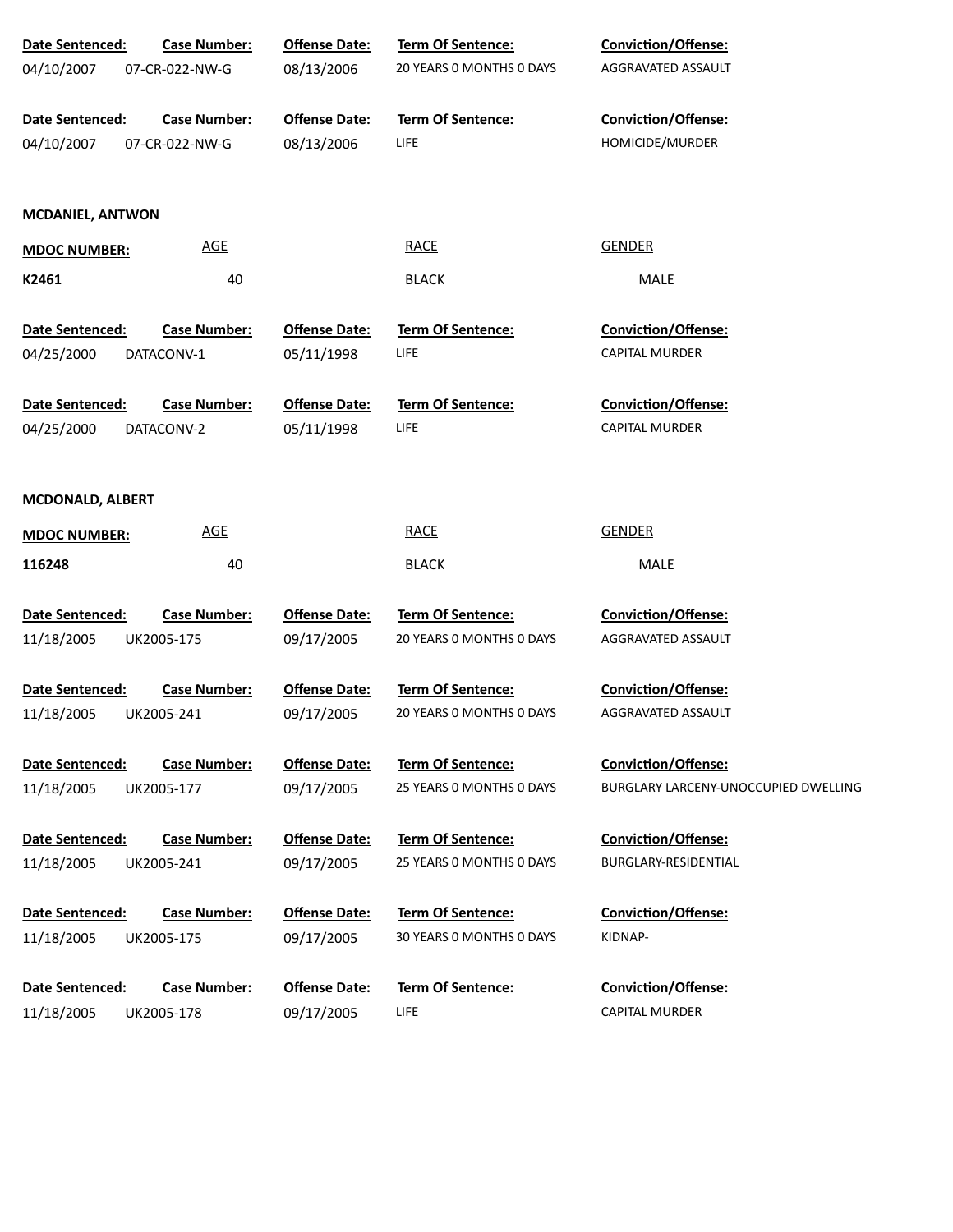| <b>MCDOWELL, ANTONIO</b> |                     |                      |                         |                                          |
|--------------------------|---------------------|----------------------|-------------------------|------------------------------------------|
| <b>MDOC NUMBER:</b>      | <b>AGE</b>          |                      | <b>RACE</b>             | <b>GENDER</b>                            |
| K4185                    | 39                  |                      | <b>BLACK</b>            | <b>MALE</b>                              |
| Date Sentenced:          | <b>Case Number:</b> | <b>Offense Date:</b> | Term Of Sentence:       | Conviction/Offense:                      |
| 10/05/2000               | DATACONV-1          | 11/03/1999           | 5 YEARS 0 MONTHS 0 DAYS | <b>ROBBERY</b>                           |
|                          |                     |                      |                         |                                          |
| Date Sentenced:          | <b>Case Number:</b> | <b>Offense Date:</b> | Term Of Sentence:       | Conviction/Offense:                      |
| 10/05/2000               | DATACONV-2          | 11/03/1999           | LIFE                    | <b>CAPITAL MURDER</b>                    |
|                          |                     |                      |                         |                                          |
| <b>MCDOWELL, JAMES</b>   |                     |                      |                         |                                          |
| <b>MDOC NUMBER:</b>      | <b>AGE</b>          |                      | <b>RACE</b>             | <b>GENDER</b>                            |
| 139599                   | 33                  |                      | <b>WHITE</b>            | <b>MALE</b>                              |
|                          |                     |                      |                         |                                          |
| Date Sentenced:          | <b>Case Number:</b> | <b>Offense Date:</b> | Term Of Sentence:       | Conviction/Offense:                      |
| 04/25/2008               | B24012007724        | 02/13/2007           | 0 YEARS O MONTHS O DAYS | POSSESSION OF CONTROLLED SUBSTANCE       |
| Date Sentenced:          | <b>Case Number:</b> | <b>Offense Date:</b> | Term Of Sentence:       | Conviction/Offense:                      |
| 04/25/2008               | B24012007958        | 05/30/2007           | 0 YEARS O MONTHS O DAYS | SHOOTING INTO DWELLING                   |
|                          |                     |                      |                         |                                          |
| Date Sentenced:          | <b>Case Number:</b> | <b>Offense Date:</b> | Term Of Sentence:       | Conviction/Offense:                      |
| 12/02/2013               | B2401-2013-720      | 05/15/2013           | 7 YEARS O MONTHS O DAYS | POSSESSION OF FIREARM BY CONVICTED FELON |
| Date Sentenced:          | <b>Case Number:</b> | <b>Offense Date:</b> | Term Of Sentence:       | Conviction/Offense:                      |
| 11/09/2018               | B2401-2018-375      | 02/27/2017           | LIFE                    | HOMICIDE/MURDER                          |
|                          |                     |                      |                         |                                          |
| Date Sentenced:          | <b>Case Number:</b> | <b>Offense Date:</b> | Term Of Sentence:       | Conviction/Offense:                      |
| 11/09/2018               | B2401-2018-375      | 02/27/2017           | LIFE                    | POSSESSION OF FIREARM BY CONVICTED FELON |
|                          |                     |                      |                         |                                          |
| <b>MCFADDEN, RUFUS</b>   |                     |                      |                         |                                          |
| <b>MDOC NUMBER:</b>      | <b>AGE</b>          |                      | <b>RACE</b>             | <b>GENDER</b>                            |
| 104303                   | 40                  |                      | <b>BLACK</b>            | MALE                                     |
|                          |                     |                      |                         |                                          |
| Date Sentenced:          | <b>Case Number:</b> | <b>Offense Date:</b> | Term Of Sentence:       | Conviction/Offense:                      |
| 05/11/2004               | 04-CR-034-LE-G      | 01/20/2004           | LIFE                    | HOMICIDE/MURDER                          |
|                          |                     |                      |                         |                                          |
| <b>MCGAUGHY, MARIO</b>   |                     |                      |                         |                                          |
| <b>MDOC NUMBER:</b>      | <b>AGE</b>          |                      | <b>RACE</b>             | <b>GENDER</b>                            |
| R3775                    | 47                  |                      | <b>BLACK</b>            | MALE                                     |
|                          |                     |                      |                         |                                          |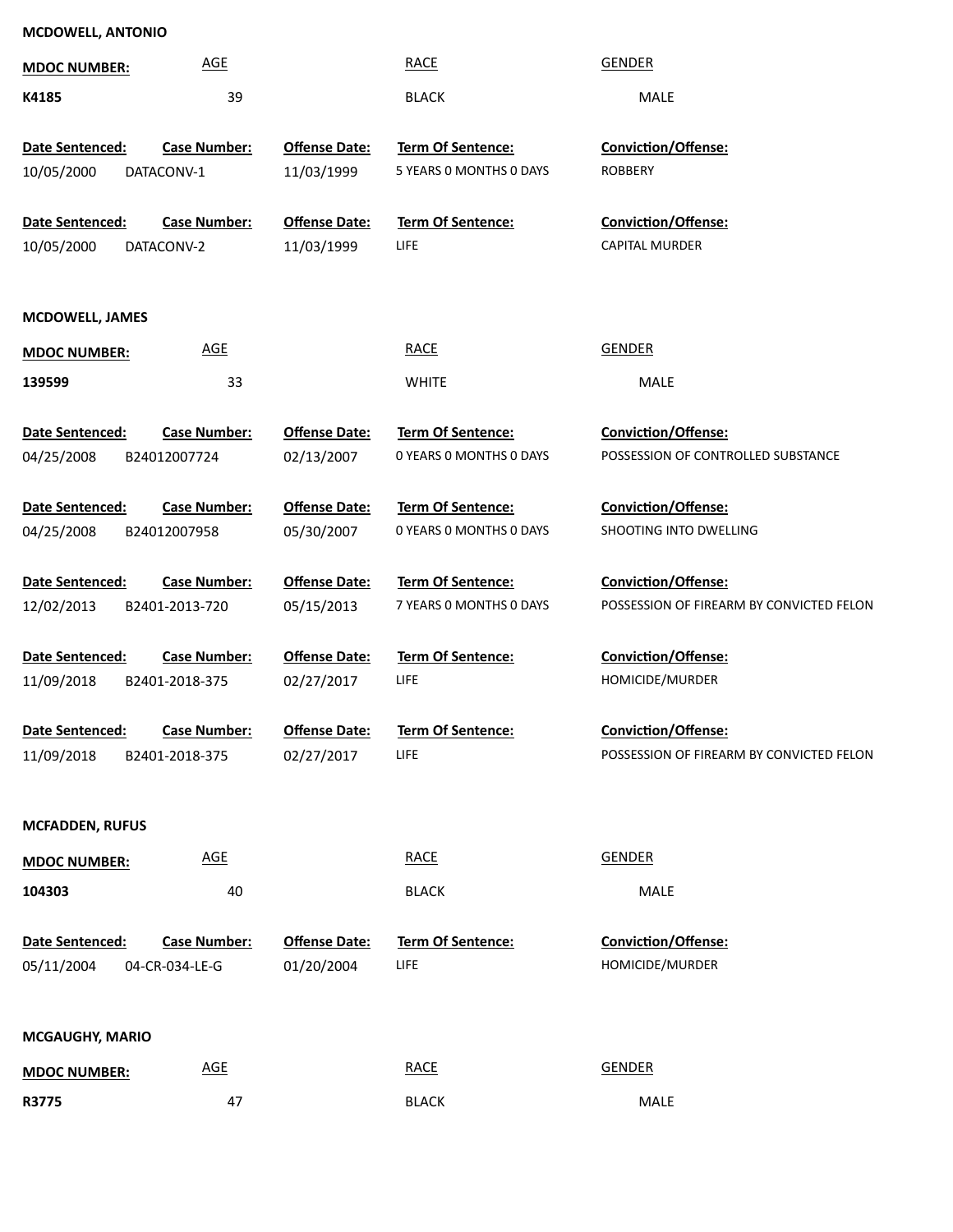| Date Sentenced:<br>02/05/1998        | <b>Case Number:</b><br>CR96-224    | <b>Offense Date:</b><br>03/21/1996 | <b>Term Of Sentence:</b><br>LIFE | <b>Conviction/Offense:</b><br>HOMICIDE/MURDER |  |
|--------------------------------------|------------------------------------|------------------------------------|----------------------------------|-----------------------------------------------|--|
| <b>MCGEE, BARON</b>                  |                                    |                                    |                                  |                                               |  |
| <b>MDOC NUMBER:</b>                  | <b>AGE</b>                         |                                    | <b>RACE</b>                      | <b>GENDER</b>                                 |  |
| L6160                                | 46                                 |                                    | <b>BLACK</b>                     | MALE                                          |  |
| Date Sentenced:                      | <b>Case Number:</b>                | <b>Offense Date:</b>               | Term Of Sentence:                | Conviction/Offense:                           |  |
| 06/04/2003                           | 020014-2                           | 09/20/2001                         | 20 YEARS 0 MONTHS 0 DAYS         | AGGRAVATED ASSAULT                            |  |
| Date Sentenced:<br>06/04/2003        | <b>Case Number:</b><br>020014-1    | <b>Offense Date:</b><br>09/20/2001 | Term Of Sentence:<br>LIFE        | Conviction/Offense:<br>HOMICIDE/MURDER        |  |
| MCGILBERRY, PHILLIP                  |                                    |                                    |                                  |                                               |  |
| <b>MDOC NUMBER:</b>                  | <b>AGE</b>                         |                                    | <b>RACE</b>                      | <b>GENDER</b>                                 |  |
| R4349                                | 56                                 |                                    | <b>BLACK</b>                     | MALE                                          |  |
| Date Sentenced:<br>03/10/1998        | <b>Case Number:</b><br>DATACONV-1  | <b>Offense Date:</b>               | Term Of Sentence:<br>LIFE        | Conviction/Offense:<br>HOMICIDE/MURDER        |  |
| <b>MCGILBERRY, STEPHEN</b>           |                                    |                                    |                                  |                                               |  |
| <b>MDOC NUMBER:</b>                  | <b>AGE</b>                         |                                    | <b>RACE</b>                      | <b>GENDER</b>                                 |  |
| 59063                                | 43                                 |                                    | <b>WHITE</b>                     | MALE                                          |  |
| <b>Date Sentenced:</b><br>02/09/1996 | <b>Case Number:</b><br>1994-10,614 | <b>Offense Date:</b><br>10/23/1994 | <b>Term Of Sentence:</b><br>LIFE | <b>Conviction/Offense:</b><br>CAPITAL MURDER  |  |
| MCGOWAN, DAVID                       |                                    |                                    |                                  |                                               |  |
| <b>MDOC NUMBER:</b>                  | <b>AGE</b>                         |                                    | <b>RACE</b>                      | <b>GENDER</b>                                 |  |
| 185912                               | 33                                 |                                    | <b>BLACK</b>                     | MALE                                          |  |
| Date Sentenced:<br>08/19/2013        | <b>Case Number:</b><br>12-371-PKT  | <b>Offense Date:</b><br>03/02/2012 | Term Of Sentence:<br>LIFE        | <b>Conviction/Offense:</b><br>SEXUAL BATTERY  |  |
| <b>MCGOWEN, HUGH</b>                 |                                    |                                    |                                  |                                               |  |
| <b>MDOC NUMBER:</b>                  | <b>AGE</b>                         |                                    | <b>RACE</b>                      | <b>GENDER</b>                                 |  |
| K9634                                | 56                                 |                                    | <b>WHITE</b>                     | MALE                                          |  |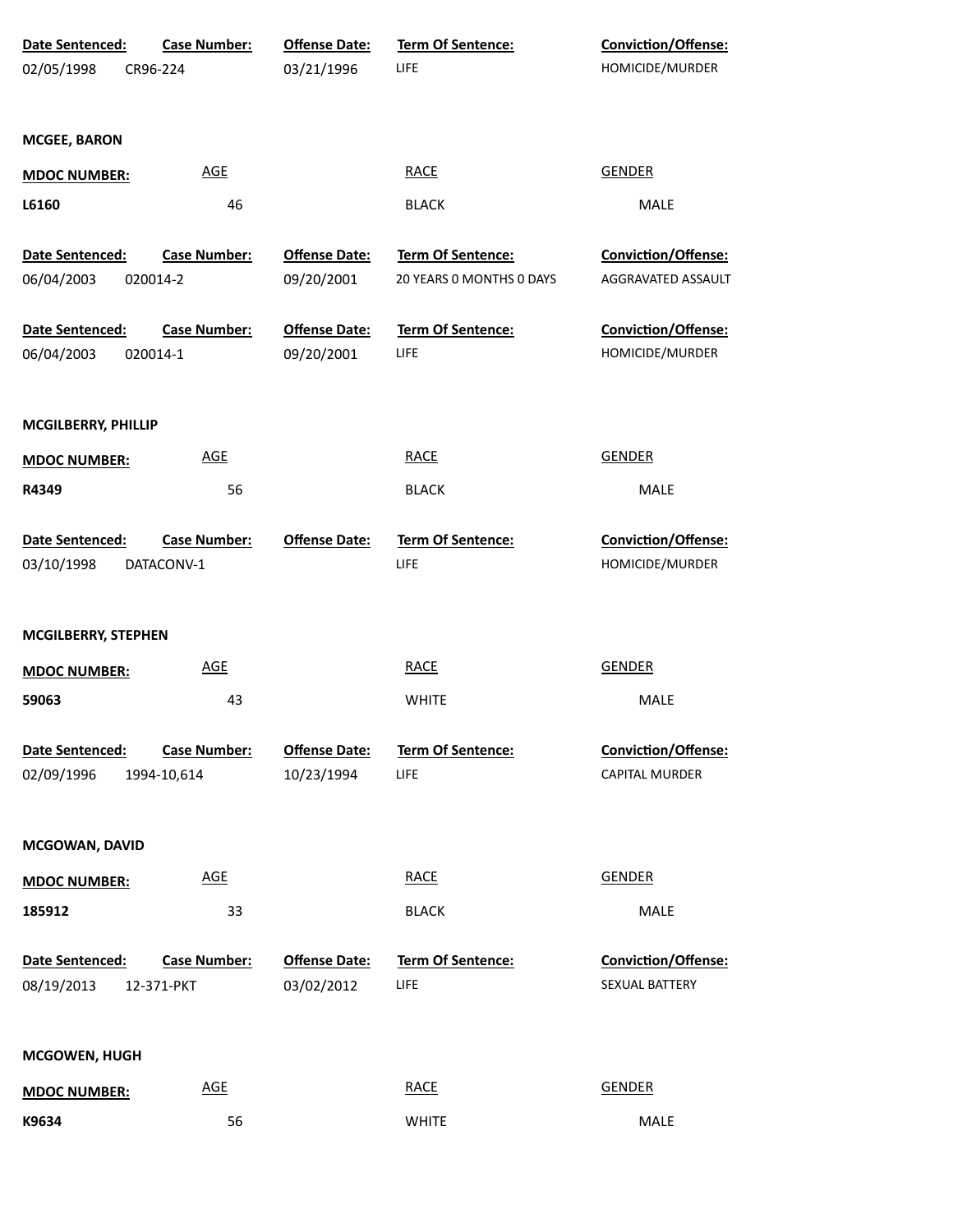| Date Sentenced:<br>01/22/2002        | <b>Case Number:</b><br>DATACONV-1     | <b>Offense Date:</b><br>02/26/2000 | <b>Term Of Sentence:</b><br>LIFE                    | <b>Conviction/Offense:</b><br><b>CAPITAL MURDER</b> |
|--------------------------------------|---------------------------------------|------------------------------------|-----------------------------------------------------|-----------------------------------------------------|
| <b>MCGRIGGS, JONATHAN</b>            |                                       |                                    |                                                     |                                                     |
| <b>MDOC NUMBER:</b>                  | <b>AGE</b>                            |                                    | <b>RACE</b>                                         | <b>GENDER</b>                                       |
| K5930                                | 42                                    |                                    | <b>BLACK</b>                                        | MALE                                                |
| Date Sentenced:<br>03/05/2001        | <b>Case Number:</b><br>20000103       | <b>Offense Date:</b><br>07/19/1998 | Term Of Sentence:<br>LIFE                           | Conviction/Offense:<br>HOMICIDE/MURDER              |
| <b>MCGRUDER, ANTHONY</b>             |                                       |                                    |                                                     |                                                     |
| <b>MDOC NUMBER:</b>                  | <b>AGE</b>                            |                                    | <b>RACE</b>                                         | <b>GENDER</b>                                       |
| K5007                                | 64                                    |                                    | <b>BLACK</b>                                        | MALE                                                |
| Date Sentenced:                      | <b>Case Number:</b>                   | <b>Offense Date:</b>               | <b>Term Of Sentence:</b>                            | <b>Conviction/Offense:</b>                          |
| 11/29/2000                           | DATACONV-3                            | 06/23/1998                         | 10 YEARS 0 MONTHS 0 DAYS                            | <b>ARSON RESIDENCE</b>                              |
| Date Sentenced:                      | <b>Case Number:</b>                   | <b>Offense Date:</b>               | <b>Term Of Sentence:</b>                            | <b>Conviction/Offense:</b>                          |
| 11/29/2000                           | DATACONV-1                            | 06/23/1998                         | LIFE                                                | HOMICIDE/MURDER                                     |
| Date Sentenced:<br>11/29/2000        | <b>Case Number:</b><br>DATACONV-2     | <b>Offense Date:</b><br>06/23/1998 | <b>Term Of Sentence:</b><br>LIFE                    | <b>Conviction/Offense:</b><br>HOMICIDE/MURDER       |
| <b>MCINTOSH, TYRONE</b>              |                                       |                                    |                                                     |                                                     |
| <b>MDOC NUMBER:</b>                  | <b>AGE</b>                            |                                    | <b>RACE</b>                                         | <b>GENDER</b>                                       |
| R8569                                | 45                                    |                                    | <b>BLACK</b>                                        | MALE                                                |
| <b>Date Sentenced:</b><br>05/16/2003 | Case Number:<br>CR-98-10-C(T2)        | <b>Offense Date:</b><br>06/19/1998 | Term Of Sentence:<br>20 YEARS O MONTHS O DAYS       | <b>Conviction/Offense:</b><br>ARSON-                |
| Date Sentenced:<br>05/16/2003        | Case Number:<br>CR-98-10-C(T2)        | <b>Offense Date:</b><br>06/19/1998 | <b>Term Of Sentence:</b><br>5 YEARS 0 MONTHS 0 DAYS | <b>Conviction/Offense:</b><br>ARSON-                |
| Date Sentenced:<br>10/13/2004        | <b>Case Number:</b><br>CR2003-28-L-T2 | <b>Offense Date:</b><br>10/01/2002 | Term Of Sentence:<br>20 YEARS 0 MONTHS 0 DAYS       | Conviction/Offense:<br>AGGRAVATED ASSAULT           |
| Date Sentenced:<br>10/13/2004        | <b>Case Number:</b><br>CR2003-28-L-T2 | <b>Offense Date:</b><br>10/01/2002 | Term Of Sentence:<br><b>LIFE</b>                    | Conviction/Offense:<br><b>CAPITAL MURDER</b>        |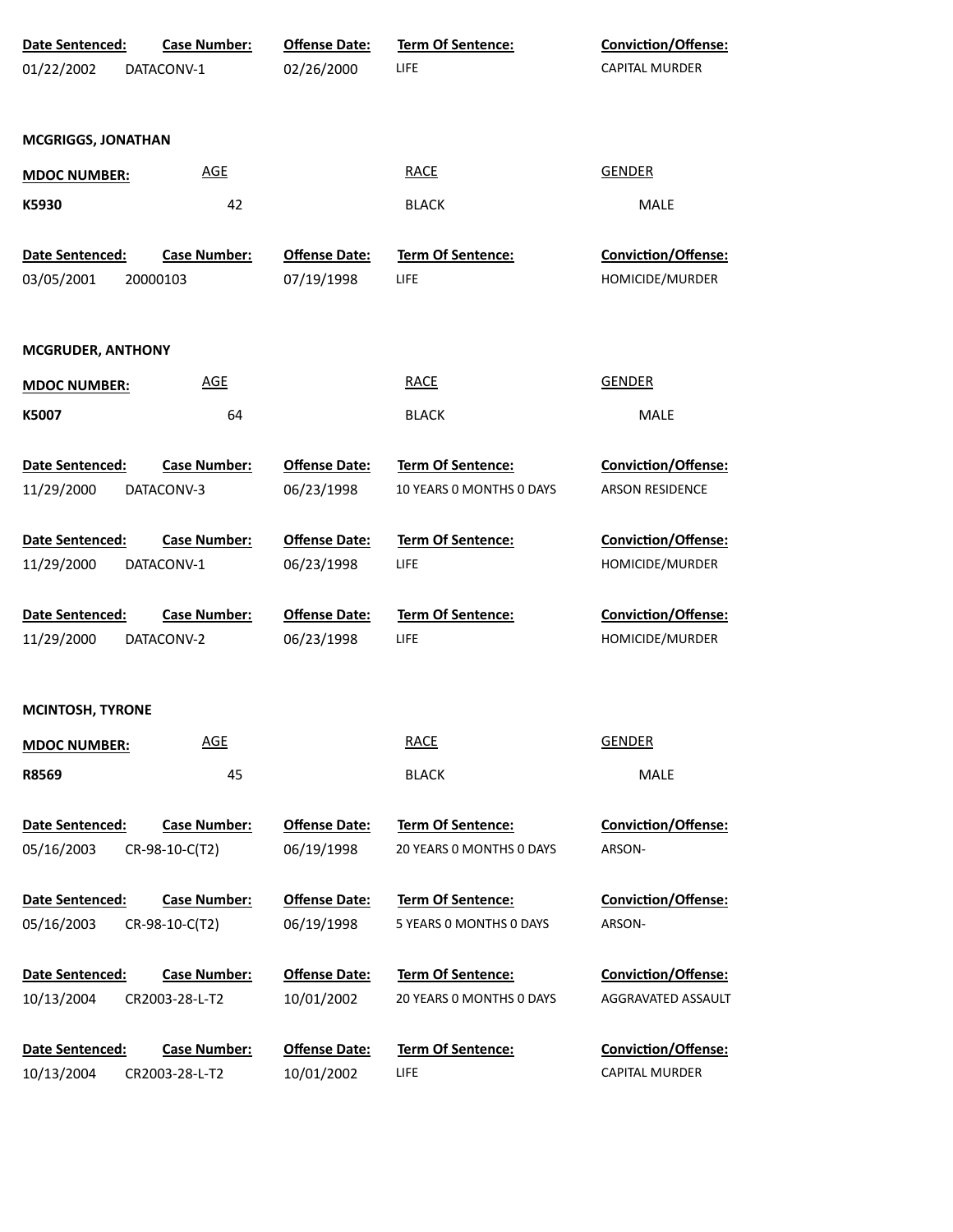|                                           | <b>MCKAMEY, MATTHEW</b>             |                                    |                                               |                                                  |  |  |  |
|-------------------------------------------|-------------------------------------|------------------------------------|-----------------------------------------------|--------------------------------------------------|--|--|--|
| <b>MDOC NUMBER:</b>                       | <b>AGE</b>                          |                                    | <b>RACE</b>                                   | <b>GENDER</b>                                    |  |  |  |
| 134103                                    | 36                                  |                                    | <b>WHITE</b>                                  | MALE                                             |  |  |  |
| Date Sentenced:                           | <b>Case Number:</b>                 | <b>Offense Date:</b>               | Term Of Sentence:                             | Conviction/Offense:                              |  |  |  |
| 01/17/2013                                | B2402201317                         | 02/23/2005                         | <b>LIFE</b>                                   | CAPITAL MURDER                                   |  |  |  |
|                                           |                                     |                                    |                                               |                                                  |  |  |  |
| <b>MCKAY, ANDREA</b>                      |                                     |                                    |                                               |                                                  |  |  |  |
| <b>MDOC NUMBER:</b>                       | <b>AGE</b>                          |                                    | <b>RACE</b>                                   | <b>GENDER</b>                                    |  |  |  |
| T3775                                     | 46                                  |                                    | <b>BLACK</b>                                  | <b>FEMALE</b>                                    |  |  |  |
| Date Sentenced:<br>11/18/2009             | <b>Case Number:</b><br>B24012008961 | <b>Offense Date:</b><br>04/21/2008 | Term Of Sentence:<br><b>LIFE</b>              | Conviction/Offense:<br>HOMICIDE/MURDER           |  |  |  |
| <b>MCKENZIE, RODNEY</b>                   |                                     |                                    |                                               |                                                  |  |  |  |
| <b>MDOC NUMBER:</b>                       | <b>AGE</b>                          |                                    | <b>RACE</b>                                   | <b>GENDER</b>                                    |  |  |  |
| 174682                                    | 30                                  |                                    | <b>BLACK</b>                                  | <b>MALE</b>                                      |  |  |  |
|                                           |                                     |                                    |                                               |                                                  |  |  |  |
| Date Sentenced:                           | <b>Case Number:</b>                 | <b>Offense Date:</b>               | Term Of Sentence:                             | Conviction/Offense:                              |  |  |  |
| 03/02/2012                                | 201011152                           | 08/10/2010                         | LIFE                                          | <b>CAPITAL MURDER</b>                            |  |  |  |
| <b>MCKINLEY, ANTHONY</b>                  |                                     |                                    |                                               |                                                  |  |  |  |
|                                           | <b>AGE</b>                          |                                    | <b>RACE</b>                                   | <b>GENDER</b>                                    |  |  |  |
| <b>MDOC NUMBER:</b><br>62198              |                                     |                                    | <b>WHITE</b>                                  | <b>MALE</b>                                      |  |  |  |
|                                           | 64                                  |                                    |                                               |                                                  |  |  |  |
| Date Sentenced:                           | <b>Case Number:</b>                 | <b>Offense Date:</b>               | <b>Term Of Sentence:</b>                      | Conviction/Offense:                              |  |  |  |
| 03/09/1994<br>7788                        |                                     | 06/07/1993                         | LIFE                                          | MANSLAUGHTER                                     |  |  |  |
| Date Sentenced:<br>02/04/1997<br>8313     | <b>Case Number:</b>                 | <b>Offense Date:</b><br>09/10/1995 | Term Of Sentence:<br>LIFE                     | Conviction/Offense:<br>ESCAPE-JAIL               |  |  |  |
| <b>MCKINNEY, ROBERT</b>                   |                                     |                                    |                                               |                                                  |  |  |  |
| <b>MDOC NUMBER:</b>                       | <b>AGE</b>                          |                                    | <b>RACE</b>                                   | <b>GENDER</b>                                    |  |  |  |
| 132683                                    | 37                                  |                                    | <b>BLACK</b>                                  | MALE                                             |  |  |  |
| Date Sentenced:<br>09/26/2007<br>20060012 | <b>Case Number:</b>                 | <b>Offense Date:</b><br>04/03/2006 | Term Of Sentence:<br>20 YEARS 0 MONTHS 0 DAYS | <b>Conviction/Offense:</b><br>AGGRAVATED ASSAULT |  |  |  |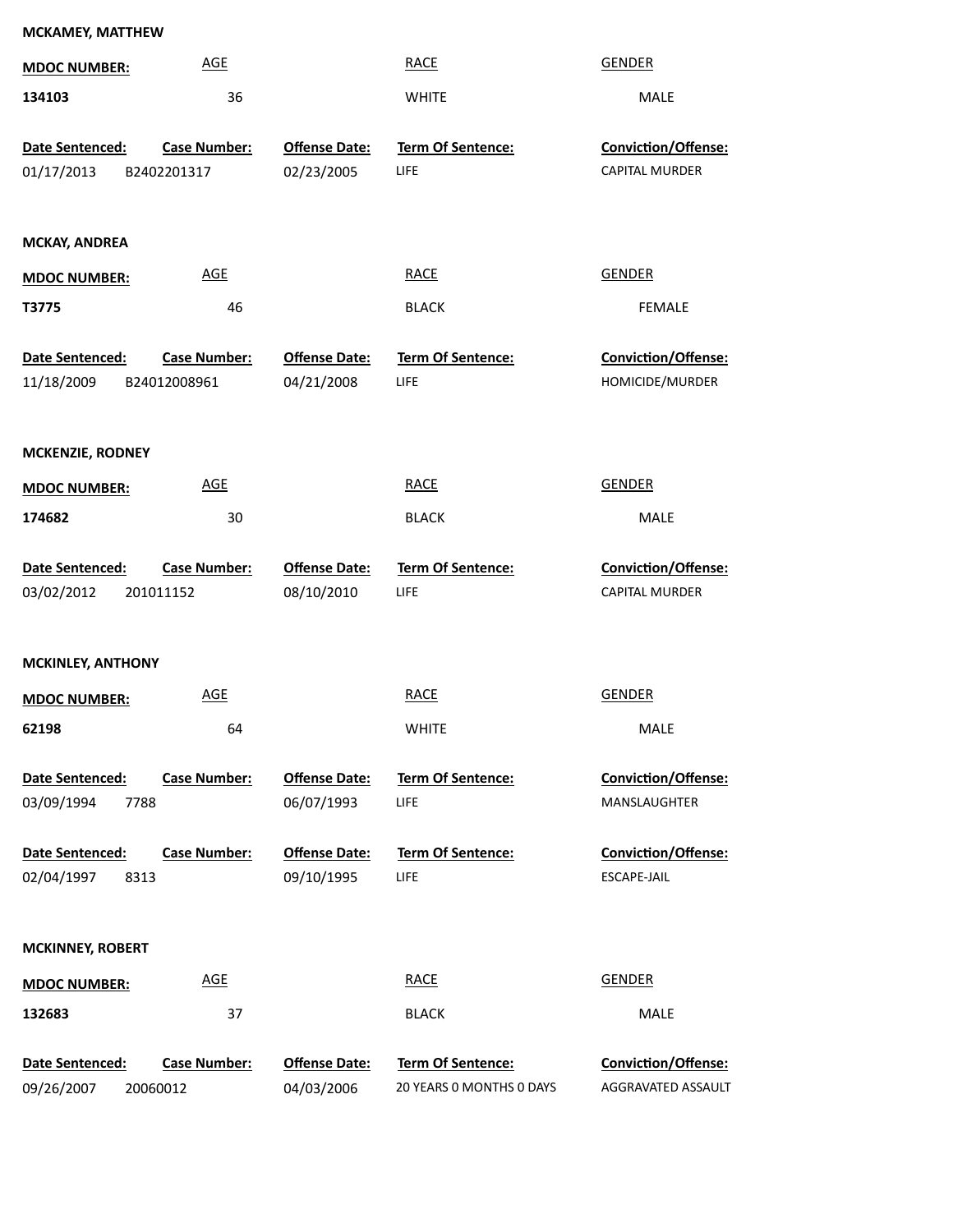| Date Sentenced:               | <b>Case Number:</b>                 | <b>Offense Date:</b>               | Term Of Sentence:        | <b>Conviction/Offense:</b>               |
|-------------------------------|-------------------------------------|------------------------------------|--------------------------|------------------------------------------|
| 09/26/2007<br>20060012        |                                     | 04/03/2006                         | 3 YEARS 0 MONTHS 0 DAYS  | POSSESSION OF FIREARM BY CONVICTED FELON |
| Date Sentenced:               | <b>Case Number:</b>                 | <b>Offense Date:</b>               | <b>Term Of Sentence:</b> | <b>Conviction/Offense:</b>               |
| 09/26/2007<br>20060012        |                                     | 04/03/2006                         | LIFE                     | HOMICIDE/MURDER                          |
|                               |                                     |                                    |                          |                                          |
| <b>MCKNIGHT, JAMES</b>        |                                     |                                    |                          |                                          |
| <b>MDOC NUMBER:</b>           | <b>AGE</b>                          |                                    | <b>RACE</b>              | <b>GENDER</b>                            |
| 38913                         | 58                                  |                                    | <b>BLACK</b>             | MALE                                     |
| Date Sentenced:               | <b>Case Number:</b>                 | <b>Offense Date:</b>               | Term Of Sentence:        | <b>Conviction/Offense:</b>               |
| 06/21/2013                    | 12-137-PKT-PKS                      | 08/30/2011                         | LIFE                     | HOMICIDE/MURDER                          |
| Date Sentenced:               | <b>Case Number:</b>                 | <b>Offense Date:</b>               | Term Of Sentence:        | <b>Conviction/Offense:</b>               |
| 06/21/2013                    | 12-137-PKT-PKS                      | 08/30/2011                         | LIFE                     | POSSESSION OF FIREARM BY CONVICTED FELON |
|                               |                                     |                                    |                          |                                          |
| <b>MCKNIGHT, KELVIN</b>       |                                     |                                    |                          |                                          |
| <b>MDOC NUMBER:</b>           | <b>AGE</b>                          |                                    | <b>RACE</b>              | <b>GENDER</b>                            |
| 156859                        | 38                                  |                                    | <b>BLACK</b>             | MALE                                     |
| Date Sentenced:               | <b>Case Number:</b>                 | <b>Offense Date:</b>               | Term Of Sentence:        | Conviction/Offense:                      |
| 03/02/2010<br>6344            |                                     | 08/28/2008                         | LIFE                     | HOMICIDE/MURDER                          |
|                               |                                     |                                    |                          |                                          |
| MCLAUGHLIN, MALCOLM           |                                     |                                    |                          |                                          |
| <b>MDOC NUMBER:</b>           | <b>AGE</b>                          |                                    | <b>RACE</b>              | <b>GENDER</b>                            |
| 168700                        | 31                                  |                                    | <b>BLACK</b>             | <b>MALE</b>                              |
| Date Sentenced:               | <b>Case Number:</b>                 | <b>Offense Date:</b>               | Term Of Sentence:        | Conviction/Offense:                      |
| 07/25/2019                    | 19-0-340 WLK                        | 04/28/2016                         | 10 YEARS 0 MONTHS 0 DAYS | POSSESSION OF FIREARM BY CONVICTED FELON |
| Date Sentenced:               | <b>Case Number:</b>                 | <b>Offense Date:</b>               | Term Of Sentence:        | <b>Conviction/Offense:</b>               |
| 07/25/2019                    | 19-0-340 WLK                        | 04/28/2016                         | 5 YEARS O MONTHS O DAYS  | CONSPIRACY                               |
|                               |                                     |                                    |                          |                                          |
|                               |                                     |                                    | 3 YEARS O MONTHS O DAYS  | ARSON 3RD DEGREE                         |
|                               |                                     |                                    |                          |                                          |
| Date Sentenced:               | <b>Case Number:</b>                 | <b>Offense Date:</b>               | Term Of Sentence:        | Conviction/Offense:                      |
| 07/25/2019                    | 19-0-340 WLK                        | 04/29/2016                         | LIFE                     | <b>CAPITAL MURDER</b>                    |
| Date Sentenced:<br>07/25/2019 | <b>Case Number:</b><br>19-0-340 WLK | <b>Offense Date:</b><br>04/29/2016 | Term Of Sentence:        | Conviction/Offense:                      |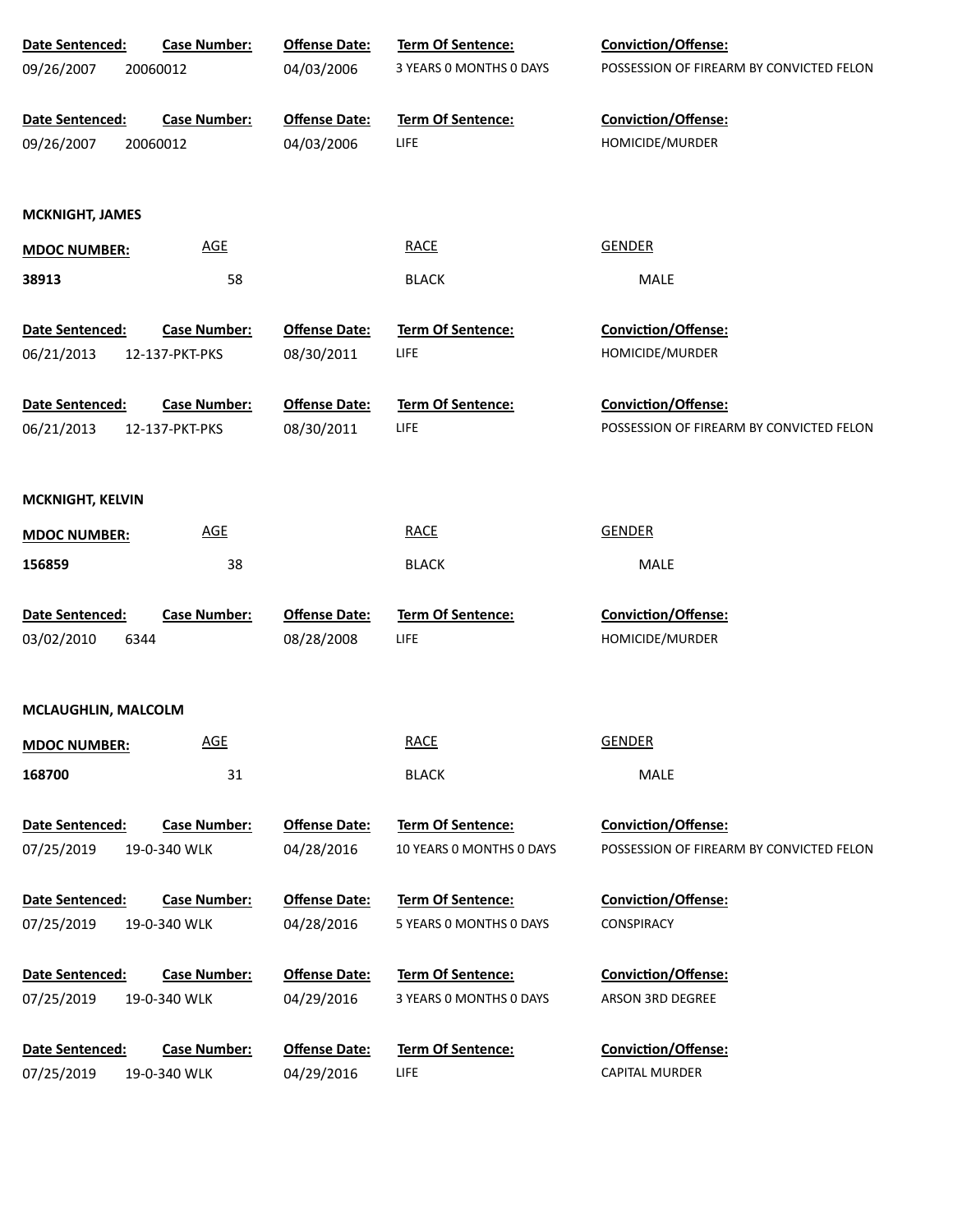| <b>MCLAURIN, SHAWN</b>        |                                   |                                    |                                  |                                        |
|-------------------------------|-----------------------------------|------------------------------------|----------------------------------|----------------------------------------|
| <b>MDOC NUMBER:</b>           | <b>AGE</b>                        |                                    | <b>RACE</b>                      | <b>GENDER</b>                          |
| K1513                         | 47                                |                                    | <b>BLACK</b>                     | MALE                                   |
| Date Sentenced:               | <b>Case Number:</b>               | <b>Offense Date:</b>               | Term Of Sentence:                | Conviction/Offense:                    |
| 02/08/2000                    | 98-4-314-00                       | 01/16/1997                         | LIFE                             | <b>CAPITAL RAPE</b>                    |
| MCLEOD, WESLEY                |                                   |                                    |                                  |                                        |
| <b>MDOC NUMBER:</b>           | <b>AGE</b>                        |                                    | <b>RACE</b>                      | <b>GENDER</b>                          |
| 15911                         | 66                                |                                    | <b>BLACK</b>                     | <b>MALE</b>                            |
| Date Sentenced:<br>05/08/2006 | <b>Case Number:</b><br>2005-10256 | <b>Offense Date:</b><br>02/25/1998 | Term Of Sentence:<br><b>LIFE</b> | Conviction/Offense:<br>HOMICIDE/MURDER |
| <b>MCLYMONT, DAVID</b>        |                                   |                                    |                                  |                                        |
| <b>MDOC NUMBER:</b>           | <b>AGE</b>                        |                                    | <b>RACE</b>                      | <b>GENDER</b>                          |
| 173418                        | 32                                |                                    | <b>BLACK</b>                     | MALE                                   |
| Date Sentenced:               | <b>Case Number:</b>               | <b>Offense Date:</b>               | Term Of Sentence:                | Conviction/Offense:                    |
| 01/25/2012                    | 20090092                          | 11/30/2008                         | 5 YEARS 0 MONTHS 0 DAYS          | <b>CONSPIRACY</b>                      |
| Date Sentenced:               | <b>Case Number:</b>               | <b>Offense Date:</b>               | Term Of Sentence:                | Conviction/Offense:                    |
| 01/25/2012                    | 20090092                          | 11/30/2008                         | LIFE                             | <b>CAPITAL MURDER</b>                  |
| <b>MCNEAL, QUINN</b>          |                                   |                                    |                                  |                                        |
| <b>MDOC NUMBER:</b>           | <b>AGE</b>                        |                                    | <b>RACE</b>                      | <b>GENDER</b>                          |
| 191054                        | 28                                |                                    | <b>BLACK</b>                     | MALE                                   |
| Date Sentenced:               | <b>Case Number:</b>               | <b>Offense Date:</b>               | Term Of Sentence:                | Conviction/Offense:                    |
| 05/19/2014                    | CR2013182JMT                      | 07/08/2013                         | LIFE                             | HOMICIDE/MURDER                        |
| <b>MCNEESE, JAMES</b>         |                                   |                                    |                                  |                                        |
| <b>MDOC NUMBER:</b>           | <b>AGE</b>                        |                                    | <b>RACE</b>                      | <b>GENDER</b>                          |
| 13808                         | 49                                |                                    | <b>WHITE</b>                     | MALE                                   |
| Date Sentenced:               | <b>Case Number:</b>               | <b>Offense Date:</b>               | Term Of Sentence:                | Conviction/Offense:                    |
| 03/01/2004                    | K00 0041E                         | 06/21/2000                         | LIFE                             | HOMICIDE/MURDER                        |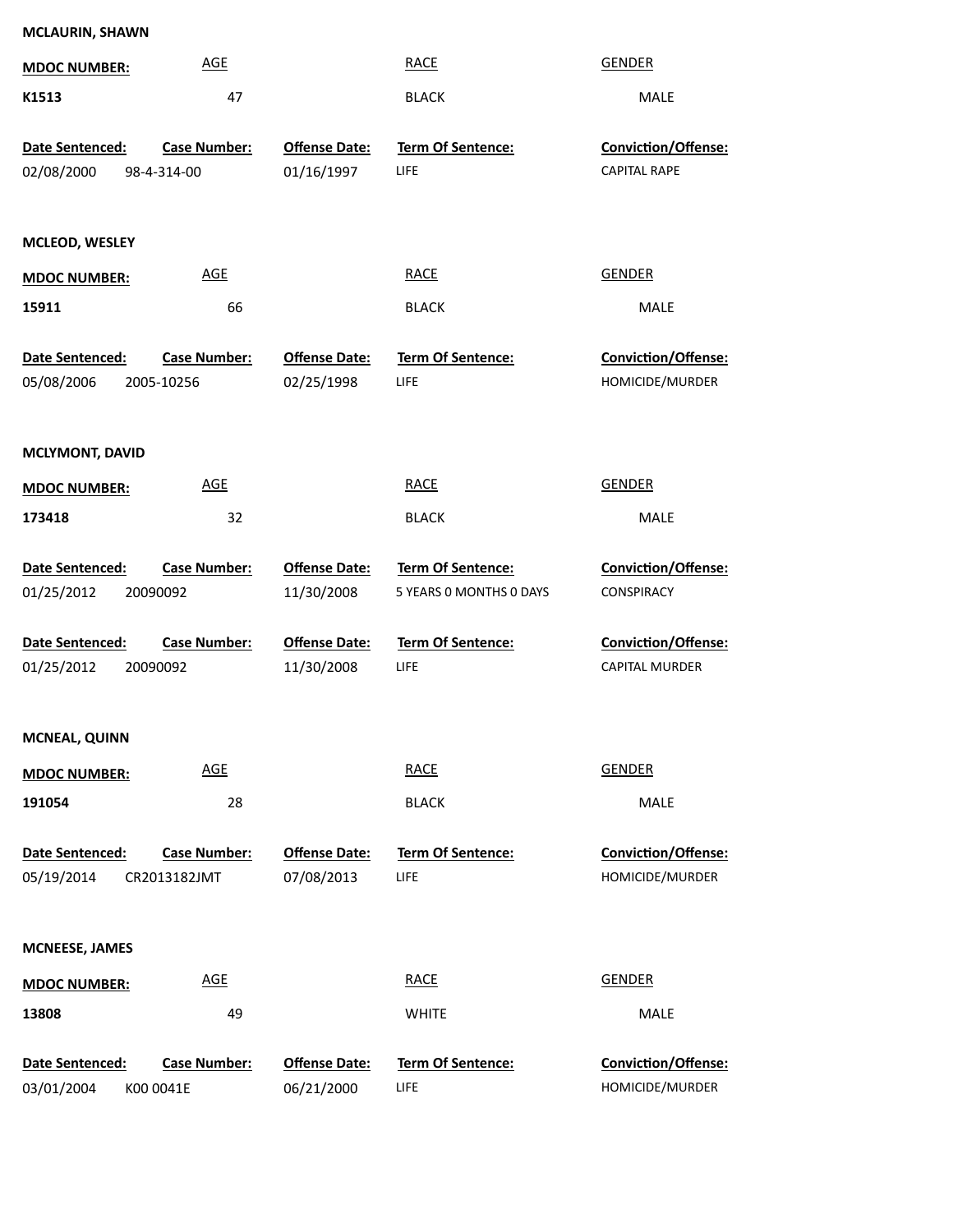| MCNEIL, WILLIAM           |                     |                      |                          |                                 |
|---------------------------|---------------------|----------------------|--------------------------|---------------------------------|
| <b>MDOC NUMBER:</b>       | <b>AGE</b>          |                      | <b>RACE</b>              | <b>GENDER</b>                   |
| 31184                     | 68                  |                      | <b>WHITE</b>             | MALE                            |
| Date Sentenced:           | <b>Case Number:</b> | <b>Offense Date:</b> | <b>Term Of Sentence:</b> | <b>Conviction/Offense:</b>      |
| 02/15/2003                | DATACONV-1          | 07/04/2000           | LIFE                     | HOMICIDE/MURDER                 |
|                           |                     |                      |                          |                                 |
| <b>MCNUTT, DEMETRIUS</b>  |                     |                      |                          |                                 |
| <b>MDOC NUMBER:</b>       | <b>AGE</b>          |                      | <b>RACE</b>              | <b>GENDER</b>                   |
| 148752                    | 35                  |                      | <b>BLACK</b>             | MALE                            |
| Date Sentenced:           | <b>Case Number:</b> | <b>Offense Date:</b> | <b>Term Of Sentence:</b> | Conviction/Offense:             |
| 04/28/2009                | 200810116           | 10/02/2007           | 5 YEARS 0 MONTHS 0 DAYS  | FLEEING LAW ENFORCEMENT OFFICER |
| Date Sentenced:           | <b>Case Number:</b> | <b>Offense Date:</b> | Term Of Sentence:        | Conviction/Offense:             |
| 04/28/2009                | 200810838           | 04/13/2008           | LIFE                     | HOMICIDE/MURDER                 |
|                           |                     |                      |                          |                                 |
| <b>MCWILLIAMS, ANTRON</b> |                     |                      |                          |                                 |
| <b>MDOC NUMBER:</b>       | <b>AGE</b>          |                      | <b>RACE</b>              | <b>GENDER</b>                   |
| 153519                    | 32                  |                      | <b>BLACK</b>             | MALE                            |
| Date Sentenced:           | <b>Case Number:</b> | <b>Offense Date:</b> | <b>Term Of Sentence:</b> | Conviction/Offense:             |
| 03/02/2016                | 2009-10,578         | 04/16/2009           | 13 YEARS 0 MONTHS 0 DAYS | SALE OF CONTROLLED SUBSTANCE    |
| Date Sentenced:           | <b>Case Number:</b> | <b>Offense Date:</b> | Term Of Sentence:        | Conviction/Offense:             |
| 03/02/2016                | 2009-10,578         | 04/21/2009           | 13 YEARS O MONTHS O DAYS | SALE OF CONTROLLED SUBSTANCE    |
| Date Sentenced:           | <b>Case Number:</b> | <b>Offense Date:</b> | <b>Term Of Sentence:</b> | <b>Conviction/Offense:</b>      |
| 03/02/2016                | 2009-10,578         | 04/29/2009           | 13 YEARS 0 MONTHS 0 DAYS | SALE OF CONTROLLED SUBSTANCE    |
| Date Sentenced:           | <b>Case Number:</b> | <b>Offense Date:</b> | <b>Term Of Sentence:</b> | <b>Conviction/Offense:</b>      |
| 05/26/2017                | 2016-10,272         | 01/15/2016           | LIFE                     | HOMICIDE/MURDER                 |
|                           |                     |                      |                          |                                 |
| <b>MELTON, MALCOLM</b>    |                     |                      |                          |                                 |
| <b>MDOC NUMBER:</b>       | <b>AGE</b>          |                      | <b>RACE</b>              | <b>GENDER</b>                   |
| 171948                    | 33                  |                      | <b>BLACK</b>             | MALE                            |
| Date Sentenced:           | Case Number:        | <b>Offense Date:</b> | Term Of Sentence:        | <b>Conviction/Offense:</b>      |
| 02/06/2012<br>110026      |                     | 08/16/2010           | 1 YEARS O MONTHS O DAYS  | BURGLARY-OCCUPIED DWELLING      |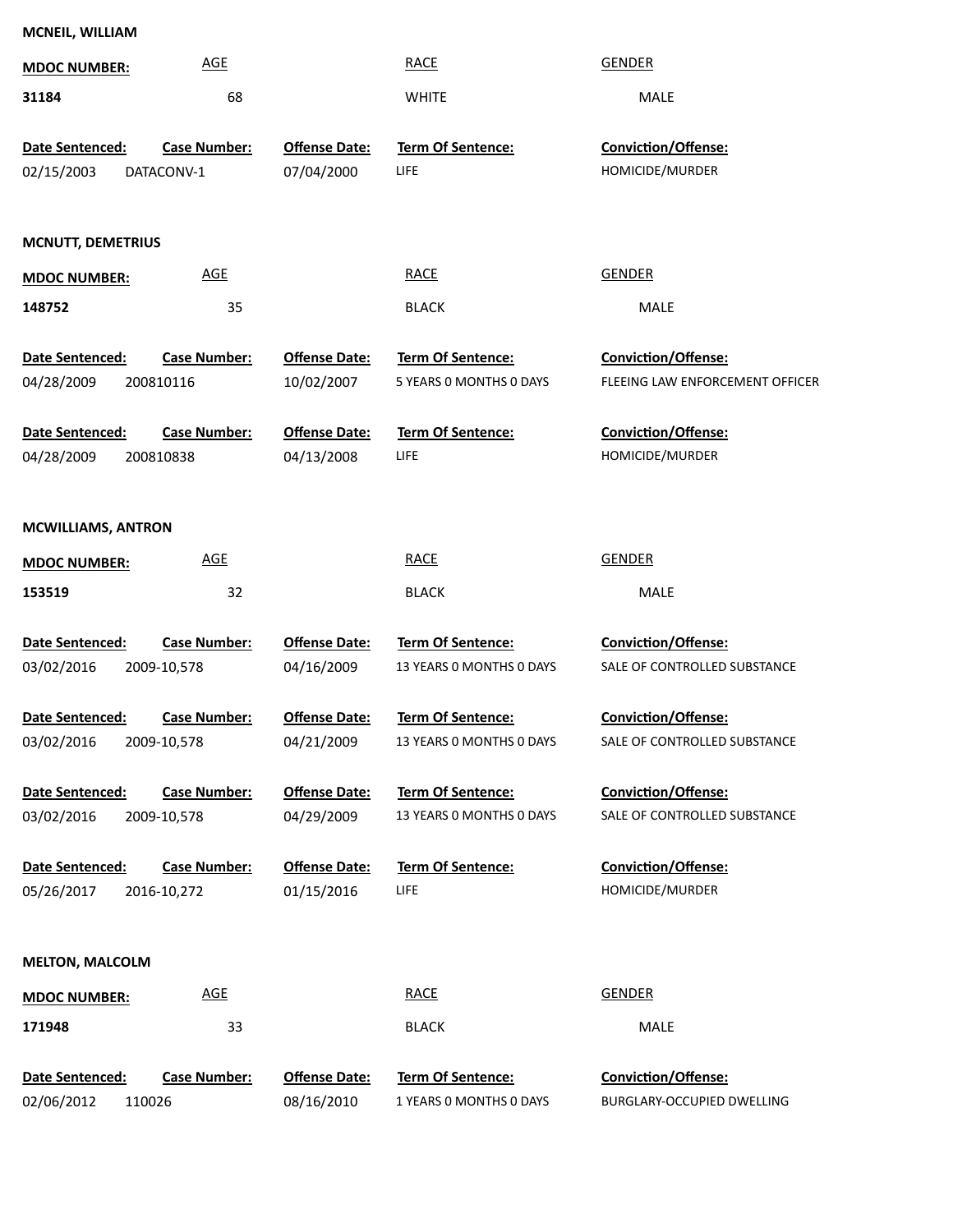| Date Sentenced:               | <b>Case Number:</b>               | <b>Offense Date:</b> | Term Of Sentence:                       | Conviction/Offense:                       |
|-------------------------------|-----------------------------------|----------------------|-----------------------------------------|-------------------------------------------|
| 11/10/2011                    | 20110005 CR2                      | 11/21/2010           | 30 YEARS 0 MONTHS 0 DAYS                | KIDNAP-                                   |
| Date Sentenced:               | <b>Case Number:</b>               | <b>Offense Date:</b> | Term Of Sentence:                       | Conviction/Offense:                       |
| 11/10/2011                    | 20110005 CR2                      | 11/21/2010           | 5 YEARS 0 MONTHS 0 DAYS                 | CONSPIRACY TO COMMIT A CRIME              |
| Date Sentenced:               | <b>Case Number:</b>               | <b>Offense Date:</b> | Term Of Sentence:                       | Conviction/Offense:                       |
| 11/10/2011                    | 20110005 CR2                      | 11/21/2010           | LIFE.                                   | HOMICIDE/MURDER                           |
| <b>METTETAL, JERRY</b>        |                                   |                      |                                         |                                           |
| <b>MDOC NUMBER:</b>           | <b>AGE</b>                        |                      | <b>RACE</b>                             | <b>GENDER</b>                             |
| 71745                         | 53                                |                      | <b>WHITE</b>                            | MALE                                      |
| Date Sentenced:               | <b>Case Number:</b>               | <b>Offense Date:</b> | Term Of Sentence:                       | Conviction/Offense:                       |
| 01/09/1989<br>3877            |                                   |                      | 1 YEARS 0 MONTHS 0 DAYS                 | BURGLARY-RESIDENTIAL                      |
| Date Sentenced:               | <b>Case Number:</b>               | <b>Offense Date:</b> | <b>Term Of Sentence:</b>                | Conviction/Offense:                       |
| 06/30/1989<br>6340            |                                   |                      | <b>LIFE</b>                             | HOMICIDE/MURDER                           |
| Date Sentenced:               | <b>Case Number:</b>               | <b>Offense Date:</b> | <b>Term Of Sentence:</b>                | Conviction/Offense:                       |
| 04/12/1990<br>8985            |                                   |                      | <b>LIFE</b>                             | HOMICIDE/MURDER                           |
| <b>MHOON, JAMES</b>           |                                   |                      |                                         |                                           |
| <b>MDOC NUMBER:</b>           | <u>AGE</u>                        |                      | <b>RACE</b>                             | GENDER                                    |
| 39223                         | 55                                |                      | <b>BLACK</b>                            | MALE                                      |
| Date Sentenced:               | <b>Case Number:</b>               | <b>Offense Date:</b> | Term Of Sentence:                       | Conviction/Offense:                       |
| 09/17/1985                    | DATACONV-1                        | 11/09/1982           | <b>LIFE</b>                             | HOMICIDE/MURDER                           |
| MILAM, PERRY                  |                                   |                      |                                         |                                           |
| <b>MDOC NUMBER:</b>           | <b>AGE</b>                        |                      | <b>RACE</b>                             | <b>GENDER</b>                             |
| 45491                         | 53                                |                      | <b>BLACK</b>                            | MALE                                      |
| Date Sentenced:<br>02/28/1994 | <b>Case Number:</b><br>DATACONV-1 | <b>Offense Date:</b> | <b>Term Of Sentence:</b><br><b>LIFE</b> | Conviction/Offense:<br><b>SEX ASSAULT</b> |
| MILANO, TIMOTHY               |                                   |                      |                                         |                                           |
| <b>MDOC NUMBER:</b>           | <u>AGE</u>                        |                      | <b>RACE</b>                             | <b>GENDER</b>                             |
| 53376                         | 44                                |                      | <b>WHITE</b>                            | MALE                                      |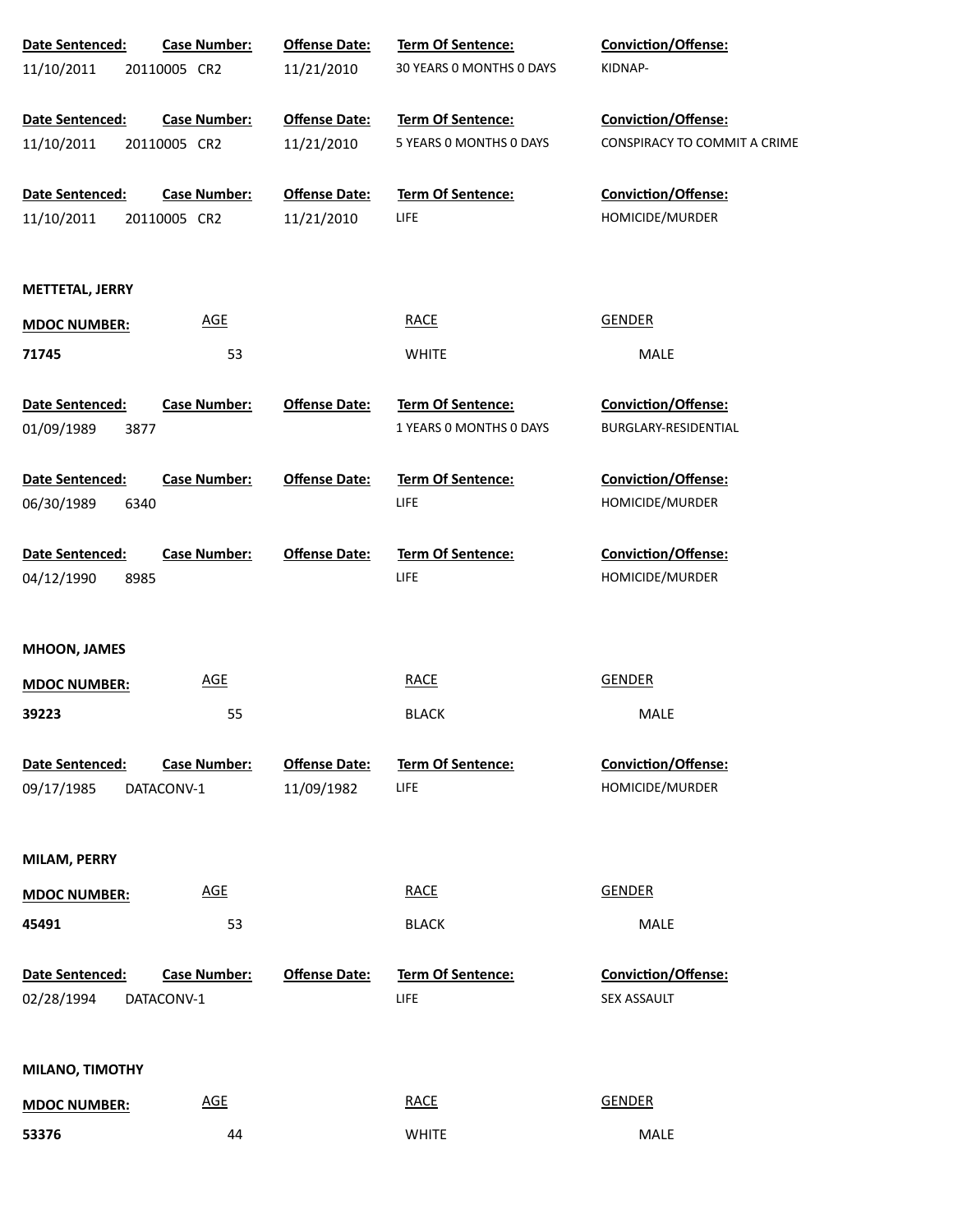| Date Sentenced:     | <b>Case Number:</b> | <b>Offense Date:</b> | Term Of Sentence:        | Conviction/Offense:        |
|---------------------|---------------------|----------------------|--------------------------|----------------------------|
| 07/31/1998          | 96-10,440           | 08/14/1996           | 30 YEARS 0 MONTHS 0 DAYS | KIDNAP-                    |
| Date Sentenced:     | <b>Case Number:</b> | <b>Offense Date:</b> | Term Of Sentence:        | Conviction/Offense:        |
| 07/31/1998          | 96-10,440           | 08/14/1996           | LIFE                     | HOMICIDE/MURDER            |
|                     |                     |                      |                          |                            |
| MILES, BRYANT       |                     |                      |                          |                            |
| <b>MDOC NUMBER:</b> | <b>AGE</b>          |                      | <b>RACE</b>              | <b>GENDER</b>              |
| 72806               | 51                  |                      | <b>BLACK</b>             | MALE                       |
| Date Sentenced:     | <b>Case Number:</b> | <b>Offense Date:</b> | Term Of Sentence:        | Conviction/Offense:        |
| 08/10/1993          | 8077                | 11/21/1992           | LIFE                     | COCAINE-POSSESS            |
|                     |                     |                      |                          |                            |
| MILES, HERSHEL      |                     |                      |                          |                            |
| <b>MDOC NUMBER:</b> | <b>AGE</b>          |                      | <b>RACE</b>              | <b>GENDER</b>              |
| L2094               | 50                  |                      | <b>BLACK</b>             | MALE                       |
| Date Sentenced:     | <b>Case Number:</b> | <b>Offense Date:</b> | Term Of Sentence:        | Conviction/Offense:        |
| 06/27/2002          | CR2001-157-B(P)2    | 09/01/2001           | LIFE                     | UTTERING FORGERY           |
|                     |                     |                      |                          |                            |
| MILES, JELANI       |                     |                      |                          |                            |
| <b>MDOC NUMBER:</b> | <b>AGE</b>          |                      | <b>RACE</b>              | <b>GENDER</b>              |
| 222478              | 29                  |                      | <b>BLACK</b>             | MALE                       |
| Date Sentenced:     | <b>Case Number:</b> | <b>Offense Date:</b> | <b>Term Of Sentence:</b> | <b>Conviction/Offense:</b> |
| 04/05/2019          | 2013-1545           | 10/06/2011           | 15 YEARS 0 MONTHS 0 DAYS | AGGRAVATED ASSAULT         |
| Date Sentenced:     | <b>Case Number:</b> | <b>Offense Date:</b> | <b>Term Of Sentence:</b> | <b>Conviction/Offense:</b> |
| 04/05/2019          | 2013-1545           | 10/06/2011           | 5 YEARS O MONTHS O DAYS  | SHOOTING INTO DWELLING     |
| Date Sentenced:     | <b>Case Number:</b> | <b>Offense Date:</b> | <b>Term Of Sentence:</b> | <b>Conviction/Offense:</b> |
| 04/05/2019          | 2013-1545           | 10/06/2011           | LIFE                     | MURDER 2ND DEGREE          |
|                     |                     |                      |                          |                            |
| MILLER, ANGELENA    |                     |                      |                          |                            |
| <b>MDOC NUMBER:</b> | <u>AGE</u>          |                      | <b>RACE</b>              | <b>GENDER</b>              |
| 70802               | 52                  |                      | <b>WHITE</b>             | <b>FEMALE</b>              |
| Date Sentenced:     | <b>Case Number:</b> | <b>Offense Date:</b> | Term Of Sentence:        | Conviction/Offense:        |
| 12/16/2016          | LK15-315            | 06/23/2009           | 25 YEARS 0 MONTHS 0 DAYS | EXPLOITATION/CHILD         |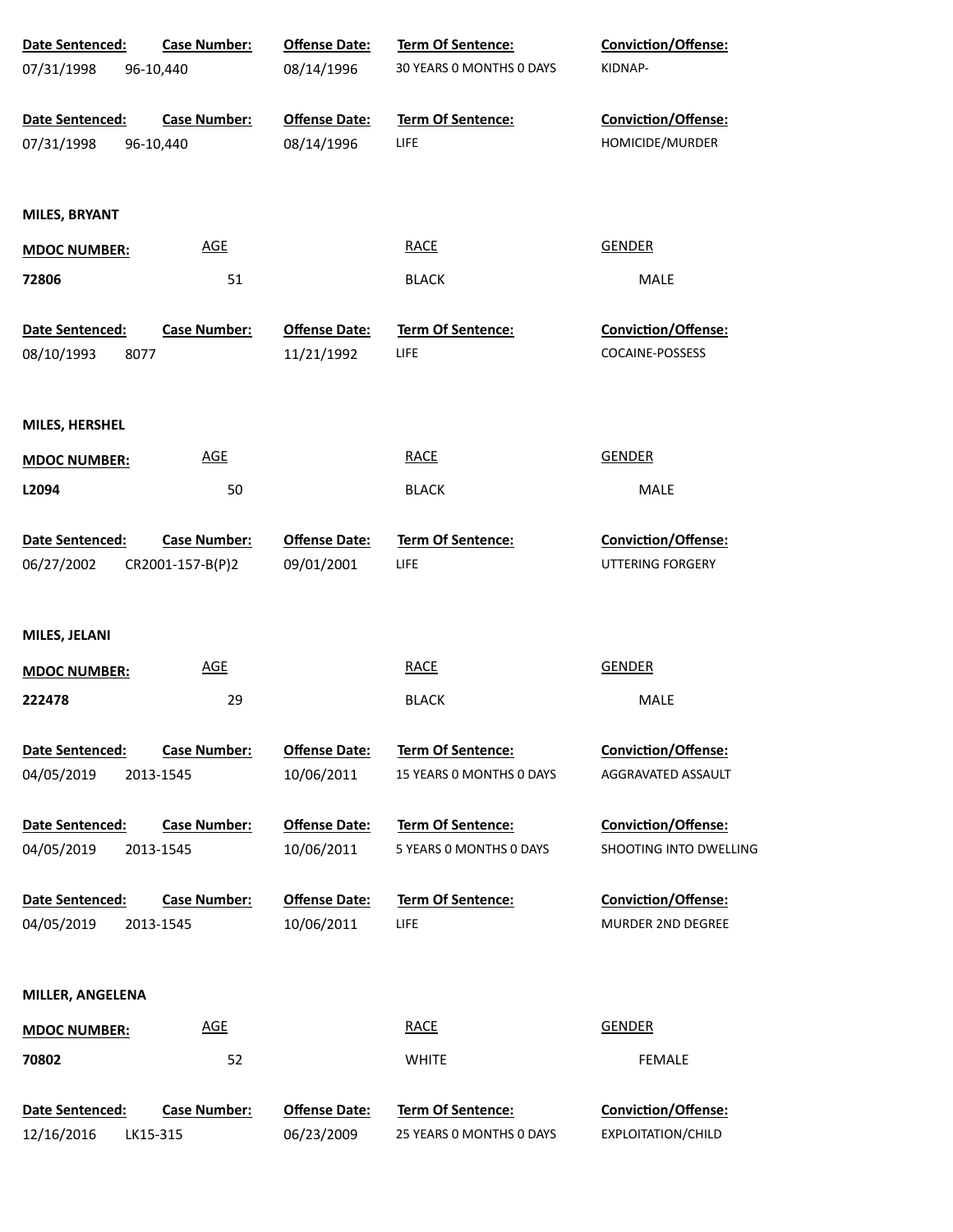| Date Sentenced:        | Case Number:        | <b>Offense Date:</b> | Term Of Sentence:        | Conviction/Offense:        |
|------------------------|---------------------|----------------------|--------------------------|----------------------------|
| 12/16/2016             | LK15-315            | 06/23/2009           | LIFE                     | SEXUAL BATTERY             |
|                        |                     |                      |                          |                            |
| <b>MILLER, ANTHONY</b> |                     |                      |                          |                            |
|                        |                     |                      |                          |                            |
| <b>MDOC NUMBER:</b>    | <b>AGE</b>          |                      | <b>RACE</b>              | <b>GENDER</b>              |
| 56421                  | 50                  |                      | <b>WHITE</b>             | <b>MALE</b>                |
|                        |                     |                      |                          |                            |
| Date Sentenced:        | <b>Case Number:</b> | <b>Offense Date:</b> | Term Of Sentence:        | Conviction/Offense:        |
| 08/24/1996             | DATACONV-1          | 08/04/1995           | LIFE                     | HOMICIDE/MURDER            |
|                        |                     |                      |                          |                            |
| MILLER, DENNIS         |                     |                      |                          |                            |
| <b>MDOC NUMBER:</b>    | <b>AGE</b>          |                      | <b>RACE</b>              | <b>GENDER</b>              |
| R6166                  | 44                  |                      | <b>BLACK</b>             | MALE                       |
|                        |                     |                      |                          |                            |
| Date Sentenced:        | Case Number:        | <b>Offense Date:</b> | Term Of Sentence:        | Conviction/Offense:        |
| 07/10/2015             | 15-CR-0014-NS-G     | 08/22/2014           | LIFE                     | MANSLAUGHTER               |
|                        |                     |                      |                          |                            |
| <b>MILLER, JASON</b>   |                     |                      |                          |                            |
|                        |                     |                      |                          |                            |
| <b>MDOC NUMBER:</b>    | <b>AGE</b>          |                      | <b>RACE</b>              | <b>GENDER</b>              |
| 179669                 | 46                  |                      | <b>WHITE</b>             | MALE                       |
| Date Sentenced:        | <b>Case Number:</b> | <b>Offense Date:</b> | <b>Term Of Sentence:</b> | Conviction/Offense:        |
| 10/18/2012             | 12084PKS            | 08/12/2011           | LIFE                     | HOMICIDE/MURDER            |
|                        |                     |                      |                          |                            |
|                        |                     |                      |                          |                            |
| MILLER, JOSHUA         |                     |                      |                          |                            |
| <b>MDOC NUMBER:</b>    | <b>AGE</b>          |                      | <b>RACE</b>              | <b>GENDER</b>              |
| R1368                  | 39                  |                      | <b>WHITE</b>             | MALE                       |
|                        |                     |                      |                          |                            |
| Date Sentenced:        | <b>Case Number:</b> | <b>Offense Date:</b> | <b>Term Of Sentence:</b> | <b>Conviction/Offense:</b> |
| 07/02/1997             | DATACONV-1          |                      | LIFE                     | HOMICIDE/MURDER            |
|                        |                     |                      |                          |                            |
| MILLER, MICHAEL        |                     |                      |                          |                            |
| <b>MDOC NUMBER:</b>    | <b>AGE</b>          |                      | <b>RACE</b>              | <b>GENDER</b>              |
|                        |                     |                      |                          |                            |
| 81437                  | 49                  |                      | <b>BLACK</b>             | MALE                       |
| Date Sentenced:        | <b>Case Number:</b> | <b>Offense Date:</b> | <b>Term Of Sentence:</b> | Conviction/Offense:        |
| 11/15/2002             | 2002-19             | 03/03/2002           | LIFE                     | CAPITAL MURDER             |
|                        |                     |                      |                          |                            |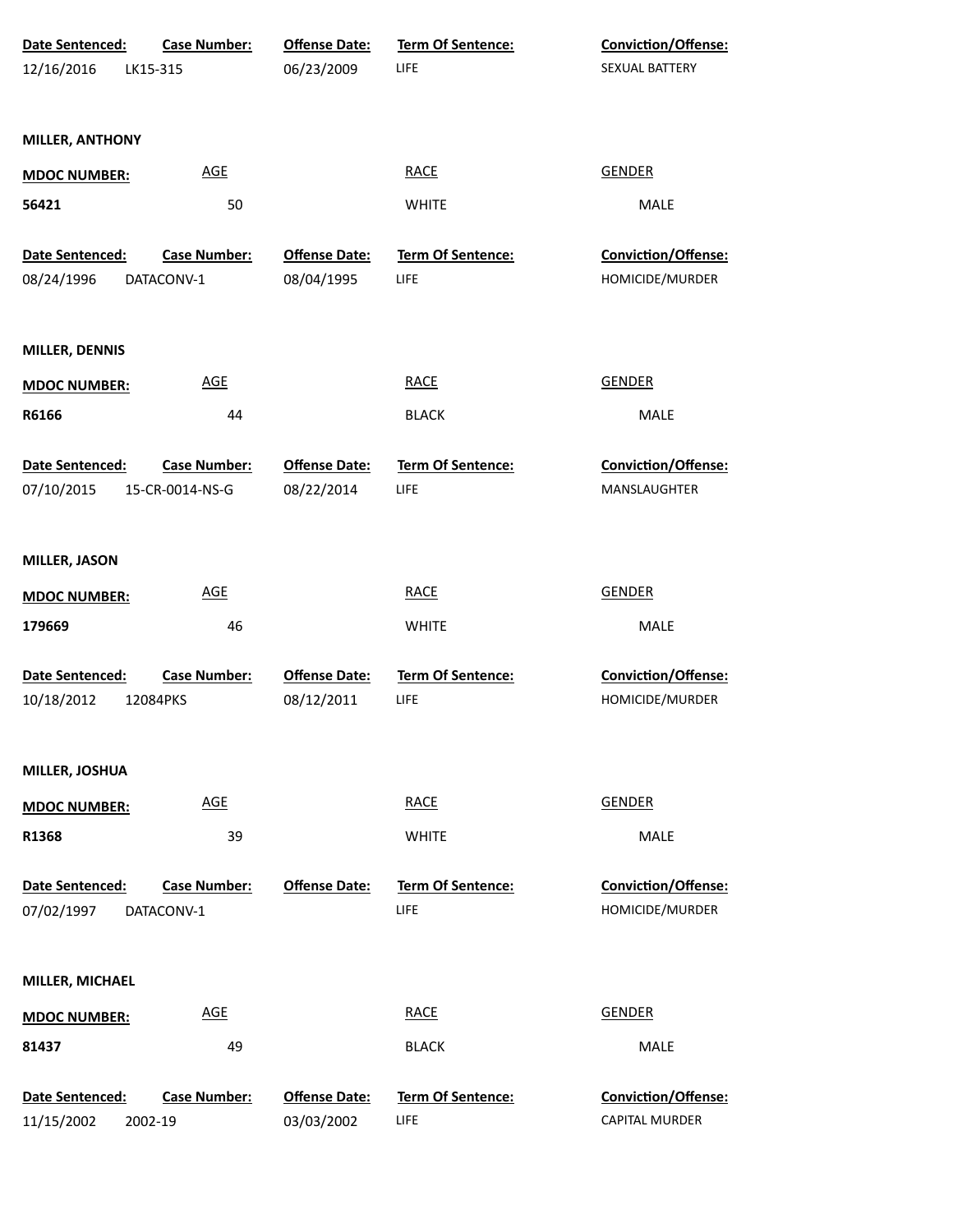| Date Sentenced:               | <b>Case Number:</b>               | <b>Offense Date:</b>               | Term Of Sentence:         | Conviction/Offense:                    |
|-------------------------------|-----------------------------------|------------------------------------|---------------------------|----------------------------------------|
| 02/13/2006                    | 2005-0100-K                       | 07/28/2005                         | 3 YEARS 0 MONTHS 0 DAYS   | CONSPIRACY                             |
| Date Sentenced:               | <b>Case Number:</b>               | <b>Offense Date:</b>               | Term Of Sentence:         | Conviction/Offense:                    |
| 02/13/2006                    | 2005-0100-K                       | 07/28/2005                         | 3 YEARS 0 MONTHS 0 DAYS   | POSS CONTRABAND IN PRISON              |
| <b>MINNICK, ROBERT</b>        |                                   |                                    |                           |                                        |
| <b>MDOC NUMBER:</b>           | $\underline{\mathsf{AGE}}$        |                                    | <b>RACE</b>               | <b>GENDER</b>                          |
| 41487                         | 57                                |                                    | <b>WHITE</b>              | MALE                                   |
| Date Sentenced:               | <b>Case Number:</b>               | <b>Offense Date:</b>               | Term Of Sentence:         | <b>Conviction/Offense:</b>             |
| 03/19/1986<br>5984            |                                   | 06/08/1985                         | 8 YEARS O MONTHS O DAYS   | <b>ROBBERY</b>                         |
| Date Sentenced:               | <b>Case Number:</b>               | <b>Offense Date:</b>               | <b>Term Of Sentence:</b>  | <b>Conviction/Offense:</b>             |
| 05/15/1992<br>6045            |                                   | 04/26/1986                         | LIFE                      | CAPITAL MURDER                         |
| <b>MINOR, ALDRICK</b>         |                                   |                                    |                           |                                        |
| <b>MDOC NUMBER:</b>           | $\underline{\mathsf{AGE}}$        |                                    | <b>RACE</b>               | <b>GENDER</b>                          |
| K7323                         | 40                                |                                    | <b>BLACK</b>              | MALE                                   |
| Date Sentenced:<br>07/06/2001 | <b>Case Number:</b><br>DATACONV-1 | <b>Offense Date:</b><br>01/15/2001 | Term Of Sentence:<br>LIFE | Conviction/Offense:<br>HOMICIDE/MURDER |
| MINOR, EDALE                  |                                   |                                    |                           |                                        |
| <b>MDOC NUMBER:</b>           | <b>AGE</b>                        |                                    | <b>RACE</b>               | <b>GENDER</b>                          |
| R0178                         | 44                                |                                    | <b>BLACK</b>              | MALE                                   |
| <b>Date Sentenced:</b>        | <b>Case Number:</b>               | <b>Offense Date:</b>               | Term Of Sentence:         | Conviction/Offense:                    |
| 10/29/2002                    | 02-KR-0162-J                      | 01/29/2002                         | 20 YEARS 0 MONTHS 0 DAYS  | COCAINE-SELL                           |
| Date Sentenced:               | <b>Case Number:</b>               | <b>Offense Date:</b>               | <b>Term Of Sentence:</b>  | Conviction/Offense:                    |
| 01/22/2004                    | 03-KR-0070-J                      | 10/13/2002                         | LIFE                      | HOMICIDE/MURDER                        |
| MINTER, LARRY                 |                                   |                                    |                           |                                        |
| <b>MDOC NUMBER:</b>           | <b>AGE</b>                        |                                    | <b>RACE</b>               | <b>GENDER</b>                          |
| 144290                        | 33                                |                                    | <b>BLACK</b>              | MALE                                   |
| Date Sentenced:               | <b>Case Number:</b>               | <b>Offense Date:</b>               | Term Of Sentence:         | Conviction/Offense:                    |
| 11/21/2008                    | B24012007648                      | 12/15/2006                         | 15 YEARS 0 MONTHS 0 DAYS  | <b>ROBBERY</b>                         |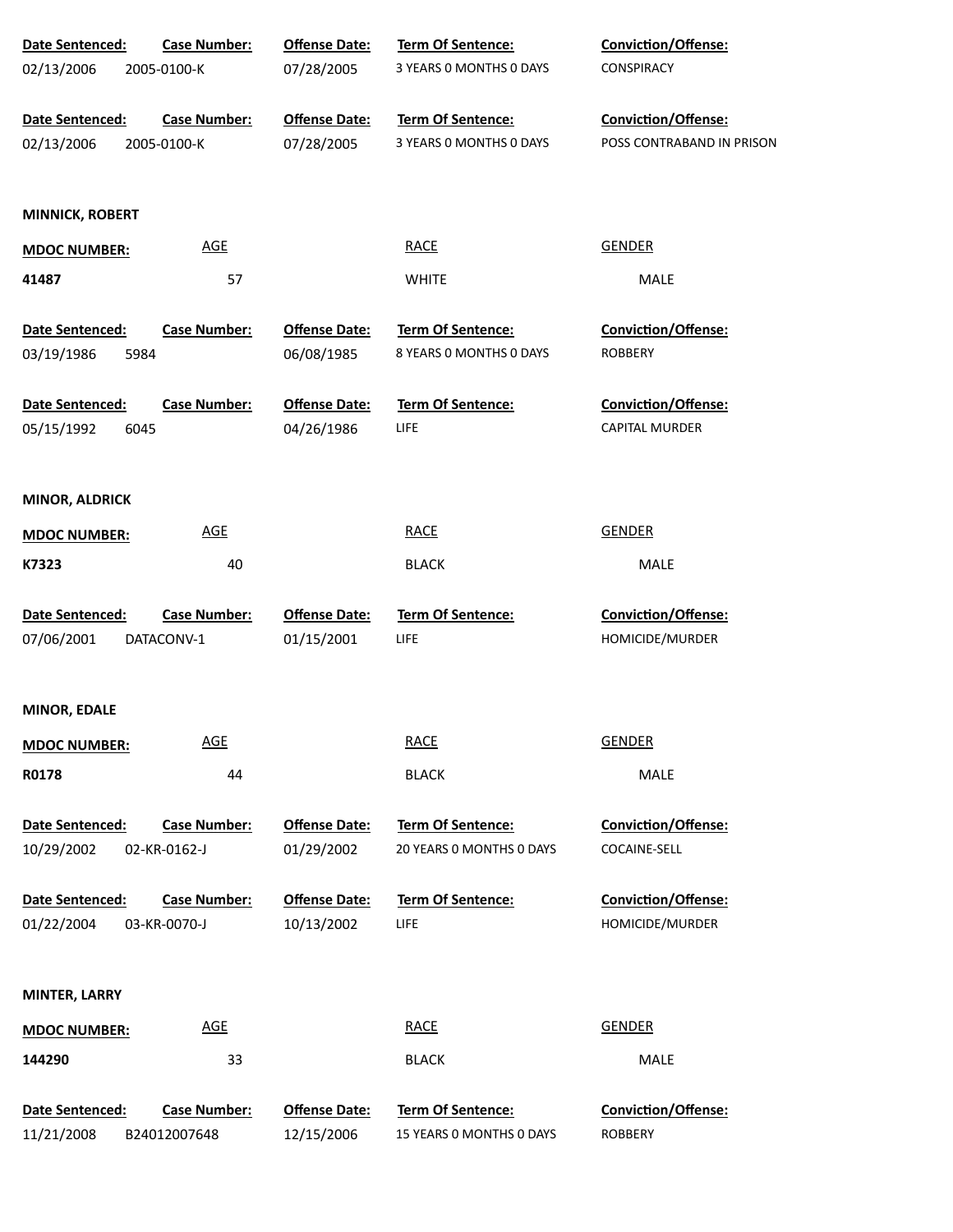| Date Sentenced:<br>11/21/2008           | <b>Case Number:</b><br>B24012007648    | <b>Offense Date:</b><br>12/15/2006 | Term Of Sentence:<br><b>LIFE</b>             | Conviction/Offense:<br>CAPITAL MURDER  |
|-----------------------------------------|----------------------------------------|------------------------------------|----------------------------------------------|----------------------------------------|
| MISKELL, V'NELL                         |                                        |                                    |                                              |                                        |
| <b>MDOC NUMBER:</b>                     | <b>AGE</b>                             |                                    | <b>RACE</b>                                  | <b>GENDER</b>                          |
| 102783                                  | 32                                     |                                    | <b>BLACK</b>                                 | <b>MALE</b>                            |
| Date Sentenced:                         | <b>Case Number:</b>                    | <b>Offense Date:</b>               | <b>Term Of Sentence:</b>                     | Conviction/Offense:                    |
| 12/09/2016                              | 15-620CR                               | 09/11/2014                         | <b>LIFE</b>                                  | HOMICIDE/MURDER                        |
| MITCHELL, EDDIE                         |                                        |                                    |                                              |                                        |
| <b>MDOC NUMBER:</b>                     | <b>AGE</b>                             |                                    | <b>RACE</b>                                  | <b>GENDER</b>                          |
| 125684                                  | 67                                     |                                    | <b>BLACK</b>                                 | MALE                                   |
| <b>Date Sentenced:</b><br>12/20/2006    | <b>Case Number:</b><br>05-0-684-00 BBD | <b>Offense Date:</b><br>04/22/2005 | Term Of Sentence:<br>LIFE                    | Conviction/Offense:<br>HOMICIDE/MURDER |
| MITCHELL, NORMAN                        |                                        |                                    |                                              |                                        |
| <b>MDOC NUMBER:</b>                     | <b>AGE</b>                             |                                    | <b>RACE</b>                                  | <b>GENDER</b>                          |
| R0439                                   | 46                                     |                                    | <b>BLACK</b>                                 | MALE                                   |
| Date Sentenced:<br>05/18/2012           | <b>Case Number:</b><br>CR2010051       | <b>Offense Date:</b><br>09/24/2009 | Term Of Sentence:<br>9 YEARS 0 MONTHS 0 DAYS | Conviction/Offense:<br>COCAINE-SELL    |
| <b>Date Sentenced:</b>                  | <b>Case Number:</b>                    | <b>Offense Date:</b>               | Term Of Sentence:                            | Conviction/Offense:                    |
| 10/31/2013                              | CR2012-280                             | 04/12/2012                         | LIFE                                         | HOMICIDE/MURDER                        |
| MITCHELL, REGGIE                        |                                        |                                    |                                              |                                        |
| <b>MDOC NUMBER:</b>                     | <b>AGE</b>                             |                                    | <b>RACE</b>                                  | <b>GENDER</b>                          |
| 94341                                   | 48                                     |                                    | <b>BLACK</b>                                 | MALE                                   |
| Date Sentenced:<br>02/15/2000<br>10,451 | <b>Case Number:</b>                    | <b>Offense Date:</b><br>11/16/1998 | Term Of Sentence:<br><b>LIFE</b>             | Conviction/Offense:<br>HOMICIDE/MURDER |
| MITCHELL, RICHARD                       |                                        |                                    |                                              |                                        |
| <b>MDOC NUMBER:</b>                     | AGE                                    |                                    | <b>RACE</b>                                  | <b>GENDER</b>                          |
| 125346                                  | 40                                     |                                    | <b>BLACK</b>                                 | MALE                                   |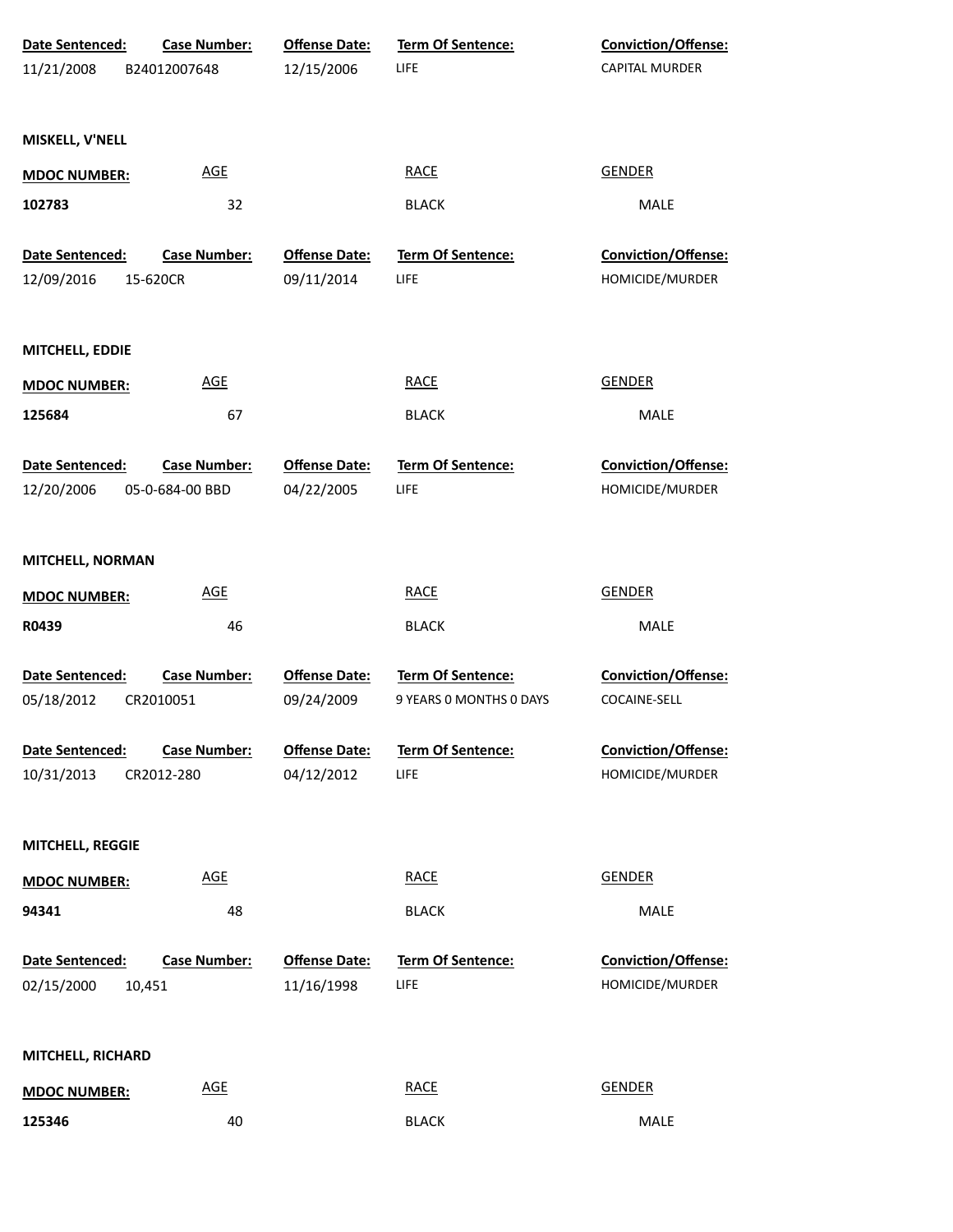| Date Sentenced:<br><b>Case Number:</b>        | <b>Offense Date:</b> | Term Of Sentence:        | Conviction/Offense:          |  |
|-----------------------------------------------|----------------------|--------------------------|------------------------------|--|
| 03-0-798-00 SJ<br>11/30/2006                  | 03/27/2003           | <b>LIFE</b>              | <b>CAPITAL MURDER</b>        |  |
|                                               |                      |                          |                              |  |
| <b>MITCHELL, VICTOR</b>                       |                      |                          |                              |  |
| <b>AGE</b><br><b>MDOC NUMBER:</b>             |                      | <b>RACE</b>              | <b>GENDER</b>                |  |
| 225873                                        | 47                   | <b>WHITE</b>             | MALE                         |  |
| Date Sentenced:<br><b>Case Number:</b>        | <b>Offense Date:</b> | Term Of Sentence:        | <b>Conviction/Offense:</b>   |  |
| 10/11/2019<br>37:19-CR-211CM-3                | 08/01/2016           | 5 YEARS 0 MONTHS 0 DAYS  | CONSPIRACY TO COMMIT A CRIME |  |
| Date Sentenced:<br><b>Case Number:</b>        | <b>Offense Date:</b> | Term Of Sentence:        | Conviction/Offense:          |  |
| 10/11/2019<br>37:19-CR-211CM-3                | 11/18/2016           | 15 YEARS O MONTHS O DAYS | <b>EXTORTION</b>             |  |
| Date Sentenced:<br><b>Case Number:</b>        | <b>Offense Date:</b> | Term Of Sentence:        | Conviction/Offense:          |  |
| 10/11/2019<br>37:19-CR-211CM-3                | 11/18/2016           | 30 YEARS 0 MONTHS 0 DAYS | SEXUAL BATTERY               |  |
| <b>Date Sentenced:</b><br><b>Case Number:</b> | <b>Offense Date:</b> | <b>Term Of Sentence:</b> | <b>Conviction/Offense:</b>   |  |
| 10/11/2019<br>37:19-CR-211CM-3                | 11/18/2016           | <b>LIFE</b>              | KIDNAP-                      |  |
|                                               |                      |                          |                              |  |
| <b>MIXON, JOSHUA</b>                          |                      |                          |                              |  |
| <u>AGE</u><br><b>MDOC NUMBER:</b>             |                      | <b>RACE</b>              | <b>GENDER</b>                |  |
| 70804                                         | 45                   | <b>WHITE</b>             | MALE                         |  |
| Date Sentenced:<br><b>Case Number:</b>        | <b>Offense Date:</b> | Term Of Sentence:        | Conviction/Offense:          |  |
| 11/15/1999<br>B2301-98-0091                   | 07/01/1998           | <b>LIFE</b>              | <b>CAPITAL MURDER</b>        |  |
| <b>Case Number:</b><br>Date Sentenced:        | <b>Offense Date:</b> | <b>Term Of Sentence:</b> | Conviction/Offense:          |  |
| 08/17/2020<br>18-100033-DH                    | 08/07/2017           | 5 YEARS 0 MONTHS 0 DAYS  | CONSPIRACY                   |  |
|                                               |                      |                          |                              |  |
| <b>MOBERG, MATTHEW</b>                        |                      |                          |                              |  |
| <b>AGE</b><br><b>MDOC NUMBER:</b>             |                      | <b>RACE</b>              | <b>GENDER</b>                |  |
| 219173                                        | 27                   | <b>WHITE</b>             | MALE                         |  |
| Date Sentenced:<br><b>Case Number:</b>        | <b>Offense Date:</b> | <b>Term Of Sentence:</b> | Conviction/Offense:          |  |
| 10/03/2018<br>21-17-10,061                    | 05/23/2017           | <b>LIFE</b>              | <b>CAPITAL MURDER</b>        |  |
|                                               |                      |                          |                              |  |
| <b>MOFFETT, GREG</b>                          |                      |                          |                              |  |
| <b>AGE</b><br><b>MDOC NUMBER:</b>             |                      | <b>RACE</b>              | <b>GENDER</b>                |  |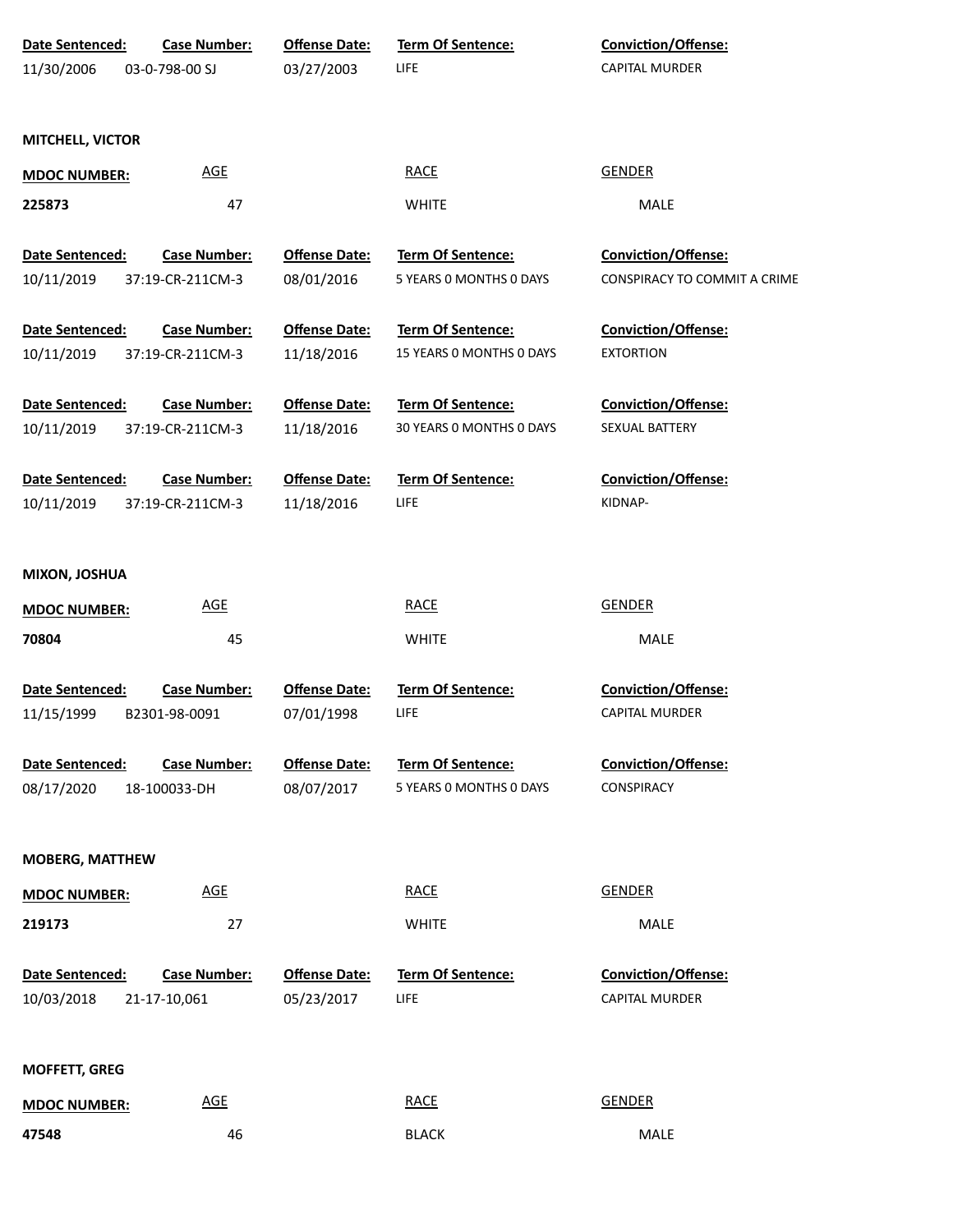| Date Sentenced:           | Case Number:        | <b>Offense Date:</b> | Term Of Sentence:        | Conviction/Offense:          |
|---------------------------|---------------------|----------------------|--------------------------|------------------------------|
| 11/18/2004                | 04-KR-0116-J        | 12/07/2003           | LIFE                     | HOMICIDE/MURDER              |
|                           |                     |                      |                          |                              |
| <b>MOFFETT, SIRNARDO</b>  |                     |                      |                          |                              |
| <b>MDOC NUMBER:</b>       | <b>AGE</b>          |                      | <b>RACE</b>              | <b>GENDER</b>                |
| 124031                    | 52                  |                      | <b>BLACK</b>             | MALE                         |
|                           |                     |                      |                          |                              |
| Date Sentenced:           | <b>Case Number:</b> | <b>Offense Date:</b> | Term Of Sentence:        | Conviction/Offense:          |
| 10/05/2006                | 04027600            | 07/21/2003           | LIFE                     | HOMICIDE/MURDER              |
| <b>MOFFITE, DERRICK</b>   |                     |                      |                          |                              |
| <b>MDOC NUMBER:</b>       | <b>AGE</b>          |                      | <b>RACE</b>              | <b>GENDER</b>                |
| L5476                     | 38                  |                      | <b>BLACK</b>             | MALE                         |
| Date Sentenced:           | Case Number:        | <b>Offense Date:</b> | Term Of Sentence:        | Conviction/Offense:          |
| 02/06/2018                | 617-17              | 07/25/2017           | LIFE                     | AGGRAV ASSLT-POL OFF-STGRAM- |
|                           |                     |                      |                          |                              |
| <b>MONTANA, JOSEPH</b>    |                     |                      |                          |                              |
| <b>MDOC NUMBER:</b>       | <b>AGE</b>          |                      | <b>RACE</b>              | <b>GENDER</b>                |
| K2556                     | 46                  |                      | <b>WHITE</b>             | MALE                         |
| Date Sentenced:           | <b>Case Number:</b> | <b>Offense Date:</b> | <b>Term Of Sentence:</b> | Conviction/Offense:          |
| 05/04/2000                | DATACONV-1          | 04/05/1999           | LIFE                     | HOMICIDE/MURDER              |
|                           |                     |                      |                          |                              |
| <b>MONTEZ, JUSTIN</b>     |                     |                      |                          |                              |
| <b>MDOC NUMBER:</b>       | <b>AGE</b>          |                      | <b>RACE</b>              | <b>GENDER</b>                |
| 167098                    | 37                  |                      | SPANISH OR HISPANIC      | <b>MALE</b>                  |
| Date Sentenced:           | <b>Case Number:</b> | <b>Offense Date:</b> | <b>Term Of Sentence:</b> | Conviction/Offense:          |
| 04/20/2011                | LK10255B            | 04/01/2010           | LIFE                     | HOMICIDE/MURDER              |
|                           |                     |                      |                          |                              |
| <b>MONTGOMERY, KENDEL</b> |                     |                      |                          |                              |
| <b>MDOC NUMBER:</b>       | <b>AGE</b>          |                      | <b>RACE</b>              | <b>GENDER</b>                |
| 191499                    | 32                  |                      | <b>BLACK</b>             | MALE                         |
| Date Sentenced:           | <b>Case Number:</b> | <b>Offense Date:</b> | <b>Term Of Sentence:</b> | Conviction/Offense:          |
| 06/19/2014                | 2013-0080           | 03/07/2013           | LIFE                     | CAPITAL MURDER               |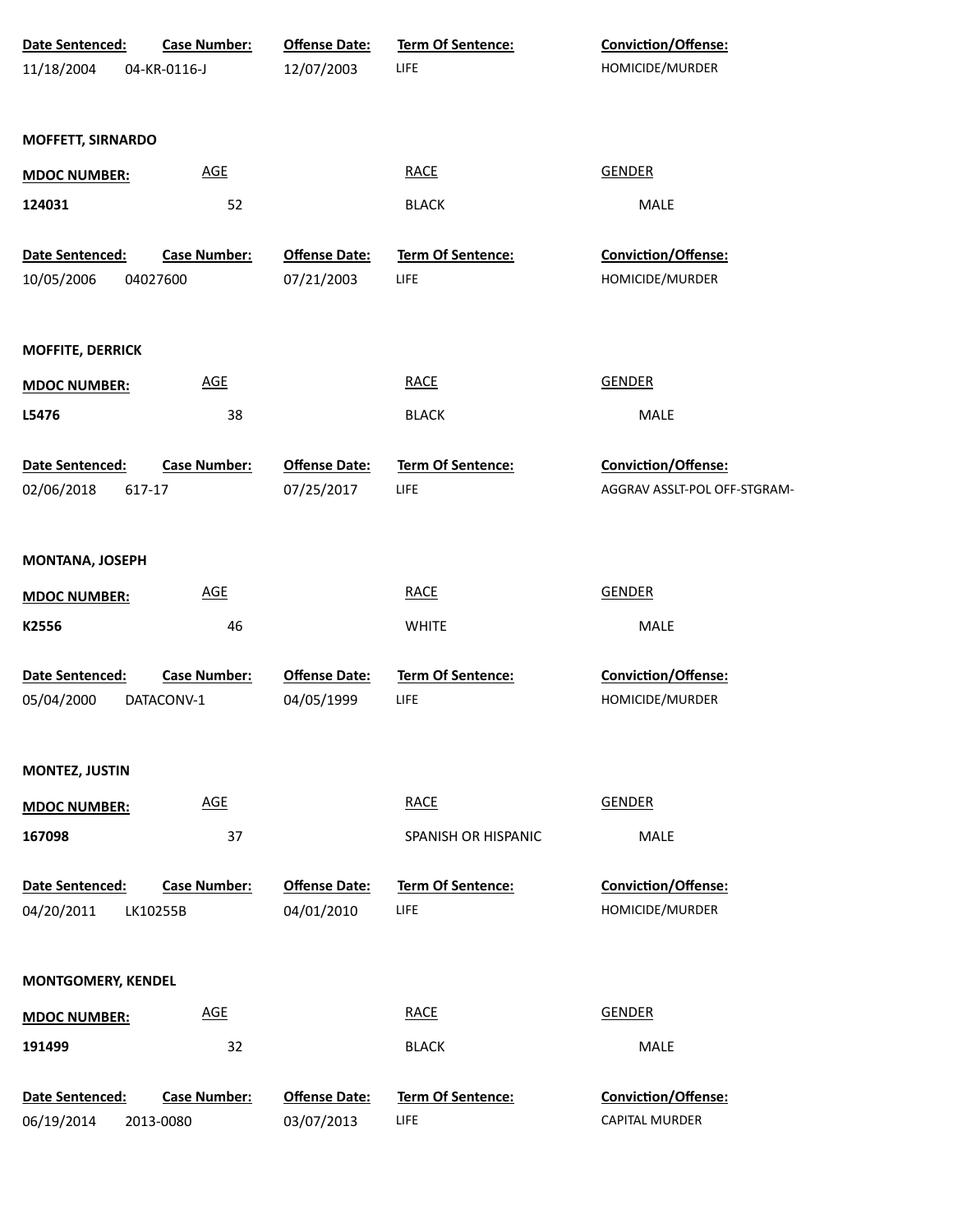**MOODY, DAVID**

| <b>MDOC NUMBER:</b>   | <b>AGE</b>          |                      | <b>RACE</b>              | <b>GENDER</b>              |
|-----------------------|---------------------|----------------------|--------------------------|----------------------------|
| K1926                 | 40                  |                      | <b>WHITE</b>             | MALE                       |
| Date Sentenced:       | <b>Case Number:</b> | <b>Offense Date:</b> | Term Of Sentence:        | <b>Conviction/Offense:</b> |
| 03/02/2000            | 2000-117-CR         | 05/14/1995           | 5 YEARS 0 MONTHS 0 DAYS  | CAPITAL MURDER             |
| Date Sentenced:       | <b>Case Number:</b> | <b>Offense Date:</b> | Term Of Sentence:        | <b>Conviction/Offense:</b> |
| 03/02/2000            | 2000-117-CR         | 05/14/1995           | LIFE                     | CAPITAL MURDER             |
| <b>MOODY, KENNETH</b> |                     |                      |                          |                            |
| <b>MDOC NUMBER:</b>   | <b>AGE</b>          |                      | <b>RACE</b>              | <b>GENDER</b>              |
| 51638                 | 46                  |                      | <b>WHITE</b>             | MALE                       |
| Date Sentenced:       | <b>Case Number:</b> | <b>Offense Date:</b> | Term Of Sentence:        | Conviction/Offense:        |
| 04/12/2001            | B2402-2001-190      | 05/14/1995           | LIFE                     | <b>CAPITAL MURDER</b>      |
| <b>MOODY, LARRY</b>   |                     |                      |                          |                            |
| <b>MDOC NUMBER:</b>   | <b>AGE</b>          |                      | <b>RACE</b>              | <b>GENDER</b>              |
| 52228                 | 46                  |                      | <b>BLACK</b>             | MALE                       |
| Date Sentenced:       | <b>Case Number:</b> | <b>Offense Date:</b> | Term Of Sentence:        | <b>Conviction/Offense:</b> |
| 12/03/2003            | 2003-0621           | 03/24/2003           | LIFE                     | SIMPLE ASSAULT-POL OFF     |
| Date Sentenced:       | <b>Case Number:</b> | <b>Offense Date:</b> | <b>Term Of Sentence:</b> | <b>Conviction/Offense:</b> |
| 12/03/2003            | 2003-0621           | 07/04/2003           | LIFE                     | SIMPLE ASSAULT-POL OFF     |
| <b>MOORE, ADRIAN</b>  |                     |                      |                          |                            |
| <b>MDOC NUMBER:</b>   | <b>AGE</b>          |                      | <b>RACE</b>              | <b>GENDER</b>              |
| 192273                | 34                  |                      | <b>BLACK</b>             | MALE                       |
| Date Sentenced:       | <b>Case Number:</b> | <b>Offense Date:</b> | <b>Term Of Sentence:</b> | <b>Conviction/Offense:</b> |
| 07/25/2014            | 2013-10,600         | 01/20/2013           | 20 YEARS O MONTHS O DAYS | AGGRAVATED ASSAULT         |
| Date Sentenced:       | <b>Case Number:</b> | <b>Offense Date:</b> | <b>Term Of Sentence:</b> | <b>Conviction/Offense:</b> |
| 07/25/2014            | 2013-10,600         | 01/20/2013           | LIFE                     | HOMICIDE/MURDER            |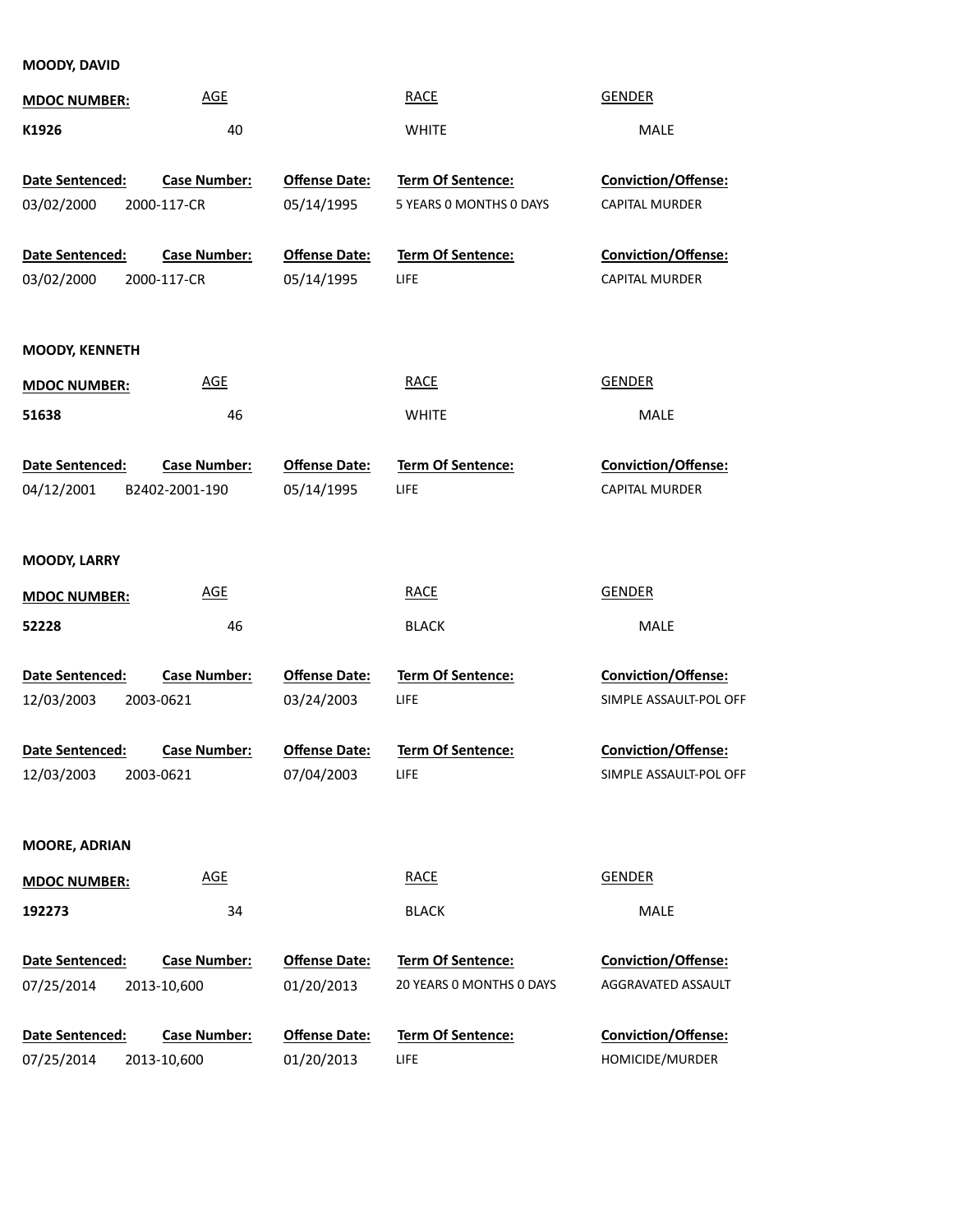| <b>MOORE, ARTHUR</b>                    |                                     |                                    |                                              |                                           |
|-----------------------------------------|-------------------------------------|------------------------------------|----------------------------------------------|-------------------------------------------|
| <b>MDOC NUMBER:</b>                     | <b>AGE</b>                          |                                    | <b>RACE</b>                                  | <b>GENDER</b>                             |
| 173786                                  | 30                                  |                                    | <b>BLACK</b>                                 | MALE                                      |
| Date Sentenced:<br>02/16/2012<br>110023 | <b>Case Number:</b>                 | <b>Offense Date:</b><br>02/12/2011 | Term Of Sentence:<br><b>LIFE</b>             | Conviction/Offense:<br>HOMICIDE/MURDER    |
| <b>MOORE, DARRIS</b>                    |                                     |                                    |                                              |                                           |
| <b>MDOC NUMBER:</b>                     | <b>AGE</b>                          |                                    | <b>RACE</b>                                  | <b>GENDER</b>                             |
| R6889                                   | 45                                  |                                    | <b>BLACK</b>                                 | MALE                                      |
| Date Sentenced:<br>02/29/2000           | <b>Case Number:</b><br>DATACONV-2   | <b>Offense Date:</b><br>06/11/1997 | Term Of Sentence:<br>5 YEARS 0 MONTHS 0 DAYS | Conviction/Offense:<br>COCAINE-SELL       |
| Date Sentenced:                         | <b>Case Number:</b>                 | <b>Offense Date:</b>               | Term Of Sentence:                            | Conviction/Offense:                       |
| 11/05/1998                              | DATACONV-1                          | 12/12/1997                         | <b>LIFE</b>                                  | HOMICIDE/MURDER                           |
| MOORE, DAVID<br><b>MDOC NUMBER:</b>     | <b>AGE</b>                          |                                    | <b>RACE</b>                                  | <b>GENDER</b>                             |
| 55718                                   | 61                                  |                                    | <b>BLACK</b>                                 | <b>MALE</b>                               |
| Date Sentenced:<br>01/05/2001           | <b>Case Number:</b><br>1999-0182    | <b>Offense Date:</b><br>10/09/1996 | Term Of Sentence:<br>LIFE                    | Conviction/Offense:<br>HOMICIDE/MURDER    |
| <b>MOORE, DECARLOS</b>                  |                                     |                                    |                                              |                                           |
| <b>MDOC NUMBER:</b>                     | <b>AGE</b>                          |                                    | <b>RACE</b>                                  | <b>GENDER</b>                             |
| R3046                                   | 40                                  |                                    | <b>BLACK</b>                                 | MALE                                      |
| Date Sentenced:<br>09/19/2007           | <b>Case Number:</b><br>B24022006466 | <b>Offense Date:</b><br>02/14/2006 | Term Of Sentence:<br>LIFE                    | Conviction/Offense:<br>AGGRAVATED ASSAULT |
| Date Sentenced:                         | <b>Case Number:</b>                 | <b>Offense Date:</b>               | Term Of Sentence:                            | Conviction/Offense:                       |
| 09/19/2007                              | B24022006466                        | 02/14/2006                         | LIFE                                         | <b>KIDNAP MINOR</b>                       |
| Date Sentenced:                         | <b>Case Number:</b>                 | <b>Offense Date:</b>               | Term Of Sentence:                            | Conviction/Offense:                       |

LIFE 02/14/2006 B24022006466

09/19/2007

SEXUAL BATTERY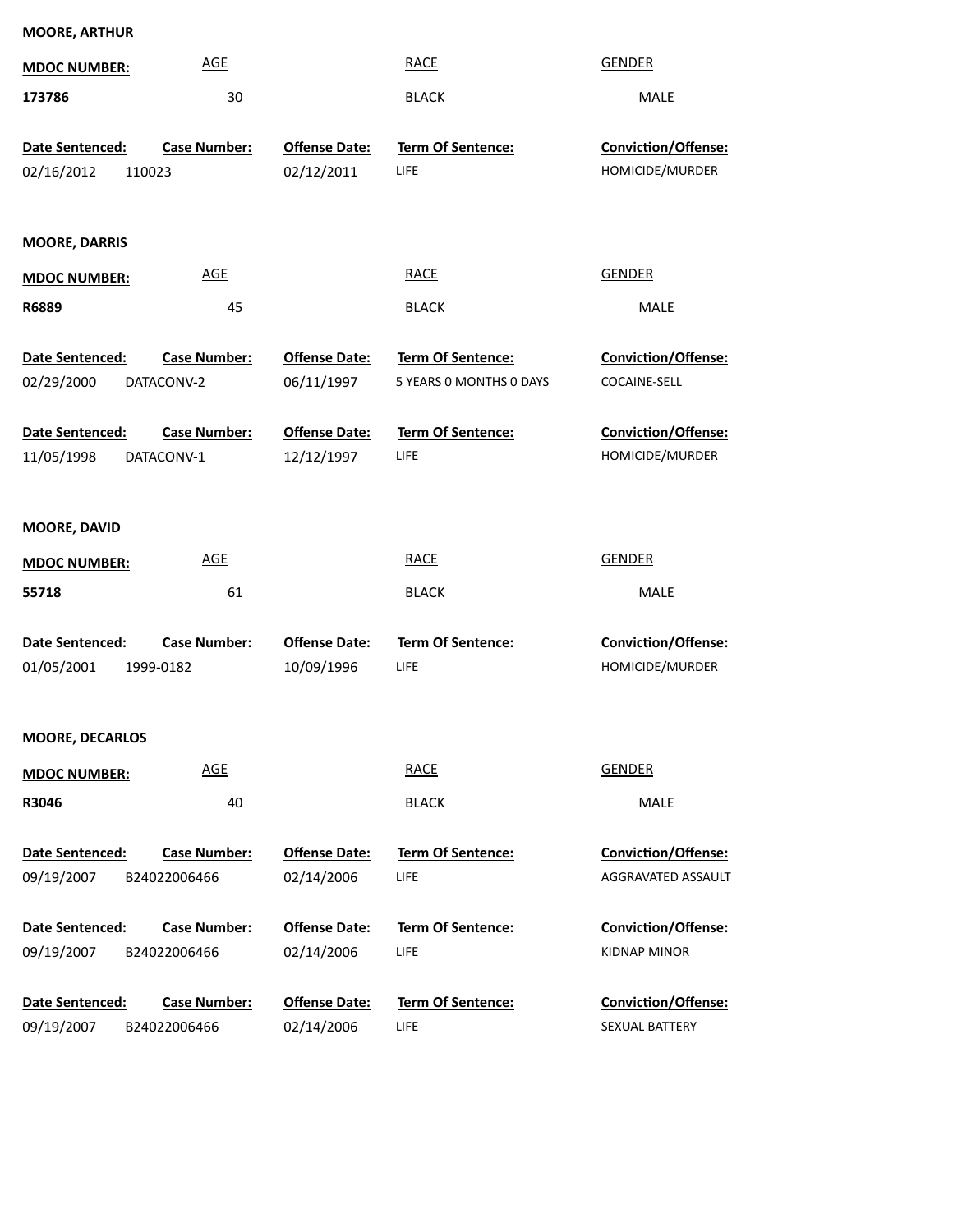| <b>MOORE, JAMES</b>                    |                     |                                    |                                  |                                        |
|----------------------------------------|---------------------|------------------------------------|----------------------------------|----------------------------------------|
| <b>MDOC NUMBER:</b>                    | <b>AGE</b>          |                                    | <b>RACE</b>                      | <b>GENDER</b>                          |
| 74093                                  | 49                  |                                    | <b>BLACK</b>                     | MALE                                   |
| Date Sentenced:                        | <b>Case Number:</b> | <b>Offense Date:</b>               | Term Of Sentence:                | Conviction/Offense:                    |
| 02/09/2004<br>14,414                   |                     | 03/20/2002                         | LIFE                             | <b>BURGLARY-NONRESID</b>               |
| <b>MOORE, KENNETH</b>                  |                     |                                    |                                  |                                        |
| <b>MDOC NUMBER:</b>                    | <b>AGE</b>          |                                    | <b>RACE</b>                      | <b>GENDER</b>                          |
| 139375                                 | 33                  |                                    | <b>BLACK</b>                     | MALE                                   |
| Date Sentenced:<br>05/15/2008<br>11949 | <b>Case Number:</b> | <b>Offense Date:</b><br>08/19/2007 | <b>Term Of Sentence:</b><br>LIFE | Conviction/Offense:<br>HOMICIDE/MURDER |
| <b>MOORE, RACHEL</b>                   |                     |                                    |                                  |                                        |
| <b>MDOC NUMBER:</b>                    | <b>AGE</b>          |                                    | <b>RACE</b>                      | <b>GENDER</b>                          |
| L0056                                  | 49                  |                                    | <b>WHITE</b>                     | <b>FEMALE</b>                          |
| Date Sentenced:                        | <b>Case Number:</b> | <b>Offense Date:</b>               | <b>Term Of Sentence:</b>         | <b>Conviction/Offense:</b>             |
| 03/06/2002                             | DATACONV-1          | 05/18/2001                         | LIFE                             | HOMICIDE/MURDER                        |
| Date Sentenced:                        | <b>Case Number:</b> | <b>Offense Date:</b>               | Term Of Sentence:                | <b>Conviction/Offense:</b>             |
| 07/18/2002                             | DATACONV-2          | 08/16/2001                         | 3 YEARS 0 MONTHS 0 DAYS          | MARIJUANA-SELL                         |
| <b>MOORE, TERESA</b>                   |                     |                                    |                                  |                                        |
| <b>MDOC NUMBER:</b>                    | <b>AGE</b>          |                                    | <b>RACE</b>                      | <b>GENDER</b>                          |
| 56344                                  | 45                  |                                    | <b>BLACK</b>                     | <b>FEMALE</b>                          |
| Date Sentenced:                        | <b>Case Number:</b> | <b>Offense Date:</b>               | Term Of Sentence:                | Conviction/Offense:                    |
| 01/04/1996<br>8865                     |                     | 11/22/1995                         | 5 YEARS 0 MONTHS 0 DAYS          | CONSPIRACY TO COMMIT A CRIME           |
| Date Sentenced:                        | <b>Case Number:</b> | <b>Offense Date:</b>               | Term Of Sentence:                | Conviction/Offense:                    |
| 01/04/1996                             | DATACONV-1          | 11/22/1995                         | LIFE                             | HOMICIDE/MURDER                        |
| <b>MOOTYE, GREGORY</b>                 |                     |                                    |                                  |                                        |
|                                        |                     |                                    |                                  |                                        |

**164701 MDOC NUMBER:** RACE GENDER 32 BLACK MALE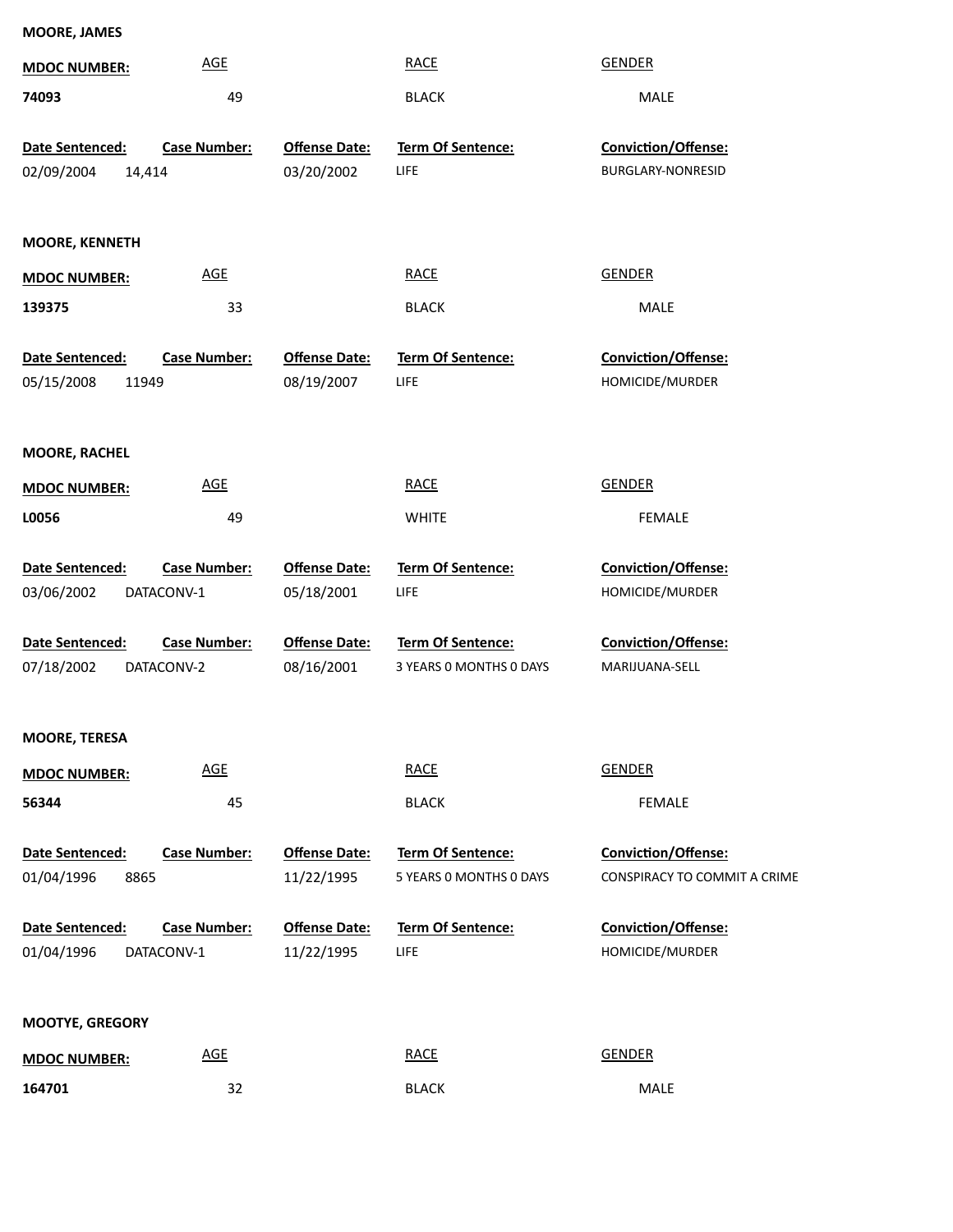| Date Sentenced:            | <b>Case Number:</b> | <b>Offense Date:</b> | Term Of Sentence:        | Conviction/Offense:        |
|----------------------------|---------------------|----------------------|--------------------------|----------------------------|
| 01/26/2011                 | 11019CR             | 02/22/2010           | LIFE                     | HOMICIDE/MURDER            |
|                            |                     |                      |                          |                            |
| <b>MORADO, TAYLOR</b>      |                     |                      |                          |                            |
| <b>MDOC NUMBER:</b>        | <b>AGE</b>          |                      | <b>RACE</b>              | <b>GENDER</b>              |
| 119049                     | 41                  |                      | SPANISH OR HISPANIC      | MALE                       |
| Date Sentenced:            | <b>Case Number:</b> | <b>Offense Date:</b> | Term Of Sentence:        | Conviction/Offense:        |
| 01/11/2006                 | 04-CR-042-NWG       | 04/29/2004           | LIFE                     | HOMICIDE/MURDER            |
| <b>MORGAN, JOE</b>         |                     |                      |                          |                            |
| <b>MDOC NUMBER:</b>        | <b>AGE</b>          |                      | <b>RACE</b>              | GENDER                     |
| 176229                     | 33                  |                      | <b>BLACK</b>             | MALE                       |
| Date Sentenced:            | <b>Case Number:</b> | <b>Offense Date:</b> | Term Of Sentence:        | Conviction/Offense:        |
| 05/24/2012                 | 20110030            | 01/09/2011           | 20 YEARS 0 MONTHS 0 DAYS | MANSLAUGHTER               |
| Date Sentenced:            | <b>Case Number:</b> | <b>Offense Date:</b> | Term Of Sentence:        | Conviction/Offense:        |
| 05/24/2012                 | 20110030            | 01/09/2011           | <b>LIFE</b>              | HOMICIDE/MURDER            |
|                            |                     |                      |                          |                            |
| <b>MORRIS, CHARLES</b>     |                     |                      |                          |                            |
| <b>MDOC NUMBER:</b>        | <u>AGE</u>          |                      | <b>RACE</b>              | <b>GENDER</b>              |
| 96026                      | 50                  |                      | <b>BLACK</b>             | MALE                       |
| Date Sentenced:            | <b>Case Number:</b> | <b>Offense Date:</b> | Term Of Sentence:        | <b>Conviction/Offense:</b> |
| 07/27/2001                 | DATACONV-1          | 03/27/2001           | <b>LIFE</b>              | HOMICIDE/MURDER            |
|                            |                     |                      |                          |                            |
| <b>MORRIS, CHRISTOPHER</b> |                     |                      |                          |                            |
| <b>MDOC NUMBER:</b>        | <b>AGE</b>          |                      | <b>RACE</b>              | <b>GENDER</b>              |
| 205057                     | 38                  |                      | <b>BLACK</b>             | <b>MALE</b>                |
| Date Sentenced:            | <b>Case Number:</b> | <b>Offense Date:</b> | Term Of Sentence:        | Conviction/Offense:        |
| 07/27/2016                 | 026-14              | 09/04/2013           | 10 YEARS 0 MONTHS 0 DAYS | AGGRAVATED ASSAULT         |
| Date Sentenced:            | <b>Case Number:</b> | <b>Offense Date:</b> | Term Of Sentence:        | <b>Conviction/Offense:</b> |
| 07/27/2016                 | 026-14              | 09/04/2013           | 10 YEARS 0 MONTHS 0 DAYS | SHOOTING INTO DWELLING     |
| Date Sentenced:            | <b>Case Number:</b> | <b>Offense Date:</b> | Term Of Sentence:        | Conviction/Offense:        |
| 07/27/2016                 | 026-14              | 09/04/2013           | LIFE                     | HOMICIDE/MURDER            |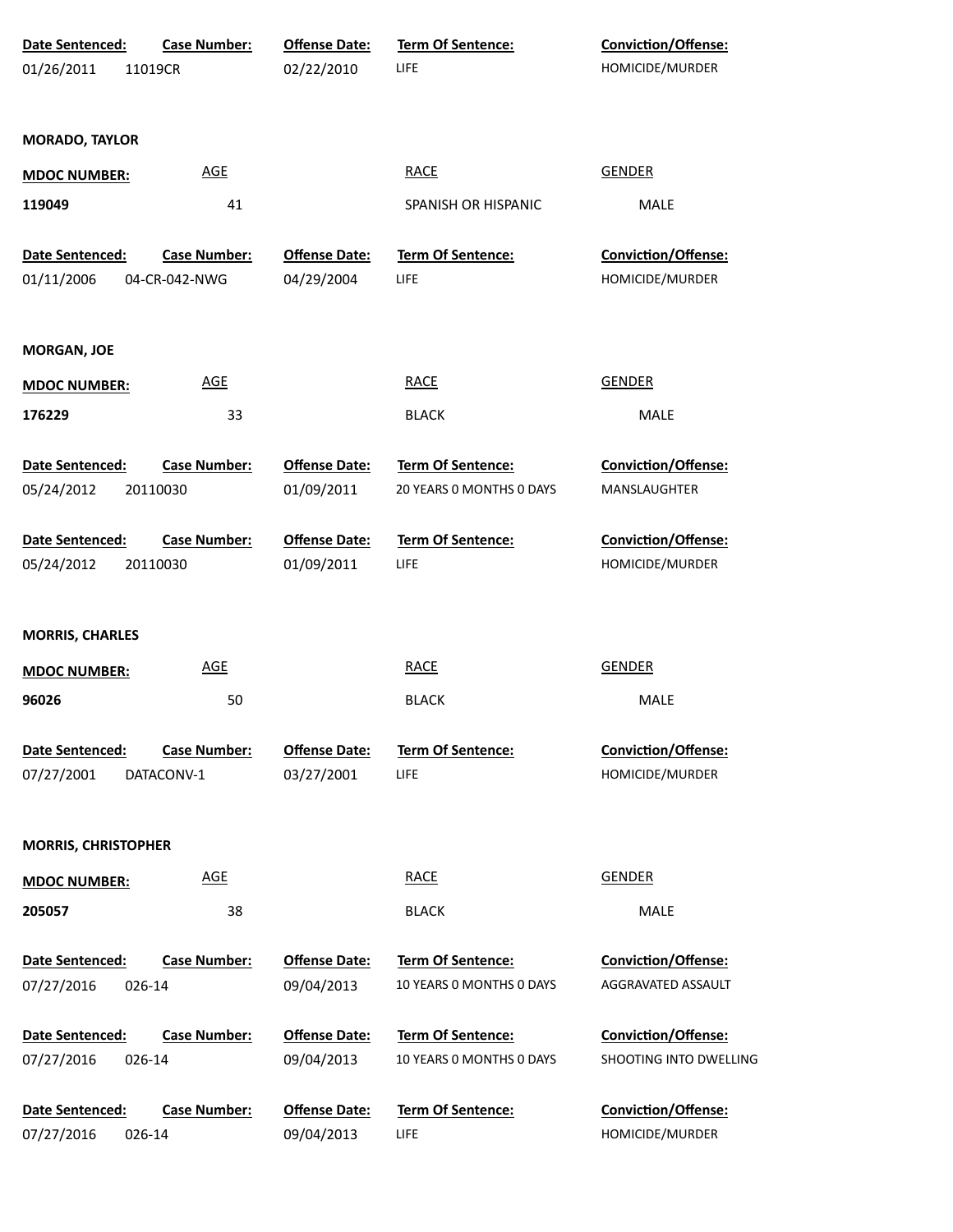**MORRIS, DARYL**

| <b>MDOC NUMBER:</b>    | <b>AGE</b>          |                      | <b>RACE</b>              | <b>GENDER</b>                            |
|------------------------|---------------------|----------------------|--------------------------|------------------------------------------|
| 113614                 | 39                  |                      | <b>BLACK</b>             | MALE                                     |
|                        |                     |                      |                          |                                          |
| Date Sentenced:        | <b>Case Number:</b> | <b>Offense Date:</b> | <b>Term Of Sentence:</b> | Conviction/Offense:                      |
| 07/21/2005<br>2004-250 |                     | 07/05/2004           | <b>LIFE</b>              | HOMICIDE/MURDER                          |
|                        |                     |                      |                          |                                          |
| <b>MORRIS, JONTAE</b>  |                     |                      |                          |                                          |
| <b>MDOC NUMBER:</b>    | <b>AGE</b>          |                      | <b>RACE</b>              | GENDER                                   |
| 54183                  | 44                  |                      | <b>BLACK</b>             | MALE                                     |
|                        |                     |                      |                          |                                          |
| Date Sentenced:        | <b>Case Number:</b> | <b>Offense Date:</b> | Term Of Sentence:        | Conviction/Offense:                      |
| 05/15/1998             | DATACONV-1          |                      | <b>LIFE</b>              | CAPITAL MURDER                           |
|                        |                     |                      |                          |                                          |
| <b>MORRIS, KEITH</b>   |                     |                      |                          |                                          |
|                        |                     |                      |                          |                                          |
| <b>MDOC NUMBER:</b>    | <b>AGE</b>          |                      | <b>RACE</b>              | <b>GENDER</b>                            |
| K1590                  | 62                  |                      | <b>BLACK</b>             | MALE                                     |
| Date Sentenced:        | <b>Case Number:</b> | <b>Offense Date:</b> | Term Of Sentence:        | Conviction/Offense:                      |
| 02/17/2000             | DATACONV-1          | 11/22/1999           | <b>LIFE</b>              | BURGLARY-NONRESID                        |
|                        |                     |                      |                          |                                          |
| Date Sentenced:        | <b>Case Number:</b> | <b>Offense Date:</b> | <b>Term Of Sentence:</b> | Conviction/Offense:                      |
| 02/27/2000             | DATACONV-2          | 11/22/1999           | <b>LIFE</b>              | BURGLARY-NONRESID                        |
|                        |                     |                      |                          |                                          |
| <b>MOSES, HENRY</b>    |                     |                      |                          |                                          |
| <b>MDOC NUMBER:</b>    | <b>AGE</b>          |                      | <b>RACE</b>              | <b>GENDER</b>                            |
| 40989                  | 59                  |                      | <b>WHITE</b>             | MALE                                     |
|                        |                     |                      |                          |                                          |
| Date Sentenced:        | <b>Case Number:</b> | <b>Offense Date:</b> | Term Of Sentence:        | Conviction/Offense:                      |
| 04/08/2003             | DATACONV-1          | 12/26/2000           | <b>LIFE</b>              | HOMICIDE/MURDER                          |
|                        |                     |                      |                          |                                          |
| <b>MOSLEY, MICHAEL</b> |                     |                      |                          |                                          |
| <b>MDOC NUMBER:</b>    | <b>AGE</b>          |                      | <b>RACE</b>              | <b>GENDER</b>                            |
| 159571                 | 32                  |                      | <b>WHITE</b>             | MALE                                     |
|                        |                     |                      |                          |                                          |
| Date Sentenced:        | <b>Case Number:</b> | <b>Offense Date:</b> | Term Of Sentence:        | Conviction/Offense:                      |
| 06/14/2019             | 17-0074-CR2         | 09/11/2016           | 10 YEARS 0 MONTHS 0 DAYS | POSSESSION OF FIREARM BY CONVICTED FELON |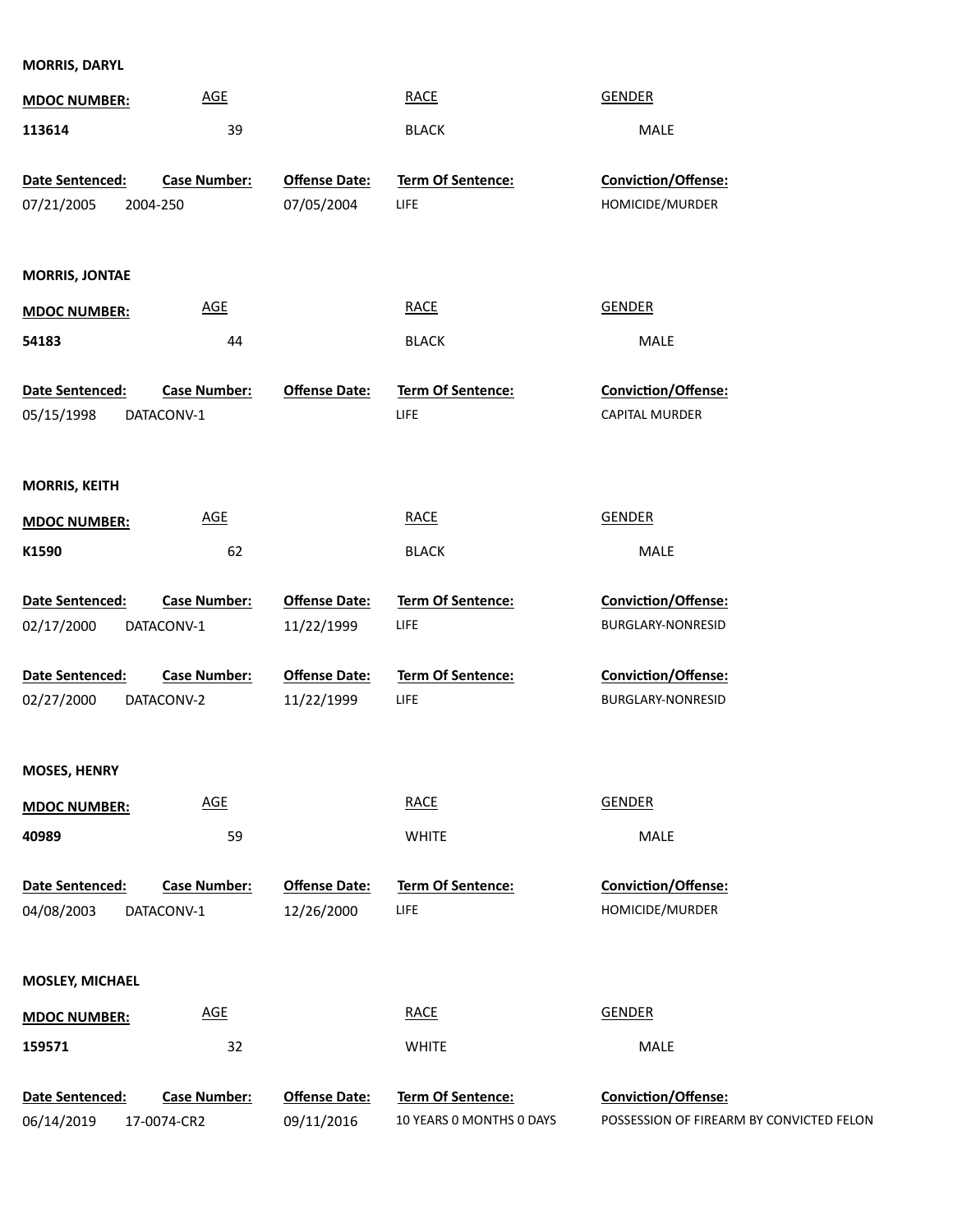| Date Sentenced:               | <b>Case Number:</b>             | <b>Offense Date:</b>               | Term Of Sentence:                             | Conviction/Offense:                    |  |
|-------------------------------|---------------------------------|------------------------------------|-----------------------------------------------|----------------------------------------|--|
| 06/14/2019                    | 17-0074-CR2                     | 09/11/2016                         | LIFE                                          | HOMICIDE/MURDER                        |  |
| <b>MOSS, CHARLES</b>          |                                 |                                    |                                               |                                        |  |
| <b>MDOC NUMBER:</b>           | <b>AGE</b>                      |                                    | <b>RACE</b>                                   | <b>GENDER</b>                          |  |
| 67634                         | 45                              |                                    | <b>WHITE</b>                                  | MALE                                   |  |
| Date Sentenced:               | <b>Case Number:</b>             | <b>Offense Date:</b>               | Term Of Sentence:                             | Conviction/Offense:                    |  |
| 02/27/1997                    | DATACONV-1                      | 02/24/1996                         | LIFE                                          | HOMICIDE/MURDER                        |  |
| <b>MOSS, REGINALD</b>         |                                 |                                    |                                               |                                        |  |
| <b>MDOC NUMBER:</b>           | <b>AGE</b>                      |                                    | <b>RACE</b>                                   | <b>GENDER</b>                          |  |
| L0638                         | 54                              |                                    | <b>WHITE</b>                                  | MALE                                   |  |
| Date Sentenced:<br>04/12/2002 | <b>Case Number:</b><br>CR02-124 | <b>Offense Date:</b><br>09/04/2000 | Term Of Sentence:<br>10 YEARS 0 MONTHS 0 DAYS | <b>Conviction/Offense:</b><br>KIDNAP-  |  |
| Date Sentenced:               | <b>Case Number:</b>             | <b>Offense Date:</b>               | Term Of Sentence:                             | <b>Conviction/Offense:</b>             |  |
| 04/12/2002                    | CR02-003                        | 09/04/2000                         | 3 YEARS 0 MONTHS 0 DAYS                       | ARSON-                                 |  |
| Date Sentenced:               | <b>Case Number:</b>             | <b>Offense Date:</b>               | Term Of Sentence:                             | <b>Conviction/Offense:</b>             |  |
| 04/12/2002                    | CR00-606                        | 09/04/2000                         | 5 YEARS 0 MONTHS 0 DAYS                       | <b>GRAND LARCENY</b>                   |  |
| Date Sentenced:<br>04/12/2002 | <b>Case Number:</b><br>CR00-601 | <b>Offense Date:</b><br>09/04/2000 | <b>Term Of Sentence:</b><br>LIFE              | Conviction/Offense:<br>HOMICIDE/MURDER |  |
| <b>MOSS, ROBERT</b>           |                                 |                                    |                                               |                                        |  |
| <b>MDOC NUMBER:</b>           | <b>AGE</b>                      |                                    | <b>RACE</b>                                   | <b>GENDER</b>                          |  |
| 59587                         | 46                              |                                    | <b>BLACK</b>                                  | MALE                                   |  |
| Date Sentenced:               | <b>Case Number:</b>             | <b>Offense Date:</b>               | Term Of Sentence:                             | <b>Conviction/Offense:</b>             |  |
| 10/21/2005                    | 2004-68                         | 07/04/2004                         | LIFE                                          | RAPE                                   |  |
| Date Sentenced:               | <b>Case Number:</b>             | <b>Offense Date:</b>               | Term Of Sentence:                             | Conviction/Offense:                    |  |
| 10/21/2005                    | 2004-68                         | 07/05/2004                         | LIFE                                          | AGGRAVATED ASSAULT                     |  |
| <b>MOWDY, JANICE</b>          |                                 |                                    |                                               |                                        |  |
| <b>MDOC NUMBER:</b>           | <b>AGE</b>                      |                                    | <b>RACE</b>                                   | <b>GENDER</b>                          |  |
| 152665                        | 56                              |                                    | <b>WHITE</b>                                  | <b>FEMALE</b>                          |  |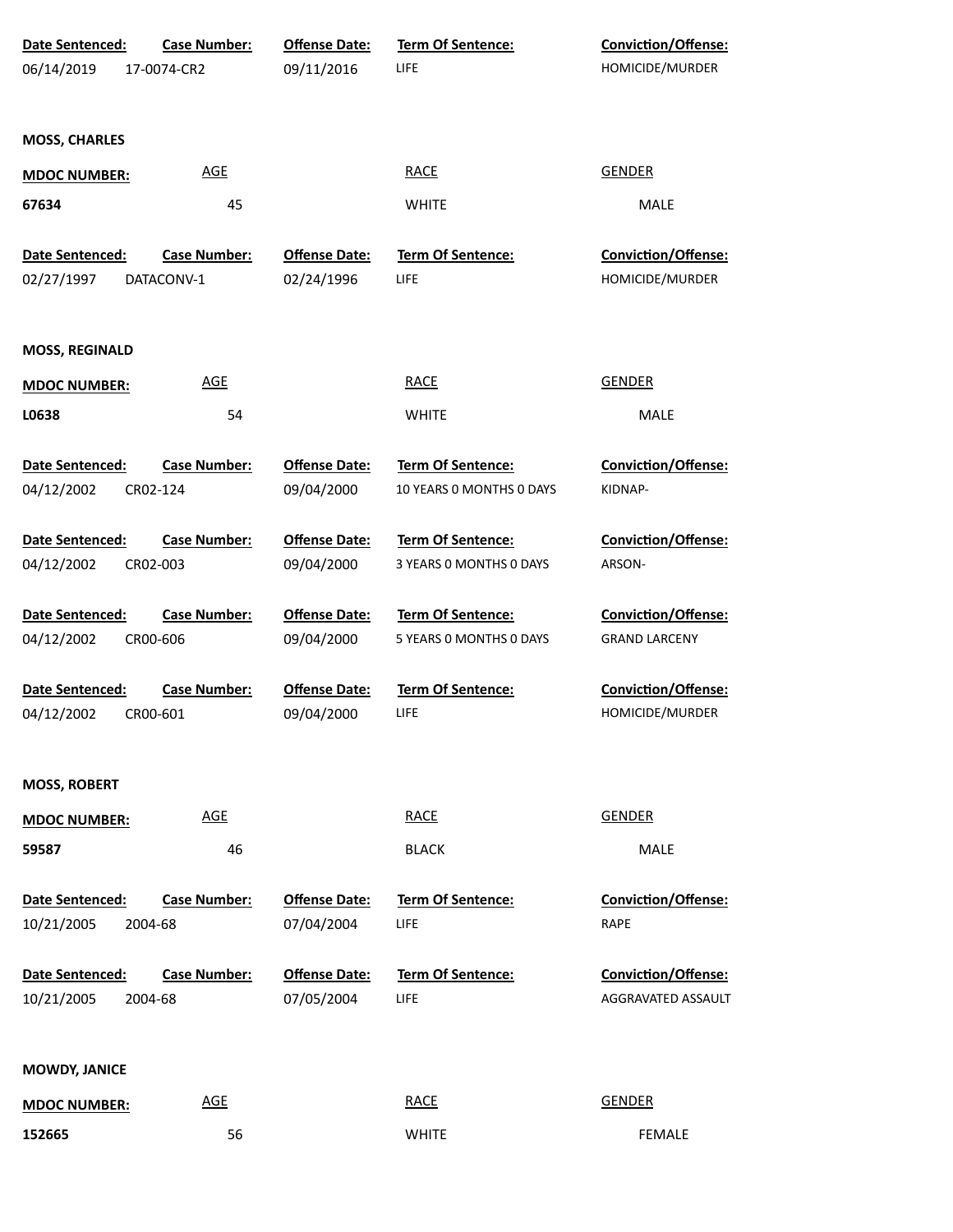| Date Sentenced:           | <b>Case Number:</b> | <b>Offense Date:</b> | Term Of Sentence:        | Conviction/Offense:                      |
|---------------------------|---------------------|----------------------|--------------------------|------------------------------------------|
| 09/29/2009                | 2009-CR-064         | 04/01/2007           | LIFE                     | <b>CAPITAL MURDER</b>                    |
|                           |                     |                      |                          |                                          |
|                           |                     |                      |                          |                                          |
| <b>MULLEN, TREMAYNE</b>   |                     |                      |                          |                                          |
| <b>MDOC NUMBER:</b>       | <b>AGE</b>          |                      | <b>RACE</b>              | <b>GENDER</b>                            |
| 122495                    | 37                  |                      | <b>BLACK</b>             | MALE                                     |
|                           |                     |                      |                          |                                          |
| Date Sentenced:           | <b>Case Number:</b> | <b>Offense Date:</b> | Term Of Sentence:        | Conviction/Offense:                      |
| 08/07/2006                | 2006-0065           | 05/03/2006           | LIFE                     | HOMICIDE/MURDER                          |
|                           |                     |                      |                          |                                          |
|                           |                     |                      |                          |                                          |
| <b>MURRY, JOSHUA</b>      |                     |                      |                          |                                          |
| <b>MDOC NUMBER:</b>       | <b>AGE</b>          |                      | <b>RACE</b>              | <b>GENDER</b>                            |
| 203948                    | 30                  |                      | <b>BLACK</b>             | MALE                                     |
|                           |                     |                      |                          |                                          |
| Date Sentenced:           | <b>Case Number:</b> | <b>Offense Date:</b> | Term Of Sentence:        | Conviction/Offense:                      |
| 11/30/2018                | 2015-0161-CR1C      | 04/10/2014           | 5 YEARS 0 MONTHS 0 DAYS  | POSS OF MARIJUANA W/INTENT TO DISTRIBUTE |
|                           |                     |                      |                          |                                          |
| Date Sentenced:           | <b>Case Number:</b> | <b>Offense Date:</b> | Term Of Sentence:        | Conviction/Offense:                      |
| 10/06/2020                | 2018-0371-CR1C      | 07/26/2018           | LIFE                     | HOMICIDE/MURDER                          |
|                           |                     |                      |                          |                                          |
| <b>MYERS, CHRISTOPHER</b> |                     |                      |                          |                                          |
|                           |                     |                      |                          |                                          |
| <b>MDOC NUMBER:</b>       | <b>AGE</b>          |                      | <b>RACE</b>              | <b>GENDER</b>                            |
| T9332                     | 40                  |                      | <b>WHITE</b>             | MALE                                     |
|                           |                     |                      |                          |                                          |
| Date Sentenced:           | <b>Case Number:</b> | <b>Offense Date:</b> | Term Of Sentence:        | Conviction/Offense:                      |
| 10/12/2000                | DATACONV-2          | 04/08/1998           | 20 YEARS 0 MONTHS 0 DAYS | BURGLARY-RESIDENTIAL                     |
| Date Sentenced:           | <b>Case Number:</b> | <b>Offense Date:</b> | Term Of Sentence:        | Conviction/Offense:                      |
| 08/03/2000                | DATACONV-1          | 08/26/1999           | <b>LIFE</b>              | HOMICIDE/MURDER                          |
|                           |                     |                      |                          |                                          |
|                           |                     |                      |                          |                                          |
| <b>MYERS, JAMES</b>       |                     |                      |                          |                                          |
| <b>MDOC NUMBER:</b>       | <b>AGE</b>          |                      | <b>RACE</b>              | <b>GENDER</b>                            |
|                           |                     |                      |                          |                                          |
| 25097                     | 55                  |                      | <b>WHITE</b>             | MALE                                     |
| Date Sentenced:           | <b>Case Number:</b> | <b>Offense Date:</b> | Term Of Sentence:        | Conviction/Offense:                      |
| 07/24/2019                | CR2017-203          | 07/29/2017           | <b>LIFE</b>              | <b>GRAND LARCENY</b>                     |
|                           |                     |                      |                          |                                          |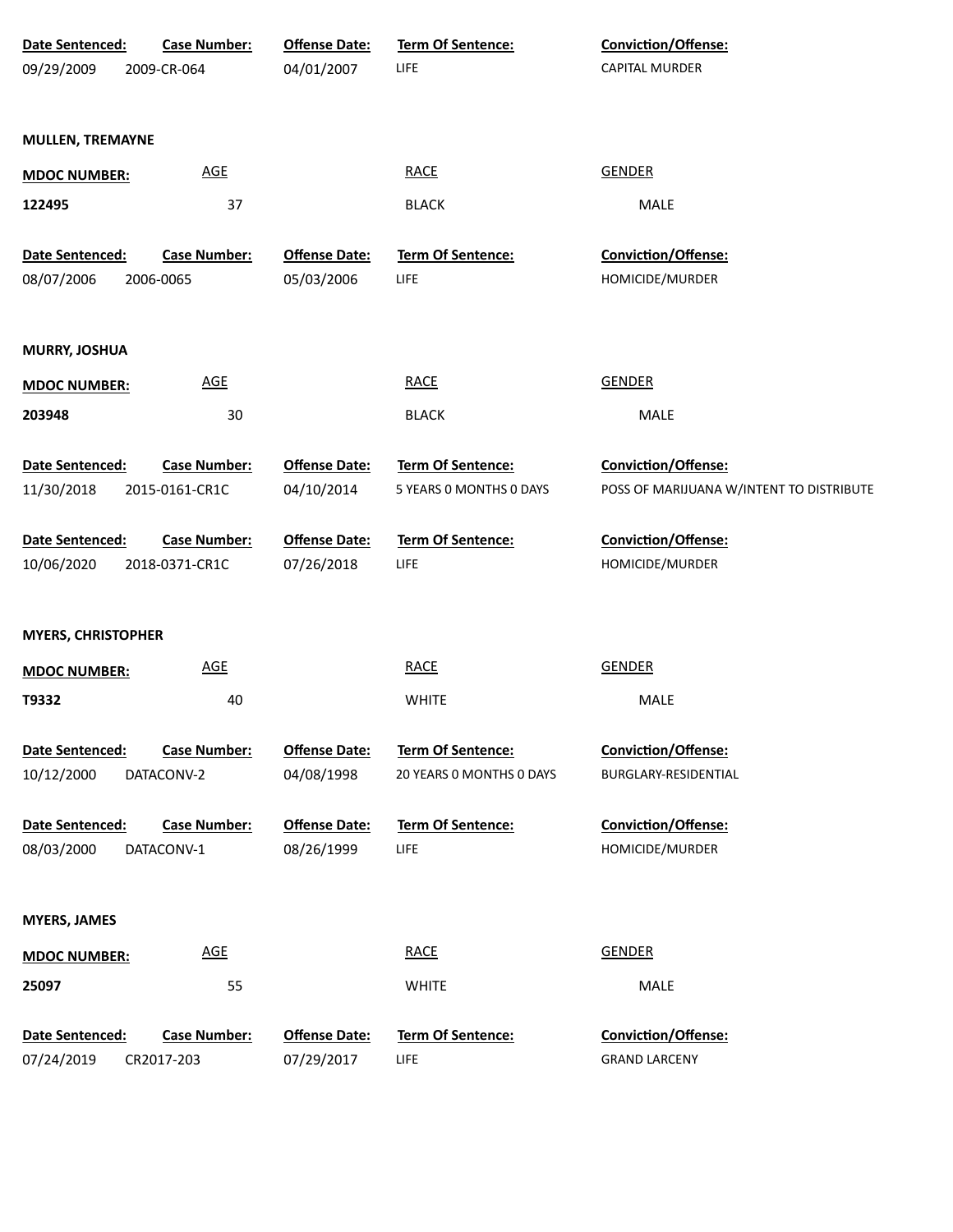| <b>MDOC NUMBER:</b>           | <b>AGE</b>                        |                                    | <b>RACE</b>                                          | <b>GENDER</b>                                 |
|-------------------------------|-----------------------------------|------------------------------------|------------------------------------------------------|-----------------------------------------------|
| 65438                         | 50                                |                                    | <b>WHITE</b>                                         | <b>MALE</b>                                   |
| Date Sentenced:<br>09/05/1996 | <b>Case Number:</b><br>DATACONV-2 | <b>Offense Date:</b>               | <b>Term Of Sentence:</b><br>40 YEARS 0 MONTHS 0 DAYS | Conviction/Offense:<br>ARMED ROBBERY          |
| Date Sentenced:<br>09/05/1996 | <b>Case Number:</b><br>DATACONV-1 | <b>Offense Date:</b>               | Term Of Sentence:<br>LIFE                            | Conviction/Offense:<br>HOMICIDE/MURDER        |
| <b>NALLS, LONNIE</b>          |                                   |                                    |                                                      |                                               |
| <b>MDOC NUMBER:</b>           | <b>AGE</b>                        |                                    | <b>RACE</b>                                          | <b>GENDER</b>                                 |
| 124949                        | 38                                |                                    | <b>BLACK</b>                                         | MALE                                          |
| Date Sentenced:<br>04/20/2021 | <b>Case Number:</b><br>2019-0033  | <b>Offense Date:</b><br>02/27/2018 | Term Of Sentence:<br><b>LIFE</b>                     | Conviction/Offense:<br>HOMICIDE/MURDER        |
| Date Sentenced:               | <b>Case Number:</b>               | <b>Offense Date:</b>               | Term Of Sentence:                                    | Conviction/Offense:                           |
| 04/20/2021                    | 2019-0033                         | 02/27/2018                         | <b>LIFE</b>                                          | POSSESSION OF FIREARM BY CONVICTED FELON      |
| <b>NASH, MATTHEW</b>          |                                   |                                    |                                                      |                                               |
| <b>MDOC NUMBER:</b>           | <b>AGE</b>                        |                                    | <b>RACE</b>                                          | <b>GENDER</b>                                 |
| L4436                         | 42                                |                                    | <b>BLACK</b>                                         | <b>MALE</b>                                   |
| Date Sentenced:               | <b>Case Number:</b>               | <b>Offense Date:</b>               | Term Of Sentence:                                    | Conviction/Offense:                           |
| 10/28/2008 02 0296CRP         |                                   | 06/14/2002                         | 3 YEARS O MONTHS O DAYS                              | COCAINE-SELL                                  |
| Date Sentenced:<br>03/20/2009 | <b>Case Number:</b><br>080074CRV3 | <b>Offense Date:</b><br>06/17/2007 | <b>Term Of Sentence:</b><br>10 YEARS 0 MONTHS 0 DAYS | Conviction/Offense:<br>SHOOTING INTO DWELLING |
| Date Sentenced:               | <b>Case Number:</b>               | <b>Offense Date:</b>               | Term Of Sentence:                                    | Conviction/Offense:                           |
| 03/20/2009                    | 080074CRV3                        | 06/17/2007                         | 20 YEARS 0 MONTHS 0 DAYS                             | AGGRAVATED ASSAULT                            |
| Date Sentenced:<br>03/02/2009 | <b>Case Number:</b><br>080074CRV3 | <b>Offense Date:</b><br>06/17/2007 | Term Of Sentence:<br>LIFE                            | Conviction/Offense:<br>HOMICIDE/MURDER        |
| <b>NEAL, ANTONIO</b>          |                                   |                                    |                                                      |                                               |
|                               |                                   |                                    |                                                      |                                               |

| <b>MDOC NUMBER:</b> | AGE | <b>RACE</b><br><u> The Communication of the Communication of the Communication of the Communication of the Communication of the Communication of the Communication of the Communication of the Communication of the Communication of the Commun</u> | GENDER |
|---------------------|-----|-----------------------------------------------------------------------------------------------------------------------------------------------------------------------------------------------------------------------------------------------------|--------|
| R1513               | 46  | <b>BLACK</b>                                                                                                                                                                                                                                        | MALE   |

**MYERS, MICHAEL**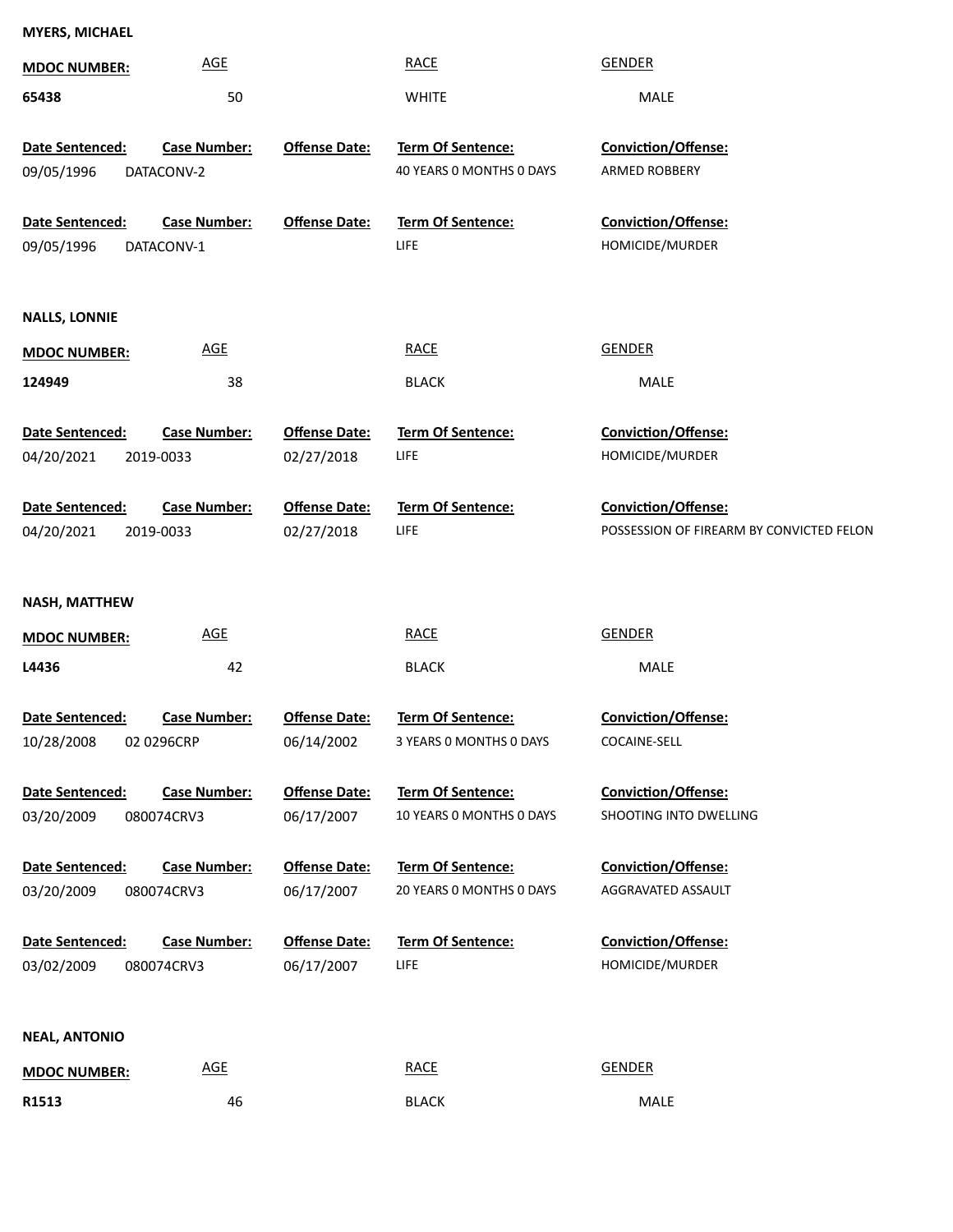| Date Sentenced:                        | <b>Case Number:</b> | <b>Offense Date:</b>               | Term Of Sentence:                | Conviction/Offense:                    |
|----------------------------------------|---------------------|------------------------------------|----------------------------------|----------------------------------------|
| 01/19/2000                             | DATACONV-1          | 06/02/1999                         | 5 YEARS 0 MONTHS 0 DAYS          | BURGLARY-GENERAL                       |
| <b>Date Sentenced:</b>                 | <b>Case Number:</b> | <b>Offense Date:</b>               | <b>Term Of Sentence:</b>         | <b>Conviction/Offense:</b>             |
| 05/10/2000                             | DATACONV-3          | 10/03/1999                         | 20 YEARS O MONTHS O DAYS         | AGGRAVATED ASSAULT                     |
| Date Sentenced:                        | <b>Case Number:</b> | <b>Offense Date:</b>               | Term Of Sentence:                | Conviction/Offense:                    |
| 05/10/2000                             | DATACONV-2          | 10/03/1999                         | LIFE                             | HOMICIDE/MURDER                        |
| <b>NEAL, HOWARD</b>                    |                     |                                    |                                  |                                        |
| <b>MDOC NUMBER:</b>                    | <b>AGE</b>          |                                    | <b>RACE</b>                      | <b>GENDER</b>                          |
| 04733                                  | 68                  |                                    | <b>WHITE</b>                     | MALE                                   |
| Date Sentenced:                        | <b>Case Number:</b> | <b>Offense Date:</b>               | Term Of Sentence:                | <b>Conviction/Offense:</b>             |
| 08/06/1982<br>1147                     |                     | 01/25/1981                         | <b>LIFE</b>                      | <b>CAPITAL MURDER</b>                  |
| Date Sentenced:                        | <b>Case Number:</b> | <b>Offense Date:</b>               | Term Of Sentence:                | <b>Conviction/Offense:</b>             |
| 06/27/2008<br>5710                     |                     | 01/25/1981                         | <b>LIFE</b>                      | <b>CAPITAL MURDER</b>                  |
| <b>NEAL, JERMAINE</b>                  |                     |                                    |                                  |                                        |
| <b>MDOC NUMBER:</b>                    | <b>AGE</b>          |                                    | <b>RACE</b>                      | <b>GENDER</b>                          |
| 133213                                 | 47                  |                                    | <b>BLACK</b>                     | MALE                                   |
| <b>Date Sentenced:</b>                 | <b>Case Number:</b> | <b>Offense Date:</b>               | <b>Term Of Sentence:</b>         | <b>Conviction/Offense:</b>             |
| 09/18/2007                             | CR200645BT1         | 08/22/2006                         | LIFE                             | HOMICIDE/MURDER                        |
| <b>NEALY, MAURICE</b>                  |                     |                                    |                                  |                                        |
| <b>MDOC NUMBER:</b>                    | <b>AGE</b>          |                                    | <b>RACE</b>                      | <b>GENDER</b>                          |
| 125646                                 | 33                  |                                    | <b>BLACK</b>                     | MALE                                   |
| <b>Date Sentenced:</b>                 | <b>Case Number:</b> | <b>Offense Date:</b>               | Term Of Sentence:                | <b>Conviction/Offense:</b>             |
| 04/29/2009<br>36708                    |                     | 03/15/2008                         | 10 YEARS O MONTHS O DAYS         | <b>ROBBERY</b>                         |
| Date Sentenced:                        | <b>Case Number:</b> | <b>Offense Date:</b>               | Term Of Sentence:                | <b>Conviction/Offense:</b>             |
| 04/29/2009<br>36708                    |                     | 03/15/2008                         | 10 YEARS O MONTHS O DAYS         | THEFT X TAKING MOTOR VEHICLE           |
| Date Sentenced:<br>04/29/2009<br>36708 | <b>Case Number:</b> | <b>Offense Date:</b><br>03/15/2008 | Term Of Sentence:<br><b>LIFE</b> | Conviction/Offense:<br>HOMICIDE/MURDER |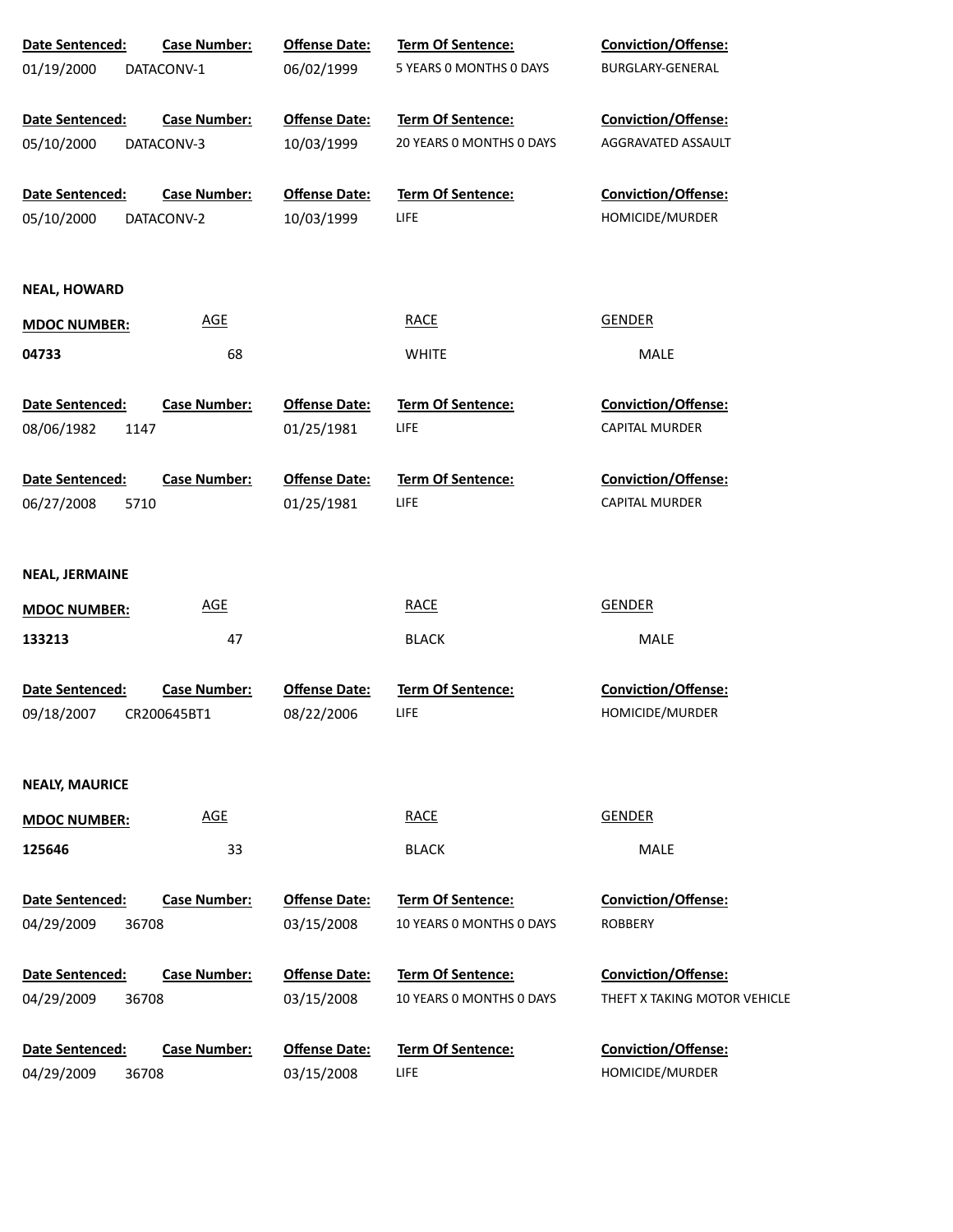| <b>NEELY, ANTHONY</b>                  |                      |                          |                            |  |  |
|----------------------------------------|----------------------|--------------------------|----------------------------|--|--|
| <b>MDOC NUMBER:</b>                    | <b>AGE</b>           | <b>RACE</b>              | <b>GENDER</b>              |  |  |
| 101140                                 | 59                   | <b>BLACK</b>             | MALE                       |  |  |
| <b>Case Number:</b><br>Date Sentenced: | <b>Offense Date:</b> | Term Of Sentence:        | <b>Conviction/Offense:</b> |  |  |
| 01/12/2004<br>2003-0208CR              | 06/17/2003           | <b>LIFE</b>              | HOMICIDE/MURDER            |  |  |
|                                        |                      |                          |                            |  |  |
|                                        |                      |                          |                            |  |  |
| NEISLEIN, ELIZABETH                    |                      |                          |                            |  |  |
| <b>MDOC NUMBER:</b>                    | AGE                  | <b>RACE</b>              | <b>GENDER</b>              |  |  |
| 141578                                 | 33                   | <b>WHITE</b>             | <b>FEMALE</b>              |  |  |
| <b>Case Number:</b><br>Date Sentenced: | <b>Offense Date:</b> | Term Of Sentence:        | Conviction/Offense:        |  |  |
| 05/06/2010<br>2009115A                 | 09/14/2008           | <b>LIFE</b>              | HOMICIDE/MURDER            |  |  |
|                                        |                      |                          |                            |  |  |
| <b>NELSON, DERRICK</b>                 |                      |                          |                            |  |  |
| <b>MDOC NUMBER:</b>                    | <b>AGE</b>           | <b>RACE</b>              | <b>GENDER</b>              |  |  |
| 204185                                 | 27                   | <b>BLACK</b>             | MALE                       |  |  |
|                                        |                      |                          |                            |  |  |
| Date Sentenced:<br><b>Case Number:</b> | <b>Offense Date:</b> | Term Of Sentence:        | Conviction/Offense:        |  |  |
| 05/19/2016<br>2013-275-CR1K            | 05/18/2013           | <b>LIFE</b>              | HOMICIDE/MURDER            |  |  |
|                                        |                      |                          |                            |  |  |
| <b>NELSON, DWIGHT</b>                  |                      |                          |                            |  |  |
|                                        |                      |                          |                            |  |  |
| <b>MDOC NUMBER:</b>                    | <b>AGE</b>           | <b>RACE</b>              | <b>GENDER</b>              |  |  |
| 198124                                 | 54                   | <b>BLACK</b>             | MALE                       |  |  |
|                                        |                      |                          |                            |  |  |
| Date Sentenced:<br><b>Case Number:</b> | <b>Offense Date:</b> | Term Of Sentence:        | Conviction/Offense:        |  |  |
| 05/01/2015<br>2014-187K                | 01/01/2013           | 10 YEARS 0 MONTHS 0 DAYS | UNLAWFUL TOUCHING/CHILD    |  |  |
| Date Sentenced:<br><b>Case Number:</b> | <b>Offense Date:</b> | Term Of Sentence:        | Conviction/Offense:        |  |  |
| 05/01/2015<br>2014-187K                | 01/01/2013           | <b>LIFE</b>              | SEXUAL BATTERY             |  |  |
|                                        |                      |                          |                            |  |  |
| <b>NELSON, ISSAC</b>                   |                      |                          |                            |  |  |
| <b>MDOC NUMBER:</b>                    | <b>AGE</b>           | <b>RACE</b>              | <b>GENDER</b>              |  |  |
|                                        |                      |                          |                            |  |  |
| 135706                                 | 33                   | <b>BLACK</b>             | MALE                       |  |  |
| Date Sentenced:<br><b>Case Number:</b> | <b>Offense Date:</b> | Term Of Sentence:        | <b>Conviction/Offense:</b> |  |  |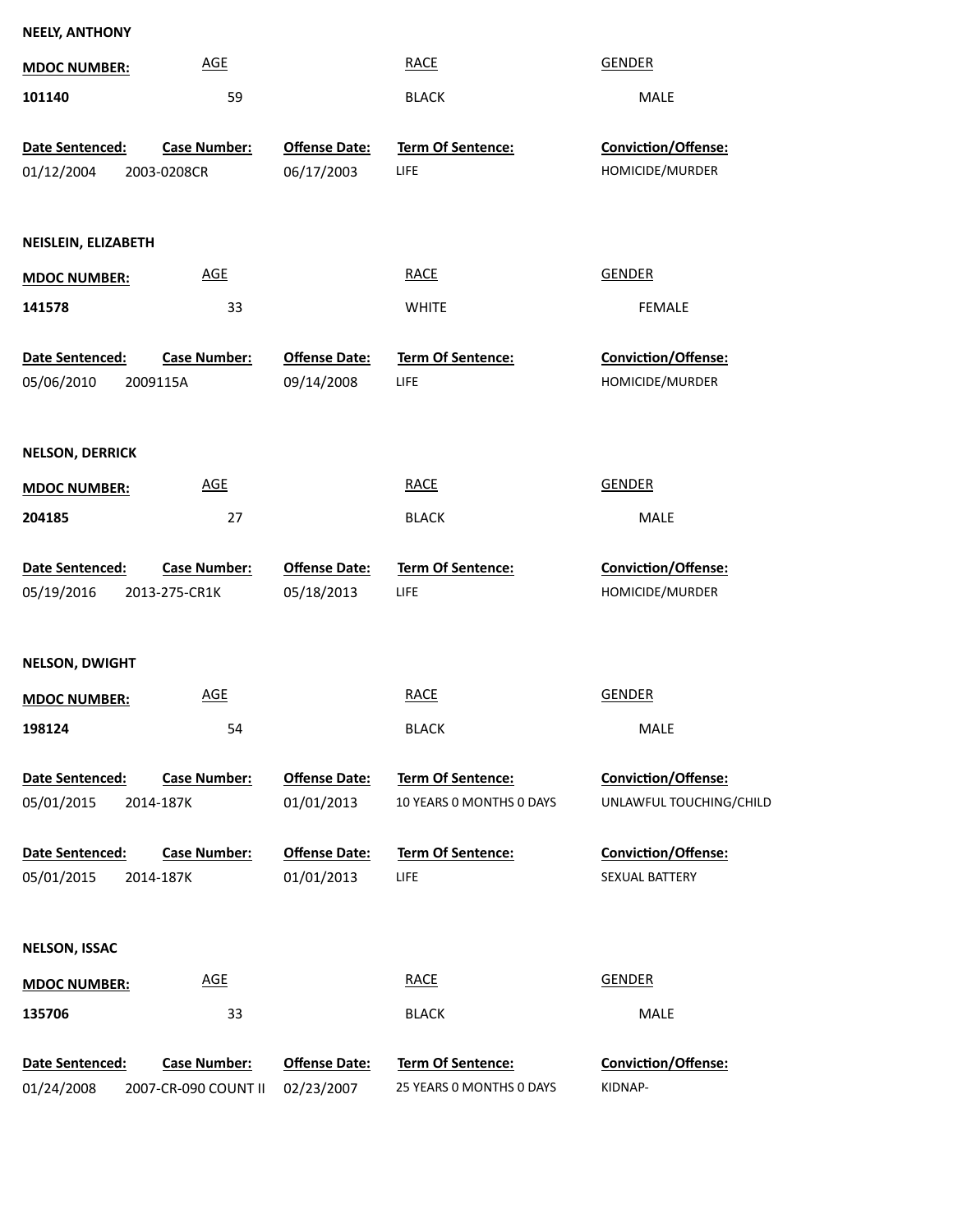| <b>Date Sentenced:</b> | <b>Case Number:</b> | <b>Offense Date:</b> | <b>Term Of Sentence:</b> | Conviction/Offense:        |
|------------------------|---------------------|----------------------|--------------------------|----------------------------|
| 01/24/2008             | 2007-CR-090 COUNT I | 02/23/2007           | <b>LIFE</b>              | HOMICIDE/MURDER            |
|                        |                     |                      |                          |                            |
| Date Sentenced:        | <b>Case Number:</b> | <b>Offense Date:</b> | Term Of Sentence:        | <b>Conviction/Offense:</b> |
| 08/11/2008             | 08CR042NWG          | 10/02/2007           | 3 YEARS 0 MONTHS 0 DAYS  | ESCAPE-JAIL                |
|                        |                     |                      |                          |                            |
| <b>NELSON, WILLIAM</b> |                     |                      |                          |                            |
| <b>MDOC NUMBER:</b>    | <b>AGE</b>          |                      | <b>RACE</b>              | <b>GENDER</b>              |
| 67533                  | 43                  |                      | <b>BLACK</b>             | MALE                       |
| Date Sentenced:        | <b>Case Number:</b> | <b>Offense Date:</b> | <b>Term Of Sentence:</b> | <b>Conviction/Offense:</b> |
| 05/16/2007             | 200610645           | 12/08/2005           | LIFE                     | CAPITAL MURDER             |
|                        |                     |                      |                          |                            |
| <b>NEWELL, DERRICK</b> |                     |                      |                          |                            |
| <b>MDOC NUMBER:</b>    | <b>AGE</b>          |                      | <b>RACE</b>              | <b>GENDER</b>              |
| 84141                  | 43                  |                      | <b>BLACK</b>             | MALE                       |
|                        |                     |                      |                          |                            |
| Date Sentenced:        | <b>Case Number:</b> | <b>Offense Date:</b> | Term Of Sentence:        | <b>Conviction/Offense:</b> |
| 11/14/1997<br>2334     |                     | 01/24/1997           | 5 YEARS 0 MONTHS 0 DAYS  | <b>ROBBERY</b>             |
| Date Sentenced:        | <b>Case Number:</b> | <b>Offense Date:</b> | Term Of Sentence:        | Conviction/Offense:        |
| 08/25/1998<br>2334     |                     | 01/24/1997           | <b>LIFE</b>              | ARMED ROBBERY              |
|                        |                     |                      |                          |                            |
| <b>NEWSON, ALFRED</b>  |                     |                      |                          |                            |
| <b>MDOC NUMBER:</b>    | <b>AGE</b>          |                      | <b>RACE</b>              | <b>GENDER</b>              |
| 174927                 | 31                  |                      | <b>BLACK</b>             | MALE                       |
| Date Sentenced:        | <b>Case Number:</b> | <b>Offense Date:</b> | Term Of Sentence:        | <b>Conviction/Offense:</b> |
| 04/06/2012             | B24012011309        | 07/02/2010           | 10 YEARS O MONTHS O DAYS | ARMED ROBBERY              |
| Date Sentenced:        | <b>Case Number:</b> | <b>Offense Date:</b> | Term Of Sentence:        | Conviction/Offense:        |
| 04/06/2012             | B24012011309        | 07/02/2010           | <b>LIFE</b>              | HOMICIDE/MURDER            |
|                        |                     |                      |                          |                            |
| Date Sentenced:        | <b>Case Number:</b> | <b>Offense Date:</b> | Term Of Sentence:        | Conviction/Offense:        |
| 08/18/2014             | B2401-2014-535      | 04/03/2013           | 1 YEARS 0 MONTHS 0 DAYS  | PERJURY                    |
|                        |                     |                      |                          |                            |
| <b>NEWSON, KIPPY</b>   |                     |                      |                          |                            |
| <b>MDOC NUMBER:</b>    | <b>AGE</b>          |                      | <b>RACE</b>              | <b>GENDER</b>              |
| 142264                 | 46                  |                      | <b>BLACK</b>             | MALE                       |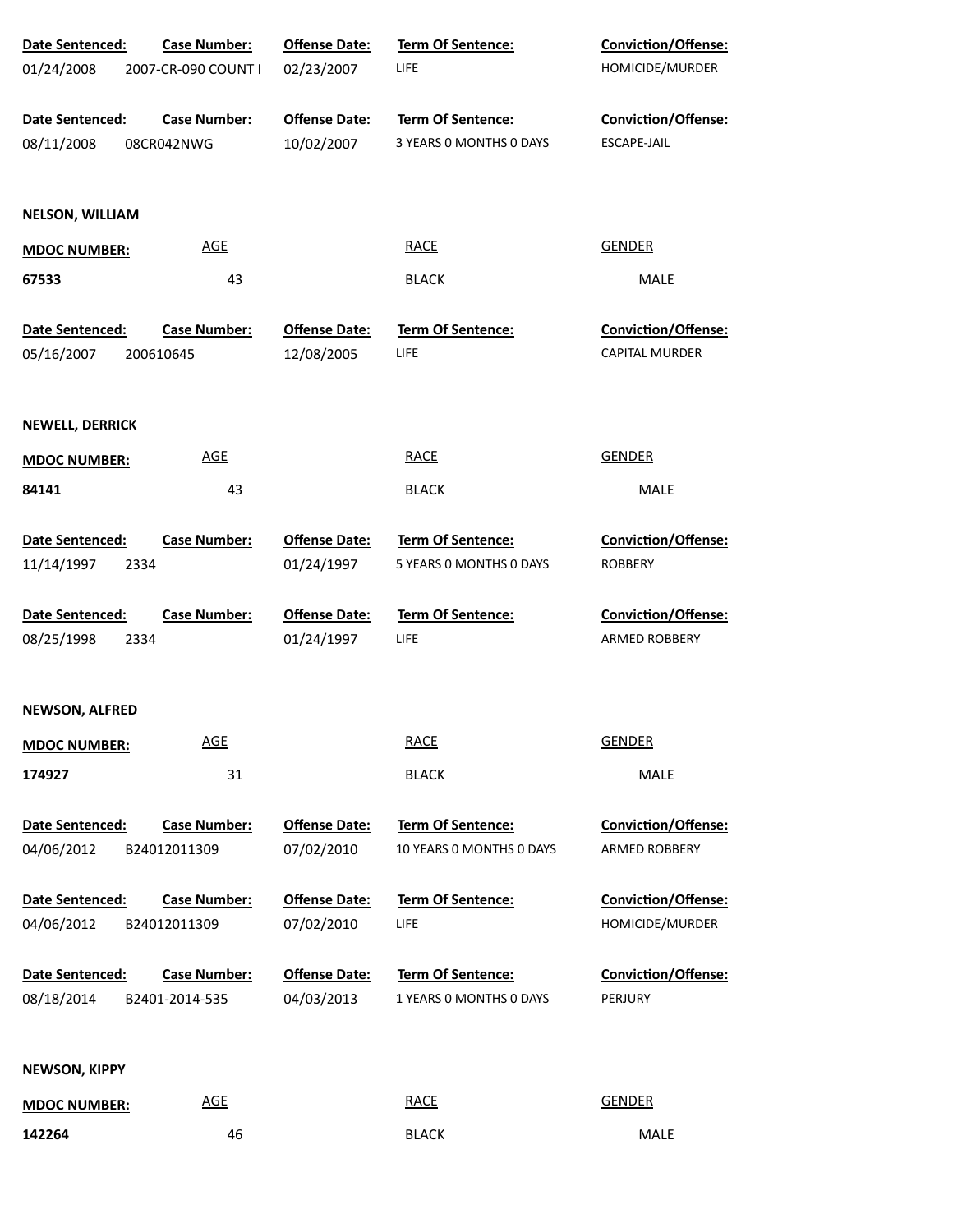| Date Sentenced:     | <b>Case Number:</b> | <b>Offense Date:</b> | <b>Term Of Sentence:</b> | <b>Conviction/Offense:</b> |
|---------------------|---------------------|----------------------|--------------------------|----------------------------|
| 09/05/2008          | K060193P            | 12/05/2005           | LIFE                     | HOMICIDE/MURDER            |
| NICHOLS, DAVID      |                     |                      |                          |                            |
| <b>MDOC NUMBER:</b> | <b>AGE</b>          |                      | <b>RACE</b>              | <b>GENDER</b>              |
| 103123              | 70                  |                      | <b>WHITE</b>             | MALE                       |
| Date Sentenced:     | <b>Case Number:</b> | <b>Offense Date:</b> | <b>Term Of Sentence:</b> | Conviction/Offense:        |
| 04/14/2004          | 2002-195            | 12/07/1998           | LIFE                     | HOMICIDE/MURDER            |
| NICHOLS, DOYLE      |                     |                      |                          |                            |
| <b>MDOC NUMBER:</b> | <b>AGE</b>          |                      | <b>RACE</b>              | <b>GENDER</b>              |
| M4215               | 67                  |                      | <b>WHITE</b>             | MALE                       |
| Date Sentenced:     | <b>Case Number:</b> | <b>Offense Date:</b> | Term Of Sentence:        | Conviction/Offense:        |
| 04/14/2004          | 2002-195            | 12/07/1998           | LIFE                     | HOMICIDE/MURDER            |
| NICHOLS, LONZIE     |                     |                      |                          |                            |
| <b>MDOC NUMBER:</b> | <b>AGE</b>          |                      | <b>RACE</b>              | <b>GENDER</b>              |
| 133178              | 50                  |                      | <b>BLACK</b>             | MALE                       |
| Date Sentenced:     | <b>Case Number:</b> | <b>Offense Date:</b> | <b>Term Of Sentence:</b> | Conviction/Offense:        |
| 10/11/2007<br>8829  |                     | 07/27/2004           | LIFE                     | HOMICIDE/MURDER            |
| NICOLAOU, ALLEN     |                     |                      |                          |                            |
| <b>MDOC NUMBER:</b> | <b>AGE</b>          |                      | <b>RACE</b>              | <b>GENDER</b>              |
| 50049               | 56                  |                      | <b>WHITE</b>             | MALE                       |
| Date Sentenced:     | <b>Case Number:</b> | <b>Offense Date:</b> | <b>Term Of Sentence:</b> | <b>Conviction/Offense:</b> |
| 10/22/1984          | DATACONV-1          |                      | LIFE                     | HOMICIDE/MURDER            |
| Date Sentenced:     | <b>Case Number:</b> | <b>Offense Date:</b> | <b>Term Of Sentence:</b> | <b>Conviction/Offense:</b> |
| 10/22/1984          | DATACONV-2          |                      | LIFE                     | HOMICIDE/MURDER            |
| Date Sentenced:     | <b>Case Number:</b> | <b>Offense Date:</b> | <b>Term Of Sentence:</b> | <b>Conviction/Offense:</b> |
| 05/03/1989          | DATACONV-3          |                      | LIFE                     | HOMICIDE/MURDER            |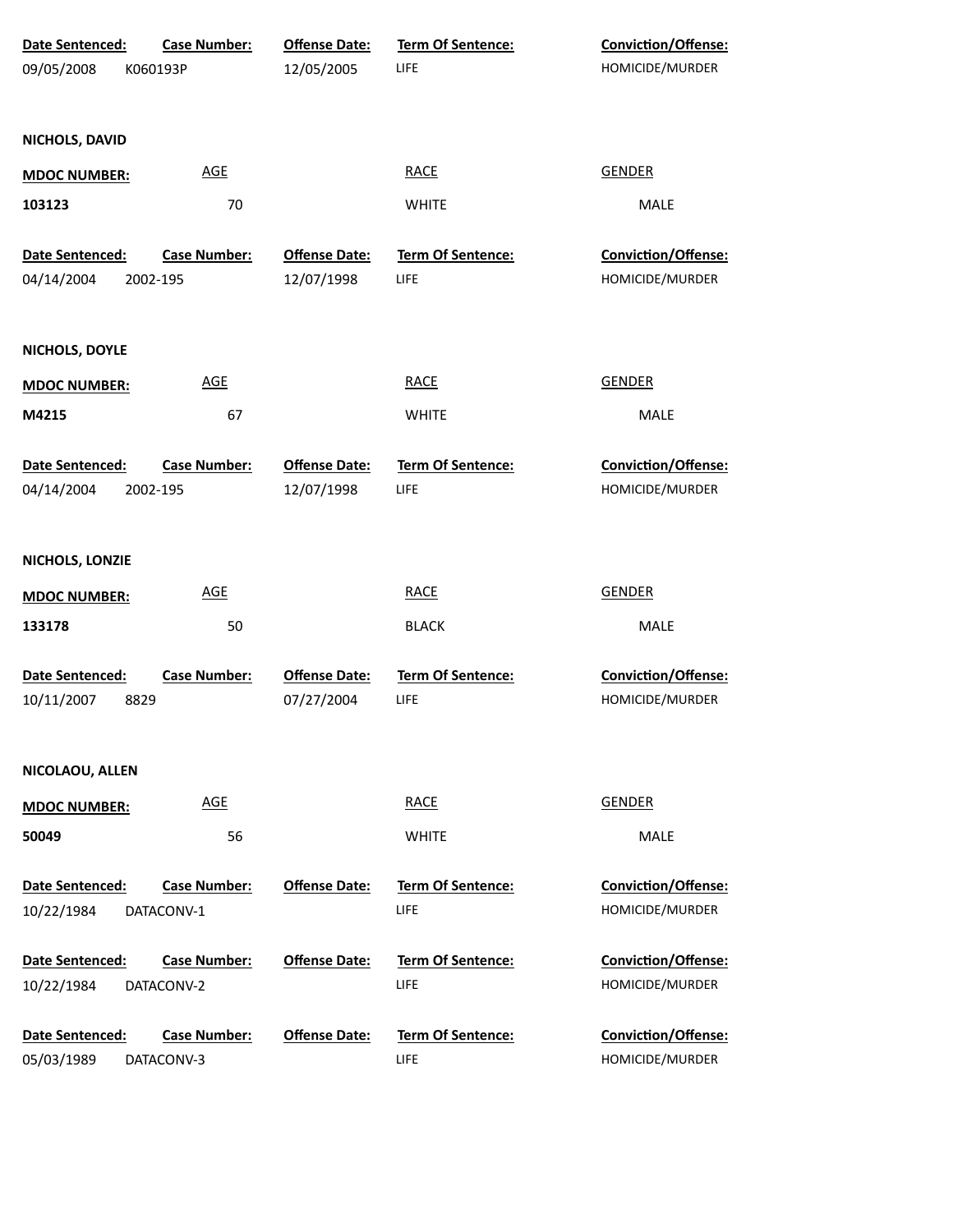| <b>NORTHUP, MICHAEL</b>              |                                   |                                    |                                                     |                                                    |
|--------------------------------------|-----------------------------------|------------------------------------|-----------------------------------------------------|----------------------------------------------------|
| <b>MDOC NUMBER:</b>                  | <b>AGE</b>                        |                                    | <b>RACE</b>                                         | <b>GENDER</b>                                      |
| R4440                                | 53                                |                                    | <b>WHITE</b>                                        | MALE                                               |
| Date Sentenced:<br>03/27/1998        | <b>Case Number:</b><br>DATACONV-1 | <b>Offense Date:</b>               | <b>Term Of Sentence:</b><br><b>LIFE</b>             | <b>Conviction/Offense:</b><br>HOMICIDE/MURDER      |
| <b>NORTON, JAMES</b>                 |                                   |                                    |                                                     |                                                    |
| <b>MDOC NUMBER:</b>                  | <b>AGE</b>                        |                                    | <b>RACE</b>                                         | <b>GENDER</b>                                      |
| 35299                                | 60                                |                                    | <b>BLACK</b>                                        | MALE                                               |
| Date Sentenced:<br>03/26/1998        | <b>Case Number:</b><br>DATACONV-1 | <b>Offense Date:</b>               | <b>Term Of Sentence:</b><br><b>LIFE</b>             | <b>Conviction/Offense:</b><br>HOMICIDE/MURDER      |
| <b>OATES, EDWARD</b>                 |                                   |                                    |                                                     |                                                    |
| <b>MDOC NUMBER:</b>                  | <b>AGE</b>                        |                                    | <b>RACE</b>                                         | <b>GENDER</b>                                      |
| 37606                                | 68                                |                                    | <b>WHITE</b>                                        | MALE                                               |
| Date Sentenced:<br>02/20/1981        | <b>Case Number:</b><br>DATACONV-1 | <b>Offense Date:</b>               | <b>Term Of Sentence:</b><br><b>LIFE</b>             | <b>Conviction/Offense:</b><br><b>RAPE</b>          |
| <b>Date Sentenced:</b><br>05/05/1981 | <b>Case Number:</b><br>DATACONV-2 | <b>Offense Date:</b>               | <b>Term Of Sentence:</b><br>LIFE                    | <b>Conviction/Offense:</b><br>MANSLAUGHTER         |
| <b>OBY, SHERMAN</b>                  |                                   |                                    |                                                     |                                                    |
| <b>MDOC NUMBER:</b>                  | <b>AGE</b>                        |                                    | <b>RACE</b>                                         | <b>GENDER</b>                                      |
| 45397                                | 63                                |                                    | <b>BLACK</b>                                        | MALE                                               |
| <b>Date Sentenced:</b><br>03/02/2001 | <b>Case Number:</b><br>DATACONV-1 | <b>Offense Date:</b><br>12/19/1996 | <b>Term Of Sentence:</b><br>2 YEARS O MONTHS O DAYS | <b>Conviction/Offense:</b><br><b>GRAND LARCENY</b> |
| Date Sentenced:                      | <b>Case Number:</b>               | <b>Offense Date:</b>               | <b>Term Of Sentence:</b>                            | Conviction/Offense:                                |

| <b>Date Sentenced:</b> | <b>Case Number:</b> | <b>Offense Date:</b> | <b>Term Of Sentence:</b> |
|------------------------|---------------------|----------------------|--------------------------|
| 10/12/2001             | DATACONV-2          | 10/16/2000           | LIFE                     |

# **ODOM, STEVEN**

| <b>MDOC NUMBER:</b> | <b>AGE</b> | <b>RACE</b><br><u> The Communication of the Communication of the Communication of the Communication of the Communication of the Communication of the Communication of the Communication of the Communication of the Communication of the Commun</u> | <b>GENDER</b> |
|---------------------|------------|-----------------------------------------------------------------------------------------------------------------------------------------------------------------------------------------------------------------------------------------------------|---------------|
| L2940               | 37         | <b>WHITE</b>                                                                                                                                                                                                                                        | <b>MALE</b>   |

COCAINE-POSSESS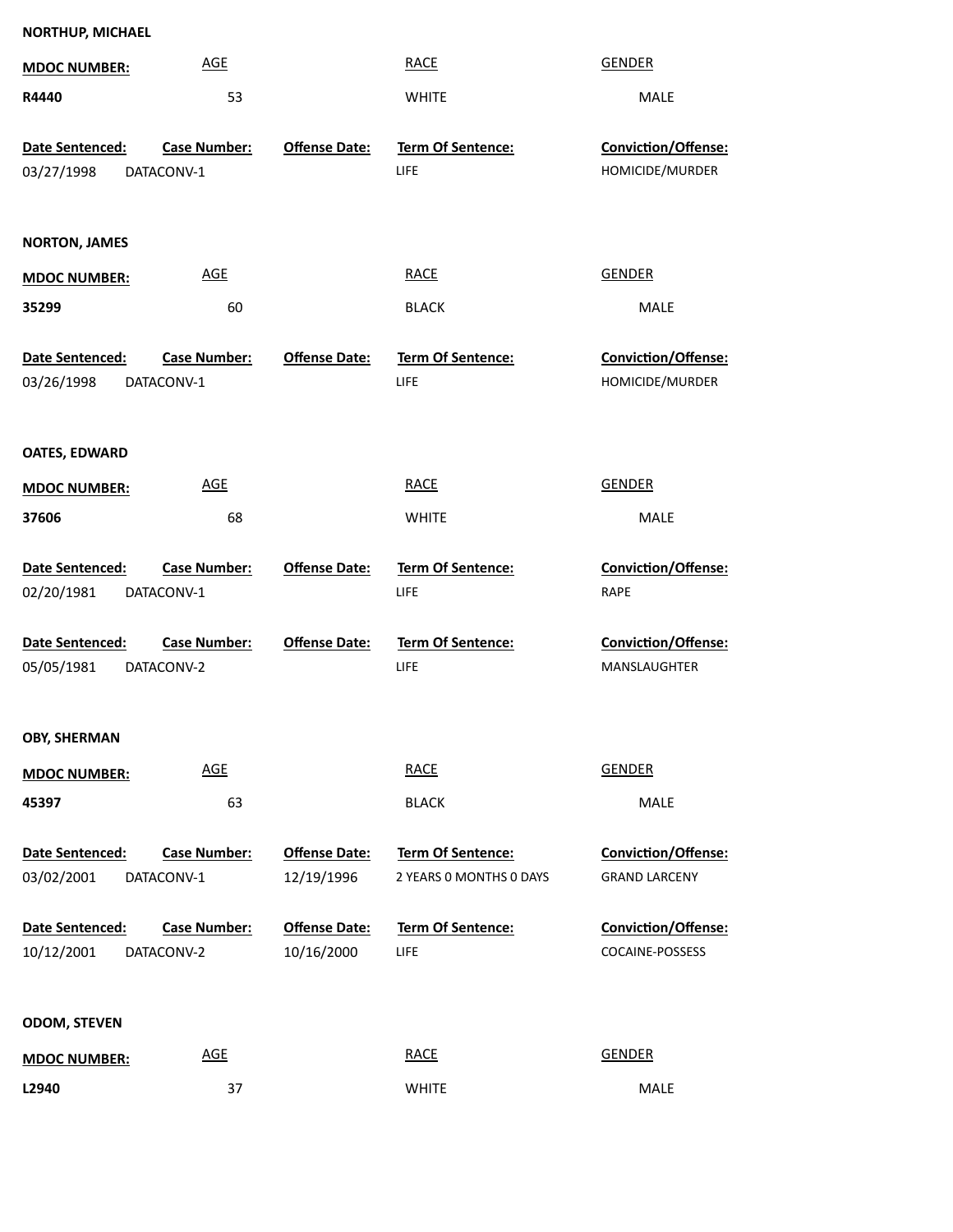| Date Sentenced:          | <b>Case Number:</b> | <b>Offense Date:</b> | Term Of Sentence:        | Conviction/Offense:        |
|--------------------------|---------------------|----------------------|--------------------------|----------------------------|
| 09/30/2002               | 2002-0013-CR        | 10/23/2001           | LIFE                     | HOMICIDE/MURDER            |
|                          |                     |                      |                          |                            |
| <b>OSBORNE, EMMERSON</b> |                     |                      |                          |                            |
| <b>MDOC NUMBER:</b>      | <b>AGE</b>          |                      | <b>RACE</b>              | <b>GENDER</b>              |
| R7082                    | 52                  |                      | <b>BLACK</b>             | MALE                       |
| Date Sentenced:          | <b>Case Number:</b> | <b>Offense Date:</b> | Term Of Sentence:        | Conviction/Offense:        |
| 11/07/2008               | 070028CR2           | 01/15/2006           | LIFE                     | <b>CAPITAL MURDER</b>      |
| <b>OSBORNE, JOSEPH</b>   |                     |                      |                          |                            |
| <b>MDOC NUMBER:</b>      | <b>AGE</b>          |                      | <b>RACE</b>              | <b>GENDER</b>              |
| M2916                    | 54                  |                      | <b>WHITE</b>             | MALE                       |
| Date Sentenced:          | <b>Case Number:</b> | <b>Offense Date:</b> | Term Of Sentence:        | Conviction/Offense:        |
| 04/08/2004               | 499-03              | 11/06/2002           | LIFE                     | HOMICIDE/MURDER            |
| <b>OTIS, JAMES</b>       |                     |                      |                          |                            |
| <b>MDOC NUMBER:</b>      | <b>AGE</b>          |                      | <b>RACE</b>              | <b>GENDER</b>              |
| 83214                    | 63                  |                      | <b>BLACK</b>             | MALE                       |
| Date Sentenced:          | <b>Case Number:</b> | <b>Offense Date:</b> | Term Of Sentence:        | Conviction/Offense:        |
| 09/20/1993               | 11,223              | 12/02/1992           | 5 YEARS O MONTHS O DAYS  | <b>GRAND LARCENY</b>       |
| <b>Date Sentenced:</b>   | <b>Case Number:</b> | <b>Offense Date:</b> | Term Of Sentence:        | <b>Conviction/Offense:</b> |
| 09/20/1993               | 11,226              | 04/08/1993           | 3 YEARS 0 MONTHS 0 DAYS  | <b>WORTHLESS CHECKS</b>    |
| Date Sentenced:          | <b>Case Number:</b> | <b>Offense Date:</b> | Term Of Sentence:        | <b>Conviction/Offense:</b> |
| 09/20/1993               | 11,226              | 04/12/1993           | 3 YEARS 0 MONTHS 0 DAYS  | <b>WORTHLESS CHECKS</b>    |
| Date Sentenced:          | <b>Case Number:</b> | <b>Offense Date:</b> | Term Of Sentence:        | <b>Conviction/Offense:</b> |
| 09/20/1993               | 11,226              | 04/19/1993           | 3 YEARS 0 MONTHS 0 DAYS  | <b>WORTHLESS CHECKS</b>    |
| Date Sentenced:          | <b>Case Number:</b> | <b>Offense Date:</b> | Term Of Sentence:        | <b>Conviction/Offense:</b> |
| 09/20/1993               | 11,226              | 04/22/1993           | 3 YEARS 0 MONTHS 0 DAYS  | <b>WORTHLESS CHECKS</b>    |
| Date Sentenced:          | <b>Case Number:</b> | <b>Offense Date:</b> | Term Of Sentence:        | <b>Conviction/Offense:</b> |
| 09/20/1993               | 11,222              | 08/09/1993           | 20 YEARS 0 MONTHS 0 DAYS | KIDNAP-                    |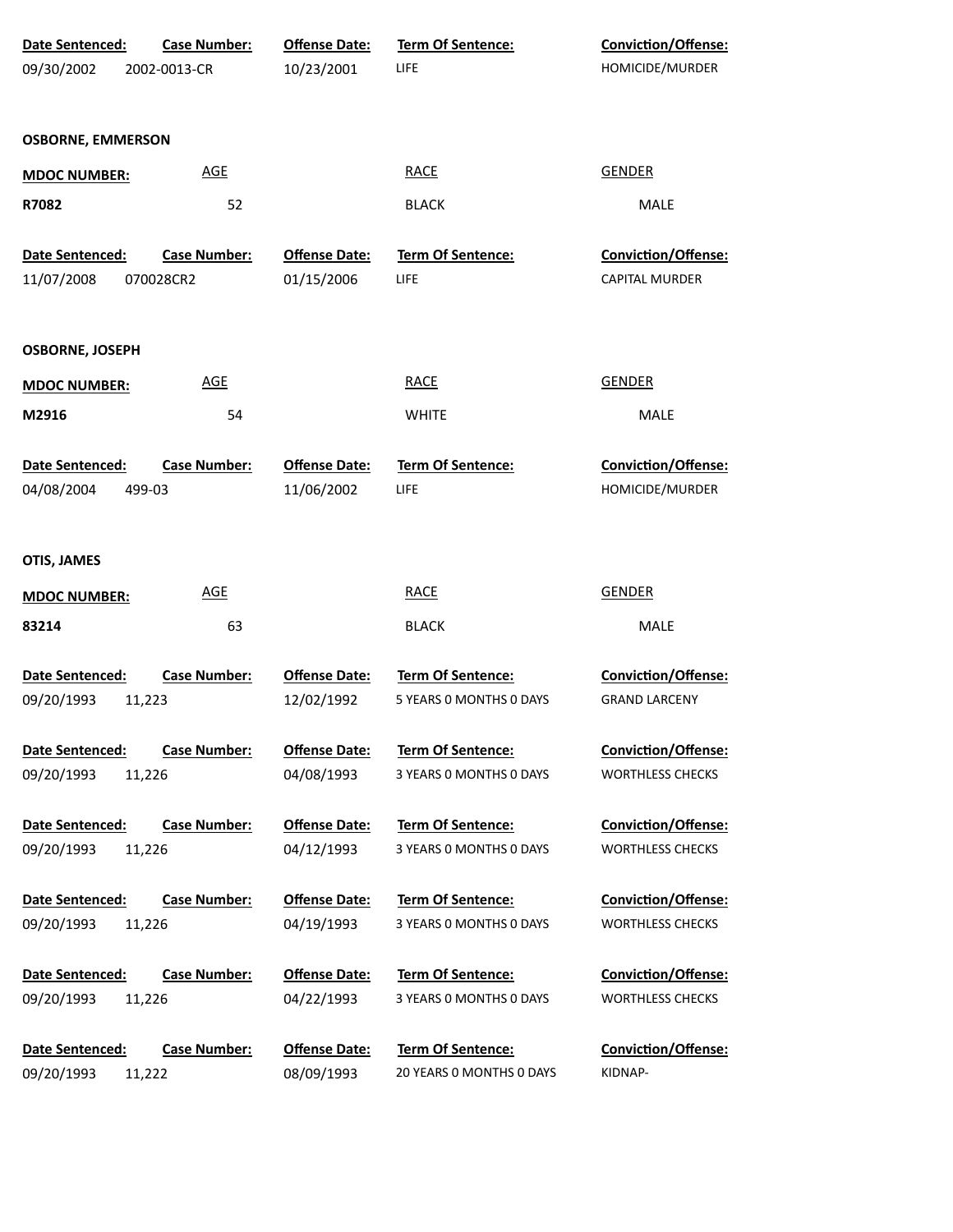| Date Sentenced:         | <b>Case Number:</b> | <b>Offense Date:</b> | Term Of Sentence:        | Conviction/Offense:        |
|-------------------------|---------------------|----------------------|--------------------------|----------------------------|
| 09/20/1993<br>11,222    |                     | 08/09/1993           | 20 YEARS 0 MONTHS 0 DAYS | <b>ROBBERY</b>             |
| Date Sentenced:         | <b>Case Number:</b> | <b>Offense Date:</b> | Term Of Sentence:        | Conviction/Offense:        |
| 02/01/2002<br>01-277    |                     | 06/23/2000           | LIFE                     | ARMED ROBBERY              |
| <b>OUSLEY, HAROLD</b>   |                     |                      |                          |                            |
| <b>MDOC NUMBER:</b>     | AGE                 |                      | <b>RACE</b>              | <b>GENDER</b>              |
| 77090                   | 47                  |                      | <b>BLACK</b>             | MALE                       |
| Date Sentenced:         | <b>Case Number:</b> | <b>Offense Date:</b> | Term Of Sentence:        | Conviction/Offense:        |
| 07/21/2004              | 2003-260            | 05/03/2003           | 3 YEARS 0 MONTHS 0 DAYS  | POSSESSION WEAPON/FELON    |
| Date Sentenced:         | <b>Case Number:</b> | <b>Offense Date:</b> | Term Of Sentence:        | Conviction/Offense:        |
| 07/21/2004              | 2003-260            | 05/03/2003           | LIFE                     | HOMICIDE/MURDER            |
| <b>OUTLAW, THALIA</b>   |                     |                      |                          |                            |
| <b>MDOC NUMBER:</b>     | AGE                 |                      | <b>RACE</b>              | <b>GENDER</b>              |
| R7934                   | 53                  |                      | <b>BLACK</b>             | <b>FEMALE</b>              |
| Date Sentenced:         | <b>Case Number:</b> | <b>Offense Date:</b> | Term Of Sentence:        | Conviction/Offense:        |
| 01/29/1999              | DATACONV-1          | 07/06/1997           | LIFE                     | HOMICIDE/MURDER            |
| <b>OVERSTREET, GARY</b> |                     |                      |                          |                            |
| <b>MDOC NUMBER:</b>     | AGE                 |                      | <b>RACE</b>              | <b>GENDER</b>              |
| 76484                   | 54                  |                      | <b>WHITE</b>             | MALE                       |
| <b>Date Sentenced:</b>  | <b>Case Number:</b> | <b>Offense Date:</b> | Term Of Sentence:        | Conviction/Offense:        |
| 05/15/1996              | DATACONV-1          |                      | LIFE                     | HOMICIDE/MURDER            |
| <b>OWENS, JOHNNY</b>    |                     |                      |                          |                            |
| <b>MDOC NUMBER:</b>     | <b>AGE</b>          |                      | <b>RACE</b>              | <b>GENDER</b>              |
| 207177                  | 49                  |                      | <b>BLACK</b>             | MALE                       |
| Date Sentenced:         | <b>Case Number:</b> | <b>Offense Date:</b> | Term Of Sentence:        | <b>Conviction/Offense:</b> |
| 12/13/2016              | B24011300438        | 02/25/2013           | LIFE                     | HOMICIDE/MURDER            |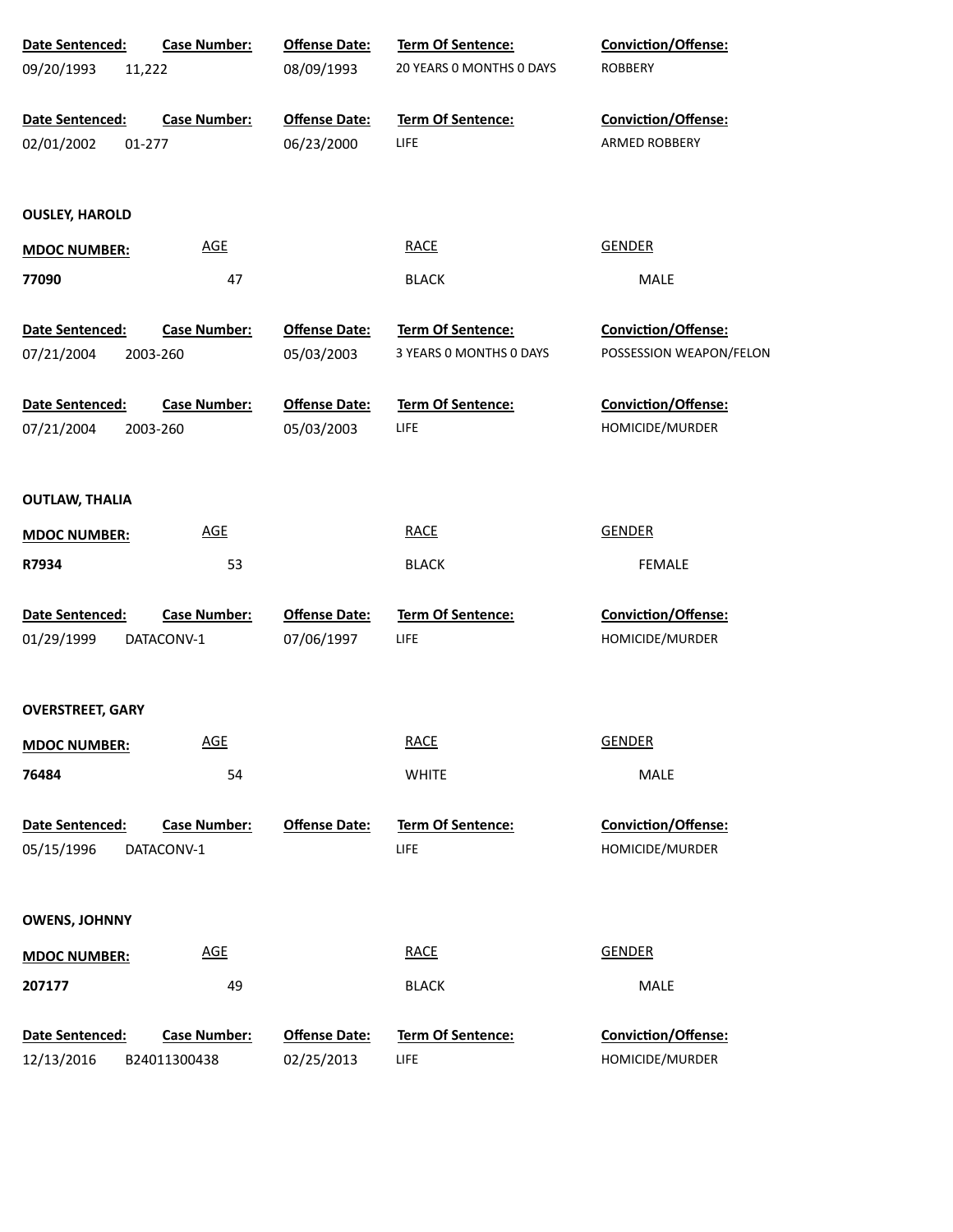| <b>OWENS, MICHAEL</b>                 |                     |                                    |                           |                                        |
|---------------------------------------|---------------------|------------------------------------|---------------------------|----------------------------------------|
| <b>MDOC NUMBER:</b>                   | <b>AGE</b>          |                                    | <b>RACE</b>               | <b>GENDER</b>                          |
| 17719                                 | 57                  |                                    | <b>WHITE</b>              | MALE                                   |
| Date Sentenced:                       | Case Number:        | <b>Offense Date:</b>               | Term Of Sentence:         | Conviction/Offense:                    |
| 02/10/2012                            | CR2012078GCD        | 06/03/2011                         | LIFE                      | HOMICIDE/MURDER                        |
|                                       |                     |                                    |                           |                                        |
| <b>OWENS, TIMOTHY</b>                 |                     |                                    |                           |                                        |
| <b>MDOC NUMBER:</b>                   | <b>AGE</b>          |                                    | <b>RACE</b>               | <b>GENDER</b>                          |
| 210273                                | 54                  |                                    | <b>BLACK</b>              | MALE                                   |
|                                       |                     |                                    |                           |                                        |
| Date Sentenced:<br>06/07/2017         | <b>Case Number:</b> | <b>Offense Date:</b><br>05/27/2015 | Term Of Sentence:<br>LIFE | Conviction/Offense:<br>HOMICIDE/MURDER |
|                                       | 15-0-738-00 WLK     |                                    |                           |                                        |
|                                       |                     |                                    |                           |                                        |
| PACE, STANLEY                         |                     |                                    |                           |                                        |
| <b>MDOC NUMBER:</b>                   | <b>AGE</b>          |                                    | <b>RACE</b>               | <b>GENDER</b>                          |
| 219297                                | 53                  |                                    | <b>WHITE</b>              | MALE                                   |
| Date Sentenced:                       | Case Number:        | <b>Offense Date:</b>               | Term Of Sentence:         | Conviction/Offense:                    |
| 10/10/2018                            | CR2016-194          | 01/15/2016                         | LIFE                      | HOMICIDE/MURDER                        |
|                                       |                     |                                    |                           |                                        |
| PADGETT, BRUCE                        |                     |                                    |                           |                                        |
| <b>MDOC NUMBER:</b>                   | <b>AGE</b>          |                                    | <b>RACE</b>               | <b>GENDER</b>                          |
| 33303                                 | 62                  |                                    | <b>WHITE</b>              | MALE                                   |
|                                       |                     |                                    |                           |                                        |
| Date Sentenced:                       | <b>Case Number:</b> | <b>Offense Date:</b>               | Term Of Sentence:         | Conviction/Offense:                    |
| 01/31/1979<br>5566                    |                     | 01/13/1979                         | 30 YEARS 0 MONTHS 0 DAYS  | <b>ROBBERY</b>                         |
| Date Sentenced:                       | <b>Case Number:</b> | <b>Offense Date:</b>               | Term Of Sentence:         | Conviction/Offense:                    |
| 09/24/1980<br>4868                    |                     | 01/13/1979                         | 30 YEARS 0 MONTHS 0 DAYS  | AGGRAVATED ASSAULT                     |
|                                       |                     |                                    |                           |                                        |
| Date Sentenced:<br>09/23/1980<br>5145 | <b>Case Number:</b> | <b>Offense Date:</b><br>01/13/1979 | Term Of Sentence:<br>LIFE | Conviction/Offense:<br>HOMICIDE/MURDER |
|                                       |                     |                                    |                           |                                        |
| PAGE, ANTONIO                         |                     |                                    |                           |                                        |
|                                       | <b>AGE</b>          |                                    | <b>RACE</b>               | <b>GENDER</b>                          |
| <b>MDOC NUMBER:</b><br>92734          | 51                  |                                    | <b>BLACK</b>              | MALE                                   |
|                                       |                     |                                    |                           |                                        |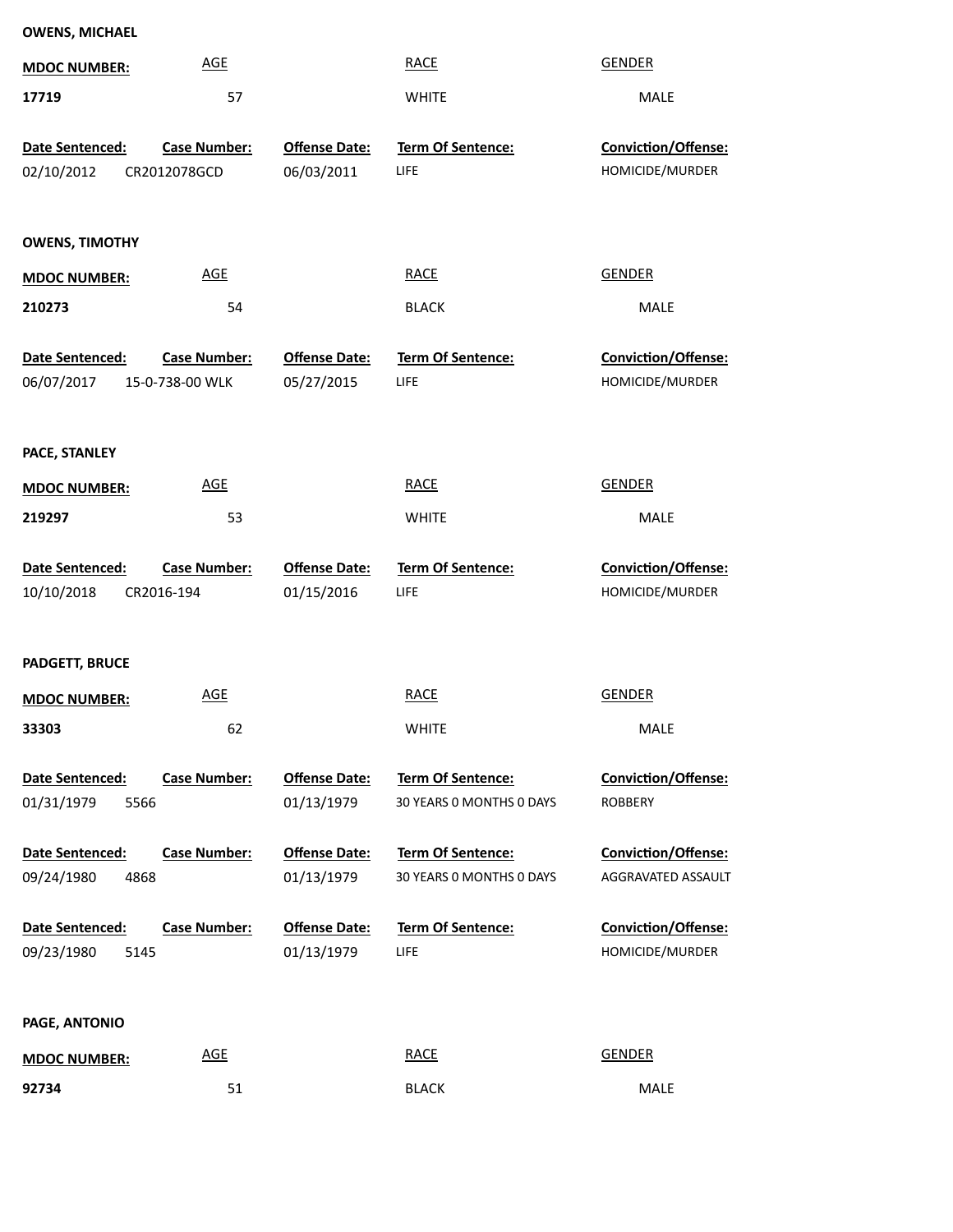| Date Sentenced:               | <b>Case Number:</b>             | <b>Offense Date:</b>               | <b>Term Of Sentence:</b>         | Conviction/Offense:                      |
|-------------------------------|---------------------------------|------------------------------------|----------------------------------|------------------------------------------|
| 01/30/2007                    | 05-627CR                        | 08/30/2005                         | LIFE                             | HOMICIDE/MURDER                          |
|                               |                                 |                                    |                                  |                                          |
|                               |                                 |                                    |                                  |                                          |
| PAGE, ISREAL                  |                                 |                                    |                                  |                                          |
| <b>MDOC NUMBER:</b>           | <b>AGE</b>                      |                                    | <b>RACE</b>                      | <b>GENDER</b>                            |
| 59118                         | 46                              |                                    | <b>BLACK</b>                     | MALE                                     |
|                               |                                 |                                    |                                  |                                          |
| Date Sentenced:               | <b>Case Number:</b>             | <b>Offense Date:</b>               | Term Of Sentence:                | Conviction/Offense:                      |
| 08/03/2005                    | 2004-0237-CR                    | 05/22/2004                         | 3 YEARS 0 MONTHS 0 DAYS          | POSSESSION WEAPON/FELON                  |
| Date Sentenced:               | <b>Case Number:</b>             | <b>Offense Date:</b>               | Term Of Sentence:                | Conviction/Offense:                      |
| 08/03/2005                    | 2004-0237-CR                    | 05/22/2004                         | LIFE                             | HOMICIDE/MURDER                          |
|                               |                                 |                                    |                                  |                                          |
|                               |                                 |                                    |                                  |                                          |
| PAGE, JERRY                   |                                 |                                    |                                  |                                          |
| <b>MDOC NUMBER:</b>           | <b>AGE</b>                      |                                    | <b>RACE</b>                      | <b>GENDER</b>                            |
| 205882                        | 63                              |                                    | <b>BLACK</b>                     | <b>MALE</b>                              |
| Date Sentenced:               | <b>Case Number:</b>             | <b>Offense Date:</b>               | Term Of Sentence:                | Conviction/Offense:                      |
| 09/26/2016                    | K15-094H                        | 09/01/2014                         | LIFE                             | ARSON-                                   |
|                               |                                 |                                    |                                  |                                          |
| Date Sentenced:               | <b>Case Number:</b>             | <b>Offense Date:</b>               | Term Of Sentence:                | Conviction/Offense:                      |
| 09/26/2016                    | K15-094H                        | 09/01/2014                         | LIFE                             | HOMICIDE/MURDER                          |
|                               |                                 |                                    |                                  |                                          |
| Date Sentenced:               | <b>Case Number:</b>             | <b>Offense Date:</b>               | Term Of Sentence:                | <b>Conviction/Offense:</b>               |
| 09/26/2016                    | K15-094H                        | 09/01/2014                         | LIFE                             | POSSESSION OF FIREARM BY CONVICTED FELON |
|                               |                                 |                                    |                                  | <b>Conviction/Offense:</b>               |
| Date Sentenced:<br>09/26/2016 | <b>Case Number:</b><br>K15-094H | <b>Offense Date:</b><br>09/01/2014 | <b>Term Of Sentence:</b><br>LIFE | SIMPLE ASSAULT-POL OFF                   |
|                               |                                 |                                    |                                  |                                          |
|                               |                                 |                                    |                                  |                                          |
| PAGE, ROY                     |                                 |                                    |                                  |                                          |
| <b>MDOC NUMBER:</b>           | AGE                             |                                    | <b>RACE</b>                      | <b>GENDER</b>                            |
| 155453                        | 46                              |                                    | <b>BLACK</b>                     | MALE                                     |
|                               |                                 |                                    |                                  |                                          |
| Date Sentenced:               | <b>Case Number:</b>             | <b>Offense Date:</b>               | Term Of Sentence:                | Conviction/Offense:                      |
| 01/26/2010                    | 09 155CR                        | 11/05/2008                         | LIFE                             | HOMICIDE/MURDER                          |
|                               |                                 |                                    |                                  |                                          |
| PAGE, TOMMY                   |                                 |                                    |                                  |                                          |
| <b>MDOC NUMBER:</b>           | <b>AGE</b>                      |                                    | <b>RACE</b>                      | <b>GENDER</b>                            |
| 31385                         | 62                              |                                    | <b>BLACK</b>                     | MALE                                     |
|                               |                                 |                                    |                                  |                                          |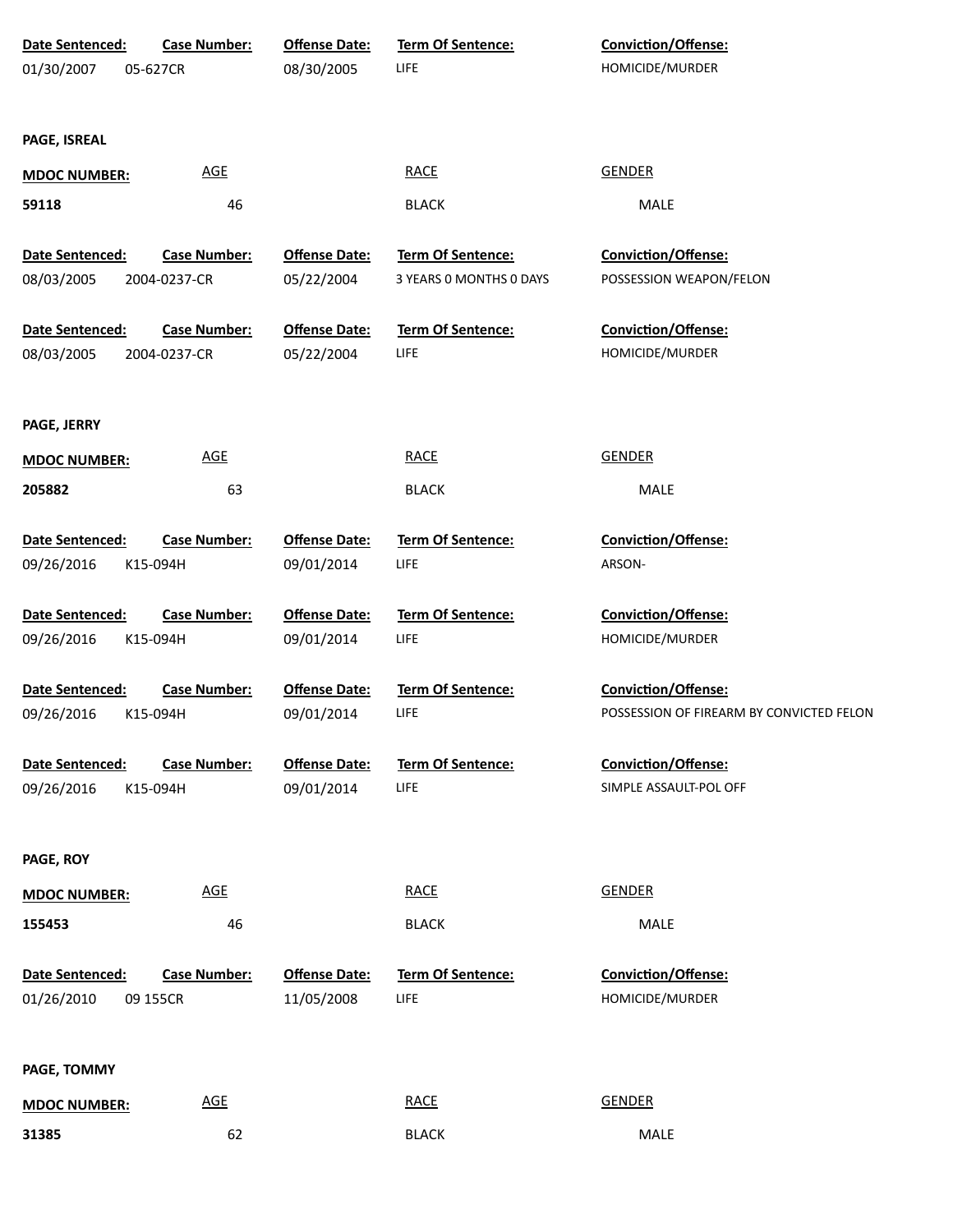| Date Sentenced:     | <b>Case Number:</b> | <b>Offense Date:</b> | <b>Term Of Sentence:</b> | <b>Conviction/Offense:</b>               |
|---------------------|---------------------|----------------------|--------------------------|------------------------------------------|
| 10/24/2001          | 2001-0085           | 11/25/2000           | <b>LIFE</b>              | AGGRAVATED ASSAULT                       |
|                     |                     |                      |                          |                                          |
| PAGE, ZACKERISE     |                     |                      |                          |                                          |
| <b>MDOC NUMBER:</b> | <b>AGE</b>          |                      | <b>RACE</b>              | <b>GENDER</b>                            |
| 121052              | 44                  |                      | <b>BLACK</b>             | MALE                                     |
| Date Sentenced:     | <b>Case Number:</b> | <b>Offense Date:</b> | <b>Term Of Sentence:</b> | <b>Conviction/Offense:</b>               |
| 05/23/2006          | 2005-56-KR2B        | 12/18/2004           | 5 YEARS O MONTHS O DAYS  | CONSPIRACY TO COMMIT A CRIME             |
| Date Sentenced:     | <b>Case Number:</b> | <b>Offense Date:</b> | Term Of Sentence:        | Conviction/Offense:                      |
| 05/23/2006          | 2005-56-KR2B        | 12/18/2004           | 5 YEARS O MONTHS O DAYS  | DRIVE BY SHOOTING                        |
|                     |                     |                      |                          |                                          |
| Date Sentenced:     | <b>Case Number:</b> | <b>Offense Date:</b> | Term Of Sentence:        | Conviction/Offense:                      |
| 05/23/2006          | 2005-56-KR2B        | 12/18/2004           | <b>LIFE</b>              | HOMICIDE/MURDER                          |
| Date Sentenced:     | <b>Case Number:</b> | <b>Offense Date:</b> | Term Of Sentence:        | <b>Conviction/Offense:</b>               |
| 08/18/2014          | 1410032             | 08/26/2012           | 1 YEARS O MONTHS O DAYS  | CONTROLLED SUBSTANCE - WITHIN A FACILITY |
|                     |                     |                      |                          |                                          |
| PALMER, CLEVLAND    |                     |                      |                          |                                          |
| <b>MDOC NUMBER:</b> | <b>AGE</b>          |                      | <b>RACE</b>              | <b>GENDER</b>                            |
| 143532              | 63                  |                      | <b>BLACK</b>             | MALE                                     |
|                     |                     |                      |                          |                                          |
| Date Sentenced:     | <b>Case Number:</b> | <b>Offense Date:</b> | <b>Term Of Sentence:</b> | <b>Conviction/Offense:</b>               |
| 10/09/2008          | 200510265           | 10/26/2004           | LIFE                     | HOMICIDE/MURDER                          |
|                     |                     |                      |                          |                                          |
| PALMER, RONNIE      |                     |                      |                          |                                          |
| <b>MDOC NUMBER:</b> | <b>AGE</b>          |                      | <b>RACE</b>              | <b>GENDER</b>                            |
| K9990               | 41                  |                      | <b>WHITE</b>             | MALE                                     |
|                     |                     |                      |                          |                                          |
| Date Sentenced:     | <b>Case Number:</b> | <b>Offense Date:</b> | Term Of Sentence:        | <b>Conviction/Offense:</b>               |
| 01/31/2002          | DATACONV-1          | 06/22/2000           | LIFE                     | <b>CAPITAL MURDER</b>                    |
|                     |                     |                      |                          |                                          |
| PAM, ROBERT         |                     |                      |                          |                                          |
| <b>MDOC NUMBER:</b> | <b>AGE</b>          |                      | <b>RACE</b>              | <b>GENDER</b>                            |
| 24909               | 59                  |                      | <b>BLACK</b>             | <b>MALE</b>                              |
|                     |                     |                      |                          |                                          |
| Date Sentenced:     | <b>Case Number:</b> | <b>Offense Date:</b> | <b>Term Of Sentence:</b> | Conviction/Offense:                      |
| 01/08/1996          | DATACONV-1          |                      | <b>LIFE</b>              | MANSLAUGHTER                             |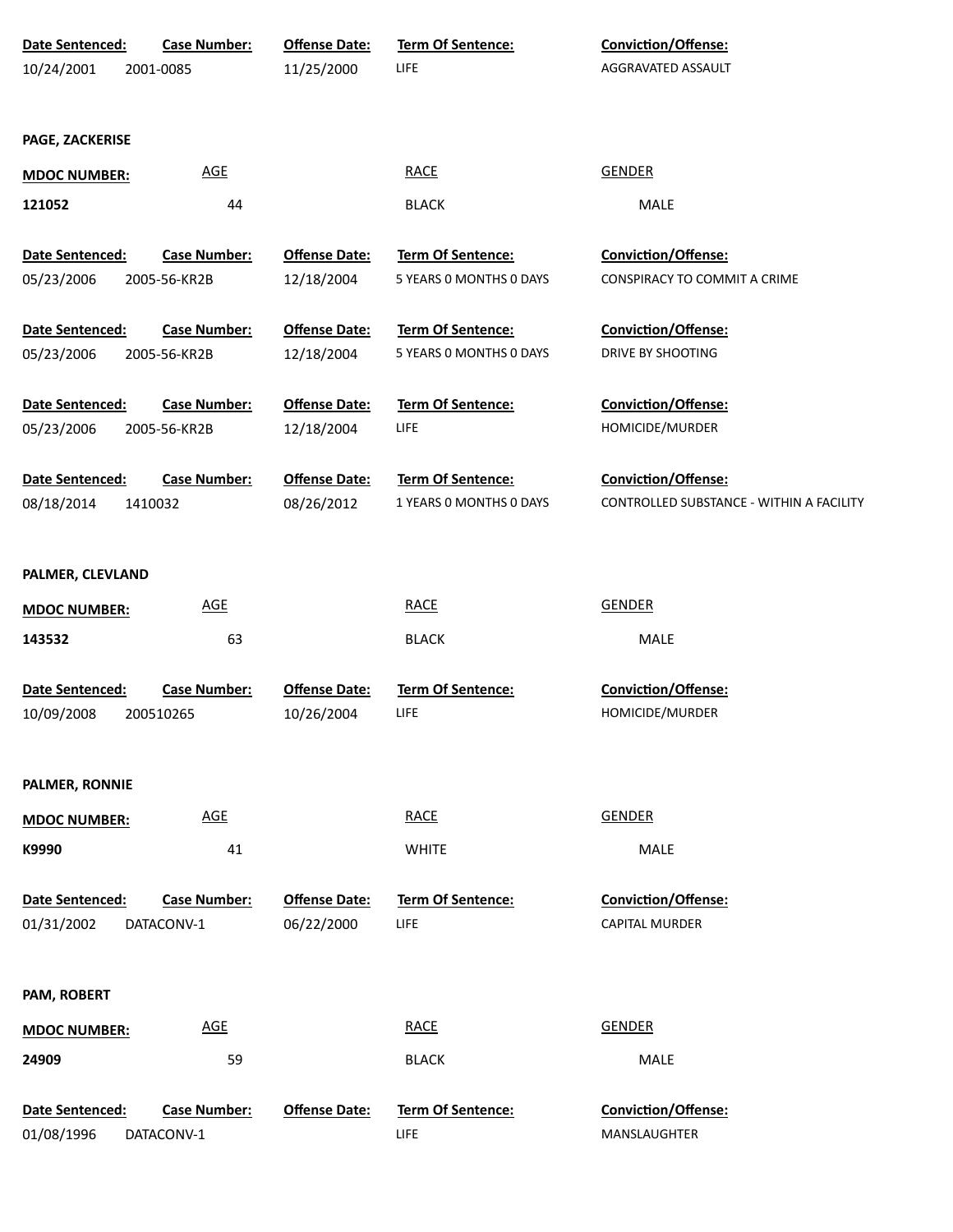**PARISIE, JOHN**

| <b>MDOC NUMBER:</b>    | <b>AGE</b>          |                      | <b>RACE</b>              | <b>GENDER</b>                              |
|------------------------|---------------------|----------------------|--------------------------|--------------------------------------------|
| K8188                  | 72                  |                      | <b>WHITE</b>             | MALE                                       |
|                        |                     |                      |                          |                                            |
| <b>Date Sentenced:</b> | <b>Case Number:</b> | <b>Offense Date:</b> | <b>Term Of Sentence:</b> | <b>Conviction/Offense:</b>                 |
| 08/31/2001             | DATACONV-1          | 11/15/2000           | LIFE                     | ARMED ROBBERY                              |
|                        |                     |                      |                          |                                            |
| Date Sentenced:        | <b>Case Number:</b> | <b>Offense Date:</b> | <b>Term Of Sentence:</b> | Conviction/Offense:                        |
| 08/31/2001             | DATACONV-2          | 11/15/2000           | <b>LIFE</b>              | AGGRAV ASSLT-POL OFF-WEAPON                |
|                        |                     |                      |                          |                                            |
| Date Sentenced:        | <b>Case Number:</b> | <b>Offense Date:</b> | Term Of Sentence:        | Conviction/Offense:                        |
| 08/31/2001             | DATACONV-3          | 11/15/2000           | LIFE                     | POSSESSION WEAPON/FELON                    |
|                        |                     |                      |                          |                                            |
| PARKER, CHRISTOPHER    |                     |                      |                          |                                            |
| <b>MDOC NUMBER:</b>    | <b>AGE</b>          |                      | <b>RACE</b>              | <b>GENDER</b>                              |
| 38045                  | 43                  |                      | <b>WHITE</b>             | <b>MALE</b>                                |
|                        |                     |                      |                          |                                            |
| Date Sentenced:        | <b>Case Number:</b> | <b>Offense Date:</b> | Term Of Sentence:        | Conviction/Offense:                        |
| 08/19/1997             | B-2401-94-00476     | 04/06/1994           | <b>LIFE</b>              | HOMICIDE/MURDER                            |
|                        |                     |                      |                          |                                            |
| Date Sentenced:        | <b>Case Number:</b> | <b>Offense Date:</b> | Term Of Sentence:        | Conviction/Offense:                        |
| 10/21/1996             | B-2401-97-00204     | 10/07/1996           | 7 YEARS O MONTHS O DAYS  | HOMICIDE/MURDER                            |
|                        |                     |                      |                          |                                            |
|                        |                     |                      |                          |                                            |
| PARKER, FERNANDO       |                     |                      |                          |                                            |
| <b>MDOC NUMBER:</b>    | <b>AGE</b>          |                      | <b>RACE</b>              | <b>GENDER</b>                              |
| 137479                 | 39                  |                      | <b>BLACK</b>             | <b>MALE</b>                                |
|                        |                     |                      |                          |                                            |
| <b>Date Sentenced:</b> | <b>Case Number:</b> | <b>Offense Date:</b> | Term Of Sentence:        | <b>Conviction/Offense:</b>                 |
| 02/08/2008             | 20040101            | 10/26/2004           | 15 YEARS 0 MONTHS 0 DAYS | AGGRAVATED ASSAULT                         |
| <b>Date Sentenced:</b> | <b>Case Number:</b> | <b>Offense Date:</b> | Term Of Sentence:        | Conviction/Offense:                        |
|                        |                     |                      |                          |                                            |
|                        |                     |                      |                          |                                            |
| 02/08/2008             | 20040101            | 10/26/2004           | 3 YEARS O MONTHS O DAYS  | POSSESSION OF WEAPON ON EDUCATION PROPERTY |
| Date Sentenced:        | <b>Case Number:</b> | <b>Offense Date:</b> | <b>Term Of Sentence:</b> | <b>Conviction/Offense:</b>                 |
| 10/13/2016             | 20040101            | 10/26/2004           | LIFE                     | HOMICIDE/MURDER                            |
|                        |                     |                      |                          |                                            |
|                        |                     |                      |                          |                                            |
| PARKER, JOHNNY         |                     |                      |                          |                                            |
| <b>MDOC NUMBER:</b>    | AGE                 |                      | <b>RACE</b>              | <b>GENDER</b>                              |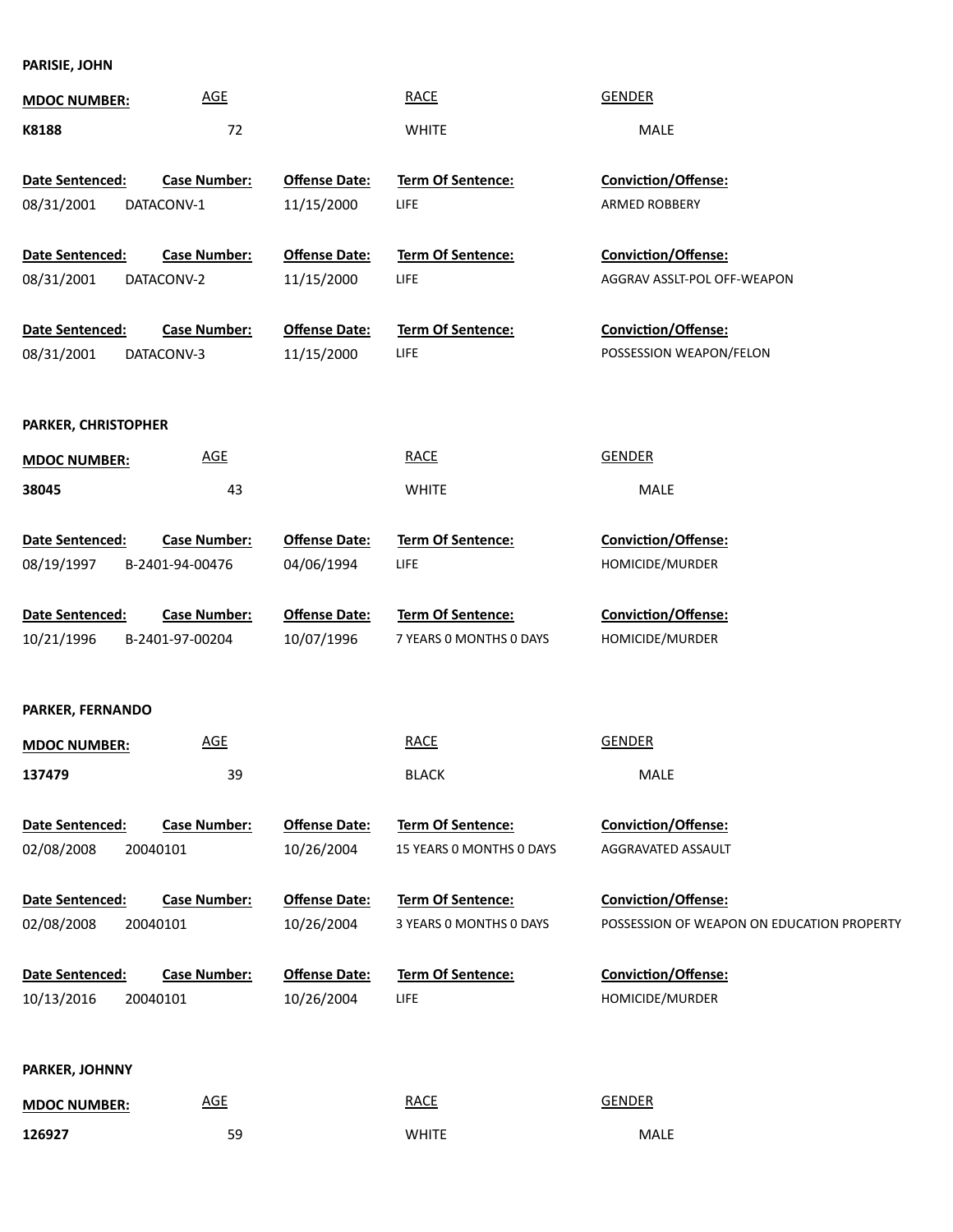| Date Sentenced:               | <b>Case Number:</b>              | <b>Offense Date:</b>               | Term Of Sentence:         | Conviction/Offense:                                   |
|-------------------------------|----------------------------------|------------------------------------|---------------------------|-------------------------------------------------------|
| 02/16/2007                    | CR05399                          | 06/21/2005                         | LIFE                      | HOMICIDE/MURDER                                       |
|                               |                                  |                                    |                           |                                                       |
| PARKER, MARCUS                |                                  |                                    |                           |                                                       |
|                               |                                  |                                    |                           |                                                       |
| <b>MDOC NUMBER:</b>           | <b>AGE</b>                       |                                    | <b>RACE</b>               | <b>GENDER</b>                                         |
| 155015                        | 33                               |                                    | <b>BLACK</b>              | MALE                                                  |
|                               |                                  |                                    | <b>Term Of Sentence:</b>  |                                                       |
| Date Sentenced:<br>07/12/2010 | <b>Case Number:</b><br>2009-64-S | <b>Offense Date:</b><br>05/05/2009 | 5 YEARS O MONTHS O DAYS   | <b>Conviction/Offense:</b><br><b>BURGLARY-VEHICLE</b> |
|                               |                                  |                                    |                           |                                                       |
| Date Sentenced:               | <b>Case Number:</b>              | <b>Offense Date:</b>               | Term Of Sentence:         | <b>Conviction/Offense:</b>                            |
| 04/02/2012                    | 11065PKT                         | 06/19/2010                         | 0 YEARS O MONTHS O DAYS   | ARMED ROBBERY                                         |
|                               |                                  |                                    |                           |                                                       |
| Date Sentenced:               | <b>Case Number:</b>              | <b>Offense Date:</b>               | <b>Term Of Sentence:</b>  | <b>Conviction/Offense:</b>                            |
| 04/02/2012                    | 11065PKT                         | 06/19/2010                         | 0 YEARS O MONTHS O DAYS   | CONSPIRACY TO COMMIT A CRIME                          |
| <b>Date Sentenced:</b>        | <b>Case Number:</b>              | <b>Offense Date:</b>               | <b>Term Of Sentence:</b>  | <b>Conviction/Offense:</b>                            |
| 04/02/2012                    | 11065PKT                         | 06/19/2010                         | LIFE                      | HOMICIDE/MURDER                                       |
|                               |                                  |                                    |                           |                                                       |
|                               |                                  |                                    |                           |                                                       |
| PARKS, JODY                   |                                  |                                    |                           |                                                       |
| <b>MDOC NUMBER:</b>           | <b>AGE</b>                       |                                    | <b>RACE</b>               | <b>GENDER</b>                                         |
| 208730                        | 27                               |                                    | <b>BLACK</b>              | MALE                                                  |
|                               |                                  |                                    |                           |                                                       |
| Date Sentenced:               | <b>Case Number:</b>              | <b>Offense Date:</b>               | Term Of Sentence:         | Conviction/Offense:                                   |
| 03/10/2017                    | B6601-2016-20                    | 01/24/2015                         | LIFE                      | <b>CAPITAL MURDER</b>                                 |
|                               |                                  |                                    |                           |                                                       |
| PASKEL, TRAVIS                |                                  |                                    |                           |                                                       |
| <b>MDOC NUMBER:</b>           | <b>AGE</b>                       |                                    | <b>RACE</b>               | <b>GENDER</b>                                         |
|                               |                                  |                                    |                           |                                                       |
| 143887                        | 36                               |                                    | <b>BLACK</b>              | MALE                                                  |
| Date Sentenced:               | <b>Case Number:</b>              | <b>Offense Date:</b>               | <b>Term Of Sentence:</b>  | Conviction/Offense:                                   |
| 09/22/2008                    | 2005 029                         | 04/01/2005                         | LIFE                      | HOMICIDE/MURDER                                       |
|                               |                                  |                                    |                           |                                                       |
|                               |                                  |                                    |                           |                                                       |
| PATANE, AARON                 |                                  |                                    |                           |                                                       |
| <b>MDOC NUMBER:</b>           | <b>AGE</b>                       |                                    | <b>RACE</b>               | <b>GENDER</b>                                         |
| 194798                        | 43                               |                                    | <b>WHITE</b>              | MALE                                                  |
|                               |                                  |                                    |                           |                                                       |
| Date Sentenced:<br>12/18/2014 | Case Number:                     | <b>Offense Date:</b><br>10/01/2014 | Term Of Sentence:<br>LIFE | Conviction/Offense:<br>SEXUAL BATTERY                 |
|                               | 201477                           |                                    |                           |                                                       |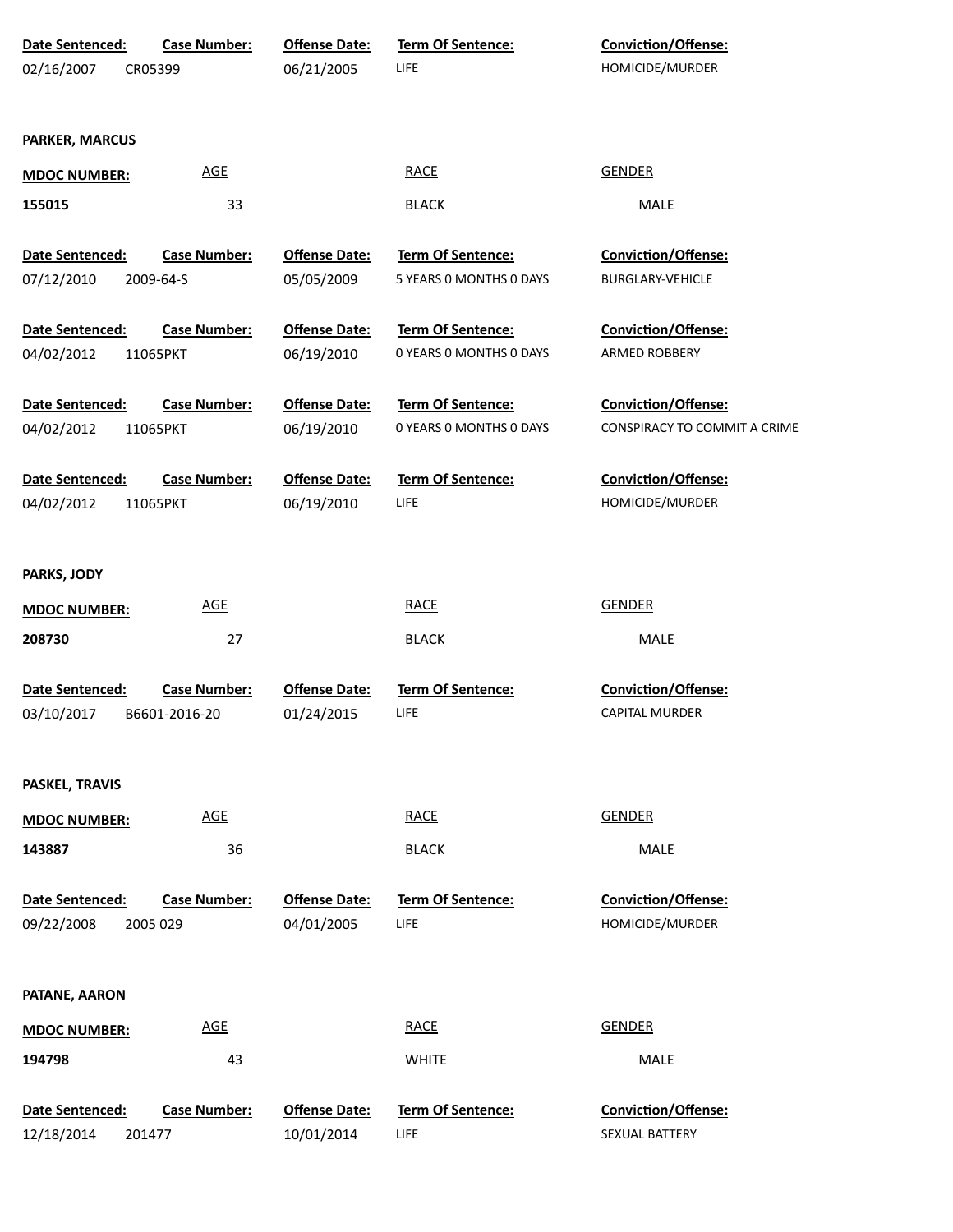**PATE, GEORGE**

| <b>MDOC NUMBER:</b>           | <b>AGE</b>                         |                                    | <b>RACE</b>                                          | <b>GENDER</b>                                    |
|-------------------------------|------------------------------------|------------------------------------|------------------------------------------------------|--------------------------------------------------|
| 158229                        | 68                                 |                                    | <b>WHITE</b>                                         | <b>MALE</b>                                      |
| Date Sentenced:<br>05/06/2010 | <b>Case Number:</b><br>20090187CR1 | <b>Offense Date:</b><br>03/11/2009 | Term Of Sentence:<br>LIFE                            | Conviction/Offense:<br>HOMICIDE/MURDER           |
| PATRICK, CADARRIO             |                                    |                                    |                                                      |                                                  |
| <b>MDOC NUMBER:</b>           | <b>AGE</b>                         |                                    | <b>RACE</b>                                          | <b>GENDER</b>                                    |
| 150157                        | 30                                 |                                    | <b>BLACK</b>                                         | MALE                                             |
| Date Sentenced:<br>08/03/2012 | <b>Case Number:</b><br>12CR020SCG  | <b>Offense Date:</b><br>11/01/2011 | Term Of Sentence:<br>10 YEARS O MONTHS O DAYS        | Conviction/Offense:<br><b>ROBBERY</b>            |
| Date Sentenced:<br>08/03/2012 | <b>Case Number:</b><br>12CR020SCG  | <b>Offense Date:</b><br>11/01/2011 | Term Of Sentence:<br>LIFE                            | Conviction/Offense:<br><b>CAPITAL MURDER</b>     |
| PATRICK, JACKIE               |                                    |                                    |                                                      |                                                  |
| <b>MDOC NUMBER:</b>           | <b>AGE</b>                         |                                    | <b>RACE</b>                                          | <b>GENDER</b>                                    |
| R1507                         | 53                                 |                                    | <b>BLACK</b>                                         | MALE                                             |
| Date Sentenced:<br>10/09/1997 | <b>Case Number:</b><br>DATACONV-1  | <b>Offense Date:</b>               | <b>Term Of Sentence:</b><br>20 YEARS 0 MONTHS 0 DAYS | <b>Conviction/Offense:</b><br>AGGRAVATED ASSAULT |
| Date Sentenced:<br>10/09/1997 | <b>Case Number:</b><br>DATACONV-2  | <b>Offense Date:</b>               | <b>Term Of Sentence:</b><br>LIFE                     | <b>Conviction/Offense:</b><br>ARMED ROBBERY      |
| Date Sentenced:<br>10/09/1997 | <b>Case Number:</b><br>DATACONV-3  | <b>Offense Date:</b>               | <b>Term Of Sentence:</b><br>LIFE                     | Conviction/Offense:<br>ARMED ROBBERY             |
| PATTERSON, BILLY              |                                    |                                    |                                                      |                                                  |
| <b>MDOC NUMBER:</b>           | <b>AGE</b>                         |                                    | <b>RACE</b>                                          | <b>GENDER</b>                                    |
| R0386                         | 46                                 |                                    | <b>BLACK</b>                                         | <b>MALE</b>                                      |
| Date Sentenced:<br>03/21/1997 | <b>Case Number:</b><br>DATACONV-1  | <b>Offense Date:</b>               | <b>Term Of Sentence:</b><br><b>LIFE</b>              | Conviction/Offense:<br>HOMICIDE/MURDER           |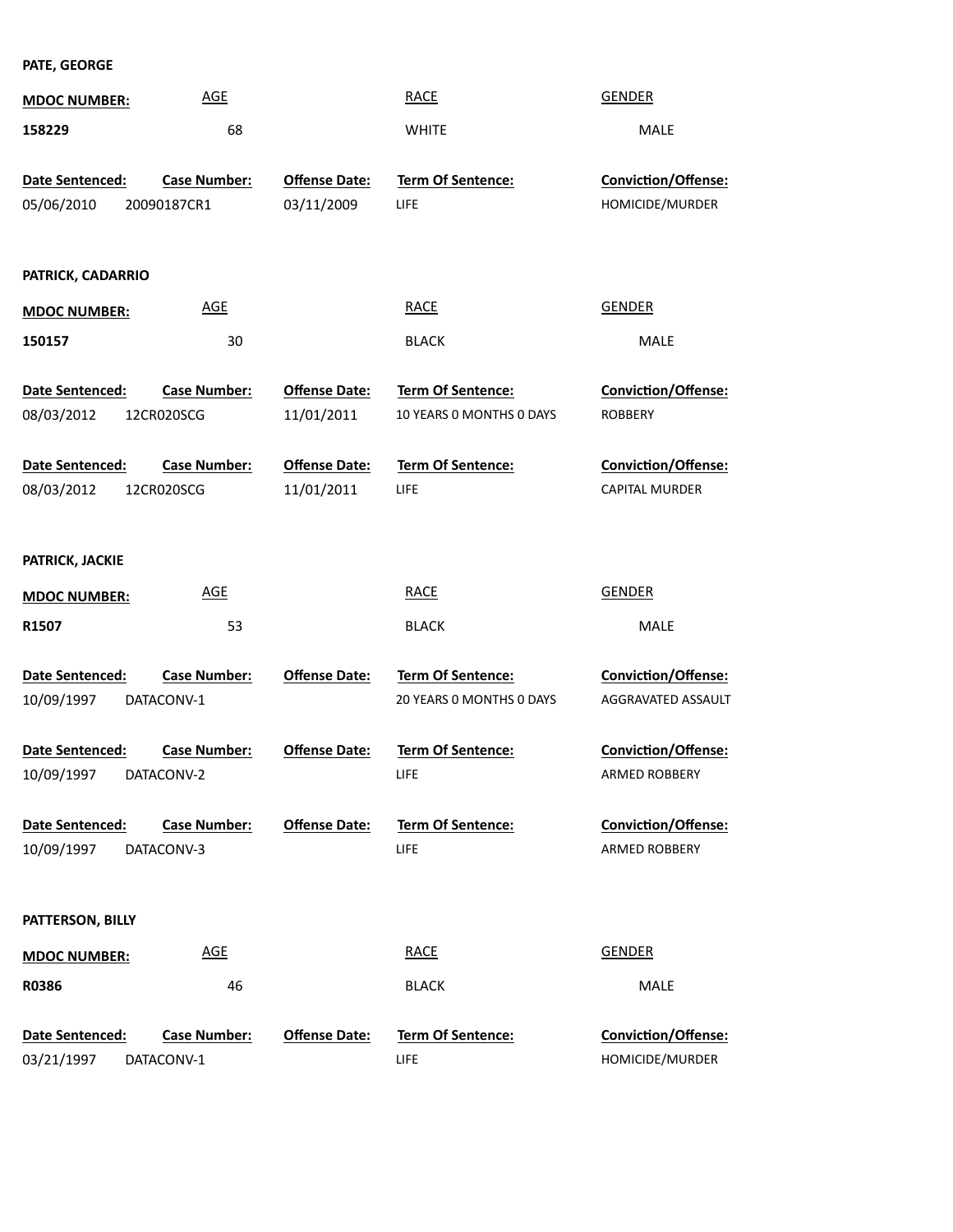| PATTERSON, TIMOTHY            |                     |                                    |                           |                                        |
|-------------------------------|---------------------|------------------------------------|---------------------------|----------------------------------------|
| <b>MDOC NUMBER:</b>           | <b>AGE</b>          |                                    | <b>RACE</b>               | <b>GENDER</b>                          |
| 164634                        | 34                  |                                    | <b>WHITE</b>              | MALE                                   |
|                               |                     |                                    |                           |                                        |
| Date Sentenced:<br>01/20/2011 | <b>Case Number:</b> | <b>Offense Date:</b><br>05/09/2010 | Term Of Sentence:<br>LIFE | Conviction/Offense:<br>HOMICIDE/MURDER |
|                               | 10CR078SCG          |                                    |                           |                                        |
|                               |                     |                                    |                           |                                        |
| PATTON, BOBBY                 |                     |                                    |                           |                                        |
| <b>MDOC NUMBER:</b>           | AGE                 |                                    | <b>RACE</b>               | <b>GENDER</b>                          |
| 39124                         | 50                  |                                    | <b>BLACK</b>              | MALE                                   |
| Date Sentenced:               | <b>Case Number:</b> | <b>Offense Date:</b>               | <b>Term Of Sentence:</b>  | Conviction/Offense:                    |
| 07/10/1997                    | DATACONV-1          |                                    | LIFE                      | HOMICIDE/MURDER                        |
|                               |                     |                                    |                           |                                        |
|                               |                     |                                    |                           |                                        |
| PATTON, FRANK                 |                     |                                    |                           |                                        |
| <b>MDOC NUMBER:</b>           | <b>AGE</b>          |                                    | <b>RACE</b>               | <b>GENDER</b>                          |
| 154206                        | 43                  |                                    | <b>BLACK</b>              | MALE                                   |
| Date Sentenced:               | <b>Case Number:</b> | <b>Offense Date:</b>               | Term Of Sentence:         | Conviction/Offense:                    |
| 11/10/2009                    | 200810847           | 02/23/2008                         | LIFE                      | HOMICIDE/MURDER                        |
|                               |                     |                                    |                           |                                        |
| PATTON, JEREMIAH              |                     |                                    |                           |                                        |
|                               | <b>AGE</b>          |                                    | <b>RACE</b>               | <b>GENDER</b>                          |
| <b>MDOC NUMBER:</b>           |                     |                                    |                           |                                        |
| 39348                         | 45                  |                                    | <b>BLACK</b>              | MALE                                   |
| Date Sentenced:               | <b>Case Number:</b> | <b>Offense Date:</b>               | <b>Term Of Sentence:</b>  | Conviction/Offense:                    |
| 05/31/1995                    | DATACONV-1          |                                    | LIFE                      | HOMICIDE/MURDER                        |
|                               |                     |                                    |                           |                                        |
| PATTON, JOSEPH                |                     |                                    |                           |                                        |
| <b>MDOC NUMBER:</b>           | <b>AGE</b>          |                                    | <b>RACE</b>               | <b>GENDER</b>                          |
| R4010                         | 41                  |                                    | <b>BLACK</b>              | MALE                                   |
|                               |                     |                                    |                           |                                        |
| Date Sentenced:               | <b>Case Number:</b> | <b>Offense Date:</b>               | Term Of Sentence:         | Conviction/Offense:                    |
| 08/29/2016                    | 12,0338 CRP         | 04/16/2012                         | 3 YEARS O MONTHS O DAYS   | POSSESSION OF CONTROLLED SUBSTANCE     |
| Date Sentenced:               | <b>Case Number:</b> | <b>Offense Date:</b>               | Term Of Sentence:         | Conviction/Offense:                    |
| 08/19/2016                    | 16,0032CRC          | 09/22/2015                         | <b>LIFE</b>               | HOMICIDE/MURDER                        |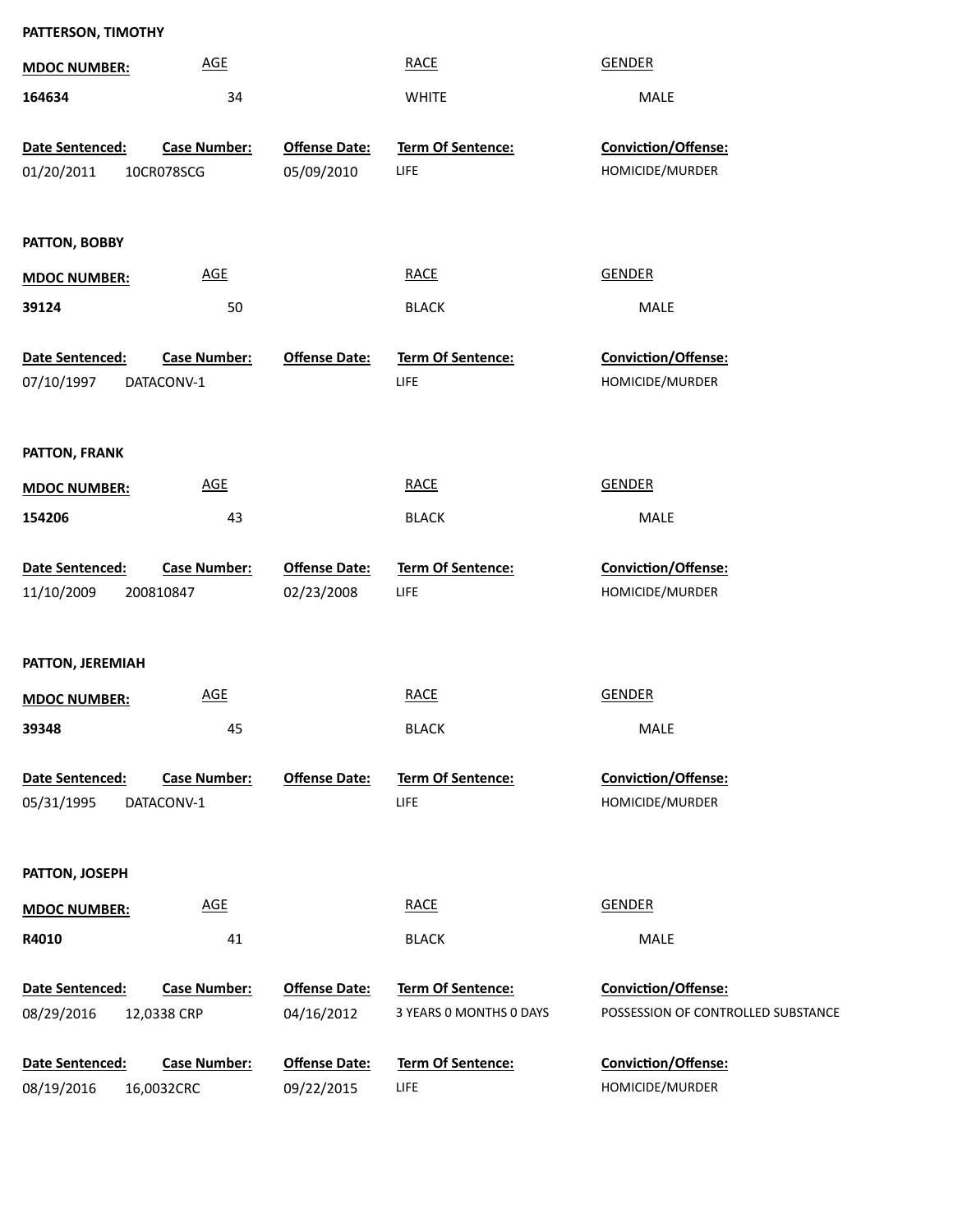| PEACOCK, KRISTOPHER |                     |                      |                          |                                      |
|---------------------|---------------------|----------------------|--------------------------|--------------------------------------|
| <b>MDOC NUMBER:</b> | <b>AGE</b>          |                      | <b>RACE</b>              | <b>GENDER</b>                        |
| 113945              | 36                  |                      | <b>WHITE</b>             | MALE                                 |
| Date Sentenced:     | <b>Case Number:</b> | <b>Offense Date:</b> | Term Of Sentence:        | Conviction/Offense:                  |
| 07/28/2005          | 04-1-403-01         | 08/16/2003           | LIFE                     | HOMICIDE/MURDER                      |
|                     |                     |                      |                          |                                      |
| PEACOCK, MICHAEL    |                     |                      |                          |                                      |
| <b>MDOC NUMBER:</b> | <b>AGE</b>          |                      | <b>RACE</b>              | <b>GENDER</b>                        |
| 65320               | 47                  |                      | <b>WHITE</b>             | MALE                                 |
| Date Sentenced:     | <b>Case Number:</b> | <b>Offense Date:</b> | <b>Term Of Sentence:</b> | Conviction/Offense:                  |
| 05/13/1996          | DATACONV-1          |                      | LIFE                     | HOMICIDE/MURDER                      |
|                     |                     |                      |                          |                                      |
| Date Sentenced:     | <b>Case Number:</b> | <b>Offense Date:</b> | <b>Term Of Sentence:</b> | Conviction/Offense:                  |
| 05/13/1996          | DATACONV-2          |                      | LIFE                     | HOMICIDE/MURDER                      |
|                     |                     |                      |                          |                                      |
| PEEL, FABIYONEE     |                     |                      |                          |                                      |
| <b>MDOC NUMBER:</b> | <b>AGE</b>          |                      | <b>RACE</b>              | <b>GENDER</b>                        |
| 209953              | 29                  |                      | <b>BLACK</b>             | MALE                                 |
| Date Sentenced:     | <b>Case Number:</b> | <b>Offense Date:</b> | Term Of Sentence:        | <b>Conviction/Offense:</b>           |
| 05/04/2017          | 2010-0787           | 05/20/2010           | 12 YEARS O MONTHS O DAYS | BURGLARY LARCENY-UNOCCUPIED DWELLING |
|                     |                     |                      |                          |                                      |
| Date Sentenced:     | <b>Case Number:</b> | <b>Offense Date:</b> | <b>Term Of Sentence:</b> | <b>Conviction/Offense:</b>           |
| 05/04/2017          | 2010-0788           | 05/26/2010           | 12 YEARS O MONTHS O DAYS | BURGLARY LARCENY-UNOCCUPIED DWELLING |
| Date Sentenced:     | <b>Case Number:</b> | <b>Offense Date:</b> | Term Of Sentence:        | <b>Conviction/Offense:</b>           |
| 05/04/2017          | 2010-0786           | 06/15/2010           | 12 YEARS O MONTHS O DAYS | BURGLARY LARCENY-UNOCCUPIED DWELLING |
|                     |                     |                      |                          |                                      |
| Date Sentenced:     | <b>Case Number:</b> | <b>Offense Date:</b> | Term Of Sentence:        | Conviction/Offense:                  |
| 05/04/2017          | 2016-0227           | 01/10/2016           | LIFE                     | BURGLARY-RESIDENTIAL                 |
|                     |                     |                      |                          |                                      |
| Date Sentenced:     | <b>Case Number:</b> | <b>Offense Date:</b> | Term Of Sentence:        | <b>Conviction/Offense:</b>           |
| 05/04/2017          | 2016-0227           | 01/10/2016           | LIFE                     | CONSPIRACY TO COMMIT A CRIME         |
| Date Sentenced:     | <b>Case Number:</b> | <b>Offense Date:</b> | Term Of Sentence:        | Conviction/Offense:                  |
| 05/04/2017          | 2016-0227           | 01/10/2016           | LIFE                     | <b>VEHICLE THEFT</b>                 |
|                     |                     |                      |                          |                                      |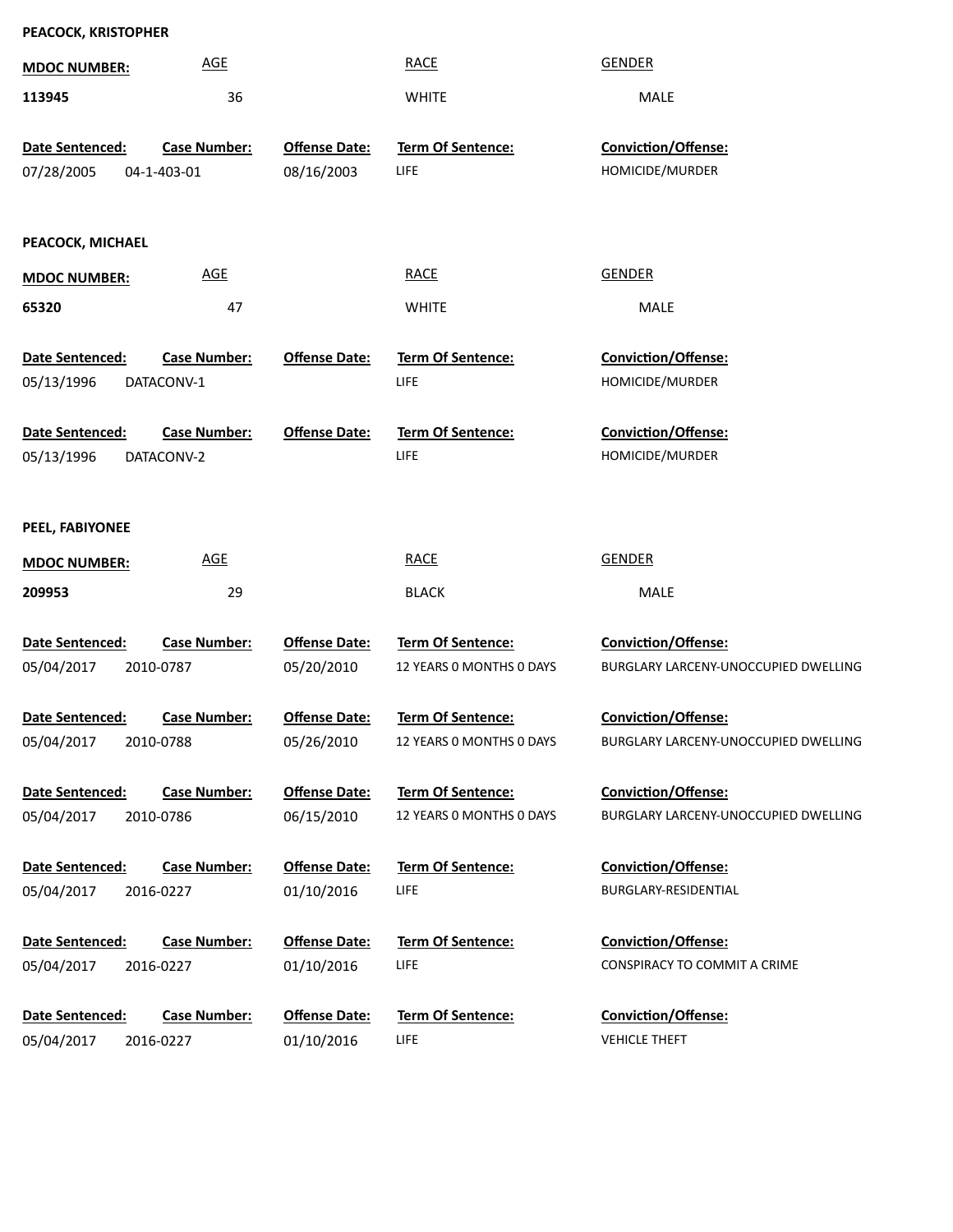# **PEGG, PRESTON**

| <b>MDOC NUMBER:</b>    | <b>AGE</b>          |                      | <b>RACE</b>              | <b>GENDER</b>                            |
|------------------------|---------------------|----------------------|--------------------------|------------------------------------------|
| 53070                  | 47                  |                      | <b>WHITE</b>             | <b>MALE</b>                              |
|                        |                     |                      |                          |                                          |
| Date Sentenced:        | <b>Case Number:</b> | <b>Offense Date:</b> | Term Of Sentence:        | Conviction/Offense:                      |
| 02/02/2012             | CR10417             | 07/30/2010           | 10 YEARS 0 MONTHS 0 DAYS | ENHANCED PENALTY - USE OF FIREARM        |
|                        |                     |                      |                          |                                          |
| Date Sentenced:        | <b>Case Number:</b> | <b>Offense Date:</b> | Term Of Sentence:        | Conviction/Offense:                      |
| 02/02/2012             | CR10417             | 07/30/2010           | 10 YEARS 0 MONTHS 0 DAYS | POSSESSION OF FIREARM BY CONVICTED FELON |
|                        |                     |                      |                          |                                          |
| Date Sentenced:        | <b>Case Number:</b> | <b>Offense Date:</b> | Term Of Sentence:        | Conviction/Offense:                      |
| 02/02/2012             | CR10417             | 07/30/2010           | <b>LIFE</b>              | <b>CAPITAL MURDER</b>                    |
|                        |                     |                      |                          |                                          |
| PENDLETON, JAMES       |                     |                      |                          |                                          |
| <b>MDOC NUMBER:</b>    | <b>AGE</b>          |                      | <b>RACE</b>              | <b>GENDER</b>                            |
|                        |                     |                      |                          |                                          |
| 173964                 | 51                  |                      | <b>BLACK</b>             | MALE                                     |
| Date Sentenced:        | <b>Case Number:</b> | <b>Offense Date:</b> | Term Of Sentence:        | <b>Conviction/Offense:</b>               |
|                        |                     |                      |                          |                                          |
|                        |                     |                      |                          |                                          |
| 02/29/2012             | 11132LS             | 12/04/2010           | <b>LIFE</b>              | HOMICIDE/MURDER                          |
|                        |                     |                      |                          |                                          |
| PEOPLES, TAMIRA        |                     |                      |                          |                                          |
|                        | <b>AGE</b>          |                      | <b>RACE</b>              | <b>GENDER</b>                            |
| <b>MDOC NUMBER:</b>    |                     |                      |                          |                                          |
| 207792                 | 46                  |                      | <b>BLACK</b>             | <b>FEMALE</b>                            |
| <b>Date Sentenced:</b> | <b>Case Number:</b> |                      |                          | <b>Conviction/Offense:</b>               |
|                        |                     | <b>Offense Date:</b> | Term Of Sentence:        | AGGRAVATED ASSAULT                       |
| 01/23/2017 13-515 CR   |                     | 11/05/2012           | 25 YEARS 0 MONTHS 0 DAYS |                                          |
| Date Sentenced:        | <b>Case Number:</b> | <b>Offense Date:</b> | Term Of Sentence:        | Conviction/Offense:                      |
| 01/23/2017             | 13-515 CR           | 11/05/2012           | <b>LIFE</b>              | HOMICIDE/MURDER                          |
|                        |                     |                      |                          |                                          |
|                        |                     |                      |                          |                                          |
| PEREZ, ANTHONY         |                     |                      |                          |                                          |
| <b>MDOC NUMBER:</b>    | <b>AGE</b>          |                      | <b>RACE</b>              | <b>GENDER</b>                            |
| L0078                  | 37                  |                      | SPANISH OR HISPANIC      | MALE                                     |
|                        |                     |                      |                          |                                          |
| Date Sentenced:        | <b>Case Number:</b> | <b>Offense Date:</b> | <b>Term Of Sentence:</b> | Conviction/Offense:                      |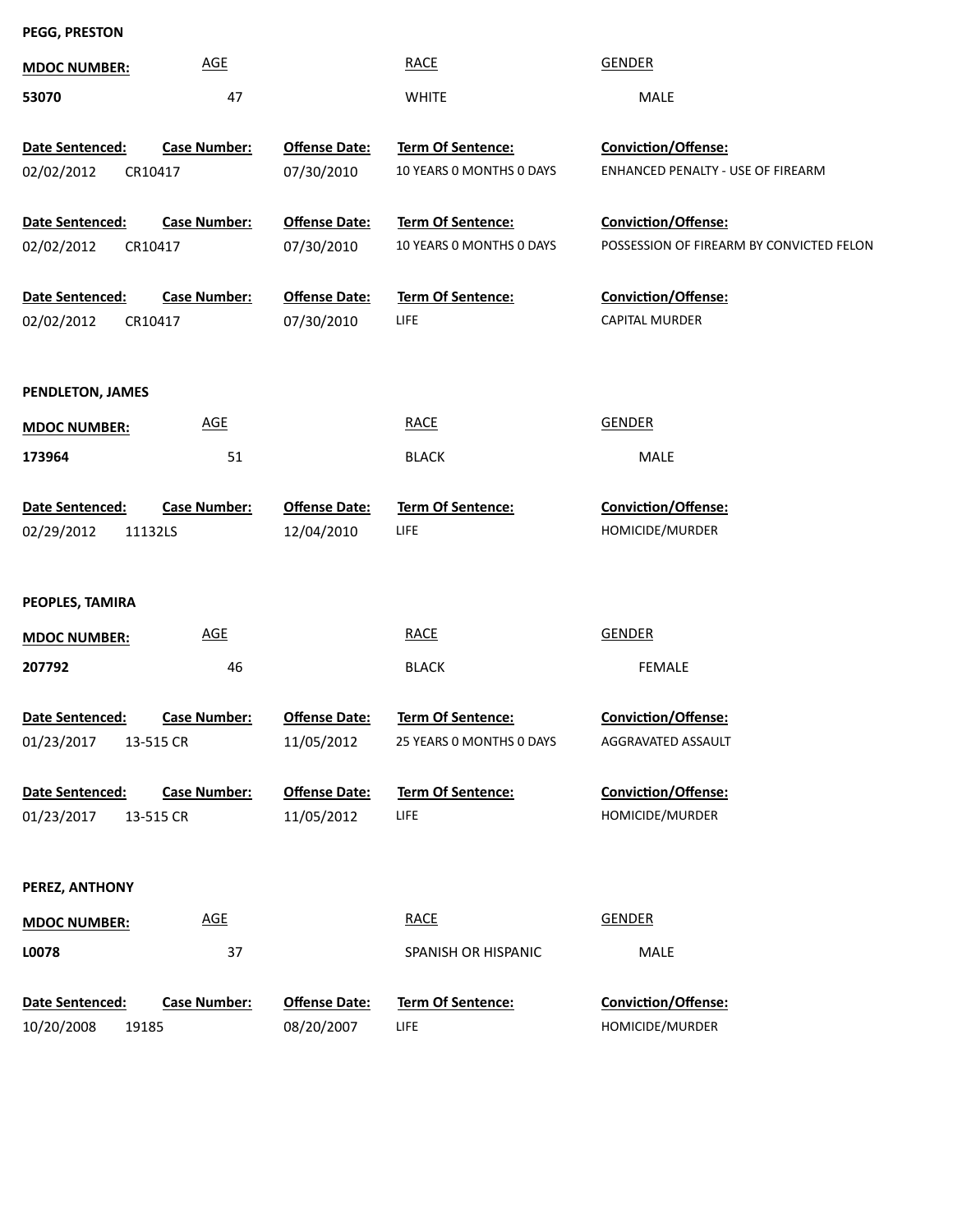# **PERKINS, ROMIKA**

| <b>MDOC NUMBER:</b>                  | <b>AGE</b>                            |                                    | <b>RACE</b>                                          | <b>GENDER</b>                                                          |
|--------------------------------------|---------------------------------------|------------------------------------|------------------------------------------------------|------------------------------------------------------------------------|
| K6386                                | 46                                    |                                    | <b>BLACK</b>                                         | MALE                                                                   |
| Date Sentenced:<br>04/20/2001        | <b>Case Number:</b><br>990282 CT3     | <b>Offense Date:</b><br>07/18/1999 | Term Of Sentence:<br>30 YEARS 0 MONTHS 0 DAYS        | <b>Conviction/Offense:</b><br>KIDNAP-                                  |
| Date Sentenced:                      | <b>Case Number:</b>                   | <b>Offense Date:</b>               | Term Of Sentence:                                    | <b>Conviction/Offense:</b>                                             |
| 04/20/2001                           | 990282 CT1                            | 07/18/1999                         | 35 YEARS 0 MONTHS 0 DAYS                             | ARMED ROBBERY                                                          |
| Date Sentenced:<br>04/20/2001        | <b>Case Number:</b><br>990282 CT2     | <b>Offense Date:</b><br>07/18/1999 | Term Of Sentence:<br>35 YEARS 0 MONTHS 0 DAYS        | <b>Conviction/Offense:</b><br>ARMED ROBBERY                            |
| PETERMAN, JOSHUA                     |                                       |                                    |                                                      |                                                                        |
| <b>MDOC NUMBER:</b>                  | <b>AGE</b>                            |                                    | <b>RACE</b>                                          | <b>GENDER</b>                                                          |
| 135144                               | 34                                    |                                    | <b>WHITE</b>                                         | MALE                                                                   |
| Date Sentenced:<br>07/12/2018        | <b>Case Number:</b><br>B2401-2016-834 | <b>Offense Date:</b><br>09/18/2015 | Term Of Sentence:<br>LIFE                            | <b>Conviction/Offense:</b><br><b>CAPITAL MURDER</b>                    |
| PETERS, DONNIFER                     |                                       |                                    |                                                      |                                                                        |
| <b>MDOC NUMBER:</b>                  | <b>AGE</b>                            |                                    | <b>RACE</b>                                          | <b>GENDER</b>                                                          |
| R0341                                | 52                                    |                                    | <b>BLACK</b>                                         | MALE                                                                   |
| Date Sentenced:<br>04/12/2018        | <b>Case Number:</b><br>2017-28-S      | <b>Offense Date:</b><br>08/05/2016 | <b>Term Of Sentence:</b><br>10 YEARS 0 MONTHS 0 DAYS | <b>Conviction/Offense:</b><br>POSSESSION OF FIREARM BY CONVICTED FELON |
| <b>Date Sentenced:</b>               | <b>Case Number:</b>                   | <b>Offense Date:</b>               | <b>Term Of Sentence:</b>                             | <b>Conviction/Offense:</b>                                             |
| 04/12/2018                           | 2017-28-S                             | 08/05/2016                         | 5 YEARS O MONTHS O DAYS                              | CONSPIRACY TO COMMIT A CRIME                                           |
| <b>Date Sentenced:</b><br>04/12/2018 | <b>Case Number:</b><br>2017-28-S      | <b>Offense Date:</b><br>08/05/2016 | <b>Term Of Sentence:</b><br>LIFE                     | <b>Conviction/Offense:</b><br>HOMICIDE/MURDER                          |
|                                      |                                       |                                    |                                                      |                                                                        |
| PETERS, JOHNNY                       |                                       |                                    |                                                      |                                                                        |
| <b>MDOC NUMBER:</b>                  | <b>AGE</b>                            |                                    | <b>RACE</b>                                          | <b>GENDER</b>                                                          |
| R8838                                | 40                                    |                                    | <b>BLACK</b>                                         | MALE                                                                   |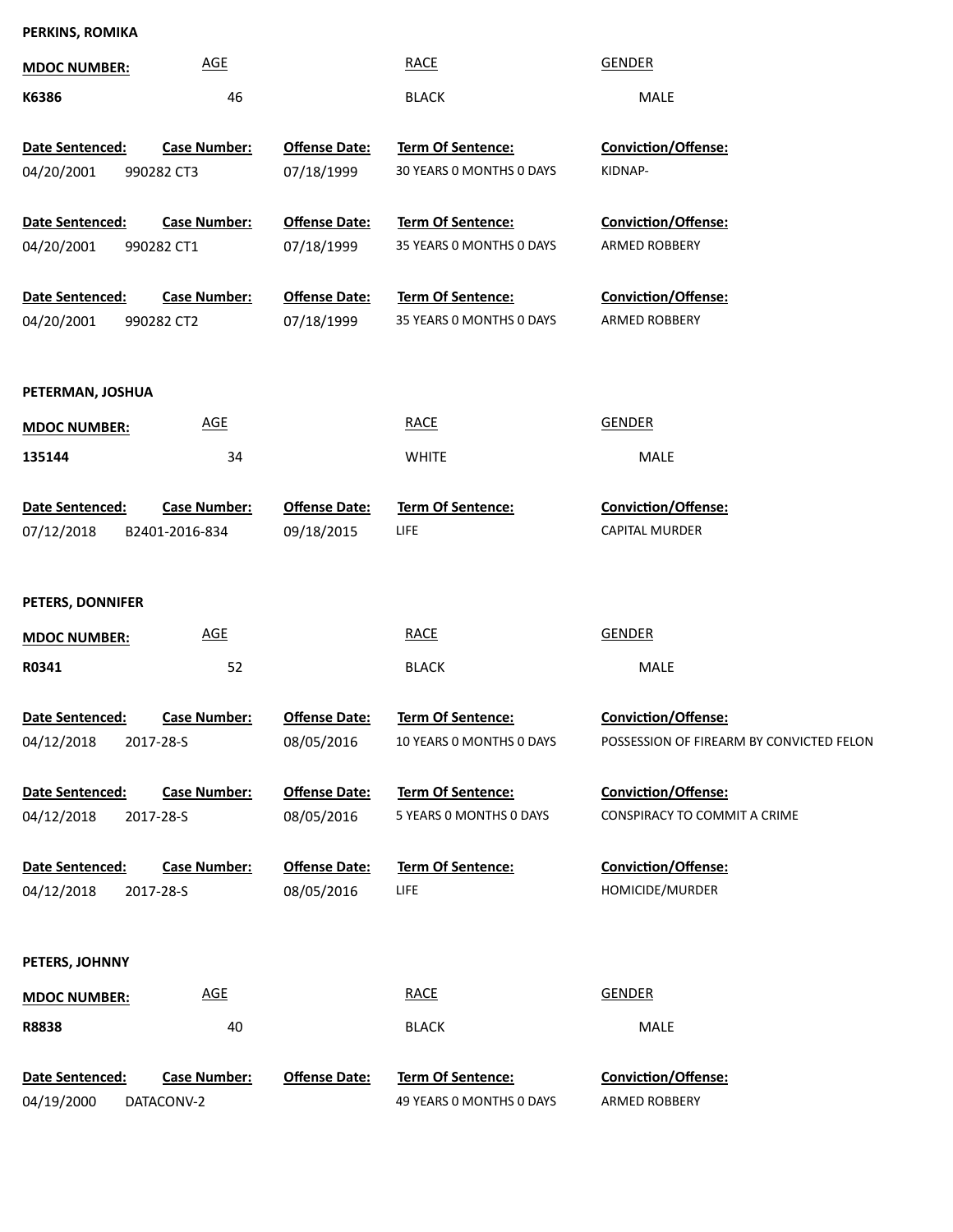| Date Sentenced:                        | <b>Case Number:</b> | <b>Offense Date:</b> | Term Of Sentence:        | Conviction/Offense:                  |
|----------------------------------------|---------------------|----------------------|--------------------------|--------------------------------------|
| 04/05/1999<br>DATACONV-1               |                     |                      | 7 YEARS O MONTHS O DAYS  | BURGLARY-GENERAL                     |
|                                        |                     |                      |                          |                                      |
| Date Sentenced:                        | <b>Case Number:</b> | <b>Offense Date:</b> | Term Of Sentence:        | Conviction/Offense:                  |
| 04/19/2000<br>DATACONV-3               |                     |                      | LIFE                     | CAPITAL MURDER                       |
|                                        |                     |                      |                          |                                      |
| PETERSON, JON                          |                     |                      |                          |                                      |
|                                        | <b>AGE</b>          |                      | <b>RACE</b>              | <b>GENDER</b>                        |
| <b>MDOC NUMBER:</b>                    |                     |                      |                          |                                      |
| 65059                                  | 49                  |                      | <b>WHITE</b>             | <b>MALE</b>                          |
| Date Sentenced:                        | <b>Case Number:</b> | <b>Offense Date:</b> | <b>Term Of Sentence:</b> | Conviction/Offense:                  |
| 04/19/1996<br>24019500755              |                     | 08/04/1995           | 3 YEARS O MONTHS O DAYS  | ARSON-                               |
|                                        |                     |                      |                          |                                      |
| Date Sentenced:                        | <b>Case Number:</b> | <b>Offense Date:</b> | Term Of Sentence:        | Conviction/Offense:                  |
| 04/19/1996<br>24019500755              |                     | 08/04/1995           | LIFE                     | HOMICIDE/MURDER                      |
|                                        |                     |                      |                          |                                      |
|                                        |                     |                      |                          |                                      |
| PETRUS, DONNIE                         |                     |                      |                          |                                      |
| <b>MDOC NUMBER:</b>                    | <b>AGE</b>          |                      | <b>RACE</b>              | <b>GENDER</b>                        |
| R2943                                  | 44                  |                      | <b>WHITE</b>             | MALE                                 |
|                                        |                     |                      |                          |                                      |
| Date Sentenced:                        | <b>Case Number:</b> | <b>Offense Date:</b> | Term Of Sentence:        | Conviction/Offense:                  |
| 9042<br>12/03/1996                     |                     | 12/24/1995           | 3 YEARS 0 MONTHS 0 DAYS  | BURGLARY LARCENY-UNOCCUPIED DWELLING |
|                                        |                     | <b>Offense Date:</b> | Term Of Sentence:        | Conviction/Offense:                  |
| Date Sentenced:<br>10/21/1997<br>15381 | <b>Case Number:</b> | 07/29/1996           | 10 YEARS O MONTHS O DAYS | <b>ARMED ROBBERY</b>                 |
|                                        |                     |                      |                          |                                      |
| Date Sentenced:                        | <b>Case Number:</b> | <b>Offense Date:</b> | Term Of Sentence:        | Conviction/Offense:                  |
| 10/21/1997<br>15381                    |                     | 07/29/1996           | <b>LIFE</b>              | HOMICIDE/MURDER                      |
|                                        |                     |                      |                          |                                      |
|                                        |                     |                      |                          |                                      |
| PEYTON, KEGERRAN                       |                     |                      |                          |                                      |
| <b>MDOC NUMBER:</b>                    | <b>AGE</b>          |                      | <b>RACE</b>              | <b>GENDER</b>                        |
| 208683                                 | 30                  |                      | <b>BLACK</b>             | MALE                                 |
|                                        |                     |                      |                          |                                      |
| Date Sentenced:                        | <b>Case Number:</b> | <b>Offense Date:</b> | Term Of Sentence:        | Conviction/Offense:                  |
| 03/15/2017<br>39Cl1:15-CR-44PH         |                     | 10/23/2014           | 20 YEARS 0 MONTHS 0 DAYS | <b>CAPITAL MURDER</b>                |
|                                        |                     |                      |                          |                                      |
| Date Sentenced:                        | <b>Case Number:</b> | <b>Offense Date:</b> | <b>Term Of Sentence:</b> | Conviction/Offense:                  |
| 03/15/2017<br>39Cl1:15-CR-44PH         |                     | 10/23/2014           | LIFE                     | <b>CAPITAL MURDER</b>                |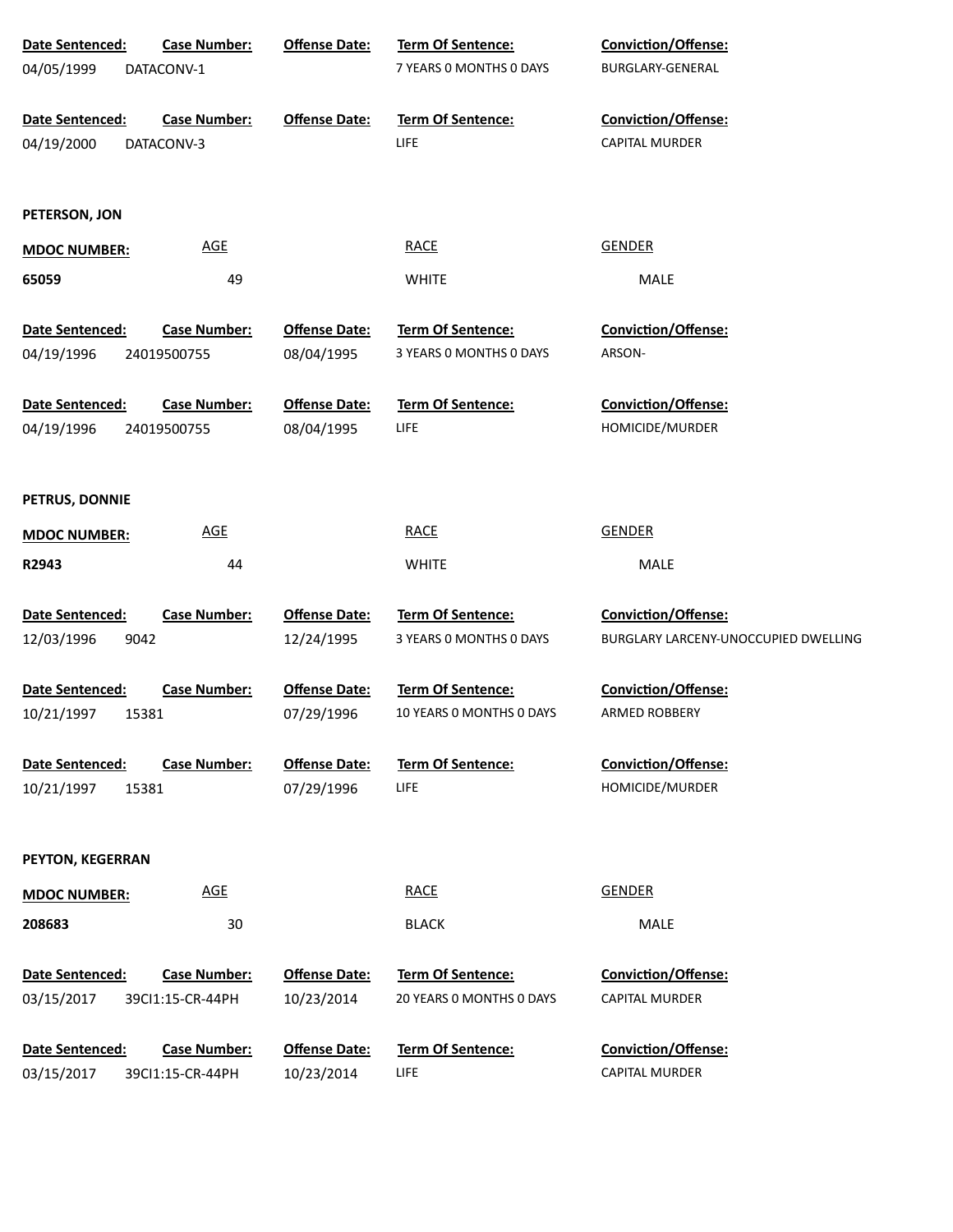**PHAM, KHA**

| <b>MDOC NUMBER:</b>                  | <b>AGE</b>                            |                                    | <b>RACE</b>                             | <b>GENDER</b>                                 |
|--------------------------------------|---------------------------------------|------------------------------------|-----------------------------------------|-----------------------------------------------|
| 65261                                | 51                                    |                                    | ASIAN OR PACIFIC ISLANDER               | <b>MALE</b>                                   |
| Date Sentenced:<br>05/30/1996        | <b>Case Number:</b><br>DATACONV-1     | <b>Offense Date:</b>               | Term Of Sentence:<br><b>LIFE</b>        | Conviction/Offense:<br>HOMICIDE/MURDER        |
| PHILLIPS, EDDIE                      |                                       |                                    |                                         |                                               |
| <b>MDOC NUMBER:</b>                  | <b>AGE</b>                            |                                    | <b>RACE</b>                             | <b>GENDER</b>                                 |
| 56407                                | 44                                    |                                    | <b>BLACK</b>                            | <b>MALE</b>                                   |
| Date Sentenced:<br>12/09/1998        | <b>Case Number:</b><br>B2401-98-00750 | <b>Offense Date:</b>               | Term Of Sentence:<br>LIFE               | Conviction/Offense:<br>HOMICIDE/MURDER        |
| PHILLIPS, HENRY                      |                                       |                                    |                                         |                                               |
| <b>MDOC NUMBER:</b>                  | <b>AGE</b>                            |                                    | <b>RACE</b>                             | <b>GENDER</b>                                 |
| 147090                               | 64                                    |                                    | <b>BLACK</b>                            | MALE                                          |
| <b>Date Sentenced:</b><br>03/10/2009 | <b>Case Number:</b><br>071130-01      | <b>Offense Date:</b><br>09/17/2007 | <b>Term Of Sentence:</b><br><b>LIFE</b> | Conviction/Offense:<br>HOMICIDE/MURDER        |
| PHILLIPS, ROBERT                     |                                       |                                    |                                         |                                               |
| <b>MDOC NUMBER:</b>                  | <b>AGE</b>                            |                                    | <b>RACE</b>                             | <b>GENDER</b>                                 |
| 20378                                | 57                                    |                                    | <b>WHITE</b>                            | MALE                                          |
| Date Sentenced:<br>09/04/1997        | <b>Case Number:</b><br>DATACONV-1     | <b>Offense Date:</b>               | <b>Term Of Sentence:</b><br><b>LIFE</b> | <b>Conviction/Offense:</b><br>HOMICIDE/MURDER |
| PICKETT, CHARLES                     |                                       |                                    |                                         |                                               |
| <b>MDOC NUMBER:</b>                  | <b>AGE</b>                            |                                    | <b>RACE</b>                             | <b>GENDER</b>                                 |
| R8435                                | 66                                    |                                    | <b>WHITE</b>                            | MALE                                          |
| Date Sentenced:<br>04/06/1999        | <b>Case Number:</b><br>DATACONV-1     | <b>Offense Date:</b>               | <b>Term Of Sentence:</b><br><b>LIFE</b> | <b>Conviction/Offense:</b><br>HOMICIDE/MURDER |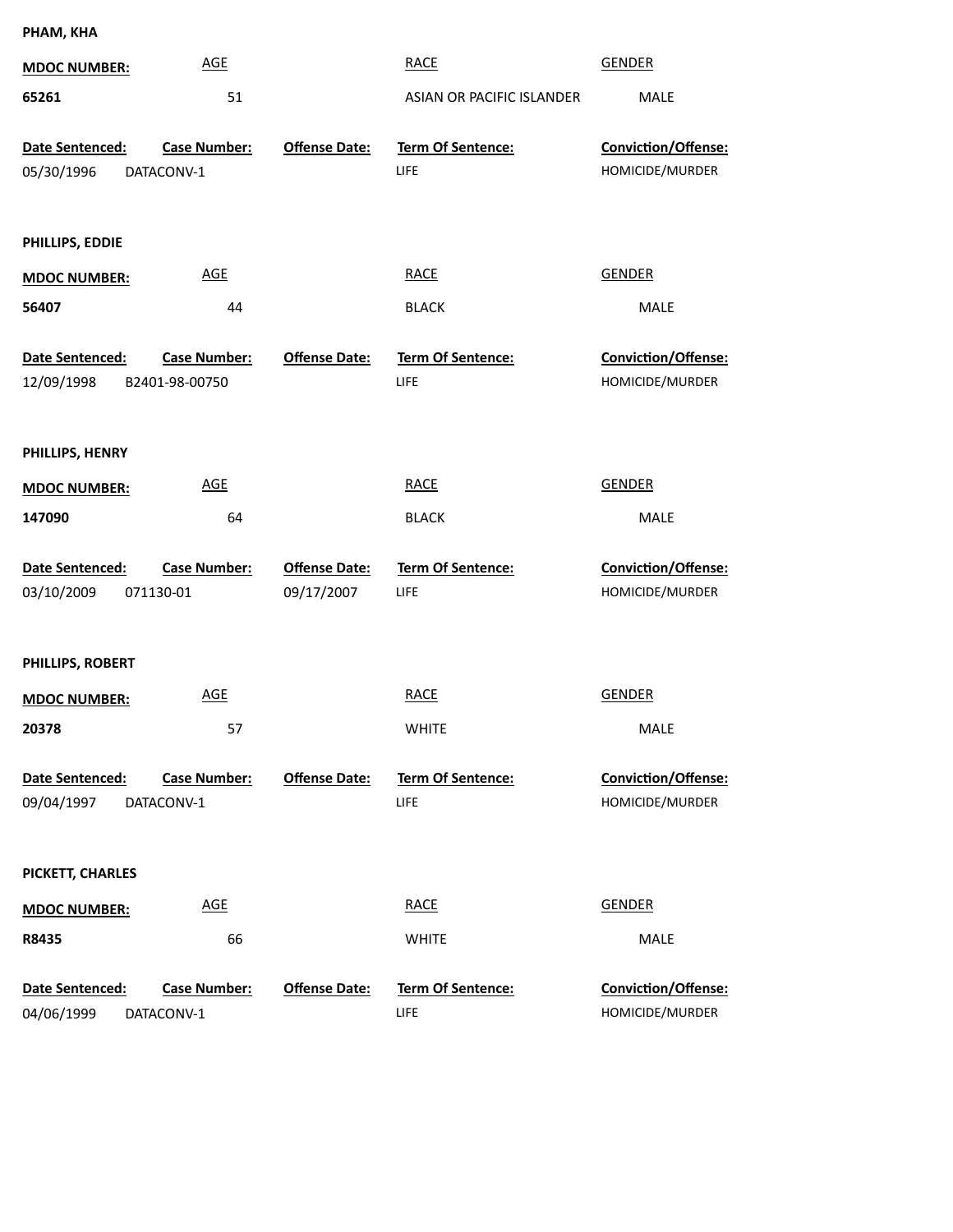| PIERCE, GEORGE                |                                   |                                    |                                  |                                               |
|-------------------------------|-----------------------------------|------------------------------------|----------------------------------|-----------------------------------------------|
| <b>MDOC NUMBER:</b>           | <b>AGE</b>                        |                                    | <b>RACE</b>                      | <b>GENDER</b>                                 |
| 81311                         | 47                                |                                    | <b>BLACK</b>                     | MALE                                          |
| Date Sentenced:               | <b>Case Number:</b>               | <b>Offense Date:</b>               | Term Of Sentence:                | <b>Conviction/Offense:</b>                    |
| 02/20/1998                    | DATACONV-1                        |                                    | LIFE                             | HOMICIDE/MURDER                               |
| PILCHER, JERMORRIS            |                                   |                                    |                                  |                                               |
| <b>MDOC NUMBER:</b>           | <b>AGE</b>                        |                                    | <b>RACE</b>                      | <b>GENDER</b>                                 |
| 138262                        | 35                                |                                    | <b>BLACK</b>                     | <b>MALE</b>                                   |
| Date Sentenced:<br>04/04/2008 | <b>Case Number:</b><br>20070087   | <b>Offense Date:</b><br>06/14/2006 | <b>Term Of Sentence:</b><br>LIFE | <b>Conviction/Offense:</b><br>HOMICIDE/MURDER |
| PILCHER, KENNETH              |                                   |                                    |                                  |                                               |
| <b>MDOC NUMBER:</b>           | <b>AGE</b>                        |                                    | <b>RACE</b>                      | <b>GENDER</b>                                 |
| 66416                         | 46                                |                                    | <b>BLACK</b>                     | MALE                                          |
| Date Sentenced:<br>07/18/1996 | <b>Case Number:</b><br>DATACONV-1 | <b>Offense Date:</b>               | Term Of Sentence:<br>LIFE        | Conviction/Offense:<br>HOMICIDE/MURDER        |
| PILGRIM, SHANE                |                                   |                                    |                                  |                                               |
| <b>MDOC NUMBER:</b>           | <b>AGE</b>                        |                                    | <b>RACE</b>                      | <b>GENDER</b>                                 |
| R2143                         | 46                                |                                    | <b>WHITE</b>                     | MALE                                          |
| Date Sentenced:<br>09/03/1997 | <b>Case Number:</b><br>DATACONV-1 | <b>Offense Date:</b>               | <b>Term Of Sentence:</b><br>LIFE | Conviction/Offense:<br>HOMICIDE/MURDER        |
| PIPKIN, DEVONTA               |                                   |                                    |                                  |                                               |
| <b>MDOC NUMBER:</b>           | <b>AGE</b>                        |                                    | <b>RACE</b>                      | <b>GENDER</b>                                 |
| 191544                        | 27                                |                                    | <b>BLACK</b>                     | MALE                                          |
| Date Sentenced:               | <b>Case Number:</b>               | <b>Offense Date:</b>               | Term Of Sentence:                | Conviction/Offense:                           |
| 06/17/2014                    | 2013-182-SMT(CT3)                 | 07/08/2013                         | LIFE                             | HOMICIDE/MURDER                               |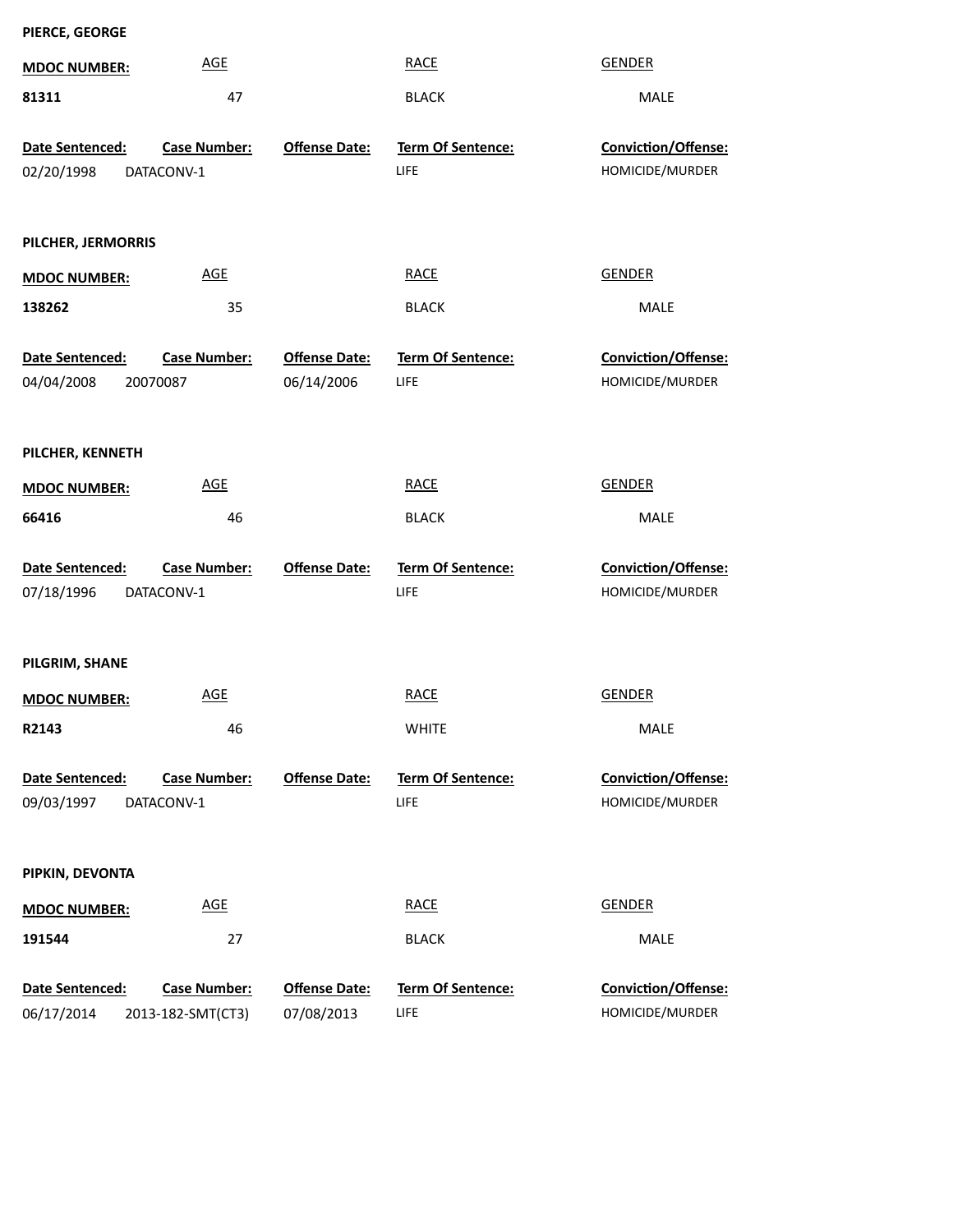| PITTMAN, RANDALL              |                                   |                                    |                                  |                                        |
|-------------------------------|-----------------------------------|------------------------------------|----------------------------------|----------------------------------------|
| <b>MDOC NUMBER:</b>           | <b>AGE</b>                        |                                    | <b>RACE</b>                      | <b>GENDER</b>                          |
| 16050                         | 57                                |                                    | <b>WHITE</b>                     | MALE                                   |
| Date Sentenced:               | <b>Case Number:</b>               | <b>Offense Date:</b>               | Term Of Sentence:                | Conviction/Offense:                    |
| 12/11/2007<br>5331            |                                   | 09/10/2006                         | LIFE                             | HOMICIDE/MURDER                        |
|                               |                                   |                                    |                                  |                                        |
| PITTMAN, WILLIE               |                                   |                                    |                                  |                                        |
| <b>MDOC NUMBER:</b>           | <b>AGE</b>                        |                                    | <b>RACE</b>                      | <b>GENDER</b>                          |
| L4135                         | 50                                |                                    | <b>BLACK</b>                     | <b>MALE</b>                            |
| Date Sentenced:               | <b>Case Number:</b>               | <b>Offense Date:</b>               | <b>Term Of Sentence:</b>         | Conviction/Offense:                    |
| 01/09/2003<br>9046-2          |                                   | 09/03/2001                         | 10 YEARS 0 MONTHS 0 DAYS         | MANSLAUGHTER                           |
| Date Sentenced:               | <b>Case Number:</b>               | <b>Offense Date:</b>               | Term Of Sentence:                | Conviction/Offense:                    |
| 01/09/2003<br>9046-1          |                                   | 09/03/2001                         | <b>LIFE</b>                      | HOMICIDE/MURDER                        |
|                               |                                   |                                    |                                  |                                        |
| PITTS, JEREMY                 |                                   |                                    |                                  |                                        |
| <b>MDOC NUMBER:</b>           | <b>AGE</b>                        |                                    | <b>RACE</b>                      | <b>GENDER</b>                          |
| L5687                         | 41                                |                                    | <b>WHITE</b>                     | MALE                                   |
| Date Sentenced:               | <b>Case Number:</b>               | <b>Offense Date:</b>               | Term Of Sentence:                | Conviction/Offense:                    |
| 04/30/2009                    | 200710105 (3)                     | 04/02/2007                         | LIFE                             | HOMICIDE/MURDER                        |
|                               |                                   |                                    |                                  |                                        |
| POINDEXTER, FREDDIE           |                                   |                                    |                                  |                                        |
| <b>MDOC NUMBER:</b>           | <b>AGE</b>                        |                                    | <b>RACE</b>                      | <b>GENDER</b>                          |
| K3949                         | 72                                |                                    | <b>BLACK</b>                     | MALE                                   |
|                               |                                   |                                    |                                  |                                        |
| Date Sentenced:<br>08/29/2000 | <b>Case Number:</b><br>DATACONV-1 | <b>Offense Date:</b><br>03/02/2000 | <b>Term Of Sentence:</b><br>LIFE | Conviction/Offense:<br>HOMICIDE/MURDER |
|                               |                                   |                                    |                                  |                                        |
| POINTER, LARRY                |                                   |                                    |                                  |                                        |
| <b>MDOC NUMBER:</b>           | <b>AGE</b>                        |                                    | <b>RACE</b>                      | <b>GENDER</b>                          |
| 196074                        | 28                                |                                    | <b>BLACK</b>                     | MALE                                   |
|                               |                                   |                                    |                                  |                                        |
| Date Sentenced:               | <b>Case Number:</b>               | <b>Offense Date:</b>               | Term Of Sentence:                | Conviction/Offense:                    |
| 03/04/2015                    | CR2013-080A                       | 09/15/2012                         | 5 YEARS 0 MONTHS 0 DAYS          | AGGRAVATED ASSAULT                     |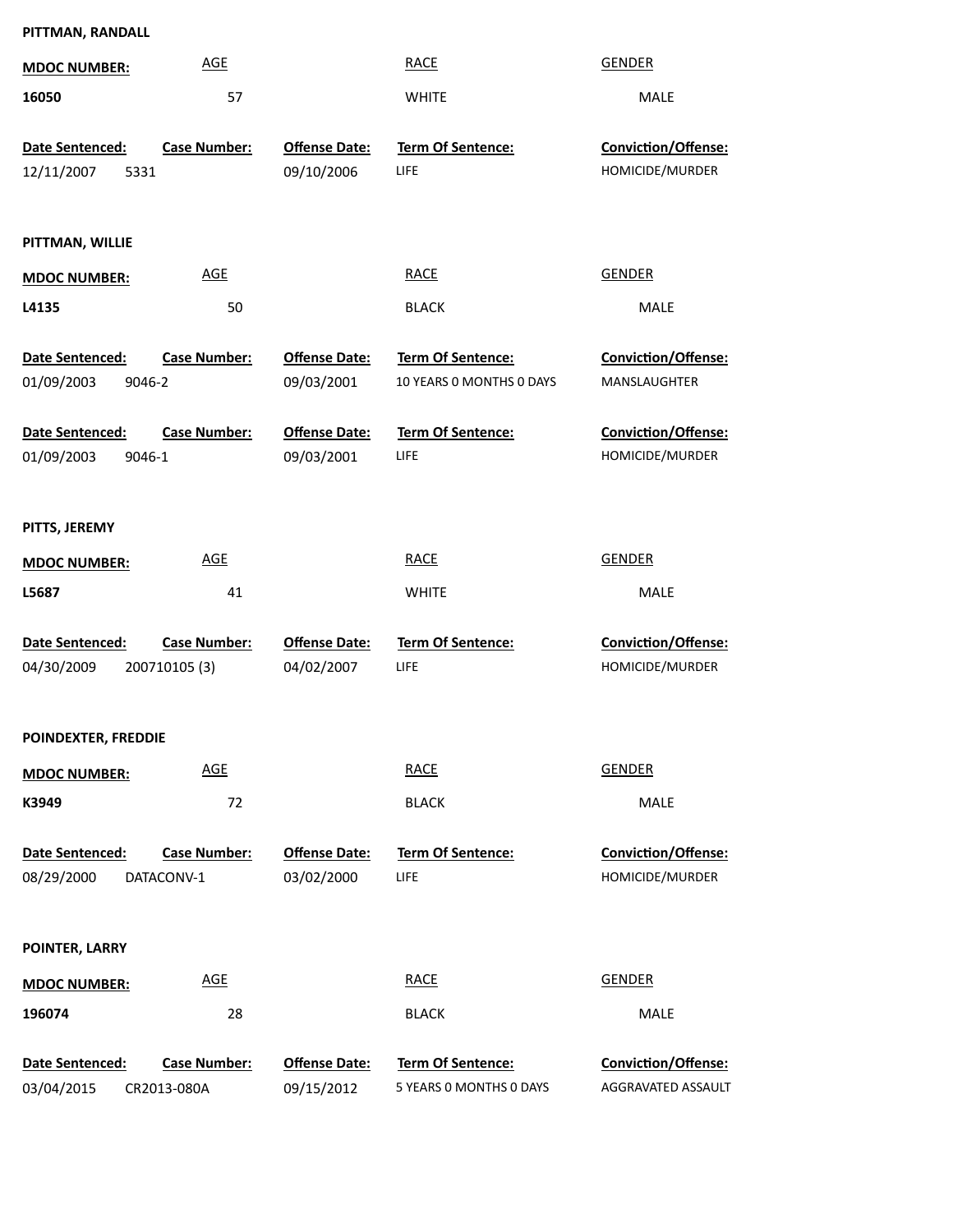| Date Sentenced:<br>03/04/2015 | <b>Case Number:</b><br>CR2013-080A    | <b>Offense Date:</b><br>09/15/2012 | <b>Term Of Sentence:</b><br>LIFE              | <b>Conviction/Offense:</b><br>HOMICIDE/MURDER       |
|-------------------------------|---------------------------------------|------------------------------------|-----------------------------------------------|-----------------------------------------------------|
| POPE, JVAR                    |                                       |                                    |                                               |                                                     |
| <b>MDOC NUMBER:</b>           | <b>AGE</b>                            |                                    | <b>RACE</b>                                   | <b>GENDER</b>                                       |
| 169719                        | 29                                    |                                    | <b>BLACK</b>                                  | MALE                                                |
| Date Sentenced:               | <b>Case Number:</b>                   | <b>Offense Date:</b>               | Term Of Sentence:                             | <b>Conviction/Offense:</b>                          |
| 11/08/2019                    | B2401-2017-337                        | 04/06/2016                         | 49 YEARS O MONTHS O DAYS                      | AGGRAVATED ASSAULT                                  |
| Date Sentenced:<br>11/08/2019 | <b>Case Number:</b><br>B2401-2017-337 | <b>Offense Date:</b><br>04/06/2016 | Term Of Sentence:<br>49 YEARS O MONTHS O DAYS | <b>Conviction/Offense:</b><br><b>ARMED ROBBERY</b>  |
| Date Sentenced:<br>11/08/2019 | <b>Case Number:</b><br>B2401-2017-337 | <b>Offense Date:</b><br>04/06/2016 | Term Of Sentence:<br>LIFE                     | <b>Conviction/Offense:</b><br><b>CAPITAL MURDER</b> |
| PORTER, CARL                  |                                       |                                    |                                               |                                                     |
| <b>MDOC NUMBER:</b>           | <b>AGE</b>                            |                                    | <b>RACE</b>                                   | <b>GENDER</b>                                       |
| R7051                         | 43                                    |                                    | <b>BLACK</b>                                  | MALE                                                |
| Date Sentenced:<br>11/09/1998 | <b>Case Number:</b><br>DATACONV-2     | <b>Offense Date:</b>               | Term Of Sentence:<br>20 YEARS O MONTHS O DAYS | Conviction/Offense:<br>CONSPIRACY                   |
| Date Sentenced:<br>11/09/1998 | <b>Case Number:</b><br>DATACONV-1     | <b>Offense Date:</b>               | Term Of Sentence:<br>LIFE                     | Conviction/Offense:<br>CAPITAL MURDER               |
| PORTER, ROBERT                |                                       |                                    |                                               |                                                     |
| <b>MDOC NUMBER:</b>           | <b>AGE</b>                            |                                    | <b>RACE</b>                                   | <b>GENDER</b>                                       |
| 79579                         | 72                                    |                                    | <b>BLACK</b>                                  | <b>MALE</b>                                         |
| Date Sentenced:<br>05/13/2008 | <b>Case Number:</b><br>20080025CR2    | <b>Offense Date:</b><br>04/07/2007 | Term Of Sentence:<br>0 YEARS 6 MONTHS 0 DAYS  | <b>Conviction/Offense:</b><br>SIMPLE ASSAULT        |
| Date Sentenced:<br>05/13/2008 | <b>Case Number:</b><br>20080025CR2    | <b>Offense Date:</b><br>04/07/2007 | Term Of Sentence:<br>LIFE                     | <b>Conviction/Offense:</b><br>HOMICIDE/MURDER       |
| PORTER, ROSYLIN               |                                       |                                    |                                               |                                                     |
| <b>MDOC NUMBER:</b>           | <b>AGE</b>                            |                                    | <b>RACE</b>                                   | <b>GENDER</b>                                       |
| L3775                         | 38                                    |                                    | <b>WHITE</b>                                  | MALE                                                |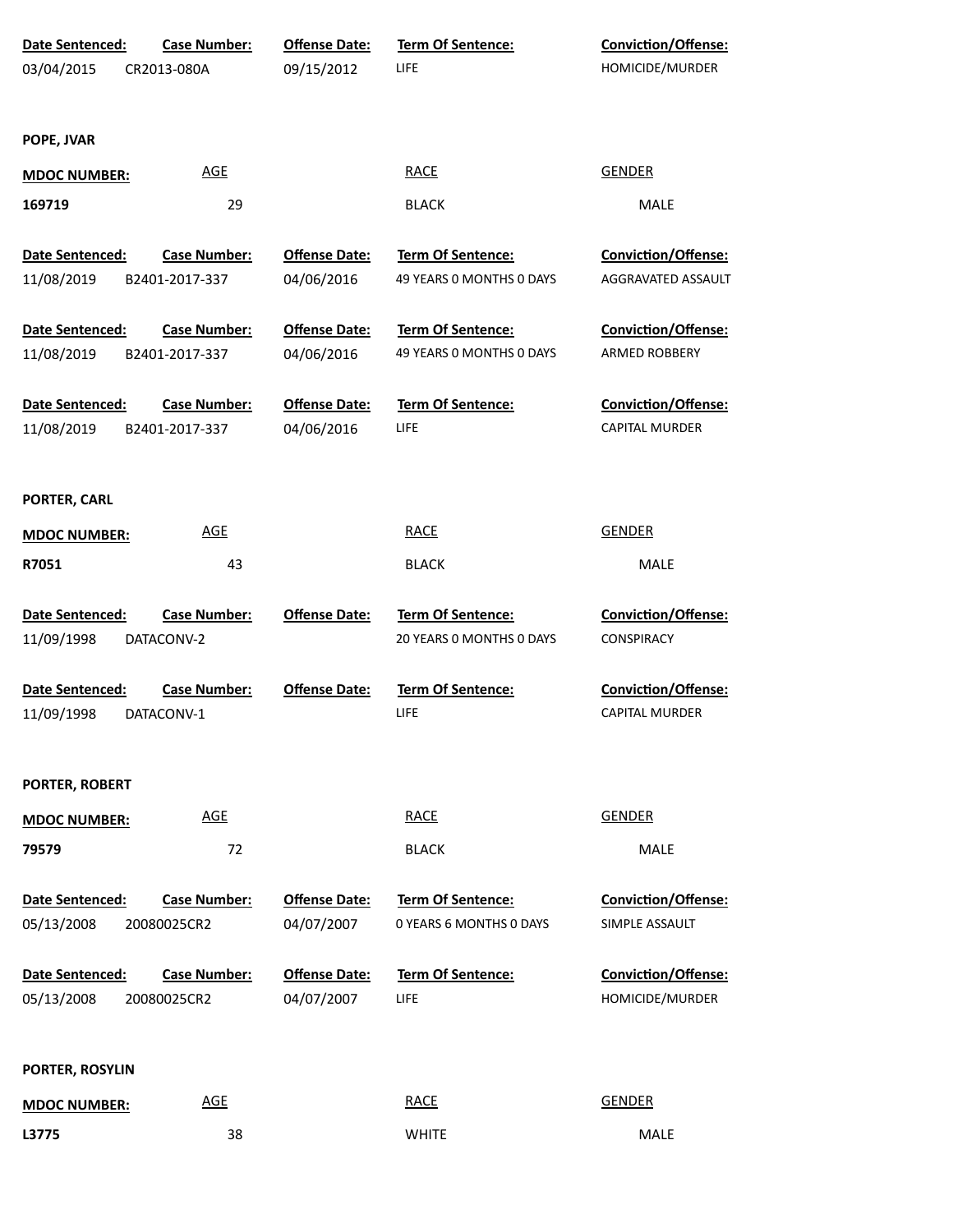| Date Sentenced:        | <b>Case Number:</b> | <b>Offense Date:</b> | Term Of Sentence:        | Conviction/Offense:        |
|------------------------|---------------------|----------------------|--------------------------|----------------------------|
| 11/21/2002             | DATACONV-2          | 12/29/2000           | 5 YEARS 0 MONTHS 0 DAYS  | <b>VEHICLE THEFT</b>       |
| Date Sentenced:        | <b>Case Number:</b> | <b>Offense Date:</b> | Term Of Sentence:        | Conviction/Offense:        |
| 11/21/2002             | DATACONV-1          | 12/29/2000           | LIFE                     | HOMICIDE/MURDER            |
| PORTER, WILL           |                     |                      |                          |                            |
| <b>MDOC NUMBER:</b>    | <b>AGE</b>          |                      | <b>RACE</b>              | <b>GENDER</b>              |
| 151686                 | 55                  |                      | <b>BLACK</b>             | MALE                       |
| Date Sentenced:        | <b>Case Number:</b> | <b>Offense Date:</b> | <b>Term Of Sentence:</b> | <b>Conviction/Offense:</b> |
| 08/26/2009             | 2007 0572 CR1       | 08/19/2007           | LIFE                     | <b>CAPITAL MURDER</b>      |
| PORTER, WILLIAM        |                     |                      |                          |                            |
| <b>MDOC NUMBER:</b>    | <b>AGE</b>          |                      | <b>RACE</b>              | <b>GENDER</b>              |
| 196502                 | 36                  |                      | <b>WHITE</b>             | MALE                       |
| Date Sentenced:        | <b>Case Number:</b> | <b>Offense Date:</b> | <b>Term Of Sentence:</b> | Conviction/Offense:        |
| 03/23/2015             | HK2013-040          | 02/24/2013           | LIFE                     | HOMICIDE/MURDER            |
| PORTIS, RICKY          |                     |                      |                          |                            |
| <b>MDOC NUMBER:</b>    | <b>AGE</b>          |                      | <b>RACE</b>              | <b>GENDER</b>              |
| 203250                 | 57                  |                      | <b>BLACK</b>             | MALE                       |
| <b>Date Sentenced:</b> | <b>Case Number:</b> | <b>Offense Date:</b> | <b>Term Of Sentence:</b> | <b>Conviction/Offense:</b> |
| 04/25/2016             | 2015-139-KR2        | 11/01/2013           | LIFE                     | SEXUAL BATTERY             |
| Date Sentenced:        | <b>Case Number:</b> | <b>Offense Date:</b> | <b>Term Of Sentence:</b> | <b>Conviction/Offense:</b> |
| 04/25/2016             | 2015-140-KR2        | 11/01/2013           | LIFE                     | SEXUAL BATTERY             |
| POSEY, STACY           |                     |                      |                          |                            |
| <b>MDOC NUMBER:</b>    | <b>AGE</b>          |                      | <b>RACE</b>              | <b>GENDER</b>              |
| K4884                  | 53                  |                      | <b>WHITE</b>             | MALE                       |
| Date Sentenced:        | <b>Case Number:</b> | <b>Offense Date:</b> | Term Of Sentence:        | Conviction/Offense:        |
| 12/06/2000             | DATACONV-1          | 05/17/2000           | LIFE                     | HOMICIDE/MURDER            |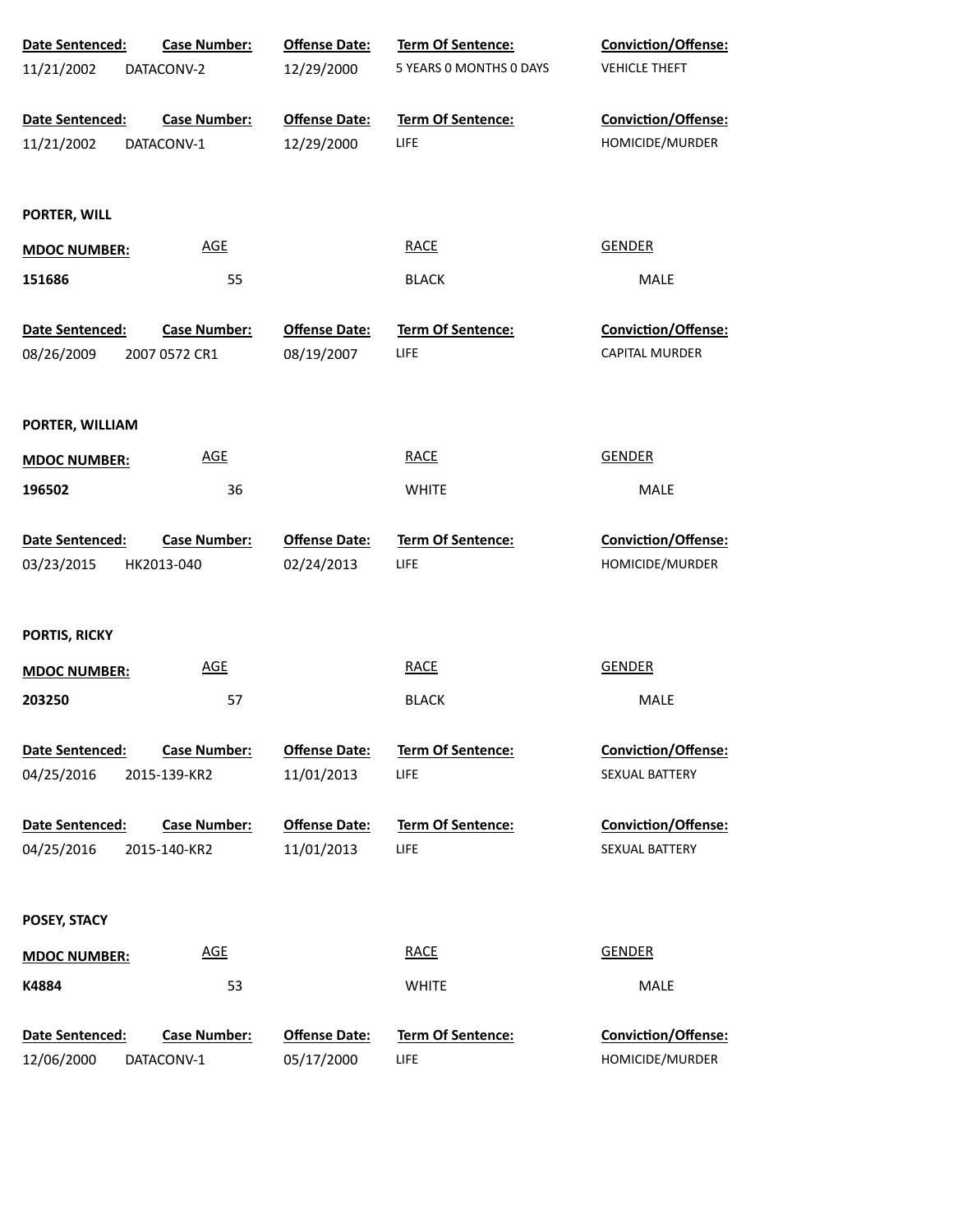**POTTS, MELVIN**

| <b>MDOC NUMBER:</b>                        | <b>AGE</b>                            |                                    | <b>RACE</b>                                          | <b>GENDER</b>                                       |
|--------------------------------------------|---------------------------------------|------------------------------------|------------------------------------------------------|-----------------------------------------------------|
| 197447                                     | 28                                    |                                    | <b>BLACK</b>                                         | MALE                                                |
| Date Sentenced:<br>06/23/2015              | <b>Case Number:</b><br>13-0-068-01WLK | <b>Offense Date:</b><br>09/14/2012 | <b>Term Of Sentence:</b><br>20 YEARS 0 MONTHS 0 DAYS | Conviction/Offense:<br>ARMED ROBBERY                |
| Date Sentenced:<br>06/23/2015              | <b>Case Number:</b><br>13-0-068-02WLK | <b>Offense Date:</b><br>09/14/2012 | Term Of Sentence:<br>20 YEARS 0 MONTHS 0 DAYS        | Conviction/Offense:<br>CARJACKING                   |
| Date Sentenced:<br>05/15/2015<br>2014-0507 | <b>Case Number:</b>                   | <b>Offense Date:</b><br>05/21/2014 | Term Of Sentence:<br>10 YEARS 0 MONTHS 0 DAYS        | Conviction/Offense:<br>THEFT X TAKING MOTOR VEHICLE |
| Date Sentenced:<br>05/15/2015<br>2014-0507 | <b>Case Number:</b>                   | <b>Offense Date:</b><br>05/21/2014 | <b>Term Of Sentence:</b><br><b>LIFE</b>              | Conviction/Offense:<br>HOMICIDE/MURDER              |
| POU, JAMAL                                 |                                       |                                    |                                                      |                                                     |
| <b>MDOC NUMBER:</b>                        | <b>AGE</b>                            |                                    | <b>RACE</b>                                          | <b>GENDER</b>                                       |
| 181260                                     | 27                                    |                                    | <b>BLACK</b>                                         | MALE                                                |
| Date Sentenced:<br>01/22/2013<br>12-137K   | <b>Case Number:</b>                   | <b>Offense Date:</b><br>03/11/2012 | Term Of Sentence:<br><b>LIFE</b>                     | Conviction/Offense:<br>HOMICIDE/MURDER              |
| POWELL, DANNY                              |                                       |                                    |                                                      |                                                     |
| <b>MDOC NUMBER:</b>                        | <b>AGE</b>                            |                                    | <b>RACE</b>                                          | <b>GENDER</b>                                       |
| 43695                                      | 53                                    |                                    | <b>WHITE</b>                                         | MALE                                                |
| Date Sentenced:<br>02/03/2010              | <b>Case Number:</b><br>2301090131     | <b>Offense Date:</b><br>01/05/2009 | <b>Term Of Sentence:</b><br><b>LIFE</b>              | Conviction/Offense:<br>BURGLARY-GENERAL             |
| POWELL, WILLIE                             |                                       |                                    |                                                      |                                                     |
| <b>MDOC NUMBER:</b>                        | <b>AGE</b>                            |                                    | RACE                                                 | <b>GENDER</b>                                       |
| L2941                                      | 36                                    |                                    | <b>BLACK</b>                                         | MALE                                                |
| Date Sentenced:<br>09/30/2002              | <b>Case Number:</b><br>2002-0014-CR   | <b>Offense Date:</b><br>10/23/2001 | <b>Term Of Sentence:</b><br>LIFE                     | Conviction/Offense:<br>CAPITAL MURDER               |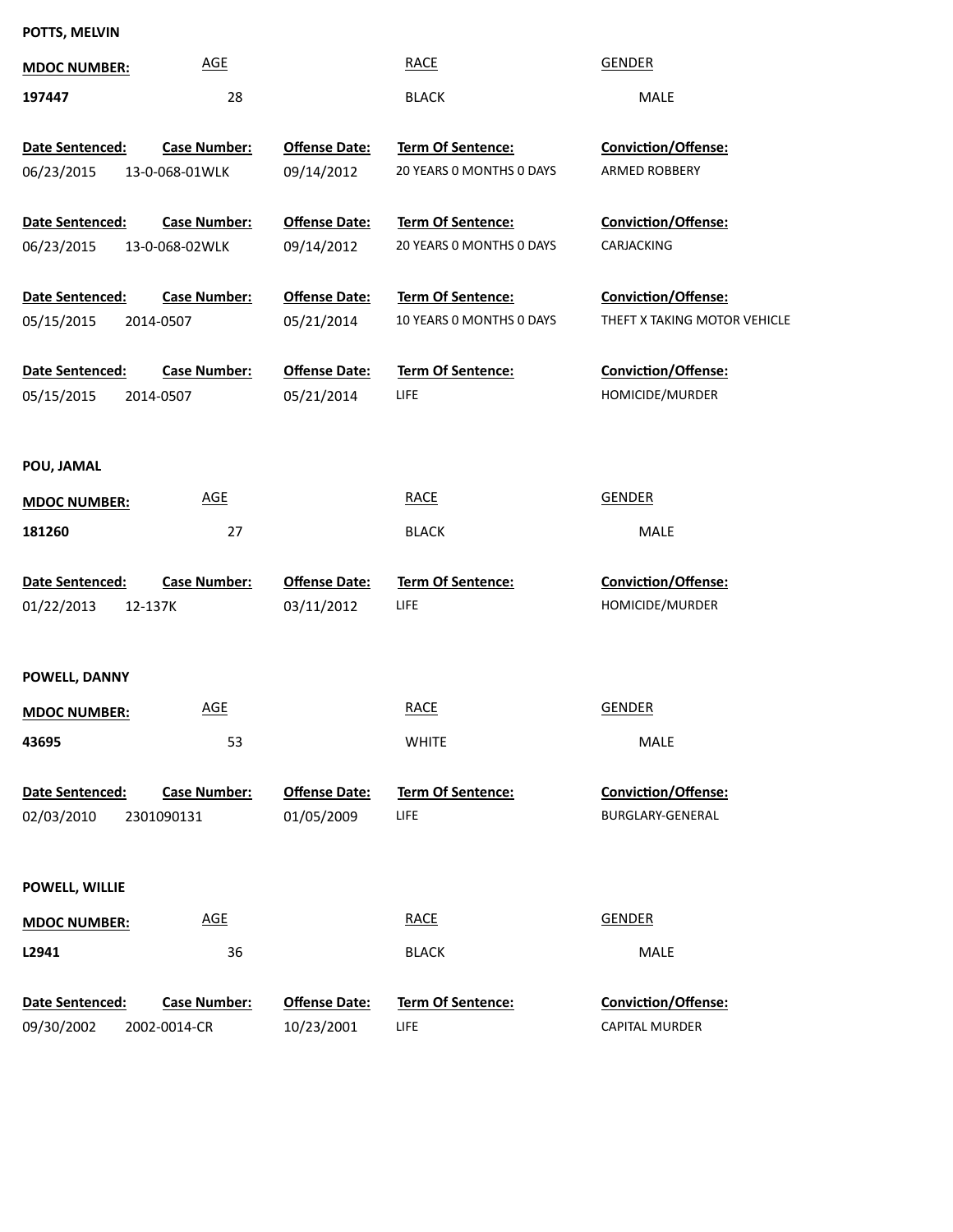| PRATER, WILLIE |  |
|----------------|--|
|----------------|--|

| <b>MDOC NUMBER:</b>                   | <b>AGE</b>                            |                                    | <b>RACE</b>                                   | <b>GENDER</b>                                                   |
|---------------------------------------|---------------------------------------|------------------------------------|-----------------------------------------------|-----------------------------------------------------------------|
| 122420                                | 46                                    |                                    | <b>BLACK</b>                                  | MALE                                                            |
| Date Sentenced:<br>08/03/2006         | <b>Case Number:</b><br>2002-0269-CR   | <b>Offense Date:</b><br>08/20/2001 | Term Of Sentence:<br>LIFE                     | Conviction/Offense:<br>CAPITAL MURDER                           |
| PRICE, GARRICK                        |                                       |                                    |                                               |                                                                 |
| <b>MDOC NUMBER:</b>                   | <b>AGE</b>                            |                                    | <b>RACE</b>                                   | <b>GENDER</b>                                                   |
| 153127                                | 29                                    |                                    | <b>BLACK</b>                                  | MALE                                                            |
| Date Sentenced:                       | <b>Case Number:</b>                   | <b>Offense Date:</b>               | <b>Term Of Sentence:</b>                      | <b>Conviction/Offense:</b>                                      |
| 12/18/2019                            | 2019-0029                             | 04/17/2017                         | 10 YEARS 0 MONTHS 0 DAYS                      | ENHANCED PENALTY - USE OF FIREARM                               |
| Date Sentenced:<br>12/18/2019         | <b>Case Number:</b><br>2019-0029      | <b>Offense Date:</b><br>04/17/2017 | Term Of Sentence:<br>20 YEARS 0 MONTHS 0 DAYS | Conviction/Offense:<br>HOMICIDE/MURDER                          |
| Date Sentenced:<br>12/18/2019         | <b>Case Number:</b><br>2019-0029      | <b>Offense Date:</b><br>04/17/2017 | Term Of Sentence:<br>5 YEARS 0 MONTHS 0 DAYS  | Conviction/Offense:<br>POSSESSION OF FIREARM BY CONVICTED FELON |
| Date Sentenced:<br>12/18/2019         | <b>Case Number:</b><br>2019-0029      | <b>Offense Date:</b><br>04/17/2017 | Term Of Sentence:<br>LIFE                     | Conviction/Offense:<br>HOMICIDE/MURDER                          |
| PRICE, TERRY                          |                                       |                                    |                                               |                                                                 |
| <b>MDOC NUMBER:</b>                   | <b>AGE</b>                            |                                    | <b>RACE</b>                                   | <b>GENDER</b>                                                   |
| 43122                                 | 53                                    |                                    | <b>BLACK</b>                                  | MALE                                                            |
| Date Sentenced:<br>08/20/1996<br>7953 | <b>Case Number:</b>                   | <b>Offense Date:</b><br>08/20/1995 | <b>Term Of Sentence:</b><br>LIFE              | Conviction/Offense:<br>KIDNAP-                                  |
| Date Sentenced:<br>08/20/1996<br>7953 | <b>Case Number:</b>                   | <b>Offense Date:</b><br>08/20/1995 | <b>Term Of Sentence:</b><br>LIFE              | Conviction/Offense:<br>SEX ASSAULT                              |
| PRINCE, DAMMION                       |                                       |                                    |                                               |                                                                 |
| <b>MDOC NUMBER:</b>                   | <b>AGE</b>                            |                                    | <b>RACE</b>                                   | <b>GENDER</b>                                                   |
| N4022                                 | 38                                    |                                    | <b>BLACK</b>                                  | MALE                                                            |
| Date Sentenced:<br>11/06/2006         | <b>Case Number:</b><br>04-0-830-00TTG | <b>Offense Date:</b><br>04/02/2003 | Term Of Sentence:<br>LIFE                     | Conviction/Offense:<br>HOMICIDE/MURDER                          |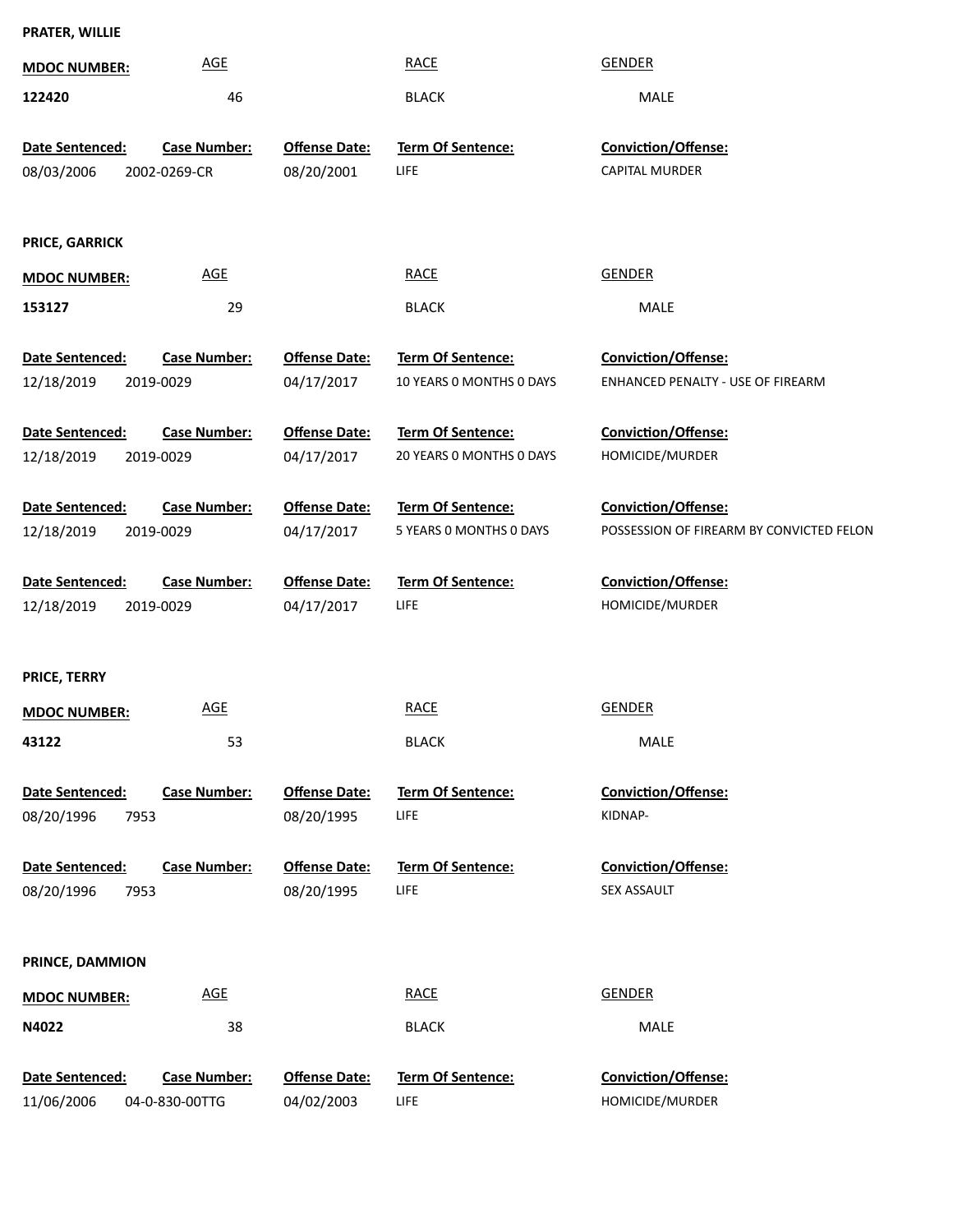# **PRUITT, MICHEAL**

| <b>MDOC NUMBER:</b>  | <b>AGE</b>          |                      | <b>RACE</b>                      | <b>GENDER</b>                                                   |
|----------------------|---------------------|----------------------|----------------------------------|-----------------------------------------------------------------|
| 128517               | 43                  |                      | <b>WHITE</b>                     | <b>MALE</b>                                                     |
|                      |                     |                      |                                  |                                                                 |
| Date Sentenced:      | <b>Case Number:</b> | <b>Offense Date:</b> | Term Of Sentence:                | <b>Conviction/Offense:</b>                                      |
| 04/10/2007           | MK2006216           | 07/22/2006           | 20 YEARS 0 MONTHS 0 DAYS         | AGGRAVATED ASSAULT                                              |
| Date Sentenced:      | <b>Case Number:</b> | <b>Offense Date:</b> | <b>Term Of Sentence:</b>         | <b>Conviction/Offense:</b>                                      |
| 04/10/2007           | MK2006216           | 07/22/2006           | 30 YEARS 0 MONTHS 0 DAYS         | KIDNAP-                                                         |
| Date Sentenced:      | <b>Case Number:</b> | <b>Offense Date:</b> | Term Of Sentence:                | Conviction/Offense:                                             |
| 04/10/2007           | MK2006216           | 07/22/2006           | LIFE                             | SEXUAL BATTERY                                                  |
|                      |                     |                      |                                  |                                                                 |
| PRYOR, MARVELLE      |                     |                      |                                  |                                                                 |
| <b>MDOC NUMBER:</b>  | <b>AGE</b>          |                      | <b>RACE</b>                      | <b>GENDER</b>                                                   |
| 101010               | 36                  |                      | <b>BLACK</b>                     | MALE                                                            |
|                      |                     |                      |                                  |                                                                 |
| Date Sentenced:      | <b>Case Number:</b> | <b>Offense Date:</b> | Term Of Sentence:<br>LIFE        | Conviction/Offense:<br>POSSESSION OF FIREARM BY CONVICTED FELON |
| 01/11/2012           | 2011161CR           | 09/28/2011           |                                  |                                                                 |
|                      |                     |                      |                                  |                                                                 |
| <b>PUGH, EDDIE</b>   |                     |                      |                                  |                                                                 |
| <b>MDOC NUMBER:</b>  | <b>AGE</b>          |                      | <b>RACE</b>                      | <b>GENDER</b>                                                   |
| 162730               | 42                  |                      | <b>BLACK</b>                     | MALE                                                            |
| Date Sentenced:      | <b>Case Number:</b> | <b>Offense Date:</b> | <b>Term Of Sentence:</b>         | <b>Conviction/Offense:</b>                                      |
| 10/21/2010           | 200910510           | 10/08/2008           | 20 YEARS 0 MONTHS 0 DAYS         | AGGRAVATED ASSAULT                                              |
|                      |                     |                      |                                  |                                                                 |
| Date Sentenced:      | <b>Case Number:</b> | <b>Offense Date:</b> | <b>Term Of Sentence:</b>         | Conviction/Offense:                                             |
| 10/21/2010           | 200910510           | 10/08/2008           | 3 YEARS 0 MONTHS 0 DAYS          | ARSON-                                                          |
| Date Sentenced:      | <b>Case Number:</b> | <b>Offense Date:</b> | <b>Term Of Sentence:</b>         | <b>Conviction/Offense:</b>                                      |
| 10/21/2010           | 200910510           | 10/08/2008           | <b>LIFE</b>                      | <b>CAPITAL MURDER</b>                                           |
|                      |                     |                      |                                  |                                                                 |
| <b>QUINN, ARCHIE</b> |                     |                      |                                  |                                                                 |
| <b>MDOC NUMBER:</b>  | <b>AGE</b>          |                      | <b>RACE</b>                      | <b>GENDER</b>                                                   |
| 25623                | 62                  |                      | <b>BLACK</b>                     | MALE                                                            |
|                      |                     |                      |                                  |                                                                 |
| Date Sentenced:      | <b>Case Number:</b> | <b>Offense Date:</b> | Term Of Sentence:<br><b>LIFE</b> | Conviction/Offense:<br><b>CAPITAL MURDER</b>                    |
| 07/30/2014           | 2009-0088 CRH(CT2)  | 09/28/2008           |                                  |                                                                 |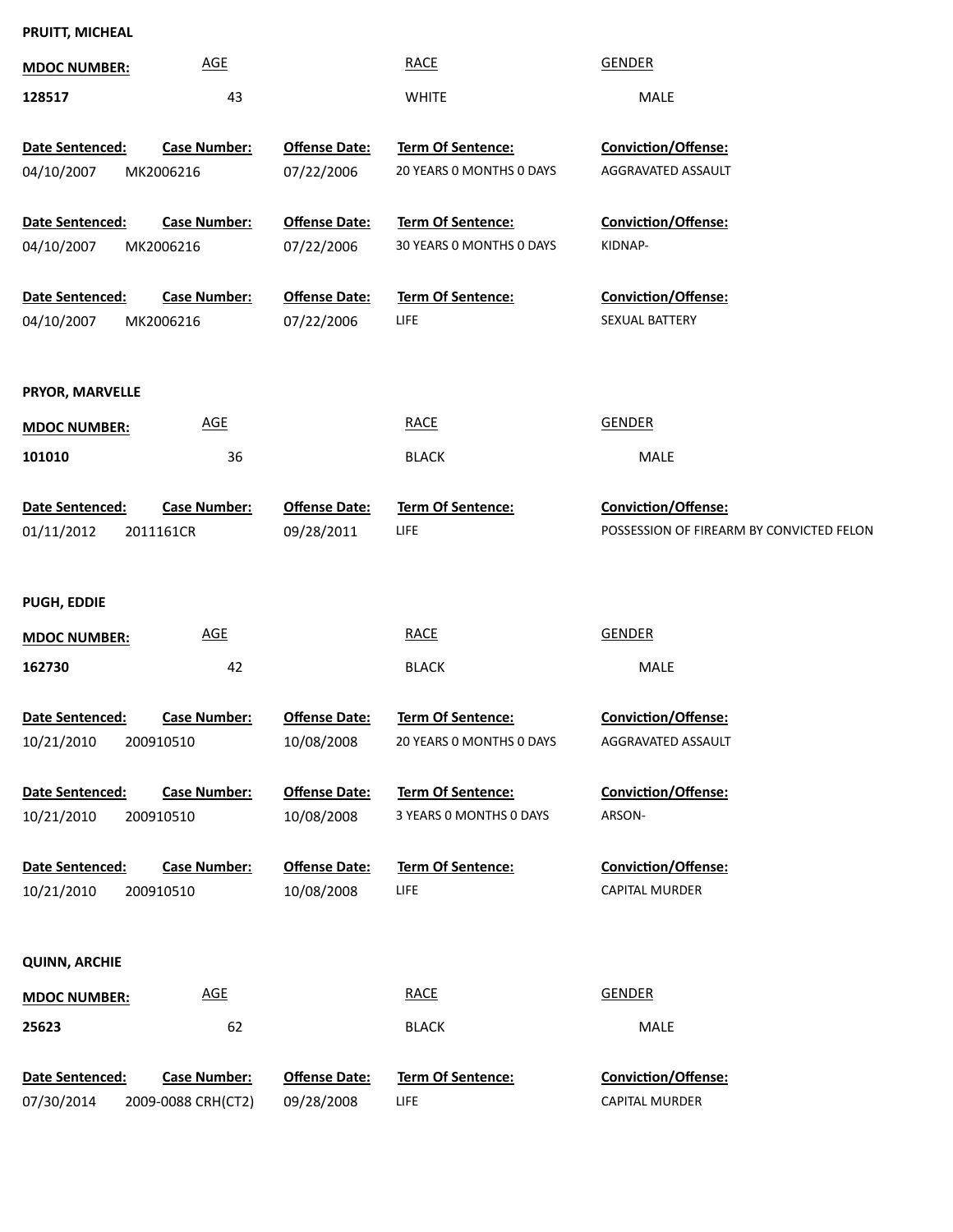| RABALAIS, KENNETH                           |                     |                                    |                           |                             |  |
|---------------------------------------------|---------------------|------------------------------------|---------------------------|-----------------------------|--|
| <b>MDOC NUMBER:</b>                         | <b>AGE</b>          |                                    | <b>RACE</b>               | <b>GENDER</b>               |  |
| 49942                                       | 62                  |                                    | <b>WHITE</b>              | MALE                        |  |
| Date Sentenced:<br>09/13/1995<br>DATACONV-1 | Case Number:        | <b>Offense Date:</b><br>08/25/1994 | Term Of Sentence:<br>LIFE | Conviction/Offense:<br>RAPE |  |
|                                             |                     |                                    |                           |                             |  |
| RADAU, JEREMY                               |                     |                                    |                           |                             |  |
| <b>MDOC NUMBER:</b>                         | <b>AGE</b>          |                                    | <b>RACE</b>               | <b>GENDER</b>               |  |
| 104772                                      | 39                  |                                    | SPANISH OR HISPANIC       | MALE                        |  |
| Date Sentenced:                             | <b>Case Number:</b> | <b>Offense Date:</b>               | Term Of Sentence:         | Conviction/Offense:         |  |
| 10/04/2013<br>24022010465                   |                     | 09/19/2009                         | LIFE                      | CAPITAL MURDER              |  |
|                                             |                     |                                    |                           |                             |  |
| <b>RAIFORD, SIEDRICK</b>                    |                     |                                    |                           |                             |  |
| <b>MDOC NUMBER:</b>                         | <b>AGE</b>          |                                    | <b>RACE</b>               | <b>GENDER</b>               |  |
| L5674                                       | 42                  |                                    | <b>BLACK</b>              | MALE                        |  |
| Date Sentenced:                             | <b>Case Number:</b> | <b>Offense Date:</b>               | Term Of Sentence:         | Conviction/Offense:         |  |
| 03/27/2003<br>DATACONV-1                    |                     | 07/08/2001                         | LIFE                      | HOMICIDE/MURDER             |  |
|                                             |                     |                                    |                           |                             |  |
| RAINES, AMANDA                              |                     |                                    |                           |                             |  |
| <b>MDOC NUMBER:</b>                         | <b>AGE</b>          |                                    | <b>RACE</b>               | <b>GENDER</b>               |  |
| 198982                                      | 41                  |                                    | <b>WHITE</b>              | <b>FEMALE</b>               |  |
| Date Sentenced:                             | <b>Case Number:</b> | <b>Offense Date:</b>               | <b>Term Of Sentence:</b>  | Conviction/Offense:         |  |
| 08/12/2015<br>CR 2014-0341 RC2              |                     | 02/05/2014                         | LIFE                      | MURDER 2ND DEGREE           |  |
|                                             |                     |                                    |                           |                             |  |
| <b>RAMBUS, CARL</b>                         |                     |                                    |                           |                             |  |
| <b>MDOC NUMBER:</b>                         | <b>AGE</b>          |                                    | <b>RACE</b>               | <b>GENDER</b>               |  |
| 56820                                       | 57                  |                                    | <b>BLACK</b>              | MALE                        |  |
| Date Sentenced:                             | <b>Case Number:</b> | <b>Offense Date:</b>               | Term Of Sentence:         | Conviction/Offense:         |  |
| 10/07/1999<br>DATACONV-1                    |                     | 04/29/1997                         | LIFE                      | COCAINE-SELL                |  |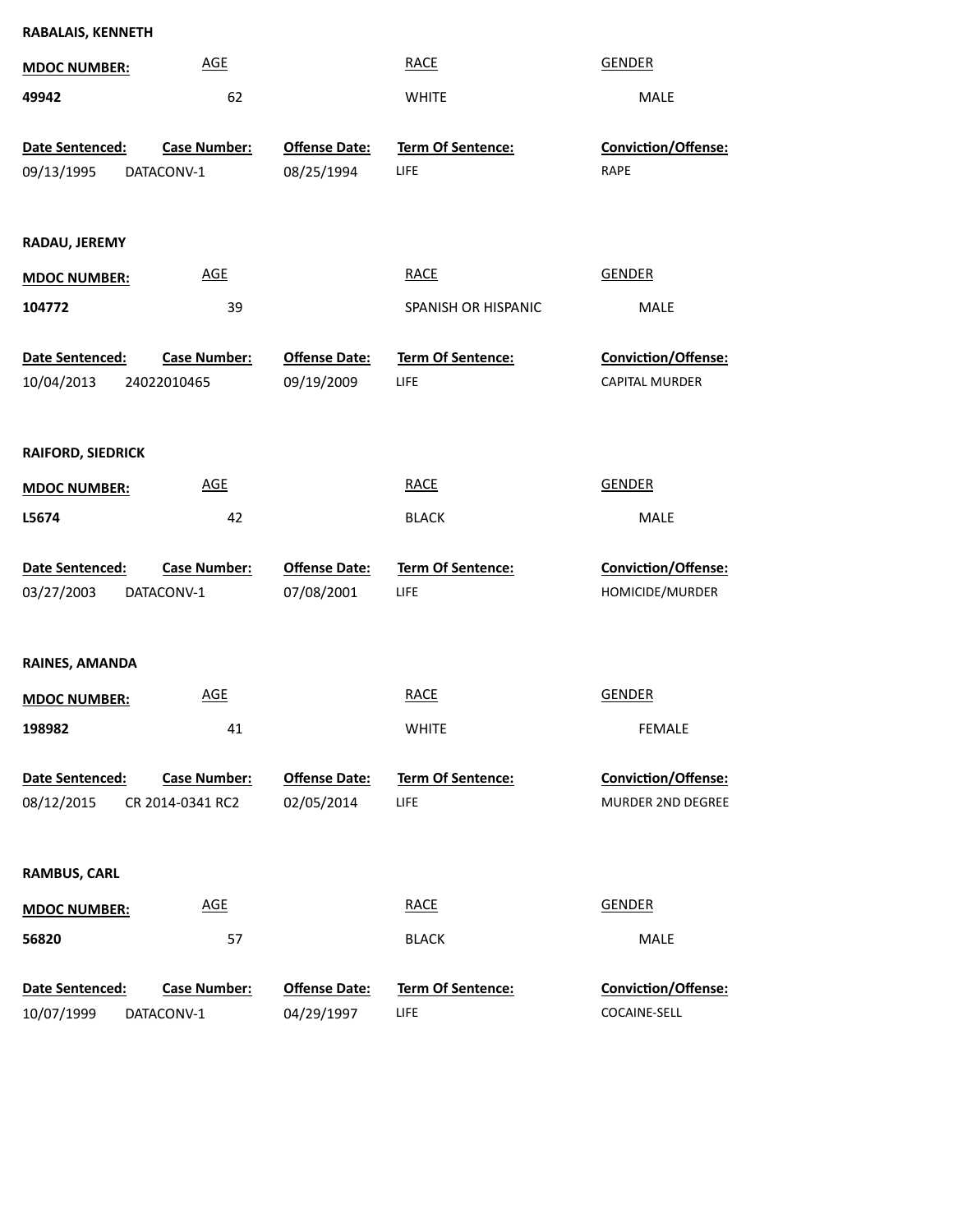| <b>RAMSEY, JERMAINE</b> |                     |                      |                          |                            |
|-------------------------|---------------------|----------------------|--------------------------|----------------------------|
| <b>MDOC NUMBER:</b>     | AGE                 |                      | RACE                     | <b>GENDER</b>              |
| 108263                  | 36                  |                      | <b>BLACK</b>             | <b>MALE</b>                |
| <b>Date Sentenced:</b>  | <b>Case Number:</b> | <b>Offense Date:</b> | <b>Term Of Sentence:</b> | <b>Conviction/Offense:</b> |
| 12/01/2004<br>269-03    |                     | 03/15/2003           | 15 YEARS O MONTHS O DAYS | <b>ROBBERY</b>             |
| <b>Date Sentenced:</b>  | <b>Case Number:</b> | <b>Offense Date:</b> | <b>Term Of Sentence:</b> | <b>Conviction/Offense:</b> |
| 12/01/2004<br>269-03    |                     | 03/15/2003           | LIFE                     | <b>CAPITAL MURDER</b>      |

#### **RANCIFER, ANTWOINE**

| <b>MDOC NUMBER:</b> | AGE | <b>RACE</b>  | <b>GENDER</b> |
|---------------------|-----|--------------|---------------|
| 118334              | 42  | <b>BLACK</b> | <b>MALE</b>   |

10/20/2004 **Ofense Date:**

**Ofense Date:**

**Date Sentenced:** 05-038XX **Case Number:** 03/06/2006

**Date Sentenced:** 21-10-10,083(2) 05/28/2013 **Case Number:**

**Date Sentenced:** 152-17 08/17/2016 **Case Number:** 02/06/2020

**Term Of Sentence: Ofense Date:**

LIFE

08/17/2016 5 YEARS 0 MONTHS 0 DAYS AGGRAV ASS

**Term Of Sentence:**

04/13/2010 4 YEARS 0 MONTHS 0 DAYS AGGRAV ASS

**Term Of Sentence:**

**Term Of Sentence:**

AGGRAV ASSLT-POL OFF-WEAPON **Conviction/Offense:** 

AGGRAV ASSLT-POL OFF-WEAPON

HOMICIDE/MURDER **Conviction/Offense:** 

**Conviction/Offense:** 

#### **RANDALL, ARMON**

| <b>MDOC NUMBER:</b> | AGE | <b>RACE</b>  | <b>GENDER</b> |
|---------------------|-----|--------------|---------------|
| 60858               | 50  | <b>BLACK</b> | <b>MALE</b>   |

| Date Sentenced: | <b>Case Number:</b> | <b>Offense Date:</b> | <b>Term Of Sentence</b> |
|-----------------|---------------------|----------------------|-------------------------|
| 05/09/2002      | B2402-97-167        | 10/28/1993           | LIFE                    |

**Date Sentenced:** B2401-94-00444 CT II 03/21/1996 **Case Number:**

**Term Of Sentence: Ofense Date:**

05/12/1994 40 YEARS 0 MONTHS 0 DAYS ARMED ROBB

**Date Sentenced:** LIFE **Term Of Sentence:** 05/12/1994 **Ofense Date:** B2401-94-00444 03/22/1996 **Case Number:**

CAPITAL MURDER **Conviction/Offense:** 

ARMED ROBBERY **Conviction/Offense:** 

HOMICIDE/MURDER **Conviction/Offense:** 

#### **RANDLE, JEFFREY**

| <b>MDOC NUMBER:</b> | AGE | <b>RACE</b>  | <b>GENDER</b> |
|---------------------|-----|--------------|---------------|
| 81125               | 55  | <b>BLACK</b> | <b>MALE</b>   |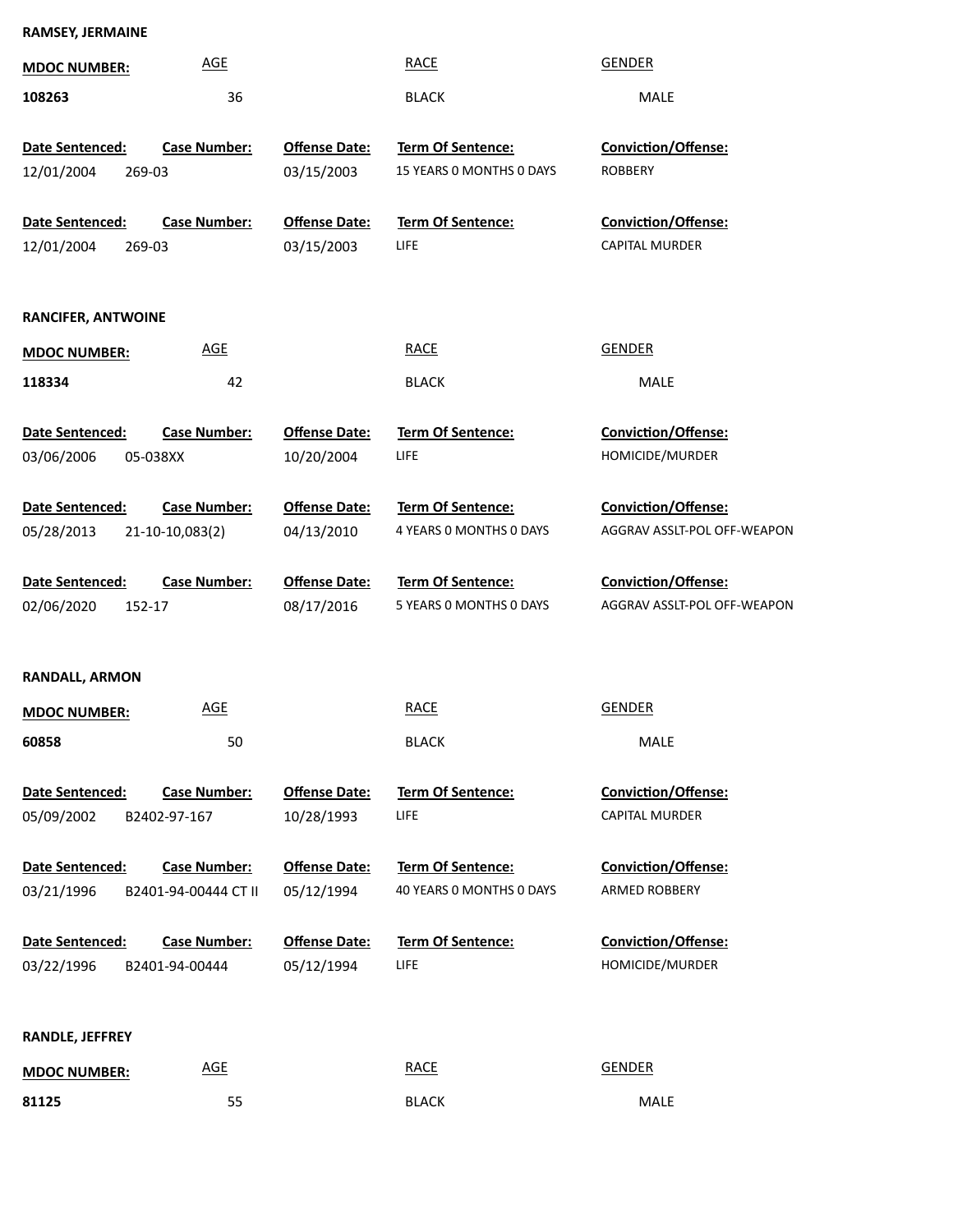| Date Sentenced:          | <b>Case Number:</b> | <b>Offense Date:</b> | <b>Term Of Sentence:</b> | Conviction/Offense:   |
|--------------------------|---------------------|----------------------|--------------------------|-----------------------|
| 10/02/1999               | DATACONV-1          | 01/04/1997           | <b>LIFE</b>              | <b>CAPITAL MURDER</b> |
|                          |                     |                      |                          |                       |
|                          |                     |                      |                          |                       |
| RANDOLPH, JAMIE          |                     |                      |                          |                       |
| <b>MDOC NUMBER:</b>      | <b>AGE</b>          |                      | <b>RACE</b>              | <b>GENDER</b>         |
| K0739                    | 42                  |                      | <b>BLACK</b>             | MALE                  |
|                          |                     |                      |                          |                       |
| Date Sentenced:          | <b>Case Number:</b> | <b>Offense Date:</b> | <b>Term Of Sentence:</b> | Conviction/Offense:   |
| 12/02/1999               | DATACONV-1          | 04/11/1998           | LIFE                     | CAPITAL MURDER        |
|                          |                     |                      |                          |                       |
| Date Sentenced:          | <b>Case Number:</b> | <b>Offense Date:</b> | <b>Term Of Sentence:</b> | Conviction/Offense:   |
| 12/02/1999               | DATACONV-2          | 04/11/1998           | <b>LIFE</b>              | <b>CAPITAL MURDER</b> |
|                          |                     |                      |                          |                       |
|                          |                     |                      |                          |                       |
| <b>RASH, FLOYD</b>       |                     |                      |                          |                       |
| <b>MDOC NUMBER:</b>      | <b>AGE</b>          |                      | <b>RACE</b>              | <b>GENDER</b>         |
| 43513                    | 56                  |                      | <b>BLACK</b>             | MALE                  |
|                          |                     |                      |                          |                       |
| Date Sentenced:          | <b>Case Number:</b> | <b>Offense Date:</b> | Term Of Sentence:        | Conviction/Offense:   |
| 01/29/1993               | DATACONV-1          |                      | 18 YEARS 0 MONTHS 0 DAYS | COCAINE-SELL          |
|                          |                     |                      |                          |                       |
| Date Sentenced:          | <b>Case Number:</b> | <b>Offense Date:</b> | Term Of Sentence:        | Conviction/Offense:   |
| 07/19/2001               | DATACONV-2          |                      | <b>LIFE</b>              | ARMED ROBBERY         |
|                          |                     |                      |                          |                       |
|                          |                     |                      |                          |                       |
| <b>RASHEED, AKEEM</b>    |                     |                      |                          |                       |
| <b>MDOC NUMBER:</b>      | <b>AGE</b>          |                      | <b>RACE</b>              | <b>GENDER</b>         |
| 72030                    | 52                  |                      | <b>BLACK</b>             | MALE                  |
|                          |                     |                      |                          |                       |
| Date Sentenced:          | <b>Case Number:</b> | <b>Offense Date:</b> | Term Of Sentence:        | Conviction/Offense:   |
| 04/20/2016               | 2014-0327-CRH       | 07/29/2014           | <b>LIFE</b>              | AGGRAVATED ASSAULT    |
|                          |                     |                      |                          |                       |
| Date Sentenced:          | <b>Case Number:</b> | <b>Offense Date:</b> | <b>Term Of Sentence:</b> | Conviction/Offense:   |
| 04/20/2016               | 2014-0327-CRH       | 07/29/2014           | <b>LIFE</b>              | BURGLARY-RESIDENTIAL  |
|                          |                     |                      |                          |                       |
|                          |                     |                      |                          |                       |
| <b>RAVENCRAFT, BUDDY</b> |                     |                      |                          |                       |
| <b>MDOC NUMBER:</b>      | <b>AGE</b>          |                      | <b>RACE</b>              | <b>GENDER</b>         |
| 113330                   | 42                  |                      | <b>WHITE</b>             | MALE                  |
|                          |                     |                      |                          |                       |
| Date Sentenced:          | <b>Case Number:</b> | <b>Offense Date:</b> | Term Of Sentence:        | Conviction/Offense:   |
| 11/28/2007               | 07-041-PKT          | 10/19/2006           | 3 YEARS 0 MONTHS 0 DAYS  | ARSON 3RD DEGREE      |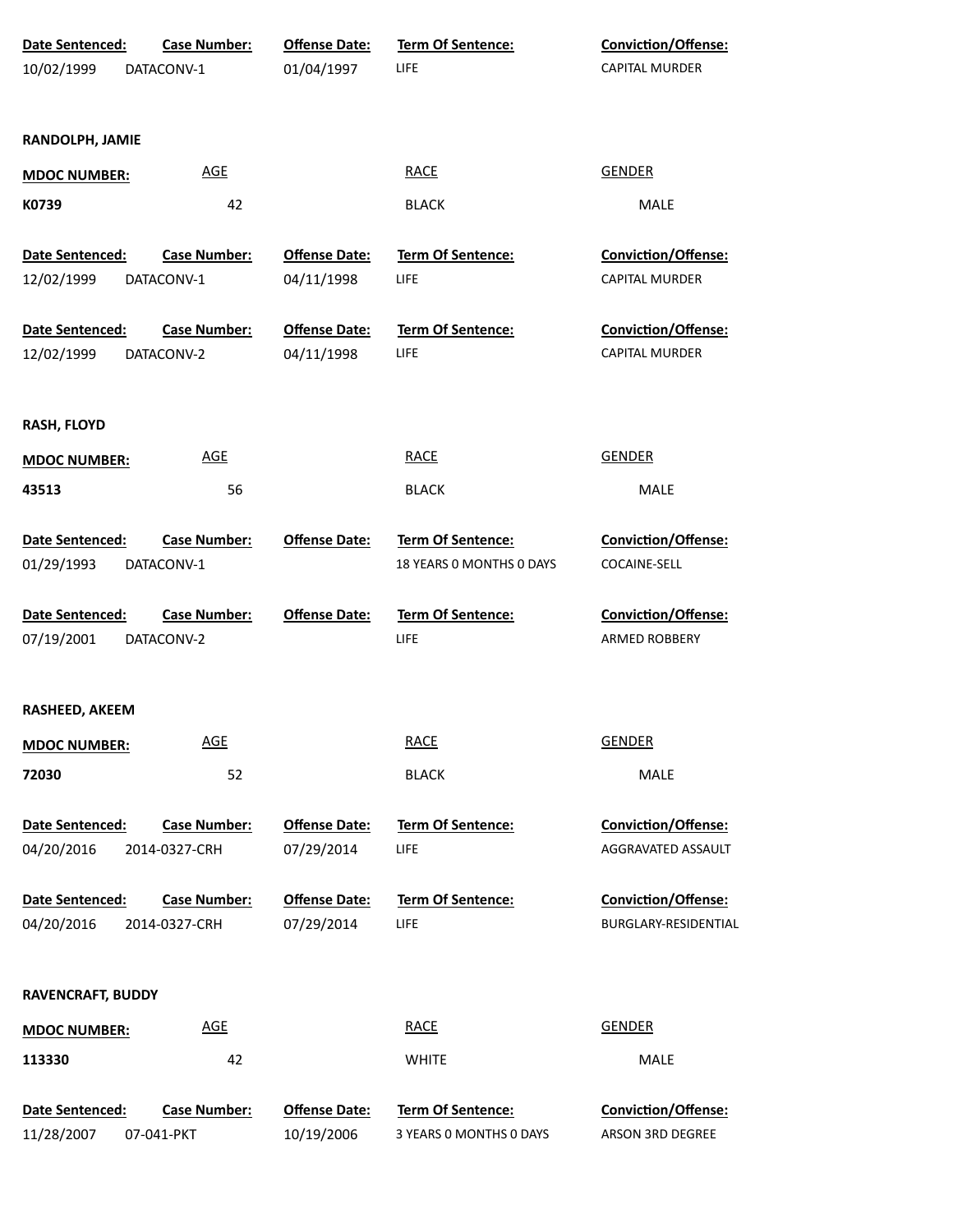| Date Sentenced:        | <b>Case Number:</b> | <b>Offense Date:</b> | Term Of Sentence:        | <b>Conviction/Offense:</b>               |
|------------------------|---------------------|----------------------|--------------------------|------------------------------------------|
| 11/28/2007             | 07-041-PKT          | 10/19/2006           | 3 YEARS 0 MONTHS 0 DAYS  | <b>CRIMES AGAINST PERSON</b>             |
|                        |                     |                      |                          |                                          |
| Date Sentenced:        | <b>Case Number:</b> | <b>Offense Date:</b> | Term Of Sentence:        | <b>Conviction/Offense:</b>               |
| 11/28/2007             | 07-041-PKT          | 10/19/2006           | 3 YEARS 0 MONTHS 0 DAYS  | POSSESSION OF FIREARM BY CONVICTED FELON |
| Date Sentenced:        | <b>Case Number:</b> | <b>Offense Date:</b> | Term Of Sentence:        | <b>Conviction/Offense:</b>               |
| 11/28/2007             | 07-041-PKT          | 10/19/2006           | 5 YEARS 0 MONTHS 0 DAYS  | CONSPIRACY TO COMMIT A CRIME             |
|                        |                     |                      |                          |                                          |
| Date Sentenced:        | <b>Case Number:</b> | <b>Offense Date:</b> | Term Of Sentence:        | Conviction/Offense:                      |
| 09/19/2007             | 07-KR-013           | 10/20/2006           | 10 YEARS O MONTHS O DAYS | <b>GRAND LARCENY</b>                     |
| Date Sentenced:        | <b>Case Number:</b> | <b>Offense Date:</b> | Term Of Sentence:        | <b>Conviction/Offense:</b>               |
| 09/19/2007             | 07-KR-013           | 10/20/2006           | 5 YEARS 0 MONTHS 0 DAYS  | UNAUTH USE OF VEHICLE                    |
| Date Sentenced:        | <b>Case Number:</b> |                      | <b>Term Of Sentence:</b> | <b>Conviction/Offense:</b>               |
|                        |                     | <b>Offense Date:</b> | LIFE                     | HOMICIDE/MURDER                          |
| 09/19/2007             | 07-KR-013           | 10/20/2006           |                          |                                          |
|                        |                     |                      |                          |                                          |
| <b>RAYFORD, CARL</b>   |                     |                      |                          |                                          |
| <b>MDOC NUMBER:</b>    | <b>AGE</b>          |                      | <b>RACE</b>              | <b>GENDER</b>                            |
| 114295                 | 60                  |                      | <b>BLACK</b>             | MALE                                     |
| Date Sentenced:        | <b>Case Number:</b> | <b>Offense Date:</b> | Term Of Sentence:        | Conviction/Offense:                      |
| 08/01/2005             | B2401-0200-922      | 05/06/2002           | LIFE                     | HOMICIDE/MURDER                          |
|                        |                     |                      |                          |                                          |
| <b>RAYNER, SHANNON</b> |                     |                      |                          |                                          |
| <b>MDOC NUMBER:</b>    | <b>AGE</b>          |                      | <b>RACE</b>              | <b>GENDER</b>                            |
|                        |                     |                      |                          |                                          |
| 185852                 | 46                  |                      | <b>WHITE</b>             | MALE                                     |
| Date Sentenced:        | <b>Case Number:</b> | <b>Offense Date:</b> | Term Of Sentence:        | Conviction/Offense:                      |
| 08/29/2013<br>213-11   |                     | 02/14/2011           | LIFE                     | HOMICIDE/MURDER                          |
|                        |                     |                      |                          |                                          |
| <b>READUS, KENNETH</b> |                     |                      |                          |                                          |
| <b>MDOC NUMBER:</b>    | <b>AGE</b>          |                      | <b>RACE</b>              | <b>GENDER</b>                            |
| 103125                 | 53                  |                      | <b>BLACK</b>             | MALE                                     |
|                        |                     |                      |                          |                                          |
| Date Sentenced:        | <b>Case Number:</b> | <b>Offense Date:</b> | <b>Term Of Sentence:</b> | <b>Conviction/Offense:</b>               |
| 04/08/2004             | 2003 0051           | 03/30/2002           | 20 YEARS O MONTHS O DAYS | AGGRAVATED ASSAULT                       |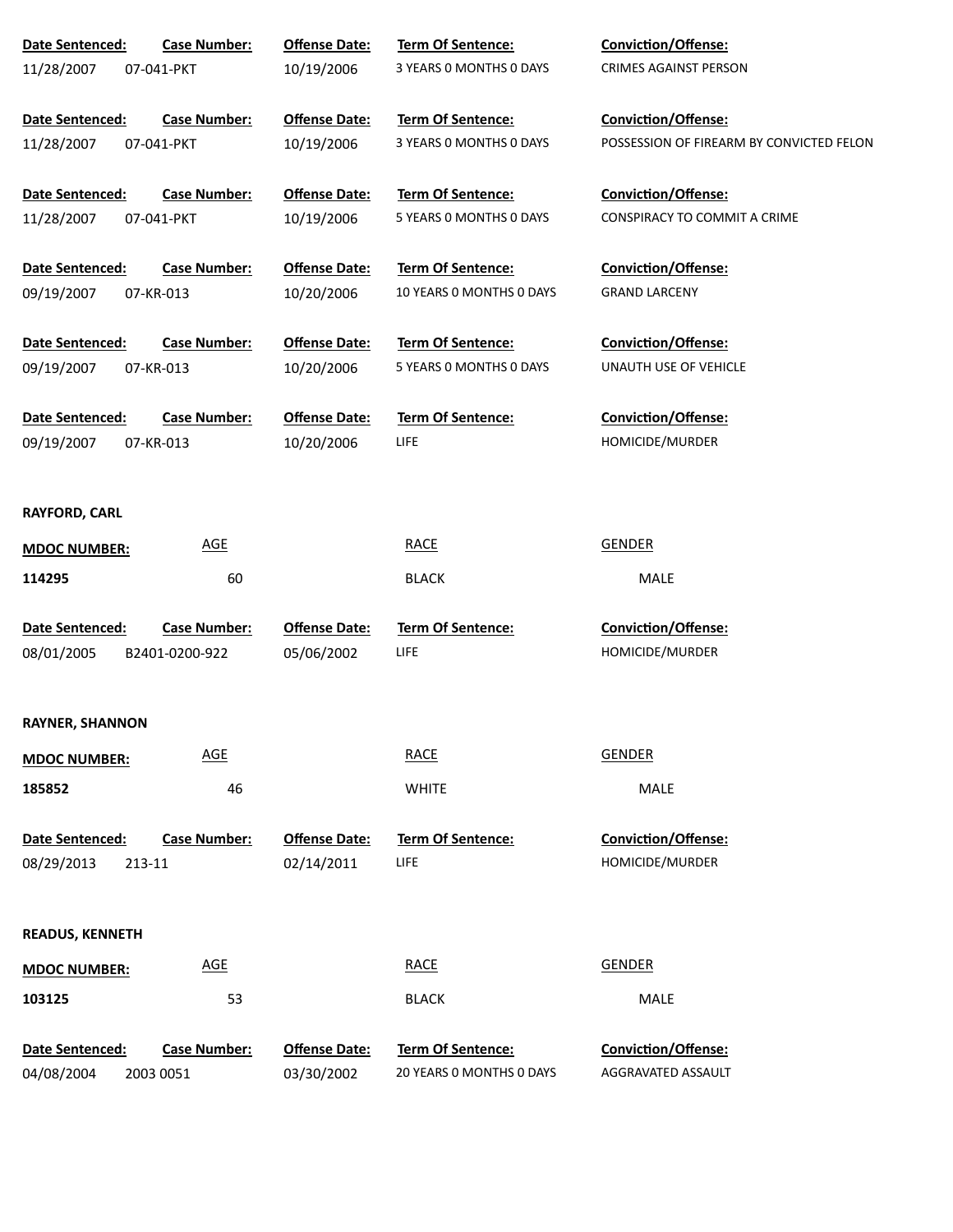| Date Sentenced:         | <b>Case Number:</b> | <b>Offense Date:</b> | Term Of Sentence:        | Conviction/Offense:          |
|-------------------------|---------------------|----------------------|--------------------------|------------------------------|
| 04/08/2004              | 2003 0051           | 03/30/2002           | <b>LIFE</b>              | HOMICIDE/MURDER              |
|                         |                     |                      |                          |                              |
| <b>REAVES, CHARLES</b>  |                     |                      |                          |                              |
| <b>MDOC NUMBER:</b>     | <b>AGE</b>          |                      | <b>RACE</b>              | <b>GENDER</b>                |
| 81943                   | 59                  |                      | <b>WHITE</b>             | MALE                         |
|                         |                     |                      |                          |                              |
| Date Sentenced:         | <b>Case Number:</b> | <b>Offense Date:</b> | Term Of Sentence:        | Conviction/Offense:          |
| 01/13/1998<br>6038      |                     | 08/26/1996           | 1 YEARS 0 MONTHS 0 DAYS  | CONSPIRACY TO COMMIT A CRIME |
| Date Sentenced:         | <b>Case Number:</b> | <b>Offense Date:</b> | Term Of Sentence:        | Conviction/Offense:          |
| 05/07/1993              | DATACONV-1          |                      | LIFE                     | HOMICIDE/MURDER              |
|                         |                     |                      |                          |                              |
| <b>REDMOND, GREGORY</b> |                     |                      |                          |                              |
| <b>MDOC NUMBER:</b>     | <b>AGE</b>          |                      | <b>RACE</b>              | <b>GENDER</b>                |
| 79051                   | 43                  |                      | <b>BLACK</b>             | MALE                         |
|                         |                     |                      |                          |                              |
| Date Sentenced:         | <b>Case Number:</b> | <b>Offense Date:</b> | Term Of Sentence:        | Conviction/Offense:          |
| 07/16/2008              | 05026001BB          | 11/01/2004           | LIFE                     | STATUTORY RAPE               |
|                         |                     |                      |                          |                              |
| <b>REDMOND, STEPHEN</b> |                     |                      |                          |                              |
| <b>MDOC NUMBER:</b>     | <b>AGE</b>          |                      | <b>RACE</b>              | <b>GENDER</b>                |
| 219215                  | 39                  |                      | <b>WHITE</b>             | MALE                         |
|                         |                     |                      |                          |                              |
| Date Sentenced:         | <b>Case Number:</b> | <b>Offense Date:</b> | <b>Term Of Sentence:</b> | Conviction/Offense:          |
| 09/19/2018              | B2401-2017-00780    | 04/04/2017           | LIFE                     | HOMICIDE/MURDER              |
|                         |                     |                      |                          |                              |
| REED, CALVIN            |                     |                      |                          |                              |
| <b>MDOC NUMBER:</b>     | <b>AGE</b>          |                      | <b>RACE</b>              | <b>GENDER</b>                |
| 82747                   | 47                  |                      | <b>BLACK</b>             | MALE                         |
|                         |                     |                      |                          |                              |
| Date Sentenced:         | <b>Case Number:</b> | <b>Offense Date:</b> | Term Of Sentence:        | Conviction/Offense:          |
| 01/18/2006              | 2005-043CR          | 04/21/2004           | LIFE                     | <b>ROBBERY</b>               |
|                         |                     |                      |                          |                              |
| REED, CAVIN             |                     |                      |                          |                              |
| <b>MDOC NUMBER:</b>     | <b>AGE</b>          |                      | <b>RACE</b>              | <b>GENDER</b>                |
| N8609                   | 41                  |                      | <b>BLACK</b>             | MALE                         |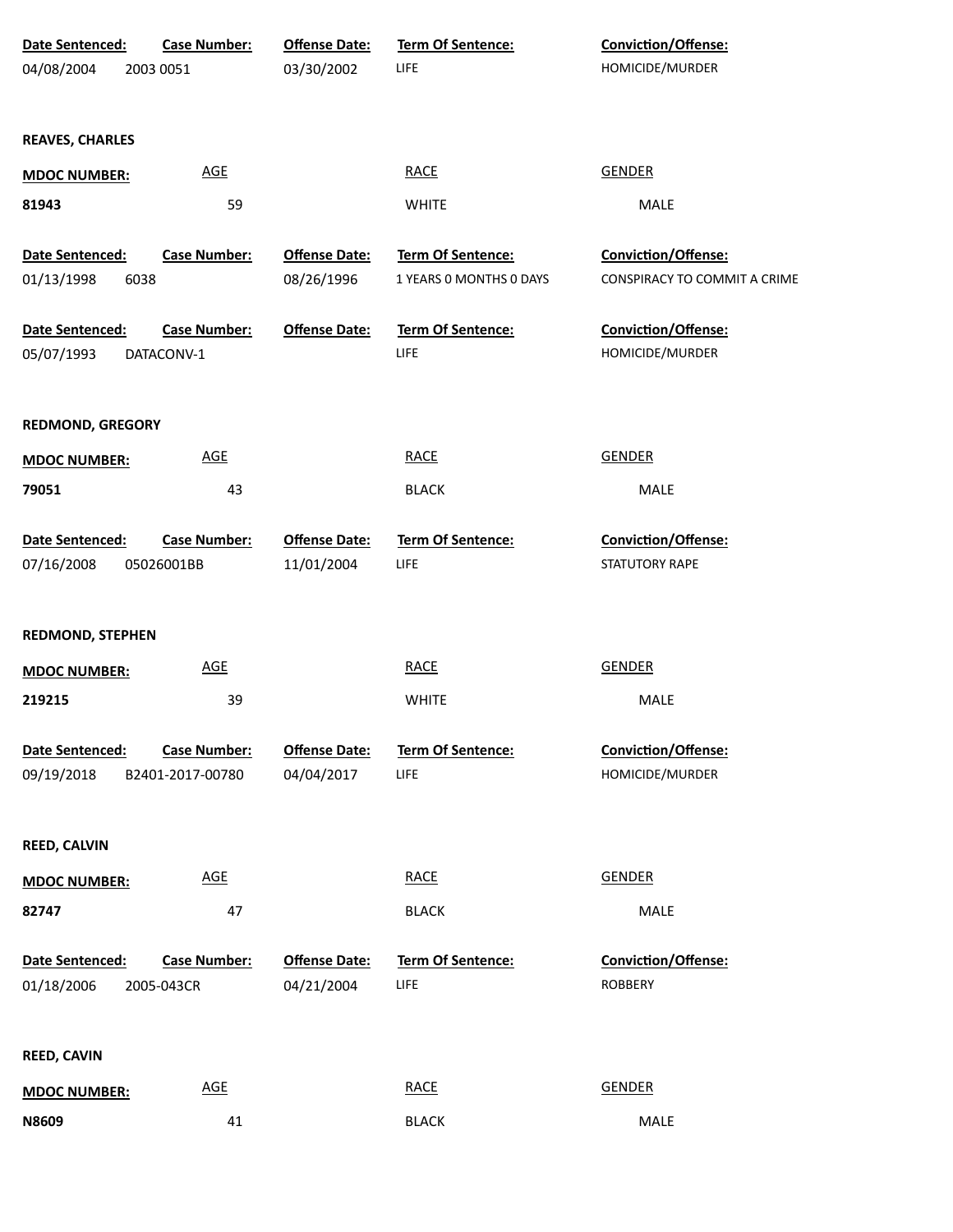| Date Sentenced:<br>03/20/2008           | <b>Case Number:</b><br>B24022007344    | <b>Offense Date:</b><br>08/03/2006 | Term Of Sentence:<br>LIFE                     | Conviction/Offense:<br>HOMICIDE/MURDER    |
|-----------------------------------------|----------------------------------------|------------------------------------|-----------------------------------------------|-------------------------------------------|
| <b>REED, CHARLES</b>                    |                                        |                                    |                                               |                                           |
| <b>MDOC NUMBER:</b>                     | <b>AGE</b>                             |                                    | <b>RACE</b>                                   | <b>GENDER</b>                             |
| 22973                                   | 55                                     |                                    | <b>BLACK</b>                                  | MALE                                      |
| Date Sentenced:<br>09/09/1998           | <b>Case Number:</b><br>DATACONV-1      | <b>Offense Date:</b>               | <b>Term Of Sentence:</b><br>LIFE              | Conviction/Offense:<br>RAPE               |
| <b>REED, JAMARCUS</b>                   |                                        |                                    |                                               |                                           |
| <b>MDOC NUMBER:</b>                     | <b>AGE</b>                             |                                    | <b>RACE</b>                                   | <b>GENDER</b>                             |
| 199883                                  | 25                                     |                                    | <b>BLACK</b>                                  | MALE                                      |
| Date Sentenced:<br>10/05/2015<br>029-15 | <b>Case Number:</b>                    | <b>Offense Date:</b><br>06/21/2014 | Term Of Sentence:<br>30 YEARS O MONTHS O DAYS | Conviction/Offense:<br>ARMED ROBBERY      |
| Date Sentenced:<br>10/05/2015<br>029-15 | <b>Case Number:</b>                    | <b>Offense Date:</b><br>06/21/2014 | Term Of Sentence:<br>LIFE                     | Conviction/Offense:<br>CAPITAL MURDER     |
| REED, JERMAINE                          |                                        |                                    |                                               |                                           |
| <b>MDOC NUMBER:</b>                     | <b>AGE</b>                             |                                    | <b>RACE</b>                                   | <b>GENDER</b>                             |
| M7735                                   | 40                                     |                                    | <b>BLACK</b>                                  | MALE                                      |
| Date Sentenced:<br>07/20/2011           | <b>Case Number:</b><br>08-0-526-00 WAG | <b>Offense Date:</b><br>05/26/2008 | Term Of Sentence:<br>LIFE                     | Conviction/Offense:<br>AGGRAVATED ASSAULT |
| <b>REED, LAWRENCE</b>                   |                                        |                                    |                                               |                                           |
| <b>MDOC NUMBER:</b>                     | <b>AGE</b>                             |                                    | <b>RACE</b>                                   | <b>GENDER</b>                             |
| 196556                                  | 30                                     |                                    | <b>BLACK</b>                                  | MALE                                      |
| Date Sentenced:<br>03/12/2015           | <b>Case Number:</b><br>2014-0011       | <b>Offense Date:</b><br>02/26/2013 | Term Of Sentence:<br>LIFE                     | Conviction/Offense:<br>HOMICIDE/MURDER    |
| <b>REED, REGINALD</b>                   |                                        |                                    |                                               |                                           |
| <b>MDOC NUMBER:</b>                     | $\underline{\mathsf{AGE}}$             |                                    | <b>RACE</b>                                   | <b>GENDER</b>                             |
| 106266                                  | 39                                     |                                    | <b>BLACK</b>                                  | MALE                                      |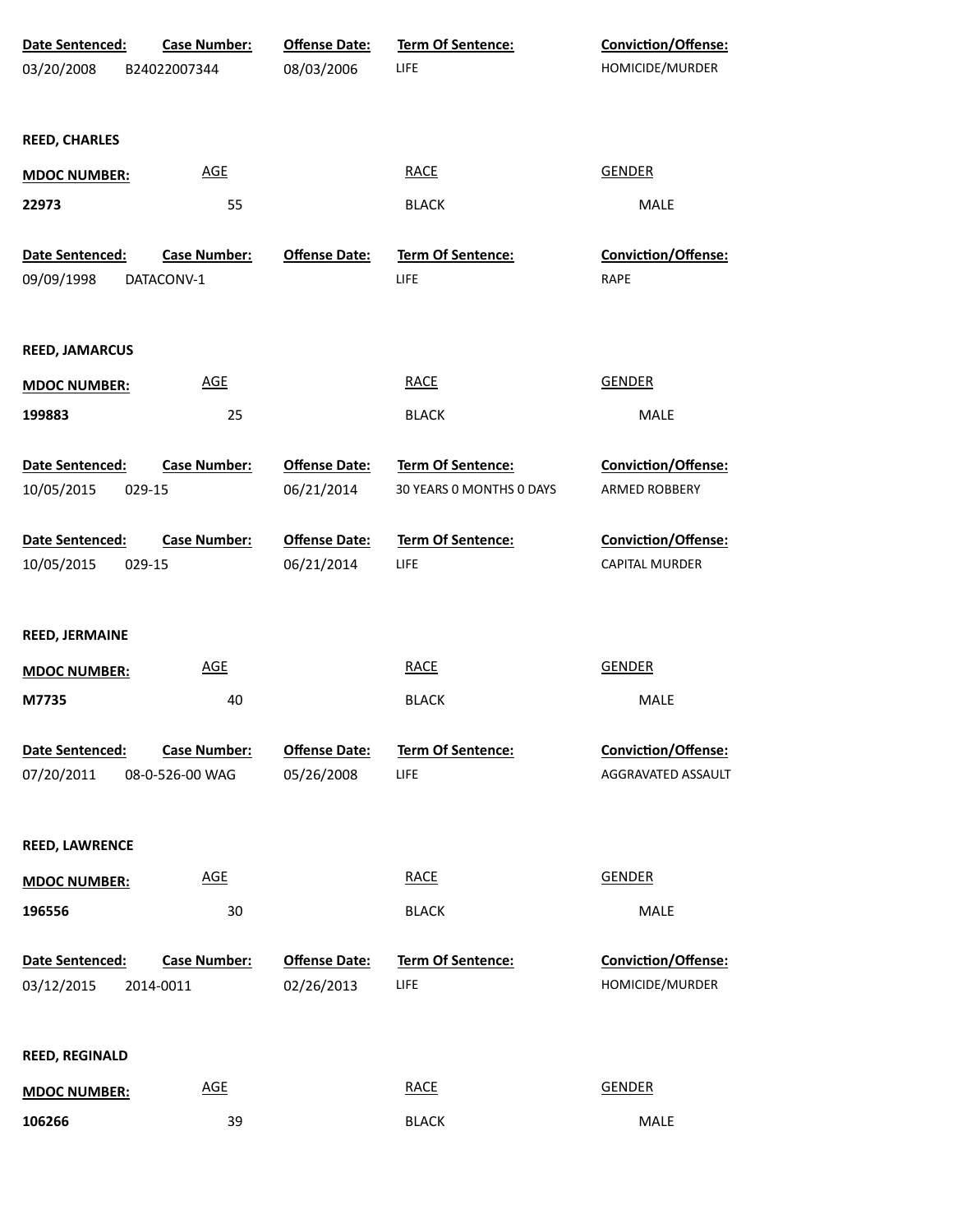| Date Sentenced:     | <b>Case Number:</b> | <b>Offense Date:</b> | Term Of Sentence:        | Conviction/Offense:          |
|---------------------|---------------------|----------------------|--------------------------|------------------------------|
| 08/23/2004          | CR2003-13-B-Y1      | 06/25/2003           | 20 YEARS 0 MONTHS 0 DAYS | ARMED ROBBERY                |
|                     |                     |                      |                          |                              |
| Date Sentenced:     | <b>Case Number:</b> | <b>Offense Date:</b> | Term Of Sentence:        | Conviction/Offense:          |
| 08/23/2004          | CR2003-13-B-Y1      | 06/25/2003           | 5 YEARS O MONTHS O DAYS  | CONSPIRACY TO COMMIT A CRIME |
| Date Sentenced:     | <b>Case Number:</b> | <b>Offense Date:</b> | Term Of Sentence:        | Conviction/Offense:          |
| 08/23/2004          | CR2003-13-B-Y1      | 06/25/2003           | LIFE                     | HOMICIDE/MURDER              |
|                     |                     |                      |                          |                              |
| REED, TAMIKA        |                     |                      |                          |                              |
| <b>MDOC NUMBER:</b> | <b>AGE</b>          |                      | <b>RACE</b>              | <b>GENDER</b>                |
| L1946               | 40                  |                      | <b>BLACK</b>             | <b>FEMALE</b>                |
| Date Sentenced:     | <b>Case Number:</b> | <b>Offense Date:</b> | Term Of Sentence:        | Conviction/Offense:          |
| 07/17/2002          | DATACONV-1          | 11/08/2001           | <b>LIFE</b>              | HOMICIDE/MURDER              |
|                     |                     |                      |                          |                              |
| REEDER, KEITH       |                     |                      |                          |                              |
| <b>MDOC NUMBER:</b> | <b>AGE</b>          |                      | <b>RACE</b>              | <b>GENDER</b>                |
| T1405               | 47                  |                      | <b>WHITE</b>             | MALE                         |
| Date Sentenced:     | <b>Case Number:</b> | <b>Offense Date:</b> | Term Of Sentence:        | Conviction/Offense:          |
| 02/22/2021          | 31,158              | 05/16/2020           | LIFE                     | SEXUAL BATTERY               |
|                     |                     |                      |                          |                              |
| REINDOLLAR, CHARLES |                     |                      |                          |                              |
| <b>MDOC NUMBER:</b> | <b>AGE</b>          |                      | <b>RACE</b>              | <b>GENDER</b>                |
| 219031              | 47                  |                      | <b>WHITE</b>             | MALE                         |
|                     |                     |                      |                          |                              |
| Date Sentenced:     | <b>Case Number:</b> | <b>Offense Date:</b> | <b>Term Of Sentence:</b> | Conviction/Offense:          |
| 09/24/2018<br>28797 |                     | 07/18/2017           | LIFE                     | METHAMPHETAMINE - POSSESSION |
| REITH, JOSEPH       |                     |                      |                          |                              |
| <b>MDOC NUMBER:</b> | <b>AGE</b>          |                      | <b>RACE</b>              | <b>GENDER</b>                |
| 170509              | 43                  |                      | <b>WHITE</b>             | MALE                         |
|                     |                     |                      |                          |                              |
| Date Sentenced:     | <b>Case Number:</b> | <b>Offense Date:</b> | Term Of Sentence:        | Conviction/Offense:          |
| 10/24/2016          | 2010-0455           | 03/23/2010           | <b>LIFE</b>              | HOMICIDE/MURDER              |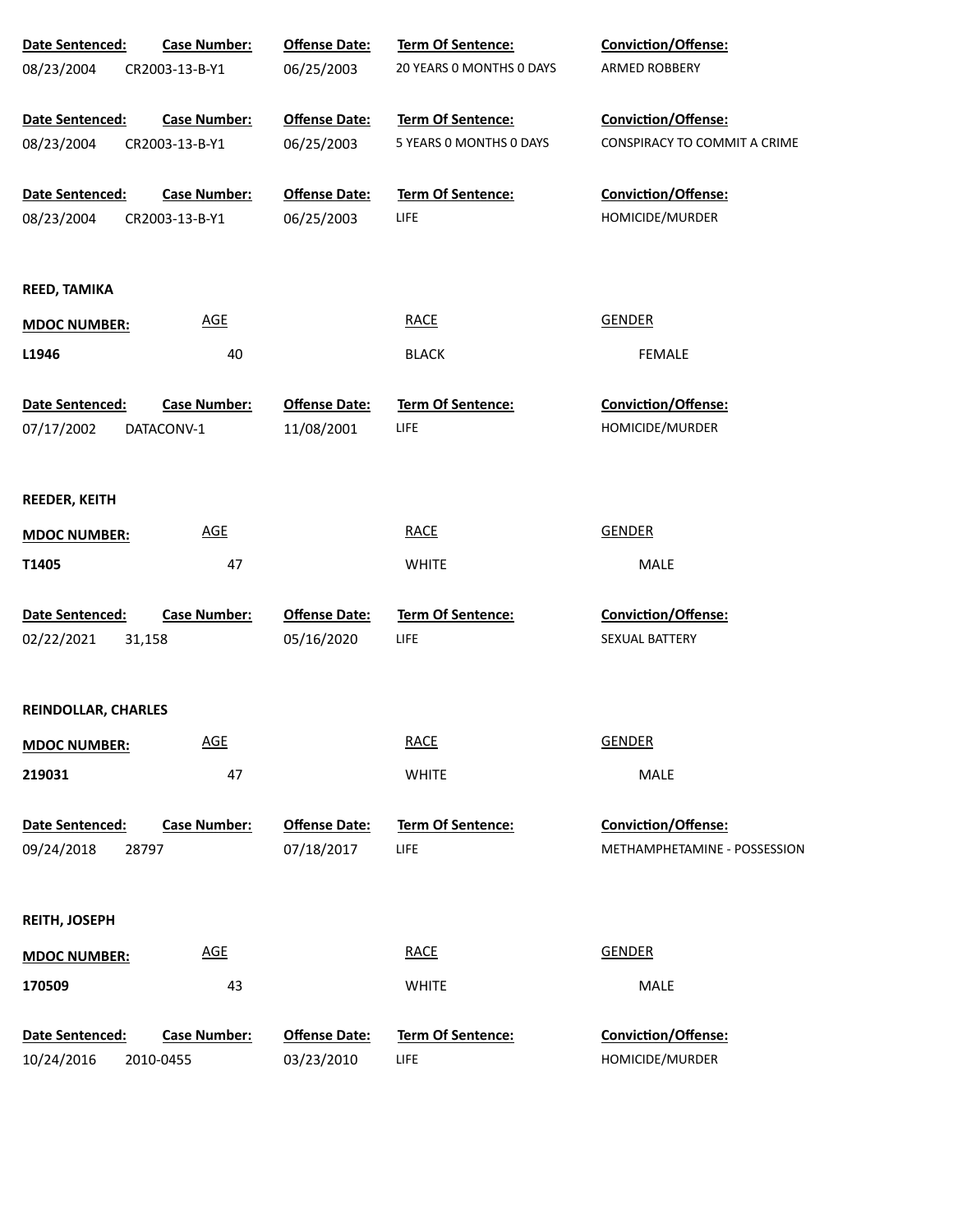| <b>RENFROW, HARLAND</b> |                            |                      |                          |                                          |
|-------------------------|----------------------------|----------------------|--------------------------|------------------------------------------|
| <b>MDOC NUMBER:</b>     | <b>AGE</b>                 |                      | <b>RACE</b>              | <b>GENDER</b>                            |
| L0487                   | 60                         |                      | <b>WHITE</b>             | MALE                                     |
| Date Sentenced:         | <b>Case Number:</b>        | <b>Offense Date:</b> | Term Of Sentence:        | Conviction/Offense:                      |
| 03/28/2002              | DATACONV-1                 | 06/10/2000           | <b>LIFE</b>              | SEXUAL BATTERY                           |
|                         |                            |                      |                          |                                          |
|                         |                            |                      |                          |                                          |
| <b>REYNOLDS, BRENDA</b> |                            |                      |                          |                                          |
| <b>MDOC NUMBER:</b>     | <b>AGE</b>                 |                      | <b>RACE</b>              | <b>GENDER</b>                            |
| K2602                   | 54                         |                      | <b>BLACK</b>             | <b>FEMALE</b>                            |
| Date Sentenced:         | <b>Case Number:</b>        | <b>Offense Date:</b> | Term Of Sentence:        | Conviction/Offense:                      |
| 05/12/2000              | DATACONV-1                 | 07/07/1999           | <b>LIFE</b>              | HOMICIDE/MURDER                          |
|                         |                            |                      |                          |                                          |
|                         |                            |                      |                          |                                          |
| <b>REYNOLDS, KEVIN</b>  |                            |                      |                          |                                          |
| <b>MDOC NUMBER:</b>     | <b>AGE</b>                 |                      | <b>RACE</b>              | <b>GENDER</b>                            |
| 178452                  | 59                         |                      | <b>BLACK</b>             | MALE                                     |
| Date Sentenced:         | <b>Case Number:</b>        | <b>Offense Date:</b> | Term Of Sentence:        | Conviction/Offense:                      |
| 08/21/2012              | K2011639H                  | 08/31/2011           | 10 YEARS O MONTHS O DAYS | POSSESSION OF FIREARM BY CONVICTED FELON |
|                         |                            |                      |                          |                                          |
| Date Sentenced:         | <b>Case Number:</b>        | <b>Offense Date:</b> | Term Of Sentence:        | Conviction/Offense:                      |
| 08/21/2012              | K2011639H                  | 08/31/2011           | LIFE                     | HOMICIDE/MURDER                          |
|                         |                            |                      |                          |                                          |
| <b>REYNOLDS, TONY</b>   |                            |                      |                          |                                          |
| <b>MDOC NUMBER:</b>     | $\underline{\mathsf{AGE}}$ |                      | <b>RACE</b>              | <b>GENDER</b>                            |
| 34629                   | 62                         |                      | <b>WHITE</b>             | MALE                                     |
|                         |                            |                      |                          |                                          |
| Date Sentenced:         | <b>Case Number:</b>        | <b>Offense Date:</b> | Term Of Sentence:        | <b>Conviction/Offense:</b>               |
| 07/28/1999              | DATACONV-2                 | 08/21/1998           | 3 YEARS 0 MONTHS 0 DAYS  | POSSESSION WEAPON/FELON                  |
| Date Sentenced:         | <b>Case Number:</b>        | <b>Offense Date:</b> | <b>Term Of Sentence:</b> | Conviction/Offense:                      |
| 07/28/1999              | DATACONV-1                 | 08/21/1998           | <b>LIFE</b>              | HOMICIDE/MURDER                          |
|                         |                            |                      |                          |                                          |
| <b>RHODES, AQUI</b>     |                            |                      |                          |                                          |
|                         | $\underline{\mathsf{AGE}}$ |                      | <b>RACE</b>              | <b>GENDER</b>                            |
| <b>MDOC NUMBER:</b>     |                            |                      |                          |                                          |
| N7981                   | 42                         |                      | <b>BLACK</b>             | MALE                                     |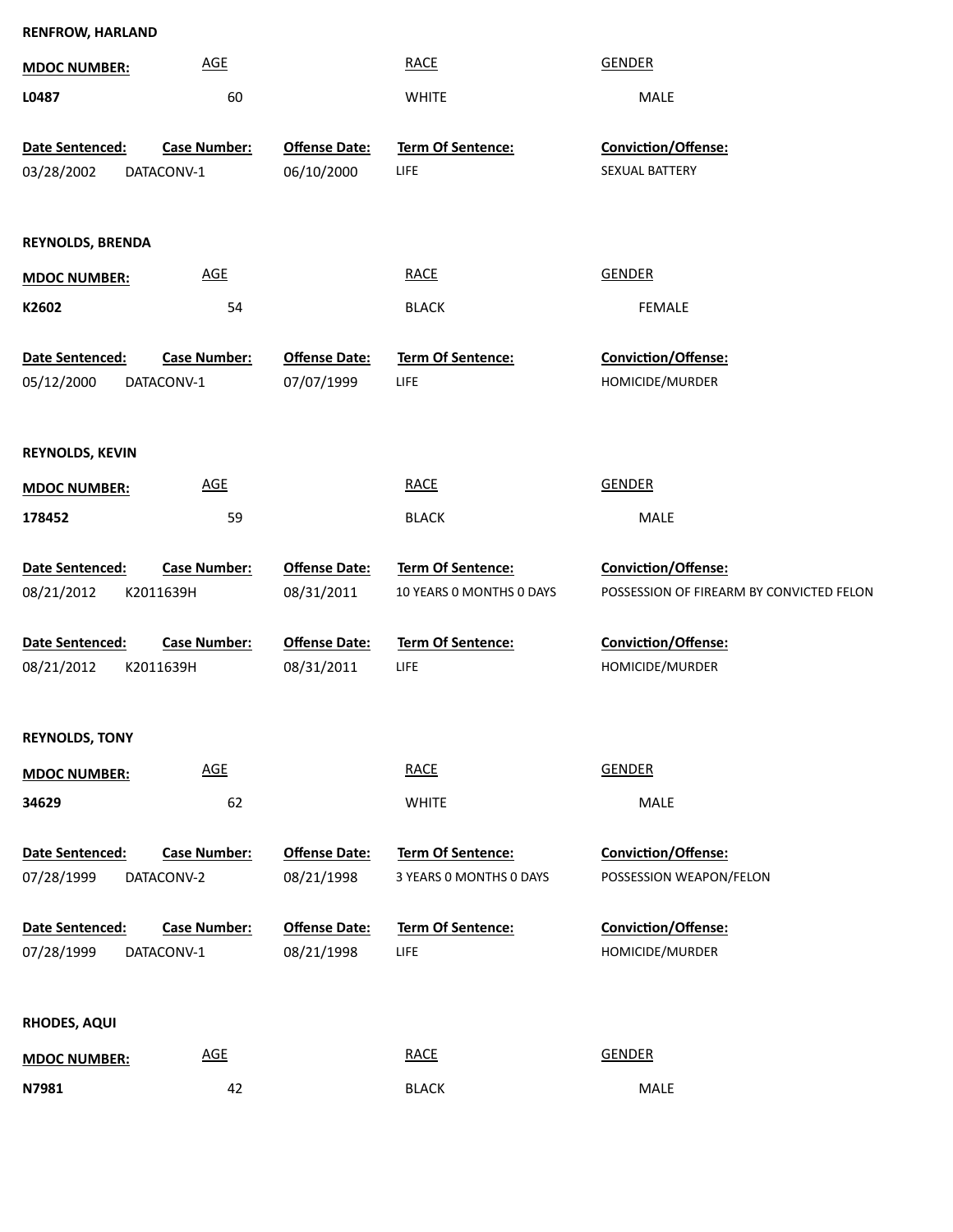| Date Sentenced:     | <b>Case Number:</b>        | <b>Offense Date:</b> | Term Of Sentence:        | Conviction/Offense:                      |
|---------------------|----------------------------|----------------------|--------------------------|------------------------------------------|
| 04/16/2009          | K2007064H                  | 07/07/2006           | 20 YEARS 0 MONTHS 0 DAYS | AGGRAVATED ASSAULT                       |
|                     |                            |                      |                          |                                          |
| Date Sentenced:     | <b>Case Number:</b>        | <b>Offense Date:</b> | Term Of Sentence:        | Conviction/Offense:                      |
| 04/16/2009          | K2007064H                  | 07/07/2006           | <b>LIFE</b>              | HOMICIDE/MURDER                          |
|                     |                            |                      |                          |                                          |
| <b>RICE, DAVID</b>  |                            |                      |                          |                                          |
| <b>MDOC NUMBER:</b> | <b>AGE</b>                 |                      | <b>RACE</b>              | <b>GENDER</b>                            |
| 46652               | 54                         |                      | <b>BLACK</b>             | MALE                                     |
|                     |                            |                      |                          |                                          |
| Date Sentenced:     | <b>Case Number:</b>        | <b>Offense Date:</b> | Term Of Sentence:        | Conviction/Offense:                      |
| 06/14/1996          | 95-0269                    | 05/03/1995           | <b>LIFE</b>              | BURGLARY-GENERAL                         |
|                     |                            |                      |                          |                                          |
| RICHARDSON, MARVIN  |                            |                      |                          |                                          |
| <b>MDOC NUMBER:</b> | $\underline{\mathsf{AGE}}$ |                      | <b>RACE</b>              | <b>GENDER</b>                            |
| 75502               | 54                         |                      | <b>BLACK</b>             | MALE                                     |
|                     |                            |                      |                          |                                          |
| Date Sentenced:     | <b>Case Number:</b>        | <b>Offense Date:</b> | Term Of Sentence:        | Conviction/Offense:                      |
| 01/31/2003          | DATACONV-1                 | 11/30/2000           | LIFE                     | HOMICIDE/MURDER                          |
|                     |                            |                      |                          |                                          |
| Date Sentenced:     | <b>Case Number:</b>        | <b>Offense Date:</b> | Term Of Sentence:        | Conviction/Offense:                      |
| 01/31/2003          | DATACONV-2                 | 11/30/2000           | LIFE                     | HOMICIDE/MURDER                          |
|                     |                            |                      |                          |                                          |
| RICHARDSON, MICHAEL |                            |                      |                          |                                          |
| <b>MDOC NUMBER:</b> | <b>AGE</b>                 |                      | <b>RACE</b>              | <b>GENDER</b>                            |
| M9361               | 41                         |                      | <b>WHITE</b>             | MALE                                     |
|                     |                            |                      |                          |                                          |
| Date Sentenced:     | <b>Case Number:</b>        | <b>Offense Date:</b> | Term Of Sentence:        | Conviction/Offense:                      |
| 02/27/2010          | 20070184                   | 09/19/2006           | 10 YEARS 0 MONTHS 0 DAYS | POSSESSION OF FIREARM BY CONVICTED FELON |
|                     |                            |                      |                          |                                          |
| Date Sentenced:     | <b>Case Number:</b>        | <b>Offense Date:</b> | Term Of Sentence:        | Conviction/Offense:                      |
| 02/27/2010          | 20070184                   | 09/19/2006           | LIFE                     | <b>CAPITAL MURDER</b>                    |
|                     |                            |                      |                          |                                          |
| RIDDLEY, AUNDRA     |                            |                      |                          |                                          |
|                     |                            |                      |                          |                                          |
| <b>MDOC NUMBER:</b> | <b>AGE</b>                 |                      | <b>RACE</b>              | <b>GENDER</b>                            |
| 67570               | 44                         |                      | <b>BLACK</b>             | MALE                                     |
|                     |                            |                      |                          |                                          |
| Date Sentenced:     | <b>Case Number:</b>        | <b>Offense Date:</b> | Term Of Sentence:        | Conviction/Offense:                      |
| 05/28/1998          | DATACONV-2                 |                      | 10 YEARS O MONTHS O DAYS | COCAINE-SELL                             |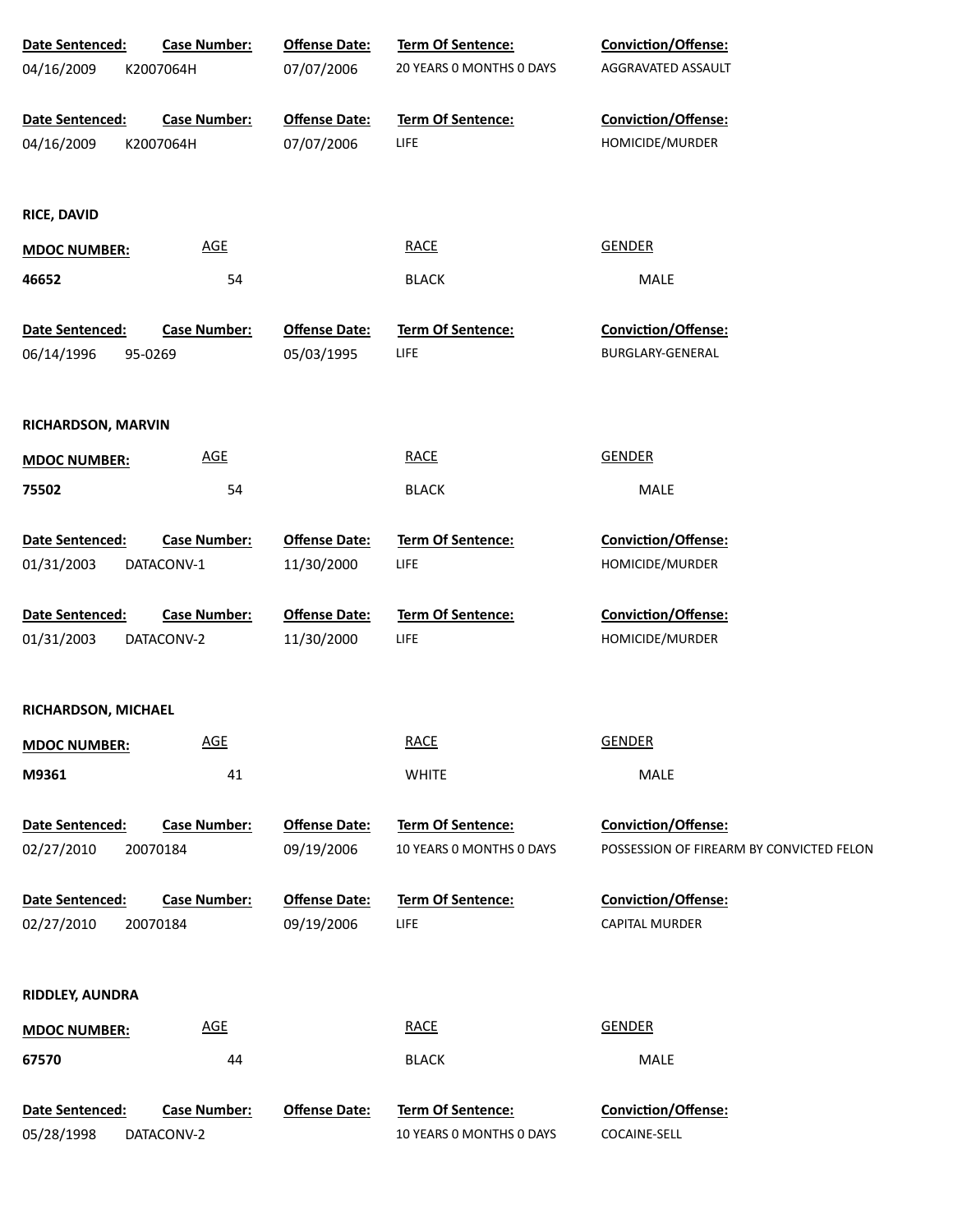| Date Sentenced:       | <b>Case Number:</b> | <b>Offense Date:</b> | Term Of Sentence:                | Conviction/Offense:                    |
|-----------------------|---------------------|----------------------|----------------------------------|----------------------------------------|
| 05/28/1998            | DATACONV-3          |                      | 5 YEARS O MONTHS O DAYS          | RECEIVE STOLEN PROPERTY                |
|                       |                     |                      |                                  |                                        |
| Date Sentenced:       | <b>Case Number:</b> | <b>Offense Date:</b> | Term Of Sentence:                | Conviction/Offense:                    |
| 02/12/1997            | DATACONV-1          |                      | <b>LIFE</b>                      | HOMICIDE/MURDER                        |
|                       |                     |                      |                                  |                                        |
|                       |                     |                      |                                  |                                        |
| <b>RIEVES, SPENCE</b> |                     |                      |                                  |                                        |
| <b>MDOC NUMBER:</b>   | <b>AGE</b>          |                      | <b>RACE</b>                      | <b>GENDER</b>                          |
| 76541                 | 68                  |                      | <b>BLACK</b>                     | <b>MALE</b>                            |
|                       |                     |                      |                                  |                                        |
| Date Sentenced:       | <b>Case Number:</b> | <b>Offense Date:</b> | Term Of Sentence:                | Conviction/Offense:                    |
| 03/19/1991            | DATACONV-1          |                      | 25 YEARS 0 MONTHS 0 DAYS         | ARMED ROBBERY                          |
|                       |                     |                      |                                  |                                        |
| Date Sentenced:       | <b>Case Number:</b> | <b>Offense Date:</b> | Term Of Sentence:<br><b>LIFE</b> | Conviction/Offense:<br>HOMICIDE/MURDER |
| 03/19/1991            | DATACONV-2          |                      |                                  |                                        |
|                       |                     |                      |                                  |                                        |
| RIGDON, ANGELA        |                     |                      |                                  |                                        |
| <b>MDOC NUMBER:</b>   | <b>AGE</b>          |                      | <b>RACE</b>                      | <b>GENDER</b>                          |
| 115742                | 50                  |                      | <b>WHITE</b>                     | <b>FEMALE</b>                          |
|                       |                     |                      |                                  |                                        |
| Date Sentenced:       | <b>Case Number:</b> | <b>Offense Date:</b> | Term Of Sentence:                | Conviction/Offense:                    |
| 10/21/2005            | 05-258 CR           | 04/04/2005           | 4 YEARS 0 MONTHS 0 DAYS          | POSSESSION OF CONTROLLED SUBSTANCE     |
|                       |                     |                      |                                  |                                        |
| Date Sentenced:       | <b>Case Number:</b> | <b>Offense Date:</b> | Term Of Sentence:                | Conviction/Offense:                    |
| 03/27/2007            | 06443CR             | 07/09/2005           | 15 YEARS 0 MONTHS 0 DAYS         | <b>ROBBERY</b>                         |
|                       |                     |                      |                                  |                                        |
| Date Sentenced:       | <b>Case Number:</b> | <b>Offense Date:</b> | Term Of Sentence:                | Conviction/Offense:                    |
| 03/27/2007            | 06089C1             | 07/09/2005           | LIFE                             | <b>CAPITAL MURDER</b>                  |
|                       |                     |                      |                                  |                                        |
| <b>RILEY, KURIAKI</b> |                     |                      |                                  |                                        |
|                       | <b>AGE</b>          |                      | <b>RACE</b>                      | <b>GENDER</b>                          |
| <b>MDOC NUMBER:</b>   |                     |                      |                                  |                                        |
| 110851                | 44                  |                      | <b>BLACK</b>                     | MALE                                   |
|                       |                     |                      |                                  |                                        |
| Date Sentenced:       | <b>Case Number:</b> | <b>Offense Date:</b> | Term Of Sentence:                | Conviction/Offense:                    |
| 03/08/2005            | 2005-0007-CR        | 12/08/2003           | 30 YEARS 0 MONTHS 0 DAYS         | SEXUAL BATTERY                         |
| Date Sentenced:       | <b>Case Number:</b> | <b>Offense Date:</b> | <b>Term Of Sentence:</b>         | Conviction/Offense:                    |
| 03/08/2005            | 2005-0007-CR        | 12/08/2003           | LIFE.                            | HOMICIDE/MURDER                        |
|                       |                     |                      |                                  |                                        |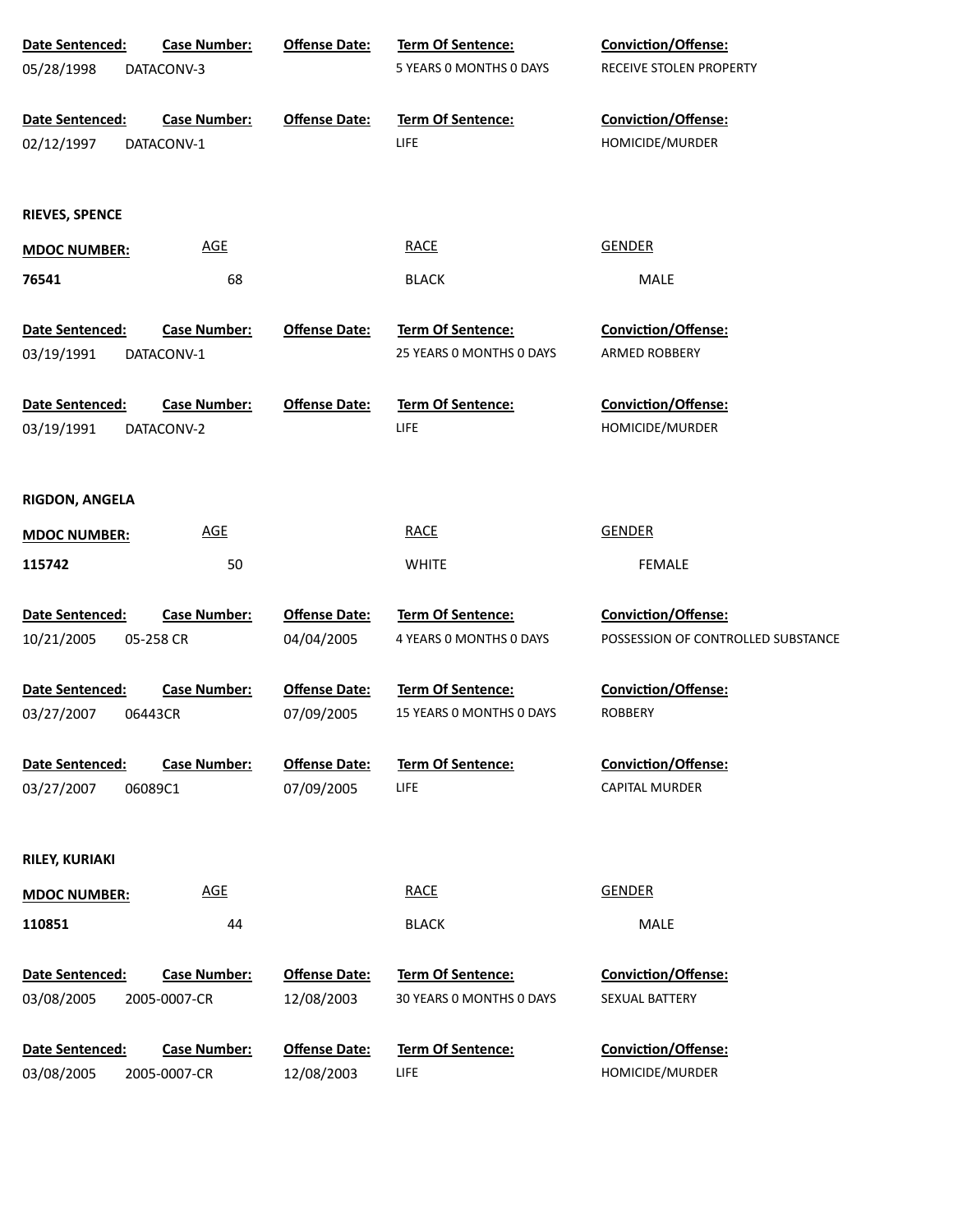| RILEY, WILLIE |  |
|---------------|--|
|---------------|--|

| <b>MDOC NUMBER:</b>                  | <b>AGE</b>                          |                                    | <b>RACE</b>                                          | <b>GENDER</b>                                                   |
|--------------------------------------|-------------------------------------|------------------------------------|------------------------------------------------------|-----------------------------------------------------------------|
| K0880                                | 56                                  |                                    | <b>BLACK</b>                                         | MALE                                                            |
| Date Sentenced:<br>10/20/1999        | <b>Case Number:</b><br>DATACONV-1   | <b>Offense Date:</b><br>11/06/1998 | <b>Term Of Sentence:</b><br>LIFE                     | <b>Conviction/Offense:</b><br>HOMICIDE/MURDER                   |
| <b>RISER, DEANDRE</b>                |                                     |                                    |                                                      |                                                                 |
| <b>MDOC NUMBER:</b>                  | <b>AGE</b>                          |                                    | <b>RACE</b>                                          | <b>GENDER</b>                                                   |
| K6960                                | 46                                  |                                    | <b>BLACK</b>                                         | MALE                                                            |
| Date Sentenced:<br>06/13/2001        | <b>Case Number:</b><br>DATACONV-2   | <b>Offense Date:</b>               | <b>Term Of Sentence:</b><br>20 YEARS O MONTHS O DAYS | <b>Conviction/Offense:</b><br>AGGRAVATED ASSAULT                |
| <b>Date Sentenced:</b><br>06/13/2001 | <b>Case Number:</b><br>DATACONV-3   | <b>Offense Date:</b>               | <b>Term Of Sentence:</b><br>20 YEARS O MONTHS O DAYS | <b>Conviction/Offense:</b><br>AGGRAVATED ASSAULT                |
| Date Sentenced:<br>06/13/2001        | <b>Case Number:</b><br>DATACONV-1   | <b>Offense Date:</b>               | <b>Term Of Sentence:</b><br>LIFE                     | Conviction/Offense:<br>HOMICIDE/MURDER                          |
| ROACH, CHRISTOPHER                   |                                     |                                    |                                                      |                                                                 |
| <b>MDOC NUMBER:</b>                  | <b>AGE</b>                          |                                    | <b>RACE</b>                                          | <b>GENDER</b>                                                   |
| 144575                               | 38                                  |                                    | <b>BLACK</b>                                         | MALE                                                            |
| Date Sentenced:<br>11/06/2008        | <b>Case Number:</b><br>B24012007925 | <b>Offense Date:</b><br>04/01/2007 | Term Of Sentence:<br><b>LIFE</b>                     | Conviction/Offense:<br>HOMICIDE/MURDER                          |
| <b>ROBERSON, JAMIE</b>               |                                     |                                    |                                                      |                                                                 |
| <b>MDOC NUMBER:</b>                  | <b>AGE</b>                          |                                    | <b>RACE</b>                                          | <b>GENDER</b>                                                   |
| T2199                                | 45                                  |                                    | <b>BLACK</b>                                         | MALE                                                            |
| Date Sentenced:<br>06/21/2007        | <b>Case Number:</b><br>2006-0152    | <b>Offense Date:</b><br>01/16/2006 | Term Of Sentence:<br>20 YEARS 0 MONTHS 0 DAYS        | Conviction/Offense:<br>AGGRAVATED ASSAULT                       |
| Date Sentenced:<br>06/21/2007        | <b>Case Number:</b><br>2006-0152    | <b>Offense Date:</b><br>01/16/2006 | Term Of Sentence:<br>3 YEARS 0 MONTHS 0 DAYS         | Conviction/Offense:<br>POSSESSION OF FIREARM BY CONVICTED FELON |
| Date Sentenced:<br>06/21/2007        | <b>Case Number:</b><br>2006-0152    | <b>Offense Date:</b><br>01/16/2006 | Term Of Sentence:<br>LIFE                            | Conviction/Offense:<br>HOMICIDE/MURDER                          |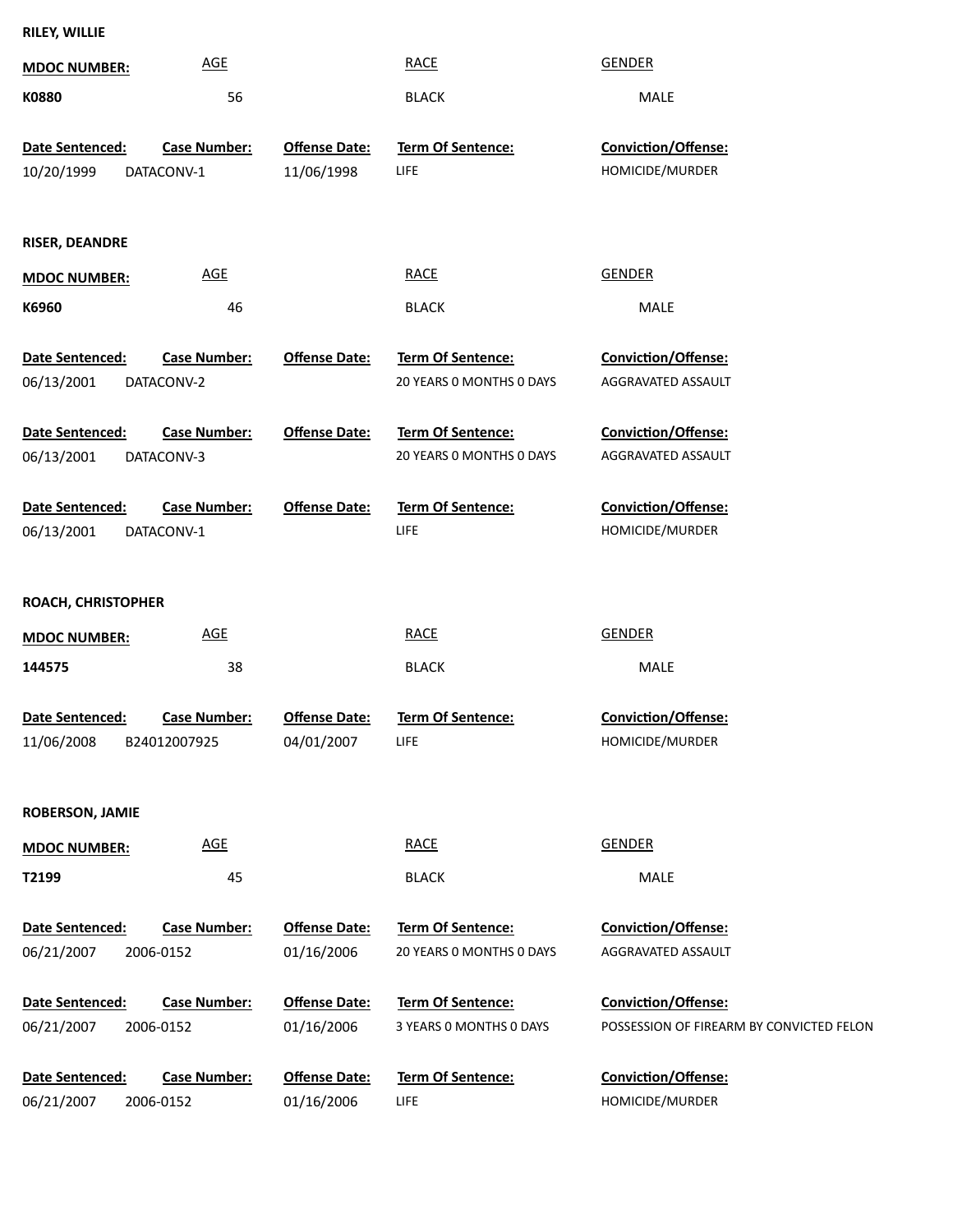| <b>ROBERSON, MARCUS</b>       |                            |                                    |                                               |                                                                 |
|-------------------------------|----------------------------|------------------------------------|-----------------------------------------------|-----------------------------------------------------------------|
| <b>MDOC NUMBER:</b>           | <b>AGE</b>                 |                                    | <b>RACE</b>                                   | <b>GENDER</b>                                                   |
| 185066                        | 37                         |                                    | <b>BLACK</b>                                  | MALE                                                            |
| Date Sentenced:               | <b>Case Number:</b>        | <b>Offense Date:</b>               | Term Of Sentence:                             | Conviction/Offense:                                             |
| 08/02/2013                    | 20110105                   | 12/01/2010                         | LIFE                                          | HOMICIDE/MURDER                                                 |
|                               |                            |                                    |                                               |                                                                 |
| <b>ROBERSON, NATHANIEL</b>    |                            |                                    |                                               |                                                                 |
| <b>MDOC NUMBER:</b>           | <b>AGE</b>                 |                                    | <b>RACE</b>                                   | <b>GENDER</b>                                                   |
| 196228                        | 26                         |                                    | <b>BLACK</b>                                  | MALE                                                            |
| Date Sentenced:               | <b>Case Number:</b>        | <b>Offense Date:</b>               | Term Of Sentence:                             | Conviction/Offense:                                             |
| 02/18/2015                    | 2013-0044                  | 12/15/2012                         | 10 YEARS 0 MONTHS 0 DAYS                      | <b>VEHICLE THEFT</b>                                            |
|                               |                            |                                    |                                               |                                                                 |
| Date Sentenced:               | <b>Case Number:</b>        | <b>Offense Date:</b>               | Term Of Sentence:                             | Conviction/Offense:                                             |
| 02/18/2015                    | 2013-0044                  | 12/15/2012                         | LIFE                                          | <b>CAPITAL MURDER</b>                                           |
|                               |                            |                                    |                                               |                                                                 |
| <b>ROBERSON, TERRY</b>        |                            |                                    |                                               |                                                                 |
| <b>MDOC NUMBER:</b>           | <b>AGE</b>                 |                                    | <b>RACE</b>                                   | <b>GENDER</b>                                                   |
| 13781                         | 56                         |                                    | <b>BLACK</b>                                  | MALE                                                            |
|                               |                            |                                    |                                               |                                                                 |
| Date Sentenced:<br>05/21/2015 | <b>Case Number:</b>        | <b>Offense Date:</b><br>09/01/2013 | Term Of Sentence:<br>10 YEARS O MONTHS O DAYS | Conviction/Offense:<br>POSSESSION OF FIREARM BY CONVICTED FELON |
|                               | 2014-0028                  |                                    |                                               |                                                                 |
| Date Sentenced:               | Case Number:               | <b>Offense Date:</b>               | <b>Term Of Sentence:</b>                      | <b>Conviction/Offense:</b>                                      |
| 05/21/2015                    | 2014-0028                  | 09/01/2013                         | LIFE                                          | HOMICIDE/MURDER                                                 |
|                               |                            |                                    |                                               |                                                                 |
| <b>ROBERT, DAVID</b>          |                            |                                    |                                               |                                                                 |
| <b>MDOC NUMBER:</b>           | $\underline{\mathsf{AGE}}$ |                                    | <b>RACE</b>                                   | <b>GENDER</b>                                                   |
| K2418                         | 51                         |                                    | <b>BLACK</b>                                  | MALE                                                            |
|                               |                            |                                    |                                               |                                                                 |
| Date Sentenced:               | <b>Case Number:</b>        | <b>Offense Date:</b>               | Term Of Sentence:                             | Conviction/Offense:                                             |
| 05/04/2000                    | 2000-CR-017                | 03/25/1999                         | LIFE                                          | HOMICIDE/MURDER                                                 |
|                               |                            |                                    |                                               |                                                                 |
| <b>ROBERTS, COLEY</b>         |                            |                                    |                                               |                                                                 |
| <b>MDOC NUMBER:</b>           | $\underline{\mathsf{AGE}}$ |                                    | <b>RACE</b>                                   | <b>GENDER</b>                                                   |
| 139665                        | 33                         |                                    | <b>BLACK</b>                                  | MALE                                                            |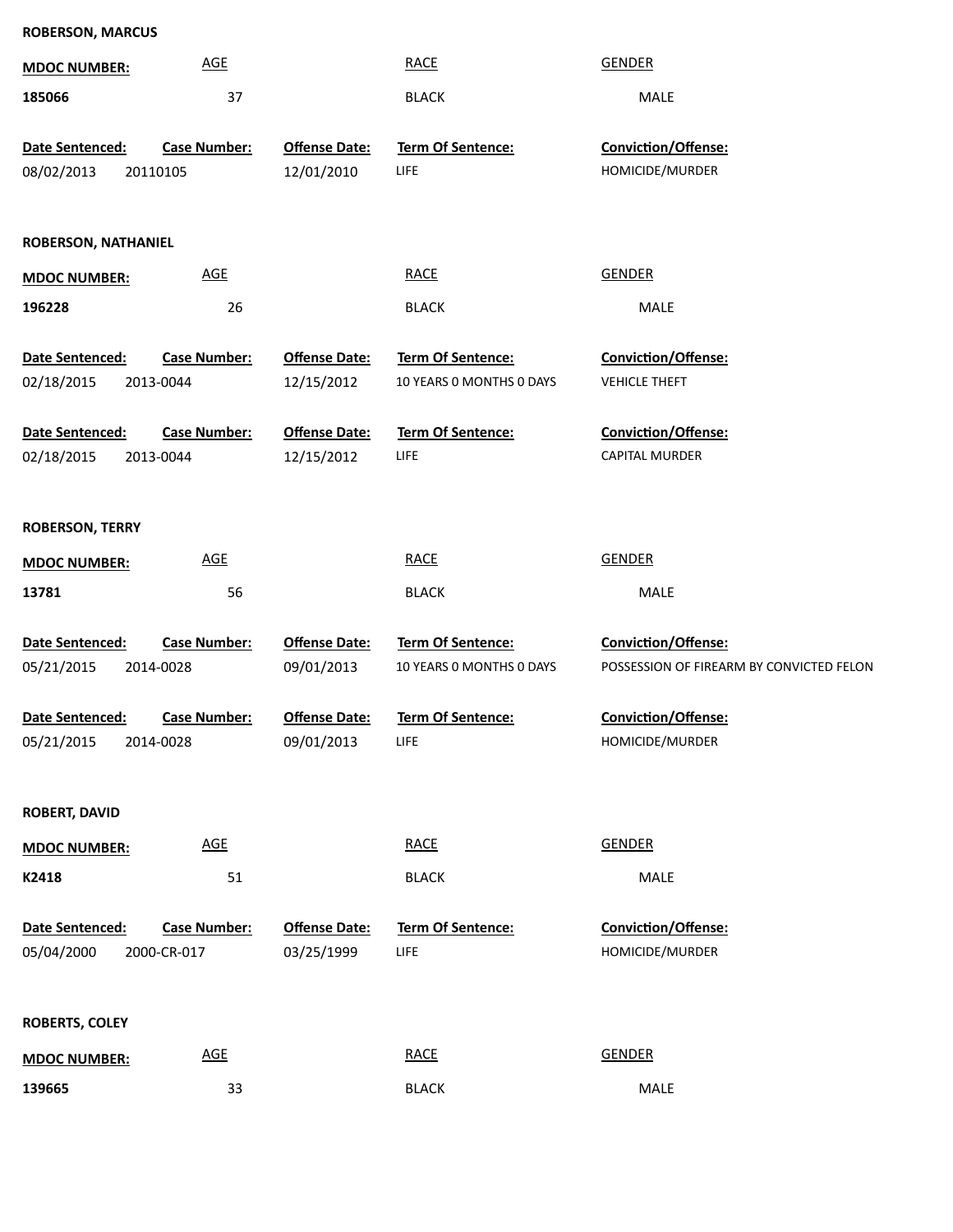| Date Sentenced:               | <b>Case Number:</b>                  | <b>Offense Date:</b>               | Term Of Sentence:                | Conviction/Offense:                      |
|-------------------------------|--------------------------------------|------------------------------------|----------------------------------|------------------------------------------|
| 06/02/2008                    | 40107                                | 04/01/2007                         | LIFE                             | HOMICIDE/MURDER                          |
|                               |                                      |                                    |                                  |                                          |
| <b>ROBERTSON, VINCENT</b>     |                                      |                                    |                                  |                                          |
|                               |                                      |                                    |                                  |                                          |
| <b>MDOC NUMBER:</b>           | <b>AGE</b>                           |                                    | <b>RACE</b>                      | <b>GENDER</b>                            |
| 38479                         | 58                                   |                                    | <b>BLACK</b>                     | MALE                                     |
|                               |                                      |                                    |                                  |                                          |
| Date Sentenced:<br>08/18/1989 | <b>Case Number:</b><br>DATACONV-1    | <b>Offense Date:</b>               | Term Of Sentence:<br>LIFE        | Conviction/Offense:<br>MANSLAUGHTER      |
|                               |                                      |                                    |                                  |                                          |
|                               |                                      |                                    |                                  |                                          |
| <b>ROBEY, RAHMON</b>          |                                      |                                    |                                  |                                          |
| <b>MDOC NUMBER:</b>           | <b>AGE</b>                           |                                    | <b>RACE</b>                      | <b>GENDER</b>                            |
| 229690                        | 40                                   |                                    | <b>BLACK</b>                     | MALE                                     |
|                               |                                      |                                    |                                  |                                          |
| Date Sentenced:               | <b>Case Number:</b>                  | <b>Offense Date:</b>               | Term Of Sentence:                | Conviction/Offense:                      |
| 09/14/2001                    | CR01013154-01                        | 11/06/2000                         | 3 YEARS 0 MONTHS 0 DAYS          | POSSESSION OF WEAPON DURING CRIME        |
|                               |                                      |                                    |                                  |                                          |
| <b>ROBINSON, DONYA</b>        |                                      |                                    |                                  |                                          |
|                               | <b>AGE</b>                           |                                    | <b>RACE</b>                      | <b>GENDER</b>                            |
| <b>MDOC NUMBER:</b>           |                                      |                                    |                                  |                                          |
| 65228                         | 49                                   |                                    | <b>BLACK</b>                     | MALE                                     |
| Date Sentenced:               | <b>Case Number:</b>                  | <b>Offense Date:</b>               | Term Of Sentence:                | Conviction/Offense:                      |
| 02/26/2004                    | 2002-0402-CR1                        | 03/16/2002                         | 20 YEARS 0 MONTHS 0 DAYS         | AGGRAVATED ASSAULT                       |
|                               |                                      |                                    |                                  |                                          |
| Date Sentenced:               | <b>Case Number:</b>                  | <b>Offense Date:</b>               | <b>Term Of Sentence:</b>         | <b>Conviction/Offense:</b>               |
| 02/26/2004                    | 2002-0402-CR1                        | 03/16/2002                         | 3 YEARS 0 MONTHS 0 DAYS          | POSSESSION OF FIREARM BY CONVICTED FELON |
|                               |                                      |                                    |                                  |                                          |
| Date Sentenced:<br>02/26/2004 | <b>Case Number:</b><br>2002-0402-CR1 | <b>Offense Date:</b><br>03/16/2002 | <b>Term Of Sentence:</b><br>LIFE | Conviction/Offense:<br>HOMICIDE/MURDER   |
|                               |                                      |                                    |                                  |                                          |
|                               |                                      |                                    |                                  |                                          |
| <b>ROBINSON, ERIC</b>         |                                      |                                    |                                  |                                          |
| <b>MDOC NUMBER:</b>           | $\underline{\mathsf{AGE}}$           |                                    | <b>RACE</b>                      | <b>GENDER</b>                            |
| R5146                         | 55                                   |                                    | <b>BLACK</b>                     | MALE                                     |
|                               |                                      |                                    |                                  |                                          |
| Date Sentenced:               | <b>Case Number:</b>                  | <b>Offense Date:</b>               | Term Of Sentence:                | Conviction/Offense:                      |
| 05/15/1998                    | DATACONV-1                           | 09/04/1997                         | LIFE                             | HOMICIDE/MURDER                          |
|                               |                                      |                                    |                                  |                                          |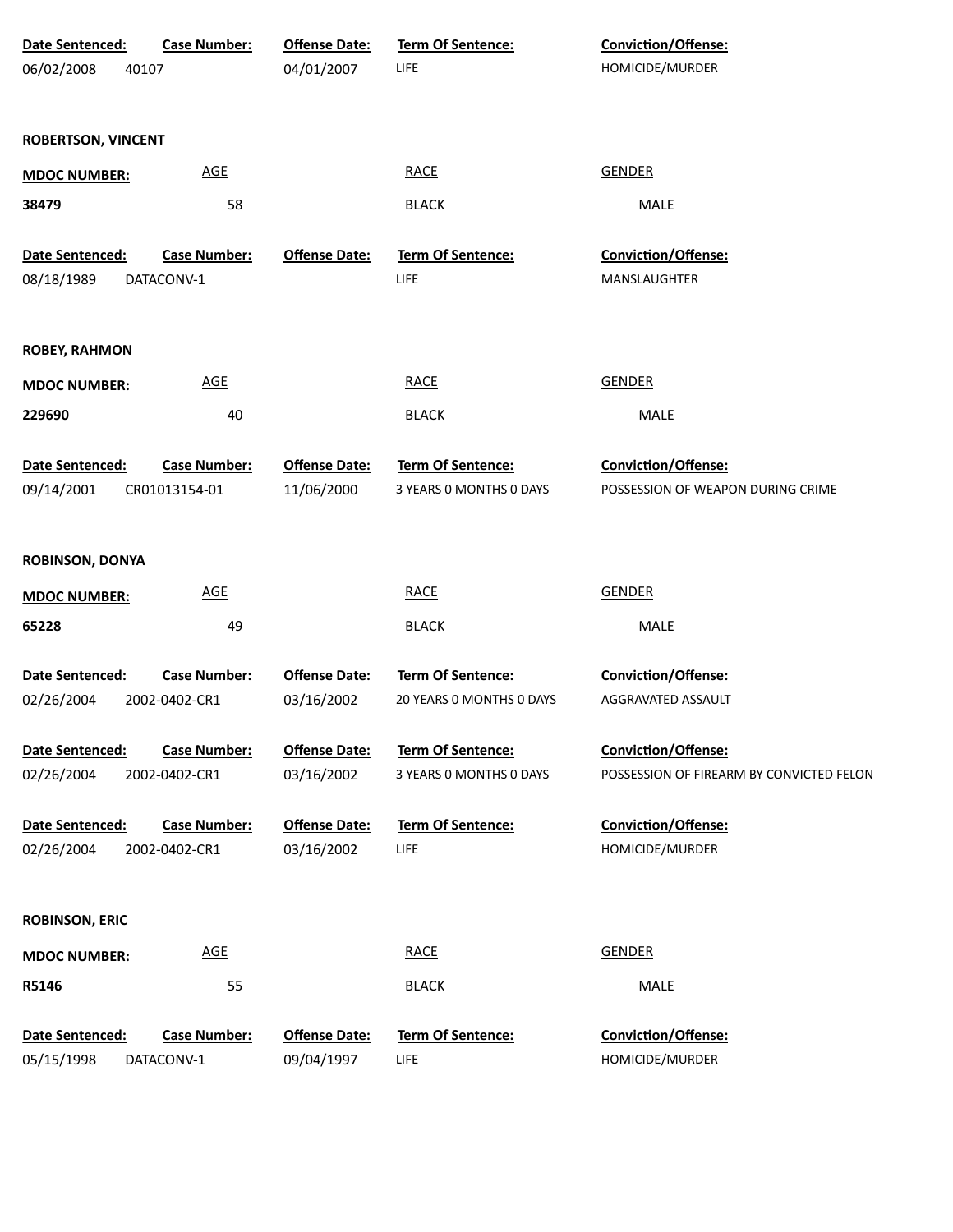| ROBINSON, JEANETTA          |                     |                      |                          |                              |
|-----------------------------|---------------------|----------------------|--------------------------|------------------------------|
| <b>MDOC NUMBER:</b>         | <b>AGE</b>          |                      | <b>RACE</b>              | <b>GENDER</b>                |
| R5510                       | 44                  |                      | <b>BLACK</b>             | <b>FEMALE</b>                |
| Date Sentenced:             | <b>Case Number:</b> | <b>Offense Date:</b> | <b>Term Of Sentence:</b> | Conviction/Offense:          |
|                             |                     |                      | LIFE                     | HOMICIDE/MURDER              |
| 06/22/1998<br>DATACONV-1    |                     |                      |                          |                              |
| <b>ROBINSON, JEMAINE</b>    |                     |                      |                          |                              |
| <b>MDOC NUMBER:</b>         | <b>AGE</b>          |                      | <b>RACE</b>              | <b>GENDER</b>                |
| L1962                       | 39                  |                      | <b>BLACK</b>             | MALE                         |
| Date Sentenced:             | <b>Case Number:</b> | <b>Offense Date:</b> | <b>Term Of Sentence:</b> | Conviction/Offense:          |
| 06/07/2006<br>05-0-320-00   |                     | 11/14/2004           | LIFE                     | HOMICIDE/MURDER              |
|                             |                     |                      |                          |                              |
| <b>ROBINSON, LORENZO</b>    |                     |                      |                          |                              |
| <b>MDOC NUMBER:</b>         | <b>AGE</b>          |                      | <b>RACE</b>              | <b>GENDER</b>                |
| 46860                       | 45                  |                      | <b>BLACK</b>             | MALE                         |
| Date Sentenced:             | <b>Case Number:</b> | <b>Offense Date:</b> | Term Of Sentence:        | Conviction/Offense:          |
| 08/03/2005<br>2004-0191     |                     | 10/02/2002           | LIFE                     | AGGRAVATED ASSAULT           |
|                             |                     |                      |                          |                              |
| Date Sentenced:             | <b>Case Number:</b> | <b>Offense Date:</b> | <b>Term Of Sentence:</b> | Conviction/Offense:          |
| 08/03/2005<br>2004-0191     |                     | 07/18/2003           | LIFE                     | CONSPIRACY TO COMMIT A CRIME |
|                             |                     |                      |                          |                              |
| <b>ROBINSON, PAUL</b>       |                     |                      |                          |                              |
| <b>MDOC NUMBER:</b>         | <b>AGE</b>          |                      | <b>RACE</b>              | <b>GENDER</b>                |
| R3318                       | 48                  |                      | <b>BLACK</b>             | MALE                         |
| Date Sentenced:             | <b>Case Number:</b> | <b>Offense Date:</b> | <b>Term Of Sentence:</b> | Conviction/Offense:          |
| 01/25/2002<br>DATACONV-1    |                     | 03/08/1997           | 2 YEARS 6 MONTHS 0 DAYS  | MAYHEM                       |
| Date Sentenced:             | <b>Case Number:</b> | <b>Offense Date:</b> | Term Of Sentence:        | Conviction/Offense:          |
| 06/10/2003<br>DATACONV-2    |                     | 04/22/2002           | LIFE                     | HOMICIDE/MURDER              |
|                             |                     |                      |                          |                              |
| <b>ROBINSON, QUENDARIUS</b> |                     |                      |                          |                              |
| <b>MDOC NUMBER:</b>         | AGE                 |                      | <b>RACE</b>              | <b>GENDER</b>                |
| 198168                      | 30                  |                      | <b>BLACK</b>             | <b>MALE</b>                  |

30 BLACK MALE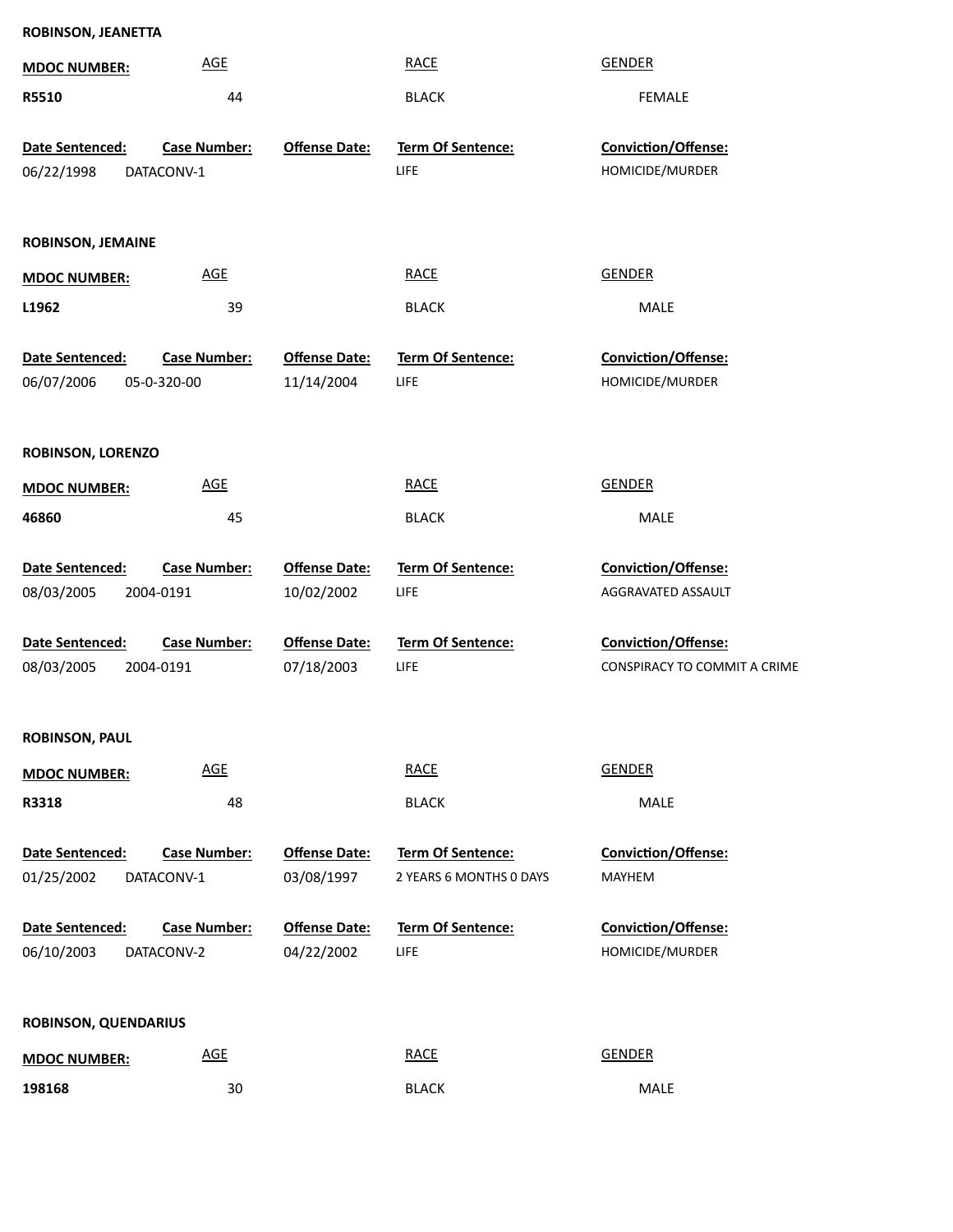| Date Sentenced:          | <b>Case Number:</b> | <b>Offense Date:</b> | Term Of Sentence:        | Conviction/Offense:                      |
|--------------------------|---------------------|----------------------|--------------------------|------------------------------------------|
| 06/02/2016               | 14-30-GCP2          | 02/27/2014           | 10 YEARS 0 MONTHS 0 DAYS | AGGRAVATED ASSAULT                       |
| <b>Date Sentenced:</b>   | <b>Case Number:</b> | <b>Offense Date:</b> | <b>Term Of Sentence:</b> | Conviction/Offense:                      |
| 11/03/2016               | CR2016-33-SM-P1     | 11/27/2015           | 10 YEARS 0 MONTHS 0 DAYS | POSSESSION OF FIREARM BY CONVICTED FELON |
| Date Sentenced:          | <b>Case Number:</b> | <b>Offense Date:</b> | <b>Term Of Sentence:</b> | Conviction/Offense:                      |
| 11/03/2016               | CR2016-33-SM-P1     | 11/27/2015           | <b>LIFE</b>              | HOMICIDE/MURDER                          |
| <b>ROBINSON, RICKY</b>   |                     |                      |                          |                                          |
| <b>MDOC NUMBER:</b>      | <b>AGE</b>          |                      | <b>RACE</b>              | <b>GENDER</b>                            |
| 37647                    | 60                  |                      | <b>BLACK</b>             | MALE                                     |
| Date Sentenced:          | <b>Case Number:</b> | <b>Offense Date:</b> | <b>Term Of Sentence:</b> | <b>Conviction/Offense:</b>               |
| 02/03/1998               | 9079                | 09/12/1996           | LIFE                     | BURGLARY-RESIDENTIAL                     |
| <b>ROBINSON, SCOOTER</b> |                     |                      |                          |                                          |
| <b>MDOC NUMBER:</b>      | <b>AGE</b>          |                      | <b>RACE</b>              | <b>GENDER</b>                            |
| L1529                    | 44                  |                      | <b>WHITE</b>             | MALE                                     |
| Date Sentenced:          | <b>Case Number:</b> | <b>Offense Date:</b> | Term Of Sentence:        | Conviction/Offense:                      |
| 07/21/2009               | K2009337P           | 07/21/2008           | 5 YEARS 0 MONTHS 0 DAYS  | POSS OF CNTLD SUBST WITH INTENT          |
| Date Sentenced:          | <b>Case Number:</b> | <b>Offense Date:</b> | Term Of Sentence:        | Conviction/Offense:                      |
| 07/21/2009               | K2009337P           | 12/26/2008           | 1 YEARS O MONTHS O DAYS  | FLEEING LAW ENFORCEMENT OFFICER          |
| Date Sentenced:          | <b>Case Number:</b> | <b>Offense Date:</b> | <b>Term Of Sentence:</b> | <b>Conviction/Offense:</b>               |
| 07/21/2009               | K2009337P           | 01/11/2009           | 5 YEARS O MONTHS O DAYS  | POSS OF PRECURSOR WITH INTENT TO MFR     |
| Date Sentenced:          | <b>Case Number:</b> | <b>Offense Date:</b> | <b>Term Of Sentence:</b> | <b>Conviction/Offense:</b>               |
| 07/21/2009               | K2009338P           | 01/17/2009           | 2 YEARS 0 MONTHS 0 DAYS  | ESCAPE-JAIL                              |
| Date Sentenced:          | <b>Case Number:</b> | <b>Offense Date:</b> | <b>Term Of Sentence:</b> | Conviction/Offense:                      |
| 06/07/2012               | B2301100134         | 01/17/2009           | LIFE                     | AGGRAVATED ASSAULT                       |
| Date Sentenced:          | <b>Case Number:</b> | <b>Offense Date:</b> | <b>Term Of Sentence:</b> | <b>Conviction/Offense:</b>               |
| 06/07/2012               | B2301100134         | 01/17/2009           | LIFE                     | FLEEING LAW ENFORCEMENT OFFICER          |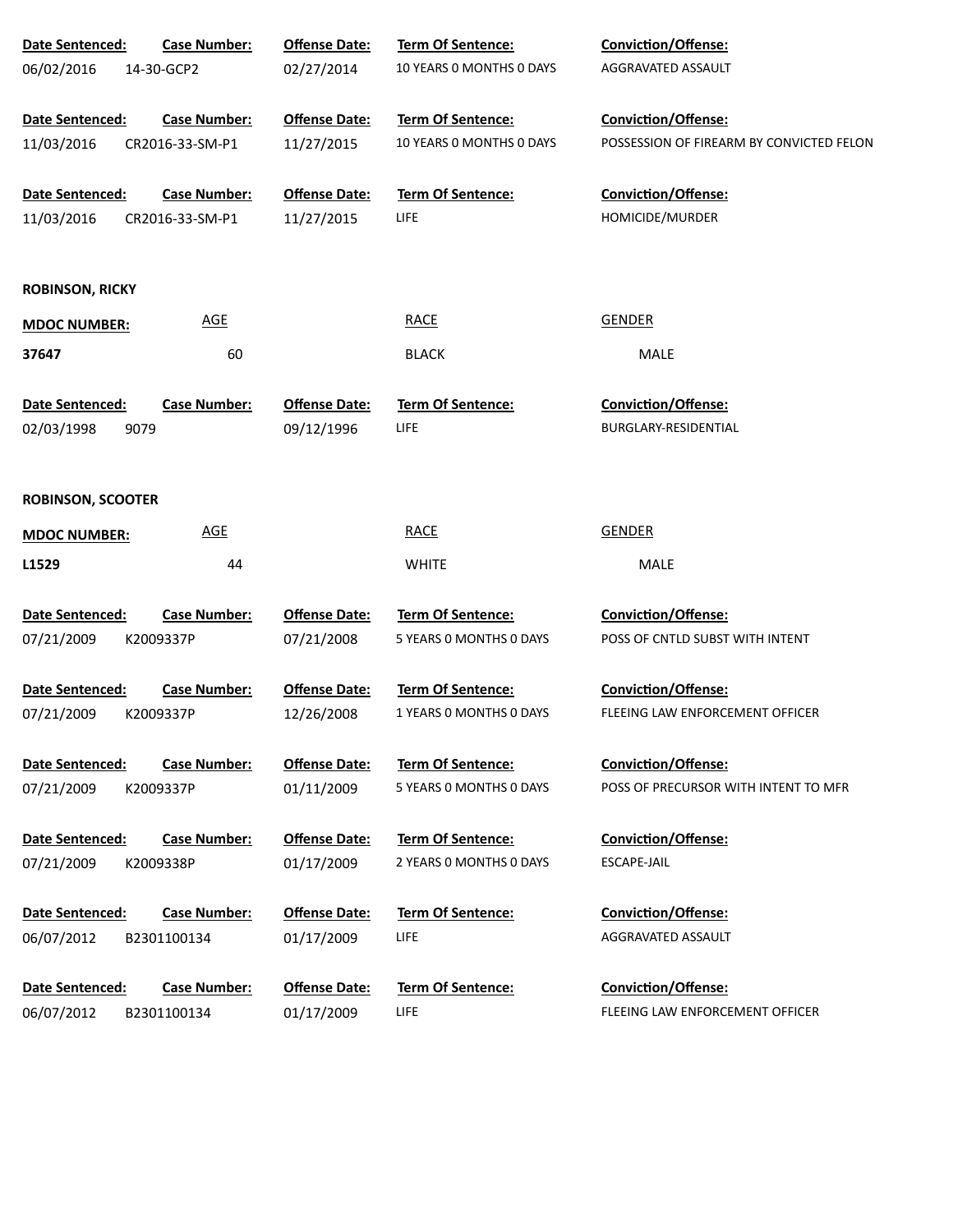| <b>ROBINSON, TERRI</b>                    |                                       |                                    |                                  |                                               |
|-------------------------------------------|---------------------------------------|------------------------------------|----------------------------------|-----------------------------------------------|
| <b>MDOC NUMBER:</b>                       | <b>AGE</b>                            |                                    | <b>RACE</b>                      | <b>GENDER</b>                                 |
| 174784                                    | 34                                    |                                    | <b>BLACK</b>                     | FEMALE                                        |
| Date Sentenced:<br>02/02/2012<br>20110168 | <b>Case Number:</b>                   | <b>Offense Date:</b><br>03/01/2011 | Term Of Sentence:<br>LIFE        | Conviction/Offense:<br>HOMICIDE/MURDER        |
| <b>RODGERS, JAMES</b>                     |                                       |                                    |                                  |                                               |
| <b>MDOC NUMBER:</b>                       | <b>AGE</b>                            |                                    | <b>RACE</b>                      | <b>GENDER</b>                                 |
| 186617                                    | 59                                    |                                    | <b>WHITE</b>                     | MALE                                          |
| Date Sentenced:<br>08/29/2013             | <b>Case Number:</b><br>B2401-2011-739 | <b>Offense Date:</b><br>01/24/2011 | Term Of Sentence:<br>LIFE        | Conviction/Offense:<br>HOMICIDE/MURDER        |
| <b>ROGERS, JERMAINE</b>                   |                                       |                                    |                                  |                                               |
| <b>MDOC NUMBER:</b>                       | <b>AGE</b>                            |                                    | <b>RACE</b>                      | <b>GENDER</b>                                 |
| 115620                                    | 39                                    |                                    | <b>BLACK</b>                     | MALE                                          |
| Date Sentenced:<br>09/26/2005<br>16591    | Case Number:                          | <b>Offense Date:</b><br>07/08/2004 | Term Of Sentence:<br>LIFE        | Conviction/Offense:<br>CAPITAL MURDER         |
| <b>ROGERS, WILLARD</b>                    |                                       |                                    |                                  |                                               |
| <b>MDOC NUMBER:</b>                       | <b>AGE</b>                            |                                    | <b>RACE</b>                      | <b>GENDER</b>                                 |
| 65345                                     | 49                                    |                                    | <b>BLACK</b>                     | <b>MALE</b>                                   |
| Date Sentenced:<br>05/22/1996             | Case Number:<br>DATACONV-1            | <b>Offense Date:</b>               | <b>Term Of Sentence:</b><br>LIFE | Conviction/Offense:<br>HOMICIDE/MURDER        |
| <b>ROGERS, WILLIAM</b>                    |                                       |                                    |                                  |                                               |
| <b>MDOC NUMBER:</b>                       | <b>AGE</b>                            |                                    | <b>RACE</b>                      | <b>GENDER</b>                                 |
| 70007                                     | 51                                    |                                    | <b>BLACK</b>                     | MALE                                          |
| Date Sentenced:<br>10/10/1995             | <b>Case Number:</b><br>DATACONV-1     | <b>Offense Date:</b><br>03/21/1994 | <b>Term Of Sentence:</b><br>LIFE | <b>Conviction/Offense:</b><br>HOMICIDE/MURDER |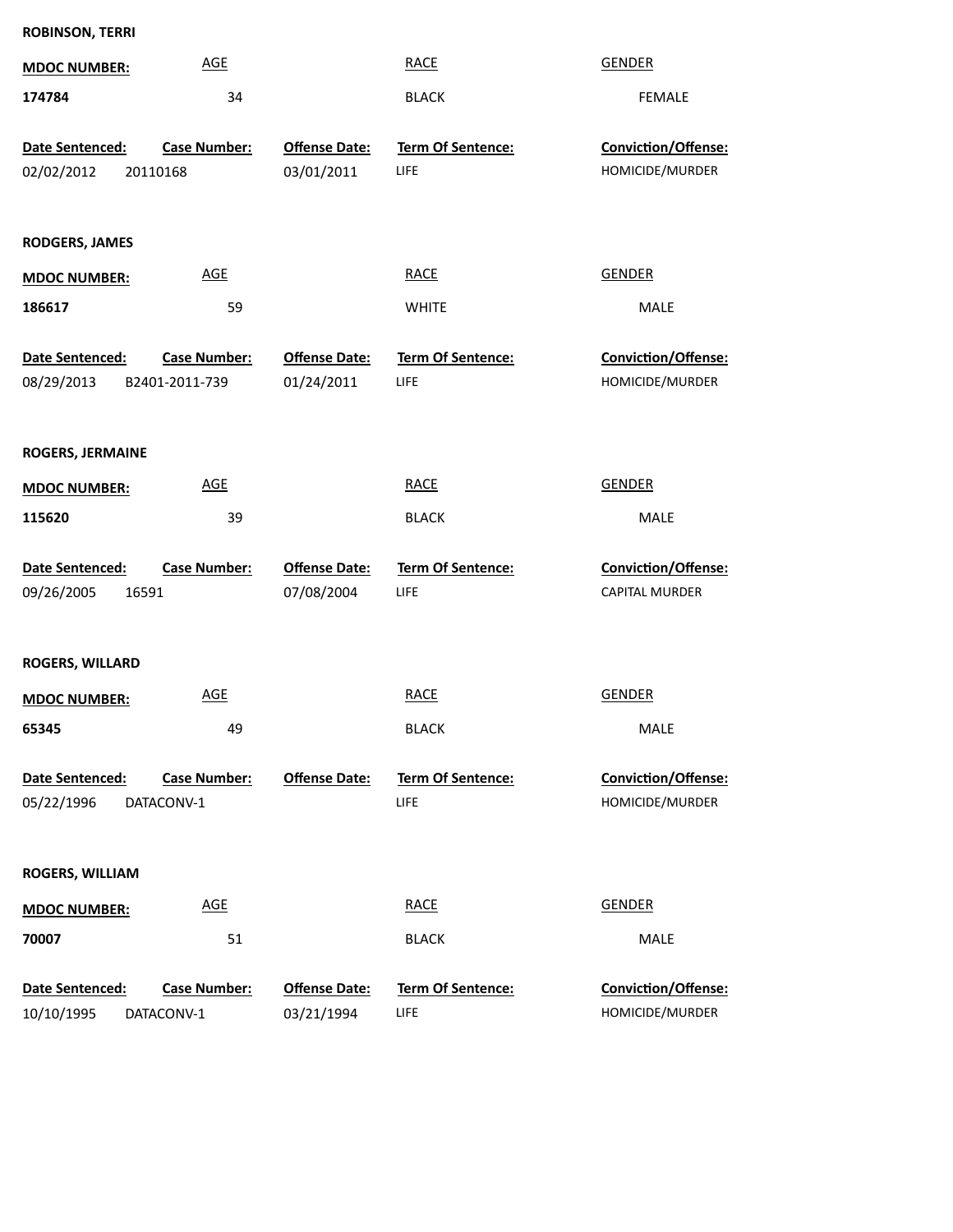## **ROLAND, STEVEN**

| <b>MDOC NUMBER:</b>    | <b>AGE</b>          |                      | <b>RACE</b>               | <b>GENDER</b>                                                   |
|------------------------|---------------------|----------------------|---------------------------|-----------------------------------------------------------------|
| L4329                  | 63                  |                      | <b>WHITE</b>              | MALE                                                            |
| Date Sentenced:        | <b>Case Number:</b> | <b>Offense Date:</b> | Term Of Sentence:         | Conviction/Offense:                                             |
| 02/07/2003<br>CR02-199 |                     | 12/05/2001           | LIFE                      | ARSON-                                                          |
|                        |                     |                      |                           |                                                                 |
| Date Sentenced:        | <b>Case Number:</b> | <b>Offense Date:</b> | Term Of Sentence:         | Conviction/Offense:                                             |
| 02/07/2003<br>CR02-199 |                     | 12/05/2001           | LIFE                      | DISCHARGE FIREARM                                               |
| Date Sentenced:        | <b>Case Number:</b> | <b>Offense Date:</b> | Term Of Sentence:         | Conviction/Offense:                                             |
| 02/07/2003<br>CR02-199 |                     | 12/05/2001           | LIFE                      | HOMICIDE/MURDER                                                 |
|                        |                     |                      |                           |                                                                 |
| ROLLINS, WILLIAM       |                     |                      |                           |                                                                 |
| <b>MDOC NUMBER:</b>    | <b>AGE</b>          |                      | <b>RACE</b>               | GENDER                                                          |
| 124851                 | 55                  |                      | <b>WHITE</b>              | MALE                                                            |
|                        |                     |                      |                           |                                                                 |
| Date Sentenced:        | <b>Case Number:</b> | <b>Offense Date:</b> | Term Of Sentence:         | <b>Conviction/Offense:</b>                                      |
| 11/15/2006<br>06-109LT |                     | 08/21/2003           | 0 YEARS 0 MONTHS 364 DAYS | CONTRIBUTE TO DEL OF MINOR                                      |
| Date Sentenced:        | <b>Case Number:</b> | <b>Offense Date:</b> | Term Of Sentence:         | <b>Conviction/Offense:</b>                                      |
| 11/15/2006<br>06-109LT |                     | 08/21/2003           | 15 YEARS 0 MONTHS 0 DAYS  | UNLAWFUL TOUCHING/CHILD                                         |
|                        |                     |                      |                           |                                                                 |
| Date Sentenced:        | <b>Case Number:</b> | <b>Offense Date:</b> | <b>Term Of Sentence:</b>  | Conviction/Offense:                                             |
| 11/15/2006<br>06-109LT |                     | 08/21/2003           | LIFE                      | SEXUAL BATTERY                                                  |
|                        |                     |                      |                           |                                                                 |
| <b>ROSE, CORTRELL</b>  |                     |                      |                           |                                                                 |
| <b>MDOC NUMBER:</b>    | <b>AGE</b>          |                      | <b>RACE</b>               | <b>GENDER</b>                                                   |
| L6936                  | 39                  |                      | <b>BLACK</b>              | MALE                                                            |
|                        |                     |                      |                           |                                                                 |
| Date Sentenced:        | <b>Case Number:</b> | <b>Offense Date:</b> | Term Of Sentence:         | Conviction/Offense:<br>POSSESSION OF FIREARM BY CONVICTED FELON |
| 10/21/2013<br>24702    |                     | 09/24/2012           | 10 YEARS O MONTHS O DAYS  |                                                                 |
| Date Sentenced:        | Case Number:        | <b>Offense Date:</b> | Term Of Sentence:         | Conviction/Offense:                                             |
| 10/21/2013<br>24702    |                     | 09/24/2012           | 10 YEARS 0 MONTHS 0 DAYS  | <b>VEHICLE THEFT</b>                                            |
|                        |                     |                      |                           |                                                                 |
| Date Sentenced:        | <b>Case Number:</b> | <b>Offense Date:</b> | Term Of Sentence:         | <b>Conviction/Offense:</b>                                      |
| 10/21/2013<br>24702    |                     | 09/24/2012           | 30 YEARS 0 MONTHS 0 DAYS  | KIDNAP-                                                         |
| Date Sentenced:        | Case Number:        | <b>Offense Date:</b> | Term Of Sentence:         | Conviction/Offense:                                             |
| 10/21/2013<br>24702    |                     | 09/24/2012           | 5 YEARS O MONTHS O DAYS   | FAILURE TO REGISTER/SEX OFFENDER                                |
|                        |                     |                      |                           |                                                                 |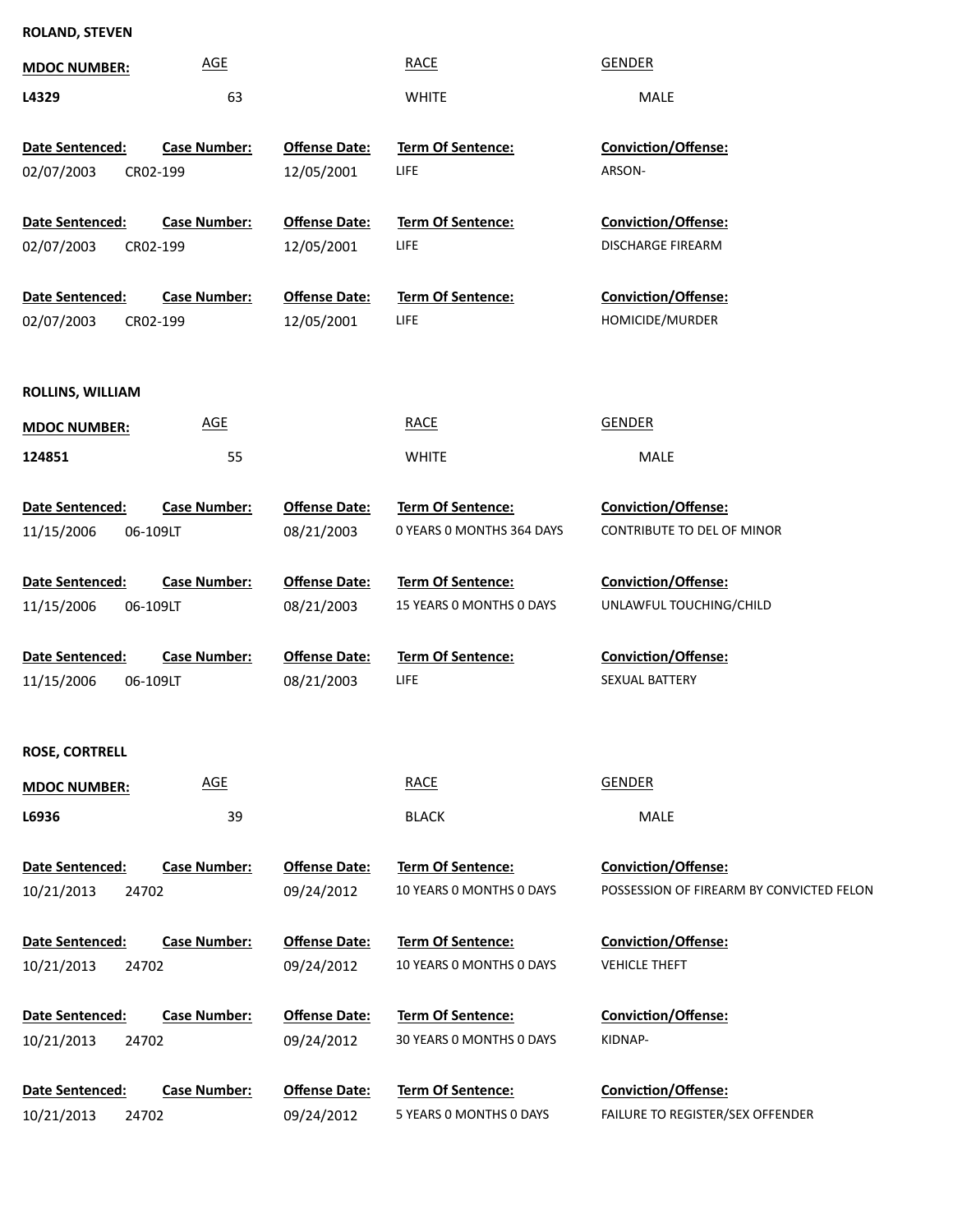| Date Sentenced:         | <b>Case Number:</b> | <b>Offense Date:</b> | Term Of Sentence:        | Conviction/Offense:       |
|-------------------------|---------------------|----------------------|--------------------------|---------------------------|
| 10/21/2013              | 24702               | 09/24/2012           | <b>LIFE</b>              | CAPITAL MURDER            |
| ROSENTHALL, CHRISTOPHER |                     |                      |                          |                           |
| <b>MDOC NUMBER:</b>     | <b>AGE</b>          |                      | <b>RACE</b>              | <b>GENDER</b>             |
| K7366                   | 42                  |                      | <b>BLACK</b>             | MALE                      |
| Date Sentenced:         | <b>Case Number:</b> | <b>Offense Date:</b> | Term Of Sentence:        | Conviction/Offense:       |
| 07/19/2001              | 20000133CR          | 01/08/2000           | LIFE                     | CAPITAL MURDER            |
| Date Sentenced:         | <b>Case Number:</b> | <b>Offense Date:</b> | Term Of Sentence:        | Conviction/Offense:       |
| 03/05/2007              | 20060255K           | 07/28/2006           | 3 YEARS 0 MONTHS 0 DAYS  | POSS CONTRABAND IN PRISON |
| <b>ROSIER, JASON</b>    |                     |                      |                          |                           |
| <b>MDOC NUMBER:</b>     | <b>AGE</b>          |                      | <b>RACE</b>              | <b>GENDER</b>             |
| 106598                  | 50                  |                      | <b>WHITE</b>             | MALE                      |
| Date Sentenced:         | <b>Case Number:</b> | <b>Offense Date:</b> | Term Of Sentence:        | Conviction/Offense:       |
| 09/16/2004              | CR03-082            | 07/03/2003           | 15 YEARS 0 MONTHS 0 DAYS | <b>FONDLING A CHILD</b>   |
| Date Sentenced:         | <b>Case Number:</b> | <b>Offense Date:</b> | Term Of Sentence:        | Conviction/Offense:       |
| 09/16/2004              | CR03-082            | 07/03/2003           | 30 YEARS 0 MONTHS 0 DAYS | <b>KIDNAP MINOR</b>       |
| Date Sentenced:         | <b>Case Number:</b> | <b>Offense Date:</b> | Term Of Sentence:        | Conviction/Offense:       |
| 09/16/2004              | CR03-082            | 07/03/2003           | LIFE                     | SEXUAL BATTERY            |
| <b>ROSS, JOHN</b>       |                     |                      |                          |                           |
| <b>MDOC NUMBER:</b>     | <b>AGE</b>          |                      | <b>RACE</b>              | <b>GENDER</b>             |
| L1139                   | 60                  |                      | <b>WHITE</b>             | MALE                      |
| Date Sentenced:         | <b>Case Number:</b> | <b>Offense Date:</b> | <b>Term Of Sentence:</b> | Conviction/Offense:       |
| 05/04/2002              | DATACONV-1          | 05/21/2000           | <b>LIFE</b>              | HOMICIDE/MURDER           |
| <b>ROSS, WILLIAM</b>    |                     |                      |                          |                           |
| <b>MDOC NUMBER:</b>     | <b>AGE</b>          |                      | <b>RACE</b>              | <b>GENDER</b>             |
| K6572                   | 48                  |                      | <b>WHITE</b>             | MALE                      |
| Date Sentenced:         | <b>Case Number:</b> | <b>Offense Date:</b> | <b>Term Of Sentence:</b> | Conviction/Offense:       |
| 05/01/2001              | DATACONV-1          | 01/25/2001           | <b>LIFE</b>              | HOMICIDE/MURDER           |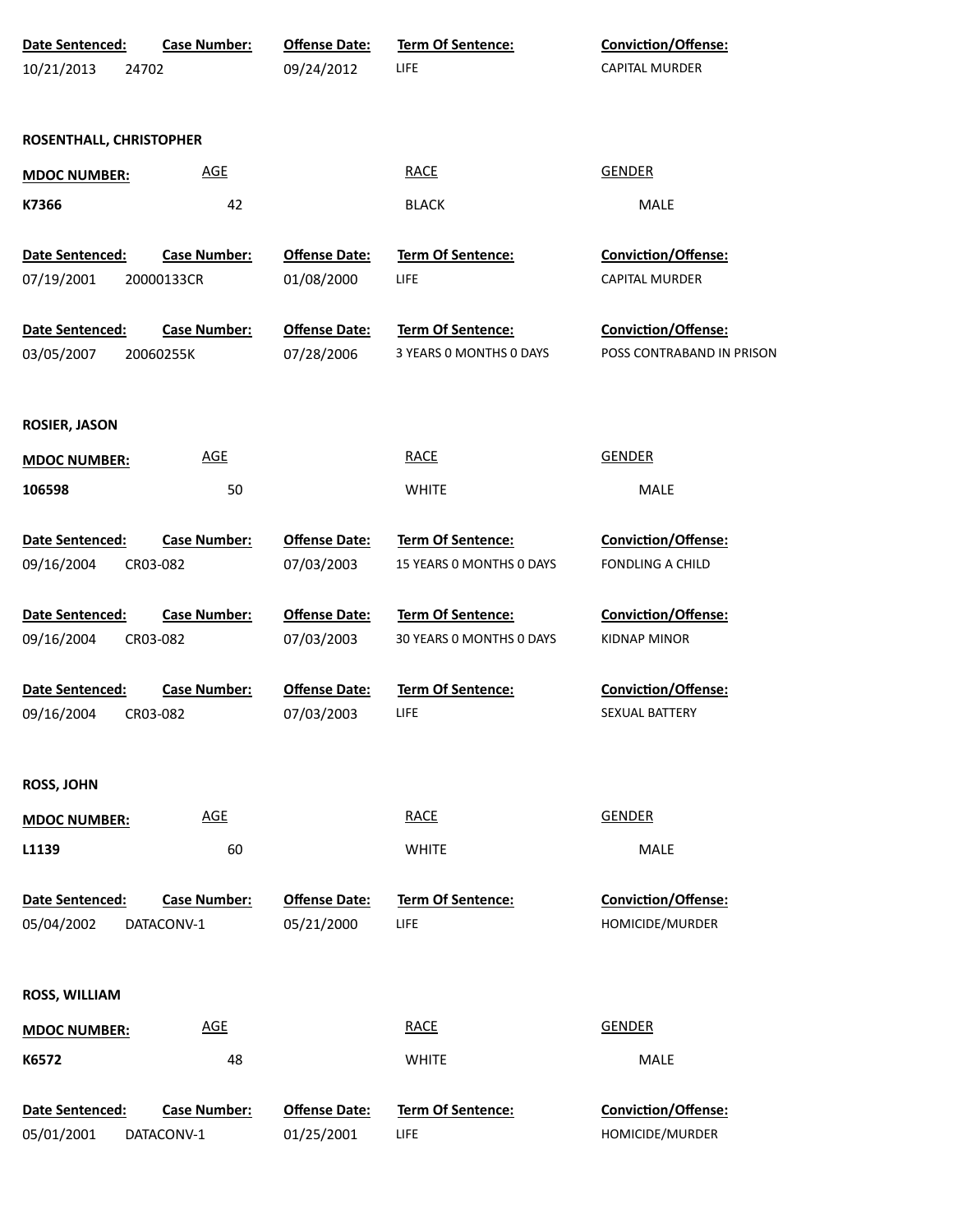| Date Sentenced:         | <b>Case Number:</b>        | <b>Offense Date:</b> | <b>Term Of Sentence:</b> | Conviction/Offense:        |
|-------------------------|----------------------------|----------------------|--------------------------|----------------------------|
| 09/04/2008              | 20080117                   | 02/01/2008           | 5 YEARS 0 MONTHS 0 DAYS  | POSS CONTRABAND IN PRISON  |
|                         |                            |                      |                          |                            |
| <b>ROUSTER, DARON</b>   |                            |                      |                          |                            |
| <b>MDOC NUMBER:</b>     | <b>AGE</b>                 |                      | <b>RACE</b>              | <b>GENDER</b>              |
| 116647                  | 39                         |                      | <b>BLACK</b>             | MALE                       |
|                         |                            |                      |                          |                            |
| <b>Date Sentenced:</b>  | <b>Case Number:</b>        | <b>Offense Date:</b> | <b>Term Of Sentence:</b> | Conviction/Offense:        |
| 12/15/2005              | 05-0-497-02 BBD            | 02/16/2005           | 20 YEARS 0 MONTHS 0 DAYS | AGGRAVATED ASSAULT         |
| Date Sentenced:         | <b>Case Number:</b>        | <b>Offense Date:</b> | Term Of Sentence:        | Conviction/Offense:        |
| 12/15/2005              | 05-0-497-03 BBD            | 02/16/2005           | 20 YEARS 0 MONTHS 0 DAYS | AGGRAVATED ASSAULT         |
|                         |                            |                      |                          |                            |
| <b>Date Sentenced:</b>  | <b>Case Number:</b>        | <b>Offense Date:</b> | <b>Term Of Sentence:</b> | Conviction/Offense:        |
| 12/15/2005              | 05-0-497-01 BBD            | 02/16/2005           | LIFE                     | HOMICIDE/MURDER            |
|                         |                            |                      |                          |                            |
|                         |                            |                      |                          |                            |
| <b>ROWSEY, ROBERT</b>   |                            |                      |                          |                            |
| <b>MDOC NUMBER:</b>     | $\underline{\mathsf{AGE}}$ |                      | <b>RACE</b>              | <b>GENDER</b>              |
| 75111                   | 51                         |                      | <b>BLACK</b>             | MALE                       |
| Date Sentenced:         | <b>Case Number:</b>        | <b>Offense Date:</b> | Term Of Sentence:        | Conviction/Offense:        |
| 03/29/2000              | CR99-117                   | 03/15/1999           | <b>LIFE</b>              | <b>CAPITAL MURDER</b>      |
|                         |                            |                      |                          |                            |
| Date Sentenced:         | <b>Case Number:</b>        | <b>Offense Date:</b> | Term Of Sentence:        | Conviction/Offense:        |
| 03/29/2000              | CR99-186 CTI               | 08/04/1999           | LIFE                     | AGGRAVATED ASSAULT         |
|                         |                            |                      |                          |                            |
| <b>Date Sentenced:</b>  | <b>Case Number:</b>        | <b>Offense Date:</b> | <b>Term Of Sentence:</b> | <b>Conviction/Offense:</b> |
| 03/29/2000              | CR99-186 CTII              | 08/04/1999           | LIFE                     | ESCAPE-JAIL                |
|                         |                            |                      |                          |                            |
| <b>ROY, CHRISTOPHER</b> |                            |                      |                          |                            |
| <b>MDOC NUMBER:</b>     | <b>AGE</b>                 |                      | <b>RACE</b>              | <b>GENDER</b>              |
| K8649                   | 40                         |                      | <b>WHITE</b>             | MALE                       |
|                         |                            |                      |                          |                            |
| Date Sentenced:         | <b>Case Number:</b>        | <b>Offense Date:</b> | <b>Term Of Sentence:</b> | <b>Conviction/Offense:</b> |
| 10/17/2001              | 10,294                     | 09/06/1999           | LIFE                     | HOMICIDE/MURDER            |
|                         |                            |                      |                          |                            |
| <b>RUCKER, MARIO</b>    |                            |                      |                          |                            |
| <b>MDOC NUMBER:</b>     | <b>AGE</b>                 |                      | <b>RACE</b>              | <b>GENDER</b>              |
| 63902                   | 46                         |                      | <b>BLACK</b>             | MALE                       |
|                         |                            |                      |                          |                            |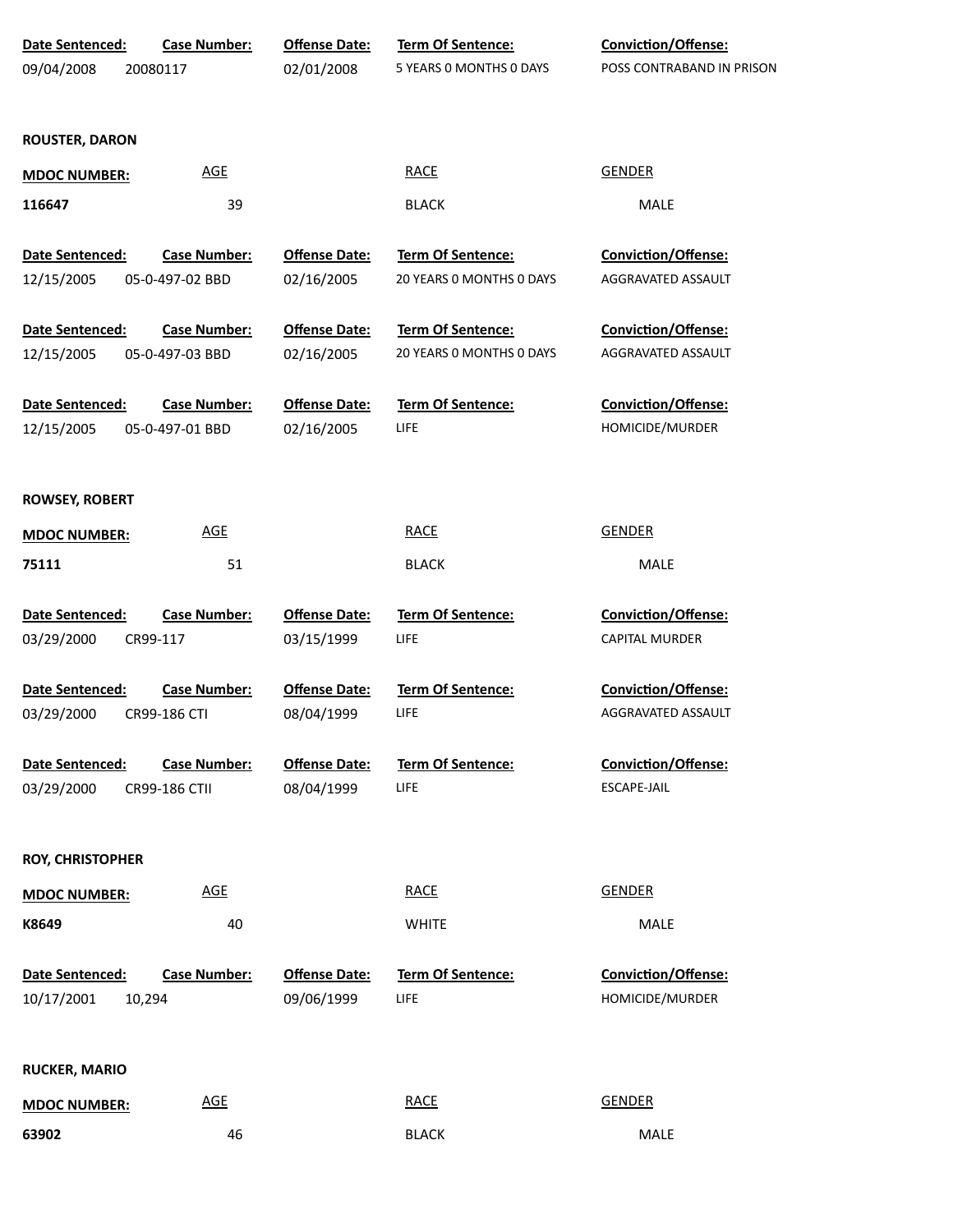| Date Sentenced:       | <b>Case Number:</b> | <b>Offense Date:</b> | Term Of Sentence:        | Conviction/Offense:        |
|-----------------------|---------------------|----------------------|--------------------------|----------------------------|
| 01/12/2015            | 13-0-138-00 JAW     | 09/28/2012           | LIFE                     | AGGRAVATED ASSAULT         |
|                       |                     |                      |                          |                            |
|                       |                     |                      |                          |                            |
| <b>RUFFIN, MICAH</b>  |                     |                      |                          |                            |
| <b>MDOC NUMBER:</b>   | <b>AGE</b>          |                      | <b>RACE</b>              | <b>GENDER</b>              |
| 128797                | 41                  |                      | <b>BLACK</b>             | MALE                       |
|                       |                     |                      |                          |                            |
| Date Sentenced:       | <b>Case Number:</b> | <b>Offense Date:</b> | Term Of Sentence:        | Conviction/Offense:        |
| 04/05/2007<br>249505  |                     | 07/01/2002           | 10 YEARS 0 MONTHS 0 DAYS | ARMED ROBBERY              |
|                       |                     |                      |                          |                            |
| Date Sentenced:       | <b>Case Number:</b> | <b>Offense Date:</b> | Term Of Sentence:        | Conviction/Offense:        |
| 04/05/2007<br>249505  |                     | 07/01/2002           | LIFE                     | <b>CAPITAL MURDER</b>      |
|                       |                     |                      |                          |                            |
| <b>RULE, VERNELL</b>  |                     |                      |                          |                            |
| <b>MDOC NUMBER:</b>   | <b>AGE</b>          |                      | <b>RACE</b>              | <b>GENDER</b>              |
| T0009                 | 49                  |                      | <b>BLACK</b>             | MALE                       |
|                       |                     |                      |                          |                            |
| Date Sentenced:       | <b>Case Number:</b> | <b>Offense Date:</b> | Term Of Sentence:        | Conviction/Offense:        |
| 10/11/2001            | DATACONV-1          | 02/04/2000           | LIFE                     | <b>CAPITAL MURDER</b>      |
|                       |                     |                      |                          |                            |
| <b>RUPERT, ROBERT</b> |                     |                      |                          |                            |
| <b>MDOC NUMBER:</b>   | <b>AGE</b>          |                      | <b>RACE</b>              | <b>GENDER</b>              |
| 34355                 |                     |                      |                          |                            |
|                       | 51                  |                      | <b>BLACK</b>             | MALE                       |
| Date Sentenced:       | <b>Case Number:</b> | <b>Offense Date:</b> | <b>Term Of Sentence:</b> | <b>Conviction/Offense:</b> |
| 08/09/2011<br>9342    |                     | 12/04/2003           | 20 YEARS O MONTHS O DAYS | AGGRAVATED ASSAULT         |
|                       |                     |                      |                          |                            |
| Date Sentenced:       | <b>Case Number:</b> | <b>Offense Date:</b> | <b>Term Of Sentence:</b> | <b>Conviction/Offense:</b> |
| 08/09/2011<br>9342    |                     | 12/04/2003           | LIFE                     | HOMICIDE/MURDER            |
|                       |                     |                      |                          |                            |
| Date Sentenced:       | <b>Case Number:</b> | <b>Offense Date:</b> | <b>Term Of Sentence:</b> | <b>Conviction/Offense:</b> |
| 01/19/2006<br>8815    |                     | 02/13/2004           | 30 YEARS O MONTHS O DAYS | COCAINE-SELL               |
|                       |                     |                      |                          |                            |
| <b>RUSH, FLEMING</b>  |                     |                      |                          |                            |
| <b>MDOC NUMBER:</b>   | <b>AGE</b>          |                      | <b>RACE</b>              | <b>GENDER</b>              |
| 35743                 | 64                  |                      | <b>BLACK</b>             | MALE                       |
|                       |                     |                      |                          |                            |
| Date Sentenced:       | <b>Case Number:</b> | <b>Offense Date:</b> | <b>Term Of Sentence:</b> | <b>Conviction/Offense:</b> |
| 11/11/1983            | DATACONV-1          |                      | 10 YEARS O MONTHS O DAYS | AGGRAVATED ASSAULT         |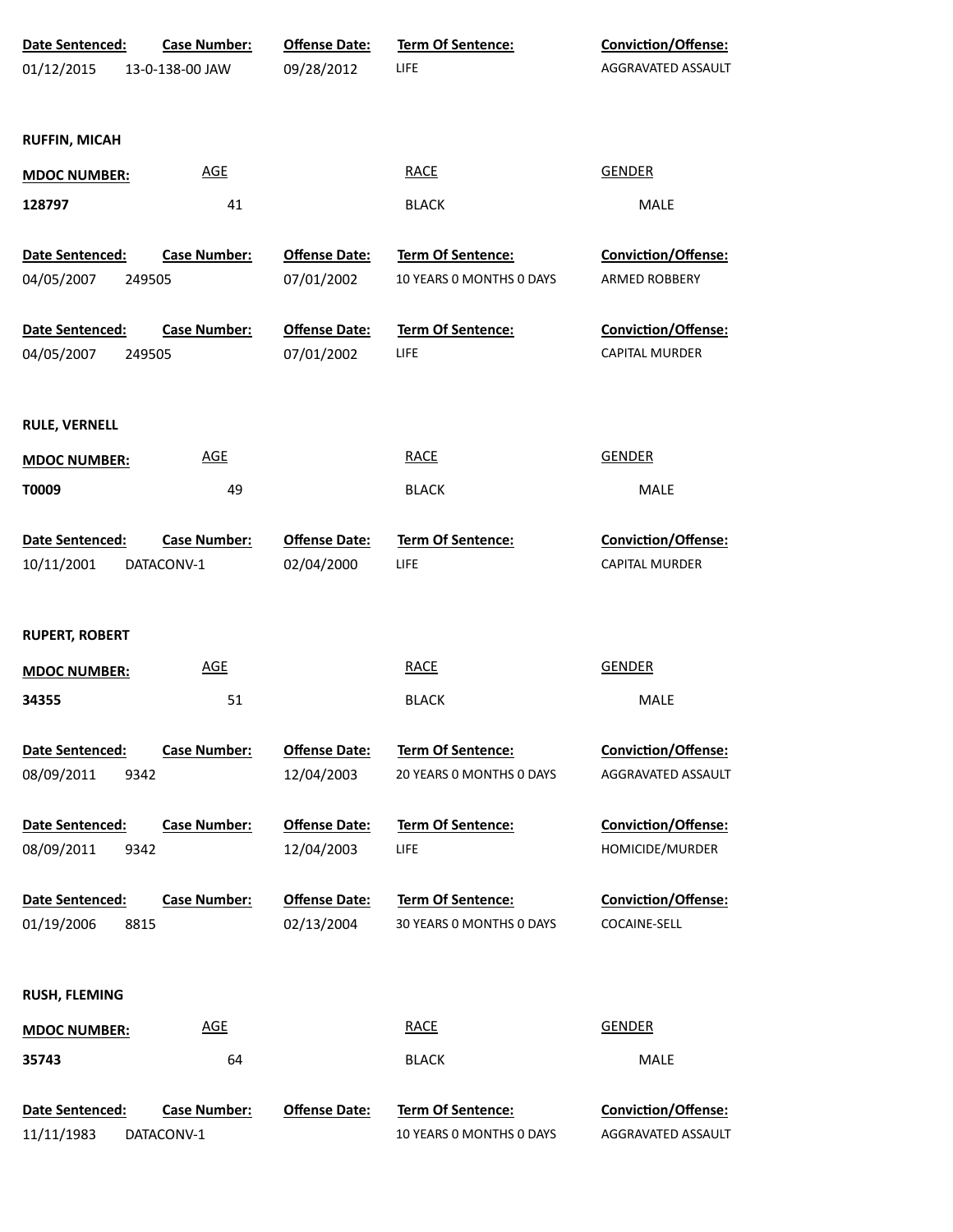| Date Sentenced:               | <b>Case Number:</b> | <b>Offense Date:</b> | <b>Term Of Sentence:</b> | <b>Conviction/Offense:</b>               |
|-------------------------------|---------------------|----------------------|--------------------------|------------------------------------------|
| 08/26/1988                    | DATACONV-2          |                      | LIFE                     | HOMICIDE/MURDER                          |
|                               |                     |                      |                          |                                          |
| RUSSELL, ALLEN                |                     |                      |                          |                                          |
| <b>MDOC NUMBER:</b>           | <b>AGE</b>          |                      | <b>RACE</b>              | <b>GENDER</b>                            |
|                               |                     |                      |                          |                                          |
| 103831                        | 38                  |                      | <b>BLACK</b>             | MALE                                     |
| Date Sentenced:               | <b>Case Number:</b> | <b>Offense Date:</b> | Term Of Sentence:        | Conviction/Offense:                      |
| 10/14/2019                    | 19-111H             | 11/29/2017           | LIFE                     | MARIJUANA-POSSESS                        |
|                               |                     |                      |                          |                                          |
| <b>RUSSELL, CEDRIC</b>        |                     |                      |                          |                                          |
| <b>MDOC NUMBER:</b>           | <b>AGE</b>          |                      | <b>RACE</b>              | <b>GENDER</b>                            |
| 145868                        | 45                  |                      | <b>BLACK</b>             | MALE                                     |
|                               |                     |                      |                          |                                          |
| Date Sentenced:               | <b>Case Number:</b> | <b>Offense Date:</b> | <b>Term Of Sentence:</b> | Conviction/Offense:                      |
| 01/30/2009                    | 07067301WSY         | 12/19/2006           | <b>LIFE</b>              | AGGRAVATED ASSAULT                       |
| Date Sentenced:               | <b>Case Number:</b> | <b>Offense Date:</b> | Term Of Sentence:        | Conviction/Offense:                      |
| 01/30/2009                    | 07067302WSY         | 12/19/2006           | <b>LIFE</b>              | POSSESSION OF FIREARM BY CONVICTED FELON |
|                               |                     |                      |                          |                                          |
| <b>RUTLEDGE, MIKE</b>         |                     |                      |                          |                                          |
|                               | AGE                 |                      | <b>RACE</b>              | <b>GENDER</b>                            |
| <b>MDOC NUMBER:</b>           |                     |                      |                          |                                          |
| 199668                        | 26                  |                      | <b>WHITE</b>             | MALE                                     |
| Date Sentenced:               | <b>Case Number:</b> | <b>Offense Date:</b> | Term Of Sentence:        | Conviction/Offense:                      |
| 08/08/2017                    | CR2015-071          | 04/24/2015           | 14 YEARS 0 MONTHS 0 DAYS | BURGLARY-RESIDENTIAL                     |
|                               |                     |                      |                          |                                          |
| Date Sentenced:<br>06/09/2020 | <b>Case Number:</b> | <b>Offense Date:</b> | <b>Term Of Sentence:</b> | Conviction/Offense:                      |
|                               | CR2017-000269       | 07/25/2017           | LIFE                     | CAPITAL MURDER                           |
|                               |                     |                      |                          |                                          |
| <b>RUTLEY, JONATHAN</b>       |                     |                      |                          |                                          |
| <b>MDOC NUMBER:</b>           | AGE                 |                      | <b>RACE</b>              | <b>GENDER</b>                            |
| 72093                         | 48                  |                      | <b>BLACK</b>             | MALE                                     |
| Date Sentenced:               | <b>Case Number:</b> | <b>Offense Date:</b> | Term Of Sentence:        | <b>Conviction/Offense:</b>               |
| 03/27/1997                    | 659-96              | 09/29/1995           | LIFE                     | HOMICIDE/MURDER                          |
|                               |                     |                      |                          |                                          |
| Date Sentenced:               | <b>Case Number:</b> | <b>Offense Date:</b> | Term Of Sentence:        | <b>Conviction/Offense:</b>               |
| 03/27/1997                    | 659-96              | 09/29/1995           | <b>LIFE</b>              | POSSESSION OF FIREARM BY CONVICTED FELON |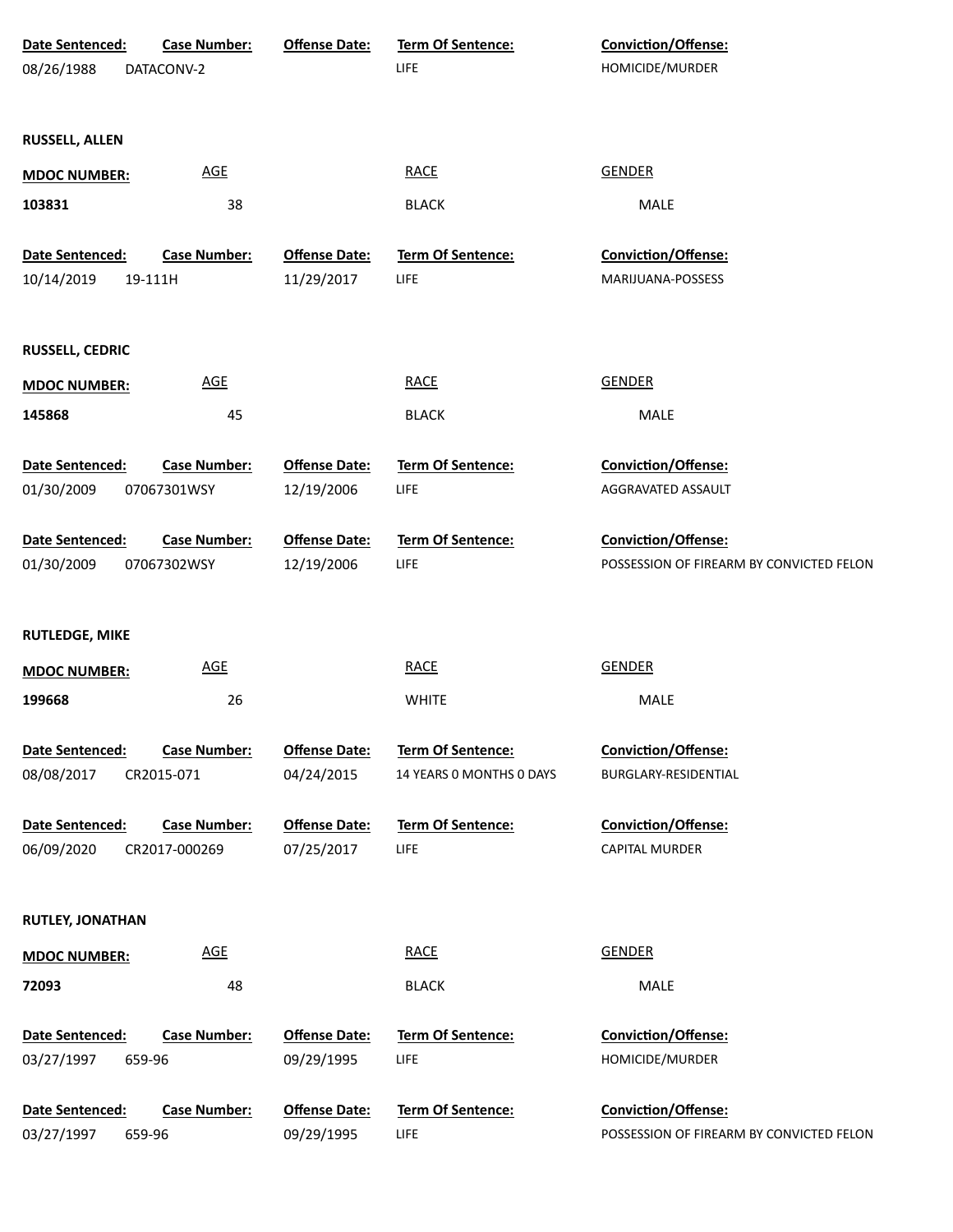**RYALS, RICKY**

| POSSESSION OF FIREARM BY CONVICTED FELON |
|------------------------------------------|
|                                          |
|                                          |
|                                          |
|                                          |
|                                          |
|                                          |
|                                          |
|                                          |
|                                          |
|                                          |
|                                          |
|                                          |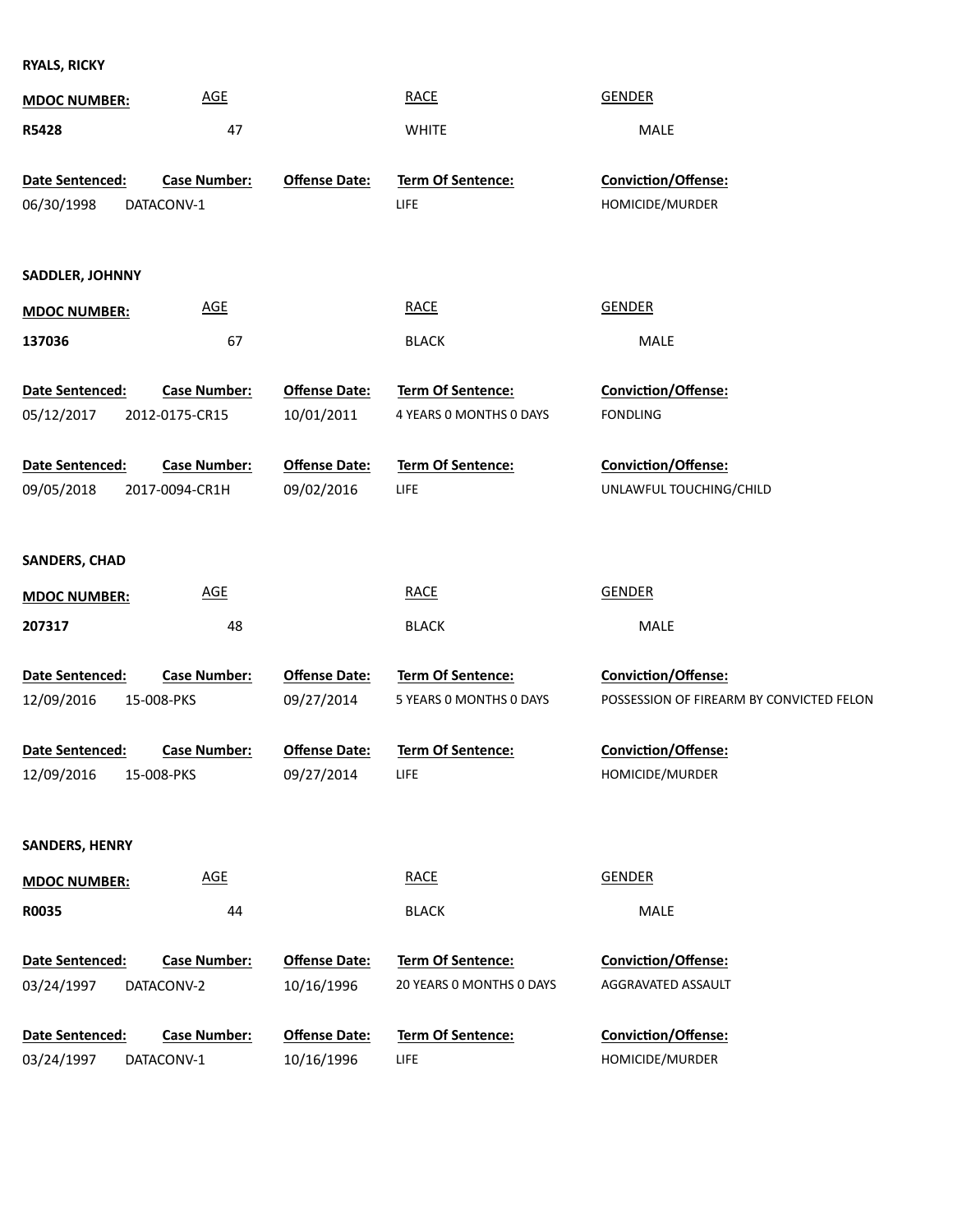| <b>SANDERS, JAMES</b>  |                     |                      |                          |                     |
|------------------------|---------------------|----------------------|--------------------------|---------------------|
| <b>MDOC NUMBER:</b>    | <b>AGE</b>          |                      | <b>RACE</b>              | <b>GENDER</b>       |
| K3337                  | 45                  |                      | <b>WHITE</b>             | MALE                |
| Date Sentenced:        | <b>Case Number:</b> | <b>Offense Date:</b> | Term Of Sentence:        | Conviction/Offense: |
| 07/19/2000<br>LK99094  |                     | 12/27/1998           | <b>LIFE</b>              | HOMICIDE/MURDER     |
|                        |                     |                      |                          |                     |
| <b>SANDERS, JAMES</b>  |                     |                      |                          |                     |
| <b>MDOC NUMBER:</b>    | <b>AGE</b>          |                      | <b>RACE</b>              | <b>GENDER</b>       |
| K6228                  | 43                  |                      | <b>WHITE</b>             | MALE                |
| Date Sentenced:        | <b>Case Number:</b> | <b>Offense Date:</b> | Term Of Sentence:        | Conviction/Offense: |
| 03/30/2001             | DATACONV-1          | 02/18/2000           | LIFE                     | HOMICIDE/MURDER     |
|                        |                     |                      |                          |                     |
| Date Sentenced:        | <b>Case Number:</b> | <b>Offense Date:</b> | <b>Term Of Sentence:</b> | Conviction/Offense: |
| 03/30/2001             | DATACONV-2          | 02/18/2000           | LIFE                     | ARMED ROBBERY       |
|                        |                     |                      |                          |                     |
| <b>SANDERS, KEIR</b>   |                     |                      |                          |                     |
| <b>MDOC NUMBER:</b>    | <b>AGE</b>          |                      | <b>RACE</b>              | <b>GENDER</b>       |
| 139272                 | 56                  |                      | <b>WHITE</b>             | MALE                |
| Date Sentenced:        | <b>Case Number:</b> | <b>Offense Date:</b> | Term Of Sentence:        | Conviction/Offense: |
| 05/30/2008             | CR08459GL           | 12/29/1985           | LIFE                     | HOMICIDE/MURDER     |
|                        |                     |                      |                          |                     |
| <b>SANDERS, KEITH</b>  |                     |                      |                          |                     |
| <b>MDOC NUMBER:</b>    | <b>AGE</b>          |                      | <b>RACE</b>              | <b>GENDER</b>       |
| L8128                  | 46                  |                      | <b>BLACK</b>             | MALE                |
| Date Sentenced:        | <b>Case Number:</b> | <b>Offense Date:</b> | Term Of Sentence:        | Conviction/Offense: |
| 11/11/2003             | 03CR0036NSG         | 04/19/2003           | LIFE                     | HOMICIDE/MURDER     |
|                        |                     |                      |                          |                     |
| <b>SANDERS, MARVIN</b> |                     |                      |                          |                     |
| <b>MDOC NUMBER:</b>    | <b>AGE</b>          |                      | <b>RACE</b>              | <b>GENDER</b>       |
| 105998                 | 45                  |                      | <b>BLACK</b>             | MALE                |
| Date Sentenced:        | <b>Case Number:</b> | <b>Offense Date:</b> | Term Of Sentence:        | Conviction/Offense: |
| 08/20/2004             | 2003 0083           | 10/04/2003           | 20 YEARS O MONTHS O DAYS | AGGRAVATED ASSAULT  |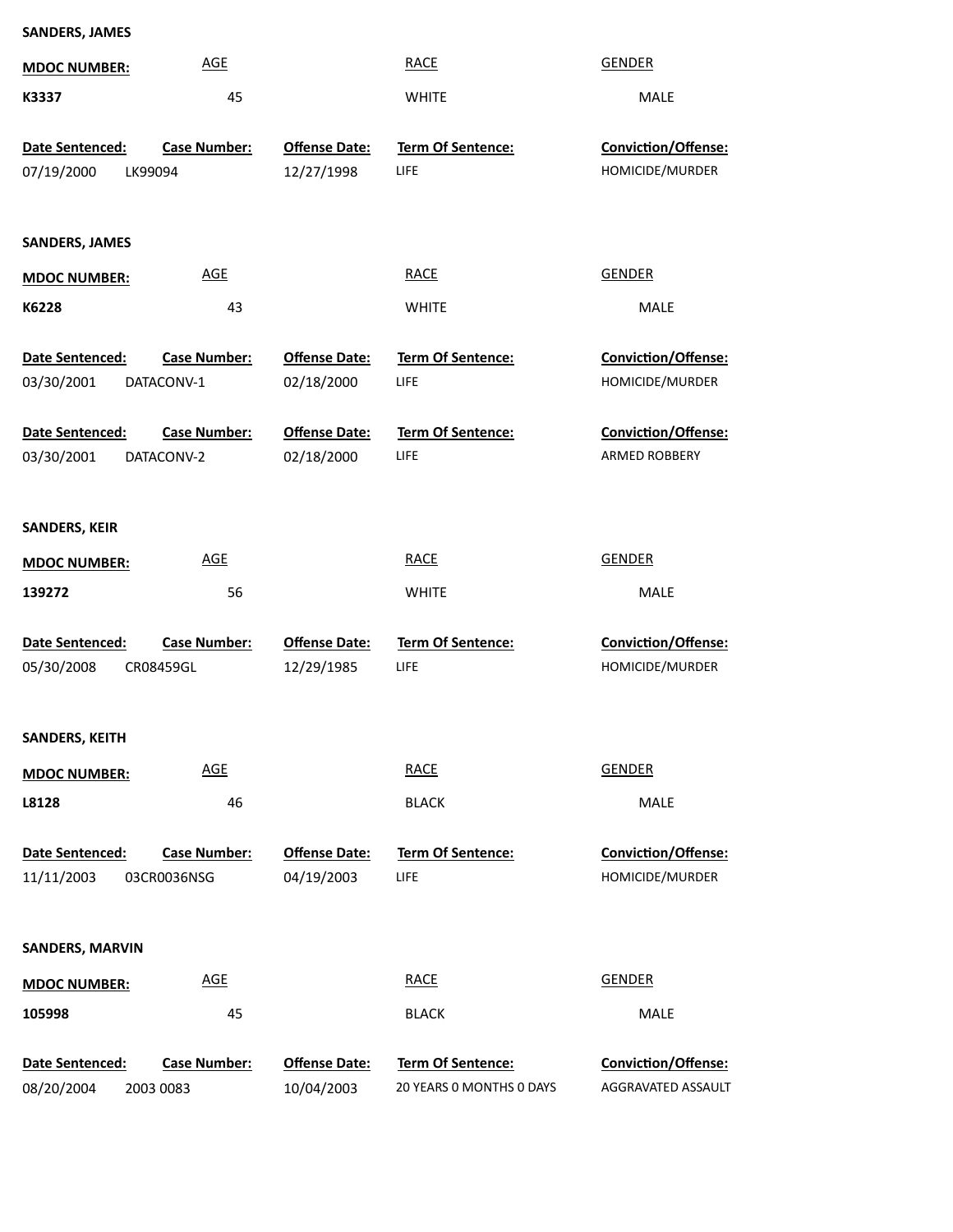| Date Sentenced:               | <b>Case Number:</b> | <b>Offense Date:</b>               | Term Of Sentence:                            | Conviction/Offense:                            |
|-------------------------------|---------------------|------------------------------------|----------------------------------------------|------------------------------------------------|
| 08/20/2004                    | 2003 0083           | 10/04/2003                         | LIFE                                         | <b>CAPITAL MURDER</b>                          |
|                               |                     |                                    |                                              |                                                |
|                               |                     |                                    |                                              |                                                |
| <b>SANDERS, MEUNDRE</b>       |                     |                                    |                                              |                                                |
| <b>MDOC NUMBER:</b>           | <b>AGE</b>          |                                    | <b>RACE</b>                                  | <b>GENDER</b>                                  |
| 223828                        | 24                  |                                    | <b>BLACK</b>                                 | MALE                                           |
|                               |                     |                                    |                                              |                                                |
| Date Sentenced:               | <b>Case Number:</b> | <b>Offense Date:</b>               | Term Of Sentence:                            | Conviction/Offense:                            |
| 06/17/2019<br>382-18          |                     | 10/16/2017                         | 20 YEARS O MONTHS O DAYS                     | AGGRAVATED ASSAULT                             |
|                               |                     |                                    |                                              |                                                |
| Date Sentenced:               | <b>Case Number:</b> | <b>Offense Date:</b>               | Term Of Sentence:                            | Conviction/Offense:                            |
| 06/17/2019<br>382-18          |                     | 10/16/2017                         | <b>LIFE</b>                                  | CAPITAL MURDER                                 |
|                               |                     |                                    |                                              |                                                |
|                               |                     |                                    |                                              |                                                |
| <b>SANDERS, RODNEY</b>        |                     |                                    |                                              |                                                |
| <b>MDOC NUMBER:</b>           | <b>AGE</b>          |                                    | <b>RACE</b>                                  | <b>GENDER</b>                                  |
| 43128                         | 51                  |                                    | <b>BLACK</b>                                 | MALE                                           |
|                               |                     |                                    |                                              |                                                |
| Date Sentenced:               | <b>Case Number:</b> | <b>Offense Date:</b>               | Term Of Sentence:                            | Conviction/Offense:                            |
| 08/28/2018                    | 2016-0089-CR        | 06/04/2016                         | 5 YEARS 0 MONTHS 0 DAYS                      | <b>FELONY DUI</b>                              |
|                               |                     |                                    |                                              |                                                |
| Date Sentenced:               | <b>Case Number:</b> | <b>Offense Date:</b>               | Term Of Sentence:                            | <b>Conviction/Offense:</b>                     |
| 06/21/2018<br>17-0075         |                     | 08/24/2016                         | 25 YEARS 0 MONTHS 0 DAYS                     | BURGLARY-GENERAL                               |
|                               |                     |                                    |                                              |                                                |
| Date Sentenced:               | <b>Case Number:</b> | <b>Offense Date:</b>               | <b>Term Of Sentence:</b>                     | Conviction/Offense:                            |
| 06/21/2018<br>17-0075         |                     | 08/24/2016                         | 5 YEARS 0 MONTHS 0 DAYS                      | LARCENY                                        |
|                               |                     |                                    |                                              |                                                |
| Date Sentenced:               | <b>Case Number:</b> | <b>Offense Date:</b>               | Term Of Sentence:                            | Conviction/Offense:                            |
| 06/21/2018<br>17-0075         |                     | 08/24/2016                         | <b>LIFE</b>                                  | <b>CAPITAL MURDER</b>                          |
|                               |                     |                                    |                                              |                                                |
| <b>SANDERS, TERRY</b>         |                     |                                    |                                              |                                                |
|                               | <b>AGE</b>          |                                    | <b>RACE</b>                                  | <b>GENDER</b>                                  |
| <b>MDOC NUMBER:</b>           |                     |                                    |                                              |                                                |
| 61224                         | 67                  |                                    | <b>WHITE</b>                                 | MALE                                           |
|                               |                     |                                    |                                              |                                                |
| Date Sentenced:               | <b>Case Number:</b> | <b>Offense Date:</b>               | Term Of Sentence:                            | <b>Conviction/Offense:</b>                     |
| 09/08/1972<br>9614            |                     | 02/19/1971                         | 5 YEARS 0 MONTHS 0 DAYS                      | <b>GRAND LARCENY</b>                           |
|                               |                     |                                    |                                              |                                                |
| Date Sentenced:<br>09/08/1972 | <b>Case Number:</b> | <b>Offense Date:</b><br>02/19/1971 | Term Of Sentence:<br>7 YEARS 0 MONTHS 0 DAYS | <b>Conviction/Offense:</b><br>BURGLARY-GENERAL |
| 9585                          |                     |                                    |                                              |                                                |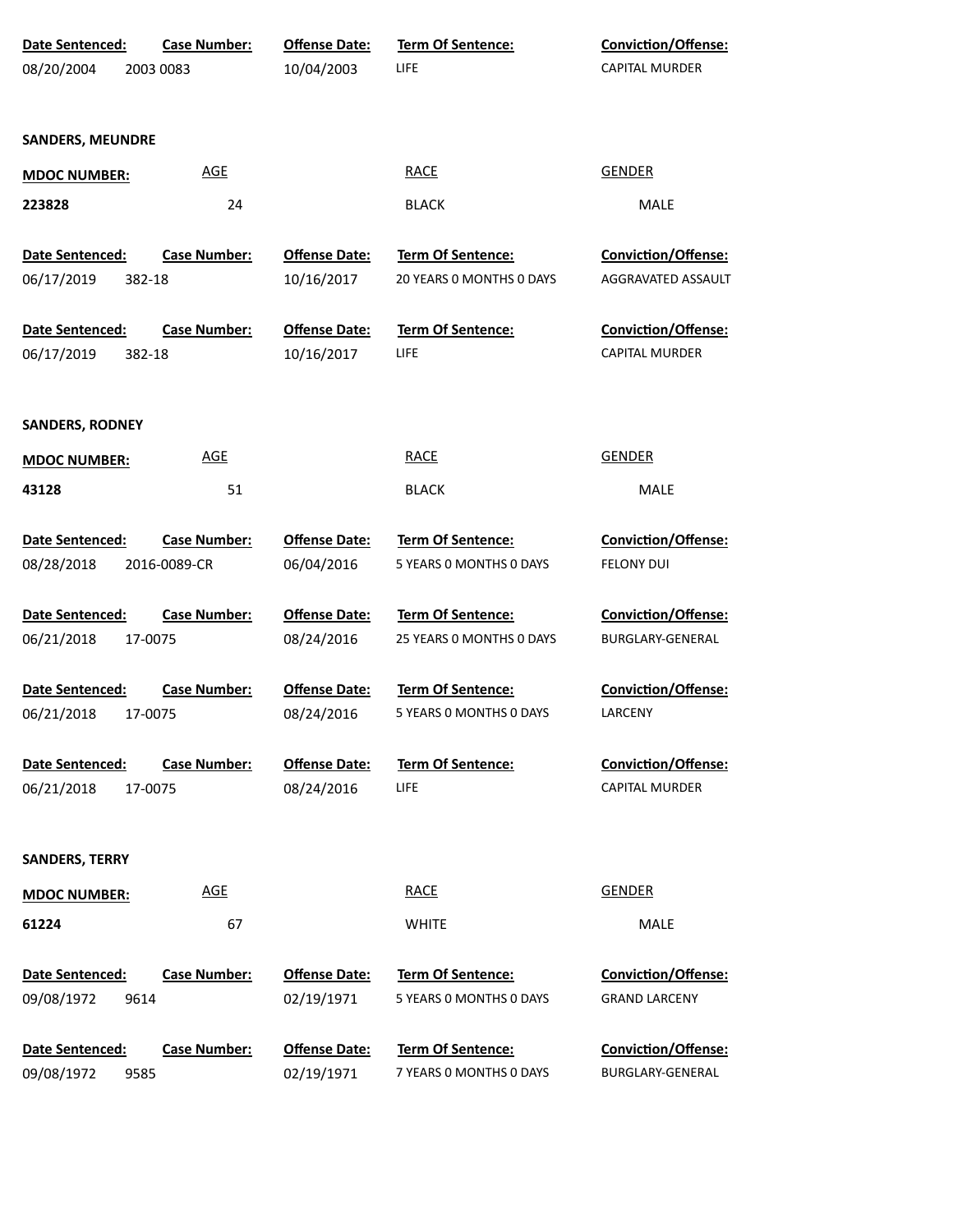| Date Sentenced:        | <b>Case Number:</b> | <b>Offense Date:</b> | Term Of Sentence:        | <b>Conviction/Offense:</b> |
|------------------------|---------------------|----------------------|--------------------------|----------------------------|
| 03/22/1977<br>8292     |                     | 01/15/1977           | 4 YEARS 6 MONTHS 0 DAYS  | BURGLARY-RESIDENTIAL       |
| Date Sentenced:        | <b>Case Number:</b> | <b>Offense Date:</b> | Term Of Sentence:        | <b>Conviction/Offense:</b> |
| 05/27/1977<br>274      |                     | 05/16/1977           | 2 YEARS 0 MONTHS 0 DAYS  | BURGLARY-RESIDENTIAL       |
|                        |                     |                      |                          |                            |
| Date Sentenced:        | <b>Case Number:</b> | <b>Offense Date:</b> | <b>Term Of Sentence:</b> | Conviction/Offense:        |
| 05/27/1977<br>275      |                     | 05/16/1977           | 2 YEARS 0 MONTHS 0 DAYS  | BURGLARY-RESIDENTIAL       |
|                        |                     |                      |                          |                            |
| Date Sentenced:        | <b>Case Number:</b> | <b>Offense Date:</b> | Term Of Sentence:        | Conviction/Offense:        |
| 06/04/1981<br>2361     |                     | 02/20/1981           | LIFE                     | <b>CAPITAL MURDER</b>      |
|                        |                     |                      |                          |                            |
| <b>SANDERS, TORRI</b>  |                     |                      |                          |                            |
| <b>MDOC NUMBER:</b>    | <b>AGE</b>          |                      | <b>RACE</b>              | <b>GENDER</b>              |
| L5148                  | 43                  |                      | <b>WHITE</b>             | <b>FEMALE</b>              |
|                        |                     |                      |                          |                            |
| Date Sentenced:        | <b>Case Number:</b> | <b>Offense Date:</b> | <b>Term Of Sentence:</b> | Conviction/Offense:        |
| 03/27/2003             | CR02-112GA          | 02/21/2002           | LIFE                     | HOMICIDE/MURDER            |
|                        |                     |                      |                          |                            |
| <b>SANDERSON, JOHN</b> |                     |                      |                          |                            |
| <b>MDOC NUMBER:</b>    | <b>AGE</b>          |                      | <b>RACE</b>              | <b>GENDER</b>              |
| L4612                  | 73                  |                      | <b>WHITE</b>             | MALE                       |
|                        |                     |                      |                          |                            |
| Date Sentenced:        | <b>Case Number:</b> | <b>Offense Date:</b> | Term Of Sentence:        | Conviction/Offense:        |
| 02/13/2003             | DATACONV-2          | 02/09/2001           | 20 YEARS O MONTHS O DAYS | STATUTORY RAPE             |
|                        |                     |                      |                          |                            |
| <b>Date Sentenced:</b> | <b>Case Number:</b> | <b>Offense Date:</b> | <b>Term Of Sentence:</b> | Conviction/Offense:        |
| 02/13/2003             | DATACONV-1          | 02/09/2001           | LIFE                     | SEX ASSAULT                |
|                        |                     |                      |                          |                            |
| <b>SANDLIN, LISA</b>   |                     |                      |                          |                            |
| <b>MDOC NUMBER:</b>    | <b>AGE</b>          |                      | <b>RACE</b>              | <b>GENDER</b>              |
| 172229                 | 55                  |                      | <b>WHITE</b>             | <b>FEMALE</b>              |
|                        |                     |                      |                          |                            |
| Date Sentenced:        | <b>Case Number:</b> | <b>Offense Date:</b> | <b>Term Of Sentence:</b> | Conviction/Offense:        |
| 12/01/2011             | CR11020PFL          | 09/22/2010           | LIFE                     | HOMICIDE/MURDER            |
|                        |                     |                      |                          |                            |
| <b>SAUCIER, MARTY</b>  |                     |                      |                          |                            |
|                        | <b>AGE</b>          |                      | <b>RACE</b>              | <b>GENDER</b>              |
| <b>MDOC NUMBER:</b>    |                     |                      |                          |                            |
| 189696                 | 41                  |                      | <b>WHITE</b>             | MALE                       |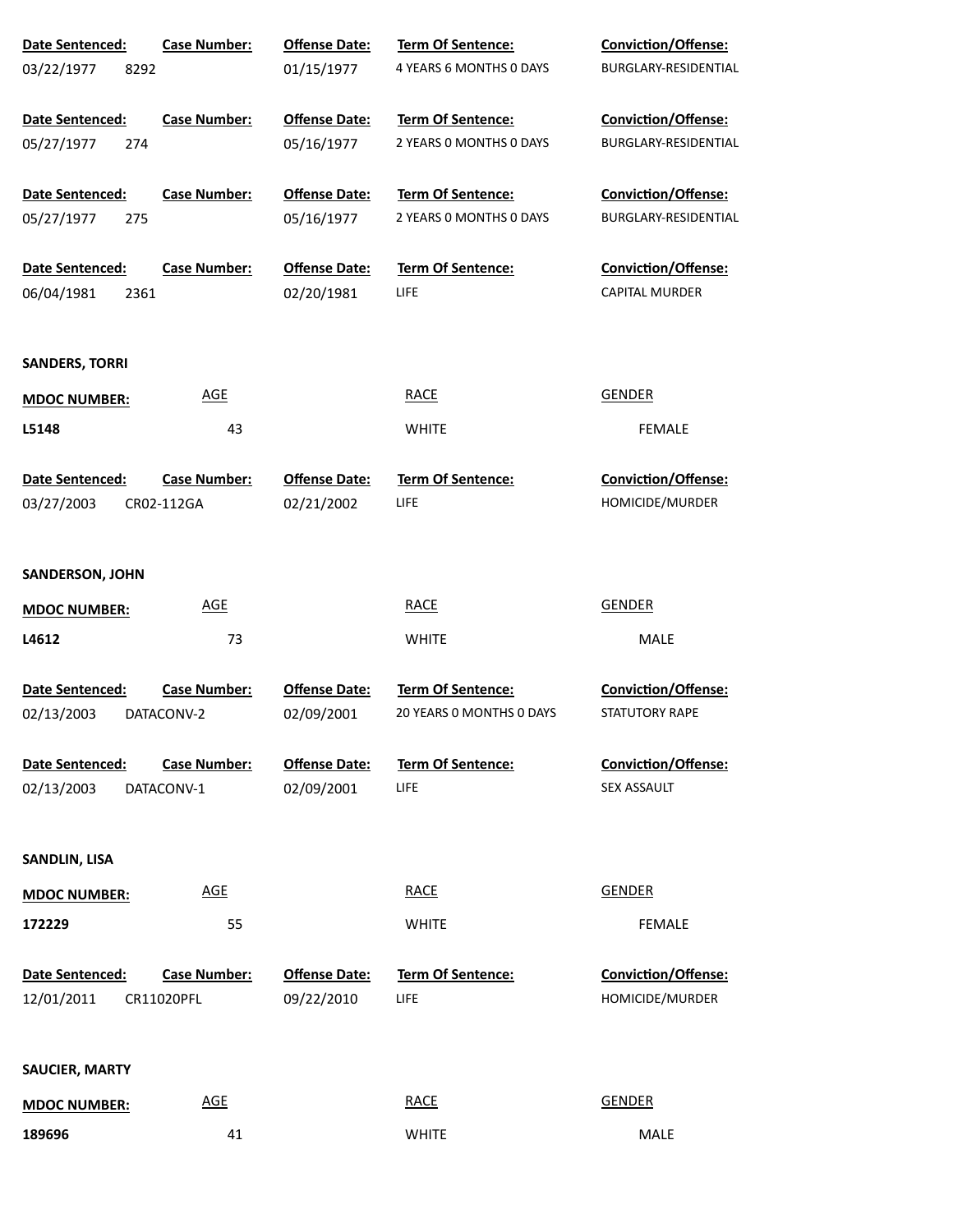| Date Sentenced:               | <b>Case Number:</b>                   | <b>Offense Date:</b>               | Term Of Sentence:                            | <b>Conviction/Offense:</b>                          |
|-------------------------------|---------------------------------------|------------------------------------|----------------------------------------------|-----------------------------------------------------|
| 03/13/2014                    | B2401-2012-576                        | 04/23/2012                         | LIFE                                         | HOMICIDE/MURDER                                     |
| <b>SAUNDERS, EDDIE</b>        |                                       |                                    |                                              |                                                     |
| <b>MDOC NUMBER:</b>           | <u>AGE</u>                            |                                    | <b>RACE</b>                                  | <b>GENDER</b>                                       |
| 18193                         | 57                                    |                                    | <b>BLACK</b>                                 | MALE                                                |
| Date Sentenced:               | <b>Case Number:</b>                   | <b>Offense Date:</b>               | <b>Term Of Sentence:</b>                     | Conviction/Offense:                                 |
| 07/21/2009                    | 08594CR                               | 05/27/2008                         | LIFE                                         | HOMICIDE/MURDER                                     |
| <b>SAUNDERS, HERMAN</b>       |                                       |                                    |                                              |                                                     |
| <b>MDOC NUMBER:</b>           | <b>AGE</b>                            |                                    | <b>RACE</b>                                  | <b>GENDER</b>                                       |
| 73747                         | 60                                    |                                    | <b>BLACK</b>                                 | MALE                                                |
| Date Sentenced:               | <b>Case Number:</b>                   | <b>Offense Date:</b>               | Term Of Sentence:                            | Conviction/Offense:                                 |
| 04/03/1997                    | 7655                                  | 10/01/1993                         | LIFE                                         | CAPITAL MURDER                                      |
| <b>SAUNDERS, MARQUISE</b>     |                                       |                                    |                                              |                                                     |
| <b>MDOC NUMBER:</b>           | <b>AGE</b>                            |                                    | <b>RACE</b>                                  | <b>GENDER</b>                                       |
| 208018                        | 29                                    |                                    | <b>BLACK</b>                                 | MALE                                                |
| Date Sentenced:<br>01/26/2017 | <b>Case Number:</b><br>B2402-2015-490 | <b>Offense Date:</b><br>01/31/2015 | Term Of Sentence:<br>5 YEARS 0 MONTHS 0 DAYS | Conviction/Offense:<br>THEFT X TAKING MOTOR VEHICLE |
| Date Sentenced:               | <b>Case Number:</b>                   | <b>Offense Date:</b>               | <b>Term Of Sentence:</b>                     | Conviction/Offense:                                 |
| 01/26/2017                    | B2402-2015-490                        | 01/31/2015                         | LIFE                                         | HOMICIDE/MURDER                                     |
| SAVELL, WILLIAM               |                                       |                                    |                                              |                                                     |
| <b>MDOC NUMBER:</b>           | <b>AGE</b>                            |                                    | <b>RACE</b>                                  | <b>GENDER</b>                                       |
| 106847                        | 52                                    |                                    | <b>WHITE</b>                                 | MALE                                                |
| Date Sentenced:               | <b>Case Number:</b>                   | <b>Offense Date:</b>               | Term Of Sentence:                            | <b>Conviction/Offense:</b>                          |
| 09/25/2004                    | 03-CR-0118-NS                         | 09/11/2003                         | LIFE                                         | HOMICIDE/MURDER                                     |
| <b>SAYLOR, CLYDE</b>          |                                       |                                    |                                              |                                                     |
| <b>MDOC NUMBER:</b>           | <b>AGE</b>                            |                                    | <b>RACE</b>                                  | <b>GENDER</b>                                       |
| 100727                        | 65                                    |                                    | <b>WHITE</b>                                 | MALE                                                |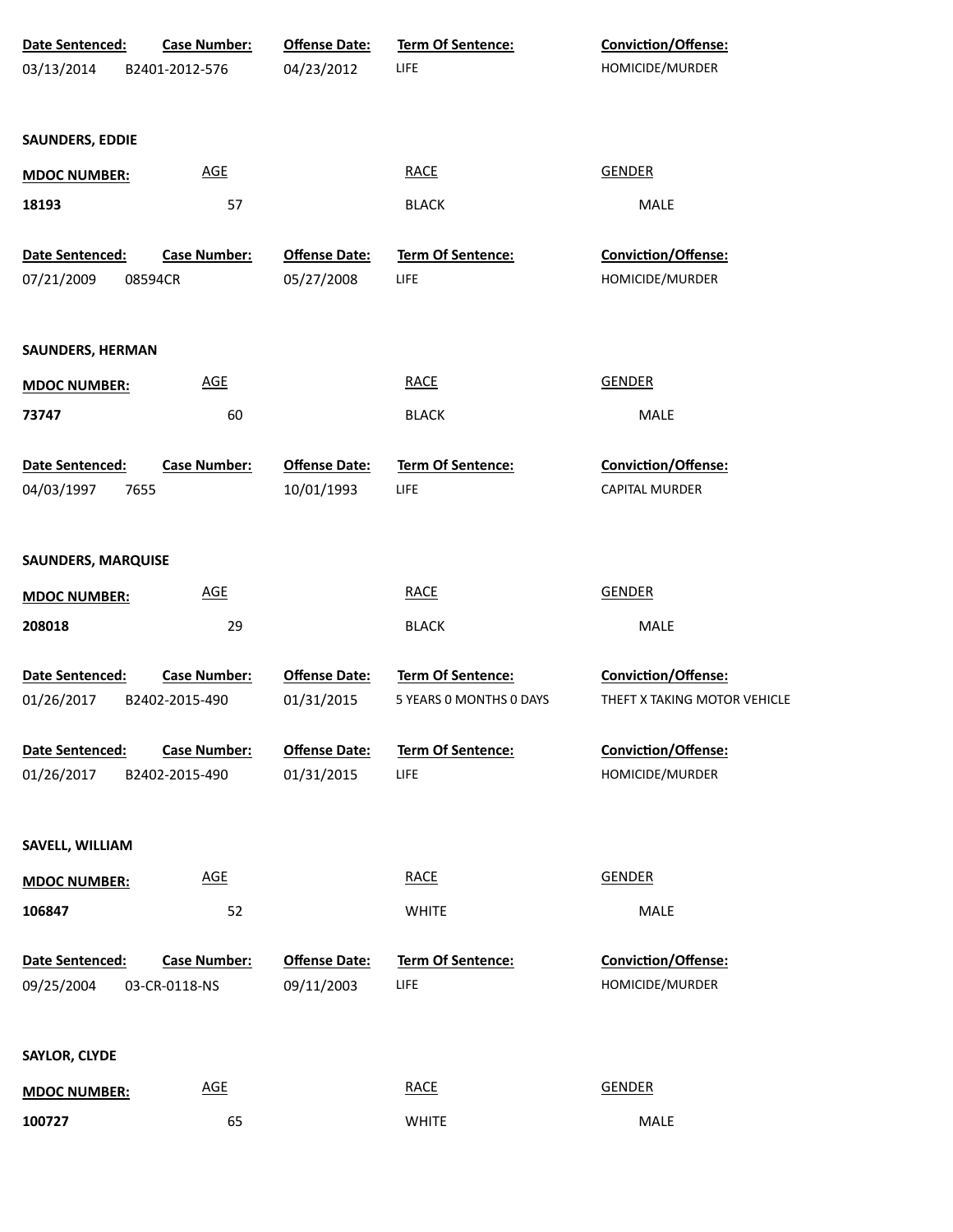| Date Sentenced:               | Case Number:                          | <b>Offense Date:</b>               | Term Of Sentence:                | Conviction/Offense:                           |
|-------------------------------|---------------------------------------|------------------------------------|----------------------------------|-----------------------------------------------|
| 12/12/2003                    | 15,071                                | 02/26/2003                         | LIFE                             | HOMICIDE/MURDER                               |
| <b>SCARBROUGH, MARY</b>       |                                       |                                    |                                  |                                               |
| <b>MDOC NUMBER:</b>           | <b>AGE</b>                            |                                    | <b>RACE</b>                      | <b>GENDER</b>                                 |
| 109693                        | 37                                    |                                    | <b>BLACK</b>                     | <b>FEMALE</b>                                 |
| Date Sentenced:               | <b>Case Number:</b>                   | <b>Offense Date:</b>               | Term Of Sentence:                | <b>Conviction/Offense:</b>                    |
| 02/02/2005                    | 2003-10660                            | 12/31/2002                         | LIFE                             | <b>CAPITAL MURDER</b>                         |
| <b>SCHAEFER, GEORGE</b>       |                                       |                                    |                                  |                                               |
| <b>MDOC NUMBER:</b>           | <b>AGE</b>                            |                                    | <b>RACE</b>                      | <b>GENDER</b>                                 |
| 123060                        | 42                                    |                                    | <b>WHITE</b>                     | <b>MALE</b>                                   |
| Date Sentenced:<br>08/31/2006 | Case Number:<br>2006-1-KR1            | <b>Offense Date:</b><br>11/02/2005 | Term Of Sentence:<br>LIFE        | Conviction/Offense:<br>HOMICIDE/MURDER        |
| <b>SCHILLING, NICHOLAS</b>    |                                       |                                    |                                  |                                               |
| <b>MDOC NUMBER:</b>           | <b>AGE</b>                            |                                    | <b>RACE</b>                      | <b>GENDER</b>                                 |
| 195453                        | 30                                    |                                    | <b>WHITE</b>                     | MALE                                          |
| Date Sentenced:<br>02/02/2015 | <b>Case Number:</b><br>B2301-12-0083A | <b>Offense Date:</b><br>06/03/2011 | Term Of Sentence:<br>LIFE        | Conviction/Offense:<br><b>CAPITAL MURDER</b>  |
| <b>SCHUCK, FREDERICK</b>      |                                       |                                    |                                  |                                               |
| <b>MDOC NUMBER:</b>           | <b>AGE</b>                            |                                    | <b>RACE</b>                      | <b>GENDER</b>                                 |
| R6254                         | 74                                    |                                    | <b>WHITE</b>                     | <b>MALE</b>                                   |
| Date Sentenced:<br>09/17/1998 | <b>Case Number:</b><br>20-97-19,036   | <b>Offense Date:</b><br>12/07/1996 | <b>Term Of Sentence:</b><br>LIFE | <b>Conviction/Offense:</b><br>HOMICIDE/MURDER |
| <b>SCOTT, ALFRED</b>          |                                       |                                    |                                  |                                               |
| <b>MDOC NUMBER:</b>           | <b>AGE</b>                            |                                    | <b>RACE</b>                      | <b>GENDER</b>                                 |
| 115279                        | 39                                    |                                    | <b>BLACK</b>                     | MALE                                          |
| Date Sentenced:<br>10/06/2005 | <b>Case Number:</b><br>2005-014-CR1   | <b>Offense Date:</b><br>04/10/2005 | <b>Term Of Sentence:</b><br>LIFE | Conviction/Offense:<br>HOMICIDE/MURDER        |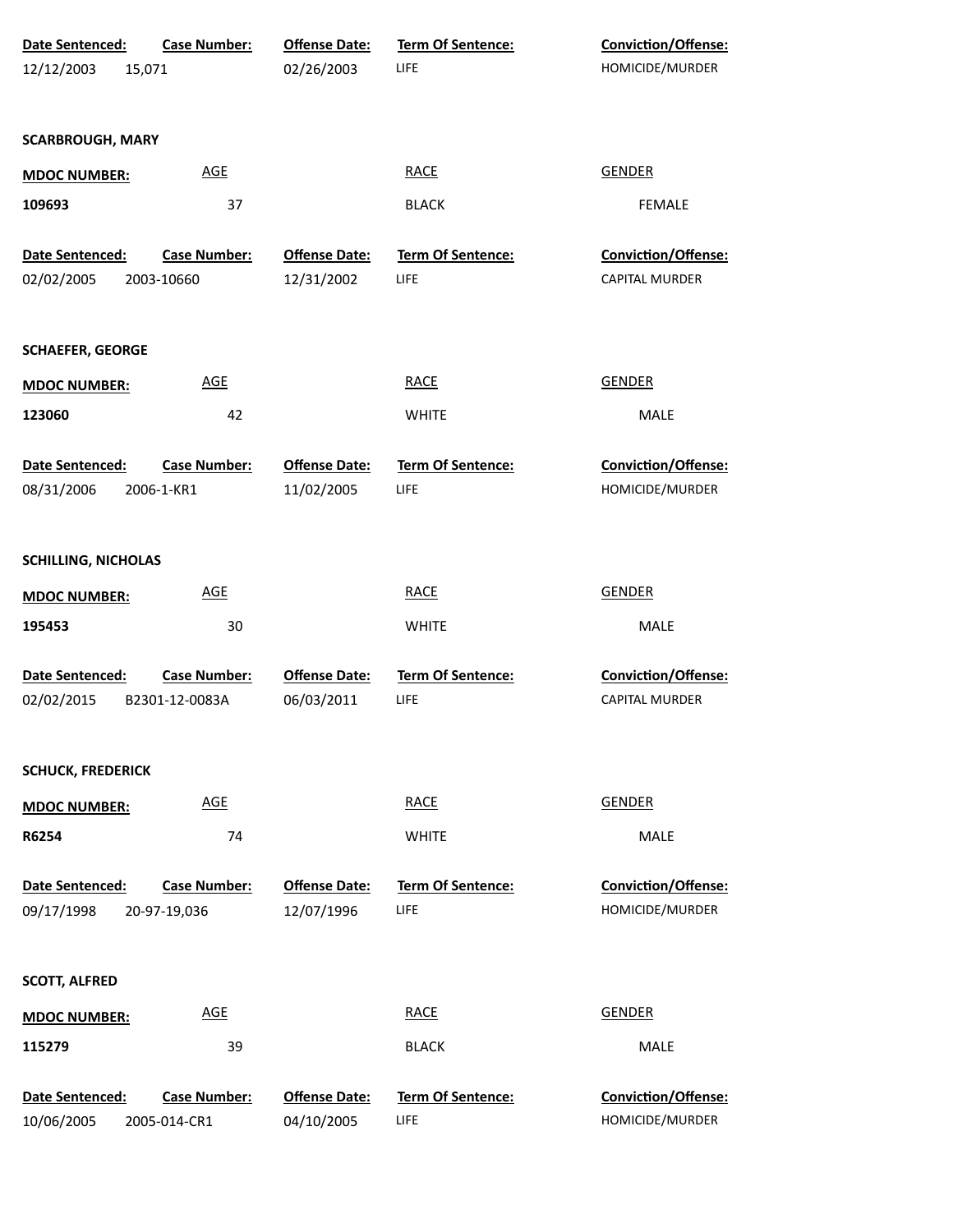**SCOTT, BOBBY**

| <b>MDOC NUMBER:</b>     | <b>AGE</b>          |                      | <b>RACE</b>              | <b>GENDER</b>              |
|-------------------------|---------------------|----------------------|--------------------------|----------------------------|
| 48378                   | 66                  |                      | <b>WHITE</b>             | MALE                       |
|                         |                     |                      |                          |                            |
| Date Sentenced:         | <b>Case Number:</b> | <b>Offense Date:</b> | Term Of Sentence:        | <b>Conviction/Offense:</b> |
| 05/27/1988              | DATACONV-2          |                      | 35 YEARS 0 MONTHS 0 DAYS | ARMED ROBBERY              |
| Date Sentenced:         | <b>Case Number:</b> | <b>Offense Date:</b> | <b>Term Of Sentence:</b> | <b>Conviction/Offense:</b> |
| 05/27/1988              | DATACONV-1          |                      | LIFE                     | ARMED ROBBERY              |
|                         |                     |                      |                          |                            |
| <b>SCOTT, FREDERICK</b> |                     |                      |                          |                            |
| <b>MDOC NUMBER:</b>     | <b>AGE</b>          |                      | <b>RACE</b>              | <b>GENDER</b>              |
| 66498                   | 46                  |                      | <b>BLACK</b>             | MALE                       |
| Date Sentenced:         | <b>Case Number:</b> | <b>Offense Date:</b> | <b>Term Of Sentence:</b> | Conviction/Offense:        |
| 10/02/1996              | DATACONV-3          |                      | 10 YEARS O MONTHS O DAYS | ARMED ROBBERY              |
|                         |                     |                      |                          |                            |
| Date Sentenced:         | <b>Case Number:</b> | <b>Offense Date:</b> | Term Of Sentence:        | Conviction/Offense:        |
| 10/02/1996              | DATACONV-2          |                      | 15 YEARS 0 MONTHS 0 DAYS | AGGRAVATED ASSAULT         |
| Date Sentenced:         | <b>Case Number:</b> | <b>Offense Date:</b> | Term Of Sentence:        | Conviction/Offense:        |
| 10/02/1996              | DATACONV-1          |                      | LIFE                     | HOMICIDE/MURDER            |
|                         |                     |                      |                          |                            |
| <b>SCOTT, JAMES</b>     |                     |                      |                          |                            |
| <b>MDOC NUMBER:</b>     | <b>AGE</b>          |                      | <b>RACE</b>              | <b>GENDER</b>              |
| 20590                   | 54                  |                      | <b>BLACK</b>             | <b>MALE</b>                |
|                         |                     |                      |                          |                            |
| Date Sentenced:         | <b>Case Number:</b> | <b>Offense Date:</b> | <b>Term Of Sentence:</b> | <b>Conviction/Offense:</b> |
| 09/16/2014<br>11556CR   |                     | 07/03/2009           | LIFE                     | BURGLARY-RESIDENTIAL       |
| <b>Date Sentenced:</b>  | <b>Case Number:</b> | <b>Offense Date:</b> | <b>Term Of Sentence:</b> | <b>Conviction/Offense:</b> |
| 09/16/2014<br>11556CR   |                     | 07/03/2009           | LIFE                     | KIDNAP-                    |
| Date Sentenced:         | <b>Case Number:</b> | <b>Offense Date:</b> | <b>Term Of Sentence:</b> | <b>Conviction/Offense:</b> |
| 09/16/2014<br>11556CR   |                     | 07/03/2009           | LIFE                     | <b>RAPE</b>                |
|                         |                     |                      |                          |                            |
|                         |                     |                      |                          |                            |
| <b>SCOTT, JOHN</b>      |                     |                      |                          |                            |
| <b>MDOC NUMBER:</b>     | <b>AGE</b>          |                      | <b>RACE</b>              | <b>GENDER</b>              |
| 71995                   | 51                  |                      | <b>WHITE</b>             | MALE                       |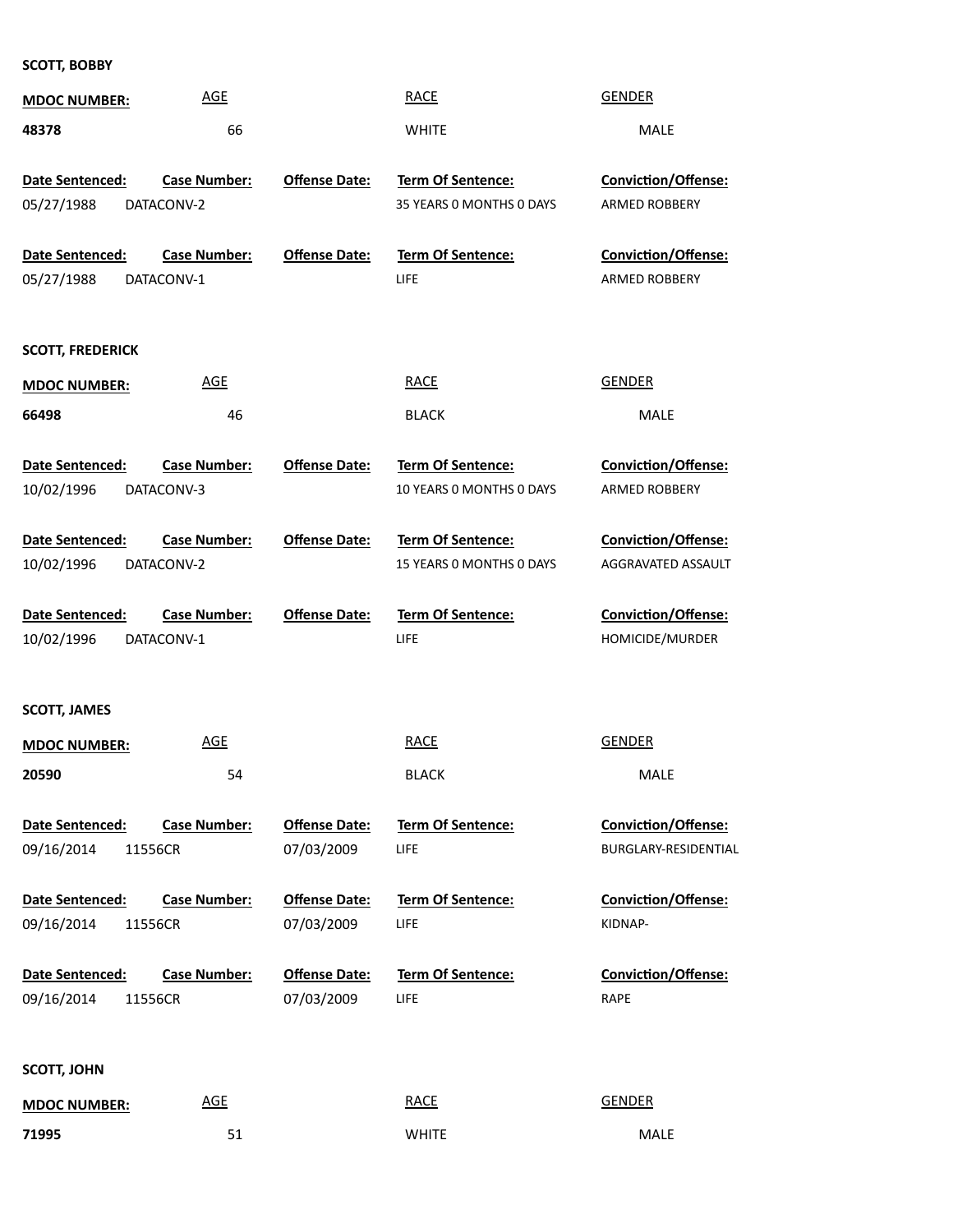| Date Sentenced:                       | <b>Case Number:</b> | <b>Offense Date:</b>               | Term Of Sentence:                                    | Conviction/Offense:                          |
|---------------------------------------|---------------------|------------------------------------|------------------------------------------------------|----------------------------------------------|
| 07/29/2004                            | CR 03-257           | 09/27/2003                         | 3 YEARS 0 MONTHS 0 DAYS                              | POSSESSION OF FIREARM BY CONVICTED FELON     |
| Date Sentenced:                       | <b>Case Number:</b> | <b>Offense Date:</b>               | Term Of Sentence:                                    | Conviction/Offense:                          |
| 07/29/2004                            | CR 03-257           | 09/27/2003                         | LIFE                                                 | HOMICIDE/MURDER                              |
| <b>SCOTT, KALE</b>                    |                     |                                    |                                                      |                                              |
| <b>MDOC NUMBER:</b>                   | <b>AGE</b>          |                                    | <b>RACE</b>                                          | <b>GENDER</b>                                |
| 199080                                | 26                  |                                    | <b>BLACK</b>                                         | MALE                                         |
| Date Sentenced:                       | <b>Case Number:</b> | <b>Offense Date:</b>               | Term Of Sentence:                                    | <b>Conviction/Offense:</b>                   |
| 08/27/2015                            | 2014-0242-CRK       | 05/23/2014                         | 10 YEARS 0 MONTHS 0 DAYS                             | AGGRAVATED ASSAULT                           |
| Date Sentenced:                       | <b>Case Number:</b> | <b>Offense Date:</b>               | <b>Term Of Sentence:</b>                             | <b>Conviction/Offense:</b>                   |
| 08/27/2015                            | 2014-0242-CRK       | 05/23/2014                         | LIFE                                                 | HOMICIDE/MURDER                              |
|                                       |                     |                                    |                                                      |                                              |
| <b>SCOTT, KEVIN</b>                   |                     |                                    |                                                      |                                              |
| <b>MDOC NUMBER:</b>                   | AGE                 |                                    | <b>RACE</b>                                          | <b>GENDER</b>                                |
| R6570                                 | 43                  |                                    | <b>BLACK</b>                                         | MALE                                         |
|                                       |                     |                                    |                                                      |                                              |
| Date Sentenced:<br>10/23/1998<br>8338 | <b>Case Number:</b> | <b>Offense Date:</b><br>11/15/1995 | Term Of Sentence:<br>10 YEARS 0 MONTHS 0 DAYS        | Conviction/Offense:<br>AGGRAVATED ASSAULT    |
|                                       |                     |                                    |                                                      |                                              |
| Date Sentenced:                       | <b>Case Number:</b> | <b>Offense Date:</b>               | <b>Term Of Sentence:</b>                             | Conviction/Offense:                          |
| 10/23/1998<br>8338                    |                     | 11/15/1995                         | LIFE                                                 | HOMICIDE/MURDER                              |
| <b>SCOTT, LOUIS</b>                   |                     |                                    |                                                      |                                              |
|                                       | <b>AGE</b>          |                                    | <b>RACE</b>                                          | <b>GENDER</b>                                |
| <b>MDOC NUMBER:</b><br>K2370          | 48                  |                                    | <b>WHITE</b>                                         | MALE                                         |
|                                       |                     |                                    |                                                      |                                              |
| Date Sentenced:                       | Case Number:        | <b>Offense Date:</b>               | <b>Term Of Sentence:</b>                             | <b>Conviction/Offense:</b>                   |
| 06/28/2018                            | CR99-080            | 08/16/1998                         | 15 YEARS 0 MONTHS 0 DAYS                             | SEXUAL BATTERY                               |
| Date Sentenced:                       | <b>Case Number:</b> | <b>Offense Date:</b>               | <b>Term Of Sentence:</b>                             | <b>Conviction/Offense:</b>                   |
| 09/06/2017                            | UK99-172            | 07/31/1999                         | 15 YEARS 0 MONTHS 0 DAYS                             | KIDNAP-                                      |
|                                       |                     |                                    |                                                      |                                              |
| Date Sentenced:                       | <b>Case Number:</b> | <b>Offense Date:</b>               | <b>Term Of Sentence:</b><br>15 YEARS 0 MONTHS 0 DAYS | <b>Conviction/Offense:</b><br>SEXUAL BATTERY |
| 09/06/2017                            | UK99-172            | 07/31/1999                         |                                                      |                                              |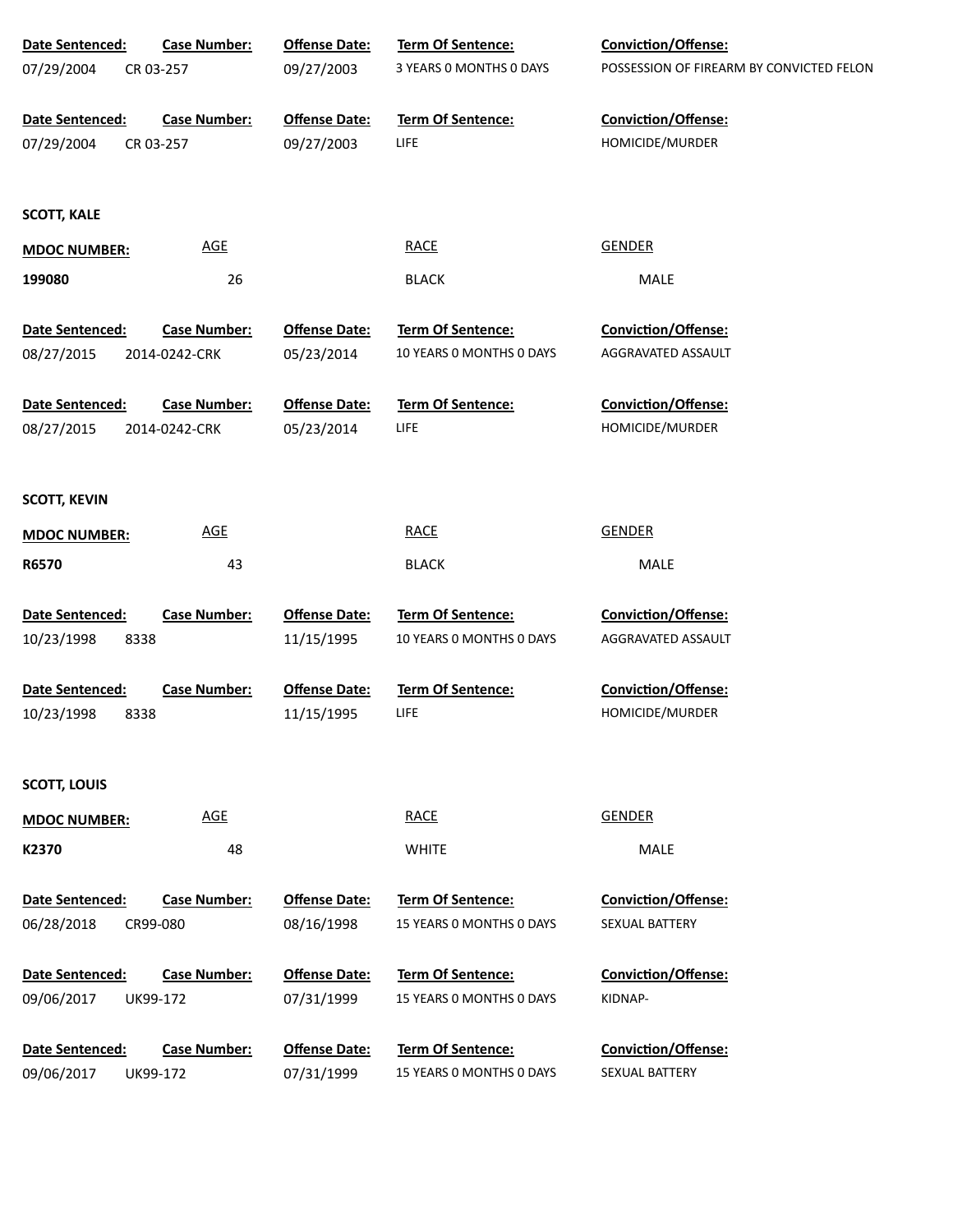| Date Sentenced:        | <b>Case Number:</b> | <b>Offense Date:</b> | <b>Term Of Sentence:</b> | <b>Conviction/Offense:</b> |
|------------------------|---------------------|----------------------|--------------------------|----------------------------|
| 05/18/2021             | CR2017-262          | 08/26/2017           | 20 YEARS O MONTHS O DAYS | <b>ARMED ROBBERY</b>       |
| Date Sentenced:        | <b>Case Number:</b> | <b>Offense Date:</b> | <b>Term Of Sentence:</b> | <b>Conviction/Offense:</b> |
| 05/18/2021             | CR2017-262          | 08/26/2017           | 30 YEARS 0 MONTHS 0 DAYS | KIDNAP-                    |
| Date Sentenced:        | <b>Case Number:</b> | <b>Offense Date:</b> | Term Of Sentence:        | <b>Conviction/Offense:</b> |
| 05/18/2021             | CR2017-262          | 08/26/2017           | 30 YEARS O MONTHS O DAYS | SEXUAL BATTERY             |
| Date Sentenced:        | <b>Case Number:</b> | <b>Offense Date:</b> | <b>Term Of Sentence:</b> | <b>Conviction/Offense:</b> |
| 05/17/2019             | CR2018-062          | 08/26/2017           | <b>LIFE</b>              | KIDNAP-                    |
| <b>SCOTT, WILLIAM</b>  |                     |                      |                          |                            |
| <b>MDOC NUMBER:</b>    | <b>AGE</b>          |                      | <b>RACE</b>              | <b>GENDER</b>              |
| 110780                 | 44                  |                      | <b>BLACK</b>             | MALE                       |
| Date Sentenced:        | <b>Case Number:</b> | <b>Offense Date:</b> | Term Of Sentence:        | Conviction/Offense:        |
| 03/31/2005             | 02 1 149 00 TTG     | 07/09/2002           | <b>LIFE</b>              | <b>CAPITAL MURDER</b>      |
|                        |                     |                      |                          |                            |
| <b>SEALS, DILLON</b>   |                     |                      |                          |                            |
| <b>MDOC NUMBER:</b>    | <b>AGE</b>          |                      | <b>RACE</b>              | <b>GENDER</b>              |
| 178950                 | 27                  |                      | <b>BLACK</b>             | <b>MALE</b>                |
| Date Sentenced:        | <b>Case Number:</b> | <b>Offense Date:</b> | <b>Term Of Sentence:</b> | <b>Conviction/Offense:</b> |
| 10/08/2012             | 20120011CR          | 10/16/2011           | LIFE                     | HOMICIDE/MURDER            |
| <b>SEELING, JOHN</b>   |                     |                      |                          |                            |
| <b>MDOC NUMBER:</b>    | <b>AGE</b>          |                      | <b>RACE</b>              | <b>GENDER</b>              |
| K6331                  | 52                  |                      | <b>WHITE</b>             | <b>MALE</b>                |
| <b>Date Sentenced:</b> | <b>Case Number:</b> | <b>Offense Date:</b> | Term Of Sentence:        | <b>Conviction/Offense:</b> |
| 03/30/2001             | DATACONV-1          | 05/29/1999           | <b>LIFE</b>              | <b>CAPITAL MURDER</b>      |
|                        |                     |                      |                          |                            |
| SHAHEED, HAMIN         |                     |                      |                          |                            |
| <b>MDOC NUMBER:</b>    | <b>AGE</b>          |                      | <b>RACE</b>              | <b>GENDER</b>              |
| 197321                 | 31                  |                      | <b>BLACK</b>             | <b>MALE</b>                |
| Date Sentenced:        | <b>Case Number:</b> | <b>Offense Date:</b> | <b>Term Of Sentence:</b> | Conviction/Offense:        |
| 04/08/2015             | 13-1-675-00 TTG     | 09/15/2013           | LIFE.                    | HOMICIDE/MURDER            |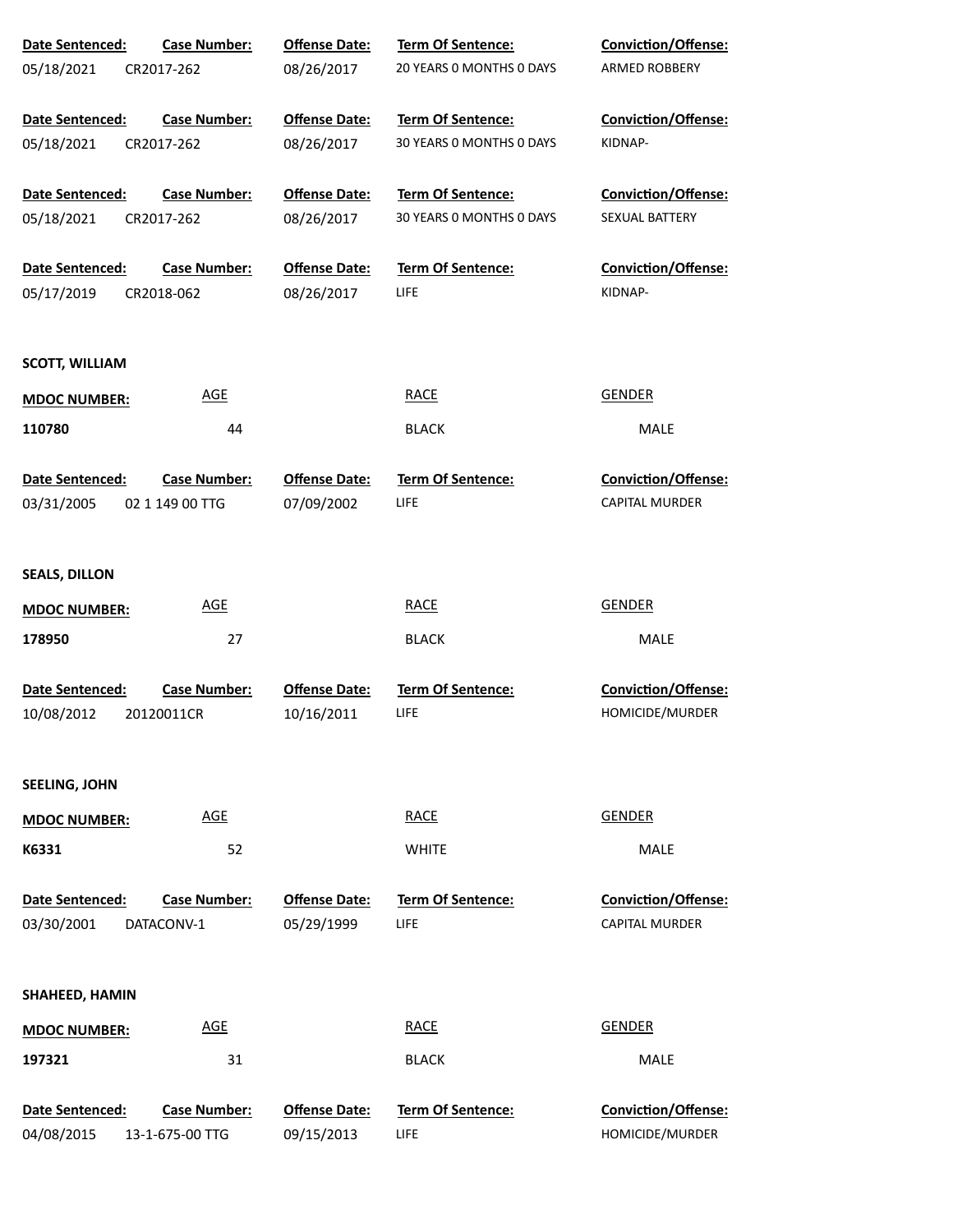| SHANKS, TRAVIS |  |
|----------------|--|
|                |  |

| <b>MDOC NUMBER:</b>           | <b>AGE</b>                       |                                    | <b>RACE</b>                      | <b>GENDER</b>                            |
|-------------------------------|----------------------------------|------------------------------------|----------------------------------|------------------------------------------|
| L5339                         | 40                               |                                    | <b>BLACK</b>                     | MALE                                     |
| Date Sentenced:<br>03/24/2003 | <b>Case Number:</b><br>CR2003-01 | <b>Offense Date:</b><br>10/30/2002 | <b>Term Of Sentence:</b><br>LIFE | Conviction/Offense:<br>HOMICIDE/MURDER   |
|                               |                                  |                                    |                                  |                                          |
| <b>SHANNON, TERRENCE</b>      |                                  |                                    |                                  |                                          |
| <b>MDOC NUMBER:</b>           | <b>AGE</b>                       |                                    | <b>RACE</b>                      | <b>GENDER</b>                            |
| M1141                         | 57                               |                                    | <b>BLACK</b>                     | MALE                                     |
| Date Sentenced:               | <b>Case Number:</b>              | <b>Offense Date:</b>               | Term Of Sentence:                | Conviction/Offense:                      |
| 06/28/2017                    | 2016-013                         | 08/24/2015                         | 10 YEARS 0 MONTHS 0 DAYS         | POSSESSION OF FIREARM BY CONVICTED FELON |
| Date Sentenced:               | <b>Case Number:</b>              | <b>Offense Date:</b>               | Term Of Sentence:                | Conviction/Offense:                      |
| 06/28/2017                    | 2016-013                         | 08/24/2015                         | LIFE                             | HOMICIDE/MURDER                          |
|                               |                                  |                                    |                                  |                                          |
| <b>SHARP, JAMES</b>           |                                  |                                    |                                  |                                          |
| <b>MDOC NUMBER:</b>           | <b>AGE</b>                       |                                    | <b>RACE</b>                      | <b>GENDER</b>                            |
| 93355                         | 59                               |                                    | <b>BLACK</b>                     | MALE                                     |
| Date Sentenced:               | <b>Case Number:</b>              | <b>Offense Date:</b>               | Term Of Sentence:                | Conviction/Offense:                      |
| 08/26/1999                    | DATACONV-1                       | 07/03/1997                         | LIFE                             | COCAINE-SELL                             |
|                               |                                  |                                    |                                  |                                          |
| <b>SHAW, HOWARD</b>           | <b>AGE</b>                       |                                    | <b>RACE</b>                      | <b>GENDER</b>                            |
| <b>MDOC NUMBER:</b><br>78003  | 72                               |                                    | <b>BLACK</b>                     | MALE                                     |
|                               |                                  |                                    |                                  |                                          |
| Date Sentenced:               | <b>Case Number:</b>              | <b>Offense Date:</b>               | Term Of Sentence:                | Conviction/Offense:                      |
| 10/23/1991                    | DATACONV-1                       |                                    | LIFE                             | ARMED ROBBERY                            |
|                               |                                  |                                    |                                  |                                          |
| <b>SHELBY, MARCUS</b>         |                                  |                                    |                                  |                                          |
| <b>MDOC NUMBER:</b>           | <b>AGE</b>                       |                                    | <b>RACE</b>                      | <b>GENDER</b>                            |
| 112827                        | 37                               |                                    | <b>BLACK</b>                     | MALE                                     |
| Date Sentenced:               | <b>Case Number:</b>              | <b>Offense Date:</b>               | Term Of Sentence:                | Conviction/Offense:                      |
| 05/26/2015                    | 12-1-009-01 JAW                  | 04/11/2012                         | LIFE                             | HOMICIDE/MURDER                          |
|                               |                                  |                                    |                                  |                                          |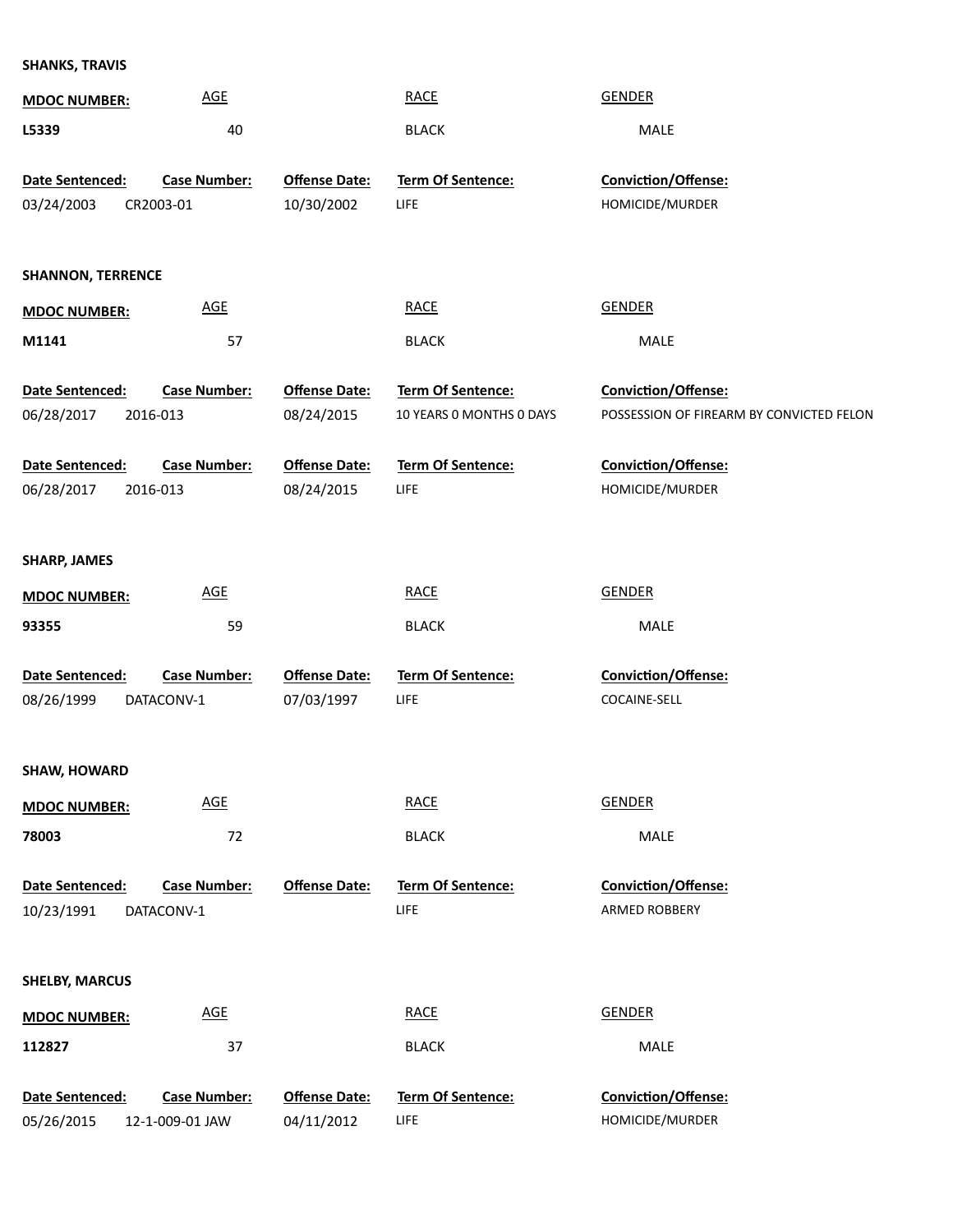**SHELBY, TASHA**

| <b>MDOC NUMBER:</b>      | <b>AGE</b>          |                      | <b>RACE</b>              | <b>GENDER</b>              |
|--------------------------|---------------------|----------------------|--------------------------|----------------------------|
| K3079                    | 46                  |                      | <b>WHITE</b>             | <b>FEMALE</b>              |
|                          |                     |                      |                          |                            |
| Date Sentenced:          | <b>Case Number:</b> | <b>Offense Date:</b> | Term Of Sentence:        | Conviction/Offense:        |
| 06/16/2000               | B2402-98-0041       | 05/30/1997           | LIFE                     | CAPITAL MURDER             |
|                          |                     |                      |                          |                            |
| <b>SHELTON, JARVIS</b>   |                     |                      |                          |                            |
| <b>MDOC NUMBER:</b>      | <b>AGE</b>          |                      | <b>RACE</b>              | <b>GENDER</b>              |
| 67077                    | 61                  |                      | <b>BLACK</b>             | MALE                       |
|                          |                     |                      |                          |                            |
| Date Sentenced:          | <b>Case Number:</b> | <b>Offense Date:</b> | <b>Term Of Sentence:</b> | <b>Conviction/Offense:</b> |
| 12/23/1996               | 18596 CNT 3         | 12/12/1995           | 10 YEARS O MONTHS O DAYS | AGGRAVATED ASSAULT         |
|                          |                     |                      |                          |                            |
| Date Sentenced:          | <b>Case Number:</b> | <b>Offense Date:</b> | <b>Term Of Sentence:</b> | Conviction/Offense:        |
| 12/23/1996               | 18596 CNT1          | 12/12/1995           | 30 YEARS 0 MONTHS 0 DAYS | RAPE                       |
|                          |                     |                      |                          |                            |
| Date Sentenced:          | <b>Case Number:</b> | <b>Offense Date:</b> | <b>Term Of Sentence:</b> | Conviction/Offense:        |
| 04/14/2001<br>968080     |                     | 08/16/1996           | LIFE                     | CAPITAL MURDER             |
|                          |                     |                      |                          |                            |
| <b>SHELTON, TAMESHIA</b> |                     |                      |                          |                            |
| <b>MDOC NUMBER:</b>      | <b>AGE</b>          |                      | <b>RACE</b>              | <b>GENDER</b>              |
| 198454                   | 43                  |                      | <b>BLACK</b>             | <b>FEMALE</b>              |
|                          |                     |                      |                          |                            |
| Date Sentenced:          | <b>Case Number:</b> | <b>Offense Date:</b> | Term Of Sentence:        | <b>Conviction/Offense:</b> |
| 07/17/2015               | 11-9526K            | 10/16/2009           | LIFE                     | HOMICIDE/MURDER            |
|                          |                     |                      |                          |                            |
|                          |                     |                      |                          |                            |
| SHEPARD, DONTE           |                     |                      |                          |                            |
| <b>MDOC NUMBER:</b>      | <b>AGE</b>          |                      | <b>RACE</b>              | <b>GENDER</b>              |
| 205847                   | 27                  |                      | <b>BLACK</b>             | MALE                       |
|                          |                     |                      |                          |                            |
| Date Sentenced:          | <b>Case Number:</b> | <b>Offense Date:</b> | <b>Term Of Sentence:</b> | <b>Conviction/Offense:</b> |
| 09/22/2016               | 14-0-035-00 JAW     | 11/17/2013           | LIFE                     | CAPITAL MURDER             |
|                          |                     |                      |                          |                            |
|                          |                     |                      |                          |                            |
| <b>SHERRELL, THOMAS</b>  |                     |                      |                          |                            |
| <b>MDOC NUMBER:</b>      | <b>AGE</b>          |                      | <b>RACE</b>              | <b>GENDER</b>              |
|                          |                     |                      |                          |                            |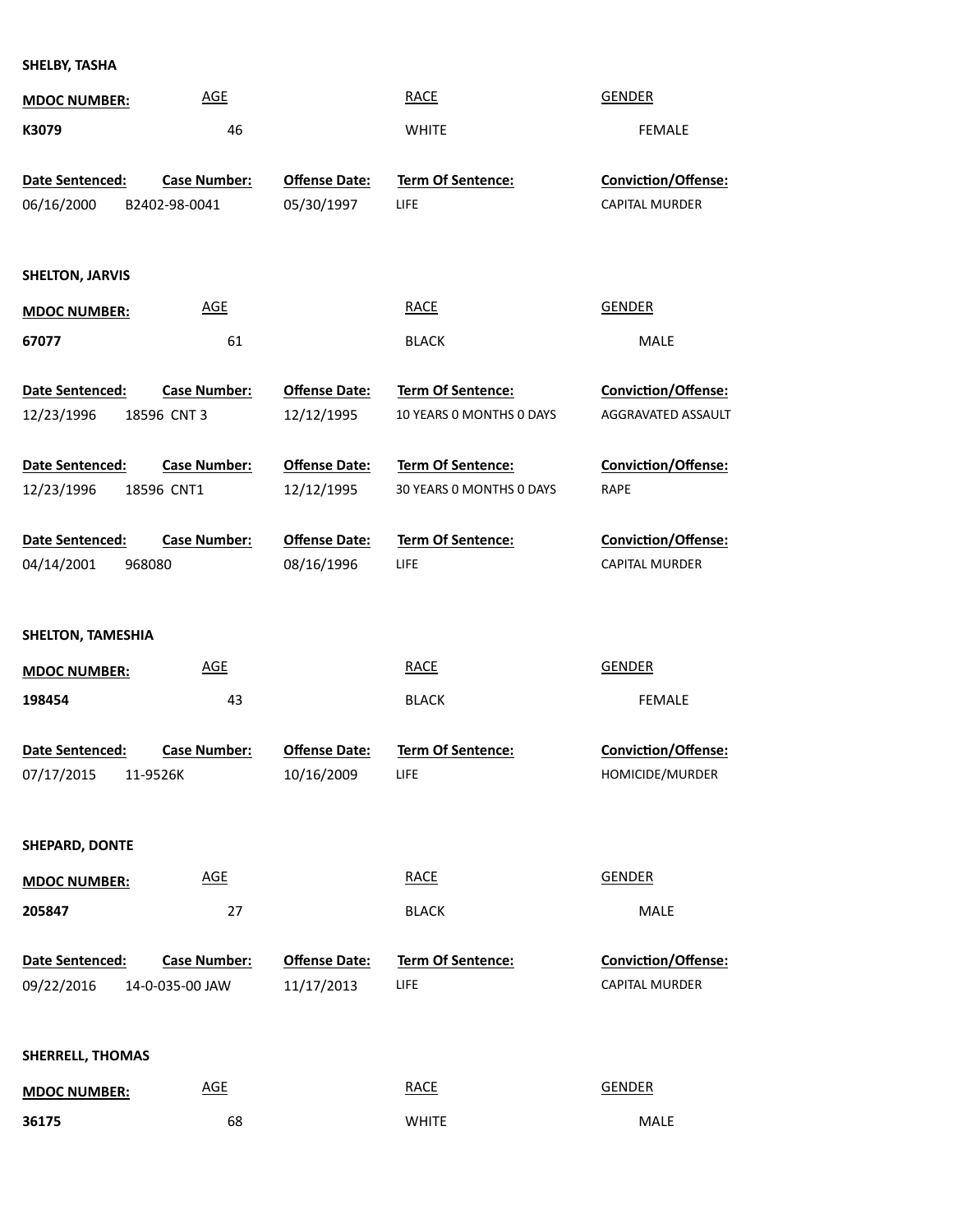| Date Sentenced:          | <b>Case Number:</b> | <b>Offense Date:</b> | Term Of Sentence:        | Conviction/Offense: |
|--------------------------|---------------------|----------------------|--------------------------|---------------------|
| 02/24/1990<br>315-88     |                     | 08/16/1988           | LIFE                     | CAPITAL MURDER      |
|                          |                     |                      |                          |                     |
| SHIELDS, MARY            |                     |                      |                          |                     |
| <b>MDOC NUMBER:</b>      | <b>AGE</b>          |                      | <b>RACE</b>              | <b>GENDER</b>       |
| R7703                    | 55                  |                      | <b>BLACK</b>             | <b>FEMALE</b>       |
| Date Sentenced:          | <b>Case Number:</b> | <b>Offense Date:</b> | Term Of Sentence:        | Conviction/Offense: |
| 02/19/2004               | 2003-001-CR1        | 01/01/2003           | LIFE                     | HOMICIDE/MURDER     |
| <b>SHIPP, GREGORY</b>    |                     |                      |                          |                     |
| <b>MDOC NUMBER:</b>      | <b>AGE</b>          |                      | <b>RACE</b>              | <b>GENDER</b>       |
| K9996                    | 50                  |                      | <b>BLACK</b>             | MALE                |
| Date Sentenced:          | <b>Case Number:</b> | <b>Offense Date:</b> | Term Of Sentence:        | Conviction/Offense: |
| 02/12/2002               | 2001-688            | 08/04/2001           | LIFE                     | HOMICIDE/MURDER     |
| <b>SHOEMAKE, CHARLES</b> |                     |                      |                          |                     |
| <b>MDOC NUMBER:</b>      | <b>AGE</b>          |                      | <b>RACE</b>              | <b>GENDER</b>       |
| 189852                   | 27                  |                      | <b>WHITE</b>             | MALE                |
| Date Sentenced:          | <b>Case Number:</b> | <b>Offense Date:</b> | <b>Term Of Sentence:</b> | Conviction/Offense: |
| 03/18/2014               | CR2012-577 RCD      | 01/21/2012           | LIFE                     | HOMICIDE/MURDER     |
| <b>SHORTER, JOHNNY</b>   |                     |                      |                          |                     |
| <b>MDOC NUMBER:</b>      | <b>AGE</b>          |                      | RACE                     | <b>GENDER</b>       |
| 129336                   | 64                  |                      | <b>WHITE</b>             | MALE                |
| Date Sentenced:          | <b>Case Number:</b> | <b>Offense Date:</b> | <b>Term Of Sentence:</b> | Conviction/Offense: |
| 05/17/2007<br>18141      |                     | 09/06/2006           | LIFE                     | HOMICIDE/MURDER     |
| SHUMAKER, PHILLIP        |                     |                      |                          |                     |
| <b>MDOC NUMBER:</b>      | <b>AGE</b>          |                      | <b>RACE</b>              | <b>GENDER</b>       |
| 116724                   | 40                  |                      | <b>BLACK</b>             | MALE                |
| Date Sentenced:          | <b>Case Number:</b> | <b>Offense Date:</b> | Term Of Sentence:        | Conviction/Offense: |
| 12/08/2005               | 2005-0269-CR1       | 05/12/2004           | LIFE                     | COCAINE-SELL        |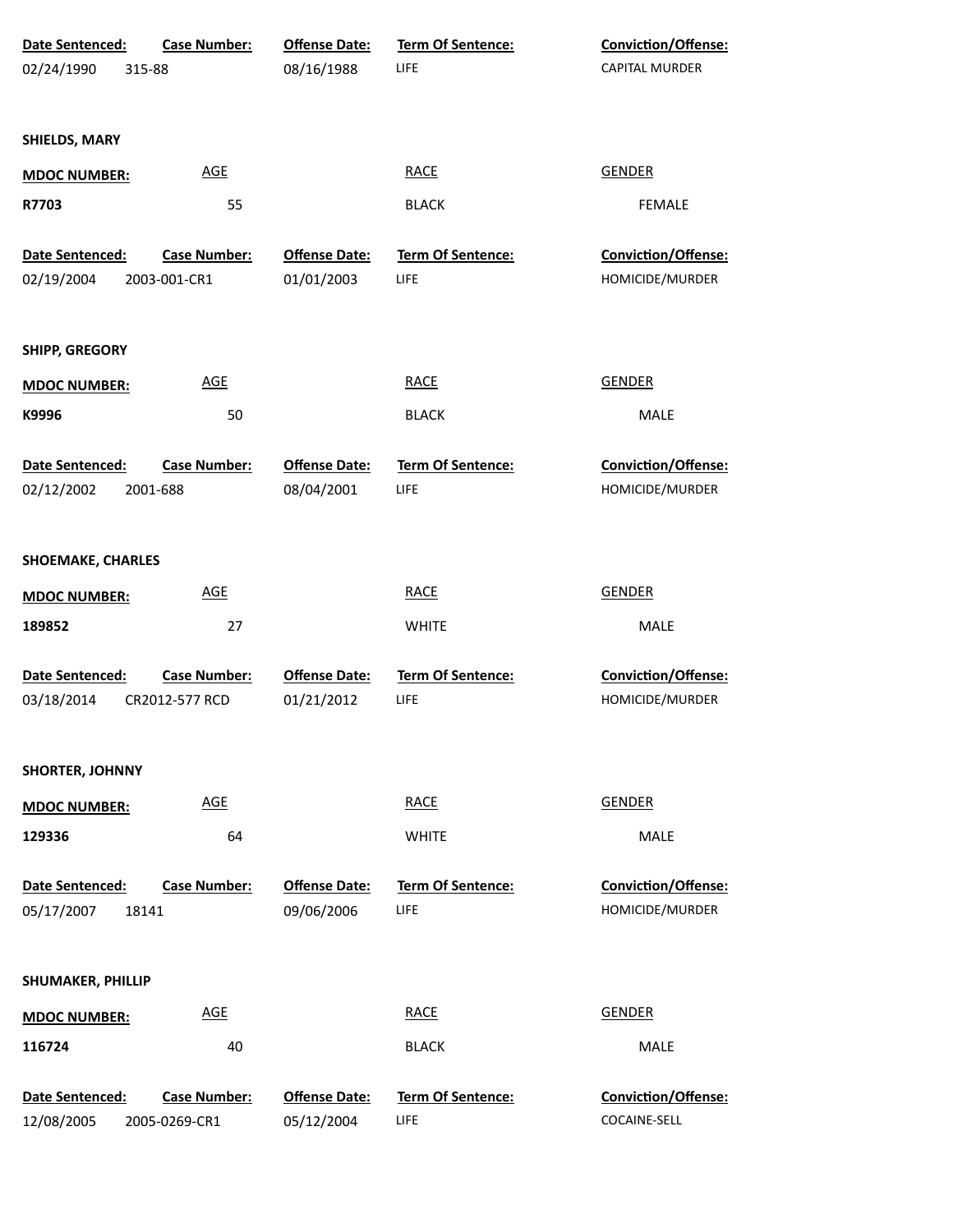## **SIMMONS, ANDRE**

| <b>MDOC NUMBER:</b>      | <b>AGE</b>          |                      | <b>RACE</b>              | <b>GENDER</b>              |
|--------------------------|---------------------|----------------------|--------------------------|----------------------------|
| 131064                   | 54                  |                      | <b>BLACK</b>             | MALE                       |
|                          |                     |                      |                          |                            |
| Date Sentenced:          | <b>Case Number:</b> | <b>Offense Date:</b> | Term Of Sentence:        | Conviction/Offense:        |
| 07/18/2007<br>CR06382    |                     | 09/19/2006           | LIFE                     | HOMICIDE/MURDER            |
|                          |                     |                      |                          |                            |
| <b>SIMMONS, BYRON</b>    |                     |                      |                          |                            |
| <b>MDOC NUMBER:</b>      | <b>AGE</b>          |                      | <b>RACE</b>              | <b>GENDER</b>              |
| K3932                    | 53                  |                      | <b>BLACK</b>             | <b>MALE</b>                |
|                          |                     |                      |                          |                            |
| Date Sentenced:          | <b>Case Number:</b> | <b>Offense Date:</b> | Term Of Sentence:        | Conviction/Offense:        |
| 08/09/2000<br>DATACONV-1 |                     | 10/12/1998           | LIFE                     | HOMICIDE/MURDER            |
|                          |                     |                      |                          |                            |
| <b>SIMPSON, WALTER</b>   |                     |                      |                          |                            |
|                          | <b>AGE</b>          |                      | <b>RACE</b>              | <b>GENDER</b>              |
| <b>MDOC NUMBER:</b>      |                     |                      |                          |                            |
| 79384                    | 48                  |                      | <b>BLACK</b>             | <b>MALE</b>                |
| Date Sentenced:          | <b>Case Number:</b> | <b>Offense Date:</b> | Term Of Sentence:        | <b>Conviction/Offense:</b> |
| 01/04/2021<br>2018-0442  |                     | 06/05/2018           | 10 YEARS O MONTHS O DAYS | POSSESSION WEAPON/FELON    |
|                          |                     |                      |                          |                            |
| Date Sentenced:          | <b>Case Number:</b> | <b>Offense Date:</b> | Term Of Sentence:        | <b>Conviction/Offense:</b> |
| 01/04/2021<br>2018-0442  |                     | 06/05/2018           | 20 YEARS 0 MONTHS 0 DAYS | ARSON 1ST DEGREE           |
| Date Sentenced:          | <b>Case Number:</b> | <b>Offense Date:</b> | <b>Term Of Sentence:</b> | <b>Conviction/Offense:</b> |
| 01/04/2021<br>2018-0442  |                     | 06/05/2018           | LIFE                     | HOMICIDE/MURDER            |
|                          |                     |                      |                          |                            |
|                          |                     |                      |                          |                            |
| <b>SIMS, BELTON</b>      |                     |                      |                          |                            |
| <b>MDOC NUMBER:</b>      | <b>AGE</b>          |                      | <b>RACE</b>              | <b>GENDER</b>              |
| 233634                   | 30                  |                      | <b>BLACK</b>             | MALE                       |
|                          |                     |                      |                          |                            |
| Date Sentenced:          | <b>Case Number:</b> | <b>Offense Date:</b> | <b>Term Of Sentence:</b> | Conviction/Offense:        |
| 04/26/2021<br>17-CR-55   |                     | 08/04/2016           | LIFE                     | <b>CAPITAL MURDER</b>      |
|                          |                     |                      |                          |                            |
| SIMS, COREY              |                     |                      |                          |                            |
| <b>MDOC NUMBER:</b>      | <b>AGE</b>          |                      | <b>RACE</b>              | <b>GENDER</b>              |
| 143551                   | 33                  |                      | <b>BLACK</b>             | MALE                       |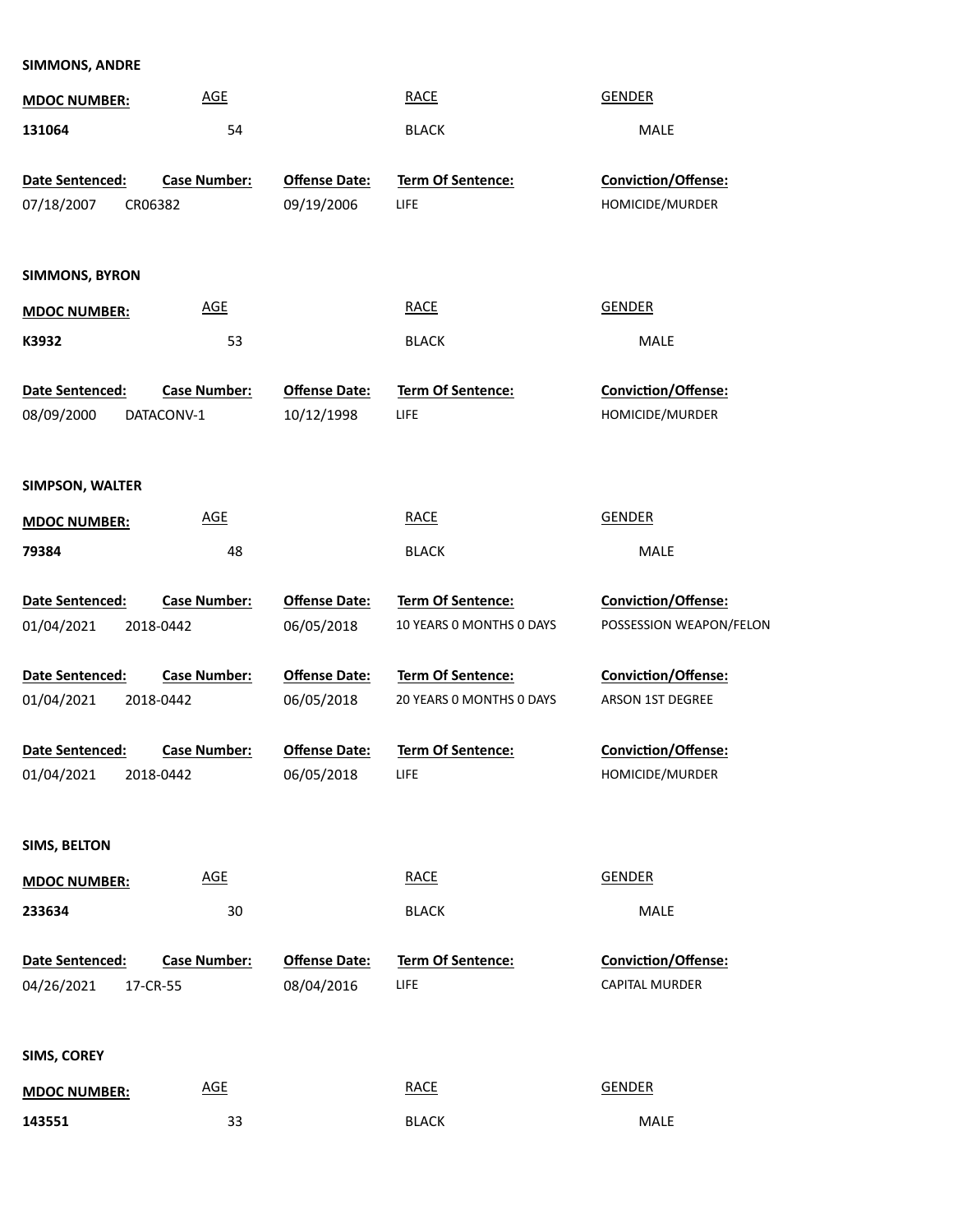| Date Sentenced:       | <b>Case Number:</b> | <b>Offense Date:</b> | Term Of Sentence:         | <b>Conviction/Offense:</b> |
|-----------------------|---------------------|----------------------|---------------------------|----------------------------|
| 10/20/2008            | 19192               | 08/20/2007           | LIFE                      | HOMICIDE/MURDER            |
|                       |                     |                      |                           |                            |
| <b>SIMS, JOHNNY</b>   |                     |                      |                           |                            |
| <b>MDOC NUMBER:</b>   | <b>AGE</b>          |                      | <b>RACE</b>               | <b>GENDER</b>              |
| 10784                 | 52                  |                      | <b>BLACK</b>              | MALE                       |
| Date Sentenced:       | <b>Case Number:</b> | <b>Offense Date:</b> | Term Of Sentence:         | Conviction/Offense:        |
| 03/13/2006            | K05-0010E           | 09/13/2003           | 18 YEARS 10 MONTHS 0 DAYS | AGGRAVATED ASSAULT         |
| Date Sentenced:       | <b>Case Number:</b> | <b>Offense Date:</b> | Term Of Sentence:         | Conviction/Offense:        |
| 04/02/2010            | K200740H            | 03/01/2006           | LIFE                      | CAPITAL MURDER             |
|                       |                     |                      |                           |                            |
| SINGLETON, SHAWN      |                     |                      |                           |                            |
| <b>MDOC NUMBER:</b>   | <b>AGE</b>          |                      | <b>RACE</b>               | <b>GENDER</b>              |
| 128876                | 46                  |                      | <b>WHITE</b>              | MALE                       |
| Date Sentenced:       | <b>Case Number:</b> | <b>Offense Date:</b> | Term Of Sentence:         | Conviction/Offense:        |
| 05/02/2007            | 200653              | 07/26/2005           | LIFE                      | CAPITAL MURDER             |
|                       |                     |                      |                           |                            |
| SIPP, HERMAN          |                     |                      |                           |                            |
| <b>MDOC NUMBER:</b>   | <b>AGE</b>          |                      | <b>RACE</b>               | <b>GENDER</b>              |
| 78783                 | 48                  |                      | <b>BLACK</b>              | MALE                       |
| Date Sentenced:       | <b>Case Number:</b> | <b>Offense Date:</b> | <b>Term Of Sentence:</b>  | Conviction/Offense:        |
| 08/26/2004            | 2003-10226          | 12/04/2001           | LIFE                      | HOMICIDE/MURDER            |
|                       |                     |                      |                           |                            |
| SIPP, JOSEPH          |                     |                      |                           |                            |
| <b>MDOC NUMBER:</b>   | <b>AGE</b>          |                      | <b>RACE</b>               | <b>GENDER</b>              |
| 65414                 | 55                  |                      | <b>BLACK</b>              | MALE                       |
| Date Sentenced:       | <b>Case Number:</b> | <b>Offense Date:</b> | <b>Term Of Sentence:</b>  | <b>Conviction/Offense:</b> |
| 06/12/1996            | DATACONV-1          | 10/29/1995           | LIFE                      | HOMICIDE/MURDER            |
|                       |                     |                      |                           |                            |
| <b>SKINNER, JAMES</b> |                     |                      |                           |                            |
| <b>MDOC NUMBER:</b>   | <b>AGE</b>          |                      | <b>RACE</b>               | <b>GENDER</b>              |
| 132598                | 42                  |                      | <b>WHITE</b>              | MALE                       |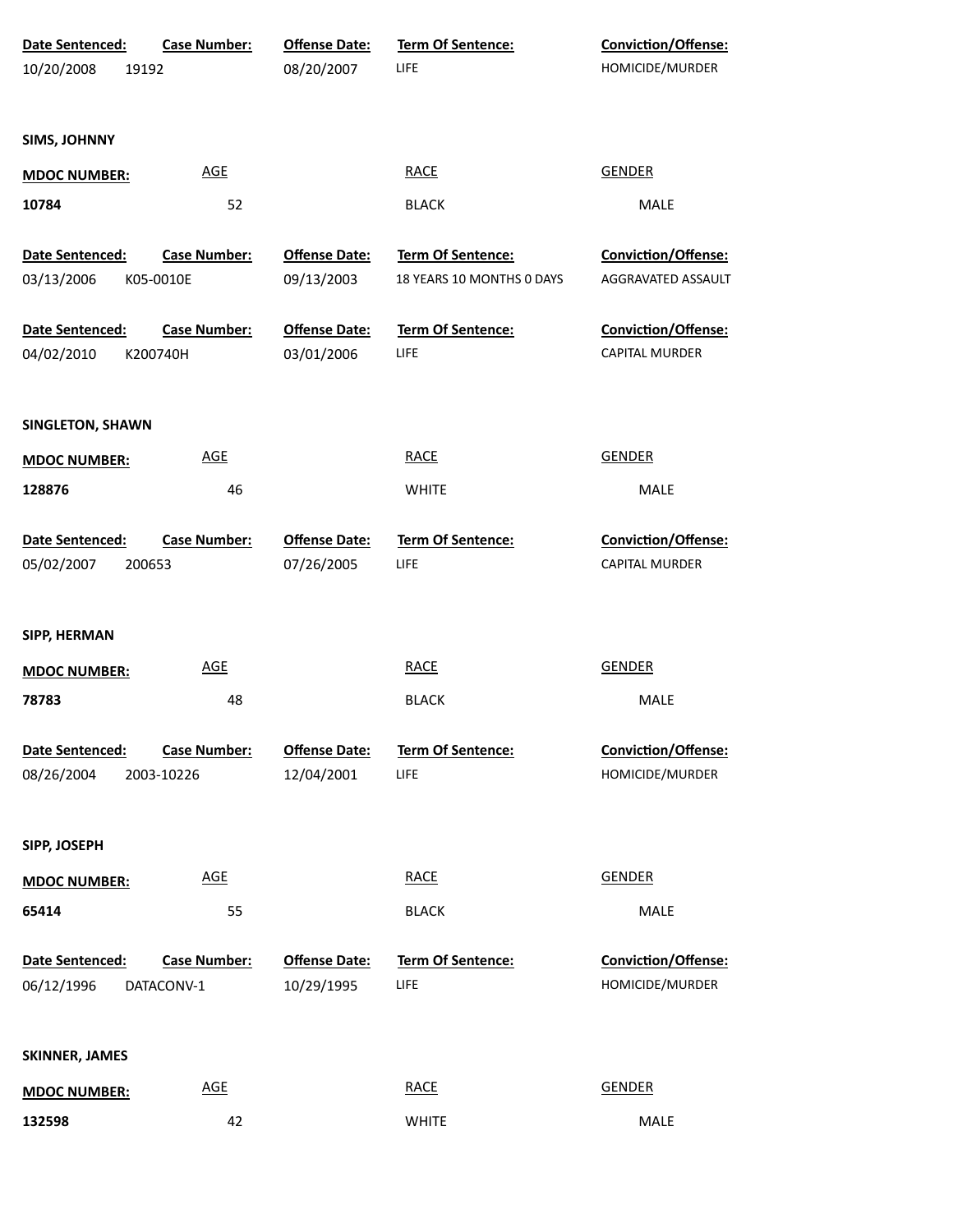| Date Sentenced:            | <b>Case Number:</b> | <b>Offense Date:</b> | Term Of Sentence:        | Conviction/Offense:             |
|----------------------------|---------------------|----------------------|--------------------------|---------------------------------|
| 03/29/2011<br>21663        |                     | 08/28/2009           | LIFE                     | FLEEING LAW ENFORCEMENT OFFICER |
|                            |                     |                      |                          |                                 |
| <b>SLATER, CHRISTOPHER</b> |                     |                      |                          |                                 |
| <b>MDOC NUMBER:</b>        | <b>AGE</b>          |                      | <b>RACE</b>              | <b>GENDER</b>                   |
| R0771                      | 44                  |                      | <b>BLACK</b>             | MALE                            |
|                            |                     |                      |                          |                                 |
| Date Sentenced:            | <b>Case Number:</b> | <b>Offense Date:</b> | Term Of Sentence:        | Conviction/Offense:             |
| 05/06/1997                 | DATACONV-1          |                      | LIFE                     | HOMICIDE/MURDER                 |
|                            |                     |                      |                          |                                 |
| <b>SLAUGHTER, JODON</b>    |                     |                      |                          |                                 |
| <b>MDOC NUMBER:</b>        | <b>AGE</b>          |                      | <b>RACE</b>              | <b>GENDER</b>                   |
| K1780                      | 55                  |                      | <b>BLACK</b>             | <b>MALE</b>                     |
|                            |                     |                      |                          |                                 |
| Date Sentenced:            | <b>Case Number:</b> | <b>Offense Date:</b> | Term Of Sentence:        | Conviction/Offense:             |
| 02/11/2000                 | B24019900331        | 04/29/1998           | LIFE                     | HOMICIDE/MURDER                 |
|                            |                     |                      |                          |                                 |
| <b>SLEDGE, NICHOLAS</b>    |                     |                      |                          |                                 |
| <b>MDOC NUMBER:</b>        | <b>AGE</b>          |                      | <b>RACE</b>              | <b>GENDER</b>                   |
| 191541                     | 30                  |                      | <b>BLACK</b>             | MALE                            |
|                            |                     |                      |                          |                                 |
| Date Sentenced:            | <b>Case Number:</b> | <b>Offense Date:</b> | <b>Term Of Sentence:</b> | Conviction/Offense:             |
| 06/12/2014                 | CR2013-182JMT       | 07/08/2013           | LIFE                     | HOMICIDE/MURDER                 |
|                            |                     |                      |                          |                                 |
| SMITH, ALLEN               |                     |                      |                          |                                 |
| <b>MDOC NUMBER:</b>        | <b>AGE</b>          |                      | <b>RACE</b>              | <b>GENDER</b>                   |
| 46787                      | 58                  |                      | <b>BLACK</b>             | MALE                            |
|                            |                     |                      |                          |                                 |
| Date Sentenced:            | <b>Case Number:</b> | <b>Offense Date:</b> | <b>Term Of Sentence:</b> | Conviction/Offense:             |
| 08/03/2004<br>239392       |                     | 05/02/2003           | LIFE                     | HOMICIDE/MURDER                 |
|                            |                     |                      |                          |                                 |
| SMITH, ANDRE               |                     |                      |                          |                                 |
| <b>MDOC NUMBER:</b>        | <b>AGE</b>          |                      | <b>RACE</b>              | <b>GENDER</b>                   |
| K2576                      | 42                  |                      | <b>BLACK</b>             | MALE                            |
|                            |                     |                      |                          |                                 |
| Date Sentenced:            | <b>Case Number:</b> | <b>Offense Date:</b> | <b>Term Of Sentence:</b> | Conviction/Offense:             |
| 05/12/2000                 | DATACONV-1          | 07/03/1999           | LIFE                     | CAPITAL MURDER                  |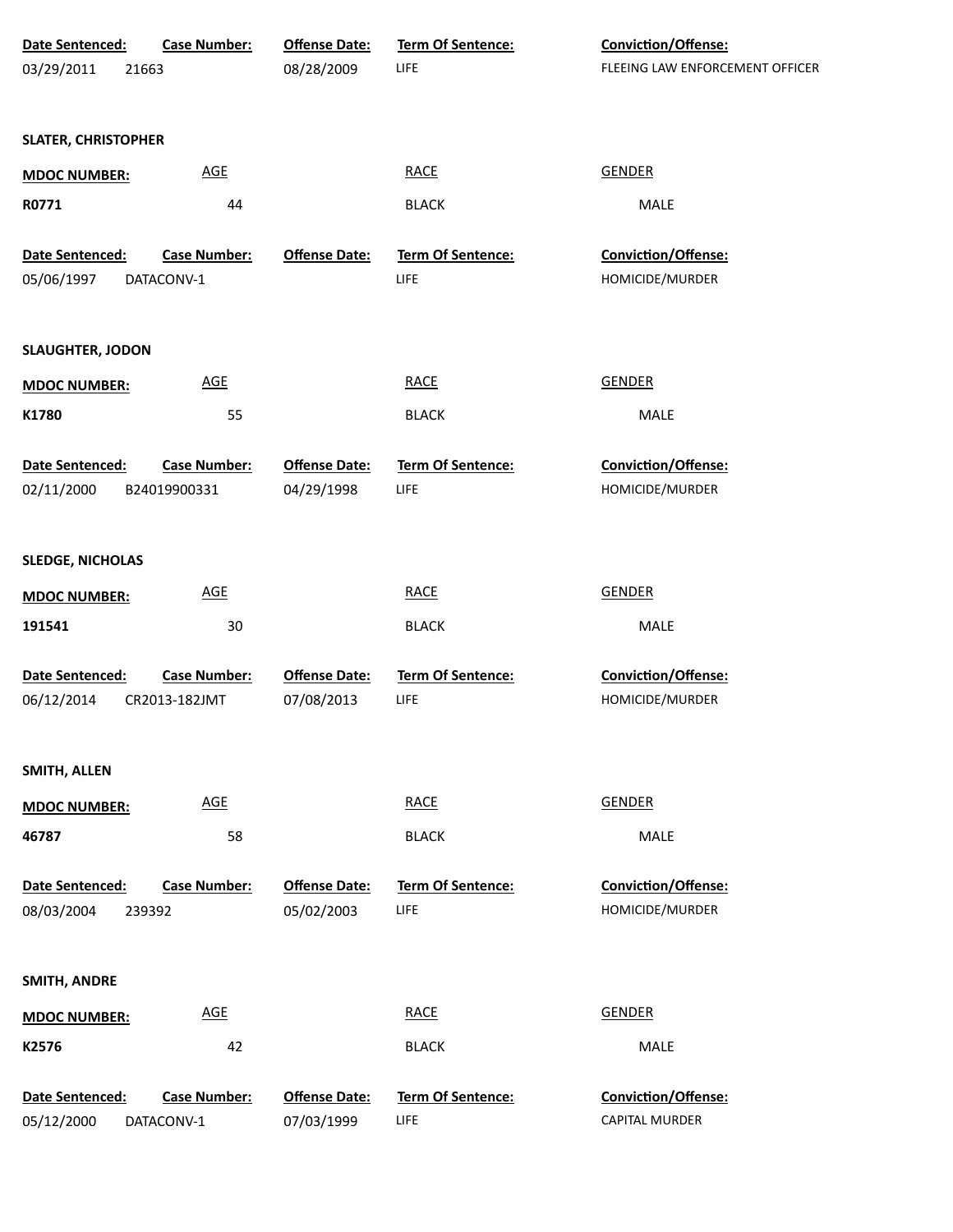## **SMITH, ANTHONY**

| <b>MDOC NUMBER:</b>                          | <b>AGE</b>                         |                                    | <b>RACE</b>                                   | <b>GENDER</b>                                       |
|----------------------------------------------|------------------------------------|------------------------------------|-----------------------------------------------|-----------------------------------------------------|
| 127402                                       | 38                                 |                                    | <b>BLACK</b>                                  | <b>MALE</b>                                         |
| Date Sentenced:<br>02/23/2007                | <b>Case Number:</b><br>20060065    | <b>Offense Date:</b><br>08/11/2006 | <b>Term Of Sentence:</b><br>LIFE              | Conviction/Offense:<br>HOMICIDE/MURDER              |
| SMITH, BARBARA                               |                                    |                                    |                                               |                                                     |
| <b>MDOC NUMBER:</b>                          | <b>AGE</b>                         |                                    | <b>RACE</b>                                   | <b>GENDER</b>                                       |
| 167155                                       | 49                                 |                                    | <b>BLACK</b>                                  | <b>FEMALE</b>                                       |
| Date Sentenced:<br>05/02/2011                | <b>Case Number:</b><br>24022009324 | <b>Offense Date:</b><br>12/05/2008 | Term Of Sentence:<br>20 YEARS O MONTHS O DAYS | Conviction/Offense:<br>AGGRAVATED ASSAULT           |
| Date Sentenced:<br>05/02/2011                | <b>Case Number:</b><br>24022009324 | <b>Offense Date:</b><br>12/05/2008 | Term Of Sentence:<br>LIFE                     | Conviction/Offense:<br>CAPITAL MURDER               |
| Date Sentenced:                              | <b>Case Number:</b>                | <b>Offense Date:</b>               | <b>Term Of Sentence:</b>                      | Conviction/Offense:                                 |
| 05/02/2011                                   | 24022009324                        | 12/05/2008                         | LIFE                                          | HOMICIDE/MURDER                                     |
|                                              |                                    |                                    |                                               |                                                     |
| SMITH, BOBBY<br><b>MDOC NUMBER:</b><br>K0100 | <b>AGE</b><br>63                   |                                    | <b>RACE</b><br><b>BLACK</b>                   | <b>GENDER</b><br>MALE                               |
| Date Sentenced:<br>09/29/1999                | <b>Case Number:</b><br>DATACONV-1  | <b>Offense Date:</b><br>06/04/1998 | <b>Term Of Sentence:</b><br><b>LIFE</b>       | <b>Conviction/Offense:</b><br><b>CAPITAL MURDER</b> |
|                                              |                                    |                                    |                                               |                                                     |
| <b>Date Sentenced:</b><br>09/29/1999         | <b>Case Number:</b><br>DATACONV-2  | <b>Offense Date:</b><br>06/04/1998 | <b>Term Of Sentence:</b><br><b>LIFE</b>       | <b>Conviction/Offense:</b><br><b>CAPITAL MURDER</b> |
| <b>Date Sentenced:</b><br>09/29/1999         | <b>Case Number:</b><br>DATACONV-3  | <b>Offense Date:</b><br>06/04/1998 | <b>Term Of Sentence:</b><br><b>LIFE</b>       | <b>Conviction/Offense:</b><br><b>CAPITAL MURDER</b> |
| SMITH, CARL                                  |                                    |                                    |                                               |                                                     |
| <b>MDOC NUMBER:</b>                          | <b>AGE</b>                         |                                    | <b>RACE</b>                                   | <b>GENDER</b>                                       |

**Date Sentenced:** HOMICIDE/MURDER **Conviction/Offense:** LIFE **Ofense Date: Term Of Sentence:** DATACONV-1 **Case Number:** 08/04/1995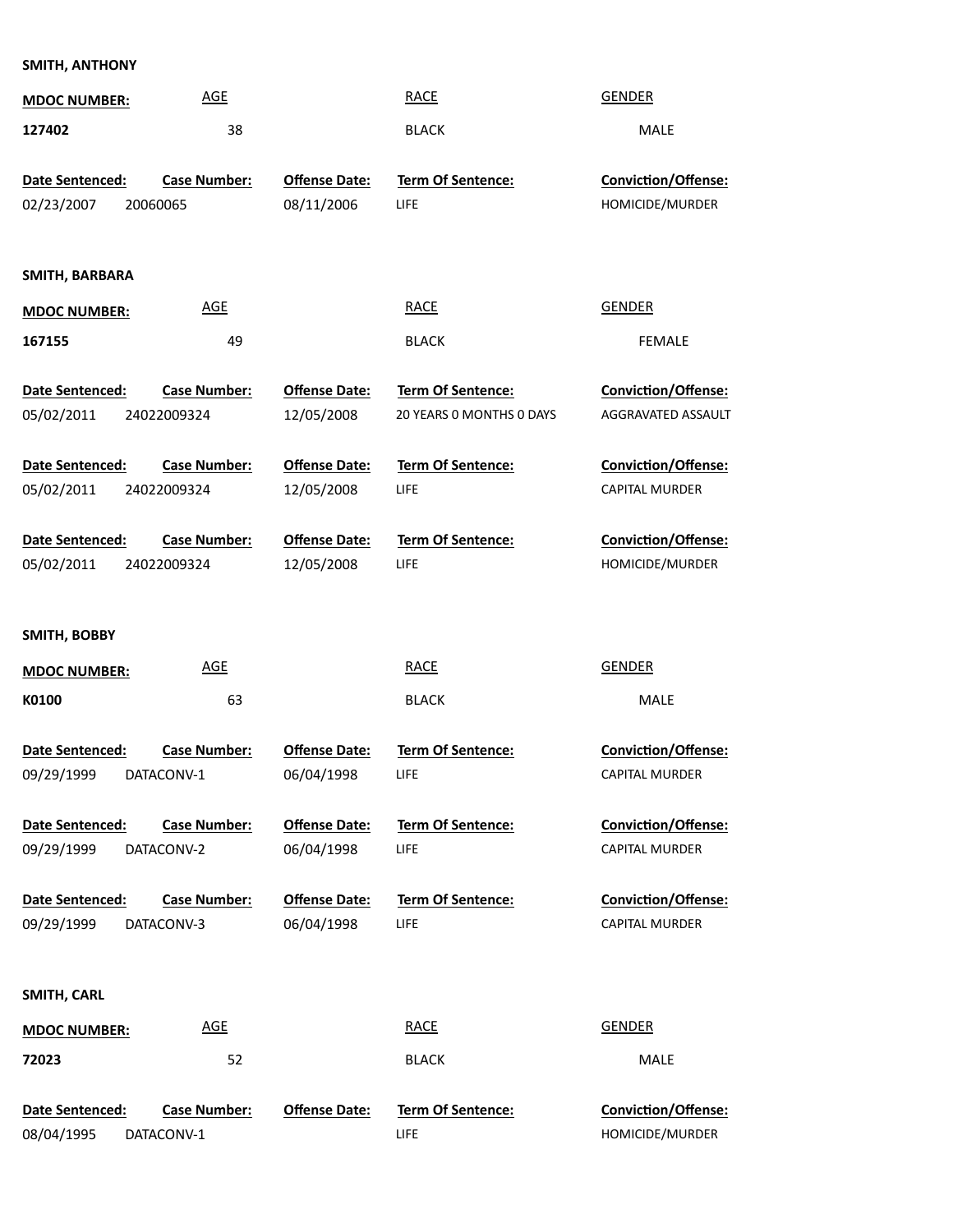## **SMITH, CHARLES**

| <b>AGE</b><br><b>MDOC NUMBER:</b>      |                      | <b>RACE</b>              | <b>GENDER</b>                    |
|----------------------------------------|----------------------|--------------------------|----------------------------------|
| 51<br>91945                            |                      | <b>BLACK</b>             | MALE                             |
|                                        |                      |                          |                                  |
| <b>Case Number:</b><br>Date Sentenced: | <b>Offense Date:</b> | <b>Term Of Sentence:</b> | <b>Conviction/Offense:</b>       |
| 04/17/2014<br>12-9655K                 | 09/04/2011           | LIFE                     | HOMICIDE/MURDER                  |
|                                        |                      |                          |                                  |
| SMITH, CHAUNCEY                        |                      |                          |                                  |
| <b>AGE</b><br><b>MDOC NUMBER:</b>      |                      | <b>RACE</b>              | <b>GENDER</b>                    |
| 44<br>58454                            |                      | <b>BLACK</b>             | MALE                             |
|                                        |                      |                          |                                  |
| Date Sentenced:<br><b>Case Number:</b> | <b>Offense Date:</b> | Term Of Sentence:        | Conviction/Offense:              |
| 08/01/1996<br>2551-A                   | 03/25/1995           | <b>LIFE</b>              | CAPITAL MURDER                   |
|                                        |                      |                          |                                  |
|                                        |                      |                          |                                  |
| SMITH, CHRISTOPHER                     |                      |                          |                                  |
| <b>AGE</b><br><b>MDOC NUMBER:</b>      |                      | <b>RACE</b>              | <b>GENDER</b>                    |
| M1876<br>40                            |                      | <b>WHITE</b>             | MALE                             |
|                                        |                      |                          |                                  |
| Date Sentenced:<br><b>Case Number:</b> | <b>Offense Date:</b> | <b>Term Of Sentence:</b> | <b>Conviction/Offense:</b>       |
| 07/29/2011<br>B2301100151              | 03/21/2009           | <b>LIFE</b>              | HOMICIDE/MURDER                  |
|                                        |                      |                          |                                  |
| SMITH, CORY                            |                      |                          |                                  |
|                                        |                      |                          |                                  |
| <b>AGE</b><br><b>MDOC NUMBER:</b>      |                      | <b>RACE</b>              | <b>GENDER</b>                    |
| M6651<br>43                            |                      | <b>BLACK</b>             | MALE                             |
|                                        |                      |                          |                                  |
| Date Sentenced:<br><b>Case Number:</b> | <b>Offense Date:</b> | Term Of Sentence:        | Conviction/Offense:              |
| 03/18/2002<br>DATACONV-1               | 04/21/1998           | 7 YEARS 0 MONTHS 0 DAYS  | DELIVERY OF CONTROLLED SUBSTANCE |
| Date Sentenced:<br><b>Case Number:</b> | <b>Offense Date:</b> | Term Of Sentence:        | Conviction/Offense:              |
| 10/09/2002<br>DATACONV-2               | 01/14/2001           | LIFE                     | HOMICIDE/MURDER                  |
|                                        |                      |                          |                                  |
|                                        |                      |                          |                                  |
| SMITH, DEMETRIUS                       |                      |                          |                                  |
| <b>AGE</b><br><b>MDOC NUMBER:</b>      |                      | <b>RACE</b>              | <b>GENDER</b>                    |
| 115108<br>43                           |                      | <b>BLACK</b>             | MALE                             |
|                                        |                      |                          |                                  |
| <b>Case Number:</b><br>Date Sentenced: | <b>Offense Date:</b> | <b>Term Of Sentence:</b> | <b>Conviction/Offense:</b>       |
| 09/29/2005<br>CR2004-202-L(P)2         | 05/27/2004           | LIFE                     | <b>CAPITAL MURDER</b>            |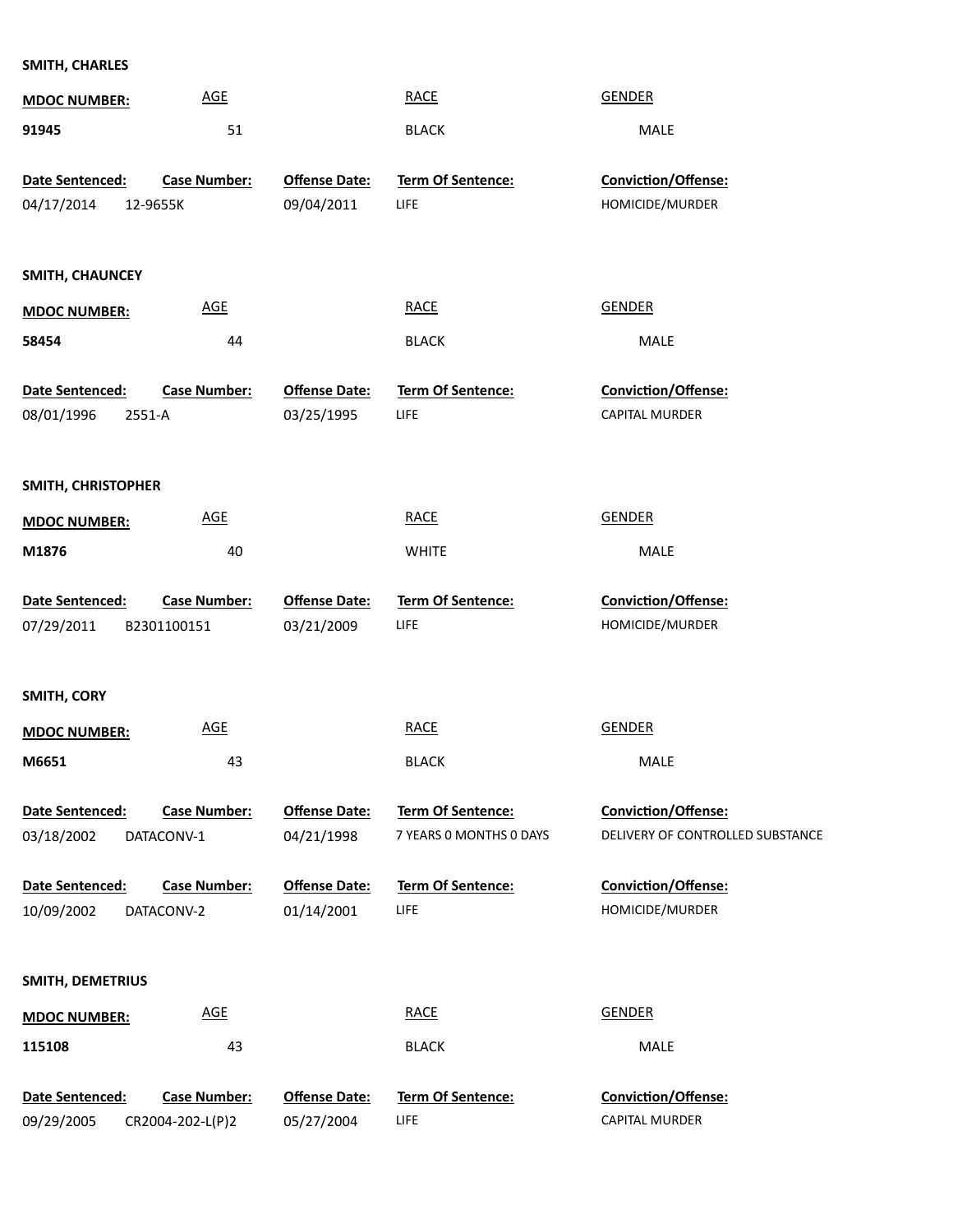**SMITH, EDDIE**

| <b>MDOC NUMBER:</b>    | <b>AGE</b>          |                      | <b>RACE</b>              | <b>GENDER</b>                                      |
|------------------------|---------------------|----------------------|--------------------------|----------------------------------------------------|
| N2126                  | 41                  |                      | <b>BLACK</b>             | <b>MALE</b>                                        |
|                        |                     |                      |                          |                                                    |
| Date Sentenced:        | <b>Case Number:</b> | <b>Offense Date:</b> | Term Of Sentence:        | Conviction/Offense:                                |
| 07/12/2005             | 03-0-306-03         | 01/19/2003           | 20 YEARS 0 MONTHS 0 DAYS | AGGRAV ASSLT-PUB OFF-WEAPON                        |
|                        |                     |                      |                          |                                                    |
| Date Sentenced:        | <b>Case Number:</b> | <b>Offense Date:</b> | <b>Term Of Sentence:</b> | Conviction/Offense:<br>AGGRAV ASSLT-PUB OFF-WEAPON |
| 07/12/2005             | 03-0-306-04         | 01/19/2003           | 20 YEARS 0 MONTHS 0 DAYS |                                                    |
| Date Sentenced:        | <b>Case Number:</b> | <b>Offense Date:</b> | <b>Term Of Sentence:</b> | Conviction/Offense:                                |
| 07/12/2005             | 03-0-306-01         | 01/19/2003           | LIFE                     | HOMICIDE/MURDER                                    |
|                        |                     |                      |                          |                                                    |
| <b>Date Sentenced:</b> | <b>Case Number:</b> | <b>Offense Date:</b> | Term Of Sentence:        | Conviction/Offense:                                |
| 07/12/2005             | 03-0-306-02         | 01/19/2003           | LIFE                     | HOMICIDE/MURDER                                    |
|                        |                     |                      |                          |                                                    |
|                        |                     |                      |                          |                                                    |
| SMITH, ETHAN           |                     |                      |                          |                                                    |
| <b>MDOC NUMBER:</b>    | <b>AGE</b>          |                      | <b>RACE</b>              | <b>GENDER</b>                                      |
| 184330                 | 31                  |                      | <b>WHITE</b>             | <b>MALE</b>                                        |
|                        |                     |                      |                          |                                                    |
| Date Sentenced:        | <b>Case Number:</b> | <b>Offense Date:</b> | Term Of Sentence:        | Conviction/Offense:                                |
| 06/13/2013             | B24022011414        | 03/29/2011           | LIFE                     | HOMICIDE/MURDER                                    |
|                        |                     |                      |                          |                                                    |
| SMITH, JAMES           |                     |                      |                          |                                                    |
| <b>MDOC NUMBER:</b>    | <b>AGE</b>          |                      | <b>RACE</b>              | <b>GENDER</b>                                      |
|                        |                     |                      |                          |                                                    |
| K2465                  | 46                  |                      | <b>WHITE</b>             | <b>MALE</b>                                        |
| Date Sentenced:        | <b>Case Number:</b> | <b>Offense Date:</b> | Term Of Sentence:        | <b>Conviction/Offense:</b>                         |
| 05/15/2000<br>9879-2   |                     | 02/10/1998           | 15 YEARS 0 MONTHS 0 DAYS | <b>ROBBERY</b>                                     |
|                        |                     |                      |                          |                                                    |
| Date Sentenced:        | <b>Case Number:</b> | <b>Offense Date:</b> | Term Of Sentence:        | <b>Conviction/Offense:</b>                         |
| 9879-1<br>05/15/2000   |                     | 02/10/1998           | LIFE                     | HOMICIDE/MURDER                                    |
|                        |                     |                      |                          |                                                    |
|                        |                     |                      |                          |                                                    |
| SMITH, JOE             |                     |                      |                          |                                                    |
| <b>MDOC NUMBER:</b>    | <b>AGE</b>          |                      | <b>RACE</b>              | <b>GENDER</b>                                      |
| 36661                  | 52                  |                      | <b>BLACK</b>             | MALE                                               |
|                        |                     |                      |                          |                                                    |
| Date Sentenced:        | <b>Case Number:</b> | <b>Offense Date:</b> | Term Of Sentence:        | Conviction/Offense:                                |
| 02/21/2013             | 2007-0038-CR1       | 01/09/2007           | 3 YEARS 0 MONTHS 0 DAYS  | COCAINE-POSSESS                                    |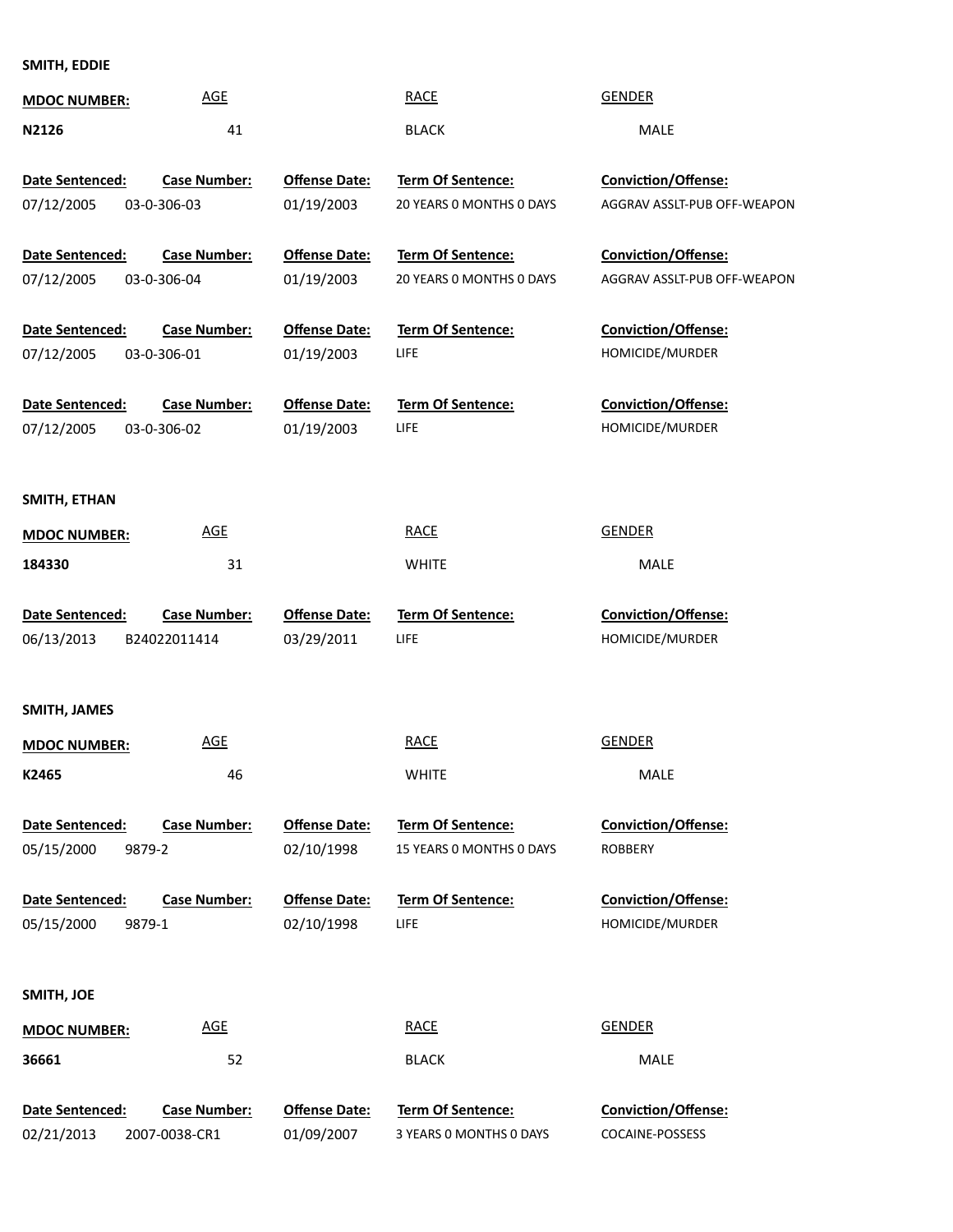| 11/13/2012<br>08/30/2010<br>LIFE<br>CAPITAL MURDER<br>100548 CR1                                           |  |
|------------------------------------------------------------------------------------------------------------|--|
| SMITH, JOHN                                                                                                |  |
|                                                                                                            |  |
|                                                                                                            |  |
| <b>GENDER</b><br><u>AGE</u><br><b>RACE</b><br><b>MDOC NUMBER:</b>                                          |  |
| 31<br>158738<br><b>WHITE</b><br>MALE                                                                       |  |
| Conviction/Offense:<br>Date Sentenced:<br><b>Case Number:</b><br><b>Offense Date:</b><br>Term Of Sentence: |  |
| LIFE<br>09/03/2010<br>11/09/2008<br>HOMICIDE/MURDER<br>K09-0156P                                           |  |
| Conviction/Offense:<br>Date Sentenced:<br><b>Case Number:</b><br><b>Offense Date:</b><br>Term Of Sentence: |  |
| 10/16/2009<br>K09-0029H<br>02/23/2009<br>3 YEARS 0 MONTHS 0 DAYS<br><b>ESCAPE-JAIL</b>                     |  |
|                                                                                                            |  |
| SMITH, JOHN                                                                                                |  |
| <b>GENDER</b><br><b>AGE</b><br><b>RACE</b><br><b>MDOC NUMBER:</b>                                          |  |
| R8486<br>52<br>MALE<br><b>BLACK</b>                                                                        |  |
| Conviction/Offense:<br>Date Sentenced:<br><b>Case Number:</b><br><b>Offense Date:</b><br>Term Of Sentence: |  |
| 20 YEARS 0 MONTHS 0 DAYS<br>04/21/1999<br>DATACONV-2<br>01/15/1999<br>MANSLAUGHTER                         |  |
| Term Of Sentence:<br>Conviction/Offense:<br>Date Sentenced:<br><b>Case Number:</b><br><b>Offense Date:</b> |  |
| 01/15/1999<br>HOMICIDE/MURDER<br>04/21/1999<br>DATACONV-1<br><b>LIFE</b>                                   |  |
|                                                                                                            |  |
| SMITH, KEITH                                                                                               |  |
| <b>RACE</b><br><b>GENDER</b><br><b>AGE</b><br><b>MDOC NUMBER:</b>                                          |  |
| L0663<br>41<br><b>BLACK</b><br>MALE                                                                        |  |
| Term Of Sentence:<br>Conviction/Offense:<br>Date Sentenced:<br><b>Case Number:</b><br><b>Offense Date:</b> |  |
| LIFE<br>HOMICIDE/MURDER<br>04/12/2002<br>DATACONV-1<br>03/19/2000                                          |  |
|                                                                                                            |  |
| <b>SMITH, LARONCUS</b>                                                                                     |  |
| <b>GENDER</b><br><b>AGE</b><br><b>RACE</b><br><b>MDOC NUMBER:</b>                                          |  |
| 37<br><b>BLACK</b><br>111526<br>MALE                                                                       |  |
| Term Of Sentence:<br>Conviction/Offense:<br>Date Sentenced:<br><b>Case Number:</b><br><b>Offense Date:</b> |  |
| 06/08/2004<br>20 YEARS 0 MONTHS 0 DAYS<br>ABUSE VULNERABLE ADULT<br>05/10/2005<br>2004-52S                 |  |
| Term Of Sentence:<br>Date Sentenced:<br><b>Case Number:</b><br><b>Offense Date:</b><br>Conviction/Offense: |  |
| 05/10/2005<br>06/08/2004<br>30 YEARS 0 MONTHS 0 DAYS<br>KIDNAP-<br>2004-52S                                |  |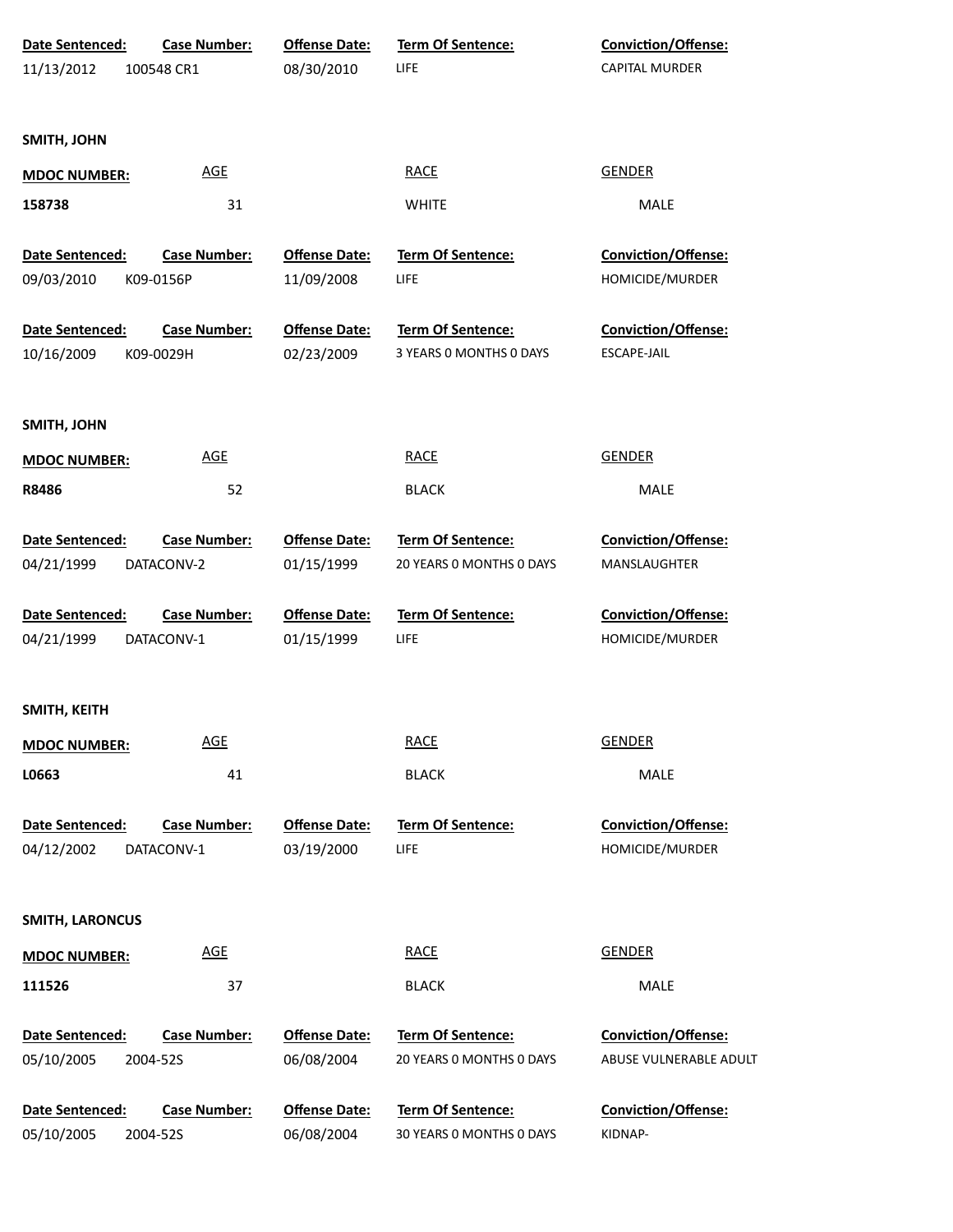| Date Sentenced:      | <b>Case Number:</b>        | <b>Offense Date:</b> | Term Of Sentence:        | <b>Conviction/Offense:</b>         |
|----------------------|----------------------------|----------------------|--------------------------|------------------------------------|
| 05/10/2005           | 2004-52S                   | 06/08/2004           | 5 YEARS 0 MONTHS 0 DAYS  | CONSPIRACY TO COMMIT A CRIME       |
|                      |                            |                      |                          |                                    |
| Date Sentenced:      | <b>Case Number:</b>        | <b>Offense Date:</b> | Term Of Sentence:        | Conviction/Offense:                |
| 05/10/2005           | 2004-52S                   | 06/08/2004           | LIFE                     | <b>CAPITAL MURDER</b>              |
| SMITH, LATONDREA     |                            |                      |                          |                                    |
| <b>MDOC NUMBER:</b>  | <b>AGE</b>                 |                      | <b>RACE</b>              | <b>GENDER</b>                      |
| 105829               |                            |                      |                          | <b>FEMALE</b>                      |
|                      | 36                         |                      | <b>BLACK</b>             |                                    |
| Date Sentenced:      | <b>Case Number:</b>        | <b>Offense Date:</b> | <b>Term Of Sentence:</b> | Conviction/Offense:                |
| 07/30/2010           | 20100057 CR                | 01/11/2010           | LIFE                     | HOMICIDE/MURDER                    |
|                      |                            |                      |                          |                                    |
| SMITH, LEE           | <b>AGE</b>                 |                      | <b>RACE</b>              | <b>GENDER</b>                      |
| <b>MDOC NUMBER:</b>  |                            |                      |                          |                                    |
| <b>N5058</b>         | 39                         |                      | <b>BLACK</b>             | MALE                               |
| Date Sentenced:      | <b>Case Number:</b>        | <b>Offense Date:</b> | Term Of Sentence:        | Conviction/Offense:                |
| 02/23/2009<br>6253   |                            | 05/14/2007           | LIFE                     | HOMICIDE/MURDER                    |
|                      |                            |                      |                          |                                    |
| <b>SMITH, MARCUS</b> |                            |                      |                          |                                    |
| <b>MDOC NUMBER:</b>  | AGE                        |                      | <b>RACE</b>              | <b>GENDER</b>                      |
| 90316                | 52                         |                      | <b>BLACK</b>             | MALE                               |
| Date Sentenced:      | <b>Case Number:</b>        | <b>Offense Date:</b> | <b>Term Of Sentence:</b> | <b>Conviction/Offense:</b>         |
| 07/06/1999           | DATACONV-2                 | 11/11/1995           | 2 YEARS 0 MONTHS 0 DAYS  | POSSESSION OF CONTROLLED SUBSTANCE |
| Date Sentenced:      | <b>Case Number:</b>        | <b>Offense Date:</b> | <b>Term Of Sentence:</b> | Conviction/Offense:                |
| 08/30/2000           | DATACONV-1                 | 12/21/1997           | LIFE                     | HOMICIDE/MURDER                    |
|                      |                            |                      |                          |                                    |
| SMITH, MICHAEL       |                            |                      |                          |                                    |
| <b>MDOC NUMBER:</b>  | $\underline{\mathsf{AGE}}$ |                      | <b>RACE</b>              | <b>GENDER</b>                      |
| 107483               | 37                         |                      | <b>BLACK</b>             | MALE                               |
| Date Sentenced:      | <b>Case Number:</b>        | <b>Offense Date:</b> | Term Of Sentence:        | Conviction/Offense:                |
| 06/29/2006           | 2004-10093                 | 08/11/2004           | LIFE                     | HOMICIDE/MURDER                    |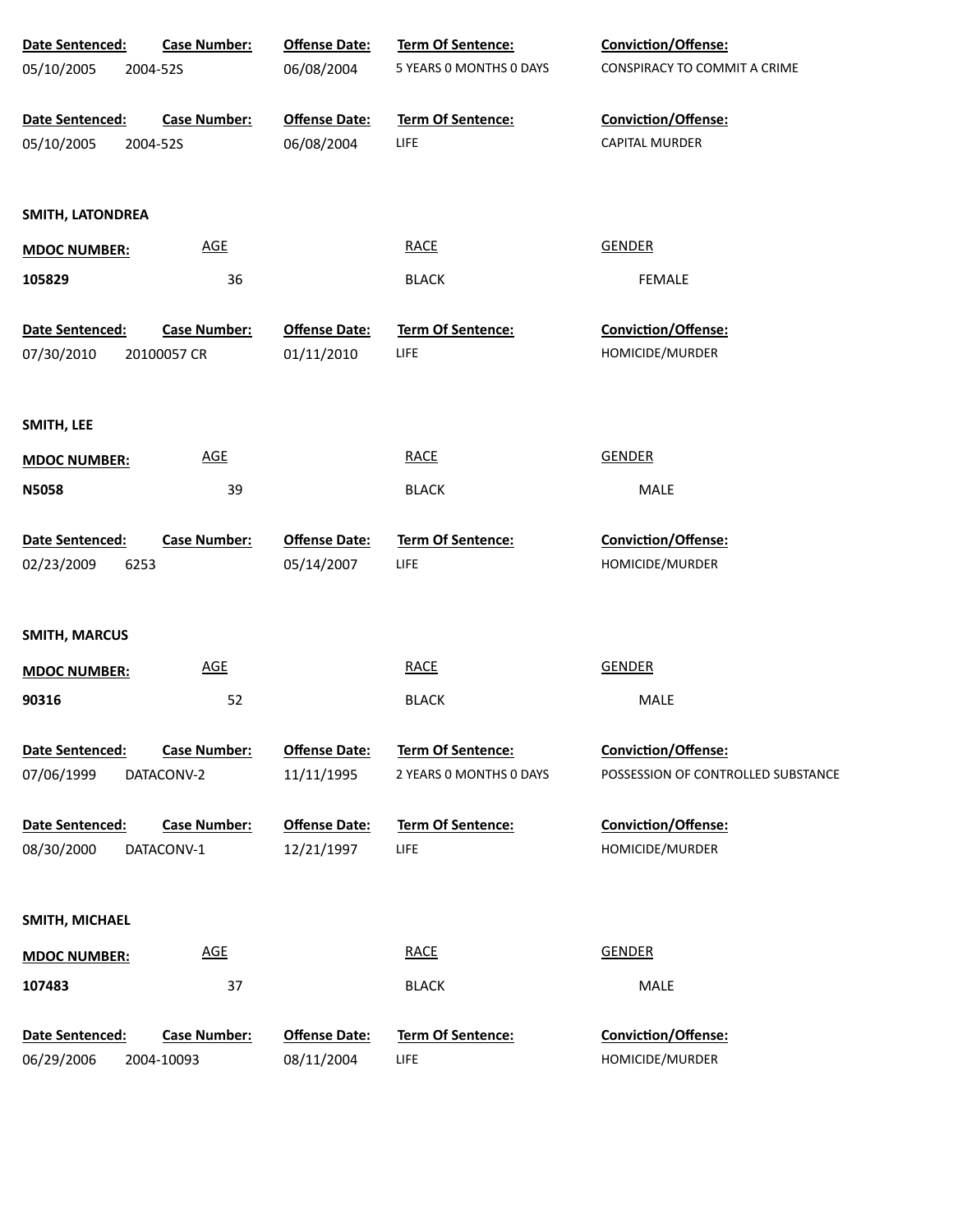| SMITH, PRENTISS       |                     |                      |                          |                       |
|-----------------------|---------------------|----------------------|--------------------------|-----------------------|
| <b>MDOC NUMBER:</b>   | <b>AGE</b>          |                      | <b>RACE</b>              | <b>GENDER</b>         |
| 173057                | 72                  |                      | <b>BLACK</b>             | MALE                  |
| Date Sentenced:       | <b>Case Number:</b> | <b>Offense Date:</b> | Term Of Sentence:        | Conviction/Offense:   |
| 12/16/2011<br>2011022 |                     | 12/24/2010           | 20 YEARS 0 MONTHS 0 DAYS | AGGRAVATED ASSAULT    |
|                       |                     |                      |                          |                       |
| Date Sentenced:       | <b>Case Number:</b> | <b>Offense Date:</b> | Term Of Sentence:        | Conviction/Offense:   |
| 12/16/2011<br>2011022 |                     | 12/24/2010           | LIFE                     | HOMICIDE/MURDER       |
| <b>SMITH, RONNIE</b>  |                     |                      |                          |                       |
| <b>MDOC NUMBER:</b>   | <b>AGE</b>          |                      | <b>RACE</b>              | <b>GENDER</b>         |
| 37556                 | 67                  |                      | <b>BLACK</b>             | MALE                  |
| Date Sentenced:       | <b>Case Number:</b> | <b>Offense Date:</b> | Term Of Sentence:        | Conviction/Offense:   |
| 03/11/2005            | 03-0-967-00 TTG     | 05/13/2002           | LIFE                     | HOMICIDE/MURDER       |
|                       |                     |                      |                          |                       |
| SMITH, SCOTT          |                     |                      |                          |                       |
| <b>MDOC NUMBER:</b>   | <b>AGE</b>          |                      | <b>RACE</b>              | <b>GENDER</b>         |
| 173216                | 39                  |                      | <b>BLACK</b>             | FEMALE                |
| Date Sentenced:       | Case Number:        | <b>Offense Date:</b> | Term Of Sentence:        | Conviction/Offense:   |
| 01/20/2012<br>1136K   |                     | 05/28/2010           | LIFE                     | <b>CAPITAL MURDER</b> |
|                       |                     |                      |                          |                       |
| SMITH, TIMOTHY        |                     |                      |                          |                       |
| <b>MDOC NUMBER:</b>   | <b>AGE</b>          |                      | <b>RACE</b>              | <b>GENDER</b>         |
| 98894                 | 46                  |                      | <b>BLACK</b>             | MALE                  |
| Date Sentenced:       | <b>Case Number:</b> | <b>Offense Date:</b> | <b>Term Of Sentence:</b> | Conviction/Offense:   |
| 06/02/2000            | DATACONV-1          | 02/12/2000           | LIFE                     | HOMICIDE/MURDER       |
|                       |                     |                      |                          |                       |
| SMITH, TYLER          |                     |                      |                          |                       |
| <b>MDOC NUMBER:</b>   | <b>AGE</b>          |                      | <b>RACE</b>              | <b>GENDER</b>         |
| 155793                | 28                  |                      | <b>WHITE</b>             | MALE                  |
| Date Sentenced:       | Case Number:        | <b>Offense Date:</b> | Term Of Sentence:        | Conviction/Offense:   |
| 10/27/2014<br>25439   |                     | 09/01/2013           | LIFE                     | HOMICIDE/MURDER       |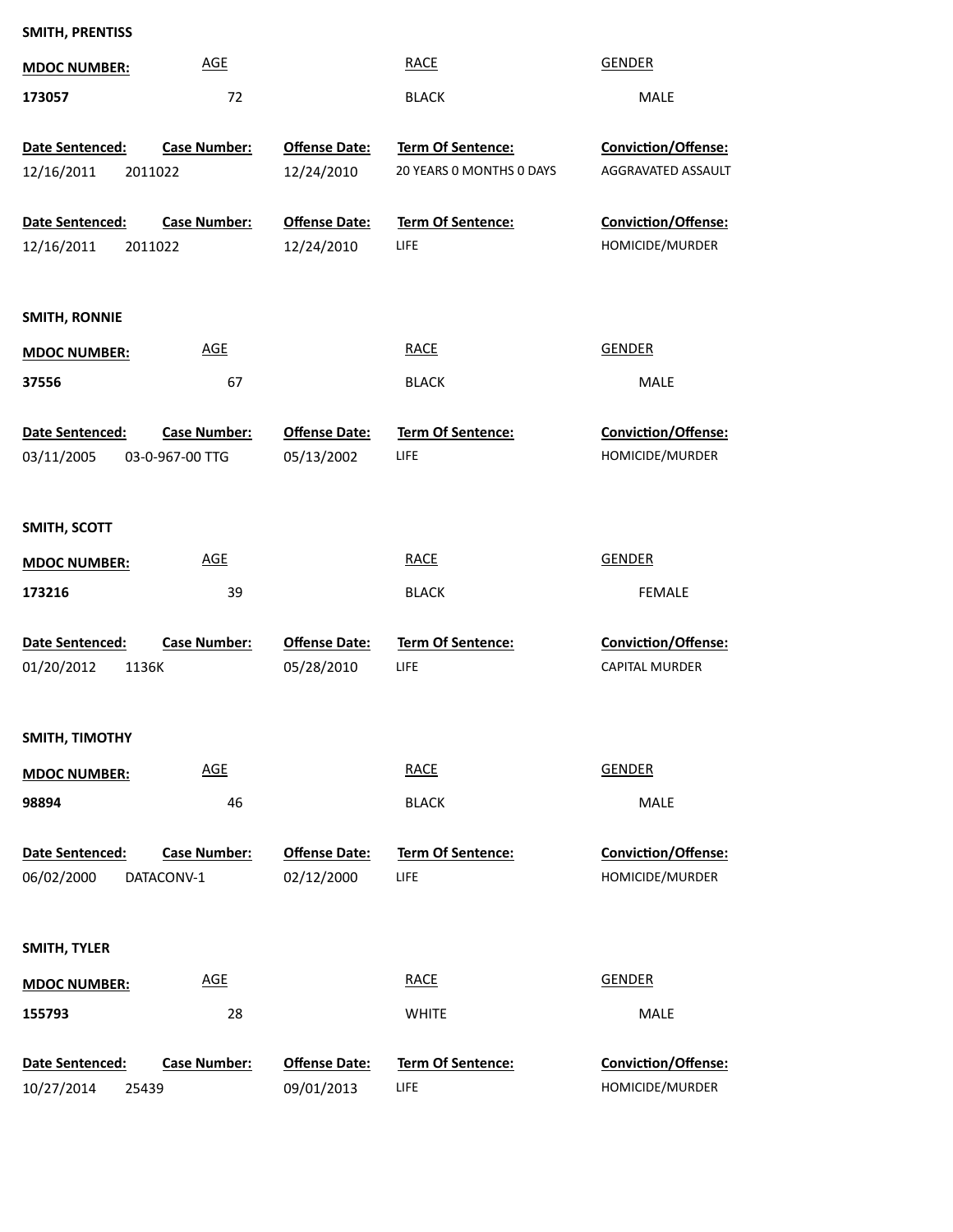| Date Sentenced:         | <b>Case Number:</b> | <b>Offense Date:</b> | Term Of Sentence:        | Conviction/Offense:        |  |
|-------------------------|---------------------|----------------------|--------------------------|----------------------------|--|
| 10/04/2016              | 2016-0009-K         | 04/10/2015           | 10 YEARS 0 MONTHS 0 DAYS | AGGRAVATED ASSAULT         |  |
| Date Sentenced:         | <b>Case Number:</b> | <b>Offense Date:</b> | Term Of Sentence:        | Conviction/Offense:        |  |
| 10/04/2016              | 2016-0008-K         | 02/03/2016           | 10 YEARS 0 MONTHS 0 DAYS | AGGRAVATED ASSAULT         |  |
| SMITH, WILLIAM          |                     |                      |                          |                            |  |
| <b>MDOC NUMBER:</b>     | <b>AGE</b>          |                      | <b>RACE</b>              | <b>GENDER</b>              |  |
| K5477                   | 62                  |                      | <b>BLACK</b>             | MALE                       |  |
| Date Sentenced:         | <b>Case Number:</b> | <b>Offense Date:</b> | Term Of Sentence:        | Conviction/Offense:        |  |
| 02/02/2001              | DATACONV-1          | 01/28/1998           | LIFE                     | HOMICIDE/MURDER            |  |
| <b>SMOTHERS, QUINCY</b> |                     |                      |                          |                            |  |
| <b>MDOC NUMBER:</b>     | <b>AGE</b>          |                      | <b>RACE</b>              | <b>GENDER</b>              |  |
| R0989                   | 46                  |                      | <b>BLACK</b>             | MALE                       |  |
| Date Sentenced:         | <b>Case Number:</b> | <b>Offense Date:</b> | Term Of Sentence:        | <b>Conviction/Offense:</b> |  |
| 05/23/1997              | 96310203LBH         | 03/22/1996           | 30 YEARS 0 MONTHS 0 DAYS | COCAINE-SELL               |  |
| Date Sentenced:         | <b>Case Number:</b> | <b>Offense Date:</b> | Term Of Sentence:        | <b>Conviction/Offense:</b> |  |
| 02/26/1998              | 96143300LBH         | 03/26/1996           | 25 YEARS O MONTHS O DAYS | <b>ARMED ROBBERY</b>       |  |
| Date Sentenced:         | <b>Case Number:</b> | <b>Offense Date:</b> | Term Of Sentence:        | Conviction/Offense:        |  |
| 11/19/1997              | 97118600LBH         | 07/31/1996           | <b>LIFE</b>              | HOMICIDE/MURDER            |  |
| Date Sentenced:         | <b>Case Number:</b> | <b>Offense Date:</b> | Term Of Sentence:        | Conviction/Offense:        |  |
| 05/04/2010              | 20070173K           | 07/25/2007           | LIFE                     | <b>CAPITAL MURDER</b>      |  |
| <b>SNEED, ANTHONY</b>   |                     |                      |                          |                            |  |
| <b>MDOC NUMBER:</b>     | <b>AGE</b>          |                      | <b>RACE</b>              | <b>GENDER</b>              |  |
| 127401                  | 36                  |                      | <b>BLACK</b>             | <b>MALE</b>                |  |
| Date Sentenced:         | <b>Case Number:</b> | <b>Offense Date:</b> | <b>Term Of Sentence:</b> | Conviction/Offense:        |  |
| 02/23/2007              | 20060065            | 08/11/2006           | <b>LIFE</b>              | HOMICIDE/MURDER            |  |
| <b>SNELSON, RICKY</b>   |                     |                      |                          |                            |  |
| <b>MDOC NUMBER:</b>     | <b>AGE</b>          |                      | <b>RACE</b>              | <b>GENDER</b>              |  |
| 78469                   | 55                  |                      | <b>WHITE</b>             | MALE                       |  |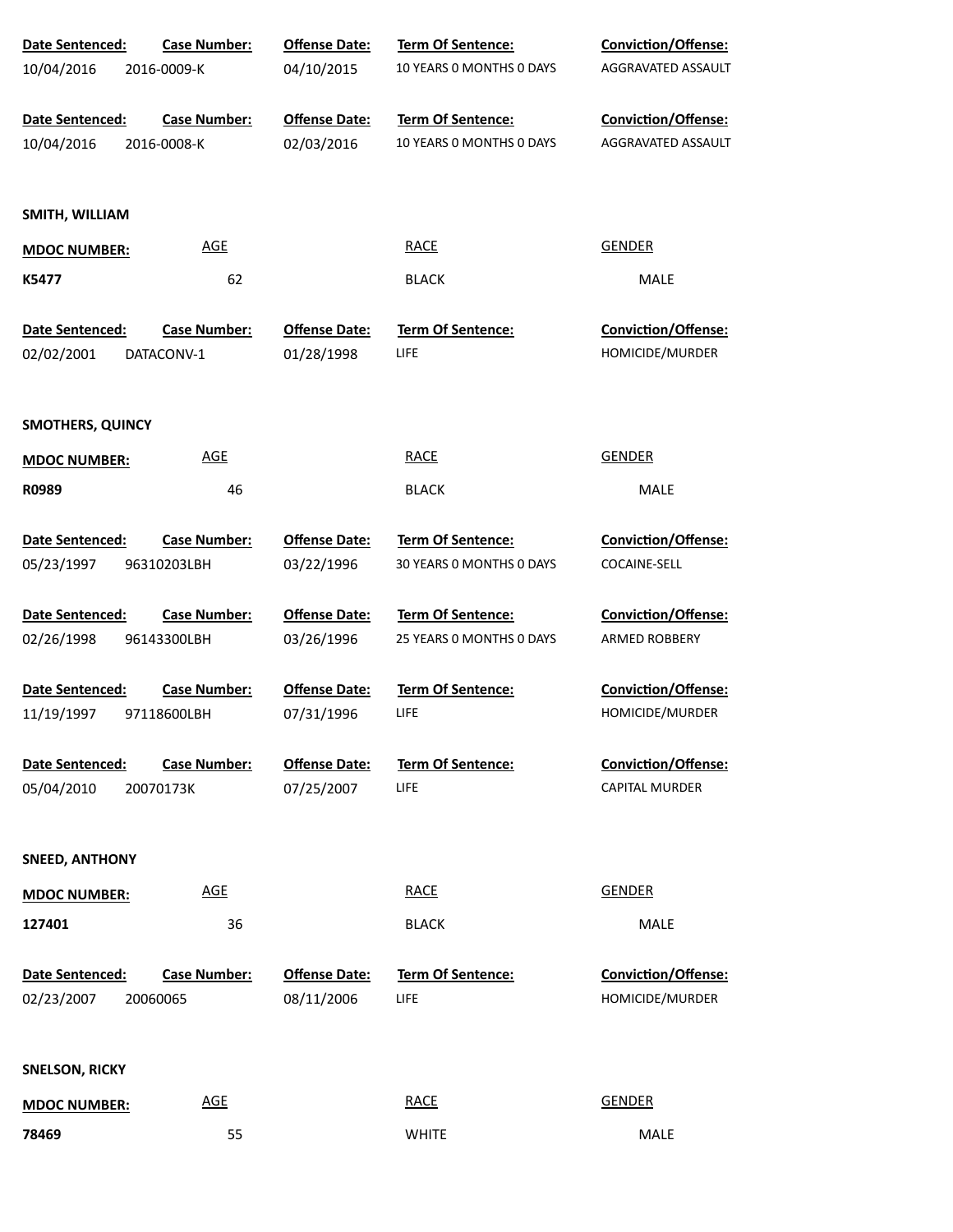| Date Sentenced:     | <b>Case Number:</b> | <b>Offense Date:</b> | Term Of Sentence:        | <b>Conviction/Offense:</b> |
|---------------------|---------------------|----------------------|--------------------------|----------------------------|
| 02/19/1992<br>V4268 |                     | 02/20/1991           | 3 YEARS 0 MONTHS 0 DAYS  | ARSON-                     |
| Date Sentenced:     | <b>Case Number:</b> | <b>Offense Date:</b> | <b>Term Of Sentence:</b> | Conviction/Offense:        |
| 12/01/1997<br>V4268 |                     | 02/20/1991           | 30 YEARS 0 MONTHS 0 DAYS | KIDNAP-                    |
| Date Sentenced:     | <b>Case Number:</b> | <b>Offense Date:</b> | <b>Term Of Sentence:</b> | Conviction/Offense:        |
| 12/01/1997<br>V4268 |                     | 02/20/1991           | LIFE                     | <b>CAPITAL MURDER</b>      |
| <b>SNOW, ERIC</b>   |                     |                      |                          |                            |
| <b>MDOC NUMBER:</b> | <b>AGE</b>          |                      | <b>RACE</b>              | <b>GENDER</b>              |
| 67488               | 45                  |                      | <b>BLACK</b>             | <b>MALE</b>                |
| Date Sentenced:     | <b>Case Number:</b> | <b>Offense Date:</b> | Term Of Sentence:        | Conviction/Offense:        |
| 02/21/1997<br>4122  |                     | 04/10/1994           | 20 YEARS 0 MONTHS 0 DAYS | AGGRAVATED ASSAULT         |
| Date Sentenced:     | <b>Case Number:</b> | <b>Offense Date:</b> | Term Of Sentence:        | Conviction/Offense:        |
| 02/21/1997<br>4086  |                     | 07/22/1994           | 20 YEARS 0 MONTHS 0 DAYS | MANSLAUGHTER               |
| Date Sentenced:     | <b>Case Number:</b> | <b>Offense Date:</b> | Term Of Sentence:        | Conviction/Offense:        |
| 08/06/1998<br>98336 |                     | 02/21/1997           | 5 YEARS 0 MONTHS 0 DAYS  | <b>ESCAPE-JAIL</b>         |
| Date Sentenced:     | <b>Case Number:</b> | <b>Offense Date:</b> | Term Of Sentence:        | Conviction/Offense:        |
| 08/06/1998<br>98336 |                     | 02/21/1997           | LIFE                     | <b>CAPITAL MURDER</b>      |
| SOUTER, CEDRIC      |                     |                      |                          |                            |
| <b>MDOC NUMBER:</b> | <b>AGE</b>          |                      | <b>RACE</b>              | <b>GENDER</b>              |
| K6232               | 40                  |                      | <b>BLACK</b>             | MALE                       |
| Date Sentenced:     | <b>Case Number:</b> | <b>Offense Date:</b> | Term Of Sentence:        | Conviction/Offense:        |
| 04/05/2001          | DATACONV-2          | 06/20/2000           | 25 YEARS O MONTHS O DAYS | BURGLARY-RESIDENTIAL       |
| Date Sentenced:     | <b>Case Number:</b> | <b>Offense Date:</b> | <b>Term Of Sentence:</b> | Conviction/Offense:        |
| 04/05/2001          | DATACONV-1          | 06/20/2000           | LIFE                     | <b>CAPITAL MURDER</b>      |
| <b>SPANN, ELLIS</b> |                     |                      |                          |                            |
| <b>MDOC NUMBER:</b> | <b>AGE</b>          |                      | <b>RACE</b>              | <b>GENDER</b>              |
| R7332               | 43                  |                      | <b>BLACK</b>             | MALE                       |
|                     |                     |                      |                          |                            |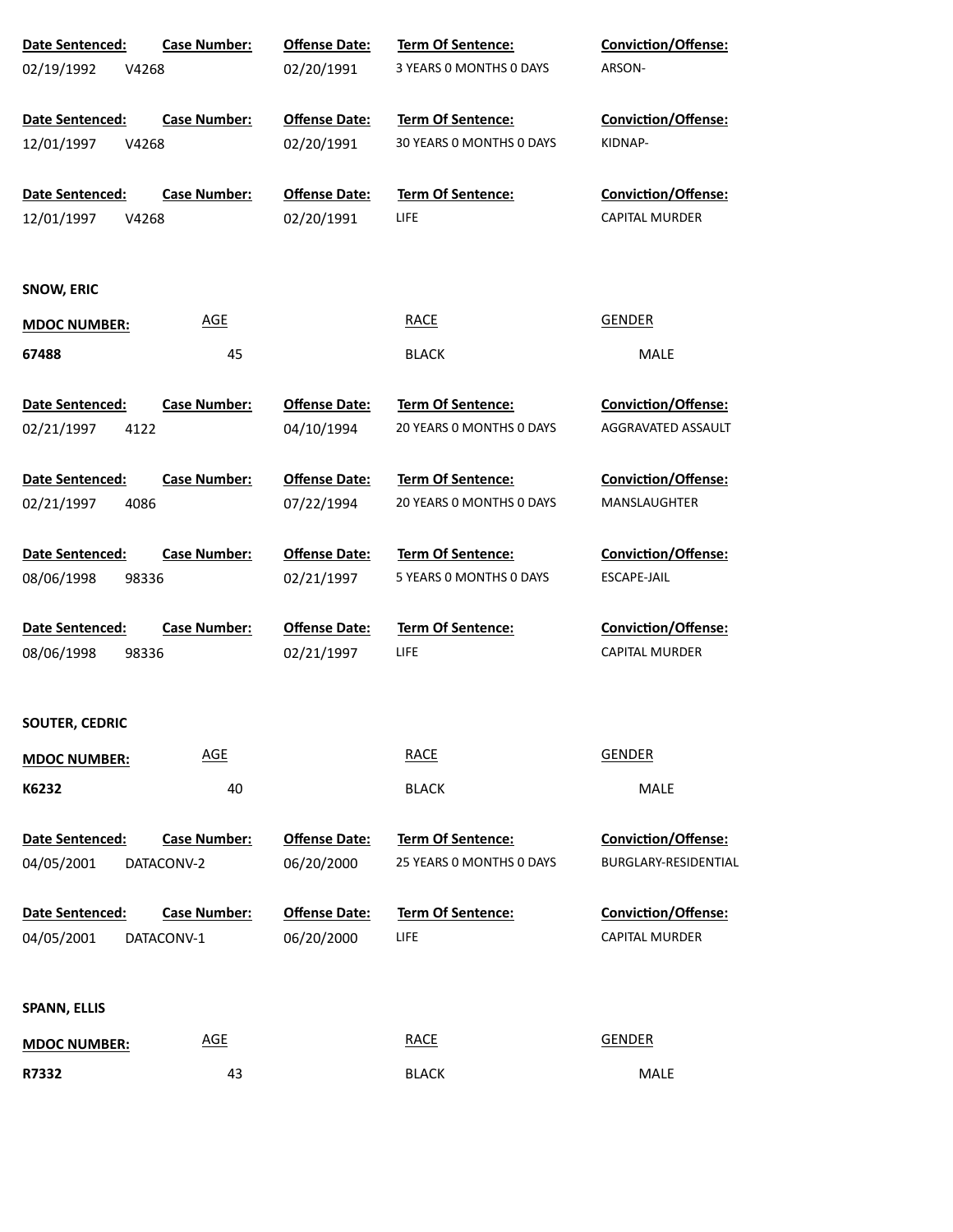| Date Sentenced:                      | <b>Case Number:</b>                 | <b>Offense Date:</b>               | <b>Term Of Sentence:</b>                      | Conviction/Offense:                                 |
|--------------------------------------|-------------------------------------|------------------------------------|-----------------------------------------------|-----------------------------------------------------|
| 12/14/1998                           | DATACONV-1                          | 07/29/1997                         | 20 YEARS 0 MONTHS 0 DAYS                      | AGGRAVATED ASSAULT                                  |
| Date Sentenced:                      | <b>Case Number:</b>                 | <b>Offense Date:</b>               | Term Of Sentence:                             | Conviction/Offense:                                 |
| 12/14/1998                           | DATACONV-2                          | 07/29/1997                         | LIFE                                          | <b>CAPITAL MURDER</b>                               |
| <b>SPEARS, GLEN</b>                  |                                     |                                    |                                               |                                                     |
| <b>MDOC NUMBER:</b>                  | <b>AGE</b>                          |                                    | <b>RACE</b>                                   | <b>GENDER</b>                                       |
| 74076                                | 57                                  |                                    | <b>BLACK</b>                                  | MALE                                                |
| Date Sentenced:<br>05/18/1999        | <b>Case Number:</b><br>DATACONV-3   | <b>Offense Date:</b>               | Term Of Sentence:<br>15 YEARS 0 MONTHS 0 DAYS | <b>Conviction/Offense:</b><br>ARSON-                |
| Date Sentenced:                      | <b>Case Number:</b>                 | <b>Offense Date:</b>               | <b>Term Of Sentence:</b>                      | <b>Conviction/Offense:</b>                          |
| 06/09/1998                           | DATACONV-2                          |                                    | 34 YEARS O MONTHS O DAYS                      | ARMED ROBBERY                                       |
| Date Sentenced:                      | <b>Case Number:</b>                 | <b>Offense Date:</b>               | <b>Term Of Sentence:</b>                      | <b>Conviction/Offense:</b>                          |
| 06/09/1998                           | DATACONV-1                          |                                    | <b>LIFE</b>                                   | HOMICIDE/MURDER                                     |
| <b>SPENCER, ROBERT</b>               |                                     |                                    |                                               |                                                     |
| <b>MDOC NUMBER:</b>                  | <b>AGE</b>                          |                                    | <b>RACE</b>                                   | <b>GENDER</b>                                       |
| L7901                                | 53                                  |                                    | <b>BLACK</b>                                  | MALE                                                |
| Date Sentenced:<br>11/10/2003        | <b>Case Number:</b><br>DATACONV-1   | <b>Offense Date:</b><br>10/29/2002 | Term Of Sentence:<br>LIFE                     | Conviction/Offense:<br>POSSESSION WEAPON/FELON      |
|                                      |                                     |                                    |                                               |                                                     |
| <b>SPICER, FRED</b>                  |                                     |                                    |                                               |                                                     |
| <b>MDOC NUMBER:</b>                  | <b>AGE</b>                          |                                    | <b>RACE</b>                                   | <b>GENDER</b>                                       |
| L5613                                | 56                                  |                                    | <b>WHITE</b>                                  | MALE                                                |
| <b>Date Sentenced:</b><br>05/01/2003 | <b>Case Number:</b><br>20200210006  | <b>Offense Date:</b><br>10/11/2001 | <b>Term Of Sentence:</b><br>LIFE              | <b>Conviction/Offense:</b><br><b>CAPITAL MURDER</b> |
| <b>SPIRES, JOEL</b>                  |                                     |                                    |                                               |                                                     |
| <b>MDOC NUMBER:</b>                  | <b>AGE</b>                          |                                    | <b>RACE</b>                                   | <b>GENDER</b>                                       |
| 138391                               | 58                                  |                                    | <b>WHITE</b>                                  | MALE                                                |
| Date Sentenced:<br>03/27/2008        | <b>Case Number:</b><br>B24012006581 | <b>Offense Date:</b><br>12/24/2005 | Term Of Sentence:<br>LIFE                     | Conviction/Offense:<br><b>CAPITAL MURDER</b>        |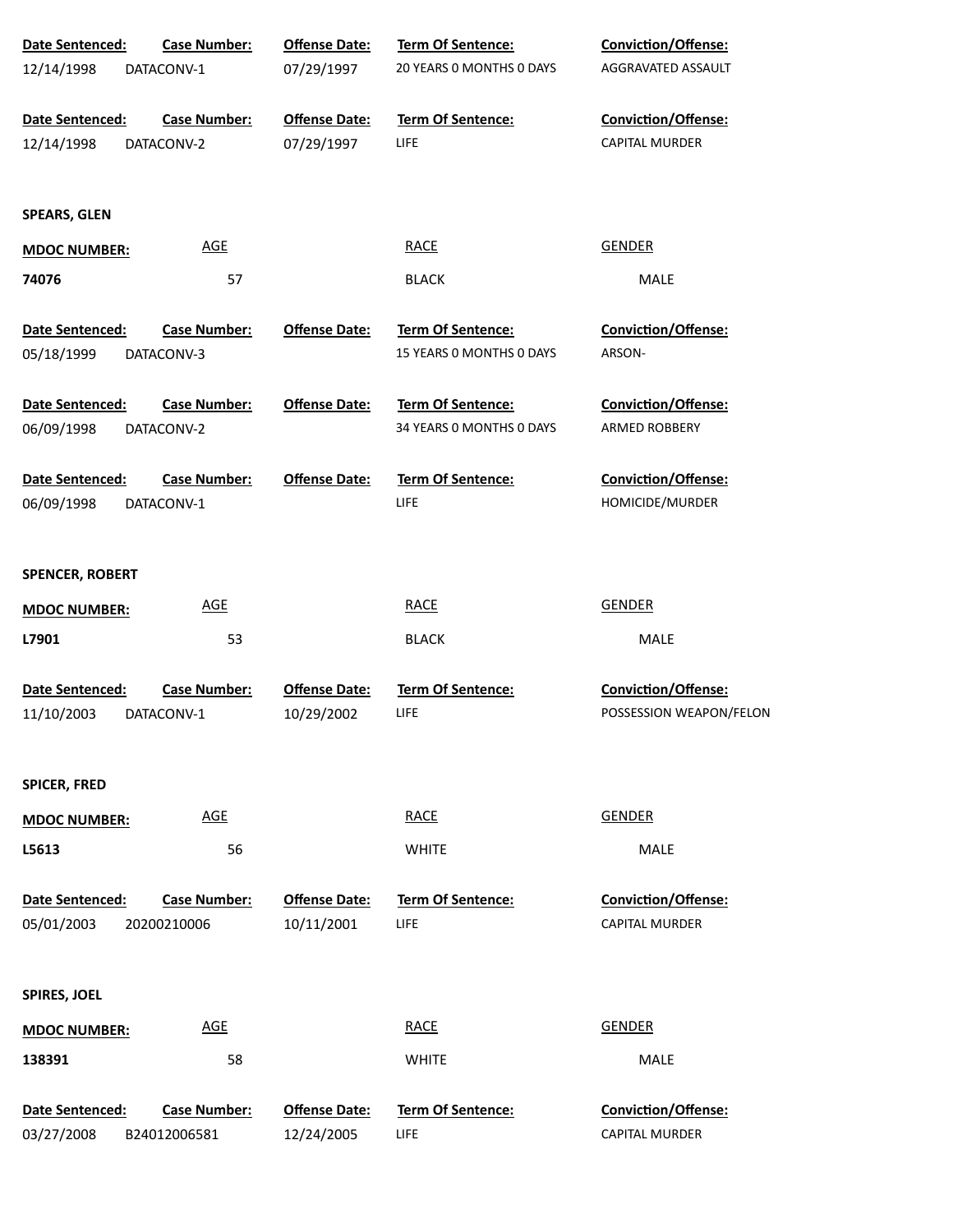| <b>MDOC NUMBER:</b>           | <b>AGE</b>                 |                                    | <b>RACE</b>              | <b>GENDER</b>         |
|-------------------------------|----------------------------|------------------------------------|--------------------------|-----------------------|
| L8143                         | 35                         |                                    | <b>BLACK</b>             | MALE                  |
|                               |                            |                                    |                          |                       |
| Date Sentenced:               | <b>Case Number:</b>        | <b>Offense Date:</b>               | <b>Term Of Sentence:</b> | Conviction/Offense:   |
| 05/06/2011                    | CR09356RL                  | 06/09/2008                         | LIFE                     | <b>CAPITAL MURDER</b> |
|                               |                            |                                    |                          |                       |
| <b>SPRUILL, OTHA</b>          |                            |                                    |                          |                       |
| <b>MDOC NUMBER:</b>           | <b>AGE</b>                 |                                    | <b>RACE</b>              | <b>GENDER</b>         |
| 31763                         | 68                         |                                    | <b>BLACK</b>             | MALE                  |
|                               |                            |                                    |                          |                       |
| Date Sentenced:               | <b>Case Number:</b>        | <b>Offense Date:</b>               | Term Of Sentence:        | Conviction/Offense:   |
| 12/12/1995                    | DATACONV-2                 |                                    | 20 YEARS 0 MONTHS 0 DAYS | AGGRAVATED ASSAULT    |
|                               | <b>Case Number:</b>        | <b>Offense Date:</b>               | <b>Term Of Sentence:</b> | Conviction/Offense:   |
| Date Sentenced:<br>12/12/1995 | DATACONV-1                 |                                    | LIFE                     | ARMED ROBBERY         |
|                               |                            |                                    |                          |                       |
|                               |                            |                                    |                          |                       |
| <b>SPURLOCK, RICHARD</b>      |                            |                                    |                          |                       |
| <b>MDOC NUMBER:</b>           | <b>AGE</b>                 |                                    | <b>RACE</b>              | <b>GENDER</b>         |
| 31765                         | 63                         |                                    | <b>BLACK</b>             | MALE                  |
|                               |                            |                                    |                          |                       |
| Date Sentenced:               | <b>Case Number:</b>        | <b>Offense Date:</b>               | Term Of Sentence:        | Conviction/Offense:   |
| 02/10/1983                    | DATACONV-1                 |                                    | LIFE                     | <b>RAPE</b>           |
|                               |                            |                                    |                          |                       |
| STACK, JOSEPH                 |                            |                                    |                          |                       |
| <b>MDOC NUMBER:</b>           | <b>AGE</b>                 |                                    | <b>RACE</b>              | <b>GENDER</b>         |
| K7247                         | 51                         |                                    | <b>WHITE</b>             | MALE                  |
|                               |                            |                                    |                          |                       |
| Date Sentenced:               | Case Number:               | <b>Offense Date:</b>               | Term Of Sentence:        | Conviction/Offense:   |
| 06/15/2001                    | DATACONV-1                 | 10/24/1998                         | <b>LIFE</b>              | HOMICIDE/MURDER       |
|                               |                            |                                    | Term Of Sentence:        | Conviction/Offense:   |
| Date Sentenced:<br>06/15/2001 | Case Number:<br>DATACONV-2 | <b>Offense Date:</b><br>10/24/1998 | <b>LIFE</b>              | HOMICIDE/MURDER       |
|                               |                            |                                    |                          |                       |
|                               |                            |                                    |                          |                       |
| <b>STAFFORD, THOMAS</b>       |                            |                                    |                          |                       |
| <b>MDOC NUMBER:</b>           | <b>AGE</b>                 |                                    | <b>RACE</b>              | <b>GENDER</b>         |
|                               |                            |                                    |                          |                       |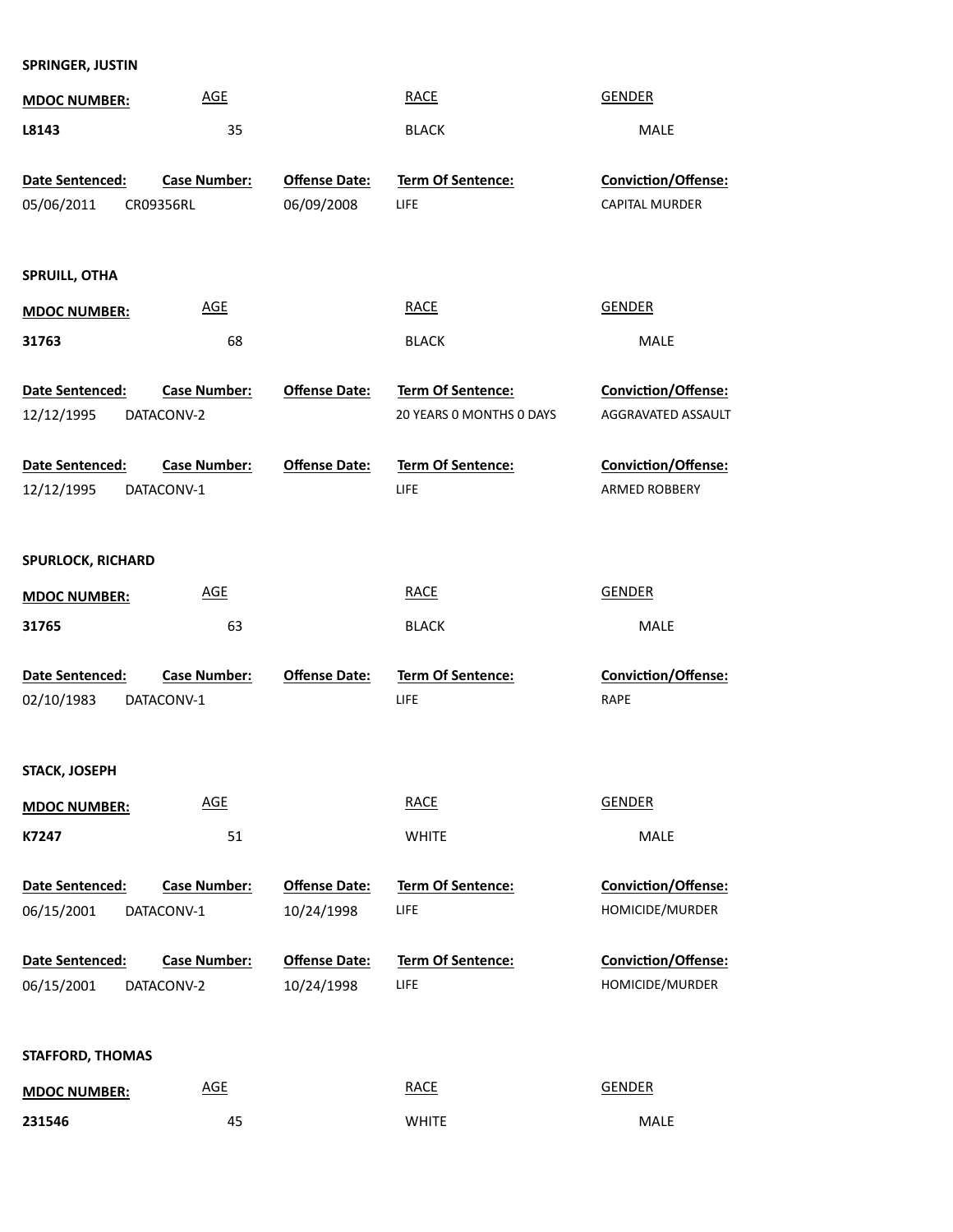| Date Sentenced:          | <b>Case Number:</b> | <b>Offense Date:</b> | Term Of Sentence:        | Conviction/Offense:   |
|--------------------------|---------------------|----------------------|--------------------------|-----------------------|
| 12/01/2020               | 2017-10,629 2       | 03/03/2017           | LIFE                     | HOMICIDE/MURDER       |
|                          |                     |                      |                          |                       |
| STALLWORTH, SIDNEY       |                     |                      |                          |                       |
| <b>MDOC NUMBER:</b>      | <b>AGE</b>          |                      | <b>RACE</b>              | <b>GENDER</b>         |
| 45129                    | 61                  |                      | <b>BLACK</b>             | MALE                  |
| Date Sentenced:          | Case Number:        | <b>Offense Date:</b> | Term Of Sentence:        | Conviction/Offense:   |
| 10/06/1999               | DATACONV-1          | 11/08/1998           | LIFE                     | HOMICIDE/MURDER       |
| <b>STANFORD, ZACHARY</b> |                     |                      |                          |                       |
| <b>MDOC NUMBER:</b>      | <b>AGE</b>          |                      | <b>RACE</b>              | <b>GENDER</b>         |
| 223851                   | 28                  |                      | <b>WHITE</b>             | <b>MALE</b>           |
| Date Sentenced:          | <b>Case Number:</b> | <b>Offense Date:</b> | Term Of Sentence:        | Conviction/Offense:   |
| 06/20/2019               | 27116               | 06/23/2015           | LIFE                     | HOMICIDE/MURDER       |
| <b>STANTON, TERRANCE</b> |                     |                      |                          |                       |
| <b>MDOC NUMBER:</b>      | <b>AGE</b>          |                      | <b>RACE</b>              | <b>GENDER</b>         |
| 155406                   | 32                  |                      | <b>BLACK</b>             | <b>MALE</b>           |
| <b>Date Sentenced:</b>   | <b>Case Number:</b> | <b>Offense Date:</b> | <b>Term Of Sentence:</b> | Conviction/Offense:   |
| 01/15/2010               | 20080077CR2         | 09/19/2007           | LIFE                     | <b>CAPITAL MURDER</b> |
| <b>STATEN, BRADFORD</b>  |                     |                      |                          |                       |
| <b>MDOC NUMBER:</b>      | <b>AGE</b>          |                      | <b>RACE</b>              | <b>GENDER</b>         |
| 122483                   | 46                  |                      | <b>BLACK</b>             | MALE                  |
| <b>Date Sentenced:</b>   | <b>Case Number:</b> | <b>Offense Date:</b> | <b>Term Of Sentence:</b> | Conviction/Offense:   |
| 08/03/2006               | 2005-0116           | 05/28/2005           | LIFE                     | HOMICIDE/MURDER       |
| <b>STATEN, CHARLES</b>   |                     |                      |                          |                       |
| <b>MDOC NUMBER:</b>      | <b>AGE</b>          |                      | <b>RACE</b>              | <b>GENDER</b>         |
| 81650                    | 46                  |                      | <b>BLACK</b>             | MALE                  |
| Date Sentenced:          | <b>Case Number:</b> | <b>Offense Date:</b> | Term Of Sentence:        | Conviction/Offense:   |
| 08/25/2000               | DATACONV-2          | 09/16/1999           | 8 YEARS 0 MONTHS 0 DAYS  | COCAINE-SELL          |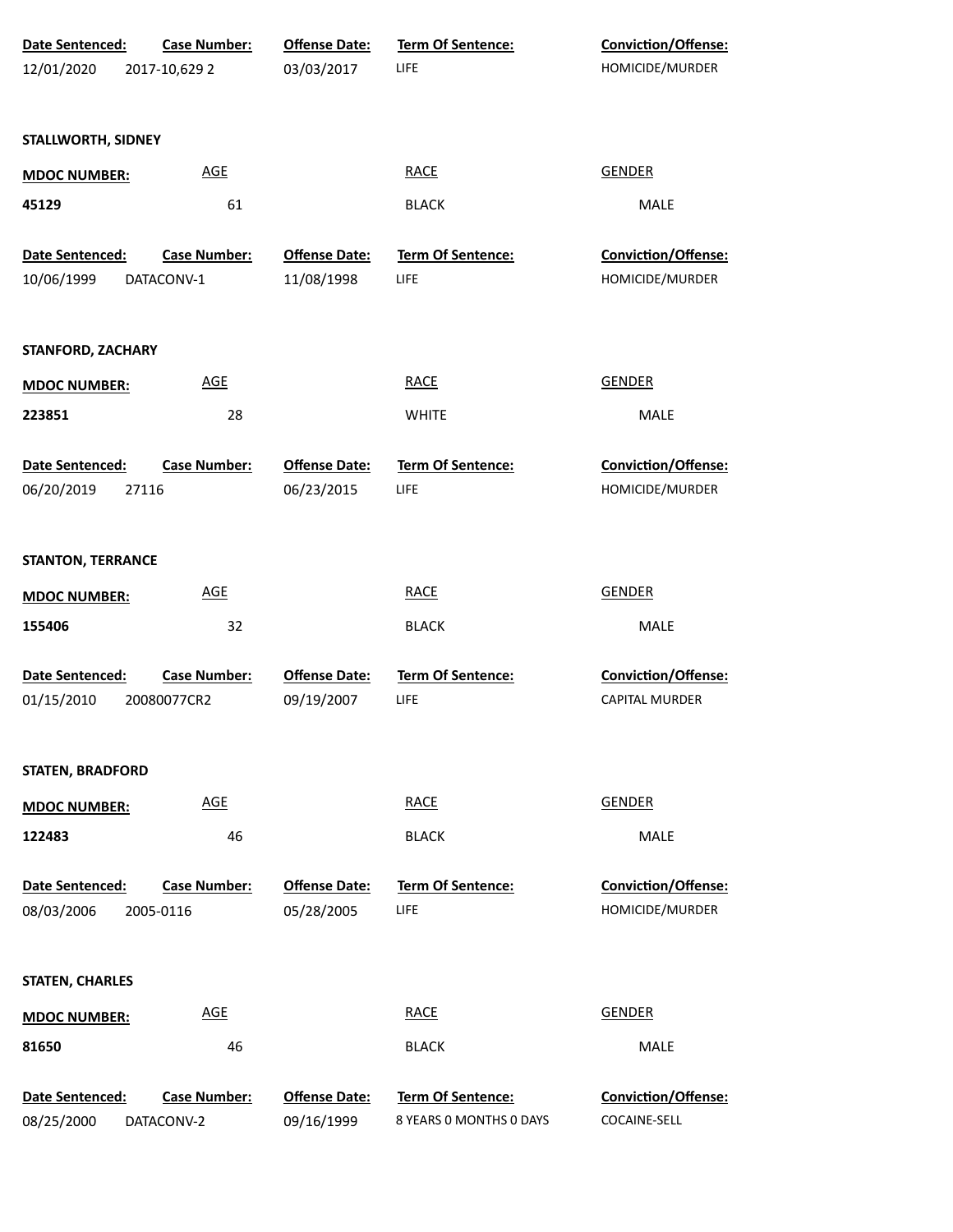| Date Sentenced:         | <b>Case Number:</b> | <b>Offense Date:</b> | Term Of Sentence:        | Conviction/Offense:        |
|-------------------------|---------------------|----------------------|--------------------------|----------------------------|
| 03/08/2000              | DATACONV-1          | 10/29/1999           | LIFE.                    | HOMICIDE/MURDER            |
|                         |                     |                      |                          |                            |
| <b>STATES, SHAWN</b>    |                     |                      |                          |                            |
| <b>MDOC NUMBER:</b>     | <b>AGE</b>          |                      | <b>RACE</b>              | <b>GENDER</b>              |
| 158536                  | 35                  |                      | <b>BLACK</b>             | MALE                       |
| Date Sentenced:         | <b>Case Number:</b> | <b>Offense Date:</b> | Term Of Sentence:        | Conviction/Offense:        |
| 05/24/2010              | 07062701 WSY        | 04/24/2007           | LIFE.                    | <b>CAPITAL MURDER</b>      |
| Date Sentenced:         | <b>Case Number:</b> | <b>Offense Date:</b> | Term Of Sentence:        | Conviction/Offense:        |
| 05/24/2010              | 07062702 WSY        | 04/24/2007           | <b>LIFE</b>              | <b>CAPITAL MURDER</b>      |
|                         |                     |                      |                          |                            |
| <b>STEELE, WILLIAM</b>  |                     |                      |                          |                            |
| <b>MDOC NUMBER:</b>     | <b>AGE</b>          |                      | <b>RACE</b>              | <b>GENDER</b>              |
| K3602                   | 57                  |                      | <b>WHITE</b>             | MALE                       |
| Date Sentenced:         | <b>Case Number:</b> | <b>Offense Date:</b> | <b>Term Of Sentence:</b> | <b>Conviction/Offense:</b> |
| 08/03/2000              | DATACONV-2          | 10/11/1999           | 5 YEARS 0 MONTHS 0 DAYS  | DRIVE BY SHOOTING          |
| Date Sentenced:         | <b>Case Number:</b> | <b>Offense Date:</b> | Term Of Sentence:        | <b>Conviction/Offense:</b> |
| 08/03/2000              | DATACONV-1          | 10/11/1999           | <b>LIFE</b>              | HOMICIDE/MURDER            |
|                         |                     |                      |                          |                            |
| STEPHENSON, RICHARD     |                     |                      |                          |                            |
| <b>MDOC NUMBER:</b>     | <b>AGE</b>          |                      | <b>RACE</b>              | <b>GENDER</b>              |
| 108873                  | 65                  |                      | <b>WHITE</b>             | MALE                       |
| Date Sentenced:         | <b>Case Number:</b> | <b>Offense Date:</b> | Term Of Sentence:        | Conviction/Offense:        |
| 11/12/2004              | CR04 265            | 02/01/2004           | 10 YEARS 0 MONTHS 0 DAYS | STATUTORY RAPE             |
| Date Sentenced:         | <b>Case Number:</b> | <b>Offense Date:</b> | <b>Term Of Sentence:</b> | Conviction/Offense:        |
| 11/12/2004              | CR04 265            | 03/12/2004           | LIFE                     | STATUTORY RAPE             |
|                         |                     |                      |                          |                            |
| <b>STEVENS, CHARLES</b> |                     |                      |                          |                            |
| <b>MDOC NUMBER:</b>     | <b>AGE</b>          |                      | <b>RACE</b>              | <b>GENDER</b>              |
| 72581                   | 52                  |                      | <b>BLACK</b>             | MALE                       |
| Date Sentenced:         | <b>Case Number:</b> | <b>Offense Date:</b> | Term Of Sentence:        | Conviction/Offense:        |
| 02/23/1996              | DATACONV-1          |                      | <b>LIFE</b>              | ARMED ROBBERY              |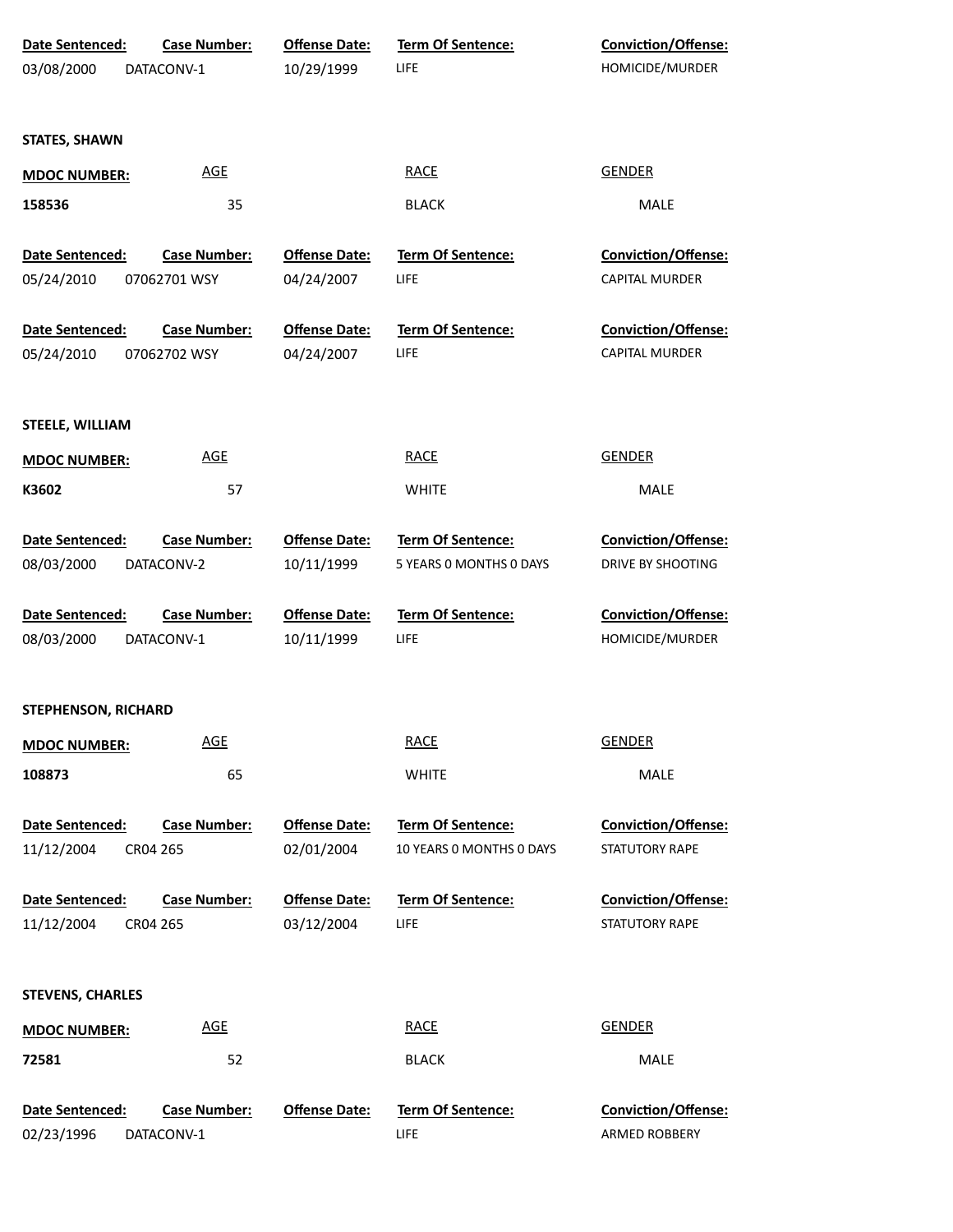## **STEVENS, TONY**

| <b>AGE</b><br><b>MDOC NUMBER:</b>             |                      | <b>RACE</b>              | <b>GENDER</b>                |
|-----------------------------------------------|----------------------|--------------------------|------------------------------|
| T1464<br>43                                   |                      | <b>BLACK</b>             | MALE                         |
|                                               |                      |                          |                              |
| Date Sentenced:<br><b>Case Number:</b>        | <b>Offense Date:</b> | <b>Term Of Sentence:</b> | <b>Conviction/Offense:</b>   |
| 01/15/1998<br>96-016                          | 03/27/1996           | 7 YEARS 0 MONTHS 0 DAYS  | <b>BURGLARY-GENERAL</b>      |
|                                               |                      |                          |                              |
| <b>Date Sentenced:</b><br><b>Case Number:</b> | <b>Offense Date:</b> | <b>Term Of Sentence:</b> | <b>Conviction/Offense:</b>   |
| 01/15/1998<br>96-016                          | 03/28/1996           | 7 YEARS 0 MONTHS 0 DAYS  | BURGLARY-GENERAL             |
| Date Sentenced:<br><b>Case Number:</b>        | <b>Offense Date:</b> | <b>Term Of Sentence:</b> | <b>Conviction/Offense:</b>   |
| 01/17/2002<br>2001-005                        | 12/18/1997           | <b>LIFE</b>              | ARMED ROBBERY                |
|                                               |                      |                          |                              |
| <b>STEVENSON, JERMAINE</b>                    |                      |                          |                              |
| <b>AGE</b><br><b>MDOC NUMBER:</b>             |                      | <b>RACE</b>              | <b>GENDER</b>                |
| 34<br>130005                                  |                      | <b>BLACK</b>             | MALE                         |
|                                               |                      |                          |                              |
| Date Sentenced:<br><b>Case Number:</b>        | <b>Offense Date:</b> | <b>Term Of Sentence:</b> | <b>Conviction/Offense:</b>   |
| 06/25/2007<br>20060205                        | 01/24/2006           | 3 YEARS 0 MONTHS 0 DAYS  | <b>BURGLARY-VEHICLE</b>      |
|                                               |                      |                          |                              |
| Date Sentenced:<br><b>Case Number:</b>        | <b>Offense Date:</b> | <b>Term Of Sentence:</b> | <b>Conviction/Offense:</b>   |
| 06/25/2007<br>20060527                        | 07/18/2006           | 3 YEARS 0 MONTHS 0 DAYS  | THEFT X TAKING MOTOR VEHICLE |
|                                               |                      |                          |                              |
| Date Sentenced:<br><b>Case Number:</b>        | <b>Offense Date:</b> | <b>Term Of Sentence:</b> | Conviction/Offense:          |
| 10/06/2008<br>20080300                        | 06/13/2007           | LIFE                     | <b>CAPITAL MURDER</b>        |
|                                               |                      |                          |                              |
| STEVENSON, JOSEPH                             |                      |                          |                              |
| <b>AGE</b><br><b>MDOC NUMBER:</b>             |                      | <b>RACE</b>              | <b>GENDER</b>                |
| 129908<br>52                                  |                      | <b>BLACK</b>             | MALE                         |
|                                               |                      |                          |                              |
| Date Sentenced:<br><b>Case Number:</b>        | <b>Offense Date:</b> | <b>Term Of Sentence:</b> | <b>Conviction/Offense:</b>   |
| 06/12/2007<br>2005365                         | 06/01/2004           | <b>LIFE</b>              | STATUTORY RAPE               |
|                                               |                      |                          |                              |
|                                               |                      |                          |                              |
| <b>STEVENSON, LEONARD</b>                     |                      |                          |                              |
| <b>AGE</b><br><b>MDOC NUMBER:</b>             |                      | <b>RACE</b>              | <b>GENDER</b>                |
| 232059<br>28                                  |                      | <b>BLACK</b>             | MALE                         |
|                                               |                      |                          |                              |
| <b>Case Number:</b><br>Date Sentenced:        | <b>Offense Date:</b> | Term Of Sentence:        | Conviction/Offense:          |
| 02/10/2021<br>2017-0182                       | 02/06/2017           | <b>LIFE</b>              | CAPITAL MURDER               |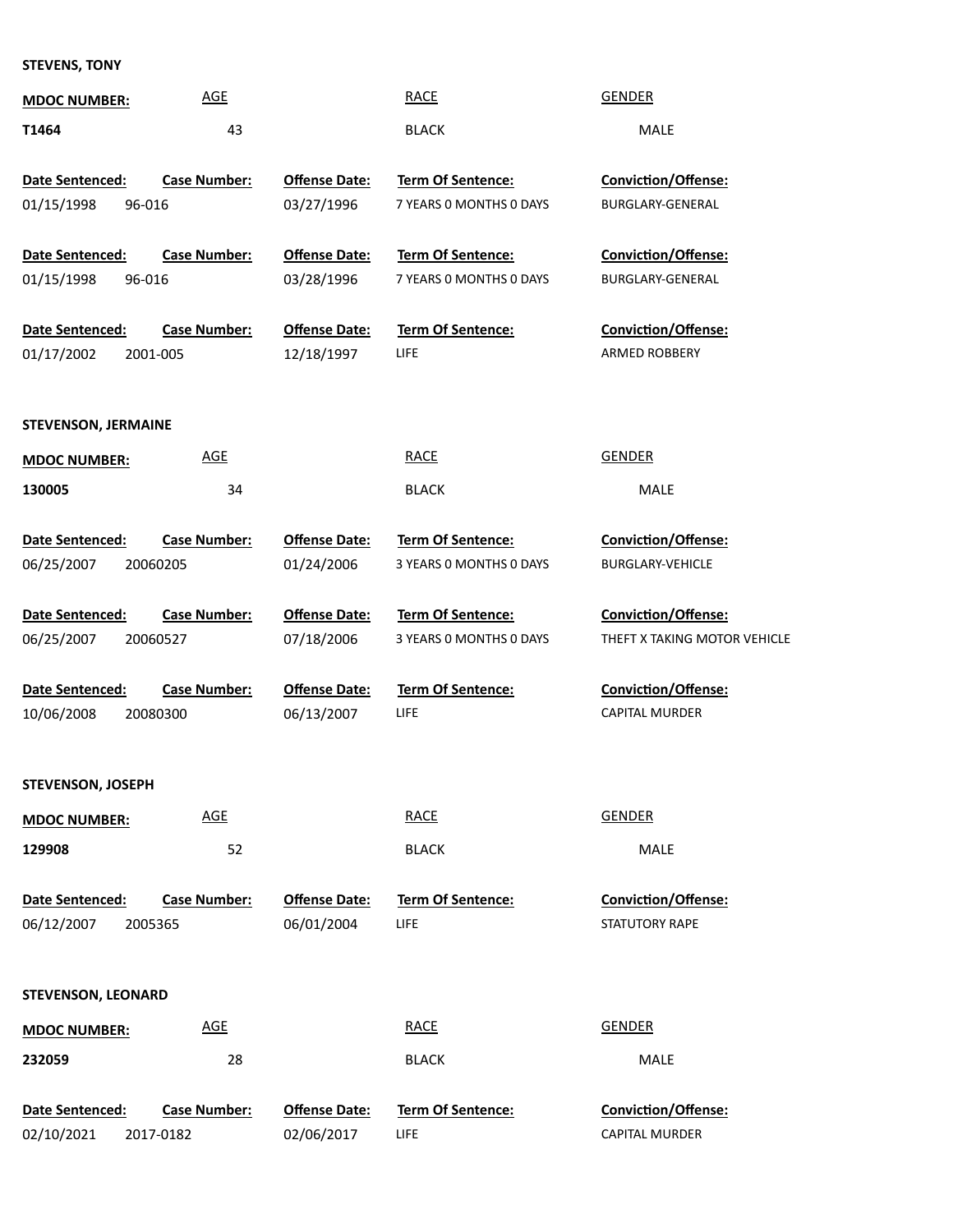## **STEVENSON, MARQUIS**

| <b>MDOC NUMBER:</b>      | <b>AGE</b>          |                      | <b>RACE</b>                                          | <b>GENDER</b>                            |
|--------------------------|---------------------|----------------------|------------------------------------------------------|------------------------------------------|
| 186783                   | 30                  |                      | <b>BLACK</b>                                         | <b>MALE</b>                              |
| Date Sentenced:          | <b>Case Number:</b> | <b>Offense Date:</b> | Term Of Sentence:                                    | Conviction/Offense:                      |
| 05/16/2018               | 2017-0028           | 12/13/2014           | 5 YEARS 0 MONTHS 0 DAYS                              | POSSESSION OF FIREARM BY CONVICTED FELON |
|                          |                     |                      |                                                      |                                          |
| Date Sentenced:          | <b>Case Number:</b> | <b>Offense Date:</b> | Term Of Sentence:                                    | Conviction/Offense:                      |
| 05/16/2018               | 2017-0028           | 12/13/2014           | LIFE                                                 | HOMICIDE/MURDER                          |
| Date Sentenced:          | <b>Case Number:</b> | <b>Offense Date:</b> | Term Of Sentence:                                    | Conviction/Offense:                      |
| 07/20/2018               | 2017-0087           | 08/11/2017           | 5 YEARS 0 MONTHS 0 DAYS                              | ESCAPE-JAIL                              |
|                          |                     |                      |                                                      |                                          |
| <b>STEVENSON, YANCY</b>  |                     |                      |                                                      |                                          |
|                          | <b>AGE</b>          |                      | <b>RACE</b>                                          | <b>GENDER</b>                            |
| <b>MDOC NUMBER:</b>      |                     |                      |                                                      |                                          |
| 228276                   | 33                  |                      | <b>BLACK</b>                                         | <b>MALE</b>                              |
| Date Sentenced:          | <b>Case Number:</b> | <b>Offense Date:</b> | Term Of Sentence:                                    | Conviction/Offense:                      |
| 03/05/2020               | 2017-0004           | 04/17/2016           | LIFE                                                 | HOMICIDE/MURDER                          |
|                          |                     |                      |                                                      |                                          |
| <b>STEWART, CORKCENO</b> |                     |                      |                                                      |                                          |
| <b>MDOC NUMBER:</b>      | <b>AGE</b>          |                      | <b>RACE</b>                                          | <b>GENDER</b>                            |
| R7418                    | 53                  |                      | <b>BLACK</b>                                         | <b>MALE</b>                              |
|                          |                     |                      |                                                      |                                          |
| Date Sentenced:          | <b>Case Number:</b> | <b>Offense Date:</b> | Term Of Sentence:                                    | Conviction/Offense:                      |
| 12/03/1998               | DATACONV-1          |                      | LIFE                                                 | HOMICIDE/MURDER                          |
|                          |                     |                      |                                                      |                                          |
| <b>STEWART, JERRY</b>    |                     |                      |                                                      |                                          |
| <b>MDOC NUMBER:</b>      | <b>AGE</b>          |                      | <b>RACE</b>                                          | <b>GENDER</b>                            |
| 47488                    | 44                  |                      | <b>BLACK</b>                                         | <b>MALE</b>                              |
|                          |                     |                      |                                                      |                                          |
| Date Sentenced:          | <b>Case Number:</b> | <b>Offense Date:</b> | <b>Term Of Sentence:</b><br>12 YEARS 0 MONTHS 0 DAYS | <b>Conviction/Offense:</b>               |
| 05/06/1997<br>8705       |                     | 02/11/1995           |                                                      | AGGRAVATED ASSAULT                       |
| Date Sentenced:          | <b>Case Number:</b> | <b>Offense Date:</b> | <b>Term Of Sentence:</b>                             | <b>Conviction/Offense:</b>               |
| 8707<br>08/10/1995       |                     | 02/11/1995           | LIFE                                                 | HOMICIDE/MURDER                          |
|                          |                     |                      |                                                      |                                          |
| Date Sentenced:          | <b>Case Number:</b> | <b>Offense Date:</b> | <b>Term Of Sentence:</b>                             | <b>Conviction/Offense:</b>               |
| 11/13/2014               | 2012094             | 01/30/2012           | 10 YEARS O MONTHS O DAYS                             | POSSESSION OF FIREARM BY CONVICTED FELON |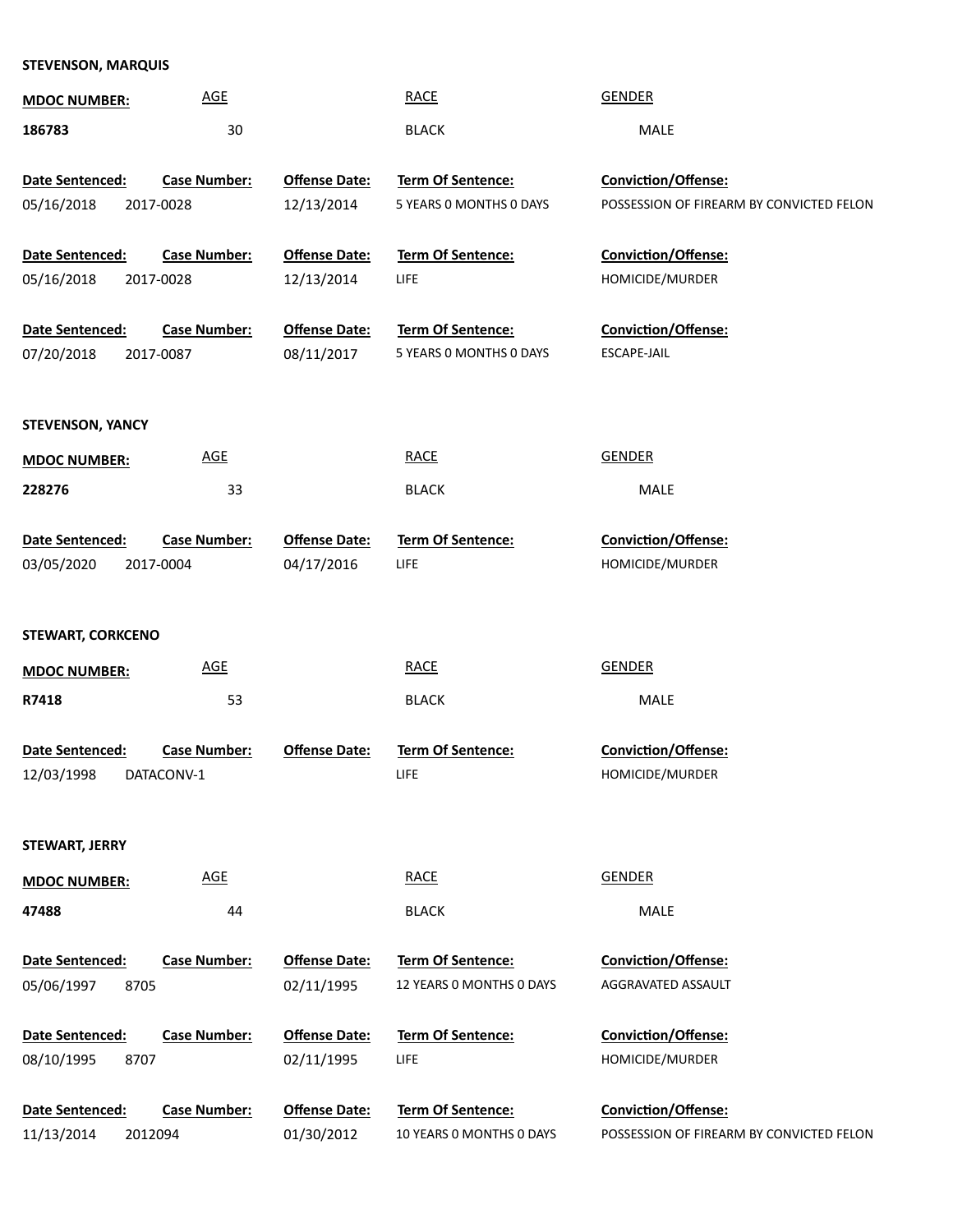| Date Sentenced:          | <b>Case Number:</b> | <b>Offense Date:</b> | Term Of Sentence:        | Conviction/Offense:             |
|--------------------------|---------------------|----------------------|--------------------------|---------------------------------|
| 11/13/2014               | 2012094             | 01/30/2012           | LIFE                     | <b>CAPITAL MURDER</b>           |
|                          |                     |                      |                          |                                 |
| <b>STEWART, PAUL</b>     |                     |                      |                          |                                 |
| <b>MDOC NUMBER:</b>      | <b>AGE</b>          |                      | <b>RACE</b>              | <b>GENDER</b>                   |
| 76873                    | 53                  |                      | <b>BLACK</b>             | MALE                            |
|                          |                     |                      |                          |                                 |
| Date Sentenced:          | <b>Case Number:</b> | <b>Offense Date:</b> | Term Of Sentence:        | Conviction/Offense:             |
| 10/23/2019               | 11,0172-CRC         | 01/21/2011           | 11 YEARS 0 MONTHS 0 DAYS | POSS OF CNTLD SUBST WITH INTENT |
|                          |                     |                      |                          |                                 |
| Date Sentenced:          | <b>Case Number:</b> | <b>Offense Date:</b> | Term Of Sentence:        | Conviction/Offense:             |
| 06/05/2020               | 19,0198 CRT         | 12/24/2018           | LIFE                     | HOMICIDE/MURDER                 |
|                          |                     |                      |                          |                                 |
| <b>STEWART, RODARIUS</b> |                     |                      |                          |                                 |
| <b>MDOC NUMBER:</b>      | AGE                 |                      | <b>RACE</b>              | <b>GENDER</b>                   |
| 122437                   | 35                  |                      | <b>BLACK</b>             | MALE                            |
|                          |                     |                      |                          |                                 |
| Date Sentenced:          | <b>Case Number:</b> | <b>Offense Date:</b> | Term Of Sentence:        | Conviction/Offense:             |
| 08/05/2006               | CR04-262            | 06/06/2004           | <b>LIFE</b>              | HOMICIDE/MURDER                 |
|                          |                     |                      |                          |                                 |
| <b>STEWART, TERRY</b>    |                     |                      |                          |                                 |
| <b>MDOC NUMBER:</b>      | <b>AGE</b>          |                      | <b>RACE</b>              | <b>GENDER</b>                   |
|                          |                     |                      |                          |                                 |
| K8180                    | 53                  |                      | <b>WHITE</b>             | MALE                            |
| Date Sentenced:          | <b>Case Number:</b> | <b>Offense Date:</b> | <b>Term Of Sentence:</b> | <b>Conviction/Offense:</b>      |
| 08/31/2001               | DATACONV-1          | 07/09/1998           | LIFE                     | CAPITAL MURDER                  |
|                          |                     |                      |                          |                                 |
|                          |                     |                      |                          |                                 |
| <b>STINSON, JONATHAN</b> |                     |                      |                          |                                 |
| <b>MDOC NUMBER:</b>      | <u>AGE</u>          |                      | <b>RACE</b>              | <b>GENDER</b>                   |
| 81444                    | 45                  |                      | <b>WHITE</b>             | MALE                            |
|                          |                     |                      |                          |                                 |
| Date Sentenced:          | <b>Case Number:</b> | <b>Offense Date:</b> | Term Of Sentence:        | Conviction/Offense:             |
| 05/27/1999               | DATACONV-1          | 06/25/1998           | LIFE                     | HOMICIDE/MURDER                 |
|                          |                     |                      |                          |                                 |
| STITES, ASHLEY           |                     |                      |                          |                                 |
| <b>MDOC NUMBER:</b>      | <b>AGE</b>          |                      | <b>RACE</b>              | <b>GENDER</b>                   |
| 62628                    | 54                  |                      | <b>WHITE</b>             | MALE                            |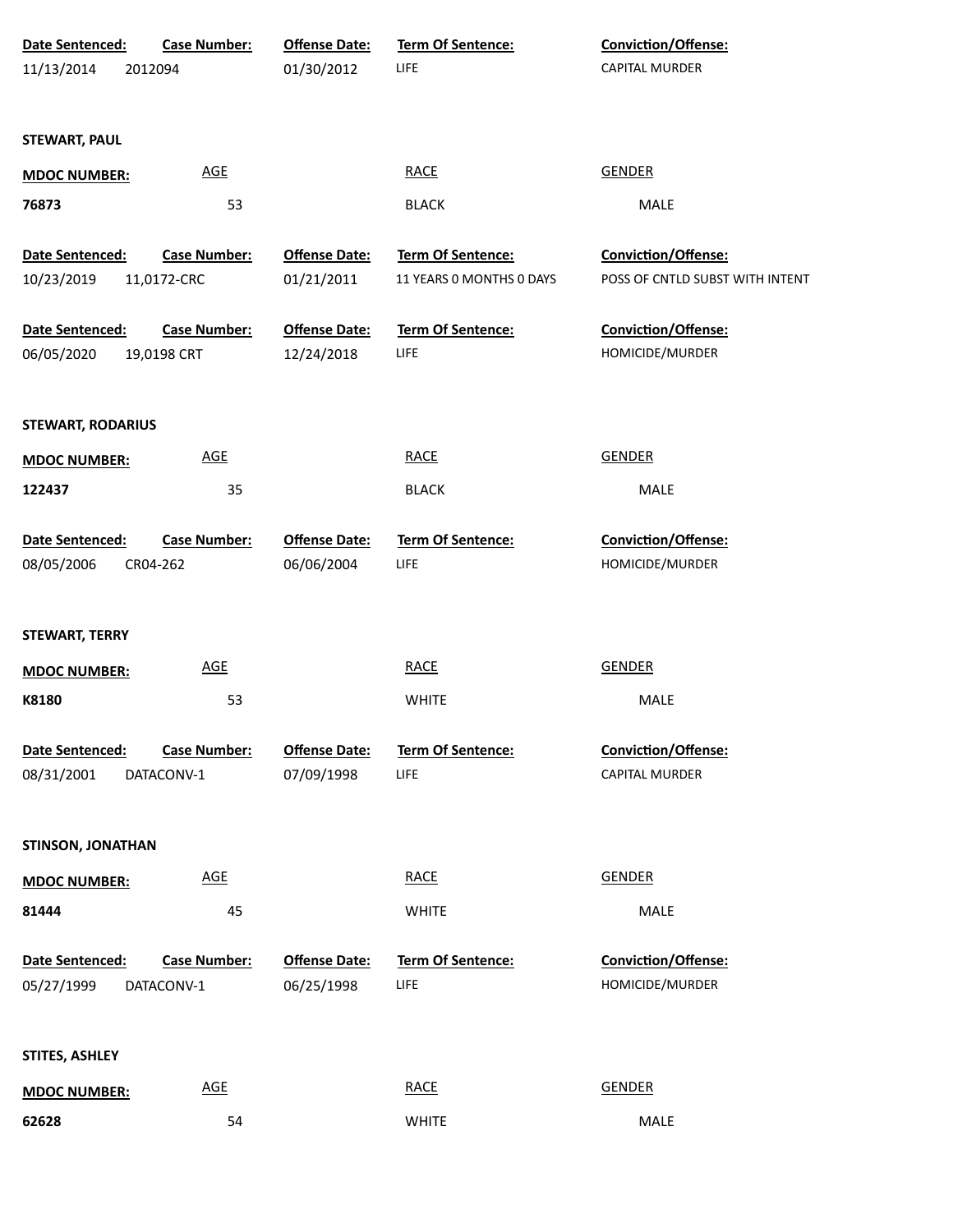| Date Sentenced:           | <b>Case Number:</b><br><b>Offense Date:</b> | <b>Term Of Sentence:</b> | Conviction/Offense:        |  |
|---------------------------|---------------------------------------------|--------------------------|----------------------------|--|
| 03/15/1996<br>DATACONV-2  |                                             | 30 YEARS 0 MONTHS 0 DAYS | ARMED ROBBERY              |  |
|                           |                                             |                          |                            |  |
| Date Sentenced:           | <b>Case Number:</b><br><b>Offense Date:</b> | <b>Term Of Sentence:</b> | Conviction/Offense:        |  |
| 03/15/1996<br>DATACONV-3  |                                             | 7 YEARS 0 MONTHS 0 DAYS  | BURGLARY-NONRESID          |  |
| Date Sentenced:           | <b>Case Number:</b><br><b>Offense Date:</b> | <b>Term Of Sentence:</b> | <b>Conviction/Offense:</b> |  |
| 03/15/1996<br>DATACONV-1  |                                             | LIFE                     | HOMICIDE/MURDER            |  |
|                           |                                             |                          |                            |  |
| STRAHAN, DARWIN           |                                             |                          |                            |  |
| <b>MDOC NUMBER:</b>       | <b>AGE</b>                                  | <b>RACE</b>              | <b>GENDER</b>              |  |
| 13272                     | 42                                          | <b>BLACK</b>             | MALE                       |  |
| Date Sentenced:           | <b>Case Number:</b><br><b>Offense Date:</b> | <b>Term Of Sentence:</b> | <b>Conviction/Offense:</b> |  |
| 04/07/2004<br>23-9216     | 07/01/2002                                  | LIFE                     | <b>CAPITAL MURDER</b>      |  |
|                           |                                             |                          |                            |  |
| <b>STRANGE, STEVEN</b>    |                                             |                          |                            |  |
| <b>MDOC NUMBER:</b>       | <b>AGE</b>                                  | <b>RACE</b>              | <b>GENDER</b>              |  |
| 83712                     | 46                                          | <b>WHITE</b>             | <b>MALE</b>                |  |
| Date Sentenced:           | <b>Case Number:</b><br><b>Offense Date:</b> | Term Of Sentence:        | Conviction/Offense:        |  |
| 08/11/2009<br>2008-10,418 | 07/17/2007                                  | LIFE                     | HOMICIDE/MURDER            |  |
|                           |                                             |                          |                            |  |
| <b>STRATTON, TIMOTHY</b>  |                                             |                          |                            |  |
| <b>MDOC NUMBER:</b>       | <b>AGE</b>                                  | <b>RACE</b>              | <b>GENDER</b>              |  |
| 176336                    | 57                                          | <b>BLACK</b>             | MALE                       |  |
|                           |                                             |                          |                            |  |
| Date Sentenced:           | <b>Case Number:</b><br><b>Offense Date:</b> | <b>Term Of Sentence:</b> | Conviction/Offense:        |  |
| 06/12/2012<br>CR11-175    | 01/01/2010                                  | LIFE                     | SEXUAL BATTERY             |  |
|                           |                                             |                          |                            |  |
| <b>STREET, JOHN</b>       |                                             |                          |                            |  |
| <b>MDOC NUMBER:</b>       | <b>AGE</b>                                  | <b>RACE</b>              | <b>GENDER</b>              |  |
| 73544                     | 53                                          | <b>BLACK</b>             | MALE                       |  |
| Date Sentenced:           | <b>Case Number:</b><br><b>Offense Date:</b> | Term Of Sentence:        | Conviction/Offense:        |  |
| 06/26/1997<br>DATACONV-1  |                                             | LIFE                     | HOMICIDE/MURDER            |  |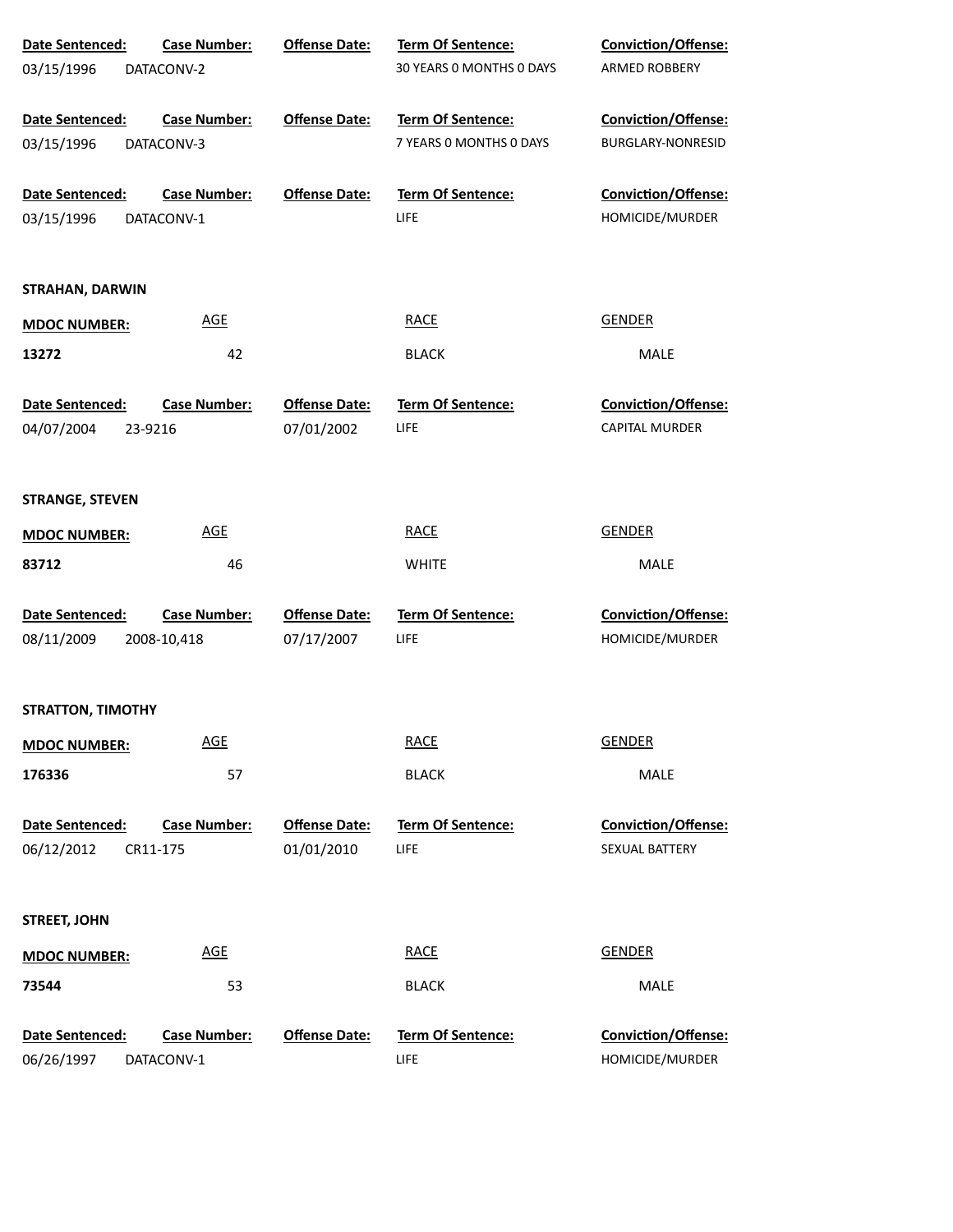| STREET, SCOTTY |  |
|----------------|--|
|----------------|--|

| <b>MDOC NUMBER:</b>                  | <b>AGE</b>                            |                                    | <b>RACE</b>                                          | <b>GENDER</b>                                             |
|--------------------------------------|---------------------------------------|------------------------------------|------------------------------------------------------|-----------------------------------------------------------|
| T2059                                | 43                                    |                                    | <b>BLACK</b>                                         | MALE                                                      |
| Date Sentenced:<br>11/14/2016        | <b>Case Number:</b><br>B2402-2015-353 | <b>Offense Date:</b><br>12/09/2014 | <b>Term Of Sentence:</b><br>15 YEARS 0 MONTHS 0 DAYS | <b>Conviction/Offense:</b><br><b>ROBBERY</b>              |
| Date Sentenced:<br>07/31/2017        | <b>Case Number:</b><br>2015-10,604    | <b>Offense Date:</b><br>12/09/2014 | <b>Term Of Sentence:</b><br>LIFE                     | <b>Conviction/Offense:</b><br><b>CAPITAL MURDER</b>       |
| <b>STRICKLAND, BARRY</b>             |                                       |                                    |                                                      |                                                           |
| <b>MDOC NUMBER:</b>                  | <b>AGE</b>                            |                                    | <b>RACE</b>                                          | <b>GENDER</b>                                             |
| 73661                                | 58                                    |                                    | <b>WHITE</b>                                         | MALE                                                      |
| Date Sentenced:<br>04/20/2001        | <b>Case Number:</b><br>DATACONV-1     | <b>Offense Date:</b><br>03/01/2000 | <b>Term Of Sentence:</b><br>LIFE                     | Conviction/Offense:<br>CAPITAL MURDER                     |
| <b>SULLIVAN, BRANDON</b>             |                                       |                                    |                                                      |                                                           |
| <b>MDOC NUMBER:</b>                  | <b>AGE</b>                            |                                    | <b>RACE</b>                                          | <b>GENDER</b>                                             |
| 152974                               | 35                                    |                                    | <b>WHITE</b>                                         | MALE                                                      |
| Date Sentenced:<br>09/18/2009        | <b>Case Number:</b><br>K2007 41H      | <b>Offense Date:</b><br>12/06/2006 | Term Of Sentence:<br>LIFE                            | Conviction/Offense:<br>HOMICIDE/MURDER                    |
| SULLIVAN, DRESHAWN                   |                                       |                                    |                                                      |                                                           |
| <b>MDOC NUMBER:</b>                  | <b>AGE</b>                            |                                    | <b>RACE</b>                                          | <b>GENDER</b>                                             |
| 185951                               | 26                                    |                                    | <b>BLACK</b>                                         | MALE                                                      |
| <b>Date Sentenced:</b><br>10/19/2017 | <b>Case Number:</b><br>17-008W        | <b>Offense Date:</b><br>03/16/2015 | <b>Term Of Sentence:</b><br>25 YEARS O MONTHS O DAYS | <b>Conviction/Offense:</b><br><b>BURGLARY-RESIDENTIAL</b> |
| <b>Date Sentenced:</b><br>10/19/2017 | <b>Case Number:</b><br>17-008W        | <b>Offense Date:</b><br>03/16/2015 | Term Of Sentence:<br>30 YEARS 0 MONTHS 0 DAYS        | <b>Conviction/Offense:</b><br>KIDNAP-                     |
| Date Sentenced:<br>10/19/2017        | <b>Case Number:</b><br>17-008W        | <b>Offense Date:</b><br>03/16/2015 | Term Of Sentence:<br>LIFE                            | Conviction/Offense:<br><b>CHILD ABUSE</b>                 |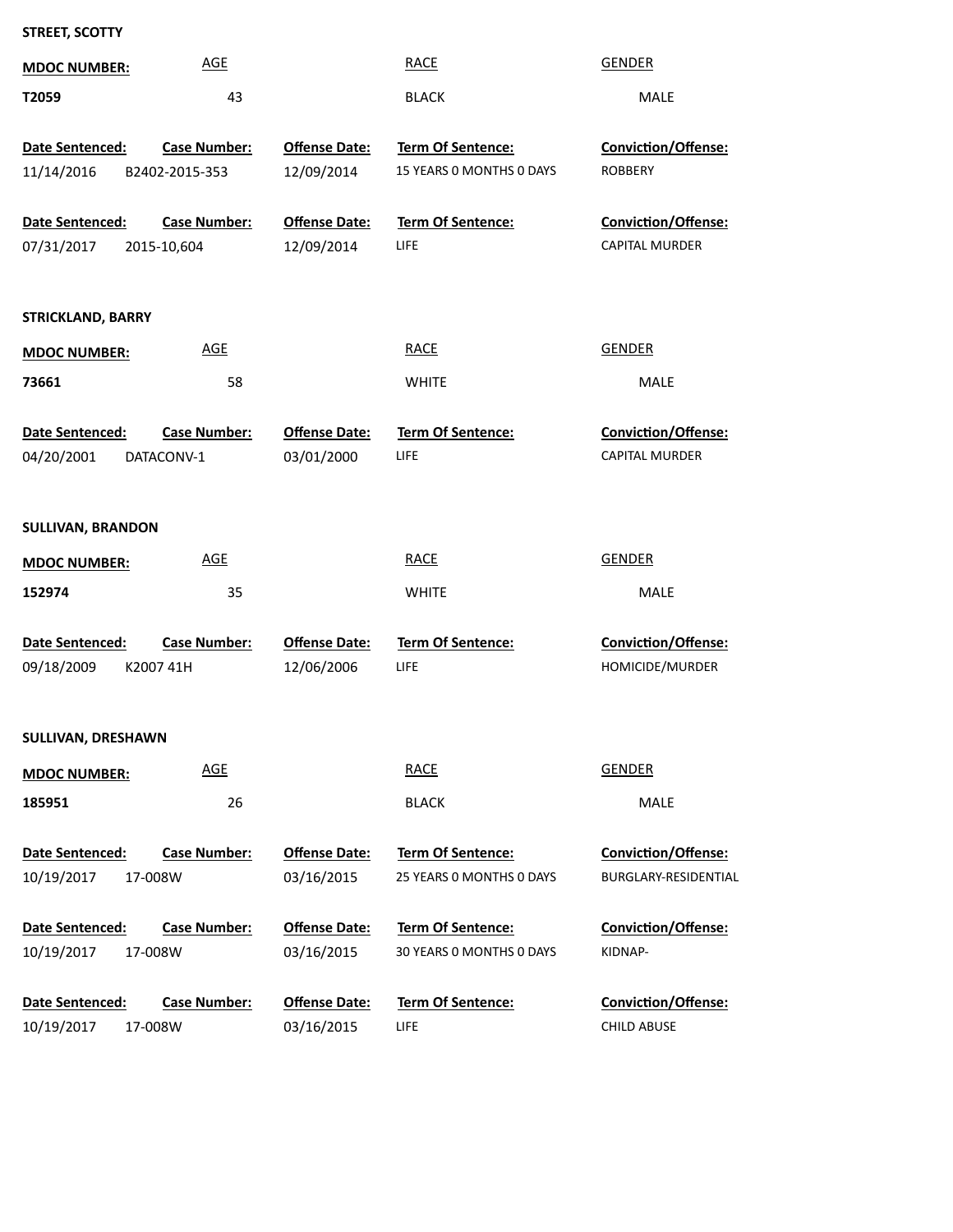| <b>SUMRALL, NATHAN</b>   |                     |                      |                          |                            |
|--------------------------|---------------------|----------------------|--------------------------|----------------------------|
| <b>MDOC NUMBER:</b>      | <b>AGE</b>          |                      | <b>RACE</b>              | <b>GENDER</b>              |
| 161333                   | 35                  |                      | <b>WHITE</b>             | MALE                       |
| Date Sentenced:          | <b>Case Number:</b> | <b>Offense Date:</b> | Term Of Sentence:        | Conviction/Offense:        |
| 09/03/2010<br>09-599CR   |                     | 11/21/2009           | <b>LIFE</b>              | HOMICIDE/MURDER            |
|                          |                     |                      |                          |                            |
| <b>SUMRELL, MARK</b>     |                     |                      |                          |                            |
| <b>MDOC NUMBER:</b>      | <b>AGE</b>          |                      | <b>RACE</b>              | <b>GENDER</b>              |
| 94602                    | 51                  |                      | <b>BLACK</b>             | MALE                       |
| Date Sentenced:          | <b>Case Number:</b> | <b>Offense Date:</b> | Term Of Sentence:        | Conviction/Offense:        |
| 04/26/2005<br>CR2004-043 |                     | 10/13/2003           | LIFE                     | <b>SHOPLIFTING</b>         |
|                          |                     |                      |                          |                            |
| SUTHERLAND, STEPHEN      |                     |                      |                          |                            |
| <b>MDOC NUMBER:</b>      | <b>AGE</b>          |                      | <b>RACE</b>              | <b>GENDER</b>              |
| 37098                    | 68                  |                      | <b>WHITE</b>             | MALE                       |
|                          |                     |                      |                          |                            |
| Date Sentenced:          | <b>Case Number:</b> | <b>Offense Date:</b> | Term Of Sentence:        | <b>Conviction/Offense:</b> |
| 10/15/1980<br>DATACONV-1 |                     |                      | 5 YEARS 0 MONTHS 0 DAYS  | <b>GRAND LARCENY</b>       |
| Date Sentenced:          | <b>Case Number:</b> | <b>Offense Date:</b> | <b>Term Of Sentence:</b> | Conviction/Offense:        |
| 06/04/1990<br>DATACONV-3 |                     |                      | 7 YEARS O MONTHS O DAYS  | <b>UTTERING FORGERY</b>    |
| Date Sentenced:          | <b>Case Number:</b> | <b>Offense Date:</b> | <b>Term Of Sentence:</b> | Conviction/Offense:        |
| 09/16/1986<br>DATACONV-2 |                     |                      | LIFE                     | HOMICIDE/MURDER            |
|                          |                     |                      |                          |                            |
| <b>SUTTON, NAKIEA</b>    |                     |                      |                          |                            |
| <b>MDOC NUMBER:</b>      | <b>AGE</b>          |                      | <b>RACE</b>              | <b>GENDER</b>              |
| R4655                    | 46                  |                      | <b>BLACK</b>             | MALE                       |
|                          |                     |                      |                          |                            |
| Date Sentenced:          | Case Number:        | <b>Offense Date:</b> | Term Of Sentence:        | Conviction/Offense:        |
| 04/16/1998<br>DATACONV-1 |                     | 07/02/1997           | LIFE                     | HOMICIDE/MURDER            |
|                          |                     |                      |                          |                            |
| <b>SWANN, RONNIE</b>     |                     |                      |                          |                            |
| <b>MDOC NUMBER:</b>      | <b>AGE</b>          |                      | <b>RACE</b>              | <b>GENDER</b>              |
| 08267                    | 57                  |                      | <b>WHITE</b>             | MALE                       |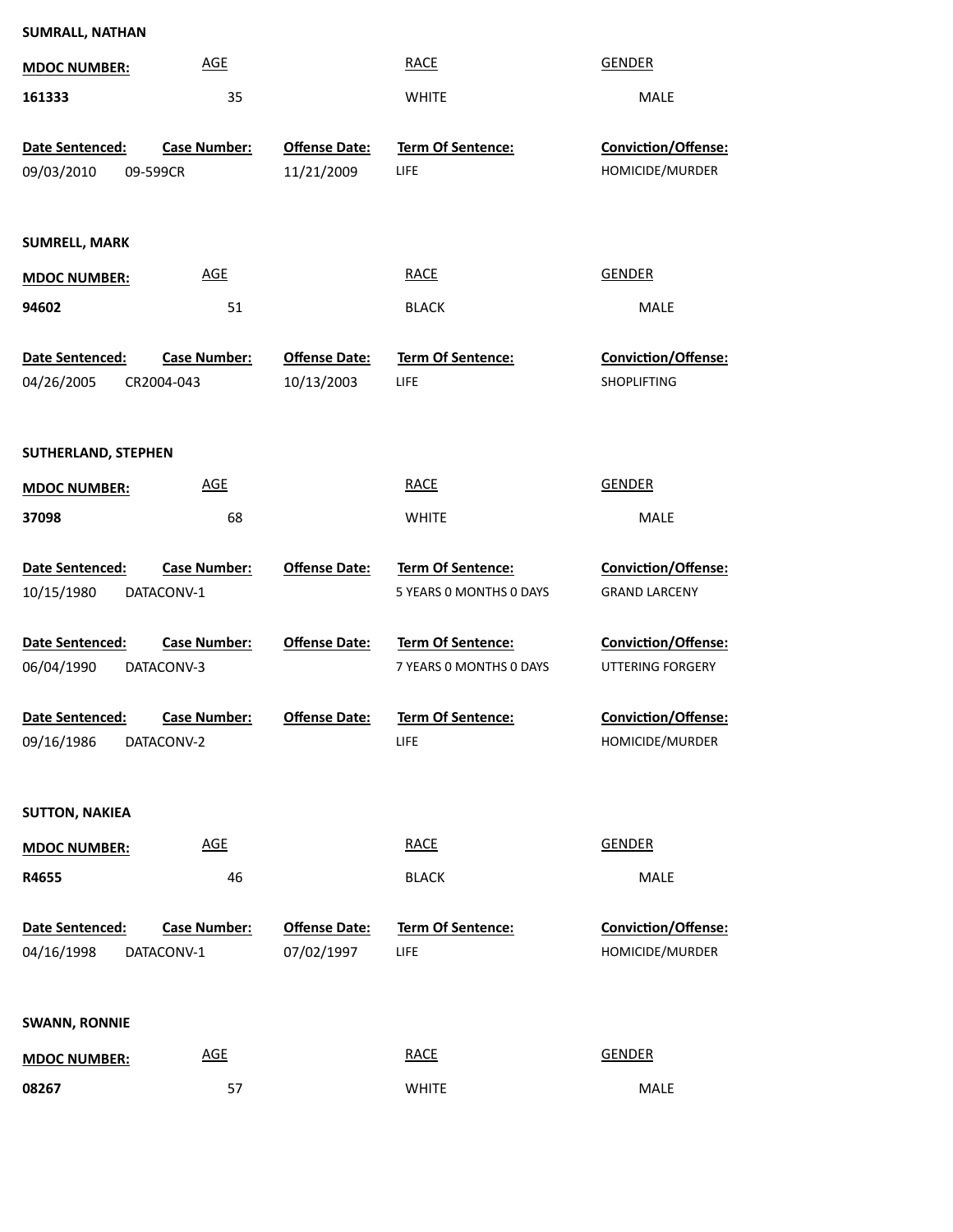| Date Sentenced:<br>03/20/1999          | <b>Case Number:</b><br>DATACONV-1      | <b>Offense Date:</b><br>02/08/1986 | <b>Term Of Sentence:</b><br>LIFE              | <b>Conviction/Offense:</b><br>CAPITAL MURDER |
|----------------------------------------|----------------------------------------|------------------------------------|-----------------------------------------------|----------------------------------------------|
| <b>SWANS, JOHNNIE</b>                  |                                        |                                    |                                               |                                              |
| <b>MDOC NUMBER:</b>                    | <b>AGE</b>                             |                                    | <b>RACE</b>                                   | <b>GENDER</b>                                |
| 108928                                 | 56                                     |                                    | <b>BLACK</b>                                  | MALE                                         |
| Date Sentenced:                        | <b>Case Number:</b>                    | <b>Offense Date:</b>               | Term Of Sentence:                             | Conviction/Offense:                          |
| 11/23/2004                             | 23-9408                                | 03/01/2003                         | LIFE                                          | HOMICIDE/MURDER                              |
| <b>SWEET, BRIAN</b>                    |                                        |                                    |                                               |                                              |
| <b>MDOC NUMBER:</b>                    | <b>AGE</b>                             |                                    | <b>RACE</b>                                   | <b>GENDER</b>                                |
| 155191                                 | 41                                     |                                    | <b>BLACK</b>                                  | MALE                                         |
| Date Sentenced:<br>01/19/2010          | <b>Case Number:</b><br>07 0 832 00 WLK | <b>Offense Date:</b><br>02/21/2007 | Term Of Sentence:<br>LIFE                     | Conviction/Offense:<br>HOMICIDE/MURDER       |
| <b>SWINNEY, VICKIE</b>                 |                                        |                                    |                                               |                                              |
| <b>MDOC NUMBER:</b>                    | <b>AGE</b>                             |                                    | <b>RACE</b>                                   | <b>GENDER</b>                                |
| R7113                                  | 49                                     |                                    | <b>BLACK</b>                                  | <b>FEMALE</b>                                |
| <b>Date Sentenced:</b><br>11/20/1998   | <b>Case Number:</b><br>DATACONV-2      | <b>Offense Date:</b>               | Term Of Sentence:<br>20 YEARS O MONTHS O DAYS | Conviction/Offense:<br>AGGRAVATED ASSAULT    |
| Date Sentenced:<br>11/20/1998          | <b>Case Number:</b><br>DATACONV-1      | <b>Offense Date:</b>               | <b>Term Of Sentence:</b><br>LIFE              | Conviction/Offense:<br>CAPITAL MURDER        |
| <b>TACKETT, WILLIAM</b>                |                                        |                                    |                                               |                                              |
| <b>MDOC NUMBER:</b>                    | <b>AGE</b>                             |                                    | <b>RACE</b>                                   | <b>GENDER</b>                                |
| 144863                                 | 64                                     |                                    | <b>WHITE</b>                                  | MALE                                         |
| Date Sentenced:<br>12/01/2008<br>18888 | <b>Case Number:</b>                    | <b>Offense Date:</b><br>06/07/2007 | <b>Term Of Sentence:</b><br>LIFE              | Conviction/Offense:<br>HOMICIDE/MURDER       |
| <b>TAGGART, LEON</b>                   |                                        |                                    |                                               |                                              |
| <b>MDOC NUMBER:</b>                    | <b>AGE</b>                             |                                    | <b>RACE</b>                                   | <b>GENDER</b>                                |
| 119580                                 | 60                                     |                                    | <b>WHITE</b>                                  | MALE                                         |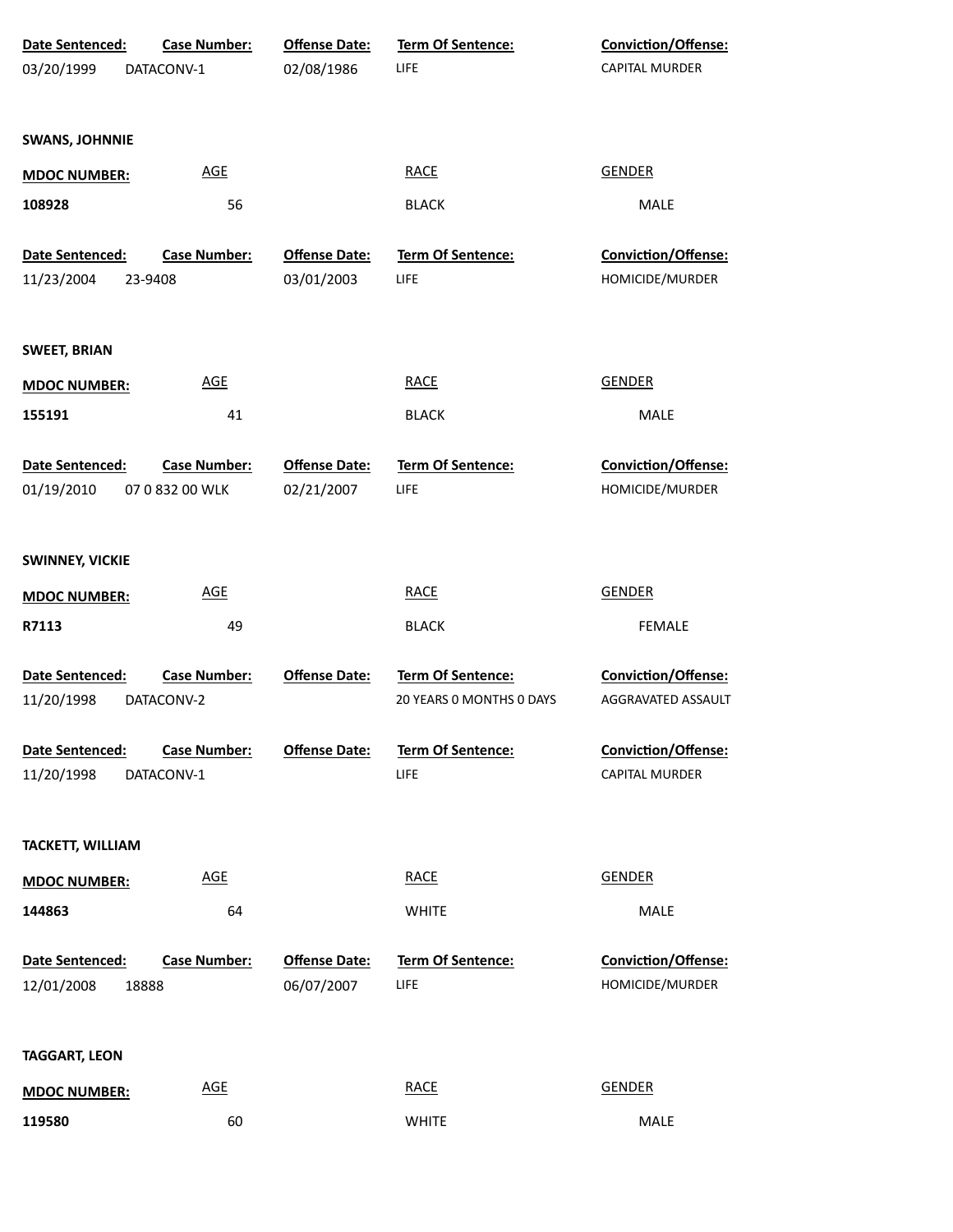| Date Sentenced:                      | <b>Case Number:</b>               | <b>Offense Date:</b> | Term Of Sentence:                       | <b>Conviction/Offense:</b>                    |
|--------------------------------------|-----------------------------------|----------------------|-----------------------------------------|-----------------------------------------------|
| 04/12/2006                           | CR 2005-1011                      | 09/06/2005           | LIFE                                    | ARMED ROBBERY                                 |
| <b>Date Sentenced:</b>               | <b>Case Number:</b>               | <b>Offense Date:</b> | <b>Term Of Sentence:</b>                | <b>Conviction/Offense:</b>                    |
| 04/12/2006                           | CR 2005-1011                      | 09/06/2005           | <b>LIFE</b>                             | KIDNAP-                                       |
| Date Sentenced:                      | <b>Case Number:</b>               | <b>Offense Date:</b> | <b>Term Of Sentence:</b>                | <b>Conviction/Offense:</b>                    |
| 04/12/2006                           | CR 2005-1011                      | 09/06/2005           | <b>LIFE</b>                             | RAPE                                          |
| <b>TALBERT, BENJAMIN</b>             |                                   |                      |                                         |                                               |
| <b>MDOC NUMBER:</b>                  | <b>AGE</b>                        |                      | <b>RACE</b>                             | <b>GENDER</b>                                 |
| 169019                               | 39                                |                      | <b>WHITE</b>                            | MALE                                          |
| Date Sentenced:                      | <b>Case Number:</b>               | <b>Offense Date:</b> | Term Of Sentence:                       | Conviction/Offense:                           |
| 07/26/2011                           | CR2009720GCD                      | 08/10/2009           | LIFE                                    | HOMICIDE/MURDER                               |
| <b>TAPPER, RANDY</b>                 |                                   |                      |                                         |                                               |
| <b>MDOC NUMBER:</b>                  | <b>AGE</b>                        |                      | <b>RACE</b>                             | <b>GENDER</b>                                 |
| 146163                               | 59                                |                      | <b>WHITE</b>                            | MALE                                          |
| Date Sentenced:                      | <b>Case Number:</b>               | <b>Offense Date:</b> | <b>Term Of Sentence:</b>                | <b>Conviction/Offense:</b>                    |
| 01/30/2009                           | 200710762                         | 06/01/2006           | 15 YEARS O MONTHS O DAYS                | UNLAWFUL TOUCHING/CHILD                       |
| Date Sentenced:                      | <b>Case Number:</b>               | <b>Offense Date:</b> | <b>Term Of Sentence:</b>                | <b>Conviction/Offense:</b>                    |
| 01/30/2009                           | 200710762                         | 08/19/2006           | 15 YEARS 0 MONTHS 0 DAYS                | UNLAWFUL TOUCHING/CHILD                       |
| Date Sentenced:                      | <b>Case Number:</b>               | <b>Offense Date:</b> | <b>Term Of Sentence:</b>                | <b>Conviction/Offense:</b>                    |
| 01/30/2009                           | 200710762                         | 08/19/2006           | <b>LIFE</b>                             | SEXUAL BATTERY                                |
| <b>TATUM, CHARLES</b>                |                                   |                      |                                         |                                               |
| <b>MDOC NUMBER:</b>                  | <b>AGE</b>                        |                      | <b>RACE</b>                             | <b>GENDER</b>                                 |
| 51643                                | 45                                |                      | <b>BLACK</b>                            | MALE                                          |
| <b>Date Sentenced:</b><br>06/13/1997 | <b>Case Number:</b><br>DATACONV-1 | <b>Offense Date:</b> | <b>Term Of Sentence:</b><br><b>LIFE</b> | <b>Conviction/Offense:</b><br>HOMICIDE/MURDER |
| <b>TAYLOR, CARLOS</b>                |                                   |                      |                                         |                                               |
| <b>MDOC NUMBER:</b>                  | <b>AGE</b>                        |                      | <b>RACE</b>                             | <b>GENDER</b>                                 |
| K5182                                | 41                                |                      | <b>BLACK</b>                            | MALE                                          |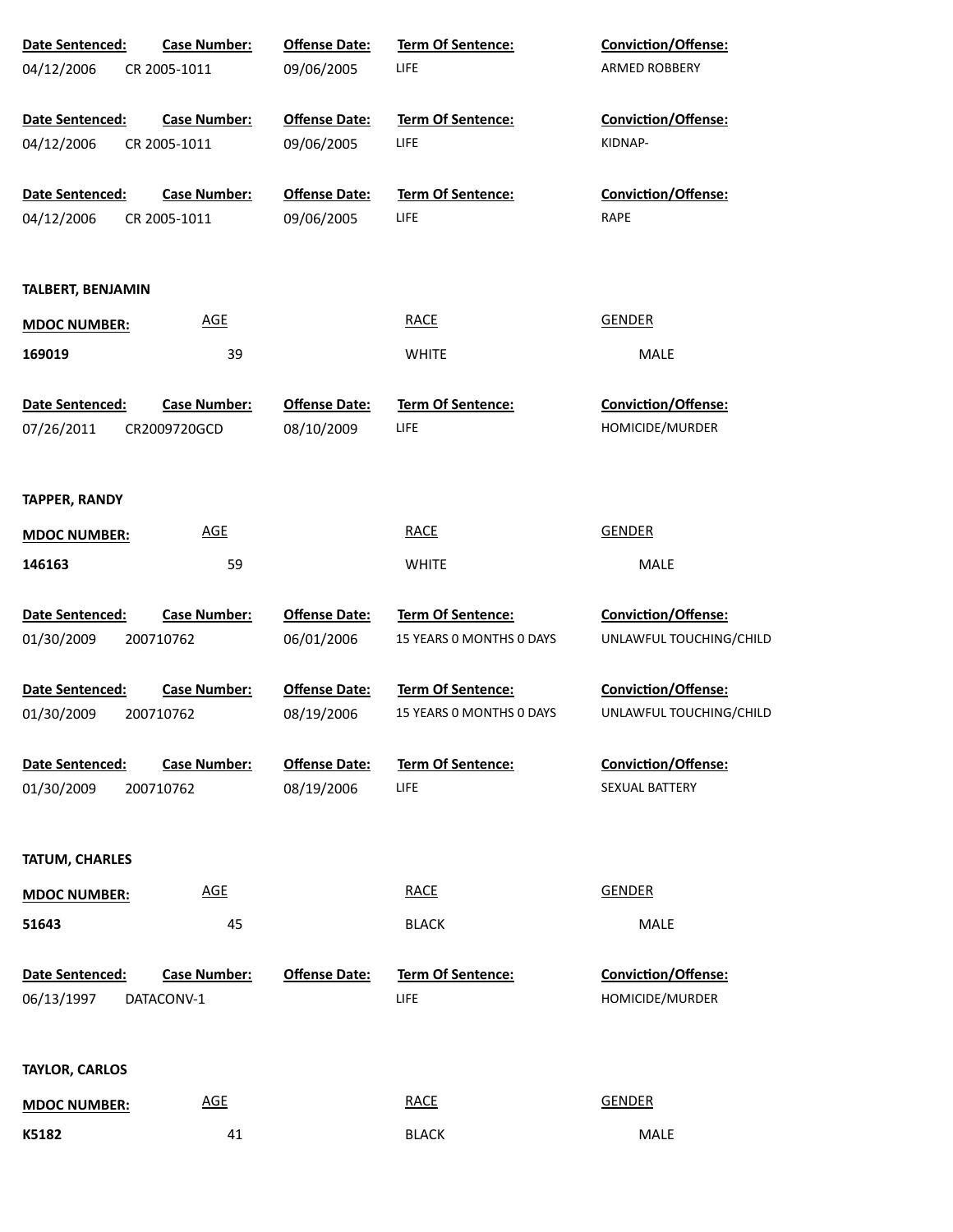| Date Sentenced:        | <b>Case Number:</b>        | <b>Offense Date:</b> | Term Of Sentence:        | Conviction/Offense:                      |
|------------------------|----------------------------|----------------------|--------------------------|------------------------------------------|
| 03/20/2009             | 20070328                   | 06/26/2006           | LIFE                     | CONTROLLED SUBSTANCE - WITHIN A FACILITY |
|                        |                            |                      |                          |                                          |
| <b>TAYLOR, CHARLIE</b> |                            |                      |                          |                                          |
|                        | <b>AGE</b>                 |                      | <b>RACE</b>              | <b>GENDER</b>                            |
| <b>MDOC NUMBER:</b>    |                            |                      |                          |                                          |
| 152634                 | 32                         |                      | <b>BLACK</b>             | MALE                                     |
| Date Sentenced:        | Case Number:               | <b>Offense Date:</b> | Term Of Sentence:        | Conviction/Offense:                      |
| 09/25/2009             | 0901901WSY                 | 05/26/2008           | LIFE                     | HOMICIDE/MURDER                          |
|                        |                            |                      |                          |                                          |
| <b>TAYLOR, GARY</b>    |                            |                      |                          |                                          |
| <b>MDOC NUMBER:</b>    | AGE                        |                      | <b>RACE</b>              | <b>GENDER</b>                            |
| R9223                  | 62                         |                      | <b>WHITE</b>             | MALE                                     |
|                        |                            |                      |                          |                                          |
| Date Sentenced:        | <b>Case Number:</b>        | <b>Offense Date:</b> | Term Of Sentence:        | Conviction/Offense:                      |
| 06/24/1999             | DATACONV-2                 | 01/19/1997           | 20 YEARS 0 MONTHS 0 DAYS | HOMICIDE/MURDER                          |
| Date Sentenced:        | Case Number:               | <b>Offense Date:</b> | Term Of Sentence:        | Conviction/Offense:                      |
| 06/24/1999             | DATACONV-1                 | 01/19/1997           | LIFE                     | HOMICIDE/MURDER                          |
|                        |                            |                      |                          |                                          |
| <b>TAYLOR, JOSEPH</b>  |                            |                      |                          |                                          |
| <b>MDOC NUMBER:</b>    | AGE                        |                      | <b>RACE</b>              | <b>GENDER</b>                            |
| 37386                  | 69                         |                      | <b>BLACK</b>             | MALE                                     |
|                        |                            |                      |                          |                                          |
| Date Sentenced:        | <b>Case Number:</b>        | <b>Offense Date:</b> | <b>Term Of Sentence:</b> | <b>Conviction/Offense:</b>               |
| 01/16/1981             | DATACONV-1                 |                      | LIFE                     | RAPE                                     |
|                        |                            |                      |                          |                                          |
| TAYLOR, JOSHUA         |                            |                      |                          |                                          |
| <b>MDOC NUMBER:</b>    | $\underline{\mathsf{AGE}}$ |                      | <b>RACE</b>              | <b>GENDER</b>                            |
| 209468                 | 33                         |                      | <b>BLACK</b>             | MALE                                     |
|                        |                            |                      |                          |                                          |
| Date Sentenced:        | <b>Case Number:</b>        | <b>Offense Date:</b> | Term Of Sentence:        | Conviction/Offense:                      |
| 04/21/2017             | 2011-0300                  | 05/20/2011           | <b>LIFE</b>              | CAPITAL MURDER                           |
|                        |                            |                      |                          |                                          |
| TAYLOR, KELVIN         |                            |                      |                          |                                          |
| <b>MDOC NUMBER:</b>    | <b>AGE</b>                 |                      | <b>RACE</b>              | <b>GENDER</b>                            |
| 86830                  | 44                         |                      | <b>BLACK</b>             | MALE                                     |
|                        |                            |                      |                          |                                          |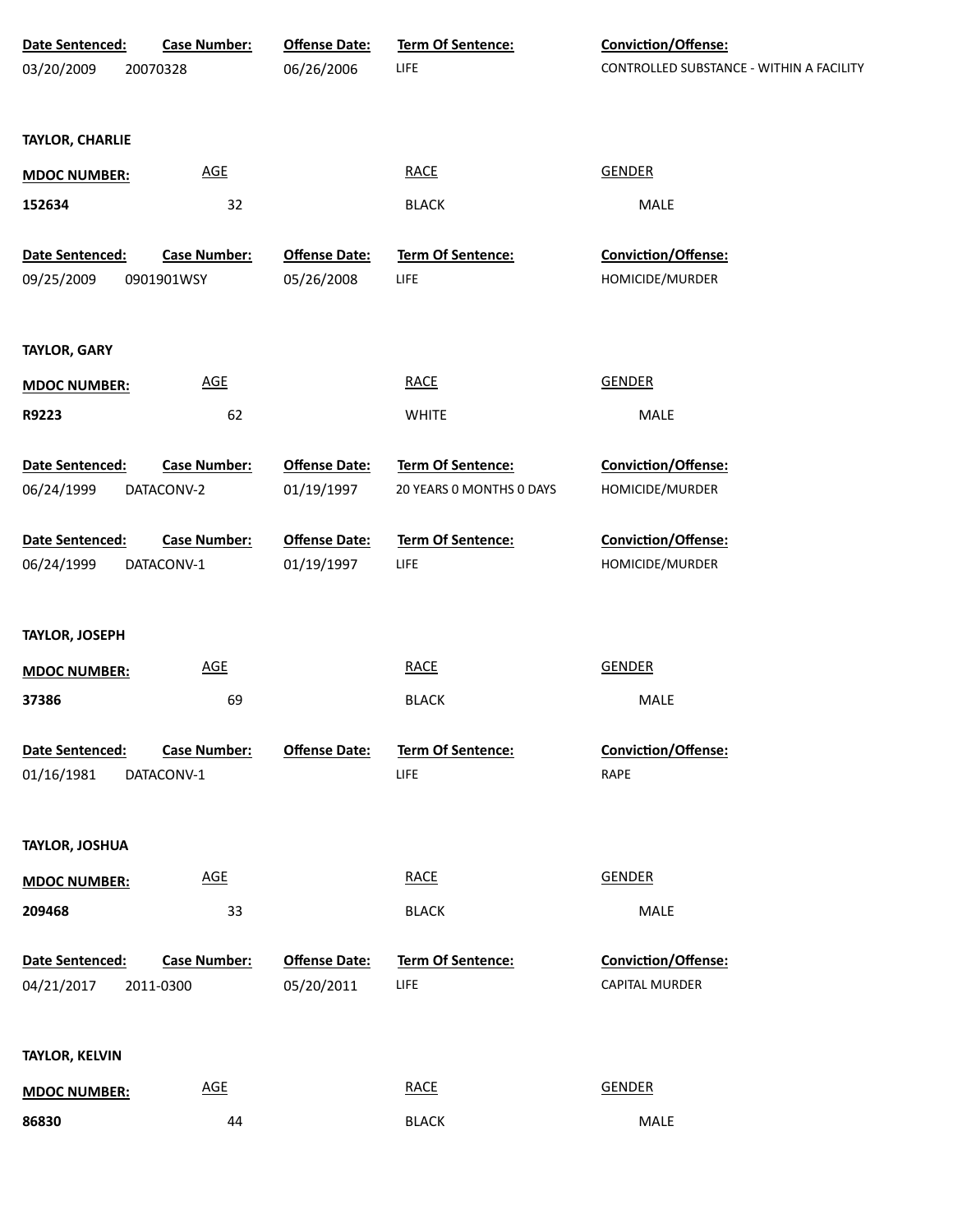| Date Sentenced:        | <b>Case Number:</b> | <b>Offense Date:</b> | Term Of Sentence:        | <b>Conviction/Offense:</b>               |
|------------------------|---------------------|----------------------|--------------------------|------------------------------------------|
| 02/16/2018             | 2015-0021           | 09/07/2011           | 10 YEARS O MONTHS O DAYS | POSSESSION OF FIREARM BY CONVICTED FELON |
|                        |                     |                      |                          |                                          |
| Date Sentenced:        | <b>Case Number:</b> | <b>Offense Date:</b> | Term Of Sentence:        | Conviction/Offense:                      |
| 02/16/2018             | 2015-0021           | 09/07/2011           | <b>LIFE</b>              | HOMICIDE/MURDER                          |
|                        |                     |                      |                          |                                          |
| Date Sentenced:        | <b>Case Number:</b> | <b>Offense Date:</b> | <b>Term Of Sentence:</b> | Conviction/Offense:                      |
| 11/13/2014             | 2012094             | 01/30/2012           | 10 YEARS O MONTHS O DAYS | POSSESSION OF FIREARM BY CONVICTED FELON |
| Date Sentenced:        | <b>Case Number:</b> | <b>Offense Date:</b> | Term Of Sentence:        | Conviction/Offense:                      |
| 11/13/2014             | 2012094             | 01/30/2012           | <b>LIFE</b>              | <b>CAPITAL MURDER</b>                    |
|                        |                     |                      |                          |                                          |
|                        |                     |                      |                          |                                          |
| <b>TAYLOR, LATASHA</b> |                     |                      |                          |                                          |
| <b>MDOC NUMBER:</b>    | <b>AGE</b>          |                      | <b>RACE</b>              | <b>GENDER</b>                            |
| R9379                  | 45                  |                      | <b>BLACK</b>             | <b>FEMALE</b>                            |
|                        |                     |                      |                          |                                          |
| Date Sentenced:        | <b>Case Number:</b> | <b>Offense Date:</b> | Term Of Sentence:        | Conviction/Offense:                      |
| 06/04/1999             | DATACONV-1          | 01/12/1998           | <b>LIFE</b>              | <b>CAPITAL MURDER</b>                    |
|                        |                     |                      |                          |                                          |
| <b>TAYLOR, MARIO</b>   |                     |                      |                          |                                          |
| <b>MDOC NUMBER:</b>    | <b>AGE</b>          |                      | <b>RACE</b>              | <b>GENDER</b>                            |
| 174783                 | 39                  |                      | <b>BLACK</b>             | MALE                                     |
|                        |                     |                      |                          |                                          |
| Date Sentenced:        | <b>Case Number:</b> | <b>Offense Date:</b> | <b>Term Of Sentence:</b> | <b>Conviction/Offense:</b>               |
| 04/02/2012             | CR2009158 JMT       | 06/16/2009           | 10 YEARS O MONTHS O DAYS | ARMED ROBBERY                            |
| <b>Date Sentenced:</b> | <b>Case Number:</b> | <b>Offense Date:</b> | <b>Term Of Sentence:</b> | Conviction/Offense:                      |
| 04/02/2012             | CR2009158 JMT       | 06/16/2009           | 15 YEARS 0 MONTHS 0 DAYS | AGGRAV ASSLT-POL OFF-WEAPON              |
|                        |                     |                      |                          |                                          |
| <b>Date Sentenced:</b> | <b>Case Number:</b> | <b>Offense Date:</b> | <b>Term Of Sentence:</b> | <b>Conviction/Offense:</b>               |
| 04/02/2012             | CR2009158 JMT       | 06/16/2009           | <b>LIFE</b>              | HOMICIDE/MURDER                          |
|                        |                     |                      |                          |                                          |
| TAYLOR, MICHAEL        |                     |                      |                          |                                          |
|                        |                     |                      |                          |                                          |
| <b>MDOC NUMBER:</b>    | AGE                 |                      | <b>RACE</b>              | <b>GENDER</b>                            |
| 49348                  | 52                  |                      | <b>BLACK</b>             | MALE                                     |
| Date Sentenced:        | <b>Case Number:</b> | <b>Offense Date:</b> | Term Of Sentence:        | Conviction/Offense:                      |
| 08/18/1995             | 95-0021             |                      | <b>LIFE</b>              | HOMICIDE/MURDER                          |
|                        |                     |                      |                          |                                          |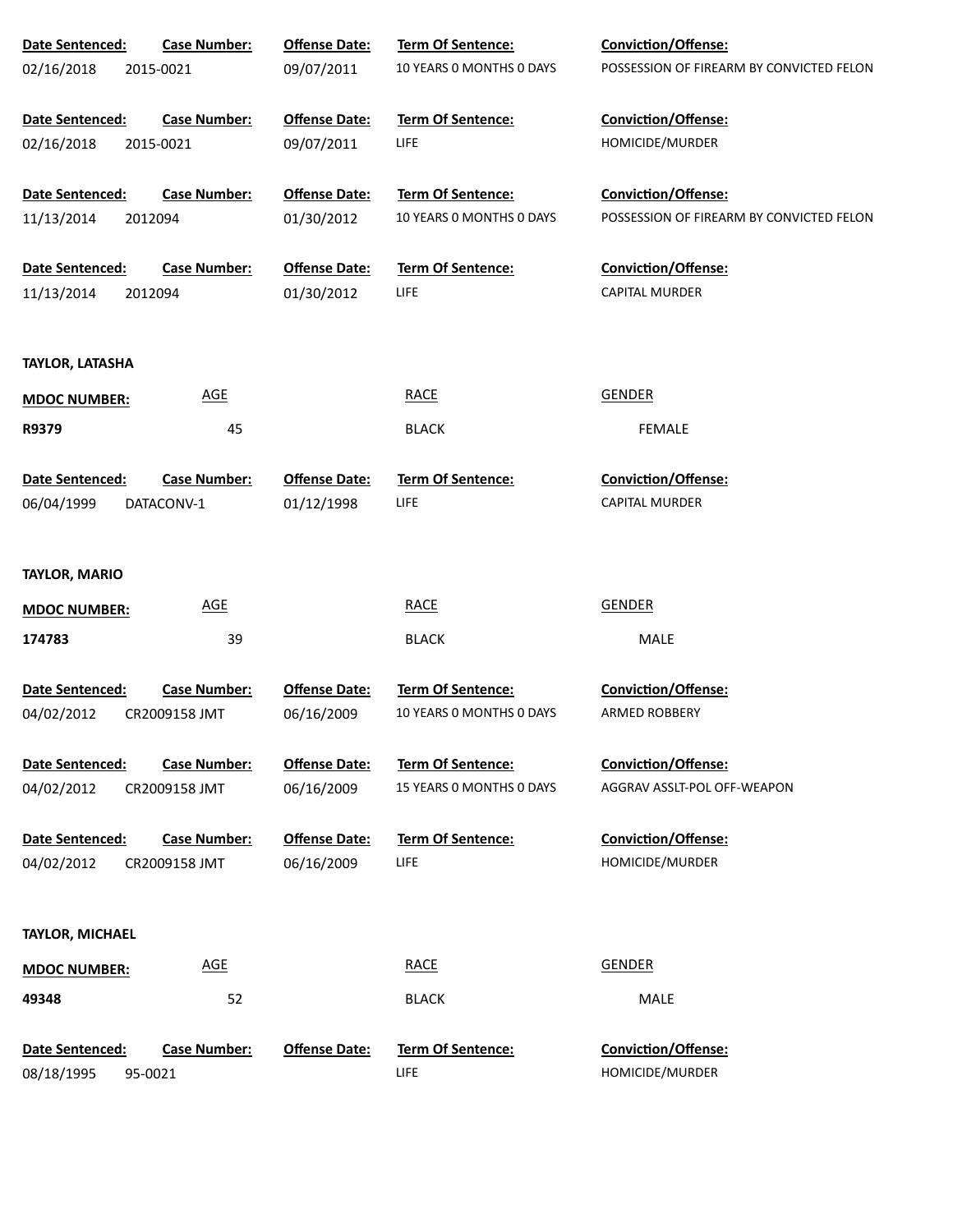| <b>TAYLOR, RODERICK</b>       |                                        |                                    |                           |                                                              |
|-------------------------------|----------------------------------------|------------------------------------|---------------------------|--------------------------------------------------------------|
| <b>MDOC NUMBER:</b>           | <b>AGE</b>                             |                                    | <b>RACE</b>               | <b>GENDER</b>                                                |
| 59528                         | 45                                     |                                    | <b>BLACK</b>              | MALE                                                         |
|                               |                                        |                                    |                           |                                                              |
| Date Sentenced:<br>05/18/2017 | <b>Case Number:</b><br>16-0-401-00 JAW | <b>Offense Date:</b><br>01/08/2016 | Term Of Sentence:<br>LIFE | Conviction/Offense:<br>AGGRAVATED ASSLT-DOMESTIC INVOLVEMENT |
|                               |                                        |                                    |                           |                                                              |
|                               |                                        |                                    |                           |                                                              |
| <b>TAYLOR, THOMAS</b>         |                                        |                                    |                           |                                                              |
| <b>MDOC NUMBER:</b>           | <b>AGE</b>                             |                                    | <b>RACE</b>               | <b>GENDER</b>                                                |
| 41189                         | 79                                     |                                    | <b>WHITE</b>              | MALE                                                         |
|                               |                                        |                                    |                           |                                                              |
| Date Sentenced:               | <b>Case Number:</b>                    | <b>Offense Date:</b>               | Term Of Sentence:         | Conviction/Offense:                                          |
| 02/11/1998<br>97034           |                                        |                                    | LIFE                      | RAPE                                                         |
|                               |                                        |                                    |                           |                                                              |
| <b>TEAGUE, JOSHUA</b>         |                                        |                                    |                           |                                                              |
| <b>MDOC NUMBER:</b>           | <b>AGE</b>                             |                                    | <b>RACE</b>               | <b>GENDER</b>                                                |
| 127854                        | 35                                     |                                    | <b>WHITE</b>              | MALE                                                         |
|                               |                                        |                                    |                           |                                                              |
| Date Sentenced:               | <b>Case Number:</b>                    | <b>Offense Date:</b>               | Term Of Sentence:         | Conviction/Offense:                                          |
| 02/23/2007                    | B24022005420                           | 02/23/2005                         | LIFE                      | <b>CAPITAL MURDER</b>                                        |
|                               |                                        |                                    |                           |                                                              |
| <b>TEMPLETON, BILLY</b>       |                                        |                                    |                           |                                                              |
| <b>MDOC NUMBER:</b>           | <b>AGE</b>                             |                                    | <b>RACE</b>               | <b>GENDER</b>                                                |
| 35646                         | 57                                     |                                    | <b>WHITE</b>              | MALE                                                         |
|                               |                                        |                                    |                           |                                                              |
| Date Sentenced:               | <b>Case Number:</b>                    | <b>Offense Date:</b>               | Term Of Sentence:         | Conviction/Offense:                                          |
| 02/28/1995                    | DATACONV-1                             |                                    | LIFE                      | HOMICIDE/MURDER                                              |
|                               |                                        |                                    |                           |                                                              |
| <b>TEW, ERIC</b>              |                                        |                                    |                           |                                                              |
| <b>MDOC NUMBER:</b>           | AGE                                    |                                    | <b>RACE</b>               | <b>GENDER</b>                                                |
| 56828                         | 62                                     |                                    | <b>WHITE</b>              | MALE                                                         |
|                               |                                        |                                    |                           |                                                              |
| Date Sentenced:               | <b>Case Number:</b>                    | <b>Offense Date:</b>               | Term Of Sentence:         | Conviction/Offense:                                          |
| 10/02/2000                    | DATACONV-1                             | 08/05/1998                         | <b>LIFE</b>               | HOMICIDE/MURDER                                              |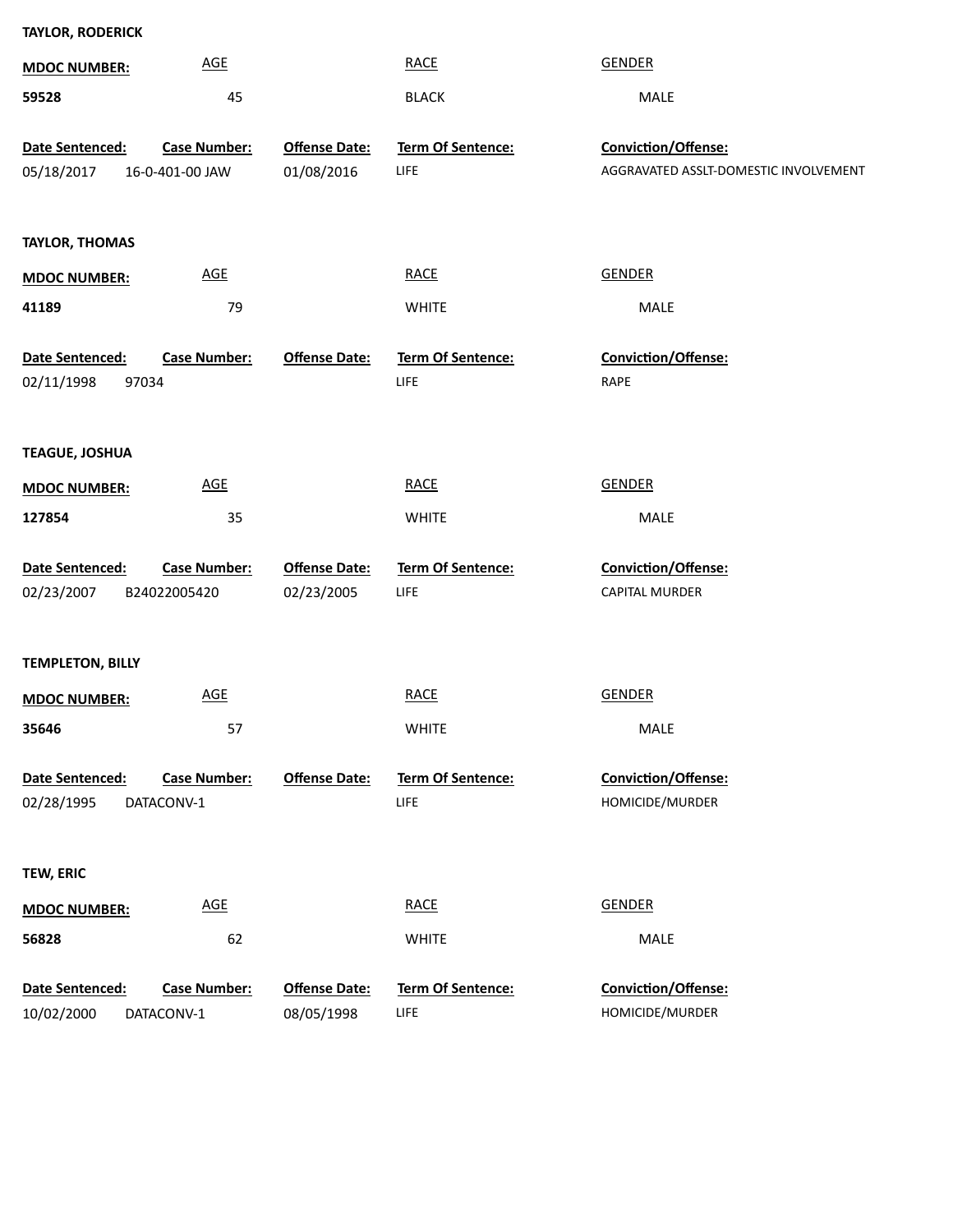| <b>MDOC NUMBER:</b>    | <b>AGE</b>                 |                      | <b>RACE</b>              | <b>GENDER</b>                            |
|------------------------|----------------------------|----------------------|--------------------------|------------------------------------------|
| 61705                  | 64                         |                      | <b>BLACK</b>             | MALE                                     |
|                        |                            |                      |                          |                                          |
| Date Sentenced:        | <b>Case Number:</b>        | <b>Offense Date:</b> | <b>Term Of Sentence:</b> | Conviction/Offense:                      |
| 09/15/1995<br>4863     |                            | 07/29/1994           | LIFE                     | POSSESSION OF CONTROLLED SUBSTANCE       |
|                        |                            |                      |                          |                                          |
| THEODORE, RODERIC      |                            |                      |                          |                                          |
| <b>MDOC NUMBER:</b>    | <b>AGE</b>                 |                      | <b>RACE</b>              | <b>GENDER</b>                            |
| R5946                  | 43                         |                      | <b>BLACK</b>             | MALE                                     |
|                        |                            |                      |                          |                                          |
| Date Sentenced:        | <b>Case Number:</b>        | <b>Offense Date:</b> | Term Of Sentence:        | Conviction/Offense:                      |
| 08/12/1998             | B2401-97-00935             | 07/11/1997           | LIFE                     | HOMICIDE/MURDER                          |
|                        |                            |                      |                          |                                          |
| Date Sentenced:        | <b>Case Number:</b>        | <b>Offense Date:</b> | Term Of Sentence:        | Conviction/Offense:                      |
| 02/26/2008             | 2007-0183                  | 06/19/2007           | 5 YEARS 0 MONTHS 0 DAYS  | CONTROLLED SUBSTANCE - WITHIN A FACILITY |
|                        |                            |                      |                          |                                          |
| THOMAS, ALVIN          |                            |                      |                          |                                          |
| <b>MDOC NUMBER:</b>    | <b>AGE</b>                 |                      | <b>RACE</b>              | <b>GENDER</b>                            |
| R8768                  | 47                         |                      | <b>BLACK</b>             | MALE                                     |
|                        |                            |                      |                          |                                          |
| Date Sentenced:        | <b>Case Number:</b>        | <b>Offense Date:</b> | Term Of Sentence:        | Conviction/Offense:                      |
| 04/27/1999             | DATACONV-1                 | 04/19/1998           | LIFE                     | HOMICIDE/MURDER                          |
|                        |                            |                      |                          |                                          |
| <b>THOMAS, ANTHONY</b> |                            |                      |                          |                                          |
|                        | <b>AGE</b>                 |                      | <b>RACE</b>              | <b>GENDER</b>                            |
| <b>MDOC NUMBER:</b>    |                            |                      |                          |                                          |
| 142903                 | 39                         |                      | <b>BLACK</b>             | MALE                                     |
| Date Sentenced:        | <b>Case Number:</b>        | <b>Offense Date:</b> | Term Of Sentence:        | Conviction/Offense:                      |
| 09/10/2008             | B24012004164               | 04/24/2003           | LIFE                     | HOMICIDE/MURDER                          |
|                        |                            |                      |                          |                                          |
|                        |                            |                      |                          |                                          |
| <b>THOMAS, ANTHONY</b> |                            |                      |                          |                                          |
| <b>MDOC NUMBER:</b>    | $\underline{\mathsf{AGE}}$ |                      | <b>RACE</b>              | <b>GENDER</b>                            |
| K0742                  | 53                         |                      | <b>BLACK</b>             | MALE                                     |
|                        |                            |                      |                          |                                          |
| Date Sentenced:        | <b>Case Number:</b>        | <b>Offense Date:</b> | Term Of Sentence:        | Conviction/Offense:                      |
| 05/03/2011             | 06-1-026-01                | 05/21/2006           | LIFE                     | AGGRAVATED ASSAULT                       |

**THAMES, DONNELL**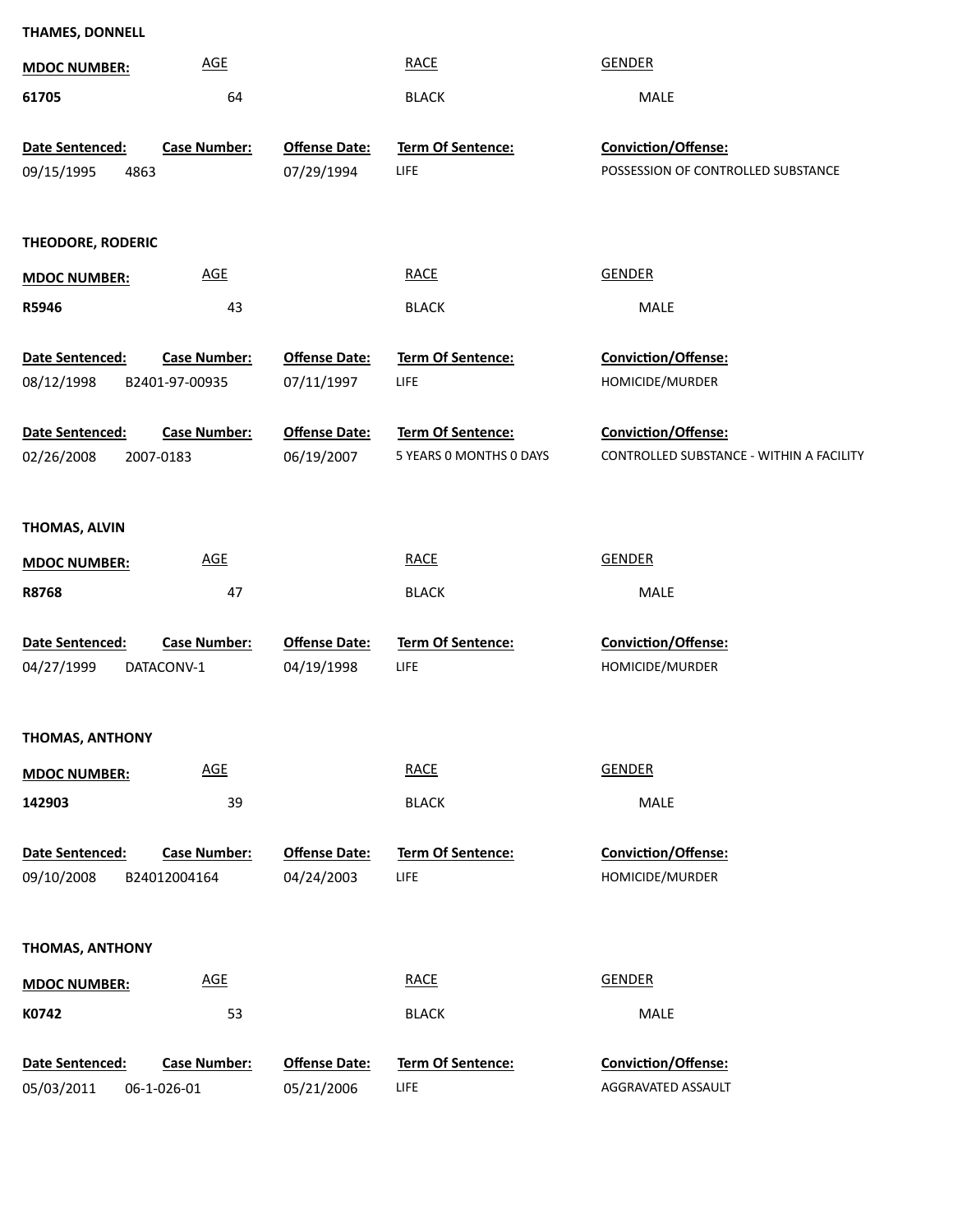| <b>THOMAS, CHRISTOPHER</b> |                            |                      |                          |                                      |
|----------------------------|----------------------------|----------------------|--------------------------|--------------------------------------|
| <b>MDOC NUMBER:</b>        | <b>AGE</b>                 |                      | <b>RACE</b>              | <b>GENDER</b>                        |
| 137399                     | 39                         |                      | <b>BLACK</b>             | MALE                                 |
| Date Sentenced:            | <b>Case Number:</b>        | <b>Offense Date:</b> | Term Of Sentence:        | Conviction/Offense:                  |
| 02/06/2014                 | CR-2013-81-SM-P2           | 05/03/2013           | 5 YEARS O MONTHS O DAYS  | CONSPIRACY TO COMMIT A CRIME         |
|                            |                            |                      |                          |                                      |
| Date Sentenced:            | <b>Case Number:</b>        | <b>Offense Date:</b> | Term Of Sentence:        | Conviction/Offense:                  |
| 02/06/2014                 | CR-2013-81-SM-P2           | 05/03/2013           | LIFE                     | CAPITAL MURDER                       |
|                            |                            |                      |                          |                                      |
| THOMAS, DAVID              |                            |                      |                          |                                      |
| <b>MDOC NUMBER:</b>        | $\underline{\mathsf{AGE}}$ |                      | <b>RACE</b>              | <b>GENDER</b>                        |
| 144161                     | 34                         |                      | <b>BLACK</b>             | MALE                                 |
|                            |                            |                      |                          |                                      |
| Date Sentenced:            | <b>Case Number:</b>        | <b>Offense Date:</b> | Term Of Sentence:        | Conviction/Offense:                  |
| 06/06/2016                 | 12-0-585-00 JAW            | 01/29/2012           | LIFE                     | CAPITAL MURDER                       |
|                            |                            |                      |                          |                                      |
| THOMAS, ERESTIA            |                            |                      |                          |                                      |
| <b>MDOC NUMBER:</b>        | <b>AGE</b>                 |                      | <b>RACE</b>              | <b>GENDER</b>                        |
| 94981                      | 49                         |                      | <b>BLACK</b>             | MALE                                 |
| Date Sentenced:            | <b>Case Number:</b>        | <b>Offense Date:</b> | Term Of Sentence:        | Conviction/Offense:                  |
| 10/22/2007                 | CR2005236                  | 01/06/2005           | LIFE                     | HOMICIDE/MURDER                      |
|                            |                            |                      |                          |                                      |
|                            |                            |                      |                          |                                      |
| THOMAS, ERIC               | <b>AGE</b>                 |                      | <b>RACE</b>              | <b>GENDER</b>                        |
| <b>MDOC NUMBER:</b>        |                            |                      |                          |                                      |
| K8247                      | 39                         |                      | <b>WHITE</b>             | MALE                                 |
| Date Sentenced:            | <b>Case Number:</b>        | <b>Offense Date:</b> | Term Of Sentence:        | Conviction/Offense:                  |
| 11/14/2002                 | 47001                      | 04/12/2001           | 2 YEARS 9 MONTHS 0 DAYS  | BURGLARY LARCENY-UNOCCUPIED DWELLING |
|                            |                            |                      |                          |                                      |
| Date Sentenced:            | <b>Case Number:</b>        | <b>Offense Date:</b> | <b>Term Of Sentence:</b> | Conviction/Offense:                  |
| 04/05/2004                 | 114-03                     | 08/20/2002           | LIFE                     | CAPITAL MURDER                       |
|                            |                            |                      |                          |                                      |
| THOMAS, FERDINANDO         |                            |                      |                          |                                      |
| <b>MDOC NUMBER:</b>        | $\underline{\mathsf{AGE}}$ |                      | <b>RACE</b>              | <b>GENDER</b>                        |
| 45742                      | 56                         |                      | <b>BLACK</b>             | MALE                                 |

56 BLACK MALE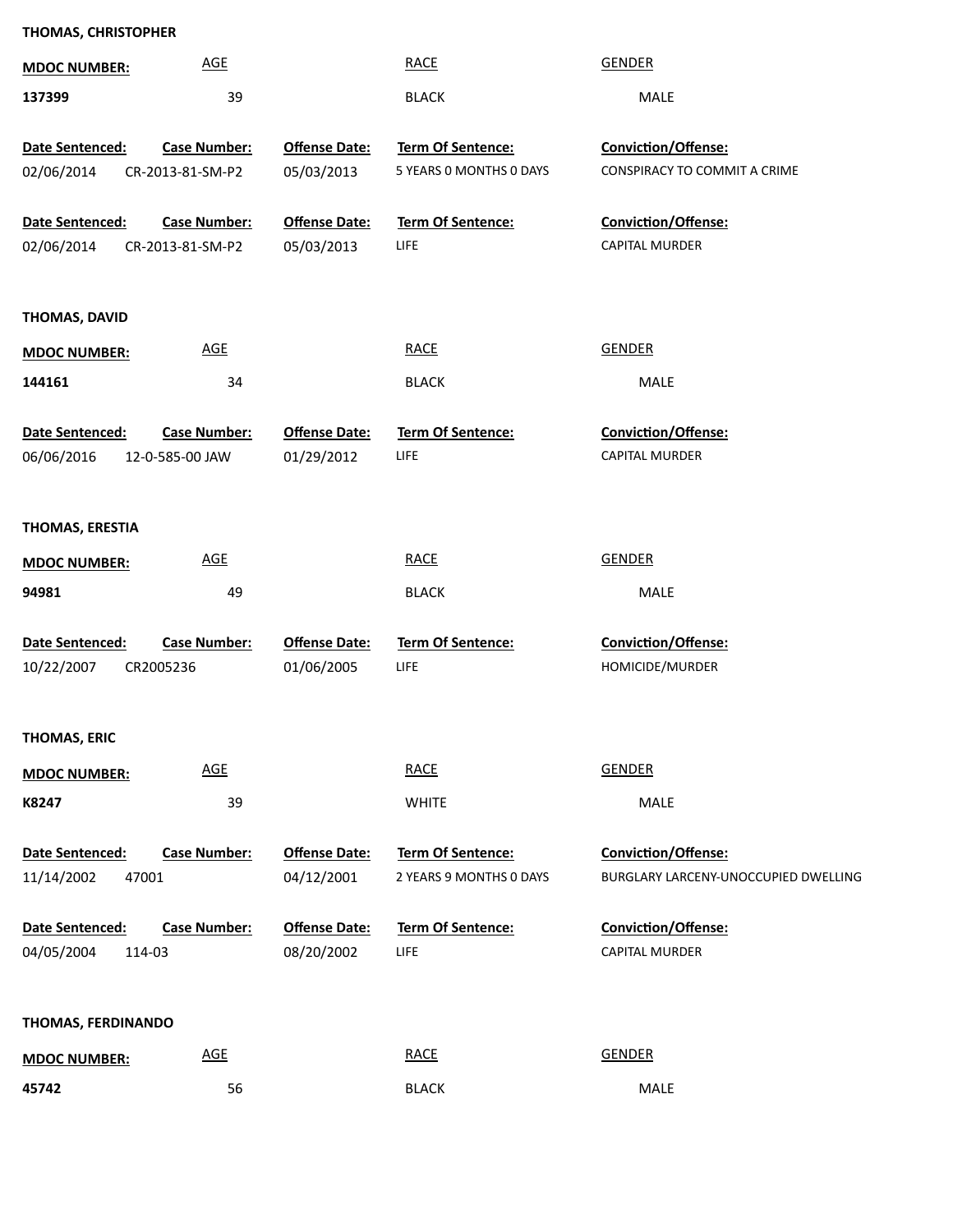| Date Sentenced:               | <b>Case Number:</b>              | <b>Offense Date:</b>               | <b>Term Of Sentence:</b>  | Conviction/Offense:                           |
|-------------------------------|----------------------------------|------------------------------------|---------------------------|-----------------------------------------------|
| 07/29/1994                    | DATACONV-1                       |                                    | LIFE                      | ARMED ROBBERY                                 |
|                               |                                  |                                    |                           |                                               |
| THOMAS, LAVELL                |                                  |                                    |                           |                                               |
| <b>MDOC NUMBER:</b>           | <b>AGE</b>                       |                                    | <b>RACE</b>               | <b>GENDER</b>                                 |
| 59002                         | 45                               |                                    | <b>BLACK</b>              | MALE                                          |
|                               |                                  |                                    |                           |                                               |
| Date Sentenced:               | <b>Case Number:</b>              | <b>Offense Date:</b>               | Term Of Sentence:         | Conviction/Offense:                           |
| 01/30/1996                    | CR95-63B(P2)                     | 05/23/1995                         | LIFE                      | <b>CAPITAL MURDER</b>                         |
|                               |                                  |                                    |                           |                                               |
| THOMPSOM, DENNIS              |                                  |                                    |                           |                                               |
|                               |                                  |                                    |                           |                                               |
| <b>MDOC NUMBER:</b>           | <b>AGE</b>                       |                                    | <b>RACE</b>               | <b>GENDER</b>                                 |
| 192199                        | 32                               |                                    | <b>BLACK</b>              | MALE                                          |
|                               |                                  |                                    |                           |                                               |
| Date Sentenced:<br>07/31/2014 | <b>Case Number:</b><br>2009-0093 | <b>Offense Date:</b><br>11/30/2008 | Term Of Sentence:<br>LIFE | <b>Conviction/Offense:</b><br>HOMICIDE/MURDER |
|                               |                                  |                                    |                           |                                               |
|                               |                                  |                                    |                           |                                               |
| <b>THOMPSON, DOMINICK</b>     |                                  |                                    |                           |                                               |
| <b>MDOC NUMBER:</b>           | <b>AGE</b>                       |                                    | <b>RACE</b>               | <b>GENDER</b>                                 |
| 105664                        | 38                               |                                    | <b>BLACK</b>              | MALE                                          |
|                               |                                  |                                    |                           |                                               |
| <b>Date Sentenced:</b>        | <b>Case Number:</b>              | <b>Offense Date:</b>               | Term Of Sentence:         | Conviction/Offense:                           |
| 08/23/2017                    | CR02-289                         | 05/24/2002                         | 7 YEARS O MONTHS O DAYS   | SALE OF CONTROLLED SUBSTANCE                  |
|                               | <b>Case Number:</b>              |                                    | <b>Term Of Sentence:</b>  | <b>Conviction/Offense:</b>                    |
| Date Sentenced:<br>10/07/2020 | CR2017-255                       | <b>Offense Date:</b><br>08/05/2017 | 10 YEARS O MONTHS O DAYS  | POSSESSION WEAPON/FELON                       |
|                               |                                  |                                    |                           |                                               |
| Date Sentenced:               | <b>Case Number:</b>              | <b>Offense Date:</b>               | <b>Term Of Sentence:</b>  | Conviction/Offense:                           |
| 10/07/2020                    | CR2017-255                       | 08/05/2017                         | LIFE                      | HOMICIDE/MURDER                               |
|                               |                                  |                                    |                           |                                               |
|                               |                                  |                                    |                           |                                               |
| <b>THORNTON, JOMORRIS</b>     |                                  |                                    |                           |                                               |
| <b>MDOC NUMBER:</b>           | <b>AGE</b>                       |                                    | <b>RACE</b>               | <b>GENDER</b>                                 |
| 156687                        | 43                               |                                    | <b>BLACK</b>              | MALE                                          |
|                               |                                  |                                    |                           |                                               |
| Date Sentenced:               | <b>Case Number:</b>              | <b>Offense Date:</b>               | <b>Term Of Sentence:</b>  | <b>Conviction/Offense:</b>                    |
| 03/01/2010                    | 09228K                           | 03/06/2008                         | 20 YEARS O MONTHS O DAYS  | CONSPIRACY TO COMMIT A CRIME                  |
| Date Sentenced:               | <b>Case Number:</b>              | <b>Offense Date:</b>               | Term Of Sentence:         | <b>Conviction/Offense:</b>                    |
| 03/01/2010                    | 09228K                           | 03/06/2008                         | LIFE                      | HOMICIDE/MURDER                               |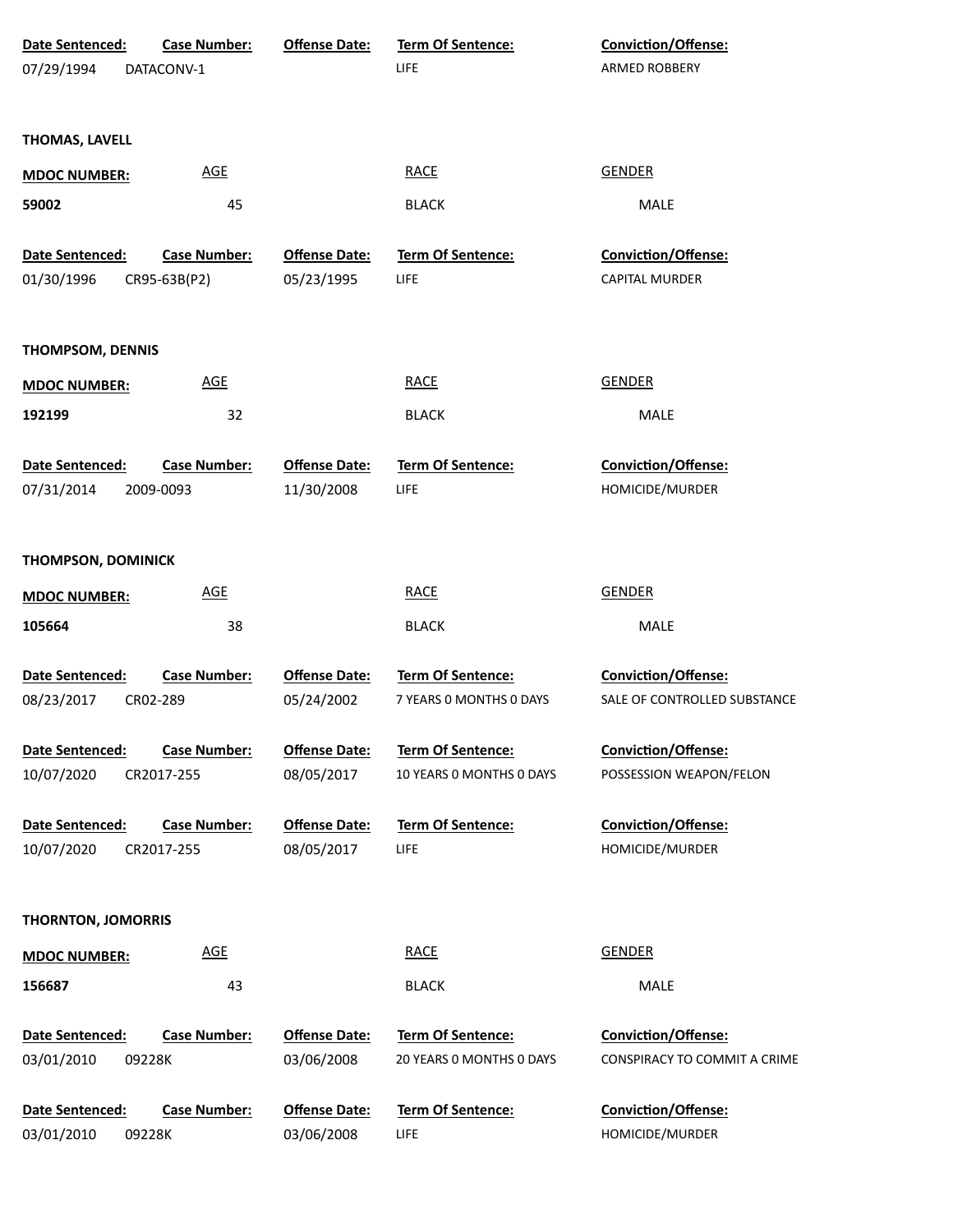| THORNTON, MELVIN       |                     |                      |                          |                                   |
|------------------------|---------------------|----------------------|--------------------------|-----------------------------------|
| <b>MDOC NUMBER:</b>    | <b>AGE</b>          |                      | <b>RACE</b>              | <b>GENDER</b>                     |
| 166238                 | 38                  |                      | <b>BLACK</b>             | MALE                              |
|                        |                     |                      |                          |                                   |
| Date Sentenced:        | <b>Case Number:</b> | <b>Offense Date:</b> | Term Of Sentence:        | Conviction/Offense:               |
| 03/03/2011             | 6408                | 08/29/2009           | <b>LIFE</b>              | HOMICIDE/MURDER                   |
|                        |                     |                      |                          |                                   |
| <b>TIDWELL, GLEN</b>   |                     |                      |                          |                                   |
| <b>MDOC NUMBER:</b>    | <b>AGE</b>          |                      | <b>RACE</b>              | <b>GENDER</b>                     |
| 199269                 | 48                  |                      | <b>WHITE</b>             | MALE                              |
|                        |                     |                      |                          |                                   |
| Date Sentenced:        | <b>Case Number:</b> | <b>Offense Date:</b> | Term Of Sentence:        | <b>Conviction/Offense:</b>        |
| 09/09/2015             | LK15-221            | 06/23/2009           | <b>LIFE</b>              | SEXUAL BATTERY                    |
| Date Sentenced:        | <b>Case Number:</b> | <b>Offense Date:</b> | Term Of Sentence:        | <b>Conviction/Offense:</b>        |
| 09/09/2015             | LK15-221            | 06/24/2015           | 30 YEARS O MONTHS O DAYS | CHILD PORNOGRAPHY                 |
|                        |                     |                      |                          |                                   |
|                        |                     |                      |                          |                                   |
| <b>TILLMAN, BENNIE</b> |                     |                      |                          |                                   |
| <b>MDOC NUMBER:</b>    | <b>AGE</b>          |                      | <b>RACE</b>              | <b>GENDER</b>                     |
| K7156                  | 68                  |                      | <b>BLACK</b>             | MALE                              |
| Date Sentenced:        | <b>Case Number:</b> | <b>Offense Date:</b> | Term Of Sentence:        | Conviction/Offense:               |
| 06/29/2001             | DATACONV-1          | 03/24/2000           | <b>LIFE</b>              | COCAINE-POSSESS                   |
|                        |                     |                      |                          |                                   |
| <b>TITUS, MARVIN</b>   |                     |                      |                          |                                   |
| <b>MDOC NUMBER:</b>    | <b>AGE</b>          |                      | <b>RACE</b>              | <b>GENDER</b>                     |
| 98310                  | 50                  |                      | <b>BLACK</b>             | MALE                              |
|                        |                     |                      |                          |                                   |
| Date Sentenced:        | <b>Case Number:</b> | <b>Offense Date:</b> | Term Of Sentence:        | <b>Conviction/Offense:</b>        |
| 06/05/2015             | 2014-0008 CMC W     | 01/18/2013           | 10 YEARS O MONTHS O DAYS | ENHANCED PENALTY - USE OF FIREARM |
| Date Sentenced:        | <b>Case Number:</b> | <b>Offense Date:</b> | Term Of Sentence:        | <b>Conviction/Offense:</b>        |
| 06/05/2015             | 2014-0008 CMC W     | 01/18/2013           | <b>LIFE</b>              | HOMICIDE/MURDER                   |
|                        |                     |                      |                          |                                   |
|                        |                     |                      |                          |                                   |
| <b>TOPPS, JAMES</b>    |                     |                      |                          |                                   |
| <b>MDOC NUMBER:</b>    | <b>AGE</b>          |                      | <b>RACE</b>              | <b>GENDER</b>                     |
| K4235                  | 39                  |                      | <b>BLACK</b>             | MALE                              |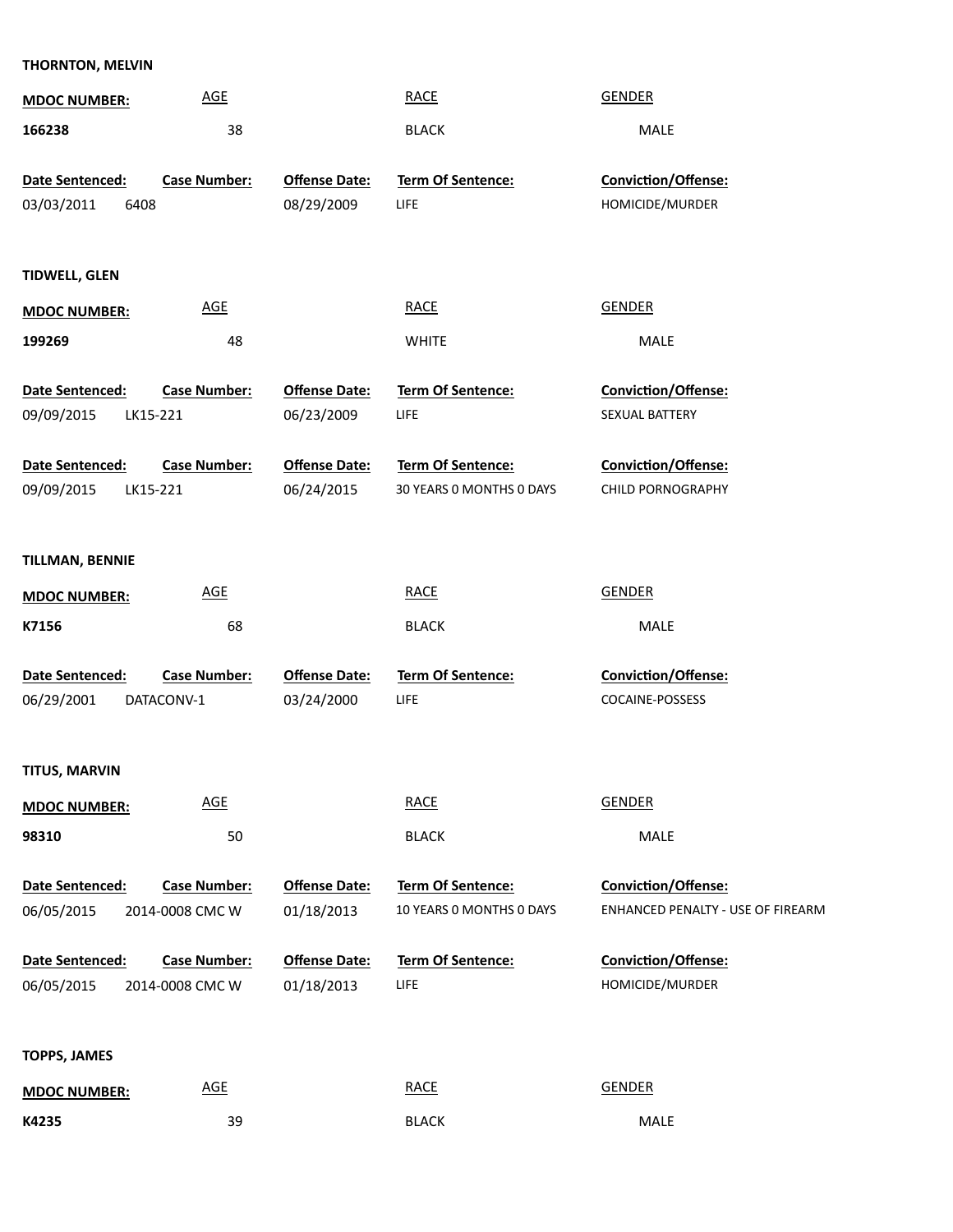| Date Sentenced:          | <b>Case Number:</b> | <b>Offense Date:</b> | <b>Term Of Sentence:</b>  | <b>Conviction/Offense:</b>       |
|--------------------------|---------------------|----------------------|---------------------------|----------------------------------|
| 10/13/2016               | 2016-0013-CR        | 08/16/2015           | <b>LIFE</b>               | AGGRAV ASSLT-POL OFF-WEAPON      |
|                          |                     |                      |                           |                                  |
| Date Sentenced:          | <b>Case Number:</b> | <b>Offense Date:</b> | <b>Term Of Sentence:</b>  | <b>Conviction/Offense:</b>       |
| 10/13/2016               | 2016-0013-CR        | 08/16/2015           | <b>LIFE</b>               | FLEEING LAW ENFORCEMENT OFFICER  |
|                          |                     |                      |                           |                                  |
| <b>TORREY, NED</b>       |                     |                      |                           |                                  |
| <b>MDOC NUMBER:</b>      | <b>AGE</b>          |                      | <b>RACE</b>               | <b>GENDER</b>                    |
| W0074                    | 64                  |                      | <b>BLACK</b>              | MALE                             |
|                          |                     |                      |                           |                                  |
| Date Sentenced:          | <b>Case Number:</b> | <b>Offense Date:</b> | <b>Term Of Sentence:</b>  | Conviction/Offense:              |
| 11/10/2005               | 2004-0169CICR       | 10/04/2003           | <b>LIFE</b>               | HOMICIDE/MURDER                  |
|                          |                     |                      |                           |                                  |
| <b>TOWNSEND, ROBERT</b>  |                     |                      |                           |                                  |
|                          |                     |                      |                           |                                  |
| <b>MDOC NUMBER:</b>      | <b>AGE</b>          |                      | <b>RACE</b>               | <b>GENDER</b>                    |
| 33591                    | 63                  |                      | <b>BLACK</b>              | MALE                             |
| Date Sentenced:          | <b>Case Number:</b> | <b>Offense Date:</b> | Term Of Sentence:         | <b>Conviction/Offense:</b>       |
| 01/11/1995<br>8520       |                     | 12/10/1994           | 30 YEARS 0 MONTHS 0 DAYS  | KIDNAP-                          |
|                          |                     |                      |                           |                                  |
| Date Sentenced:          | <b>Case Number:</b> | <b>Offense Date:</b> | <b>Term Of Sentence:</b>  | <b>Conviction/Offense:</b>       |
| 01/11/1995<br>8520       |                     | 12/10/1994           | 30 YEARS 0 MONTHS 0 DAYS  | SEX ASSAULT                      |
|                          |                     |                      |                           |                                  |
| Date Sentenced:          | <b>Case Number:</b> | <b>Offense Date:</b> | <b>Term Of Sentence:</b>  | <b>Conviction/Offense:</b>       |
| 01/11/1995<br>8520       |                     | 12/10/1994           | LIFE                      | RAPE                             |
|                          |                     |                      |                           |                                  |
| TRAN, DUNG               |                     |                      |                           |                                  |
|                          | <b>AGE</b>          |                      | <b>RACE</b>               | GENDER                           |
| <b>MDOC NUMBER:</b>      |                     |                      |                           |                                  |
| 36089                    | 49                  |                      | ASIAN OR PACIFIC ISLANDER | <b>MALE</b>                      |
| Date Sentenced:          | <b>Case Number:</b> | <b>Offense Date:</b> | <b>Term Of Sentence:</b>  | <b>Conviction/Offense:</b>       |
| 01/26/2000               | 99-0181-CR          | 03/25/1999           | LIFE                      | DELIVERY OF CONTROLLED SUBSTANCE |
|                          |                     |                      |                           |                                  |
|                          |                     |                      |                           |                                  |
| <b>TRAYLOR, BROOKLYN</b> |                     |                      |                           |                                  |
| <b>MDOC NUMBER:</b>      | <b>AGE</b>          |                      | <b>RACE</b>               | <b>GENDER</b>                    |
| 210638                   | 22                  |                      | <b>BLACK</b>              | MALE                             |
|                          |                     |                      |                           |                                  |
| Date Sentenced:          | <b>Case Number:</b> | <b>Offense Date:</b> | Term Of Sentence:         | Conviction/Offense:              |
| 06/30/2017               | CR2017-101          | 02/01/2016           | 40 YEARS 0 MONTHS 0 DAYS  | ARMED ROBBERY                    |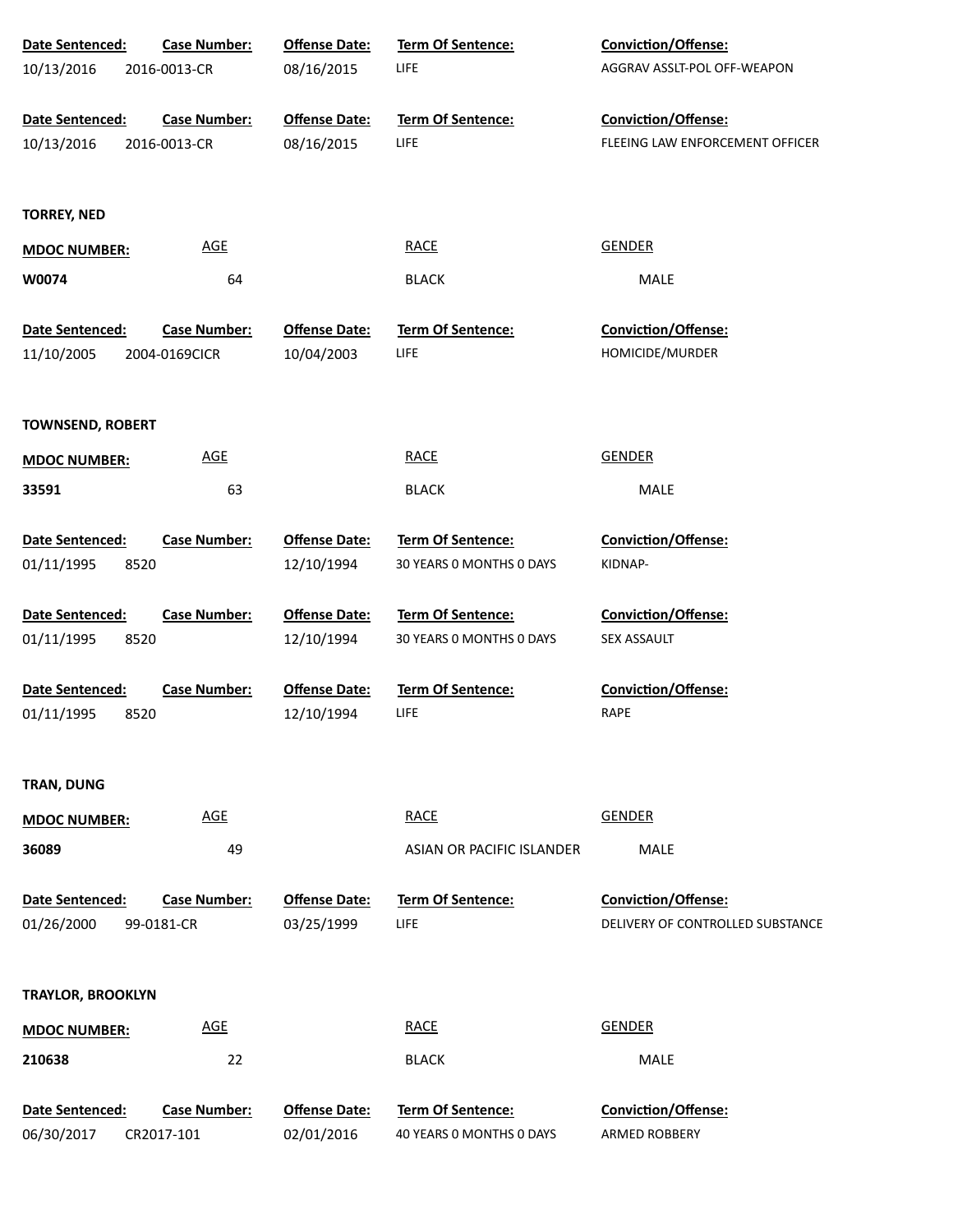| Date Sentenced:            | <b>Case Number:</b> | <b>Offense Date:</b> | Term Of Sentence:        | Conviction/Offense:                |
|----------------------------|---------------------|----------------------|--------------------------|------------------------------------|
| 06/30/2017                 | CR2017-100          | 02/01/2016           | <b>LIFE</b>              | HOMICIDE/MURDER                    |
|                            |                     |                      |                          |                                    |
| Date Sentenced:            | <b>Case Number:</b> | <b>Offense Date:</b> | Term Of Sentence:        | <b>Conviction/Offense:</b>         |
| 07/31/2019                 | CR2017-252          | 10/09/2017           | 0 YEARS O MONTHS O DAYS  | PERJURY                            |
|                            |                     |                      |                          |                                    |
| <b>TRAYLOR, KENNETH</b>    |                     |                      |                          |                                    |
| <b>MDOC NUMBER:</b>        | AGE                 |                      | <b>RACE</b>              | <b>GENDER</b>                      |
|                            |                     |                      |                          |                                    |
| R7322                      | 40                  |                      | <b>BLACK</b>             | MALE                               |
| Date Sentenced:            | <b>Case Number:</b> | <b>Offense Date:</b> | Term Of Sentence:        | <b>Conviction/Offense:</b>         |
| 06/08/2005                 | 04-384              | 02/12/2004           | 20 YEARS 0 MONTHS 0 DAYS | AGGRAVATED ASSAULT                 |
|                            |                     |                      |                          |                                    |
| Date Sentenced:            | <b>Case Number:</b> | <b>Offense Date:</b> | <b>Term Of Sentence:</b> | <b>Conviction/Offense:</b>         |
| 06/08/2005                 | 04-384              | 02/12/2004           | 25 YEARS 0 MONTHS 0 DAYS | BURGLARY LARCENY-OCCUPIED DWELLING |
|                            |                     |                      |                          |                                    |
| Date Sentenced:            | <b>Case Number:</b> | <b>Offense Date:</b> | <b>Term Of Sentence:</b> | <b>Conviction/Offense:</b>         |
| 06/08/2005                 | 04-384              | 02/12/2004           | 30 YEARS 0 MONTHS 0 DAYS | ARMED CARJACKING                   |
|                            |                     |                      |                          |                                    |
| Date Sentenced:            | <b>Case Number:</b> | <b>Offense Date:</b> | <b>Term Of Sentence:</b> | <b>Conviction/Offense:</b>         |
| 06/08/2005                 | 04-384              | 02/12/2004           | <b>LIFE</b>              | ARMED ROBBERY                      |
| Date Sentenced:            | <b>Case Number:</b> | <b>Offense Date:</b> | <b>Term Of Sentence:</b> | <b>Conviction/Offense:</b>         |
| 06/08/2005                 | 04-384              | 02/12/2004           | <b>LIFE</b>              | KIDNAP-                            |
|                            |                     |                      |                          |                                    |
|                            |                     |                      |                          |                                    |
| <b>TREVILLION, ANTHONY</b> |                     |                      |                          |                                    |
| <b>MDOC NUMBER:</b>        | <b>AGE</b>          |                      | <b>RACE</b>              | <b>GENDER</b>                      |
| R3090                      | 44                  |                      | <b>BLACK</b>             | MALE                               |
|                            |                     |                      |                          |                                    |
| <b>Date Sentenced:</b>     | <b>Case Number:</b> | <b>Offense Date:</b> | <b>Term Of Sentence:</b> | Conviction/Offense:                |
| 12/08/1997                 | 12605P              | 08/18/1996           | 15 YEARS 0 MONTHS 0 DAYS | AGGRAVATED ASSAULT                 |
|                            |                     |                      |                          |                                    |
| Date Sentenced:            | <b>Case Number:</b> | <b>Offense Date:</b> | <b>Term Of Sentence:</b> | <b>Conviction/Offense:</b>         |
| 05/08/2008                 | 080074CRV CT2       | 06/17/2007           | 10 YEARS 0 MONTHS 0 DAYS | SHOOTING INTO DWELLING             |
|                            |                     |                      |                          |                                    |
| Date Sentenced:            | <b>Case Number:</b> | <b>Offense Date:</b> | <b>Term Of Sentence:</b> | <b>Conviction/Offense:</b>         |
| 05/08/2008                 | 080074CRV CT3       | 06/17/2007           | 20 YEARS 0 MONTHS 0 DAYS | AGGRAVATED ASSAULT                 |
|                            |                     |                      | <b>Term Of Sentence:</b> | <b>Conviction/Offense:</b>         |
| Date Sentenced:            | <b>Case Number:</b> | <b>Offense Date:</b> | 20 YEARS 0 MONTHS 0 DAYS | AGGRAVATED ASSAULT                 |
| 05/08/2008                 | 080074CRV CT4       | 06/17/2007           |                          |                                    |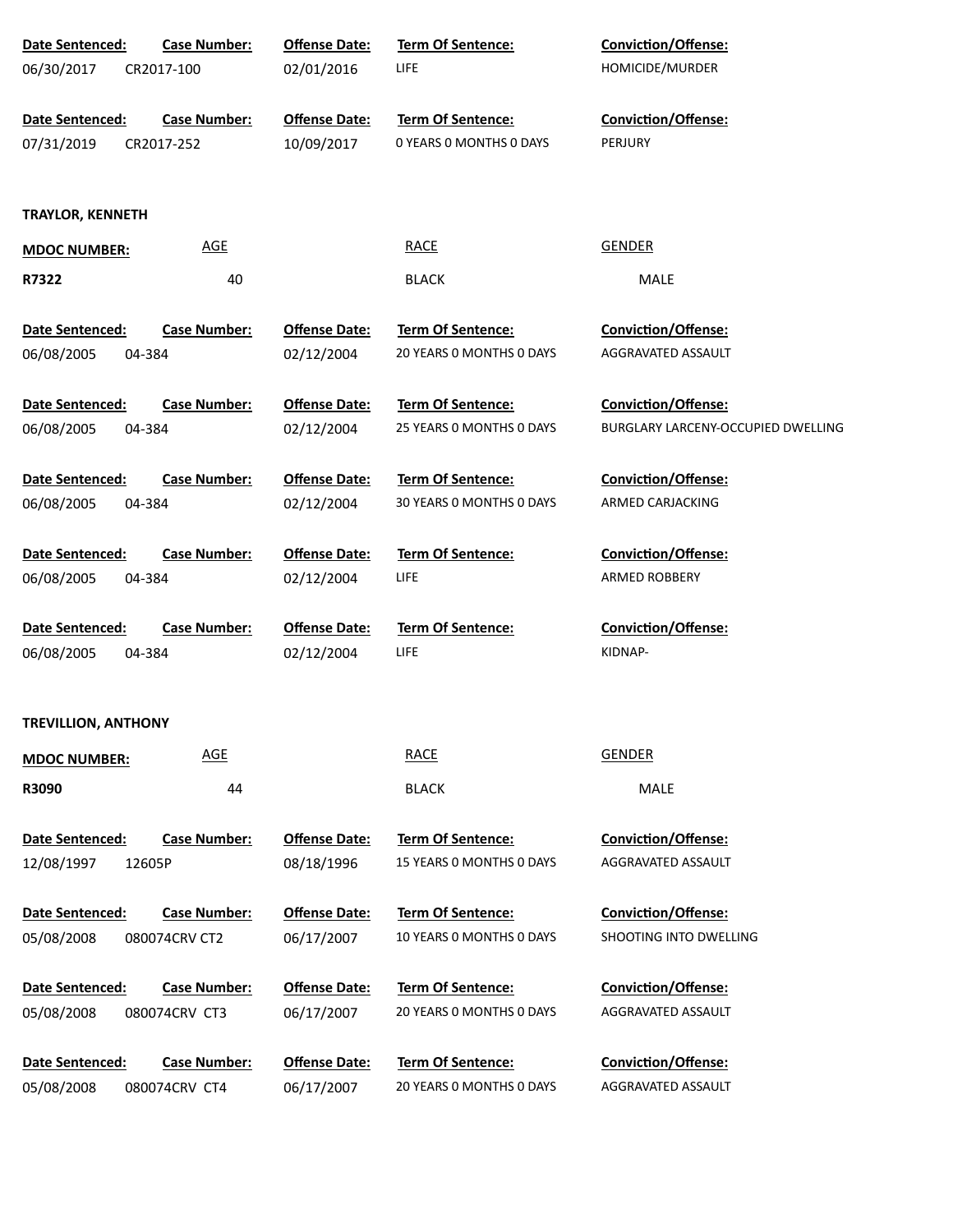| Date Sentenced:                       | <b>Case Number:</b>        | <b>Offense Date:</b>               | <b>Term Of Sentence:</b>  | <b>Conviction/Offense:</b>               |
|---------------------------------------|----------------------------|------------------------------------|---------------------------|------------------------------------------|
| 05/08/2008                            | 080074CRV CT5              | 06/17/2007                         | 3 YEARS 0 MONTHS 0 DAYS   | POSSESSION OF FIREARM BY CONVICTED FELON |
| Date Sentenced:                       | <b>Case Number:</b>        | <b>Offense Date:</b>               | Term Of Sentence:         | Conviction/Offense:                      |
| 04/16/2008                            | 080074CRV1                 | 06/17/2007                         | LIFE                      | HOMICIDE/MURDER                          |
| <b>TREVILLION, ARMOND</b>             |                            |                                    |                           |                                          |
| <b>MDOC NUMBER:</b>                   | <b>AGE</b>                 |                                    | <b>RACE</b>               | <b>GENDER</b>                            |
| R3092                                 | 41                         |                                    | <b>BLACK</b>              | MALE                                     |
| Date Sentenced:                       | <b>Case Number:</b>        | <b>Offense Date:</b>               | <b>Term Of Sentence:</b>  | <b>Conviction/Offense:</b>               |
| 12/03/2008                            | 080074CRV2                 | 06/17/2007                         | LIFE                      | HOMICIDE/MURDER                          |
| <b>TROTTER, LEON</b>                  |                            |                                    |                           |                                          |
| <b>MDOC NUMBER:</b>                   | $\underline{\mathsf{AGE}}$ |                                    | <b>RACE</b>               | <b>GENDER</b>                            |
| 104800                                | 35                         |                                    | <b>BLACK</b>              | MALE                                     |
| Date Sentenced:<br>06/16/2004<br>5797 | <b>Case Number:</b>        | <b>Offense Date:</b><br>06/12/2003 | Term Of Sentence:<br>LIFE | Conviction/Offense:<br>HOMICIDE/MURDER   |
|                                       |                            |                                    |                           |                                          |
| <b>TROWER, TODD</b>                   |                            |                                    |                           |                                          |
| <b>MDOC NUMBER:</b>                   | <b>AGE</b>                 |                                    | <b>RACE</b>               | <b>GENDER</b>                            |
| K7616                                 | 53                         |                                    | <b>WHITE</b>              | MALE                                     |
| Date Sentenced:                       | <b>Case Number:</b>        | <b>Offense Date:</b>               | Term Of Sentence:         | <b>Conviction/Offense:</b>               |
| 05/19/2005                            | 1998-10708                 | 02/21/1998                         | 25 YEARS 0 MONTHS 0 DAYS  | BURGLARY-RESIDENTIAL                     |
| Date Sentenced:                       | <b>Case Number:</b>        | <b>Offense Date:</b>               | <b>Term Of Sentence:</b>  | <b>Conviction/Offense:</b>               |
| 05/19/2005                            | 1998-10708                 | 02/21/1998                         | 50 YEARS 0 MONTHS 0 DAYS  | <b>CAPITAL RAPE</b>                      |
| Date Sentenced:                       | <b>Case Number:</b>        | <b>Offense Date:</b>               | <b>Term Of Sentence:</b>  | <b>Conviction/Offense:</b>               |
| 05/19/2005                            | 1998-10708                 | 02/21/1998                         | LIFE                      | KIDNAP-                                  |
| Date Sentenced:                       | <b>Case Number:</b>        | <b>Offense Date:</b>               | Term Of Sentence:         | <b>Conviction/Offense:</b>               |
| 01/22/2002                            | 10,404(CT3)                | 03/06/1998                         | 7 YEARS 0 MONTHS 0 DAYS   | <b>BURGLARY-VEHICLE</b>                  |
| Date Sentenced:                       | <b>Case Number:</b>        | <b>Offense Date:</b>               | <b>Term Of Sentence:</b>  | <b>Conviction/Offense:</b>               |
| 01/22/2002                            | 10,404(CT4)                | 03/06/1998                         | 7 YEARS 0 MONTHS 0 DAYS   | <b>BURGLARY-VEHICLE</b>                  |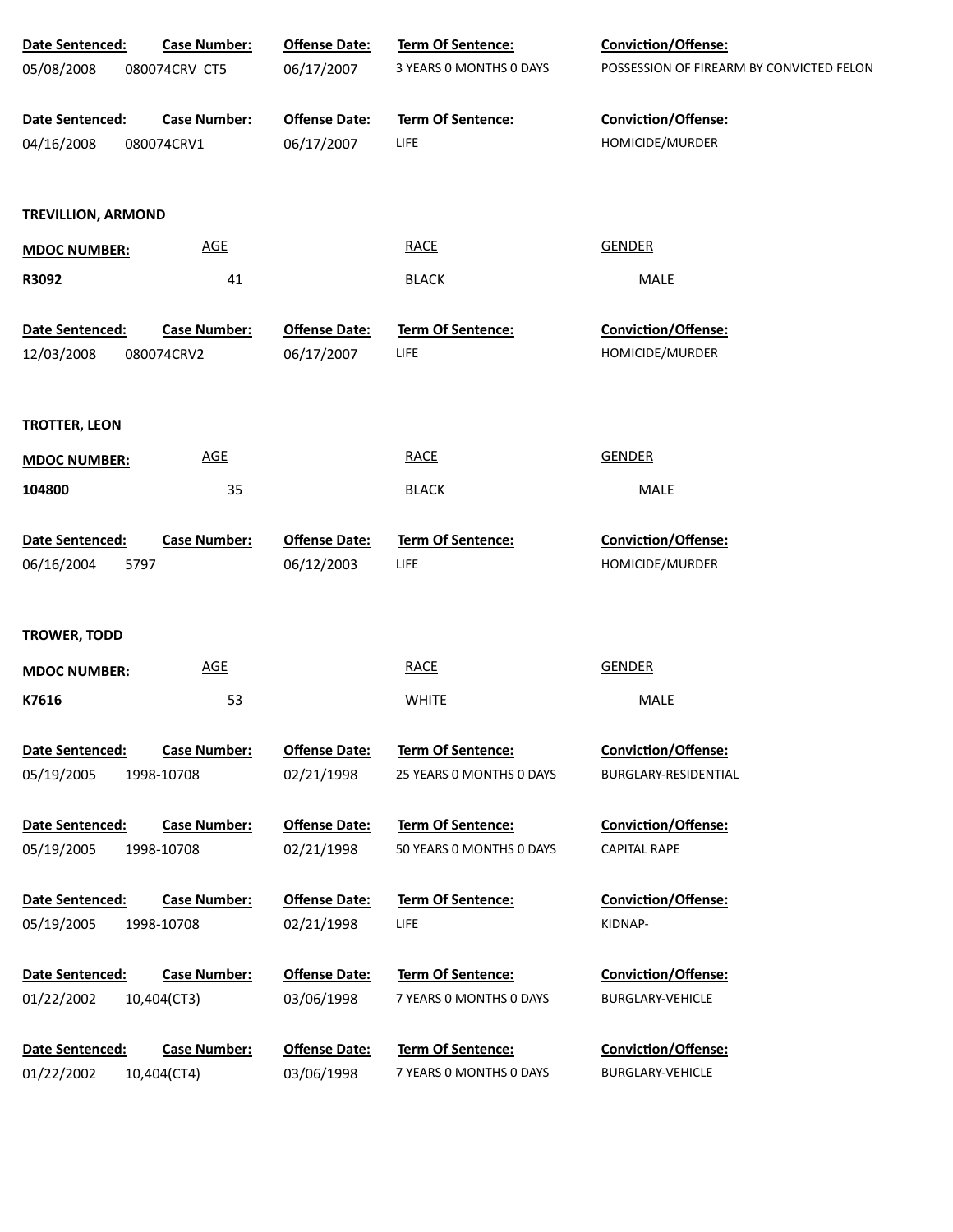| Date Sentenced:<br><b>Case Number:</b><br>01/22/2002<br>10,404(CT1)  | <b>Offense Date:</b><br>03/09/1998 | Term Of Sentence:<br>10 YEARS O MONTHS O DAYS        | Conviction/Offense:<br>BURGLARY-RESIDENTIAL                        |
|----------------------------------------------------------------------|------------------------------------|------------------------------------------------------|--------------------------------------------------------------------|
| Date Sentenced:<br><b>Case Number:</b><br>01/22/2002<br>10,404(CT2)  | <b>Offense Date:</b><br>03/09/1998 | <b>Term Of Sentence:</b><br>5 YEARS 0 MONTHS 0 DAYS  | <b>Conviction/Offense:</b><br><b>GRAND LARCENY</b>                 |
| Date Sentenced:<br><b>Case Number:</b><br>01/22/2002<br>10,404(CT5)  | <b>Offense Date:</b><br>03/11/1998 | Term Of Sentence:<br>10 YEARS 0 MONTHS 0 DAYS        | Conviction/Offense:<br>BURGLARY-RESIDENTIAL                        |
| Date Sentenced:<br><b>Case Number:</b><br>01/22/2002<br>10,404(CT6)  | <b>Offense Date:</b><br>03/11/1998 | Term Of Sentence:<br>7 YEARS 0 MONTHS 0 DAYS         | Conviction/Offense:<br><b>BURGLARY-VEHICLE</b>                     |
| Date Sentenced:<br><b>Case Number:</b><br>01/22/2002<br>10,404(CT7)  | <b>Offense Date:</b><br>03/11/1998 | Term Of Sentence:<br>7 YEARS 0 MONTHS 0 DAYS         | Conviction/Offense:<br><b>BURGLARY-VEHICLE</b>                     |
| Date Sentenced:<br><b>Case Number:</b><br>01/22/2002<br>10,404(CT8)  | <b>Offense Date:</b><br>03/15/1998 | <b>Term Of Sentence:</b><br>10 YEARS O MONTHS O DAYS | Conviction/Offense:<br>BURGLARY-RESIDENTIAL                        |
| Date Sentenced:<br><b>Case Number:</b><br>01/22/2002<br>10,404(CT10) | <b>Offense Date:</b><br>03/15/1998 | Term Of Sentence:<br>5 YEARS 0 MONTHS 0 DAYS         | Conviction/Offense:<br>POSSESSION OF TOOLS FOR COMMISSION OF CRIME |
| Date Sentenced:<br><b>Case Number:</b><br>01/22/2002<br>10,404(CT9)  | <b>Offense Date:</b><br>03/15/1998 | Term Of Sentence:<br>5 YEARS 0 MONTHS 0 DAYS         | Conviction/Offense:<br>CRIMINAL ATTEMPT TO COMMIT                  |
| TRUSS, MARVIN                                                        |                                    |                                                      |                                                                    |
| <b>AGE</b><br><b>MDOC NUMBER:</b>                                    |                                    | <b>RACE</b>                                          | <b>GENDER</b>                                                      |
| 153007<br>31                                                         |                                    | <b>BLACK</b>                                         | MALE                                                               |
| Date Sentenced:<br><b>Case Number:</b><br>10/05/2009<br>09071LT      | <b>Offense Date:</b><br>03/20/2009 | Term Of Sentence:<br>5 YEARS 0 MONTHS 0 DAYS         | <b>Conviction/Offense:</b><br><b>CONSPIRACY</b>                    |
|                                                                      |                                    |                                                      |                                                                    |
| Date Sentenced:<br><b>Case Number:</b><br>10/05/2009<br>09071LT      | <b>Offense Date:</b><br>03/20/2009 | <b>Term Of Sentence:</b><br>7 YEARS 0 MONTHS 0 DAYS  | <b>Conviction/Offense:</b><br>ARMED ROBBERY                        |
| Date Sentenced:<br><b>Case Number:</b><br>01/19/2011<br>09-270-LS    | <b>Offense Date:</b><br>05/20/2009 | Term Of Sentence:<br>5 YEARS 0 MONTHS 0 DAYS         | <b>Conviction/Offense:</b><br>CONSPIRACY TO COMMIT A CRIME         |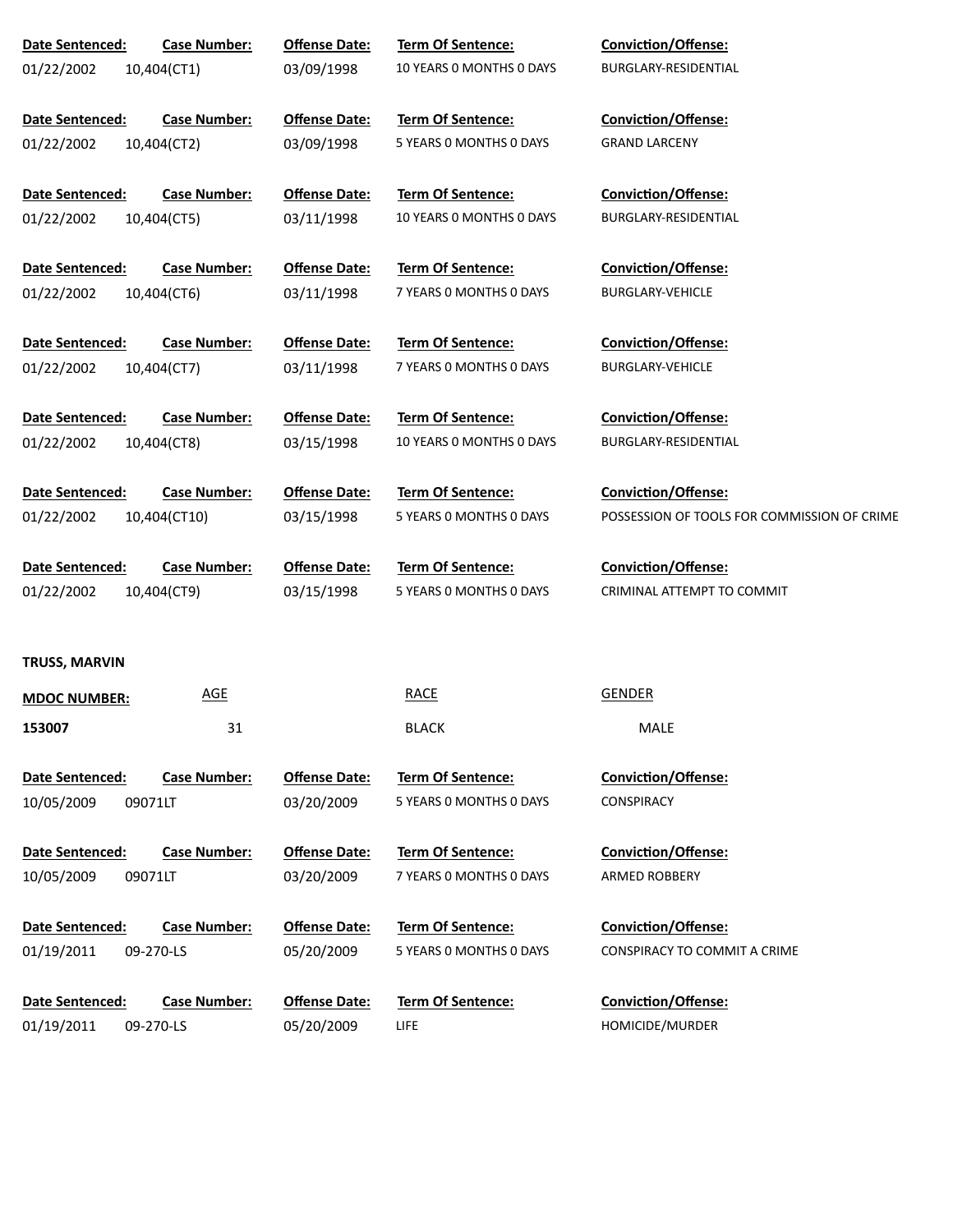## **TUGGLE, DARRELL**

| ייטשיב, פרוווגבי       |                     |                      |                          |                                                  |
|------------------------|---------------------|----------------------|--------------------------|--------------------------------------------------|
| <b>MDOC NUMBER:</b>    | <b>AGE</b>          |                      | <b>RACE</b>              | <b>GENDER</b>                                    |
| 60863                  | 55                  |                      | <b>WHITE</b>             | MALE                                             |
| Date Sentenced:        | <b>Case Number:</b> | <b>Offense Date:</b> | <b>Term Of Sentence:</b> | <b>Conviction/Offense:</b>                       |
| 06/16/1995             | 2546 CT1            | 02/26/1994           | 10 YEARS 0 MONTHS 0 DAYS | BURGLARY-RESIDENTIAL                             |
|                        |                     |                      |                          |                                                  |
| Date Sentenced:        | <b>Case Number:</b> | <b>Offense Date:</b> | Term Of Sentence:        | <b>Conviction/Offense:</b>                       |
| 06/16/1995             | 2546 CT2            | 03/01/1994           | LIFE                     | HOMICIDE/MURDER                                  |
| Date Sentenced:        | <b>Case Number:</b> | <b>Offense Date:</b> | Term Of Sentence:        | Conviction/Offense:                              |
| 02/13/2006             | 2006-12KR           | 09/14/2005           | 7 YEARS 0 MONTHS 0 DAYS  | BURGLARY-RESIDENTIAL                             |
|                        |                     |                      |                          |                                                  |
| <b>TURNER, DERRICK</b> |                     |                      |                          |                                                  |
| <b>MDOC NUMBER:</b>    | <b>AGE</b>          |                      | <b>RACE</b>              | GENDER                                           |
| 70590                  | 45                  |                      | <b>BLACK</b>             | MALE                                             |
|                        |                     |                      |                          |                                                  |
| Date Sentenced:        | <b>Case Number:</b> | <b>Offense Date:</b> | Term Of Sentence:        | Conviction/Offense:                              |
| 10/21/2003             | 2001-0380           | 12/22/2000           | 10 YEARS O MONTHS O DAYS | COCAINE-SELL                                     |
| Date Sentenced:        | <b>Case Number:</b> | <b>Offense Date:</b> | Term Of Sentence:        | Conviction/Offense:                              |
| 10/21/2003             | 2001-0380           | 12/22/2000           | 18 YEARS O MONTHS O DAYS | COCAINE-SELL                                     |
|                        |                     |                      |                          |                                                  |
| Date Sentenced:        | <b>Case Number:</b> | <b>Offense Date:</b> | Term Of Sentence:        | Conviction/Offense:                              |
| 11/06/2008             | 2002-0272-CR        | 08/20/2001           | LIFE                     | <b>CAPITAL MURDER</b>                            |
| Date Sentenced:        | <b>Case Number:</b> | <b>Offense Date:</b> | Term Of Sentence:        | Conviction/Offense:                              |
| 02/23/2009             | 2108100863          | 02/21/2008           | 1 YEARS 0 MONTHS 0 DAYS  | UNLAWFUL POSSESSION OF CASH OR NEGOTIABLE INSTRU |
|                        |                     |                      |                          |                                                  |
| <b>TURNER, JASON</b>   |                     |                      |                          |                                                  |
| <b>MDOC NUMBER:</b>    | AGE                 |                      | <b>RACE</b>              | <b>GENDER</b>                                    |
| 70054                  | 48                  |                      | <b>BLACK</b>             | MALE                                             |
|                        |                     |                      |                          |                                                  |
| Date Sentenced:        | <b>Case Number:</b> | <b>Offense Date:</b> | Term Of Sentence:        | <b>Conviction/Offense:</b>                       |
| 10/10/1997             | DATACONV-1          |                      | 3 YEARS 0 MONTHS 0 DAYS  | POSSESSION OF CONTROLLED SUBSTANCE               |
| Date Sentenced:        | <b>Case Number:</b> | <b>Offense Date:</b> | Term Of Sentence:        | Conviction/Offense:                              |
| 07/21/1998             | DATACONV-2          |                      | <b>LIFE</b>              | HOMICIDE/MURDER                                  |
|                        |                     |                      |                          |                                                  |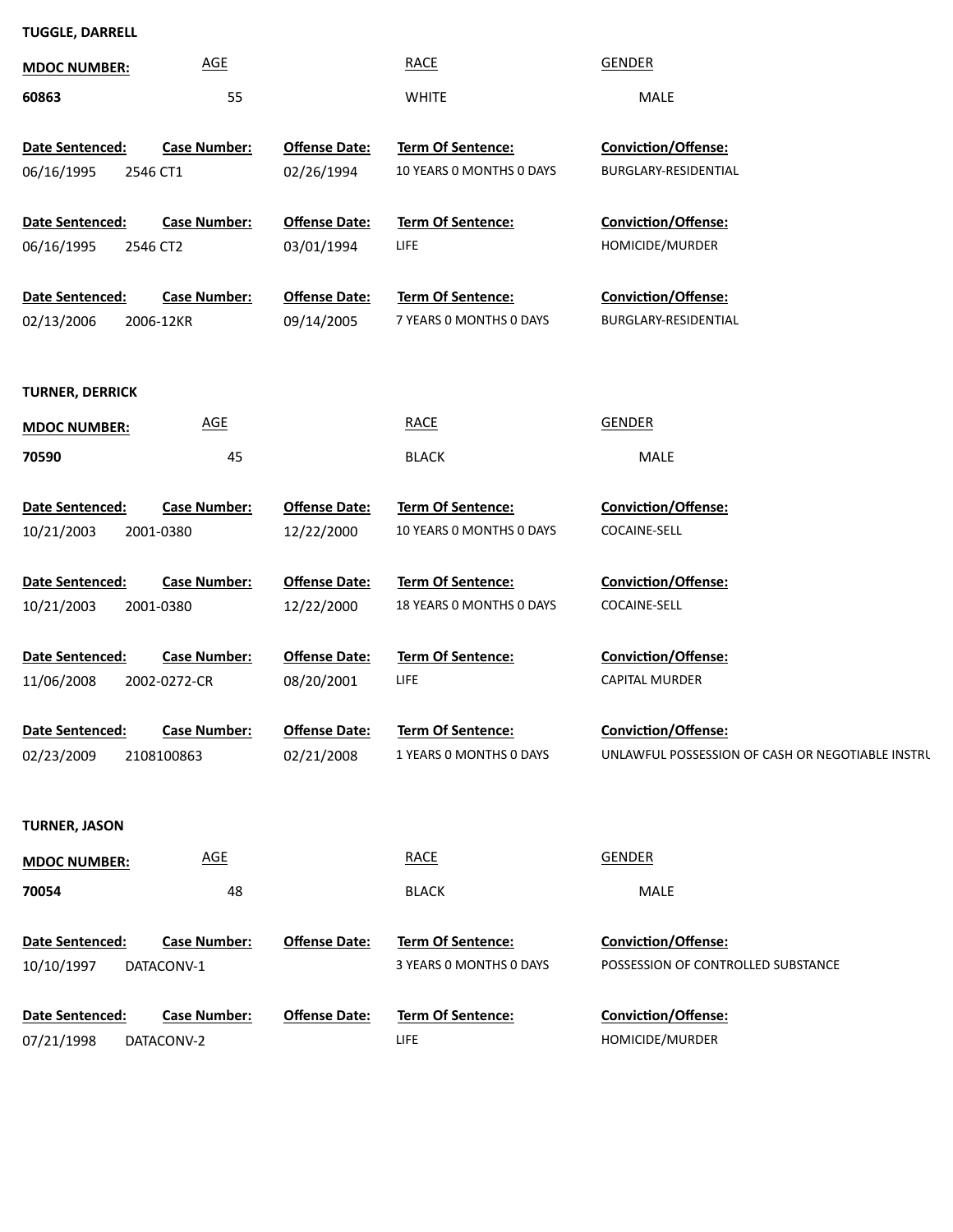| <b>TURNER, JIMMY</b>          |                            |                      |                           |                                 |
|-------------------------------|----------------------------|----------------------|---------------------------|---------------------------------|
| <b>MDOC NUMBER:</b>           | <b>AGE</b>                 |                      | <b>RACE</b>               | <b>GENDER</b>                   |
| K0837                         | 48                         |                      | <b>WHITE</b>              | MALE                            |
|                               |                            |                      |                           |                                 |
| Date Sentenced:               | <b>Case Number:</b>        | <b>Offense Date:</b> | Term Of Sentence:         | Conviction/Offense:             |
| 11/29/1999                    | DATACONV-1                 | 08/26/1998           | LIFE                      | HOMICIDE/MURDER                 |
|                               |                            |                      |                           |                                 |
| <b>TURNER, JOHNNY</b>         |                            |                      |                           |                                 |
| <b>MDOC NUMBER:</b>           | <b>AGE</b>                 |                      | <b>RACE</b>               | <b>GENDER</b>                   |
| 37970                         | 63                         |                      | <b>WHITE</b>              | MALE                            |
| Date Sentenced:               | <b>Case Number:</b>        | <b>Offense Date:</b> | Term Of Sentence:         | Conviction/Offense:             |
| 05/07/2004                    | 2002-0024-CR               | 06/29/2001           | LIFE                      | METHAMPHETAMINE - MANUFACTURING |
|                               |                            |                      |                           |                                 |
| Date Sentenced:               | <b>Case Number:</b>        | <b>Offense Date:</b> | Term Of Sentence:         | Conviction/Offense:             |
| 05/07/2004                    | 2002-0024-CR               | 06/29/2001           | LIFE                      | METHAMPHETAMINE - POSSESSION    |
|                               |                            |                      |                           |                                 |
| <b>TURNER, TOMMIE</b>         |                            |                      |                           |                                 |
| <b>MDOC NUMBER:</b>           | <b>AGE</b>                 |                      | <b>RACE</b>               | <b>GENDER</b>                   |
| R1985                         | 66                         |                      | <b>BLACK</b>              | MALE                            |
|                               |                            |                      |                           |                                 |
| Date Sentenced:               | <b>Case Number:</b>        | <b>Offense Date:</b> | Term Of Sentence:<br>LIFE | Conviction/Offense:<br>RAPE     |
| 08/22/1997                    | DATACONV-1                 |                      |                           |                                 |
|                               |                            |                      |                           |                                 |
| <b>TWILLIE, CARLOS</b>        |                            |                      |                           |                                 |
| <b>MDOC NUMBER:</b>           | $\underline{\mathsf{AGE}}$ |                      | <b>RACE</b>               | <b>GENDER</b>                   |
| 57595                         | 47                         |                      | <b>BLACK</b>              | MALE                            |
| Date Sentenced:               | <b>Case Number:</b>        | <b>Offense Date:</b> | Term Of Sentence:         | Conviction/Offense:             |
| 01/23/1996                    | DATACONV-1                 |                      | <b>LIFE</b>               | HOMICIDE/MURDER                 |
|                               |                            |                      |                           |                                 |
| <b>TYCE, CHRISTOPHER</b>      |                            |                      |                           |                                 |
|                               | $\underline{\mathsf{AGE}}$ |                      | <b>RACE</b>               | <b>GENDER</b>                   |
| <b>MDOC NUMBER:</b><br>179928 | 28                         |                      | <b>BLACK</b>              | MALE                            |
|                               |                            |                      |                           |                                 |
| Date Sentenced:               | <b>Case Number:</b>        | <b>Offense Date:</b> | Term Of Sentence:         | Conviction/Offense:             |
| 04/22/2021<br>20-215H         |                            | 07/20/2019           | LIFE                      | CAPITAL MURDER                  |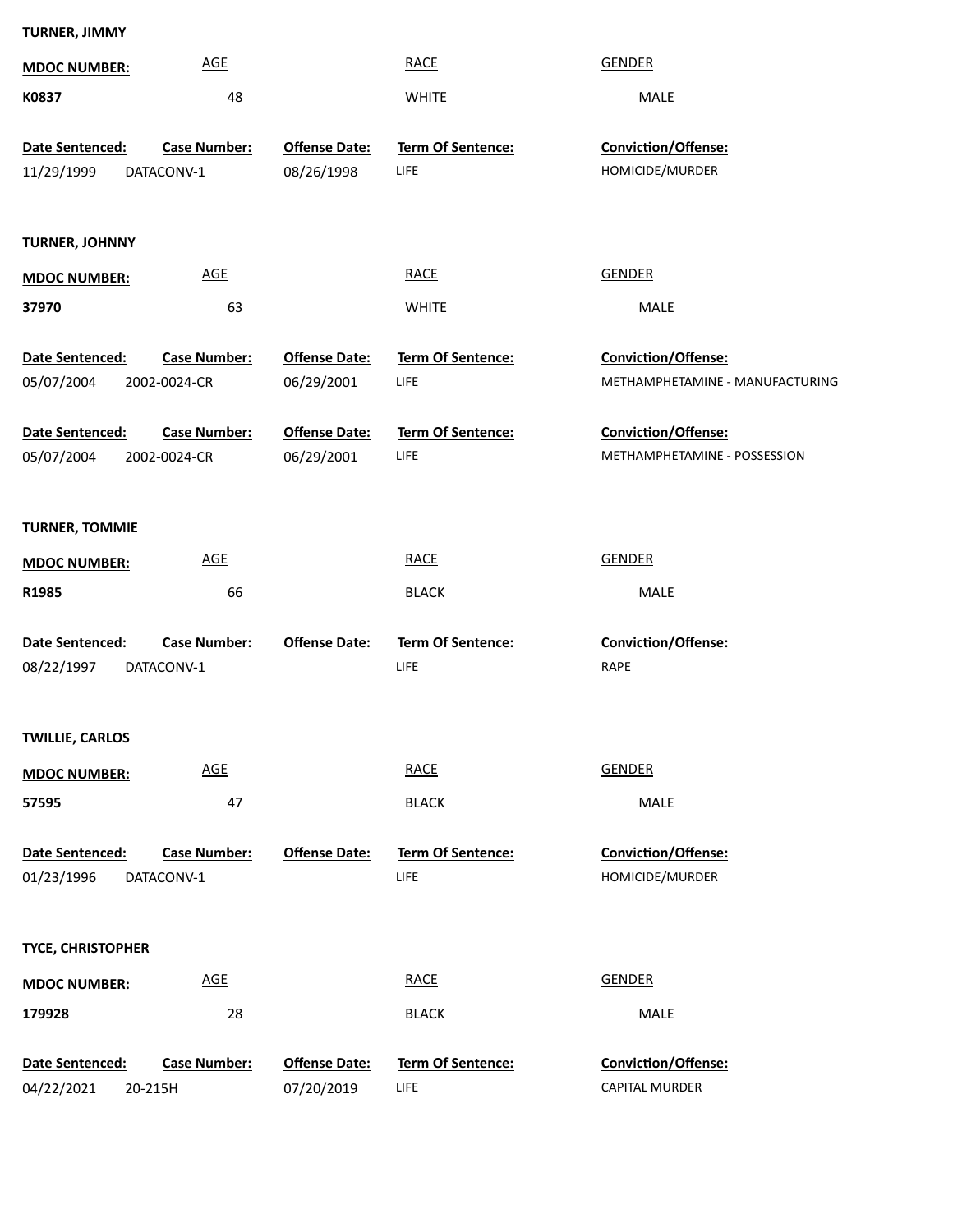| <b>TYLER, CHARLES</b>                             |                                    |                           |                                                                    |
|---------------------------------------------------|------------------------------------|---------------------------|--------------------------------------------------------------------|
| <b>AGE</b><br><b>MDOC NUMBER:</b>                 |                                    | <b>RACE</b>               | <b>GENDER</b>                                                      |
| R4232                                             | 56                                 | <b>BLACK</b>              | MALE                                                               |
|                                                   |                                    |                           |                                                                    |
| <b>Case Number:</b><br>Date Sentenced:            | <b>Offense Date:</b>               | Term Of Sentence:<br>LIFE | Conviction/Offense:<br>HOMICIDE/MURDER                             |
| 02/13/1998<br>DATACONV-1                          |                                    |                           |                                                                    |
|                                                   |                                    |                           |                                                                    |
| <b>TYSON, KENDRICK</b>                            |                                    |                           |                                                                    |
| $\underline{\mathsf{AGE}}$<br><b>MDOC NUMBER:</b> |                                    | <b>RACE</b>               | <b>GENDER</b>                                                      |
| 81280                                             | 47                                 | <b>BLACK</b>              | MALE                                                               |
| Date Sentenced:<br><b>Case Number:</b>            | <b>Offense Date:</b>               | Term Of Sentence:         | Conviction/Offense:                                                |
| 09/11/1995<br>5362                                | 03/27/1995                         | LIFE                      | HOMICIDE/MURDER                                                    |
|                                                   |                                    |                           |                                                                    |
|                                                   |                                    |                           |                                                                    |
| <b>VALLUM, JOSHUA</b>                             |                                    |                           |                                                                    |
| <b>AGE</b><br><b>MDOC NUMBER:</b>                 |                                    | <b>RACE</b>               | <b>GENDER</b>                                                      |
| 144004                                            | 34                                 | <b>WHITE</b>              | MALE                                                               |
| Date Sentenced:<br><b>Case Number:</b>            | <b>Offense Date:</b>               | Term Of Sentence:         | <b>Conviction/Offense:</b>                                         |
| 07/12/2016<br>2016-10,048                         | 05/30/2015                         | LIFE                      | HOMICIDE/MURDER                                                    |
|                                                   |                                    |                           |                                                                    |
|                                                   |                                    |                           |                                                                    |
| <b>VANLANINGHAM, JAMES</b>                        |                                    |                           |                                                                    |
| <b>AGE</b><br><b>MDOC NUMBER:</b>                 |                                    | <b>RACE</b>               | <b>GENDER</b>                                                      |
| 218866                                            | 60                                 | <b>WHITE</b>              | MALE                                                               |
| Date Sentenced:<br><b>Case Number:</b>            | <b>Offense Date:</b>               | <b>Term Of Sentence:</b>  | Conviction/Offense:                                                |
| 09/11/2018<br>2017-10897                          | 02/08/2017                         | LIFE                      | HOMICIDE/MURDER                                                    |
|                                                   |                                    |                           |                                                                    |
| <b>VARDAMAN, JAMES</b>                            |                                    |                           |                                                                    |
| <b>AGE</b><br><b>MDOC NUMBER:</b>                 |                                    | <b>RACE</b>               | <b>GENDER</b>                                                      |
| 53918                                             | 45                                 | <b>WHITE</b>              | MALE                                                               |
|                                                   |                                    |                           |                                                                    |
| Date Sentenced:<br><b>Case Number:</b>            | <b>Offense Date:</b>               | Term Of Sentence:         | <b>Conviction/Offense:</b>                                         |
| 12/16/2005<br>16366                               | 07/06/2004                         | LIFE                      | CONSPIRACY                                                         |
| Date Sentenced:<br><b>Case Number:</b>            |                                    |                           |                                                                    |
|                                                   |                                    |                           |                                                                    |
| 12/16/2005<br>16366                               | <b>Offense Date:</b><br>07/06/2004 | Term Of Sentence:<br>LIFE | <b>Conviction/Offense:</b><br>POSS OF PRECURSOR WITH INTENT TO MFR |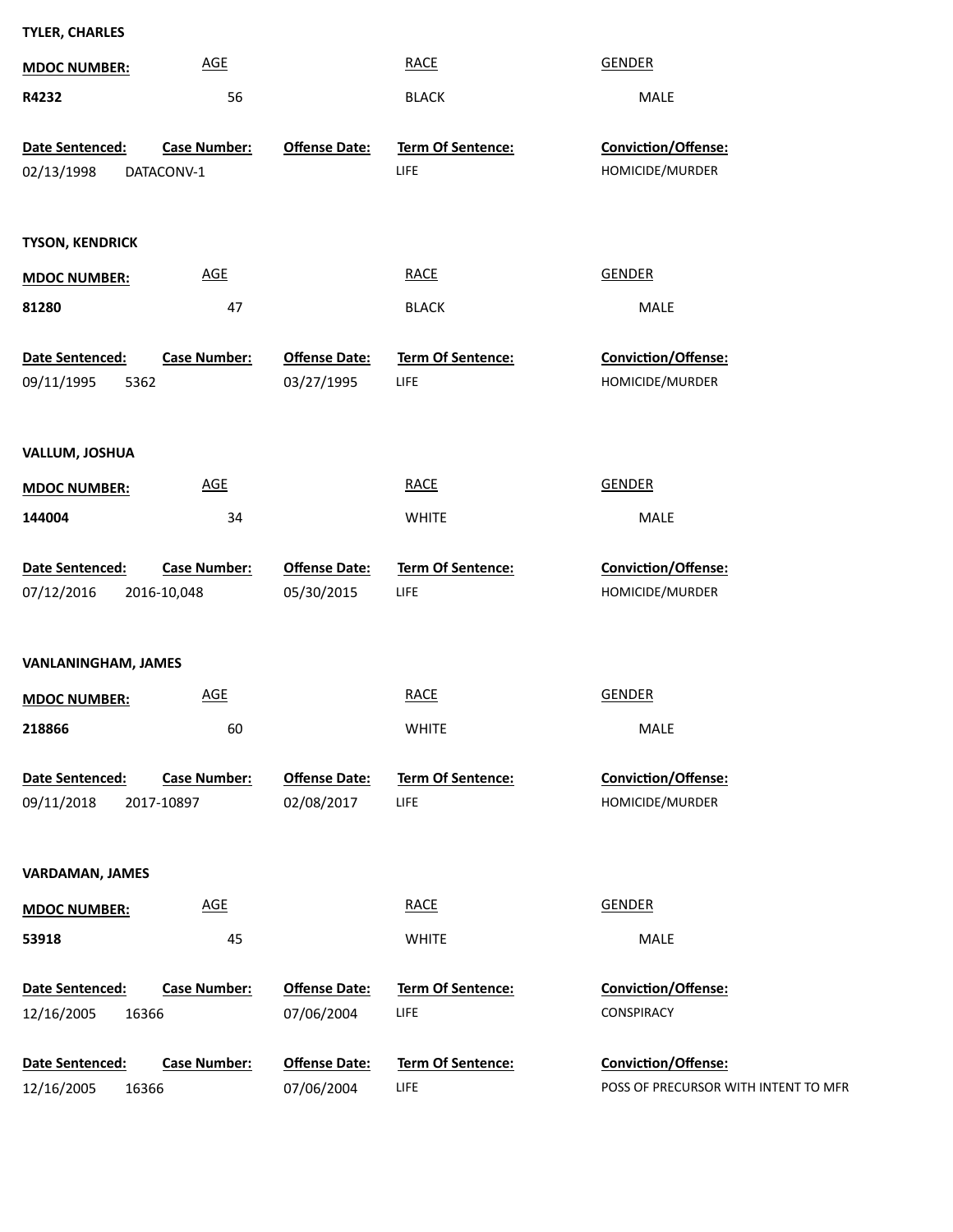| <b>VARNADO, CUTRELL</b> |                     |                      |                         |                     |
|-------------------------|---------------------|----------------------|-------------------------|---------------------|
| <b>MDOC NUMBER:</b>     | <b>AGE</b>          |                      | <b>RACE</b>             | <b>GENDER</b>       |
| 202977                  | 35                  |                      | <b>BLACK</b>            | MALE                |
| Date Sentenced:         | <b>Case Number:</b> | <b>Offense Date:</b> | Term Of Sentence:       | Conviction/Offense: |
| 03/29/2016              | 2016-50K-1          | 09/05/2014           | LIFE                    | HOMICIDE/MURDER     |
|                         |                     |                      |                         |                     |
| <b>VAUGHAN, TONY</b>    |                     |                      |                         |                     |
| <b>MDOC NUMBER:</b>     | <b>AGE</b>          |                      | <b>RACE</b>             | <b>GENDER</b>       |
| 114313                  | 37                  |                      | <b>BLACK</b>            | MALE                |
| Date Sentenced:         | <b>Case Number:</b> | <b>Offense Date:</b> | Term Of Sentence:       | Conviction/Offense: |
| 07/25/2005              | 2003-0192           | 02/06/2003           | LIFE                    | HOMICIDE/MURDER     |
|                         |                     |                      |                         |                     |
| <b>VAUGHAN, TYRONE</b>  |                     |                      |                         |                     |
| <b>MDOC NUMBER:</b>     | <b>AGE</b>          |                      | <b>RACE</b>             | <b>GENDER</b>       |
| 143632                  | 41                  |                      | <b>BLACK</b>            | MALE                |
|                         |                     |                      |                         |                     |
| Date Sentenced:         | <b>Case Number:</b> | <b>Offense Date:</b> | Term Of Sentence:       | Conviction/Offense: |
| 10/29/2008              | 2003 0197           | 02/06/2003           | LIFE                    | HOMICIDE/MURDER     |
|                         |                     |                      |                         |                     |
| <b>VAUGHN, ANTHONY</b>  |                     |                      |                         |                     |
| <b>MDOC NUMBER:</b>     | <b>AGE</b>          |                      | <b>RACE</b>             | <b>GENDER</b>       |
| 65597                   | 56                  |                      | <b>BLACK</b>            | MALE                |
| Date Sentenced:         | <b>Case Number:</b> | <b>Offense Date:</b> | Term Of Sentence:       | Conviction/Offense: |
| 07/18/1996<br>7336      |                     | 02/26/1996           | LIFE                    | HOMICIDE/MURDER     |
| Date Sentenced:         | <b>Case Number:</b> | <b>Offense Date:</b> | Term Of Sentence:       | Conviction/Offense: |
| 01/17/1997<br>7382      |                     | 06/25/1996           | 5 YEARS 0 MONTHS 0 DAYS | AGGRAVATED ASSAULT  |
|                         |                     |                      |                         |                     |
| <b>VAUGHN, BRYANT</b>   |                     |                      |                         |                     |
| <b>MDOC NUMBER:</b>     | <b>AGE</b>          |                      | <b>RACE</b>             | <b>GENDER</b>       |
| 73021                   | 50                  |                      | <b>BLACK</b>            | MALE                |
| Date Sentenced:         | Case Number:        | <b>Offense Date:</b> | Term Of Sentence:       | Conviction/Offense: |
| 02/23/2005              | 2004-0125           | 07/31/2004           | LIFE                    | HOMICIDE/MURDER     |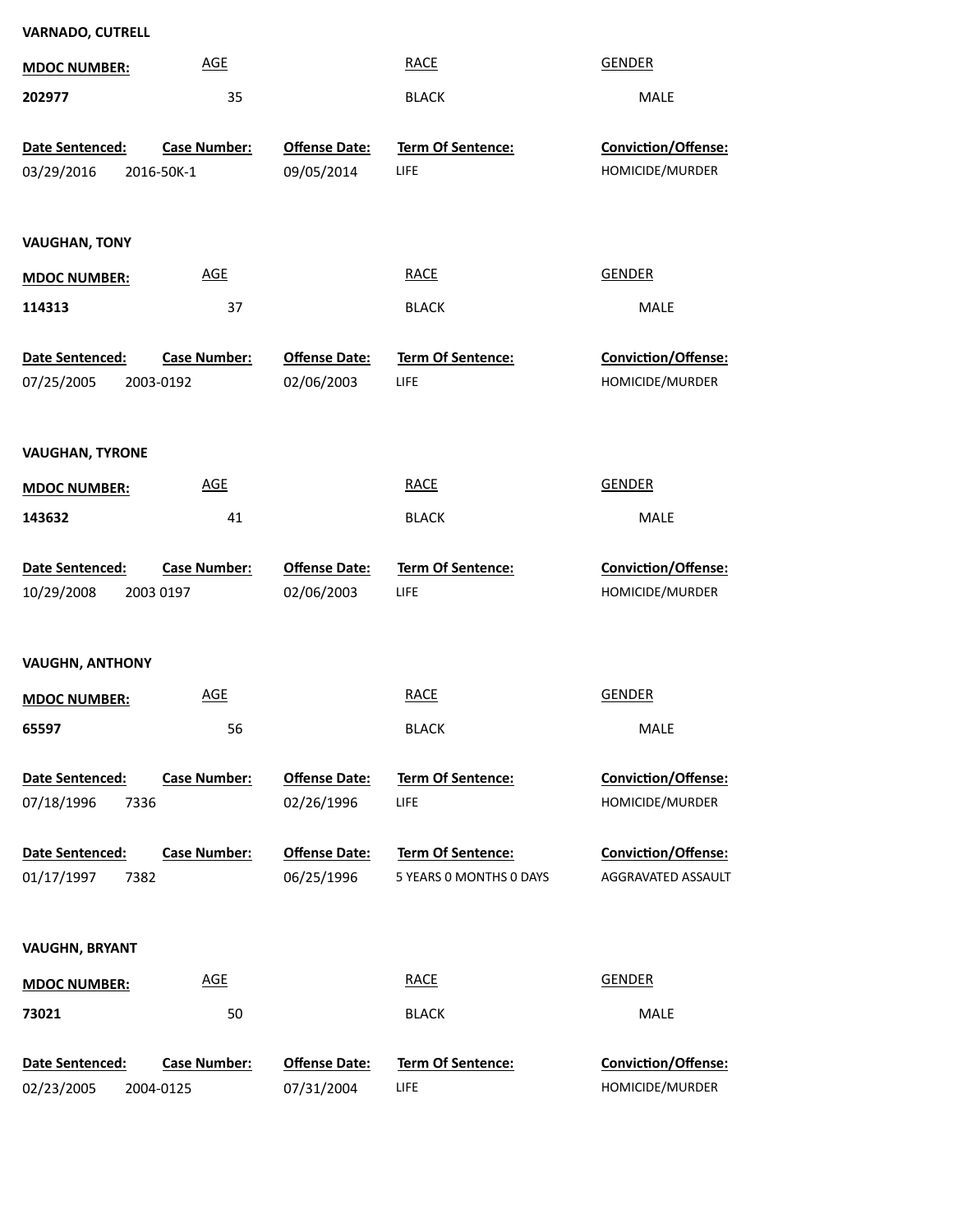| <b>VAUGHN, JOHNNY</b>   |                            |                      |                          |                                          |
|-------------------------|----------------------------|----------------------|--------------------------|------------------------------------------|
| <b>MDOC NUMBER:</b>     | <b>AGE</b>                 |                      | <b>RACE</b>              | <b>GENDER</b>                            |
| 72271                   | 54                         |                      | <b>BLACK</b>             | MALE                                     |
| Date Sentenced:         | <b>Case Number:</b>        | <b>Offense Date:</b> | Term Of Sentence:        | Conviction/Offense:                      |
| 04/10/1996              | 95-1-296-00                | 11/27/1994           | <b>LIFE</b>              | HOMICIDE/MURDER                          |
| Date Sentenced:         | <b>Case Number:</b>        | <b>Offense Date:</b> | Term Of Sentence:        | Conviction/Offense:                      |
| 12/02/1996              | 95-2-002-00                | 01/07/1995           | 20 YEARS 0 MONTHS 0 DAYS | AGGRAVATED ASSAULT                       |
|                         |                            |                      |                          |                                          |
| <b>VICKERS, JAMES</b>   |                            |                      |                          |                                          |
| <b>MDOC NUMBER:</b>     | <b>AGE</b>                 |                      | <b>RACE</b>              | <b>GENDER</b>                            |
| L5696                   | $77$                       |                      | <b>WHITE</b>             | MALE                                     |
| Date Sentenced:         | <b>Case Number:</b>        | <b>Offense Date:</b> | Term Of Sentence:        | Conviction/Offense:                      |
| 05/13/2003              | DATACONV-2                 |                      | 20 YEARS 0 MONTHS 0 DAYS | AGGRAVATED ASSAULT                       |
| Date Sentenced:         | <b>Case Number:</b>        | <b>Offense Date:</b> | Term Of Sentence:        | Conviction/Offense:                      |
| 05/13/2003              | DATACONV-3                 |                      | 20 YEARS 0 MONTHS 0 DAYS | <b>CAPITAL MURDER</b>                    |
| Date Sentenced:         | <b>Case Number:</b>        | <b>Offense Date:</b> | Term Of Sentence:        | Conviction/Offense:                      |
| 05/13/2003              | DATACONV-1                 |                      | <b>LIFE</b>              | <b>CAPITAL MURDER</b>                    |
|                         |                            |                      |                          |                                          |
| <b>VICKERS, RAYMOND</b> |                            |                      | <b>RACE</b>              |                                          |
| <b>MDOC NUMBER:</b>     | <b>AGE</b>                 |                      |                          | <b>GENDER</b>                            |
| 26460                   | 63                         |                      | <b>BLACK</b>             | MALE                                     |
| Date Sentenced:         | <b>Case Number:</b>        | <b>Offense Date:</b> | <b>Term Of Sentence:</b> | Conviction/Offense:                      |
| 09/26/1996              | DATACONV-1                 |                      | <b>LIFE</b>              | HOMICIDE/MURDER                          |
| <b>VICTORY, JERMELL</b> |                            |                      |                          |                                          |
|                         | $\underline{\mathsf{AGE}}$ |                      | <b>RACE</b>              | <b>GENDER</b>                            |
| <b>MDOC NUMBER:</b>     |                            |                      |                          |                                          |
| K2599                   | 39                         |                      | <b>BLACK</b>             | MALE                                     |
| Date Sentenced:         | <b>Case Number:</b>        | <b>Offense Date:</b> | Term Of Sentence:        | Conviction/Offense:                      |
| 11/16/2010              | 20100028                   | 11/16/2009           | 10 YEARS 0 MONTHS 0 DAYS | POSSESSION OF FIREARM BY CONVICTED FELON |
| Date Sentenced:         | <b>Case Number:</b>        | <b>Offense Date:</b> | Term Of Sentence:        | Conviction/Offense:                      |
| 11/16/2010              | 20100028                   | 11/16/2009           | LIFE                     | HOMICIDE/MURDER                          |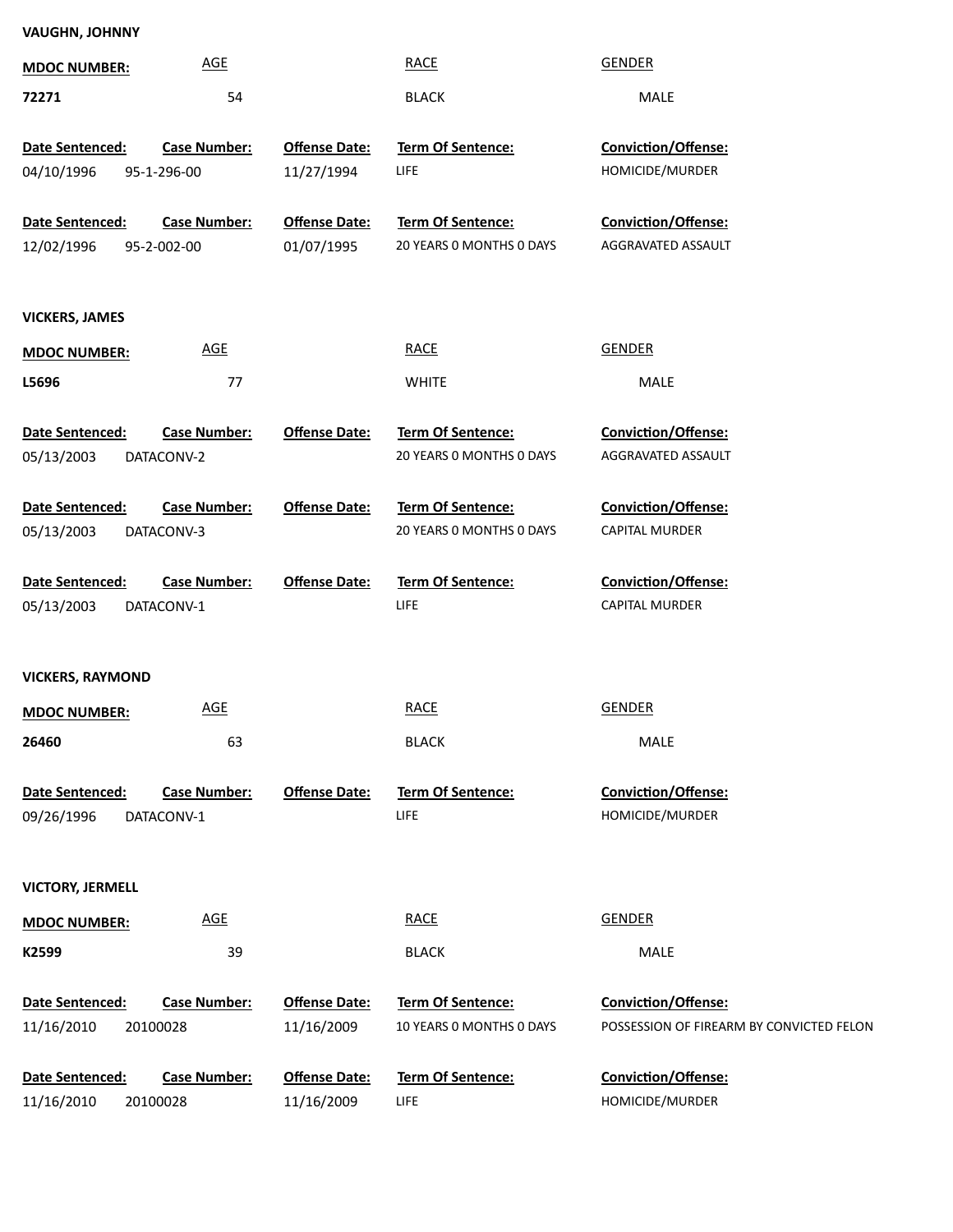| <b>VINCENT, DERRICK</b>                |                      |                                              |                        |
|----------------------------------------|----------------------|----------------------------------------------|------------------------|
| <b>AGE</b><br><b>MDOC NUMBER:</b>      |                      | <b>RACE</b>                                  | <b>GENDER</b>          |
| 73143<br>60                            |                      | <b>BLACK</b>                                 | MALE                   |
| <b>Case Number:</b>                    | <b>Offense Date:</b> |                                              | Conviction/Offense:    |
| Date Sentenced:                        |                      | Term Of Sentence:<br>3 YEARS 0 MONTHS 0 DAYS | ARMED ROBBERY          |
| 03/17/1995<br>DATACONV-1               | 05/31/1988           |                                              |                        |
| <b>Case Number:</b><br>Date Sentenced: | <b>Offense Date:</b> | Term Of Sentence:                            | Conviction/Offense:    |
| 10/13/1995<br>DATACONV-2               | 09/13/1994           | <b>LIFE</b>                                  | HOMICIDE/MURDER        |
|                                        |                      |                                              |                        |
| <b>VINZANT, WILLIAM</b>                |                      |                                              |                        |
| <b>AGE</b><br><b>MDOC NUMBER:</b>      |                      | <b>RACE</b>                                  | <b>GENDER</b>          |
| 85326<br>60                            |                      | <b>WHITE</b>                                 | MALE                   |
| Date Sentenced:<br><b>Case Number:</b> | <b>Offense Date:</b> | Term Of Sentence:                            | Conviction/Offense:    |
| 04/09/2010<br>090113CRVC               | 07/03/2008           | LIFE                                         | BURGLARY-RESIDENTIAL   |
|                                        |                      |                                              |                        |
| Date Sentenced:<br><b>Case Number:</b> | <b>Offense Date:</b> | <b>Term Of Sentence:</b>                     | Conviction/Offense:    |
| 04/09/2010<br>090113CRVC               | 07/03/2008           | LIFE                                         | LARCENY                |
|                                        |                      |                                              |                        |
| <b>VOWELL, SANDRA</b>                  |                      |                                              |                        |
| <b>AGE</b><br><b>MDOC NUMBER:</b>      |                      | <b>RACE</b>                                  | <b>GENDER</b>          |
| 154989<br>69                           |                      | <b>WHITE</b>                                 | <b>FEMALE</b>          |
|                                        |                      |                                              |                        |
| Date Sentenced:<br><b>Case Number:</b> | <b>Offense Date:</b> | Term Of Sentence:                            | Conviction/Offense:    |
| 12/14/2009<br>2008-008                 | 12/09/2007           | LIFE                                         | <b>CAPITAL MURDER</b>  |
|                                        |                      |                                              |                        |
| <b>WALDEN, NATHANIEL</b>               |                      |                                              |                        |
| AGE<br><b>MDOC NUMBER:</b>             |                      | <b>RACE</b>                                  | <b>GENDER</b>          |
| 124890<br>53                           |                      | <b>BLACK</b>                                 | MALE                   |
| Date Sentenced:<br><b>Case Number:</b> | <b>Offense Date:</b> | Term Of Sentence:                            | Conviction/Offense:    |
| 10/11/2006<br>11570                    | 04/28/2005           | 5 YEARS 0 MONTHS 0 DAYS                      | SHOOTING INTO DWELLING |
|                                        |                      |                                              |                        |
| <b>Case Number:</b><br>Date Sentenced: | <b>Offense Date:</b> | Term Of Sentence:                            | Conviction/Offense:    |
| 10/11/2006<br>11570                    | 04/28/2005           | LIFE                                         | HOMICIDE/MURDER        |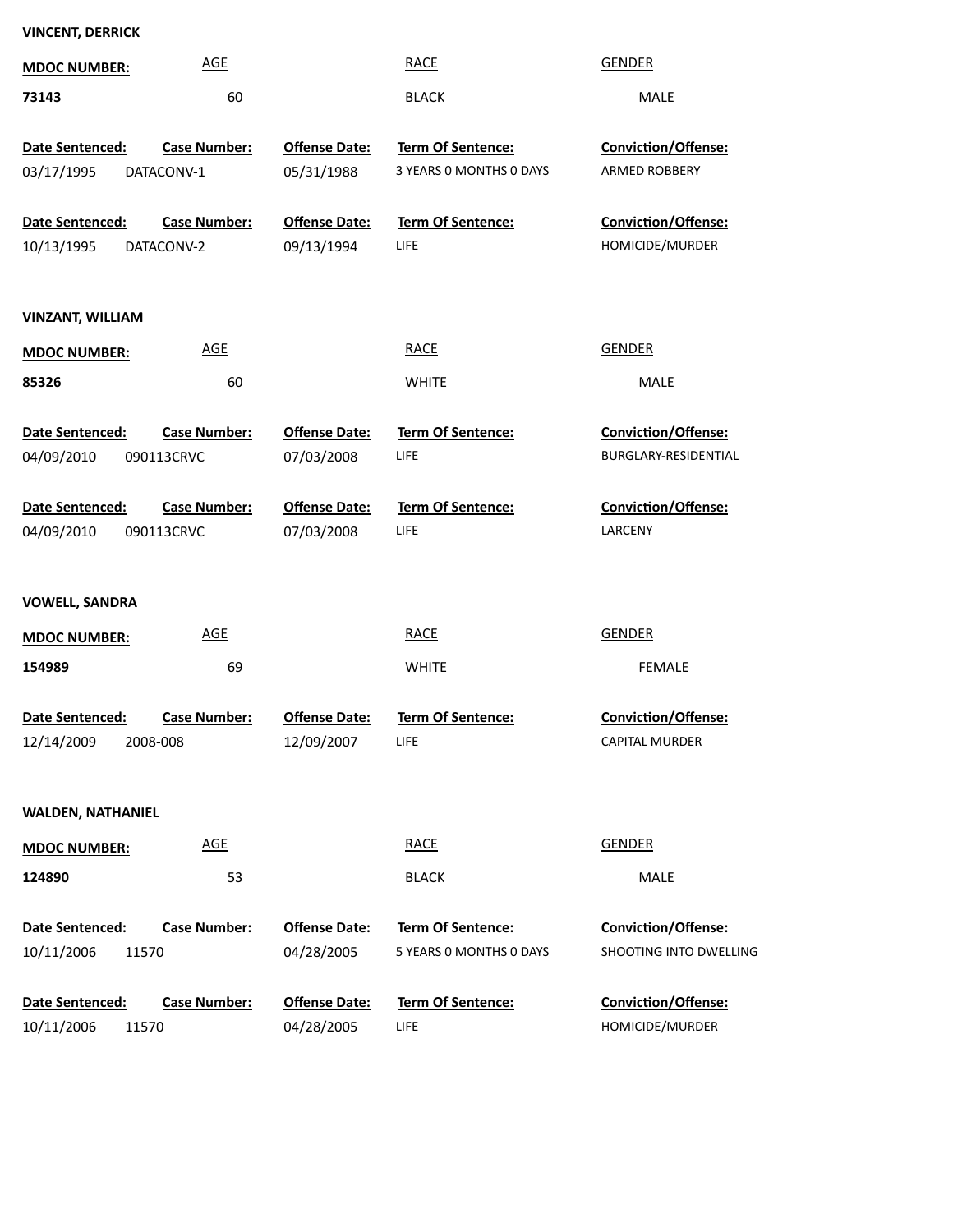| <b>WALDRON, BOBBY</b> |                     |                      |                          |                          |
|-----------------------|---------------------|----------------------|--------------------------|--------------------------|
| <b>MDOC NUMBER:</b>   | <b>AGE</b>          |                      | <b>RACE</b>              | <b>GENDER</b>            |
| 37827                 | 59                  |                      | <b>WHITE</b>             | MALE                     |
| Date Sentenced:       | <b>Case Number:</b> | <b>Offense Date:</b> | Term Of Sentence:        | Conviction/Offense:      |
| 11/24/2003            | CR 2003-150 LP2     | 06/04/2003           | 30 YEARS 0 MONTHS 0 DAYS | <b>KIDNAP MINOR</b>      |
| Date Sentenced:       | Case Number:        | <b>Offense Date:</b> | <b>Term Of Sentence:</b> | Conviction/Offense:      |
| 11/24/2003            | CR 2003-150 LP2     | 06/04/2003           | <b>LIFE</b>              | CAPITAL MURDER           |
|                       |                     |                      |                          |                          |
| <b>WALKER, CALVIN</b> |                     |                      |                          |                          |
| <b>MDOC NUMBER:</b>   | <b>AGE</b>          |                      | <b>RACE</b>              | <b>GENDER</b>            |
| K2380                 | 58                  |                      | <b>BLACK</b>             | MALE                     |
| Date Sentenced:       | <b>Case Number:</b> | <b>Offense Date:</b> | Term Of Sentence:        | Conviction/Offense:      |
| 03/16/2000            | DATACONV-1          | 05/15/1998           | <b>LIFE</b>              | ARMED ROBBERY            |
| Date Sentenced:       | <b>Case Number:</b> | <b>Offense Date:</b> | <b>Term Of Sentence:</b> | Conviction/Offense:      |
| 03/16/2000            | DATACONV-2          | 05/15/1998           | <b>LIFE</b>              | ARMED ROBBERY            |
|                       |                     |                      |                          |                          |
| <b>WALKER, CHANCE</b> | <b>AGE</b>          |                      | <b>RACE</b>              | <b>GENDER</b>            |
| <b>MDOC NUMBER:</b>   |                     |                      |                          |                          |
| 119346                | 34                  |                      | <b>BLACK</b>             | <b>MALE</b>              |
| Date Sentenced:       | Case Number:        | <b>Offense Date:</b> | Term Of Sentence:        | Conviction/Offense:      |
| 03/13/2007            | 060020CRA           | 09/02/2005           | 7 YEARS 0 MONTHS 0 DAYS  | BURGLARY-NONRESID        |
| Date Sentenced:       | <b>Case Number:</b> | <b>Offense Date:</b> | Term Of Sentence:        | Conviction/Offense:      |
| 07/18/2011            | 2011-0057-CR        | 01/13/2011           | 20 YEARS 0 MONTHS 0 DAYS | BURGLARY-RESIDENTIAL     |
| Date Sentenced:       | <b>Case Number:</b> | <b>Offense Date:</b> | Term Of Sentence:        | Conviction/Offense:      |
| 08/10/2011            | 20110036CR          | 01/15/2011           | <b>LIFE</b>              | <b>CAPITAL MURDER</b>    |
|                       |                     |                      |                          |                          |
| <b>WALKER, DARRYL</b> |                     |                      |                          |                          |
| <b>MDOC NUMBER:</b>   | <b>AGE</b>          |                      | <b>RACE</b>              | <b>GENDER</b>            |
| 44757                 | 52                  |                      | <b>BLACK</b>             | MALE                     |
| Date Sentenced:       | <b>Case Number:</b> | <b>Offense Date:</b> | Term Of Sentence:        | Conviction/Offense:      |
| 07/21/2010            | 09-0-034-01MOH      | 05/21/2008           | <b>LIFE</b>              | ACCESSORY AFTER THE FACT |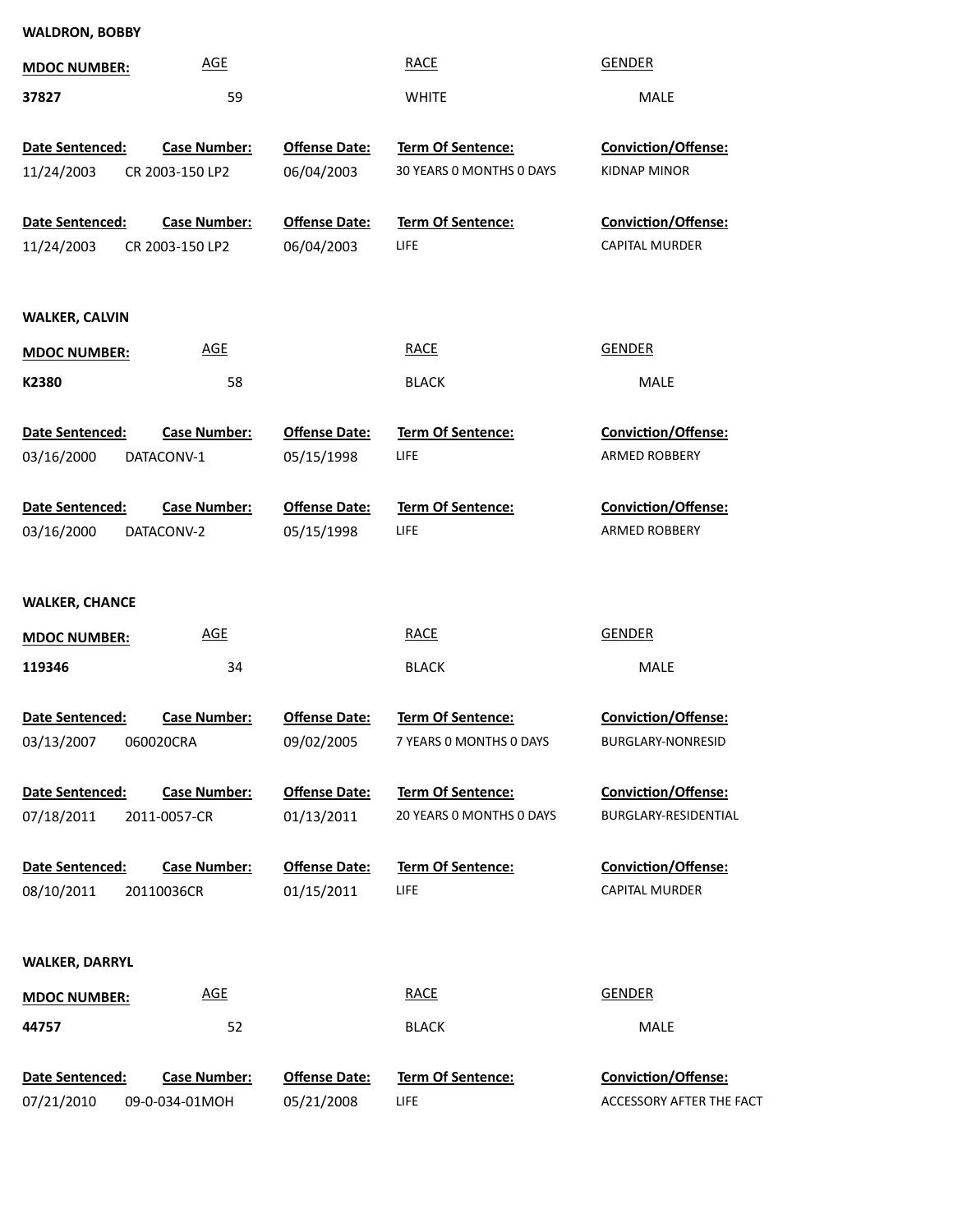| <b>Date Sentenced:</b><br>07/21/2010 | <b>Case Number:</b><br>09-0-034-01MOH | <b>Offense Date:</b><br>05/21/2008 | <b>Term Of Sentence:</b><br>LIFE | <b>Conviction/Offense:</b><br><b>VEHICLE THEFT</b> |
|--------------------------------------|---------------------------------------|------------------------------------|----------------------------------|----------------------------------------------------|
| <b>WALKER, JOHN</b>                  |                                       |                                    |                                  |                                                    |
|                                      |                                       |                                    |                                  |                                                    |
| <b>MDOC NUMBER:</b>                  | AGE                                   |                                    | <b>RACE</b>                      | <b>GENDER</b>                                      |
| R3918                                | 50                                    |                                    | <b>BLACK</b>                     | MALE                                               |
| Date Sentenced:                      | <b>Case Number:</b>                   | <b>Offense Date:</b>               | Term Of Sentence:                | Conviction/Offense:                                |
| 02/26/1998                           | DATACONV-1                            | 08/01/1997                         | LIFE                             | HOMICIDE/MURDER                                    |
| <b>WALKER, LARRY</b>                 |                                       |                                    |                                  |                                                    |
| <b>MDOC NUMBER:</b>                  | <b>AGE</b>                            |                                    | <b>RACE</b>                      | <b>GENDER</b>                                      |
| 20982                                | 56                                    |                                    | <b>BLACK</b>                     | MALE                                               |
| Date Sentenced:<br>04/09/2010        | <b>Case Number:</b><br>K02-0772       | <b>Offense Date:</b><br>08/25/2001 | Term Of Sentence:<br>LIFE        | <b>Conviction/Offense:</b><br>CARJACKING           |
| Date Sentenced:<br>04/09/2010        | <b>Case Number:</b><br>K02-0772       | <b>Offense Date:</b><br>08/25/2001 | <b>Term Of Sentence:</b><br>LIFE | <b>Conviction/Offense:</b><br><b>KIDNAP MINOR</b>  |
| <b>WALKER, LINNOX</b>                |                                       |                                    |                                  |                                                    |
| <b>MDOC NUMBER:</b>                  | <b>AGE</b>                            |                                    | <b>RACE</b>                      | <b>GENDER</b>                                      |
| R0809                                | 46                                    |                                    | <b>BLACK</b>                     | MALE                                               |
| Date Sentenced:                      | <b>Case Number:</b>                   | <b>Offense Date:</b>               | <b>Term Of Sentence:</b>         | <b>Conviction/Offense:</b>                         |
| 05/23/1997                           | MK96-090                              | 05/12/1994                         | LIFE                             | <b>CAPITAL MURDER</b>                              |
| <b>WALKER, NICHOLAS</b>              |                                       |                                    |                                  |                                                    |
| <b>MDOC NUMBER:</b>                  | <b>AGE</b>                            |                                    | <b>RACE</b>                      | GENDER                                             |
| 190324                               | 30                                    |                                    | <b>WHITE</b>                     | MALE                                               |
| Date Sentenced:<br>04/21/2014        | <b>Case Number:</b><br>CR2012-577 RCD | <b>Offense Date:</b><br>01/21/2012 | Term Of Sentence:<br>LIFE        | Conviction/Offense:<br>HOMICIDE/MURDER             |
| <b>WALKER, NORMAN</b>                |                                       |                                    |                                  |                                                    |
| <b>MDOC NUMBER:</b>                  | <b>AGE</b>                            |                                    | <b>RACE</b>                      | <b>GENDER</b>                                      |
| 117269                               | 36                                    |                                    | <b>BLACK</b>                     | MALE                                               |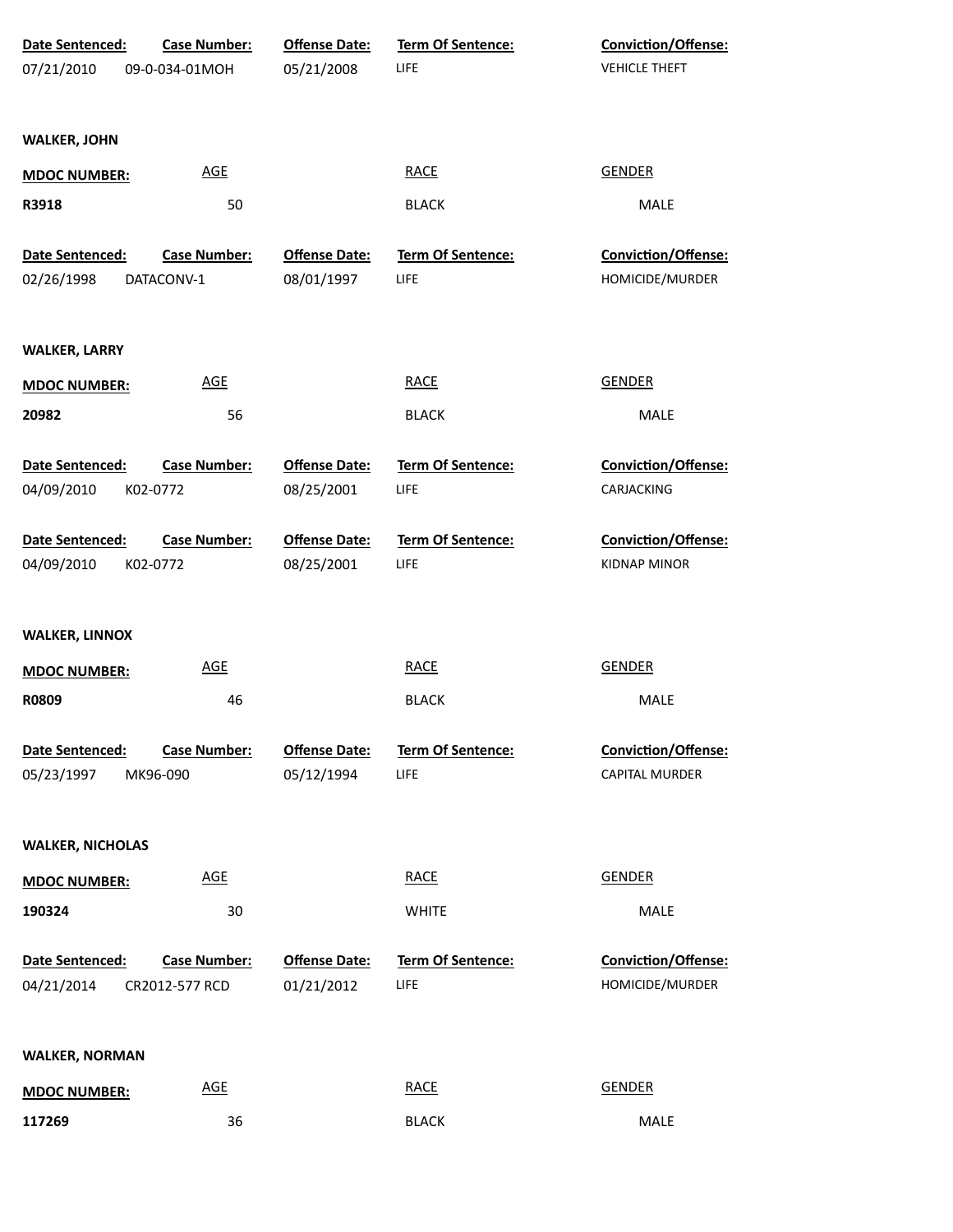| Date Sentenced:          | <b>Case Number:</b>        | <b>Offense Date:</b> | Term Of Sentence:        | Conviction/Offense:                      |
|--------------------------|----------------------------|----------------------|--------------------------|------------------------------------------|
| 09/01/2011               | 11008PKS                   | 08/27/2010           | 0 YEARS O MONTHS O DAYS  | POSSESSION OF FIREARM BY CONVICTED FELON |
| Date Sentenced:          | <b>Case Number:</b>        | <b>Offense Date:</b> | <b>Term Of Sentence:</b> | Conviction/Offense:                      |
| 09/01/2011               | 11008PKS                   | 08/27/2010           | LIFE                     | HOMICIDE/MURDER                          |
| <b>WALKER, PHILLIP</b>   |                            |                      |                          |                                          |
| <b>MDOC NUMBER:</b>      | <b>AGE</b>                 |                      | <b>RACE</b>              | <b>GENDER</b>                            |
| 42499                    | 57                         |                      | <b>WHITE</b>             | MALE                                     |
| Date Sentenced:          | <b>Case Number:</b>        | <b>Offense Date:</b> | <b>Term Of Sentence:</b> | <b>Conviction/Offense:</b>               |
| 07/17/1997               | DATACONV-1                 |                      | LIFE                     | HOMICIDE/MURDER                          |
| Date Sentenced:          | <b>Case Number:</b>        | <b>Offense Date:</b> | <b>Term Of Sentence:</b> | <b>Conviction/Offense:</b>               |
| 07/17/1997               | DATACONV-2                 |                      | LIFE                     | HOMICIDE/MURDER                          |
| <b>WALLACE, JAMES</b>    |                            |                      |                          |                                          |
|                          | $\underline{\mathsf{AGE}}$ |                      | <b>RACE</b>              | <b>GENDER</b>                            |
| <b>MDOC NUMBER:</b>      |                            |                      |                          |                                          |
| 186159                   | 62                         |                      | <b>WHITE</b>             | MALE                                     |
| Date Sentenced:          | <b>Case Number:</b>        | <b>Offense Date:</b> | Term Of Sentence:        | Conviction/Offense:                      |
| 09/23/2013               | 13-KR-011                  | 05/02/2013           | LIFE                     | HOMICIDE/MURDER                          |
| <b>WALLACE, LAMARCUS</b> |                            |                      |                          |                                          |
| <b>MDOC NUMBER:</b>      | <b>AGE</b>                 |                      | <b>RACE</b>              | <b>GENDER</b>                            |
| 203760                   | 30                         |                      | <b>BLACK</b>             | MALE                                     |
| Date Sentenced:          | <b>Case Number:</b>        | <b>Offense Date:</b> | <b>Term Of Sentence:</b> | Conviction/Offense:                      |
| 05/18/2016               | 2015-014-CR2               | 09/13/2014           | LIFE                     | HOMICIDE/MURDER                          |
| <b>WALLACE, SAM</b>      |                            |                      |                          |                                          |
| <b>MDOC NUMBER:</b>      | $\underline{\mathsf{AGE}}$ |                      | <b>RACE</b>              | <b>GENDER</b>                            |
| 173483                   | 45                         |                      | <b>BLACK</b>             | MALE                                     |
| Date Sentenced:          | Case Number:               | <b>Offense Date:</b> | Term Of Sentence:        | Conviction/Offense:                      |
| 01/17/2012               | CR2010011 GCD              | 08/27/2009           | <b>LIFE</b>              | COCAINE-SELL                             |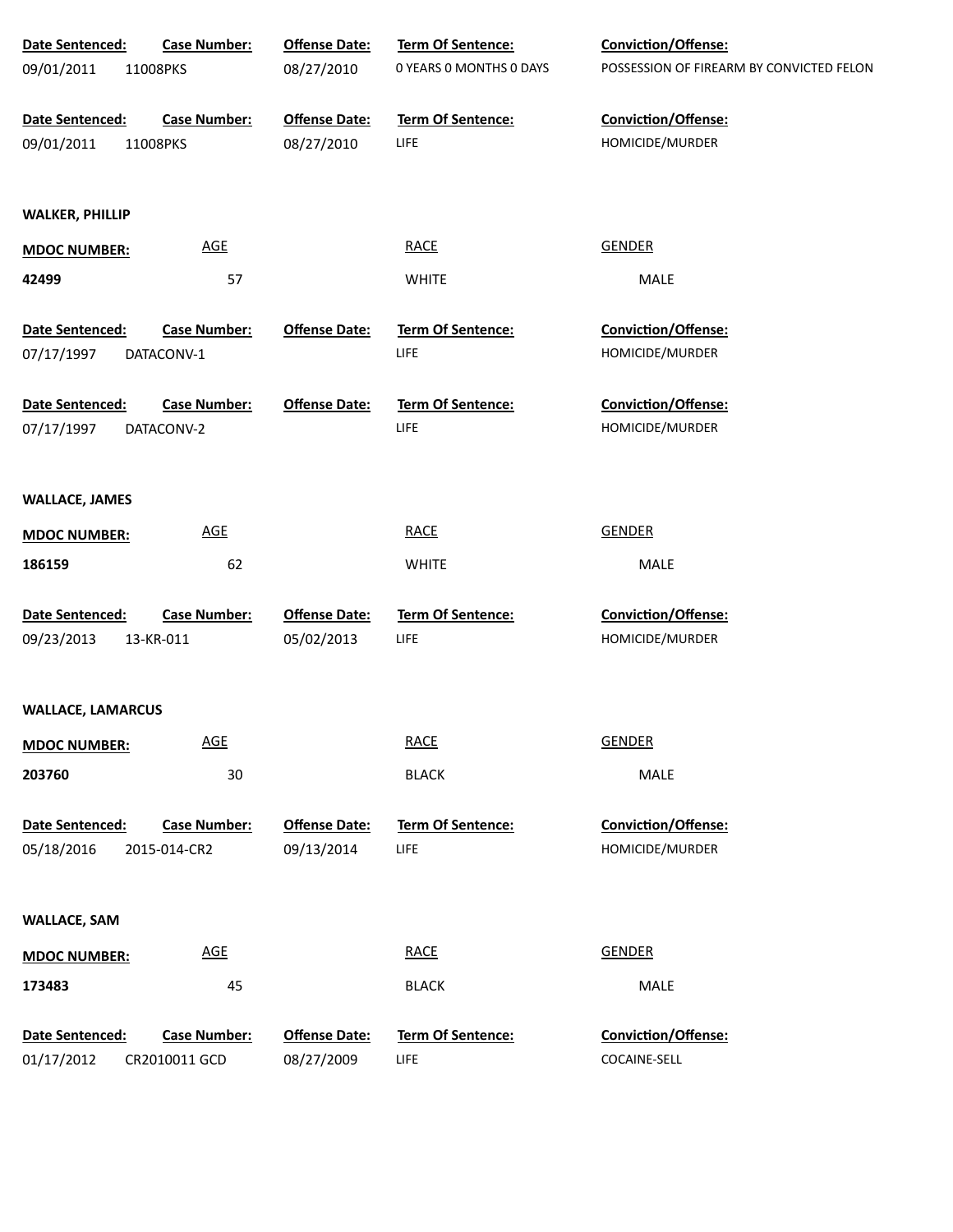**WALLS, KARL**

| <b>MDOC NUMBER:</b>           | <b>AGE</b>                             |                                    | <b>RACE</b>                                   | <b>GENDER</b>                                                   |
|-------------------------------|----------------------------------------|------------------------------------|-----------------------------------------------|-----------------------------------------------------------------|
| 196030                        | 31                                     |                                    | <b>WHITE</b>                                  | MALE                                                            |
| Date Sentenced:<br>03/02/2015 | <b>Case Number:</b><br>CR 2014-449 RCD | <b>Offense Date:</b><br>05/03/2014 | Term Of Sentence:<br>LIFE                     | Conviction/Offense:<br>HOMICIDE/MURDER                          |
| <b>WALTER, DARRELL</b>        |                                        |                                    |                                               |                                                                 |
| <b>MDOC NUMBER:</b>           | <b>AGE</b>                             |                                    | <b>RACE</b>                                   | <b>GENDER</b>                                                   |
| 176499                        | 32                                     |                                    | <b>BLACK</b>                                  | MALE                                                            |
| Date Sentenced:<br>03/07/2019 | <b>Case Number:</b><br>2018-0014       | <b>Offense Date:</b><br>08/06/2017 | Term Of Sentence:<br>10 YEARS 0 MONTHS 0 DAYS | Conviction/Offense:<br>AGGRAVATED ASSAULT                       |
| Date Sentenced:<br>03/07/2019 | <b>Case Number:</b><br>2018-0014       | <b>Offense Date:</b><br>08/06/2017 | Term Of Sentence:<br>5 YEARS 0 MONTHS 0 DAYS  | <b>Conviction/Offense:</b><br>ENHANCED PENALTY - USE OF FIREARM |
| Date Sentenced:               | <b>Case Number:</b>                    | <b>Offense Date:</b><br>08/06/2017 | Term Of Sentence:<br>LIFE                     | Conviction/Offense:<br><b>CAPITAL MURDER</b>                    |
| 03/07/2019                    | 2018-0014                              |                                    |                                               |                                                                 |
| <b>WALTERS, JERRY</b>         |                                        |                                    |                                               |                                                                 |
| <b>MDOC NUMBER:</b>           | <b>AGE</b>                             |                                    | <b>RACE</b>                                   | <b>GENDER</b>                                                   |
| R5149                         | 58                                     |                                    | <b>WHITE</b>                                  | MALE                                                            |
| Date Sentenced:<br>06/03/1998 | <b>Case Number:</b><br>DATACONV-1      | <b>Offense Date:</b>               | <b>Term Of Sentence:</b><br><b>LIFE</b>       | Conviction/Offense:<br>HOMICIDE/MURDER                          |
| <b>WALTERS, LEONARD</b>       |                                        |                                    |                                               |                                                                 |
| <b>MDOC NUMBER:</b>           | $\underline{\mathsf{AGE}}$             |                                    | <b>RACE</b>                                   | <b>GENDER</b>                                                   |
| 10497                         | 64                                     |                                    | <b>BLACK</b>                                  | MALE                                                            |
| Date Sentenced:<br>12/02/1992 | <b>Case Number:</b><br>DATACONV-1      | <b>Offense Date:</b>               | <b>Term Of Sentence:</b><br>LIFE              | <b>Conviction/Offense:</b><br>HOMICIDE/MURDER                   |
| <b>WALTON, DEREK</b>          |                                        |                                    |                                               |                                                                 |
| <b>MDOC NUMBER:</b>           | <b>AGE</b>                             |                                    | <b>RACE</b>                                   | <b>GENDER</b>                                                   |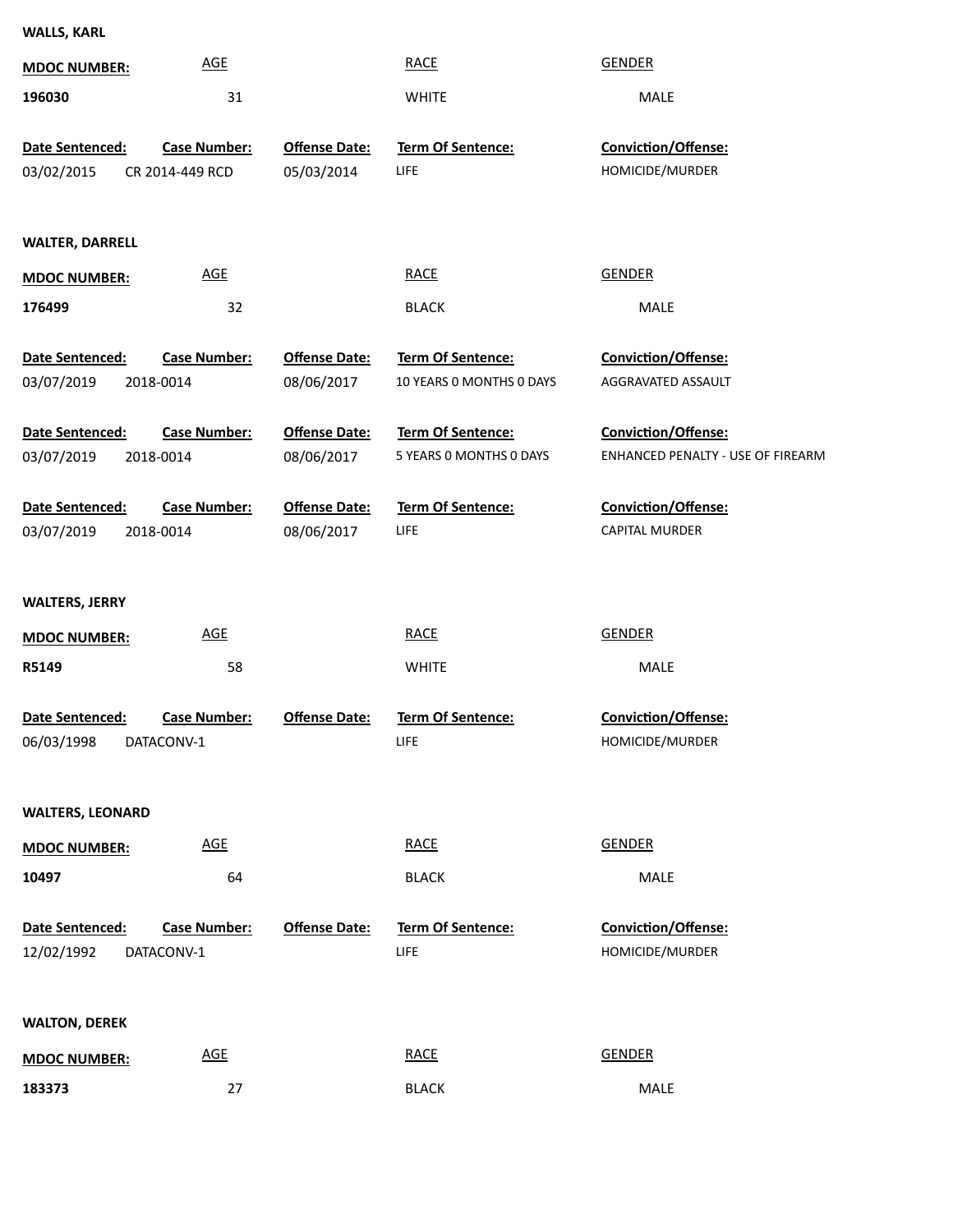| <b>Date Sentenced:</b>  | <b>Case Number:</b> | <b>Offense Date:</b> | <b>Term Of Sentence:</b> | <b>Conviction/Offense:</b>   |
|-------------------------|---------------------|----------------------|--------------------------|------------------------------|
| 05/02/2013              | CR2012-61-SMP1      | 09/17/2012           | LIFE                     | <b>CAPITAL MURDER</b>        |
| <b>WALTON, DESMOND</b>  |                     |                      |                          |                              |
| <b>MDOC NUMBER:</b>     | <b>AGE</b>          |                      | <b>RACE</b>              | <b>GENDER</b>                |
| 113961                  | 43                  |                      | <b>BLACK</b>             | MALE                         |
| Date Sentenced:         | <b>Case Number:</b> | <b>Offense Date:</b> | Term Of Sentence:        | <b>Conviction/Offense:</b>   |
| 08/04/2005              | 04-521              | 06/01/2004           | LIFE                     | HOMICIDE/MURDER              |
| <b>WARD, EDWARD</b>     |                     |                      |                          |                              |
| <b>MDOC NUMBER:</b>     | <b>AGE</b>          |                      | <b>RACE</b>              | <b>GENDER</b>                |
| W0132                   | 52                  |                      | <b>BLACK</b>             | MALE                         |
| <b>Date Sentenced:</b>  | <b>Case Number:</b> | <b>Offense Date:</b> | <b>Term Of Sentence:</b> | Conviction/Offense:          |
| 12/15/2000              | DATACONV-1          | 06/24/2000           | 25 YEARS 0 MONTHS 0 DAYS | BURGLARY-RESIDENTIAL         |
| Date Sentenced:         | <b>Case Number:</b> | <b>Offense Date:</b> | Term Of Sentence:        | <b>Conviction/Offense:</b>   |
| 12/15/2000              | DATACONV-3          | 06/24/2000           | 30 YEARS 0 MONTHS 0 DAYS | SEXUAL BATTERY               |
| Date Sentenced:         | <b>Case Number:</b> | <b>Offense Date:</b> | Term Of Sentence:        | Conviction/Offense:          |
| 12/15/2000              | DATACONV-2          | 06/24/2000           | LIFE                     | RAPE                         |
| <b>WARD, MYRON</b>      |                     |                      |                          |                              |
| <b>MDOC NUMBER:</b>     | <b>AGE</b>          |                      | <b>RACE</b>              | <b>GENDER</b>                |
| 81266                   | 57                  |                      | <b>BLACK</b>             | MALE                         |
| Date Sentenced:         | <b>Case Number:</b> | <b>Offense Date:</b> | Term Of Sentence:        | <b>Conviction/Offense:</b>   |
| 02/11/1993              | 621-92              | 09/25/1992           | LIFE                     | <b>ROBBERY</b>               |
| <b>WARDLOW, CHARLES</b> |                     |                      |                          |                              |
| <b>MDOC NUMBER:</b>     | <b>AGE</b>          |                      | <b>RACE</b>              | <b>GENDER</b>                |
| M6708                   | 56                  |                      | <b>WHITE</b>             | MALE                         |
| Date Sentenced:         | <b>Case Number:</b> | <b>Offense Date:</b> | Term Of Sentence:        | <b>Conviction/Offense:</b>   |
| 06/27/2003              | DATACONV-1          |                      | 7 YEARS 0 MONTHS 0 DAYS  | BURGLARY LARCENY-RESIDENTIAL |
| Date Sentenced:         | <b>Case Number:</b> | <b>Offense Date:</b> | Term Of Sentence:        | Conviction/Offense:          |
| 09/24/2003              | DATACONV-2          |                      | LIFE                     | STATUTORY RAPE               |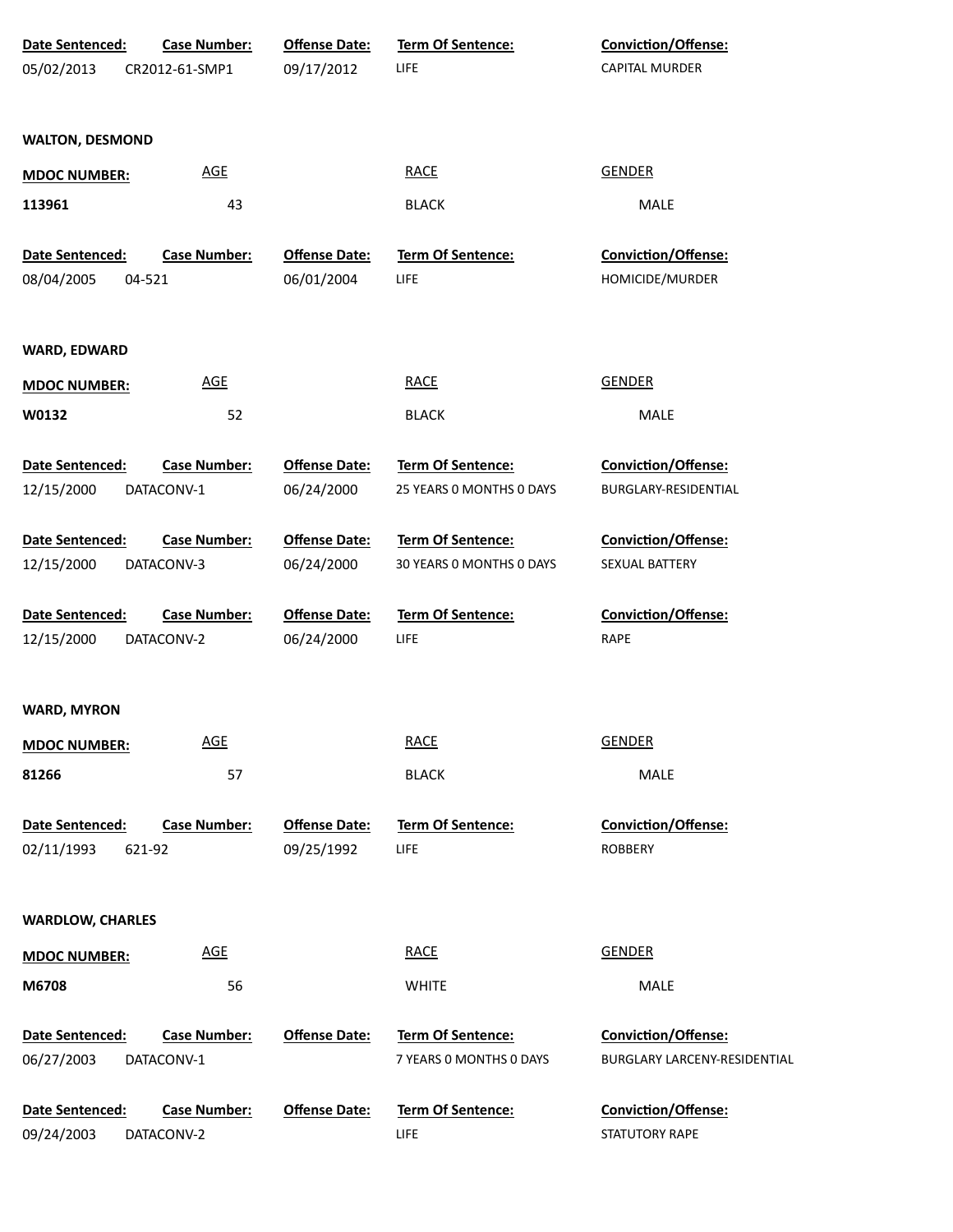| Date Sentenced:           | <b>Case Number:</b> | <b>Offense Date:</b> | Term Of Sentence:        | Conviction/Offense:              |
|---------------------------|---------------------|----------------------|--------------------------|----------------------------------|
| 09/24/2003                | DATACONV-3          |                      | LIFE                     | SEXUAL BATTERY                   |
| <b>WARE, CARL</b>         |                     |                      |                          |                                  |
| <b>MDOC NUMBER:</b>       | <b>AGE</b>          |                      | <b>RACE</b>              | <b>GENDER</b>                    |
| 28298                     | 50                  |                      | <b>BLACK</b>             | MALE                             |
|                           |                     |                      |                          |                                  |
| Date Sentenced:           | <b>Case Number:</b> | <b>Offense Date:</b> | Term Of Sentence:        | Conviction/Offense:              |
| 12/09/1994                | DATACONV-1          |                      | LIFE                     | HOMICIDE/MURDER                  |
| <b>WARE, DONTORIUS</b>    |                     |                      |                          |                                  |
| <b>MDOC NUMBER:</b>       | <b>AGE</b>          |                      | <b>RACE</b>              | <b>GENDER</b>                    |
| 223043                    | 32                  |                      | <b>BLACK</b>             | <b>MALE</b>                      |
| Date Sentenced:           | <b>Case Number:</b> | <b>Offense Date:</b> | Term Of Sentence:        | Conviction/Offense:              |
| 05/08/2019                | 2012-0085-CR2       | 12/25/2011           | <b>LIFE</b>              | HOMICIDE/MURDER                  |
| <b>WARREN, KEVIN</b>      |                     |                      |                          |                                  |
| <b>MDOC NUMBER:</b>       | <b>AGE</b>          |                      | <b>RACE</b>              | <b>GENDER</b>                    |
| 63142                     | 50                  |                      | <b>BLACK</b>             | <b>MALE</b>                      |
| Date Sentenced:           | <b>Case Number:</b> | <b>Offense Date:</b> | <b>Term Of Sentence:</b> | Conviction/Offense:              |
| 01/18/2002                | DATACONV-1          | 05/16/2000           | <b>LIFE</b>              | MARIJUANA-POSSESS                |
| <b>WASH, RODNEY</b>       |                     |                      |                          |                                  |
| <b>MDOC NUMBER:</b>       | <b>AGE</b>          |                      | RACE                     | <b>GENDER</b>                    |
| 109245                    | 45                  |                      | <b>BLACK</b>             | <b>MALE</b>                      |
| <b>Date Sentenced:</b>    | <b>Case Number:</b> | <b>Offense Date:</b> | <b>Term Of Sentence:</b> | <b>Conviction/Offense:</b>       |
| 02/01/2005                | 2003-0286CR         | 10/03/2003           | LIFE                     | HOMICIDE/MURDER                  |
| <b>WASHINGTON, EUGENE</b> |                     |                      |                          |                                  |
| <b>MDOC NUMBER:</b>       | <b>AGE</b>          |                      | <b>RACE</b>              | <b>GENDER</b>                    |
| T4957                     | 56                  |                      | <b>BLACK</b>             | <b>MALE</b>                      |
| Date Sentenced:           | <b>Case Number:</b> | <b>Offense Date:</b> | Term Of Sentence:        | Conviction/Offense:              |
| 05/06/2013                | 20110207            | 08/01/2010           | 5 YEARS 0 MONTHS 0 DAYS  | FAILURE TO REGISTER/SEX OFFENDER |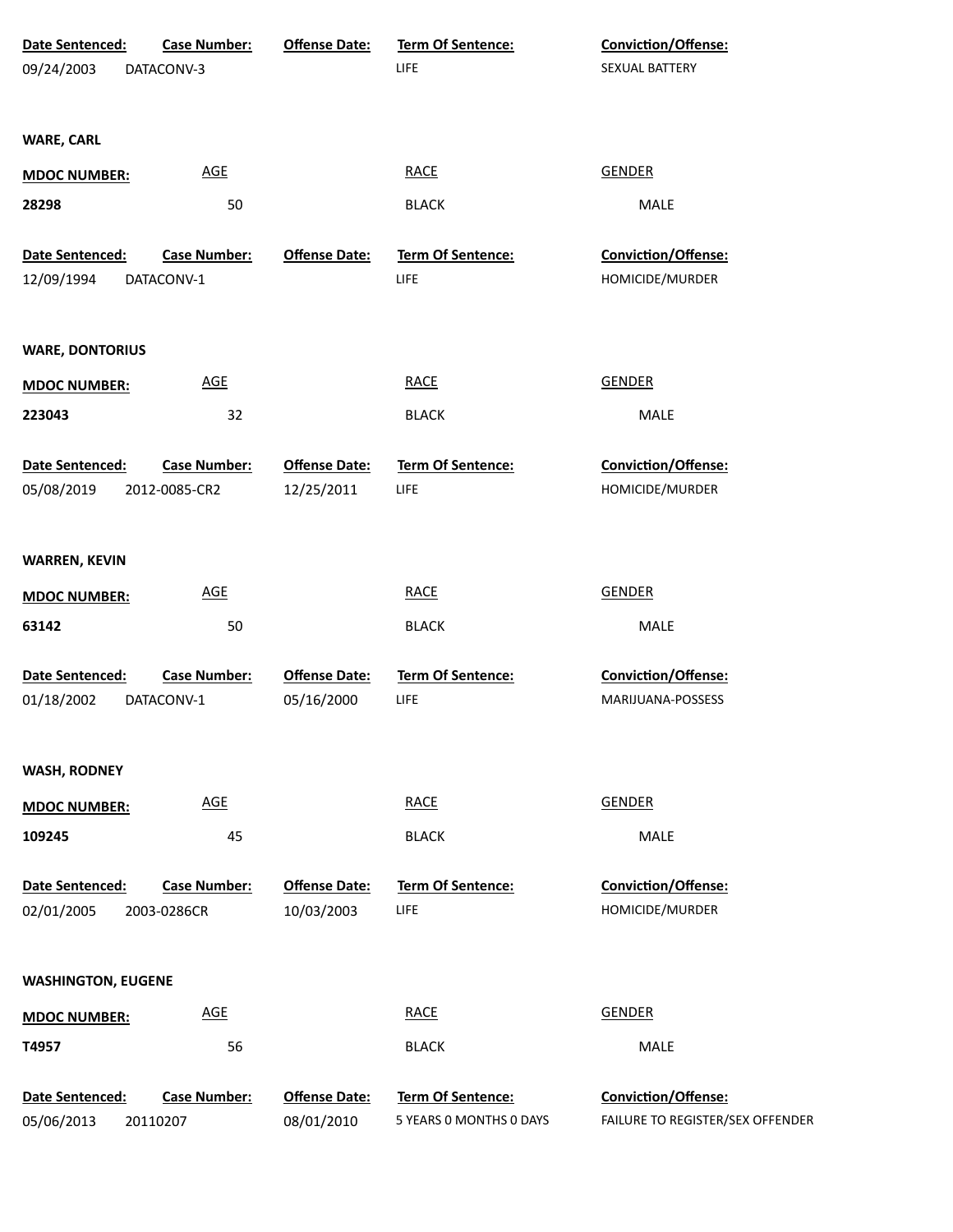| <b>Date Sentenced:</b>            | <b>Case Number:</b>        | <b>Offense Date:</b> | <b>Term Of Sentence:</b> | <b>Conviction/Offense:</b> |  |  |  |
|-----------------------------------|----------------------------|----------------------|--------------------------|----------------------------|--|--|--|
| 05/06/2013                        | 20110207                   | 09/01/2010           | LIFE                     | SEXUAL BATTERY             |  |  |  |
|                                   |                            |                      |                          |                            |  |  |  |
| Date Sentenced:                   | <b>Case Number:</b>        | <b>Offense Date:</b> | <b>Term Of Sentence:</b> | <b>Conviction/Offense:</b> |  |  |  |
| 05/06/2013                        | 20110207                   | 12/01/2010           | <b>LIFE</b>              | SEXUAL BATTERY             |  |  |  |
| Date Sentenced:                   | <b>Case Number:</b>        | <b>Offense Date:</b> | <b>Term Of Sentence:</b> | <b>Conviction/Offense:</b> |  |  |  |
| 05/06/2013                        | 20110207                   | 12/01/2010           | <b>LIFE</b>              | STATUTORY RAPE             |  |  |  |
| Date Sentenced:                   | <b>Case Number:</b>        | <b>Offense Date:</b> | <b>Term Of Sentence:</b> | <b>Conviction/Offense:</b> |  |  |  |
| 05/06/2013                        | 20110207                   | 01/13/2011           | 10 YEARS 0 MONTHS 0 DAYS | SEXUAL BATTERY             |  |  |  |
| Date Sentenced:                   | <b>Case Number:</b>        | <b>Offense Date:</b> | <b>Term Of Sentence:</b> | <b>Conviction/Offense:</b> |  |  |  |
| 05/06/2013                        | 20110207                   | 01/13/2011           | LIFE                     | SEXUAL BATTERY             |  |  |  |
| Date Sentenced:                   | <b>Case Number:</b>        | <b>Offense Date:</b> | <b>Term Of Sentence:</b> | <b>Conviction/Offense:</b> |  |  |  |
| 05/06/2013                        | 20110207                   | 01/18/2011           | <b>LIFE</b>              | STATUTORY RAPE             |  |  |  |
|                                   |                            |                      |                          |                            |  |  |  |
| <b>WASHINGTON, LORENZO</b>        |                            |                      |                          |                            |  |  |  |
| <b>AGE</b><br><b>MDOC NUMBER:</b> |                            |                      | <b>RACE</b>              | <b>GENDER</b>              |  |  |  |
| 132493                            | 32                         |                      | <b>BLACK</b>             | MALE                       |  |  |  |
| Date Sentenced:                   | <b>Case Number:</b>        | <b>Offense Date:</b> | Term Of Sentence:        | Conviction/Offense:        |  |  |  |
| 09/24/2007                        | 07-134LS                   | 02/20/2007           | LIFE                     | HOMICIDE/MURDER            |  |  |  |
| <b>WASHINGTON, VICTOR</b>         |                            |                      |                          |                            |  |  |  |
| <b>MDOC NUMBER:</b>               | <b>AGE</b>                 |                      | <b>RACE</b>              | <b>GENDER</b>              |  |  |  |
| 23513                             | 55                         |                      | <b>BLACK</b>             | MALE                       |  |  |  |
| Date Sentenced:                   | <b>Case Number:</b>        | <b>Offense Date:</b> | <b>Term Of Sentence:</b> | <b>Conviction/Offense:</b> |  |  |  |
| 01/26/2017                        | 16-KR-0124-S               | 09/04/2016           | <b>LIFE</b>              | ARMED ROBBERY              |  |  |  |
| Date Sentenced:                   | <b>Case Number:</b>        | <b>Offense Date:</b> | <b>Term Of Sentence:</b> | <b>Conviction/Offense:</b> |  |  |  |
| 01/26/2017                        | 16-KR-0124-S               | 09/04/2016           | <b>LIFE</b>              | BURGLARY-RESIDENTIAL       |  |  |  |
|                                   |                            |                      |                          |                            |  |  |  |
| <b>WATKINS, TERRANCE</b>          |                            |                      |                          |                            |  |  |  |
| <b>MDOC NUMBER:</b>               | $\underline{\mathsf{AGE}}$ |                      | <b>RACE</b>              | <b>GENDER</b>              |  |  |  |
| K6175                             | 38                         |                      | <b>BLACK</b>             | MALE                       |  |  |  |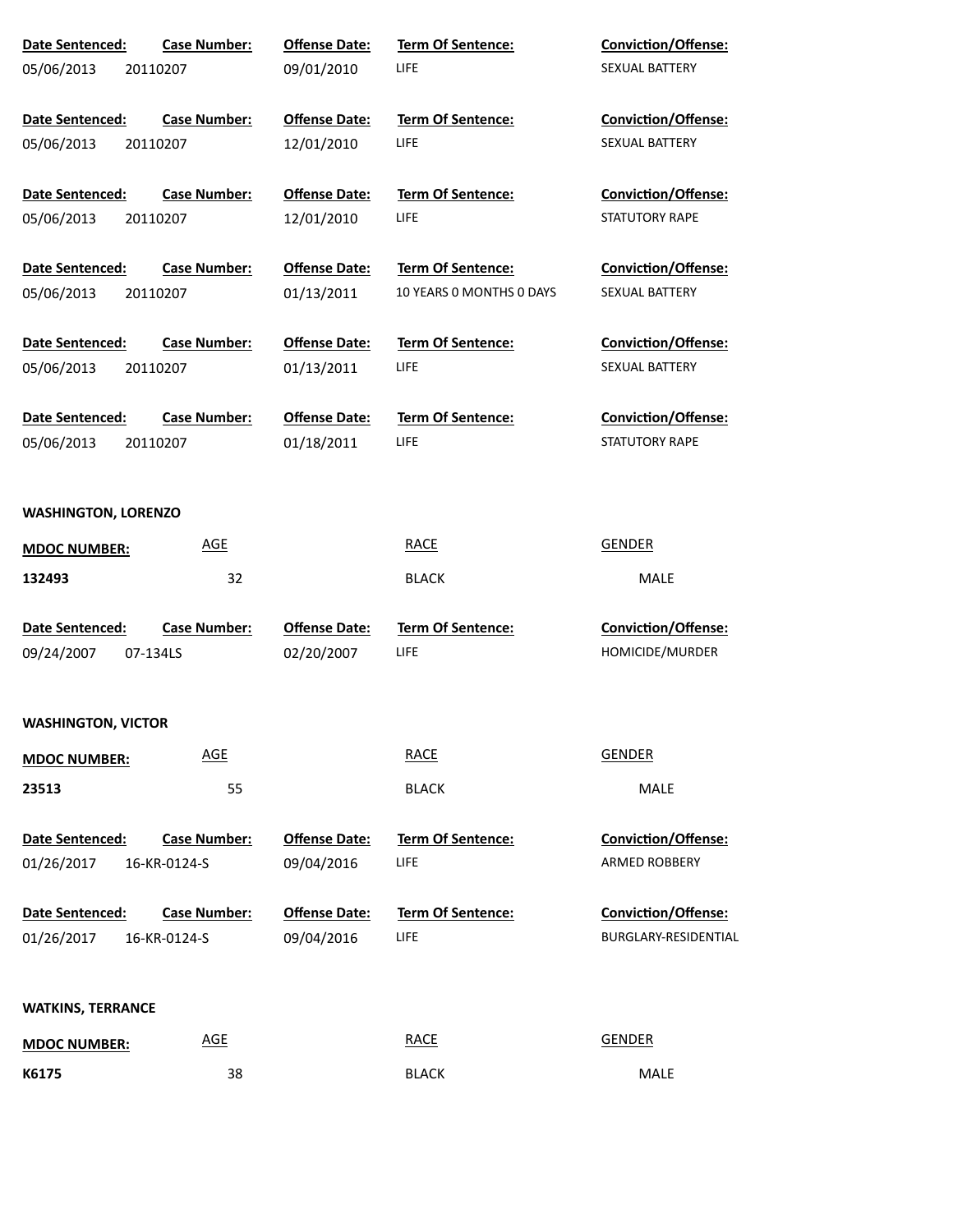| Date Sentenced:        | <b>Case Number:</b> | <b>Offense Date:</b> | Term Of Sentence:        | Conviction/Offense:        |
|------------------------|---------------------|----------------------|--------------------------|----------------------------|
| 08/14/2006             | 2000-7-CR1          | 02/12/2000           | 5 YEARS O MONTHS O DAYS  | BURGLARY-RESIDENTIAL       |
| Date Sentenced:        | <b>Case Number:</b> | <b>Offense Date:</b> | Term Of Sentence:        | Conviction/Offense:        |
| 08/14/2006             | 2000-8-CR1          | 07/07/2000           | 5 YEARS 0 MONTHS 0 DAYS  | BURGLARY-RESIDENTIAL       |
| Date Sentenced:        | <b>Case Number:</b> | <b>Offense Date:</b> | Term Of Sentence:        | Conviction/Offense:        |
| 11/30/2007             | 2007-032-CR2        | 08/02/2006           | LIFE                     | HOMICIDE/MURDER            |
| <b>WATSON, DEXTER</b>  |                     |                      |                          |                            |
| <b>MDOC NUMBER:</b>    | <b>AGE</b>          |                      | <b>RACE</b>              | <b>GENDER</b>              |
| 127563                 | 51                  |                      | <b>BLACK</b>             | MALE                       |
| <b>Date Sentenced:</b> | <b>Case Number:</b> | <b>Offense Date:</b> | Term Of Sentence:        | Conviction/Offense:        |
| 01/19/2012             | CR201151            | 03/06/2011           | LIFE                     | HOMICIDE/MURDER            |
| <b>WATSON, VERNORA</b> |                     |                      |                          |                            |
| <b>MDOC NUMBER:</b>    | <b>AGE</b>          |                      | <b>RACE</b>              | <b>GENDER</b>              |
| K3582                  | 50                  |                      | <b>BLACK</b>             | <b>FEMALE</b>              |
| Date Sentenced:        | <b>Case Number:</b> | <b>Offense Date:</b> | Term Of Sentence:        | Conviction/Offense:        |
| 08/16/2000             | CR9946CP1           | 05/03/1999           | LIFE                     | HOMICIDE/MURDER            |
| <b>WATTS, ALBERT</b>   |                     |                      |                          |                            |
| <b>MDOC NUMBER:</b>    | <b>AGE</b>          |                      | <b>RACE</b>              | <b>GENDER</b>              |
| 75020                  | 56                  |                      | <b>BLACK</b>             | MALE                       |
| <b>Date Sentenced:</b> | <b>Case Number:</b> | <b>Offense Date:</b> | <b>Term Of Sentence:</b> | <b>Conviction/Offense:</b> |
| 01/11/1995<br>7457     |                     | 03/24/1993           | LIFE                     | COCAINE-SELL               |
| Date Sentenced:        | <b>Case Number:</b> | <b>Offense Date:</b> | <b>Term Of Sentence:</b> | <b>Conviction/Offense:</b> |
| 04/23/1996<br>7567     |                     | 09/07/1994           | LIFE                     | <b>ROBBERY</b>             |
| <b>WATTS, CARL</b>     |                     |                      |                          |                            |
| <b>MDOC NUMBER:</b>    | <b>AGE</b>          |                      | <b>RACE</b>              | <b>GENDER</b>              |
| 77138                  | 50                  |                      | <b>BLACK</b>             | MALE                       |
| Date Sentenced:        | <b>Case Number:</b> | <b>Offense Date:</b> | Term Of Sentence:        | Conviction/Offense:        |
| 05/16/1995<br>7567     |                     | 09/07/1994           | LIFE                     | <b>ROBBERY</b>             |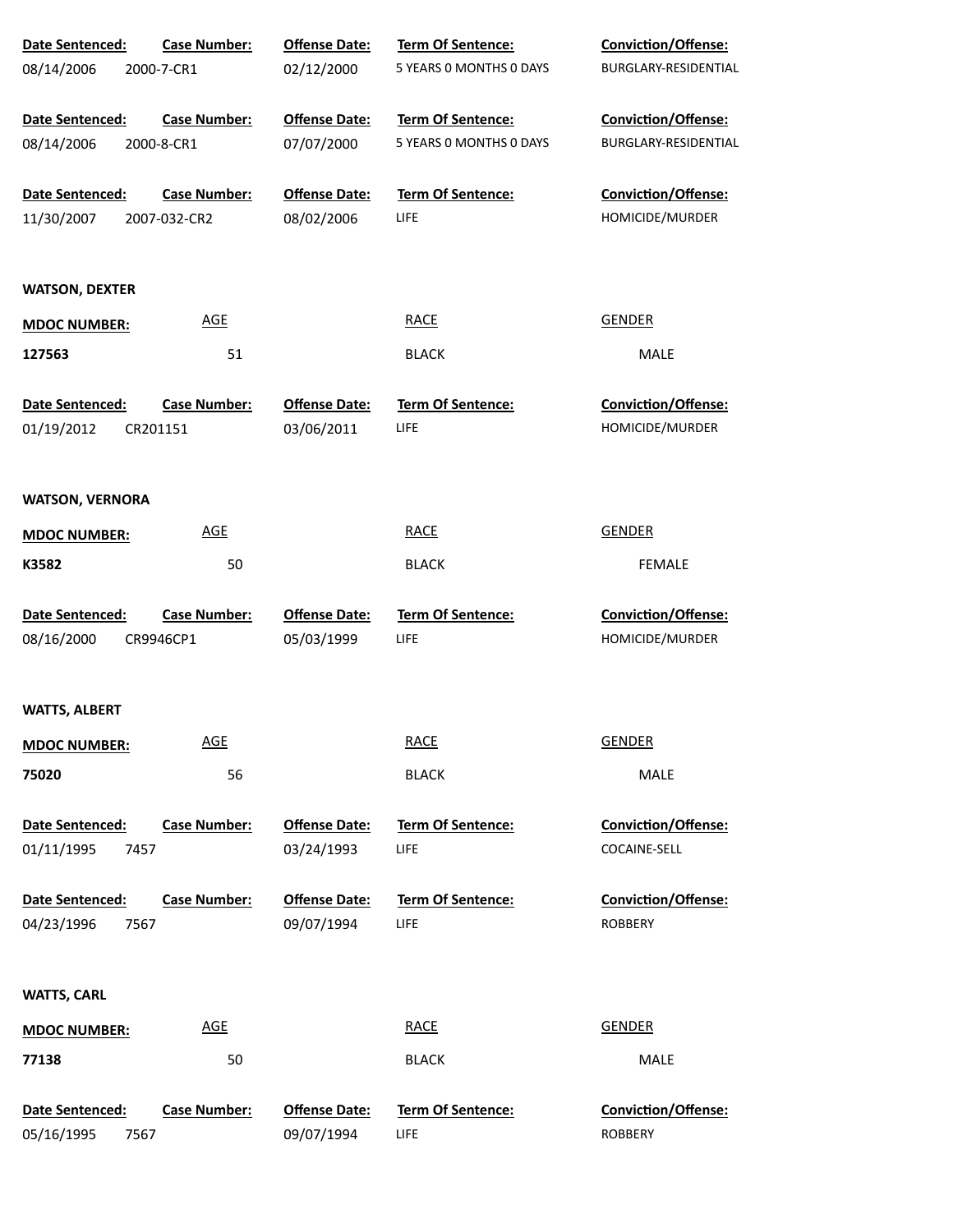## **WATTS, CHARLES**

| <b>MDOC NUMBER:</b>           | <b>AGE</b>                              |                                    | <b>RACE</b>                      | <b>GENDER</b>                                 |
|-------------------------------|-----------------------------------------|------------------------------------|----------------------------------|-----------------------------------------------|
| 47955                         | 77                                      |                                    | <b>WHITE</b>                     | <b>MALE</b>                                   |
|                               |                                         |                                    |                                  |                                               |
| Date Sentenced:               | <b>Case Number:</b>                     | <b>Offense Date:</b>               | <b>Term Of Sentence:</b>         | Conviction/Offense:                           |
| 12/13/1983                    | DATACONV-1                              |                                    | LIFE                             | HOMICIDE/MURDER                               |
|                               |                                         |                                    |                                  |                                               |
| <b>WATTS, DARRION</b>         |                                         |                                    |                                  |                                               |
| <b>MDOC NUMBER:</b>           | <b>AGE</b>                              |                                    | <b>RACE</b>                      | <b>GENDER</b>                                 |
| 208671                        | 29                                      |                                    | <b>BLACK</b>                     | MALE                                          |
|                               |                                         |                                    |                                  |                                               |
| Date Sentenced:               | <b>Case Number:</b>                     | <b>Offense Date:</b>               | Term Of Sentence:                | Conviction/Offense:                           |
| 03/15/2017                    | 39Cl1:15-CR-44PH                        | 10/23/2014                         | 20 YEARS 0 MONTHS 0 DAYS         | <b>CAPITAL MURDER</b>                         |
|                               |                                         | <b>Offense Date:</b>               |                                  |                                               |
| Date Sentenced:<br>03/15/2017 | <b>Case Number:</b><br>39Cl1:15-CR-44PH | 10/23/2014                         | Term Of Sentence:<br>LIFE.       | Conviction/Offense:<br><b>CAPITAL MURDER</b>  |
|                               |                                         |                                    |                                  |                                               |
|                               |                                         |                                    |                                  |                                               |
| <b>WATTS, JAMAR</b>           |                                         |                                    |                                  |                                               |
| <b>MDOC NUMBER:</b>           | <b>AGE</b>                              |                                    | <b>RACE</b>                      | <b>GENDER</b>                                 |
|                               |                                         |                                    |                                  |                                               |
| 58348                         | 44                                      |                                    | <b>BLACK</b>                     | MALE                                          |
|                               |                                         |                                    |                                  |                                               |
| <b>Date Sentenced:</b>        | <b>Case Number:</b>                     | <b>Offense Date:</b>               | <b>Term Of Sentence:</b>         | <b>Conviction/Offense:</b>                    |
| 09/19/1997<br>14,834          |                                         | 10/18/1995                         | 5 YEARS 0 MONTHS 0 DAYS          | <b>GRAND LARCENY</b>                          |
|                               |                                         |                                    |                                  |                                               |
| Date Sentenced:<br>01/09/2006 | <b>Case Number:</b><br>2005-0199CRD     | <b>Offense Date:</b><br>11/18/2004 | <b>Term Of Sentence:</b><br>LIFE | <b>Conviction/Offense:</b><br>HOMICIDE/MURDER |
|                               |                                         |                                    |                                  |                                               |
|                               |                                         |                                    |                                  |                                               |
| <b>WATTS, JAMES</b>           |                                         |                                    |                                  |                                               |
| <b>MDOC NUMBER:</b>           | <b>AGE</b>                              |                                    | <b>RACE</b>                      | <b>GENDER</b>                                 |
| 65859                         | 53                                      |                                    | <b>BLACK</b>                     | MALE                                          |
|                               |                                         |                                    |                                  |                                               |
| Date Sentenced:               | <b>Case Number:</b>                     | <b>Offense Date:</b>               | <b>Term Of Sentence:</b>         | <b>Conviction/Offense:</b>                    |
| 08/09/1996<br>5920-1          |                                         | 12/20/1993                         | LIFE.                            | <b>CAPITAL MURDER</b>                         |
|                               |                                         |                                    |                                  |                                               |
| <b>WATTS, MACK</b>            |                                         |                                    |                                  |                                               |
| <b>MDOC NUMBER:</b>           | <b>AGE</b>                              |                                    | <b>RACE</b>                      | <b>GENDER</b>                                 |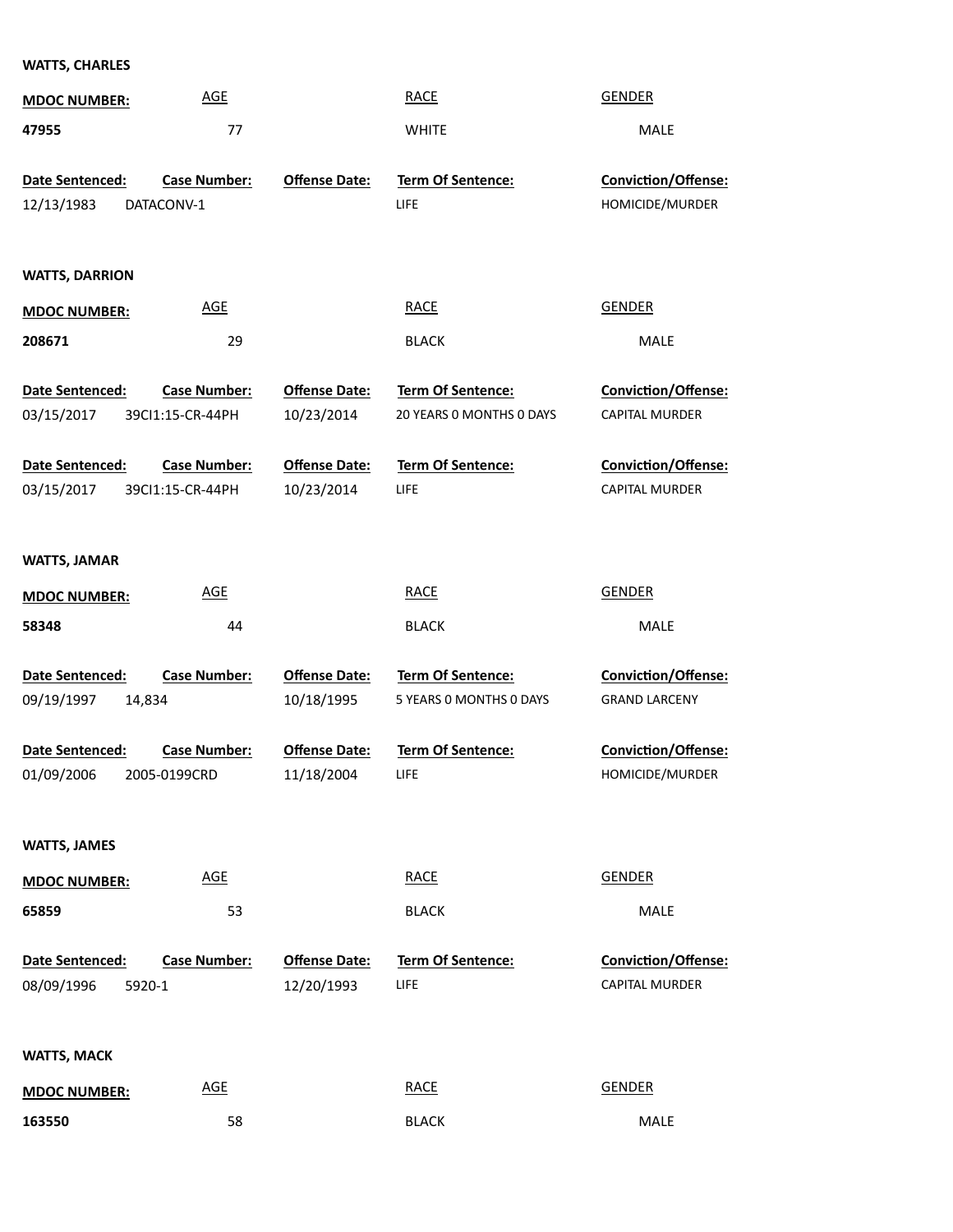| Date Sentenced:               | <b>Case Number:</b> | <b>Offense Date:</b> | <b>Term Of Sentence:</b> | Conviction/Offense:        |  |
|-------------------------------|---------------------|----------------------|--------------------------|----------------------------|--|
| 12/01/2010                    | 21,909              | 01/23/2010           | 10 YEARS 0 MONTHS 0 DAYS | AGGRAVATED ASSAULT         |  |
| Date Sentenced:               | <b>Case Number:</b> | <b>Offense Date:</b> | <b>Term Of Sentence:</b> | <b>Conviction/Offense:</b> |  |
| 12/01/2010                    | 21,909              | 01/23/2010           | 10 YEARS 0 MONTHS 0 DAYS | KIDNAP-                    |  |
| Date Sentenced:               | <b>Case Number:</b> | <b>Offense Date:</b> | Term Of Sentence:        | Conviction/Offense:        |  |
| 12/01/2010                    | 21,909              | 01/23/2010           | LIFE                     | HOMICIDE/MURDER            |  |
| <b>WAYNE, DARIUS</b>          |                     |                      |                          |                            |  |
| <b>MDOC NUMBER:</b>           | <b>AGE</b>          |                      | <b>RACE</b>              | <b>GENDER</b>              |  |
| 231448                        | 21                  |                      | <b>BLACK</b>             | MALE                       |  |
| Date Sentenced:               | <b>Case Number:</b> | <b>Offense Date:</b> | <b>Term Of Sentence:</b> | <b>Conviction/Offense:</b> |  |
| 12/16/2020                    | CR2019-0410-GCD     | 04/01/2019           | LIFE                     | HOMICIDE/MURDER            |  |
| <b>WEATHERSPOON, JENNIFER</b> |                     |                      |                          |                            |  |
| <b>MDOC NUMBER:</b>           | <b>AGE</b>          |                      | <b>RACE</b>              | <b>GENDER</b>              |  |
| 135877                        | 36                  |                      | <b>BLACK</b>             | <b>FEMALE</b>              |  |
| Date Sentenced:               | <b>Case Number:</b> | <b>Offense Date:</b> | Term Of Sentence:        | Conviction/Offense:        |  |
| 01/15/2008                    | 2006065CR2 CT1      | 09/23/2005           | 20 YEARS O MONTHS O DAYS | AGGRAVATED ASSAULT         |  |
| Date Sentenced:               | <b>Case Number:</b> | <b>Offense Date:</b> | <b>Term Of Sentence:</b> | Conviction/Offense:        |  |
| 01/15/2008                    | 2006065CR2 CT2      | 09/23/2005           | LIFE                     | HOMICIDE/MURDER            |  |
| WEAVER, IDA                   |                     |                      |                          |                            |  |
| <b>MDOC NUMBER:</b>           | <b>AGE</b>          |                      | <b>RACE</b>              | <b>GENDER</b>              |  |
| 147068                        | 61                  |                      | <b>WHITE</b>             | <b>FEMALE</b>              |  |
| Date Sentenced:               | <b>Case Number:</b> | <b>Offense Date:</b> | <b>Term Of Sentence:</b> | <b>Conviction/Offense:</b> |  |
| 02/27/2009                    | 07159CR1            | 11/14/2006           | LIFE                     | <b>CAPITAL MURDER</b>      |  |
| <b>WEAVER, LONNIE</b>         |                     |                      |                          |                            |  |
| <b>MDOC NUMBER:</b>           | <b>AGE</b>          |                      | <b>RACE</b>              | <b>GENDER</b>              |  |
| 25100                         | 56                  |                      | <b>BLACK</b>             | <b>MALE</b>                |  |
| Date Sentenced:               | <b>Case Number:</b> | <b>Offense Date:</b> | Term Of Sentence:        | <b>Conviction/Offense:</b> |  |
| 01/17/2002                    | DATACONV-2          |                      | 25 YEARS 0 MONTHS 0 DAYS | ARMED ROBBERY              |  |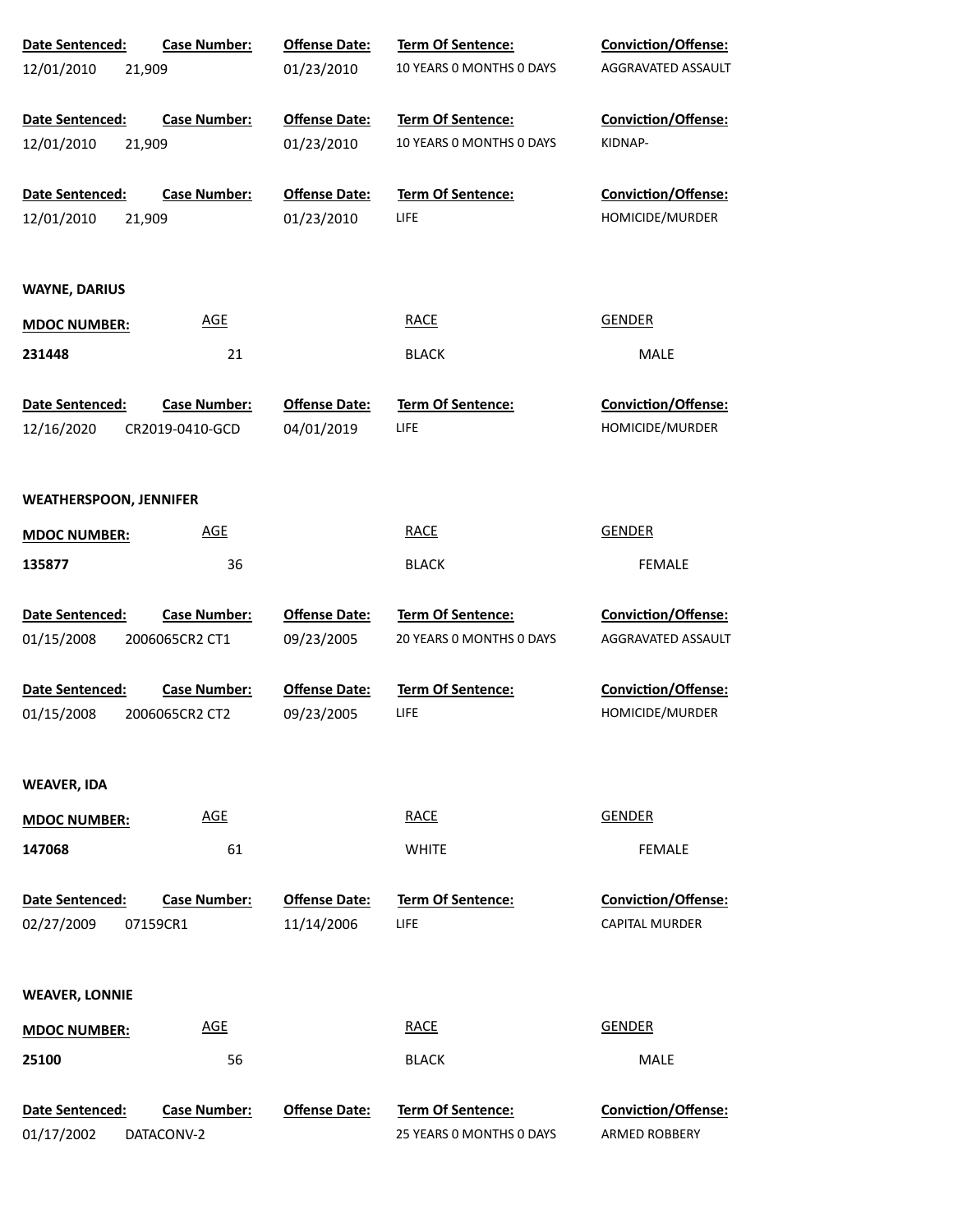| Date Sentenced:<br><b>Case Number:</b>                             | <b>Offense Date:</b>               | Term Of Sentence:                             | Conviction/Offense:                                 |
|--------------------------------------------------------------------|------------------------------------|-----------------------------------------------|-----------------------------------------------------|
| 10/07/1988<br>DATACONV-1                                           |                                    | 8 YEARS 0 MONTHS 0 DAYS                       | BURGLARY-RESIDENTIAL                                |
| Date Sentenced:<br><b>Case Number:</b>                             | <b>Offense Date:</b>               | Term Of Sentence:                             | Conviction/Offense:                                 |
| 02/10/1989<br>DATACONV-3                                           |                                    | LIFE                                          | RAPE                                                |
| <b>WEAVER, OCTZAVIUS</b>                                           |                                    |                                               |                                                     |
| <b>AGE</b><br><b>MDOC NUMBER:</b>                                  |                                    | <b>RACE</b>                                   | GENDER                                              |
| 43<br>85950                                                        |                                    | <b>BLACK</b>                                  | MALE                                                |
| Date Sentenced:<br><b>Case Number:</b>                             | <b>Offense Date:</b>               | Term Of Sentence:                             | <b>Conviction/Offense:</b>                          |
| 07/18/2006<br>06-0-071-01                                          | 05/16/2003                         | LIFE                                          | <b>ARMED ROBBERY</b>                                |
| Date Sentenced:<br><b>Case Number:</b>                             | <b>Offense Date:</b>               | <b>Term Of Sentence:</b>                      | <b>Conviction/Offense:</b>                          |
| 07/18/2006<br>06-0-071-02                                          | 05/16/2003                         | LIFE                                          | POSSESSION OF FIREARM BY CONVICTED FELON            |
| <b>WEAVER, ROBERT</b>                                              |                                    |                                               |                                                     |
| AGE<br><b>MDOC NUMBER:</b>                                         |                                    | <b>RACE</b>                                   | <b>GENDER</b>                                       |
| 68<br>42128                                                        |                                    | <b>BLACK</b>                                  | MALE                                                |
| Date Sentenced:<br><b>Case Number:</b><br>06/17/1993<br>DATACONV-1 | <b>Offense Date:</b>               | Term Of Sentence:<br>LIFE                     | Conviction/Offense:<br>HOMICIDE/MURDER              |
| WEEKS, L                                                           |                                    |                                               |                                                     |
| <b>AGE</b><br><b>MDOC NUMBER:</b>                                  |                                    | <b>RACE</b>                                   | <b>GENDER</b>                                       |
| 29909<br>57                                                        |                                    | <b>BLACK</b>                                  | MALE                                                |
| <b>Case Number:</b><br>Date Sentenced:<br>07/09/1999<br>DATACONV-1 | <b>Offense Date:</b><br>02/23/1997 | <b>Term Of Sentence:</b><br>LIFE              | <b>Conviction/Offense:</b><br><b>CAPITAL MURDER</b> |
| <b>Case Number:</b><br>Date Sentenced:<br>11/02/2000<br>DATACONV-2 | <b>Offense Date:</b><br>09/24/1998 | Term Of Sentence:<br>10 YEARS O MONTHS O DAYS | <b>Conviction/Offense:</b><br>SEXUAL BATTERY        |
| <b>WELCH, DAVID</b>                                                |                                    |                                               |                                                     |
| AGE<br><b>MDOC NUMBER:</b>                                         |                                    | <b>RACE</b>                                   | <b>GENDER</b>                                       |
| 55<br>127205                                                       |                                    | <b>WHITE</b>                                  | MALE                                                |
| <b>Case Number:</b><br>Date Sentenced:<br>02/26/2007<br>060175CRV  | <b>Offense Date:</b><br>04/21/2006 | Term Of Sentence:<br><b>LIFE</b>              | Conviction/Offense:<br>HOMICIDE/MURDER              |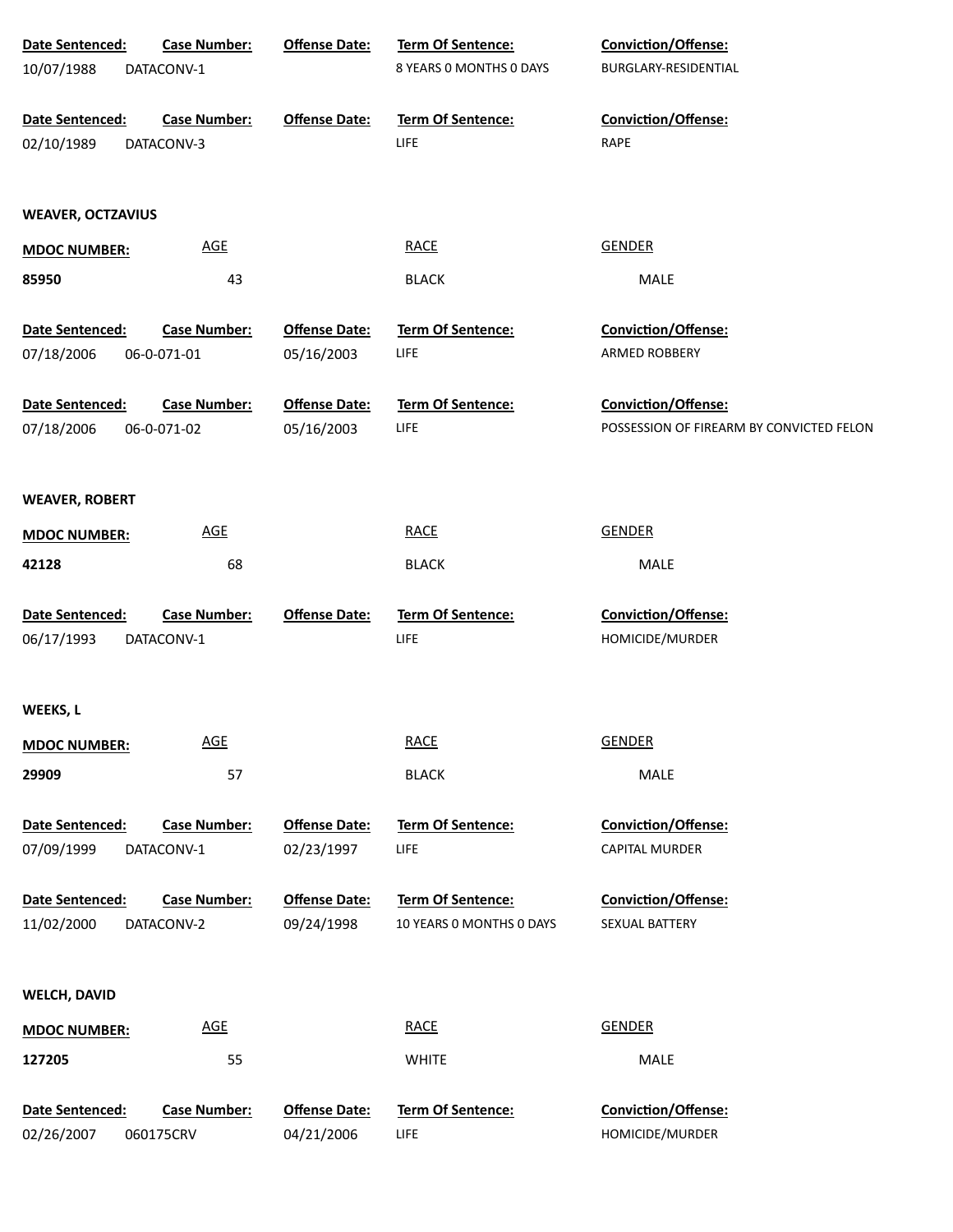**WELDE, DAVID**

| <b>MDOC NUMBER:</b>           | <b>AGE</b>                         |                                    | <b>RACE</b>                                          | <b>GENDER</b>                                        |
|-------------------------------|------------------------------------|------------------------------------|------------------------------------------------------|------------------------------------------------------|
| N0859                         | 53                                 |                                    | <b>WHITE</b>                                         | MALE                                                 |
| Date Sentenced:<br>08/02/2007 | <b>Case Number:</b><br>CR06093     | <b>Offense Date:</b><br>12/31/2004 | <b>Term Of Sentence:</b><br>20 YEARS 0 MONTHS 0 DAYS | <b>Conviction/Offense:</b><br>CONSPIRACY             |
| Date Sentenced:<br>08/02/2007 | <b>Case Number:</b><br>CR06093     | <b>Offense Date:</b><br>12/31/2004 | Term Of Sentence:<br><b>LIFE</b>                     | Conviction/Offense:<br>CAPITAL MURDER                |
| <b>WELLS, DARWIN</b>          |                                    |                                    |                                                      |                                                      |
| <b>MDOC NUMBER:</b>           | <b>AGE</b>                         |                                    | <b>RACE</b>                                          | <b>GENDER</b>                                        |
| 154155                        | 28                                 |                                    | <b>BLACK</b>                                         | MALE                                                 |
| Date Sentenced:<br>10/29/2009 | <b>Case Number:</b><br>200811329   | <b>Offense Date:</b><br>10/23/2008 | <b>Term Of Sentence:</b><br>LIFE                     | <b>Conviction/Offense:</b><br>HOMICIDE/MURDER        |
| Date Sentenced:<br>01/13/2017 | <b>Case Number:</b><br>2016-10,693 | <b>Offense Date:</b><br>03/16/2016 | Term Of Sentence:<br>5 YEARS 0 MONTHS 0 DAYS         | <b>Conviction/Offense:</b><br>SIMPLE ASSAULT-POL OFF |
| <b>WELLS, MACK</b>            |                                    |                                    |                                                      |                                                      |
| <b>MDOC NUMBER:</b>           | <b>AGE</b>                         |                                    | <b>RACE</b>                                          | <b>GENDER</b>                                        |
| 32060                         | 63                                 |                                    | <b>BLACK</b>                                         | MALE                                                 |
| Date Sentenced:<br>06/15/1995 | <b>Case Number:</b><br>DATACONV-1  | <b>Offense Date:</b><br>09/20/1994 | <b>Term Of Sentence:</b><br><b>LIFE</b>              | Conviction/Offense:<br>AGGRAVATED ASSAULT            |
| Date Sentenced:<br>09/28/1995 | <b>Case Number:</b><br>DATACONV-2  | <b>Offense Date:</b><br>09/30/1994 | <b>Term Of Sentence:</b><br><b>LIFE</b>              | <b>Conviction/Offense:</b><br>HOMICIDE/MURDER        |
| <b>WELLS, MICHAEL</b>         |                                    |                                    |                                                      |                                                      |
| <b>MDOC NUMBER:</b>           | <b>AGE</b>                         |                                    | <b>RACE</b>                                          | <b>GENDER</b>                                        |
| 83664                         | 52                                 |                                    | <b>BLACK</b>                                         | MALE                                                 |
| Date Sentenced:<br>03/05/2007 | <b>Case Number:</b><br>05252PKS    | <b>Offense Date:</b><br>06/13/2004 | Term Of Sentence:<br>LIFE                            | Conviction/Offense:<br>HOMICIDE/MURDER               |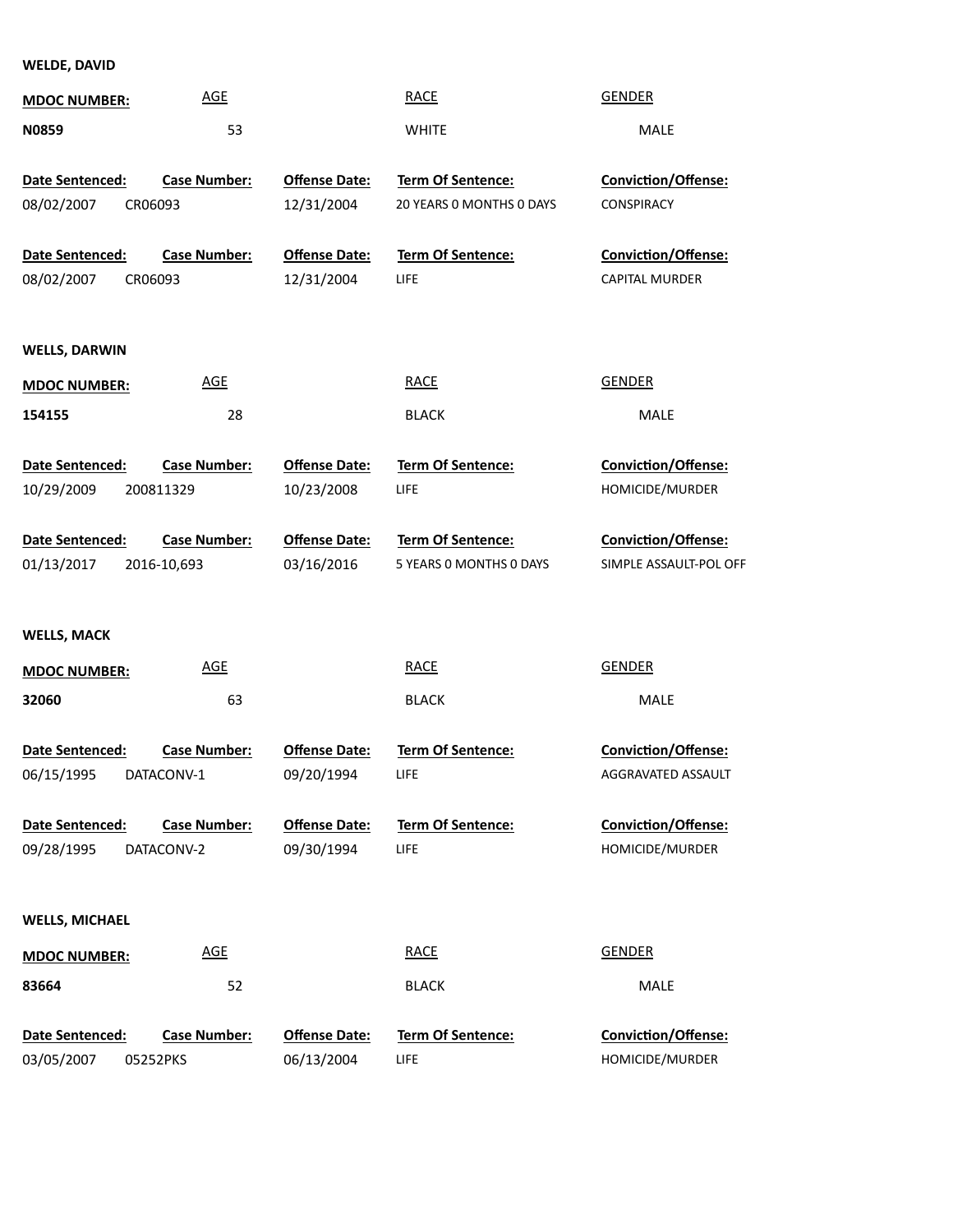| <b>WELLS, WILLIAM</b>   |                     |                      |                         |                            |
|-------------------------|---------------------|----------------------|-------------------------|----------------------------|
| <b>MDOC NUMBER:</b>     | <b>AGE</b>          |                      | <b>RACE</b>             | <b>GENDER</b>              |
| 202204                  | 30                  |                      | <b>BLACK</b>            | MALE                       |
|                         |                     |                      |                         |                            |
| Date Sentenced:         | <b>Case Number:</b> | <b>Offense Date:</b> | Term Of Sentence:       | Conviction/Offense:        |
| 02/23/2016              | 2015-0463           | 08/03/2015           | <b>LIFE</b>             | HOMICIDE/MURDER            |
| <b>WENDT, KYLE</b>      |                     |                      |                         |                            |
| <b>MDOC NUMBER:</b>     | <b>AGE</b>          |                      | <b>RACE</b>             | <b>GENDER</b>              |
| 193705                  | 30                  |                      | <b>WHITE</b>            | MALE                       |
| Date Sentenced:         | <b>Case Number:</b> | <b>Offense Date:</b> | Term Of Sentence:       | Conviction/Offense:        |
| 10/20/2014<br>2012003   |                     | 10/07/2011           | LIFE                    | <b>CAPITAL MURDER</b>      |
|                         |                     |                      |                         |                            |
| <b>WESS, JAMES</b>      |                     |                      |                         |                            |
| <b>MDOC NUMBER:</b>     | <b>AGE</b>          |                      | <b>RACE</b>             | <b>GENDER</b>              |
| 19501                   | 57                  |                      | <b>BLACK</b>            | MALE                       |
| Date Sentenced:         | <b>Case Number:</b> | <b>Offense Date:</b> | Term Of Sentence:       | <b>Conviction/Offense:</b> |
| 08/26/1985              | DATACONV-1          |                      | 5 YEARS O MONTHS O DAYS | BURGLARY-GENERAL           |
|                         |                     |                      |                         |                            |
| <b>Date Sentenced:</b>  | <b>Case Number:</b> | <b>Offense Date:</b> | Term Of Sentence:       | Conviction/Offense:        |
| 08/26/1985              | DATACONV-2          |                      | 5 YEARS O MONTHS O DAYS | <b>UTTERING FORGERY</b>    |
| Date Sentenced:         | <b>Case Number:</b> | <b>Offense Date:</b> | Term Of Sentence:       | Conviction/Offense:        |
| 02/27/1986              | DATACONV-3          |                      | LIFE                    | RAPE                       |
|                         |                     |                      |                         |                            |
| <b>WEST, TRACY</b>      |                     |                      |                         |                            |
| <b>MDOC NUMBER:</b>     | <b>AGE</b>          |                      | <b>RACE</b>             | <b>GENDER</b>              |
| 13639                   | 51                  |                      | <b>WHITE</b>            | MALE                       |
|                         |                     |                      |                         |                            |
| Date Sentenced:         | Case Number:        | <b>Offense Date:</b> | Term Of Sentence:       | Conviction/Offense:        |
| 08/11/1994              | B24019327548        | 12/16/1992           | LIFE                    | HOMICIDE/MURDER            |
|                         |                     |                      |                         |                            |
| <b>WESTBROOK, DANNY</b> |                     |                      |                         |                            |
| <b>MDOC NUMBER:</b>     | <b>AGE</b>          |                      | <b>RACE</b>             | <b>GENDER</b>              |
| 132067                  | 55                  |                      | <b>WHITE</b>            | MALE                       |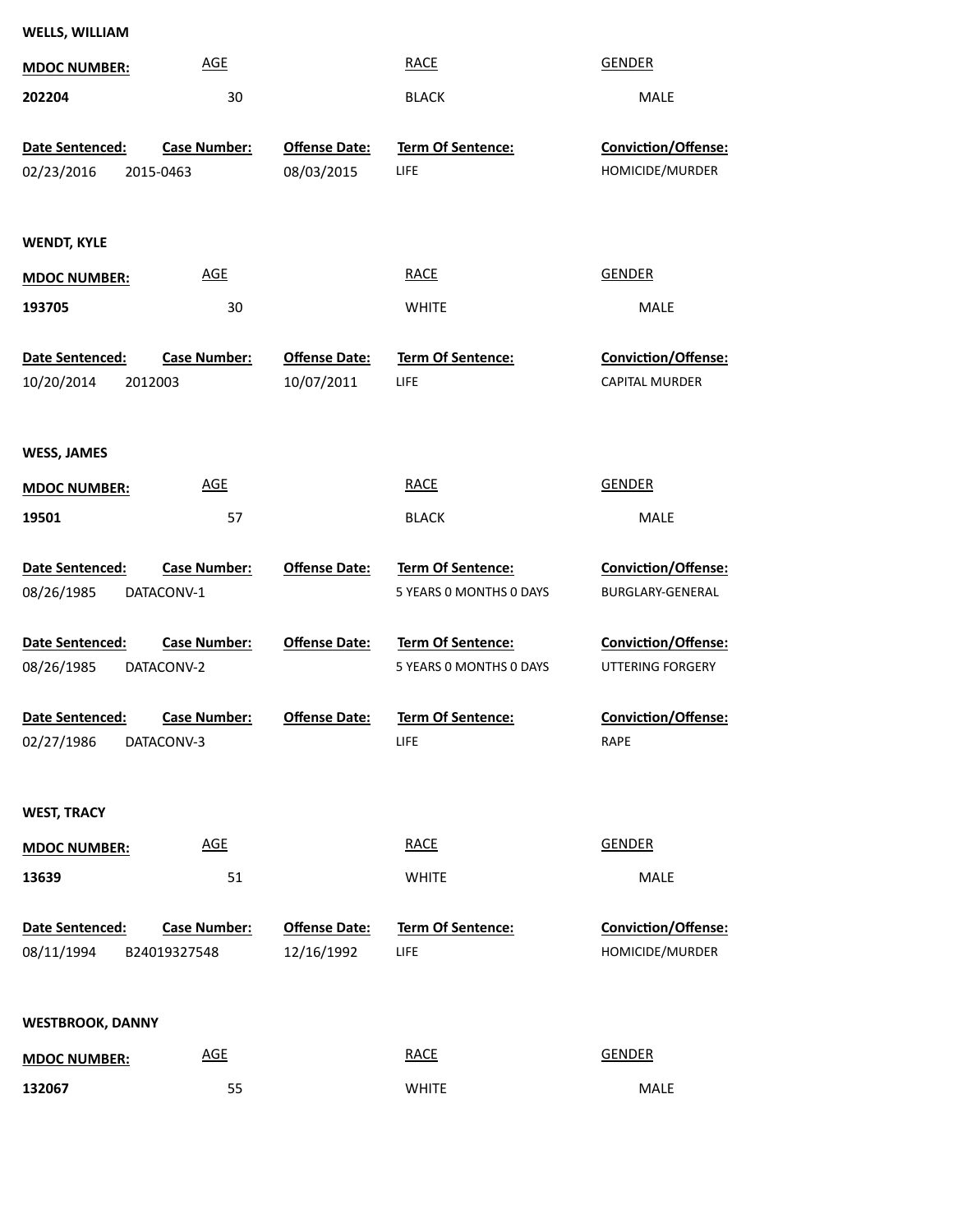| Date Sentenced:              | <b>Case Number:</b> | <b>Offense Date:</b> | <b>Term Of Sentence:</b> | <b>Conviction/Offense:</b> |  |
|------------------------------|---------------------|----------------------|--------------------------|----------------------------|--|
| 08/08/2007                   | 2401200778          | 08/22/2006           | LIFE                     | HOMICIDE/MURDER            |  |
|                              |                     |                      |                          |                            |  |
| <b>WHARTON, DARREN</b>       |                     |                      |                          |                            |  |
| <b>MDOC NUMBER:</b>          | <b>AGE</b>          |                      | <b>RACE</b>              | <b>GENDER</b>              |  |
| 56371                        | 44                  |                      | <b>WHITE</b>             | <b>MALE</b>                |  |
| Date Sentenced:              | <b>Case Number:</b> | <b>Offense Date:</b> | Term Of Sentence:        | Conviction/Offense:        |  |
| 12/07/1995                   | 24029500063         | 07/17/1994           | LIFE                     | HOMICIDE/MURDER            |  |
| <b>WHEELER, GREGORY</b>      |                     |                      |                          |                            |  |
| <b>MDOC NUMBER:</b>          | <b>AGE</b>          |                      | <b>RACE</b>              | <b>GENDER</b>              |  |
| 35818                        | 60                  |                      | <b>BLACK</b>             | MALE                       |  |
| Date Sentenced:              | <b>Case Number:</b> | <b>Offense Date:</b> | <b>Term Of Sentence:</b> | <b>Conviction/Offense:</b> |  |
| 07/01/1997                   | DATACONV-3          | 04/25/1996           | LIFE                     | HOMICIDE/MURDER            |  |
| Date Sentenced:              | <b>Case Number:</b> | <b>Offense Date:</b> | <b>Term Of Sentence:</b> | <b>Conviction/Offense:</b> |  |
| 07/01/1997                   | DATACONV-2          | 09/10/1996           | 5 YEARS 0 MONTHS 0 DAYS  | ESCAPE-JAIL                |  |
|                              |                     |                      |                          |                            |  |
| Date Sentenced:              | <b>Case Number:</b> | <b>Offense Date:</b> | Term Of Sentence:        | <b>Conviction/Offense:</b> |  |
| 06/30/1997                   | DATACONV-1          | 06/13/1997           | 5 YEARS O MONTHS O DAYS  | ESCAPE-JAIL                |  |
| WHITE, JOHNNY                |                     |                      |                          |                            |  |
|                              | <b>AGE</b>          |                      | <b>RACE</b>              | <b>GENDER</b>              |  |
| <b>MDOC NUMBER:</b><br>32071 | 71                  |                      | <b>BLACK</b>             | MALE                       |  |
| <b>Date Sentenced:</b>       | <b>Case Number:</b> | <b>Offense Date:</b> | <b>Term Of Sentence:</b> | Conviction/Offense:        |  |
| 11/03/1984<br>3712           |                     | 11/09/1983           | LIFE                     | BURGLARY-GENERAL           |  |
| WHITE, JONATHAN              |                     |                      |                          |                            |  |
|                              | <b>AGE</b>          |                      | <b>RACE</b>              | <b>GENDER</b>              |  |
| <b>MDOC NUMBER:</b><br>81518 | 45                  |                      | <b>BLACK</b>             | MALE                       |  |
| Date Sentenced:              | <b>Case Number:</b> | <b>Offense Date:</b> | Term Of Sentence:        | Conviction/Offense:        |  |
| 07/02/1993<br>1674           |                     | 05/21/1992           | 19 YEARS O MONTHS O DAYS | AGGRAVATED ASSAULT         |  |
| Date Sentenced:              | <b>Case Number:</b> | <b>Offense Date:</b> | <b>Term Of Sentence:</b> | Conviction/Offense:        |  |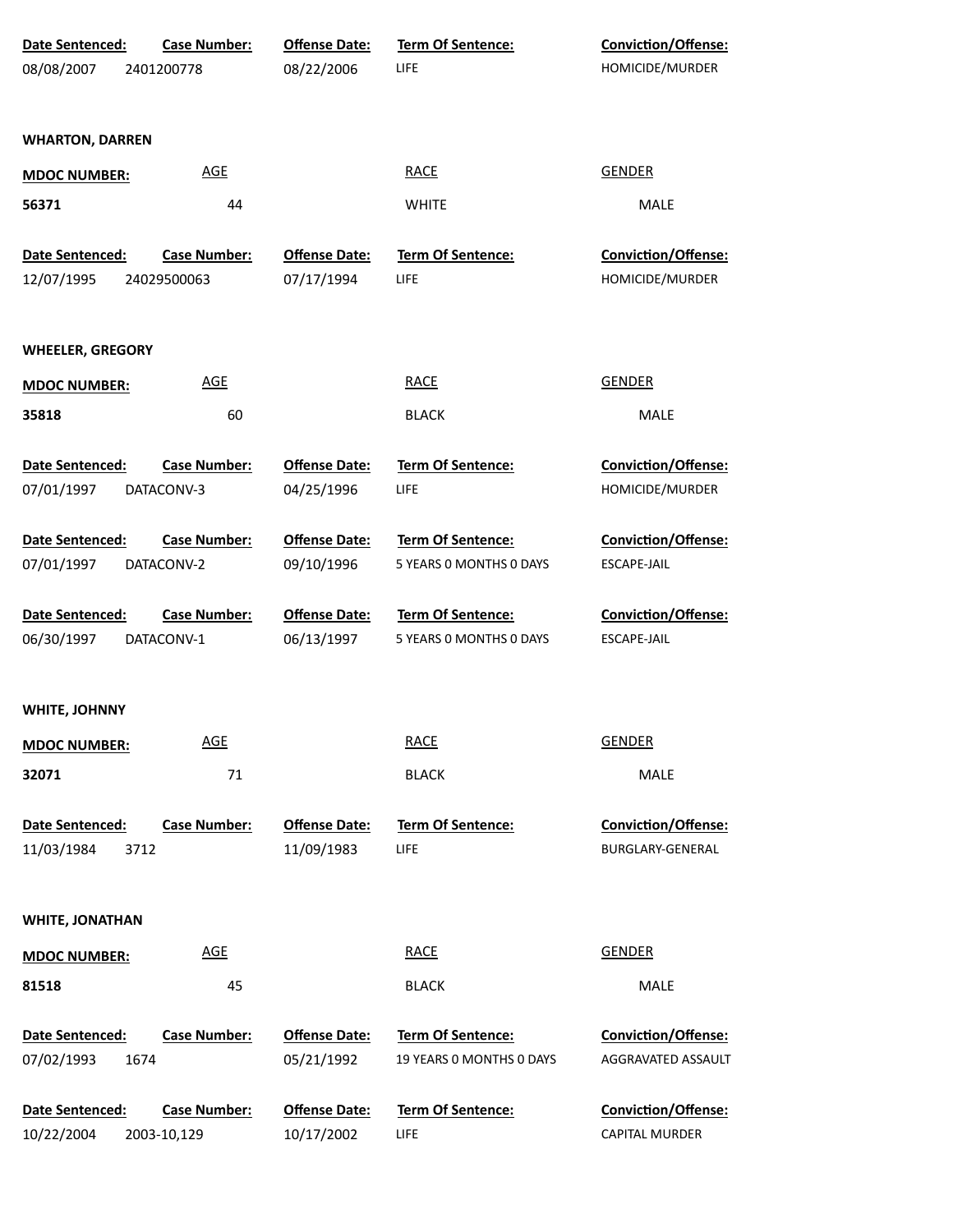## **WHITE, ROBERT**

| <b>MDOC NUMBER:</b>    | <b>AGE</b>          |                      | <b>RACE</b>              | <b>GENDER</b>              |
|------------------------|---------------------|----------------------|--------------------------|----------------------------|
| 49113                  | 60                  |                      | <b>BLACK</b>             | <b>MALE</b>                |
|                        |                     |                      |                          |                            |
| Date Sentenced:        | <b>Case Number:</b> | <b>Offense Date:</b> | <b>Term Of Sentence:</b> | <b>Conviction/Offense:</b> |
| 06/22/1984             | DATACONV-1          |                      | LIFE                     | <b>RAPE</b>                |
|                        |                     |                      |                          |                            |
| Date Sentenced:        | <b>Case Number:</b> | <b>Offense Date:</b> | <b>Term Of Sentence:</b> | Conviction/Offense:        |
| 06/26/1985             | DATACONV-2          |                      | LIFE                     | <b>RAPE</b>                |
| Date Sentenced:        | <b>Case Number:</b> | <b>Offense Date:</b> | Term Of Sentence:        | Conviction/Offense:        |
| 11/19/1986             | DATACONV-3          |                      | LIFE                     | RAPE                       |
|                        |                     |                      |                          |                            |
|                        |                     |                      |                          |                            |
| <b>WHITE, RUFUS</b>    |                     |                      |                          |                            |
| <b>MDOC NUMBER:</b>    | <b>AGE</b>          |                      | <b>RACE</b>              | <b>GENDER</b>              |
| 43464                  | 73                  |                      | <b>BLACK</b>             | MALE                       |
|                        |                     |                      |                          |                            |
| Date Sentenced:        | <b>Case Number:</b> | <b>Offense Date:</b> | <b>Term Of Sentence:</b> | <b>Conviction/Offense:</b> |
| 12/07/1982<br>T-841    |                     | 12/24/1981           | 4 YEARS 0 MONTHS 0 DAYS  | ARMED ROBBERY              |
|                        |                     |                      |                          |                            |
| Date Sentenced:        | <b>Case Number:</b> | <b>Offense Date:</b> | <b>Term Of Sentence:</b> | <b>Conviction/Offense:</b> |
| 10/07/1983<br>T-841    |                     | 12/24/1981           | 6 YEARS 0 MONTHS 0 DAYS  | <b>ROBBERY</b>             |
|                        |                     |                      |                          |                            |
| <b>Date Sentenced:</b> | <b>Case Number:</b> | <b>Offense Date:</b> | <b>Term Of Sentence:</b> | <b>Conviction/Offense:</b> |
| 03/22/1984<br>X-983    |                     | 09/05/1983           | LIFE                     | <b>ARMED ROBBERY</b>       |
|                        |                     |                      |                          |                            |
| WHITE, WILLIAM         |                     |                      |                          |                            |
| <b>MDOC NUMBER:</b>    | <b>AGE</b>          |                      | <b>RACE</b>              | <b>GENDER</b>              |
| 123007                 | 36                  |                      | <b>WHITE</b>             | MALE                       |
|                        |                     |                      |                          |                            |
| Date Sentenced:        | <b>Case Number:</b> | <b>Offense Date:</b> | <b>Term Of Sentence:</b> | Conviction/Offense:        |
| 08/25/2006             | 05-647 CR           | 08/30/2004           | <b>LIFE</b>              | HOMICIDE/MURDER            |
|                        |                     |                      |                          |                            |
|                        |                     |                      |                          |                            |
| WHITE, WILLIE          |                     |                      |                          |                            |
| <b>MDOC NUMBER:</b>    | <b>AGE</b>          |                      | <b>RACE</b>              | <b>GENDER</b>              |
| 32073                  | 67                  |                      | <b>BLACK</b>             | MALE                       |
|                        |                     |                      |                          |                            |
| Date Sentenced:        | <b>Case Number:</b> | <b>Offense Date:</b> | Term Of Sentence:        | Conviction/Offense:        |
| 08/09/1985             | DATACONV-1          |                      | 35 YEARS 0 MONTHS 0 DAYS | ARMED ROBBERY              |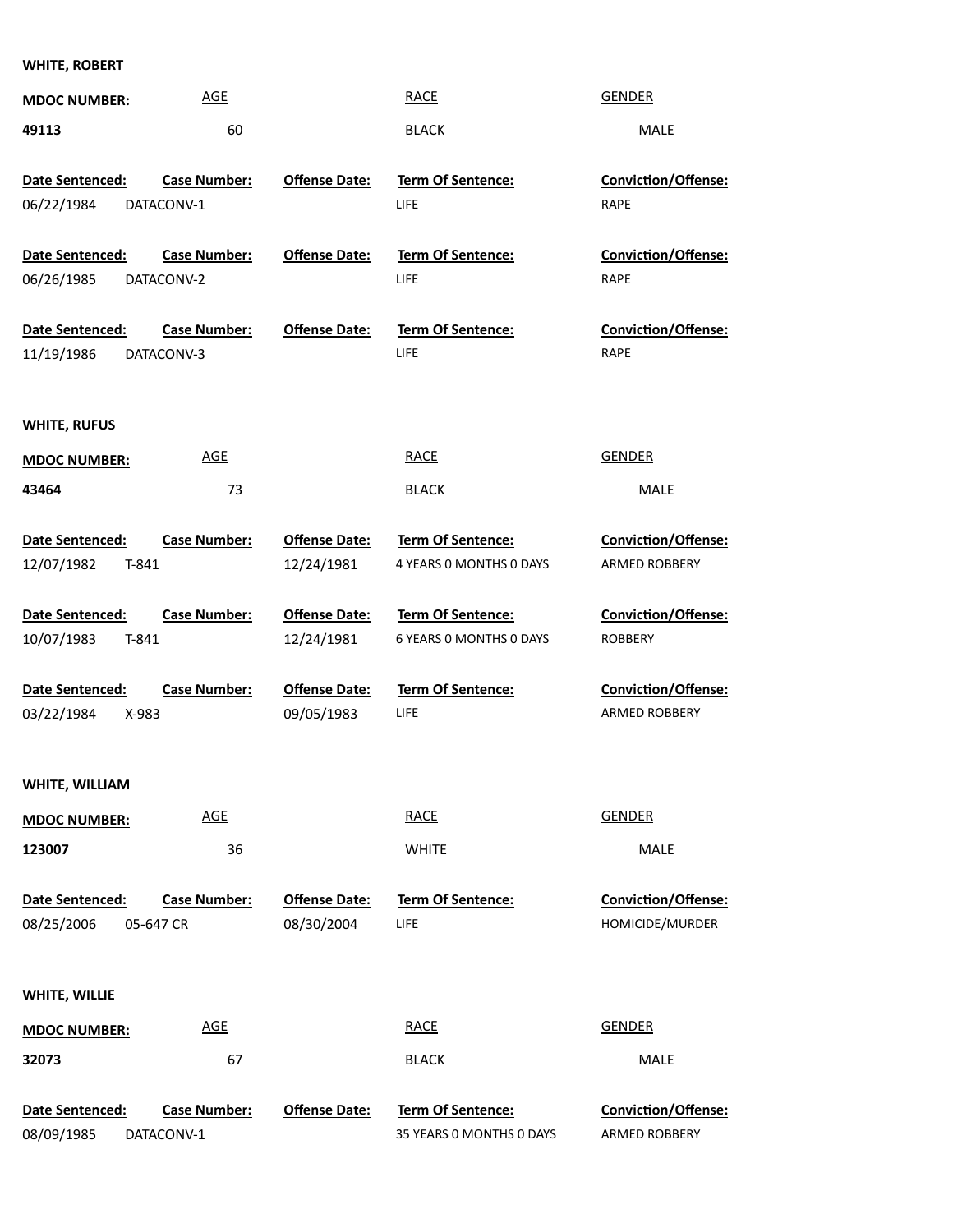| Date Sentenced:                       | <b>Case Number:</b> | <b>Offense Date:</b>               | Term Of Sentence:                       | Conviction/Offense:                           |
|---------------------------------------|---------------------|------------------------------------|-----------------------------------------|-----------------------------------------------|
| 02/15/1990                            | DATACONV-2          |                                    | <b>LIFE</b>                             | HOMICIDE/MURDER                               |
|                                       |                     |                                    |                                         |                                               |
| <b>WHITFIELD, NATHANIEL</b>           |                     |                                    |                                         |                                               |
|                                       |                     |                                    |                                         |                                               |
| <b>MDOC NUMBER:</b>                   | <b>AGE</b>          |                                    | <b>RACE</b>                             | <b>GENDER</b>                                 |
| 194066                                | 27                  |                                    | <b>BLACK</b>                            | MALE                                          |
|                                       |                     |                                    |                                         |                                               |
| <b>Date Sentenced:</b>                | <b>Case Number:</b> | <b>Offense Date:</b>               | Term Of Sentence:<br><b>LIFE</b>        | Conviction/Offense:<br>HOMICIDE/MURDER        |
| 11/03/2014                            | CR14-322PFL         | 11/30/2012                         |                                         |                                               |
|                                       |                     |                                    |                                         |                                               |
| <b>WHITLOCK, TREMAYNE</b>             |                     |                                    |                                         |                                               |
| <b>MDOC NUMBER:</b>                   | <b>AGE</b>          |                                    | <b>RACE</b>                             | <b>GENDER</b>                                 |
| L6571                                 | 42                  |                                    | <b>BLACK</b>                            | MALE                                          |
|                                       |                     |                                    |                                         |                                               |
| Date Sentenced:                       | <b>Case Number:</b> | <b>Offense Date:</b>               | Term Of Sentence:                       | Conviction/Offense:                           |
| 07/16/2003                            | 2000-24K            | 05/12/1999                         | LIFE                                    | HOMICIDE/MURDER                               |
|                                       |                     |                                    |                                         |                                               |
|                                       |                     |                                    |                                         |                                               |
| <b>WHITTINGTON, ABDULLA</b>           |                     |                                    |                                         |                                               |
| <b>MDOC NUMBER:</b>                   | <b>AGE</b>          |                                    | <b>RACE</b>                             | <b>GENDER</b>                                 |
| R5035                                 | 43                  |                                    | <b>BLACK</b>                            | MALE                                          |
|                                       |                     |                                    |                                         |                                               |
| Date Sentenced:                       | <b>Case Number:</b> | <b>Offense Date:</b>               | Term Of Sentence:                       | Conviction/Offense:                           |
| 04/07/1998                            | DATACONV-1          |                                    | LIFE                                    | HOMICIDE/MURDER                               |
|                                       |                     |                                    |                                         |                                               |
| <b>WICKER, TRAVIS</b>                 |                     |                                    |                                         |                                               |
| <b>MDOC NUMBER:</b>                   | <b>AGE</b>          |                                    | <b>RACE</b>                             | <b>GENDER</b>                                 |
| 54276                                 | 57                  |                                    | <b>WHITE</b>                            | MALE                                          |
|                                       |                     |                                    |                                         |                                               |
| <b>Date Sentenced:</b>                | <b>Case Number:</b> | <b>Offense Date:</b>               | <b>Term Of Sentence:</b>                | <b>Conviction/Offense:</b>                    |
| 4912<br>11/30/1995                    |                     | 01/31/1995                         | 20 YEARS O MONTHS O DAYS                | AGGRAVATED ASSAULT                            |
|                                       |                     |                                    |                                         |                                               |
| Date Sentenced:                       | <b>Case Number:</b> | <b>Offense Date:</b>               | <b>Term Of Sentence:</b>                | <b>Conviction/Offense:</b>                    |
| 5208<br>11/30/1995                    |                     | 01/31/1995                         | 20 YEARS 0 MONTHS 0 DAYS                | AGGRAVATED ASSAULT                            |
|                                       |                     |                                    |                                         |                                               |
| Date Sentenced:<br>4911<br>11/30/1995 | <b>Case Number:</b> | <b>Offense Date:</b><br>01/31/1995 | <b>Term Of Sentence:</b><br><b>LIFE</b> | <b>Conviction/Offense:</b><br>HOMICIDE/MURDER |
|                                       |                     |                                    |                                         |                                               |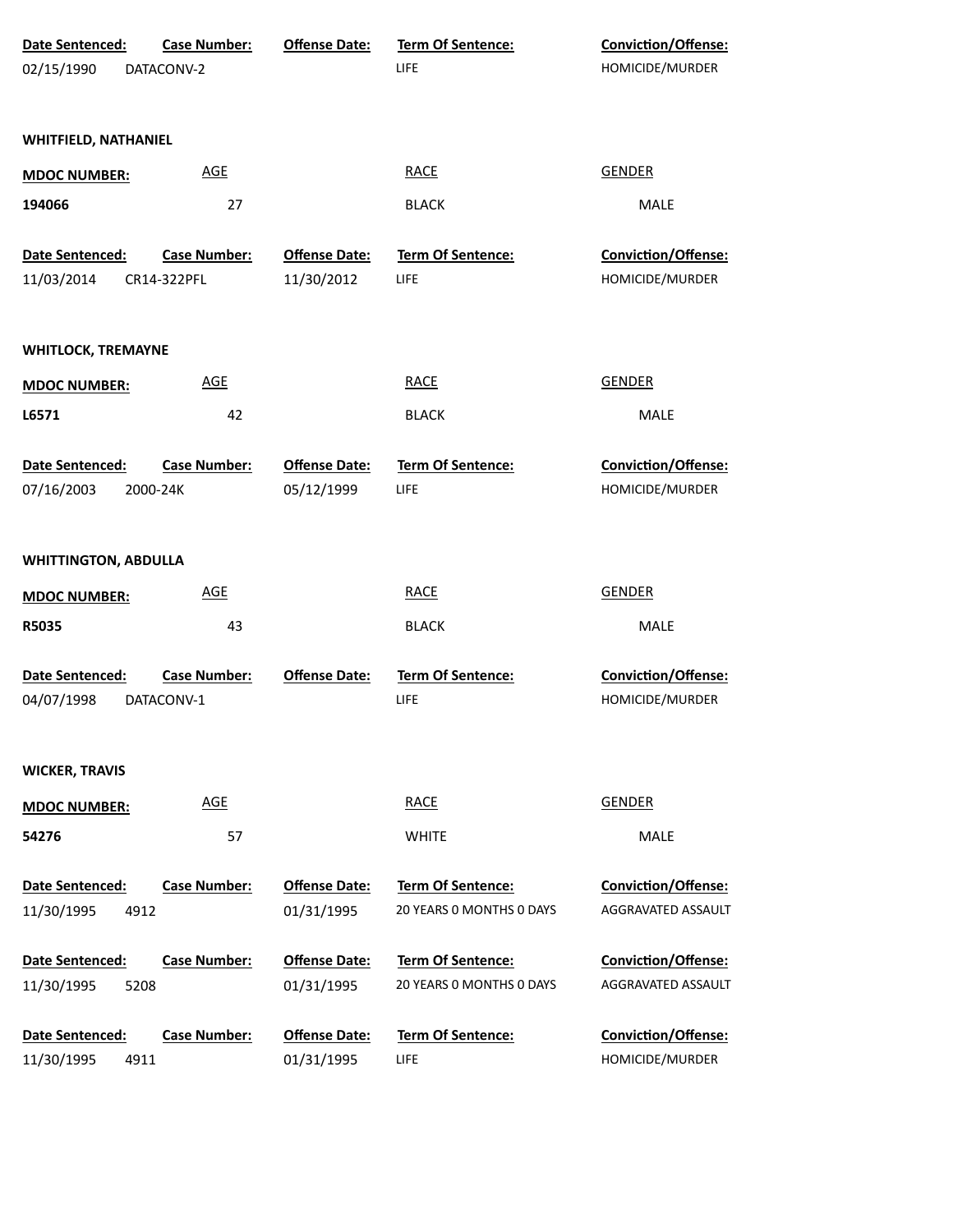| <b>WIGLEY, BERNARD</b>     |                     |                      |                          |                            |
|----------------------------|---------------------|----------------------|--------------------------|----------------------------|
| <b>MDOC NUMBER:</b>        | <b>AGE</b>          |                      | <b>RACE</b>              | <b>GENDER</b>              |
| 94312                      | 48                  |                      | <b>BLACK</b>             | MALE                       |
|                            |                     |                      |                          |                            |
| Date Sentenced:            | <b>Case Number:</b> | <b>Offense Date:</b> | Term Of Sentence:        | Conviction/Offense:        |
| 03/04/2004                 | 5795 CT 2           | 05/05/2003           | 3 YEARS O MONTHS O DAYS  | POSSESSION WEAPON/FELON    |
| Date Sentenced:            | <b>Case Number:</b> | <b>Offense Date:</b> | Term Of Sentence:        | Conviction/Offense:        |
| 03/04/2004                 | 5795 CT 1           | 05/05/2003           | LIFE.                    | HOMICIDE/MURDER            |
|                            |                     |                      |                          |                            |
| <b>WILBANKS, JUDY</b>      |                     |                      |                          |                            |
| <b>MDOC NUMBER:</b>        | <b>AGE</b>          |                      | <b>RACE</b>              | <b>GENDER</b>              |
| L5879                      | 65                  |                      | <b>WHITE</b>             | FEMALE                     |
|                            |                     |                      |                          |                            |
| Date Sentenced:            | <b>Case Number:</b> | <b>Offense Date:</b> | Term Of Sentence:        | Conviction/Offense:        |
| 05/22/2003                 | TK-02-019 CT II     | 08/17/2001           | 20 YEARS 0 MONTHS 0 DAYS | AGGRAVATED ASSAULT         |
|                            |                     |                      |                          |                            |
| Date Sentenced:            | <b>Case Number:</b> | <b>Offense Date:</b> | Term Of Sentence:        | Conviction/Offense:        |
| 05/22/2003                 | TK-02-019 CT I      | 08/17/2001           | <b>LIFE</b>              | <b>CAPITAL MURDER</b>      |
|                            |                     |                      |                          |                            |
| <b>WILBURN, MICHAEL</b>    |                     |                      |                          |                            |
| <b>MDOC NUMBER:</b>        | <b>AGE</b>          |                      | <b>RACE</b>              | <b>GENDER</b>              |
| 86191                      | 57                  |                      | <b>WHITE</b>             | MALE                       |
|                            |                     |                      |                          |                            |
| Date Sentenced:            | <b>Case Number:</b> | <b>Offense Date:</b> | Term Of Sentence:        | Conviction/Offense:        |
| 01/06/1997                 | DATACONV-1          |                      | 8 YEARS 0 MONTHS 0 DAYS  | UTTERING FORGERY           |
|                            |                     |                      |                          |                            |
| Date Sentenced:            | <b>Case Number:</b> | <b>Offense Date:</b> | <b>Term Of Sentence:</b> | <b>Conviction/Offense:</b> |
| 08/21/1997                 | DATACONV-2          |                      | <b>LIFE</b>              | HOMICIDE/MURDER            |
|                            |                     |                      |                          |                            |
| <b>WILDER, CHRISTOPHER</b> |                     |                      |                          |                            |
| <b>MDOC NUMBER:</b>        | <b>AGE</b>          |                      | <b>RACE</b>              | <b>GENDER</b>              |
|                            |                     |                      |                          |                            |
| 109725                     | 48                  |                      | <b>WHITE</b>             | MALE                       |
| Date Sentenced:            | <b>Case Number:</b> | <b>Offense Date:</b> | Term Of Sentence:        | Conviction/Offense:        |
| 02/18/2005<br>16,223       |                     | 01/01/2004           | 15 YEARS 0 MONTHS 0 DAYS | <b>GRATIFICATION/LUST</b>  |
|                            |                     |                      |                          |                            |
| Date Sentenced:            | <b>Case Number:</b> | <b>Offense Date:</b> | Term Of Sentence:        | Conviction/Offense:        |
| 02/18/2005<br>16,223       |                     | 01/01/2004           | LIFE                     | SEXUAL BATTERY             |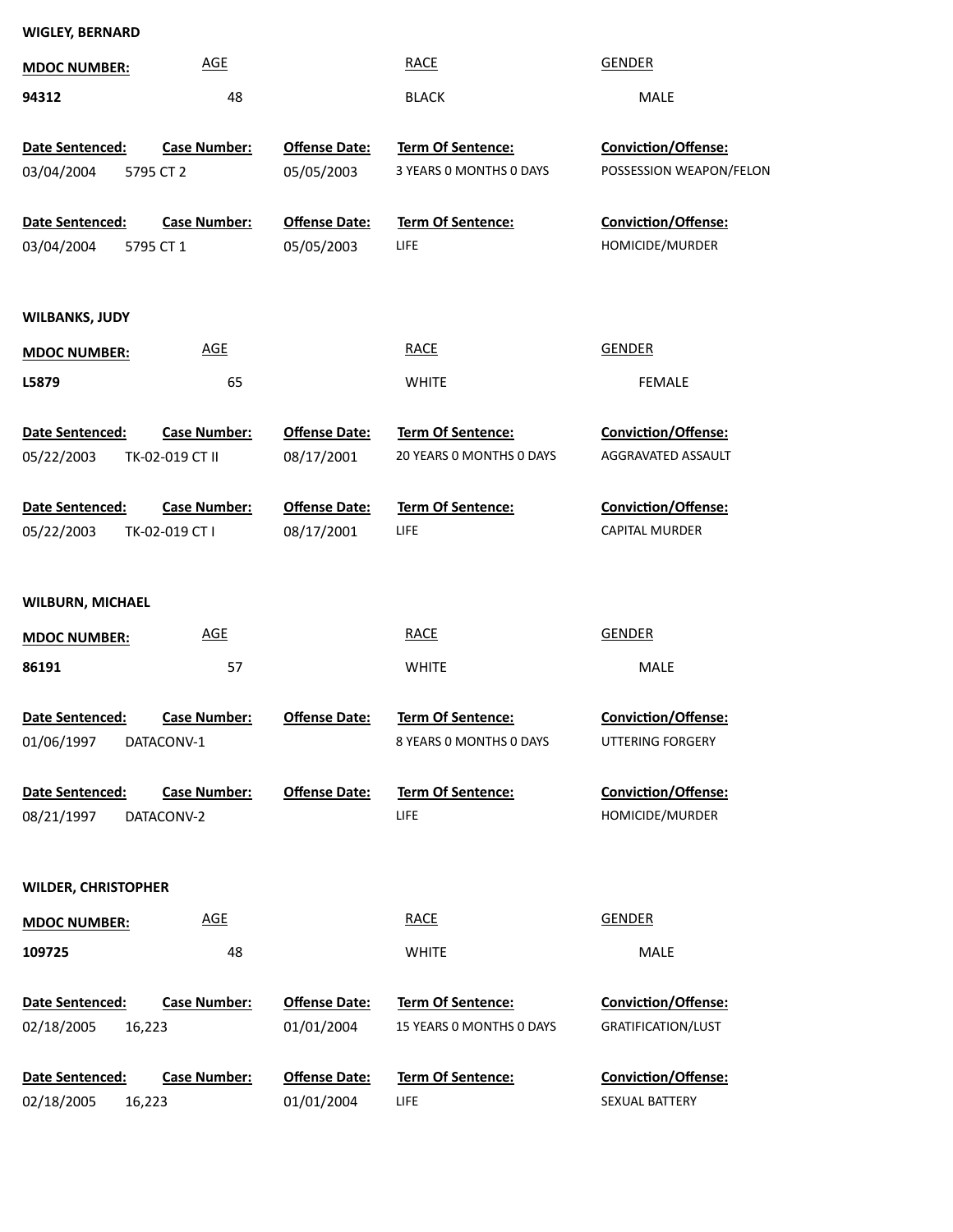| <b>Date Sentenced:</b><br><b>Case Number:</b><br>02/18/2005<br>16,223 | <b>Offense Date:</b><br>04/02/2004 | <b>Term Of Sentence:</b><br><b>LIFE</b> | Conviction/Offense:<br>SEXUAL BATTERY    |
|-----------------------------------------------------------------------|------------------------------------|-----------------------------------------|------------------------------------------|
| <b>WILDER, GARY</b>                                                   |                                    |                                         |                                          |
| <b>AGE</b><br><b>MDOC NUMBER:</b>                                     |                                    | <b>RACE</b>                             | <b>GENDER</b>                            |
| 46<br>K1251                                                           |                                    | <b>BLACK</b>                            | MALE                                     |
| Date Sentenced:<br><b>Case Number:</b>                                | <b>Offense Date:</b>               | <b>Term Of Sentence:</b>                | Conviction/Offense:                      |
| 01/26/2000<br>DATACONV-1                                              | 08/05/1998                         | LIFE                                    | CAPITAL MURDER                           |
| <b>WILDER, GREGORY</b>                                                |                                    |                                         |                                          |
| <b>AGE</b><br><b>MDOC NUMBER:</b>                                     |                                    | <b>RACE</b>                             | <b>GENDER</b>                            |
| 167078<br>37                                                          |                                    | <b>BLACK</b>                            | MALE                                     |
| <b>Case Number:</b><br>Date Sentenced:                                | <b>Offense Date:</b>               | Term Of Sentence:                       | Conviction/Offense:                      |
| 04/21/2011<br>20100332                                                | 07/05/2008                         | LIFE                                    | HOMICIDE/MURDER                          |
| <b>WILKERSON, ROBERT</b>                                              |                                    |                                         |                                          |
| <b>AGE</b><br><b>MDOC NUMBER:</b>                                     |                                    | <b>RACE</b>                             | <b>GENDER</b>                            |
| 107625                                                                | 54                                 | <b>WHITE</b>                            | MALE                                     |
| Date Sentenced:<br><b>Case Number:</b>                                | <b>Offense Date:</b>               | <b>Term Of Sentence:</b>                | Conviction/Offense:                      |
| 12/18/2007<br>B24012006838                                            | 03/03/2006                         | LIFE                                    | <b>CAPITAL MURDER</b>                    |
| <b>WILKINS, DEMARCO</b>                                               |                                    |                                         |                                          |
| <b>AGE</b><br><b>MDOC NUMBER:</b>                                     |                                    | <b>RACE</b>                             | <b>GENDER</b>                            |
| 35<br>107756                                                          |                                    | <b>BLACK</b>                            | MALE                                     |
| Date Sentenced:<br><b>Case Number:</b>                                | <b>Offense Date:</b>               | Term Of Sentence:                       | Conviction/Offense:                      |
| 01/22/2009<br>20080022                                                | 11/27/2007                         | 10 YEARS 0 MONTHS 0 DAYS                | SHOOTING INTO DWELLING                   |
| Date Sentenced:<br><b>Case Number:</b>                                | <b>Offense Date:</b>               | Term Of Sentence:                       | <b>Conviction/Offense:</b>               |
| 01/22/2009<br>20080022                                                | 11/27/2007                         | 20 YEARS 0 MONTHS 0 DAYS                | AGGRAVATED ASSAULT                       |
| Date Sentenced:<br><b>Case Number:</b>                                | <b>Offense Date:</b>               | Term Of Sentence:                       | <b>Conviction/Offense:</b>               |
| 01/22/2009<br>20080022                                                | 11/27/2007                         | 5 YEARS 0 MONTHS 0 DAYS                 | POSSESSION OF FIREARM BY CONVICTED FELON |
| Date Sentenced:<br><b>Case Number:</b>                                | <b>Offense Date:</b>               | Term Of Sentence:                       | Conviction/Offense:                      |
| 01/22/2009<br>20080022                                                | 11/27/2007                         | <b>LIFE</b>                             | HOMICIDE/MURDER                          |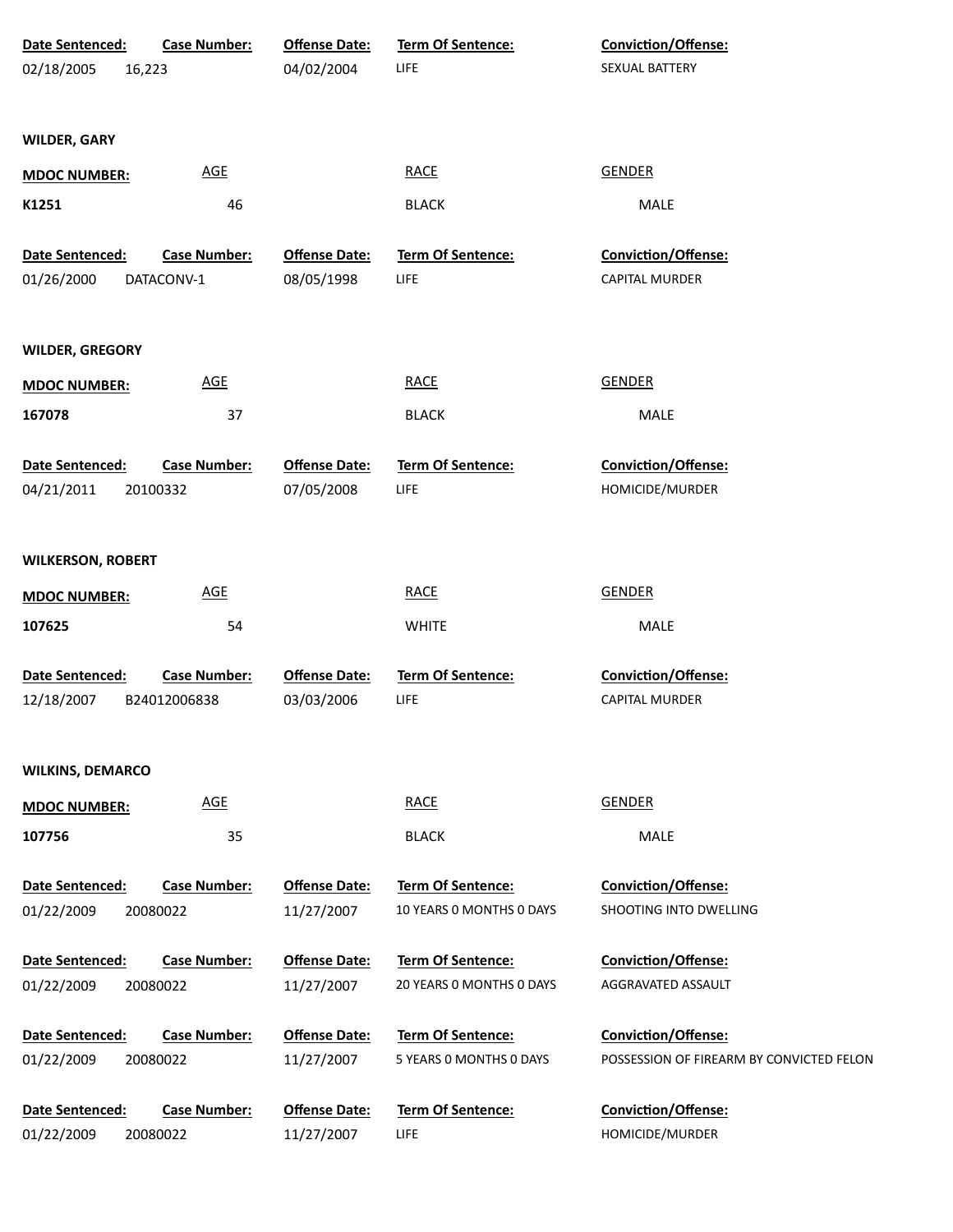| <b>WILLIAMS, ADRIAN</b> |                     |                      |                          |                                          |
|-------------------------|---------------------|----------------------|--------------------------|------------------------------------------|
| <b>MDOC NUMBER:</b>     | AGE                 |                      | <b>RACE</b>              | <b>GENDER</b>                            |
| 179671                  | 33                  |                      | <b>BLACK</b>             | MALE                                     |
|                         |                     |                      |                          |                                          |
| Date Sentenced:         | <b>Case Number:</b> | <b>Offense Date:</b> | Term Of Sentence:        | Conviction/Offense:                      |
| 11/15/2012              | 12KR0047J           | 05/28/2011           | LIFE                     | HOMICIDE/MURDER                          |
|                         |                     |                      |                          |                                          |
| <b>WILLIAMS, ALFRED</b> |                     |                      |                          |                                          |
| <b>MDOC NUMBER:</b>     | <b>AGE</b>          |                      | <b>RACE</b>              | <b>GENDER</b>                            |
| 27813                   | 53                  |                      | <b>BLACK</b>             | MALE                                     |
|                         |                     |                      |                          |                                          |
| Date Sentenced:         | <b>Case Number:</b> | <b>Offense Date:</b> | <b>Term Of Sentence:</b> | <b>Conviction/Offense:</b>               |
| 06/06/1997              | 633-96              | 04/24/1996           | LIFE                     | ARMED ROBBERY                            |
| Date Sentenced:         | <b>Case Number:</b> | <b>Offense Date:</b> | <b>Term Of Sentence:</b> | <b>Conviction/Offense:</b>               |
| 06/06/1997              | 633-96              | 04/24/1996           | LIFE                     | POSSESSION OF FIREARM BY CONVICTED FELON |
|                         |                     |                      |                          |                                          |
| <b>WILLIAMS, BRANDY</b> |                     |                      |                          |                                          |
|                         | AGE                 |                      | <b>RACE</b>              | <b>GENDER</b>                            |
| <b>MDOC NUMBER:</b>     |                     |                      |                          |                                          |
| 178297                  | 30                  |                      | <b>WHITE</b>             | FEMALE                                   |
| Date Sentenced:         | <b>Case Number:</b> | <b>Offense Date:</b> | Term Of Sentence:        | Conviction/Offense:                      |
| 03/18/2016              | 2011-10,071         | 07/21/2010           | <b>LIFE</b>              | CAPITAL MURDER                           |
|                         |                     |                      |                          |                                          |
| <b>WILLIAMS, CAREY</b>  |                     |                      |                          |                                          |
| <b>MDOC NUMBER:</b>     | <b>AGE</b>          |                      | <b>RACE</b>              | <b>GENDER</b>                            |
| N1146                   | 44                  |                      | <b>BLACK</b>             | MALE                                     |
|                         |                     |                      |                          |                                          |
| Date Sentenced:         | <b>Case Number:</b> | <b>Offense Date:</b> | Term Of Sentence:        | Conviction/Offense:                      |
| 05/10/2005              | 2004-52S            | 06/08/2004           | 20 YEARS 0 MONTHS 0 DAYS | ABUSE VULNERABLE ADULT                   |
| Date Sentenced:         | <b>Case Number:</b> | <b>Offense Date:</b> | Term Of Sentence:        | <b>Conviction/Offense:</b>               |
| 05/10/2005              | 2004-52S            | 06/08/2004           | 30 YEARS O MONTHS O DAYS | KIDNAP-                                  |
|                         |                     |                      |                          |                                          |
| Date Sentenced:         | <b>Case Number:</b> | <b>Offense Date:</b> | Term Of Sentence:        | <b>Conviction/Offense:</b>               |
| 05/10/2005              | 2004-52S            | 06/08/2004           | 5 YEARS 0 MONTHS 0 DAYS  | CONSPIRACY TO COMMIT A CRIME             |
| Date Sentenced:         | <b>Case Number:</b> | <b>Offense Date:</b> | Term Of Sentence:        | Conviction/Offense:                      |
| 05/10/2005              | 2004-52S            | 06/08/2004           | <b>LIFE</b>              | <b>CAPITAL MURDER</b>                    |
|                         |                     |                      |                          |                                          |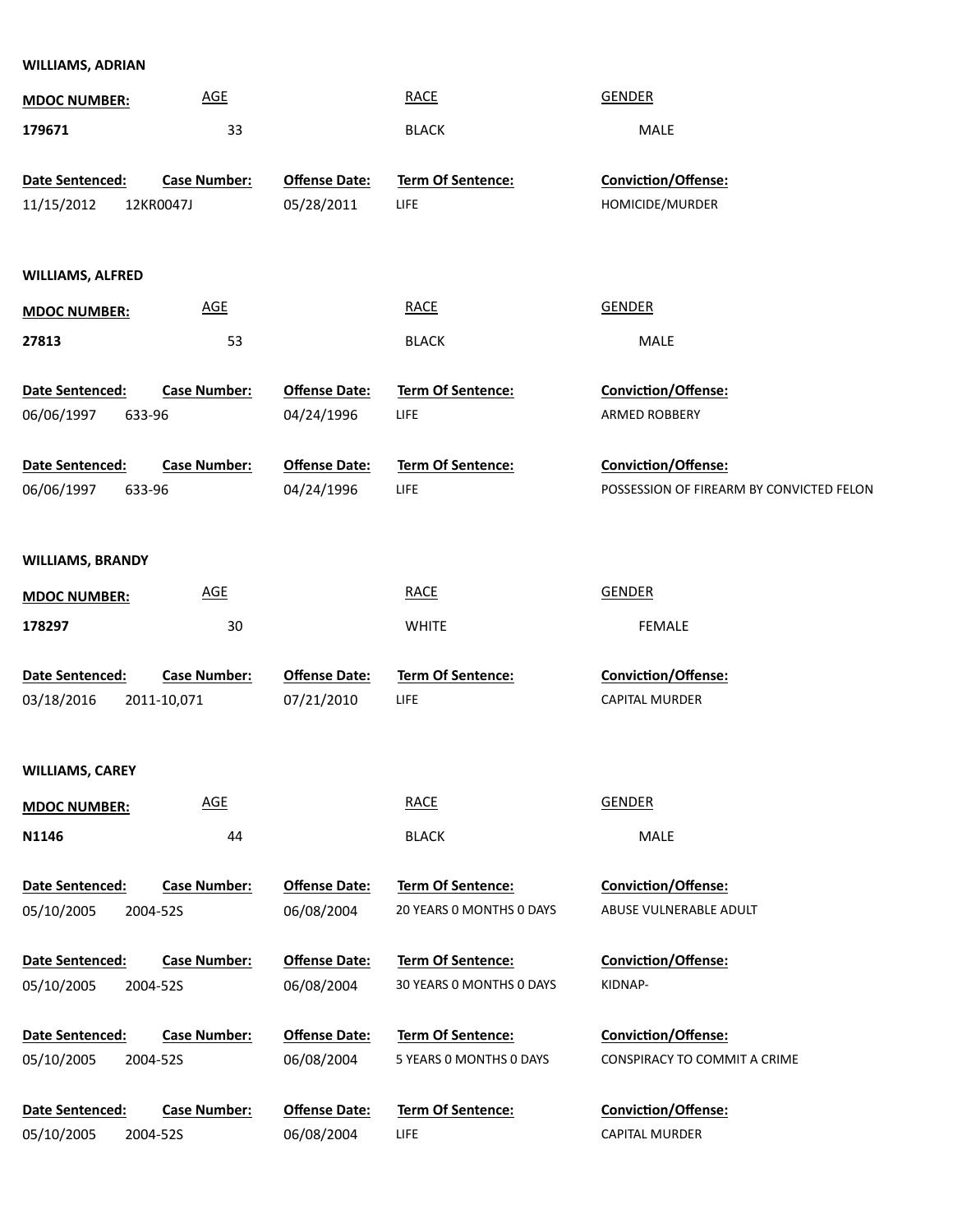| <b>WILLIAMS, CARLOS</b>                |                                   |                                    |                                                      |                                                    |
|----------------------------------------|-----------------------------------|------------------------------------|------------------------------------------------------|----------------------------------------------------|
| <b>MDOC NUMBER:</b>                    | <b>AGE</b>                        |                                    | <b>RACE</b>                                          | <b>GENDER</b>                                      |
| 86742                                  | 43                                |                                    | <b>BLACK</b>                                         | MALE                                               |
| Date Sentenced:<br>10/02/1998          | <b>Case Number:</b><br>DATACONV-1 | <b>Offense Date:</b>               | <b>Term Of Sentence:</b><br><b>LIFE</b>              | <b>Conviction/Offense:</b><br>CAPITAL MURDER       |
| <b>WILLIAMS, CHARLIE</b>               |                                   |                                    |                                                      |                                                    |
| <b>MDOC NUMBER:</b>                    | <b>AGE</b>                        |                                    | <b>RACE</b>                                          | <b>GENDER</b>                                      |
| 76726                                  | 49                                |                                    | <b>BLACK</b>                                         | MALE                                               |
| Date Sentenced:<br>03/10/1998          | <b>Case Number:</b><br>DATACONV-2 | <b>Offense Date:</b>               | Term Of Sentence:<br>4 YEARS O MONTHS O DAYS         | <b>Conviction/Offense:</b><br>ESCAPE-JAIL          |
| Date Sentenced:<br>03/10/1998          | <b>Case Number:</b><br>DATACONV-1 | <b>Offense Date:</b>               | <b>Term Of Sentence:</b><br><b>LIFE</b>              | Conviction/Offense:<br>HOMICIDE/MURDER             |
| <b>WILLIAMS, DERRICK</b>               |                                   |                                    |                                                      |                                                    |
| <b>MDOC NUMBER:</b>                    | <b>AGE</b>                        |                                    | <b>RACE</b>                                          | <b>GENDER</b>                                      |
| 155409                                 | 38                                |                                    | <b>BLACK</b>                                         | MALE                                               |
| Date Sentenced:<br>01/27/2010<br>66408 | <b>Case Number:</b>               | <b>Offense Date:</b><br>08/19/2008 | <b>Term Of Sentence:</b><br>10 YEARS 0 MONTHS 0 DAYS | <b>Conviction/Offense:</b><br><b>VEHICLE THEFT</b> |
| Date Sentenced:<br>01/27/2010<br>66408 | <u>Case Number:</u>               | <b>Offense Date:</b><br>08/19/2008 | Term Of Sentence:<br>20 YEARS 0 MONTHS 0 DAYS        | <b>Conviction/Offense:</b><br><b>ARMED ROBBERY</b> |
| Date Sentenced:<br>01/27/2010<br>66408 | <b>Case Number:</b>               | <b>Offense Date:</b><br>08/19/2008 | <b>Term Of Sentence:</b><br><b>LIFE</b>              | Conviction/Offense:<br>CAPITAL MURDER              |
| <b>WILLIAMS, DEXTER</b>                |                                   |                                    |                                                      |                                                    |
| <b>MDOC NUMBER:</b>                    | <b>AGE</b>                        |                                    | <b>RACE</b>                                          | <b>GENDER</b>                                      |
|                                        |                                   |                                    |                                                      |                                                    |

**Date Sentenced:** LIFE **Term Of Sentence:** 07/12/2000 **Ofense Date:** DATACONV-1 **Case Number:** 04/18/2003

CAPITAL MURDER **Conviction/Offense:**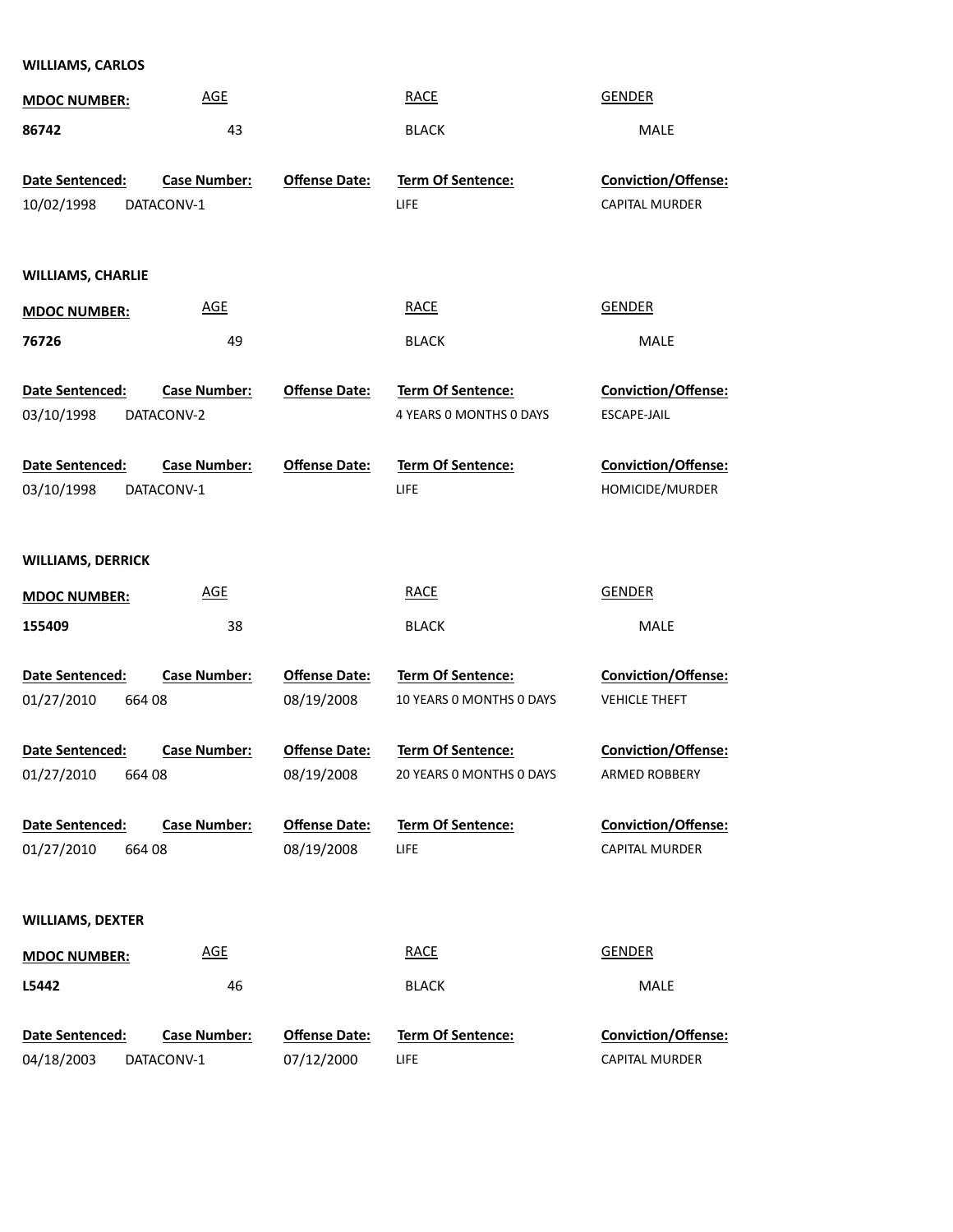| <b>WILLIAMS, DONALD</b>  |                            |                      |                                  |                                          |
|--------------------------|----------------------------|----------------------|----------------------------------|------------------------------------------|
| <b>MDOC NUMBER:</b>      | <b>AGE</b>                 |                      | <b>RACE</b>                      | <b>GENDER</b>                            |
| 187184                   | 56                         |                      | <b>BLACK</b>                     | MALE                                     |
| Date Sentenced:          | <b>Case Number:</b>        | <b>Offense Date:</b> | Term Of Sentence:                | Conviction/Offense:                      |
| 11/08/2013               | K2013-028M                 | 07/26/2012           | LIFE                             | FAILURE TO REGISTER/SEX OFFENDER         |
|                          |                            |                      |                                  |                                          |
| <b>WILLIAMS, DONALD</b>  |                            |                      |                                  |                                          |
|                          | $\underline{\mathsf{AGE}}$ |                      | <b>RACE</b>                      | <b>GENDER</b>                            |
| <b>MDOC NUMBER:</b>      |                            |                      |                                  |                                          |
| R2628                    | 48                         |                      | <b>BLACK</b>                     | MALE                                     |
| Date Sentenced:          | <b>Case Number:</b>        | <b>Offense Date:</b> | Term Of Sentence:                | Conviction/Offense:                      |
| 11/04/1997               | DATACONV-1                 |                      | <b>LIFE</b>                      | HOMICIDE/MURDER                          |
|                          |                            |                      |                                  |                                          |
| <b>WILLIAMS, ERIC</b>    |                            |                      |                                  |                                          |
| <b>MDOC NUMBER:</b>      | <b>AGE</b>                 |                      | <b>RACE</b>                      | <b>GENDER</b>                            |
| 136099                   | 31                         |                      | <b>BLACK</b>                     | MALE                                     |
|                          |                            |                      |                                  |                                          |
| Date Sentenced:          | <b>Case Number:</b>        | <b>Offense Date:</b> | <b>Term Of Sentence:</b>         | <b>Conviction/Offense:</b>               |
| 01/23/2008               | 07138PKT                   | 01/27/2007           | 10 YEARS O MONTHS O DAYS         | AGGRAVATED ASSAULT                       |
| Date Sentenced:          | <b>Case Number:</b>        | <b>Offense Date:</b> | <b>Term Of Sentence:</b>         | <b>Conviction/Offense:</b>               |
| 01/23/2008               | 07138PKT                   | 01/27/2007           | 5 YEARS 0 MONTHS 0 DAYS          | CONSPIRACY TO COMMIT A CRIME             |
| Date Sentenced:          | Case Number:               | <b>Offense Date:</b> | Term Of Sentence:                | Conviction/Offense:                      |
| 01/23/2008               | 07138PKT                   | 01/27/2007           | <b>LIFE</b>                      | <b>CAPITAL MURDER</b>                    |
|                          |                            |                      |                                  |                                          |
| <b>WILLIAMS, FRANKIE</b> |                            |                      |                                  |                                          |
|                          |                            |                      |                                  |                                          |
| <b>MDOC NUMBER:</b>      | $\underline{\mathsf{AGE}}$ |                      | <b>RACE</b>                      | <b>GENDER</b>                            |
| L0981                    | 55                         |                      | <b>BLACK</b>                     | MALE                                     |
| Date Sentenced:          | <b>Case Number:</b>        | <b>Offense Date:</b> | Term Of Sentence:                | Conviction/Offense:                      |
| 10/31/2017<br>3348 P     |                            | 08/23/2012           | 10 YEARS 0 MONTHS 0 DAYS         | POSSESSION OF FIREARM BY CONVICTED FELON |
|                          |                            |                      |                                  |                                          |
| Date Sentenced:          | Case Number:               | <b>Offense Date:</b> | Term Of Sentence:<br><b>LIFE</b> | Conviction/Offense:<br>HOMICIDE/MURDER   |
| 10/31/2017<br>3348 P     |                            | 08/23/2012           |                                  |                                          |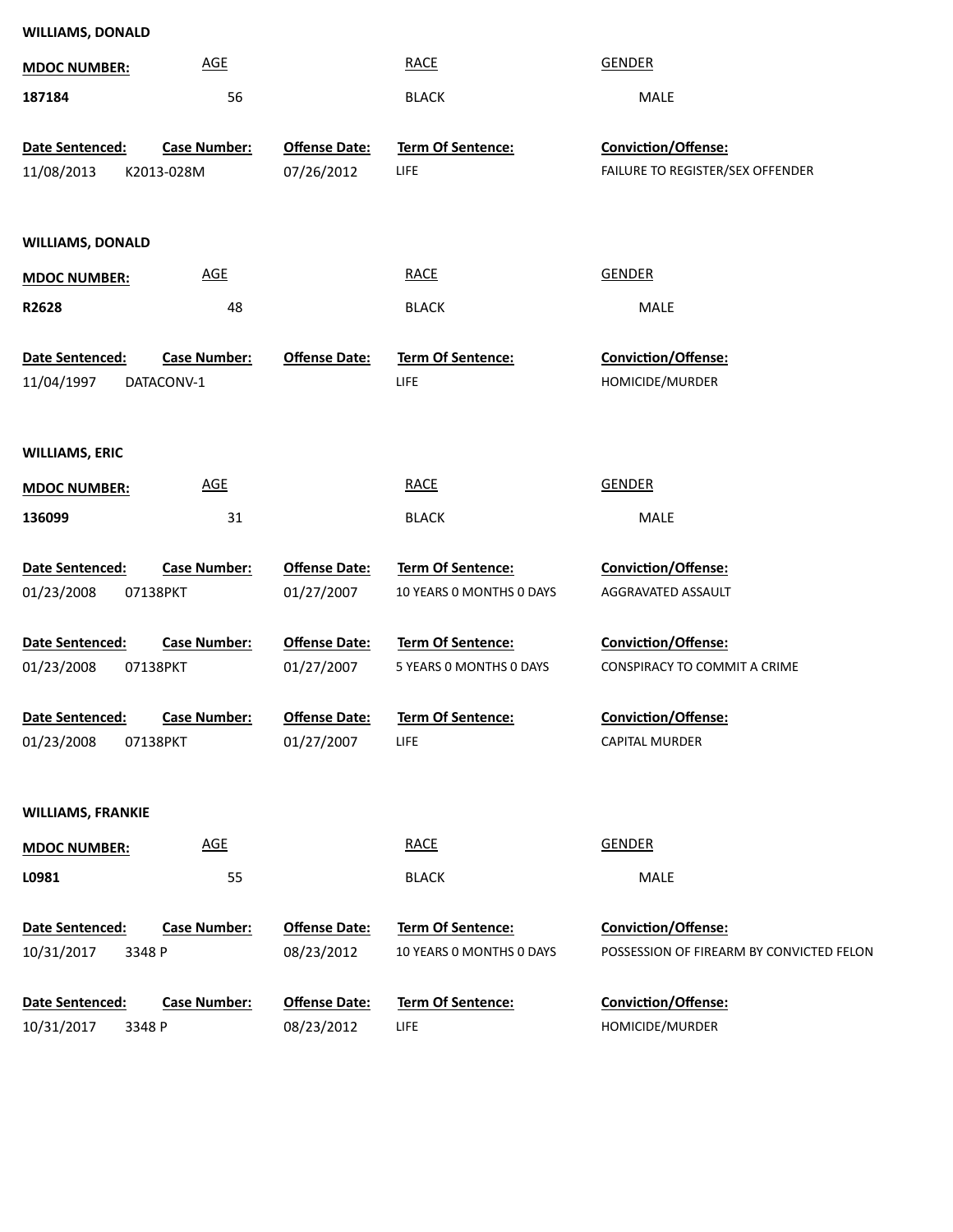| <b>WILLIAMS, ISAIAH</b>       |                                        |                                    |                                               |                                          |
|-------------------------------|----------------------------------------|------------------------------------|-----------------------------------------------|------------------------------------------|
| <b>MDOC NUMBER:</b>           | <b>AGE</b>                             |                                    | <b>RACE</b>                                   | <b>GENDER</b>                            |
| 34925                         | 65                                     |                                    | <b>BLACK</b>                                  | MALE                                     |
| Date Sentenced:<br>10/19/2007 | <b>Case Number:</b><br>CR200632MP1     | <b>Offense Date:</b><br>03/06/2006 | Term Of Sentence:<br>LIFE                     | Conviction/Offense:<br>COCAINE-SELL      |
| <b>WILLIAMS, JALEN</b>        |                                        |                                    |                                               |                                          |
| <b>MDOC NUMBER:</b>           | <b>AGE</b>                             |                                    | <b>RACE</b>                                   | <b>GENDER</b>                            |
| 209563                        | 27                                     |                                    | <b>BLACK</b>                                  | MALE                                     |
| Date Sentenced:<br>03/24/2017 | <b>Case Number:</b><br>B2401-2015-297  | <b>Offense Date:</b><br>07/22/2014 | Term Of Sentence:<br>LIFE                     | Conviction/Offense:<br>CAPITAL MURDER    |
| <b>WILLIAMS, JAMES</b>        |                                        |                                    |                                               |                                          |
| <b>MDOC NUMBER:</b>           | <b>AGE</b>                             |                                    | <b>RACE</b>                                   | <b>GENDER</b>                            |
| R2903                         | 46                                     |                                    | <b>BLACK</b>                                  | MALE                                     |
| Date Sentenced:<br>11/13/1997 | <b>Case Number:</b><br>DATACONV-1      | <b>Offense Date:</b><br>06/07/1996 | Term Of Sentence:<br>LIFE                     | Conviction/Offense:<br>HOMICIDE/MURDER   |
| <b>WILLIAMS, JOHN</b>         |                                        |                                    |                                               |                                          |
| <b>MDOC NUMBER:</b>           | <b>AGE</b>                             |                                    | <b>RACE</b>                                   | <b>GENDER</b>                            |
| 67341                         | 45                                     |                                    | <b>WHITE</b>                                  | MALE                                     |
| Date Sentenced:<br>11/04/2004 | <b>Case Number:</b><br>04 CR 0080 NS G | <b>Offense Date:</b><br>07/14/2004 | Term Of Sentence:<br>4 YEARS O MONTHS O DAYS  | Conviction/Offense:<br>BURGLARY-NONRESID |
| Date Sentenced:<br>07/05/2005 | <b>Case Number:</b><br>05-CR-008-NS-G  | <b>Offense Date:</b><br>07/18/2004 | Term Of Sentence:<br>20 YEARS 0 MONTHS 0 DAYS | <b>Conviction/Offense:</b><br>KIDNAP-    |
| Date Sentenced:<br>07/05/2005 | <b>Case Number:</b><br>05-CR-008-NS-G  | <b>Offense Date:</b><br>07/18/2004 | Term Of Sentence:<br><b>LIFE</b>              | Conviction/Offense:<br>HOMICIDE/MURDER   |
| <b>WILLIAMS, JOHN</b>         |                                        |                                    |                                               |                                          |
| <b>MDOC NUMBER:</b>           | AGE                                    |                                    | <b>RACE</b>                                   | <b>GENDER</b>                            |
| R4628                         | 43                                     |                                    | <b>BLACK</b>                                  | MALE                                     |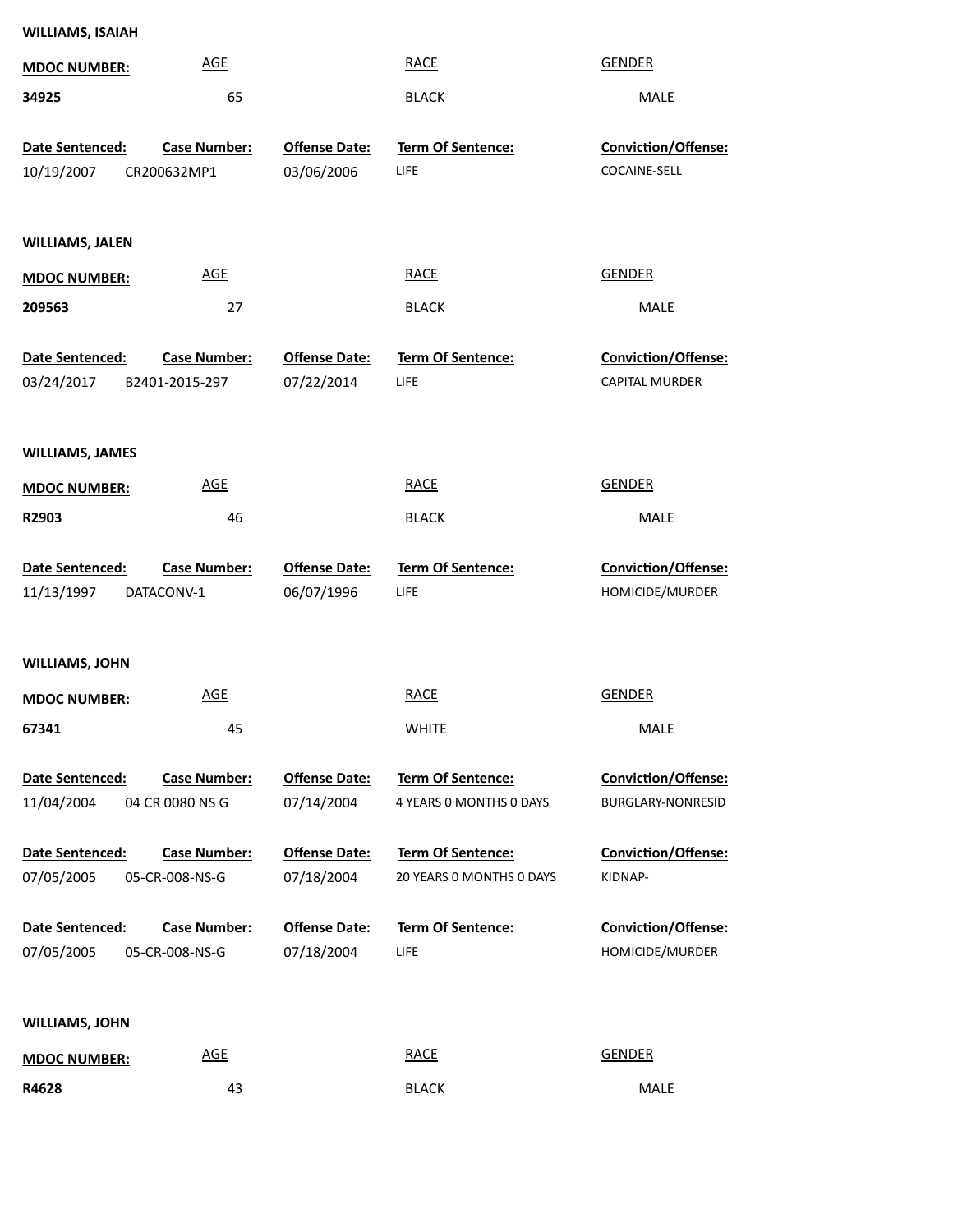| Date Sentenced:               | <b>Case Number:</b>                   | <b>Offense Date:</b>               | Term Of Sentence:         | <b>Conviction/Offense:</b>                   |
|-------------------------------|---------------------------------------|------------------------------------|---------------------------|----------------------------------------------|
| 04/08/1998                    | 10,927                                | 10/17/1996                         | 20 YEARS 0 MONTHS 0 DAYS  | AGGRAVATED ASSAULT                           |
|                               |                                       |                                    |                           |                                              |
| Date Sentenced:               | <b>Case Number:</b>                   | <b>Offense Date:</b>               | Term Of Sentence:         | Conviction/Offense:                          |
| 04/08/1998                    | 10,927                                | 10/17/1996                         | <b>LIFE</b>               | HOMICIDE/MURDER                              |
|                               |                                       |                                    |                           |                                              |
| <b>WILLIAMS, JOHNNY</b>       |                                       |                                    |                           |                                              |
| <b>MDOC NUMBER:</b>           | <b>AGE</b>                            |                                    | <b>RACE</b>               | <b>GENDER</b>                                |
| 198153                        | 37                                    |                                    | <b>BLACK</b>              | MALE                                         |
|                               |                                       |                                    |                           |                                              |
| Date Sentenced:<br>06/23/2015 | <b>Case Number:</b><br>12-1-171-01WAG | <b>Offense Date:</b><br>07/03/2012 | Term Of Sentence:<br>LIFE | Conviction/Offense:<br><b>CAPITAL MURDER</b> |
|                               |                                       |                                    |                           |                                              |
|                               |                                       |                                    |                           |                                              |
| <b>WILLIAMS, JULIAN</b>       |                                       |                                    |                           |                                              |
| <b>MDOC NUMBER:</b>           | <b>AGE</b>                            |                                    | <b>RACE</b>               | <b>GENDER</b>                                |
| L6262                         | 48                                    |                                    | <b>BLACK</b>              | MALE                                         |
|                               |                                       |                                    |                           |                                              |
| Date Sentenced:               | <b>Case Number:</b>                   | <b>Offense Date:</b>               | Term Of Sentence:         | Conviction/Offense:                          |
| 07/31/2006                    | 03-007-KS                             | 10/22/2002                         | 3 YEARS 0 MONTHS 0 DAYS   | UTTERING FORGERY                             |
| Date Sentenced:               | <b>Case Number:</b>                   | <b>Offense Date:</b>               | Term Of Sentence:         | Conviction/Offense:                          |
| 08/04/2006                    | K03-0055P                             | 03/31/2003                         | 4 YEARS 2 MONTHS 14 DAYS  | LARC-FROM AUTO-                              |
|                               |                                       |                                    |                           |                                              |
| Date Sentenced:               | <b>Case Number:</b>                   | <b>Offense Date:</b>               | Term Of Sentence:         | Conviction/Offense:                          |
| 10/18/2007                    | 2007-022-LS                           | 07/14/2006                         | LIFE                      | HOMICIDE/MURDER                              |
|                               |                                       |                                    |                           |                                              |
| <b>WILLIAMS, KACY</b>         |                                       |                                    |                           |                                              |
| <b>MDOC NUMBER:</b>           | <b>AGE</b>                            |                                    | <b>RACE</b>               | <b>GENDER</b>                                |
| 59970                         | 46                                    |                                    | <b>BLACK</b>              | MALE                                         |
|                               |                                       |                                    |                           |                                              |
| Date Sentenced:               | <b>Case Number:</b>                   | <b>Offense Date:</b>               | Term Of Sentence:         | Conviction/Offense:                          |
| 04/20/2017                    | 2005-0168-CICR                        | 11/10/2004                         | 1 YEARS O MONTHS O DAYS   | AGGRAVATED ASSAULT                           |
|                               |                                       |                                    |                           |                                              |
| Date Sentenced:               | <b>Case Number:</b>                   | <b>Offense Date:</b>               | <b>Term Of Sentence:</b>  | Conviction/Offense:                          |
| 10/11/2016                    | 2015-0180(CM)(L)                      | 12/17/2014                         | LIFE                      | POSSESSION OF FIREARM BY CONVICTED FELON     |
|                               |                                       |                                    |                           |                                              |
| <b>WILLIAMS, KENDRICK</b>     |                                       |                                    |                           |                                              |
| <b>MDOC NUMBER:</b>           | <b>AGE</b>                            |                                    | <b>RACE</b>               | <b>GENDER</b>                                |
| 156679                        | 34                                    |                                    | <b>BLACK</b>              | MALE                                         |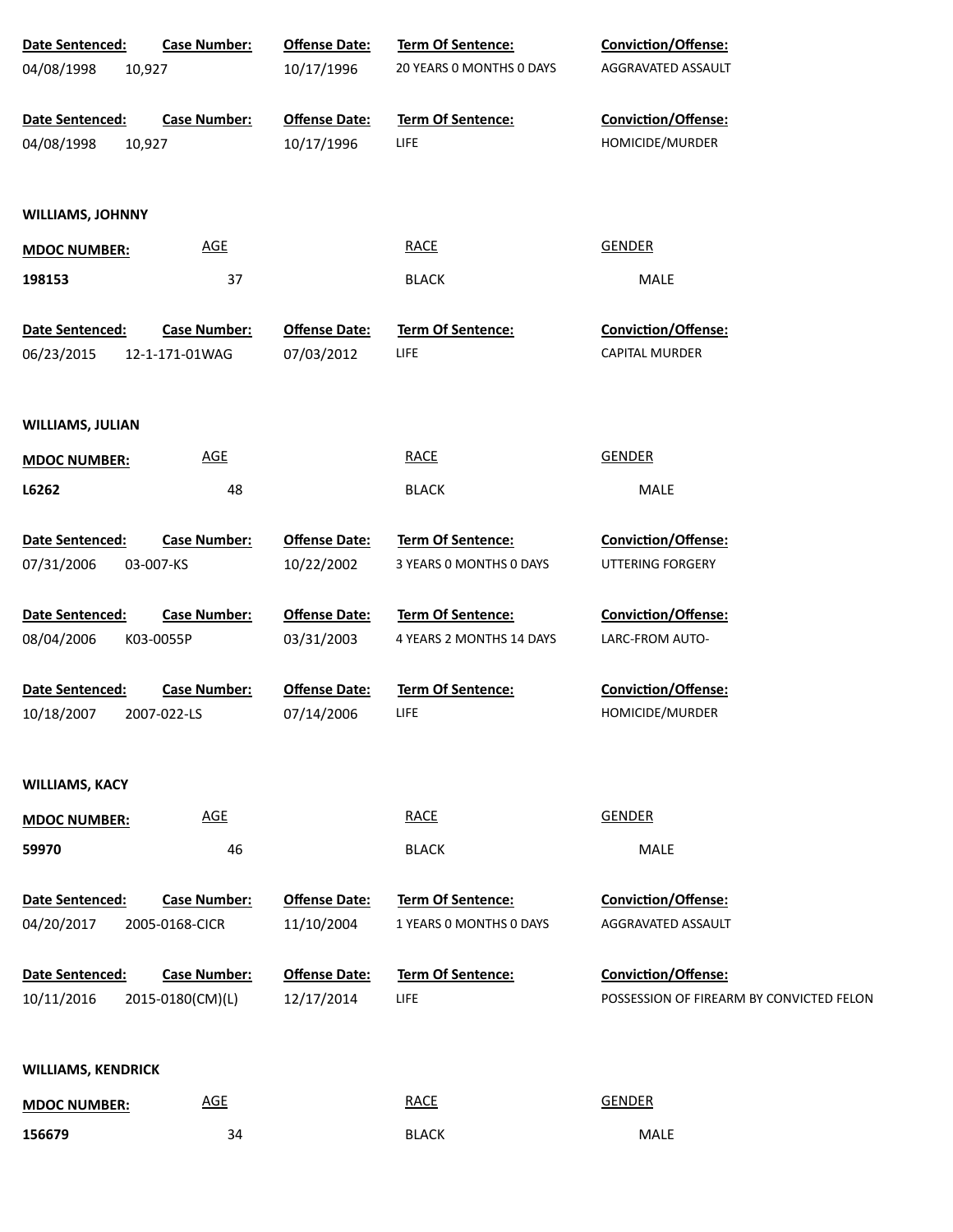| Date Sentenced:                         | <b>Case Number:</b>                | <b>Offense Date:</b>               | Term Of Sentence:                                   | Conviction/Offense:                           |
|-----------------------------------------|------------------------------------|------------------------------------|-----------------------------------------------------|-----------------------------------------------|
| 02/24/2010<br>09-216                    |                                    | 04/11/2009                         | <b>LIFE</b>                                         | ARMED ROBBERY                                 |
| Date Sentenced:                         | <b>Case Number:</b>                | <b>Offense Date:</b>               | Term Of Sentence:                                   | Conviction/Offense:                           |
| 02/24/2010<br>09-216                    |                                    | 04/12/2009                         | 20 YEARS 0 MONTHS 0 DAYS                            | AGGRAVATED ASSAULT                            |
| <b>WILLIAMS, KENNETH</b>                |                                    |                                    |                                                     |                                               |
| <b>MDOC NUMBER:</b>                     | <b>AGE</b>                         |                                    | <b>RACE</b>                                         | <b>GENDER</b>                                 |
| 11512                                   | 59                                 |                                    | <b>BLACK</b>                                        | MALE                                          |
| Date Sentenced:<br>11/20/1991<br>12,278 | <b>Case Number:</b>                | <b>Offense Date:</b>               | Term Of Sentence:<br>LIFE                           | <b>Conviction/Offense:</b><br>HOMICIDE/MURDER |
| <b>WILLIAMS, KENNETH</b>                |                                    |                                    |                                                     |                                               |
| <b>MDOC NUMBER:</b>                     | <b>AGE</b>                         |                                    | <b>RACE</b>                                         | <b>GENDER</b>                                 |
| 153749                                  | 32                                 |                                    | <b>BLACK</b>                                        | MALE                                          |
| Date Sentenced:                         | <b>Case Number:</b>                | <b>Offense Date:</b>               | Term Of Sentence:                                   | Conviction/Offense:                           |
| 02/06/2020<br>14-0064                   |                                    | 05/24/2014                         | LIFE                                                | HOMICIDE/MURDER                               |
| <b>WILLIAMS, KRISHUN</b>                |                                    |                                    |                                                     |                                               |
| <b>MDOC NUMBER:</b>                     | <b>AGE</b>                         |                                    | <b>RACE</b>                                         | <b>GENDER</b>                                 |
| R9964                                   | 44                                 |                                    | <b>BLACK</b>                                        | <b>FEMALE</b>                                 |
| Date Sentenced:<br>08/16/1999           | <b>Case Number:</b><br>98-0011C-CR | <b>Offense Date:</b><br>11/29/1997 | <b>Term Of Sentence:</b><br>5 YEARS 0 MONTHS 0 DAYS | <b>Conviction/Offense:</b><br>CONSPIRACY      |
| Date Sentenced:                         | <b>Case Number:</b>                | <b>Offense Date:</b>               | <b>Term Of Sentence:</b>                            | <b>Conviction/Offense:</b>                    |
| 08/16/1999                              | 98-0011C-CR                        | 12/01/1997                         | LIFE                                                | ARMED ROBBERY                                 |
| Date Sentenced:                         | <b>Case Number:</b>                | <b>Offense Date:</b>               | <b>Term Of Sentence:</b>                            | <b>Conviction/Offense:</b>                    |
| 08/16/1999                              | 98-0011C-CR                        | 12/01/1997                         | LIFE                                                | <b>CAPITAL MURDER</b>                         |
| <b>WILLIAMS, LEE</b>                    |                                    |                                    |                                                     |                                               |
| <b>MDOC NUMBER:</b>                     | <b>AGE</b>                         |                                    | <b>RACE</b>                                         | <b>GENDER</b>                                 |
| 76927                                   | 49                                 |                                    | <b>BLACK</b>                                        | MALE                                          |
| Date Sentenced:                         | <b>Case Number:</b>                | <b>Offense Date:</b>               | Term Of Sentence:                                   | Conviction/Offense:                           |
| 05/22/2003                              | DATACONV-1                         | 10/26/2002                         | LIFE                                                | COCAINE-POSSESS                               |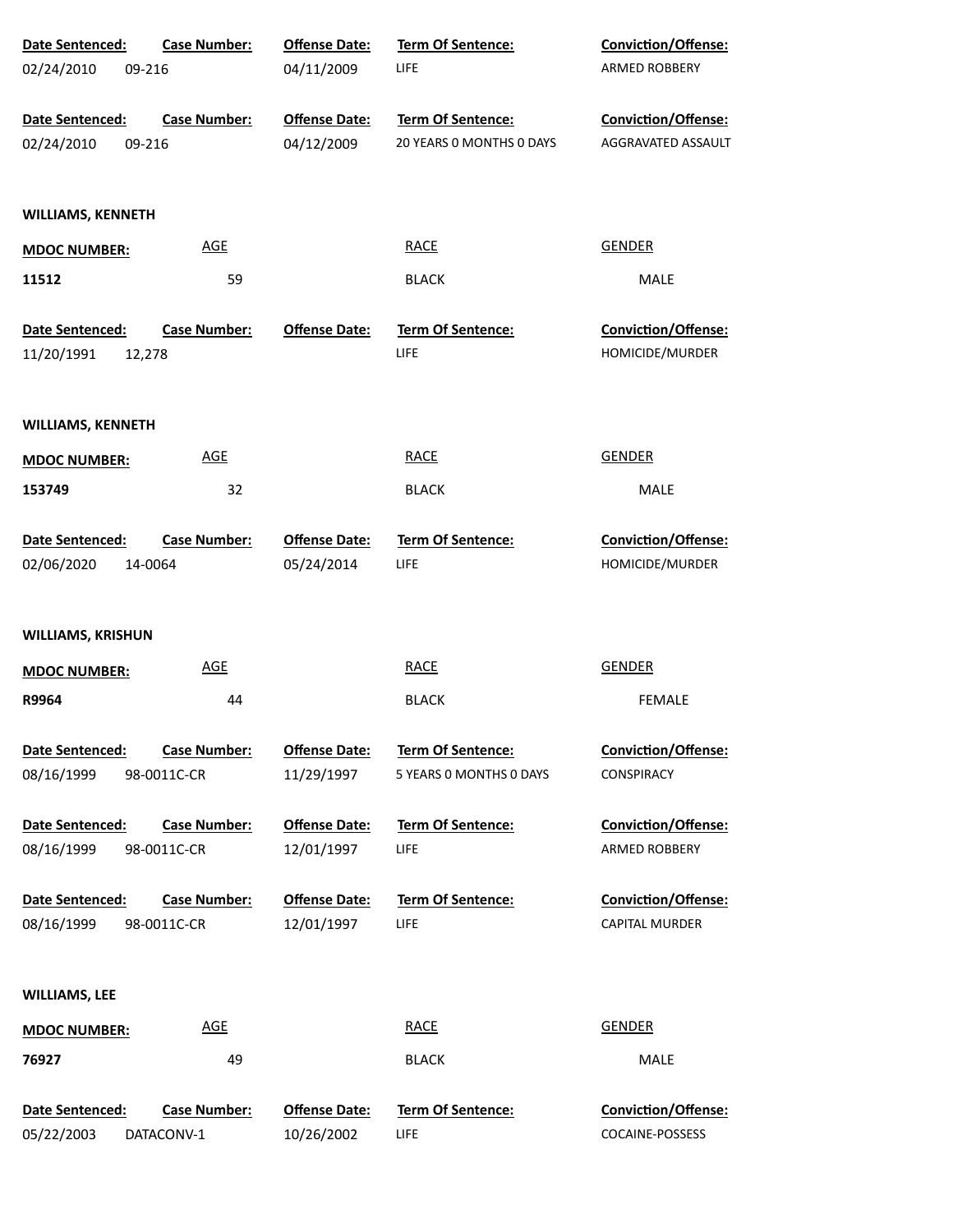| <b>WILLIAMS, MARCUS</b>  |                            |                      |                         |                                          |
|--------------------------|----------------------------|----------------------|-------------------------|------------------------------------------|
| <b>MDOC NUMBER:</b>      | <b>AGE</b>                 |                      | <b>RACE</b>             | <b>GENDER</b>                            |
| 66417                    | 45                         |                      | <b>BLACK</b>            | MALE                                     |
| Date Sentenced:          | <b>Case Number:</b>        | <b>Offense Date:</b> | Term Of Sentence:       | Conviction/Offense:                      |
|                          |                            |                      |                         |                                          |
| 10/22/1996               | 96-1-211-01                | 12/11/1995           | LIFE                    | HOMICIDE/MURDER                          |
|                          |                            |                      |                         |                                          |
| <b>WILLIAMS, MICHAEL</b> |                            |                      |                         |                                          |
| <b>MDOC NUMBER:</b>      | $\underline{\mathsf{AGE}}$ |                      | <b>RACE</b>             | <b>GENDER</b>                            |
| 62701                    | 43                         |                      | <b>BLACK</b>            | MALE                                     |
| Date Sentenced:          | <b>Case Number:</b>        | <b>Offense Date:</b> | Term Of Sentence:       | Conviction/Offense:                      |
| 12/12/2007               | 06018403WSY                | 11/20/2005           | 3 YEARS O MONTHS O DAYS | POSSESSION OF FIREARM BY CONVICTED FELON |
|                          |                            |                      |                         |                                          |
| Date Sentenced:          | <b>Case Number:</b>        | <b>Offense Date:</b> | Term Of Sentence:       | Conviction/Offense:                      |
| 12/12/2007               | 06018401WSY                | 11/20/2005           | LIFE                    | <b>CAPITAL MURDER</b>                    |
| Date Sentenced:          | <b>Case Number:</b>        | <b>Offense Date:</b> | Term Of Sentence:       | Conviction/Offense:                      |
| 12/12/2007               | 06018402WSY                | 11/20/2005           | LIFE                    | <b>CAPITAL MURDER</b>                    |
| <b>WILLIAMS, RUSTY</b>   |                            |                      |                         |                                          |
| <b>MDOC NUMBER:</b>      | <b>AGE</b>                 |                      | <b>RACE</b>             | <b>GENDER</b>                            |
| R4017                    | 42                         |                      | <b>BLACK</b>            | MALE                                     |
|                          |                            |                      |                         |                                          |
| Date Sentenced:          | Case Number:               | <b>Offense Date:</b> | Term Of Sentence:       | Conviction/Offense:                      |
| 03/04/1998               | DATACONV-1                 |                      | LIFE                    | HOMICIDE/MURDER                          |
|                          |                            |                      |                         |                                          |
| WILLIAMS, SAM            |                            |                      |                         |                                          |
| <b>MDOC NUMBER:</b>      | $\underline{\mathsf{AGE}}$ |                      | <b>RACE</b>             | <b>GENDER</b>                            |
| 121132                   | 61                         |                      | <b>BLACK</b>            | MALE                                     |
| Date Sentenced:          | <b>Case Number:</b>        | <b>Offense Date:</b> | Term Of Sentence:       | Conviction/Offense:                      |
|                          |                            |                      | LIFE                    | HOMICIDE/MURDER                          |
| 06/08/2006               | 2006-CR-024-SC-G           | 05/21/2005           |                         |                                          |
|                          |                            |                      |                         |                                          |
| <b>WILLIAMS, SAM</b>     |                            |                      |                         |                                          |
| <b>MDOC NUMBER:</b>      | $\underline{\mathsf{AGE}}$ |                      | <b>RACE</b>             | <b>GENDER</b>                            |
| 48308                    | 59                         |                      | <b>BLACK</b>            | MALE                                     |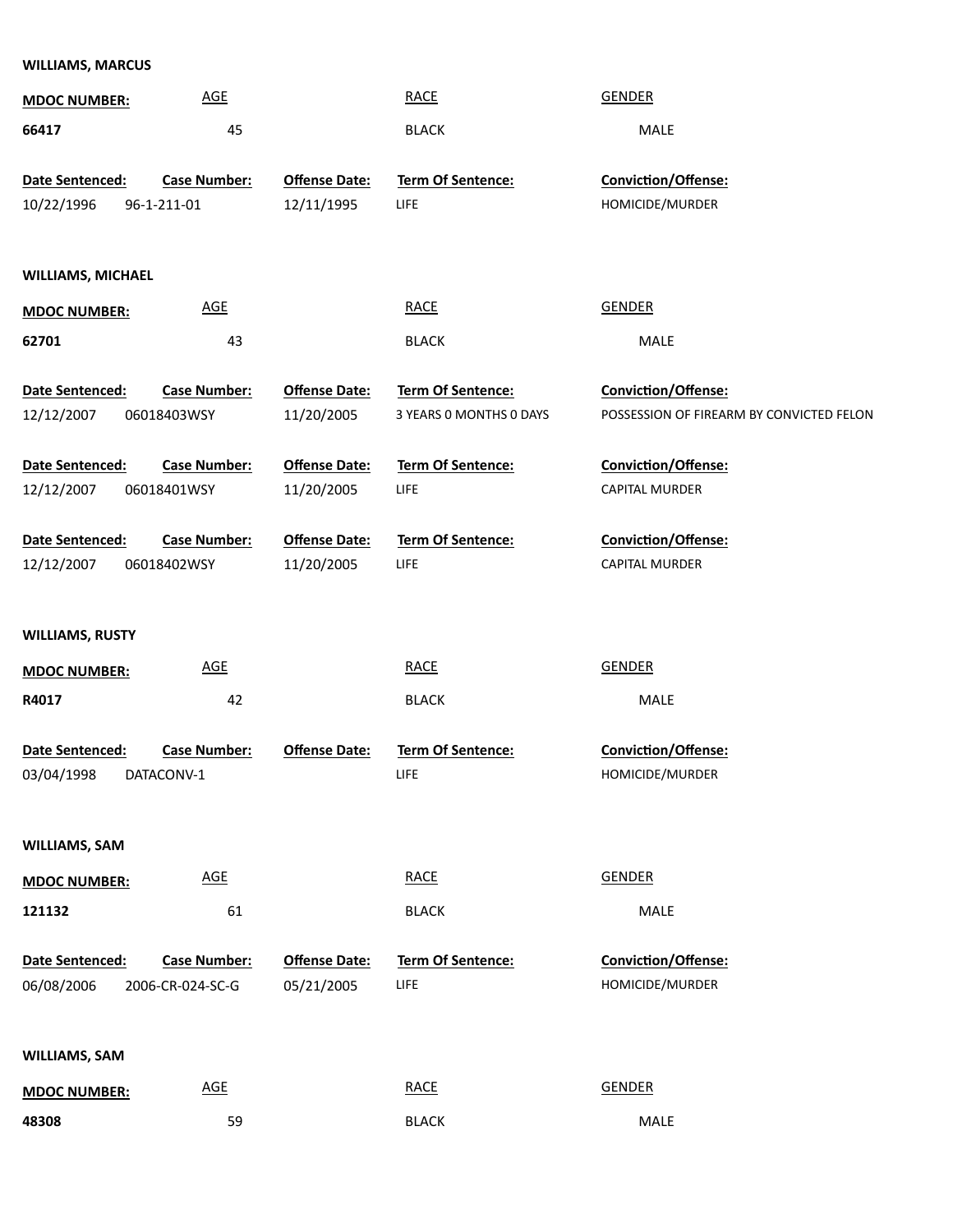| Date Sentenced:               | <b>Case Number:</b>               | <b>Offense Date:</b> | Term Of Sentence:         | <b>Conviction/Offense:</b>             |
|-------------------------------|-----------------------------------|----------------------|---------------------------|----------------------------------------|
| 04/14/1992                    | DATACONV-1                        |                      | 5 YEARS O MONTHS O DAYS   | ESCAPE-JAIL                            |
| Date Sentenced:               | <b>Case Number:</b>               | <b>Offense Date:</b> | Term Of Sentence:         | Conviction/Offense:                    |
| 04/23/1992                    | DATACONV-2                        |                      | LIFE                      | RAPE                                   |
| Date Sentenced:               | <b>Case Number:</b>               | <b>Offense Date:</b> | <b>Term Of Sentence:</b>  | <b>Conviction/Offense:</b>             |
| 04/23/1992                    | DATACONV-3                        |                      | LIFE                      | ARMED ROBBERY                          |
| WILLIAMS, TANIKA              |                                   |                      |                           |                                        |
| <b>MDOC NUMBER:</b>           | <b>AGE</b>                        |                      | <b>RACE</b>               | <b>GENDER</b>                          |
| 174545                        | 37                                |                      | <b>BLACK</b>              | <b>FEMALE</b>                          |
| Date Sentenced:               | <b>Case Number:</b>               | <b>Offense Date:</b> | Term Of Sentence:         | <b>Conviction/Offense:</b>             |
| 03/09/2012<br>6499            |                                   | 08/04/2010           | 5 YEARS 0 MONTHS 0 DAYS   | <b>CHILD NEGLECT</b>                   |
| <b>Date Sentenced:</b>        | <b>Case Number:</b>               | <b>Offense Date:</b> | <b>Term Of Sentence:</b>  | <b>Conviction/Offense:</b>             |
| 03/09/2012<br>6499            |                                   | 08/04/2010           | LIFE                      | <b>CHILD ABUSE</b>                     |
| <b>WILLIAMS, TERRY</b>        |                                   |                      |                           |                                        |
| <b>MDOC NUMBER:</b>           | <b>AGE</b>                        |                      | <b>RACE</b>               | <b>GENDER</b>                          |
| R1003                         | 49                                |                      | <b>BLACK</b>              | MALE                                   |
| Date Sentenced:<br>03/18/1997 | <b>Case Number:</b><br>DATACONV-1 | <b>Offense Date:</b> | Term Of Sentence:<br>LIFE | Conviction/Offense:<br>HOMICIDE/MURDER |
|                               |                                   |                      |                           |                                        |
| <b>WILLIAMS, TWONIA</b>       |                                   |                      |                           |                                        |
| <b>MDOC NUMBER:</b>           | <b>AGE</b>                        |                      | <b>RACE</b>               | <b>GENDER</b>                          |
| 173784                        | 57                                |                      | <b>BLACK</b>              | <b>FEMALE</b>                          |
| Date Sentenced:               | <b>Case Number:</b>               | <b>Offense Date:</b> | <b>Term Of Sentence:</b>  | Conviction/Offense:                    |
| 02/27/2014                    | B24012010595                      | 12/05/2009           | LIFE                      | HOMICIDE/MURDER                        |
| <b>WILLIAMS, WALTER</b>       |                                   |                      |                           |                                        |
| <b>MDOC NUMBER:</b>           | <b>AGE</b>                        |                      | <b>RACE</b>               | <b>GENDER</b>                          |
| R6357                         | 47                                |                      | <b>BLACK</b>              | MALE                                   |
| Date Sentenced:               | <b>Case Number:</b>               | <b>Offense Date:</b> | Term Of Sentence:         | Conviction/Offense:                    |
| 09/16/1998                    | DATACONV-1                        |                      | LIFE                      | HOMICIDE/MURDER                        |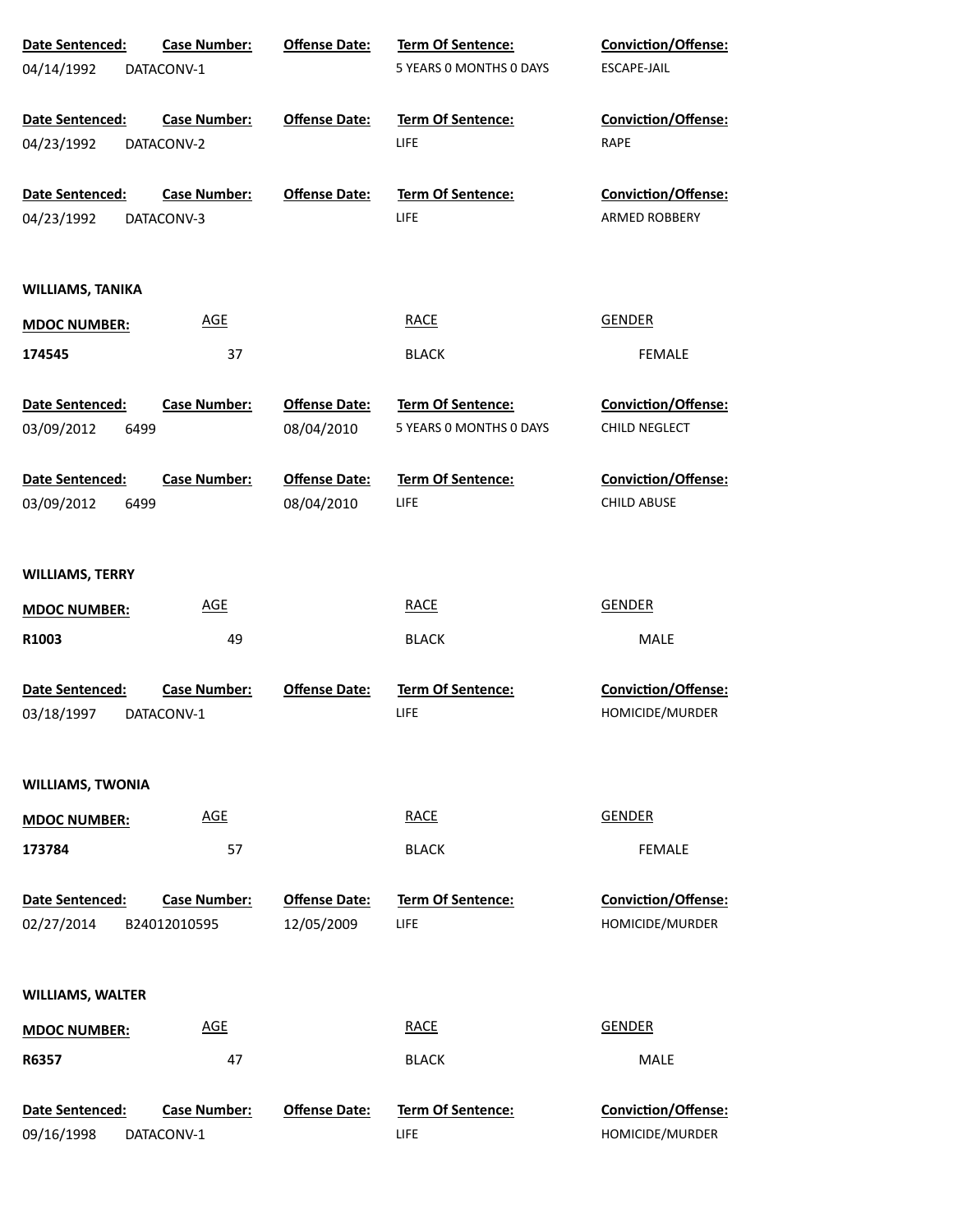## **WILLIAMS, WILLIE**

| <b>MDOC NUMBER:</b>    | <b>AGE</b>          |                      | <b>RACE</b>              | <b>GENDER</b>                            |
|------------------------|---------------------|----------------------|--------------------------|------------------------------------------|
| 71798                  | 51                  |                      | <b>BLACK</b>             | <b>MALE</b>                              |
|                        |                     |                      |                          |                                          |
| <b>Date Sentenced:</b> | <b>Case Number:</b> | <b>Offense Date:</b> | Term Of Sentence:        | Conviction/Offense:                      |
| 01/15/2003             | 390-02              | 05/12/2002           | <b>LIFE</b>              | COCAINE-POSSESS                          |
|                        |                     |                      |                          |                                          |
|                        |                     |                      |                          |                                          |
| WILLIARD, ADRIAN       |                     |                      |                          |                                          |
| <b>MDOC NUMBER:</b>    | <b>AGE</b>          |                      | <b>RACE</b>              | <b>GENDER</b>                            |
| 119350                 | 40                  |                      | <b>BLACK</b>             | MALE                                     |
|                        |                     |                      |                          |                                          |
| Date Sentenced:        | <b>Case Number:</b> | <b>Offense Date:</b> | Term Of Sentence:        | Conviction/Offense:                      |
| 04/11/2006             | 03-0-459-03 TTG     | 03/16/2003           | 20 YEARS 0 MONTHS 0 DAYS | AGGRAVATED ASSAULT                       |
|                        |                     |                      |                          |                                          |
| Date Sentenced:        | <b>Case Number:</b> | <b>Offense Date:</b> | Term Of Sentence:        | Conviction/Offense:                      |
| 04/11/2006             | 03-0-459-01 TTG     | 03/16/2003           | LIFE.                    | <b>CAPITAL MURDER</b>                    |
|                        |                     |                      |                          |                                          |
| <b>WILLIE, JAMES</b>   |                     |                      |                          |                                          |
| <b>MDOC NUMBER:</b>    | <b>AGE</b>          |                      | <b>RACE</b>              | <b>GENDER</b>                            |
| L1271                  | 38                  |                      | <b>BLACK</b>             | MALE                                     |
|                        |                     |                      |                          |                                          |
| <b>Date Sentenced:</b> | <b>Case Number:</b> | <b>Offense Date:</b> | Term Of Sentence:        | <b>Conviction/Offense:</b>               |
| 09/20/2012             | 2002-21-JM(P2)      | 11/12/2001           | 5 YEARS 0 MONTHS 0 DAYS  | BURGLARY LARCENY-UNOCCUPIED DWELLING     |
|                        |                     |                      |                          |                                          |
| Date Sentenced:        | <b>Case Number:</b> | <b>Offense Date:</b> | Term Of Sentence:        | Conviction/Offense:                      |
| 01/18/2018             | CR2012-130JMP2      | 05/08/2012           | LIFE.                    | HOMICIDE/MURDER                          |
|                        |                     |                      |                          |                                          |
| <b>Date Sentenced:</b> | <b>Case Number:</b> | <b>Offense Date:</b> | <b>Term Of Sentence:</b> | <b>Conviction/Offense:</b>               |
| 09/15/2016             | 2012-0057           | 05/11/2012           | <b>LIFE</b>              | HOMICIDE/MURDER                          |
| Date Sentenced:        | <b>Case Number:</b> | <b>Offense Date:</b> | <b>Term Of Sentence:</b> | <b>Conviction/Offense:</b>               |
| 09/15/2016             | 2012-0057           | 05/15/2012           | 10 YEARS 0 MONTHS 0 DAYS | POSSESSION OF FIREARM BY CONVICTED FELON |
|                        |                     |                      |                          |                                          |
| <b>Date Sentenced:</b> | <b>Case Number:</b> | <b>Offense Date:</b> | <b>Term Of Sentence:</b> | <b>Conviction/Offense:</b>               |
| 08/30/2018             | 2012-0057           | 05/15/2012           | 20 YEARS 0 MONTHS 0 DAYS | AGGRAVATED ASSAULT                       |
|                        |                     |                      |                          |                                          |
| Date Sentenced:        | <b>Case Number:</b> | <b>Offense Date:</b> | Term Of Sentence:        | <b>Conviction/Offense:</b>               |
| 08/30/2018             | 2012-0057           | 05/15/2012           | 30 YEARS 0 MONTHS 0 DAYS | KIDNAP-                                  |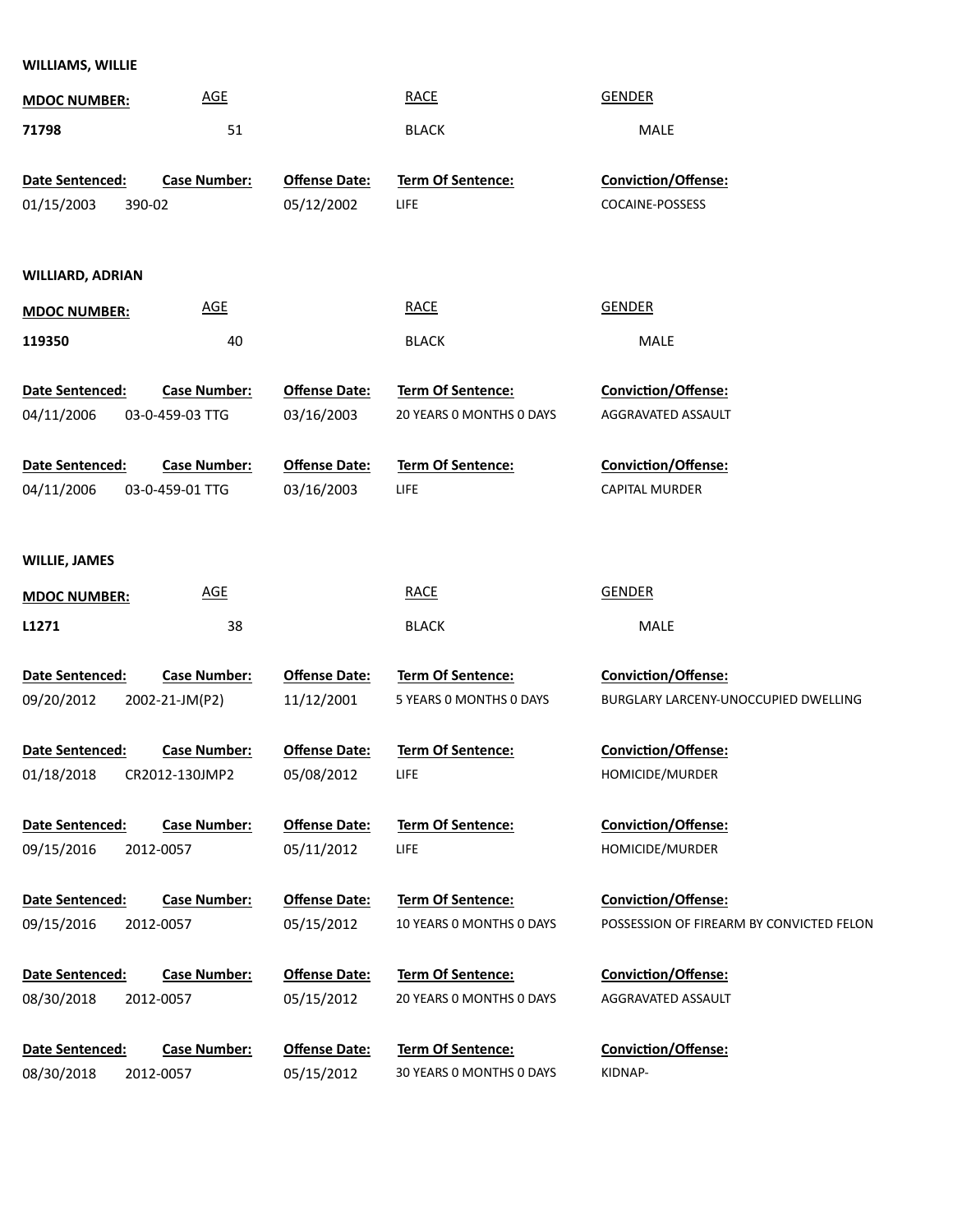| Date Sentenced:<br>09/15/2016 | <b>Case Number:</b><br>2012-0057 | <b>Offense Date:</b><br>05/15/2012 | <b>Term Of Sentence:</b><br>5 YEARS 0 MONTHS 0 DAYS | <b>Conviction/Offense:</b><br>POSSESS STOLEN PROP |
|-------------------------------|----------------------------------|------------------------------------|-----------------------------------------------------|---------------------------------------------------|
|                               |                                  |                                    |                                                     |                                                   |
| <b>WILLIS, DERRICK</b>        |                                  |                                    |                                                     |                                                   |
| <b>MDOC NUMBER:</b>           | <b>AGE</b>                       |                                    | <b>RACE</b>                                         | <b>GENDER</b>                                     |
| K0079                         | 41                               |                                    | <b>BLACK</b>                                        | MALE                                              |
| Date Sentenced:               | <b>Case Number:</b>              | <b>Offense Date:</b>               | <b>Term Of Sentence:</b>                            | <b>Conviction/Offense:</b>                        |
| 08/20/1999                    | 98-0011D-CR                      | 11/29/1997                         | 5 YEARS 0 MONTHS 0 DAYS                             | CONSPIRACY                                        |
| Date Sentenced:               | <b>Case Number:</b>              | <b>Offense Date:</b>               | <b>Term Of Sentence:</b>                            | <b>Conviction/Offense:</b>                        |
| 08/20/1999                    | 98-0011D-CR                      | 12/01/1997                         | <b>LIFE</b>                                         | ARMED ROBBERY                                     |
| Date Sentenced:               | <b>Case Number:</b>              | <b>Offense Date:</b>               | <b>Term Of Sentence:</b>                            | <b>Conviction/Offense:</b>                        |
| 08/20/1999                    | 98-0011D-CR                      | 12/01/1997                         | <b>LIFE</b>                                         | <b>CAPITAL MURDER</b>                             |
|                               |                                  |                                    |                                                     |                                                   |
| <b>WILLIS, HANDY</b>          |                                  |                                    |                                                     |                                                   |
| <b>MDOC NUMBER:</b>           | <b>AGE</b>                       |                                    | <b>RACE</b>                                         | <b>GENDER</b>                                     |
| 233451                        | 52                               |                                    | <b>BLACK</b>                                        | MALE                                              |
| Date Sentenced:               | <b>Case Number:</b>              | <b>Offense Date:</b>               | Term Of Sentence:                                   | Conviction/Offense:                               |
| 05/14/2021                    | 19-CR-71                         | 10/06/2017                         | <b>LIFE</b>                                         | HOMICIDE/MURDER                                   |
|                               |                                  |                                    |                                                     |                                                   |
| WILLIS, JERRY                 |                                  |                                    |                                                     |                                                   |
| <b>MDOC NUMBER:</b>           | <b>AGE</b>                       |                                    | <b>RACE</b>                                         | <b>GENDER</b>                                     |
| R9662                         | 46                               |                                    | <b>WHITE</b>                                        | MALE                                              |
| Date Sentenced:               | <b>Case Number:</b>              | <b>Offense Date:</b>               | Term Of Sentence:                                   | Conviction/Offense:                               |
| 05/29/2018                    | 55:18-CR-0009                    | 11/08/2017                         | 5 YEARS 0 MONTHS 0 DAYS                             | THEFT X TAKING MOTOR VEHICLE                      |
| Date Sentenced:               | <b>Case Number:</b>              | <b>Offense Date:</b>               | Term Of Sentence:                                   | Conviction/Offense:                               |
| 05/29/2018                    | 55:18-CR-0009                    | 11/08/2017                         | <b>LIFE</b>                                         | HOMICIDE/MURDER                                   |
| Date Sentenced:               | <b>Case Number:</b>              | <b>Offense Date:</b>               | Term Of Sentence:                                   | Conviction/Offense:                               |
| 05/29/2018                    | 55:18-CR-0009                    | 11/08/2017                         | <b>LIFE</b>                                         | KIDNAP-                                           |
|                               |                                  |                                    |                                                     |                                                   |
| <b>WILSON, ALBERT</b>         |                                  |                                    |                                                     |                                                   |
| <b>MDOC NUMBER:</b>           | <b>AGE</b>                       |                                    | <b>RACE</b>                                         | <b>GENDER</b>                                     |
| 43954                         | 57                               |                                    | <b>BLACK</b>                                        | MALE                                              |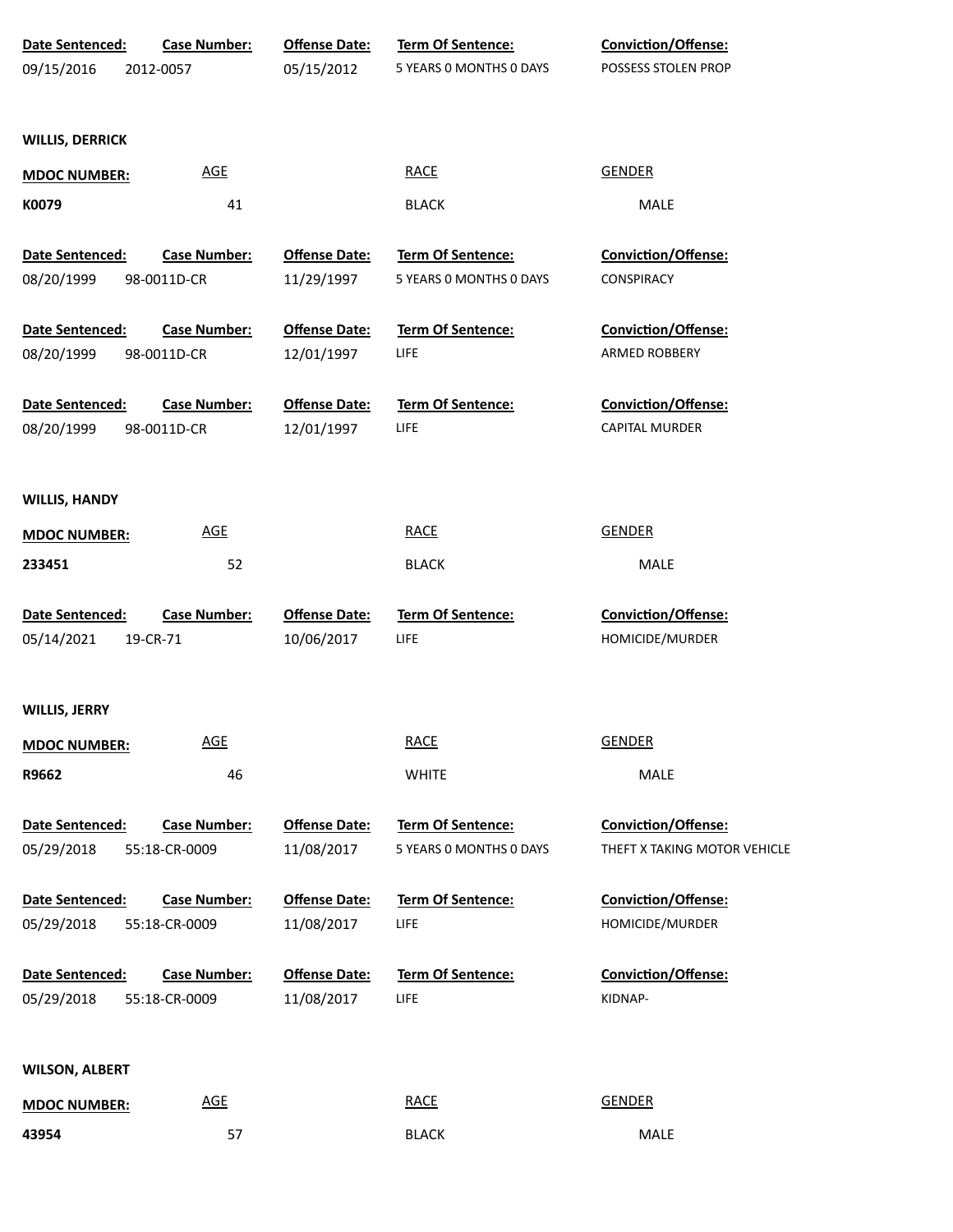| Date Sentenced:            | <b>Case Number:</b> | <b>Offense Date:</b> | <b>Term Of Sentence:</b> | <b>Conviction/Offense:</b> |
|----------------------------|---------------------|----------------------|--------------------------|----------------------------|
| 07/30/2001                 | 2000-0016           | 01/22/2000           | 15 YEARS 0 MONTHS 0 DAYS | <b>ROBBERY</b>             |
| Date Sentenced:            | <b>Case Number:</b> | <b>Offense Date:</b> | Term Of Sentence:        | <b>Conviction/Offense:</b> |
| 07/30/2001                 | 2000-0015           | 05/12/2000           | 15 YEARS 0 MONTHS 0 DAYS | <b>ROBBERY</b>             |
| Date Sentenced:            | <b>Case Number:</b> | <b>Offense Date:</b> | <b>Term Of Sentence:</b> | <b>Conviction/Offense:</b> |
| 07/30/2001                 | 2000-0015           | 05/12/2000           | LIFE                     | ESCAPE-JAIL                |
| Date Sentenced:            | <b>Case Number:</b> | <b>Offense Date:</b> | Term Of Sentence:        | <b>Conviction/Offense:</b> |
| 07/30/2001                 | 2000-0015           | 05/12/2000           | LIFE                     | SIMPLE ASSAULT-POL OFF     |
| Date Sentenced:            | <b>Case Number:</b> | <b>Offense Date:</b> | <b>Term Of Sentence:</b> | <b>Conviction/Offense:</b> |
| 08/27/2019                 | 21-18-10,111(3)     | 08/03/2018           | 10 YEARS 0 MONTHS 0 DAYS | AGGRAVATED ASSAULT         |
| <b>WILSON, BERTHA</b>      |                     |                      |                          |                            |
| <b>MDOC NUMBER:</b>        | <b>AGE</b>          |                      | <b>RACE</b>              | <b>GENDER</b>              |
| 181487                     | 49                  |                      | <b>BLACK</b>             | <b>FEMALE</b>              |
| Date Sentenced:            | <b>Case Number:</b> | <b>Offense Date:</b> | Term Of Sentence:        | Conviction/Offense:        |
| 01/25/2013                 | B2401-2012-092      | 08/14/2011           | LIFE                     | HOMICIDE/MURDER            |
| <b>WILSON, BOBBY</b>       |                     |                      |                          |                            |
| <b>MDOC NUMBER:</b>        | <b>AGE</b>          |                      | <b>RACE</b>              | <b>GENDER</b>              |
| 52274                      | 48                  |                      | <b>BLACK</b>             | MALE                       |
| Date Sentenced:            | <b>Case Number:</b> | <b>Offense Date:</b> | <b>Term Of Sentence:</b> | <b>Conviction/Offense:</b> |
| 12/15/2004                 | 040162CRV           | 03/30/2004           | LIFE                     | <b>ROBBERY</b>             |
| <b>WILSON, CHRISTOPHER</b> |                     |                      |                          |                            |
| <b>MDOC NUMBER:</b>        | <b>AGE</b>          |                      | <b>RACE</b>              | <b>GENDER</b>              |
| 114610                     | 43                  |                      | <b>BLACK</b>             | MALE                       |
| Date Sentenced:            | <b>Case Number:</b> | <b>Offense Date:</b> | Term Of Sentence:        | <b>Conviction/Offense:</b> |
| 08/10/2005                 | 2004-0142           | 06/19/2004           | LIFE                     | HOMICIDE/MURDER            |
|                            |                     |                      |                          |                            |
| <b>WILSON, DANNY</b>       |                     |                      |                          |                            |
| <b>MDOC NUMBER:</b>        | <b>AGE</b>          |                      | <b>RACE</b>              | <b>GENDER</b>              |
| 199858                     | 33                  |                      | <b>BLACK</b>             | MALE                       |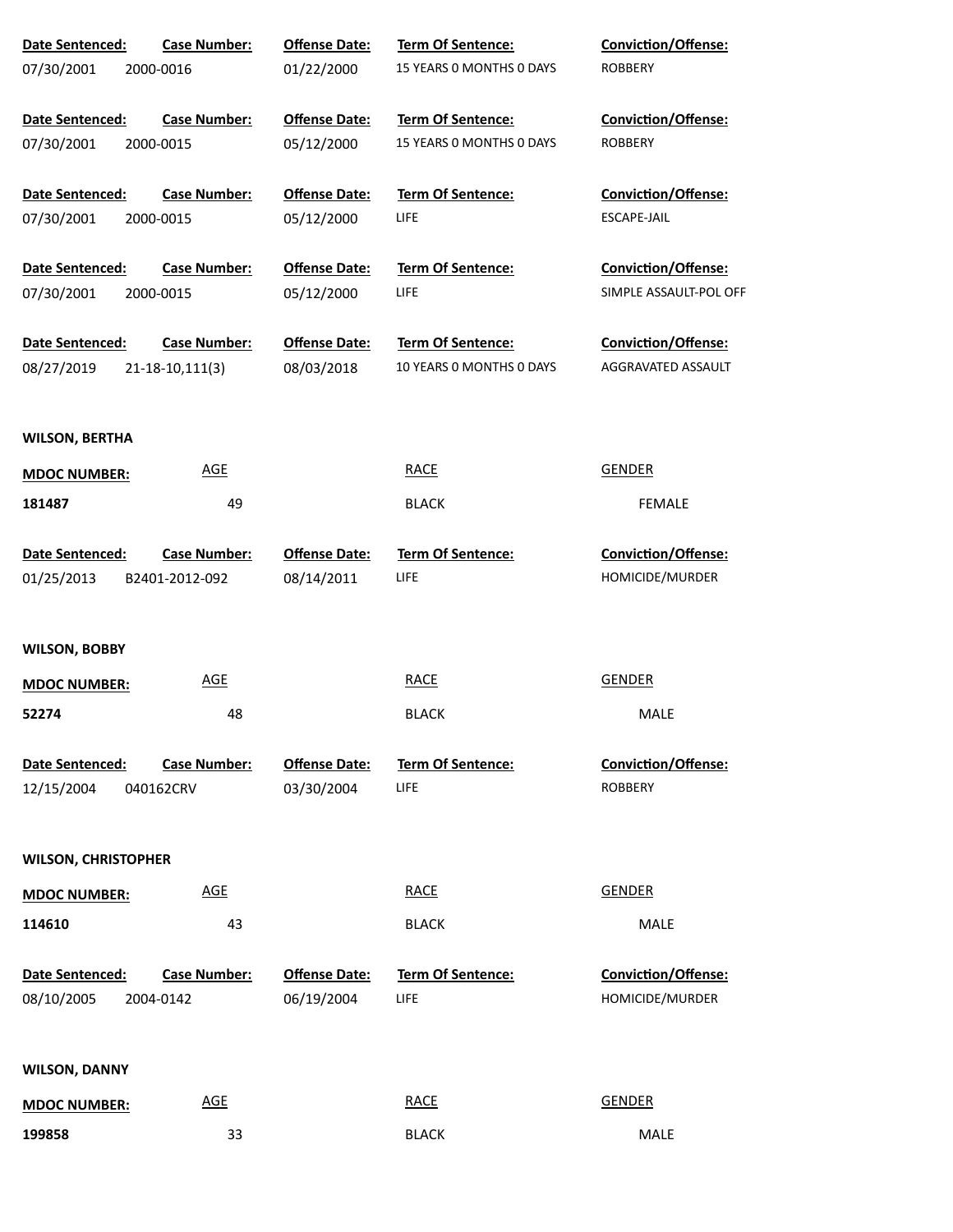| Date Sentenced:         | <b>Case Number:</b> | <b>Offense Date:</b> | Term Of Sentence:        | <b>Conviction/Offense:</b>      |
|-------------------------|---------------------|----------------------|--------------------------|---------------------------------|
| 09/16/2015              | CR2015-12           | 12/27/2014           | LIFE                     | HOMICIDE/MURDER                 |
|                         |                     |                      |                          |                                 |
|                         |                     |                      |                          |                                 |
| <b>WILSON, DARNELL</b>  |                     |                      |                          |                                 |
| <b>MDOC NUMBER:</b>     | <b>AGE</b>          |                      | <b>RACE</b>              | <b>GENDER</b>                   |
| 159643                  | 55                  |                      | <b>BLACK</b>             | MALE                            |
|                         |                     |                      |                          |                                 |
| Date Sentenced:         | <b>Case Number:</b> | <b>Offense Date:</b> | <b>Term Of Sentence:</b> | Conviction/Offense:             |
| 06/22/2010              | CR201071CD          | 08/21/2009           | <b>LIFE</b>              | FLEEING LAW ENFORCEMENT OFFICER |
|                         |                     |                      |                          |                                 |
| Date Sentenced:         | <b>Case Number:</b> | <b>Offense Date:</b> | <b>Term Of Sentence:</b> | Conviction/Offense:             |
| 06/22/2010              | CR201071CD          | 08/21/2009           | LIFE                     | <b>GRAND LARCENY</b>            |
|                         |                     |                      |                          |                                 |
| Date Sentenced:         | <b>Case Number:</b> | <b>Offense Date:</b> | Term Of Sentence:        | Conviction/Offense:             |
| 06/22/2010              | CR201071CD          | 08/21/2009           | LIFE                     | SIMPLE ASSAULT-POL OFF          |
|                         |                     |                      |                          |                                 |
| <b>WILSON, DONALD</b>   |                     |                      |                          |                                 |
|                         |                     |                      |                          |                                 |
| <b>MDOC NUMBER:</b>     | <b>AGE</b>          |                      | <b>RACE</b>              | <b>GENDER</b>                   |
| 100551                  | 82                  |                      | <b>WHITE</b>             | MALE                            |
|                         |                     |                      |                          |                                 |
| Date Sentenced:         | <b>Case Number:</b> | <b>Offense Date:</b> | <b>Term Of Sentence:</b> | Conviction/Offense:             |
| 03/19/2004              | 03-247-FV           | 08/19/2001           | 20 YEARS 0 MONTHS 0 DAYS | AGGRAVATED ASSAULT              |
| Date Sentenced:         | <b>Case Number:</b> | <b>Offense Date:</b> | Term Of Sentence:        | Conviction/Offense:             |
| 03/19/2004              | 03-247-FV           | 08/19/2001           | 3 YEARS 0 MONTHS 0 DAYS  | ARSON-                          |
|                         |                     |                      |                          |                                 |
| <b>Date Sentenced:</b>  | <b>Case Number:</b> | <b>Offense Date:</b> | <b>Term Of Sentence:</b> | <b>Conviction/Offense:</b>      |
| 11/17/2003              | 03-247-FV           | 08/19/2001           | <b>LIFE</b>              | HOMICIDE/MURDER                 |
|                         |                     |                      |                          |                                 |
|                         |                     |                      |                          |                                 |
| <b>WILSON, FREDRICK</b> |                     |                      |                          |                                 |
| <b>MDOC NUMBER:</b>     | <b>AGE</b>          |                      | <b>RACE</b>              | <b>GENDER</b>                   |
| K0364                   | 46                  |                      | <b>BLACK</b>             | MALE                            |
|                         |                     |                      |                          |                                 |
| Date Sentenced:         | <b>Case Number:</b> | <b>Offense Date:</b> | Term Of Sentence:        | <b>Conviction/Offense:</b>      |
| 06/12/2009              | 08CR110SCG          | 03/24/2008           | 10 YEARS O MONTHS O DAYS | AGGRAVATED ASSAULT              |
|                         |                     |                      |                          |                                 |
| Date Sentenced:         | <b>Case Number:</b> | <b>Offense Date:</b> | <b>Term Of Sentence:</b> | <b>Conviction/Offense:</b>      |
| 06/12/2009              | 08CR110SCG          | 03/24/2008           | <b>LIFE</b>              | HOMICIDE/MURDER                 |
|                         |                     |                      |                          |                                 |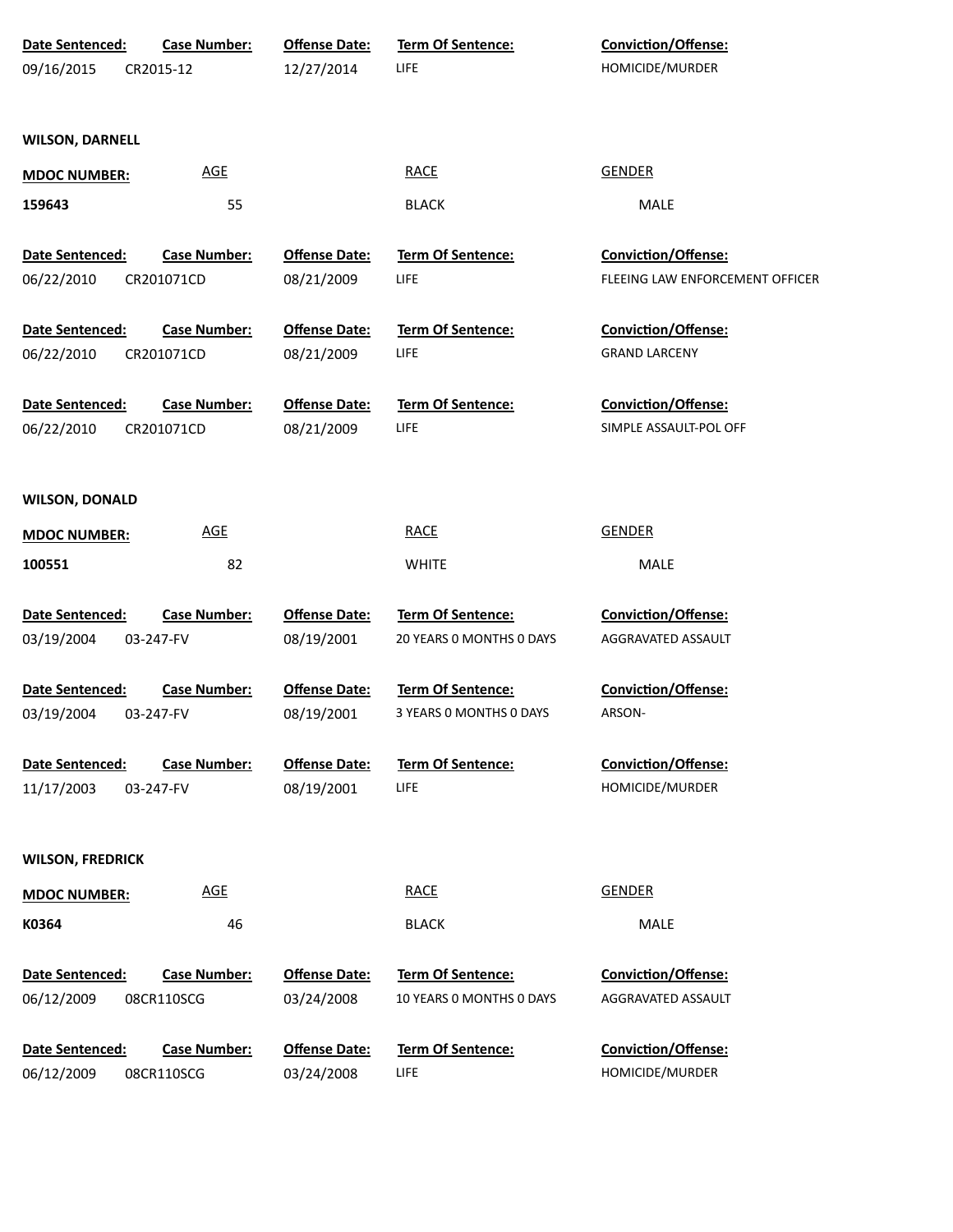## **WILSON, KENNETH**

| <b>MDOC NUMBER:</b>    | <b>AGE</b>                        |                      | <b>RACE</b>              | <b>GENDER</b>                            |
|------------------------|-----------------------------------|----------------------|--------------------------|------------------------------------------|
| 103498                 | 43                                |                      | <b>BLACK</b>             | MALE                                     |
|                        |                                   |                      |                          |                                          |
| <b>Date Sentenced:</b> | <b>Case Number:</b>               | <b>Offense Date:</b> | Term Of Sentence:        | Conviction/Offense:                      |
| 05/18/2004             | 2004-6-KR2                        | 07/02/2003           | 5 YEARS 0 MONTHS 0 DAYS  | AGGRAVATED ASSAULT                       |
| Date Sentenced:        |                                   | <b>Offense Date:</b> | <b>Term Of Sentence:</b> | Conviction/Offense:                      |
| 04/08/2004             | <b>Case Number:</b><br>2004-6-KR2 | 07/02/2003           | LIFE                     | HOMICIDE/MURDER                          |
|                        |                                   |                      |                          |                                          |
|                        |                                   |                      |                          |                                          |
| <b>WILSON, MICHAEL</b> |                                   |                      |                          |                                          |
| <b>MDOC NUMBER:</b>    | <b>AGE</b>                        |                      | <b>RACE</b>              | <b>GENDER</b>                            |
| 29893                  | 50                                |                      | <b>WHITE</b>             | MALE                                     |
|                        |                                   |                      |                          |                                          |
| Date Sentenced:        | <b>Case Number:</b>               | <b>Offense Date:</b> | Term Of Sentence:        | <b>Conviction/Offense:</b>               |
| 01/14/2014             | 2402200946                        | 08/14/2008           | 10 YEARS 0 MONTHS 0 DAYS | POSSESSION OF FIREARM BY CONVICTED FELON |
| Date Sentenced:        | <b>Case Number:</b>               | <b>Offense Date:</b> | <b>Term Of Sentence:</b> | <b>Conviction/Offense:</b>               |
| 01/14/2014             | 24022009423                       | 03/27/2009           | 7 YEARS O MONTHS O DAYS  | BURGLARY-GENERAL                         |
|                        |                                   |                      |                          |                                          |
| Date Sentenced:        | <b>Case Number:</b>               | <b>Offense Date:</b> | <b>Term Of Sentence:</b> | <b>Conviction/Offense:</b>               |
| 04/17/2014             | 2010105741                        | 06/21/2009           | 18 YEARS O MONTHS O DAYS | BURGLARY LARCENY-UNOCCUPIED DWELLING     |
|                        |                                   |                      |                          |                                          |
| Date Sentenced:        | <b>Case Number:</b>               | <b>Offense Date:</b> | <b>Term Of Sentence:</b> | <b>Conviction/Offense:</b>               |
| 04/17/2014             | 2010105741                        | 06/21/2009           | 3 YEARS 0 MONTHS 0 DAYS  | <b>VEHICLE THEFT</b>                     |
| Date Sentenced:        | <b>Case Number:</b>               | <b>Offense Date:</b> | Term Of Sentence:        | <b>Conviction/Offense:</b>               |
| 04/21/2014             | 2010105741                        | 06/21/2009           | 3 YEARS 0 MONTHS 0 DAYS  | POSSESSION OF FIREARM BY CONVICTED FELON |
|                        |                                   |                      |                          |                                          |
| Date Sentenced:        | <b>Case Number:</b>               | <b>Offense Date:</b> | <b>Term Of Sentence:</b> | <b>Conviction/Offense:</b>               |
| 09/02/2015             | B2401-2014-801                    | 01/03/2014           | <b>LIFE</b>              | HOMICIDE/MURDER                          |
|                        |                                   |                      |                          |                                          |
| Date Sentenced:        | <b>Case Number:</b>               | <b>Offense Date:</b> | <b>Term Of Sentence:</b> | <b>Conviction/Offense:</b>               |
| 09/02/2015             | B2402-2014-352                    | 01/03/2014           | <b>LIFE</b>              | HOMICIDE/MURDER                          |
| Date Sentenced:        | <b>Case Number:</b>               | <b>Offense Date:</b> | <b>Term Of Sentence:</b> | Conviction/Offense:                      |
| 02/27/2020             | 18-10112-KR                       | 07/05/2018           | <b>LIFE</b>              | ESCAPE-JAIL                              |
|                        |                                   |                      |                          |                                          |
|                        |                                   |                      |                          |                                          |
| <b>WILSON, TOICE</b>   |                                   |                      |                          |                                          |
| <b>MDOC NUMBER:</b>    | <b>AGE</b>                        |                      | <b>RACE</b>              | <b>GENDER</b>                            |
| 128159                 | 51                                |                      | <b>BLACK</b>             | MALE                                     |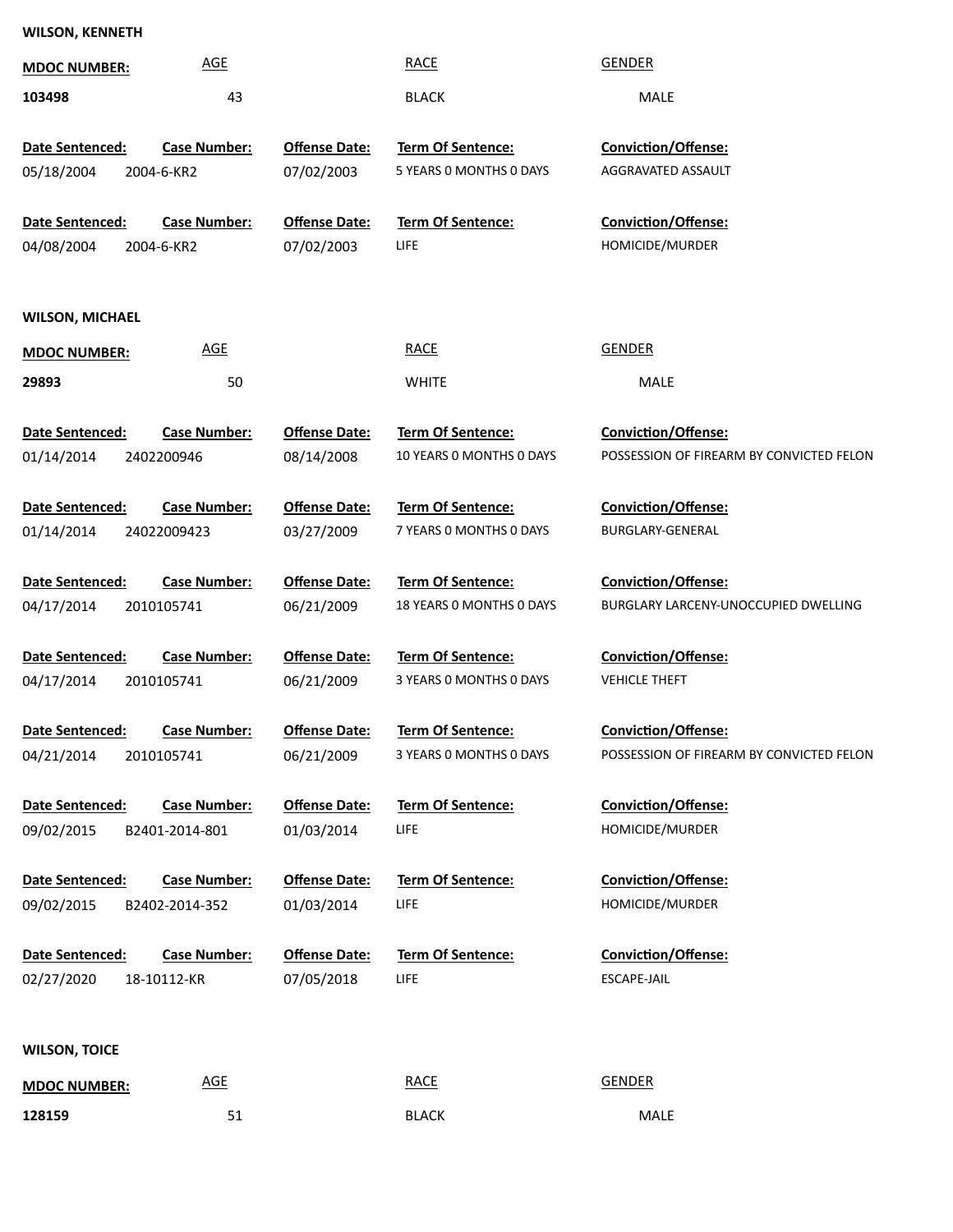| Date Sentenced:          | <b>Case Number:</b>        | <b>Offense Date:</b> | <b>Term Of Sentence:</b> | <b>Conviction/Offense:</b> |
|--------------------------|----------------------------|----------------------|--------------------------|----------------------------|
| 03/27/2007               | 06075900WSY                | 01/08/2006           | LIFE                     | HOMICIDE/MURDER            |
|                          |                            |                      |                          |                            |
| <b>WILSON, WILLIAM</b>   |                            |                      |                          |                            |
| <b>MDOC NUMBER:</b>      | $\underline{\mathsf{AGE}}$ |                      | <b>RACE</b>              | <b>GENDER</b>              |
| R6861                    | 45                         |                      | <b>BLACK</b>             | MALE                       |
| Date Sentenced:          | <b>Case Number:</b>        | <b>Offense Date:</b> | Term Of Sentence:        | Conviction/Offense:        |
| 10/16/1998               | DATACONV-2                 |                      | 20 YEARS 0 MONTHS 0 DAYS | AGGRAVATED ASSAULT         |
| Date Sentenced:          | <b>Case Number:</b>        | <b>Offense Date:</b> | Term Of Sentence:        | Conviction/Offense:        |
| 10/16/1998               | DATACONV-1                 |                      | LIFE                     | CAPITAL MURDER             |
| <b>WILSON, WILLIE</b>    |                            |                      |                          |                            |
| <b>MDOC NUMBER:</b>      | <b>AGE</b>                 |                      | <b>RACE</b>              | <b>GENDER</b>              |
| 32126                    | 64                         |                      | <b>BLACK</b>             | MALE                       |
| Date Sentenced:          | <b>Case Number:</b>        | <b>Offense Date:</b> | Term Of Sentence:        | <b>Conviction/Offense:</b> |
| 04/30/1985<br>993-C      |                            | 07/22/1984           | 0 YEARS O MONTHS O DAYS  | ARMED ROBBERY              |
| <b>WILSON, WILLIE</b>    |                            |                      |                          |                            |
| <b>MDOC NUMBER:</b>      | <b>AGE</b>                 |                      | <b>RACE</b>              | GENDER                     |
| T8697                    | 52                         |                      | <b>BLACK</b>             | MALE                       |
| <b>Date Sentenced:</b>   | <b>Case Number:</b>        | <b>Offense Date:</b> | <b>Term Of Sentence:</b> | Conviction/Offense:        |
| 02/06/2003               | DATACONV-1                 | 10/24/2002           | LIFE                     | CAPITAL MURDER             |
| <b>WINDLESS, ANTHONY</b> |                            |                      |                          |                            |
| <b>MDOC NUMBER:</b>      | <b>AGE</b>                 |                      | <b>RACE</b>              | <b>GENDER</b>              |
| 119416                   | 33                         |                      | <b>BLACK</b>             | MALE                       |
| Date Sentenced:          | <b>Case Number:</b>        | <b>Offense Date:</b> | Term Of Sentence:        | Conviction/Offense:        |
| 03/13/2014               | 2013-0027                  | 02/26/2011           | LIFE                     | CAPITAL MURDER             |
| Date Sentenced:          | <b>Case Number:</b>        | <b>Offense Date:</b> | Term Of Sentence:        | Conviction/Offense:        |
| 06/27/2014               | 2013-0012                  | 08/07/2012           | 2 YEARS 0 MONTHS 0 DAYS  | <b>IDENTITY THEFT</b>      |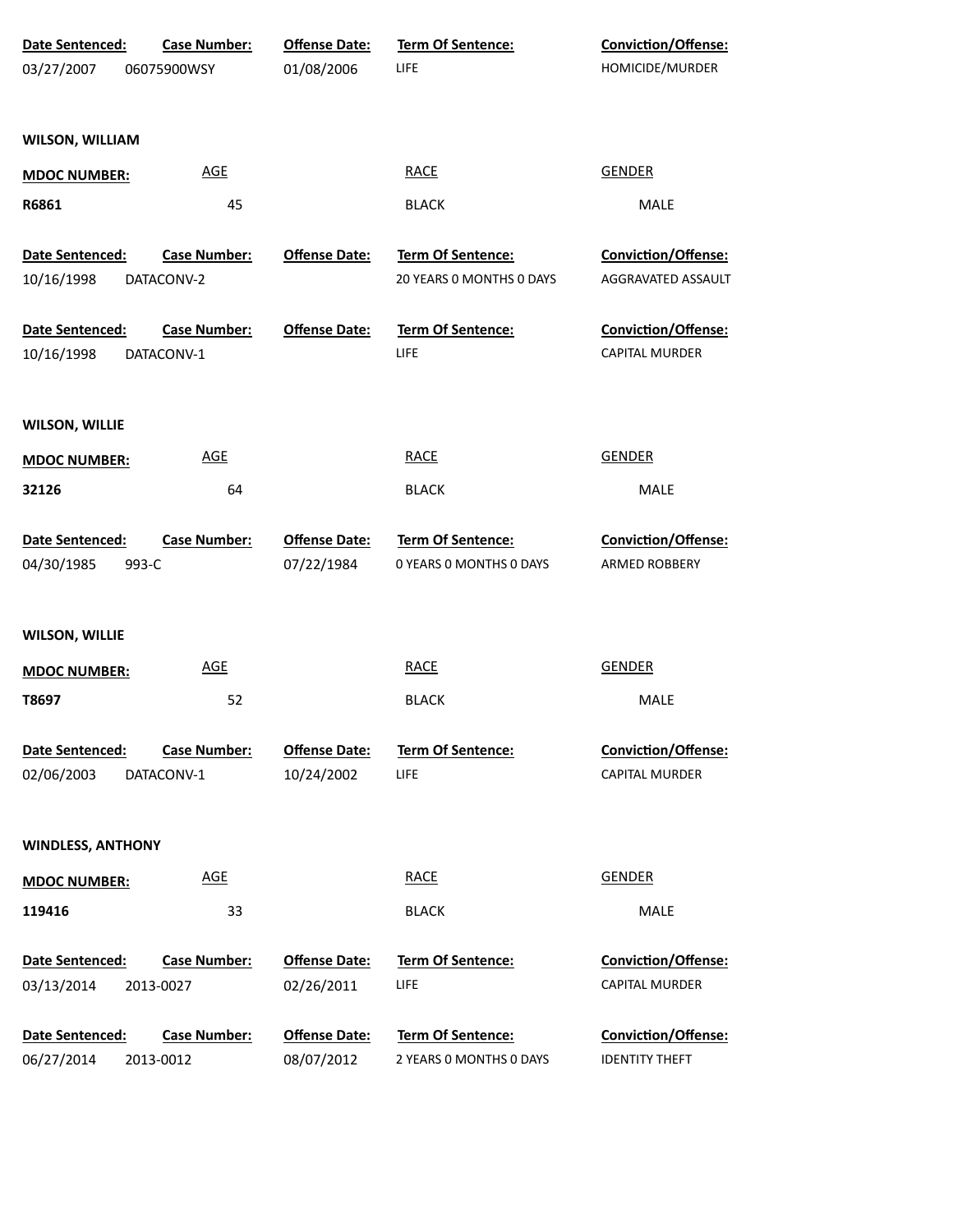| <b>WINGO, CURTIS</b>     |                     |                      |                          |                            |
|--------------------------|---------------------|----------------------|--------------------------|----------------------------|
| <b>MDOC NUMBER:</b>      | <b>AGE</b>          |                      | <b>RACE</b>              | <b>GENDER</b>              |
| 08109                    | 61                  |                      | <b>BLACK</b>             | MALE                       |
|                          |                     |                      |                          |                            |
| Date Sentenced:          | <b>Case Number:</b> | <b>Offense Date:</b> | <b>Term Of Sentence:</b> | <b>Conviction/Offense:</b> |
| 05/25/1999               | DATACONV-1          | 02/16/1999           | LIFE                     | <b>FELONY DUI</b>          |
|                          |                     |                      |                          |                            |
| <b>WINSTON, ANDREW</b>   |                     |                      |                          |                            |
|                          | <b>AGE</b>          |                      | <b>RACE</b>              | <b>GENDER</b>              |
| <b>MDOC NUMBER:</b>      |                     |                      |                          |                            |
| 65427                    | 51                  |                      | <b>BLACK</b>             | MALE                       |
| Date Sentenced:          | <b>Case Number:</b> | <b>Offense Date:</b> | Term Of Sentence:        | Conviction/Offense:        |
| 06/07/1996<br>8298       |                     | 02/03/1996           | 8 YEARS 0 MONTHS 0 DAYS  | AGGRAVATED ASSAULT         |
|                          |                     |                      |                          |                            |
| Date Sentenced:          | <b>Case Number:</b> | <b>Offense Date:</b> | Term Of Sentence:        | Conviction/Offense:        |
| 06/07/1996<br>8298       |                     | 02/03/1996           | LIFE                     | HOMICIDE/MURDER            |
|                          |                     |                      |                          |                            |
| <b>WINSTON, DERRICK</b>  |                     |                      |                          |                            |
| <b>MDOC NUMBER:</b>      | <b>AGE</b>          |                      | <b>RACE</b>              | <b>GENDER</b>              |
| 65425                    | 44                  |                      | <b>BLACK</b>             | MALE                       |
|                          |                     |                      |                          |                            |
| Date Sentenced:          | <b>Case Number:</b> | <b>Offense Date:</b> | Term Of Sentence:        | Conviction/Offense:        |
| 06/07/1996<br>8298 CTII  |                     | 02/03/1996           | 3 YEARS 0 MONTHS 0 DAYS  | AGGRAVATED ASSAULT         |
|                          |                     |                      |                          |                            |
| Date Sentenced:          | <b>Case Number:</b> | <b>Offense Date:</b> | Term Of Sentence:        | Conviction/Offense:        |
| 06/07/1996               | 8298 CTIII          | 02/03/1996           | 3 YEARS O MONTHS O DAYS  | AGGRAVATED ASSAULT         |
| Date Sentenced:          | <b>Case Number:</b> | <b>Offense Date:</b> | Term Of Sentence:        | Conviction/Offense:        |
| 06/07/1996               | 8298 CTIV           | 02/03/1996           | 3 YEARS 0 MONTHS 0 DAYS  | AGGRAVATED ASSAULT         |
|                          |                     |                      |                          |                            |
| Date Sentenced:          | <b>Case Number:</b> | <b>Offense Date:</b> | <b>Term Of Sentence:</b> | Conviction/Offense:        |
| 06/07/1996<br>8298 CTI   |                     | 02/03/1996           | <b>LIFE</b>              | HOMICIDE/MURDER            |
|                          |                     |                      |                          |                            |
| <b>WINSTON, FREDRICK</b> |                     |                      |                          |                            |
| <b>MDOC NUMBER:</b>      | <b>AGE</b>          |                      | <b>RACE</b>              | <b>GENDER</b>              |
|                          |                     |                      |                          |                            |
| <b>T0850</b>             | 43                  |                      | <b>BLACK</b>             | MALE                       |
| Date Sentenced:          | <b>Case Number:</b> | <b>Offense Date:</b> | Term Of Sentence:        | Conviction/Offense:        |
| 06/12/2006               | 05-0-400-00 TTG     | 01/01/2004           | LIFE                     | HOMICIDE/MURDER            |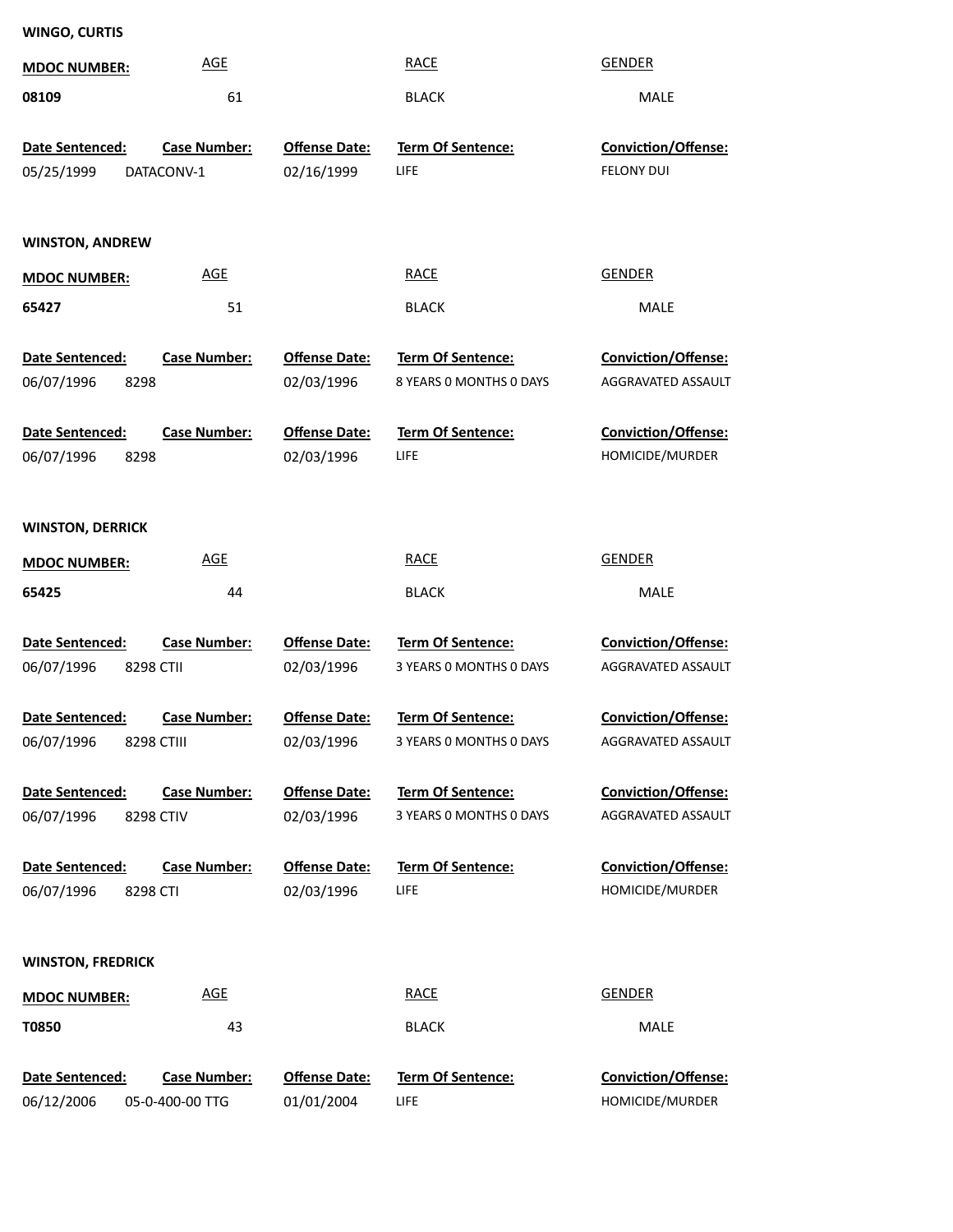| <b>WINTERS, ALEXANDRO</b> |                            |                      |                                              |                                |
|---------------------------|----------------------------|----------------------|----------------------------------------------|--------------------------------|
| <b>MDOC NUMBER:</b>       | <b>AGE</b>                 |                      | <b>RACE</b>                                  | <b>GENDER</b>                  |
| 76838                     | 48                         |                      | <b>BLACK</b>                                 | <b>MALE</b>                    |
|                           |                            |                      |                                              |                                |
| Date Sentenced:           | <b>Case Number:</b>        | <b>Offense Date:</b> | Term Of Sentence:                            | Conviction/Offense:            |
| 03/08/2007                | CR200652BT1                | 07/07/2006           | LIFE                                         | CAPITAL MURDER                 |
|                           |                            |                      |                                              |                                |
| <b>WINTERS, CLINTON</b>   |                            |                      |                                              |                                |
| <b>MDOC NUMBER:</b>       | <b>AGE</b>                 |                      | <b>RACE</b>                                  | <b>GENDER</b>                  |
| R5778                     | 45                         |                      | <b>WHITE</b>                                 | MALE                           |
|                           |                            |                      |                                              |                                |
| Date Sentenced:           | <b>Case Number:</b>        | <b>Offense Date:</b> | Term Of Sentence:                            | Conviction/Offense:            |
| 05/16/2019                | CR2015-19-SM               | 03/27/2014           | 3 YEARS O MONTHS O DAYS                      | <b>WORTHLESS CHECKS</b>        |
| Date Sentenced:           | <b>Case Number:</b>        | <b>Offense Date:</b> | Term Of Sentence:                            | <b>Conviction/Offense:</b>     |
| 06/26/2020                | CR2019-109-SM-P2           | 02/08/2019           | LIFE                                         | METHAMPHETAMINE - POSSESSION   |
|                           |                            |                      |                                              |                                |
| <b>WINTERS, HARVEY</b>    |                            |                      |                                              |                                |
| <b>MDOC NUMBER:</b>       | <b>AGE</b>                 |                      | <b>RACE</b>                                  | <b>GENDER</b>                  |
| L6191                     | 62                         |                      | <b>BLACK</b>                                 | MALE                           |
|                           |                            |                      |                                              |                                |
| Date Sentenced:           | <b>Case Number:</b>        | <b>Offense Date:</b> | Term Of Sentence:                            | Conviction/Offense:            |
| 05/16/2003<br>10966       |                            | 10/21/2001           | LIFE                                         | HOMICIDE/MURDER                |
|                           |                            |                      |                                              |                                |
| <b>WOFFORD, THAD</b>      |                            |                      |                                              |                                |
| <b>MDOC NUMBER:</b>       | $\underline{\mathsf{AGE}}$ |                      | <b>RACE</b>                                  | <b>GENDER</b>                  |
| L6240                     | 39                         |                      | <b>BLACK</b>                                 | MALE                           |
|                           |                            |                      |                                              |                                |
| Date Sentenced:           | <b>Case Number:</b>        | <b>Offense Date:</b> | Term Of Sentence:<br>7 YEARS O MONTHS O DAYS | Conviction/Offense:<br>ROBBERY |
| 06/16/2003                | 2003-13CR                  | 01/01/2002           |                                              |                                |
| Date Sentenced:           | <b>Case Number:</b>        | <b>Offense Date:</b> | Term Of Sentence:                            | <b>Conviction/Offense:</b>     |
| 07/20/2005<br>8507        |                            | 12/05/2002           | 5 YEARS O MONTHS O DAYS                      | ROBBERY                        |
| Date Sentenced:           | <b>Case Number:</b>        | <b>Offense Date:</b> | Term Of Sentence:                            | Conviction/Offense:            |
| 07/20/2005<br>8398        |                            | 12/13/2002           | LIFE                                         | HOMICIDE/MURDER                |
|                           |                            |                      |                                              |                                |
| Date Sentenced:           | <b>Case Number:</b>        | <b>Offense Date:</b> | Term Of Sentence:                            | Conviction/Offense:            |
| 06/16/2003                | 2003 32CR                  | 12/23/2002           | 5 YEARS 0 MONTHS 0 DAYS                      | <b>GRAND LARCENY</b>           |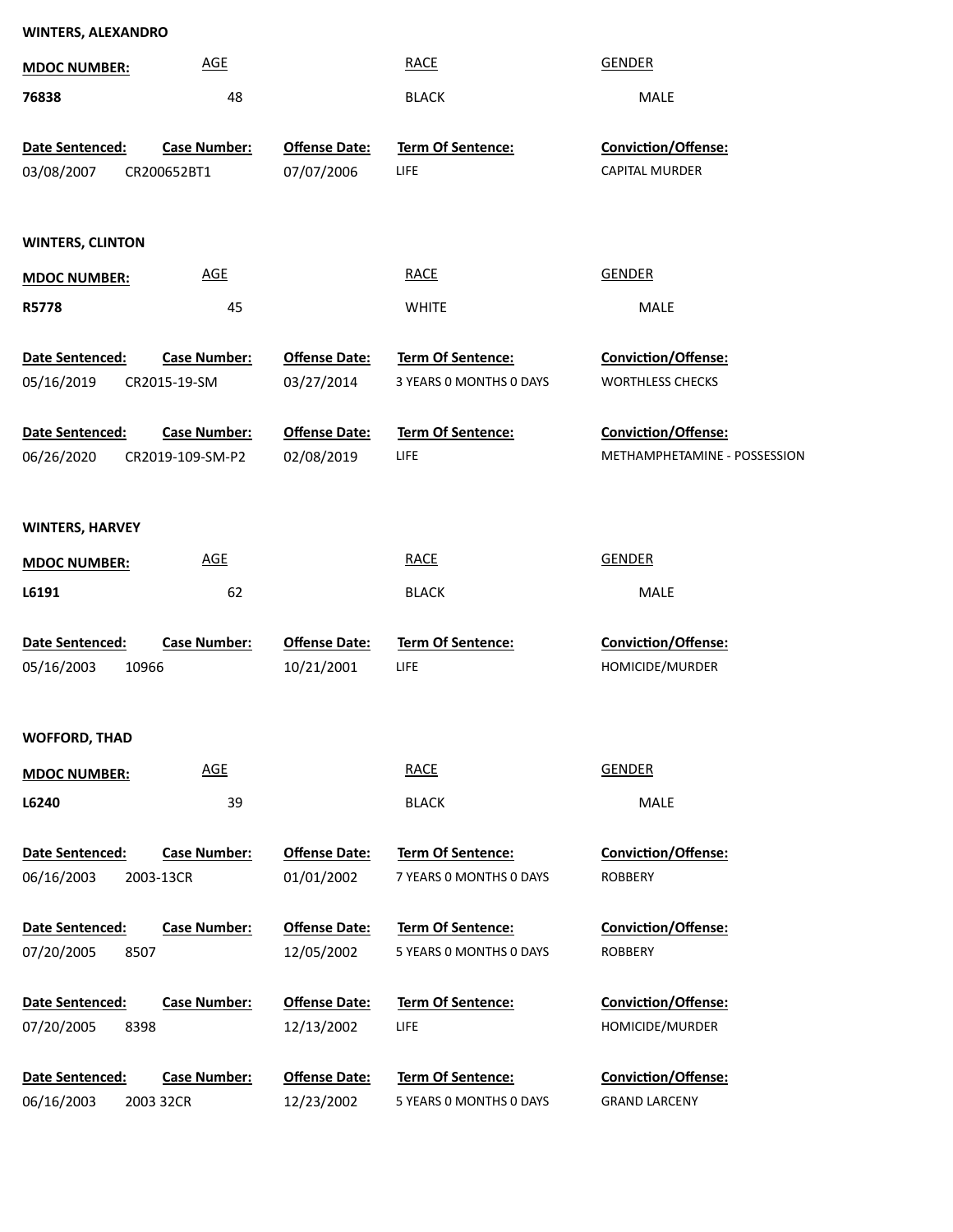| <b>WOMACK, LARRY</b>                         |                                  |                                    |                                                      |                                                  |
|----------------------------------------------|----------------------------------|------------------------------------|------------------------------------------------------|--------------------------------------------------|
| <b>MDOC NUMBER:</b>                          | <b>AGE</b>                       |                                    | <b>RACE</b>                                          | <b>GENDER</b>                                    |
| R9189                                        | 42                               |                                    | <b>BLACK</b>                                         | MALE                                             |
| Date Sentenced:                              | <b>Case Number:</b>              | <b>Offense Date:</b>               | Term Of Sentence:                                    | Conviction/Offense:                              |
| 06/09/1999                                   | DATACONV-1                       | 09/02/1997                         | LIFE                                                 | HOMICIDE/MURDER                                  |
| <b>WOODHAM, LUKE</b>                         |                                  |                                    |                                                      |                                                  |
| <b>MDOC NUMBER:</b>                          | <b>AGE</b>                       |                                    | <b>RACE</b>                                          | <b>GENDER</b>                                    |
| R4682                                        | 40                               |                                    | <b>WHITE</b>                                         | MALE                                             |
| <b>Date Sentenced:</b><br>06/12/1998<br>6635 | <b>Case Number:</b>              | <b>Offense Date:</b><br>10/01/1997 | <b>Term Of Sentence:</b><br>20 YEARS 0 MONTHS 0 DAYS | <b>Conviction/Offense:</b><br>AGGRAVATED ASSAULT |
| Date Sentenced:                              | <b>Case Number:</b>              | <b>Offense Date:</b>               | <b>Term Of Sentence:</b>                             | <b>Conviction/Offense:</b>                       |
| 06/05/1998<br>8696                           |                                  | 10/01/1997                         | LIFE                                                 | HOMICIDE/MURDER                                  |
| Date Sentenced:                              | <b>Case Number:</b>              | <b>Offense Date:</b>               | Term Of Sentence:                                    | <b>Conviction/Offense:</b>                       |
| 06/12/1998<br>6635                           |                                  | 10/01/1997                         | LIFE                                                 | HOMICIDE/MURDER                                  |
| WOODS, JOHN                                  |                                  |                                    |                                                      |                                                  |
| <b>MDOC NUMBER:</b>                          | <b>AGE</b>                       |                                    | <b>RACE</b>                                          | GENDER                                           |
| 135890                                       | 38                               |                                    | <b>WHITE</b>                                         | MALE                                             |
| Date Sentenced:                              | <b>Case Number:</b>              | <b>Offense Date:</b>               | Term Of Sentence:                                    | Conviction/Offense:                              |
| 01/19/2008                                   | 200610376 CT2                    | 03/11/2005                         | 7 YEARS O MONTHS O DAYS                              | BURGLARY-NONRESID                                |
| Date Sentenced:                              | <b>Case Number:</b>              | <b>Offense Date:</b>               | Term Of Sentence:                                    | <b>Conviction/Offense:</b>                       |
| 01/19/2008                                   | 200610376 CT1                    | 03/11/2005                         | <b>LIFE</b>                                          | CAPITAL MURDER                                   |
| WOOLARD, JOHN                                |                                  |                                    |                                                      |                                                  |
| <b>MDOC NUMBER:</b>                          | <b>AGE</b>                       |                                    | <b>RACE</b>                                          | <b>GENDER</b>                                    |
| 76474                                        | 58                               |                                    | <b>WHITE</b>                                         | MALE                                             |
| Date Sentenced:<br>02/26/1991                | <b>Case Number:</b><br>90-10-548 | <b>Offense Date:</b><br>05/25/1990 | <b>Term Of Sentence:</b><br>LIFE                     | <b>Conviction/Offense:</b><br>KIDNAP-            |
| Date Sentenced:                              | <b>Case Number:</b>              | <b>Offense Date:</b>               | <b>Term Of Sentence:</b>                             | Conviction/Offense:                              |
| 02/26/1991                                   | 90-10,549                        | 05/26/1990                         | LIFE                                                 | HOMICIDE/MURDER                                  |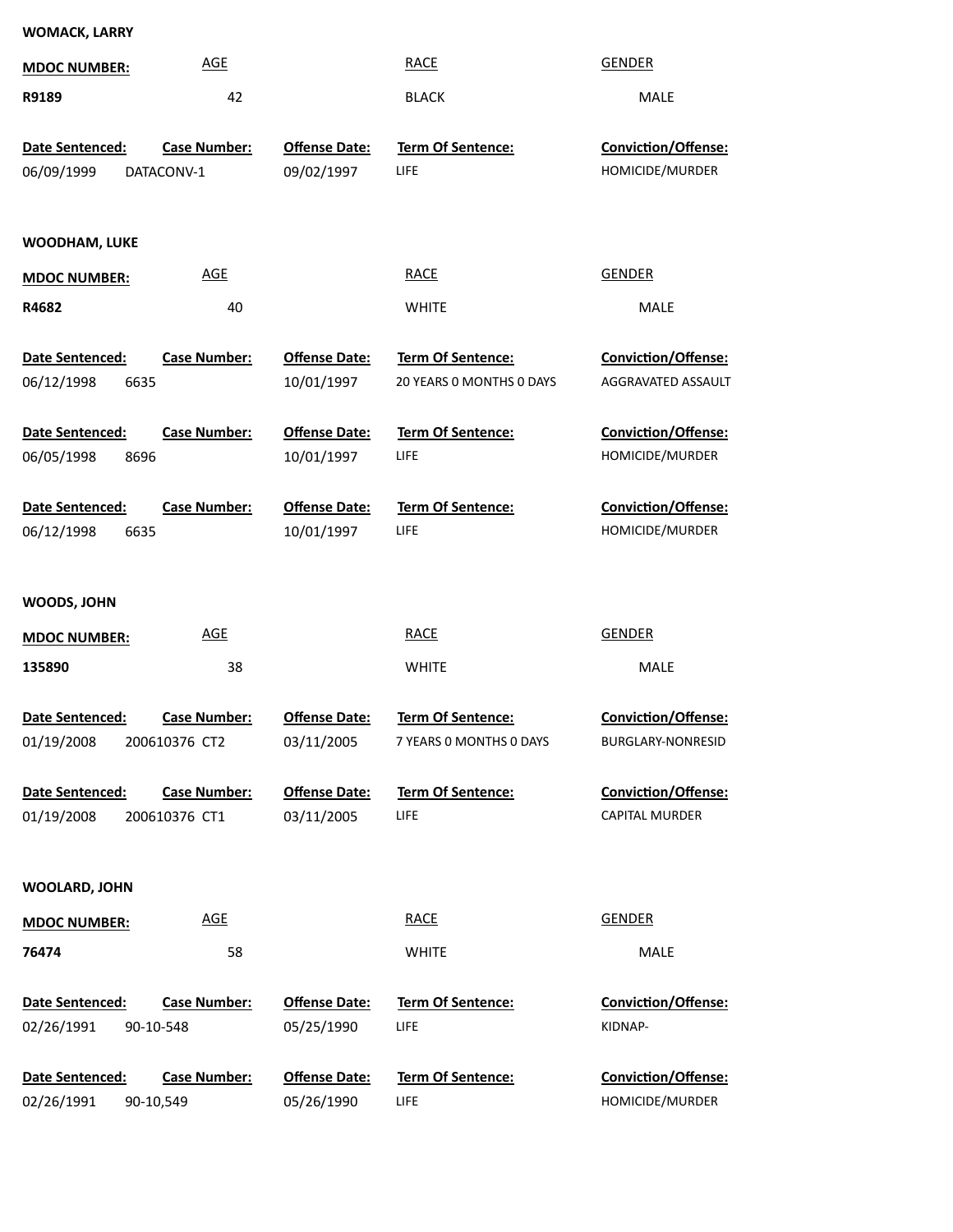| <b>Date Sentenced:</b>  | <b>Case Number:</b> | <b>Offense Date:</b> | <b>Term Of Sentence:</b> | <b>Conviction/Offense:</b> |
|-------------------------|---------------------|----------------------|--------------------------|----------------------------|
| 10/15/1998<br>98-0157   |                     | 06/02/1998           | 5 YEARS 0 MONTHS 0 DAYS  | ESCAPE-JAIL                |
| Date Sentenced:         | <b>Case Number:</b> | <b>Offense Date:</b> | <b>Term Of Sentence:</b> | <b>Conviction/Offense:</b> |
| 03/08/2001              | 2000-0201           | 05/28/2000           | 2 YEARS O MONTHS O DAYS  | ESCAPE-JAIL                |
| <b>Date Sentenced:</b>  | <b>Case Number:</b> | <b>Offense Date:</b> | <b>Term Of Sentence:</b> | <b>Conviction/Offense:</b> |
| 11/12/2002              | 2000-19-BT2         | 06/04/2000           | LIFE                     | BURGLARY-RESIDENTIAL       |
| Date Sentenced:         | <b>Case Number:</b> | <b>Offense Date:</b> | <b>Term Of Sentence:</b> | <b>Conviction/Offense:</b> |
| 11/12/2002              | 2000-19-BT2         | 06/04/2000           | LIFE                     | <b>GRAND LARCENY</b>       |
| Date Sentenced:         | <b>Case Number:</b> | <b>Offense Date:</b> | <b>Term Of Sentence:</b> | <b>Conviction/Offense:</b> |
| 11/12/2002              | 2000-19-BT2         | 06/04/2000           | <b>LIFE</b>              | KIDNAP-                    |
| <b>WOOLIE, MELVIN</b>   |                     |                      |                          |                            |
| <b>MDOC NUMBER:</b>     | <u>AGE</u>          |                      | <b>RACE</b>              | <b>GENDER</b>              |
| 37894                   | 58                  |                      | <b>BLACK</b>             | MALE                       |
| Date Sentenced:         | <b>Case Number:</b> | <b>Offense Date:</b> | Term Of Sentence:        | <b>Conviction/Offense:</b> |
| 09/23/1993<br>9818      |                     | 07/04/1993           | <b>LIFE</b>              | ESCAPE-JAIL                |
| <b>WORTHAM, WILLIAM</b> |                     |                      |                          |                            |
| <b>MDOC NUMBER:</b>     | <u>AGE</u>          |                      | <b>RACE</b>              | <b>GENDER</b>              |
| L2079                   | 77                  |                      | <b>BLACK</b>             | MALE                       |
| Date Sentenced:         | <b>Case Number:</b> | <b>Offense Date:</b> | <b>Term Of Sentence:</b> | <b>Conviction/Offense:</b> |
| 07/17/2002              | DATACONV-2          | 07/05/2001           | <b>LIFE</b>              | HOMICIDE/MURDER            |
| Date Sentenced:         | <b>Case Number:</b> | <b>Offense Date:</b> | <b>Term Of Sentence:</b> | <b>Conviction/Offense:</b> |
| 07/17/2002              | DATACONV-1          | 07/05/2002           | <b>LIFE</b>              | HOMICIDE/MURDER            |
| <b>WOULARD, EDDIE</b>   |                     |                      |                          |                            |
| <b>MDOC NUMBER:</b>     | <b>AGE</b>          |                      | <b>RACE</b>              | <b>GENDER</b>              |
| 83863                   | 68                  |                      | <b>BLACK</b>             | MALE                       |
| Date Sentenced:         | <b>Case Number:</b> | <b>Offense Date:</b> | <b>Term Of Sentence:</b> | <b>Conviction/Offense:</b> |
| 05/12/2000              | DATACONV-2          | 11/07/1999           | 5 YEARS 0 MONTHS 0 DAYS  | POSSESSION WEAPON/FELON    |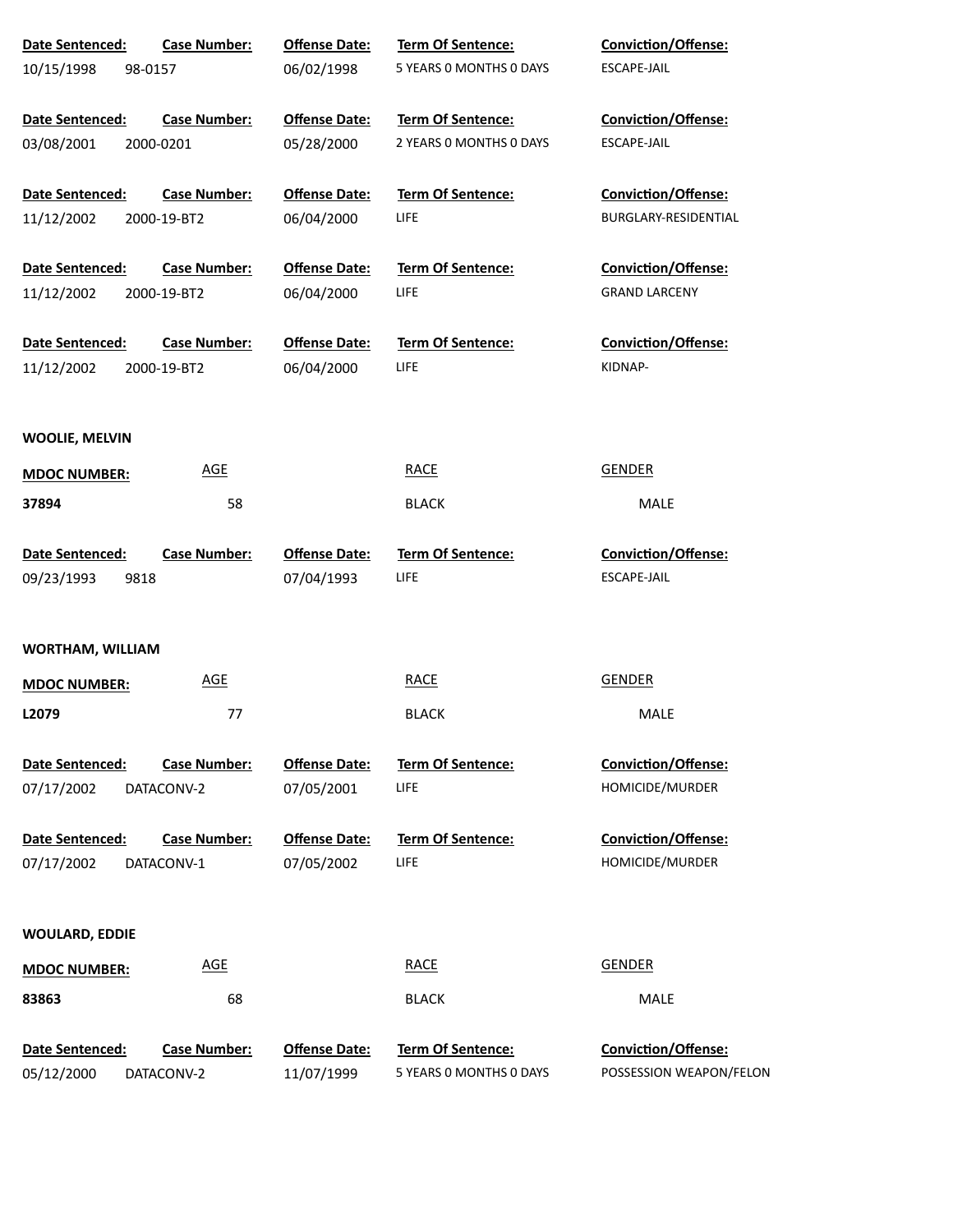| <b>Date Sentenced:</b>                  | <b>Case Number:</b>               | <b>Offense Date:</b>               | <b>Term Of Sentence:</b>                             | Conviction/Offense:                                |
|-----------------------------------------|-----------------------------------|------------------------------------|------------------------------------------------------|----------------------------------------------------|
| 05/12/2000                              | DATACONV-1                        | 11/07/1999                         | LIFE                                                 | HOMICIDE/MURDER                                    |
|                                         |                                   |                                    |                                                      |                                                    |
| <b>WREN, JIMMY</b>                      |                                   |                                    |                                                      |                                                    |
| <b>MDOC NUMBER:</b>                     | <b>AGE</b>                        |                                    | <b>RACE</b>                                          | <b>GENDER</b>                                      |
| 66051                                   | 44                                |                                    | <b>BLACK</b>                                         | MALE                                               |
| Date Sentenced:                         | <b>Case Number:</b>               | <b>Offense Date:</b>               | <b>Term Of Sentence:</b>                             | <b>Conviction/Offense:</b>                         |
| 09/12/1996                              | CR95-65BP2 CT 1                   | 04/10/1995                         | LIFE                                                 | RAPE                                               |
| <b>WRIGHT, A</b>                        |                                   |                                    |                                                      |                                                    |
| <b>MDOC NUMBER:</b>                     | <b>AGE</b>                        |                                    | <b>RACE</b>                                          | <b>GENDER</b>                                      |
| 32149                                   | 66                                |                                    | <b>BLACK</b>                                         | <b>MALE</b>                                        |
| <b>Date Sentenced:</b><br>09/11/2003    | <b>Case Number:</b><br>DATACONV-1 | <b>Offense Date:</b><br>10/21/2000 | <b>Term Of Sentence:</b><br>LIFE                     | Conviction/Offense:<br>HOMICIDE/MURDER             |
| <b>WRIGHT, EARL</b>                     |                                   |                                    |                                                      |                                                    |
| <b>MDOC NUMBER:</b>                     | <b>AGE</b>                        |                                    | <b>RACE</b>                                          | <b>GENDER</b>                                      |
| 06243                                   | 59                                |                                    | <b>BLACK</b>                                         | MALE                                               |
| Date Sentenced:                         | <b>Case Number:</b>               | <b>Offense Date:</b>               | Term Of Sentence:                                    | Conviction/Offense:                                |
| 12/07/1979<br>8129                      |                                   | 07/24/1978                         | 4 YEARS 0 MONTHS 0 DAYS                              | BURGLARY-GENERAL                                   |
| Date Sentenced:<br>10/31/1979<br>8225   | <b>Case Number:</b>               | <b>Offense Date:</b><br>07/16/1979 | <b>Term Of Sentence:</b><br>10 YEARS 0 MONTHS 0 DAYS | <b>Conviction/Offense:</b><br>BURGLARY-RESIDENTIAL |
| Date Sentenced:<br>8271<br>04/25/1980   | <b>Case Number:</b>               | <b>Offense Date:</b><br>07/16/1979 | Term Of Sentence:<br>5 YEARS 0 MONTHS 0 DAYS         | Conviction/Offense:<br>AGGRAVATED ASSAULT          |
| Date Sentenced:<br>11/01/1985<br>8750   | <b>Case Number:</b>               | <b>Offense Date:</b><br>08/23/1985 | <b>Term Of Sentence:</b><br>LIFE                     | Conviction/Offense:<br>ARMED ROBBERY               |
| <b>WRIGHT, MILTON</b>                   |                                   |                                    |                                                      |                                                    |
| <b>MDOC NUMBER:</b>                     | <b>AGE</b>                        |                                    | <b>RACE</b>                                          | <b>GENDER</b>                                      |
| 32153                                   | 64                                |                                    | <b>BLACK</b>                                         | MALE                                               |
| Date Sentenced:<br>11/20/1989<br>21,407 | <b>Case Number:</b>               | <b>Offense Date:</b><br>05/23/1989 | Term Of Sentence:<br>LIFE                            | Conviction/Offense:<br>BURGLARY-RESIDENTIAL        |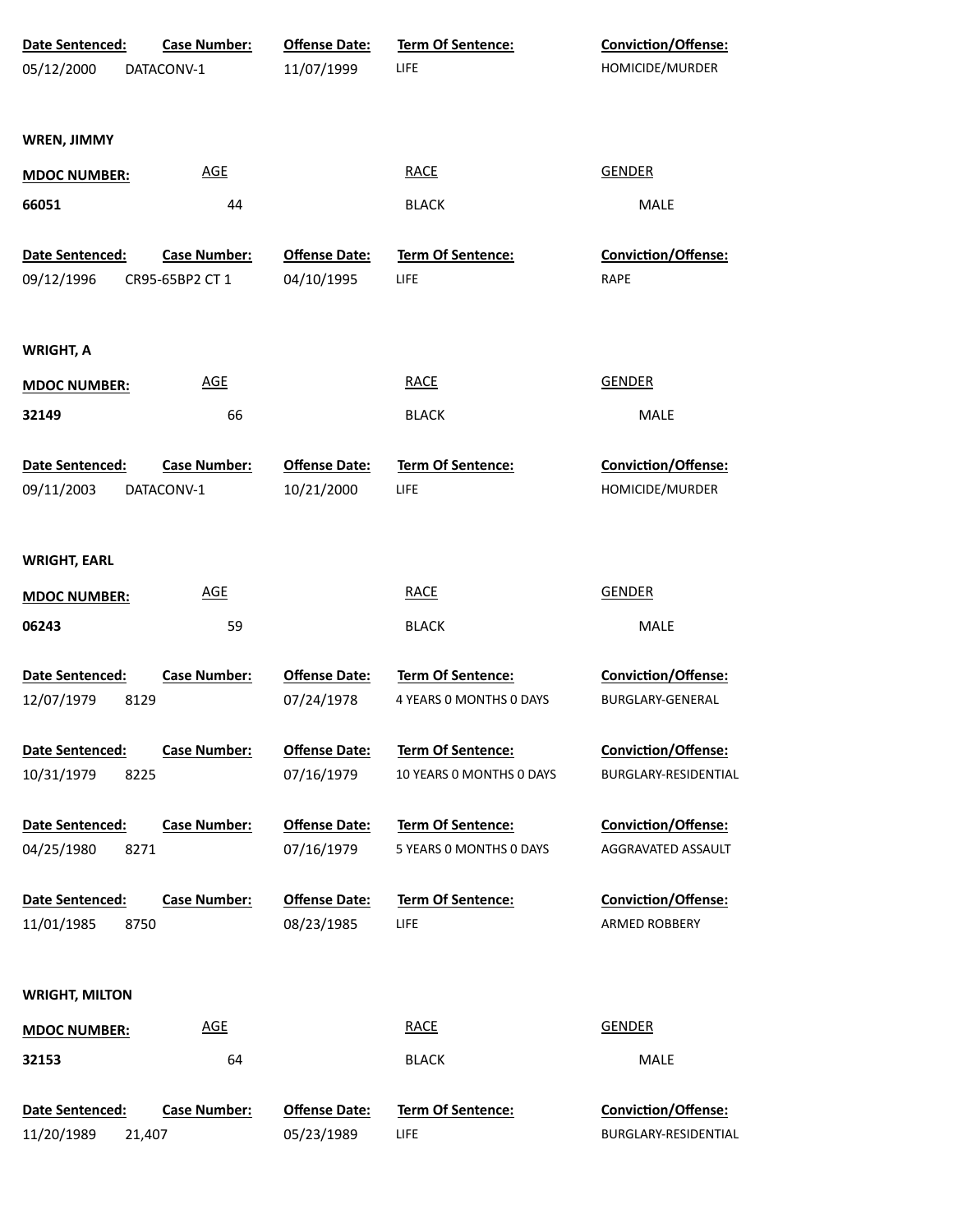| Date Sentenced:        | <b>Case Number:</b> | <b>Offense Date:</b> | Term Of Sentence:        | Conviction/Offense:        |
|------------------------|---------------------|----------------------|--------------------------|----------------------------|
| 21,407<br>11/20/1989   |                     | 05/23/1989           | LIFE                     | SEX ASSAULT                |
|                        |                     |                      |                          |                            |
| Date Sentenced:        | <b>Case Number:</b> | <b>Offense Date:</b> | Term Of Sentence:        | Conviction/Offense:        |
| 21,407<br>11/20/1989   |                     | 05/27/1989           | LIFE                     | BURGLARY-RESIDENTIAL       |
|                        |                     |                      |                          |                            |
| YARBOROUGH, JEREMY     |                     |                      |                          |                            |
| <b>MDOC NUMBER:</b>    | <b>AGE</b>          |                      | <b>RACE</b>              | <b>GENDER</b>              |
| 171495                 | 30                  |                      | <b>WHITE</b>             | MALE                       |
|                        |                     |                      |                          |                            |
| Date Sentenced:        | <b>Case Number:</b> | <b>Offense Date:</b> | Term Of Sentence:        | Conviction/Offense:        |
| 09/23/2011             | B2301100168         | 10/08/2009           | <b>LIFE</b>              | HOMICIDE/MURDER            |
|                        |                     |                      |                          |                            |
|                        |                     |                      |                          |                            |
| YATES, DAVID           |                     |                      |                          |                            |
| <b>MDOC NUMBER:</b>    | <b>AGE</b>          |                      | <b>RACE</b>              | <b>GENDER</b>              |
| 161400                 | 48                  |                      | <b>WHITE</b>             | <b>MALE</b>                |
|                        |                     |                      |                          |                            |
| Date Sentenced:        | <b>Case Number:</b> | <b>Offense Date:</b> | Term Of Sentence:        | <b>Conviction/Offense:</b> |
| 09/02/2010<br>200962K  |                     | 01/01/2006           | 15 YEARS 0 MONTHS 0 DAYS | <b>FONDLING</b>            |
|                        |                     |                      |                          |                            |
| Date Sentenced:        | <b>Case Number:</b> | <b>Offense Date:</b> | Term Of Sentence:        | <b>Conviction/Offense:</b> |
| 09/02/2010<br>200962K  |                     | 01/01/2006           | LIFE                     | SEXUAL BATTERY             |
|                        |                     |                      |                          |                            |
| Date Sentenced:        | <b>Case Number:</b> | <b>Offense Date:</b> | Term Of Sentence:        | <b>Conviction/Offense:</b> |
| 10/22/2010             | K09-0210H           | 06/01/2008           | 15 YEARS O MONTHS O DAYS | <b>FONDLING</b>            |
|                        |                     |                      |                          |                            |
| YATES, KIMBERLY        |                     |                      |                          |                            |
| <b>MDOC NUMBER:</b>    | <b>AGE</b>          |                      | <b>RACE</b>              | <b>GENDER</b>              |
| 143773                 | 47                  |                      | <b>WHITE</b>             | <b>FEMALE</b>              |
|                        |                     |                      |                          |                            |
| <b>Date Sentenced:</b> | <b>Case Number:</b> | <b>Offense Date:</b> | <b>Term Of Sentence:</b> | <b>Conviction/Offense:</b> |
| 09/02/2010<br>200962K  |                     | 01/01/2006           | 15 YEARS 0 MONTHS 0 DAYS | <b>FONDLING</b>            |
|                        |                     |                      |                          |                            |
| Date Sentenced:        | <b>Case Number:</b> | <b>Offense Date:</b> | <b>Term Of Sentence:</b> | <b>Conviction/Offense:</b> |
| 09/02/2010<br>200962K  |                     | 01/01/2006           | LIFE                     | <b>SEXUAL BATTERY</b>      |
|                        |                     |                      |                          |                            |
| Date Sentenced:        | <b>Case Number:</b> | <b>Offense Date:</b> | Term Of Sentence:        | <b>Conviction/Offense:</b> |
| 10/22/2010             | K09-0210H           | 11/01/2008           | 20 YEARS 0 MONTHS 0 DAYS | SEXUAL BATTERY             |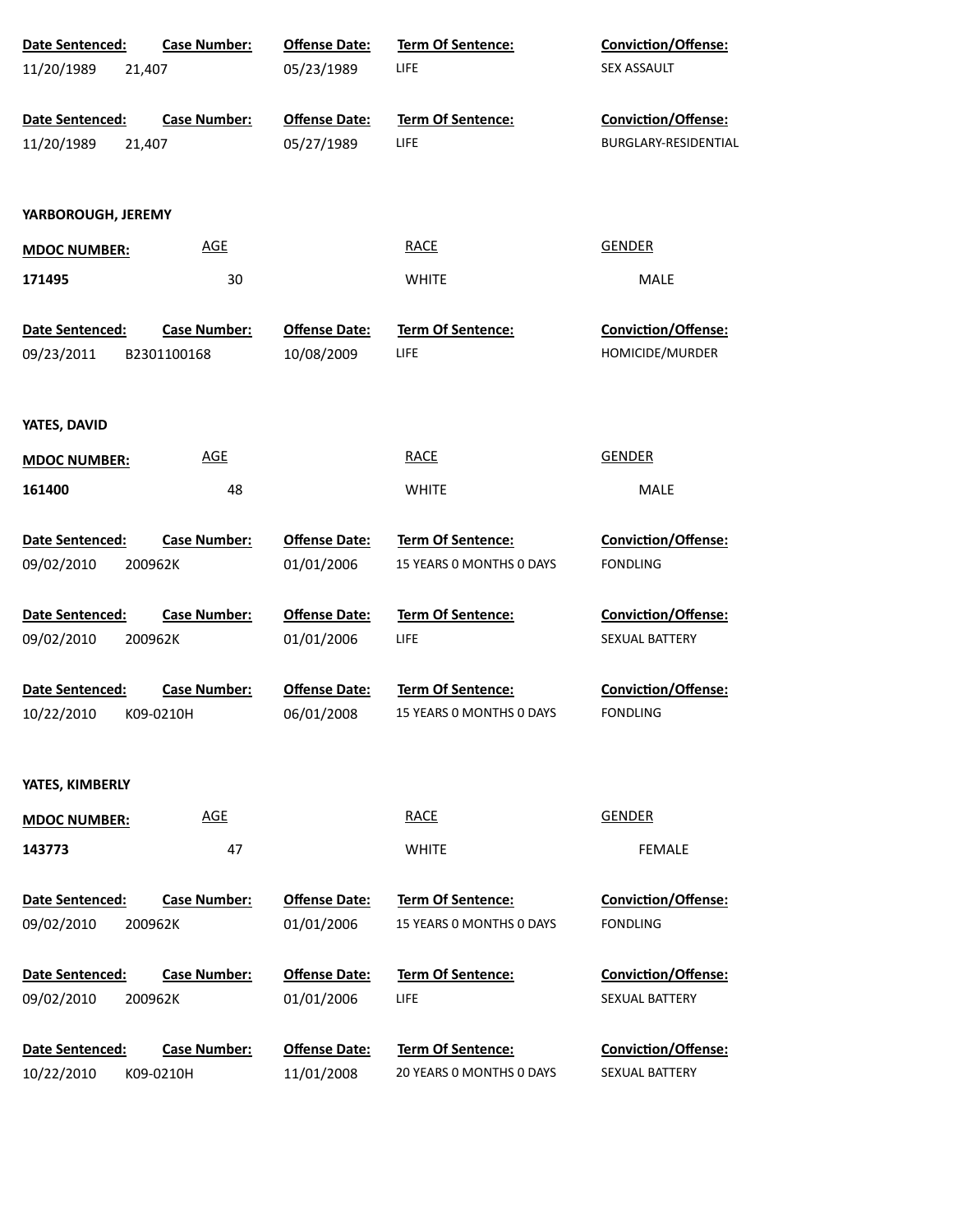| <b>MDOC NUMBER:</b>                      | <b>AGE</b>          |                                    | <b>RACE</b>                      | <b>GENDER</b>                          |  |
|------------------------------------------|---------------------|------------------------------------|----------------------------------|----------------------------------------|--|
| 129647                                   | 48                  |                                    | <b>BLACK</b>                     | MALE                                   |  |
|                                          |                     |                                    |                                  |                                        |  |
| Date Sentenced:                          | <b>Case Number:</b> | <b>Offense Date:</b><br>06/26/2006 | Term Of Sentence:<br><b>LIFE</b> | Conviction/Offense:<br>HOMICIDE/MURDER |  |
| 06/04/2007<br>07178                      |                     |                                    |                                  |                                        |  |
| YOUNG, BRIAN                             |                     |                                    |                                  |                                        |  |
|                                          | <b>AGE</b>          |                                    | <b>RACE</b>                      | <b>GENDER</b>                          |  |
| <b>MDOC NUMBER:</b>                      |                     |                                    |                                  |                                        |  |
| L0787                                    | 53                  |                                    | <b>BLACK</b>                     | MALE                                   |  |
| Date Sentenced:                          | <b>Case Number:</b> | <b>Offense Date:</b>               | Term Of Sentence:                | Conviction/Offense:                    |  |
| 04/12/2002                               | 200110509           | 07/01/2000                         | LIFE                             | HOMICIDE/MURDER                        |  |
|                                          |                     |                                    |                                  |                                        |  |
| YOUNG, EDWARD                            |                     |                                    |                                  |                                        |  |
| <b>MDOC NUMBER:</b>                      | <b>AGE</b>          |                                    | <b>RACE</b>                      | <b>GENDER</b>                          |  |
| R6810                                    | 38                  |                                    | <b>BLACK</b>                     | MALE                                   |  |
|                                          |                     |                                    |                                  |                                        |  |
| Date Sentenced:                          | <b>Case Number:</b> | <b>Offense Date:</b>               | Term Of Sentence:                | Conviction/Offense:                    |  |
| 05/19/2016<br>15-0096                    |                     | 11/29/2014                         | LIFE                             | HOMICIDE/MURDER                        |  |
|                                          |                     |                                    |                                  |                                        |  |
| YOUNG, ELLIOTT                           |                     |                                    |                                  |                                        |  |
|                                          |                     |                                    |                                  |                                        |  |
| <b>MDOC NUMBER:</b>                      | <b>AGE</b>          |                                    | <b>RACE</b>                      | <b>GENDER</b>                          |  |
| 62346                                    | 42                  |                                    | <b>BLACK</b>                     | <b>MALE</b>                            |  |
|                                          |                     |                                    |                                  |                                        |  |
| Date Sentenced:<br>10/08/2007<br>200684S | <b>Case Number:</b> | <b>Offense Date:</b><br>05/16/2006 | Term Of Sentence:<br>LIFE        | Conviction/Offense:<br>COCAINE-SELL    |  |
|                                          |                     |                                    |                                  |                                        |  |
| Date Sentenced:                          | <b>Case Number:</b> | <b>Offense Date:</b>               | <b>Term Of Sentence:</b>         | Conviction/Offense:                    |  |
| 10/08/2007<br>200684S                    |                     | 05/24/2006                         | LIFE                             | COCAINE-SELL                           |  |
|                                          |                     |                                    |                                  |                                        |  |
| YOUNG, KEITH                             |                     |                                    |                                  |                                        |  |
| <b>MDOC NUMBER:</b>                      | <b>AGE</b>          |                                    | <b>RACE</b>                      | <b>GENDER</b>                          |  |
| 79733                                    | 50                  |                                    | <b>BLACK</b>                     | MALE                                   |  |
| Date Sentenced:                          | Case Number:        | <b>Offense Date:</b>               | <b>Term Of Sentence:</b>         | Conviction/Offense:                    |  |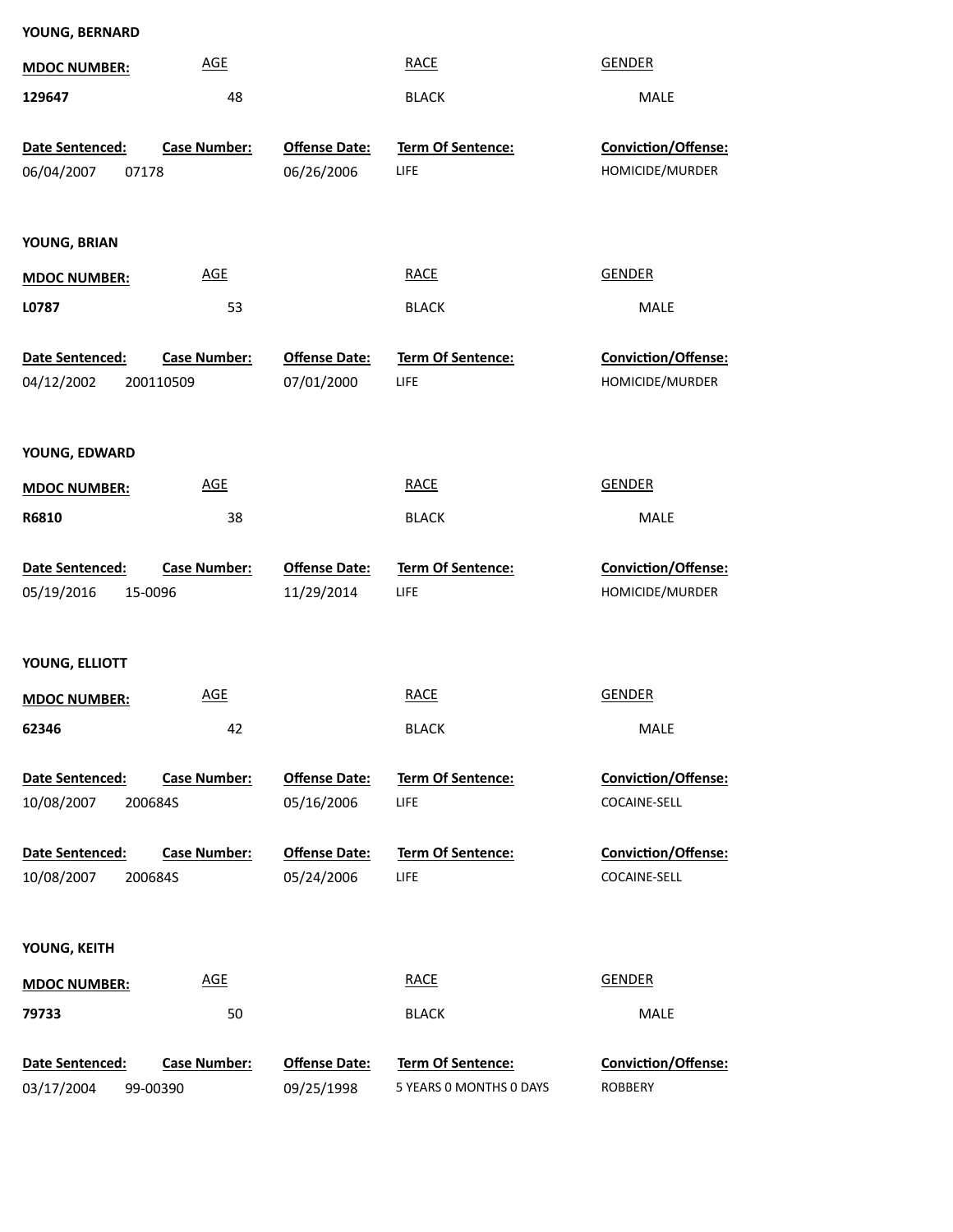| Date Sentenced:        | <b>Case Number:</b> | <b>Offense Date:</b>               | <b>Term Of Sentence:</b>  | <b>Conviction/Offense:</b>             |
|------------------------|---------------------|------------------------------------|---------------------------|----------------------------------------|
| 08/12/2005             | CR-2004-042         | 10/29/2003                         | LIFE                      | ARSON 1ST DEGREE                       |
|                        |                     |                                    |                           |                                        |
| Date Sentenced:        | <b>Case Number:</b> | <b>Offense Date:</b>               | Term Of Sentence:         | <b>Conviction/Offense:</b>             |
| 08/12/2005             | CR-2004-042         | 10/29/2003                         | LIFE                      | ARSON 3RD DEGREE                       |
|                        |                     |                                    |                           |                                        |
| Date Sentenced:        | <b>Case Number:</b> | <b>Offense Date:</b>               | Term Of Sentence:         | Conviction/Offense:                    |
| 08/12/2005             | CR-2004-042         | 10/29/2003                         | LIFE                      | CAPITAL MURDER                         |
| YOUNG, LONNIE          |                     |                                    |                           |                                        |
| <b>MDOC NUMBER:</b>    | <b>AGE</b>          |                                    | <b>RACE</b>               | <b>GENDER</b>                          |
| 155398                 | 62                  |                                    | <b>BLACK</b>              | MALE                                   |
|                        |                     |                                    |                           |                                        |
| Date Sentenced:        | <b>Case Number:</b> | <b>Offense Date:</b><br>07/04/2008 | Term Of Sentence:<br>LIFE | Conviction/Offense:<br>HOMICIDE/MURDER |
| 01/13/2010             | 0932K               |                                    |                           |                                        |
| YOUNG, PHILIP          |                     |                                    |                           |                                        |
| <b>MDOC NUMBER:</b>    | <b>AGE</b>          |                                    | <b>RACE</b>               | <b>GENDER</b>                          |
| L4603                  | 54                  |                                    | <b>BLACK</b>              | MALE                                   |
|                        |                     |                                    |                           |                                        |
| Date Sentenced:        | <b>Case Number:</b> | <b>Offense Date:</b>               | Term Of Sentence:         | Conviction/Offense:                    |
| 01/25/2013             | 200110281K          | 11/09/2001                         | 5 YEARS 0 MONTHS 0 DAYS   | CARJACKING                             |
|                        |                     |                                    |                           |                                        |
| Date Sentenced:        | <b>Case Number:</b> | <b>Offense Date:</b>               | Term Of Sentence:         | Conviction/Offense:                    |
| 05/10/2010             | 20,978              | 03/21/2009                         | LIFE                      | <b>BURGLARY-VEHICLE</b>                |
| <b>Date Sentenced:</b> | <b>Case Number:</b> | <b>Offense Date:</b>               | <b>Term Of Sentence:</b>  | <b>Conviction/Offense:</b>             |
| 05/10/2010             | 20,978              | 03/21/2009                         | LIFE                      | FLEEING LAW ENFORCEMENT OFFICER        |
|                        |                     |                                    |                           |                                        |
| YOUNG, SAMUEL          |                     |                                    |                           |                                        |
| <b>MDOC NUMBER:</b>    | <b>AGE</b>          |                                    | <b>RACE</b>               | <b>GENDER</b>                          |
| 137072                 | 33                  |                                    | <b>BLACK</b>              | MALE                                   |
|                        |                     |                                    |                           |                                        |
| Date Sentenced:        | <b>Case Number:</b> | <b>Offense Date:</b>               | <b>Term Of Sentence:</b>  | <b>Conviction/Offense:</b>             |
| 12/05/2016             | 2016-0240           | 06/28/2015                         | LIFE                      | SEXUAL BATTERY                         |
|                        |                     |                                    |                           |                                        |
| YOUNGER, CASSANDRA     |                     |                                    |                           |                                        |
| <b>MDOC NUMBER:</b>    | <b>AGE</b>          |                                    | <b>RACE</b>               | <b>GENDER</b>                          |
| 59601                  | 48                  |                                    | <b>BLACK</b>              | FEMALE                                 |